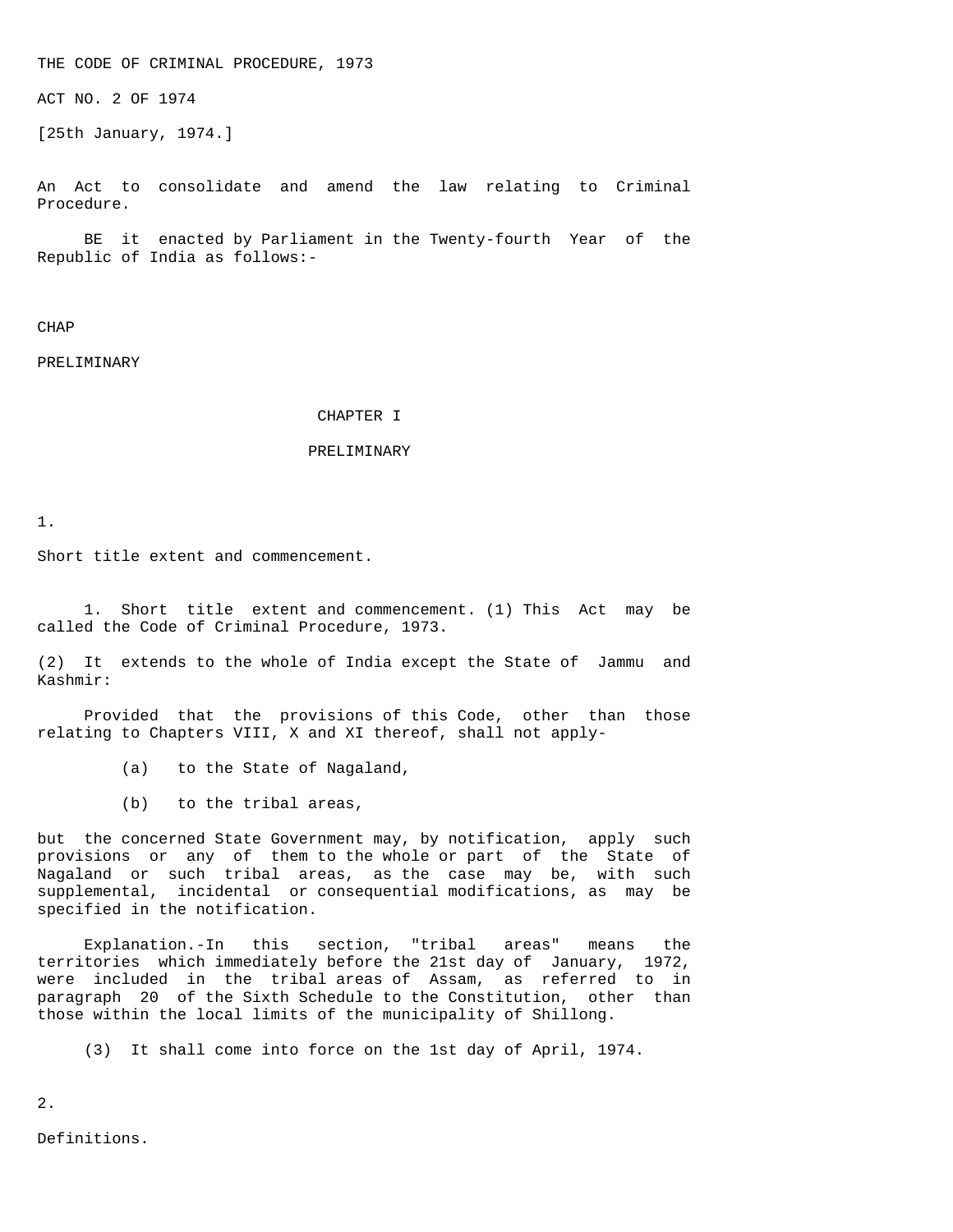2. Definitions. In this Code, unless the context otherwise requires,-

> (a) "bailable offence" means an offence which is shown as bailable in the First Schedule, or which is made bailable by any other law for the time being in force; and "non-bailable offence" means any other offence;

> (b) "charge" includes any head of charge when the charge contains more heads than one;

> (c) "cognizable offence" means an offence for which, and "cognizable case" means a case in which, a police officer may, in

# 812

 accordance with the First Schedule or under any other law for the time being in force, arrest without warrant;

 (d) "complaint" means any allegation made orally or in writing to a Magistrate, with a view to his taking action under this Code, that some person, whether known or unknown, has committed an offence, but does not include a police report.

 Explanation.-A report made by a police officer in a case which discloses, after investigation, the commission of a non-cognizable offence shall be deemed to be a complaint; and the police officer by whom such report is made shall be deemed to be the complainant;

(e) "High Court" means,-

 (i) in relation to any State, the High Court for that State ;

 (ii)in relation to a Union territory to which the juris diction of the High Court for a State has been extended by law, that High Court;

 (iii)in relation to any other Union territory, the highest Court of criminal appeal for that territory other than the Supreme Court of India;

(f) "India" means the territories to which this Code extends;

 (g) "inquiry" means every inquiry, other than a trial, conducted under this Code by a Magistrate or Court;

 (h) "investigation" includes all the proceedings under this Code for the collection of evidence conducted by a police officer or by any person (other than a Magistrate) who is authorised by a Magistrate in this behalf;

 (i) "judicial proceeding" includes any proceeding in the course of which evidence is or may be legally taken on oath ;

 (j) "local jurisdiction", in relation to a Court or Magistrate, means the local area within which the Court or Magistrate may exercise all or any of its or his powers under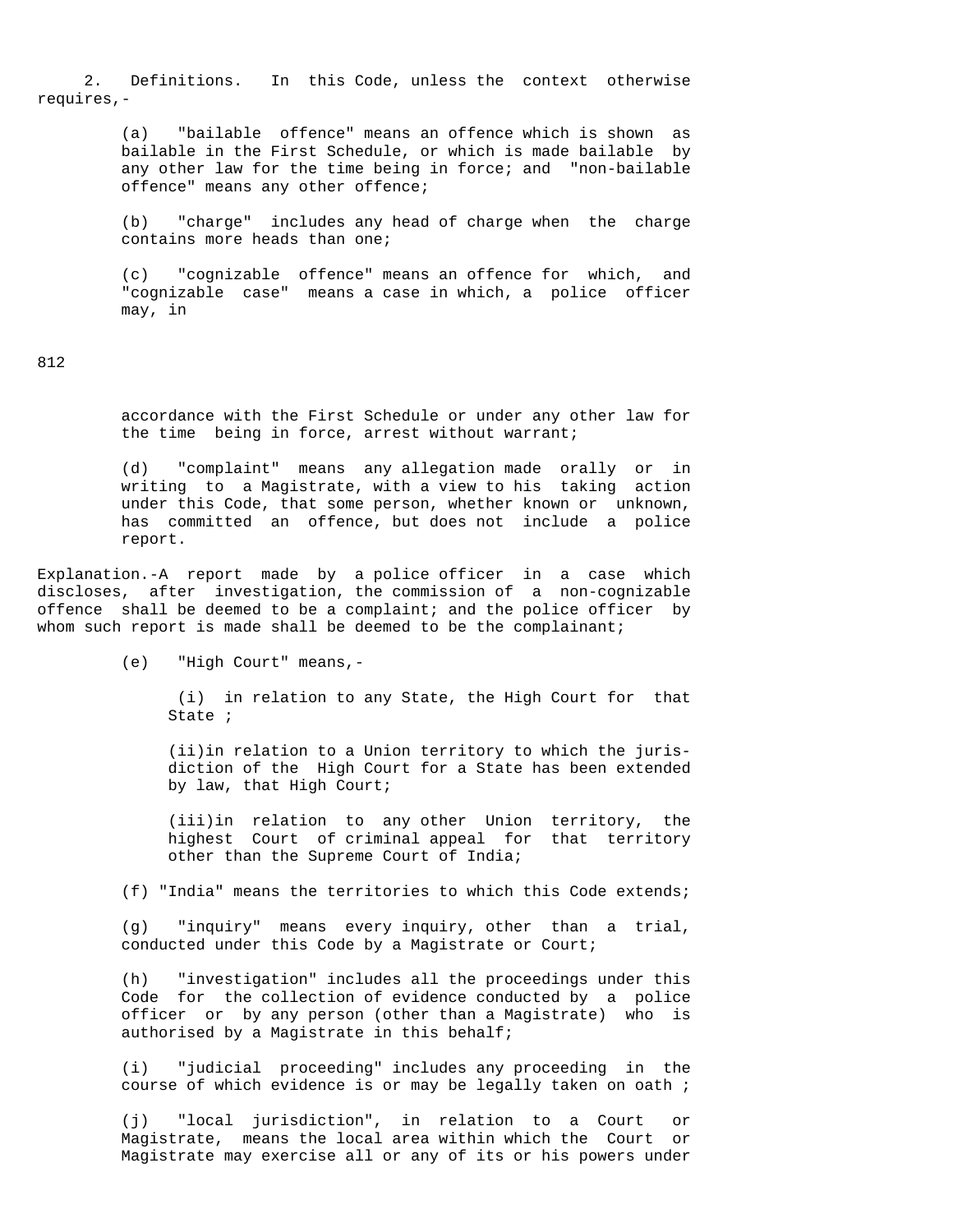this Code 1\*[and such local area may comprise the whole of the State, or any part of the State, as the State Government may, by notification, specify];

----------------------------------------------------------------------

 1\* Ins. by Act 45 of 1978, s. 2 (w.e,f, 18-12-1978). ----------------------------------------------------------------------

813

 (k) "metropolitan area" means the area declared, or deemed to be declared, under section 8, to be a metropolitan area ;

 (l) "non-cognizable offence" means an offence for which, and "non- cognizable case" means a case in which, a police officer has no authority to arrest without warrant;

 (m) "notification" means a notification published in the Official Gazette ;

 (n) "offence" means any act or omission made punishable by any law for the time being in force and includes any act in respect of which a complaint may be made under section 20 of the Cattle-trespass Act, 1871 ( 1 of 1871);

 (o) "officer in charge of a police station" includes, when the officer in charge of the police station is absent from the station house or unable from illness or other cause to perform his duties, the police officer present at the station-house who is next in rank to such officer and is above the rank of constable or, when the State Government so directs, any other police officer so present;

 (p) "place" includes a house, building, tent, vehicle and vessel;

 (q) "pleader", when used with reference to any proceeding in any Court, means a person authorised by or under any law for the time being in force, to practise in such Court, and includes any other person appointed with the permission of the Court to act in such proceeding ;

 (r) "police report" means a report forwarded by a police officer to Magistrate under sub-section (2) of section 173;

 (s) "police station" means any post or place declared generally or specially by the State Government, to be a police station, and includes any local area specified by the State Government in this behalf ;

 (t) "prescribed" means prescribed by rules made under this Code;

 (u) "Public Prosecutor" means any person appointed under section 24, and includes any person acting under the directions of a Public Prosecutor ;

(v) "sub-division" means a sub-division of a district;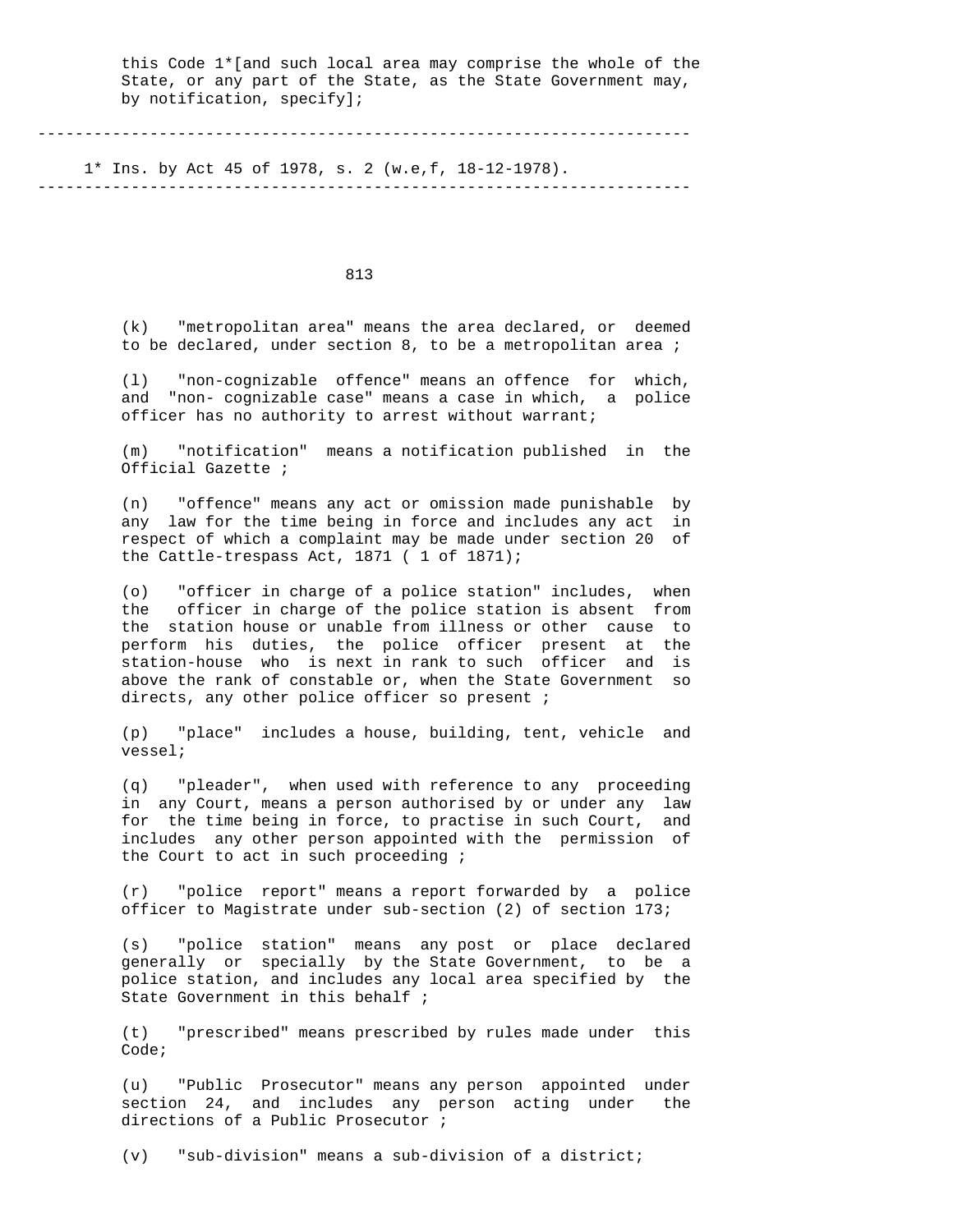(w) "summons-case" means a case relating to an offence, and not being a warrant-case ;

814

 (x) "warrant-case" means a case relating to an offence punishable with death, imprisonment for life or imprisonment for a term exceeding two years;

 (y) words and expressions used herein and not defined but defined in the Indian Penal Code (45 of 1860) have the meanings respectively assigned to them in that Code.

3.

Construction of references.

3. Construction of references. (1) In this Code,-

 (a) any reference, without any qualifying words, to a Magistrate, shall be construed, unless the context otherwise requires,-

 (i) in relation to an area outside a metropolitan area, as a reference to a Judicial Magistrate ;

 (ii)in relation to a metropolitan area, as a reference to a Metropolitan Magistrate;

 (b) any reference to a Magistrate of the second class shall, in relation to an area outside a metropolitan area, be construed as a reference to a Judicial Magistrate of the second class, and, in relation to a metropolitan area, as a reference to a Metropolitan Magistrate ;

 (c) any reference to a Magistrate of the first class shall,-

 (i)in relation to a metropolitan area, be construed as a reference to a Metropolitan Magistrate exercising jurisdiction in that area,

 (ii)in relation to any other area, be construed as a reference to a Judicial Magistrate of the first class exercising jurisdiction in that area ;

 (d) any reference to the Chief Judicial Magistrate shall, in relation to a metropolitan area, be construed as a reference to the Chief Metropolitan Magistrate exercising jurisdiction in that area.

 (2) In this Code, unless the context otherwise requires, any reference to the Court of a Judicial Magistrate shall, in relation to a metropolitan area, be construed as a reference to the Court of the Metropolitan Magistrate for that area.

(3) Unless the context otherwise requires, any reference in any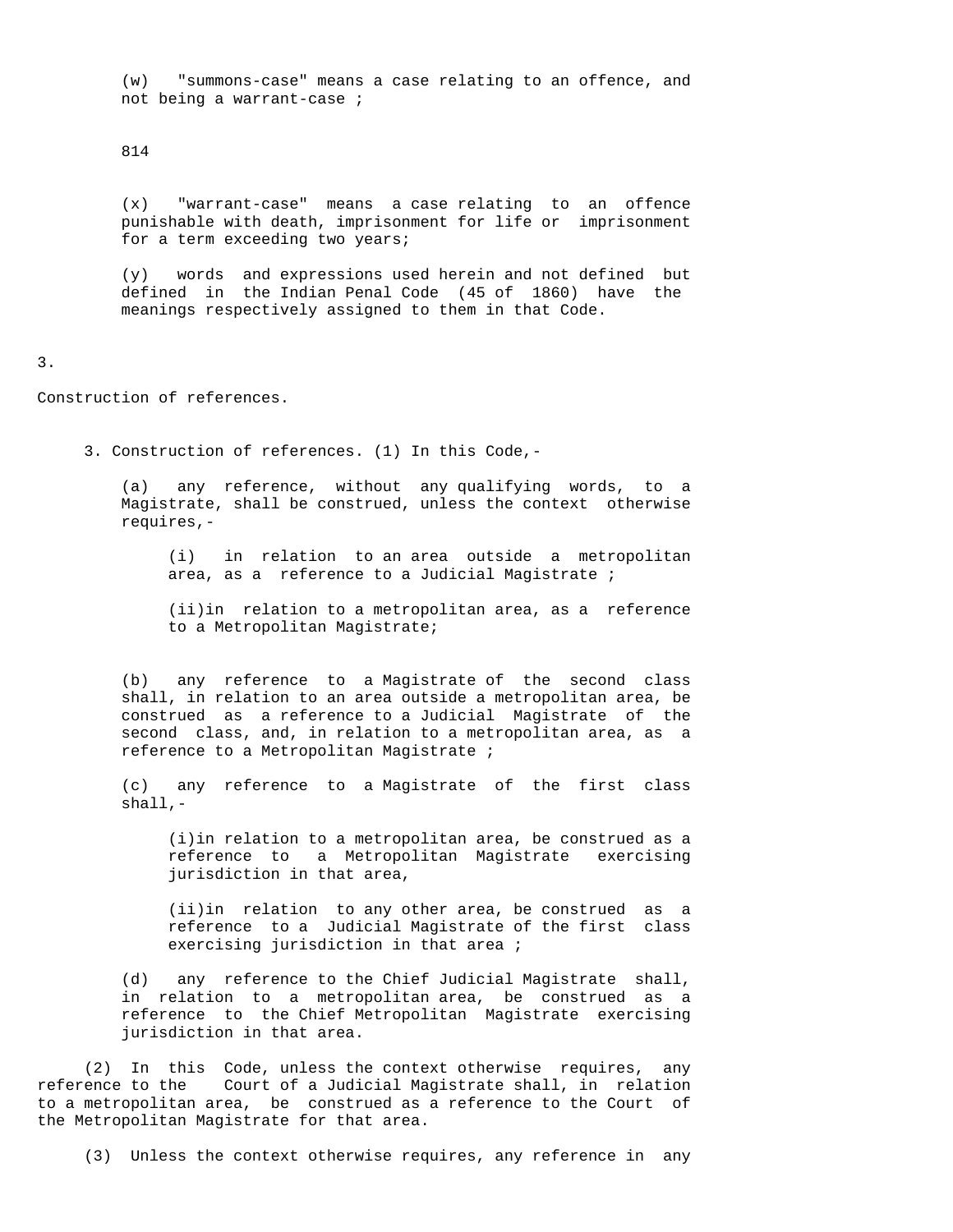enactment passed before the commencement of this Code,-

 (a) to a Magistrate of the first class, shall be construed as a reference to a Judicial Magistrate of the first class;

815

 (b) to a Magistrate of the second class or of the third class, shall be construed as a reference to a Judicial Magistrate of the second class ;

 (c) to a Presidency Magistrate or Chief Presidency Magistrate, shall be construed as a reference, respectively, to a Metropolitan Magistrate or the Chief Metropolitan Magistrate ;

 (d) to any area which is included in a metropolitan area, as a reference to such metropolitan area, and any reference to a Magistrate of the first class or of the second class in relation to such area, shall be construed as a reference to the Metropolitan Magistrate exercising jurisdiction in such area.

 (4) Where, under any law, other than this Code, the functions exercisable by a Magistrate relate to matters-

> (a) which involve the appreciation or sifting of evidence or the formulation of any decision which exposes any person to any punishment or penalty or detention in custody pending investigation, inquiry or trial or would have the effect of sending him for trial before any Court, they shall, subject to the provisions of this Code, be exercisable by a Judicial Magistrate ; or

> (b) which are administrative or executive in nature, such as, the granting of a licence, the suspension or cancellation of a licence, sanctioning a prosecution or withdrawing from a prosecution, they shall, subject as aforesaid, be exercisable by an Executive Magistrate.

#### 4.

Trial of offences under the Indian Penal Code and other laws.

 4. Trial of offences under the Indian Penal Code and other laws. (1) All offences under the Indian Penal Code (45 of 1860) shall be investigated, inquired into, tried, and otherwise dealt with according to the provisions hereinafter contained.

 (2) All offences under any other law shall be investigated, inquired into, tried, and otherwise dealt with according to the same provisions, but subject to any enactment for the time being in force regulating the manner or place of investigating, inquiring into, trying or otherwise dealing with such offences.

5.

Saving.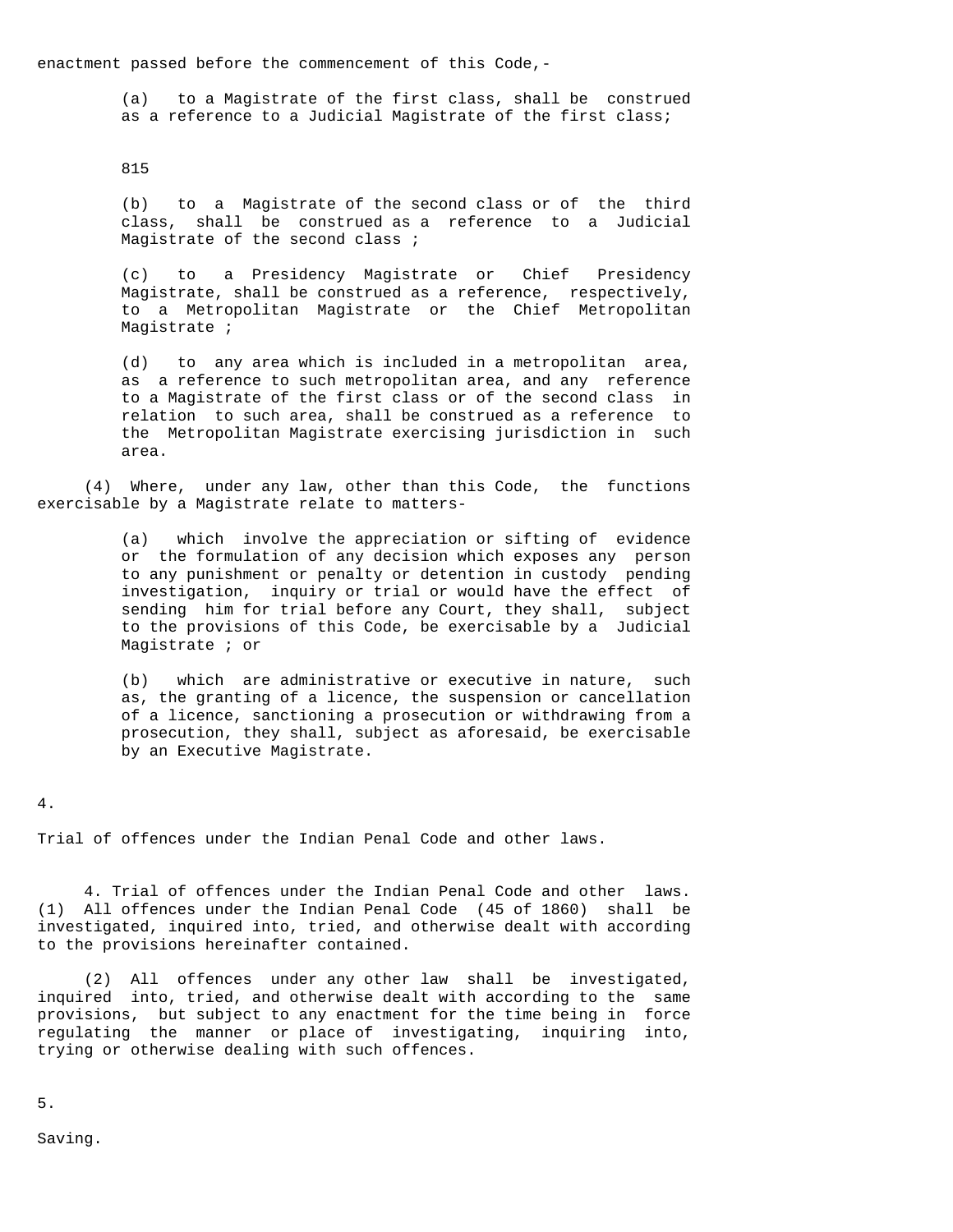5. Saving. Nothing contained in this Code shall, in the absence of a specific provision to the contrary, affect any special or local law for the time being in force, or any special jurisdiction or power conferred, or any special form of procedure prescribed, by any other law for the time being in force.

816

CHAP

CONSTITUTION OF CRIMINAL COURTS AND OFFICES

## CHAPTER II

# CONSTITUTION OF CRIMINAL COURTS AND OFFICES

6.

Classes Criminal Courts.

 6. Classes Criminal Courts. Besides the High Courts and the Courts constituted under any law, other than this Code, there shall be, in every State, the following classes of Criminal Courts, namely:-

(i) Courts of Session ;

 (ii) Judicial Magistrates of the first class and, in any metropolitan area, Metropolitan Magistrates;

(iii) Judicial Magistrates of the second class ; and

(iv) Executive Magistrates.

# 7.

Territorial divisions.

 7. Territorial divisions. (1) Every State shall be a sessions division or shall consist of sessions divisions; and every sessions division shall, for the purposes of this Code, be a district or consist of districts :

 Provided that every metropolitan area shall, for the said purposes, be a separate sessions division and district.

 (2) The State Government may, after consultation with the High Court, alter the limits or the number of such divisions and districts.

 (3) The State Government may, after consultation with the High Court, divide any district into sub-divisions and may alter the limits or the number of such sub-divisions.

(4) The sessions divisions, districts and sub-divisions existing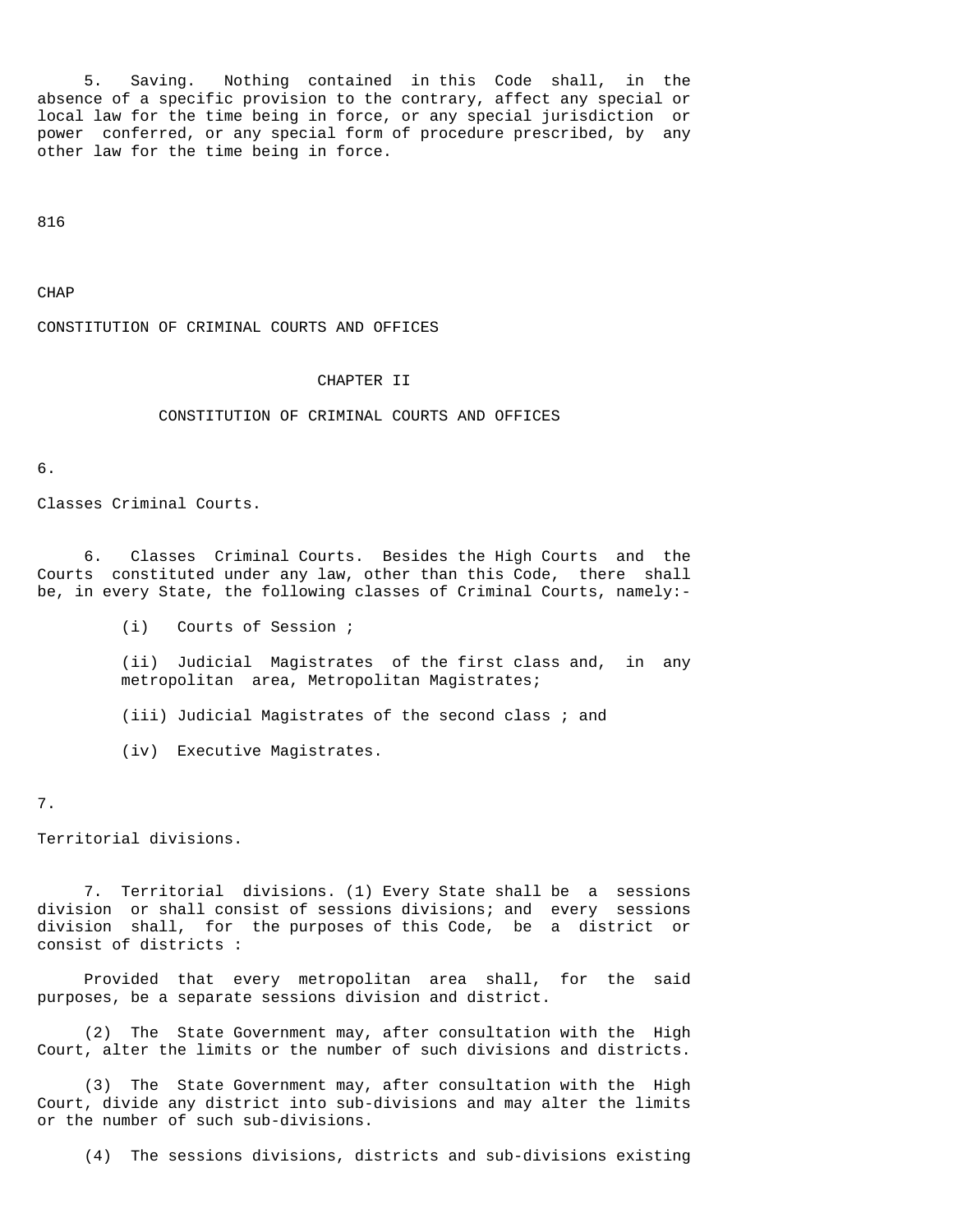in a State at the commencement of this Code, shall be deemed to have been formed under this section.

8.

Metropolitan areas.

 8. Metropolitan areas. (1) The State Government may, by notification, declare that, as from such date as may be specified in the notification, any area in the State comprising a city or town whose population exceeds one million shall be a metropolitan area for the purposes of this Code.

 (2) As from the commencement of this Code, each of the Presidency towns of Bombay, Calcutta and Madras and the city of Ahmedabad shall be deemed to be declared under sub-section (1) to be a metropolitan area.

 (3) The State Government may, by notification, extend, reduce or alter the limits of a metropolitan area but the reduction or alteration shall not be so made as to reduce the population of such area to less than one million.

 (4) Where, after an area has been declared, or deemed to have been declared to be, a metropolitan area, the population of such area falls below

817

 one million, such area shall, on and from such date as the State Government may, by notification, specify in this behalf, cease to be a metropolitan area; but notwithstanding such cesser, any inquiry, trial or appeal pending immediately before such cesser before any Court or Magistrate in such area shall continue to be dealt with under this Code, as if such cesser had not taken place.

 (5)Where the State Government reduces or alters, under sub section (3), the limits of any metropolitan area, such reduction or alteration shall not affect any inquiry, trial or appeal pending immediately before such reduction or alteration before any Court or Magistrate, and every such inquiry, trial or appeal shall continue to be dealt with under this Code as if such reduction or alteration had not taken place.

 Explanation.-In this section, the expression "population" means the population as ascertained at the last preceding census of which the relevant figures have been published.

9.

Court of Session.

 9.Court of Session. (1) The State Government shall establish a Court of Session for every sessions division.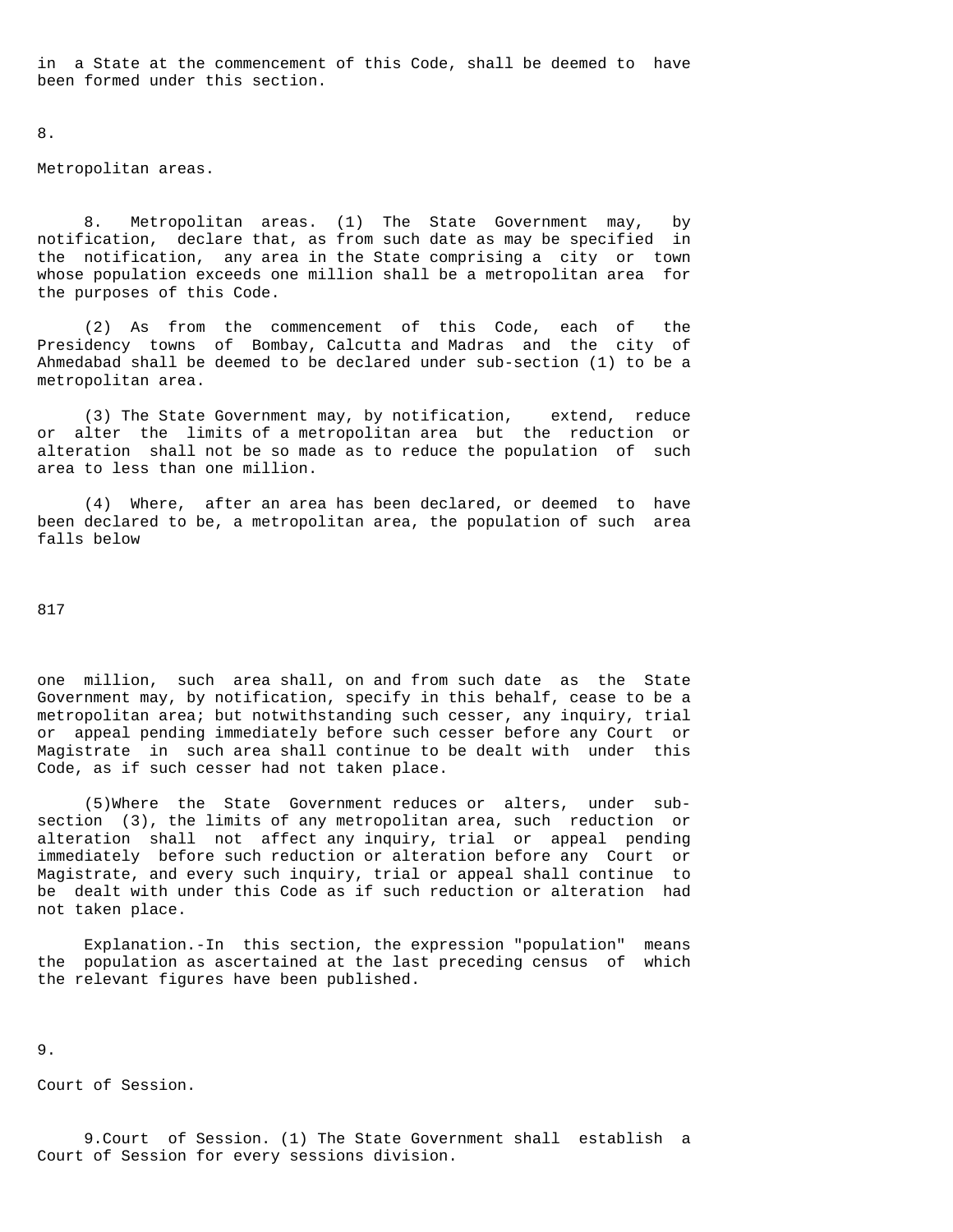(2) Every Court of Session shall be presided over by a Judge, to be appointed by the High Court.

 (3)The High Court may also appoint Additional Sessions Judges and Assistant Sessions Judges to exercise jurisdiction in a Court of Session.

 (4)The Sessions Judge of one sessions division may be appointed by the High Court to be also an Additional Sessions Judge of another division and in such case he may sit for the disposal of cases at such place or places in the other division as the High Court may direct.

 (5)Where the office of the Sessions Judge is vacant, the High Court may make arrangements for the disposal of any urgent application which is, or may be, made or pending before such Court of Session by an Additional or Assistant Sessions Judge, or, if there be no Additional or Assistant Sessions Judge, by a Chief Judicial Magistrate, in the sessions division; and every such Judge or Magistrate shall have jurisdiction to deal with any such application.

 (6)The Court of Session shall ordinarily hold its sitting at such place or places as the High Court may, by notification, specify; but, if, in any particular case, the Court of Session is of opinion that it will tend to the general convenience of the parties and witnesses to hold its sittings at any other place in the sessions division, it may, with the consent of the

#### 818

 prosecution and the accused, sit at that place for the disposal of the case or the examination of any witness or witnesses therein.

 Explanation.-For the purposes of this Code, "appointment" does not include the first appointment, posting or promotion of a person by the Government to any Service, or post in connection with the affairs of the Union or of a State, where under any law, such appointment, posting or promotion is required to be made by Government.

10.

Subordination of Assistant Sessions Judges.

 10. Subordination of Assistant Sessions Judges.(1) All Assistant Sessions Judges shall be subordinate to the Sessions Judge in whose Court they exercise jurisdiction.

 (2) The Sessions Judge may, from time to time, make rules consistent with this Code, as to the distribution of business among such Assistant Sessions Judges.

 (3) The Sessions Judge may also make provision for the disposal of any urgent application, in the event of his absence or inability to act, by an Additional or Assistant Sessions Judge, or, if there be no Additional or Assistant Sessions Judge, by the Chief Judicial Magistrate, and every such Judge or Magistrate shall be deemed to have jurisdiction to deal with any such application.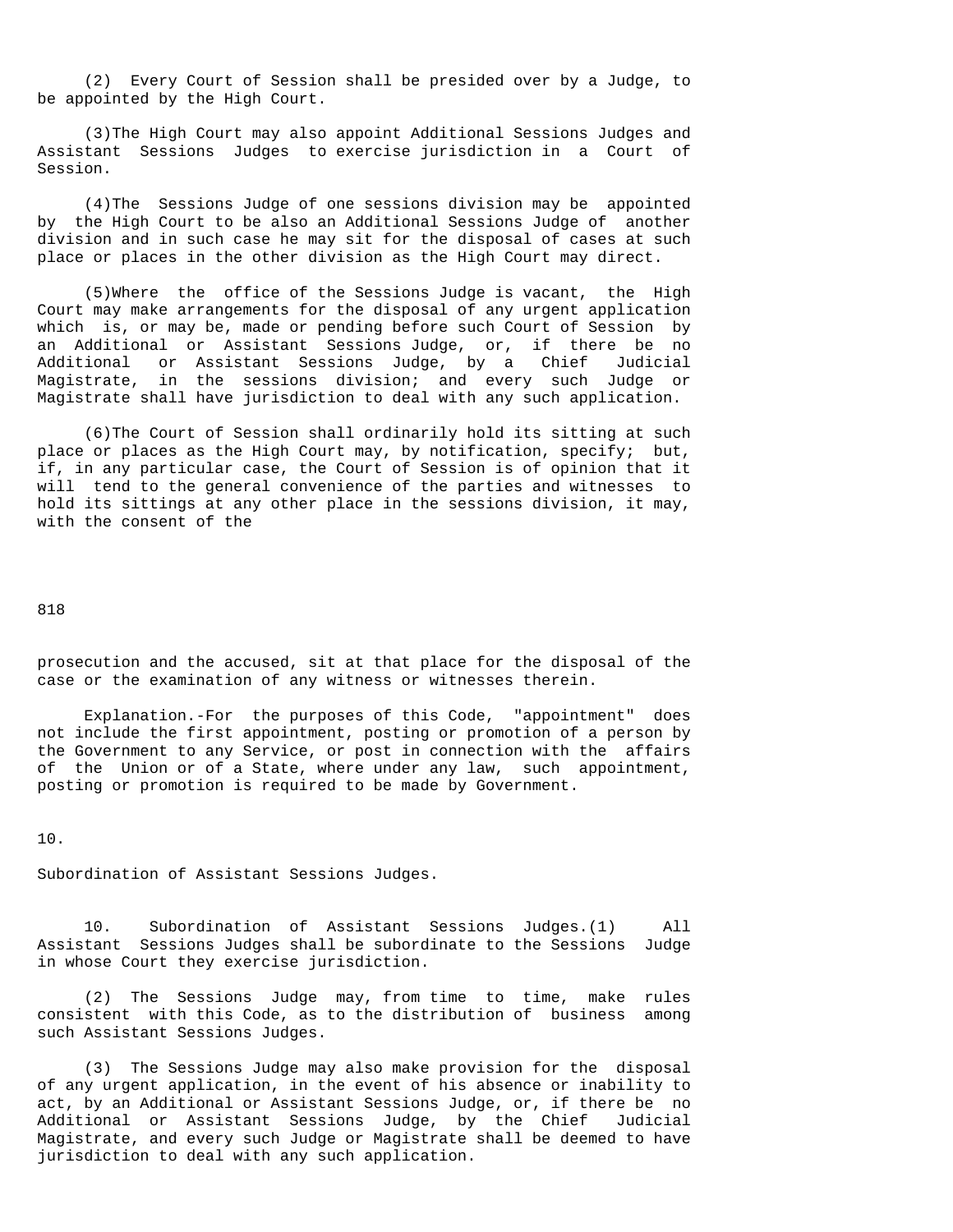Courts of Judicial Magistrates.

 11. Courts of Judicial Magistrates. (1) In every district (not being a metropolitan area), there shall be established as many Courts of Judicial Magistrates of the first class and of the second class, and at such places, as the State Government may, after consultation with the High Court, by notification, specify:

 1\*[Provided that the State Government may, after consultation with the High Court, establish, for any local area, one or more Special Courts of Judicial Magistrates of the first class or of the second class to try any particular case or particular class of cases, and where any such Special Court is established, no other Court of Magistrate in the local area shall have jurisdiction to try any case or class of cases for the trial of which such Special Court of Judicial Magistrate has been established.]

 (2) The presiding officers of such Courts shall be appointed by the High Court.

 (3) The High Court may, whenever it appears to it to be expedient or necessary, confer the powers of a Judicial Magistrate of the first class or of the second class on any member of the Judicial Service of the State, functioning as a Judge in a Civil Court.

----------------------------------------------------------------------

 1 Ins. by Act 45 of 1978, s. 3 (w.e.f. 18-12-1978). ----------------------------------------------------------------------

819

12.

Chief Judicial Magistrate and Additional Chief Judicial Magistrate,etc.

 12. Chief Judicial Magistrate and Additional Chief Judicial Magistrate, etc. (1) In every district (not being a metropolitan area), the High Court shall appoint a Judicial Magistrate of the first class to be the Chief Judicial Magistrate.

 (2)The High Court may appoint any Judicial Magistrate of the first class to be an Additional Chief Judicial Magistrate, and such Magistrate shall have all or any of the powers of a Chief Judicial Magistrate under this Code or under any other law for the time being in force as the High Court may direct.

 (3)(a) The High Court may designate any Judicial Magistrate of the first class in any sub-division as the Sub-divisional Judicial Magistrate and relieve him of the responsibilities specified in this section as occasion requires.

 (b)Subject to the general control of the Chief Judicial Magistrate, every Sub-divisional Judicial Magistrate shall also have

11.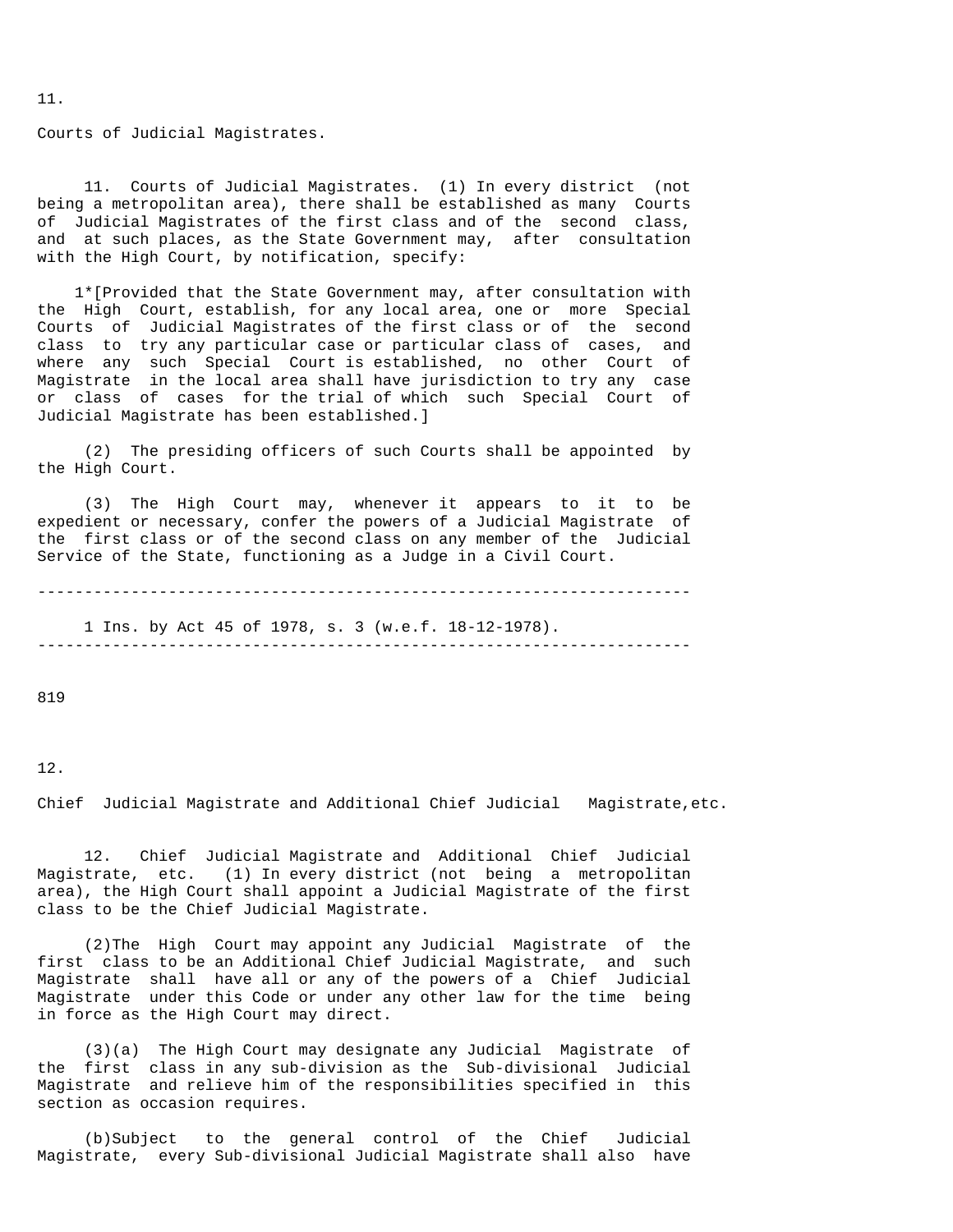and exercise such powers of supervision and control over the work of the Judicial Magistrates (other than Additional Chief Judicial Magistrates) in the sub-division as the High Court may, by general or special order, specify in this behalf.

13.

Special Judicial Magistrates.

 13. Special Judicial Magistrates. (1) The High Court may, if requested by the Central or State Government so to do, confer upon any person who holds or has held any post under the Government, all or any of the powers conferred or conferrable by or under this Code on a Judicial Magistrate 1\*[of the first class or of the second class, in respect to particular cases or to particular classes of cases, in any local area, not being a metropolitan area] :

 Provided that no such power shall be conferred on a person unless he possesses such qualification or experience in relation to legal affairs as the High Court may, by rules, specify.

 (2)Such Magistrates shall be called Special Judicial Magistrates and shall be appointed for such term, not exceeding one year at a time, as the High Court may, by general or special order, direct.

 2\* [(3) The High Court may empower a Special Judicial Magistrate to exercise the powers of a Metropolitan Magistrate in relation to any metropolitan area outside his local jurisdiction.]

---------------------------------------------------------------------

 1 Subs. by Act 45 of 1978, s. 4, for certain words (w.e.f. 18-12- 1978).

 2 Ins. by s. 4, ibid. (w.e.f. 18-12-1978). -----------------------------------------------------------------------

820

14.

Local jurisdiction of Judicial Magistrates.

 14. Local jurisdiction of Judicial Magistrates. (1) Subject to the control of the High Court, the Chief Judicial Magistrate may, from time to time, define the local limits of the areas within which the Magistrates appointed under section 11 or under section 13 may exercise all or any of the powers with which they may respectively be invested under this Code :

 1\*[Provided that the Court of a Special Judicial Magistrate may hold its sitting at any place within the local area for which it is established.]

 (2)Except as otherwise provided by such definition, the jurisdiction and powers of every such Magistrate shall extend throughout the district.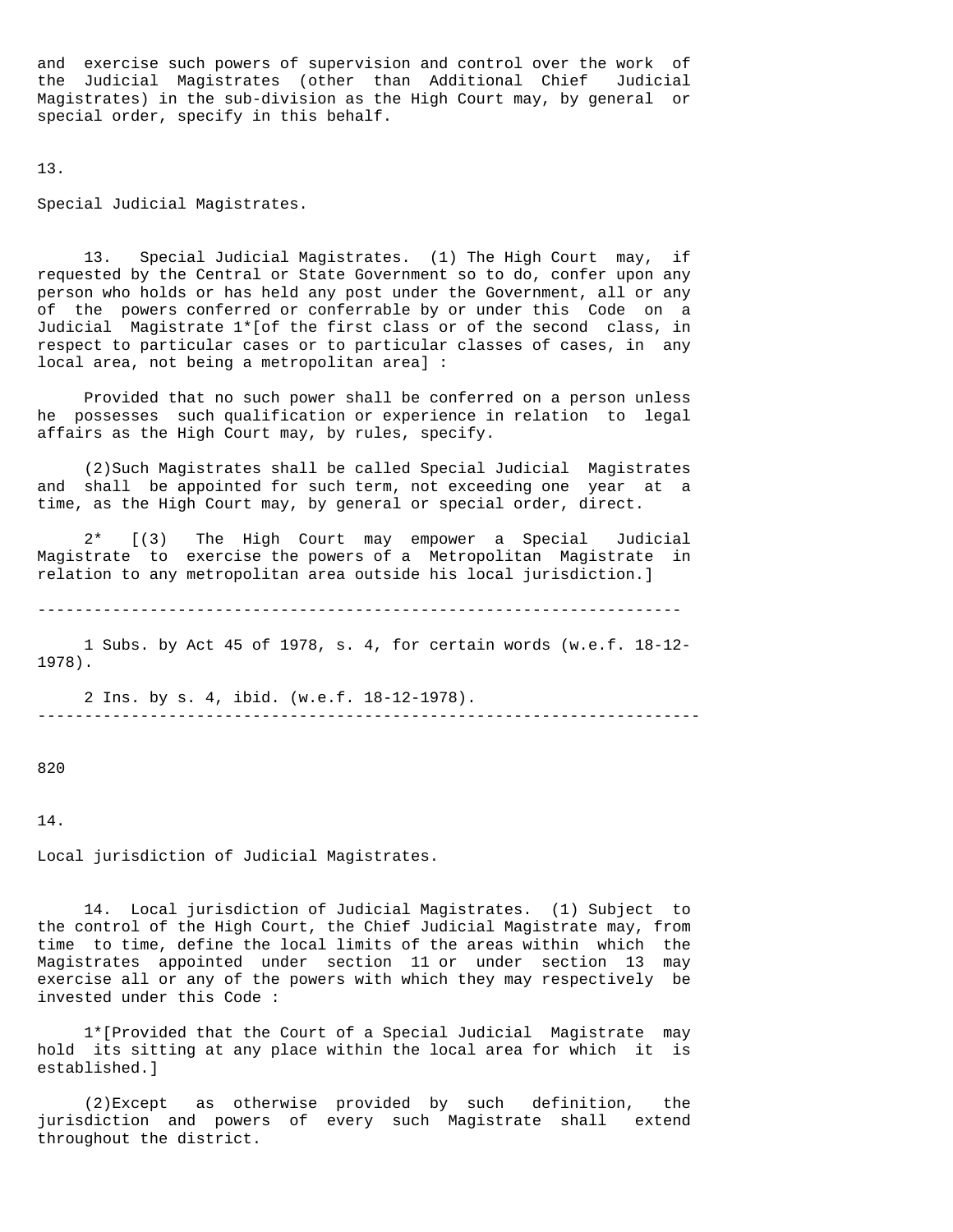1[(3) Where the local jurisdiction of a Magistrate, appointed under section 11 or section 13 or section 18, extends to an area beyond 'the district, or the metropolitan area, as the case may be, in which he ordinarily holds Court, any reference in this Code to the Court of Session, Chief Judicial Magistrate or the Chief Metropolitan Magistrate shall, in relation to such Magistrate, throughout the area within his local jurisdiction, be construed, unless the context otherwise requires, as a reference to the Court of Session, Chief Judicial Magistrate, or Chief Metropolitan Magistrate, as the case may be, exercising jurisdiction in relation to the said district or metropolitan area.]

15.

Subordination of Judicial Magistrates.

 15. Subordination of Judicial Magistrates. (1) Every Chief Judicial Magistrate shall be subordinate to the Sessions Judge ; and every other Judicial Magistrate shall, subject to the general control of the Sessions Judge, be subordinate to the Chief Judicial Magistrate.

 (2)The Chief Judicial Magistrate may, from time to time, make rules or give special orders, consistent with this Code, as to the distribution of business among the Judicial Magistrates subordinate to him.

16.

Courts of Metropolitan Magistrates.

 16. Courts of Metropolitan Magistrates. (1) In every metropolitan area, there shall be established as many Courts of Metropolitan Magistrates, and at such places, as the State Government may, after consultation with the High Court, by notification, specify.

 (2) The presiding officers of such Courts shall be appointed by the High Court.

 (3) The jurisdiction and powers of every Metropolitan Magistrate shall extend throughout the metropolitan area.

 -------------------------------------------------------------------- 1 Ins. by Act 45 of 1978, S. 5 (w.e.f. 18-12-1978).

---------------------------------------------------------------------

821

17.

 Chief Metropolitan Magistrates and Additional Chief MetropolitanMagistrates.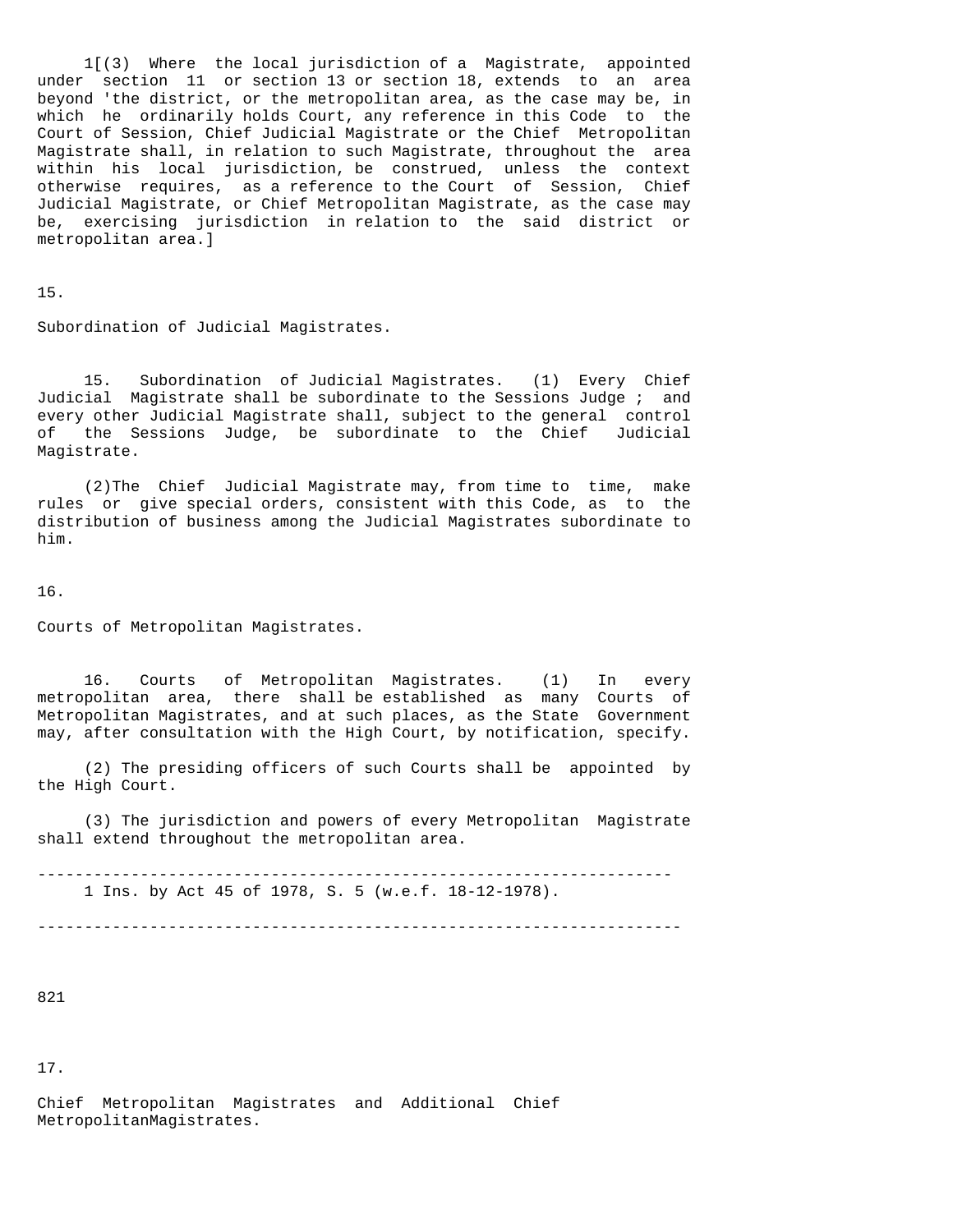17. Chief Metropolitan Magistrates and Additional Chief Metropolitan Magistrates. (1) The High Court shall, in relation to every metropolitan area within its local jurisdiction, appoint a Metropolitan Magistrate to be the Chief Metropolitan Magistrate for such metropolitan area.

 (2)The High Court may appoint any Metropolitan Magistrate to be an Additional Chief Metropolitan Magistrate, and such Magistrate shall have all or any of the powers of a Chief Metropolitan Magistrate under this Code or under any other law for the time being in force as the High Court may direct.

18.

Special Metropolitan Magistrates.

 18. Special Metropolitan Magistrates. (1) The High Court may, if requested by the Central or State Government so to do, confer upon any person who holds or has held any post under the Government, all or any of the powers conferred or conferrable by or under this Code on a Metropolitan Magistrate,\*\*\* in inspect to particular cases or to particular classes of cases in any metropolitan area within its local jurisdiction :

 Provided that no such power shall be conferred on a person unless lie possesses such qualification or experience in relation to legal affairs as the High Court may, by rules, specify.

 (2)Such Magistrates shall be called Special Metropolitan Magistrates and shall be appointed for such term, not exceeding one year at a time, as the High Court may, by general or special order, direct.

 2\* [(3) The High Court or the State Government, as the case may be, may empower any Special Metropolitan Magistrate to exercise, in any local area outside the metropolitan area, the powers, of a Judicial Magistrate of the first class.]

19.

Subordination of Metropolitan Magistrates.

 19. Subordination of Metropolitan Magistrates. (1) The Chief Metropolitan Magistrate and every Additional Chief Metropolitan Magistrate shall be subordinate to the Sessions Judge; and every other Metropolitan Magistrate shall, subject to the general control of the Sessions Judge, be subordinate to the Chief Metropolitan Magistrate.

 (2)The High Court may, for the purposes of this Code, define the extent of the subordination, if any, of the Additional Chief Metropolitan Magistrates to the Chief Metropolitan Magistrate.

 (3)The Chief Metropolitan Magistrate may, from time to time, make rules or give special orders, consistent with this Code, as to the distribu-

----------------------------------------------------------------------

1 Omitted by Act 45 of 1978, s, 6 (w.e.f. 18-12-1978).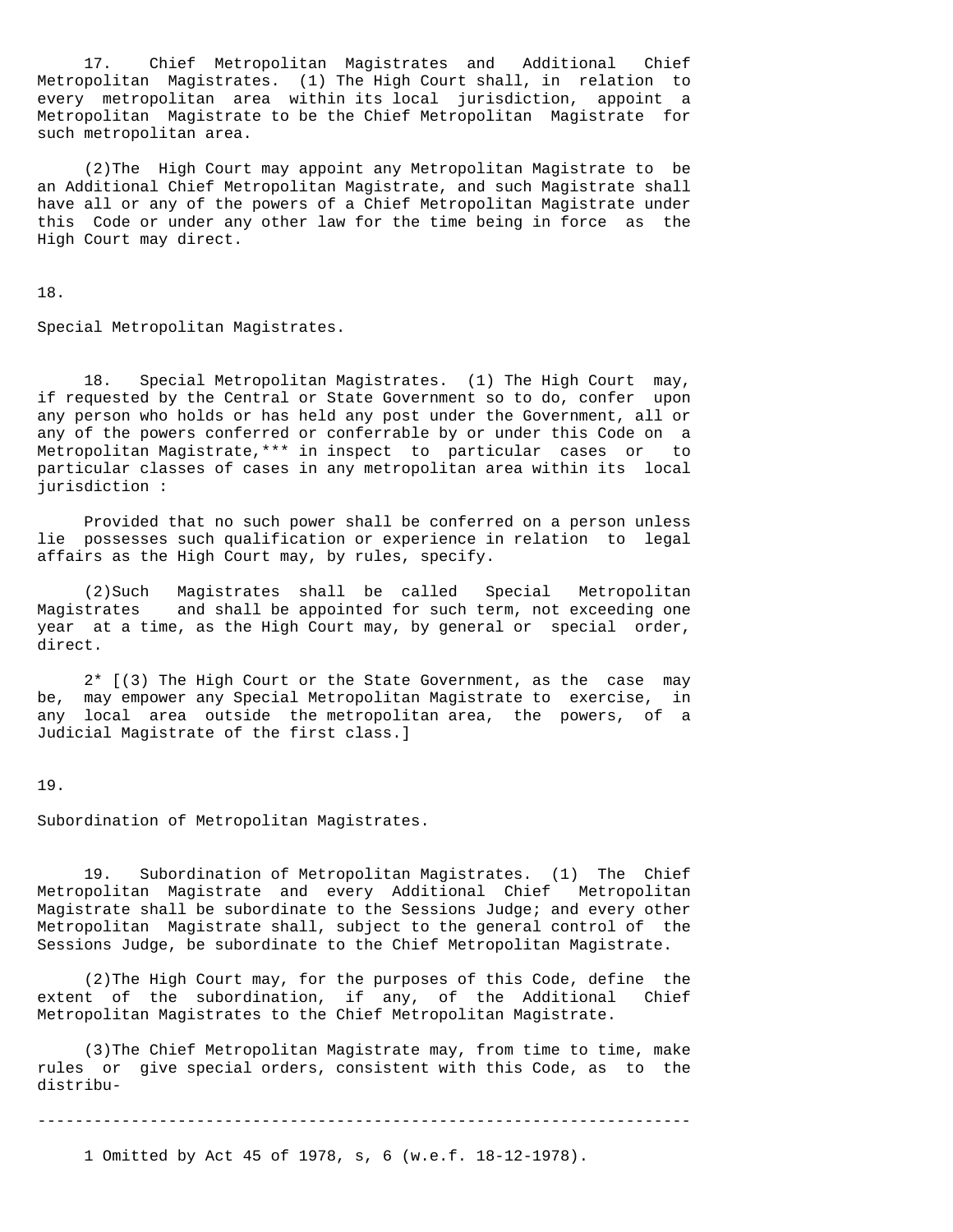2 Subs. by s. 6, ibid., for sub-section (3) (w.e.f. 18-12-1978).

---------------------------------------------------------------------

822

 tion of business among the Metropolitan Magistrates and as to the allocation of business to an Additional Chief Metropolitan Magistrate.

20.

Executive Magistrates.

 20. Executive Magistrates. (1) In every district and in every metropolitan area, the State Government may appoint as many persons as it thinks fit to be Executive Magistrates and shall appoint one of them to be the District Magistrate.

 (2) The State Government may appoint any Executive Magistrate to be an Additional District Magistrate, and such Magistrate shall have 1\*[such] of the powers of a District Magistrate under this Code or under any other law for the time being in force  $2*(\text{as may be directed})$ by the State Government].

 (3) Whenever, in consequence of the office of a District Magistrate becoming vacant, any officer succeeds temporarily to the executive administration of the district, such officer shall, pending the orders of he State Government, exercise all the powers and perform all the duties respectively conferred and imposed by this Code on the District Magistrate.

 (4) The State Government may place an Executive Magistrate in charge of a sub-division and may relieve him of the charge as occasion requires; and the Magistrate so placed in charge of a sub-division shall be called the Sub-divisional Magistrate.

 (5) Nothing in this section shall preclude the State Government from conferring, under any law for the time being in force, on a Commissioner of Police, all or any of the powers of an Executive Magistrate in relation to a metropolitan area.

21.

Special Executive Magistrates.

 21. Special Executive Magistrates. The State Government may appoint, for such term as it may think fit, Executive Magistrates, to be known as Special Executive Magistrates for particular areas or for the performance of particular functions and confer on such Special Executive Magistrates such of the powers as are conferrable under this Code on Executive Magistrates, as it may deem fit.

22.

Local jurisdiction of Executive Magistrates.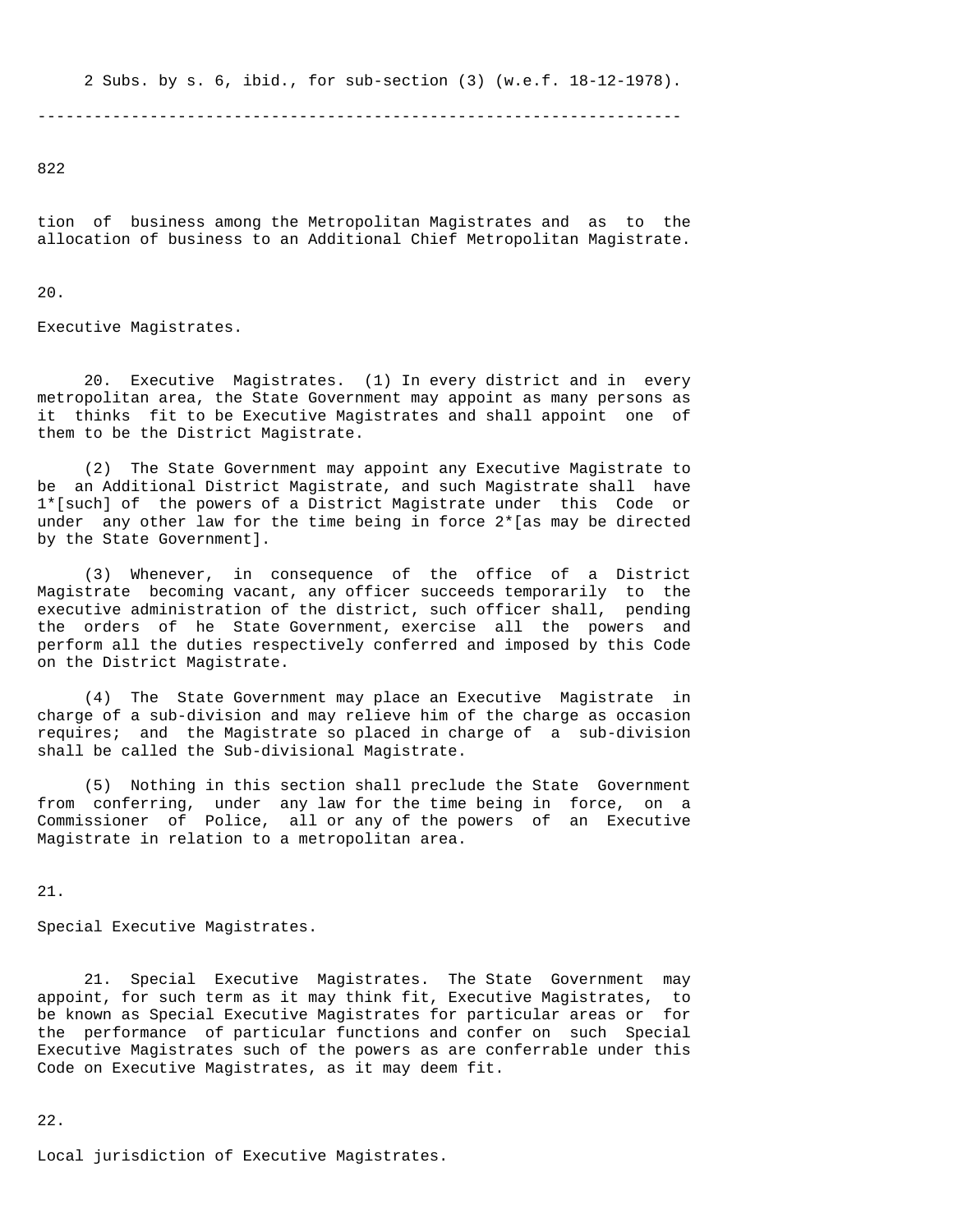22. Local jurisdiction of Executive Magistrates. (1) Subject to the control of the State Government, the District Magistrate may, from time to time, define the local limits of the areas within which the Executive Magistrates may exercise all or any of the powers with which they may be invested under this Code.

 --------------------------------------------------------------------- \*1 Subs. by Act 45 of 1978, s. 7, for "all or any" (w.e.f.  $18-12-$ 1978).

 2 Ins. by s. 7, ibid. (w.e.f. 18-12-1978). ---------------------------------------------------------------------

823

 (2)Except as otherwise provided by such definition, the jurisdiction and powers of every such Magistrate shall extend throughout the district.

23.

Subordination of Executive Magistrates.

 23. Subordination of Executive Magistrates. (1) All Executive Magistrates, other than the Additional District Magistrate, shall be subordinate to the District Magistrate, and every Executive Magistrate (other than the Sub-divisional Magistrate) exercising powers in a sub division shall also be subordinate to the Sub-divisional Magistrate, subject, however, to the general control of the District Magistrate.

 (2) The District Magistrate may, from time to time, make rules or give special orders, consistent with this Code, as to the distribution of business among the Executive Magistrates subordinate to him and as to the allocation of business to an additional District Magistrate.

24.

Public Prosecutors.

 1\*[24. Public Prosecutors. (1) For every High Court, the Central Government or the State Government shall, after consultation with the High Court, appoint a Public Prosecutor and may also appoint one or more Additional Public Prosecutors, for conducting in such Court, any prosecution, appeal or other proceeding on behalf of the Central Government or State Government, as the case may be.

 (2)The Central Government may appoint one or more Public Prosecutors for the purpose of conducting any case or class of cases in any district or local area.

 (3)For every district, the State Government shall appoint a Public Prosecutor and may also appoint one or more Additional Public Prosecutors for the district:

 Provided that the Public Prosecutor or Additional Public Prosecutor appointed for one district may be appointed also to be a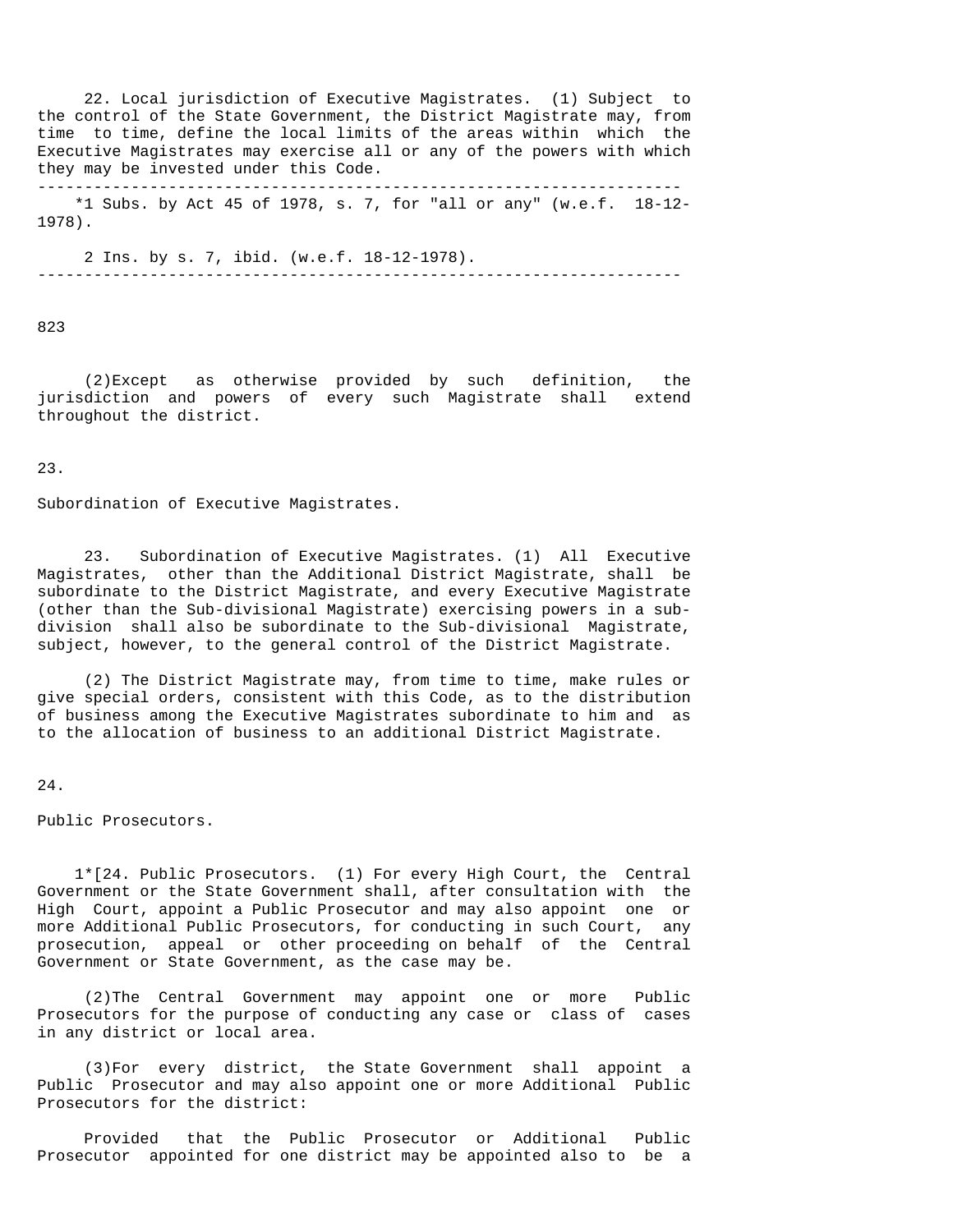Public Prosecutor or an Additional Public Prosecutor, as the case may be, for another district.

 (4)The District Magistrate shall, in consultation with the Sessions Judge, prepare a panel of names of persons, who are, in his opinion fit to be appointed as Public Prosecutors or Additional Public Prosecutors for the district.

 (5)No person shall be appointed by the State Government as the Public Prosecutor or Additional Public Prosecutor for the district unless

 ---------------------------------------------------------------------- 1 Subs. by Act 45 of 1978, s. 8, for s. 24 (w.e.f. 18-12-1978). ---------------------------------------------------------------------

824

 his name appears in the panel of names prepared by the District Magistrate under sub-section (4).

 (6) Notwithstanding anything contained in sub-section (5), where in a State there exists a regular Cadre of Prosecuting Officers, the State Government shall appoint a Public Prosecutor or an Additional Public Prosecutor only from among the persons constituting such Cadre:

 Provided that where, in the opinion of the State Government, no suitable person is available in such Cadre for such appointment that Government may appoint a person as Public Prosecutor or Additional Public Prosecutor, as the case may be, from the panel of names prepared by the District Magistrate under sub-section (4).

 (7)A person shall be eligible to be appointed as a Public Prosecutor or an Additional Public Prosecutor under sub-section (1) or sub-section (2) or sub-section (3) or sub-section (6), only if he has been in practice as an advocate for not less than seven years.

 (8) The Central Government or the State Government may appoint, for the purposes of any case or class of cases, a person who has been in practice as an advocate for not less than ten years as a Special Public Prosecutor.

 (9) For the purposes of sub-section (7) and sub-section (8), the period during which a person has been in practice as a pleader, or has rendered (whether before or after the commencement of this Code) service as a Public Prosecutor or as an Additional Public Prosecutor or Assistant Public Prosecutor or other Prosecuting Officer, by whatever name called, shall be deemed to be the period during which such person has been in practice as an advocate.]

25.

Assistant Public Prosecutors.

 25. Assistant Public Prosecutors. (1) The State Government shall appoint in every district one or more Assistant Public Prosecutors for conducting prosecutions in the Courts of Magistrates.

1\*[(1A) The Central Government may appoint one or more Assistant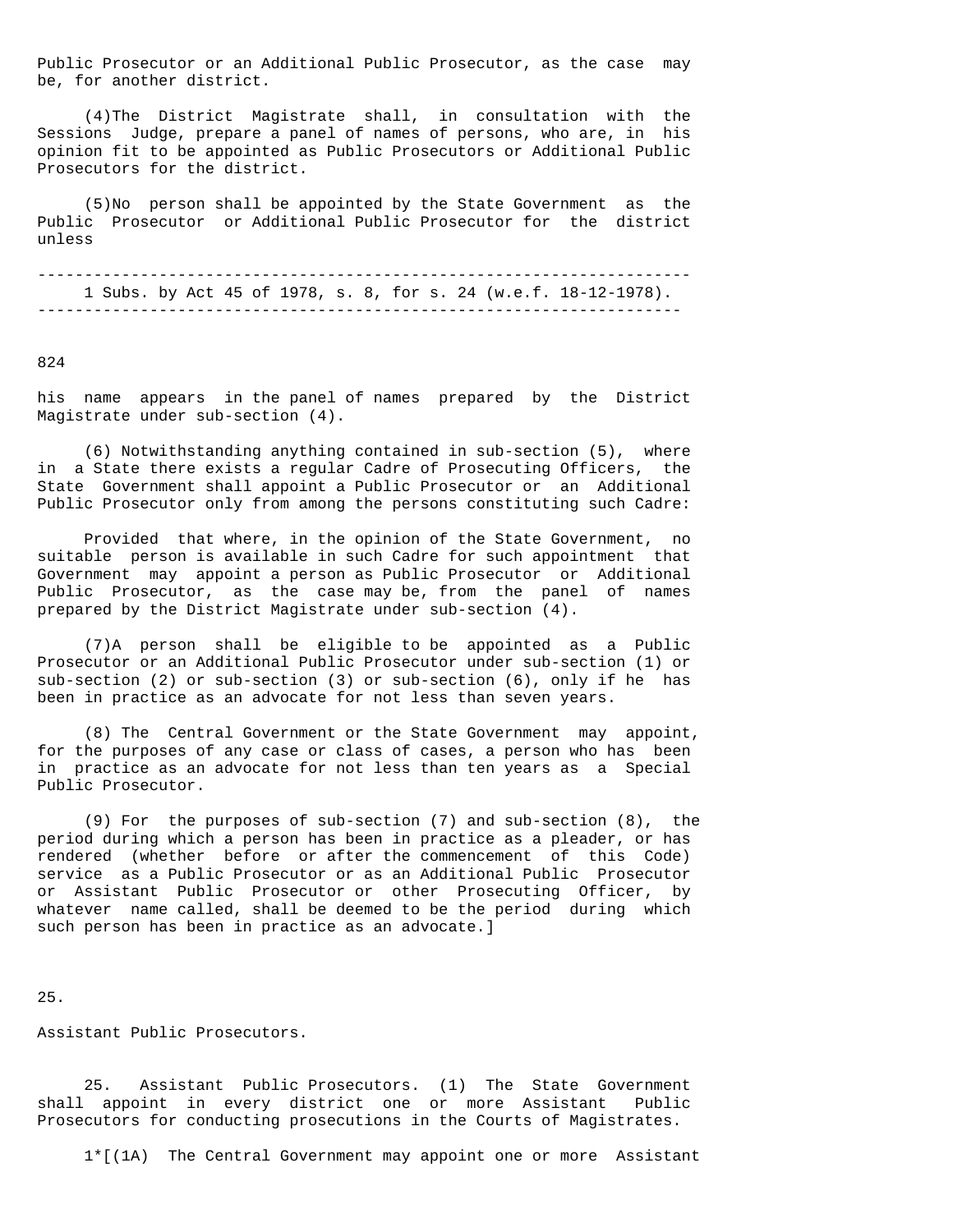Public Prosecutors for the purpose of conducting any case or class of cases in the Courts of Magistrates.]

 (2) Save as otherwise provided in sub-section (3), no police officer shall be eligible to be appointed as an Assistant Public Prosecutor.

----------------------------------------------------------------------

 1 Ins. by Act 45 of 1978, s. 9 (w.e.f. 18-12-1978) ----------------------------------------------------------------------

# 825

 (3) Where no Assistant Public Prosecutor is available for the purposes of any particular case, the District Magistrate may appoint any other person to be the Assistant Public Prosecutor in charge of that case;

Provided that a police officer shall not be so appointed-

 (a) if he has taken any part in the investigation into the offence with respect to which the accused being prosecuted; or

(b) if he is below the rank of Inspector.

# CHAP

POWER OF COURTS

CHAPTER III

#### POWER OF COURTS

26.

Courts by which offences are triable.

 26. Courts by which offences are triable. Subject to the other provisions of this Code,-

> (a) any offence under the Indian Penal Code (45 of 1860), may be tried by-

(i) the High Court, or

(ii) the Court of Session, or

 (iii) any other Court by which such offence is shown in the First Schedule to be triable;

 (b) any offence under any other law shall, when any Court is mentioned in this behalf in such law, be tried by such Court and when no Court is so mentioned, may be tried by-

(i) the High Court, or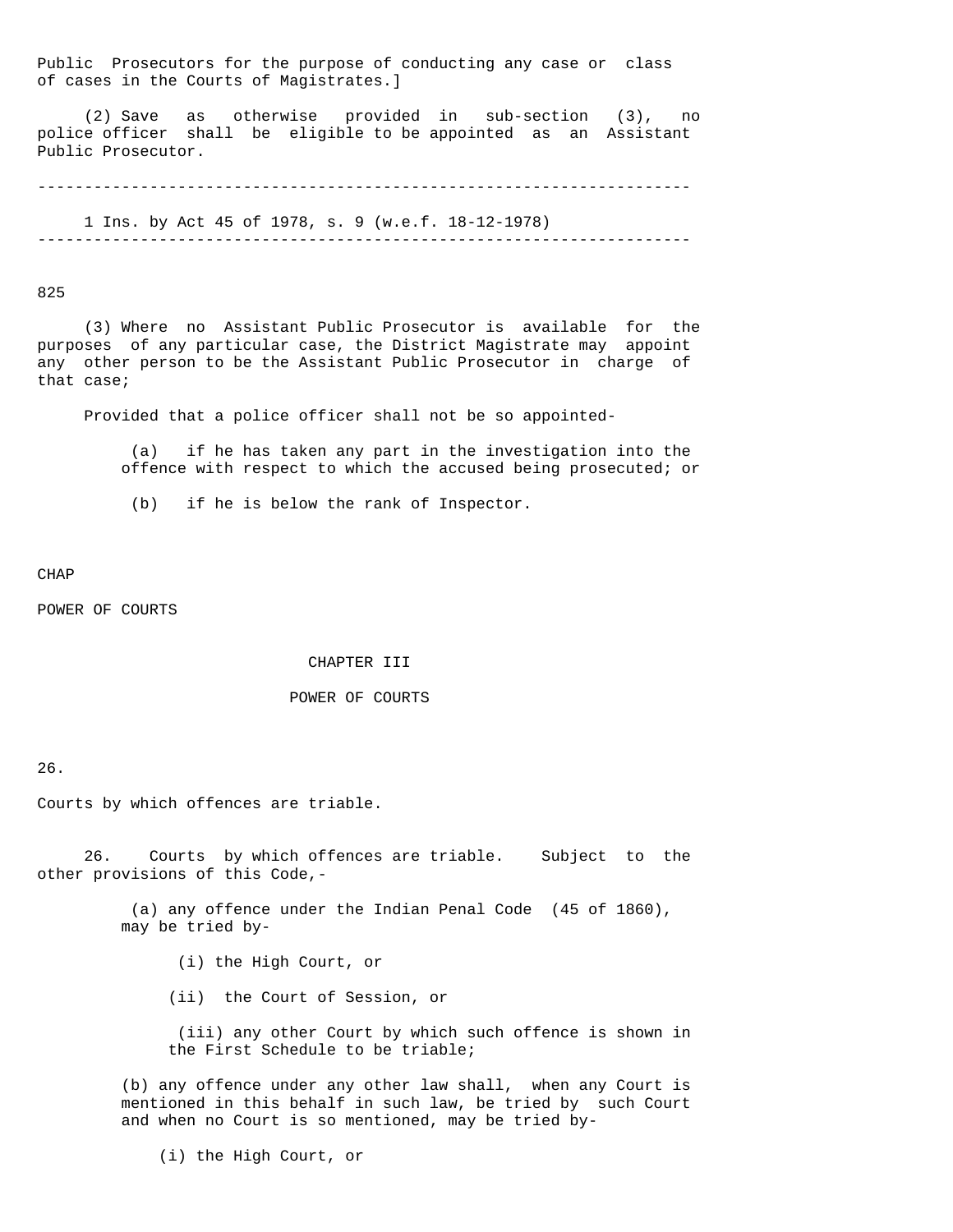(ii) any other Court by which such offence is shown in the First Schedule to be triable.

27.

Jurisdiction in the case of juveniles.

 27. Jurisdiction in the case of juveniles. Any offence not punishable with death or imprisonment for life, committed by any person who at the date when he appears or is brought before the Court is under the age of sixteen years, may be tried by the Court of a Chief Judicial Magistrate, or by any Court specially empowered under the Children Act, 1960 (60 of 1960), or any other law for the time being in force providing for the treatment, training and rehabilitation of youthful offenders.

28.

Sentences which High Courts and Sessions Judges may pass.

 28. Sentences which High Courts and Sessions Judges may pass. (1) A High Court may pass any sentence authorised by law.

 (2) A Sessions Judge or Additional Sessions Judge may pass any sentence authorised by law ; but any sentence of death passed by any such Judge shall be subject to confirmation by the High Court.

826

 (3) An Assistant Sessions Judge may pass any sentence authorised by law except a sentence of death or of imprisonment for life or of imprisonment for a term exceeding ten years.

29.

Sentences which Magistrates may pass.

 29. Sentences which Magistrates may pass. (1) The Court of a Chief Judicial Magistrate may pass any sentence authorised by law except a sentence of death or of imprisonment for life or of imprisonment for a term exceeding seven years.

 (2) The Court of a Magistrate of the first class may pass a sentence of imprisonment for a term not exceeding three years, or of fine not exceeding five thousand rupees, or of both.

 (3) The Court of a Magistrate of the second class may pass a sentence of imprisonment for a term not exceeding one year, or of fine not exceeding one thousand rupees, or of both.

 (4) The Court of a Chief Metropolitan Magistrate shall have the powers of the Court of a Chief Judicial Magistrate and that of a Metropolitan Magistrate, the powers of the Court of a Magistrate of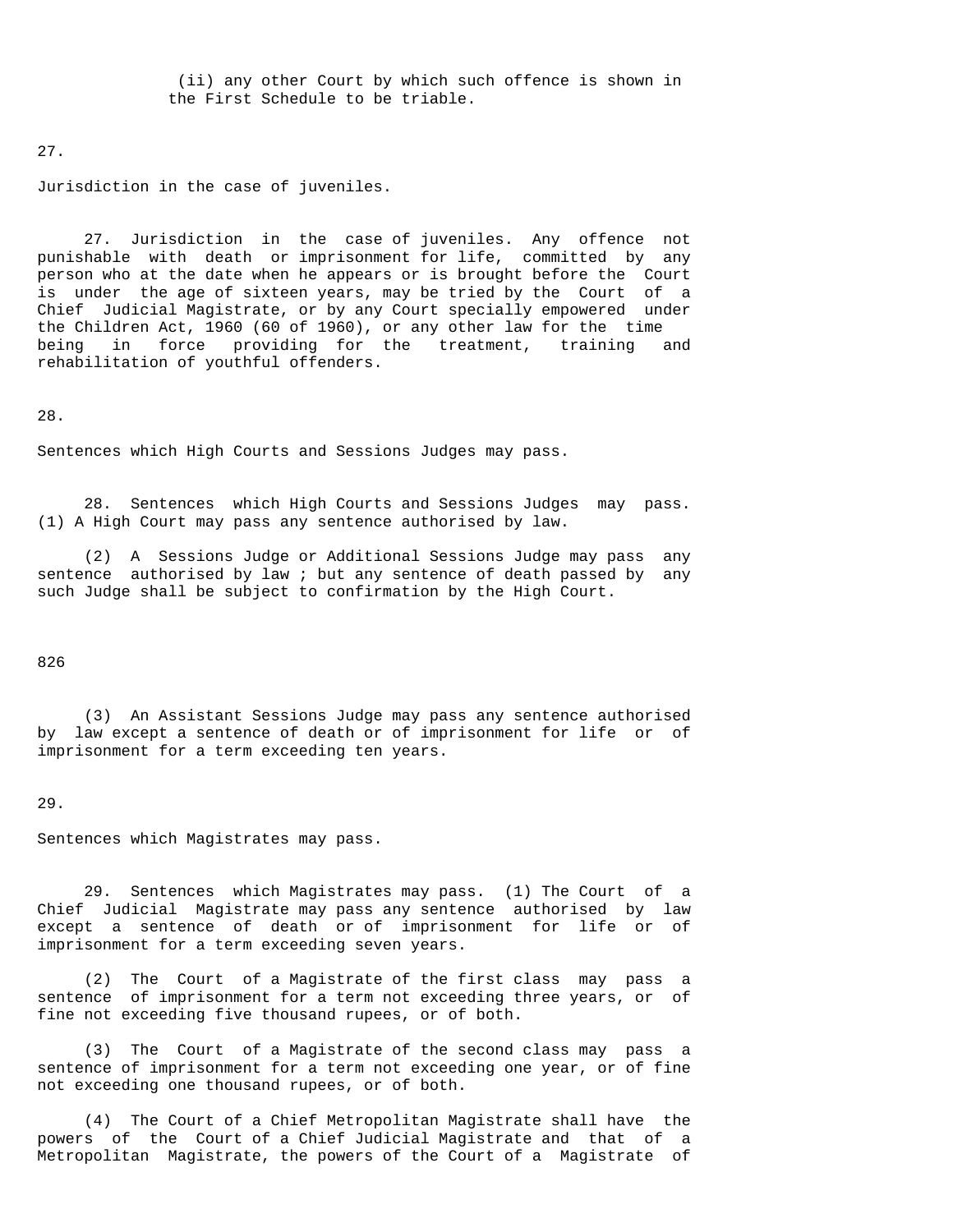the first class.

30.

Sentences of imprisonment in default of fine.

 30. Sentences of imprisonment in default of fine. (1) The Court of a Magistrate may award such term of imprisonment in default of payment of fine as is authorised by law:

Provided that the term-

 (a) is not in excess of the powers of the Magistrate under section 29;

 (b) shall not, where imprisonment has been awarded as part of the substantive sentence, exceed one-fourth of the term of imprisonment which the Magistrate is competent to inflict as punishment for the offence otherwise than as imprisonment in default of payment of the fine.

 (2) The imprisonment awarded under this section may be in addition to a substantive sentence of imprisonment for the maximum term awardable by the Magistrate under section 29.

31.

Sentences in cases of conviction of several offences at one trial.

 31. Sentences in cases of conviction of several offences at one trial. (1) When a person is convicted at one trial of two or more offences, the Court may, subject to the provisions of section 71 of the Indian Penal Code (45 of 1860), sentence him for such offences, to the several punishments prescribed therefor which such Court is competent to inflict; such punishments when consisting of imprisonment to commence the one after

827

 the expiration of the other in such order as the Court may direct, unless the Court directs that such punishments shall run concurrently.

 (2) In the case of consecutive sentences, it shall not be necessary for the Court by reason only of the aggregate punishment for the several offences being in excess of the punishment which it is competent to inflict on conviction of a single offence, to send the offender for trial before a higher Court:

Provided that-

 (a) in no case shall such person be sentenced to imprisonment for longer period than fourteen years;

 (b) the aggregate punishment shall not exceed twice the amount of punishment which the Court is competent to inflict for a single offence.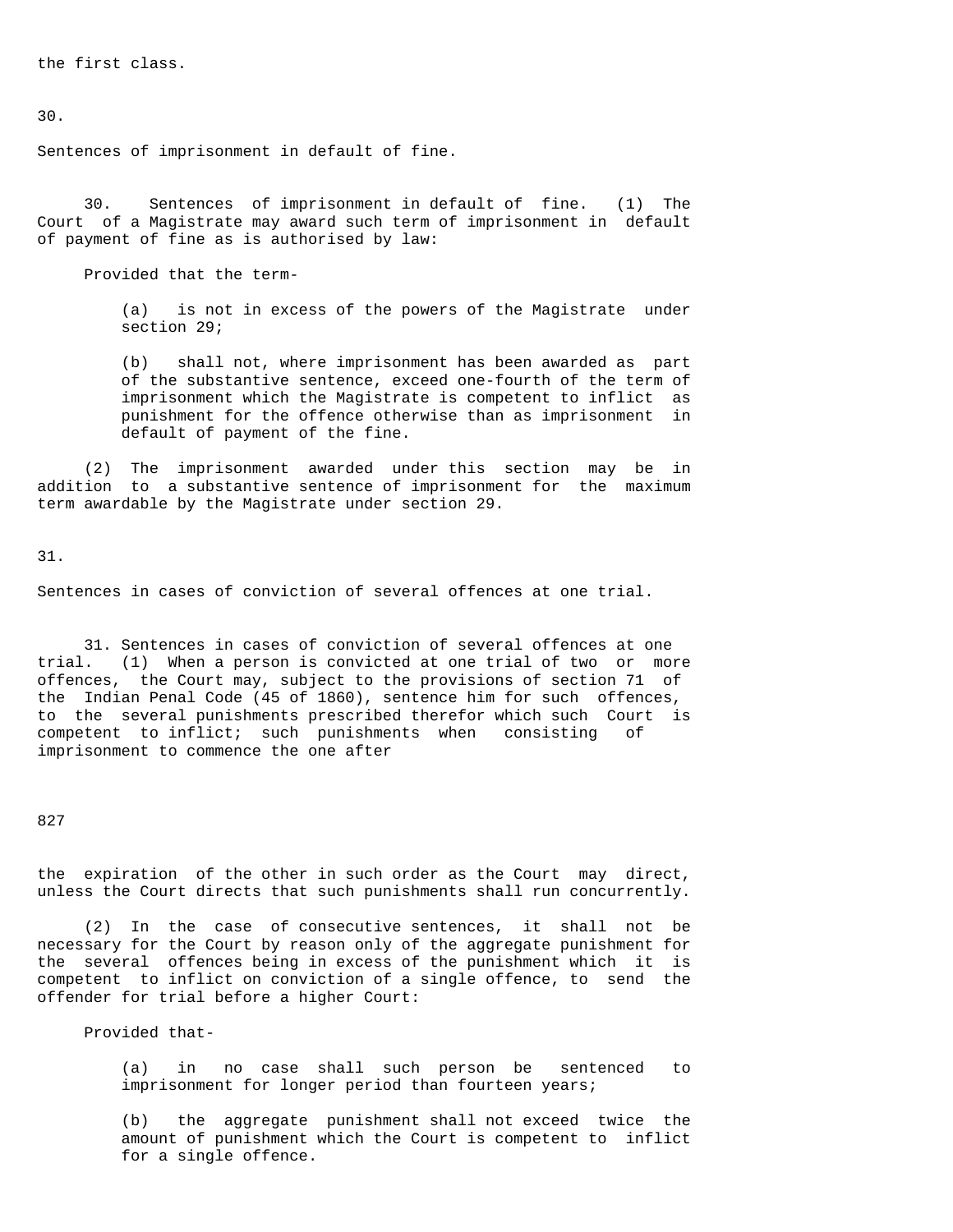(3) For the purpose of appeal by a convicted person, the aggregate of the consecutive sentences passed against him under this section shall be deemed to be a single sentence.

32.

Mode of conferring powers.

 32. Mode of conferring powers. (1) In conferring powers under this Code, the High Court or the State Government, as the case may be, may, by order, empower persons specially by name or in virtue of their offices or classes of officials generally by their official titles.

 (2) Every such order shall take effect from the date on which it is communicated to the person so empowered.

33.

Powers of officers appointed.

 33. Powers of officers appointed. Whenever any person holding an office in the service of Government who has been invested by the High Court or the State Government with any powers under this Code throughout any local area is appointed to an equal or higher office of the same nature, within a like local area under the same State Government, he shall, unless the High Court or the State Government, as the case may be, otherwise directs, or has otherwise directed, exercise the same powers in the local area in which he is so appointed.

34.

Withdrawal of powers.

 34. Withdrawal of powers. (1) The High Court or the State Government, as the case may be, may withdraw all or any of the powers conferred by it under this Code on any person or by any officer subordinate to it.

 (2) Any powers conferred by the Chief Judicial Magistrate or by the District Magistrate may be withdrawn by the respective Magistrate by whom such powers were conferred.

828

# 35.

Powers of Judges and Magistrates exercisable by their successors-in-office.

35. Powers of Judges and Magistrates exercisable by their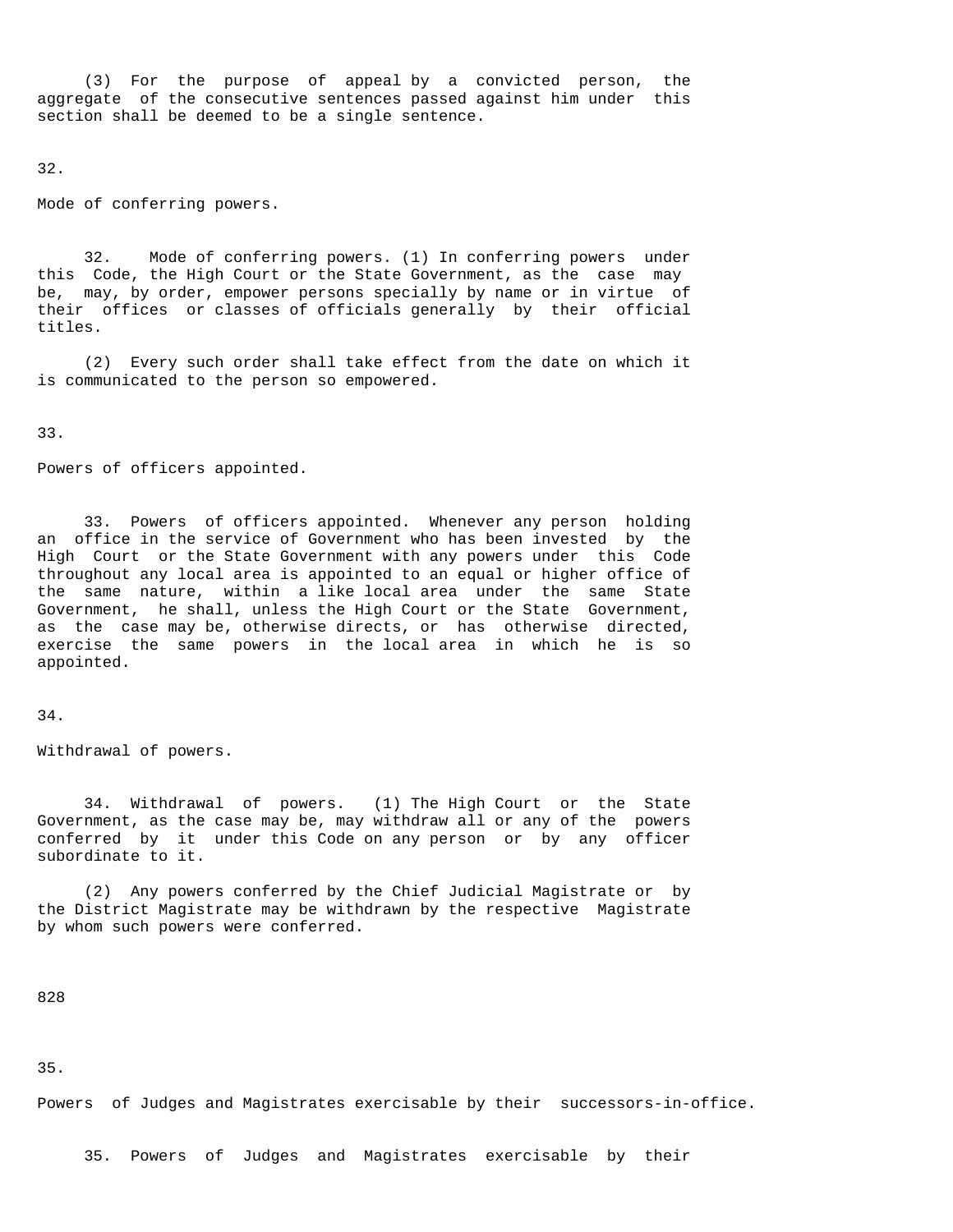successors-in-office. (1) Subject to the other provisions of this Code, the powers and duties of a Judge or Magistrate may be exercised or performed by his successor-in-office.

 (2) When there is any doubt as to who is the successor-in-office of any Additional or Assistant Sessions Judge, the Sessions Judge shall determine by order in writing the Judge who shall, for the purposes of this Code or of any proceedings or order thereunder, be deemed to be the successor-in-office of such Additional or Assistant Sessions Judge.

 (3) When there is any doubt as to who is the successor-in-office of any Magistrate, the Chief Judicial Magistrate, or the District Magistrate, as the case may be, shall determine by order in writing the Magistrate who shall, for the purposes of this Code or of any proceedings or order thereunder, be deemed to be the successor-in office of such Magistrate.

CHAP

A.-POWERS OF SUPERIOR OFFICERS OF POLICE

#### CHAPTER IV

A.-POWERS OF SUPERIOR OFFICERS OF POLICE

36.

Powers of superior officers of police.

 36. Powers of superior officers of police. Police officers superior in rank to an officer in charge of a police station may exercise the same powers, throughout the local area to which they are appointed, as may be exercised by such officer within the limits of his station.

B.-AID TO THE MAGISTRATES AND THE POLICE

37.

Public when to assist Magistrates and police.

 37. Public when to assist Magistrates and police. Every person is bound to assist a Magistrate or police officer reasonably demanding his aid-

> (a) in the taking or preventing the escape of any other person whom such Magistrate or police officer is authorised to arrest; or

> (b) in the prevention or suppression of a breach of the peace; or

> (c) in the prevention of any injury attempted to be committed to any railway, canal, telegraph or public property.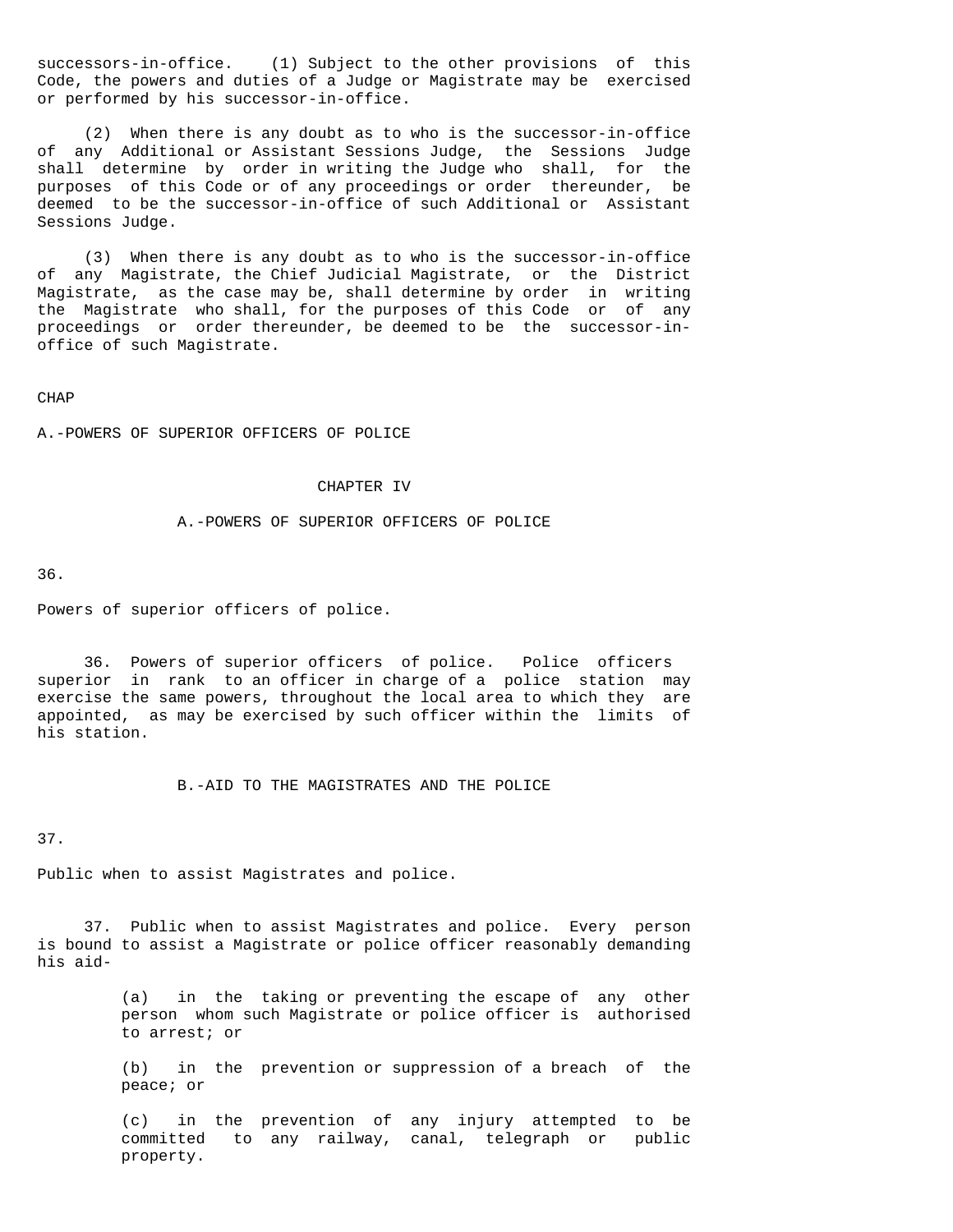Aid to person, other than police officer, executing, warrant.

 38. Aid to person, other than police officer, executing, warrant. When a warrant is directed to a person other than a police officer, any other person may aid in the execution of such warrant, if the person to whom the warrant is directed be near at hand and acting in the execution of the warrant.

829

39.

Public to give information of certain offences.

 39. Public to give information of certain offences. (1) Every person, aware of the commission of, or of the intention of any other person to commit, any offence punishable under any of the following sections of the Indian Penal Code, (45 of 1860), namely:-

> (i) sections 121 to 126, both inclusive, and section 130 (that is to say, offences against the State specified in Chapter VI of the said Code);

> (ii) sections 143, 144, 145, 147 and 148 (that is to say, offences against the public tranquillity specified in Chapter VIII of the said Code) ;

> (iii) sections 161 to 165A, both inclusive (that is to say, offences relating to illegal gratification);

> (iv) sections 272 to 278, both inclusive (that is to say, offences relating to adulteration of food and drugs, etc.);

> (v) sections 302, 303 and 304 (that is to say, offences affecting life);

 1\*(va) section 364A (that is to say, offence relating to kidnapping for ransom, etc.);

 (vi) section 382 (that is to say, offence of theft after preparation made for causing death, hurt or restraint in order to the committing of the theft);

 (vii) sections 392 to 399, both inclusive, and section 402 (that is to say, offences of robbery and dacoity);

 (viii) section 409 (that is to say, offence relating to criminal breach of trust by public servant, etc.);

 (ix) sections 431 to 439, both inclusive (that is to say, offences of mischief against property);

(x) sections 449 and 450 (that is to say, office of house-

38.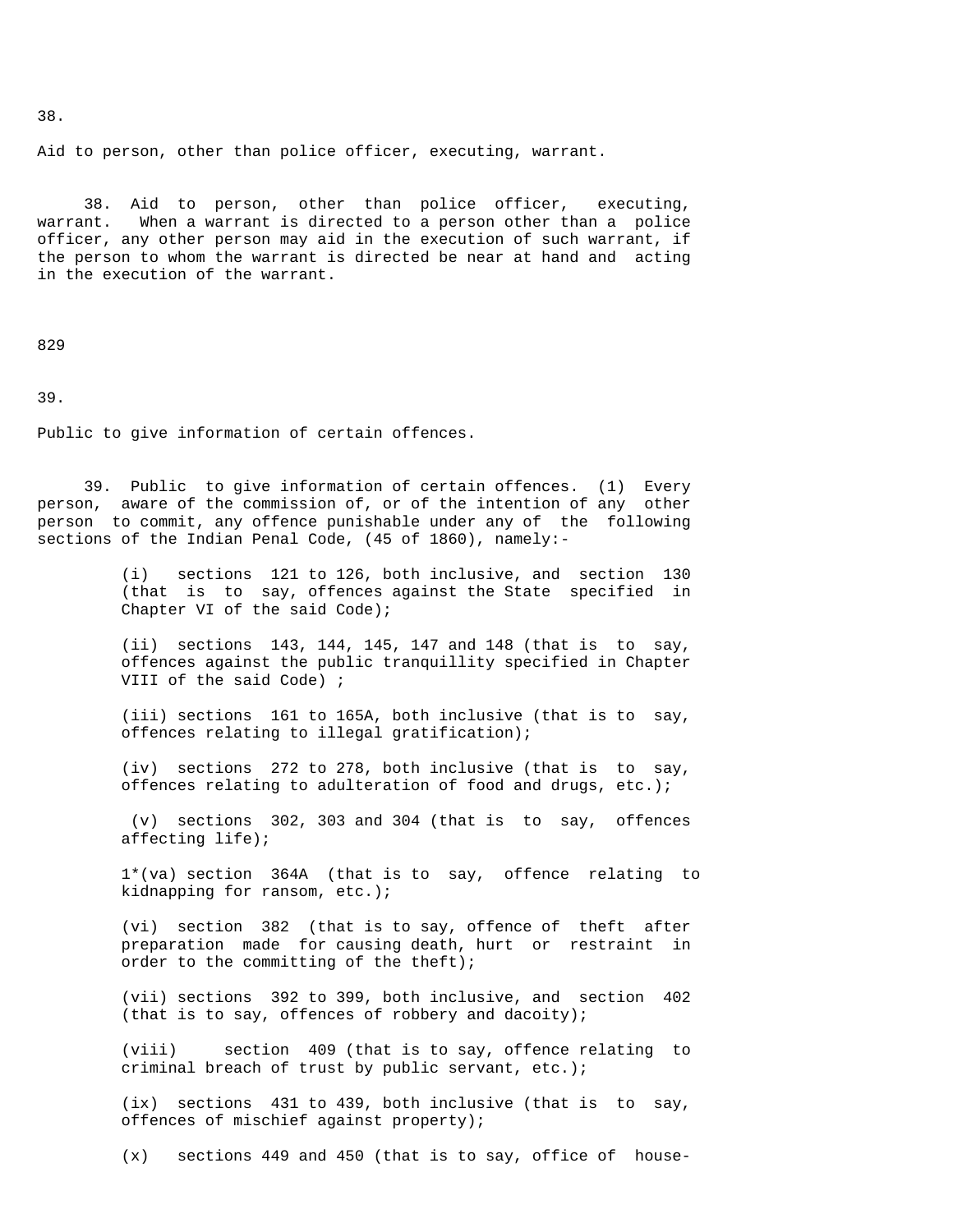trespass);

 (xi) sections 456 to 460, both inclusive (that is to say, offences of lurking house-trespass); and

 (xii) sections 489A to 489E, both inclusive (that is to say, offences relating to currency notes and bank notes)

 shall, in the absence of any reasonable excuse, the burden of proving which excuse shall lie upon the person so aware, forthwith give information to the nearest Magistrate or police officer of such commission or intention.

 (2) For the purposes of this section, the term "offence" includes any act committed at any place out of India which would constitute an offence if committed in India.

 ---------------------------------------------------------------------- 1 Ans. by Act 42 of 1993, s. 3. ---------------------------------------------------------------------

830

40.

 Duty of officers employed in connection with the affairs of a villageto make certain report.

 40. Duty of officers employed in connection with the affairs of a village to make certain report. (1) Every officer employed in connection with the affairs of a village and every person residing in a village shall forthwith communicate to the nearest Magistrate or to the officer in charge of the nearest police station, whichever is nearer, any information which he may possess respecting-

> (a) the permanent or temporary residence of any notorious receiver or vendor of stolen property in or near such village;

> (b) the resort to any place within, or the passage through, such village of any person whom he knows, or reasonably suspects, to be a thug, robber, escaped convict or proclaimed offender ;

> (c) the commission of, or intention to commit, in or near such village any non-bailable offence or any offence punishable under section 143, section 144, section 145, section 147, or section 148 of the Indian Penal Code (45 of 1860);

> (d) the occurrence in or near such village of any sudden or unnatural death or of any death under suspicious circumstances or the discovery in or near such village of any corpse or part of a corpse, in circumstances which lead to a reasonable suspicion that such a death has occurred or the disappearance from such village of any person in circumstances which lead to a reasonable suspicion that a non-bailable offence has been committed in respect of such person ;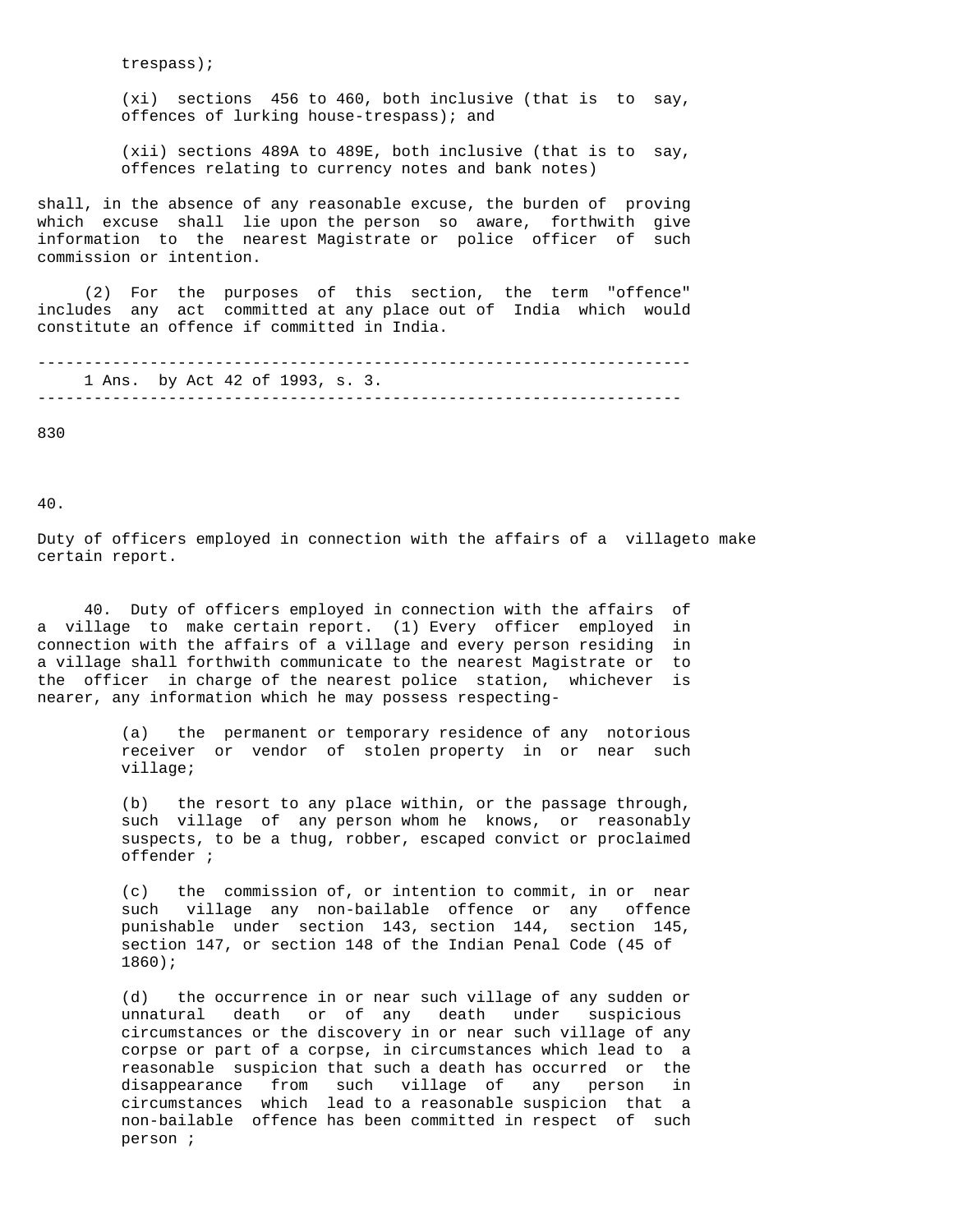(e) the commission of, or intention to commit, at any place out of India near such village any act which, if committed in India, would be an offence punishable under any of the following sections of the Indian Penal Code (45 of 1860), namely, 231 to 238 (both inclusive), 302, 304, 382, 392 to 399 (both inclusive), 402, 435, 436, 449, 450, 457 to 460 (both inclusive), 489A, 489B, 489C and 489D ;

 (f) any matter likely to affect the maintenance of order or the prevention of crime or the safety of person or property respecting which the District Magistrate, by general or special order made with the previous sanction of the State Government, has directed him to communicate information.

(2) In this section,-

(i) "village" includes village-lands;

## 831

 (ii) the expression "proclaimed offender" includes any person proclaimed as an offender by any Court or authority in any territory in India to which this Code does not extend, in respect of any act which if committed in the territories to which this Code extends, would be an offence punishable under any of the following sections of the Indian Penal Code (45 of 1860), namely, 302, 304, 382, 392 to 399 (both inclusive), 402, 435, 436, 449, 450 and 457 to 460 (both inclusive) ;

 (iii) the words "officer employed in connection with the affairs of the village" means a member of the panchayat of the village and includes the headman and every officer or other person appointed to perform any function connected with the administration of the village.

CHAP

ARREST OF PERSONS

#### CHAPTER V

# ARREST OF PERSONS

41.

When police may arrest without warrant.

 41. When police may arrest without warrant. (1) Any police officer may without an order from a Magistrate and without a warrant, arrest any person-

> (a) who has been concerned in any cognizable offence, or against whom a reasonable complaint has been made, or credible information has been received, or a reasonable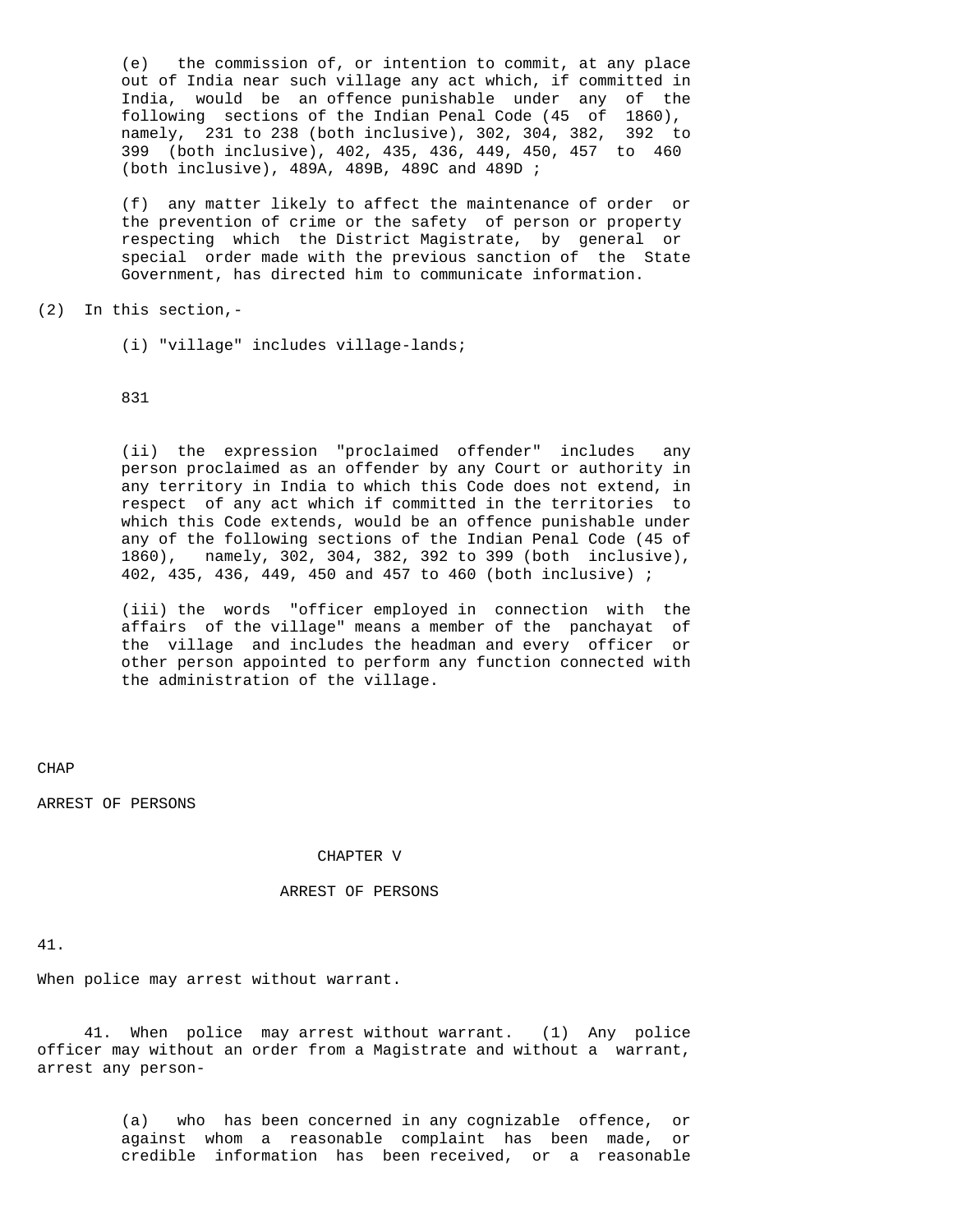suspicion exists, of his having been so concerned; or

 (b) who has in his possession without lawful excuse, the burden of proving which excuse shall lie on such person, any implement of house-breaking; or

 (c) who has been proclaimed as an offender either under this Code or by order of the State Government; or

 (d) in whose possession anything is found which may reasonably be suspected to be stolen property and who may reasonably be suspected of having committed an offence with reference to such thing; or

 (e) who obstructs a police officer while in the execution of his duty, or who has escaped, or attempts to escape, from lawful custody ; or

 (f) who is reasonably suspected of being a deserter from any of the Armed Forces of the Union; or

#### 832

 (g) who has been concerned in, or against whom a reasonable complaint has been made, or credible information has been received, or a reasonable suspicion exists, of his having been concerned in, any act committed at any place out of India which, if committed in India, would have been punishable as an offence, and for which he is, under any law relating to extradition, or otherwise, liable to be apprehended or detained in custody in India; or

 (h) who, being a released convict, commits a breach of any rule made under sub-section (5) of section 356; or

 (i) for whose arrest any requisition, whether written or oral, has been received from another police officer, provided that the requisition specifies the person to be arrested and the offence or other cause for which the arrest is to be made and it appears therefrom that the person might lawfully be arrested without a warrant by the officer who issued the requisition.

 (2) Any officer in charge of a police station may, in like manner, arrest or cause to be arrested any person, belonging to one or more of the categories of persons specified in section 109 or section 110.

#### 42.

Arrest on refusal to give name and residence.

 42. Arrest on refusal to give name and residence. (1) When any person who, in the presence of a police officer, has committed or has been accused of committing a non-cognizable offence refuses, on demand of such officer, to give his name and residence or gives a name or residence which such officer has reason to believe to be false, he may be arrested by such officer in order that his name or residence may be ascertained.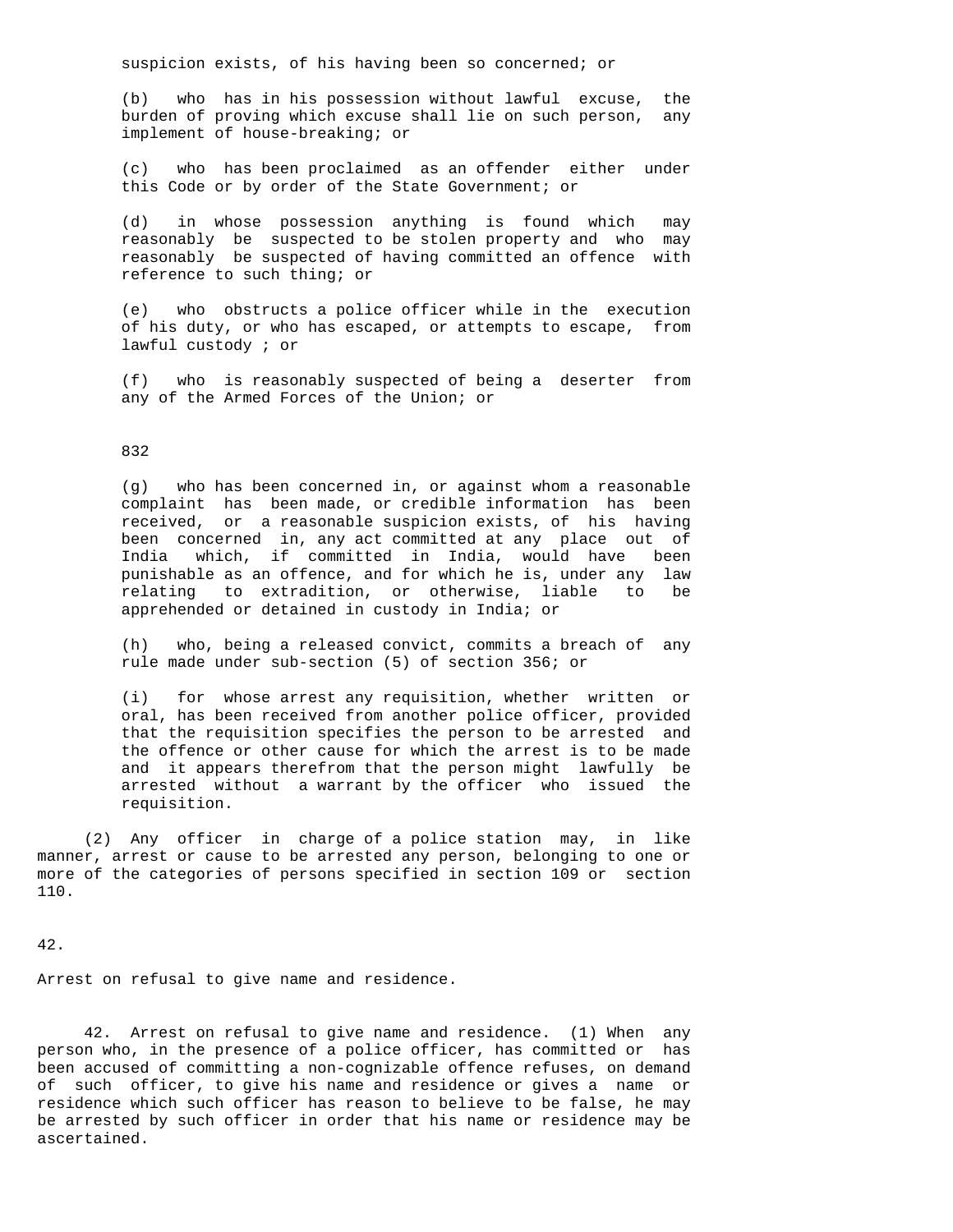(2) When the true name and residence of such person have been ascertained he shall be released on his executing a bond, with or without sureties, to appear before a Magistrate if so required: Provided that, if such person is not resident in India, the bond shall be secured by a surety or sureties resident in India.

 (3) Should the true name and residence of such person not be ascertained within twenty-four hours from the time of arrest or should he fail to execute the bond, or, if so required, to furnish sufficient sureties. he shall forthwith be forwarded to the nearest Magistrate having jurisdiction.

833

43.

Arrest by private person and procedure on such arrest.

 43. Arrest by private person and procedure on such arrest. (1) Any private person may arrest or cause to be arrested any person who in his presence commits a non-bailable and cognizable offence, or any proclaimed offender, and, without unnecessary delay, shall make over or cause to be made over any person so arrested to a police officer, or, in the absence of a police officer, take such person or cause him to be taken in custody to the nearest police station.

 (2) If there is reason to believe that such person comes under the provisions of section 41, a police officer shall re-arrest him.

 (3) If there is reason to believe that he has committed a non cognizable offence, and he refuses on the demand of a police officer to give his name and residence, or gives a name or residence which such officer has reason to believe to be false, he shall be dealt with under the provisions of section 42 ; but if there is no sufficient reason to believe that he has committed any offence, he shall be at once released.

44.

Arrest by Magistrate.

 44. Arrest by Magistrate. (1) When any offence is committed in the presence of a Magistrate, whether Executive or Judicial, within his local jurisdiction, he may himself arrest or order any person to arrest the offender, and may thereupon, subject to the provisions herein contained as to bail, commit the offender to custody.

 (2) Any Magistrate, whether Executive or Judicial, may at any time arrest or direct the arrest, in his presence, within his local jurisdiction, of any person for whose arrest he is competent at the time and in the circumstances to issue a warrant.

45.

Protection of members of the Armed Forces from arrest.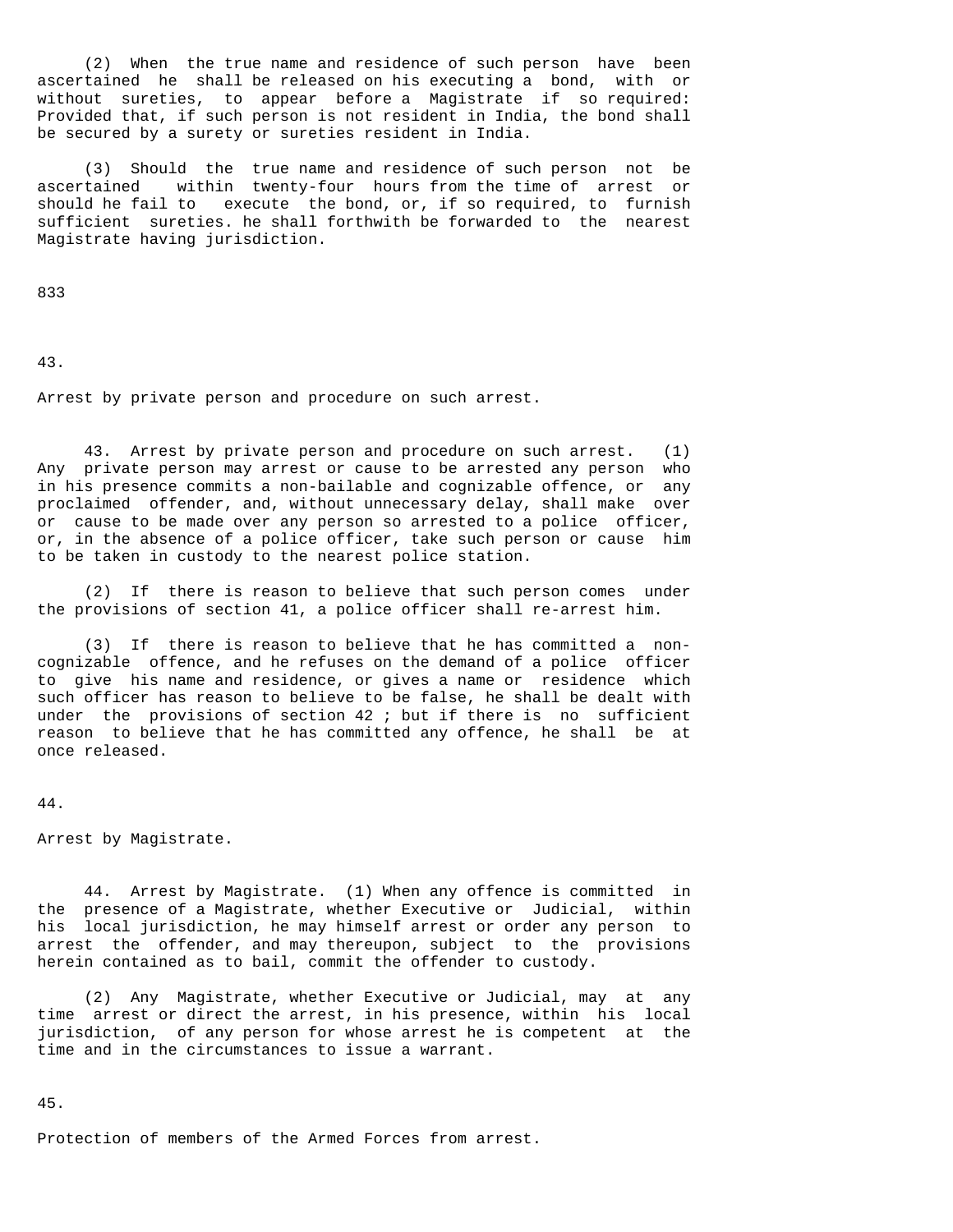45. Protection of members of the Armed Forces from arrest. (1) Notwithstanding anything contained in sections 41 to 44 (both inclusive), no member of the Armed Forces of the Union shall be arrested for anything done or purported to be done by him in the discharge of his official duties except after obtaining the consent of the Central Government.

 (2) The State Government may, by notification, direct that the provisions of sub-section (1) shall apply to such class or category of the members of the Force charged with the maintenance of public order as may be specified therein, wherever they may be serving, and thereupon the provisions of that sub-section shall apply as if for the expression "Central Government" occurring therein, the expression "State Government" were substituted.

834

46.

Arrest how made.

 46. Arrest how made. (1) In making an arrest the police officer or other person making the same shall actually touch or confine the body of the person to be arrested, unless there be a submission to the custody by word or action.

 (2)If such person forcibly resists the endeavour to arrest him, or attempts to evade the arrest, such police officer or other person may use all means necessary to effect the arrest.

 (3)Nothing in this section gives a right to cause the death of a person who is not accused of an offence punishable with death or with imprisonment for life.

47.

Search of place entered by person sought to be arrested.

 47. Search of place entered by person sought to be arrested. (1) If any person acting under a warrant of arrest, or any police officer having authority to arrest, has reason to believe that the person to be arrested has entered into, or is within, any place, any person residing in, or being in charge of, such place shall, on demand of such person acting as aforesaid or such police officer, allow him free ingress thereto, and afford all reasonable facilities for a search therein.

 (2)If ingress to such place cannot be obtained under subsection (1), it shall be lawful in any case for a person acting under a warrant and in any case in which a warrant may issue, but cannot be obtained without affording the person to be arrested an opportunity of escape, for a police officer to enter such place and search therein, and in order to effect an entrance into such place, to break open any outer or inner door or window of any house or place, whether that of the person to be arrested or of any other person, if after notification of his authority and purpose, and demand of admittance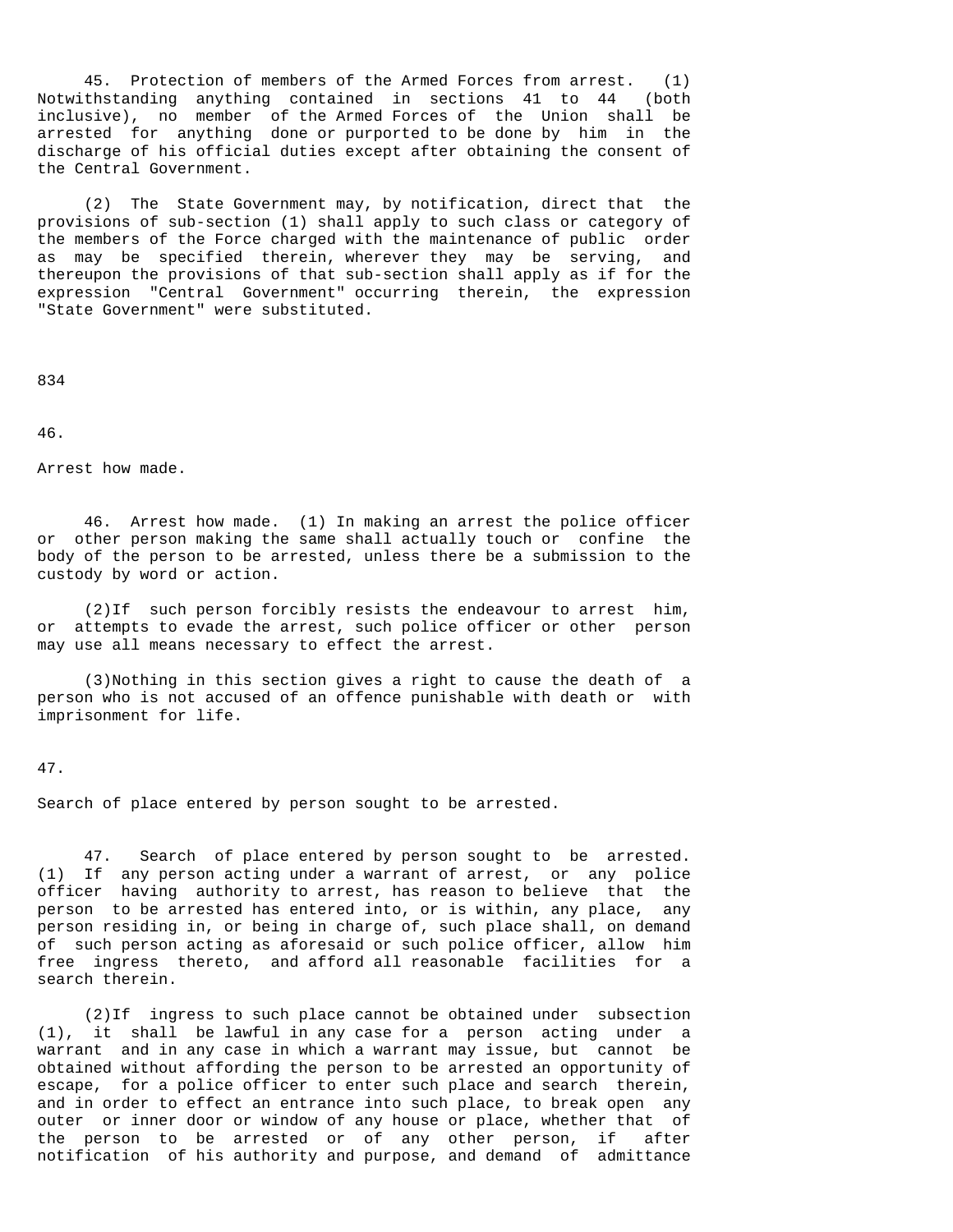duly made, he cannot otherwise obtain admittance:

 Provided that, if any such place is an apartment in the actual occupancy of a female (not being the person to be arrested) who, according to custom, does not appear in public, such person or police officer shall, before entering such apartment, give notice to such female that she is at liberty to withdraw and shall afford her every reasonable facility for withdrawing, and may then break open the apartment and enter it.

 (3)Any police officer or other person authorised to make an arrest may break open any outer or inner door or window of any house or place in order to liberate himself or any other person who, having lawfully entered for the purpose of making an arrest, is detained therein.

48.

Pursuit of offenders into other jurisdictions.

 48. Pursuit of offenders into other jurisdictions. A police officer may, for the purpose of arresting without warrant any person whom he is authorised to arrest, pursue such person into any place in India.

835

49.

No unnecessary restraint.

 49. No unnecessary restraint. The person arrested shall not be subjected to more restraint than is necessary to prevent his escape.

50.

Person arrested to be informed of grounds of arrest and of right tobail.

 50. Person arrested to be informed of grounds of arrest and of right to bail. (1) Every police officer or other person arresting any person without warrant shall forthwith communicate to him full particulars of the offence for which he is arrested or other grounds for such arrest.

 (2)Where a police officer arrests without warrant any person other than a person accused of a non-bailable offence, he shall inform the person arrested that he is entitled to be released on bail and that he may arrange for sureties on his behalf.

51.

Search of arrested person.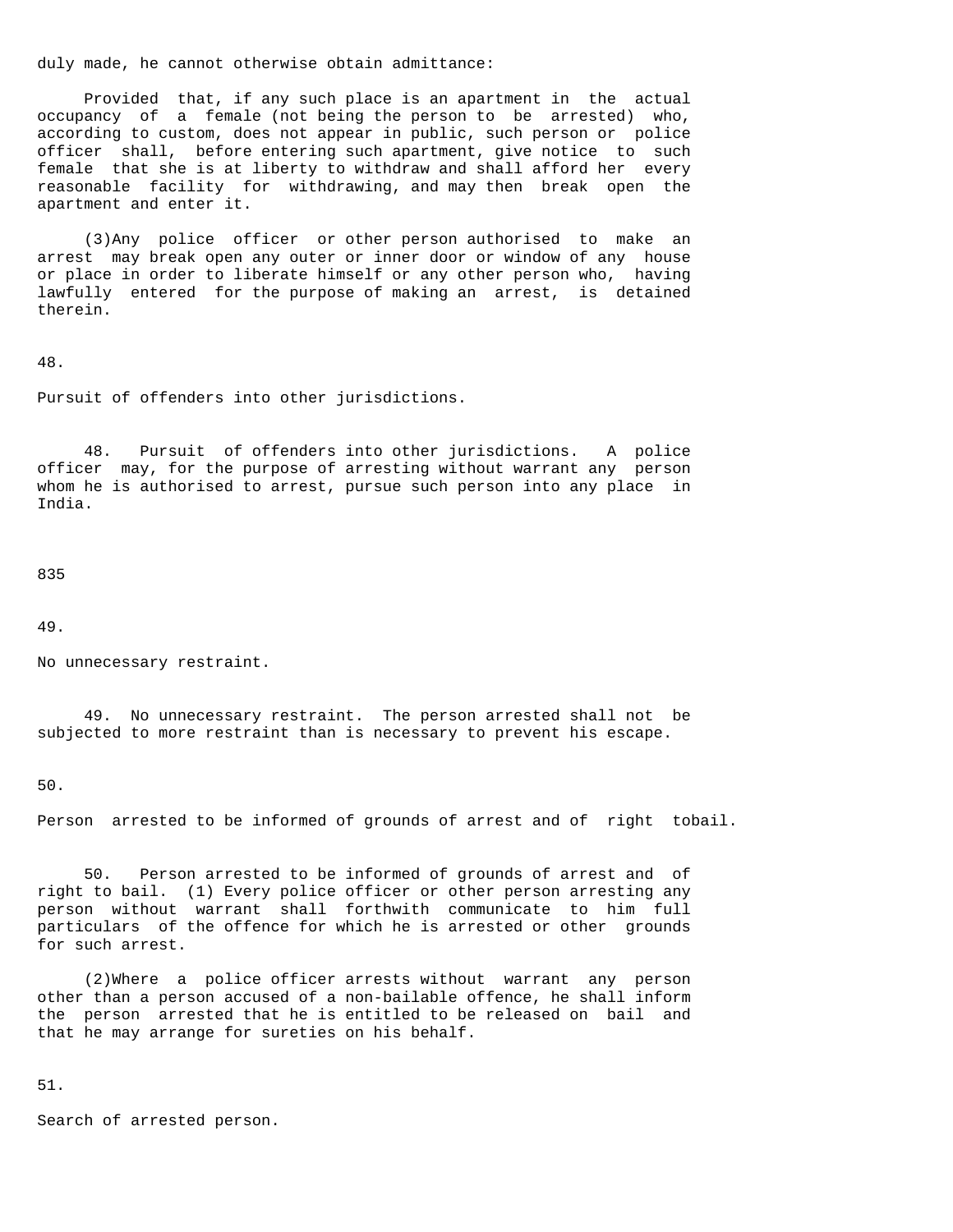51. Search of arrested person. (1) Whenever a person is arrested by a police officer under a warrant which does not provide for the taking of bail, or under a warrant which provides for the taking of bail but the Person arrested cannot furnish bail, and

 whenever a person is arrested without warrant, or by a private person under a warrant, and cannot legally be admitted to bail, or is unable to furnish bail,

 the officer making the arrest or, when the arrest is made by a private person, the police officer to whom he makes over the person arrested, may search such person, and place in safe custody all articles, other than necessary wearing-apparel, found upon him and where any article is seized from the arrested person, a receipt showing the articles taken in possession by the police officer shall be given to such person.

 (2) Whenever it is necessary to cause a female to be searched, the search shall be made by another female with strict regard to decency.

52.

Power to size offensive weapons.

 52. Power to size offensive weapons. The officer or other person making any arrest under this Code may take from the person arrested any offensive weapons which he has about his person, and shall deliver all weapons so taken to the Court or officer before which or whom the officer or person making the arrest is required by this Code to produce the person arrested.

53.

 Examination of accused by medical practitioner at the request ofpolice officer.

 53. Examination of accused by medical practitioner at the request of police officer. (1) When a person is arrested on a charge of committing an offence of such a nature and alleged to have been committed under such circumstances that there are reasonable grounds for believing that an examination of his person will afford evidence as to the commission of an offence, it shall be lawful for a registered medical practitioner, acting at the request of a police officer not below the rank of sub-inspector,

836

 and for any person acting in good faith in his aid and under his direction, to make such an examination of the person arrested as is reasonably necessary in order to ascertain the facts which may afford such evidence, and to use such force as is reasonably for that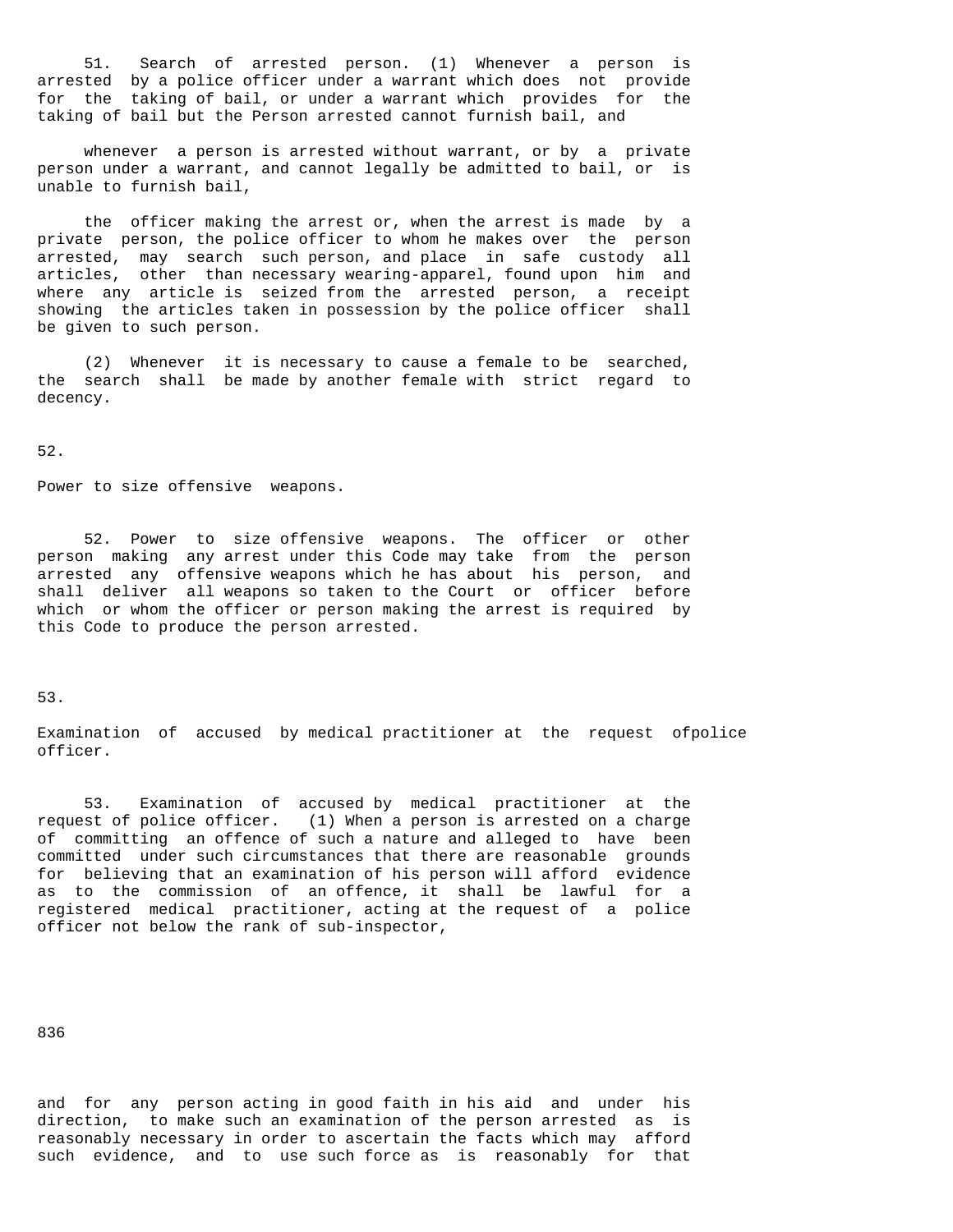purpose.

 (2) Whenever the person of a female is to be examined under this section, the examination shall be made only by, or under the supervision of, a female registered medical practitioner.

 Explanation.-In this section and in section 54, "registered medical practitioner" means a medical practitioner who possesses any recognized medical qualification as defined in clause (h) of section 2 of the Indian Medical Council Act, 1956 ( 102 of 1956) and whose name has been entered in a State Medical Register.

## 54.

 Examination of arrested person by medical practitioner at the requestof the arrested person.

 54. Examination of arrested person by medical practitioner at the request of the arrested person. When a person who is arrested, whether on a charge or otherwise alleges, at the time when he is produced before a Magistrate or at any time during the period of his detention in custody that the examination of his body will afford evidence which will disprove the commission by him of any offence or which will establish the commission by any other person of any offence against his body, the Magistrate shall, if requested by the arrested person so to do direct the examination of the body of such person by a registered medical practitioner unless the Magistrate considers that the request is made for the purpose of vexation or delay or for defeating the ends of justice.

#### 55.

Procedure when police officer deputes subordinate to arrest with outwarrant.

 55. Procedure when police officer deputes subordinate to arrest with out warrant. (1) When any officer in charge of a police station or any police officer making an investigation under Chapter XII requires any officer subordinate to him to arrest without a warrant (otherwise than in his presence) any person who may lawfully be arrested without a warrant, he shall deliver to the officer required to make the arrest an order in writing, specifying the person to be arrested and the offence or other cause for which the arrest is to be made and the officer so required shall, before making the arrest, notify to the person to be arrested the substance of the order and, if so required by such person, shall show him the order.

 (2) Nothing in sub-section (1) shall affect the power of a police officer to arrest a person under section 41.

56.

 Person arrested to be taken before Magistrate of officer in charge ofpolice station.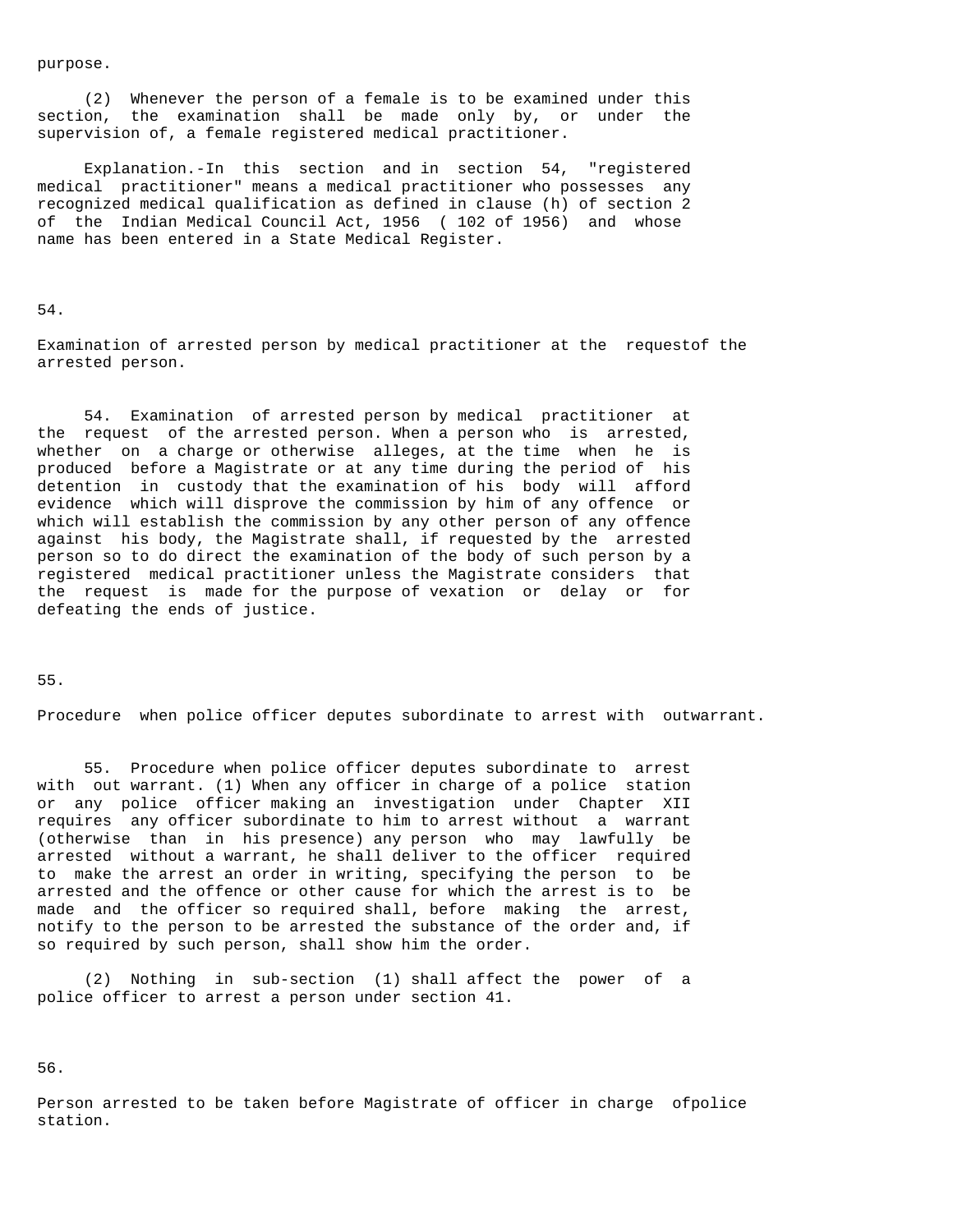56. Person arrested to be taken before Magistrate of officer in charge of police station. A police officer making an arrest without warrant shall, without unnecessary delay and subject to the provisions herein contained as to

837

 bail, take or send the person arrested before a Magistrate having jurisdiction in the case, or before the officer in charge of a police station.

57.

Person arrested not to be detained more than twenty-four hours.

 57.Person arrested not to be detained more than twenty-four hours. No police officer shall detain in custody a person arrested without warrant for a longer period than under all the circumstances of the case is reasonable, and such period shall not, in the absence of a special order of a Magistrate under section 167, exceed twenty four hours exclusive of the time necessary for the journey from the place of arrest to the Magistrate's Court.

58.

Police to report apprehensions.

 58. Police to report apprehensions. Officers in charge of police stations shall report to the District Magistrate, or, if he so directs, to the Sub-divisional Magistrate, the cases of all persons arrested without warrant, within the limits of their respective stations, whether such persons have been admitted to bail or otherwise.

59.

Discharge of person apprehended.

 59.Discharge of person apprehended. No person who has been arrested by a police officer shall be discharged except on his own bond, or on bail, or under the special order of a Magistrate.

60.

Power, on escape, to pursue and retake.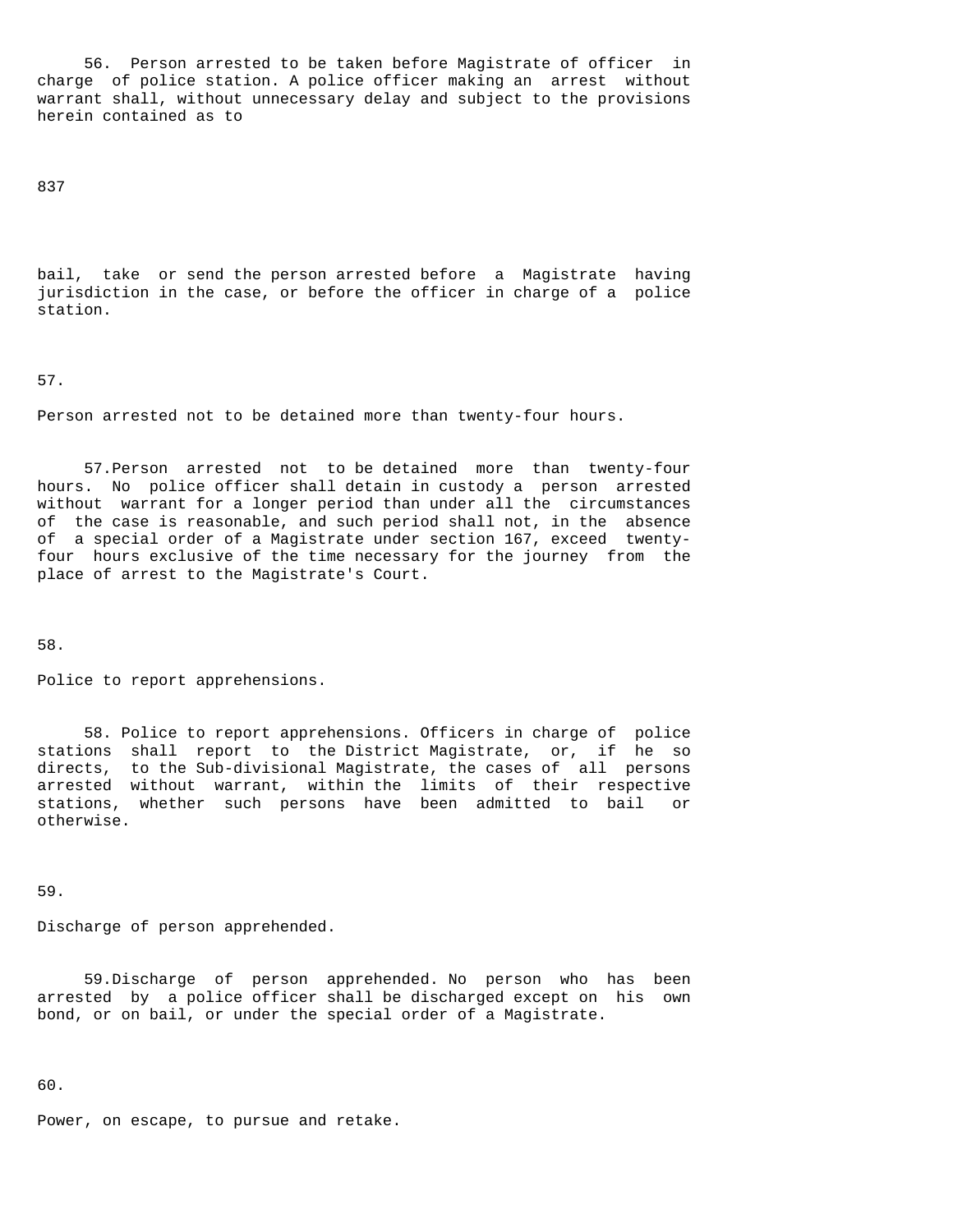60. Power, on escape, to pursue and retake. (1) If a person in lawful custody escapes or is rescued, the person from whose custody he escaped or was rescued may immediately pursue and arrest him in any place in India.

 (2)The provisions of section 47 shall apply to arrests under sub section (1) although the person making any such arrest is not acting under a warrant and is not a police officer having authority to arrest.

CHAP

PROCESSES TO COMPEL APPEARANCE

# CHAPTER VI

#### PROCESSES TO COMPEL APPEARANCE

A.-Summons

61.

Form of summons.

 61.Form of summons. Every summons issued by a Court under this Code shall be in writing, in duplicate, signed by the presiding officer of such Court or by such other officer as the High Court may, from time to time, by rule direct, and shall bear the seal of the Court,

838

# 62.

Summons how served.

 62.Summons how served. (1) Every summons shall be served by a police officer, or subject to such rules as the State Government may make in this behalf, by an officer of the Court issuing it or other public servant.

 (2) The summons shall, if practicable, be served personally on the person summoned, by delivering or tendering to him one of the duplicates of the summons.

 (3) Every person on whom a summons is so served shall, if so required by the serving officer, sign a receipt therefor on the back of the other duplicate.

63.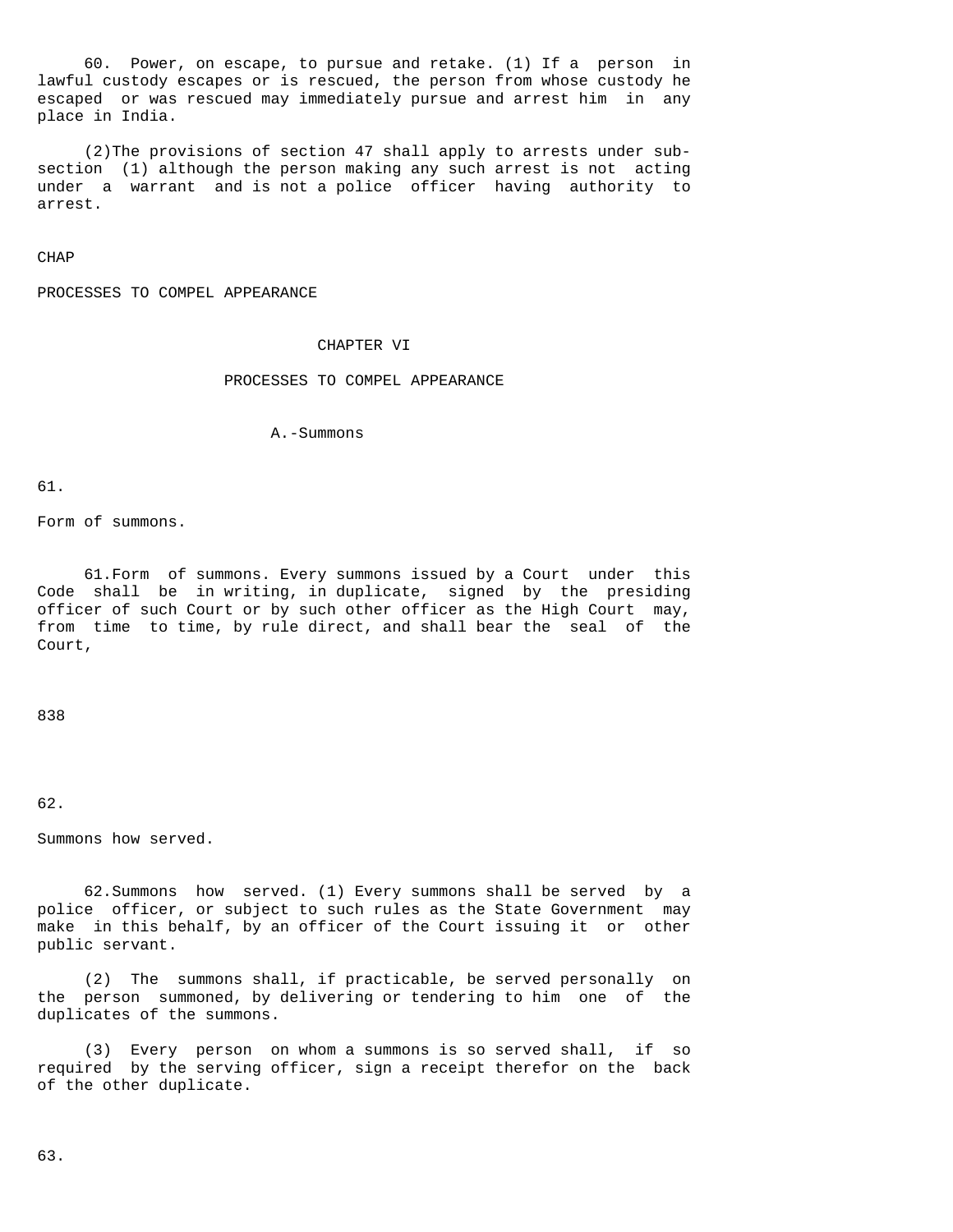Service of summons on corporate bodies and societies.

 63. Service of summons on corporate bodies and societies. Service of a summons on a corporation may be effected by serving it on the secretary, local manager or other principal officer of the corporation, or by letter sent by registered post, addressed to the chief officer of the corporation in India, in which case the service shall be deemed to have been effected when the letter would arrive in ordinary course of post.

 Explanation.-In this section "corporation" means an incorporated company or other body corporate and includes a society registered under the Societies Registration Act, 1860 (21 of 1860).

64.

Service when persons summoned cannot be found.

 64. Service when persons summoned cannot be found. Where the person summoned cannot, by the exercise of due diligence, be found, the summons may be served by leaving one of the duplicates for him with some adult male member of his family residing with him, and the person with whom the summons is so left shall, if so required by the serving officer, sign a receipt therefor on the back of the other duplicate.

 Explanation.-A servant is not a member of the family within the meaning of this section.

65.

Procedure when service cannot be effected as before provided.

 65.Procedure when service cannot be effected as before provided. If service cannot by the exercise of due diligence be effected as provided in section 62, section 63 or section 64, the serving officer shall affix one of the duplicates of the summons to some conspicuous part of the house or homestead in which the person summoned ordinarily resides; and thereupon the Court, after making such inquiries as it thinks fit, may either declare that the summons has been duly served or order fresh service in such manner as it considers proper.

66.

Service on Government servant.

 66. (1)Service on Government servant. Where the person summoned is in the active service of the Government the Court issuing the summons shall ordinarily send it in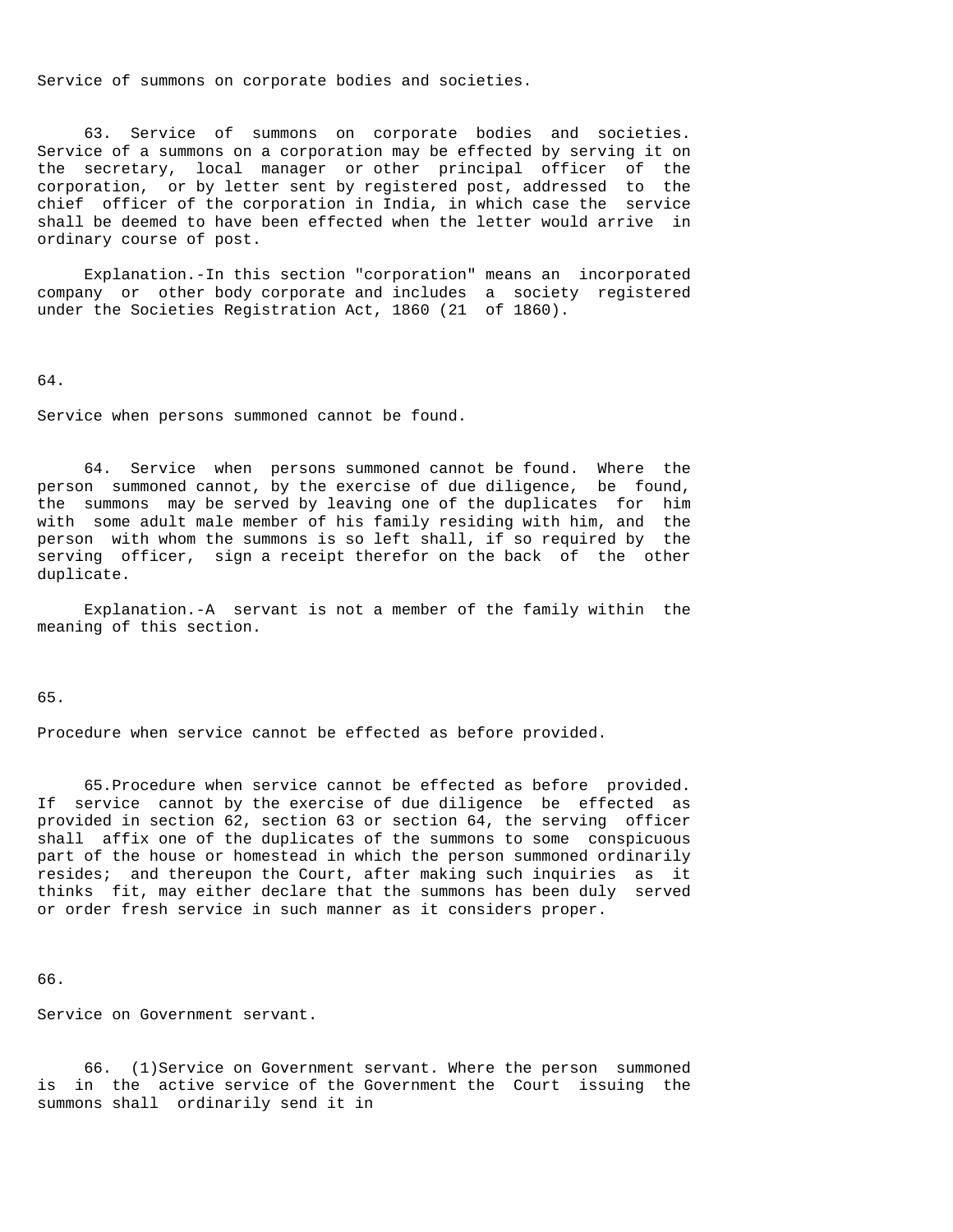duplicate to the head of the office in which such person is employed; and such head shall thereupon cause the summons to be served in the manner provided by section 62, and shall return it to the Court under his signature with the endorsement required by that section.

(2) Such signature shall be evidence of due service.

67.

Service of summons outside local limits.

 67.Service of summons outside local limits. When a Court desires that a summons issued by it shall be served at any place outside its local jurisdiction, it shall ordinarily send such summons in duplicate to a Magistrate within whose local jurisdiction the person summoned resides, or is, to be there served.

68.

Proof of service in such cases and when serving officer not present.

 68. Proof of service in such cases and when serving officer not present. (1) When a summons issued by a Court is served outside its local jurisdiction, and in any case where the officer who has served a summons is not present at the hearing of the case, an affidavit, purporting to be made before a Magistrate, that such summons has been served, and a duplicate of the summons purporting to be endorsed (in the manner provided by section 62 or section 64) by the person to whom it was delivered or tendered or with whom it was left, shall be admissible in evidence, and the statements made therein shall be deemed to be correct unless and until the contrary is proved.

 (2) The affidavit mentioned in this section may be attached to the duplicate of the summons and returned to the Court.

69.

Service of summons on witness by post.

 69. (1)Service of summons on witness by post. (1) Notwithstanding anything contained in the preceding sections of this Chapter, a Court issuing a summons to a witness may, in addition to and simultaneously with the issue of such summons, direct a copy of the summons to be served by registered post addressed to the witness at the place where he ordinarily resides or carries on business or personally works for gain.

 (2) When an acknowledgment purporting to be signed by the witness or an endorsement purporting to be made by a postal employee that the witness refused to take delivery of the summons has been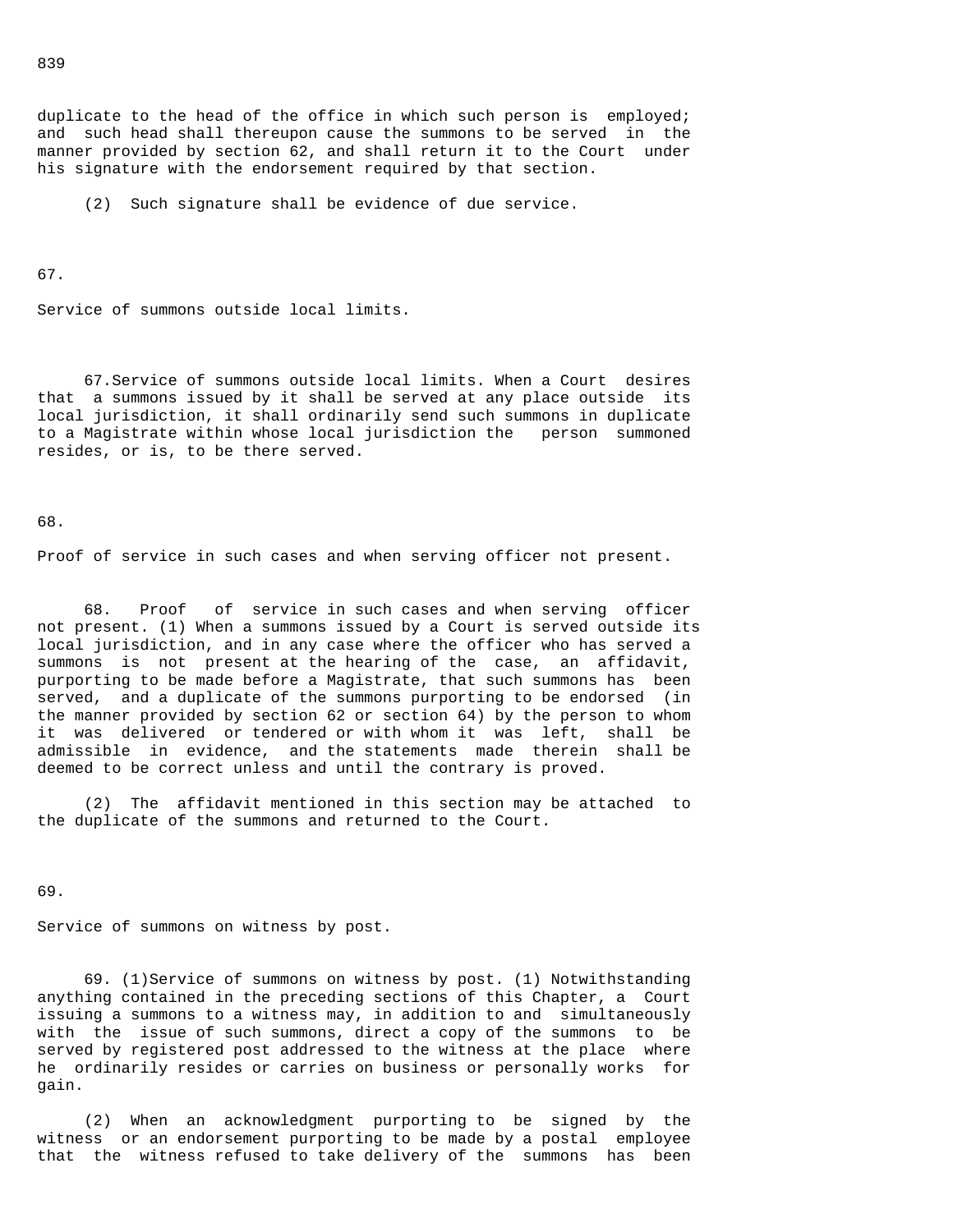received, the Court issuing the summons may declare that the summons has been duly served.

B.-Warrant of arrest

70.

Form of warrant of arrest and duration.

 70. Form of warrant of arrest and duration. (1) Every warrant of arrest issued by a Court under this Code shall be in writing, signed by the presiding officer of such Court and shall bear the seal of the Court.

840

 (2) Every such warrant shall remain in force until it is cancelled by the Court which issued it, or until it is executed.

71.

Power to direct security to be taken.

 71.Power to direct security to be taken. (1) Any Court issuing a warrant for the arrest of any person may be in its discretion direct by endorsement on the warrant that, if such person executes a bond with sufficient sureties for his attendance before the Court at a specified time and thereafter until otherwise directed by the Court, the officer to whom the warrant is directed shall take such security and shall release such person from custody.

- (2) The endorsement shall state-
- (a) the number of sureties;

 (b) the amount in which they and the person for whose arrest the warrant is issued, are to be respectively bound;

(c) the time at which he is to attend before the Court.

 (3) Whenever security is taken under this section, the officer to whom the warrant is directed shall forward the bond to the Court.

72.

Warrants to whom directed.

 72.Warrants to whom directed. (1) A warrant of arrest shall ordinarily be directed to one or more police officers; but the Court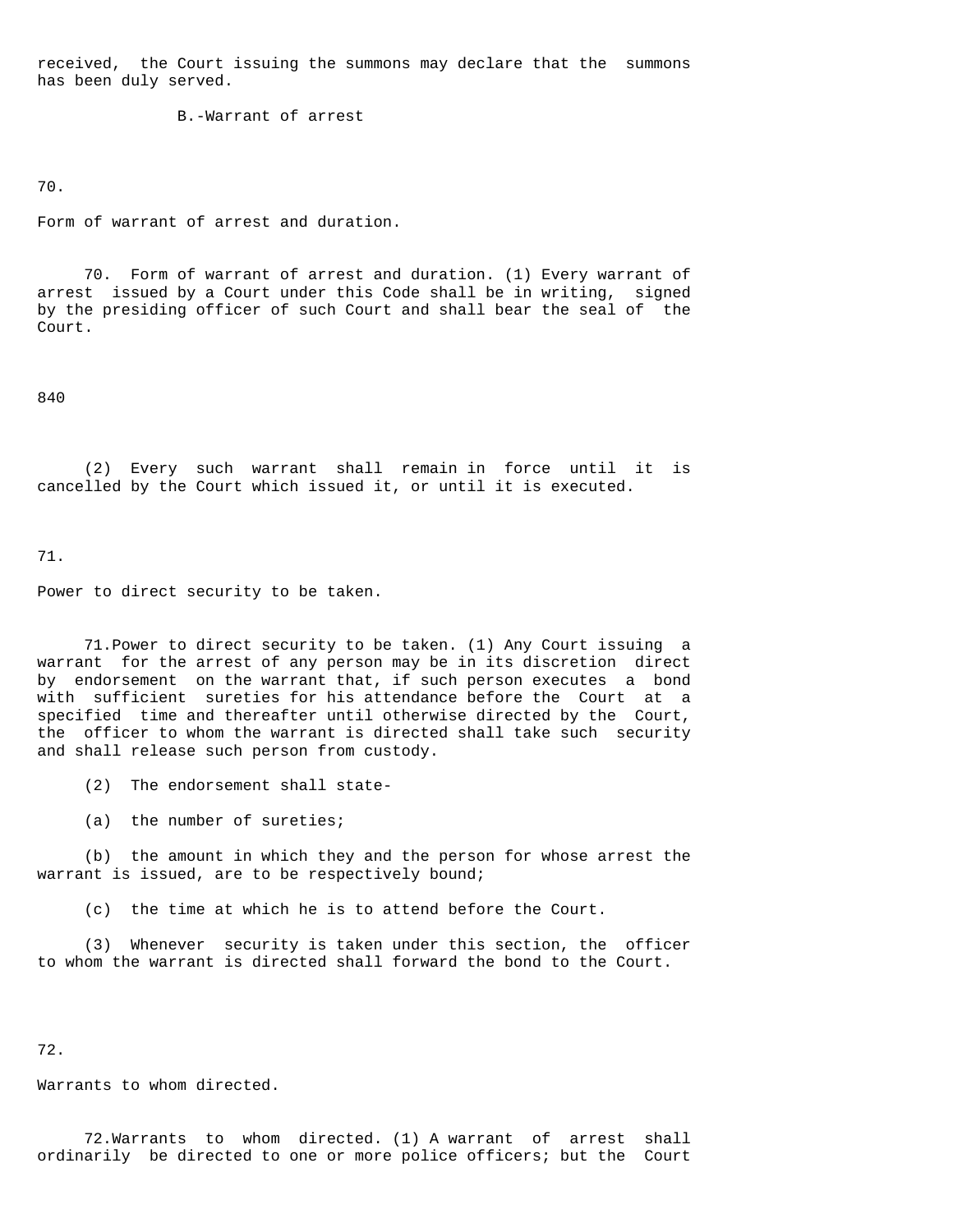issuing such a warrant may, if its immediate execution is necessary and no police officer is immediately available, direct it to any other person or persons, and such person or persons shall execute the same.

 (2) When a warrant is directed to more officers or persons than one, it may be executed by all, or by any one or more of them.

73.

Warrant may be directed any person.

 73.Warrant may be directed any person. (1) The Chief Judicial Magistrate or a Magistrate of the first class may direct a warrant to any person within his local jurisdiction for the arrest of any escaped convict, proclaimed offender or of any person who is accused of a non bailable, offence and is evading arrest.

 (2) Such person shall acknowledge in writing the receipt of the warrant, and shall execute it if the person for whose arrest it was issued, is in, or enters on, any land or other property under his charge.

 (3) When the person against whom such warrant is issued is arrested, he shall be made over with the warrant to the nearest police officer, who shall cause him to be taken before a Magistrate having jurisdiction in the case, unless security is taken under section 71.

841

74.

Warrant directed to police officer.

 74.Warrant directed to police officer. A warrant directed to any police officer may also be executed by any other police officer whose name is endorsed upon, the warrant by the officer to whom it is directed or endorsed.

75.

Notification of substance of warrant.

 75.Notification of substance of warrant. The police officer or other person executing a warrant of arrest shall notify the substance thereof to the person to be arrested, and, if so required, shall show him the warrant.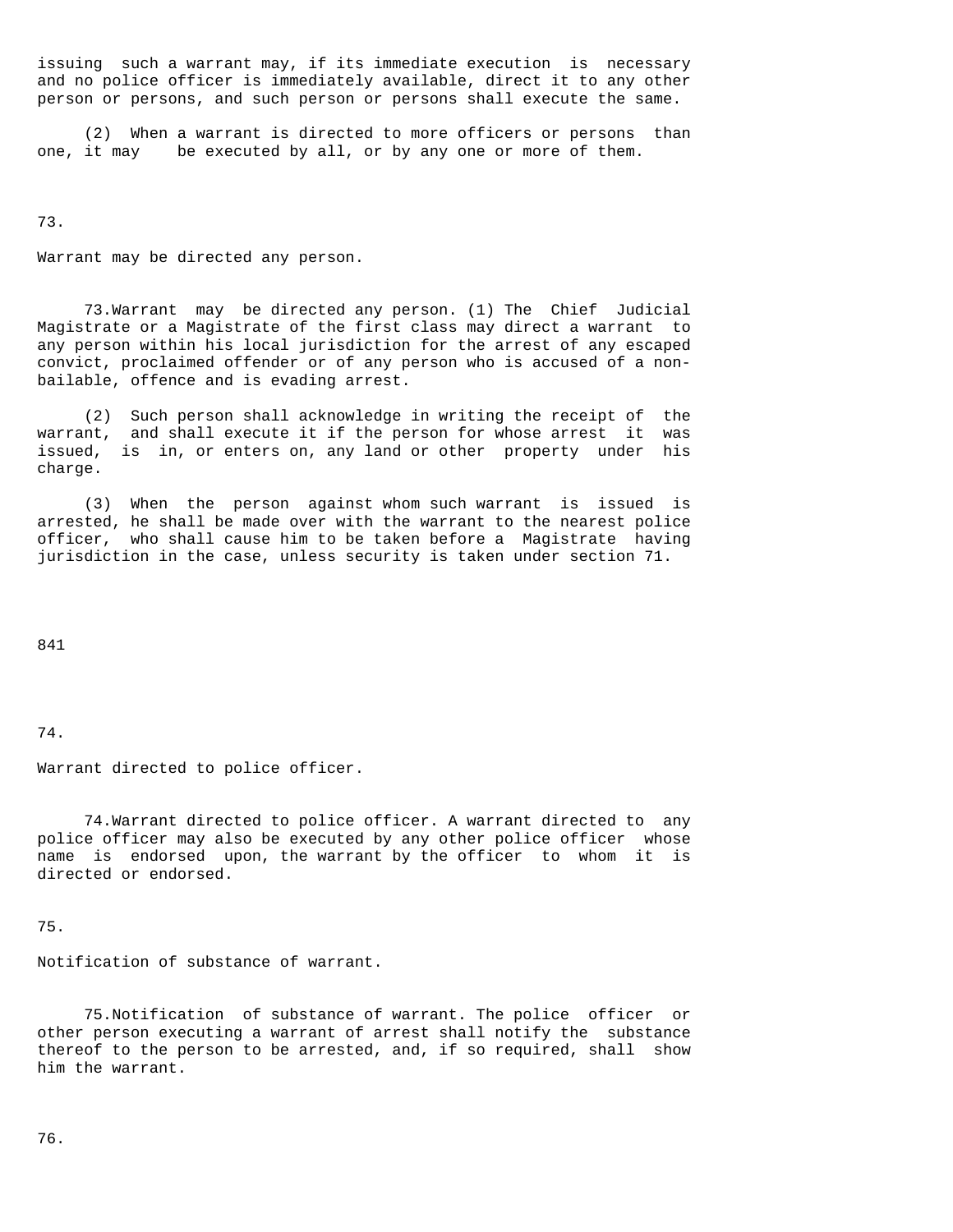Person arrested to be brought before Court without delay.

 76.Person arrested to be brought before Court without delay. The police officer or other person executing a warrant of arrest shall (subject to the provisions of section 71 as to security) without unnecessary delay bring the person arrested before the Court before which he is required by law to produce such person:

 Provided that such delay shall not, in any case, exceed twenty four hours exclusive of the time necessary for the journey from the place of arrest to the Magistrate's Court.

77.

Where warrant may be executed.

 77.Where warrant may be executed. A warrant of arrest may be executed at any place in India.

78.

Warrant forwarded for execution outside jurisdiction.

 78. Warrant forwarded for execution outside jurisdiction. (1) When a warrant is to be executed outside the local jurisdiction of the Court issuing it, such Court may, instead of directing the warrant to a police officer within its jurisdiction, forward it by post or otherwise to any Executive Magistrate or District Superintendent of Police or Commissioner of Police within the local limits of whose jurisdiction it is to be executed ; and the Executive Magistrate or District Superintendent or Commissioner shall endorse his name thereon, and if practicable, cause it to be executed in the manner hereinbefore provided.

 (2) The Court issuing a warrant under sub-section (1) shall forward, along with the warrant, the substance of the information against the person to be arrested together with such documents, if any, as may be sufficient to enable the Court acting under section 81 to decide whether bail should or should not be granted to the person.

79.

Warrant directed to police officer for execution outside jurisdiction.

 79.Warrant directed to police officer for execution outside jurisdiction. (1) When a warrant directed to a police officer is to be executed beyond the local jurisdiction of the Court issuing the same, he. shall ordinarily take it for endorsement either to an Executive Magistrate or to a police officer not below the rank of an officer in charge of a police station, within the local limits of whose jurisdiction the warrant is to be executed.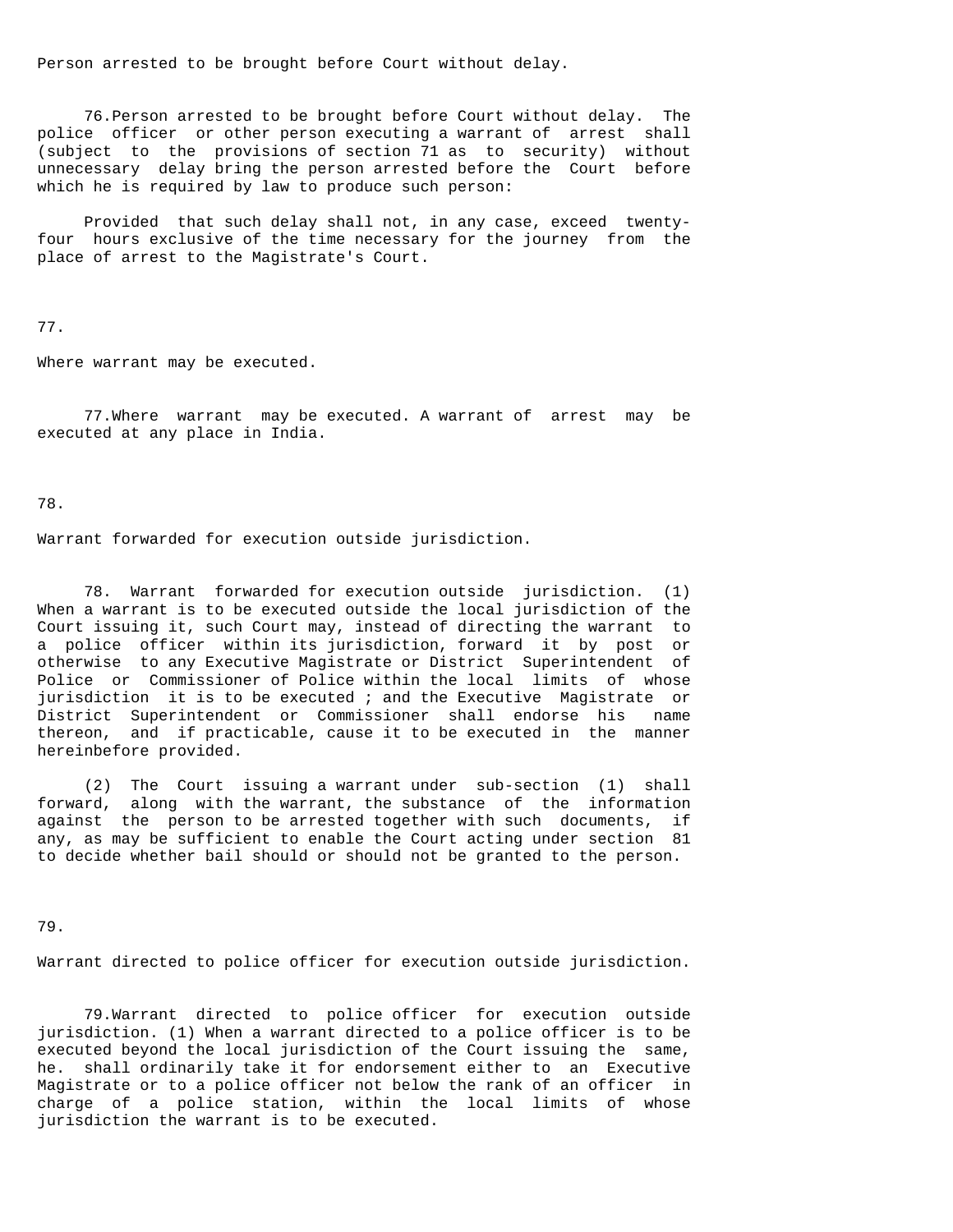(2) Such Magistrate or police officer shall endorse his name thereon and such endorsement shall be sufficient authority to the police officer to whom the warrant is directed to execute the same, and the local police shall, if so required, assist such officer in executing such warrant.

 (3) Whenever there is reason to believe that the delay occasioned by obtaining the endorsement of the Magistrate or police officer within whose local jurisdiction the warrant is to be executed will prevent such execution, the police officer to whom it is directed may execute the same without such endorsement in any place beyond the local jurisdiction of the Court which issued it.

80.

Procedure on arrest of person against whom warrant issued.

 80.Procedure on arrest of person against whom warrant issued. When a warrant of arrest is executed outside the district in which it was issued, the person arrested shall, unless the Court which issued the warrant is within thirty kilometres of the place of arrest or is nearer than the Executive Magistrate or District Superintendent of Police or Commissioner of Police within the local limits of whose jurisdiction the arrest was made, or unless security is taken under section 71, be taken before such Magistrate or District Superintendent or Commissioner.

#### 81.

Procedure by Magistrate before whom such person arrested is brought.

 81. Procedure by Magistrate before whom such person arrested is brought. (1) The Executive Magistrate or District Superintendent of Police or Commissioner of Police shall, if the person arrested appears to be the person intended by the Court which issued the warrant, direct his removal in custody to such Court :

 Provided that, if the offence is bailable, and such person is ready and willing to give bail to the satisfaction of such Magistrate, District Superintendent or Commissioner, or a direction has been endorsed under section 71 on the warrant and such person is ready and willing to give the security required by such directions the Magistrate, District Superintendent or Commissioner shall take such bail or security, as the case may be, and forward the bond, to the Court which issued the warrant :

 Provided further that if the offence is a non-bailable one, it shall be lawful for the Chief Judicial Magistrate (subject to the provisions of section 437), or the Sessions Judge, of the district in which the arrest is made on consideration of the information and the documents referred to in sub-section (2) of section 78, to release such person on bail.

(2) Nothing in this section shall be deemed to prevent a police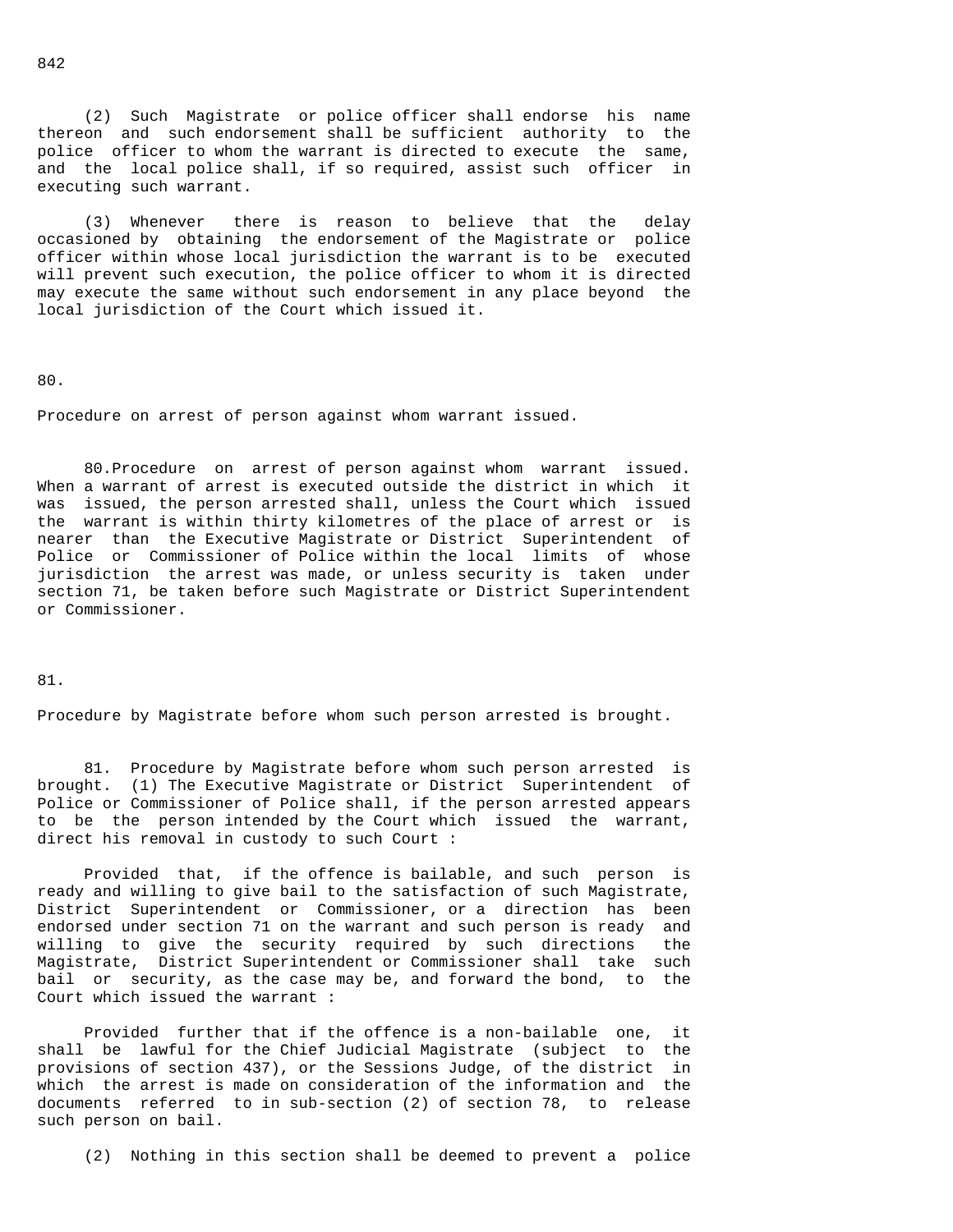officer from taking security under section 71,

843

C. Proclamation and attachment.

82.

Proclamation for person absconding.

 82. Proclamation for person absconding. (1) If any Court has reason to believe (whether after taking evidence or not) that any person against whom a warrant has been issued by it has absconded or is concealing himself so that such warrant cannot be executed, such Court may publish a written proclamation requiring him to appear at a specified place and at a specified time not less than thirty days from the date of publishing such proclamation.

(2) The proclamation shall be published as follows: -

 (i) (a) it shall be publicly read in some conspicuous place of the town or village in which such person ordinarily resides;

 (b) it shall be affixed to some conspicuous part of the house or homestead in which such person ordinarily resides or to some conspicuous place of such town or village;

 (c) a copy thereof shall be affixed to some conspicuous part of the Court-house;

 (ii) the Court may also, if it thinks fit, direct a copy of the proclamation to be published in a daily newspaper circulating in the place in which such person ordinarily resides.

 (3) A statement in writing by the Court issuing the proclamation to the effect that the proclamation was duly published on a specified day, in the manner specified in clause (i) of sub-section (2), shall be conclusive evidence that the requirements of this section have been complied with, and that the proclamation was published on such day.

83.

Attachment of Property of person absconding.

 83. Attachment of Property of person absconding. (1) The Court issuing a proclamation under section 82 may, for reasons to be recorded in writing, at any time after the issue of the proclamation, order the attachment of any property, movable or immovable, or both, belonging to the proclaimed person:

 Provided that where at the time of the issue of the proclamation the Court is satisfied, by affidavit or otherwise, that the person in relation to whom the proclamation is to, be issued,-

(a) is about to dispose of the whole or any part of his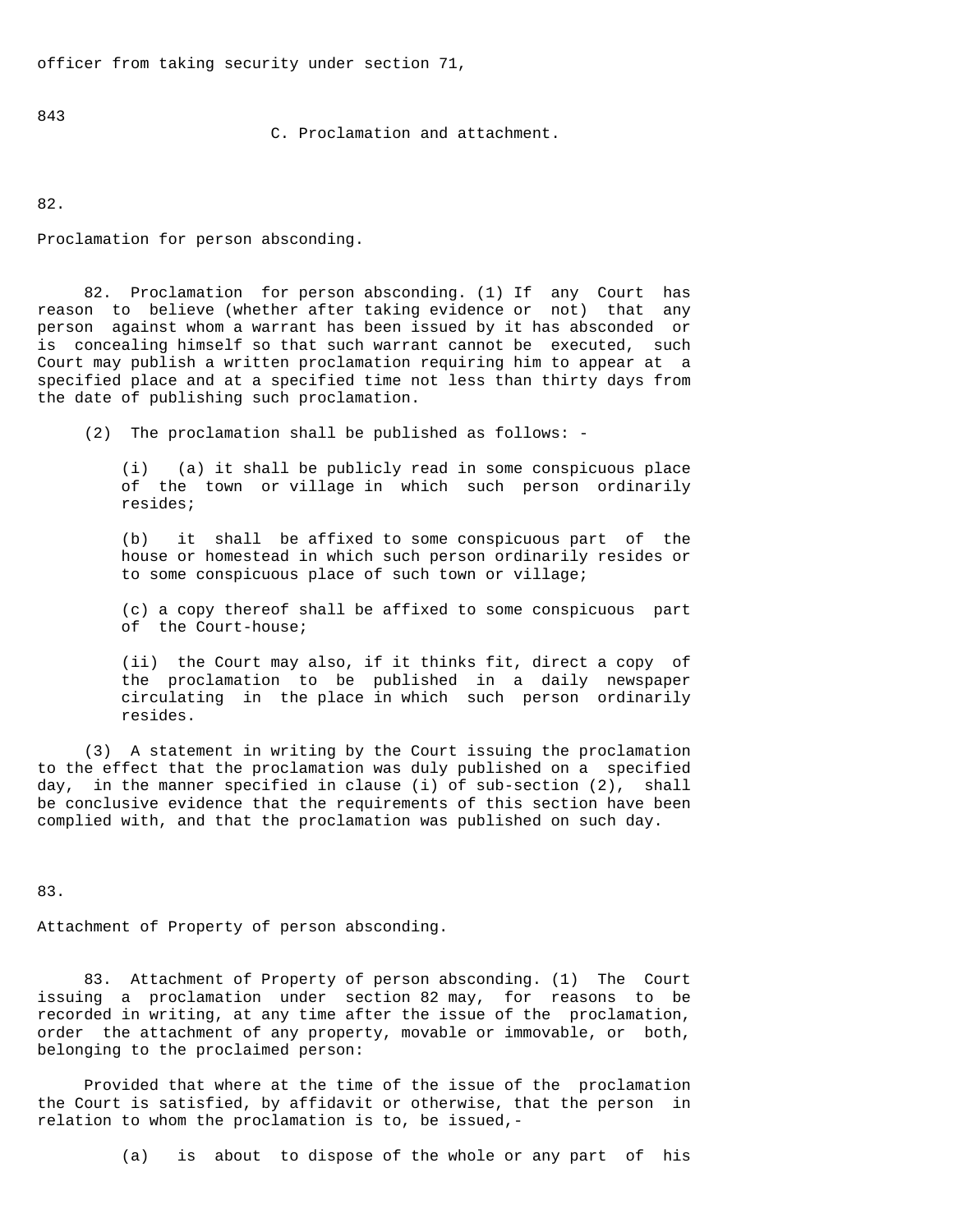property, or

 (b) is about to remove, the whole or any part of his property from the local jurisdiction of the Court,

 it may order the attachment simultaneously with the issue of the proclamation.

 (2) Such order shall authorise the attachment of any property belonging to such person within the district in which it is made; and it shall

844

 authorise the attachment of any property belonging to such person without such district when endorsed by the District Magistrate within whose district such property is situate.

 (3)If the property ordered to be attached is a debt or other movable property, the attachment under this section shall be made-

- (a) by seizure ; or
- (b) by the appointment of a receiver ; or

 (c) by an order in writing prohibiting the delivery of such property to the proclaimed person or to any one on his behalf ; or

 (d) by all or any two of such methods, as the Court thinks fit.

 (4) If the property ordered to be attached is immovable, the attachment under this section shall, in the case of land paying revenue to the State Government, be made through the Collector of the district which the land is situate, and in all other cases-

- (a) by taking possession ; or
- (b) by the appointment of a receiver ; or

 (c) by an order in writing prohibiting the payment of rent on delivery of property to the proclaimed person or to any one on his behalf ; or

 (d) by all or any two of such methods, as the Court thinks fit.

 (5) If the property ordered to be attached consists of live stock or is of a perishable nature, the Court may, if it thinks it expedient, order immediate sale thereof, and in such case the proceeds of the sale shall abide the order of the Court.

 (6) The powers, duties and liabilities of a receiver appointed under this section shall be the same as those of a receiver appointed under the Code of Civil Procedure, 1908 (5 of 1908).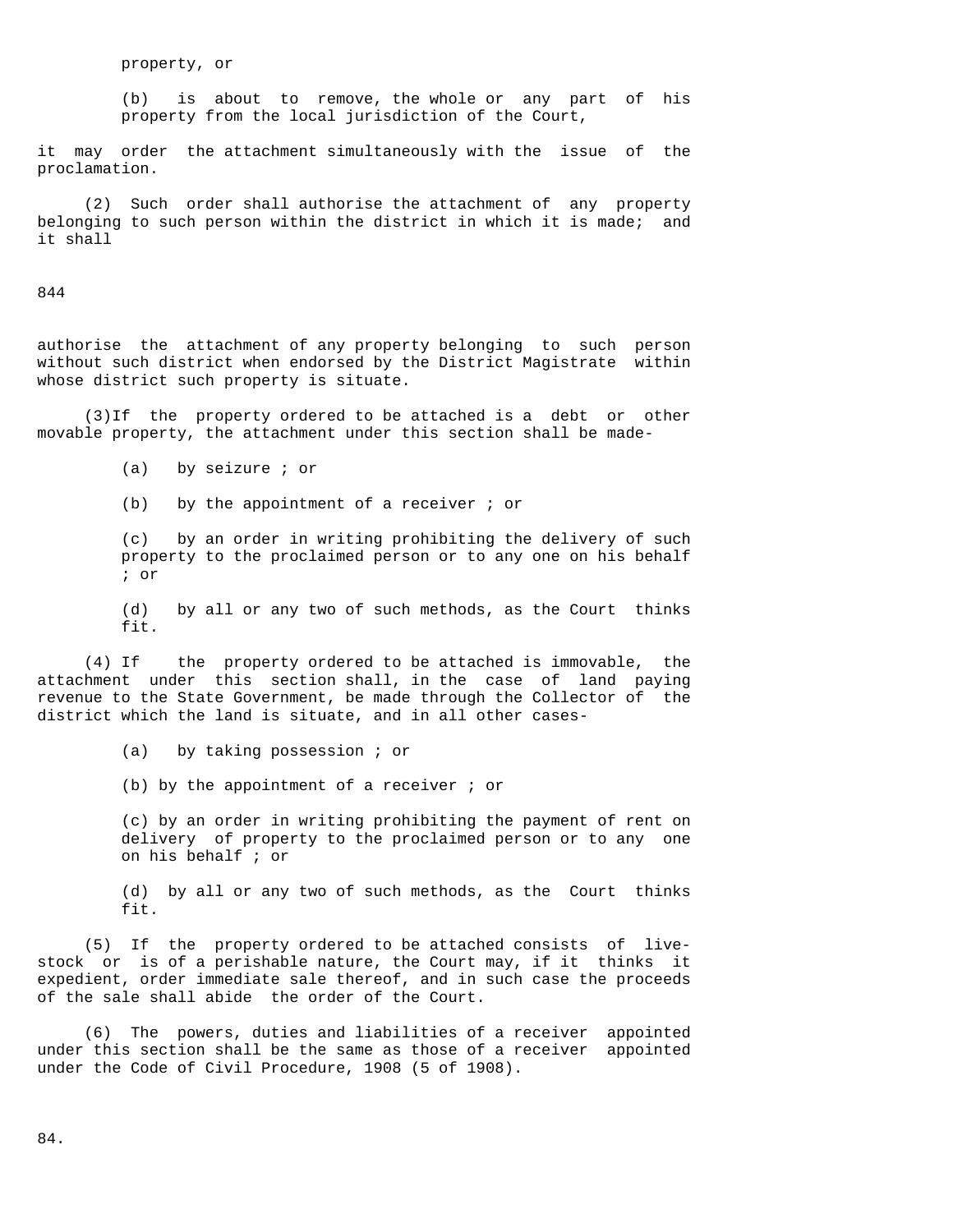Claims and objections to attachment.

 84. Claims and objections to attachment. (1) If any claim is preferred to, or objection made to the attachment of, any property attached under section 83, within six months from the date of such attachment, by any person other than the proclaimed person, on the ground that the claimant or objector has an interest in such property, and that such interest is not liable to attachment under section 83, the claim or objection shall be inquired into, and may be allowed or disallowed in whole or in part:

 Provided that any claim preferred or objection made within the period allowed by this-sub-section may, in the event of the death of the claimant or objector, be continued by his legal representative.

### 845

 (2) Claims or objections under sub-section (1) may be preferred or made in the Court by which the order of attachment is issued, or, if the claim or objection is in respect of property attached under an order endorsed under sub-section (2) of section 83, in the Court of the Chief Judicial Magistrate of the district in which the attachment is made.

 (3) Every such claim or objection shall be inquired into by the Court in which it is preferred or made:

 Provided that, if it is preferred or made in the Court of a Chief Judicial Magistrate, he may make it over for disposal to any Magistrate subordinate to him.

 (4) Any person whose claim or objection has been disallowed in whole or in part by an order under sub-section (1) may, within a period of one year from the date of such order, institute a suit to establish the right which he claims in respect of the property in dispute ; but subject to the result of such suit, if any, the order shall be conclusive.

85.

Release, sale and restoration of attached property.

 85. Release, sale and restoration of attached property. (1) If the proclaimed person appears within the time specified in the proclamation, the Court shall make an order releasing the property from the attachment.

 (2) If the proclaimed person does not appear within the time specified in the proclamation, the property under the attachment shall be at the disposal of the State Government; but it shall not be sold until the expiration of six months from the date of the attachment and until any claim preferred or objection made under section 84 has been disposed under that section, unless it is subject to speedy and natural decay, or the Court considers that the sale would be for the benefit of the owner ; in either of which cases the Court may cause it to be sold whenever it thinks fit.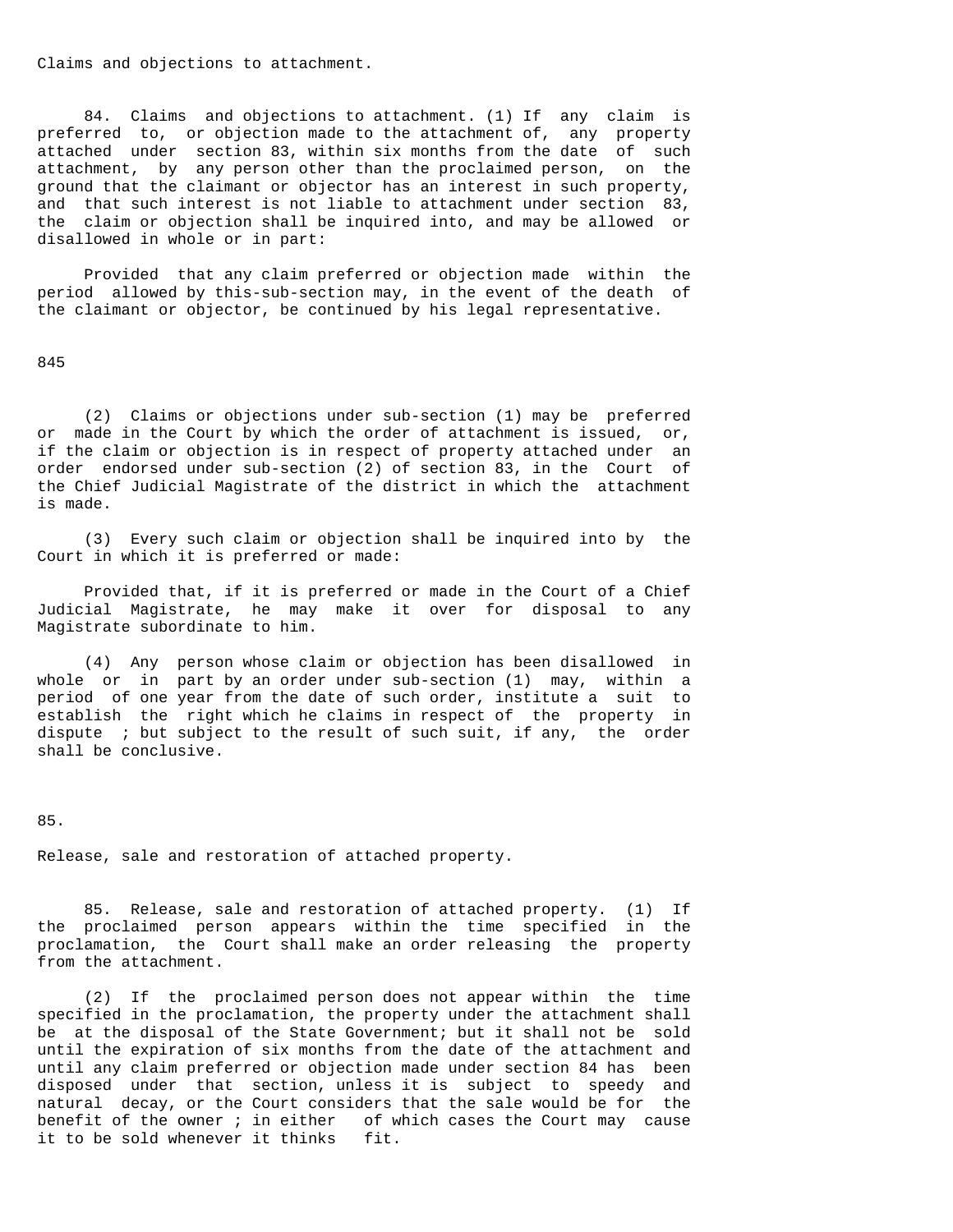(3) If, within two years from the date of the attachment, any person whose property is or has been at the disposal of the State Government, under sub-section (2), appears voluntarily or is apprehended and brought before the Court by whose order the property was attached, or the Court to which such Court is subordinate, and proves to the satisfaction of such Court that he did not abscond or conceal himself for the purpose of avoiding execution of the warrant, and that he had not such notice of the proclamation as to enable him to attend within the time specified therein, such property, or, if the same has been sold, the net proceeds of the sale, or, if part only thereof has been sold, the net proceeds of the sale and the

846

 residue of the property, shall, after satisfying therefrom all costs incurred in consequence of the attachment, be delivered to him.

86.

Appeal from order rejecting application for restoration of attachedproperty.

 86.Appeal from order rejecting application for restoration of attached property. Any person referred to in sub-section (3) of section 85, who is aggrieved by any refusal to deliver property or the proceeds of the sale thereof may appeal to the Court to which appeals ordinarily lie from the sentences of the first-mentioned Court.

D.-Other rules regarding processes

87.

Issue of warrant in lieu of, or in addition to, summons.

 87.Issue of warrant in lieu of, or in addition to, summons. A Court may, in any case in which it is empowered by this Code to issue a summons for the appearance of any person, issue, after recording its reasons in writing, a warrant for his arrest-

> (a) if, either before the issue of such summons, or after the issue of the same but before the time fixed for his appearance, the Court sees reason to believe that he has absconded or will not obey the summons ; or

> (b) if at such time he fails to appear and the summons is proved to have been duly served in time to admit of his appearing in accordance therewith and no reasonable excuse is offered for such failure.

88.

Power to take bond for appearance.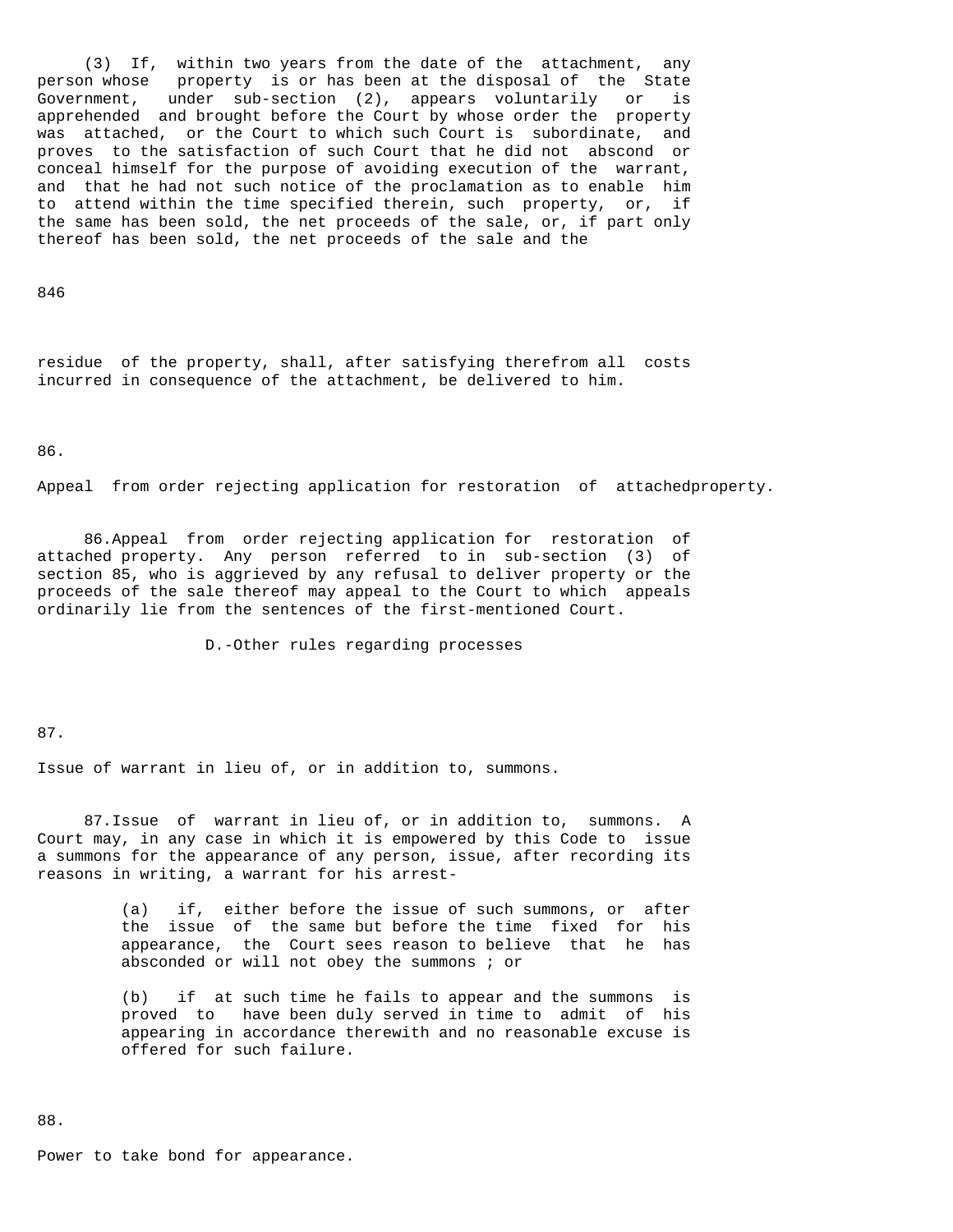88.Power to take bond for appearance. When any person for whose appearance or arrest the officer presiding in any Court is empowered to issue a summons or warrant, is present in such Court, such officer may require such person to execute a bond, with or without sureties, for his appearance in such Court, or any other Court to which the case may be transferred for trial.

89.

Arrest on breach of bond for appearance.

 89.Arrest on breach of bond for appearance. When any person who is bound by any bond taken under this Code to appear before a Court, does not appear, the officer presiding in such Court may issue a warrant directing that such person be arrested and produced before him.

90.

 Provisions of this Chapter generally applicable to summonses andwarrants of arrest.

 90.Provisions of this Chapter generally applicable to summonses and warrants of arrest. The provisions contained in this Chapter relating to a summons and warrant, and their issue, service and execution, shall, so far as may be, apply to every summons and every warrant of arrest issued under this Code.

847

CHAP

PROCESSES TO COMPEL THE PRODUCTION OF THINGS

CHAPTER VII

PROCESSES TO COMPEL THE PRODUCTION OF THINGS

A.-Summons to produce

91.

Summons to produce document or other thing.

 91. Summons to produce document or other thing. (1) Whenever any Court or any officer in charge of a police station considers that the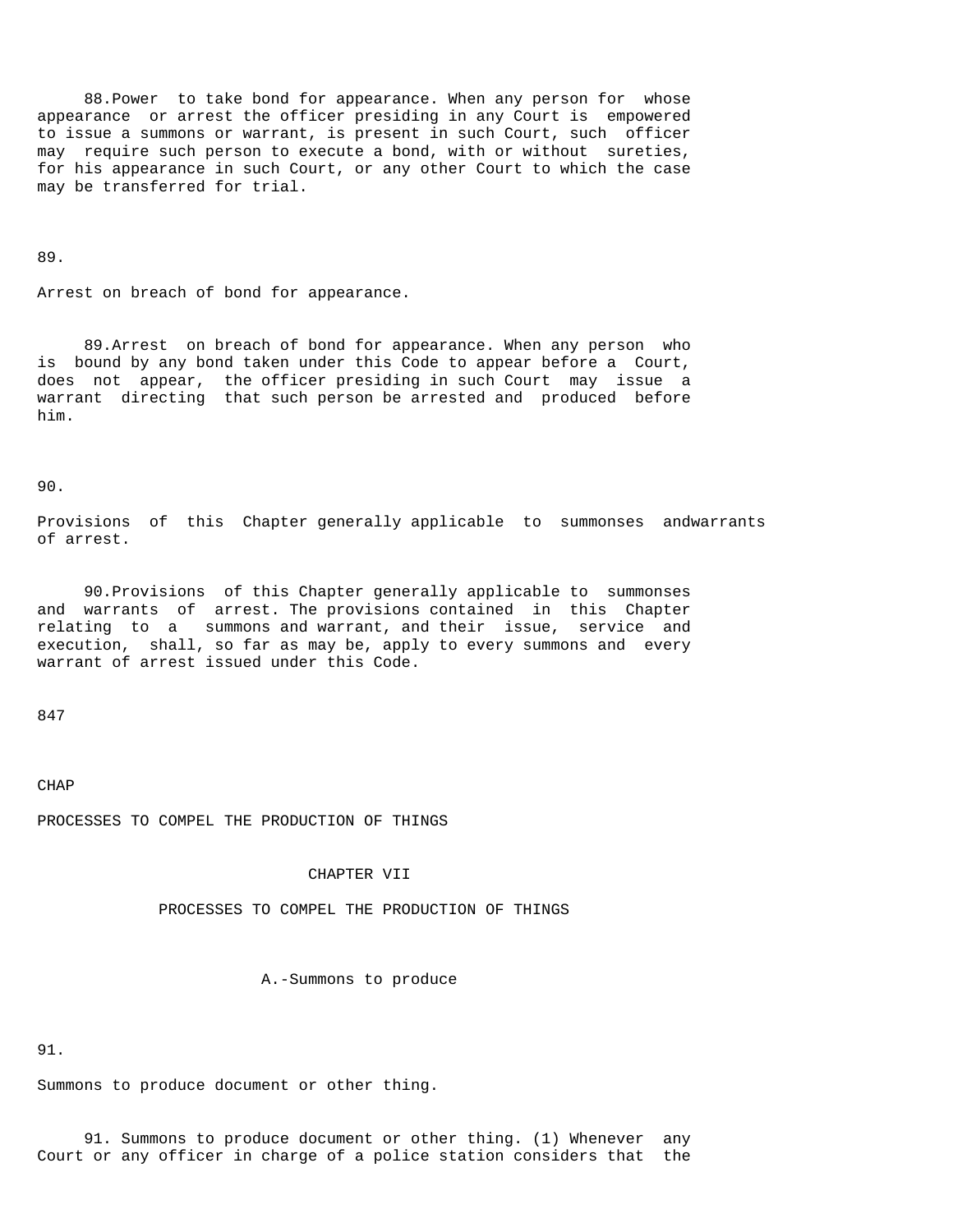production of any document or other thing is necessary or desirable for the purposes of any investigation, inquiry, trial or other proceeding under this Code by or before such Court or officer, such Court may issue a summons, or such officer a written order, to the person in whose possession or power such document or thing is believed to be, requiring him to attend and produce it, or to produce it, at the time and place stated in the summons or order.

 (2) Any person required under this section merely to produce a document or other thing shall be deemed to have complied with the requisition if he causes such document or thing to be produced instead of attending personally to produce the same.

(3) Nothing in this section shall be deemed-

 (a) to affect sections 123 and 124 of the Indian Evidence Act, 1872 (1 of 1872), or the Bankers' Books Evidence Act, 1891 (13 of 1891) or

 (b) to apply to a letter, postcard, telegram or other document or any parcel or thing in the custody of the postal or telegraph authority.

92.

Procedure as to letters and telegrams.

 92. Procedure as to letters and telegrams. (1) If any document, parcel or thing In the custody of a postal or telegraph authority is, in the opinion of the District Magistrate, Chief Judicial Magistrate, Court of Session or High Court wanted for the purpose of any investigation, inquiry, trial or other proceeding under this Code, such Magistrate or Court may require the postal or telegraph authority, as the case may be, to deliver the document, parcel or thing to such person as the Magistrate or Court directs.

 (2) If any such document, parcel or thing is, in the opinion of any other Magistrate, whether Executive or Judicial, or of any Commissioner of Police or District Superintendent of Police, wanted for any such purpose, he may require the postal or telegraph authority, as the case may be, to cause search to be made for and to detail such document, parcel or thing pending the order of a District Magistrate, Chief Judicial Magistrate or Court under sub-section (1).

848

93.

When search warrant may be issued.

 93. When search warrant may be issued. (1)(a) Where any Court has reason to believe that a person to whom a summons or order under section 91 or a requisition under sub-section (1) of section 92 has been, or might be, addressed, will not or would not produce the document or thing as required by such summons or requisition, or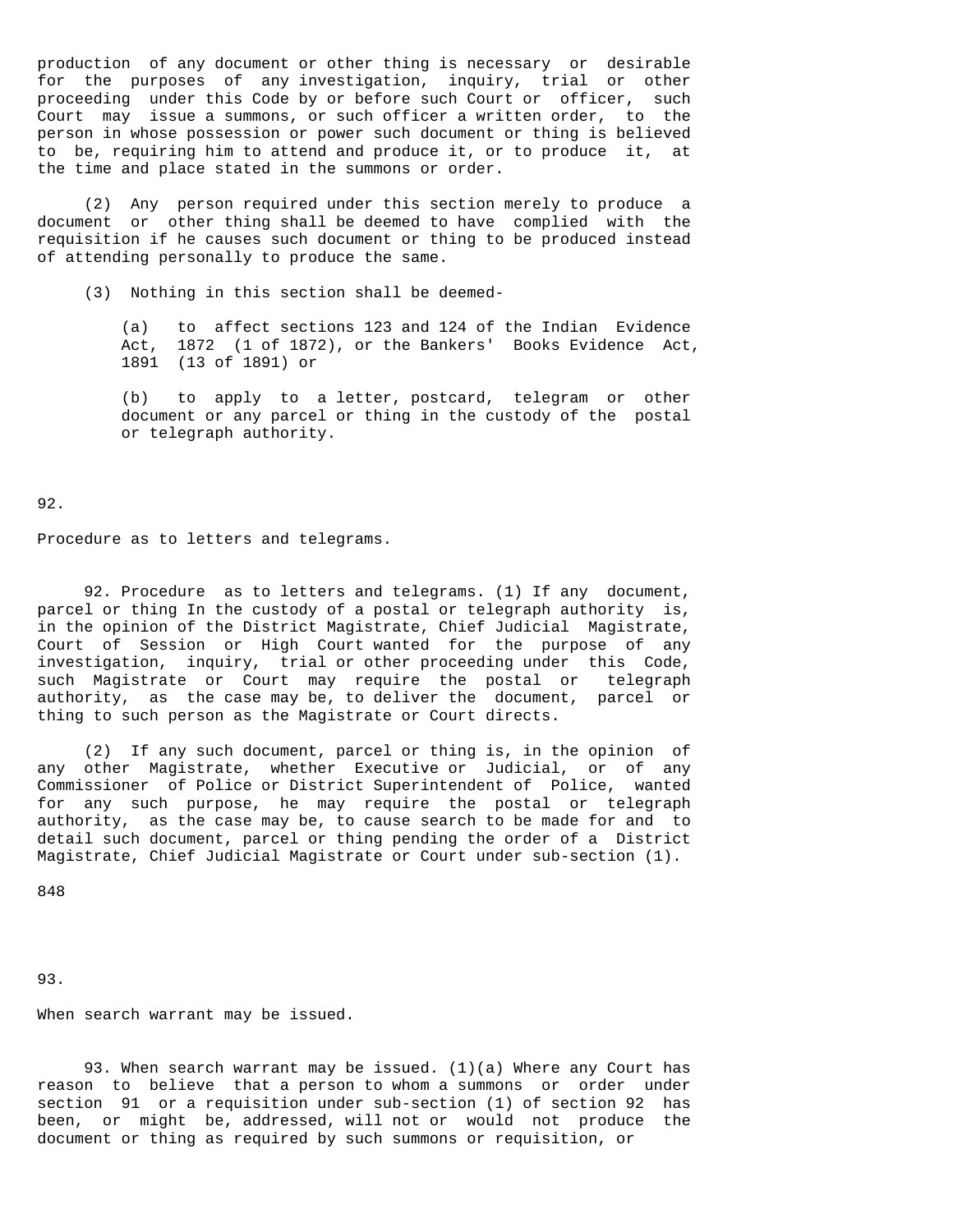(b) where such document or thing is not known to the Court to be the possession of any person, or

 (c) where the Court considers that the purposes of any inquiry, trial or other proceeding under this Code will be served by a general search or inspection,

it may issue a search-warrant; and the person to whom such warrant is directed, may search or inspect in accordance therewith and the provisions hereinafter contained.

 (2)The Court may, if it thinks fit, specify in the warrant the particular place or part thereof to which only the search or inspection shall extend; and the person charged with the execution of such warrant shall then search or inspect only the place or part so specified.

 (3)Nothing contained in this section shall authorise any Magistrate other than a District Magistrate or Chief Judicial Magistrate to grant a warrant to search for a document, parcel or other thing in the custody of the postal or telegraph authority.

94.

 Search of place suspected to contain stolen property, forgeddocuments, etc.

 94. Search of place suspected to contain stolen property, forged documents, etc. (1) If a District Magistrate, Sub-divisional Magistrate or Magistrate of the first class, upon information and after such inquiry as he thinks necessary, has reason to believe that any place is used for the deposit or sale of stolen property, or for the deposit, sale or production of any objectionable article to which this section applies, or that only such objectionable article is deposited in any place, he may by warrant authorise any police officer above the rank of a constable-

> (a) to enter, with such assistance as may be required, such place,

> (b) to search the same in the manner specified in the warrant,

> (c) to take possession of any property or article therein found which he reasonably suspects to be stolen property or objectionable article to which this section applies,

> (d) to convey such property or article before a Magistrate, or to guard the same on the spot until the offender is taken before

849

 a Magistrate, or otherwise to dispose of it in some place of safety,

 (e) to take into custody and carry before a Magistrate every person found in such place who appears to have been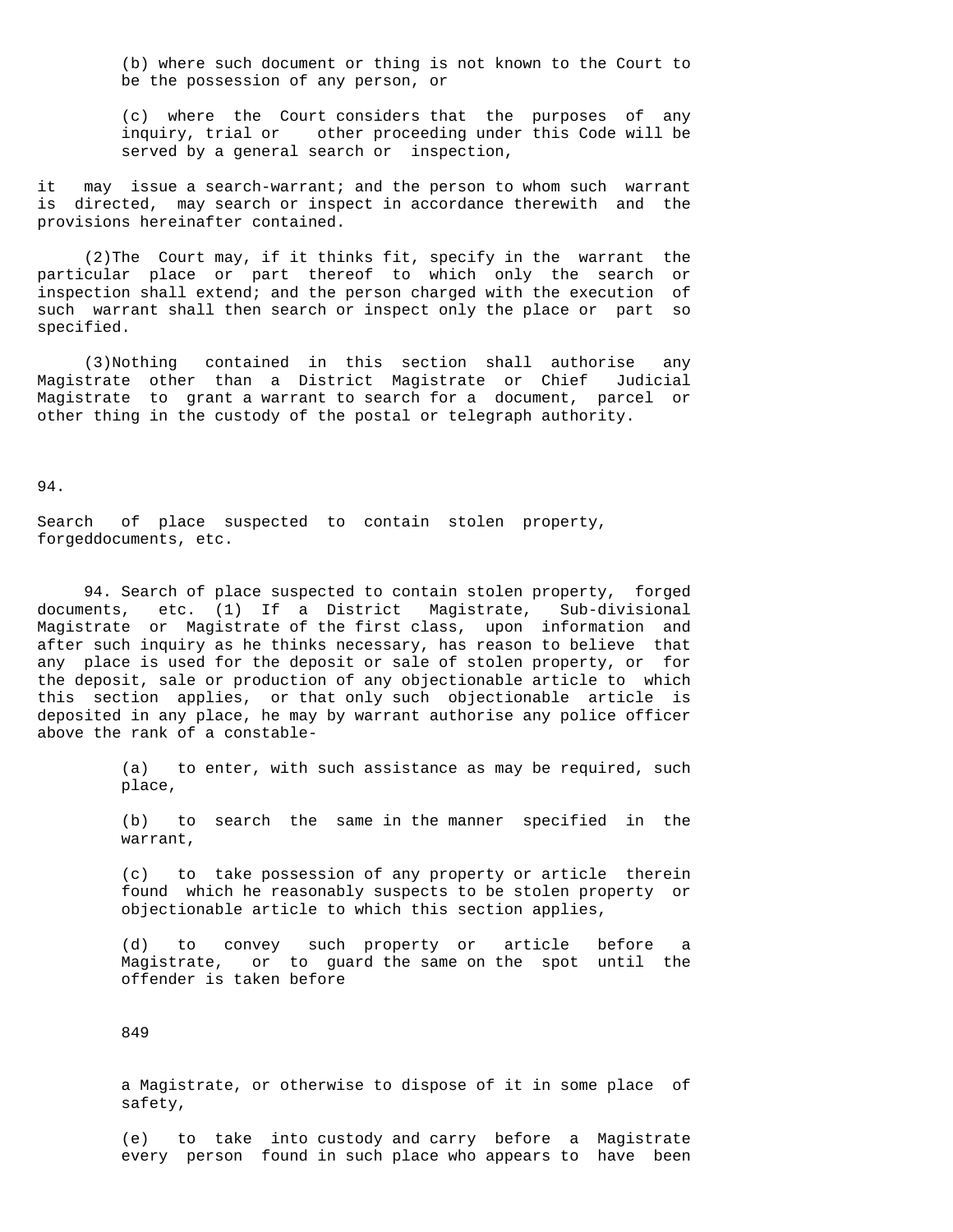privy to the deposit, sale or production of any such property or article knowing or having reasonable cause to suspect it to be stolen property or, as the case may be, objectionable article to which this section applies.

 (2) The objectionable articles to which this section applies are-

(a) counterfeit coin;

 (b) pieces of metal made in contravention of the Metal Tokens Act, 1889 (1 of 1889), or brought into India in contravention of any notification for the time being in force under section 11 of the Customs Act, 1962 (52 of 1962);

(c) counterfeit currency note; counterfeit stamps;

- (d) forged documents;
- (e) false seals ;

 (f) obscene objects referred to in section 292 of the Indian Penal Code (45 of 1860);

 (g) instruments or materials used for the production of any of the articles mentioned in clauses (a) to (f).

95.

 Power to declare certain publications forfeited and to issue searchwarrants for the same.

 95. Power to declare certain publications forfeited and to issue search warrants for the same. Where-

- (a) any newspaper, or book, or
- (b) any document,

 wherever printed, appears to the State Government to contain any matter the publication of which is punishable under section 124A or section 153A or section 153B or section 292 or section 293 or section 295A of the Indian Penal Code(45 of 1860), the State Government may,by notification, stating the grounds of its opinion, declare every copy of the issue of the newspaper containing such matter, and every copy of such book or other document to be forfeited to Government, and thereupon any police officer may seize the same wherever found in India and any Magistrate may by warrant authorise any police officer not below the rank of sub-inspector to enter upon and search for the same in any premises where any copy of such issue or any such book or other document may be or may be reasonably suspected to be.

850

(2) In this section and in section 96,-

 (a) "newspaper" and "book" have the same meaning as in the Press and Registration of Books Act, 1867 (25 of 1867);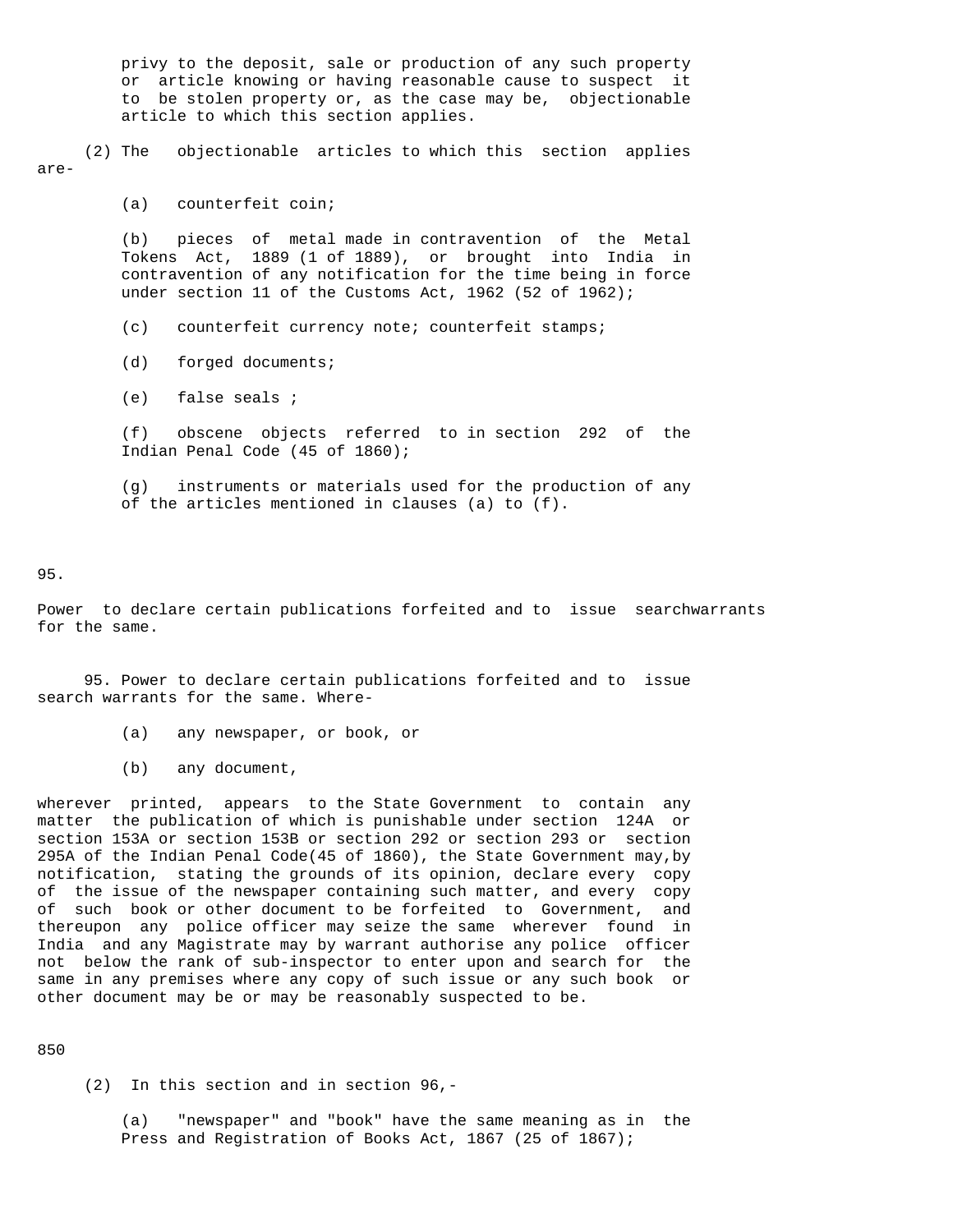(b) "document" includes any painting, drawing or photograph, or other visible representation.

 (3) No order passed or action taken under this section shall be called in question in any Court otherwise than in accordance with the provisions of section 96.

96.

Application to High Court to set aside declaration of forfeiture.

 96. Application to High Court to set aside declaration of forfeiture.(1)Any person having any interest in any newspaper, book or other document, in respect of which a declaration of forfeiture has been made under section 95, may, within two months from the date of publication in the Official Gazette of such declaration, apply to the High Court to set aside such declaration on the ground that the issue of the newspaper, or the book or other document, in respect of which the declaration was made, did not contain any such matter as is referred to in sub-section (1) of section 95.

 (2) Every such application shall, where the High Court consists of three or more Judges, be heard and determined by a Special Bench of the High Court composed of three Judges and where the High Court consists of less than three Judges, such Special Bench shall be composed of all the Judges of that High Court.

 (3) On the hearing of any such application with reference to any newspaper, any copy of such newspaper may be given in evidence in aid of the proof of the nature or tendency of the words, signs or visible representations contained in such newspaper, in respect of which the declaration of forfeiture was made.

 (4) The High Court shall, if it is not satisfied that the issue of the newspaper, or the book or other document, in respect of which the application has been made, contained any such matter as is referred to in sub-section (1) of section 95, set aside the declaration of forfeiture.

 (5) Where there is a difference of opinion among the Judges forming the Special Bench, the decision shall be in accordance with the opinion of the majority of those Judges.

97.

Search for persons wrongfully confined.

 97.Search for persons wrongfully confined. If any District Magistrate, Sub-divisional Magistrate or Magistrate of the first class has reason to believe that any person is confined under such circumstances that the confinement amounts to an offence, he

851

may issue a search-warrant, and the person to whom such warrant is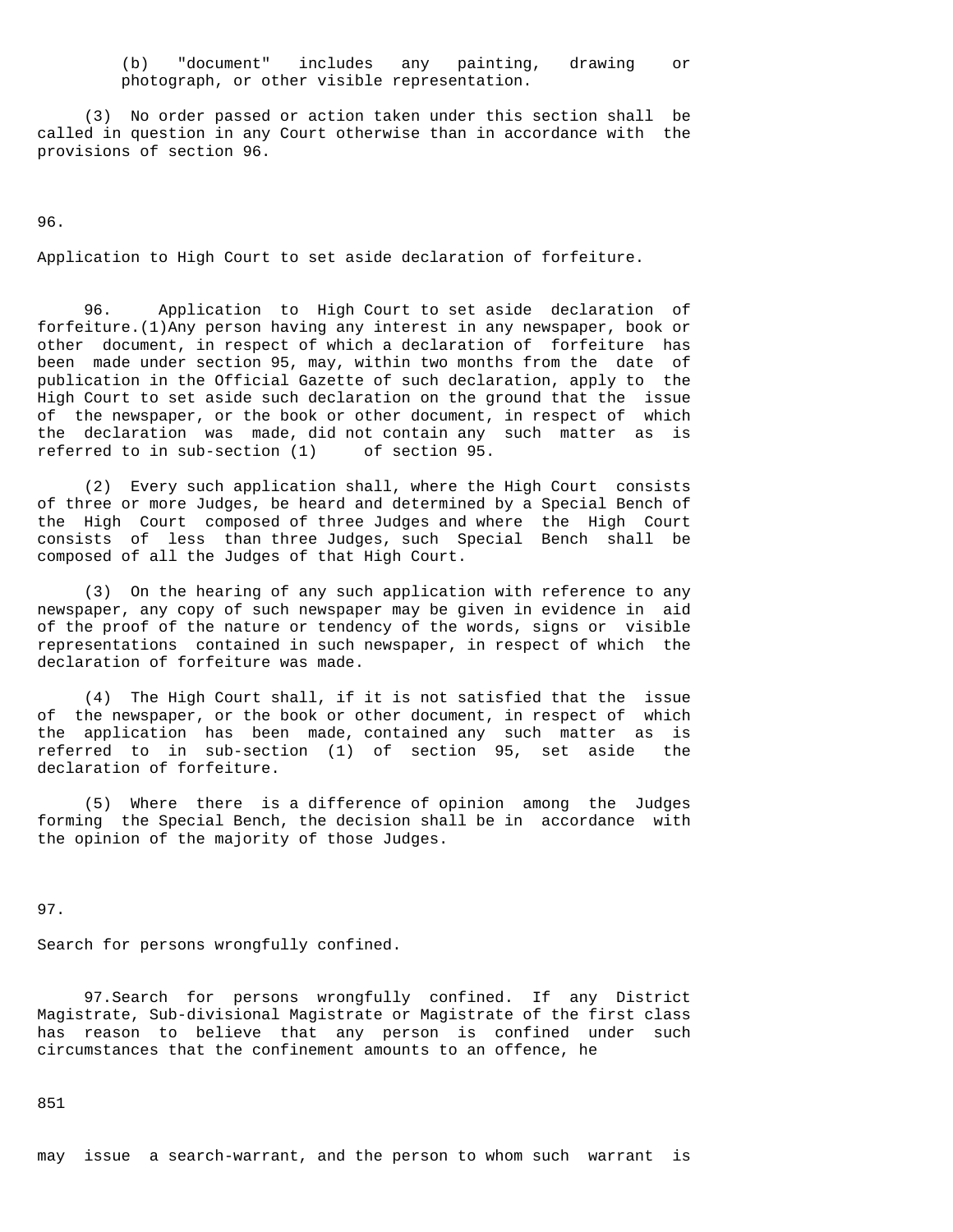directed may search for the person so confined; and such search shall be made in accordance therewith, and the person, if found, shall be immediately taken before a Magistrate, who shall make such order as in the circumstances of the case seems proper.

98.

Power to compel restoration of abducted females.

 98.Power to compel restoration of abducted females. Upon complaint made on oath of the abduction or unlawful detention of a woman, or a female child under the age of eighteen years, for any unlawful purpose, a District Magistrate, Sub-divisional Magistrate or Magistrate of the first class may make an order for the immediate restoration of such woman to her liberty, or of such female child to her husband, parent, guardian or other person having the lawful charge of such child, and may compel compliance with such order, using such force as may be necessary.

C.-General provisions relating to searches

99.

Direction, etc., of search warrants.

 99.Direction,etc., of search warrants. The provisions of sections 38, 70, 72, 74, 77, 78 and 79 shall, so far as may be, apply to all search-warrants issued under section 93, section 94, section 95 or section 97.

100.

Persons in charge of closed place to allow search.

 100.Persons in charge of closed place to allow search. (1) Whenever any place liable to search or inspection under this Chapter is closed, any person residing in, or being in charge of, such place, shall, on demand of the officer or other person executing the warrant, and on production of the warrant, allow him free ingress thereto, and afford all reasonable facilities for a search therein.

 (2) If ingress into such place cannot be so obtained, the officer or other person executing the warrant may proceed in the manner provided by sub-section (2) of section 47.

 (3) Where any person in or about such place is reasonably suspected of concealing about his person any article for which search should be made, such person may be searched and if such person is a woman, the search shall be made by another woman with strict regard to decency.

 (4) Before making a search under this Chapter, the officer or other person about to make it shall call upon two or more independent and respectable inhabitants of the locality in which the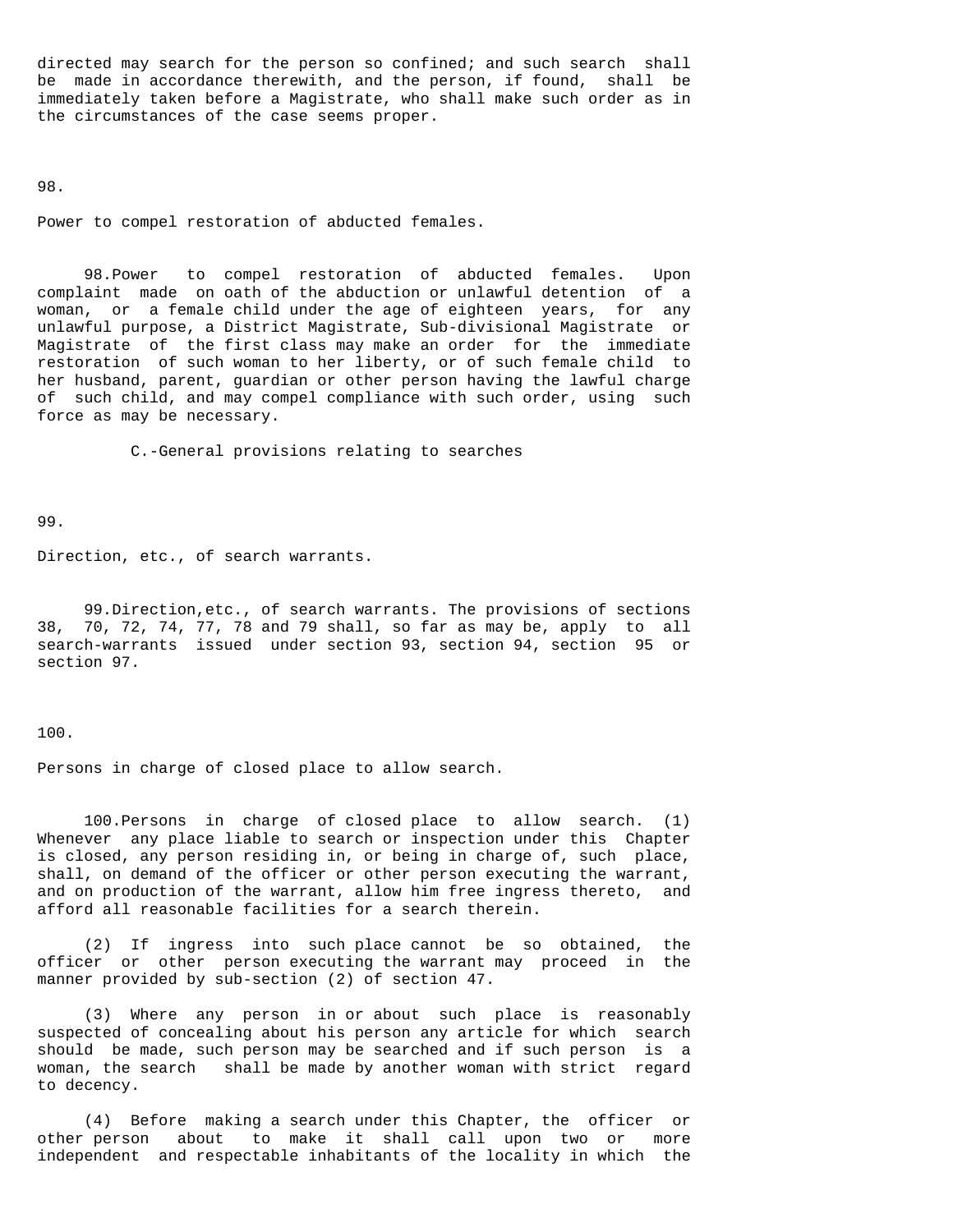place to be searched is situate or of any other locality if no such inhabitant of the said locality is available or is willing to be a witness to the search, to attend and

852

 witness the search and may issue an order in writing to them or any of them so to do.

 (5) The search shall be made in their presence, and a list of all things seized in the course of such search and of the places in which they are respectively found shall be prepared by such officer or other person and signed by such witnesses; but no person witnessing a search under this section shall be required to attend the Court as a witness of the search unless specially summoned by it.

 (6) The occupant of the place searched, or some person in his behalf, shall, in every instance, be permitted to attend during the search. and a copy of the list prepared under this section, signed by the said witnesses, shall be delivered to such occupant or person.

 (7) When any person is searched under sub-section (3), a list of all things taken possession of shall be prepared, and a copy thereof shall be delivered to such person.

 (8) Any person who, without reasonable cause, refuses or neglects to attend and witness a search under this section, when called upon to do so by an order in writing delivered or tendered to him, shall be deemed to have committed an offence under section 187 of the Indian Penal Code (45 of 1860).

101.

Disposal of things found in search beyond jurisdiction.

 101.Disposal of things found in search beyond jurisdiction. When, in the execution of a search-warrant at any place beyond the local jurisdiction of the Court which issued the same, any of the things for which search is made, are found, such things, together with the list of the same prepared under the provisions hereinafter contained, shall be immediately taken before the Court issuing the warrant, unless such place is nearer to the Magistrate having jurisdiction therein than to such Court, in which case the list and things shall be immediately taken before such Magistrate ; and, unless there be good cause to the contrary, such Magistrate shall make an order authorising them to be taken to such Court.

D.-Miscellaneous

102.

Power of police officer to seize certain property.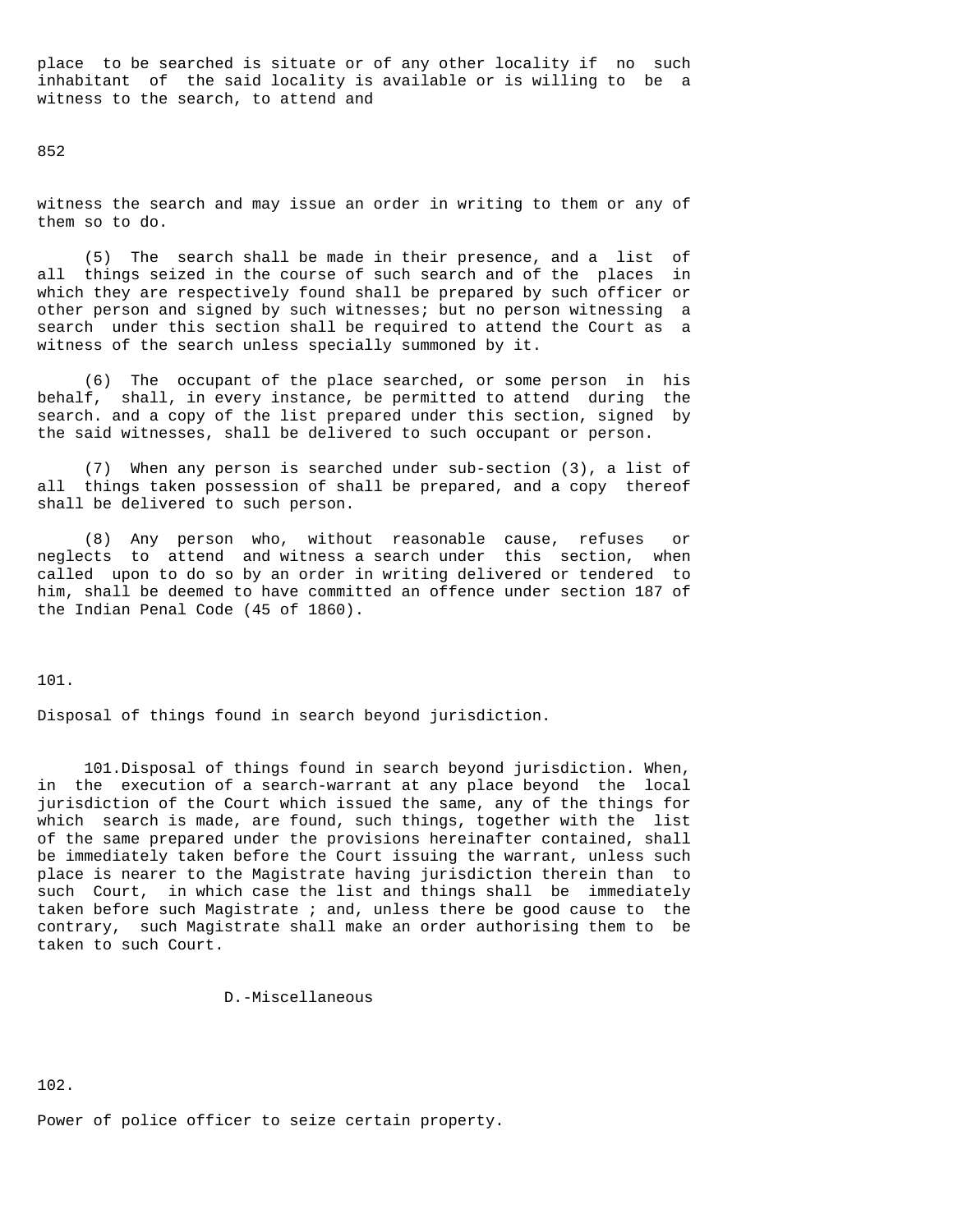102.Power of police officer to seize certain property. (1) Any police officer, may seize any property which may be alleged or suspected to have been stolen, or which may be found under circumstances which create suspicion of the commission of any offence.

 (2) Such police officer, if subordinate to the officer in charge of a police station, shall forthwith report the seizure to that officer.

853

 1\*[(3) Every police officer acting under sub-section (1) shall forthwith report the seizure to the Magistrate having jurisdiction and where the property seized is such that it cannot be conveniently transported to the Court, he may give custody thereof to any person on his executing a bond undertaking to produce the property before the Court as and when required and to give effect to the further orders of the Court as to the disposal of the same.]

103.

Magistrate may direct search in his presence.

 103.Magistrate may direct search in his presence. Any Magistrate may direct a search to be made in his presence of any place for the search of which he is competent to issue a search warrant.

104.

Power to impound document, etc., produced.

104. Power to impound document, etc., produced.<br>Court may, if it thinks fit, impound any document or Any Court may, if it thinks fit, impound any document or thing produced before it under this Code.

105.

Reciprocal arrangements regarding processes.

 105.Reciprocal arrangements regarding processes. (1) Where a Court in the territories to which this Code extends (hereafter in this section referred to as the said territories) desires that-

(a) a summons to an accused person, or

(b) a warrant for the arrest of an accused person, or

 (c) a summons to any person requiring him to attend and produce a document or other thing, or to produce it, or

(d) a search-warrant,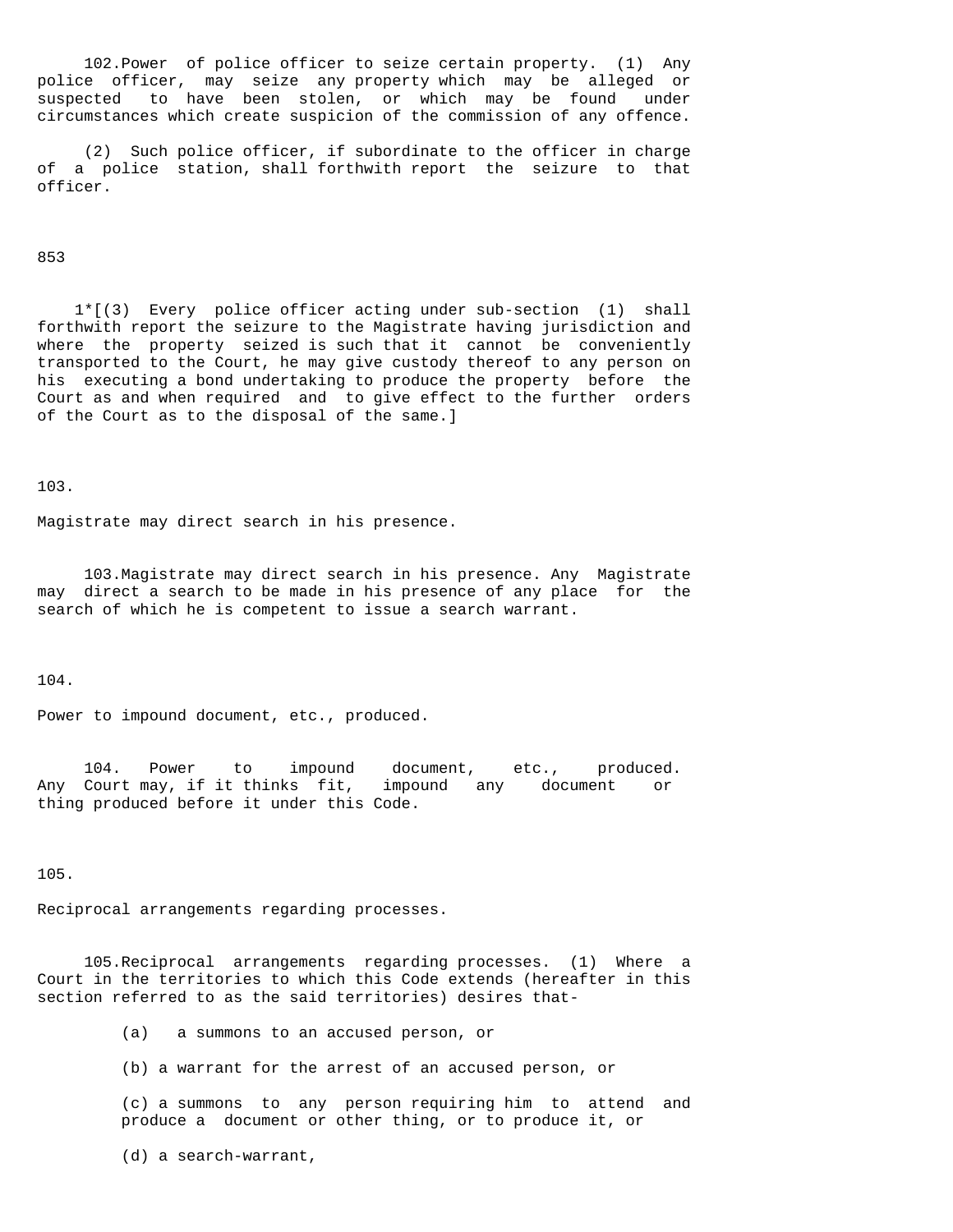2\*issued by it shall be served or executed at any place,-

 (i) within the local jurisdiction of a Court in any State or area in India outside the said territories, it may send such summons or warrant in duplicate by post or otherwise, to the presiding officer of that Court to be served or executed; and where any summons referred to in clause (a) or clause (c) has been so served, the provisions of section 68 shall apply in relation to such summons as if the presiding officer of the Court to whom it is sent were a Magistrate in the said territories;

 (ii) in any country or place outside India in respect of which arrangements have been made by the Central Government with the Government of such country or place for service or execution of summons or warrant in relation to criminal matters (hereafter in this section referred to as the contracting State), it may send such summons or warrant in duplicate in such form, directed to such Court, Judge or Magistrate, and sent to such authority for transmission, as the Central Government may, by notification, specify in this behalf.

 (2) Where a Court in the said territories has received for service or execution-

- (a) a summons to an accused person, or
- (b) a warrant for the arrest of an accused person, or

-------------------------------------------------------------------

1 Ins. by Act 45 of 1978, s. 10 (w.e.f. 18-12-1978).

2 Subs. by Act 32 of 1988, S. 2.

-------------------------------------------------------------------

# 854

 (c) a summons to any person requiring him to attend and produce a document or other thing or to produce it, or

(d) a search-warrant,

1\*issued by--

 (I) a Court is any State or area in India outside the said territories;

(II) a Court, Judge or Magistrate in a contracting State,

 it shall cause the same to be served or executed as if it were a summons or warrant received by it form another Court in the said territories for service or execution within its local jurisdiction ; and where-

(i) a warrant of arrest has been executed, the person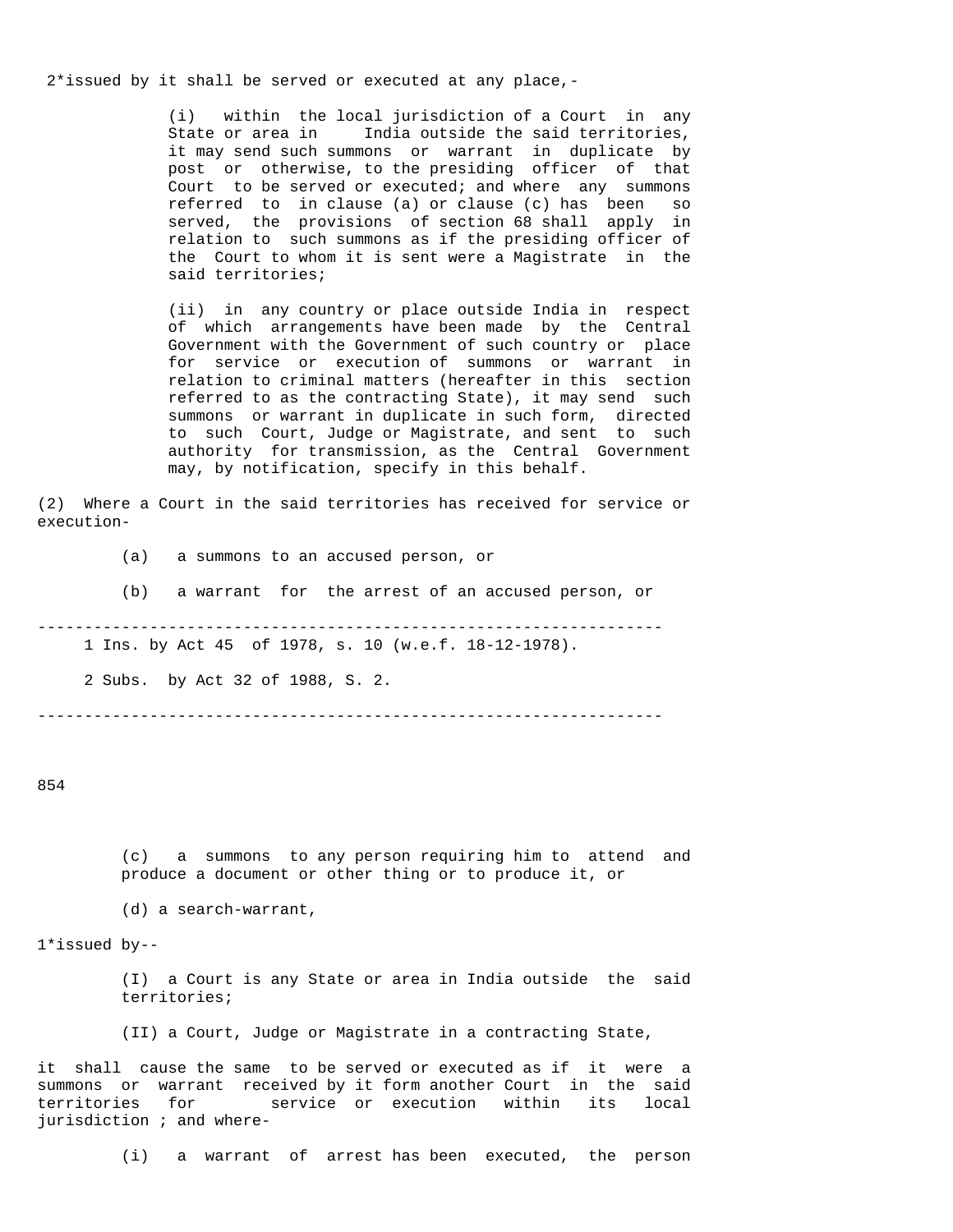arrested shall, so far as possible, be dealt with in accordance with procedure prescribed by sections 80 and 81,

 (ii) a search-warrant has been executed, the things found in the search shall, so far as possible, be dealt with in accordance with the procedure prescribed by section 101:

 1\*[Provided that in a case where a summons or search warrant received from a contracting State has been executed, the documents or things produced or things found in the search shall be forwarded to the Court issuing the summons or search warrant through such authority as the Central Government may, by notification, specify in this behalf.

CHAP

SECURITY FOR KEEPING THE PEACE AND FOR GOOD BEHAVIOUR

#### CHAPTER VIII

SECURITY FOR KEEPING THE PEACE AND FOR GOOD BEHAVIOUR

106.

Security for keeping the peace on conviction.

 106.Security for keeping the peace on conviction. (1) When a Court of Session or Court of a Magistrate of the first class convicts a person of any of the offences specified in sub-section (2) or of abetting any such offence and is of opinion that it is necessary to take security from such person for keeping the peace, the Court may, at the time of passing sentence on such person, order him to execute a bond, with or without sureties, for keeping the peace for such period, not exceeding three years, as it thinks fit.

(2) The offences referred to in sub-section (1) are-

 (a) any offence punishable under Chapter VIII of the Indian Penal Code (45 of 1860), other than an offence punishable under section 153A or section 153B or section 154 thereof ;

 (b) any offence which consists of, or includes, assault or using criminal force or committing mischief;

(c) any offence of criminal intimidation ;

 (d) any other offence which caused, or was intended or known to be likely to cause, a breach of the peace.

 (3) If the conviction is set aside on appeal or otherwise, the bond so executed shall become void.

 -------------------------------------------------------------------- \*1 Subs. & Ins. by Act 32 of 1988, S. 2.

 2 Ins. by Act 40 of 1993, S. 2 (w.e.f. 20.7.1994). ---------------------------------------------------------------------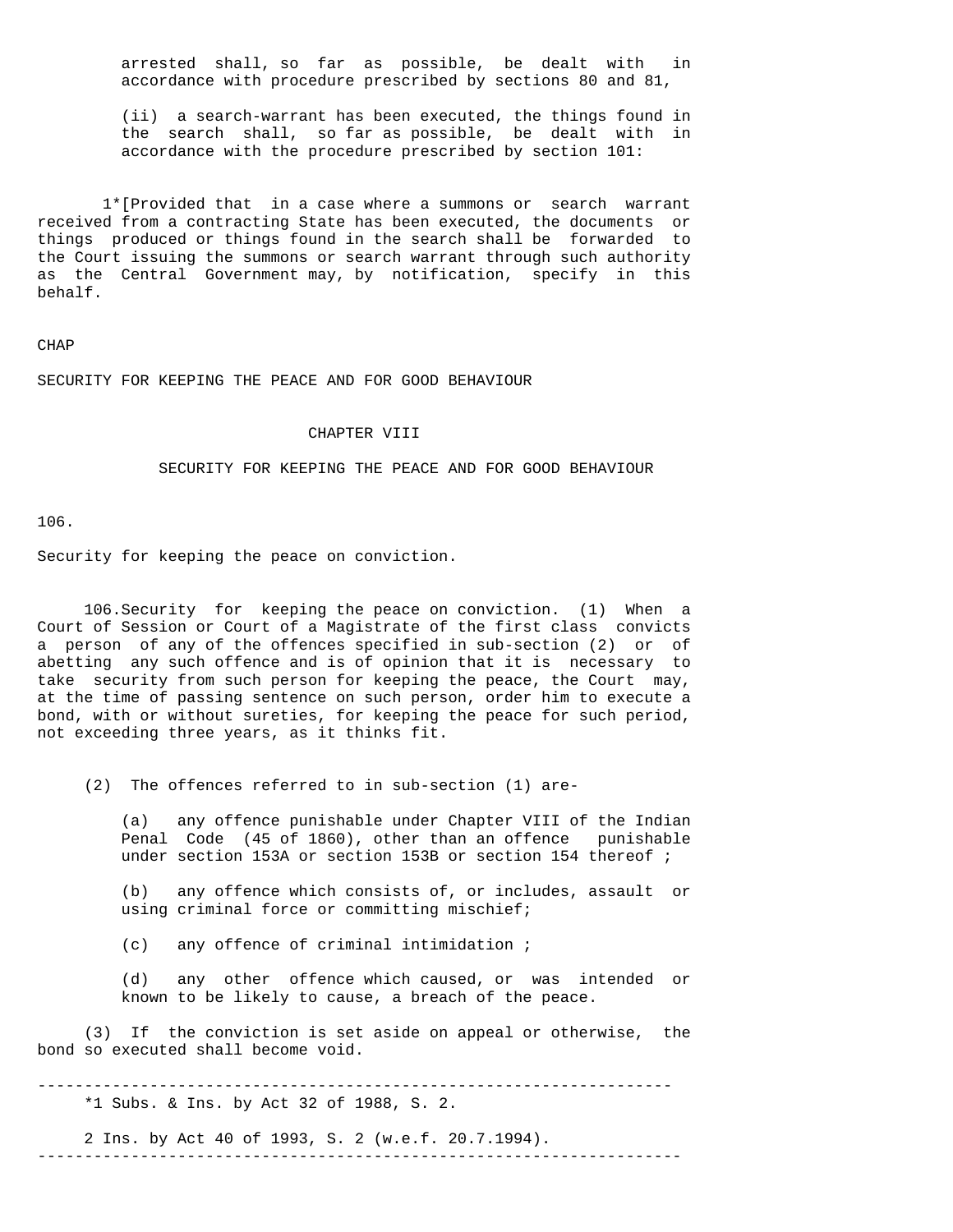CHAP

 RECIPROCAL ARRANGEMENTS FOR ASSISTANCE IN CERTAIN MATTERS ANDPROCEDURE FOR ATTACHMENT AND FORFEITURE OF PROPERTY

## 1\*[CHAPTER VIIA

# RECIPROCAL ARRANGEMENTS FOR ASSISTANCE IN CERTAIN MATTERS AND PROCEDURE FOR ATTACHMENT AND FORFEITURE OF PROPERTY

105.

Definition.

 105A.Definition. In this Chapter, unless the context otherwise requires,-

> (a) "contracting State" means any country or place outside India in respect of which arrangements have been made by the Central Government with the Government of such country through a treaty or otherwise;

> (b) "identifying" includes establishment of a proof that the property was derived from, or used in the commission of an offence;

> (c) "proceeds of crime" means any property derived or, obtained directly or indirectly, by any person as a result of criminal activity (including crime involving currency transfers) or the value of any such property;

> (d) "property" means Property and sets of every descrip tion whether corporeal or incorporeal, movable or immovable, tangible or intangible and deeds and instruments evidencing title to, or interest in, such property or assets derived or used in the commission of an offence and includes property obtained through proceeds of crime;

> (e) "tracing" mean determining the nature, source, dispo sition, movement, title or ownership of property.

## 105B

Assistance in securing transfer of persons.

 105B.Assistance in securing transfer of persons. (1) Where a Court in India, in relation to a criminal matter, desires that a warrant for arrest of any person to attend or produce a document or other thing issued by it shall be executed in any place in a contracting State, it shall send such warrant in duplicate in such form to such Court, Judge or Magistrate through such authority, as the Central Government may, by notification, specify in this behalf and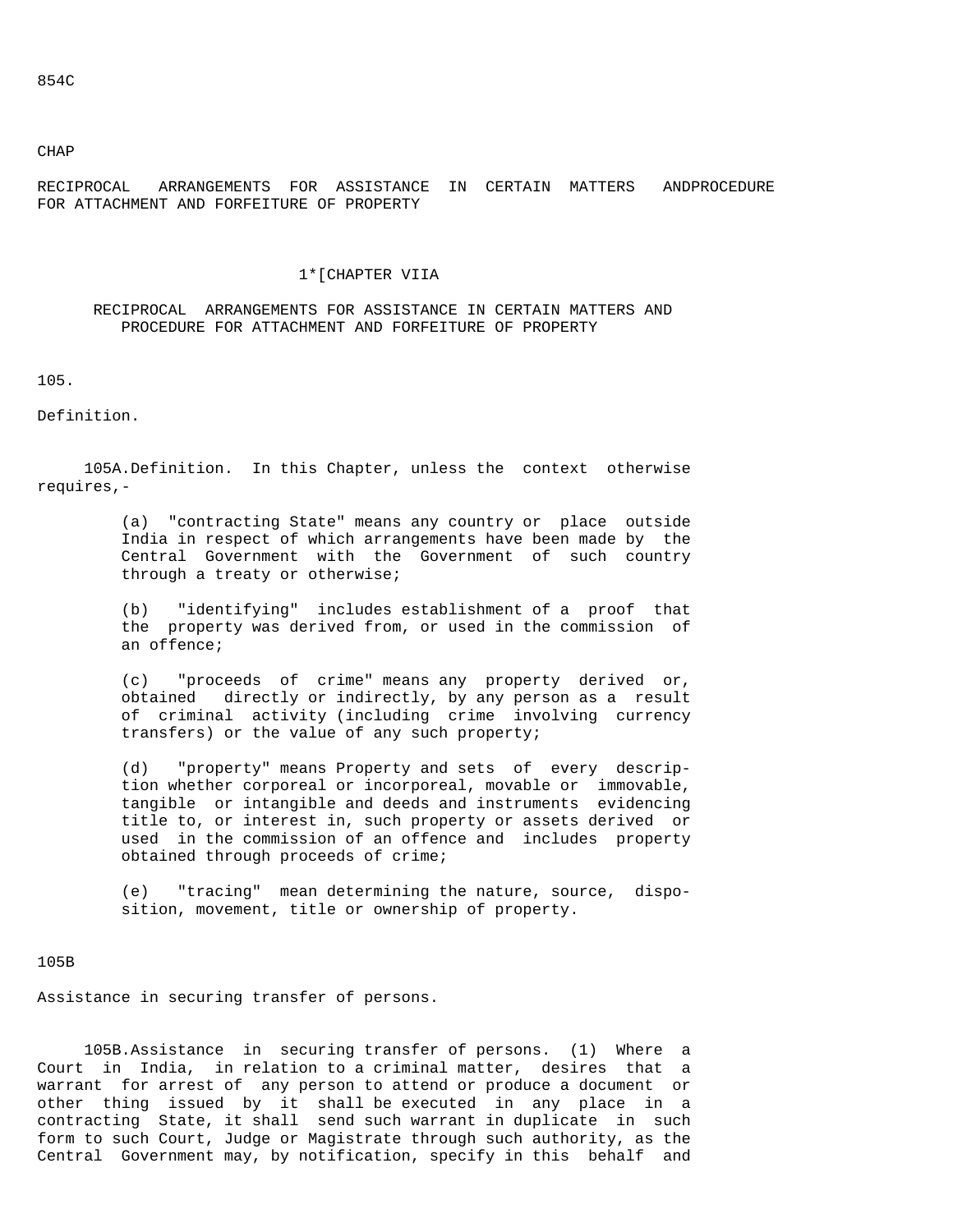that Court, Judge or Magistrate, as the case may be, shall cause the same to be executed.

 (2) Notwithstanding anything contained in this Code, if, in the course of an investigation or any inquiry into an offence, an appli cation is made by the investigating officer or any officer superior in rank to the investigating officer that the attendance of a person who is in any place in a contracting State is required in collection with such investigation or inquiry and the Court ,is satisfied that such attendance is so required, it shall issue a summons or warrant, in duplicate, against the said person to such Court, Judge or Magistrate, in such form as the Central Government may, by notification, specify in this behalf, to cause the same to be observed or executed.

 (3) Where a Court in India, in relation to a criminal matter, has received a warrant for arrest of any person requiring him to attend or attend and produce a document or other thing in that Court or before any other investigating agency, issued by a Court, Judge or Magistrate in a contracting State, the same shall be executed as if it is the warrant received by it from another Court in India for execution within its local limits.

 (4) Where a person transferred to a contracting State pursuant to sub-section (3) is a prisoner in India, the Court in India or the Central Government may impose such conditions as that Court or Government deems fit.

1. Ins. by Act 40 of 1993, S. 2 (w.e.f. 20-7-1994).

#### 854c1

 (5) Where the person transferred to India pursuant, to sub-sec tion (1) or sub-section (2) is a prisoner in a contracting State, the Court in India shall ensure that the conditions subject to which the prisoner is transferred to India are complied with and such prisoner shall be kept in such custody subject to such conditions as the Central Government may direct in writing.

105C

Assistance in relation to orders of attachment or forefeiture ofproperty.

 105C.Assistance in relation to orders of attachment or forfeiture of property. (1) Where a Court in India has reasonable grounds to believe that any property obtained by any person is derived or obtained, directly or indirectly, by such person from the commission of an offence, it may make an order of attachment or forfeiture of such property, as it may deem fit under the provisions of sections 105D to 105J (both inclusive).

 (2)Where the Court has made an order for attachment or forfeiture of any property under subsection (1), and such property is suspected to be in a contracting State, the Court may issue a letter of request to a Court or an authority in the contracting State for execution of such order.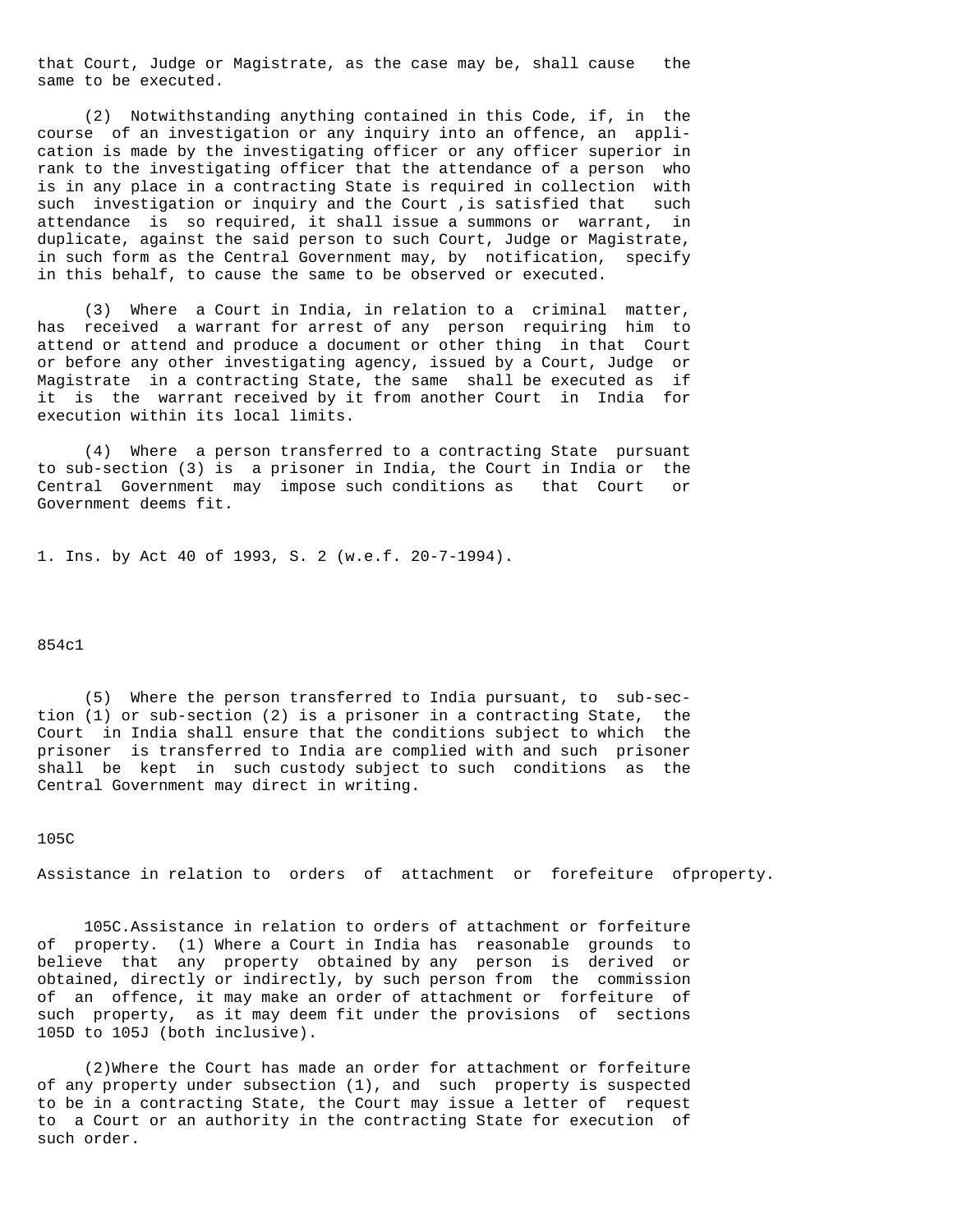(3)Where a letter of request is received by the Central Gov ernment from a Court or an authority in a contracting State requesting attachment or forfeiture of the property. in India, derived or obtained, directly or indirectly, by any person from the commission of an offence committed in that contracting State, the Central Government may forward such letter of request to the Court as it thinks fit, for execution in accordance with the provisions of sections 105D to 105J (both inclusive) or, as the case may be, any other law for the time being in force.

## 105D

Identifying unlawfully acquired property.

 105D.Identifying unlawfully acquired property. (1) The Court shall, under sub-section (1), or on receipt of a letter of request under sub-section (3) of section 105C, direct any police officer not below the rank of Sub-Inspector of Police to take all steps necessary for tracing and identifying such property.

 (2) The steps referred to in sub-section (1) may include any inquiry investigation or survey in respect of any person, place, property, assets, documents, books of account in any bank or public financial institutions or any other relevant matters.

 (3) Any inquiry investigation or survey referred to in sub section (2) shall be carried out by an officer mentioned in sub section (1) in accordance with such directions issued by the said Court in this behalf.

105E

Seizure or attachment of property.

 105E. Seizure or attachment of property. (1) Where any officer conducting an inquiry or investigation under section 105D has a reason to believe that any property in relation to which such inquiry or investigation is being conducted is likely to be concealed, transferred or dealt with in any manner which will result in disposal of such property, he may make an order for seizing such property and where it is not practicable to seize such property, he may make an order of attachment directing that such property shall not be transferred or otherwise dealt with, except with the prior permission of the officer making such order, and a copy of such order shall be served on the person concerned.

854C2

 (2) Any order made under sub-section (1) shall have no effect unless the said order is confirmed by an order of the said Court within a period of thirty days of its being made.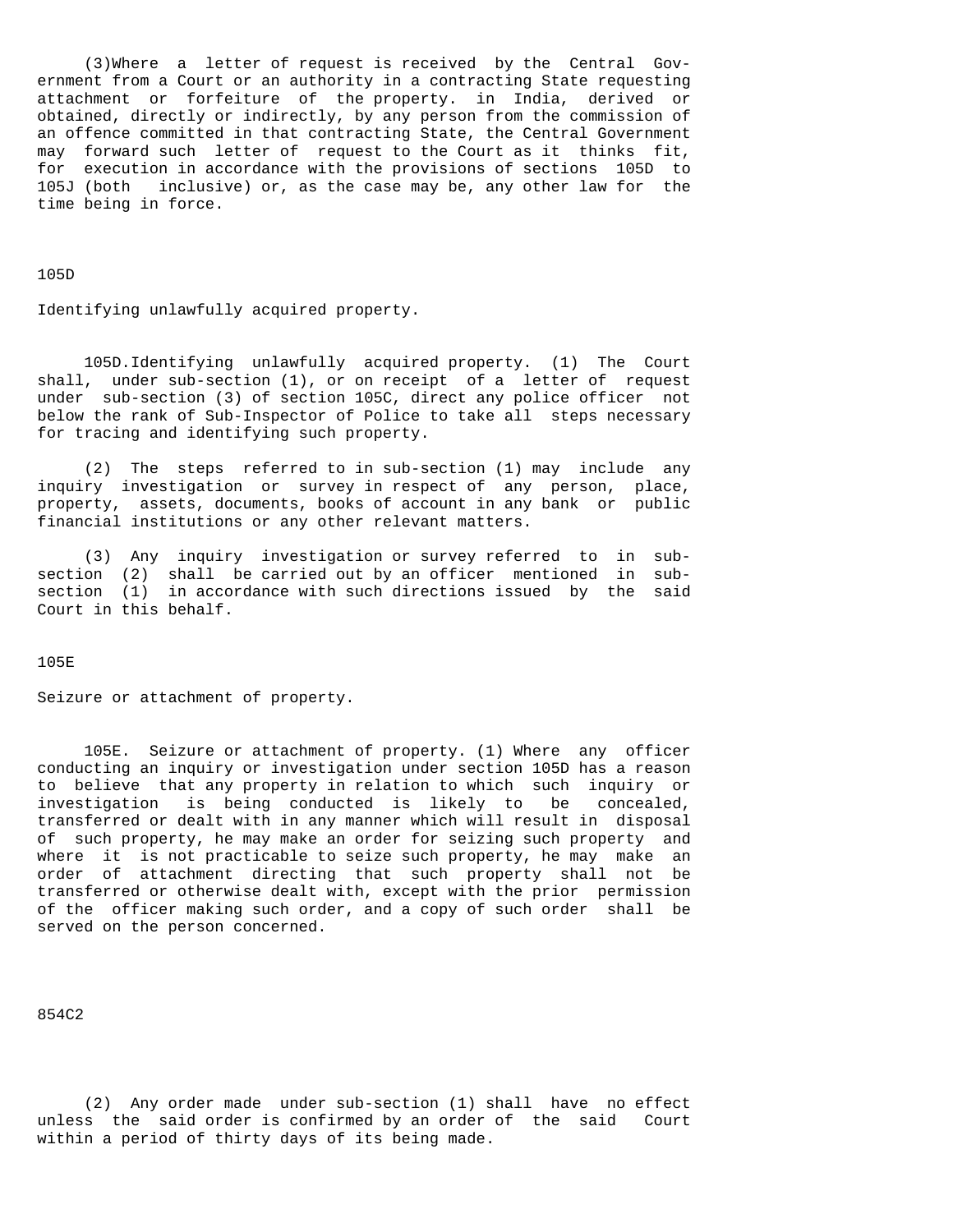Management of properties seized or forfeited under this Chapter.

 105F. Management of properties seized or forfeited under this Chapter. (1) The Court may appoint the District Magistrate of the area where the property is situated, or any other officer that may be nominated by the District Magistrate, to perform the functions of an Administrator of such property.

 (2)The Administrator appointed under sub-section (1) shall receive and manage the property in relation to which the order has been made under subsection (1) of section 105E or under section 105H in such manner and subject to such conditions as may be specified by the Central Government.

 (3) The Administrator shall also take such measures, as the Central Government may direct, to dispose of the property which is forfeited to the Central Government.

105G

Notice of forfeiture of property.

 105G.Notice of forfeiture of property. (1) If as a result of the inquiry, investigation or survey under section 105D, the Court has reason to believe that all or any of such properties are proceeds of crime, it may serve a notice upon such person (hereinafter referred to as the person affected) calling upon him within a period of thirty days specified in the notice to indicate the source of income, earnings or assets, ot of wceich or by means of which be has acquired such property, the evident on which be relies and other relevant information and particulars, and to show cause why all or any of such properties, as the cam may be, should not be declared to be proceeds of crime and forfeited to the Central Government,

 (2)Where a notice under sub-section (1) to any person specifies any property as being held on behalf of such person by any other person, a copy of the notice shall also be served upon such other

105H

Forfeiture of property in certain cases.

 105H.Forfeiture of property in certain cases. (1) The Court may, after considering the explanation, if any to the show-cause notice issued under section 105G and the material available before it and after giving to the person affected (and in a case where the person affected holds any property specified in the notice through any other Person, to such other person also) a reasonable opportunity of being heard by order record a finding whether all or any of the properties in question are proceeds of crime:

 Provided that if the person affected (and in a case where the person affected holds any property specified in the notice through any other person such other person also) does not appear before the Court or represent his case before it within at period or thirty days

105F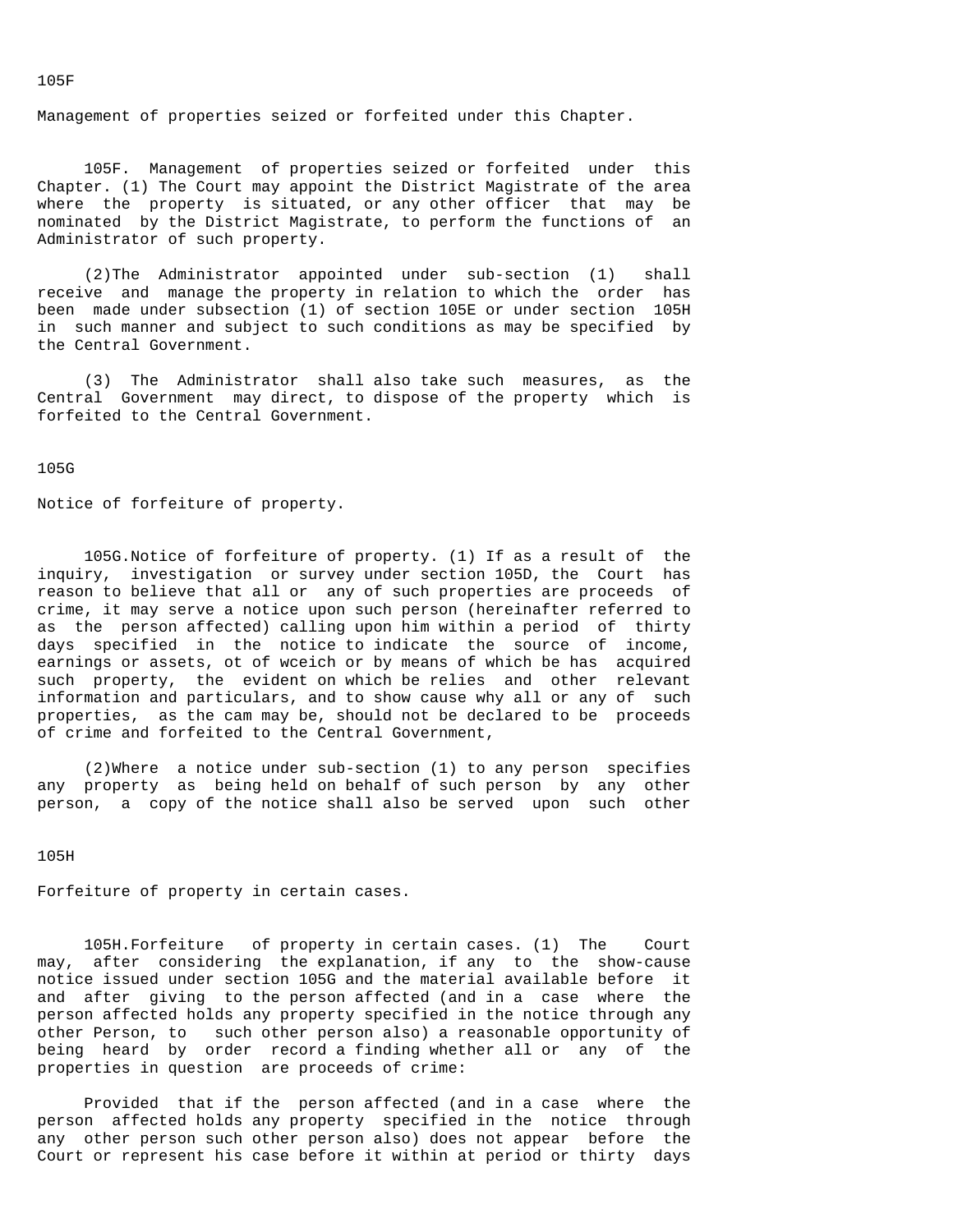specified in the slow-cause notice, the Court may proceed to record a finding under this sub-section ex parte on the basis of evidence available before it.

 (2) Where the Court is satisfied that some of the properties re ferred to in the slow-cause notice are proceeds of crime but it is not possible to identify specifically such properties, then, it shall

854C3

 be lawful for the Court to specify the properties which, to the best of its judgment, are proceeds of crime and record a finding according ly under sub-section (1).

 (3)Where the Court records a finding under this section to the effect that any property is proceeds of crime, such property shall stand forfeited to the Central Government free from all encumbrances.

 (4)Where any shares in a company stand forfeited to the Central Government under this section, then, the company shall, notwithstand ing anything contained in the Companies Act, 1956 (1 of 1956), or the articles of association of the company, forthwith register the Central Government as the transferee of such shares.

105I

Fine in lieu of forfeiture.

 105I. Fine in lieu of forfeiture. (1) Where the Court makes a declaration that any property stands forfeited to the Central Government under section 105H and it is a case where the source of only a part of such property has not been proved to the satisfaction of the Court, it shall make an order giving an option to the person affected to pay, in lieu of forfeiture, a fine equal to the market value of such part.

 (2) Before making an order imposing a fine under sub-section (1), the person affected shall be given a reasonable opportunity of being heard.

 (3) Where the person affected pays the fine due under sub-section (1), within such time as may be allowed in that behalf, the Court may, by order, revoke the declaration of forfeiture under section 105H and thereupon such property shall stand released.

105J

Certain transfers to be null and void.

 105J.Certain transfers to be null and void. Where after the making of in order under sub-section (1) of section 105E or the issue of a notice under section 105G, any property referred to in the said order or notice is transferred by any mode whatsoever such transfers shall, for the purposes of the proceedings under this Chapter, be ignored and if such property is subsequently forfeited to the Central Government under section 105H, then, the transfer of such property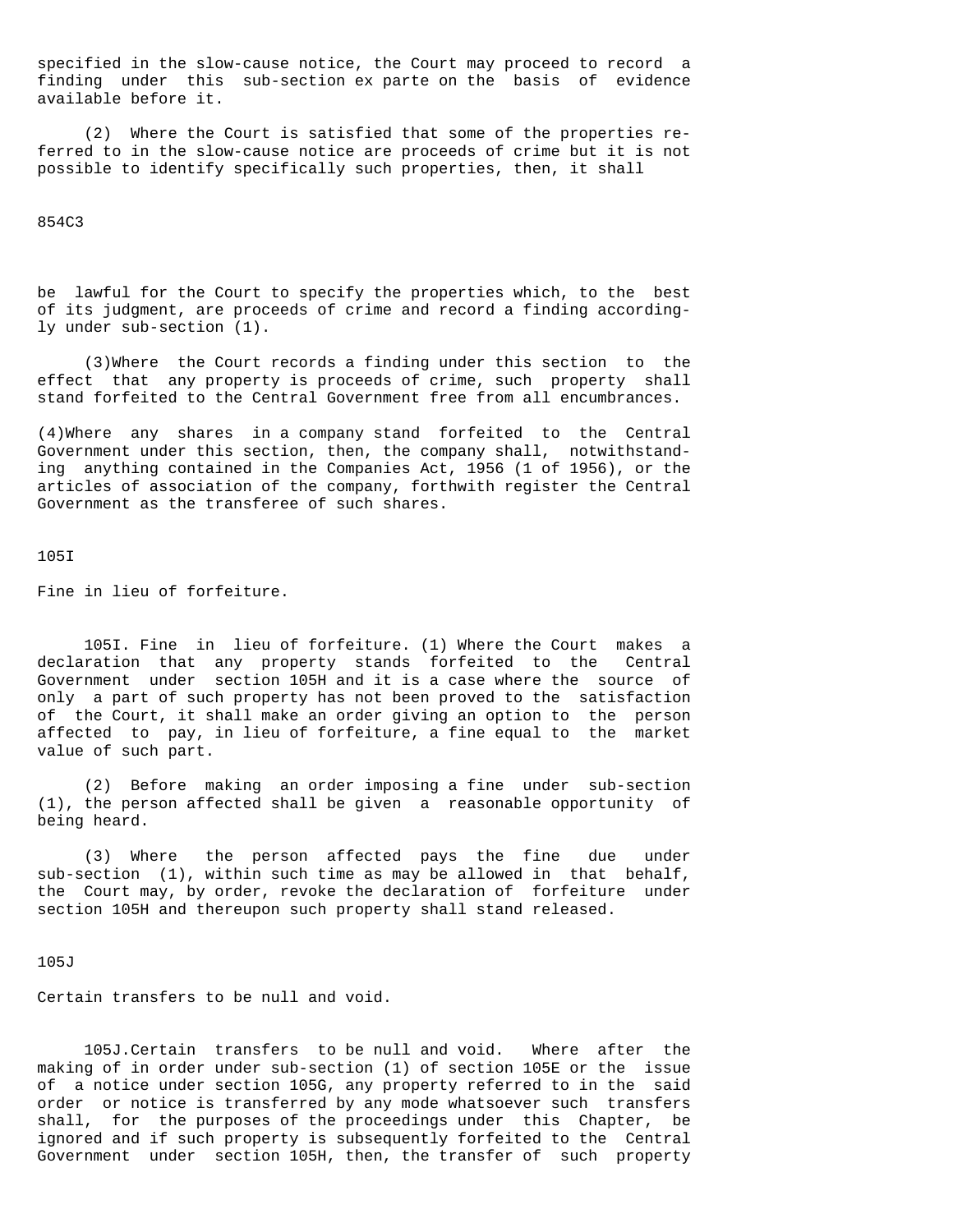shall be deemed to be null and void.

# 105K

Procedure in respect of letter of request.

 105K. Procedure in respect of letter of request. Every letter of requests summons or warrant, received by the Central Government from, and every letter of request, summons or warrant, be transmitted to a contracting State under this Chapter shall be transmitted to a contracting State or, as the case may be, sent to the concerned Court in India in such form and in such manner as the Central Government may be notification specify in this behalf.

### 105L

Application of this Chapter.

 105L.Application of this Chapter. The Central Government may, by notification in the of Gazette, direct that the application of this Chapter in relation a contracting State with which reciprocal arrangements have been shall be subject to such conditions, exceptions or qualifications as are specified in the said notification.]

855

 (4) An order under this section may also be made by an Appellate Court or by a Court when exercising its powers of revision.

#### 107.

Security for keeping the peace in other cases.

 107.Security for keeping the peace in other cases. (1) When an Executive Magistrate receives information that any person is likely to commit a breach of the peace or disturb the public tranquillity or to do any wrongful act that may probably occasion a breach of the peace or disturb the public tranquillity and is of opinion that there is sufficient ground for proceeding, he may, in the manner hereinafter provided, require such person to show cause why he should not be ordered to execute a bond,  $1*(with or without sureties, ] for keeping$  the peace for such period, not exceeding one year, as the Magistrate thinks fit.

 (2) Proceedings under this section may be taken before any Executive Magistrate when either the place where the breach of the peace or disturbance is apprehended is within his local jurisdiction or there is within such jurisdiction a person who is likely to commit a breach of the peace or disturb the public tranquillity or to do any wrongful act as aforesaid beyond such jurisdiction.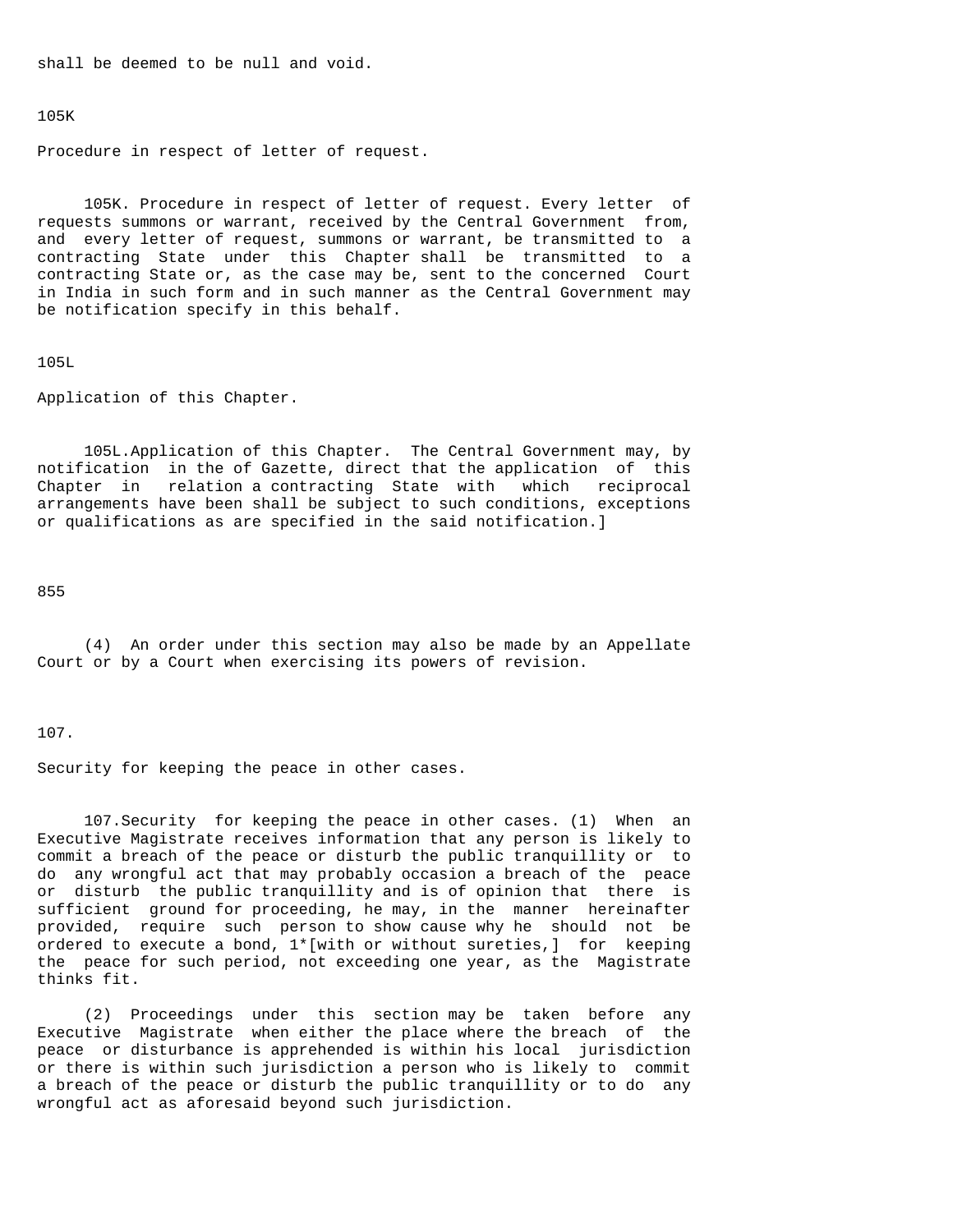Security for good behaviour from persons disseminating seditiousmatters.

 108.Security for good behaviour from persons disseminating seditious matters. (1) When [an Executive Magistrate]2\* receives infor mation that there is within his local jurisdiction any person who, within or without such jurisdiction,-

> (i) either orally or in writing or in any other manner, intentionally disseminates or attempts to disseminate or abets the dissemination of,-

 (a)any matter the publication of which is punishable under section 124A or section 153A or section 153B or section 295A of the Indian Penal Code (45 of 1860), or

 (b)any matter concerning a Judge acting or purporting to act in the discharge of his official duties which amount to criminal intimidation or defamation under the India Penal Code (45 of 1860),

 (ii) makes, produces, publishes or keeps for sale, imports, export conveys, sells, lets to hire, distributes, publicly exhibits or in any other manner puts into circulation any obscene matter such as is referred to in section 292 of the Indian Penal Code ( 45 of 1860),

----------------------------------------------------------------------

1 Ins. by Act 45 of 1978, S. 11 ( w.e.f. 18.12. 1978).

2 Subs by Act by 63 of 1980, S. 2 (w.e.f. 23.9.1980).

----------------------------------------------------------------------

856

 and the Magistrate is of opinion that there is sufficient ground for proceeding, the Magistrate may, in the manner hereinafter provided, require such person to show cause why he should not be ordered to execute a bond, with or without sureties, for his good behaviour for such period, not exceeding one year, as the Magistrate thinks fit.

 (2) No proceedings shall be taken under this section against the editor, proprietor, printer or publisher of any publication registered under, and edited, printed and published in conformity with, the rules laid down in the Press and Registration of Books Act,1867 (25 of 1867), with reference to any matter contained in such publication except by the order or under tile authority of the State Government or some officer empowered by the State Government in this behalf.

109.

Security for good behaviour from suspected persons.

 109.Security for good behaviour from suspected persons. When [an Executive Magistrate]1\* receives information that there is within his local jurisdiction a person taking precaution to conceal his presence

108.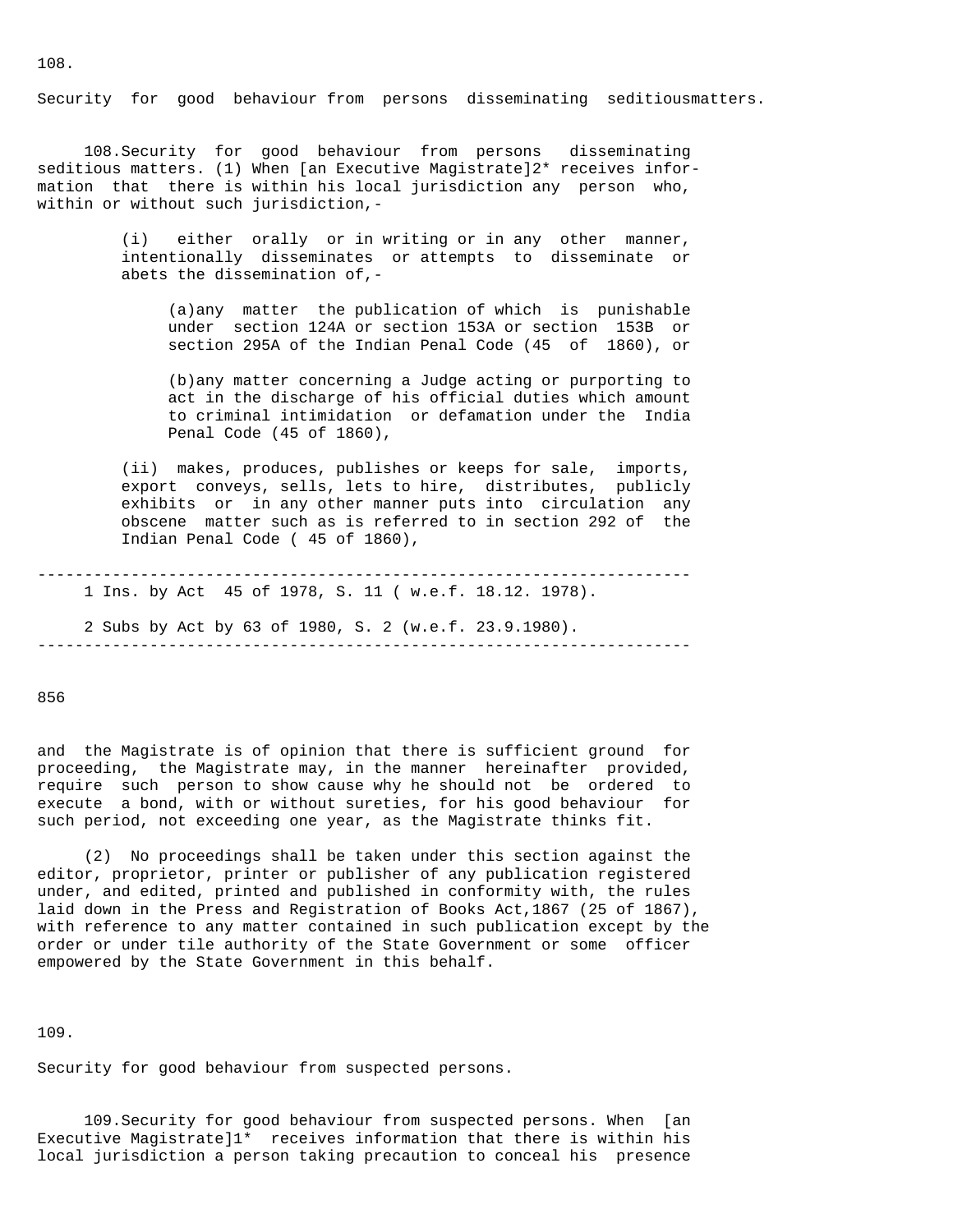and that there is reason to believe that he is doing so with a view to committing a cognizable offence, the Magistrate may in the manner hereinafter provided, require such person to show cause why he should not be ordered to execute a bond, with or without sureties, for his good behaviour for such. period, not exceeding one year, as the Magistrate thinks fit.

110.

Security for good behaviour from habitual offenders.

 110.Security for good behaviour from habitual offenders. When [an Executive Magistrate.]1\* receives information that there is within his local jurisdiction a person who-

> (a) is by habit a robber, house-breaker, thief, or forger, or,

> (b) is by habit a receiver of stolen property knowing the same to have been stolen, or

> (c) habitually protects or harbours thieves, or aids in the concealment or disposal of stolen property, or

 (d) habitually commits, or attempts to commit, or abets the commission of, the offence of kidnapping, abduction, extortion, cheating or mischief, or any offence punishable under Chapter XII of the Indian Penal Code (45 of 1860), or under section 489A, section 489B, section 489C or section 489D of that Code, or

 (e) habitually commits, or attempts to commit, or abets the commission of, offences, involving a breach of the peace, or

-----------------------------------------------------------------------

1 Subs. by Act 63 of 1980, S. 2 (w.e.f. 23.9.1980).

-----------------------------------------------------------------------

857

 (f) habitually commits, or attempts to commit, or abets the commission of-

 (i) any offence under one or more of the following. Acts, namely : -

(a) the Drugs and Cosmetics Act, 1940 (23 of 1940);

 1\*[(b) the Foreign Exchange Regulation Act, 1973] (46 of 1973);

 (c) the Employees' Provident Funds 2\*[and Family Pension Fund] Act, 1952; -- of 1952.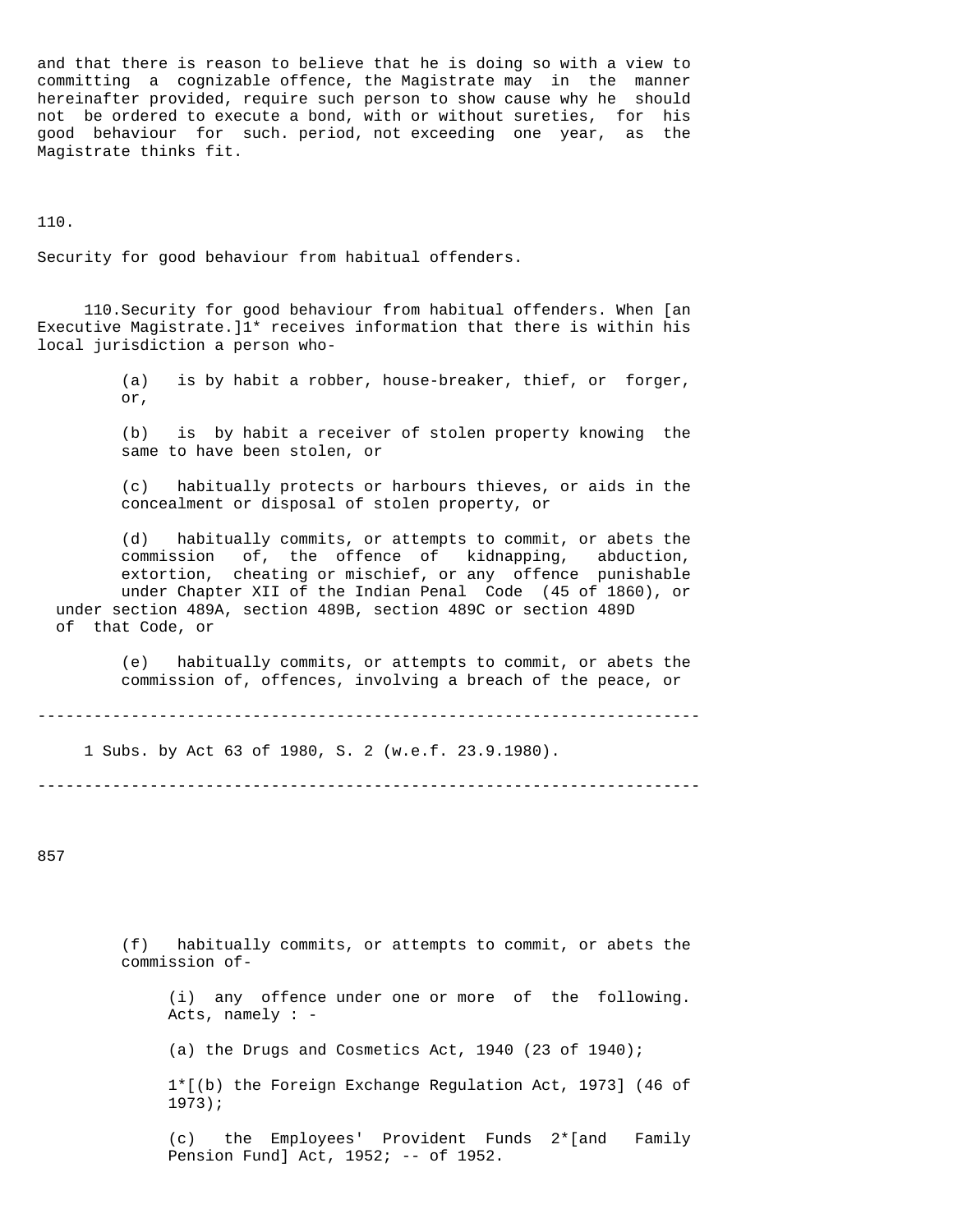(d)the Prevention of Food Adulteration Act, 1954 (37 of 1954);

(e)the Essential Commodities Act, 1955 (10 of 1955);

 (f)the Untouchability (Offences) Act, 1955 (22 of 1955);

(g)the Customs Act, 1962 or (52 of 1962);

 (ii) any offence punishable under any other law providing for the prevention of hoarding or profiteering or of adulteration of food or drugs or of corruption, or

 (g) is so desperate and dangerous as to render his being at large without security hazardous to the community,

 such Magistrate may, in the manner hereinafter provided, require such person to show cause why he should not be ordered to execute a bond, with sureties, for his good behaviour for such period, not exceeding three years, as the Magistrate thinks fit.

111.

Order to be made.

 111.Order to be made. When a Magistrate acting under section 107, section 108, section 109 or section 110, deems it necessary to require any person to show cause under such section, he shall make an order in writing, setting forth the substance of the information received, the amount of the bond to be executed, the term for which it is to be in force, and the number, character and class of sureties (if any) required.

112.

Procedure in respect of person present in Court.

 112.Procedure in respect of person present in Court. If the person in respect of whom such order is made is present in Court, it shall be read over to him, or, if he so desires, the substance thereof shall be explained to him.

 ---------------------------------------------------------------------- 1Subs. by Act 56 of 1974, s. 3 and Sch. IT, for cl. (b) (w.e.f.  $10-1-1975$ ),

 2 Ins. by s. 3 and Sch. II, ibid, (w.e.f. 10-1-1975). --------------------------------------------------------------------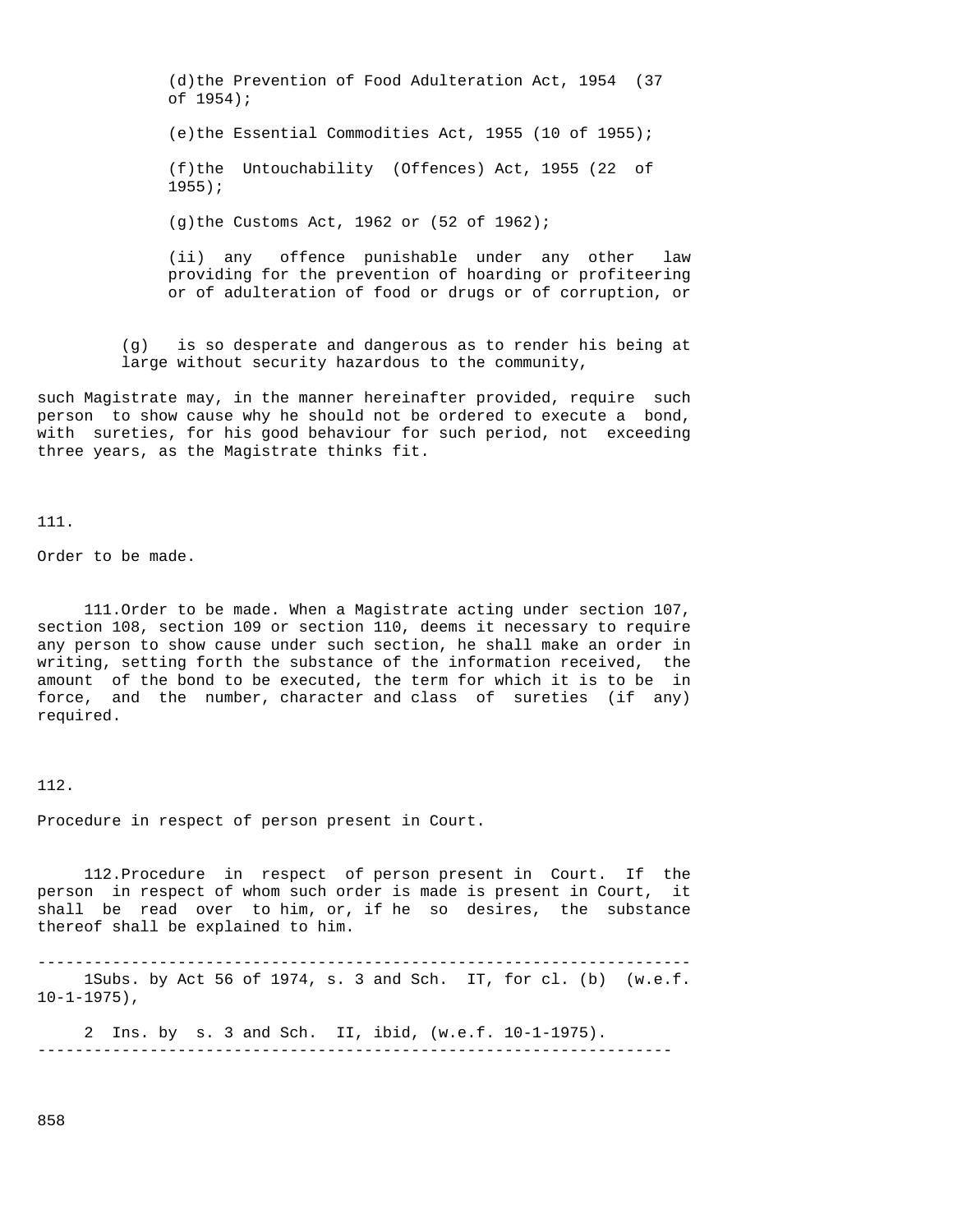Summons or warrant in case of person not so present.

 113. Summons or warrant in case of person not so present. If such person is not present in Court, the Magistrate shall issue in a summons requiring him to appear, or, when such person is in custody, a warrant directing the officer in whose custody he is to bring him before the Court :

 Provided that whenever it appears to such Magistrate, upon the report of a police officer or upon other information (the substance of which report or information shall be recorded by the Magistrate), that there is reason to fear the commission of a breach of the peace, and that such breach of the peace cannot be prevented otherwise than by the immediate arrest of such person, the Magistrate may at any time issue a warrant for his arrest.

## 114.

Copy of order to accompany summons or warrant.

 114. Copy of order to accompany summons or warrant. Every summons or warrant issued under section 113 shall be accompanied by a copy of the order made under section 111, and such copy shall be delivered by the officer serving or executing such summons or warrant to the person served with, or arrested under, the same.

#### 115.

Power to dispense with personal attendance.

 115.Power to dispense with personal attendance. The Magistrate may, if he sees sufficient cause, dispense with the personal attendance of any person called upon to show cause why he should not be ordered to execute a bond for keeping the peace or for good behaviour and may permit him to appear by a pleader.

116.

Inquiry as to truth of information.

 116.Inquiry as to truth of information. (1) When an order under section Ill has been read or explained under section 112 to a person present in Court, or when any person appears or is brought before a Magistrate in compliance with, or in execution of, a summons or warrant, issued under section 113, the Magistrate shall proceed to inquire into the truth of the information upon which action has been taken, and to take such further evidence as may appear necessary.

(2) Such inquiry shall be made, as nearly as may be practicable,

113.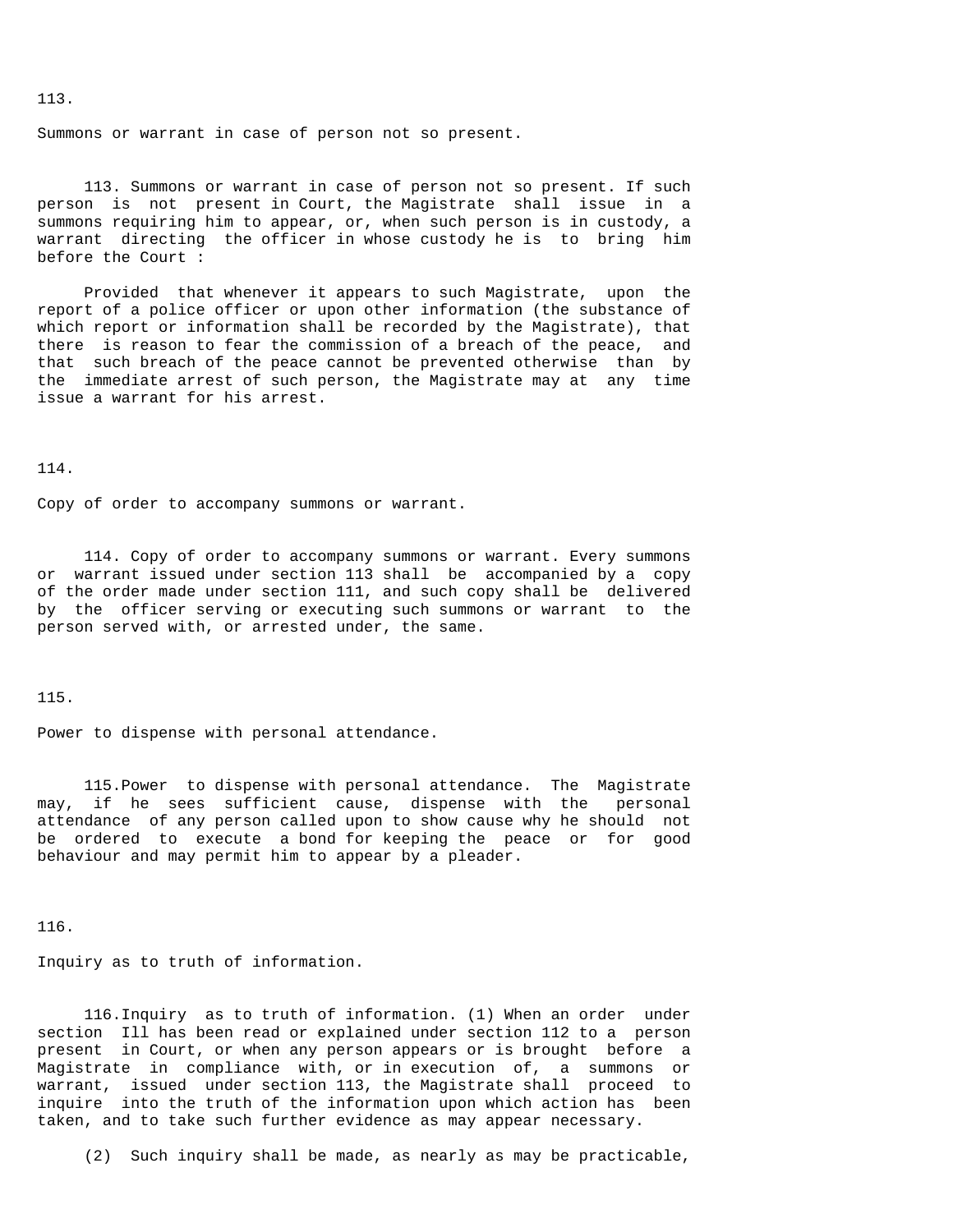in the manner hereinafter prescribed for conducting trial and recording evidence in summons-cases.

 (3) After the commencement, and before the completion, of the inquiry under sub-section (1), the Magistrate, if he considers that immediate measures are necessary for the prevention of a breach of the peace or disturbance of the public tranquillity or the commission of any offence or for the public safety, may, for reasons to be recorded in writing, direct the person in respect of whom the order under section 111 has been made

## 859

 to execute a bond, with or without sureties, for keeping the peace or maintaining good behaviour until the conclusion of the inquiry, and may detain him in custody until such bond is executed or, in default of execution, until the inquiry is concluded:

Provided that-

 (a) no person against whom proceedings are not being taken under section 108, section 109, or section 110 shall be directed to execute a bond for maintaining good behaviour;

 (b) the conditions of such bond, whether as to the amount thereof or as to the provision of sureties or the number thereof or the pecuniary extent of their liability, shall not be more onerous than those specified in the order under section 111.

 (4) For the purposes of this section the fact that a person is an habitual offender or is so desperate and dangerous as to render his being at large without security hazardous to the community may be proved by evidence of general repute or otherwise.

 (5) Where two or more persons have been associated together in the matter under inquiry, they may be dealt with in the same or separate inquiries as the Magistrate shall think just.

 (6) The inquiry under this section shall be completed within a period of six months from the date of its commencement, and if such inquiry is not so completed, the proceedings under this Chapter shall, on the expiry of the said period, stand terminated unless, for special reasons to be recorded in writing, the Magistrate otherwise directs :

 Provided that where any person has been kept in detention pending such inquiry, the proceeding against that person, unless terminated earlier, shall stand terminated on the expiry of a period of six months of such detention.

 (7) Where any direction is made under sub-section (6) permitting the continuance of proceedings, the Sessions Judge may, on an application made to him by the aggrieved party, vacate such direction if he is satisfied that it was not based on any special reason or was perverse.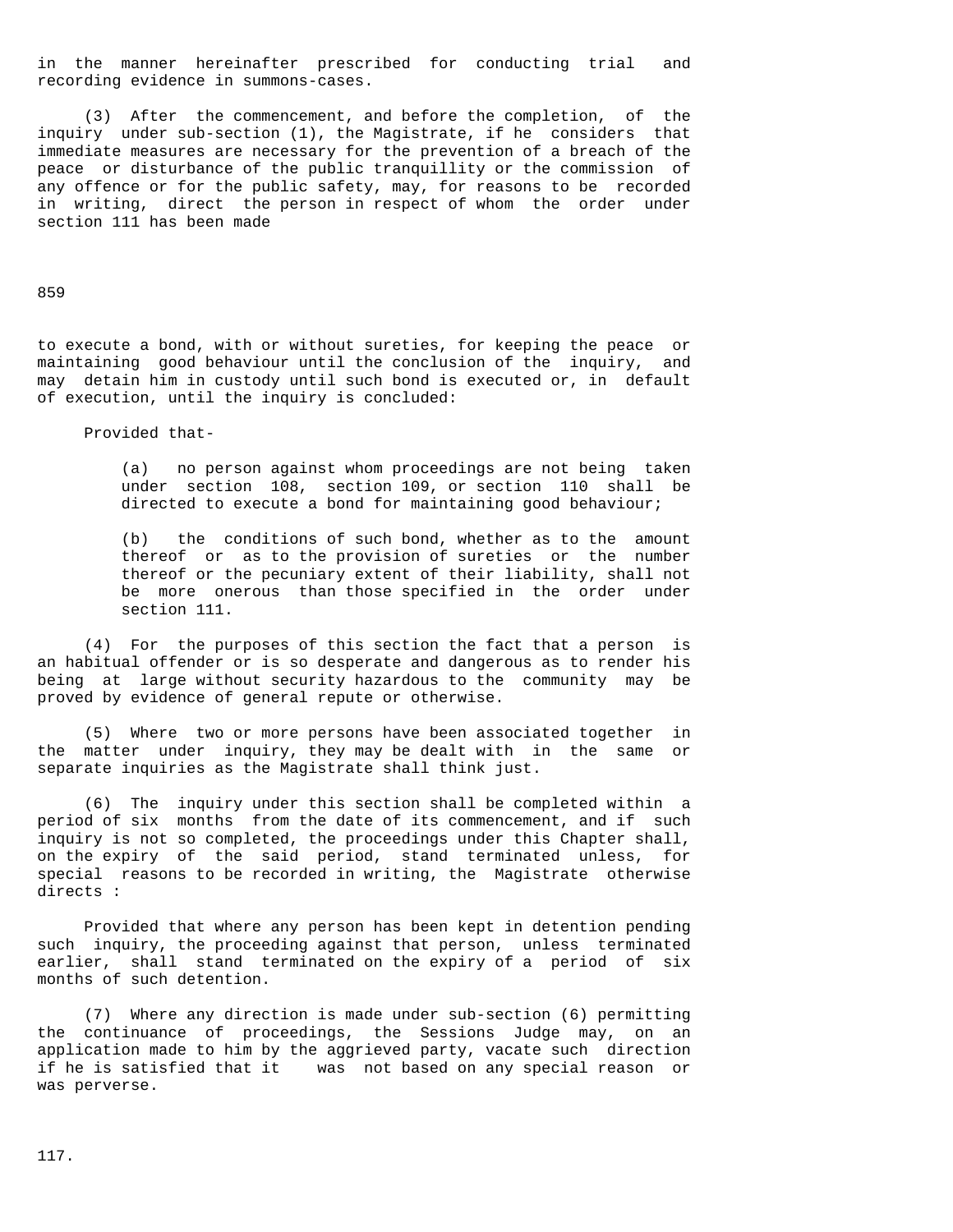Order to give security.

 117.Order to give security. If, upon such inquiry, it is proved that it is necessary for keeping the peace or maintaining good behaviour, as the case may be, that the person in respect of whom the inquiry is made should execute a bond with or without sureties, the with Magistrate shall make an order accordingly:

#### 860

Provided that-

 (a) no person shall be ordered to give security of a nature different from, or of an amount larger than, or for a period longer than, that specified in the order made under section 111 ;

 (b) the amount of every bond shall be fixed with due regard to the circumstances of the case and shall not be excessive;

 (c) when the person in respect of whom the inquiry is made is a minor, the bond shall be executed only by his sureties.

118.

Discharge of person informed against.

 118.Discharge of person informed against. If, on an inquiry under section 116, it is not proved that it is necessary for keeping the peace or maintaining good behaviour, as the case may be, that the person in respect of whom the inquiry is made, should execute a bond, the Magistrate shall make an entry on the record to that effect, and if such person is in custody only for the purposes of the inquiry, shall release him, or, if such person is not in custody, shall discharge him.

119.

Commencement of period for which security is required.

 119.Commencement of period for which security is required. (1) If any person, in respect of whom an order requiring security is made under section 106 or section 117, is, at the time such order is made, sentenced to, or undergoing a sentence of, imprisonment, the period for which such security is required shall commence on the expiration of such sentence.

 (2) In other cases such period shall commence on the date of such order unless the Magistrate, for sufficient reason, fixes a later date.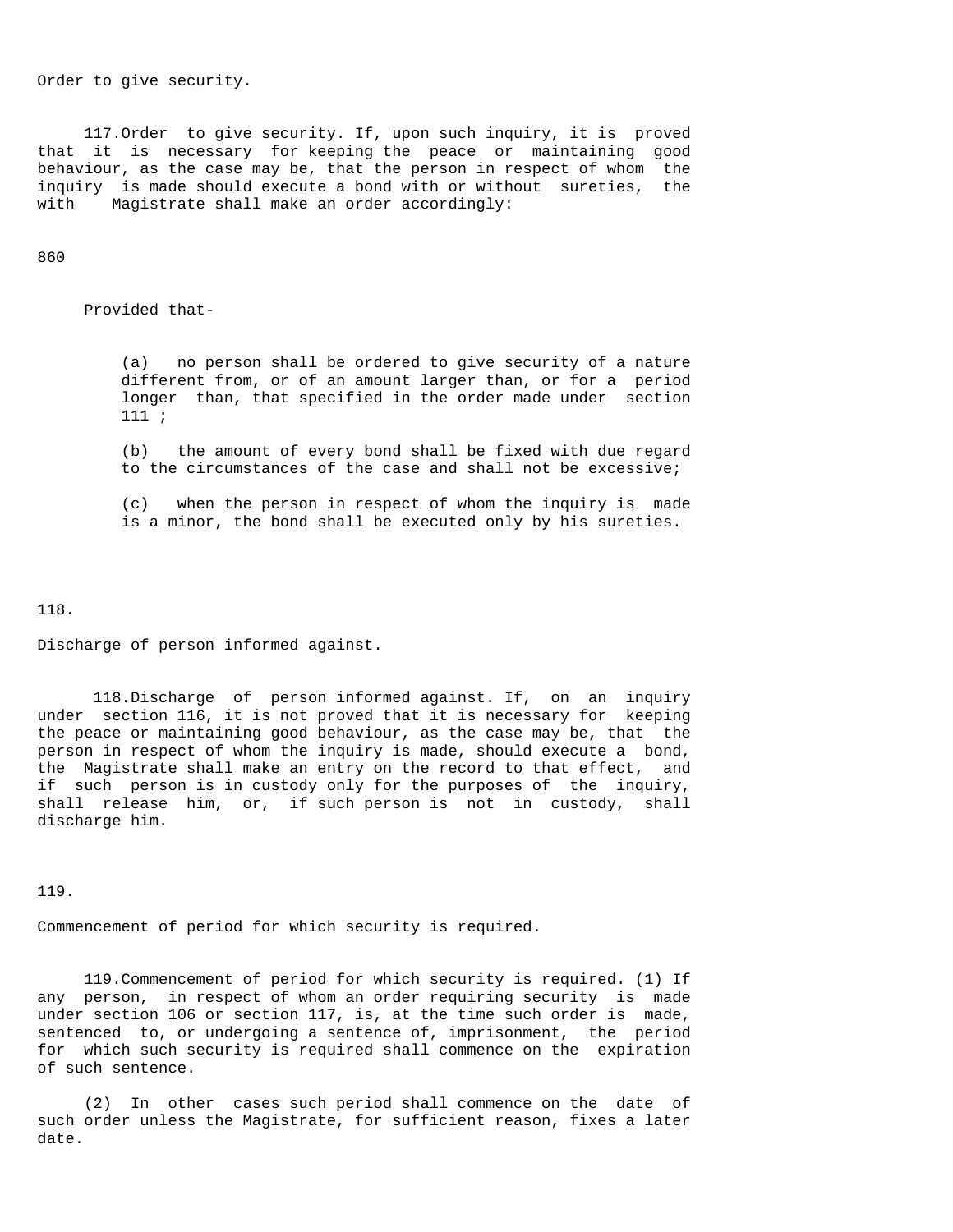120.

Contents of bond.

 120.Contents of bond. The bond to be executed by any such person shall bind him to keep the peace or to be of good behaviour, as the case may be, and in the latter case the commission or attempt to commit, or the abetment of, any offence punishable with imprisonment, wherever it may be committed, is a breach of the bond.

121.

Power to reject sureties.

 121.Power to reject sureties. (1) A Magistrate may refuse to accept any surety offered, or may reject any surety previously accepted by him or his predecessor under this Chapter on the ground that such surety is an unfit person for the purposes of the bond :

 Provided that, before so refusing to accept or rejecting any such surety, he shall either himself hold an inquiry on oath into the fitness of the surety, or cause such inquiry to be held and a report to be made thereon by a Magistrate subordinate to him.

#### 861

 (2) Such Magistrate shall, before holding the inquiry, give reasonable notice to the surety and to the person by whom the surety was offered and shall, in making the inquiry, record the substance of the evidence adduced before him.

 (3) If the Magistrate is satisfied, after considering the evidence so adduced either before him or before a Magistrate deputed under sub section (1), and the report of such Magistrate (if any), that the surety is an unfit person for the purposes of the bond, he shall make an order refusing to accept or rejecting, as the case may be, such surety and recording his reasons for so doing :

 Provided that, before making an order rejecting any surety who has previously been accepted, the Magistrate shall issue his summons or warrant, as he thinks fit, and cause the person for whom the surety is bound to appear or to be brought before him.

122.

Imprisonment in default of security.

 122.Imprisonment in default of security. (1) (a) If any person ordered to give security under section 106 or section 117 does not give such security on or before the date on which the period for Which such security is to be given commences, the shall, except in the case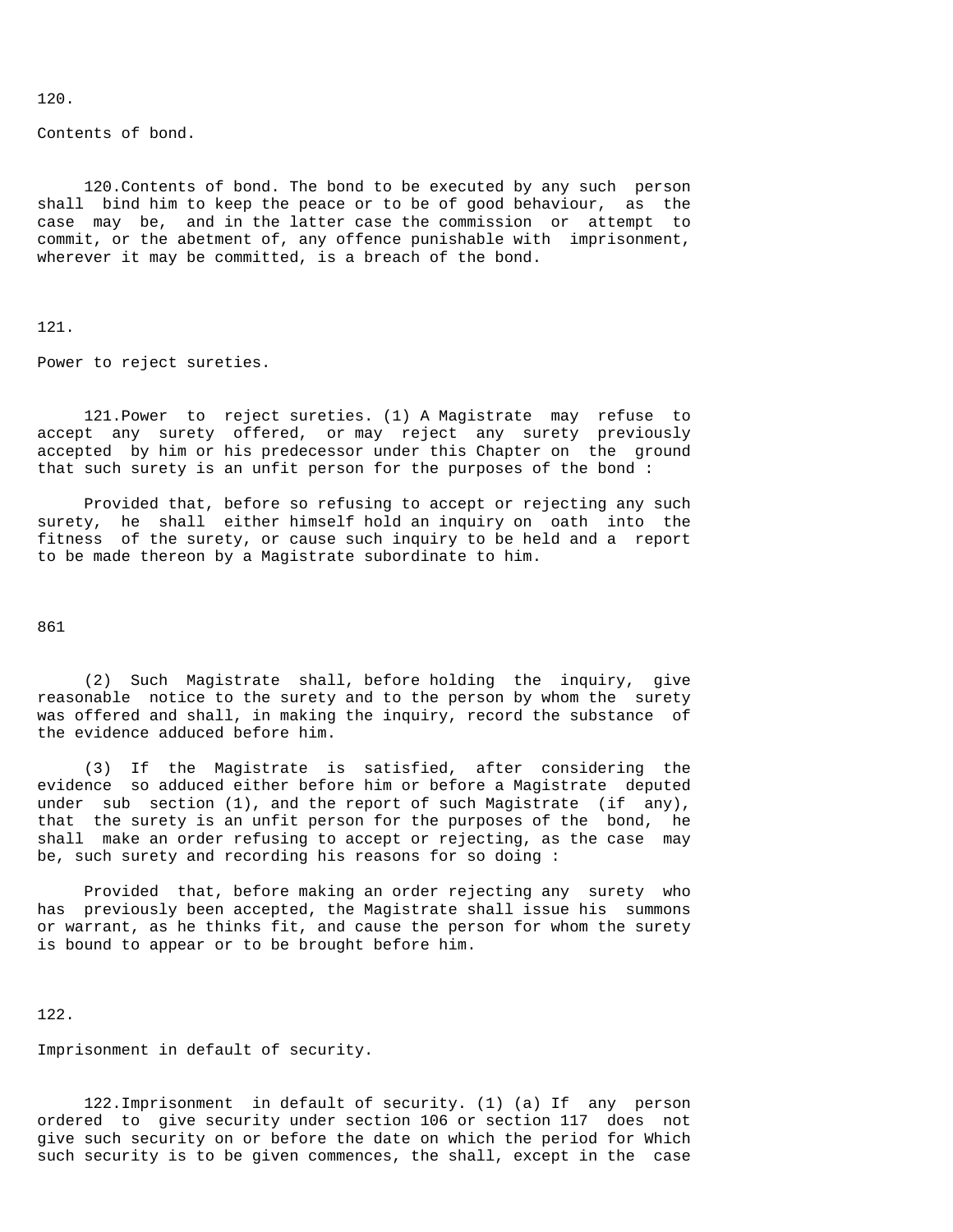next hereinafter mentioned, be committed to prison, or, if he is already in prison, be detained in prison until such period expires or until within such period -he gives the security to the Court or Magistrate who made the order requiring it.

 (b) If any person after having executed a bond without sureties for keeping the peace in pursuance of an order of a Magistrate under section 117, is proved, to the satisfaction of such Magistrate or his successor-in-office, to have committed breach of the bond, such Magistrate or successor- in--office may, after recording the grounds of such proof, order that the person be arrested and detained in prison until the expiry of the period of the bond and such order shall be without prejudice to any other punishment or forfeiture to which the said person may be liable in accordance with law.

 (2) When such person has been ordered by a Magistrate to give security for a period exceeding one year, such Magistrate shall, if such person does not give such security as aforesaid, issue a warrant directing him to be detained in prison pending the orders of the Sessions Judge and the proceedings shall be laid, as soon as conveniently may be, before such Court.

## 862

 (3) Such Court, after examining such proceedings and requiring from the Magistrate any further information or evidence which it thinks necessary, and after giving the concerned person a reasonable opportunity of being heard, may pass such order on the case as it thinks fit :

 Provided that the period (if any) for which any person is imprisoned for failure to give security shall not exceed three years.

 (4) If security has been required in the course of the same proceeding 'from two or more persons in respect of any one of whom the proceedings are referred to the Sessions Judge under sub-section (2), such reference shall also include the case of any other of such persons who has been ordered to give security, and the provisions of sub-sections (2) and (3) shall, in that event, apply to the case of such other person also, except that the period (if any) for which he may be imprisoned, shall not exceed the period for which he was ordered to give security.

 (5) A Sessions Judge may in his discretion transfer any proceedings laid before him under sub-section (2) or sub-section (4) to an Additional Sessions Judge or Assistant Sessions Judge and upon such transfer, such Additional Sessions Judge or Assistant Sessions Judge may exercise the powers of a Sessions Judge under this section in respect of such proceedings.

 (6) If the security is tendered to the officer in charge of the jail, he shall forthwith refer the matter to the Court or Magistrate who made the order, and shall await the orders of such Court or Magistrate.

 (7) Imprisonment for failure to give security for keeping the peace shall be simple.

(8) Imprisonment for failure to give security for good behaviour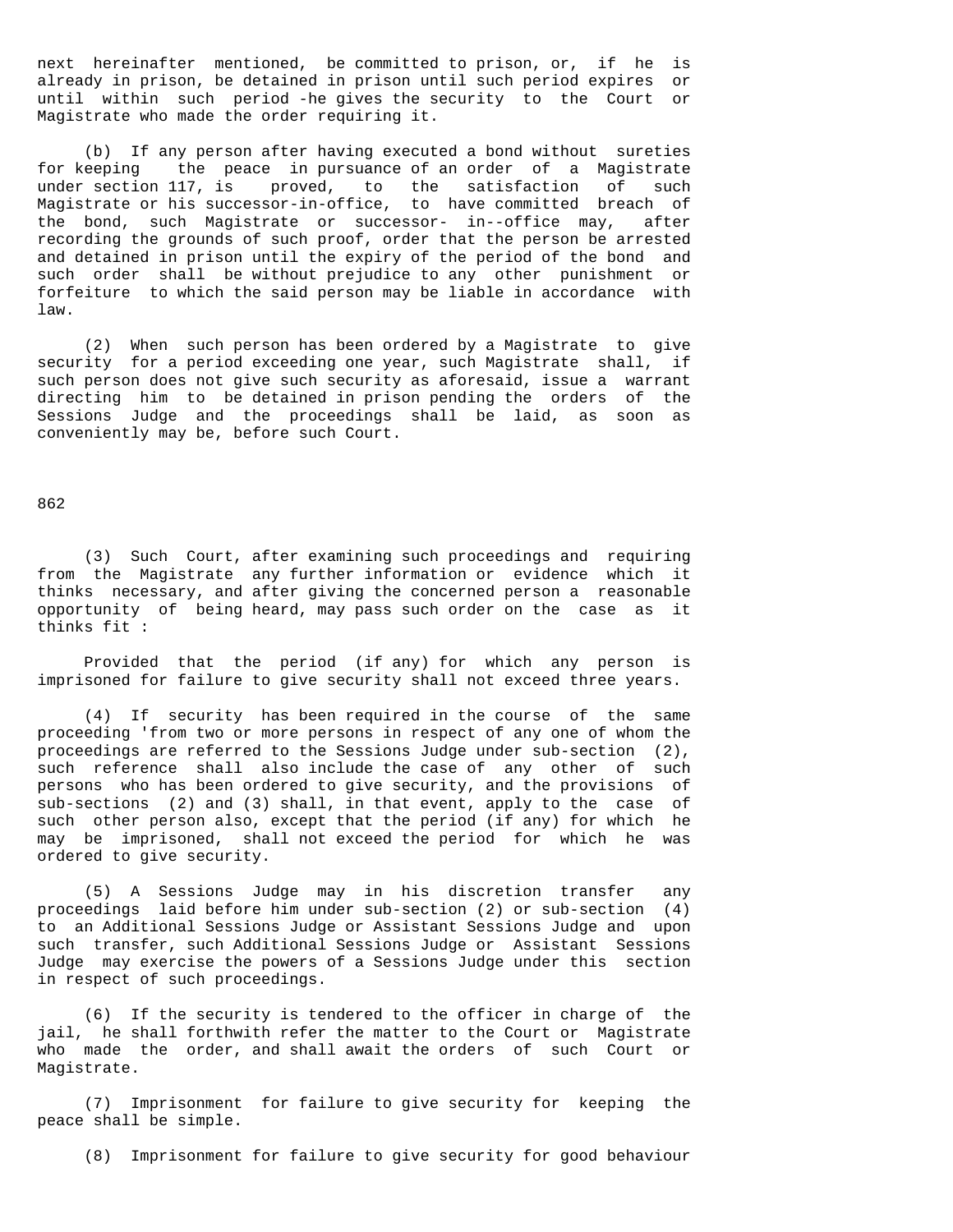shall, where the proceedings have been taken under section 108, be simple, and, where the proceedings have been taken under section 109 or section 110, be rigorous or simple as the Court or Magistrate in each case directs.

123.

Power to release persons imprisoned for failing to give security.

 123.Power to release persons imprisoned for failing to give security. (1) Whenever 1\*[the District Magistrate in the case of an order passed by an Executive Magistrate under section 117, or the Chief Judicial Magistrate in any other case] is of opinion that any person imprisoned for failing to give security under this Chapter may be released without ,hazard to the community or to any other person, he may order such person to be discharged.

 ----------------------------------------------------------------------- 1 Subs. by Act 45 of 1978, s. 12, for "the Chief Judicial Magistrate" (w.e.f. 18-12-1978).

-----------------------------------------------------------------------

863

 (2) Whenever any person has been imprisoned for failing to give security under this Chapter, the High Court or Court of Session, or, where the order was made by any other Court, the 1\*[District Magistrate, in the case of an order passed by an Executive Magistrate under section 117, or the Chief Judicial Magistrate in any other case], may make an order reducing the amount of the security or the number of sureties or the time for which security has been required.

 (3) An order under sub-section (1) may direct the discharge of such person either without conditions or upon any conditions which such person accepts :

 Provided that any condition imposed shall cease to be operative when the period for which such person was ordered to give security has expired.

 (4) The State Government may prescribe the conditions upon which a conditional discharge may be made.

 (5) If any condition upon which any person has been discharged is, in the opinion of the 1\*[District Magistrate, in the case of an order passed by an Executive Magistrate under section 117, or the Chief Judicial Magistrate in any other case] by whom the order of discharge was made or of his successor, not fulfilled, he may cancel the same.

 (6) When a conditional order of discharge has been cancelled under sub-section (5), such person may be arrested by any police officer without warrant, and shall thereupon be produced before the 1\*[District Magistrate, in the case of an order passed by an Executive Magistrate under section 117, or the Chief Judicial Magistrate in any other case].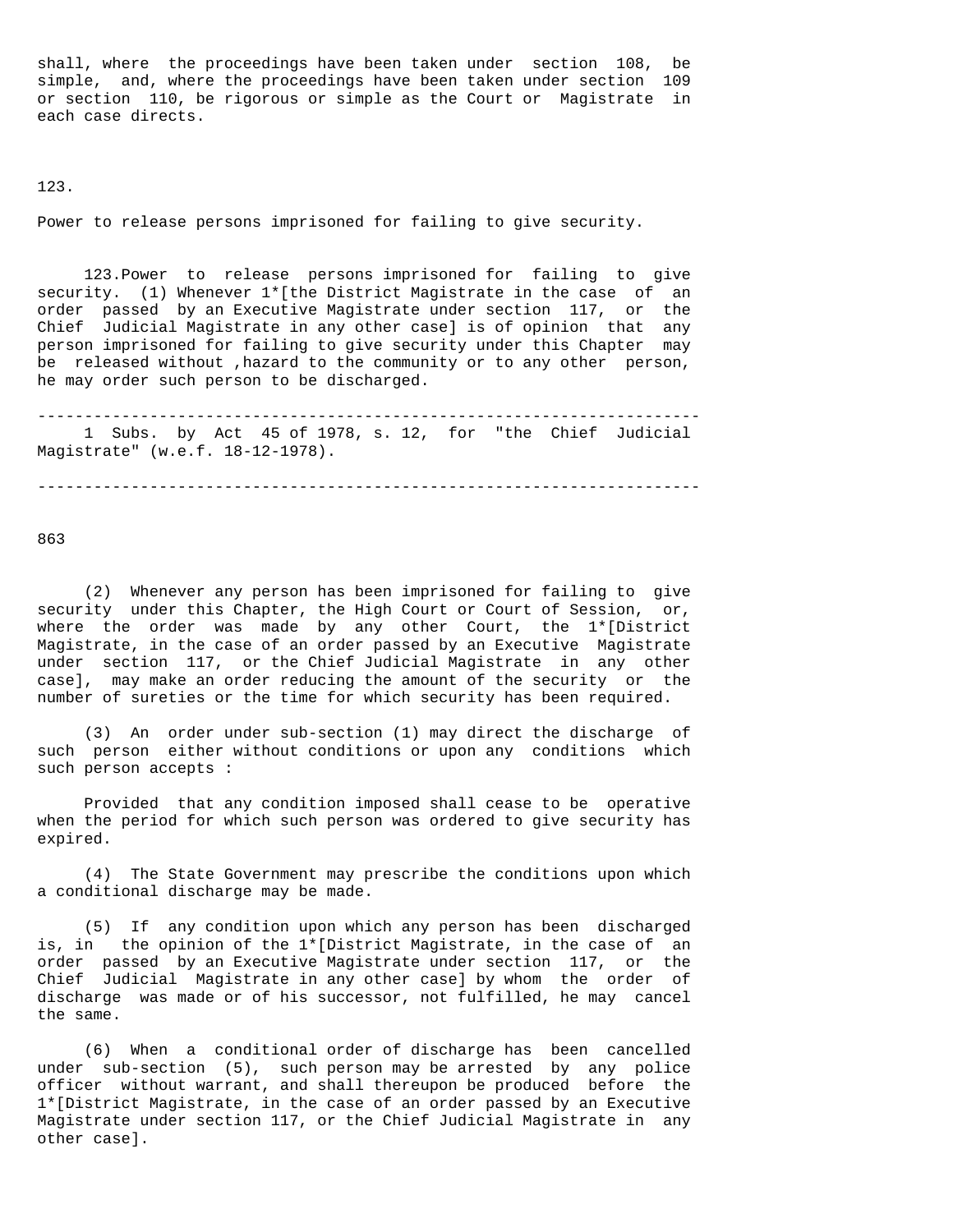(7)such person gives security in accordance with the terms of the original order for the unexpired, portion of the term for which he was in the first instance committed or ordered to be detained (such portion being deemed to be a period equal to the period between the date of the breach of the conditions of discharge and the date on which, except for such conditional discharge, he would have been entitled to release), the 1[District Magistrate, in the case of an order passed by an Executive Magistrate under section 117, or the Chief Judicial Magistrate in any other case] may remand such person to prison to undergo such unexpired portion.

 (8) A person remanded to prison under sub-section (7) shall, Subject to the provisions of section 122, be released at any time on giving security in accordance with the terms of the original order for the unexpired

----------------------------------------------------------------------

 1 Subs. by Act 45 of 1978, s. 12, for "Chief Judicial Magistrate" (w.e.f. 18-12-1978). ----------------------------------------------------------------------

864

 portion aforesaid to the Court or Magistrate by whom such order was made, or to its or his successor.

 (9) The High Court or Court of Session may at any time, for sufficient reasons to be recorded in writing, cancel any bond for keeping the peace or for good behaviour executed under this Chapter by any order made by and the 1[District Magistrate, in the case of an order passed by an Executive Magistrate under section 117, or the Chief Judicial Magistrate in any other case] may make such cancellation where such bond was executed under his order or under the order of: any other Court in his district.

 (10) Any surety for the peaceable conduct or good behaviour of another person ordered to execute a bond under this Chapter may at any time apply to the Court making such order to cancel the bond and on such application being made, the Court shall issue a summons or warrant, as it thinks fit, requiring the person for whom such surety is bound to appear or to be brought before it.

124.

Security for unexpired period of bond.

 124.Security for unexpired period of bond. (1) When a person for whose appearance a summons or warrant has been issued under the proviso to sub-section (3) of section 121 or under sub-section (10) of section 123, appears or is brought before the Magistrate or Court, the Magistrate or Court shall cancel the bond executed by such person and shall order such person to give, for the unexpired portion of the term of such bond, fresh security of the same description as the original security.

 (2) Every such order shall, for the purposes of section 120 to 123 (both inclusive), be deemed to be an order made under section 106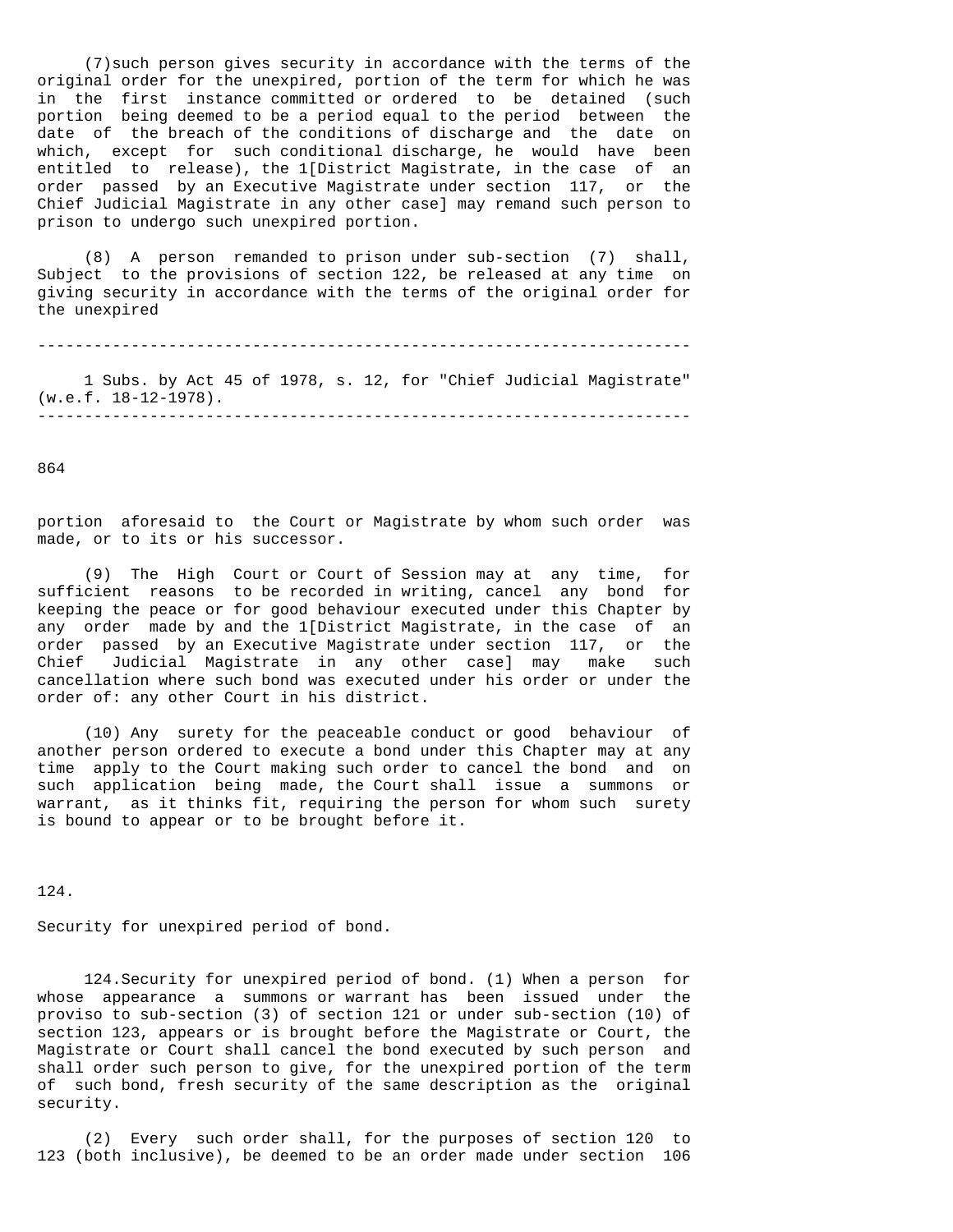or section 117, as the case may be.

# CHAP

ORDER FOR MAINTENANCE OF WIVES, CHILDREN AND PARENTS

## CHAPTER IX

#### ORDER FOR MAINTENANCE OF WIVES, CHILDREN AND PARENTS

125.

Order for maintenance of wives, children and parents.

 125.Order for maintenance of wives, children and parents. (1) If any person having sufficient means neglects or refuses to maintain-

(a) his wife, unable to maintain herself, or

 (b) his legitimate or illegitimate minor child, whether married or not, unable to maintain itself, or

 ----------------------------------------------------------------------- 1 Subs. by Act 45 of 1978, s. 12, for "Chief Judicial Magistrate" (w.e.f, 18-12-1978).

------------------------------------------------------------------------

#### 865

 (c) his legitimate or illegitimate child (not being a married daughter) who has attained majority, where such child is, by reason of any physical or mental abnormality or injury unable to maintain itself, or

 (d) his father or mother, unable to maintain himself or herself, a Magistrate of the first class may, upon proof of such neglect or refusal, order such person to make a monthly allowance for the maintenance of his wife or such child, father or mother, at such monthly rate not exceeding five hundred rupees in the whole, as such Magistrate thinks fit, and to pay the same to such person as the Magistrate may from time to time direct :

 Provided that the Magistrate may order the father of a minor female child referred to in clause (b) to make such allowance, until she attains her majority, if the Magistrate is satisfied that the husband of such minor female child, if married, is not possessed of sufficient means.

Explanation.-For the purposes of this Chapter,-

(a) "minor" means a person who, under the provisions of the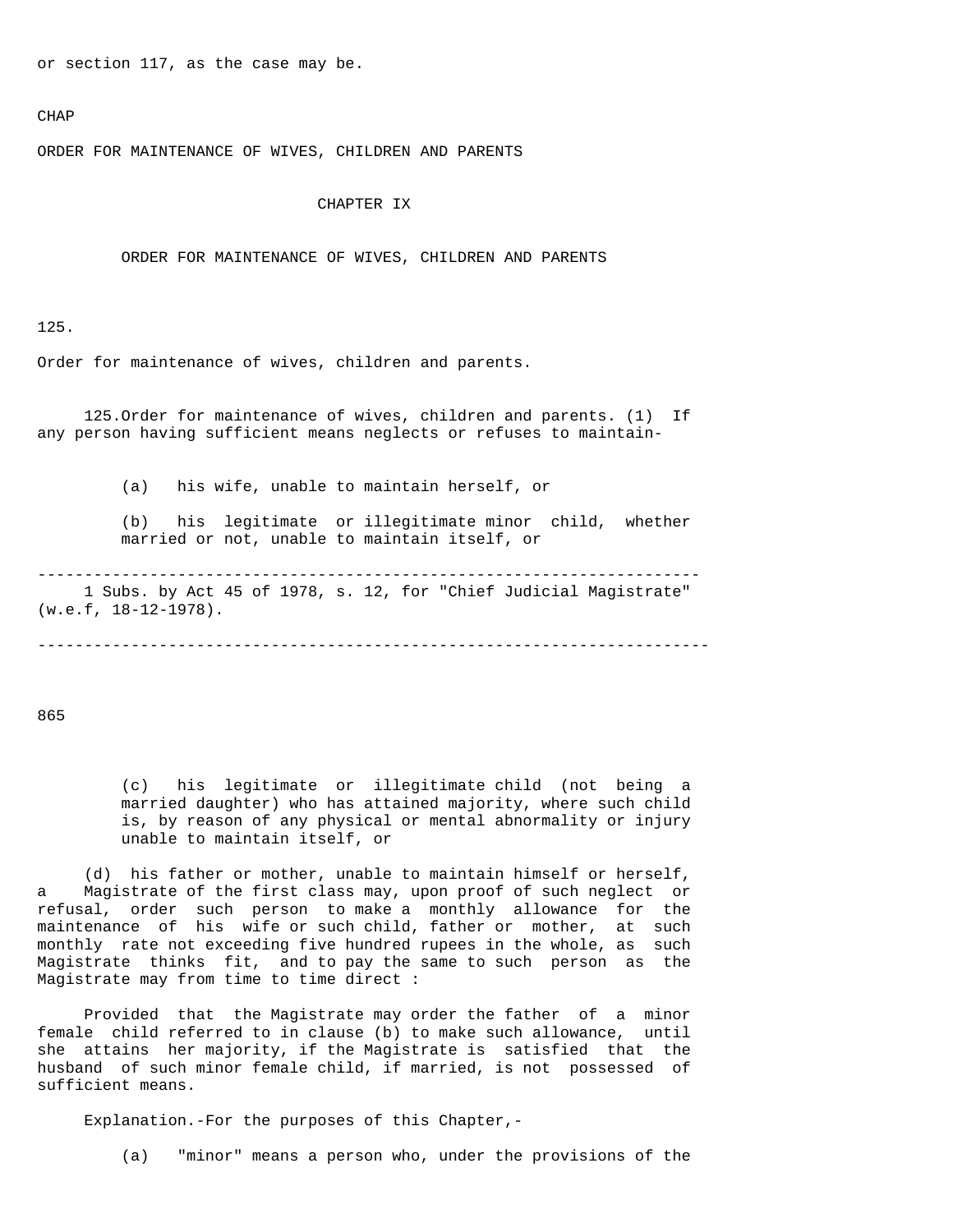Indian Majority Act, 1875 (9 of 1875); is deemed not to have attained his majority;

 (b) "wife" includes a woman who has been divorced by, or has obtained a divorce from, her husband and has not remarried.

 (2) Such allowance shall be payable from the date of the order, or, if so ordered, from the date of the application for maintenance.

 (3) If any person so ordered fails without sufficient cause to comply with the order, any such Magistrate may, for every breach of the order, issue a warrant for levying the amount due in the manner provided for levying fines, and may sentence such person, for the whole or any part of each month's allowances remaining unpaid after the execution of the warrant, to imprisonment for a term which may extend to one month or until payment if sooner made:

 Provided that no warrant shall be issued for the recovery of any amount due under this section unless application be made to the Court to levy such amount within a period of one year from the date on which it became due :

 Provided further that if such person offers to maintain his wife on condition of her living with him, and she refuses to live with him, such

866

 Magistrate may consider any grounds of refusal stated by her, and may make an order under this section notwithstanding such offer, if he is satisfied that there is just ground for so doing.

 Explanation.-If a husband has contracted marriage with another woman or keeps a mistress, it shall be considered to be just ground for his wife's refusal to live with him.

 (4) No Wife shall be entitled to receive an allowance from her husband under this section if she is living in adultery, or if, without any sufficient reason, she refuses to live with her husband, or if they are living separately by mutual consent.

 (5) On proof that any wife in whose favour an order has been made under this section is living in adultery, or that without sufficient reason she refuses to live with her husband, or that they are living separately by mutual consent, the Magistrate shall cancel the order.

126.

Procedure.

 126.Procedure. (1) Proceedings under section 125 may be taken against any person in any district-

(a) where he is, or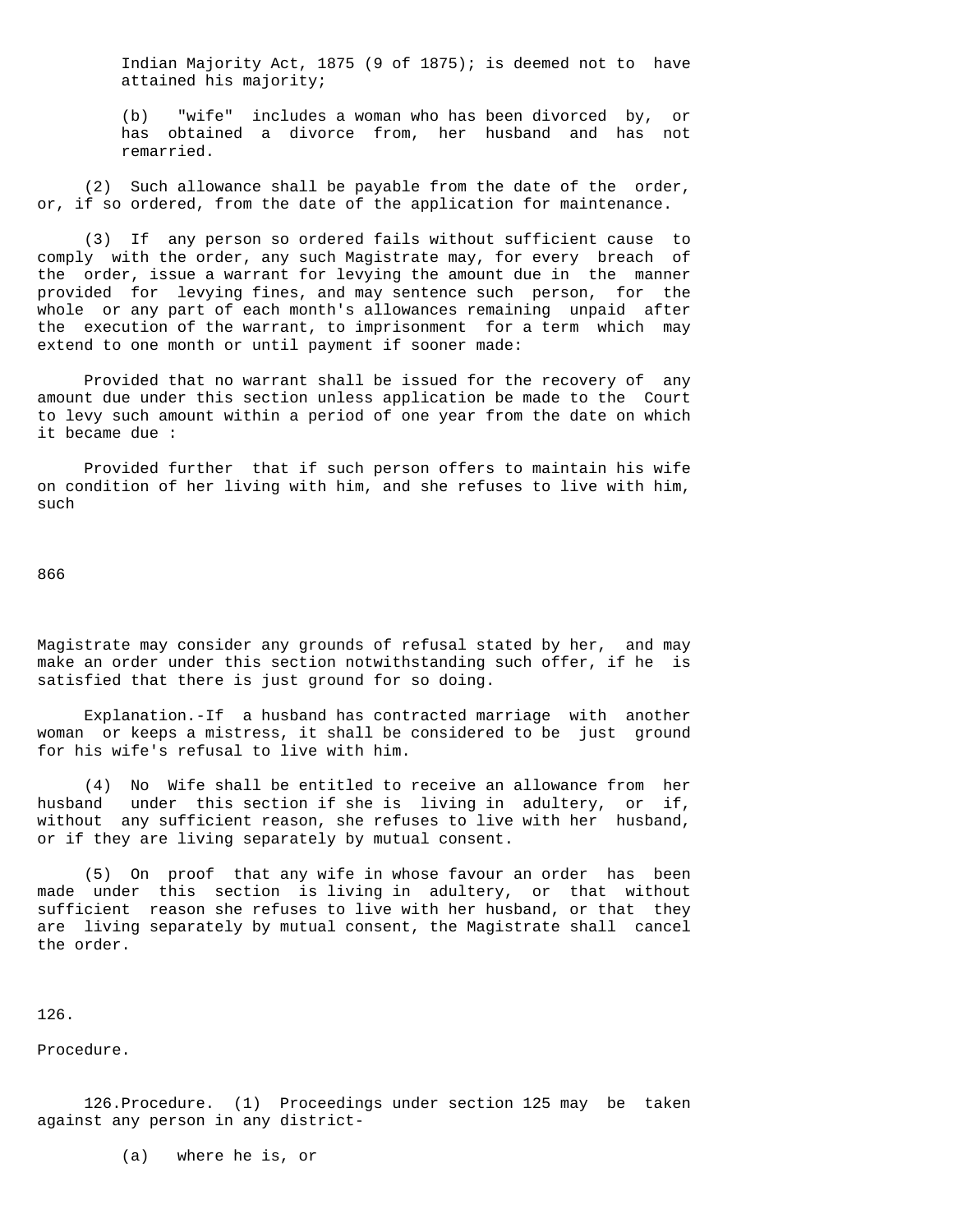(b) where he or his wife, resides, or

 (c) where he last resided with his wife, or as the case may be, with the mother of the illegitimate child.

 (2) All evidence in such proceedings shall be taken in the presence of the person against whom an order for payment of maintenance is proceed to be made, or, when his personal attendance is dispensed with, in the presence of his pleader, and shall be recorded in the manner prescribed for summons-cases:

 Provided that if the Magistrate is satisfied that the person against whom an order for payment of maintenance is proposed to be made is wilfully avoiding service, or wilfully neglecting to attend the Court, the Magistrate may proceed to hear and determine the case ex parte and any order so made may be set aside for good cause shown on an application made within three months from the date thereof subject to such terms including terms at to payment of costs to the opposite party as the Magistrate may think just and proper.

 (3) The Court in dealing with applications under section 125 shall have power to make such order as to costs as may be just.

867

127.

Alteration in allowance.

 127.Alteration in allowance. (1) On proof of a change in the circumstances of any person, receiving, under section 125 a monthly allowance, or ordered under the same section to pay a monthly allowance to his wife, child, father or mother, as case may be, the Magistrate may make such alteration in the allowance he thinks fit :

 Provided that if he increases the allowance, the monthly rate of five hundred rupees in the whole shall not be exceeded.

 (2) Where it appears to the Magistrate that, in consequence of any decision of a competent Civil Court, any order made under section 125 should be cancelled or varied, he shall cancel the order or, as the case may be, vary the same accordingly.

 (3) Where any order has been made under section 125 in favour of a woman who has been divorced by, or has obtained a divorce from, her husband, the Magistrate shall, if he is satisfied that-

> (a) the woman has, after the date of such divorce, remarried, cancel such order as from the date of her remarriage;

> (b) the woman has been divorced by her husband and that she has received, whether before or after the date of the said order, the whole of the sum which, under any customary or personal law applicable to the parties, was payable on such divorce, cancel such order,-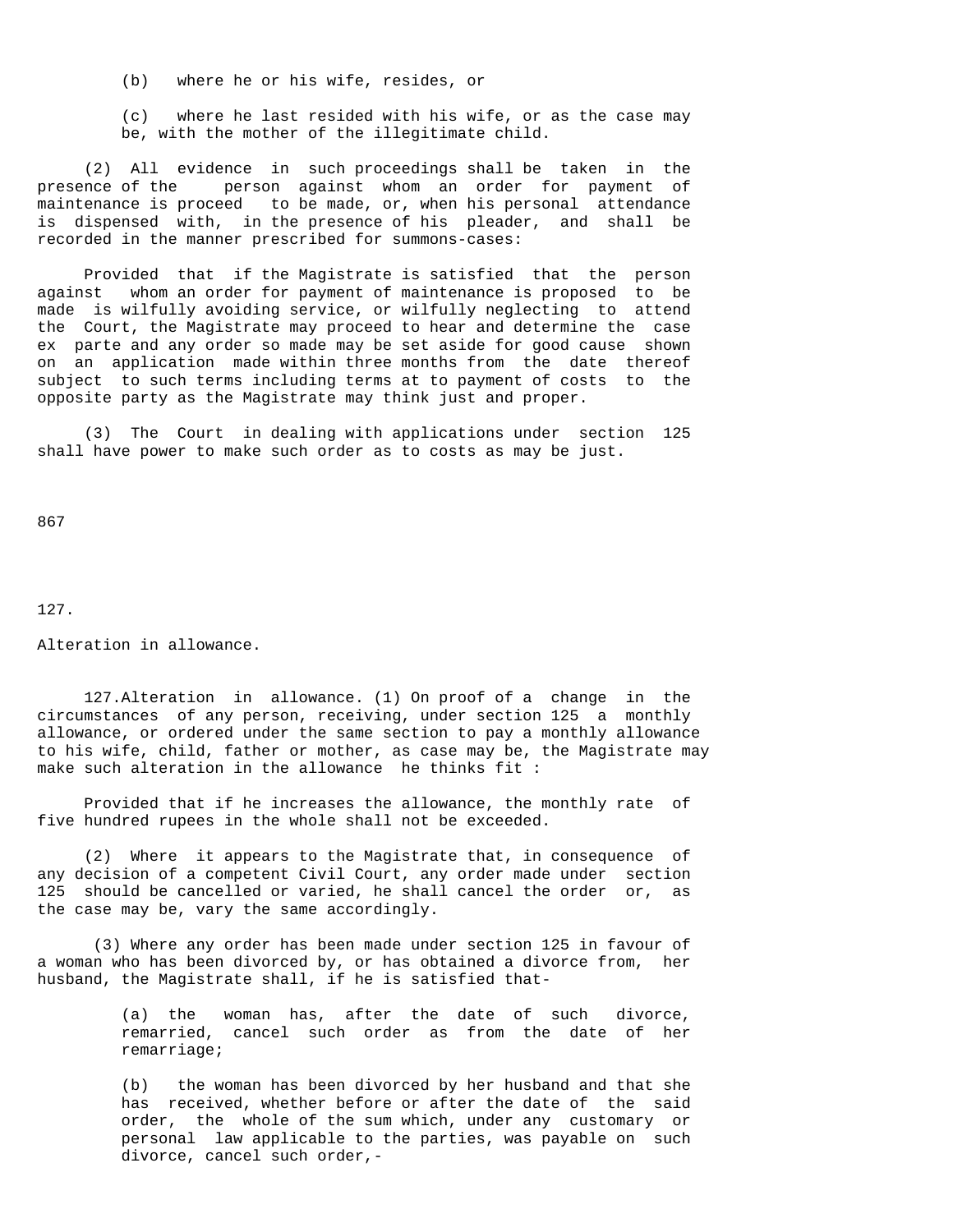(i) in the case where, such sum was paid before such order, from the date on Which such order was made,

 (ii) in any other case, from the date of expiry of the period, if any, for which maintenance has been actually paid by the husband by the woman;

 (c) the woman has obtained a divorce from her husband and that she had voluntarily surrendered her rights to maintenance after her divorce, cancel the order from the date thereof.

 (4) At the time of making any decree for the recovery of any maintenance or dowry by any person, to whom a monthly allowance has been ordered to be paid under section 125, the Civil Court shall take into account the sum which has been paid to, or recovered by, such person as monthly allowance in pursuance of the said order.

128.

Enforcement of order of maintenance.

 128.Enforcement of order of maintenance. A copy of the order of maintenance shall be given without payment to the person in whose favour it is made, or to his guardian, if any or to the person to whom the allowance is to be paid  $i$  and such

868

 order may be enforced by any Magistrate in any place where the person against whom it is made may be, on such Magistrate being satisfied as to the identity of the parties and the non-payment of the allowance due.

CHAP

MAINTENANCE OF PUBLIC ORDER AND TRANQUILLITY,

CHAPTER X

MAINTENANCE OF PUBLIC ORDER AND TRANQUILLITY,

A.-Unlawful assemblies

129.

Dispersal of assembly by use of civil force.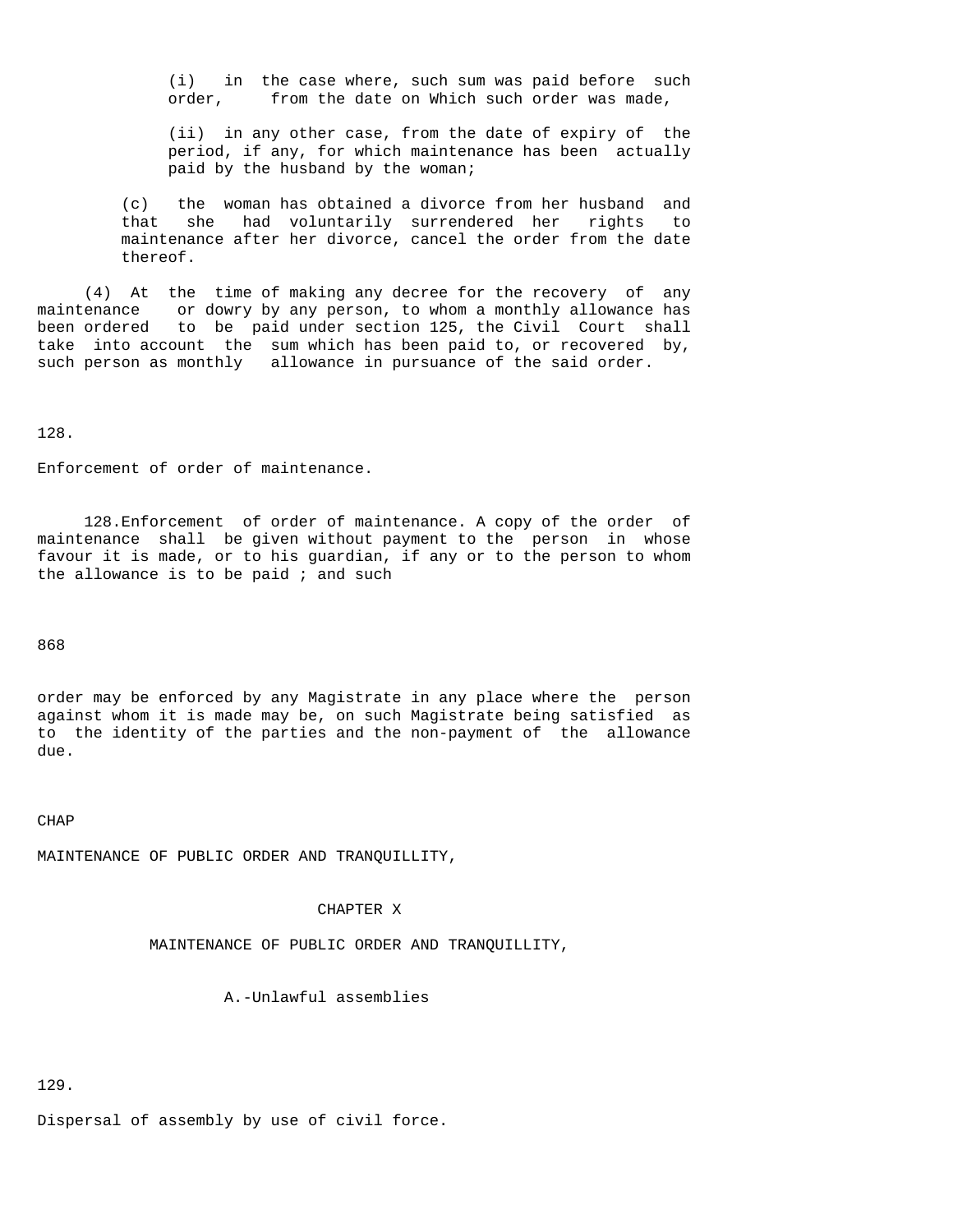129.Dispersal of assembly by use of civil force. (1) Any executive Magistrate or officer in charge of a police station or, in the absence of such officer in charge, any police officer, not below the rank of a sub-inspector, may command any unlawful assembly, or any assembly of five or more persons likely to cause a disturbance of the public peace, to disperse ; and it shall thereupon be the duty of the members of such assembly to disperse accordingly.

 (2) If, upon being so commanded, any such assembly does not disperse, or if, without being so commanded, it conducts itself in such a manner as to show a determination not to disperse, any Executive Magistrate or police officer referred to in sub-section (1), may proceed to disperse such assembly by force, and may require the assistance of any male person, not being an officer or member of the armed forces and acting as such, for the purpose of dispersing such assembly, and, if necessary, arresting and confining the persons who form part of it, in order to disperse such assembly or that they may be punished according to law.

130.

Use of armed forces to disperse assembly.

 130.Use of armed forces to disperse assembly. (1) If any such assembly cannot be otherwise dispersed, and if it is necessary for the public security that it should be dispersed, the Executive Magistrate of the highest rank who is present may cause it to be dispersed by the armed forces.

 (2) Such Magistrate may require any officer in command of any group of persons belonging to the armed forces to disperse the assembly with the help of the armed forces under his command, and to arrest and confine such persons forming part of it as the Magistrate may direct, or as it may be necessary to arrest and confine in order to disperse the assembly or to have them punished according to law.

 (3) Every such officer of the armed forces shall obey such requisition in such manner as he thinks fit, but in so doing he shall use as little force,

869

 and do as little injury to person and property, as may be consistent with dispersing the assembly and arresting and detaining such persons.

131.

Power of certain armed force officers to disperse assembly.

 131.Power of certain armed force officers to disperse assembly. When the public security is manifestly endangered by any such assembly and no Executive Magistrate can be communicated with, any commissioned or gazetted officer of the armed forces may disperse such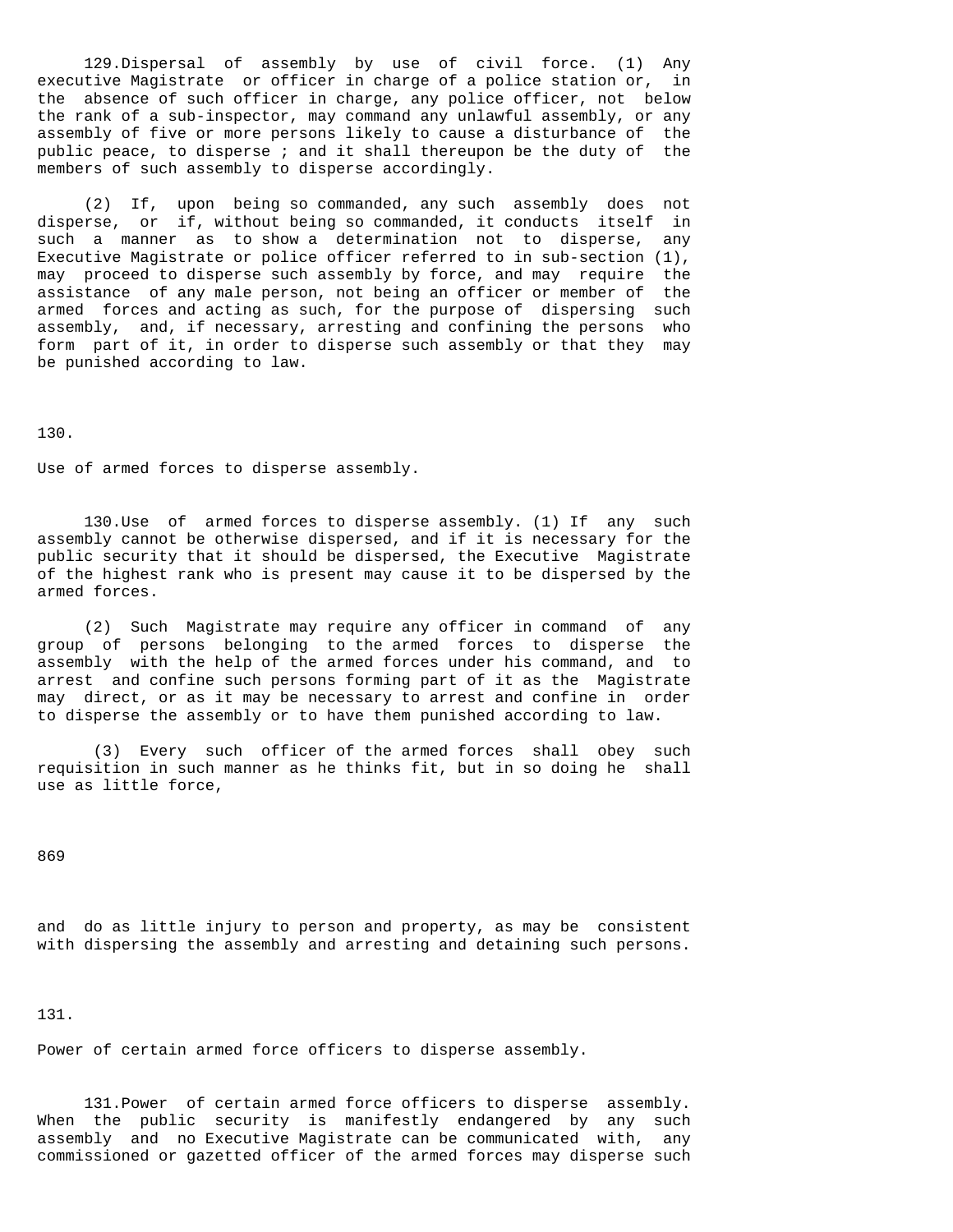assembly with the help of the armed forces under his command, and may arrest and confine any persons forming part of it, in order to disperse such assembly or that they may be punished according to law; but if, while he is acting under this section, it becomes practicable for him to communicate with an Executive Magistrate, he shall do so, and shall thenceforward obey the instructions of the Magistrate, as to whether he shall or shall not continue such action.

132.

Protection against prosecution for acts done under preceding sections.

 132.Protection against prosecution for acts done under preceding sections. (1) No prosecution against any person for any act purporting to be done under section 129, section 130 or section 131 shall be instituted in any Criminal Court except-

> (a) with the sanction of the Central Government where such person is an officer or member of the armed forces ;

> (b) with the sanction of the State Government in any other case.

 (2) (a) No Executive Magistrate or police officer acting under any of the said sections in good faith ;

> (b) no person doing any act in good faith in compliance with a requisition under section 129 or section 130 ;

> (c) no officer of the armed forces acting under section 131 in good faith ;

> (d) no member of the armed forces doing any act in obedience to any order which he was bound to obey;

shall be deemed to have thereby committed an offence.

 (3) In this section and in the preceding sections of this Chapter,-

> (a) the expression "armed forces" means the military, naval and air forces, operating as land forces and includes any other Armed Forces of the Union so operating;

> (b) "officer", in relation to the armed forces, means a person commissioned, gazetted or in pay as an officer of the armed forces and includes a junior commissioned officer, a warrant

870

 officer, a petty officer, a non-commissioned officer and a non-gazetted officer;

(c) "member", in relation to the armed forces, means a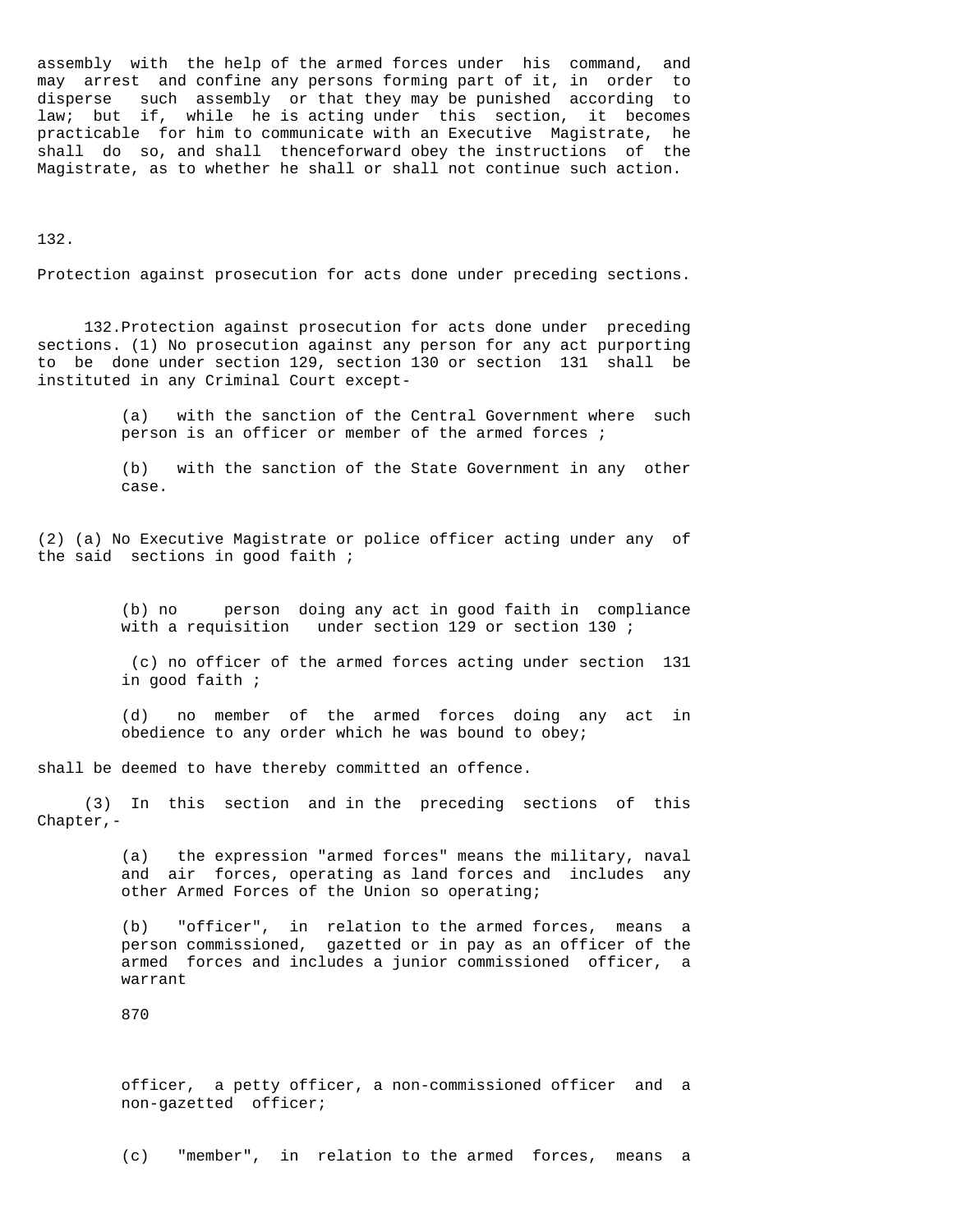person in the armed forces other than an officer.

B.-Public nuisances

133.

Conditional order for removal of nuisance.

 133.Conditional order for removal of nuisance. (1) Whenever a District Magistrate or a Sub-divisional Magistrate or any other Executive Magistrate specially empowered in this of behalf by the State Government, on receiving the report of a police officer or other information and on taking such evidence (if any) as he thinks fit, considers-

> (a) that any unlawful obstruction or nuisance should be removed from any public place or from any way, river or channel which is or may be lawfully used by the public ; or

> (b) that the conduct of any trade or occupation, or the keeping of any goods or merchandise, is injurious to the health or physical comfort of the community, and that in consequence such trade or occupation should be prohibited or regulated or such goods or merchandise should be removed or the keeping thereof regulated ; or

> (c) that the construction of any building, or, the disposal of any substance, as is likely to occasion configuration or explosion, should be prevented or stopped ; or

> (d) that any building, tent or structure, or any tree is in such a condition that it is likely to fall and thereby cause injury to persons living or carrying on business in the neighbourhood or passing by, and that in consequence the removal, repair or support of such building, tent or structure, or the removal or support of such tree, is necessary ; or

> (e) that any tank, well or excavation adjacent to any such way or public place should be fenced in such manner as to prevent danger arising to the public ; or

> (f) that any dangerous animal should be destroyed, confined or otherwise disposed of,

 such Magistrate may make a conditional order requiring the person causing such obstruction or nuisance, or carrying on such trade or occupa-

## 871

 tion, or keeping any such goods or merchandise, or owning, possessing or controlling such building, tent, structure, substance, tank, well or excavation, or owning or possessing such animal or tree, within a time to be fixed in the order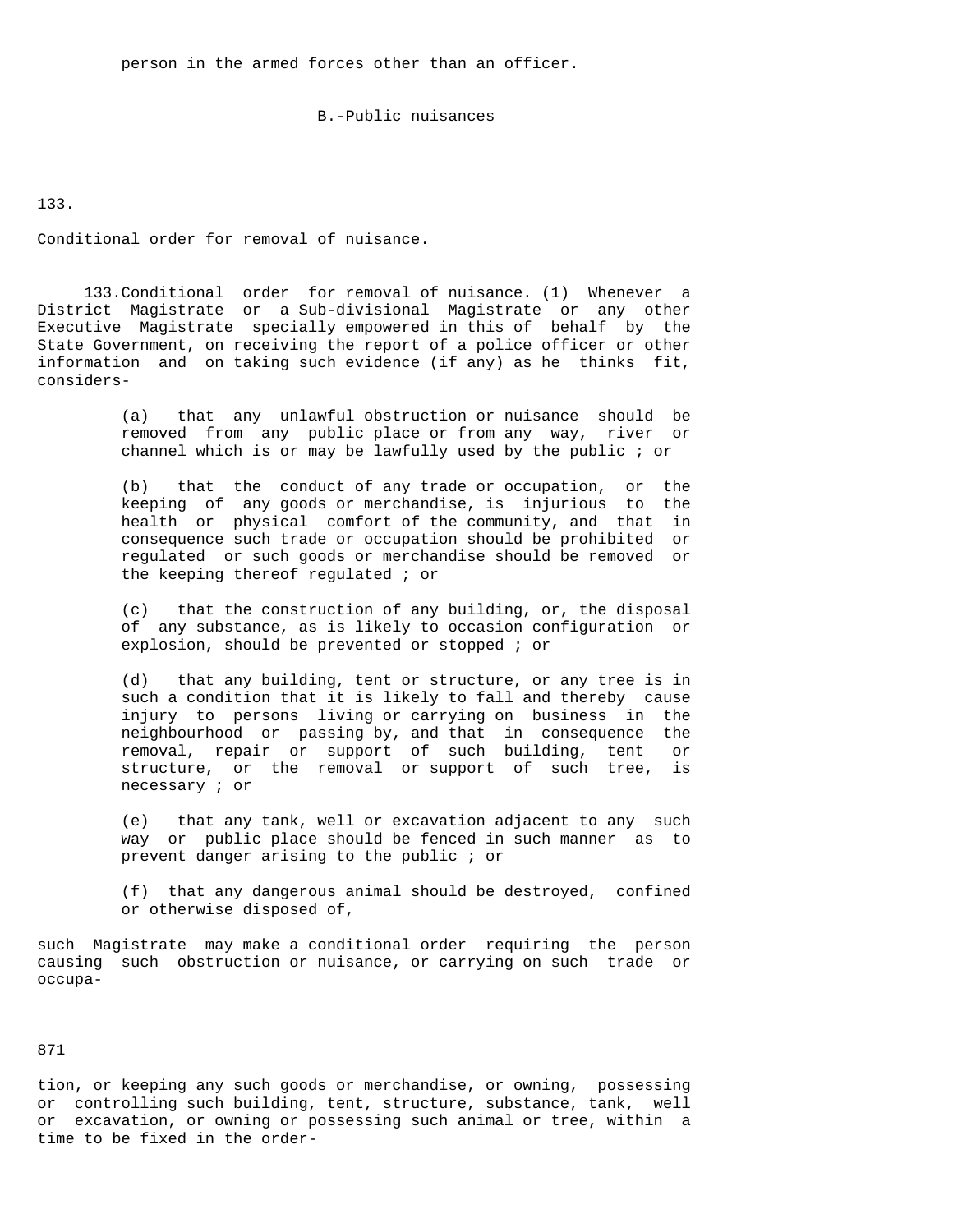(i) to remove such obstruction or nuisance ; or

 (ii) to desist from carrying on, or to remove or regulate in such manner as may be directed, such trade or occupation, or to remove such goods or merchandise, or to regulate the keeping thereof in such manner as may be directed; or

 (iii) to prevent or stop the construction of such building, or to alter the disposal of such substance ; or

 (iv) to remove, repair or support such building, tent or structure, or to remove or support such trees ; or

(v) to fence such tank, well or excavation ; or

 (vi) to destroy, confine or dispose of such dangerous animal in the manner provided in the said order;

 or, if he objects so to do, to appear before himself or some other Executive Magistrate subordinate to him at a time and place to be fixed by the Order, and show cause, in the manner hereinafter provided, why the order should not be made absolute.

 (2) No order duly made by a Magistrate under this section shall be called in question in any Civil Court.

 Explanation-A "public place" includes also property belonging to the State, camping grounds and grounds left unoccupied for sanitary or recreative purposes.

134.

Service or notification of order.

 134.Service or notification of order. (1) The order shall, if practicable, be served on the person against whom it is made, in the manner herein provided for service of a summons.

 (2) If such order cannot, be so served, it shall be notified by proclamation, published in such manner as the State Government may, by rules, direct, and a copy thereof shall be struck up at such place or places as may be fittest for conveying the Information to such person,

872

135.

Person to whom addressed to obey or show cause.

 135.Person to whom addressed to obey or show cause. The person against whom such order is made shall-

> (a) perform, within the time and in the manner specified in the order, the act directed thereby ; or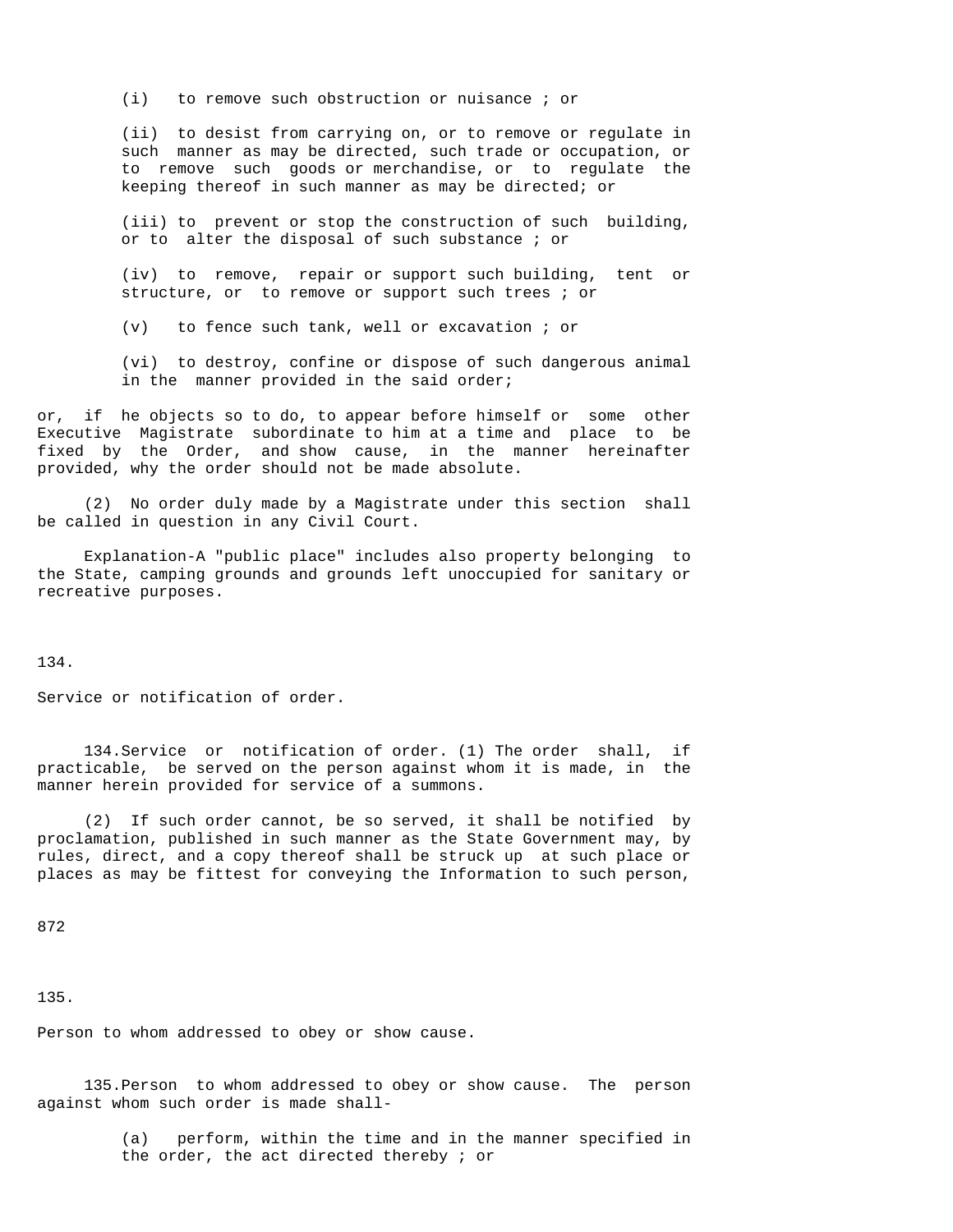(b) appear in accordance with such order and show cause against the same.

136.

Consequences of his failing to do so.

 136.Consequences of his failing to do so. If such person does not perform such act or appear and show cause, he shall be liable to the penalty prescribed in that behalf in section 188 of the Indian Penal Code, and the order shall be made absolute.

137.

Procedure where existence of public right is denied.

 137.Procedure where existence of public right is denied. (1) Where an order is made under section 133 for the purpose of preventing obstruction, nuisance or danger to the public in the use of any way, river, channel or place, the Magistrate shall, on the appearance before him of the person against whom the order was made, question him as to whether he denies the existence of any public right in respect of the way, river, channel or place, and if he does so, the Magistrate shall, before proceeding under section 138, inquire into the matter.

 (2) If in such inquiry the Magistrate finds that there is any reliable evidence in support of such denial, he shall stay the proceedings until the matter of the existence of such right has been decided by a competent Court ; and, if he finds that there is no such evidence, he shall proceed as laid down in section 138.

 (3) A person who has, on being questioned by the Magistrate under sub-section (1), failed to deny the existence of a public right of the nature therein referred to, or who, having made such denial, has failed to adduce reliable evidence in support thereof, shall not in the subsequent proceedings be permitted to make any such denial.

138.

Procedure where he appears to show cause.

 138.Procedure where he appears to show cause. (1) If the person against whom an order under section 133 is made appears and shows cause against the order, the Magistrate shall take evidence in the matter as in a summons-case.

 (2) If the Magistrate is satisfied that the order, either as originally made or subject to such modification as he considers necessary, is reasonable and proper, the order shall be made absolute without modification or, as the case may be, with such modification.

 (3) If the Magistrate is not so satisfied, no further proceedings shall be taken in the case.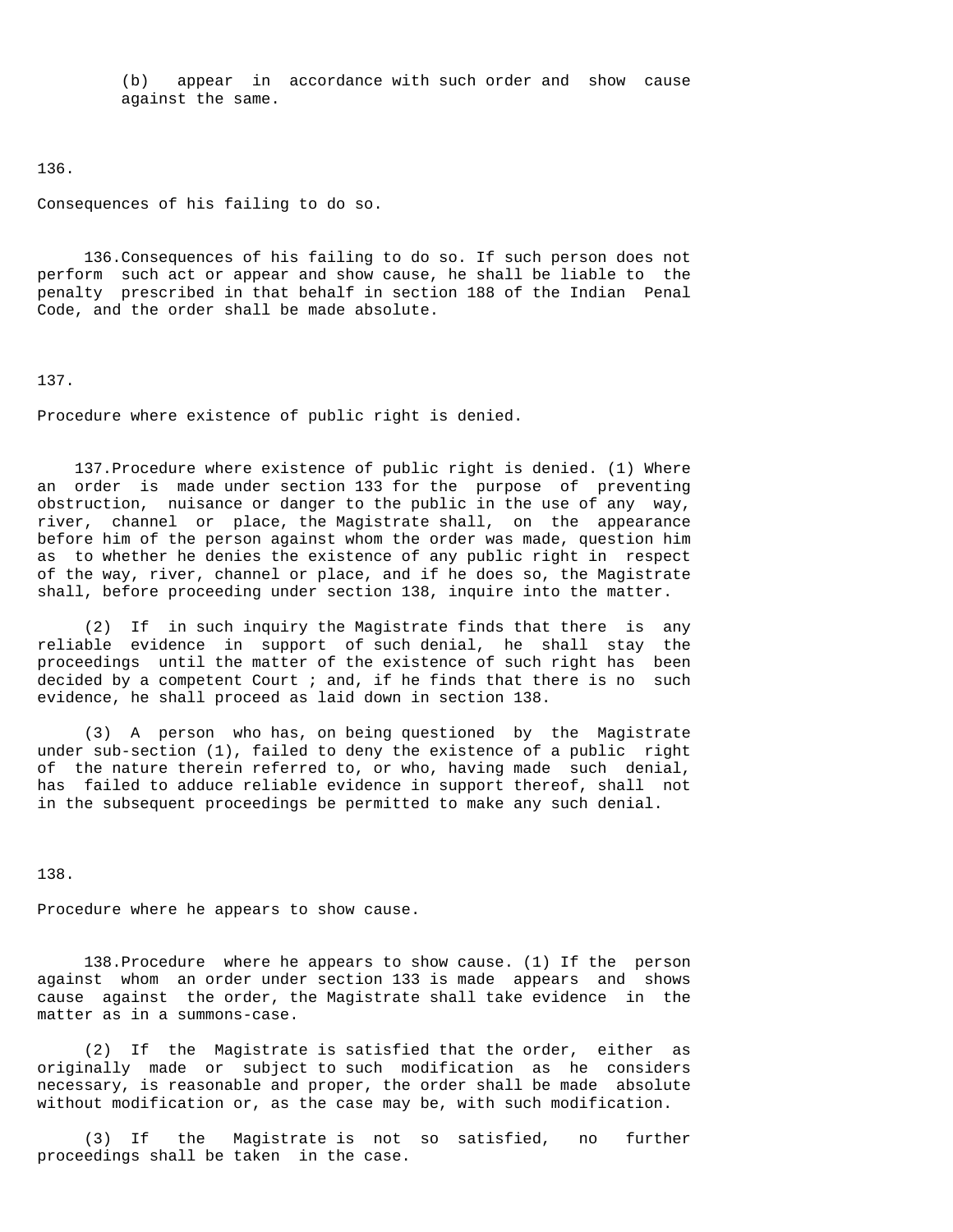139.

Power of Magistrate to direct local investigation and examination ofan expert.

 139.Power of Magistrate to direct local investigation and examination of an expert. The Magistrate may, for the purposes of an inquiry under section 137 or section 138-

> (a) direct a local investigation to be made by such person as he thinks fit ; or

(b) summon and examine an expert.

# 140.

Power of Magistrate to furnish written instructions, etc.

 140.Power of Magistrate to furnish written instructions, etc. (1) Where the Magistrate directs a local investigation by any person under section 139, the Magistrate may-

> (a) furnish such person with such written instructions as may seem necessary for his guidance ;

> (b) declare by whom the whole or any part of the necessary expenses of the local investigation shall be paid.

 (2) The report of such person may be read as evidence in the case.

 (3) Where the Magistrate summons and examines an expert under section 139, the Magistrate may direct by whom the costs of such summoning and examination shall be paid.

141.

 Procedure on order being made absolute and consequences ofdisobedience.

 141.Procedure on order being made absolute and consequences of disobedience. (1) When an order has been made absolute under section 136 or section 138, the Magistrate shall give notice of the same to the person against whom the order was made, and shall further require him to perform the act directed by the order within a time to be fixed in the notice, and inform him that, in case of disobedience, he will be liable to the penalty provided by section 188 of the Indian Penal Code (45 of 1860).

873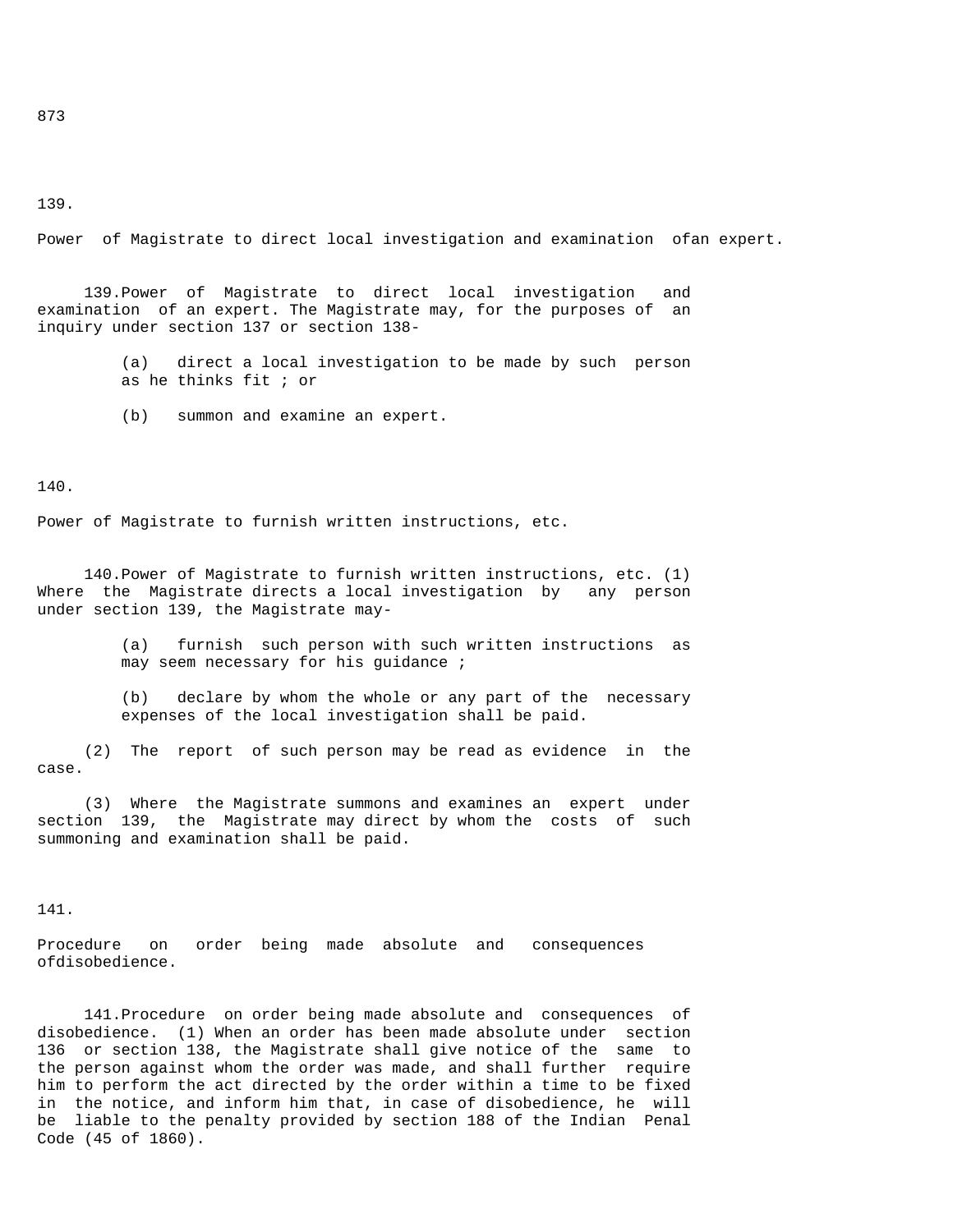(2) If such act is not performed within the time fixed, the Magistrate may cause it to be performed, and may recover the costs of performing it, either by the sale of any building, goods or other property removed by his order, or by the distress and sale of any other movable property of such person within or without such Magistrate's local jurisdiction and if such other property is without such jurisdiction, the order shall authorise its attachment and sale when endorsed by the Magistrate within whose local jurisdiction the property to be attached is found.

 (3) No suit shall lie in respect of anything done in good faith under this section.

142.

Injunction pending inquiry.

 142.Injunction pending inquiry. (1) If a Magistrate making an order under section 133 considers that immediate measures should be taken to prevent imminent danger or injury of a serious kind to the public, he may issue such an injunction to

874

 the person against whom the order was made, as is required to obviate or prevent such danger or injury pending the determination of the matter.

 (2)In default of such person forthwith obeying such injunction, the Magistrate may himself use, or cause to be used, such means as he thinks fit to obviate such danger or to prevent such injury.

 (3)No suit shall lie in respect of anything done in good faith by a Magistrate under this section.

143.

Magistrate may prohibit repetition or connuance of public nuisance,.

 143.Magistrate may prohibit repetition or connuance of public nuisance,. A District Magistrate or Sub-divisional Magistrate, or any other Executive Magistrate empowered by the State Government or the District Magistrate in this behalf, may order any person not to repeat or continue a public nuisance, as defined in the Indian Penal Code (45 of 1860), or any special or local law.

C.-Urgent cases of nuisance or apprehended danger

144.

Power to issue order in urgent cases of nuisance of apprehendeddanger.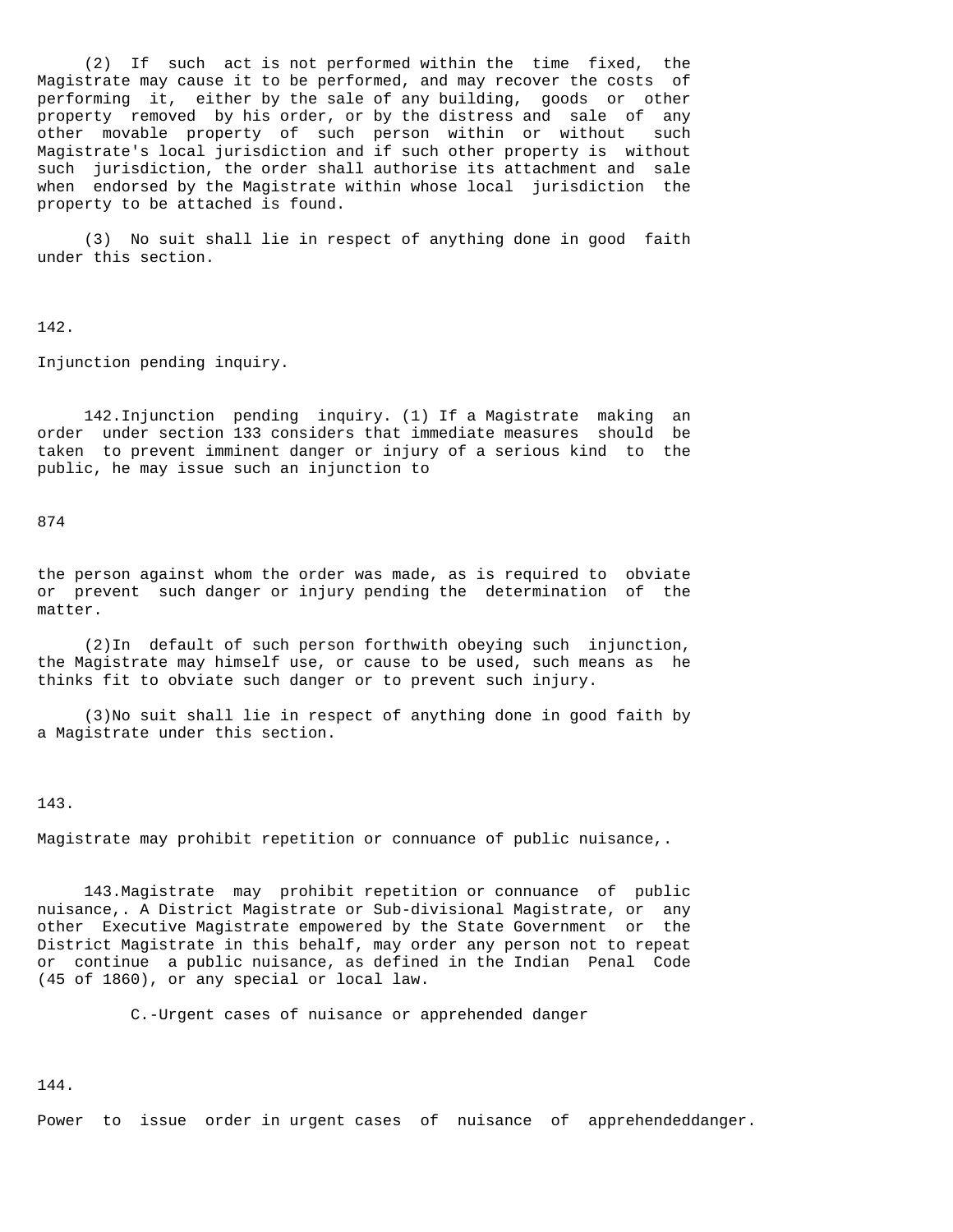144.Power to issue order in urgent cases of nuisance of apprehended danger. (1) In cases where, in the opinion of a District Magistrate, a Sub-divisional Magistrate or any other Executive Magistrate specially empowered by the State Government in this behalf, there is sufficient ground for proceeding under this section and immediate prevention or speedy remedy is desirable, such Magistrate may, by a written order stating the material facts of the case and served in the manner provided by section 134, direct any person to abstain from a certain act or to take certain order with respect to certain property in his possession or under his management, if such Magistrate considers that such direction is likely to prevent, or tends to prevent, obstruction, annoyance or injury to any person lawfully employed, or danger to human life, health or safety, or a disturbance of the public tranquility, or a riot, of an affray.

 (2)An order under this section may, in cases of emergency or in cases where the circumstances do not admit of the serving in due time of a notice upon the person against whom the order is directed, be passed ex parte.

 (3)An order under this section may be directed to a particular individual, or to persons residing in a particular place or area, or to the public generally when frequenting or visiting a particular place or area.

#### 875

 (4)No order under this section shall remain in force for more than two months from the making thereof:

 Provided that, if the State Government considers it necessary so to do for preventing danger to human life, health or safety or for preventing a riot or any affray, it may, by notification, direct that an order made by a Magistrate under this section shall remain in force for such further period not exceeding six months from the date on which the order made by the Magistrate would have, but for such order, expired, as it may specify in the said notification.

 (5)Any Magistrate may, either on his own motion or on the application of any person aggrieved, rescind or alter any order made under this section, by himself or any Magistrate subordinate to him or by his predecessor-in-office.

 (6)The State Government may, either on its own motion or on the application of any person aggrieved, rescind or alter any order made by it under the proviso to sub-section (4).

 (7)Where an application under sub-section (5) or sub-section (6) is received, the Magistrate, or the State Government, as the case may be, shall afford to the applicant an early opportunity of appearing before him or it, either in person or by pleader and showing cause against the order ; and if the Magistrate or the State Government, as the case may be, rejects the application wholly or in part, he or it shall record in writing the reasons for so doing.

D.-Disputes as to immovable property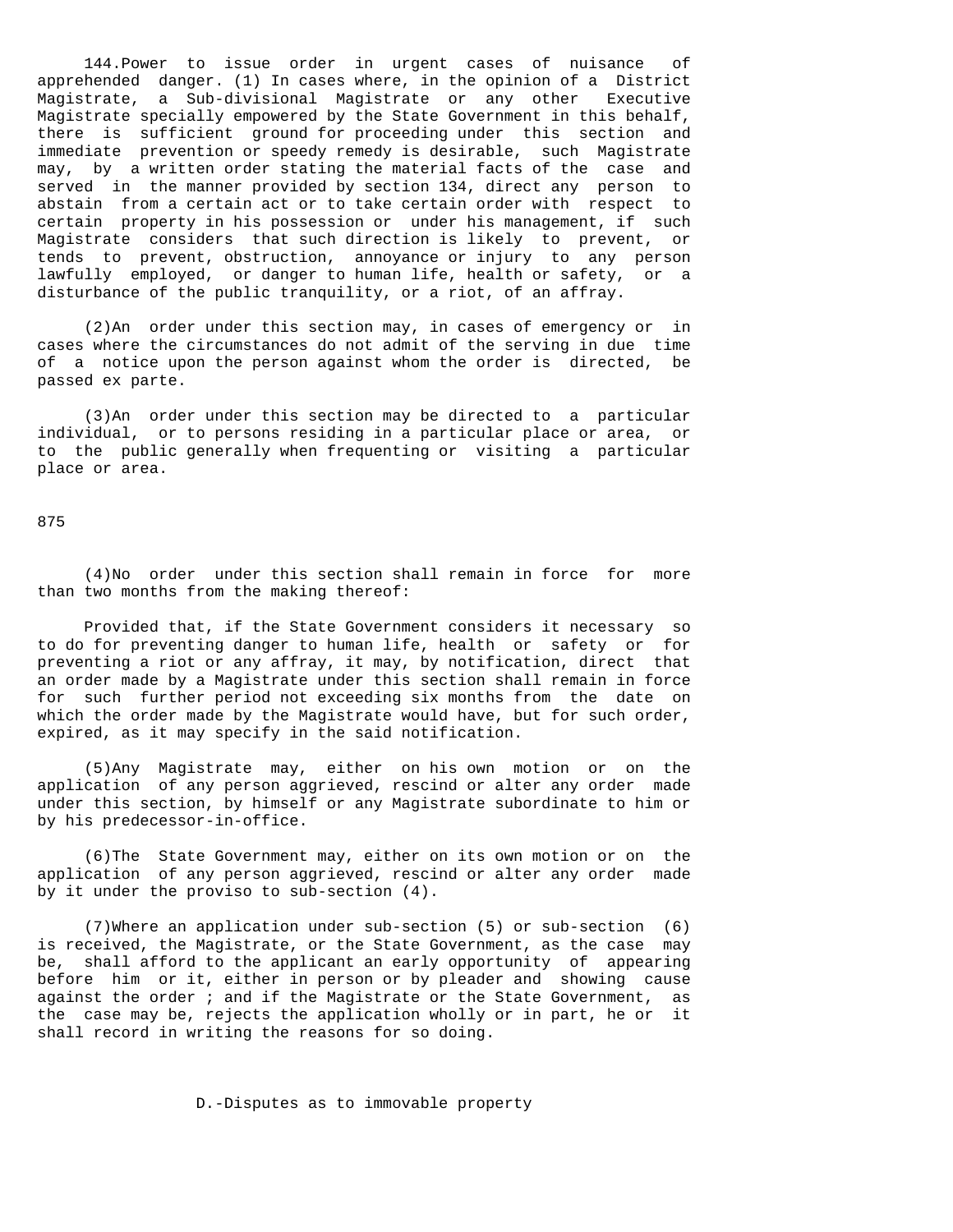Procedure where dispute concerning land or water is likely to causebreach of peace.

 145. Procedure where dispute concerning land or water is likely to cause breach of peace. (1) Whenever an Executive Magistrate is satisfied from a report of a police officer or upon other information that a dispute likely to cause a breach of the peace exists concerning any land or water or the boundaries thereof, within his local jurisdiction, he shall make an order in writing, stating the grounds of his being so satisfied, and requiring the parties concerned in such dispute to attend his Court in person or by pleader, on a specified date and time, and to put in written statements of their respective claims as respects the fact of actual possession of the subject of dispute.

876

 (2)For the purposes of this section, the expression "land or water" includes buildings, markets, fisheries, crops or other produce of land, and the rents or profits of any such property.

 (3)A copy of the order shall be served in the manner provided by this Code for the service of a summons upon such person or persons as the Magistrate may direct, and at least one copy shall be published by being affixed to some conspicuous place at or near the subject of dispute,

 (4)The Magistrate shall then, without, reference to the merits or the claims of any of the parties to a right to possess the subject of dispute, peruse the statements so put in, hear the parties, receive all such evidence as may be produced by them, take such further evidence, if any, as he thinks necessary, and, if possible, decide whether any and which of the parties was, at the date of the order made by him under sub-section (1), in possession of the subject of dispute:

 Provided that if it appears to the Magistrate that any party has been forcibly and wrongfully dispossessed within two months next before the date on which the report of a police officer or other information was received by the Magistrate, or after that date and before the date of his order under sub-section (1), he may treat the party so dispossessed as if that party had been in possession on the date of his order under sub-section (1).

 (5)Nothing in this section 'shall preclude any party so required to attend, or any other person interested, from showing that no such dispute as aforesaid exists or has existed ; and in such case the Magistrate shall cancel his said order, and all further proceedings thereon shall be stayed, but, subject to such cancellation, the order of the Magistrate under subsection (1) shall be final.

 (6)(a) If the Magistrate decides that one of the parties was, or should under the proviso to sub-section (4) be treated as being, in such possession of the said subject, he shall issue an order declaring such party to be entitled to possession thereof until evicted therefrom in due course of law, and forbidding all disturbance of such

145.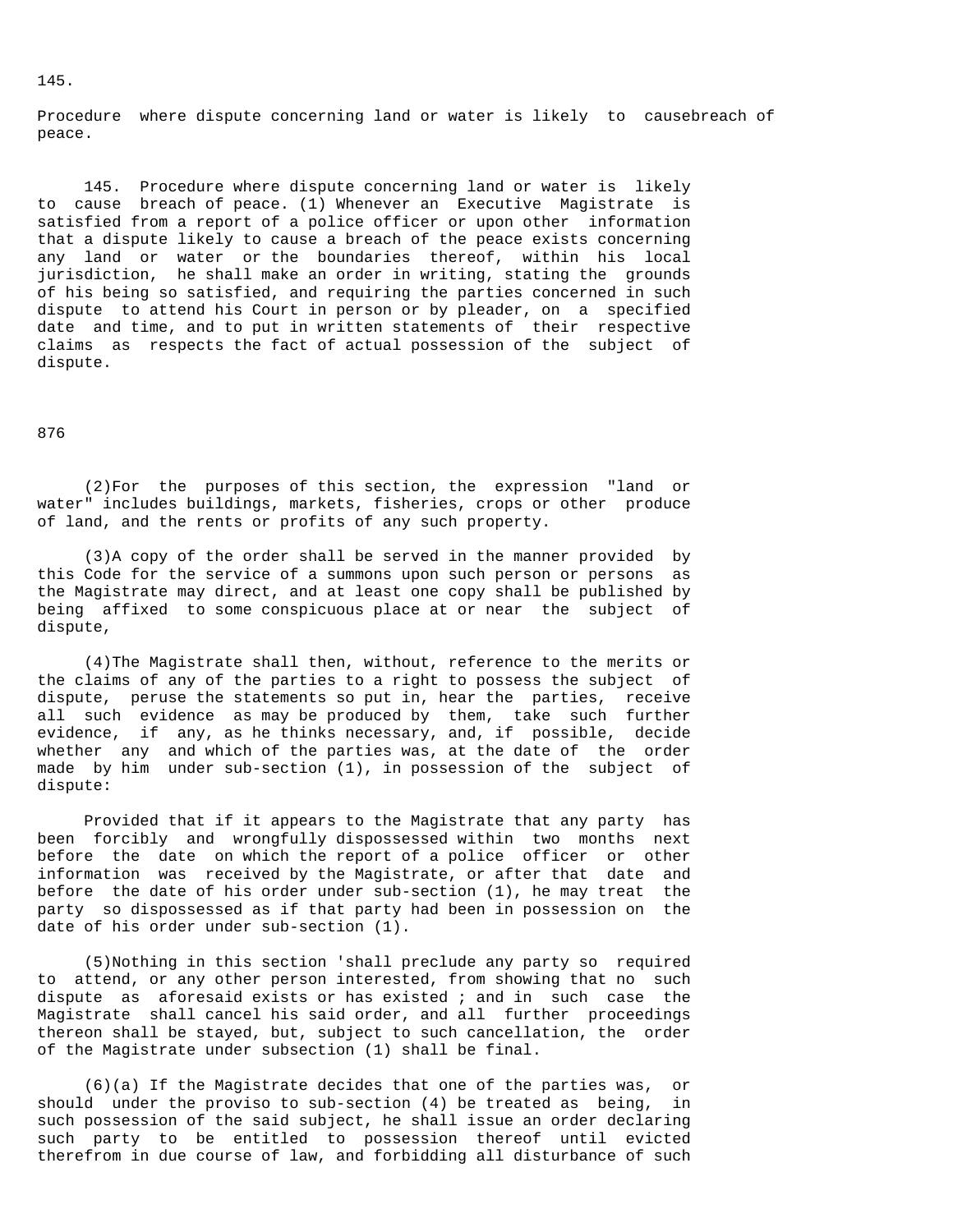possession until such eviction; and when he proceeds under the proviso to sub-section (4), may restore to possession the party forcibly and wrongfully dispossessed.

 (b)The order made under this sub-section shall be served and published in the manner laid down in sub-section (3).

877

 (7)When any party to any such proceeding dies, the Magistrate may cause the legal representative of the deceased party to be made a party to the proceeding and shall thereupon continue the inquiry, and if any question arises as to who the legal representative of a deceased party for the purposes of such proceeding is, all persons claiming to be representatives of the deceased party shall be made parties thereto.

 (8)If the Magistrate is of opinion that any crop or other produce of the property, the subject of dispute in a proceeding under this section pending before him, is subject to speedy and natural decay, he may make an order for the proper custody or sale of. such property, and, upon the completion of the inquiry, shall make such order for the disposal of such property, or the sale-proceeds thereof, as he thinks fit.

 (9)The Magistrate may, if he thinks fit, at any stage of the proceedings under this section, on the application of either party, issue a summons to any witness directing him to attend or to produce any document or thing.

 (10)Nothing in this section shall be deemed to be in derogation of the powers of the Magistrate to proceed under section 107.

146.

Power to attach subject of dispute and to appoint receiver.

 146. Power to attach subject of dispute and to appoint receiver. (1) If the Magistrate at any time after making the order under sub section (1) of section 145 considers the case to be one of emergency, or if he decides that none of the parties was then in such possession as is referred to in section 145, or if he is unable to satisfy himself as to which of them was then in such possession of the subject of dispute, he may attach the subject of dispute until a competent Court has determined the rights of the parties thereto with regard to the person entitled to the possession thereof :

 Provided that such Magistrate may withdraw the attachment at any time if he is satisfied that there is no longer any likelihood of breach of the peace with regard to the subject of dispute.

 (2)When the Magistrate attaches the subject of dispute, he may, if no receiver in relation to such subject of dispute has been appointed by any Civil Court, make such arrangements as he considers proper for looking after the property or if he thinks fit, appoint a receiver thereof, who shall have, subject to the control of the Magistrate, all the powers of a receiver appointed under the Code of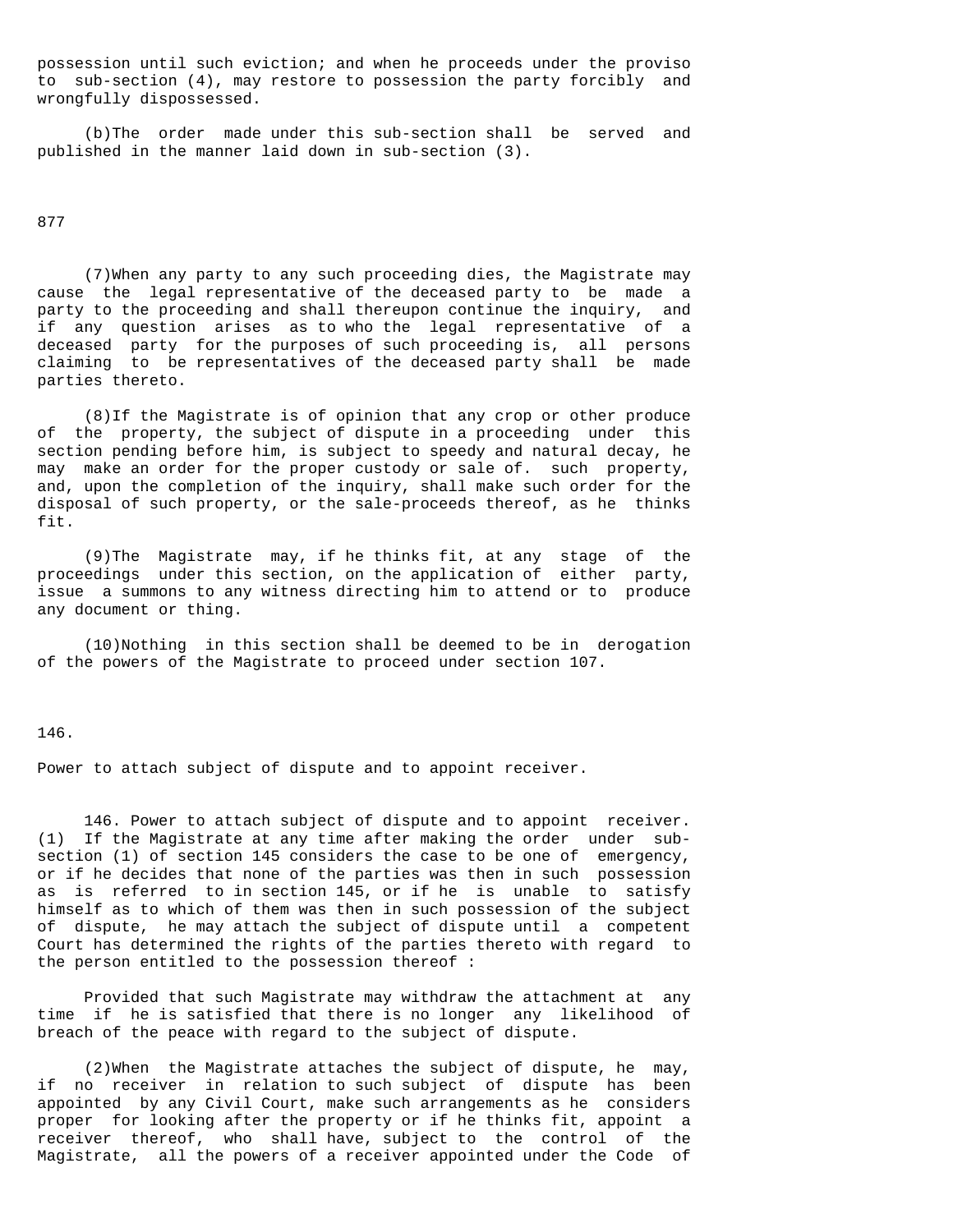#### 878

 Provided that in the event of a receiver being subsequently appointed in relation to the subject of dispute by any Civil Court, the Magistrate-

> (a) shall order the receiver appointed by him to hand over the possession of the subject of dispute to the receiver appointed by the Civil Court and shall thereafter discharge the receiver appointed by him;

> (b) may make such other incidental or consequential orders as may be just.

147.

Dispute concerning right of use of land or water.

 147. Dispute concerning right of use of land or water. (1) Whenever an Executive Magistrate is satisfied from the report of a police officer or upon other information, that a dispute likely to cause a breach of the peace exists regarding any alleged right of user of any land or water within his local jurisdiction, whether such right be claimed as an easement or otherwise, he shall make an order in writing, stating the grounds of his being so satisfied and requiring the parties concerned in such dispute to attend his Court in person or by pleader on a specified date and time and to put in written statements of their respective claims.

 Explanation.-The expression "land or water" has the meaning given to it in sub-section (2) of section 145.

 (2) The Magistrate shall then peruse the statements so put in, hear the parties, receive all such, evidence as may be produced by them respectively, consider the effect of such evidence, take such further evidence, if any, as he thinks necessary and, if possible, decide whether such right exists  $i$  and the provisions of section 145 shall, so far as may be, apply in the case of such inquiry.

 (3) If it appears to such Magistrate that such rights exist, he may make an order prohibiting any interference with the exercise of such right, including, in a proper case, an order for the removal of any obstruction in the exercise of any such right:

 Provided that no such order shall be made where the right is exercisable at all times of the year, unless such right has been exercised within three months next before the receipt under sub section (1) of the report of a police officer or other information leading to the institution of the inquiry, or where the right is exercisable only at particular seasons or on particular occasions, unless the right has been exercised during the last of such a seasons or on the last of such occasions before such receipt.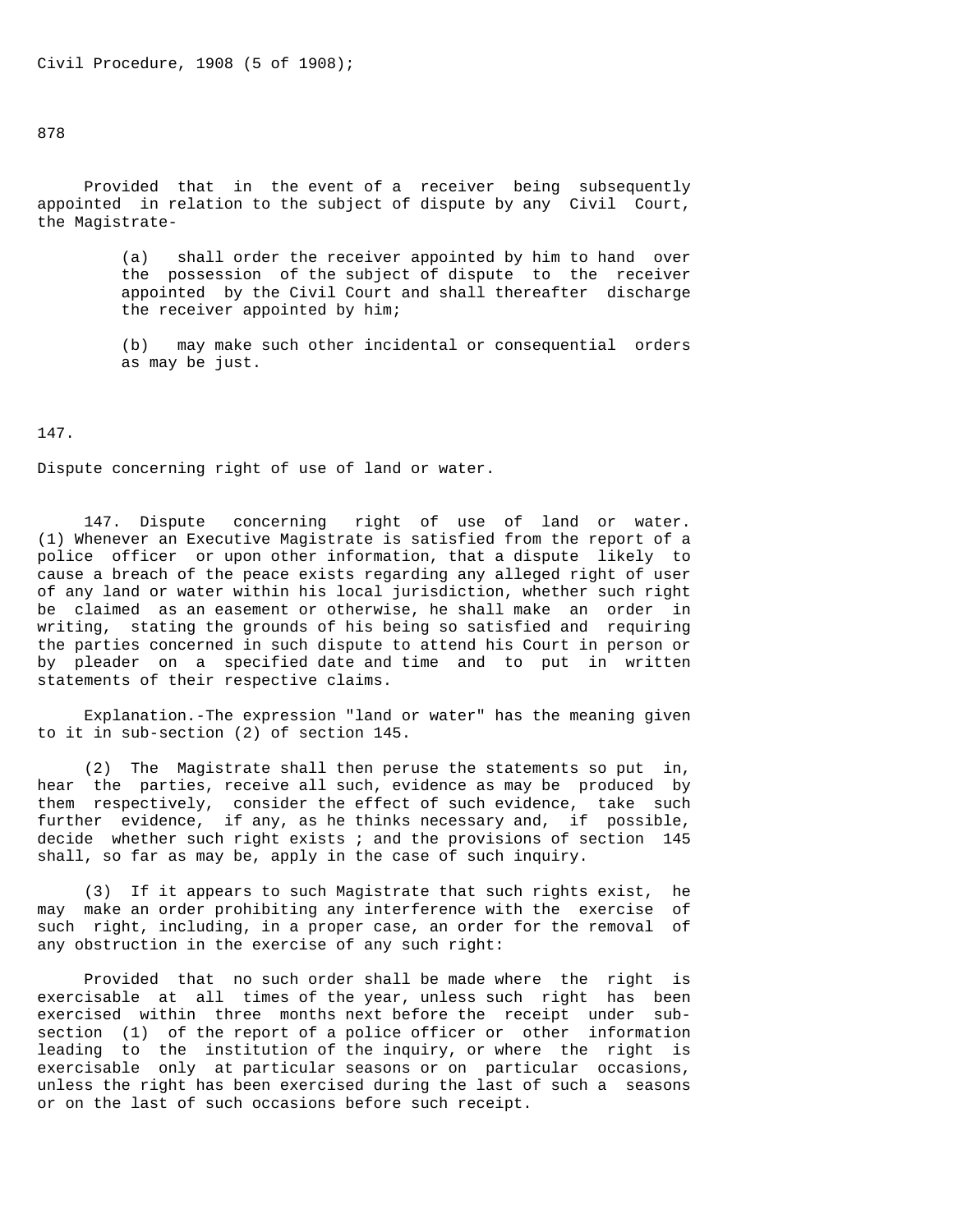(4) When in any proceedings commenced under sub-section (1) of section 145 the Magistrate finds that the dispute is as regards an alleged right of user of land or water, he may, after recording his reasons, continue with the proceedings as if they had been commenced under subsection (1) ;

 and when in any proceedings commenced under sub-section (1) the Magistrate finds that the dispute should be dealt with under section 145, he may, after recording his reasons, continue with the proceedings as if they had been commenced under sub-section (1) of section 145.

#### 148.

Local inquiry.

 148.Local inquiry. (1) Whenever a local inquiry is necessary for the purposes of section 145, section 146 or section 147, a District Magistrate or Sub-divisional Magistrate may depute any Magistrate subordinate to him to make the inquiry, and may furnish him with such written instructions as may seem necessary for his guidance, and may declare by whom the whole or any part of the necessary expenses of the inquiry shall be paid.

 (2) The report of the person so deputed may be read as evidence in the case.

 (3) When any costs have been incurred by any party to a proceeding under section 145, section 146, or section 147, the Magistrate passing a decision may direct by whom such costs shall be paid, whether by such party or by any other party to the proceeding, and whether in whole or in part or proportion and such costs may include any expenses incurred in respect of witnesses and of pleaders' fees, which the Court may consider reasonable.

CHAP

PREVENTIVE ACTION OF THE POLICE

### CHAPTER XI

#### PREVENTIVE ACTION OF THE POLICE

149.

Police to prevent cognizable offences.

 149.Police to prevent cognizable offences. Every police officer may interpose for the purpose of preventing, and shall, to the best of his ability, prevent, the commission of any cognizable offence.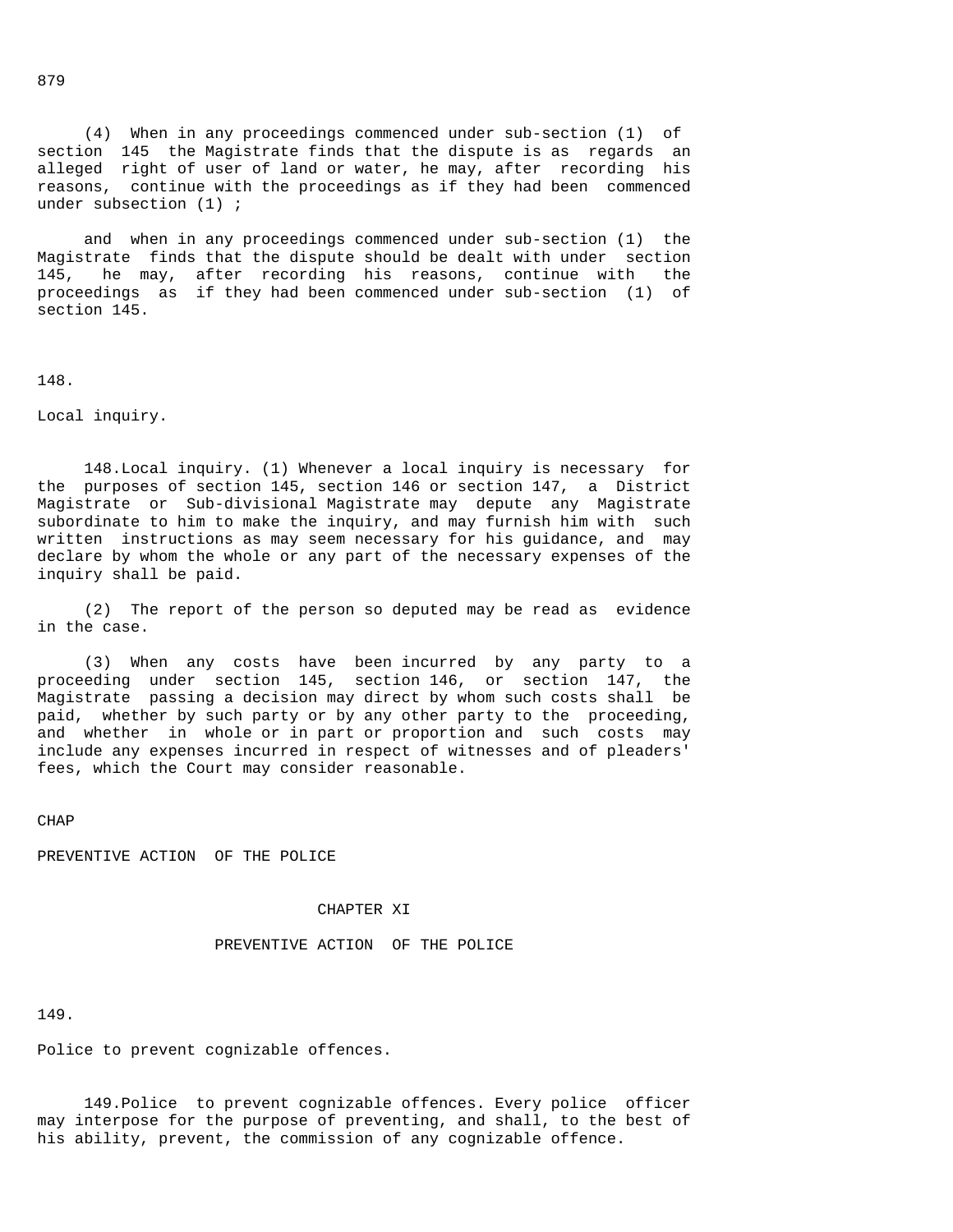Information of design to commit cognizable offences.

 150.Information of design to commit cognizable offences. Every police officer receiving information of a design to commit any cognizable offence shall communicate such information to the police officer to whom he is subordinate, and to any other officer whose duty it is to prevent or take cognizance of the commission of any such offence.

880

151.

Arrest to prevent the commission of cognizable offences.

 151.Arrest to prevent the commission of cognizable offences. (1) A police officer knowing of a design to commit any cognizable offence may arrest, without orders from a Magistrate and without a warrant, the person so designing, if it appears to such officer that the commission of the offence cannot be otherwise prevented.

 (2) No person arrested under sub-section (1) shall be detained in custody for a period exceeding twenty-four hours from the time of his arrest unless his further detention is required or authorised under any other provisions of this Code or of any other law for the time being in force.

152.

Prevention of injury to public property.

 152.Prevention of injury to public property. A police officer may of his own authority interpose to prevent any injury attempted to be committed in his view to any public property, movable or immovable, or the removal or injury of any public land mark or buoy or other mark used for navigation.

153.

Inspection of weights and measures.

 153.Inspection of weights and measures. (1) Any officer in charge of a police station may, without a warrant, enter any place within the limits of such station for the purpose of inspecting or searching for any weights or measures or instruments for weighing, used or kept

150.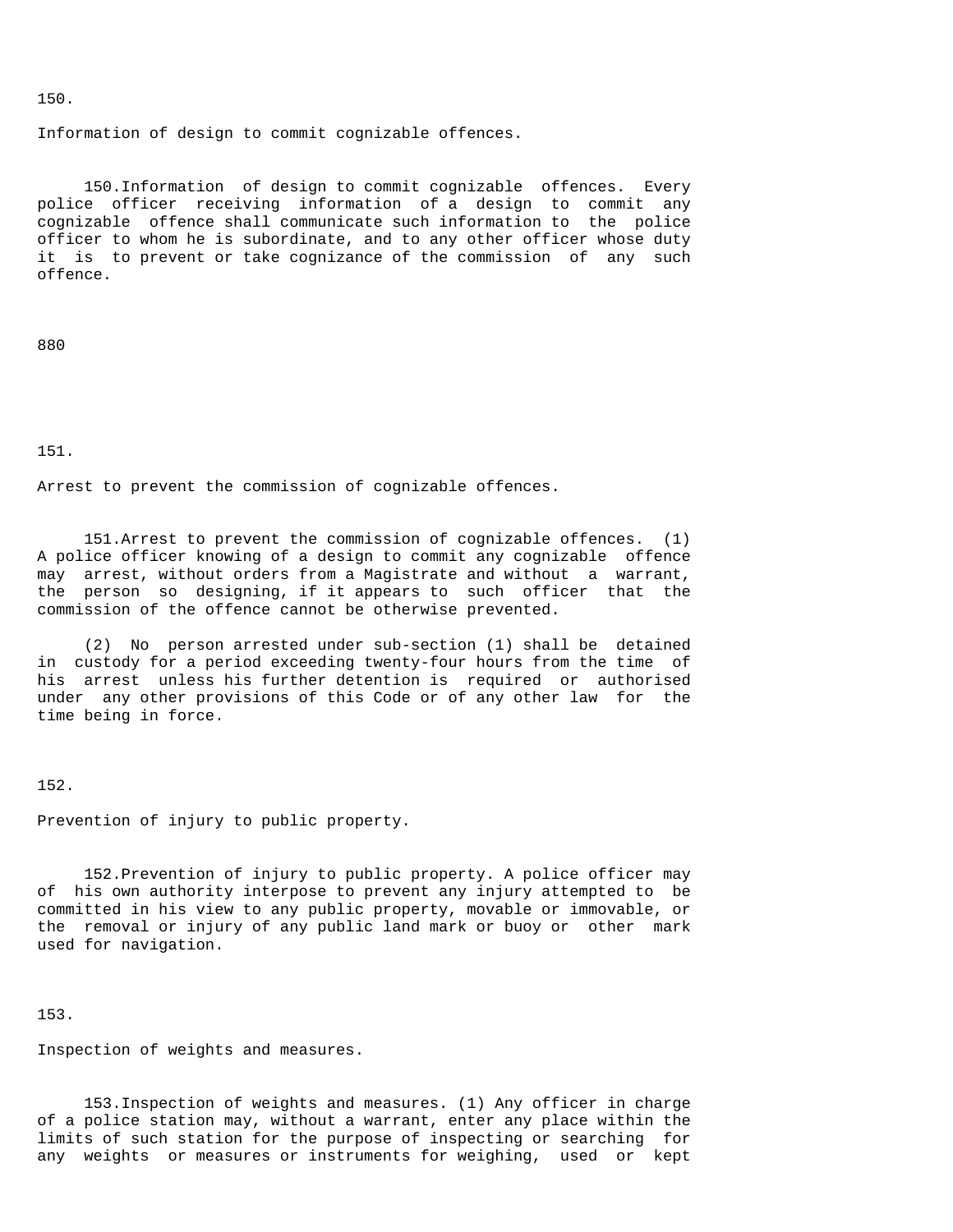therein, whenever he has reason to believe that there are in such place any weights, measures or instruments for weighing which are false.

 (2) If he finds in such place any weights, measures or instruments for weighing which are false, he may seize the same, and shall forthwith give information of such seizure to a Magistrate having jurisdiction.

CHAP

INFORMATION TO THE POLICE AND THEIR POWERS TO INVESTIGATE

## CHAPTER XII

INFORMATION TO THE POLICE AND THEIR POWERS TO INVESTIGATE

154.

Information in cognizable cases.

 154.Information in cognizable cases. (1) Every information relating to the commission of a cognizable offence, if given orally to an officer in charge of a police station, shall be reduced to writing by him or under his direction, and be read Over to the informant; and every such information, whether given in writing or reduced to writing as aforesaid, shall be signed by the person giving it, and the substance thereof shall be entered in a book to be kept by such officer in such form as the State Government may prescribe in this behalf.

 (2) A copy of the information as recorded under sub-section (1) shall be given forthwith, free of cost, to the informant.

## 881

 (3) Any person aggrieved by a refusal on the part of an officer in charge of a police station to record the information referred to in subsection (1) may send the substance of such information, in writing and by post, to the Superintendent of Police concerned who, if<br>satisfied that such information discloses the commission of a satisfied that such information discloses the commission of cognizable offence, shall either investigate the case himself or direct an investigation to be made by any police officer subordinate to him, in the manner provided by this Code, and such officer shall have all the powers of an officer in charge of the police station in relation to that offence.

155.

Information as to non-cognizable cases and investigation of suchcases.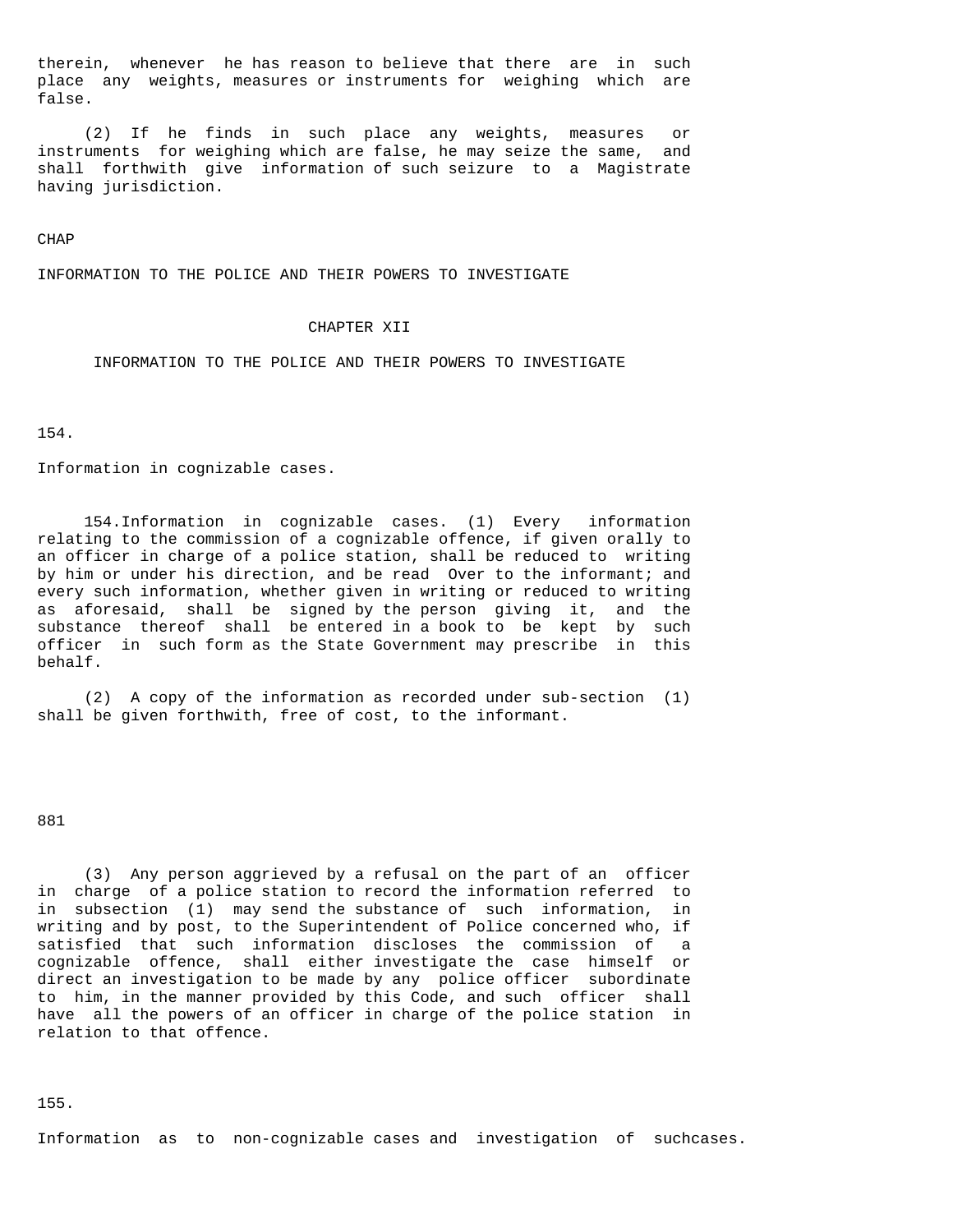155.Information as to non-cognizable cases and investigation of such cases. (1) When information is given to an officer in charge of a police station of the commission within the limits of such station of a non-cognizable offence, he shall enter or cause to be entered the substance of the information in a book to be kept by such officer in such form as the State Government may prescribe in this behalf, and refer the informant to the Magistrate.

 (2) No police officer shall investigate a non-cognizable case without the order of a Magistrate having power to try such case or commit the case for trial.

 (3) Any police officer receiving such order may exercise the same powers in respect of the investigation (except the power to arrest without warrant) as an officer in charge of a police station may exercise in a cognizable case.

 (4) Where a case relates to two or more offences of which at least one is cognizable, the case shall be deemed to be a cognizable case, notwithstanding that the other offences are non-cognizable.

156.

Police officer's power to investigate cognizable case.

 156.Police officer's power to investigate cognizable case. (1) Any officer in charge of a police station may, without the order of a Magistrate, investigate any cognizable case which a Court having jurisdiction over the local area within the limits of such station would have power to inquire into or try under the provisions of Chapter XIII.

 (2) No proceeding of a police officer in any such case shall at any stage be called in question on the ground that the case was one which such officer was not empowered under this section to investigate.

 (3)Any Magistrate empowered under section 190 may order such an investigation as above-mentioned.

882

157.

Procedure for investigation preliminary inquiry.

 157.Procedure for investigation preliminary inquiry. (1) If, from information received or otherwise, an officer in charge of a police station has reason to suspect the commission of an offence which he is empowered under section 156 to investigate, he shall forthwith send a report of the same to a Magistrate empowered to take cognizance of such offence upon a police report and shall proceed in person, or shall depute one of his subordinate officers not being below such rank as the State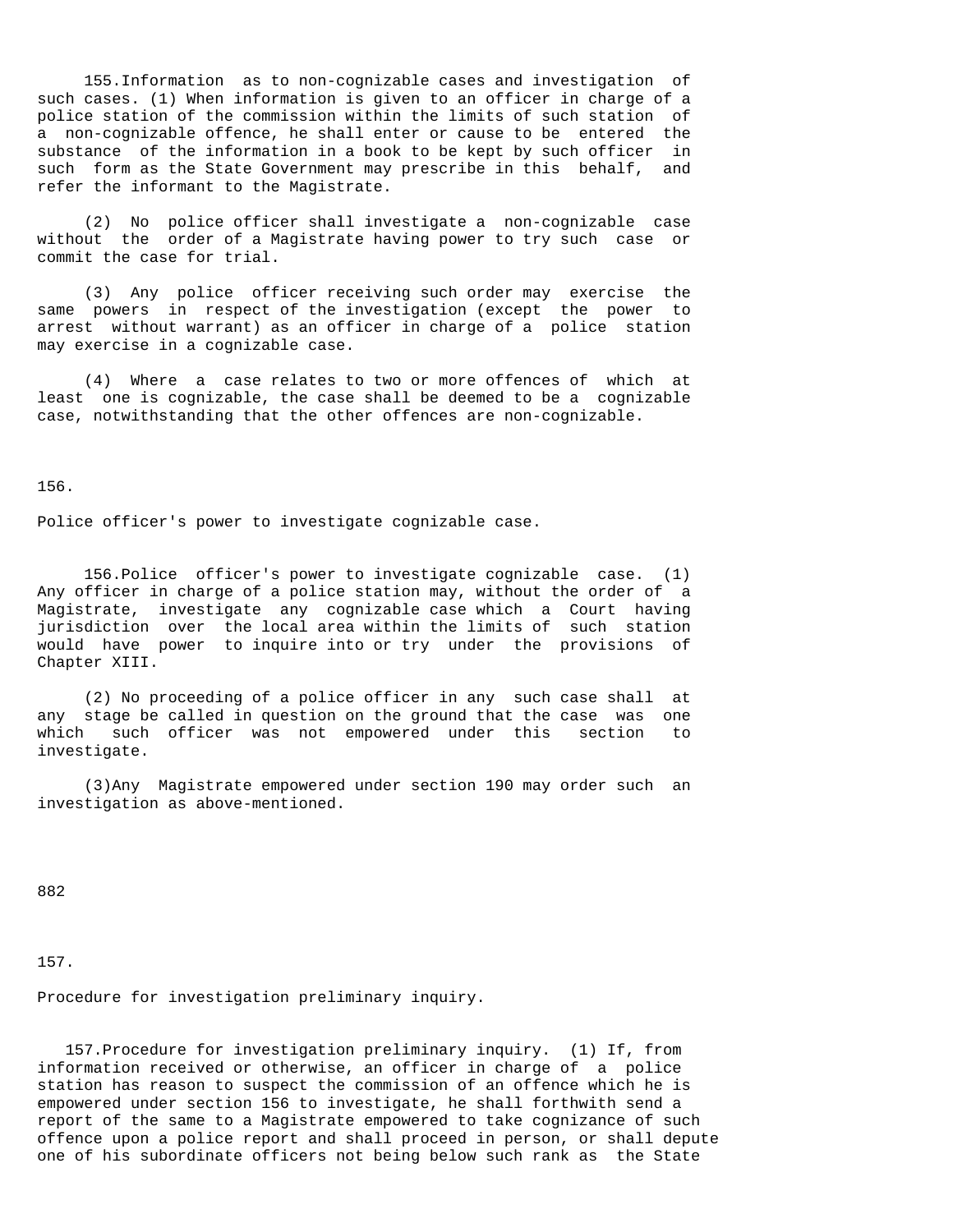Government may, by general or special order, prescribe in this behalf, to proceed, to the spot, to investigate the facts and circumstances of the case, and, if necessary, to take measures for the discovery and arrest of the offender;

Provided that-

 (a) when information as to the commission of any such offence is given against any person by name and the case is not of a serious nature, the officer in charge of a police station need not proceed in person or depute a subordinate officer to make an investigation on the spot ;

 (b) if it appears to the officer in charge of a police station that there is no sufficient ground for entering on an investigation, he shall not investigate the case.

 (2) In each of the cases mentioned in clauses (a) and (b) of the proviso to sub-section (1), the officer in charge of the police station shall state in his report his reasons for not fully complying with the requirements of that sub-section, and, in the case mentioned in clause (b) of the said proviso, the officer shall also forthwith notify to the informant, if any, in such manner as may be prescribed by the State Government, the fact that he will not investigate the case or cause it to be investigated.

158.

Report how submitted.

 158.Report how submitted. (1) Every report sent to a Magistrate under section 157 shall, if the State Government so directs, be submitted through such superior officer of police as the State Government, by general or special order, appoints in that behalf.

 (2) Such superior officer may give such instructions to the officer in charge of the police station as he thinks fit, and shall, after recording such instructions on such report, transmit the same without delay to the Magistrate.

159.

Power to hold investigation or

 159.Power to hold investigation or Such Magistrate, on receiving such report, may direct an investigation, or, if he thinks fit, at once proceed, or depute any Magistrate

883

 Subordinate to him to proceed, to hold a preliminary inquiry into, or otherwise to dispose of, the case in the manner provided in this Code.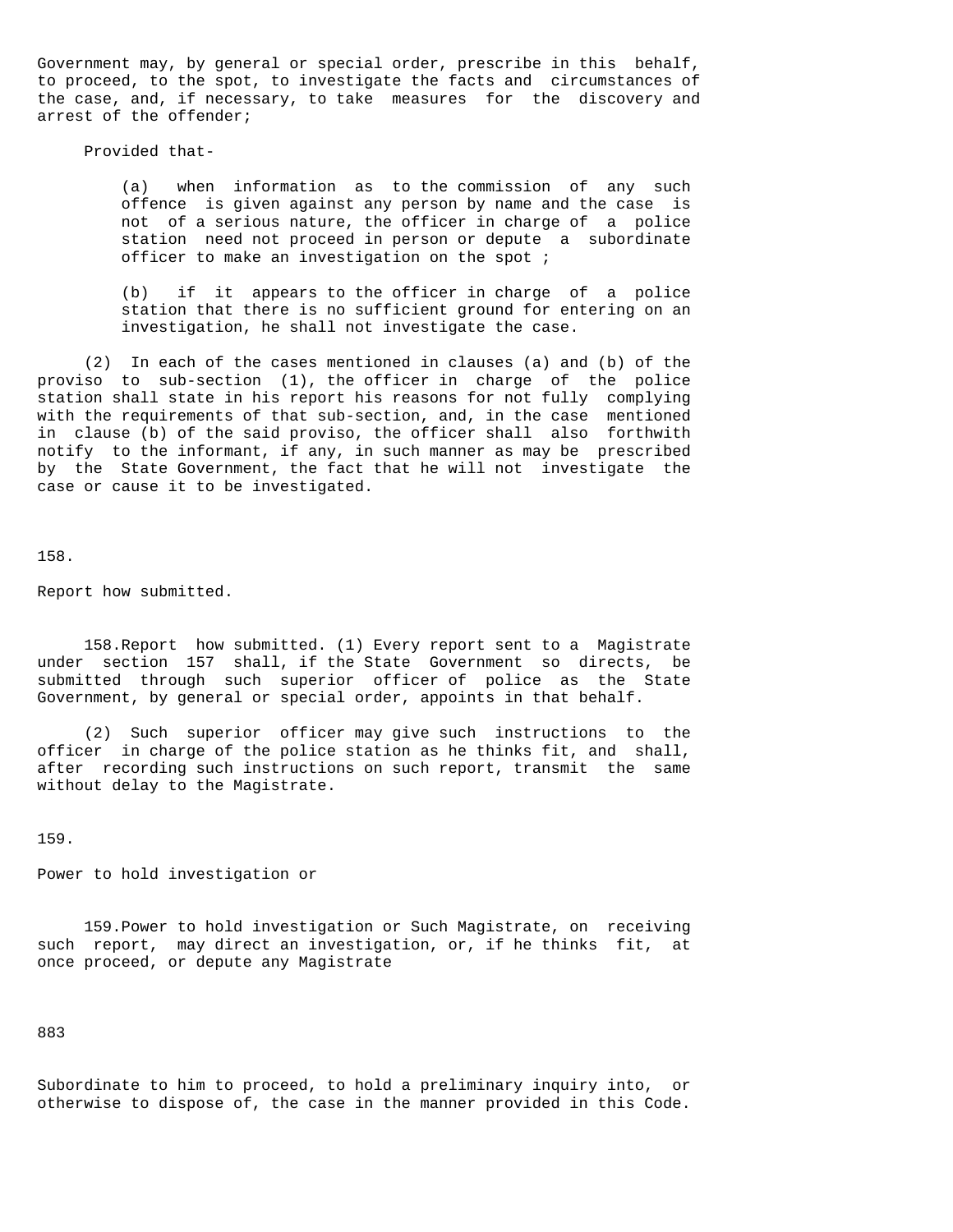Police officer's power to require attendance of witnesses.

 160. Police officer's power to require attendance of witnesses. (1) Any police officer, making an investigation under this Chapter may, by order in writing, require the attendance before himself of any person being within the limits of his own or any adjoining station who, from the information given or otherwise, appears to be acquainted with the facts and circumstances of the case  $i$  and such person shall attend as so required:

 Provided that no male person under the age of fifteen years or woman shall be required to attend at any place other than the place in which such male person or woman resides.

 (2)The State Government may, by rules made in this behalf, provide for the payment by the police officer of the reasonable expenses of every person, attending under sub-section (1) at any place other than his residence.

161.

Examination of witnesses by police.

 161. Examination of witnesses by police. (1) Any police officer making an investigation under this Chapter, or any police officer not below such rank as the State Government may, by general or special order, prescribe in this behalf, acting on the requisition of such officer, may examine orally any person supposed to be acquainted with the facts and circumstances of the case.

 (2)Such person shall be bound to answer truly all questions relating to such case put to him by such officer, other than questions the answers to which would have a tendency to expose him to a criminal charge or to a penalty or forfeiture.

 (3)The police officer may reduce into writing any statement made to him in the course of an examination under this section; and if he does so, he shall make a separate and true record of the statement of each such person whose statement he records.

162.

Statements to police not to be signed: Use of statements in evidence.

 162. Statements to police not to be signed: Use of statements in evidence. (1) No statement made by any person to a police officer in the course of an investigation under this Chapter, shall, if reduced to writing, be signed by the person making it ; nor shall any such statement or any record thereof, whether in a police diary or otherwise, or any part of such statement or record, be used for any purpose, save as hereinafter

160.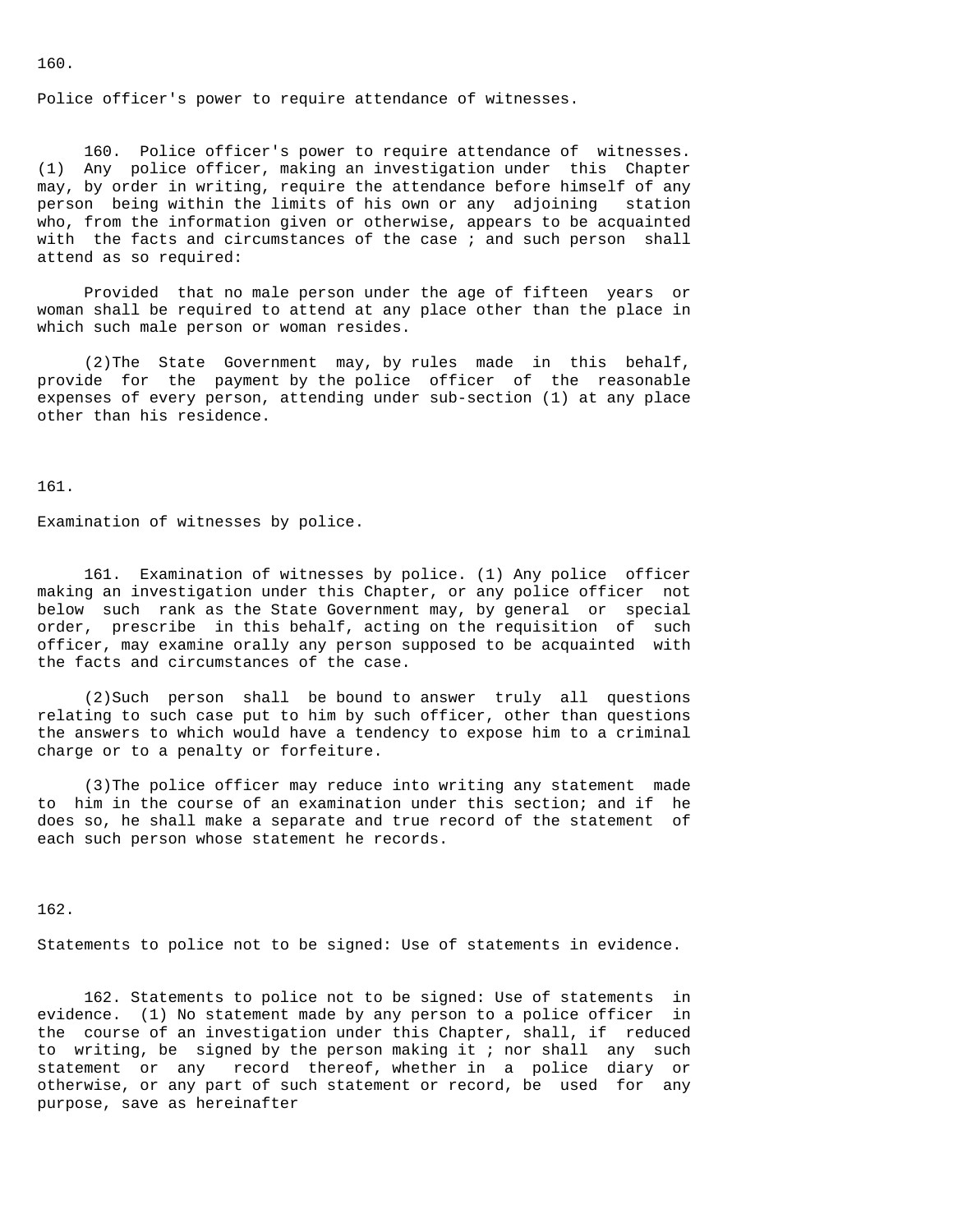provided, at any inquiry or trial in respect of any offence under investigation at the time when such statement was made:

 Provided that when any witness is called for the prosecution in such inquiry or trial whose statement has been reduced into writing as aforesaid, any part of his statement, if duly proved, may be used by the accused, and with the permission of the Court, by the prosecution, to contradict such witness in the manner provided by section 145 of the Indian Evidence Act, 1872 (1 of 1872); and when any part of such statement is so used, any part thereof may also be used in the re examination of such witness, but for the purpose only of explaining any matter referred to in his cross-examination.

 (2) Nothing in this section shall be deemed to apply to any statement falling within the provisions of clause (1) of section 32 of the Indian Evidence Act, 1872 (1 of 1872), or to affect the provisions of section 27 of that Act.

 Explanation.-An omission to state a fact or circumstance in the statement referred to in sub-section (1) may amount to contradiction if the same appears to be significant and otherwise relevant having regard to the context in which such omission occurs and whether any omission amounts to a contradiction in the particular context shall be a question of fact.

163.

No inducement to be offered.

 163.No inducement to be offered. (1) No police officer or other person in authority shall offer or make, or cause to be offered or made, any such inducement, threat or promise as is mentioned in section 24 of the Indian Evidence Act, 1872 (1 of 1872).

 (2) But no police officer or other person shall prevent, by any caution or otherwise, any person from making in the course of any investigation under this Chapter any statement which he may be disposed to make of his own free will :

 Provided that nothing in this sub-section shall affect the provisions of sub-section (4) of section 164.

164.

Recording of confessions and statements.

 164.Recording of confessions and statements. (1) Any Metropolitan Magistrate or Judicial Magistrate may, whether or not he has jurisdiction in the case, record any confession or statement made to him in the course of an investigation under this Chapter or under any other law for the time being in force, or at any time afterwards before the commencement of the inquiry or trial:

Provided that no confession shall be recorded by a police officer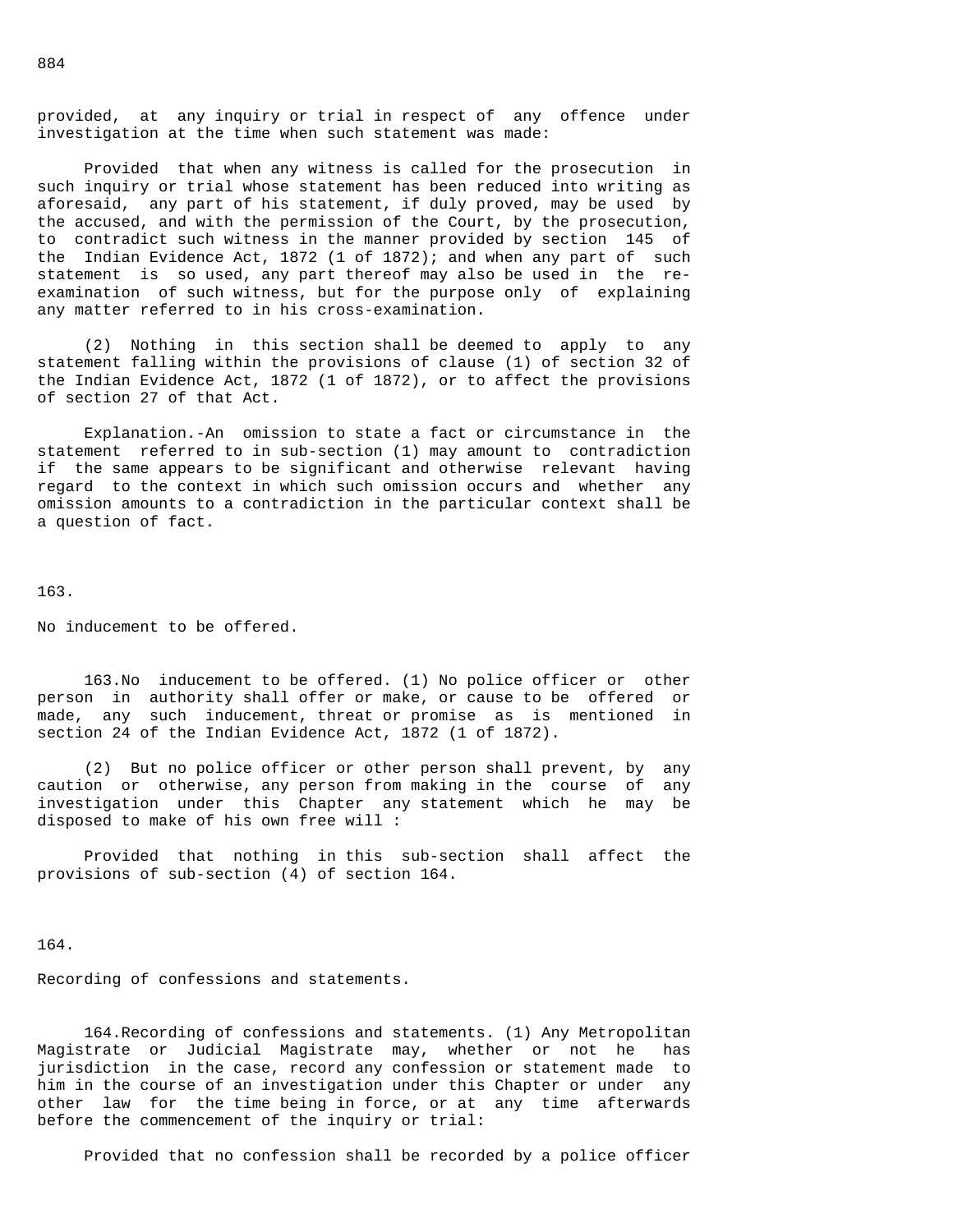on whom any power of a Magistrate has been conferred under any law for the time being in force.

885

 (2)The Magistrate shall, before recording any such confession, explain to the person making it that he is not bound to make a confession and that, if he does so, it may be used as evidence against him ; and the Magistrate shall not record any such confession unless, upon questioning the person making it, he has reason to believe that it is being made voluntarily.

 (3)If at any time before the confession is recorded, the person appearing before the Magistrate states that he is not willing to make the confession, the Magistrate shall not authorise the detention of such person in police custody.

 (4)Any such confession shall be recorded in the manner provided in section 281 for recording the examination of an accused person and shall be signed by the person making the confession ; and the Magistrate shall make a memorandum at the foot of such record to the following effect: -

> "I have explained to (name) that he is not bound to make a confession and that, if he does so, any confession he may make may be used as evidence against him and I believe that this confession was voluntarily made. It was taken in my presence and hearing, and was read over to the person making it and admitted by him to be correct, and it contains a full and true account of the statement made by him.

> > (Signed) A. B. Magistrate".

 (5) Any statement (other than a confession) made under sub section (1) shall be recorded in such manner hereinafter provided for the recording of evidence as is, in the opinion of the Magistrate, best fitted to the circumstances of the case ; and the Magistrate shall have power to administer oath to the person whose statement is so recorded.

 (6) The Magistrate recording a confession or statement under this section shall forward it to the Magistrate by whom the case is to be inquired into or tried.

165.

Search by police officer.

 165.Search by police officer.(1) Whenever an officer in charge of a police station or a police officer making an investigation has reasonable grounds for believing that anything necessary for the purposes of an investigation into any offence which he is authorised to investigate may be found in any place with the limits of the police station of which he is in charge, or to which he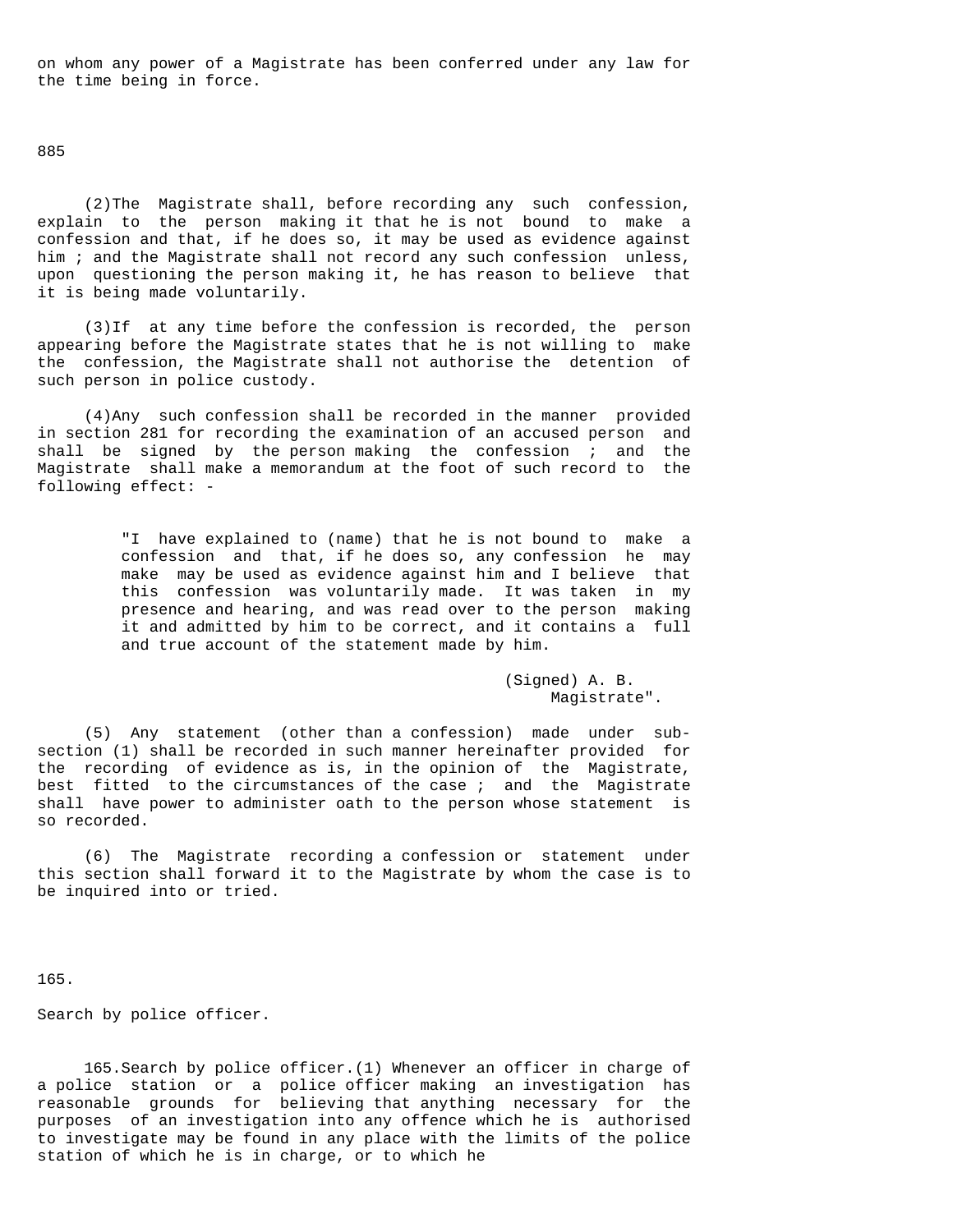is attached, and that such thing cannot in his opinion be otherwise obtained without undue delay, such officer may, after recording in writing the grounds of his belief and specifying in such writing, so far as possible, the thing for which search is to be made, search, or cause search to be made, for such thing in any place within the limits of such station.

 (2) A police officer proceeding under sub-section (1), shall, if practicable, conduct the search in person.

 (3) If he is unable to conduct the search in person, and there is no other person competent to make the search present at the time, he may, after recording in writing his reasons for so doing, require any officer subordinate to him to make the search, and he shall deliver to such subordinate officer an order in writing, specifying the place to be searched, and so far as possible, the thing for which search is to be made; and such subordinate officer may thereupon search for such thing in such place.

 (4) The provisions of this Code as to search-warrants and the general provisions as to searches contained in section 100 shall, so far as may be, apply to a search made under this section.

 (5) Copies of any record made under sub-section (1) or sub section (3) shall forthwith be sent to the nearest Magistrate empowered to take cognizance of the offence, and the owner or occupier of the place searched shall, on application, be furnished, free of cost, with a copy of the same by the Magistrate.

### 166.

 When officer in charge of police station may require an other to issuesearch warrant.

 166.When officer in charge of police station may require an other to issue search warrant.(1) An officer in charge of a police station or a police officer not being below the rank of sub-inspector making an investigation may require an officer in charge of another police station, whether in the same or a different district, to cause a search to be made in any place, in any case in which, the former officer might cause such search to be made, within the limits of his own station.

 (2) Such officer, on being so required, shall proceed according to the provisions of section 165, and shall forward the thing found, if any, to the officer at whose request the search was made.

 (3) Whenever there is reason to believe that the delay occasioned by requiring an officer in charge of another police station to cause a search to be made under sub-section (1) might result in evidence of the commission of an offence being concealed or destroyed, it shall be lawful for an officer in charge of a police station or a police officer making any investigation under this Chapter to search, or cause to be searched, any place in the limits of another police station in accordance with the provi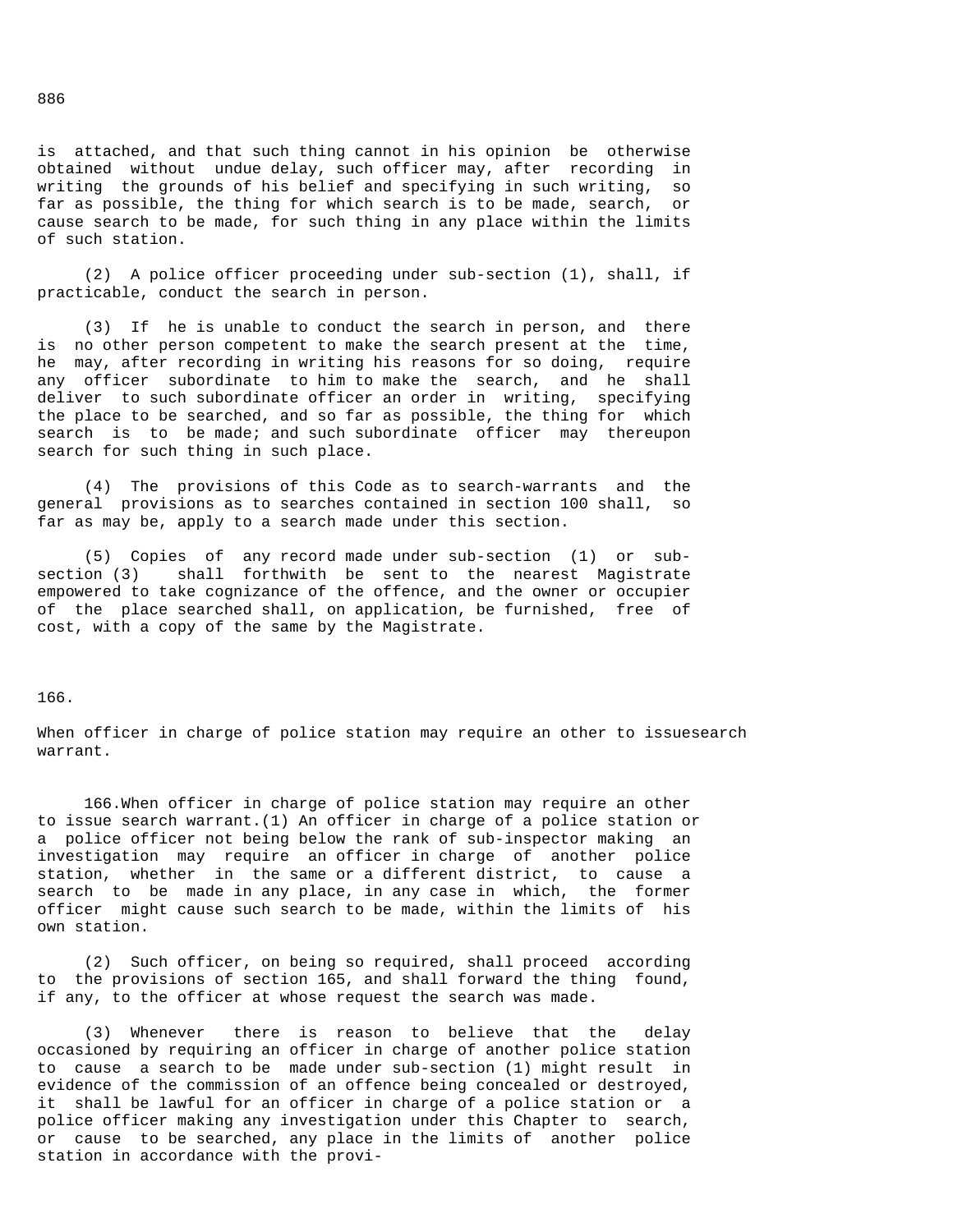sions of section 165, as if such place were within the limits of his own police station.

 (4) Any officer conducting a search under sub-section (3) shall forthwith send notice of the search to the officer in charge of the police station within the limits of which such place is situate, and shall also send with such notice a copy of the list (if any) prepared under section 100, and shall also send to the nearest Magistrate empowered to take cognizance of the offence, copies of the records referred to in sub-sections (1) and (3) of section 165.

 (5) The owner or occupier of the place searched shall, on application, be furnished free of cost with a copy of any record sent to the Magistrate under sub-section (4).

## 166A

 Letter of request competent authority for investigation in a countryor place outside India.

 2\*166A. Letter of request competent authority for investigation in a country or place outside India. (1) Notwithstanding anything contained in this Code, if, in the course of an investigation into an offence, an application is made by the investigating officer or any officer superior in rank to the investigating officer that evidence may be available in a country or place outside India, any Criminal Court may issue a letter of request to a Court or an authority in that country or place competent to deal with such request to examine orally any person supposed to be acquainted with the facts and circumstances of the case and to record his statement made in the course of such examination and also to require such person or any other person to produce any document or thing which may be in his possession pertaining to the case and to forward all the evidence so taken or collected or the authenticated copies thereof or the thing so collected to the Court issuing such letter.

 (2) The letter of request shall be transmitted in such manner as the Central Government may specify in this behalf.

 (3) Every statement recorded or document or thing received under sub-section (1) shall be deemed to be the evidence collected during the course of investigation under this Chapter.

### 166B

 Letter of request from a country or place outside India to a Court oran authority for investigation in India.

 166B.Letter of request from a country or place outside India to a Court or an authority for investigation in India. (1) Upon receipt of a letter of request from a Court or an authority in a country or place

887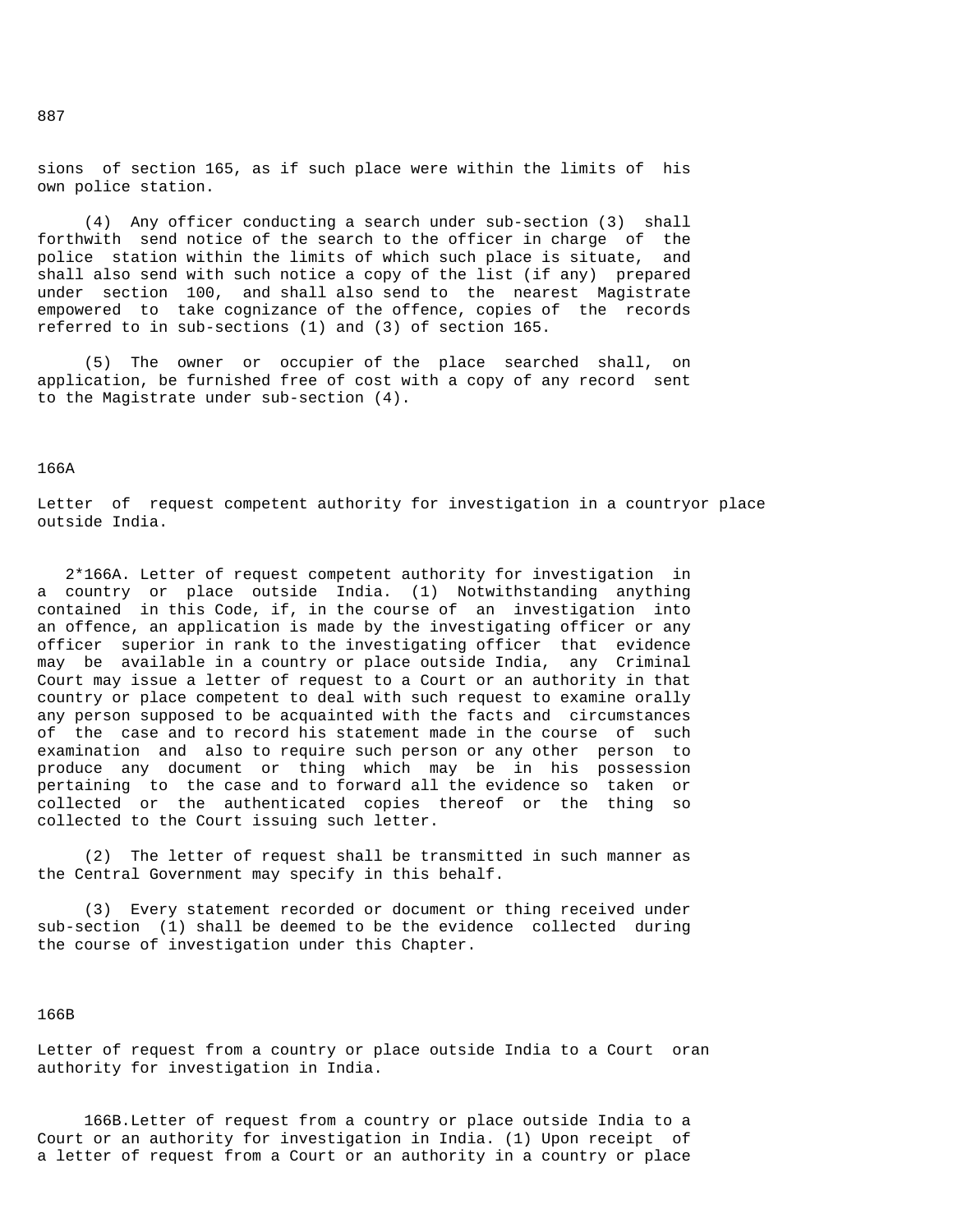outside India competent to issue such letter in that country or place for the examination of any person or production of any document or thing in relation to an offence under investigation in that country or place, the Central Government may, if it thinks fit,-

> (i) forward the same to the Chief Metropolitan Magistrate or Chief Judicial Magistrate or such Metropolitan Magistrate or Judicial Magistrate as he may appoint in this behalf, who shall thereupon summon the person before him and record his statement or cause the document or thing to be produced; or

> (ii) send the letter to any police officer for investigation, who shall thereupon investigate into the offence in the same manner,

as if the offence had been committed within India.

 (2) All the evidence taken or collected under sub-section (1), or authenticated copies thereof or the thing so collected, shall be forwarded by the Magistrate or police officer, as the case may be, to the Central Government for transmission to the Court or the authority issuing the letter of request, in such manner as the Central Govern ment may deem fit.

## 167.

Procedure when investigation cannot be completed in twenty four hours.

 167.Procedure when investigation cannot be completed in twenty four hours. (1)Whenever any person is arrested and detained in custody and it appears that the investigation cannot be completed within the period of twenty-four hours fixed by section 57, and there are grounds for believing that the accusation or information is well-founded, the officer in charge of the police station or the police officer making the investigation, if he is not below the rank of sub-inspector, shall forthwith transmit to the nearest Judicial Magistrate a copy of the entries in the diary hereinafter prescribed relating to the case, and shall at the same time forward the accused to such Magistrate.

 (2) The Magistrate to whom an accused person is forwarded under this section may, whether he has or has not jurisdiction to try the case, from time to time, authorise the detention of the accused in such custody as such Magistrate thinks fit, for a term not exceeding fifteen days in the whole  $i$  and if he has no jurisdiction to try the case or commit it for trial, and considers further detention unnecessary, he may order the accused to be forwarded to a Magistrate having such jurisdiction:

Provided that-

 1\*[(a) the Magistrate may authorise the detention of the accused person, otherwise than in the custody of the police, beyond the period of fifteen days ; if he is satisfied that adequate grounds exist for doing so, but no Magistrate shall authorise the detention of the accused person in custody under this paragraph for a total period exceeding,-

(i) ninety days, where the investigation relates to an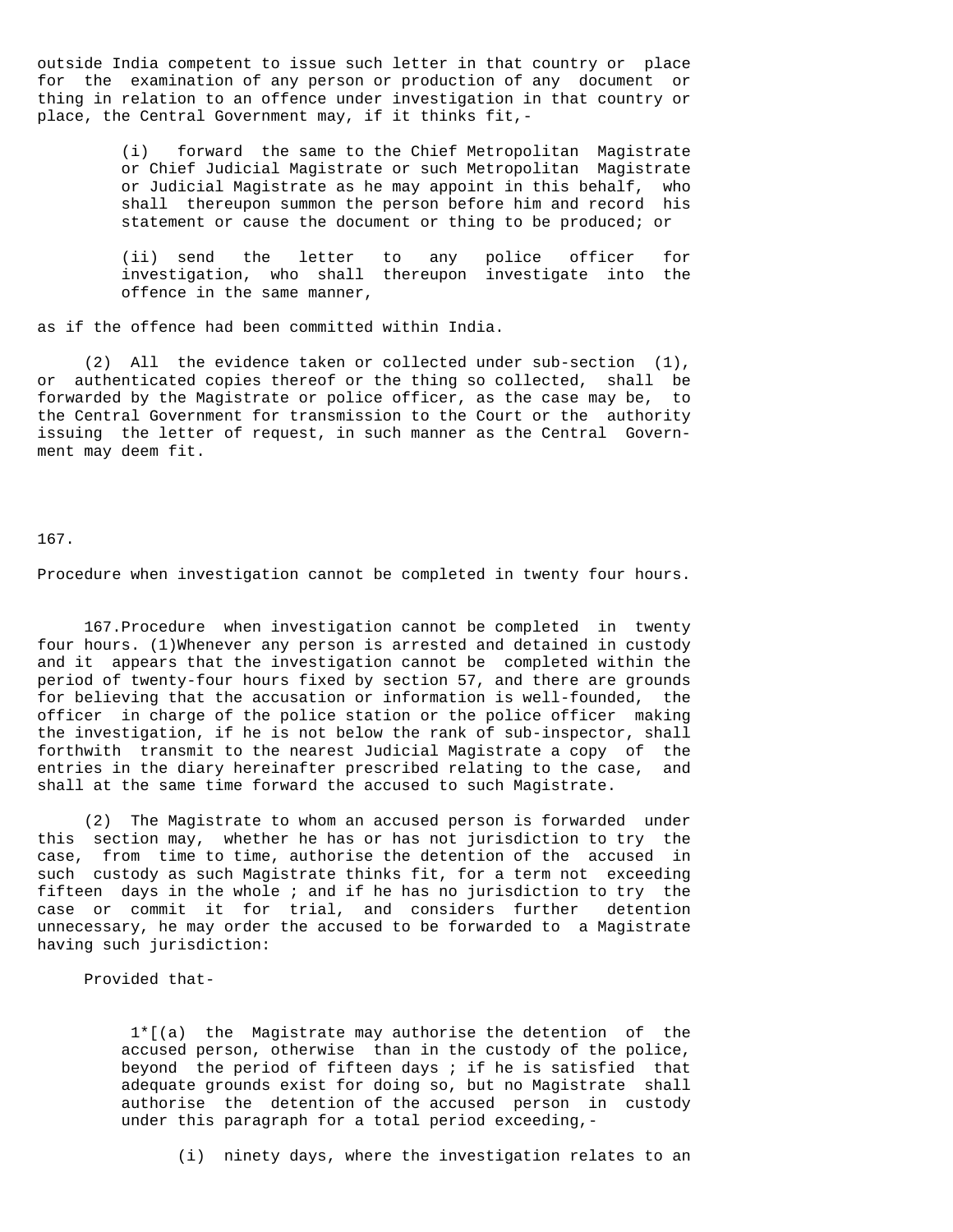offence punishable with death, imprisonment for life or imprisonment for a term of not less than ten years;

 --------------------------------------------------------------------- 1 subs. by Act 45 of 1978, s, 13, for paragraph (a) (w,e,f, 18-12-1978).

\_\_\_\_\_\_\_\_\_\_\_\_\_\_\_\_\_\_\_\_\_\_\_\_\_\_\_\_\_\_\_\_\_\_\_\_\_\_\_\_\_\_\_\_\_\_\_\_\_\_\_\_\_\_\_\_\_\_\_\_\_\_\_\_\_\_\_\_\_\_

2 Ins. by act 10 of 1990 , s.2 (w.e.f 19-2-1990)

888

 (ii) sixty days, where the investigation relates to any other offence,

 and, on the expiry of the said period of ninety days, or sixty days, as the case may be, the accused person shall be released on bail if he is prepared to and does furnish bail, and every person released on bail under this sub-section shall be deemed to be so released under the provisions of Chapter XXXIII for the purposes of that Chapter ;]

 (b) no Magistrate shall authorise detention in any custody under this section unless the accused is produced before him;

 (c) no Magistrate of the second class, not specially empowered in this behalf by the High Court, shall authorise detention in the custody of the police.

 1 \*[Explanation I.-For the avoidance of doubts, it is hereby declared that, notwithstanding the expiry of the period specified in paragraph (a), the accused shall be detained in custody so long as he does not furnish bail ;].

 2\*[Explanation II.-If any question arises whether an accused person was produced before the Magistrate as required under paragraph (b), the production of the accused person may be proved by his signature on the order authorising detention.]

 1\*[(2A) Notwithstanding anything contained in sub-section (1) or sub-section (2), the officer in charge of the police station or the police officer making the investigation, if he is not below the rank of a sub-inspector, may, where a Judicial Magistrate is not available, transmit to the nearest Executive Magistrate, on whom the powers of a Judicial Magistrate or Metropolitan Magistrate have been conferred, a copy of the entry in the diary hereinafter prescribed relating to the case, and shall, at the same time, forward the accused to such Executive Magistrate, and thereupon such Executive Magistrate, may, for reasons to be recorded in writing, authorise the detention of the accused person in such custody as he may think fit for a term not exceeding seven days in the aggregate; and, on the expiry of the period of detention so authorised, the accused person shall be released on bail except where an order for further detention of the accused person has been made by a Magistrate competent to make such order ; and, where an order for such further detention is made, the period during which the accused person was detained in custody under the orders made by an Executive Magistrate under this sub-section,

 $\overline{\phantom{a}}$  , and the contribution of the contribution of the contribution of the contribution of the contribution of the contribution of the contribution of the contribution of the contribution of the contribution of the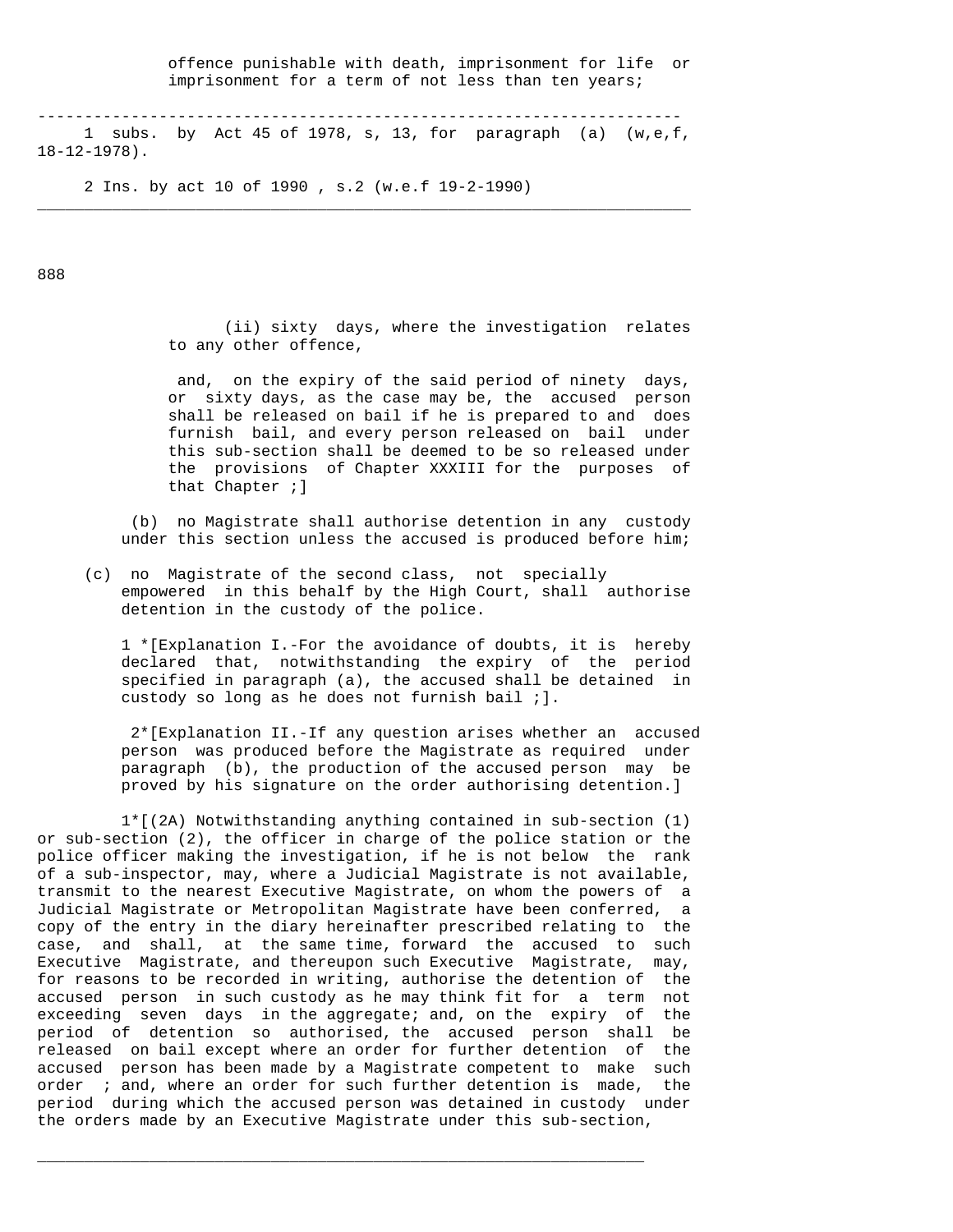1ins.by Act 45 of 1978, s. 13 (w.e.f. 18-12-1978).

 2 Explanation numbered as Explanation II by s. 13, ibid. (w.e.f. 18-12-1978).

\_\_\_\_\_\_\_\_\_\_\_\_\_\_\_\_\_\_\_\_\_\_\_\_\_\_\_\_\_\_\_\_\_\_\_\_\_\_\_\_\_\_\_\_\_\_\_\_\_\_\_\_\_\_\_\_\_\_\_\_\_\_\_\_

889

 shall be taken into account in computing the period specified in para graph (a) of the proviso to sub-section (2):

 Provided that before the expiry of the period aforesaid, the Executive Magistrate shall transmit to the nearest Judicial Magistrate the records of the case together with a copy of the entries in the diary relating to the case which was transmitted to him by the officer in charge of the police station or the police officer making the investigation, as the case may be.]

 (3) A Magistrate authorising under this section detention in the custody of the police shall record his reasons for so doing.

 (4) Any Magistrate other than the Chief Judicial Magistrate making such order shall forward a copy of his order, with his reasons for making it, to the Chief Judicial Magistrate.

 (5) If in any case triable by a Magistrate as a summons-case, the investigation is not concluded within a period of six months from the date on which the accused was arrested, the Magistrate shall make an order stopping further investigation into the offence unless the officer making the investigation satisfies the Magistrate that for special reasons and in the interests of justice the continuation of the investigation beyond the period of six months is necessary.

 (6) Where any order stopping further investigation into an offence has been made under sub-section (5), the Sessions Judge may, if he is satisfied, on an application made to him or otherwise, that further investigation into the offence ought to be made, vacate the order made under sub-section (5) and direct further investigation to be made into the offence subject to such directions with regard to bail and other matters as he may specify.

168.

Report of investigation by subordinate police officer.

 168. Report of investigation by subordinate police officer. When any subordinate police officer has made any investigation under this Chapter, he shall report the result of such investigation to the officer in charge of the police station.

169.

Release of accused when evidence deficient.

169.Release of accused when evidence deficient. If, upon an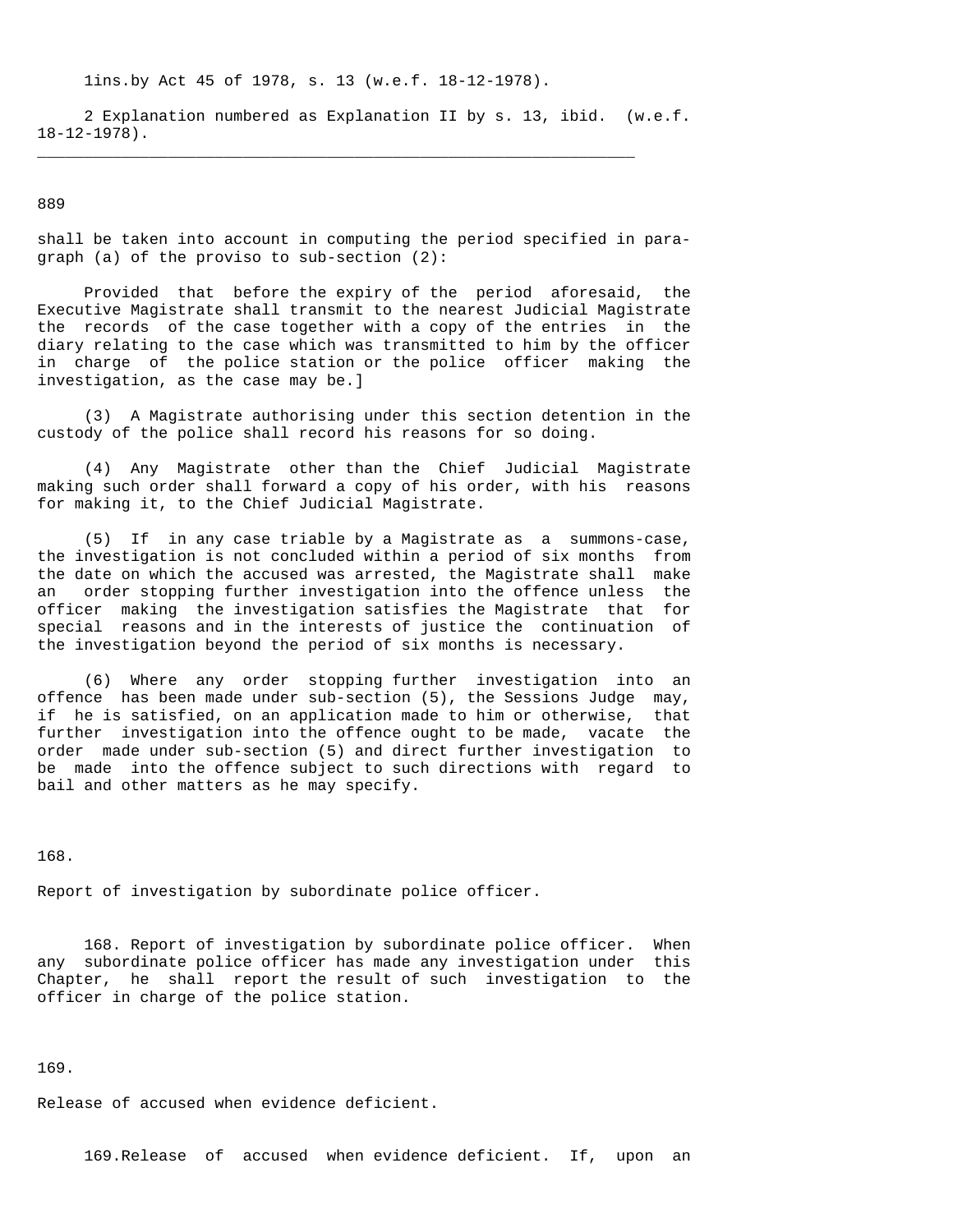investigation under this Chapter, it appears to the officer in charge of the police station that there is not sufficient evidence or reasonable ground of suspicion to justify the forwarding of the accused to a Magistrate, such officer shall, if such person is in custody, release him on his executing a bond, with or without sureties, as such officer may direct, to appear, if and when so required, before a Magistrate empowered to take cognizance of the offence on a police report, and to try the accused or commit him for trial.

890

170.

Cases to be sent to Magistrate, when evidence is sufficient.

 170.Cases to be sent to Magistrate, when evidence is sufficient. (1) If, upon an investigation under this Chapter, it appears to the officer in charge of the police station that there is sufficient evidence or reasonable ground as aforesaid, such officer shall forward the accused under custody to a Magistrate empowered to take cognizance of the offence upon a police report and to try the accused or commit him for trial, or, if the offence is bailable and the accused is able to give security, shall take security from him for his appearance before such Magistrate on a day fixed and for his attendance from day to day before such Magistrate until otherwise directed.

 (2) When the officer in charge of a police station forward an accused person to a Magistrate or takes security for his appearance before such Magistrate under this section, he shall send to such Magistrate any weapon or other article which it may be necessary to produce before him, and shall require the complainant (if any) and so many of the persons who appear to such officer to be acquainted with the facts and circumstances of the cage as he may think necessary, to execute a bond to appear before the Magistrate as thereby directed and prosecute or give evidence (as the case may be) in the matter of the charge against the accused.

 (3) If the Court of the Chief Judicial Magistrate is mentioned in the bond, such Court shall be held to include any Court to which such Magistrate may refer the case for inquiry or trial, provided reasonable notice of such reference is given to such complainant or persons.

 (4) The officer in whose presence the bond is executed shall deliver a copy thereof to one of the persons who executed it, and shall then send to the Magistrate the original with his report.

171.

 Complainant and witnesses not to be required to accompany policeofficer and not to be subjected to restraint.

171.Complainant and witnesses not to be required to accompany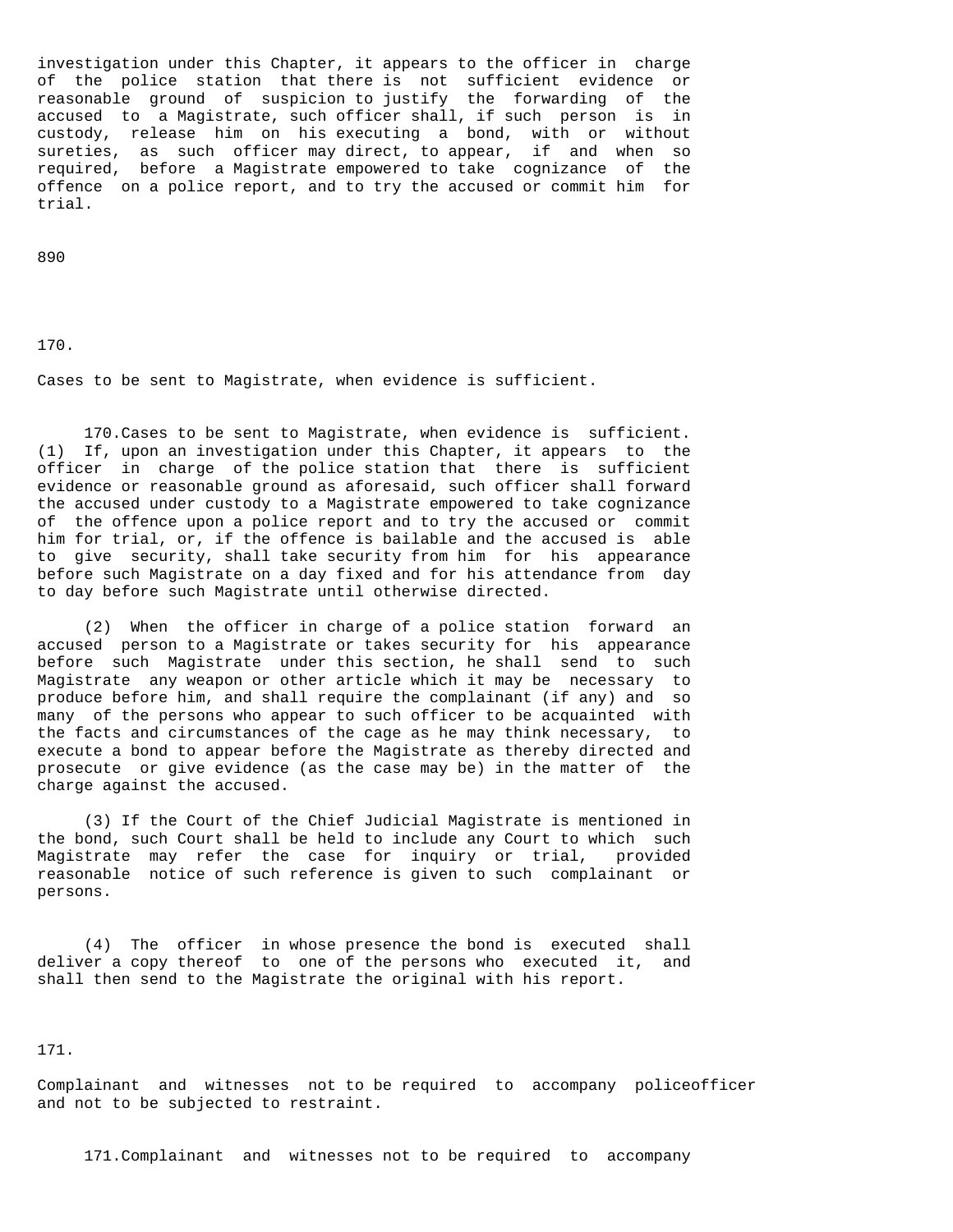police officer and not to be subjected to restraint. No complainant or witness on his way to any Court shall be required to accompany a police officer, or shall be subjected to unnecessary restraint or inconvenience, or required to give any security for his appearance other than his own bond:

 Provided that, if any complainant or witness refuses to attend or to execute a bond as directed in section 170, the officer in charge of the police station may forward him in custody to the Magistrate, who may detain him in custody until he executes such bond, or until the hearing of the case is completed.-

172.

Diary of proceedings in investigation.

 172.Diary of proceedings in investigation. (1) Every police officer making an investigation under this Chapter shall day by day enter his proceedings in the investigation in a diary, setting forth the time at which the information reached him, the time at which he began and closed his investigation, the place or places visited

891

 by him, and a statement of the circumstances ascertained through his investigation.

 (2) Any Criminal Court may send for the police diaries of a case under inquiry or trial in such Court, and may use such diaries, not as evidence in the case, but to aid it in such inquiry or trial.

 (3) Neither the accused nor his agents shall be entitled to call for such diaries, nor shall he or they be entitled to see them merely because they are referred to by the Court ; but, if they are used by the police officer who made them to refresh his memory, or if the Court uses them for the purpose of contradicting such police officer, the provisions of section 161 or section 145, as the case may be, of the Indian Evidence Act, 1872 (1 of 1872), shall apply,

173.

Report of police officer on completion of investigation.

 173. Report of police officer on completion of investigation. (1) Every investigation under this Chapter shall be completed without unnecessary delay.

 $(2)(i)$  As soon as it is completed, the officer in charge of the police station shall forward to a Magistrate empowered to take cognizance of the offence on a police report, a report in the form prescribed by the State Government, stating-

(a) the names of the parties;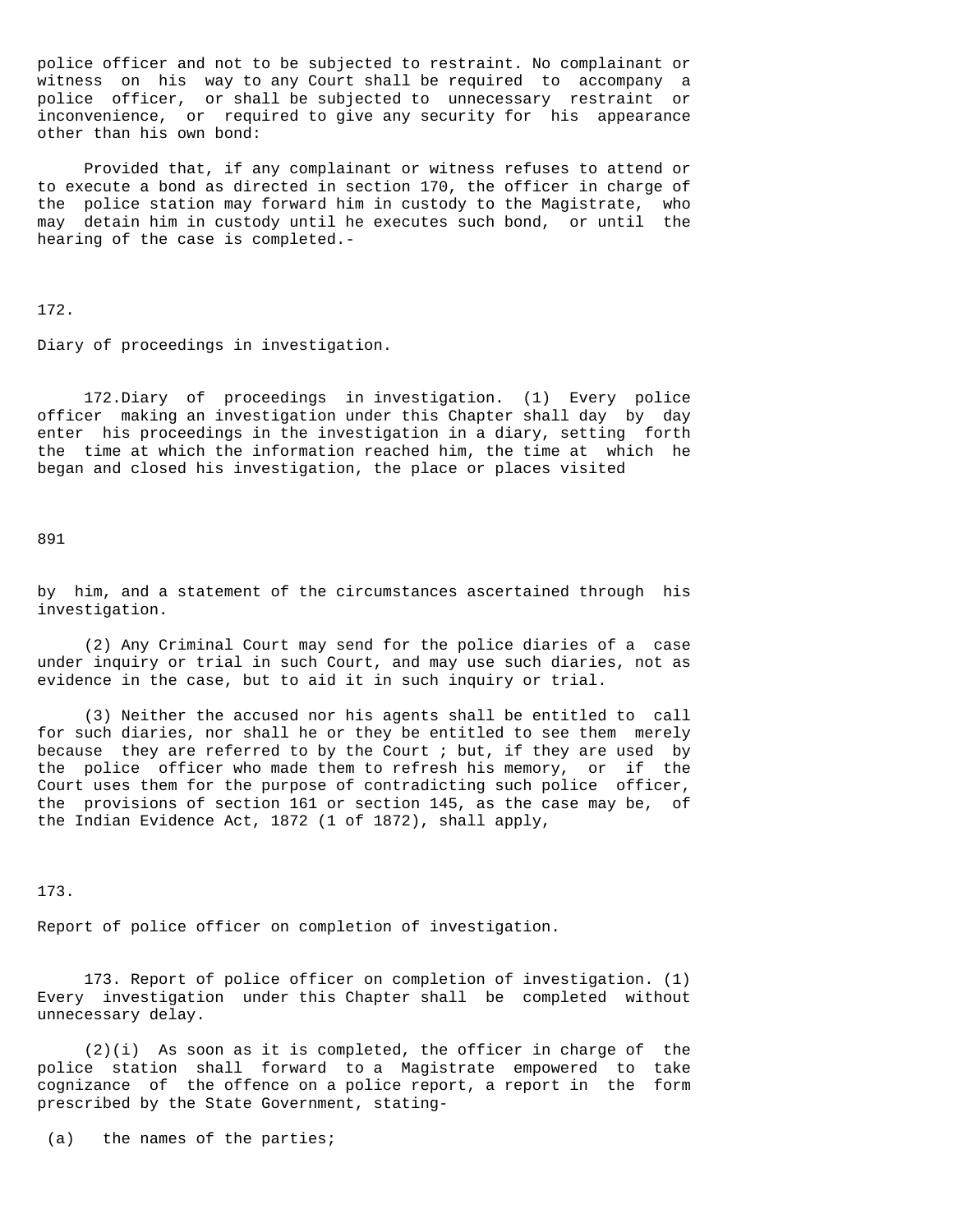(b) the nature of the information;

 (c)the names of the persons who appear to be acquainted with the circumstances of the case;

 (d)whether any offence appears to have been committed and, if so,by whom ;

(e) whether the accused has been arrested;

 (f) whether he has been released on his bond and, if so, weather with or without sureties;

 (g) whether he has been forwarded in custody under section 170.

 (ii) The officer shall also communicate, In such manner as may be prescribed by the State Government, the action taken by him, to the person, if any, by whom the information relating to the commission of the offence was first given.

 (3) Where a superior officer of police has been appointed under section 158, the report shall, in any case in which the State Government by general or special order so directs, be submitted through that officer, and he may, pending the orders of the Magistrate, direct the officer in charge of the police station to make further investigation,

892

 (4) Whenever it appears from a report forwarded under this section that the accused has been released on his bond, the Magistrate shall make such order- for the discharge of such bond or otherwise as he thinks fit.

 (5) When such report is in respect of a case to which section 170 applies, the police officer shall forward to the Magistrate alongwith the report-

> (a) all documents or relevant extracts thereof on which the prosecution proposes to rely other than those already sent to the Magistrate during investigation;

> (b) the statements-recorded under section 161 of all the persons whom the prosecution proposes to examine as its witnesses.

 (6) If the police officer is of opinion that any part of any such statement is not relevant to the subject-matter of the proceedings or that its disclosure to the accused is not essential in the interests of justice and is inexpedient in the public interest, he shall indicate that part of the statement and append a note requesting the Magistrate to exclude that part from the copies to be granted to the accused and stating his reasons for making such request.

(7) Where the police officer investigating the case finds it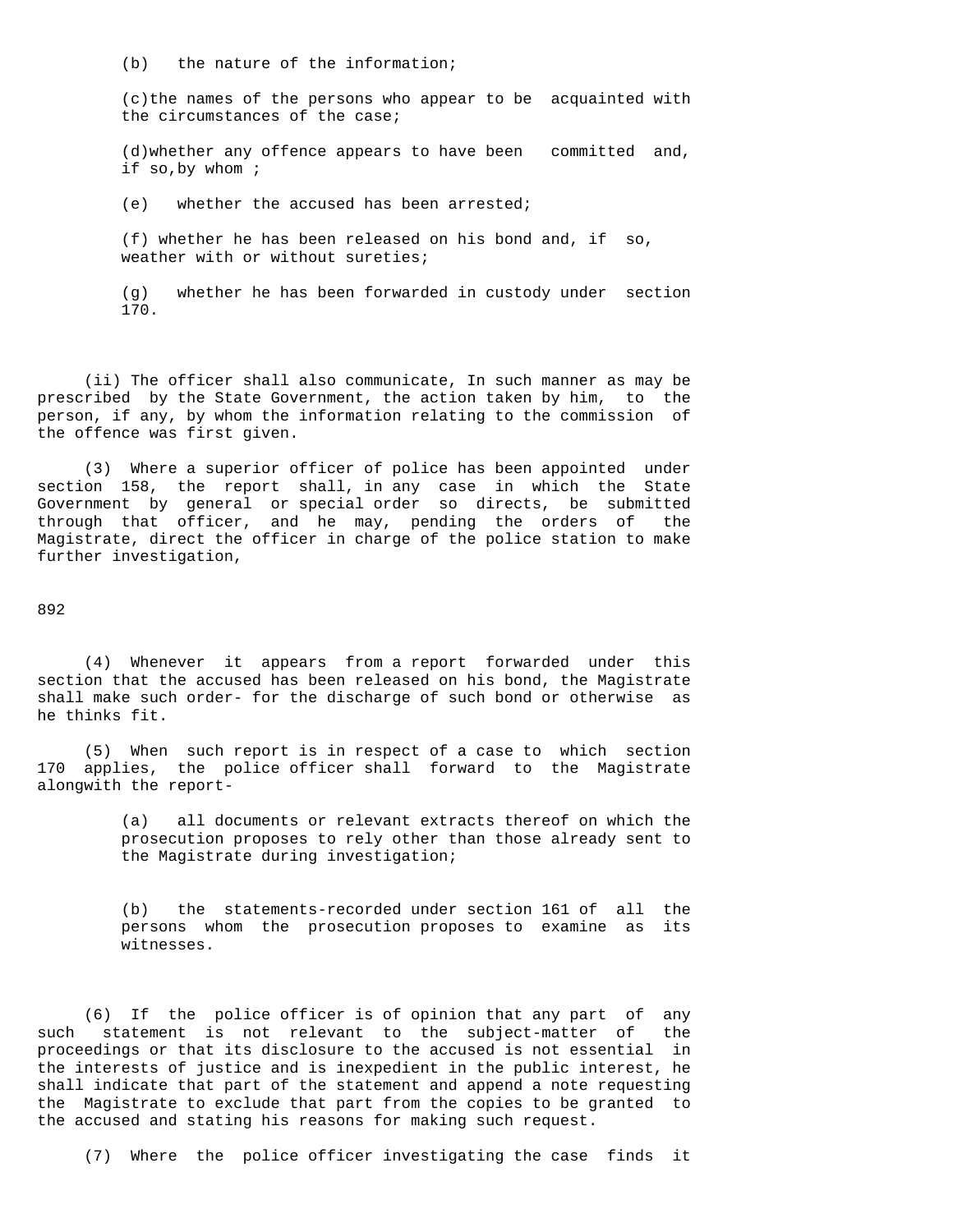convenient so to do, he may furnish to the accused copies of all or any of the documents referred to in sub-section (5).

 (8) Nothing in this section shall be deemed to preclude further investigation in respect of an offence after a report under sub section (2) has been forwarded to the Magistrate and, where upon such investigation, the officer in charge of the police station obtains further evidence, oral or documentary, he shall forward to the Magistrate a further report or reports regarding such evidence in the form prescribed ; and the provisions of sub-sections (2) to (6) shall, as far as may be, apply in relation to such report or reports as they apply in relation to a report forwarded under sub-section (2).

#### 174.

Police to enquire and report on suicide, etc.

 174.Police to enquire and report on suicide, etc. (1) When the officer in charge of a police station or some other police officer specially empowered by the State Government in that behalf receives information that a person has committed suicide, or has been killed by another or by an animal or by machinery or by an accident, or has died under circumstances raising a reasonable suspicion that some other person has committed an offence, he shall immediately give intimation thereof to the nearest Executive Magistrate empowered to hold inquests, and, unless otherwise directed by any rule prescribed by the State Government, or by any general or special order of the District or Sub-divisional Magistrate, shall proceed to the place where the body

#### 893

 of such deceased person is, and there, in the presence of two' or more respectable inhabitants of the neighbourhood, shall make an investiga tion, and draw up a report of the apparent cause of death, describing such wounds, fractures, bruises, and other marks of injury as may be found on the body, and stating in what manner, or by what weapon or instrument (if any); such marks appear to have been inflicted.

 (2) The report shall be signed by such police officer and other persons, or by so many of them as concur therein, and shall be forthwith forwarded to the District Magistrate or the Sub-divisional Magistrate.

 $1*(3)$  When-

 (i) the case involves suicide by a woman within seven years of her marriage;or

> (ii) the case relates to the death of a woman within seven years of her marriage in any circumstances raising a reasonable suspicion that some other person committed an offence in relation to such woman;or

 (iii) the case relates to the death of a woman within seven years of her marriage and any relative of the woman has made a request in this behalf; or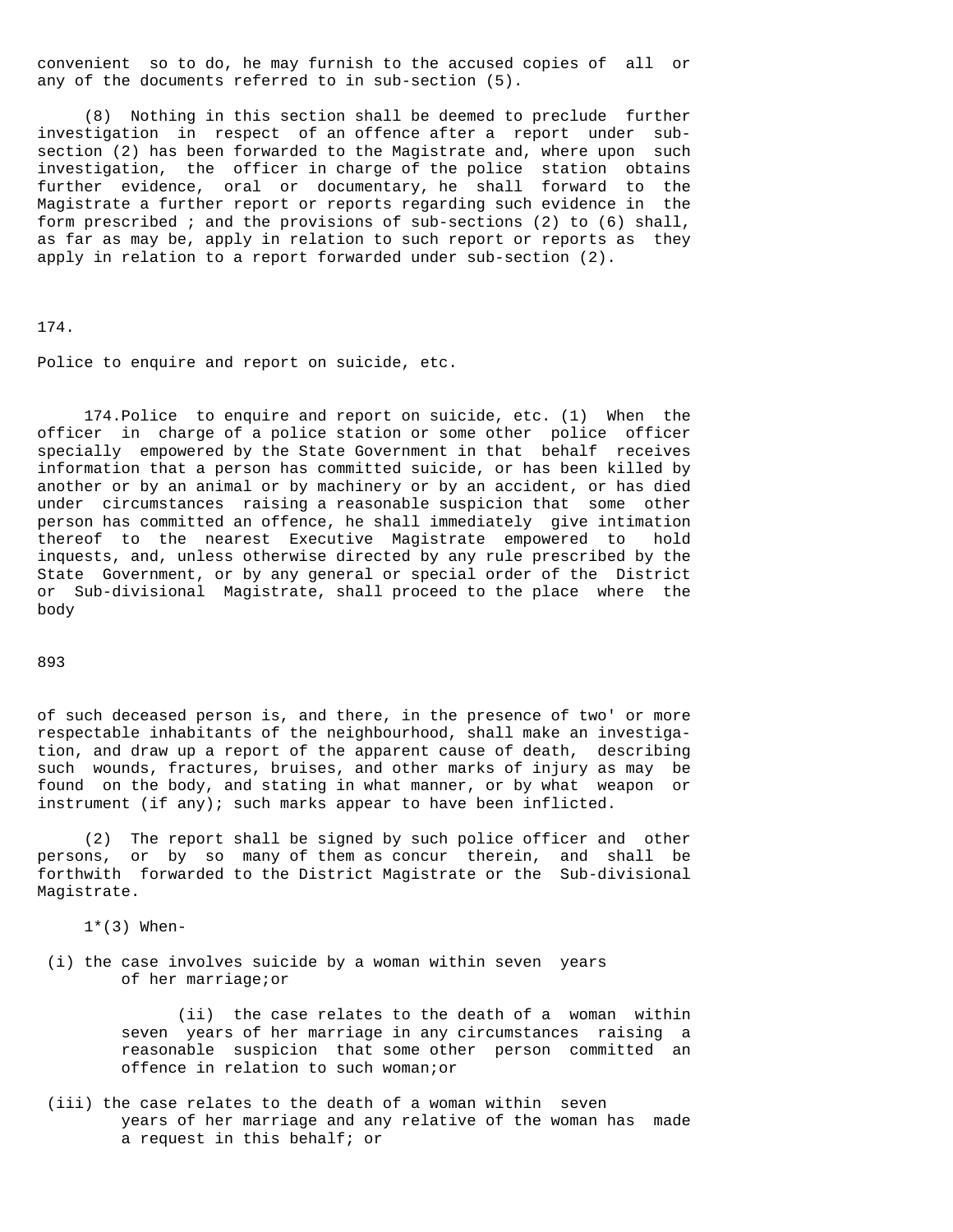(iv) there is any doubt regarding the cause of death; or

 (v) the police officer for any other reason considers it expedient so to do, he shall.

 subject to such rules as the State Government may prescribe in this behalf, forward the body, with a view to its being examined, to the nearest Civil Surgeon, or other qualified medical man appointed in this behalf by the State Government, if the state of the weather and the distance admit of its being so forwarded without risk of such putrefaction on the road as would render such examination useless.

 (4) The following Magistrates are empowered to hold inquests, namely, any District Magistrate or Sub-divisional Magistrate and any other Executive Magistrate specially empowered in this behalf by the State Government or the District Magistrate.

175.

Power to summon persons.

 175.Power to summon persons. (1) A police officer proceeding under section 174, may, by order in writing, summon two or more persons as aforesaid for the purpose of the said investigation, and any other person who appears to be acquainted with the facts of the case and every person so summoned shall be bound to attend and to answer truly all questions other than questions the answers to which would have a tendency to expose him to a criminal charge or to a penalty or forfeiture.

 (2) If the facts do not disclose a cognizable offence to which section 170 applies, such persons shall not be required by the police officer to attend a Magistrate's Court.

176.

Inquiry by Magistrate into cause of death.

 176.Inquiry by Magistrate into cause of death. (1) 2\*[When any person dies while in the custody of the police or when the case is of the nature referred to in clause (i) or clause(ii) of sub-section  $(3)$  of section 174] the nearest Magistrate- empowered to hold inquests shall, and in any other case mentioned in sub-section (1) of section 174, any Magistrate so empowered may hold an inquiry into the cause of death either instead of, or in addition to, the investigation held by the police officer ; and if he does so, he shall have all the powers in conducting it which he would have in holding an inquiry into an offence.

----------------------------------------------------------------------

1 Subs. by Act 46 of 1983, S. 3

2 Subs. by s.4, ibid.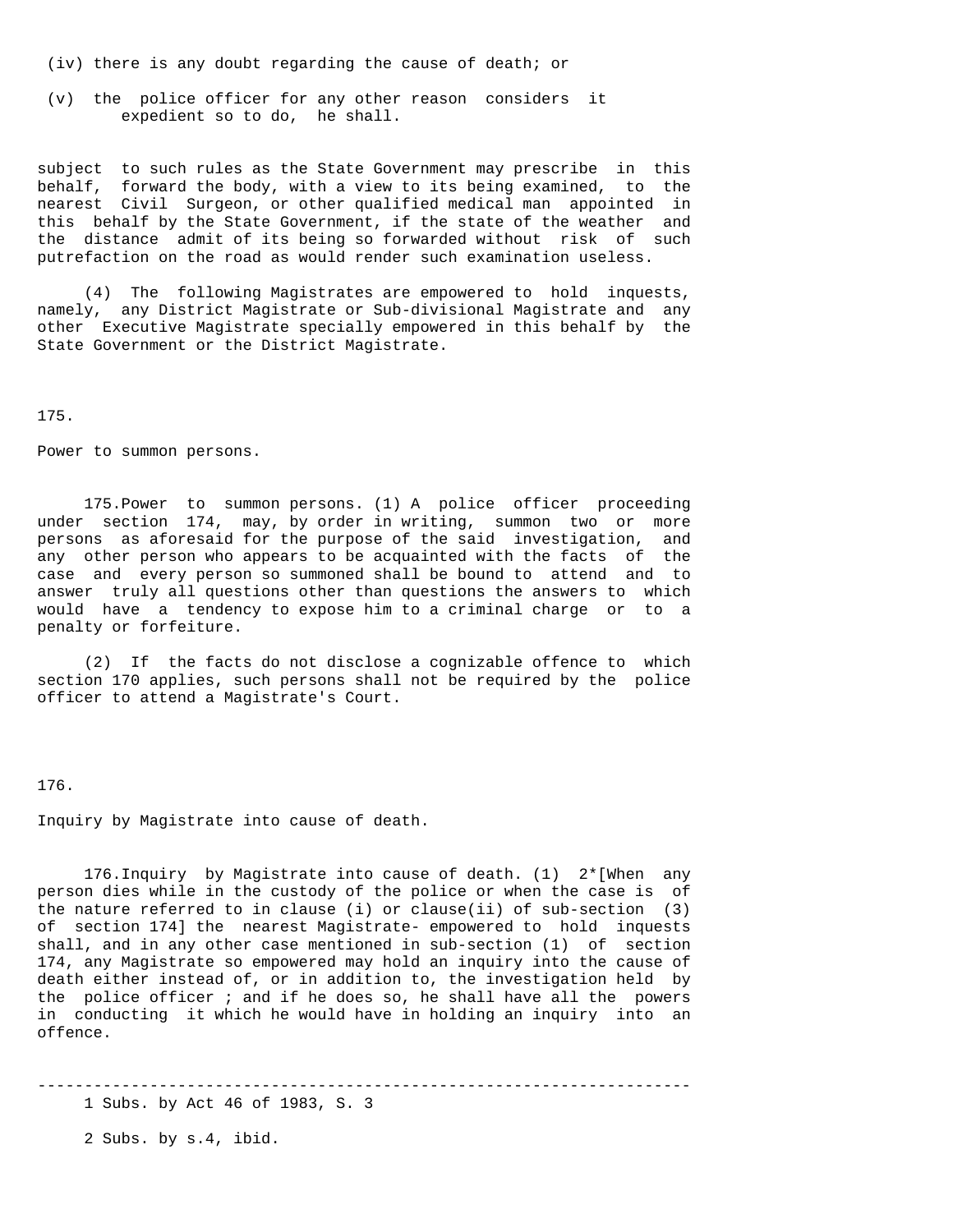---------------------------------------------------------------------

 (2) The Magistrate holding such an inquiry shall record the evidence taken by him in connection therewith in any manner hereinafter prescribed according to the circumstances of the case.

 (3) Whenever such Magistrate considers it expedient to make an examination of the dead body of any person who has been already interred, in order to discover the cause of his death, the Magistrate may cause the body to be disinterred and examined.

 (4) Where an inquiry is to be held under this section, the Magistrate shall, wherever practicable, inform the relatives of the deceased whose names and addresses are known, and shall allow them to remain present at the inquiry.

 Explanation.-In this section, expression "relative" means parents, children, brothers, sisters and spouse.

CHAP

JURISDICTION OF THE CRIMINAL COURTS IN INQUIRIES AND TRIALS

## CHAPTER XIII

JURISDICTION OF THE CRIMINAL COURTS IN INQUIRIES AND TRIALS

177.

Ordinary place of inquiry and trial.

 177.Ordinary place of inquiry and trial. Every offence shall ordinarily be inquired into and tried by a Court within whose local jurisdiction it was committed.

178.

Place of inquiry or trial.

 178.Place of inquiry or trial. (a) When it is uncertain in which of several local areas an offence was committed, or

 (b) where an offence is committed, partly in one local area and partly in another, or

 (c) where an offence, is a continuing one, and continues to be committed in more local areas than one, or

(d) where it consists of several acts done in different local

894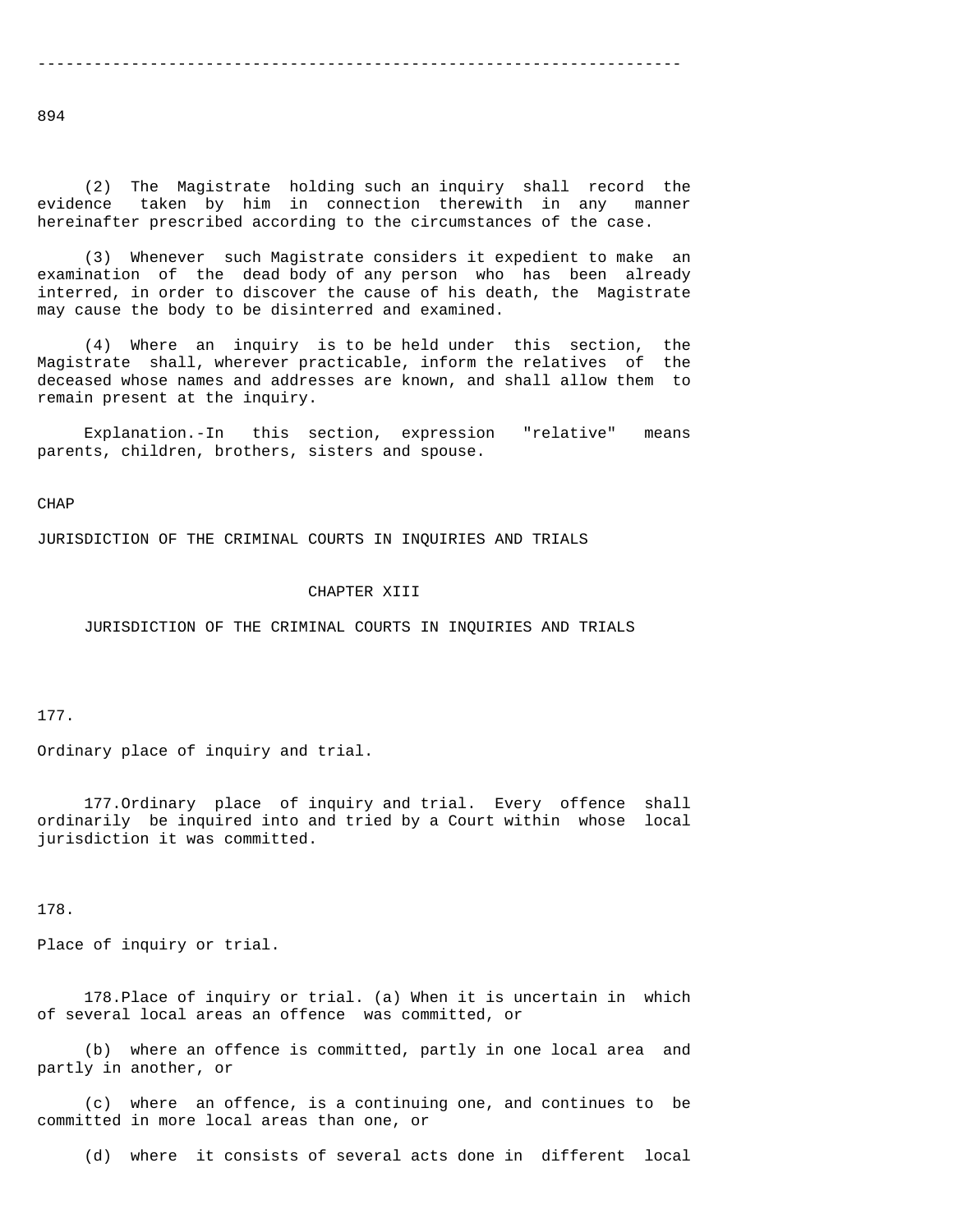areas,it may be inquired into or tried by a Court having jurisdiction over any of such local areas.

179.

Offence triable where act is done or consequence ensues.

 179.Offence triable where act is done or consequence ensues. When an act is an offence by reason of anything which has been done and of a consequence which has ensued, the offence may be inquired into or tried by a Court within whose local jurisdiction such thing has been done or such consequence has ensued.

895

180.

Place of trial where act is an offence by reason of relation to otheroffence.

 180.Place of trial where act is an offence by reason of relation to other offence. When an act is an offence by reason of its relation to any other act which is also an offence or which would be an offence if the doer were capable of committing an offence, the first-mentioned offence may be inquired into or tried by a Court within whose local jurisdiction either act was done.

181.

Place of trial in case of certain offences.

 181.Place of trial in case of certain offences. (1) Any offence of being a thug, or murder committed by a thug, of dacoity, of dacoity with murder, of belonging to a gang of dacoits, or of escaping from custody, may be inquired into or tried by a Court within whose local jurisdiction the offence was committed or the accused person is found.

 (2)Any offence of kidnapping or abduction of a person may be inquired into or tried by a Court within whose local jurisdiction the person was kidnapped or abducted or was conveyed or concealed or detained.

 (3)Any offence of theft, extortion or robbery may be inquired into or tried by a Court within whose local jurisdiction the offence was committed or the stolen property which is the subject of the offence was possessed by any person committing it or by any person who received or retained such property knowing or having reason to relieve it to be stolen property.

 (4)Any offence of criminal misappropriation or of criminal breach of trust may be inquired into or tried by a Court within whose local jurisdiction the offence was committed or any part of the property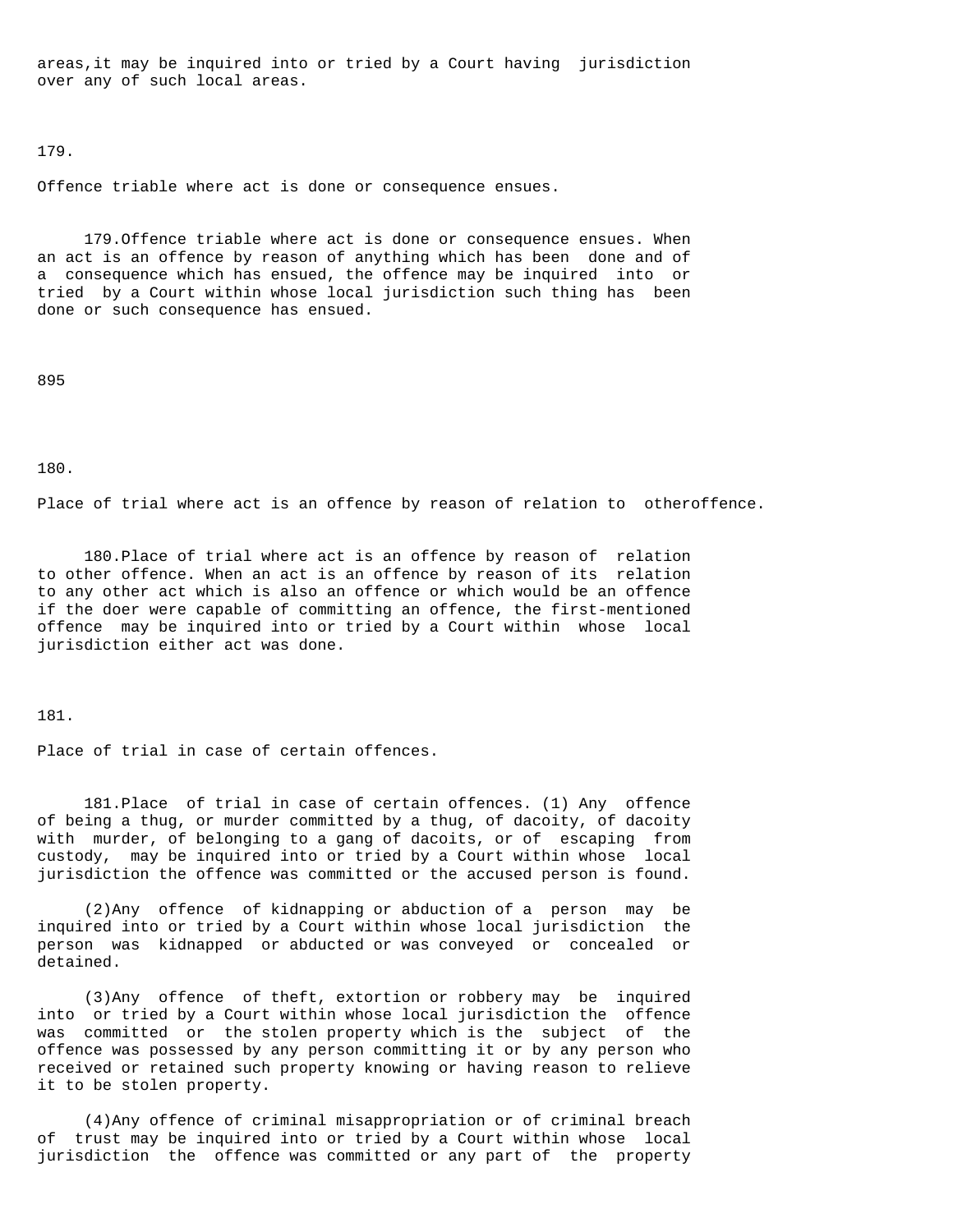which is the subject of the offence was received or retained, or was required to be returned or accounted for, by the accused person.

 (5)Any offence which includes the possession of stolen property may be inquired into or tried by a Court within whose local jurisdiction the offence was committed or the stolen property was possessed by any person who received or retained it knowing or having reason to believe it to be stolen property.

182.

Offences committed by letters, etc.

 182.Offences committed by letters, etc. (1) Any offence which includes cheating may, if the deception is practised by means of letters or telecommunication messages, be inquired into or tried by any Court within whose local jurisdiction such letters or messages were sent or were received; and any offence of cheating and dishonestly inducing delivery of property may be inquired into or tried by a Court within whose local jurisdiction the property was delivered by the person deceived or was received by the accused person.

 (2)Any offence punishable under section 494 or section 495 of the Indian Penal Code (45 of 1860) may be inquired into or tried by a Court within whose

896

 local jurisdiction the offence was committed or the offender last resided with his or her spouse by the first marriage 1\*[or the wife by the first marriage has taken up permanent residence after the commission of the offence].

183.

Offence committed on journey or voyage.

 183.Offence committed on journey or voyage. When an offence is committed whilst the person by or against whom, or the thing in respect of which, the offence is committed is in the course of performing a journey or voyage, the offence may be inquired into or tried by a Court through or into whose local jurisdiction that person or thing passed in the course of that journey or voyage.

184.

Place of trial for offences triable together.

184.Place of trial for offences triable together. Where-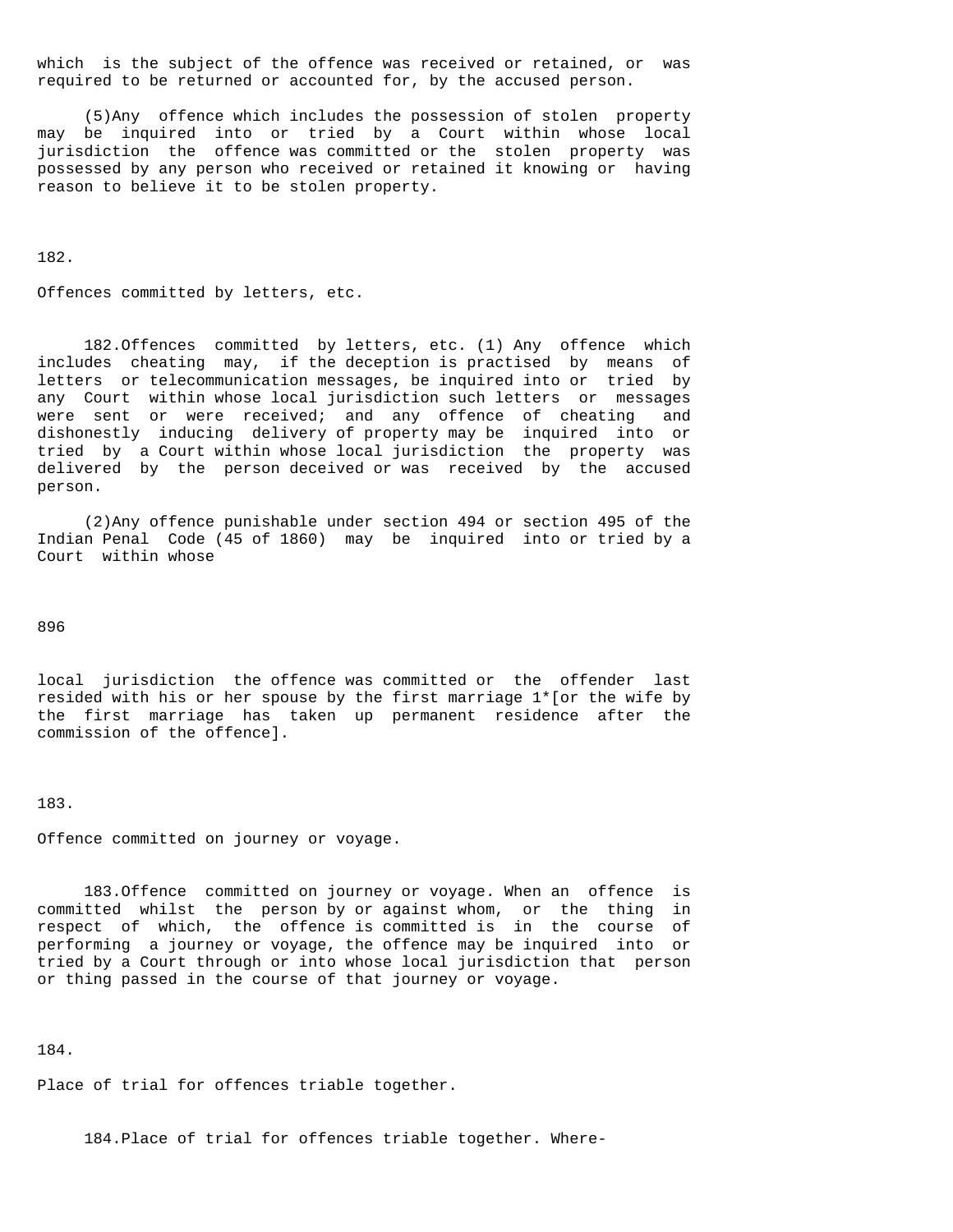(a)the offences committed by any person are such that he may be charged with and tried at one trial for, each such offence by virtue of the provisions of section 219, section 220 or section 221,or

> (b) the offence of offences committed by several persons are such that they may be charged with and tried together by virtue of the provisions of section 223,

 the offences may be inquired into or tried by any Court competent to inquire into or try any of the offences.

185.

Power to order cases to be tried in different sessions divisions.

 185.Power to order cases to be tried in different sessions divisions. Notwithstanding anything contained in the preceding provisions of this Chapter, the State Government may direct that any cases or class of cases committed for trial in any district may be tried in any sessions division :

 Provided that such direction is not repugnant to any direction previously issued by the High Court or the Supreme Court under the Constitution, or under this Code or any other law for the time being in force.

186.

 High Court to decide, in case of doubt, district where inquiry ortrial shall take place.

 186.High Court to decide, in case of doubt, district where inquiry or trial shall take place. Where two or more Courts have taken cognizance of the same offence and a question arises as to which of them ought to inquire into or try that offence, the question shall be decided-

> (a) if the Courts are subordinate to the same High Court, by that High Court;

> (b) if the Courts are not subordinate to the same High Court, by the High Court within the local limits of whose appellate criminal jurisdiction the proceedings were first commenced

1 Ins. by Act 45 of 1978, s. 15 (w.e.f. 18-12-1980).

\_\_\_\_\_\_\_\_\_\_\_\_\_\_\_\_\_\_\_\_\_\_\_\_\_\_\_\_\_\_\_\_\_\_\_\_\_\_\_\_\_\_\_\_\_\_\_\_\_\_\_\_\_\_\_\_\_\_\_\_\_\_\_\_\_\_\_\_

\_\_\_\_\_\_\_\_\_\_\_\_\_\_\_\_\_\_\_\_\_\_\_\_\_\_\_\_\_\_\_\_\_\_\_\_\_\_\_\_\_\_\_\_\_\_\_\_\_\_\_\_\_\_\_\_\_\_\_\_\_\_\_\_\_\_\_\_\_

897

and thereupon all other proceedings in respect of that offence shall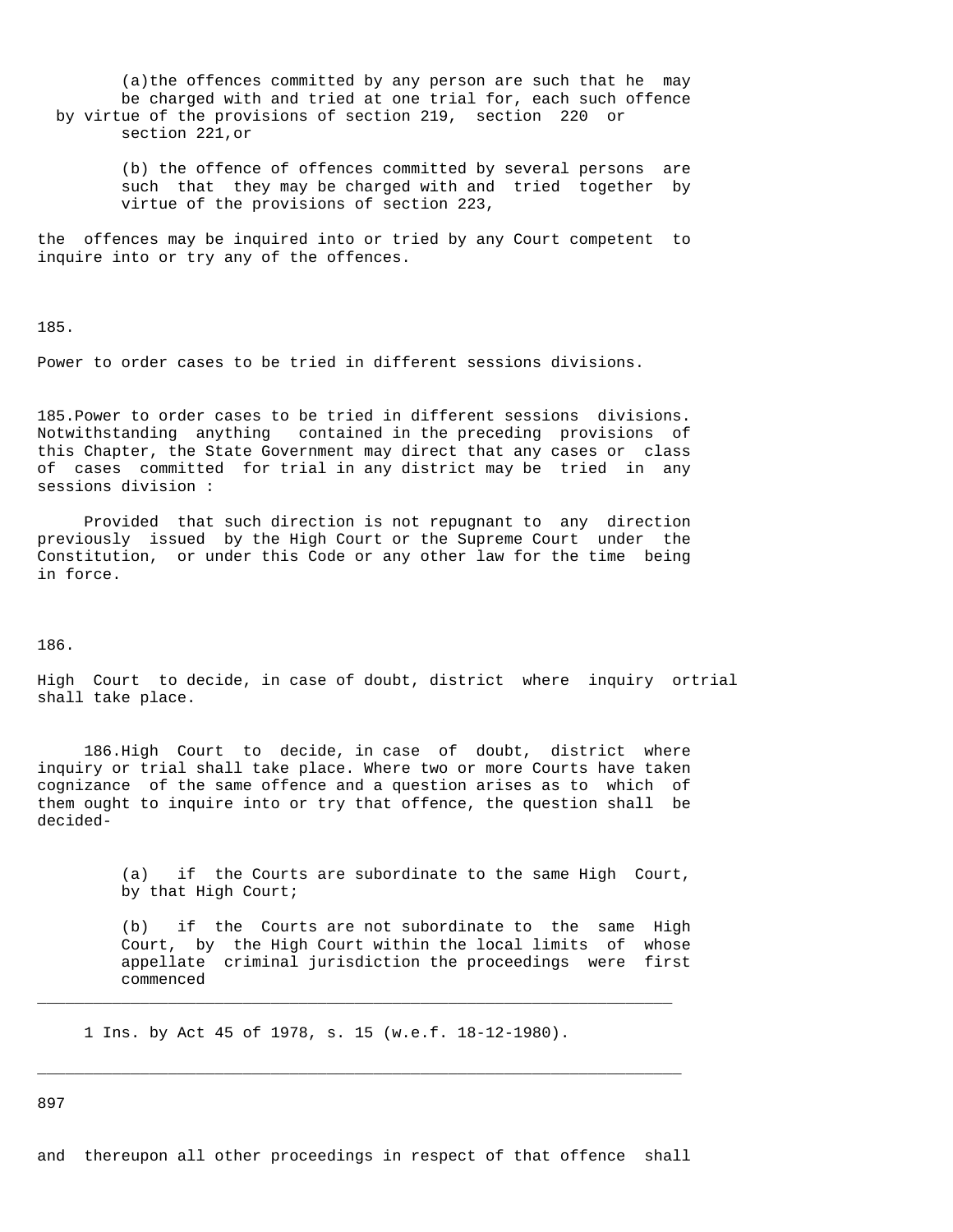187.

 Power to issue summons or warrant for offence committed beyond localjurisdiction.

 187.Power to issue summons or warrant for offence committed beyond local jurisdiction. (1) When a Magistrate of the first class sees reason to believe that any person within his local jurisdiction has committed outside such jurisdiction (whether within or outside India) an offence which cannot, under the provisions of sections 177 to 185 (both inclusive), or any other law for the time being in force, be inquired into or tried within such jurisdiction but is under some law for the time being in force triable in India, such Magistrate may inquire into the offence as if it had been committed within such local jurisdiction and compel such person in the manner. hereinbefore provided to appear before him, and send such person to the Magistrate having jurisdiction to inquire into or try such offence, or, if such offence is not punishable with death or imprisonment for life and such person is ready and willing to give bail to the satisfaction of the Magistrate acting under this section, take a bond With or without sureties for his appearance before the Magistrate having such jurisdiction.

 (2) When there are more Magistrates than one having such jurisdiction and the Magistrate acting under this section cannot satisfy himself as to the Magistrate to or before whom such person should be sent or bound to appear, the case shall be reported for the orders of the High Court.

188.

Offence committed outside India.

 188. Offence committed outside India. When an offence is committed outside India-

> (a) by a citizen of India, whether on the high seas or elsewhere; or

> (b) by a person, not being such citizen, on any ship or aircraft registered in India,

 he may be dealt with in respect of such offence as if it had been com mitted at any place within India at which he may be found :

 Provided that, notwithstanding anything in any of the preceding sections of this Chapter, no such offence shall be inquired into or tried in India except with the previous sanction of the Central Government.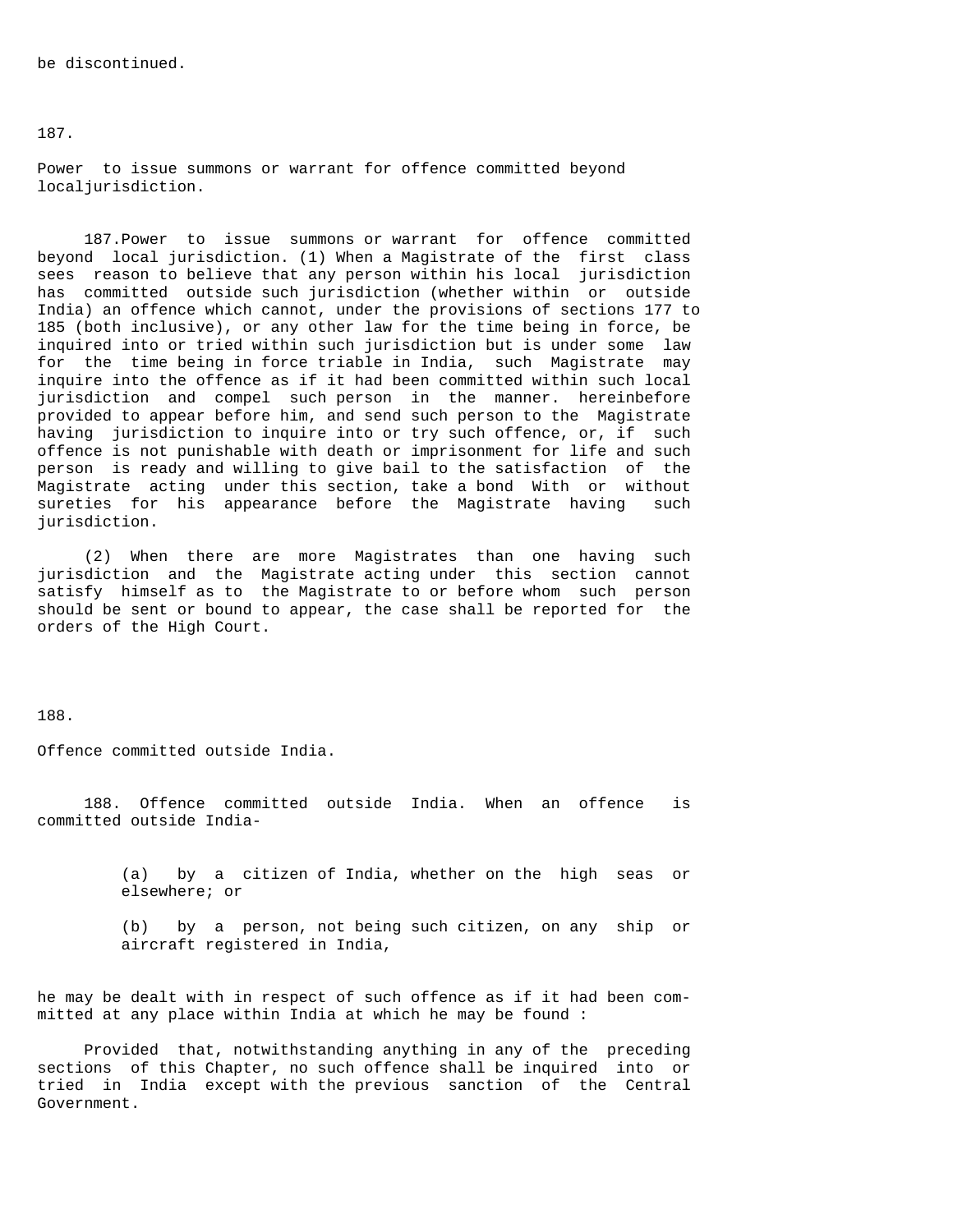Receipt of evidence relating to offences committed outside India.

 189.Receipt of evidence relating to offences committed outside India. When any offence alleged to have been committed in a territory outside India is being inquired into or tried under the provisions of section 188, the Central Government may, if it thinks fit, direct that copies of depositions made or exhibits produced before a judicial officer in or for that territory or before a diplomatic or consular representative of India in or for that territory shall be received as evidence by the Court holdings such inquiry or trial in any case in which such Court might issue a commission for taking evidence as to the matters to which such depositions exhibits relate.

898

### CHAP

CONDITIONS REQUISITE FOR INITIATION OF PROCEEDINGS......

# CHAPTER XIV

CONDITIONS REQUISITE FOR INITIATION OF PROCEEDINGS......

190.

Cognizance of offences by Magistrates.

 190.Cognizance of offences by Magistrates. (1) Subject to the provisions of this Chapter, any Magistrate of the first class, and any Magistrate of the second class specially empowered in this behalf under sub-section (2), may take cognizance of any offence-

> (a) upon receiving a complaint of facts which constitute such offence ;

(b) upon a police report of such facts;

 (c) upon information received from any person other than a police officer, or upon his own knowledge, that such offence has been committed.

 (2) The Chief Judicial Magistrate may empower any Magistrate of the second class to take cognizance under sub-section (1) of such offences as are within his competence to inquire into or try.

191.

Transfer on application of the accused.

189.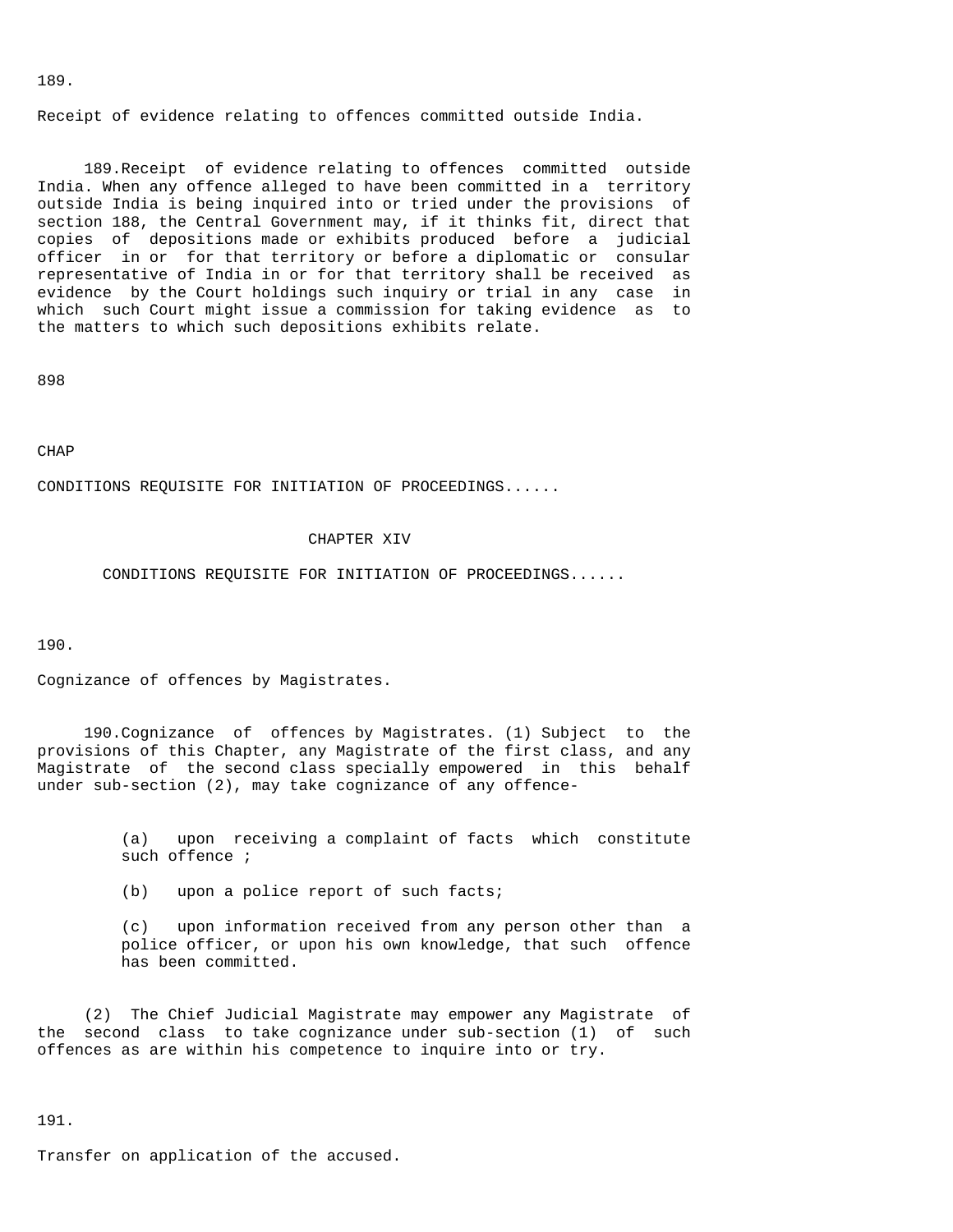191.Transfer on application of the accused. When a Magistrate takes cognizance of an offence under clause(c) of sub-section (1) of section 190, the accused shall, before any evidence is taken, be informed that he is entitled to have the case inquired into or tried by another Magistrate, and if the accused or any of the accused, if there be more than one, objects to further proceedings before the Magistrate taking cognizance, the case shall be transferred to such other Magistrate as may be specified by the Chief Judicial Magistrate in this behalf.

## 192.

Making over of cases to Magistrates.

 192.Making over of cases to Magistrates. (1) Any Chief Judicial Magistrate may, after taking cognizance of an offence, make over the case for inquiry or trial to any competent Magistrate subordinate to him.

 (2) Any Magistrate of the first class empowered in this behalf by the Chief Judicial Magistrate may, after taking cognizance of an offence, make over the case for inquiry or trial to such other competent Magistrate as the Chief Judicial Magistrate may, by general or special order, specify, and thereupon such Magistrate may hold the inquiry or trial.

193.

Cognizance of offences by Courts of Session.

 193.Cognizance of offences by Courts of Session. Except as otherwise expressly provided by this Code or by any other law for the time being in force, no Court of Session shall take cognizance of any offence as a Court of original jurisdiction unless the case has been committed to it by a Magistrate under this Code.

194.

Additional and Assistant Sessions Judges to try cases made over tothem.

 194. Additional and Assistant Sessions Judges to try cases made over to them. An Additional Sessions Judge or Assistant Sessions Judge shall try such cases as the Sessions Judge of the division may, by general or

899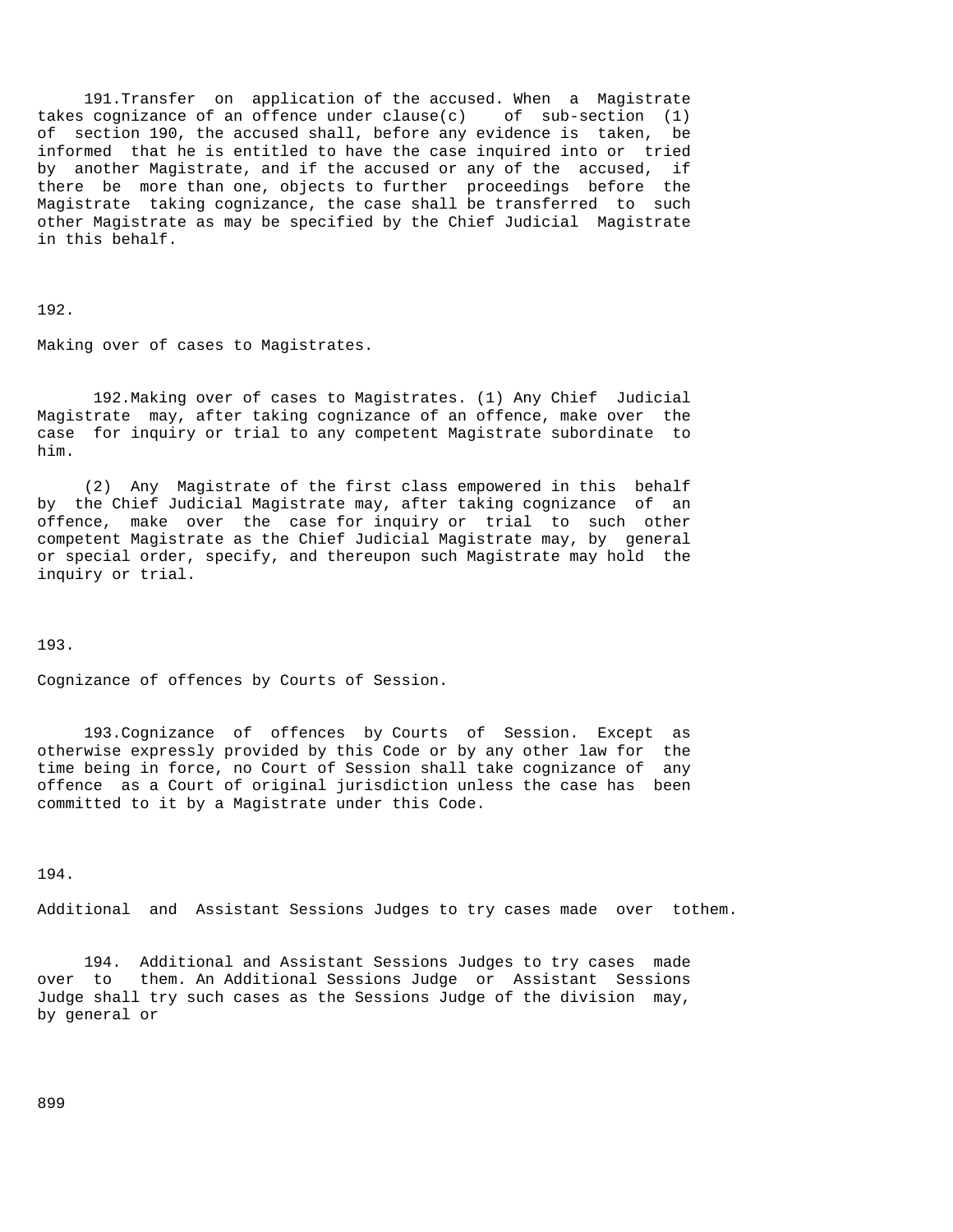special order, make over to him for trial or as the High Court may, by special order, direct him to try.

195.

 Prosecution for contempt of lawful authority of public servants, foroffences against public justice and for offences relating to documentsgiven in evidence.

 195. Prosecution for contempt of lawful authority of public servants, for offences against public justice and for offences relating to documents given in evidence.(1) No Court shall take cognizance-

- (a) (i) of any offence punishable under sections 172 to 188 (both inclusive) of the Indian Penal Code (45 of 1860), or
- (ii) of any abetment of, or attempt to commit, such offence, or
- (iii) of any criminal conspiracy to commit such offence,

 except on the complaint in writing of the public servant concerned or of some other public servant to whom he is administratively subordinate;

> (b) (i) of any offence punishable under any of the following sections of the Indian Penal Code (45 of 1860), (namely, sections 193 to 196 (both inclusive), 199, 200, 205 to 211 (both inclusive) and 228, when such offence is alleged to have been committed in, or in relation to, any proceeding in any Court, or

> (ii) of any offence described in section 463, or punishable under section 471, section 475 or section 476, of the said Code, when such offence is alleged to have been committed in respect of a document produced or given in evidence in a proceeding in any Court, or

> (iii) of any criminal conspiracy to commit, or attempt to commit, or the abetment of, any offence specified in sub clause (i) or sub-clause (ii),

 except on the complaint in writing of that Court, or of some other Court to which that Court is subordinate.

 (2) Where a complaint has been made by a public servant under clause(a) of sub-section (1) any authority to which he is administratively subordinate may order the withdrawal of the complaint and send a copy of such order to the Court  $i$  and upon its receipt by the Court, no further proceedings shall be taken on the complaint:

 Provided that no such withdrawal shall be ordered if the trial in the Court of first instance has been concluded.

 (3) In clause (b) of sub-section (1), the term "Court" means a Civil, Revenue or Criminal Court, and includes a tribunal constituted by or under a Central, Provincial or State Act if declared by that Act to be a Court for the purposes of this section.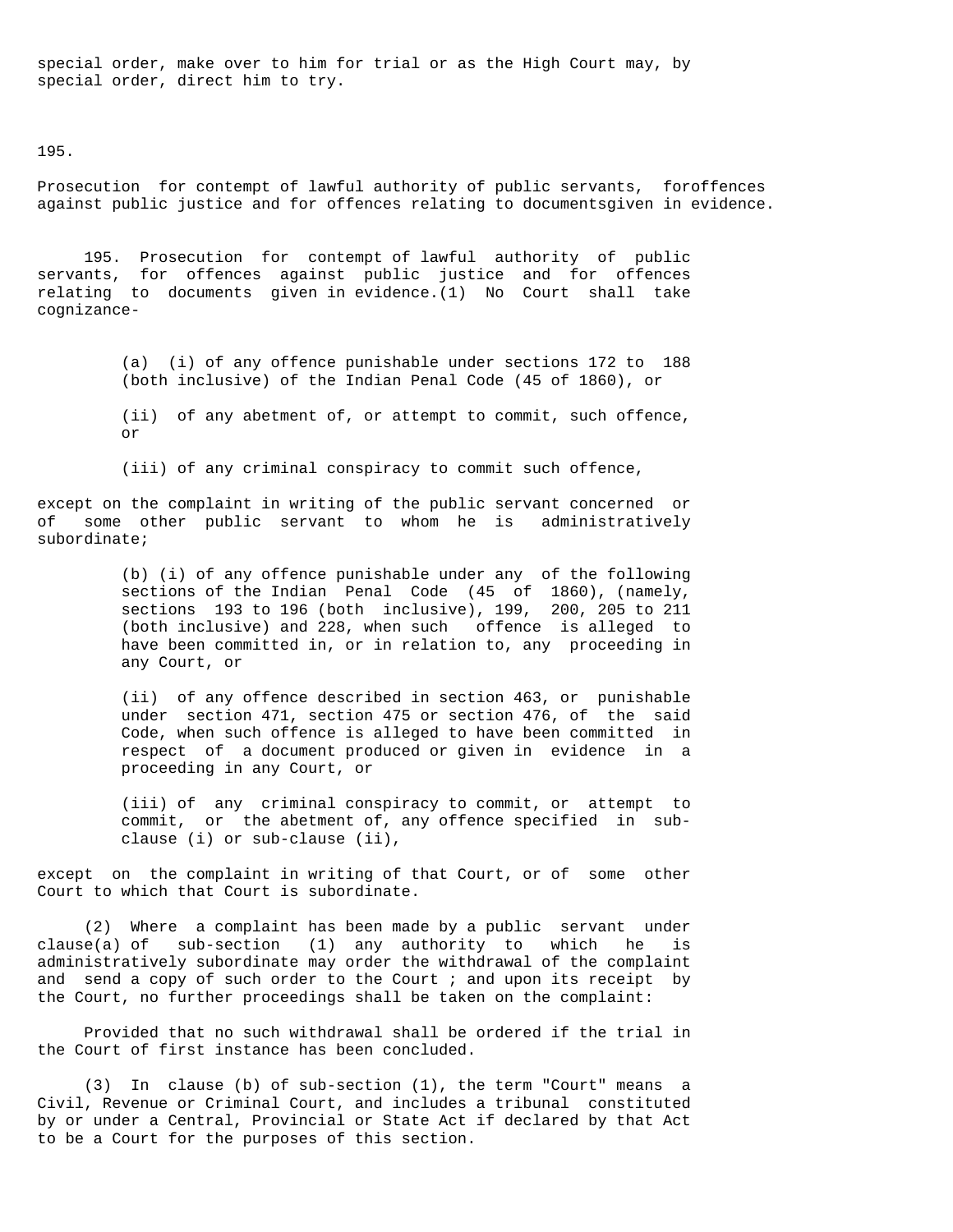(4) For the purposes of clause (b) of sub-section (1), a Court shall be deemed to be subordinate to the Court to which appeals ordinarily lie from the appealable decrees or sentences of such former Court, or in the case of a Civil Court from whose decrees no appeal ordinarily lies, to the principal Court having ordinary original civil jurisdiction within whose local jurisdiction such Civil Court in situate:

Provided that-

 (a) where appeals lie to more than one Court, the Appellate Court of inferior jurisdiction shall be the Court to which such Court shall be deemed to be subordinate;

 (b) where appeals lie to a Civil and also to a Revenue Court, such Court shall be deemed to be subordinate to the Civil or Revenue Court according to the nature of the case or proceeding in connection with which the offence is alleged to have been committed.

196.

 Prosecution for offences against the State and for criminalconspiracy to commit such offence.

 196. Prosecution for offences against the State and for criminal conspiracy to commit such offence.(1) No Court shall take cognizance  $of-$ 

> (a) any offence punishable under Chapter VI or under section 153A, of Indian Penal Code, or 2\*[Section 295 A or sub section (1) of section 505] of the Indian Penal Code (45 of 1860) or

(b) a criminal conspiracy to commit such offence, or

 (c) any such abetment, as is described in section 108A of the Indian Penal Code (45 of 1860),

 except with the previous sanction of the Central Government or of the State Government.

2\*(1A) No Court shall take cognizance of-

 (a) any offence punishable under section 153B or sub-section (2) or sub-section (3) of section 505 of the Indian Penal Code (45 of 1860), or

(b) a criminal conspiracy to commit such offence,

900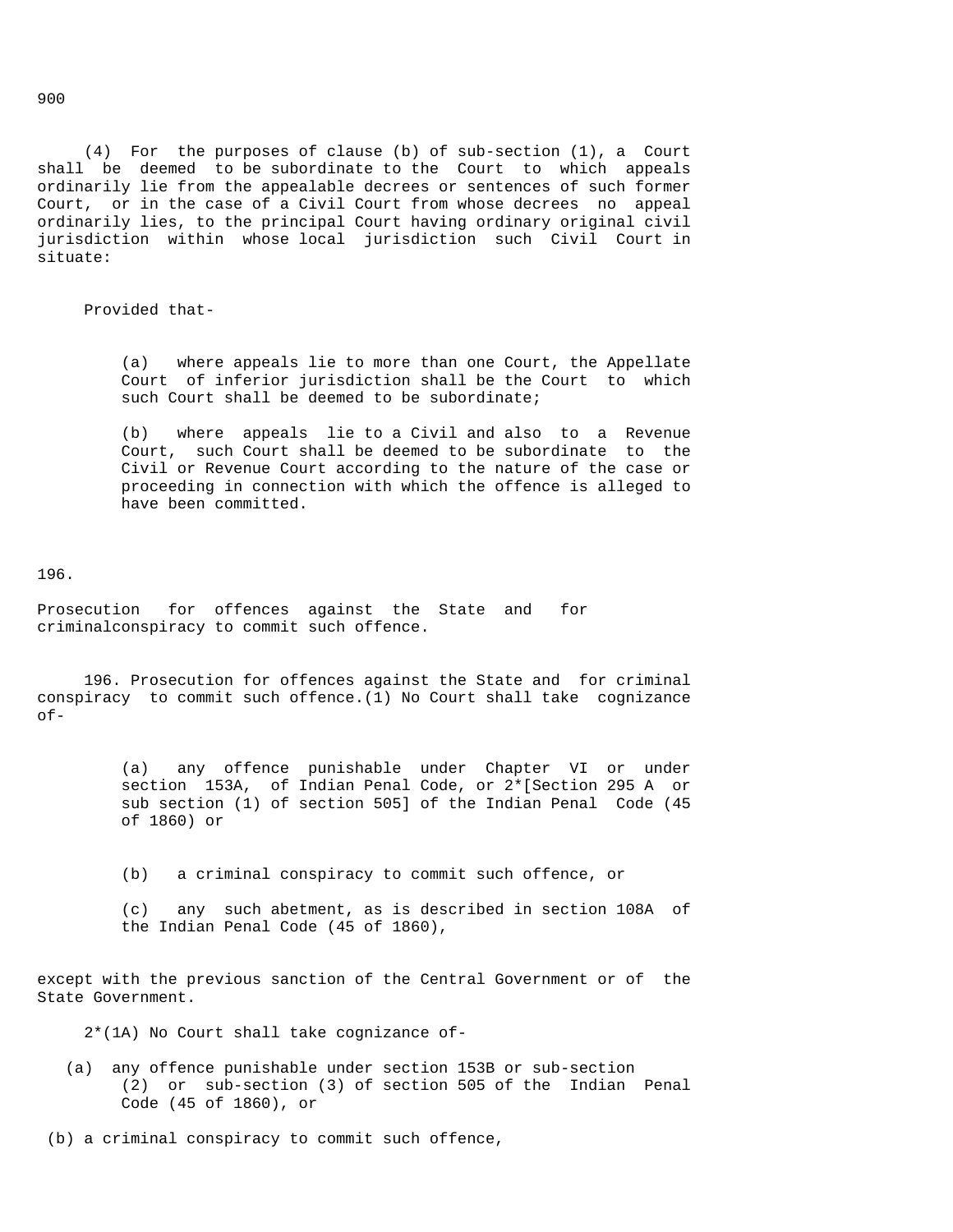except with the previous sanction of the Central Government or of the State Government or of the District Magistrate.]

 (2) No Court shall take cognizance of the offence of any criminal conspiracy punishable under section 120B of the Indian Penal code (45 of 1860), other than a criminal conspiracy to commit 1\*[an offence] punishable with death, imprisonment for life or rigorous imprisonment for a term of two years or upwards, unless the State Government or the District Magistrate has consented in writing to the initiation of the proceedings :

 Provided that where the criminal conspiracy is one to which the provisions of section 195 apply, no such consent shall be necessary.

 (3) The Central Government or the State Government may, before according sanction 2\*[under sub-section (1) or sub-section (1A) and the District Magistrate may, before according sanction under sub-section (1A) and the State Government or the District Magistrate may, before giving consent under sub-section (2), order a preliminary investigation by a police officer not being below the

 1 Subs.Act. 45 of 978, s. 16, for " a cognizable offence" (w.e.f. 18-12-1978)

\_\_\_\_\_\_\_\_\_\_\_\_\_\_\_\_\_\_\_\_\_\_\_\_\_\_\_\_\_\_\_\_\_\_\_\_\_\_\_\_\_\_\_\_\_\_\_\_\_\_\_\_\_\_\_\_\_\_\_\_\_\_\_\_\_\_\_\_\_\_\_\_

\_\_\_\_\_\_\_\_\_\_\_\_\_\_\_\_\_\_\_\_\_\_\_\_\_\_\_\_\_\_\_\_\_\_\_\_\_\_\_\_\_\_\_\_\_\_\_\_\_\_\_\_\_\_\_\_\_\_\_\_\_\_\_\_\_\_\_\_\_\_

2 subs. and ins by act 63 of 1980 s.3 (w.e.f.23-9-1980)

901

 rank of Inspector, in which case such police officer shall have the powers referred to in sub-section (3) of section 155.

197.

Prosecution of Judges and public servants.

 197. Prosecution of Judges and public servants. (1) When any person who is or was a Judge or Magistrate or a public servant not removable from his office save by or with the sanction of the Government is accused of any offence alleged to have been committed by him while acting or purporting to act in the discharge of his official duty, no Court shall take cognizance of such offence except with the previous sanction-

> (a) in the case of a person who is employed or, as the case may be,was at the time of commission of the alleged offence employed, in connection with the affairs of the Union, of the Central Government;

> (b)in the case of a person who is employed or, as the case may be, was at the time of commission of the alleged offence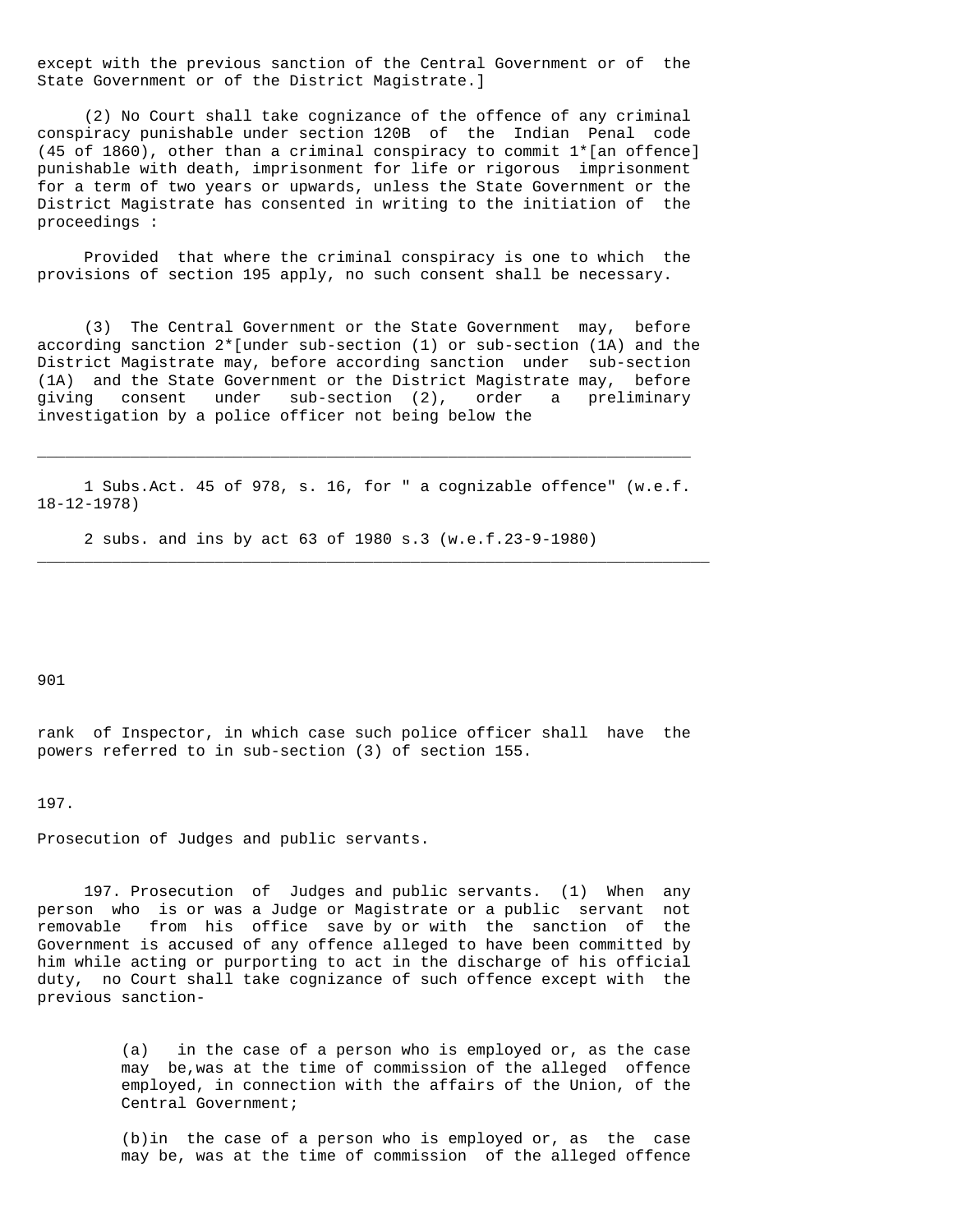employed, in connection with the affairs of a State, of the State Government:

 1 [Provided that where the alleged offence was committed by a person referred to in clause (b) during the period while a Proclamation issued under clause (1) of article 356 of the Constitution was in force in a State, clause (b) will apply as if for the expression "State Government" occurring therein, the expression "Central Government" were substituted.

 (2) No Court shall take cognizance of any offence alleged to have been committed by any member of the Armed Forces of the Union while acting or purporting to act in the discharge of his official duty, except with the previous sanction of the Central Government.

 (3) The State Government may, by notification, direct that the provisions of sub-section (2) shall apply to such class or category of the members of the Forces charged with the maintenance of public order as may be specified therein, wherever they may be serving, and thereupon the provisions of that sub-section will apply as if for the expression "Central Government" occurring therein, the expression "State Government" were substituted.

 1\*(3A) Notwithstanding anything contained in sub-section (3), no court shall take cognizance of any offence, alleged to have been committed by any member of the Forces charged with the maintenance of public order in a State while acting or purporting to act in the discharge of his official duty during the period while a Proclamation issued under clause (1) of article 356 of the Constitution was in force therein, except with the previous sanction of the Central Government.

 (3B) Notwithstanding anything to the contrary contained in this Code or any other law, it is hereby declared that any sanction accorded by the State Government or any cognizance taken by a court upon such sanction, during the period commencing on the 20th day of August, 1991 and ending with the date immediately preceding the date on which the Code of Criminal Procedure (Amendment) Act, 1991, receives the assent of the President, with respect to an offence alleged to have been committed during the period while a Proclamation issued under clause (1) of article 356 of the Constitution was in force in the State, shall be invalid and it shall be competent for the Central Government in such matter to accord sanction and for the court to take cognizance thereon.]

 (4) The Central Government or the State Government, as the case may be, may determine the person by whom, the manner in which, and the offence or offences for which, the prosecution of such Judge, Magis trate or public servant is to be conducted, and may specify the Court before which the trial is to be held.

198.

Prosecution for offences against marriage.

 198. Prosecution for offences against marriage. (1) No Court shall take cognizance of an offence punishable under Chapter XX of the Indian Penal Code (45 of 1860) except upon a complaint made by some person aggrieved by the offence: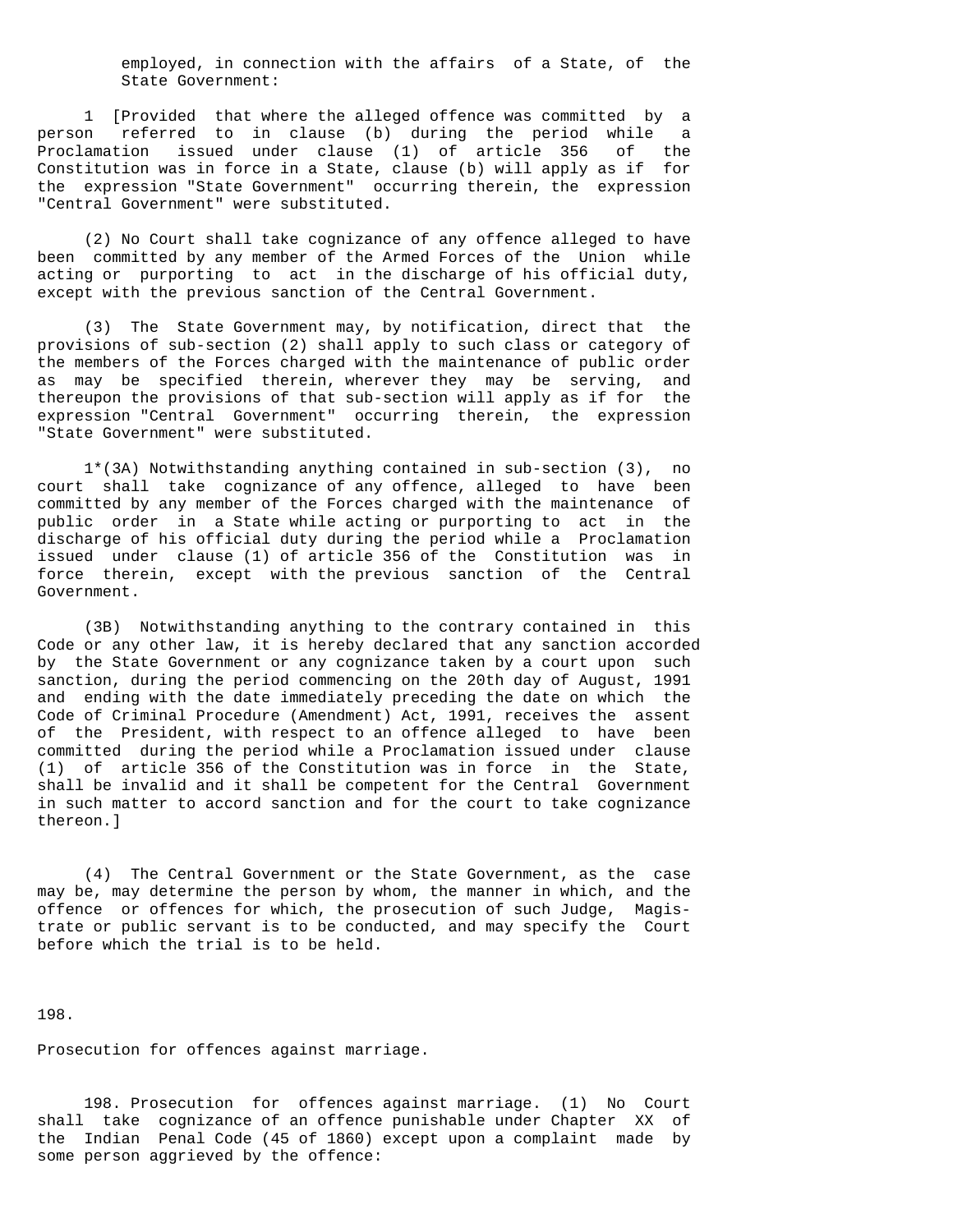Provided that-

 (a) Where such person is under the age of eighteen years or is an idiot or a lunatic, or is from sickness or infirmity unable to.

 ------------------------------------------------------------------- 1 Added and Ins. by Act 43 of 1991, s. 2 (w.e.f. 1991).

-------------------------------------------------------------------

902

 make a complaint, or is a woman who, according to the local customs and manners, ought not to be compelled to appear in public, some other person may, with the leave of the Court, make a complaint on his or her behalf;

 (b) where such person is the husband and he is serving in any of the Armed Forces of the Union under conditions which are certified by his Commanding Officer as precluding him from obtaining leave of absence to enable him to make a complaint in person, some other person authorised by the husband in accordance with the provisions of sub-section (4) may make a complaint on his behalf;

 (c) where the person aggrieved by an offence punishable under 1\*[section 494 or section 495] of the Indian Penal Code (45 of 1860) is the wife, complaint may be made on her behalf by her father, mother, brother, sister, son or daughter or by her father's or mother's brother or sister 2\*[, or, with the leave of the Court,by any other person related to her by blood, marriage or adoption].

 (2) For the purposes of sub-section (1), no person other than the husband of the woman shall be deemed to be aggrieved by any offence punishable under section 497 or section 498 of the said Code:

 Provided that in the absence of the husband, some person who had care of the woman on his behalf at the time when such offence was com mitted may, with the leave of the Court, make a complaint on his behalf.

 (3) When in any case falling under clause (a) of the proviso to subsection (1), the complaint is sought to be made on behalf of a person under the age of eighteen years or of a lunatic by a person who has not been appointed or declared by a competent authority to be the guardian of the person of the minor or lunatic, and the Court is satisfied that there is a guardian so appointed or declared, the Court shall, before granting the application for leave, cause notice to be given to such guardian and give him a reasonable opportunity of being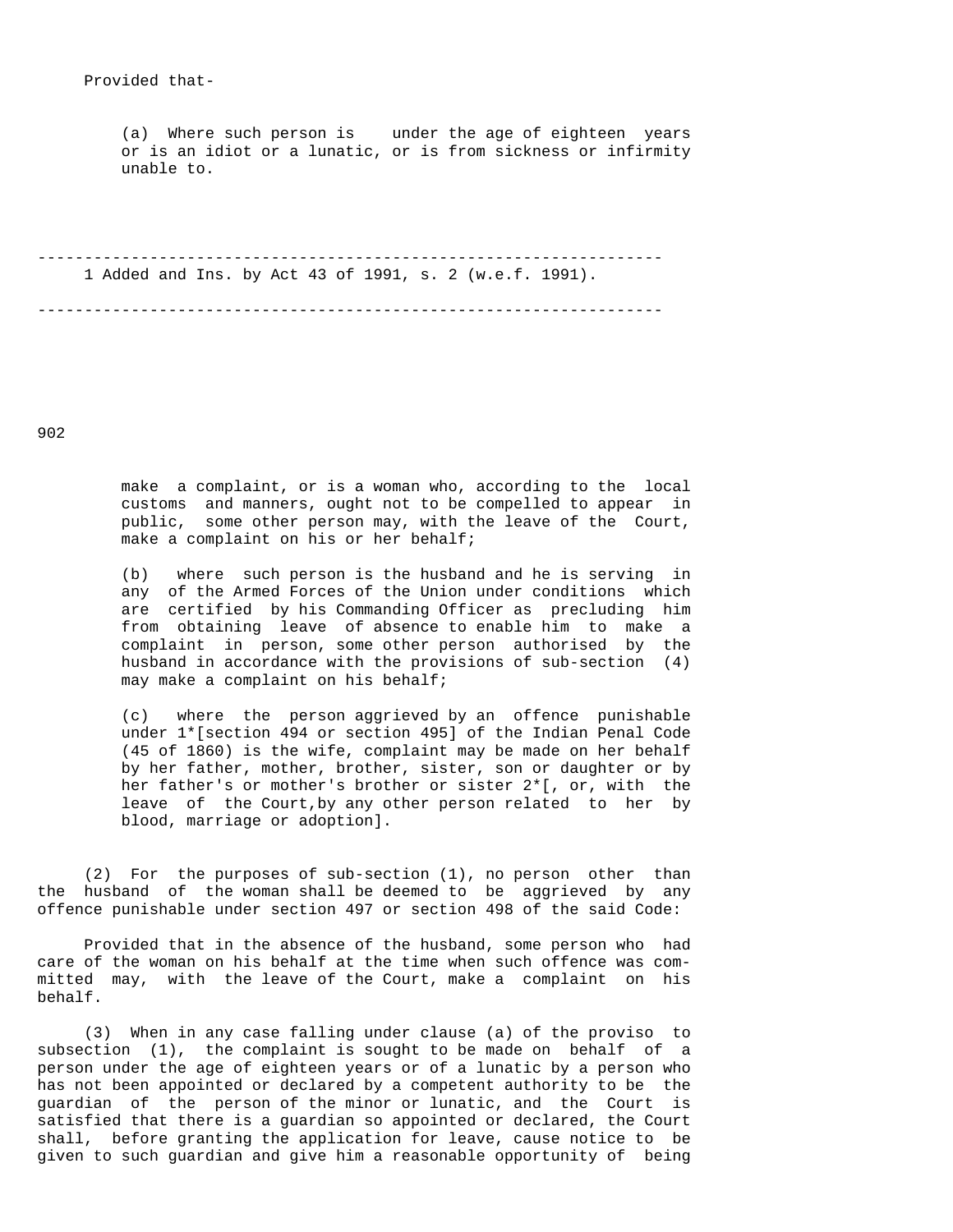heard.

 (4) The authorisation referred to in clause (b) of the proviso to subsection (1), shall be in writing, shall be signed or otherwise attested by the husband, shall contain a statement to the effect that he has been informed of the allegations upon which the complaint is to be founded, shall be countersigned by his Commanding Officer, and shall be accompanied by a certificate signed by that Officer to the effect that leave of

 1 Subs. by Act 45 of 1978, s. 17, for "section 494" (w.e.f. 18-12-1978).

 $\overline{\phantom{a}}$  , and the contribution of the contribution of the contribution of the contribution of the contribution of the contribution of the contribution of the contribution of the contribution of the contribution of the

 $\overline{\phantom{a}}$  , and the contribution of the contribution of the contribution of the contribution of the contribution of the contribution of the contribution of the contribution of the contribution of the contribution of the

2 Ins. by s. 17, ibid. (w.e.f. 18-12-1978).

903

 absence for the purpose of making a complaint in person cannot for the time being be granted to the husband.

 (5) Any document purporting to be such an authorisation and complying with the provisions of sub-section (4), and any document purporting to be a certificate required by that sub-section shall, unless the contrary is proved, be presumed to be genuine and shall be received in evidence.

 (6) No Court shall take cognizance of an offence under section 376 of the Indian Penal Code, where such offence consists of sexual intercourse the a man with his own wife, the wife being under fifteen years of age, if more than one year has elapsed from the date of the commission of the offence.

 (7) The provisions of this section apply to the abetment of, or attempt to commit, an offence as they apply to the offence.

198A

Prosecution of offences under section 498A of the Indian Penal Code.

 1["198A. Prosecution of offences under section 498A of the Indian Penal Code. No Court shall take cognizance of an Offence Punishable section 498A of the Indian Penal Code except upon a police report of facts which constitute such offence or Upon a complaint made by the person aggrieved by the offence or by her father, mother, brother, sister or by her father's or mother's brother or sister or, with the leave of the Court, by any other person related to her by blood, marriage or adoption.

199.

Prosecution for defamation.

 199. Prosecution for defamation. (1) No Court shall take cognizance of an offence punishable under Chapter XXI of the Indian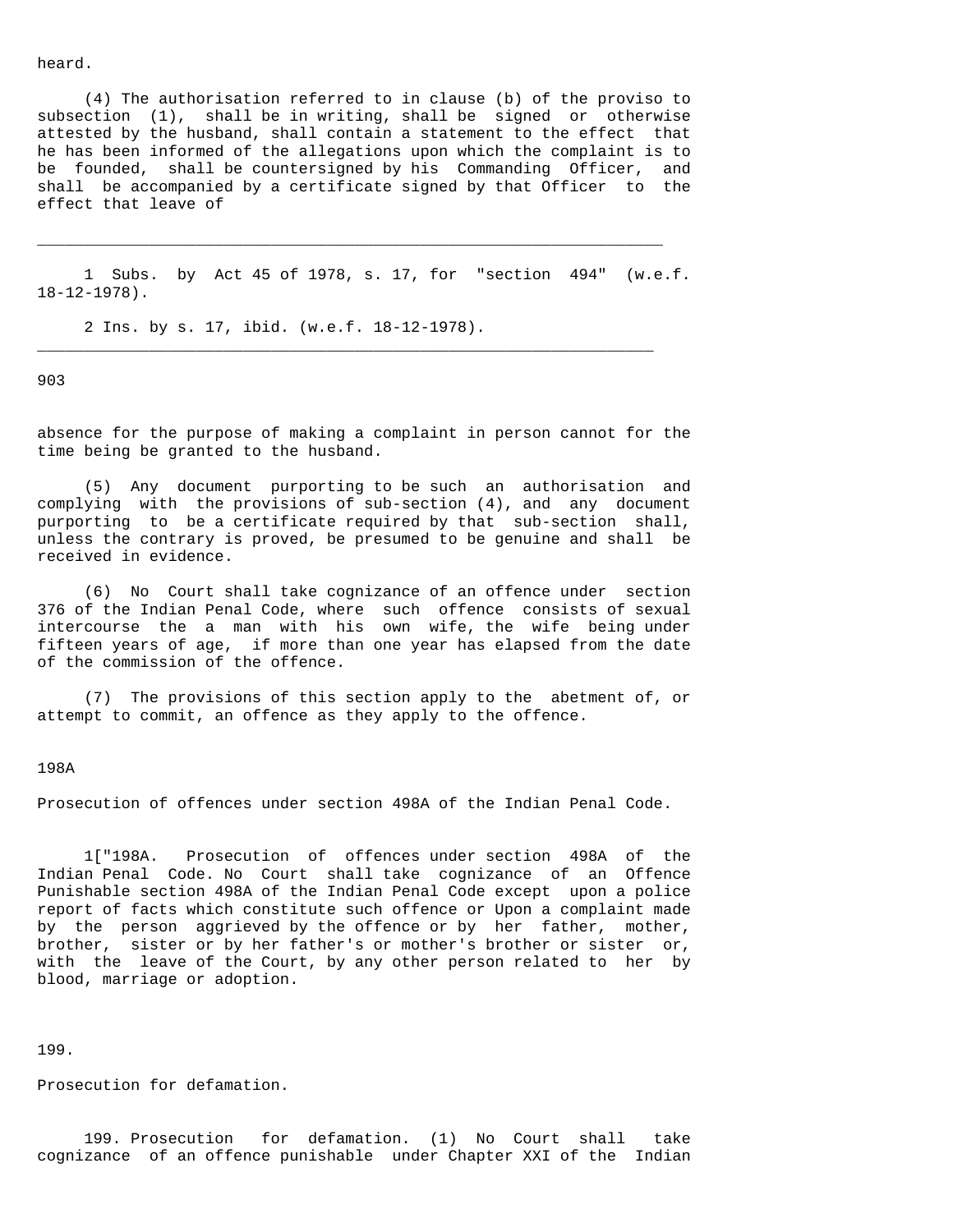Penal Code (45 of 1860) except upon a complaint made by some person aggrieved by the offence:

 Provided that where such person is under the age of eighteen years, or is an idiot or a lunatic, or is from sickness or infirmity unable to make a complaint, or is a woman who, according to the local customs and manners, ought not to be compelled to appear in public, some other person may, with the leave of the Court make a complaint on his or her behalf.

 (2) Notwithstanding anything contained in this Code, when any offence falling under Chapter XXI of the Indian Penal Code (45 of 1860) is alleged to have been committed against a person who at the time of such commission, is the President of India, the Vice-President of India, the Governor of a State, the Administrator of a Union territory or a Minister of the Union or of a State or of a Union territory, or any other public servant employed in connection with the affairs of the Union or of a State in respect of his conduct in the discharge of his public functions a Court of Session may take cognizance of such offence, without the case being committed to it, upon a complaint in writing made by the Public Prosecutor.

 (3) Every complaint referred to in sub-section (2) shall set forth the facts which constitute the offence alleged, the nature of such offence and such other particulars as are reasonably sufficient to give notice to the caused of the offence alleged to have been committed by him.

-----------------------------------------------------------------------

1 Ins. by Act 46 of 1983, s.5.

---------------------------------------------------------------------

904

 (4) No complaint Under sub-section (2) shall be made by the Public Prosecutor except with the previous sanction-

> (a) of the State Government, in the case of a person who is or has been the Governor of that State or a Minister of that Government *;*

> (b) of the State Government, in the case of any other public servant employed in connection with the affairs of the State;

(c) of the Central Government, in any other case.

 (5) No Court of Session shall take cognizance of an offence under sub-section (2) unless the complaint is made within six months from the date on which the offence is alleged to have been committed.

 (6) Nothing in this section shall affect the right of the person against whom the offence is alleged to have been committed, to make a complaint in respect of that offence before a Magistrate having jurisdiction or the power of such Magistrate to take cognizance of the offence upon such complaint.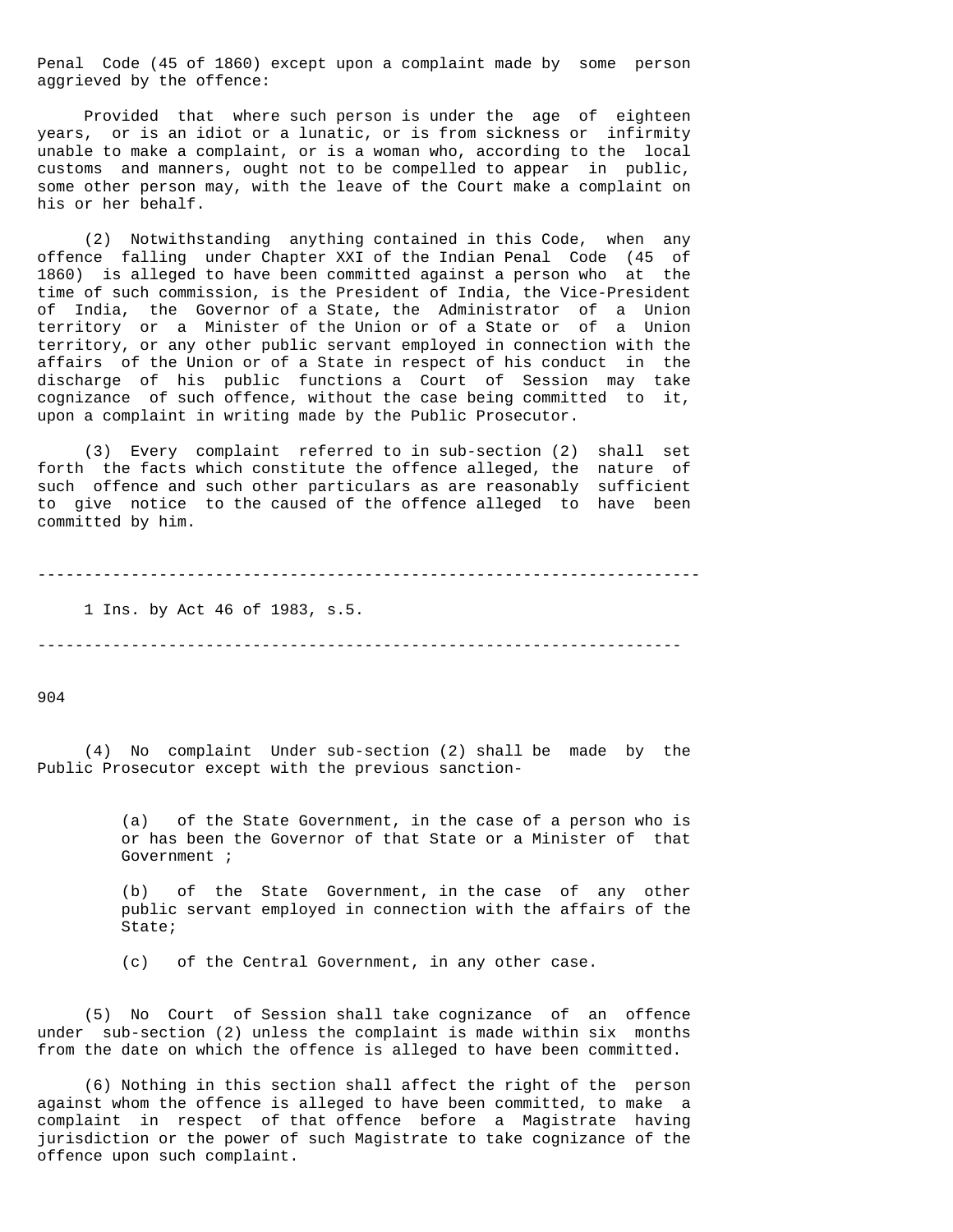CHAP

#### COMPLAINTS TO MAGISTRATES

#### CHAPTER XV

#### COMPLAINTS TO MAGISTRATES

200

Examination of complainant.

 200.Examination of complainant. A Magistrate taking cognizance of an offence on complaint shall examine upon oath the complainant and the witnesses present, if any,and the substance of such examination shall be reduced to writing and shall be signed by the complainant and the witnesses, and also by the Magistrate :

 Provided that, when the complaint is made in writing, the Magistrate need not examine the complainant and the witnesses-

> (a) if a public servant acting or- purporting to act in the discharge of his official duties or a Court has made the complaint ; or

> (b) if the Magistrate makes over the case for inquiry or trial to another Magistrate under section 192 :

 Provided further that if the Magistrate makes over the case to another Magistrate under section 192 after examining the complainant and the witnesses, the latter Magistrate need not re-examine them.

201.

Procedure by Magistrate not competent to take cognizance of the case.

 201. Procedure by Magistrate not competent to take cognizance of the case.If the complaint is made to a Magistrate who is not competent to take cognizance of the offence, he shall,-

> (a) if the complaint is in writing, return it for presentation to the proper Court with an endorsement to that effect;

> (b) if the complaint is not in writing, direct the complainant to the proper Court.

905

202.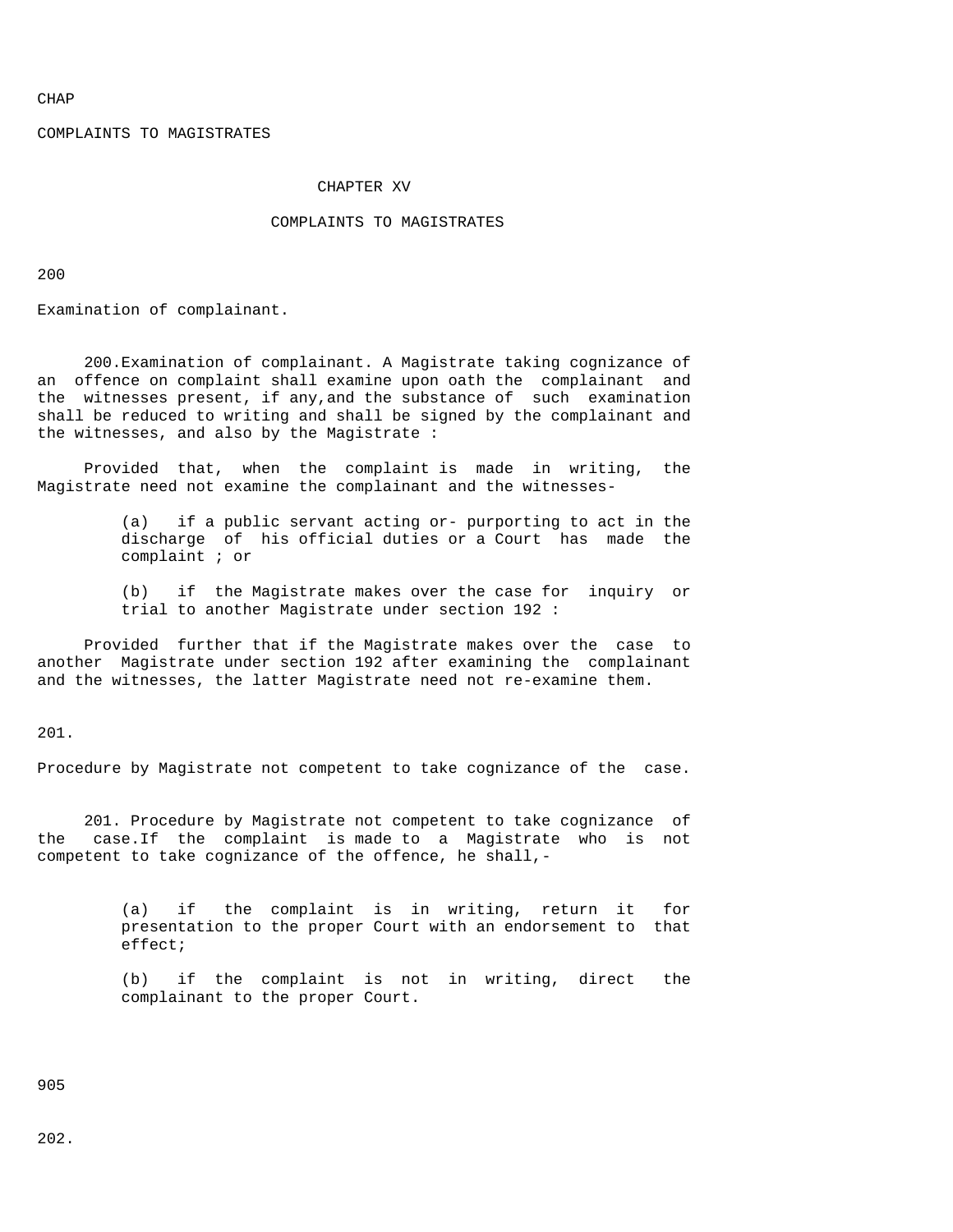Postponement of issue of process.

 202.Postponement of issue of process. (1) Any Magistrate, on receipt of a complaint of an offence of which he is authorised to take cognizance or which has been made over to him under section 192, may, if he thinks fit, postpone the issue of process against the accused, and either inquire into the case himself or direct an investigation to be made by a police officer or by such other person as he thinks fit, for the purpose of deciding whether or not there is sufficient ground for proceeding:

 Provided that no such direction for investigation shall be made, $--$ 

> (a) where it appears to the Magistrate that the offence complained of is triable exclusively by the Court of Session ; or

> (b) where the complaint has not been made by a Court, unless the complainant and the witnesses present (if any) have been examined on oath under section 200.

 (2) In an inquiry under sub-section (1), the Magistrate may, if he thinks fit, take evidence of witnesses on oath :

 Provided that if it appears to the Magistrate that the offence complained of is triable exclusively by the Court of Session, he shall call upon the complainant to produce all his witnesses and examine them on oath.

 (3) If an investigation under sub-section (1) is made by a person not being a police officer, he shall have for that investigation all the powers conferred by this Code on an officer-in charge of a police station except the power to arrest without warrant.

203.

Dismissal of complaint.

 203.Dismissal of complaint. If, after considering the statements on oath (if any) of the complainant and of the witnesses and the result of the inquiry or investigation (if any) under section 202, the Magistrate is of opinion that there is no sufficient ground for proceeding, he shall dismiss the complaint, and in every such case he shall briefly record his reasons for so doing,

CHAP

 COMMENCEMENT OF PROCEEDINGS BEFORE MAGISTRATES CHAPTER XVI COMMENCEMENT OF PROCEEDINGS BEFORE MAGISTRATES

204.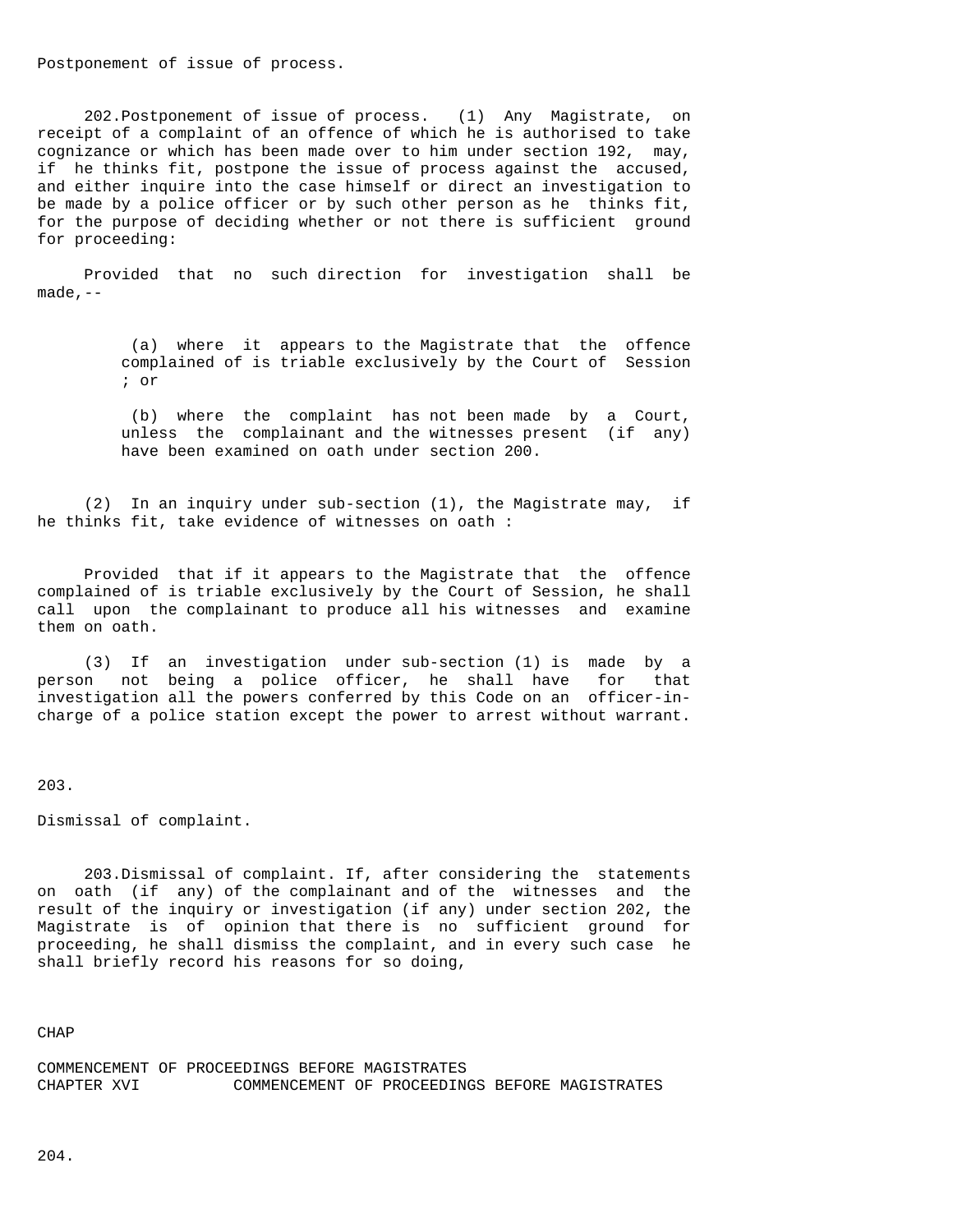Issue of process.

 204.Issue of process. (1) If in the opinion of a Magistrate taking cognizance of an offence there is sufficient ground for proceeding, and the case appears to be-

> (a) a summons-case, he shall issue his summons for the attendance of the accused, or

> (b) a warrant-case, he may issue a warrant, or, if he thinks fit, a summons, for causing the accused to be brought or to appear

906

 at a certain time before such Magistrate or (if he has no jurisdiction himself) some other Magistrate having jurisdiction.

 (2) No summons or warrant shall be issued against the accused under sub-section (1) until a list of the prosecution witnesses has been filed.

 (3) In a proceeding instituted upon a complaint made in writing every summons or warrant issued under sub-section (1) shall be accom panied by a copy of such complaint.

 (4) When by any law for the time being in force any process-fees or other fees are payable, no process shall be issued until the fees are paid and, if such fees are not paid within a reasonable time, the Magistrate may dismiss the complaint.

 (5) Nothing in this section shall be deemed to affect the provisions of section 87.

205.

Magistrate may dispense with personal attendance of accused.

 205.Magistrate may dispense with personal attendance of accused. (1) Whenever a Magistrate issues a summons, he may, if he sees reason so to do, dispense with the personal attendance of the accused and permit him to appear by his pleader.

 (2) But the Magistrate inquiring into or trying the case may, in his discretion, at any stage of the proceedings, direct the personal attendance of the accused, and, if necessary, enforce such attendance in the manner hereinbefore provided.

206.

Special summons in cases of petty offence.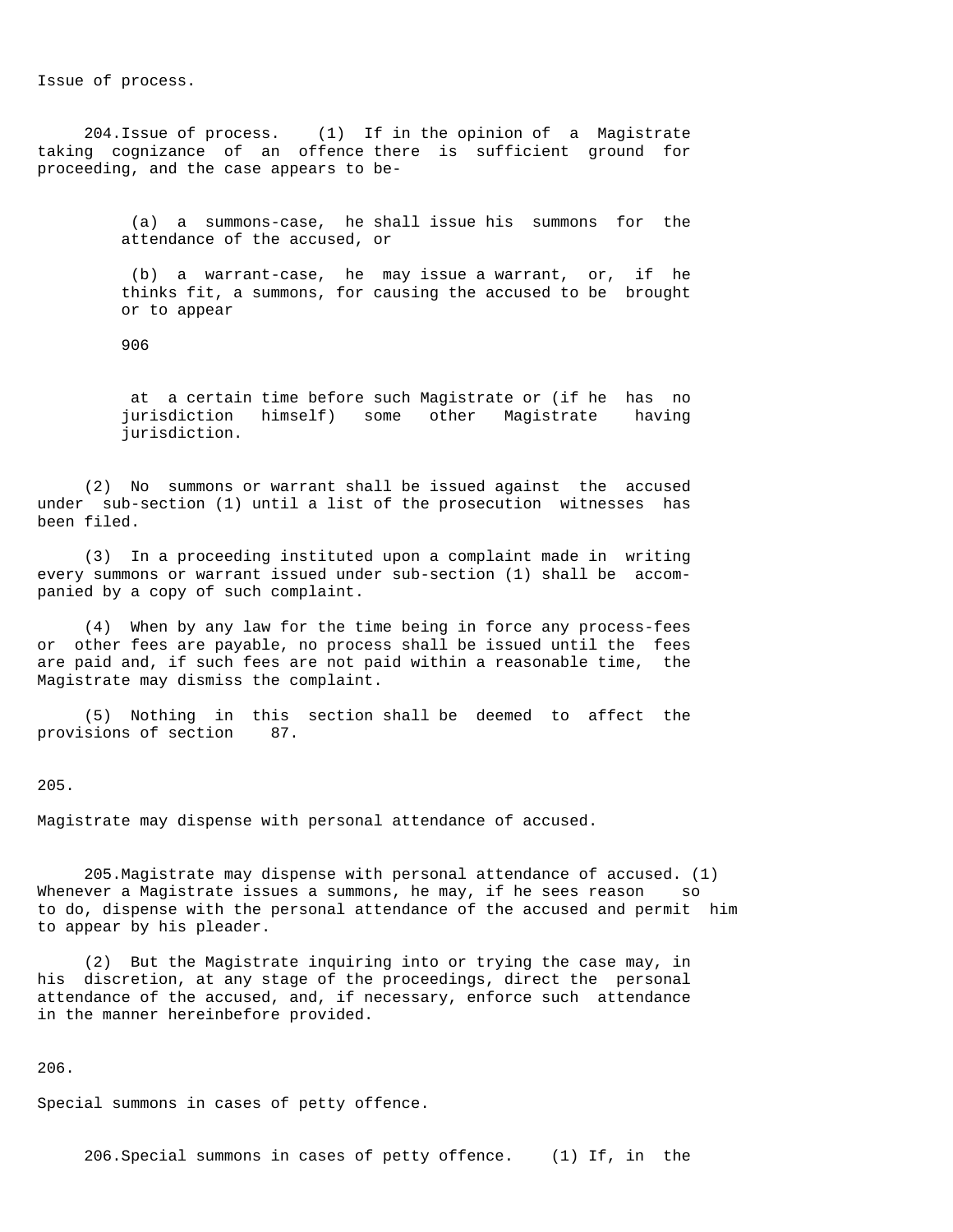opinion of a Magistrate taking cognizance of a petty offence, the case may be summarily disposed of under section 260, the Magistrate shall, except where he is, for reasons to be recorded in writing of a contrary opinion, issue summons to the accused requiring him either to appear in person or by pleader before the Magistrate on a specified date, or if he desires to plead guilty to the charge without appearing before the Magistrate, to transmit before the specified date, by post or by messenger to the Magistrate, the said plea in writing and the amount of fine specified in the summons or if he desires to appear by pleader and to plead guilty to the charge through such pleader, to authorise, in writing, the pleader to plead guilty to the charge on his behalf and to pay the fine through such pleader:

 Provided that the amount of the fine specified in such summons shall not exceed one hundred rupees.

 (2) For the purposes of this section, "petty offence" means any offence punishable only with fine not exceeding one thousand rupees, but does not include any offence so punishable under the Motor Vehicles Act, 1939 (4of 1939), or under any other law which provides for convicting the accused person in his absence on a plea of guilty,

# 907

 1\*[(3) The State Government may, by notification, specially empower any Magistrate to exercise the powers conferred by sub-section (1) in relation to any offence which is compoundable under section 320 or any offence punishable with imprisonment for a term not exceeding three months, or with fine, or with both where the Magistrate is of opinion that, having regard to the facts and circumstances of the case, the imposition of fine only would meet the ends of justice.]

#### 207.

Supply to the accused of copy of police report and other documents.

 207.Supply to the accused of copy of police report and other documents. In any case where the proceeding has been instituted on a police report, the Magistrate shall without delay furnish to the accused, free of cost, a copy of each of the following: -

(i) the police report;

 (ii) the first information report recorded under section 154;

 (iii) the statements recorded under sub-section (3) of section 161 of all persons whom the prosecution proposes to examine as its witnesses, excluding therefrom any part in regard to which a request for such exclusion has been made by the police officer under sub-section (6) of section 173 ;

 (iv) the confessions and statements, if any, recorded under section 164;

 (v) any other document or relevant extract thereof forwarded to the Magistrate with the police report under sub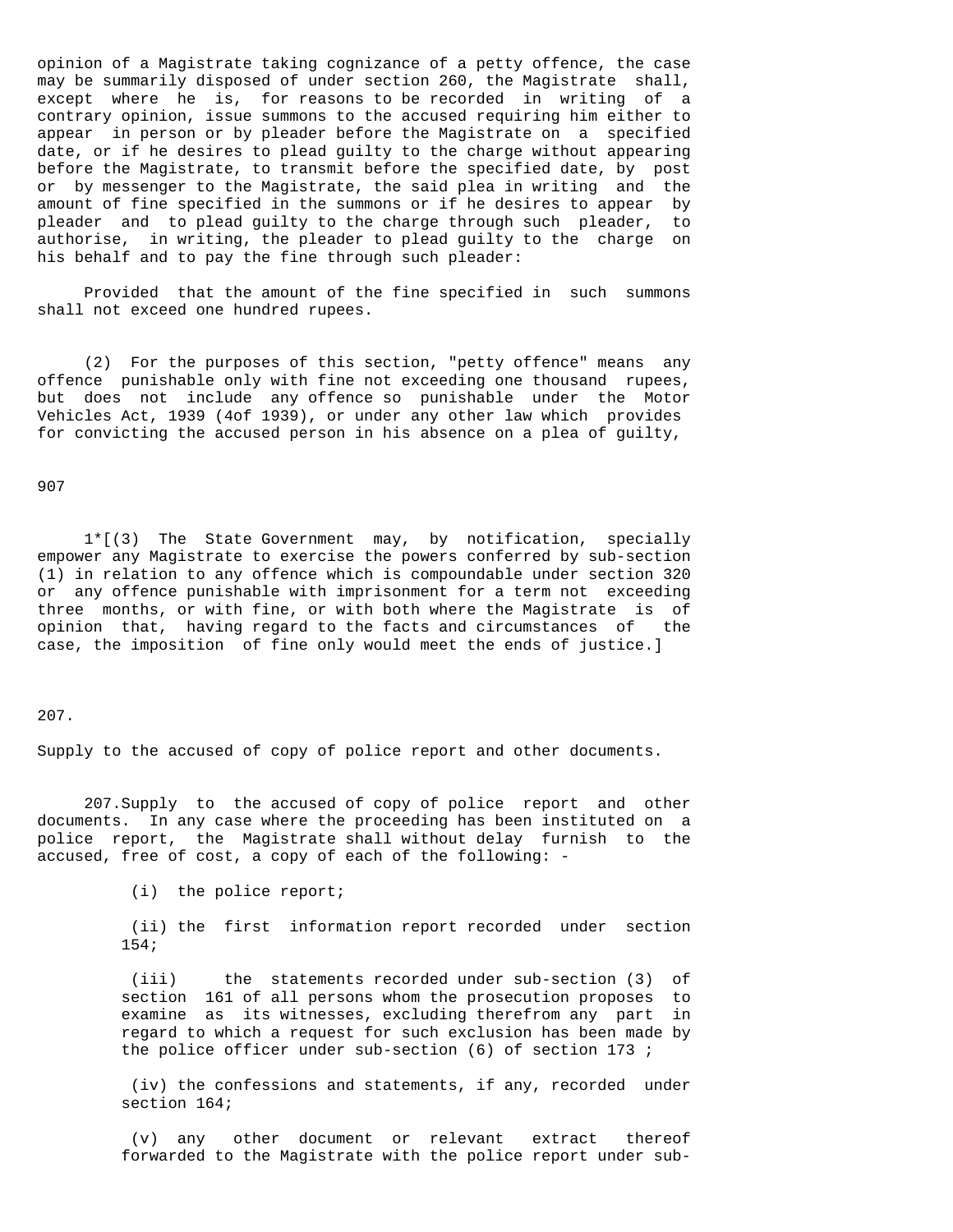section (5) of section 173:

 Provided that the Magistrate may, after perusing any such part of a statement as is referred to in clause (iii) and considering the reasons given by the police officer for the request, direct that a copy of that part of the statement or of such portion thereof as the Magistrate thinks proper, shall be furnished to the accused :

 Provided further that if the Magistrate is satisfied that any document referred to in clause (v) is voluminous, he shall, instead of furnishing the accused with a copy thereof, direct that he will only be allowed to inspect it either personally or through pleader in Court.

208.

 Supply of copies of statements and documents to accused in other casestriable by Court of Session.

 208.Supply of copies of statements and documents to accused in other cases triable by Court of Session. Where, in a case instituted otherwise than on a police report, it appears to the Magistrate issuing process under section 204 that the offence is triable exclusively by the Court of Session, the Magistrate shall without delay furnish to the accused, free of cost, a copy of each of the following: -

> (i) the statements recorded under section 200 or section 202, of all persons examined by the Magistrate;

 ---------------------------------------------------------------------- 1 Ins. by Act 45 of 1978, s, 18 (w,e.f, 18-12-1978). ---------------------------------------------------------------------

908

 (ii) the statements and confessions, if any, recorded under section 161 or section 164 ;

 (iii) any documents produced before the Magistrate on which the prosecution proposes to rely :

 Provided that if the Magistrate is satisfied that any such document is voluminous, he shall, instead of furnishing the accused with a copy thereof, direct that he will only be allowed to inspect it either personally or through pleader in Court.

209.

 Commitment of case to Court of Session when offence is triableexclusively by it.

 209.Commitment of case to Court of Session when offence is triable exclusively by it. When in a case instituted on a police report or otherwise, the accused appears or is brought before the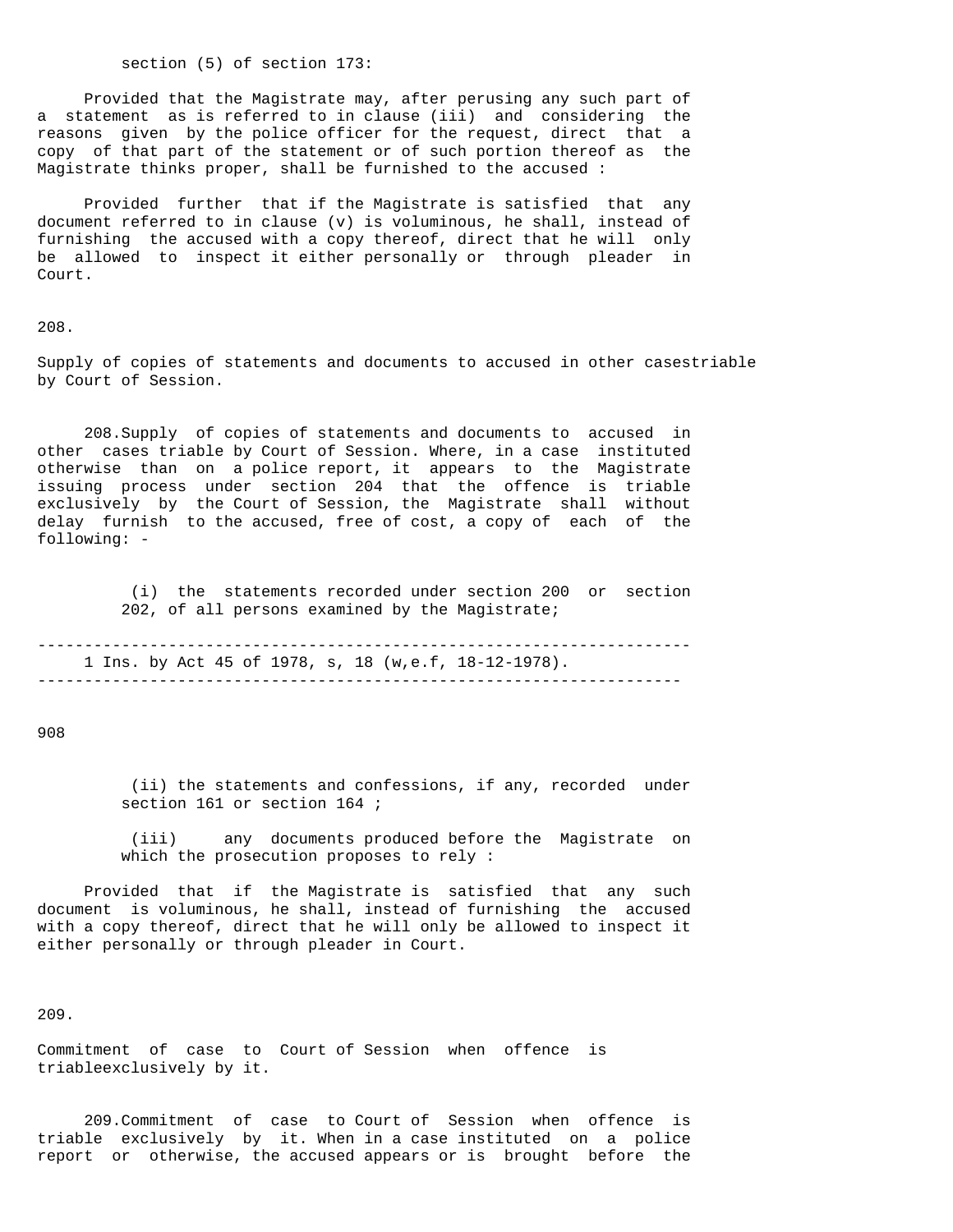Magistrate and it appears to the Magistrate that the offence is triable exclusively by the Court of Session, he shall-

> 1\*[(a) commit, after complying with the provisions of section 207 or section 208, as the case may be, the case to the Court of Session, and subject to the provisions of this Code relating to bail, remand the accused to custody until such commitment has been made;]

> (b) subject to the provisions of this Code relating to bail, remand the accused to custody during, and until the conclusion of, the trial ;

> (c) send to that Court the record of the case and the documents and articles, if any, which are to be produced in evidence ;

> (d) notify the Public Prosecutor of the commitment of the case to the Court of Session.

210.

 Procedure to be followed when there is a complaint case and policeinvestigation in respect of the same offence.

 210.Procedure to be followed when there is a complaint case and police investigation in respect of the same offence. (1) When in a case instituted otherwise than on a police report (hereinafter referred to as a complaint case), it is made to appear to the Magistrate, during the course of the inquiry or trial held by him, that an investigation by the police is in progress in relation to the offence which is the subject-matter of the inquiry or trial held by him, the Magistrate shall stay the proceedings of such inquiry or trial and call for a report on the matter from the police officer conducting the investigation.

 (2) If a report is made by the investigating police officer under section 173 and on such report cognizance of any offence is taken by the Magistrate against any person who is an accused in the complaint case, the Magistrate shall inquire into or try together the complaint case and

|  |  |  |  |  | 1 Subs. by Act 45 of 1978, s. 19, for cl. (a) (w.e.f. 18-12-1978). |
|--|--|--|--|--|--------------------------------------------------------------------|
|  |  |  |  |  |                                                                    |

909

 the case arising out of the police report as if both the cases were instituted on a police report.

 (3) If the police report does not relate to any accused in the complaint case or if the Magistrate does not take cognizance of any offence on the police report, he shall proceed with the inquiry or trial, which was stayed by him, in accordance with the provisions of this Code.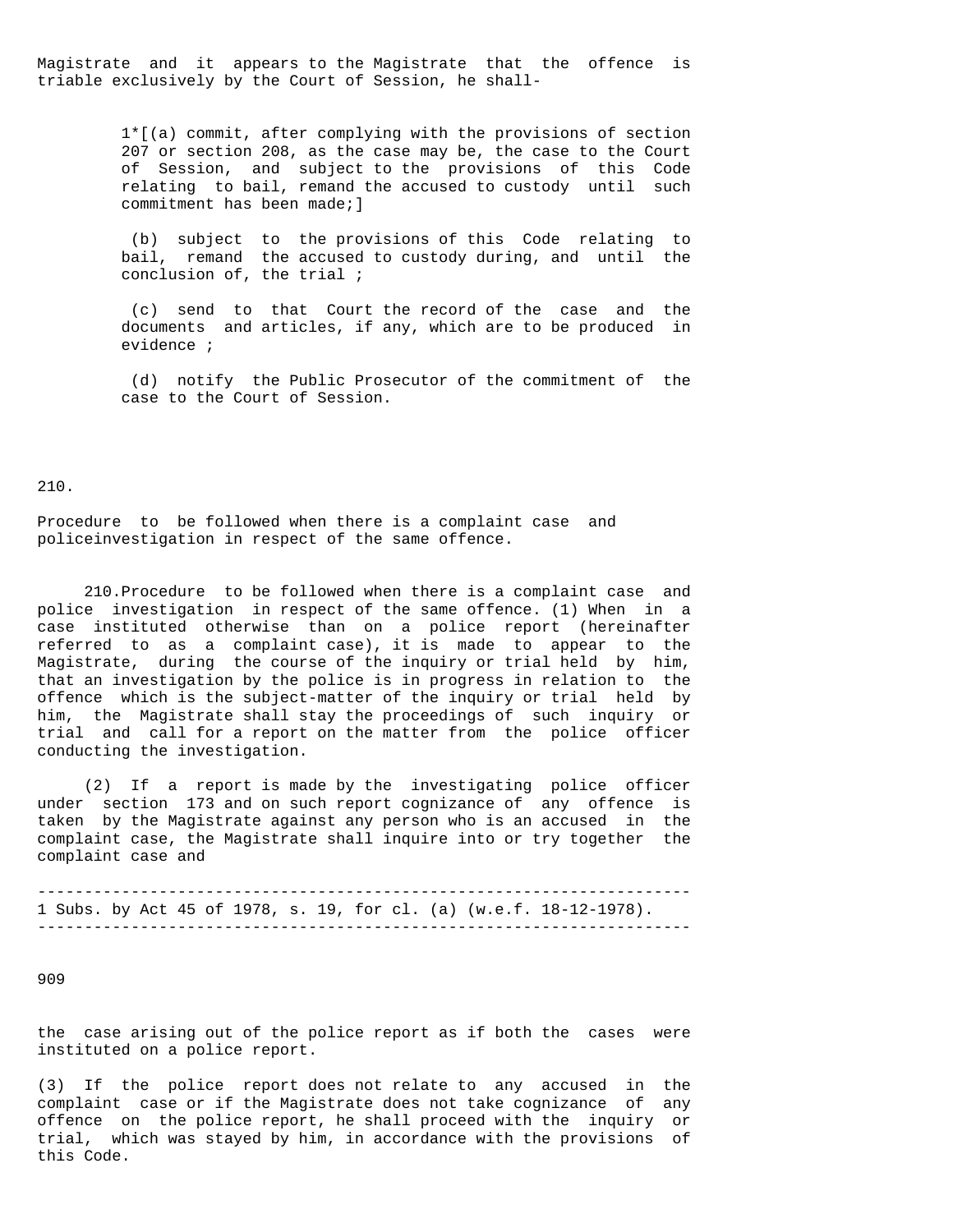CHAP

THE CHARGE.

CHAPTER XVII

# THE CHARGE

### A.-Form of charges

221.

Contents of charge.

 211.Contents of charge. (1) Every charge under this Code shall state the offence with which the accused is charged.

 (2) If the law which creates the offence gives it any specific name, the offence may be described in the charge by that name only.

 (3) If the law which creates the offence does not give it any specific name, so much of the definition of the offence must be stated as to give the accused notice of the matter with which he is charged.

 (4) The law and section of the law against which the offence is said to have been committed shall be mentioned in the charge.

 (5) The fact that the charge is made is equivalent to a statement that every legal condition required by law to constitute the offence charged was fulfilled in the particular case.

(6) The charge shall be written in the language of the Court.

 (7) If the accused, having been previously convicted of any offence, is liable, by reason of such previous conviction, to enhanced punishment, or to punishment of a different kind, for a subsequent offence, and it is intended to prove such previous conviction for the purpose of affecting the punishment which the Court may think fit to award for the subsequent offence, the fact, date and place of the previous conviction shall be stated in the charge; and if such statement has been omitted, the Court may add it at any time before sentence is passed.

### Illustrations

 (a) A is charged with the murder of B. This is equivalent to a statement that A's act fell within the definition of murder given in sections 299 and 300 of the Indian Penal Code (45 of 1860); that it did not fall within any of the general exceptions of the said Code; and that it did not fall within any of the five exceptions to section 300, or that, if it did fall within Exception 1, one or other of the three provisos to that exception applied to it.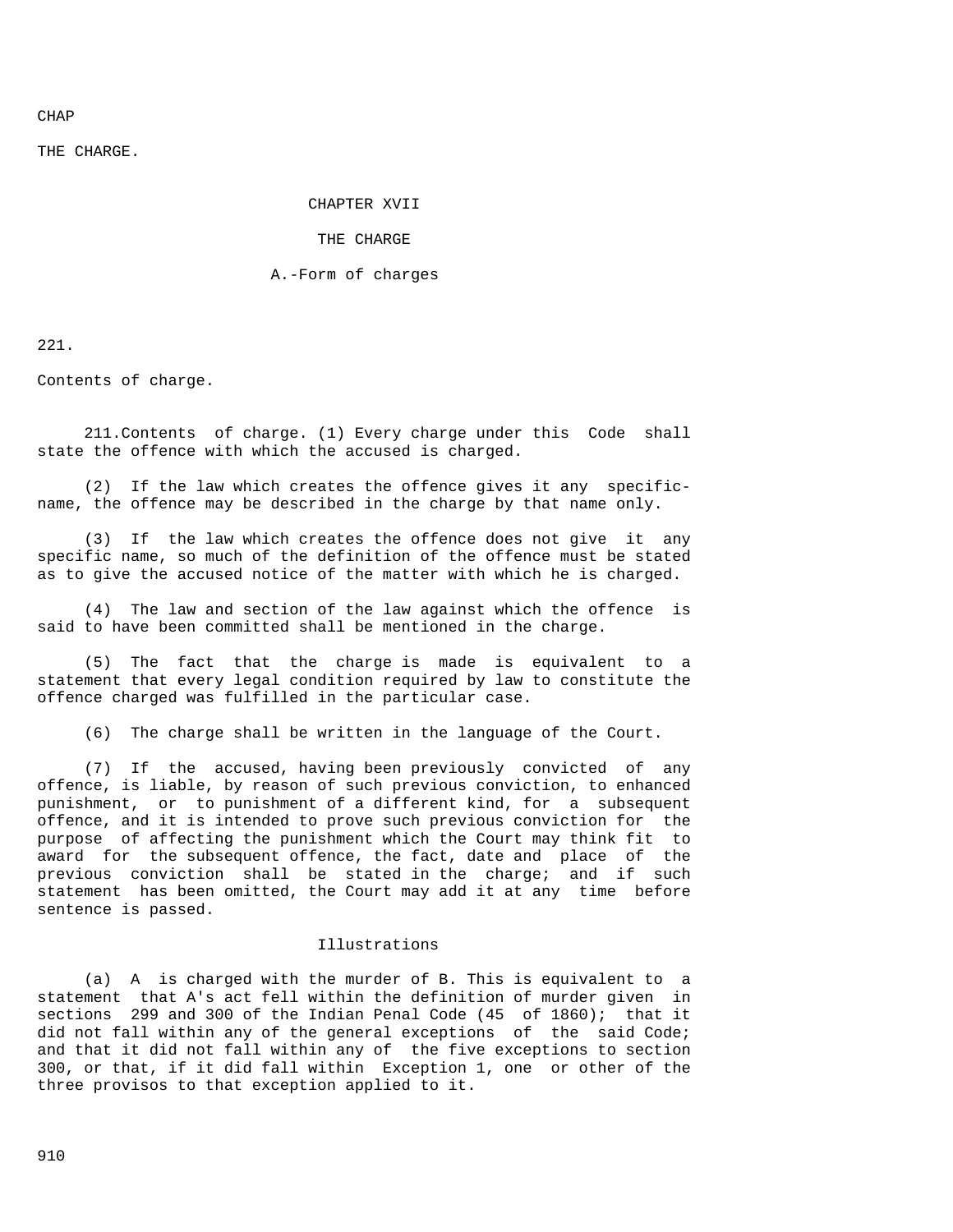(b)A is charged under section 326 of the Indian Penal Code (45 of 1860), with voluntarily causing grievous hurt to B by means of an instrument for shooting. This is equivalent to a statement that the case was not provided for by section 335 of the said Code-, and that the general exceptions did not apply to it.

 (c) A is accused of murder, cheating, theft, extortion, adultery or criminal intimidation, or using a false property-mark. The charge may state that A committed murder, or cheating, or theft, or extortion, or adultery, or criminal intimidation, or that he used a false property-mark, without reference to the definitions of those crimes contained in the Indian Penal Code (45 of 1860); but the sections under which the offence is punishable must, in each instance, be referred to in the charge.

 (d)A is charged under section 184 of the Indian Penal Code(45 of 1860) with intentionally obstructing a sale of property offered for sale by the lawful authority of a public servant.The charge should be in those words.

212.

Particulars as to time, place and person.

 212.Particulars as to time, place and person. (1) The charge shall contain such particulars as to the time and place of the alleged offence, and the person (if any) against whom, or the thing (if any) in respect of which, it was committed, as are reasonably sufficient to give the accused notice of the matter with which he is charged.

 (2) When the accused is charged with criminal breach of trust or dishonest misappropriation of money or other movable property, It shall be sufficient to specify the gross sum or, as the case may be, describe the movable property in respect of which the offence is alleged to have been committed, and the dates between which the offence is alleged to have been committed, without specifying particular items or exact dates, and the charge so framed shall be deemed to be a charge of one offence within the meaning of section 219;

 Provided that the time included between the first and last of such dates shall not exceed one year.

213.

When manner of committing offence must be stated.

 213.When manner of committing offence must be stated. When the nature of the case is such that the particulars mentioned in sections 211 and 212 do not give the accused sufficient notice of the matter with which he is charged, the charge shall also contain such particulars of the manner in which the alleged offence was committed as will be sufficient for that purpose.

Illustrations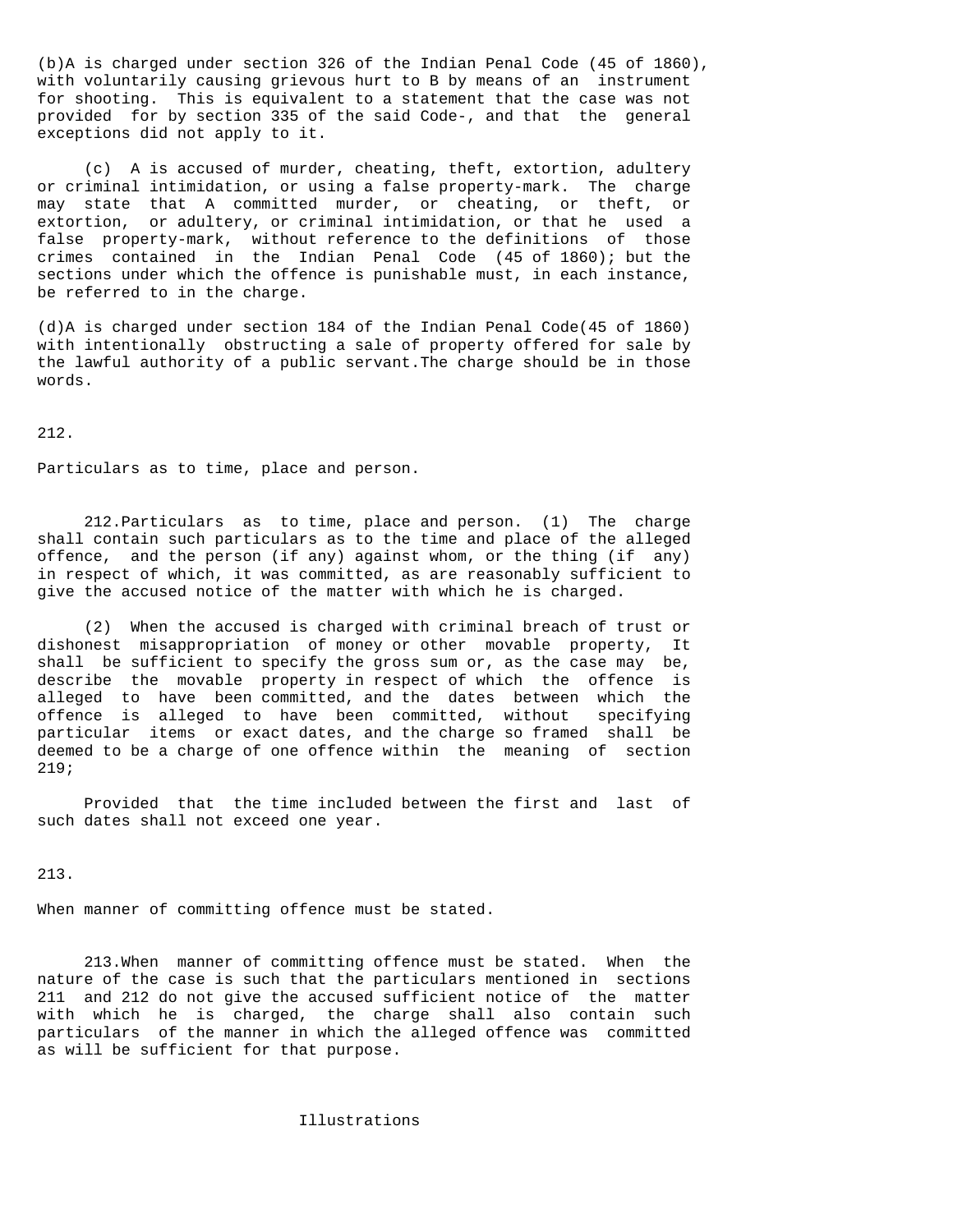(a) A is accused of the theft of a certain article at a certain time and place. The charge need not set out the manner in which the theft was effected.

 (b) A is accused of cheating B at a given time and place. The charge must set out the manner in which A cheated B.

 (c) A is accused of giving false evidence at a given time and place. The charge must set out that portion of the evidence given by A which is alleged to be false.

 (d) A is accused of obstructing B, a public servant, in the discharge of his public functions at a given time and place. The charge must set out the manner in which A obstructed B in the discharge of his functions.

911

 (e)A is accused of the murder of B at a given time and place. The charge need not state the manner in which A murdered B.

 (f)A is accused of disobeying a direction of the law with intent to save B from punishment. The charge must set out the disobedience charged and the law infringed.

214.

 Words in charge taken in sense of law under which offence ispunishable.

 214.Words in charge taken in sense of law under which offence is punishable. In every charge words used in describing an offence shall be deemed to have been used in the sense attached to them respectively by the law under which such offence is punishable.

215.

Effect of errors.

 215.Effect of errors. No error in stating either the offence or the particulars required to be stated in the charge, and no omission to state the offence or those particulars, shall be regarded at any stage of the case as material, unless the accused was in fact misled by such error or omission, and it has occasioned a failure of justice.

### Illustrations

 (a)A is charged under section 242 of the Indian Penal Code (45 of 1860), with "having been in possession of counterfeit coin, having known at the time when he became possessed thereof that such coin was counterfeit," the word "fraudulently" being omitted in the charge. Unless it appears that A was in fact misled by this omission, the error shall not be regarded as material.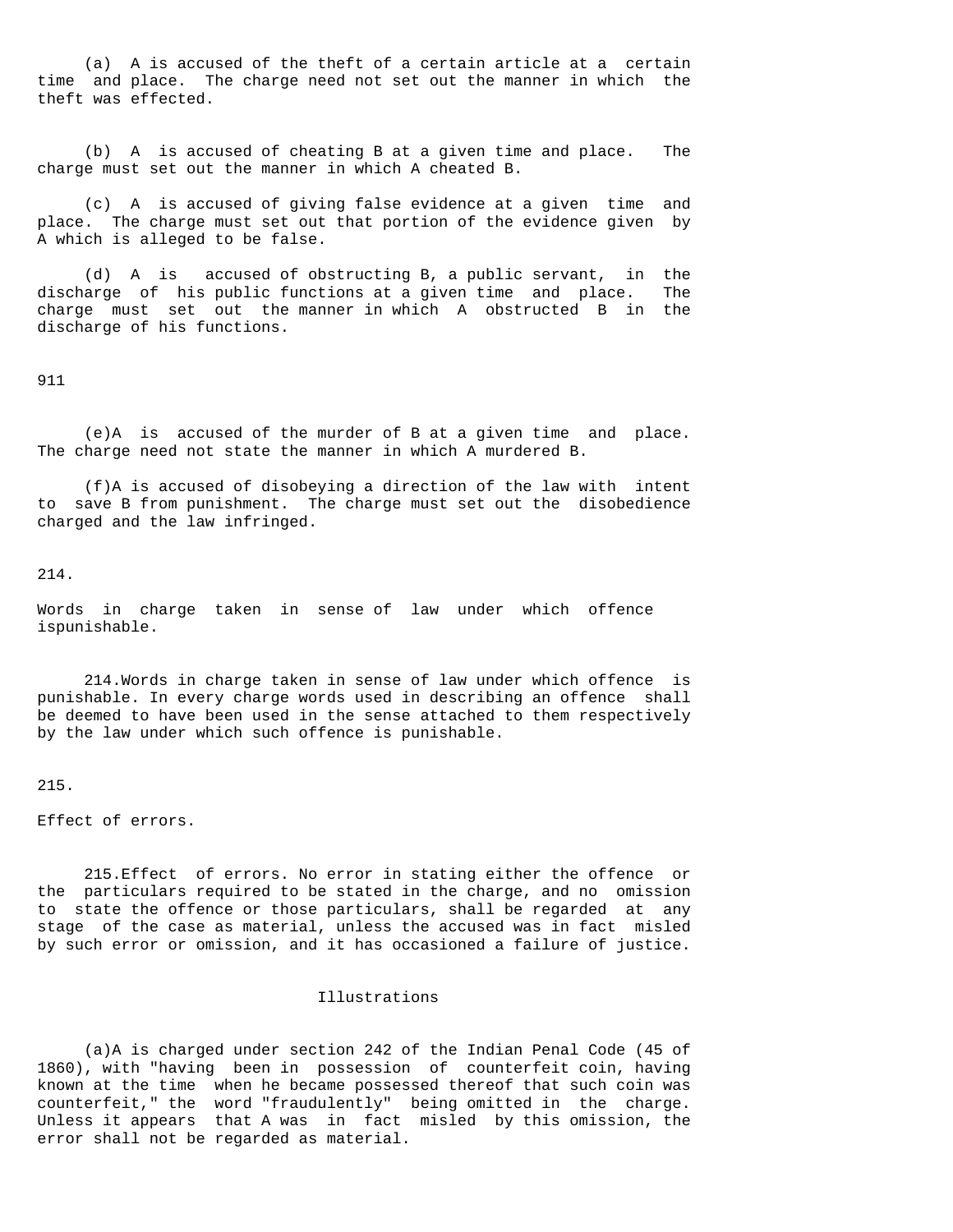(b)A is charged with cheating B, and the manner in which he cheated B is not set out in the charge, or is set out incorrectly. A defends himself, calls witnesses and gives his own account of the transaction. The Court may infer from this that the omission to set out the manner of the cheating is not material.

 (c)A is charged with cheating B, and the manner in which he cheated B is not set out in the charge. There were many transactions between A and B, and A had no means of knowing to which of them the charge referred, and offered no defence. The Court may inter from such facts that the omission to set out the manner of the cheating was, in the case, a material error.

 (d)A is charged with the murder of Khoda Baksh on the 21st January, 1882. In fact, the murdered person's name was Haidar Baksh and the date of the murder was the 20th January, 1882. A was never charged with any murder but one, and had heard the inquiry before the Magistrate, which referred exclusively to the case of Haidar Baksh: The Court may infer from these facts that A was not misled, and that the error in the charge was immaterial.

 (e)A was charged with murdering Haidar Baksh on the 20th January, 1882, and Khoda Baksh (who tried to arrest him for that murder) on the 21st January 1882. When charged for the murder of Haider Baksh, he was tried for the murder of Khoda Baksh. The witnesses present in his defence were witnesses in the case of Haidar Baksh. The Court may infer from this that A was misled, and that the error was material.

216.

Court may alter charge.

 216.Court may alter charge.(1) Any Court may alter or add to any charge at any time before judgment is pronounced.

912

 (2) Every such alteration or addition shall be read and explained to the accused.

 (3)If the alteration or addition to a charge is such that proceeding immediately with the trial is not likely, in the opinion of the Court, to prejudice the accused in his defence or the prosecutor in the conduct of the case, the Court may, in its discretion, after such alteration or addition has been made, proceed with the trial as if the altered or added charge had been the original charge.

 (4)If the alteration or addition is such that proceeding immediately with the trial is likely, in the opinion of the Court, to prejudice the accused or the prosecutor as aforesaid, the Court may either direct a new trial or adjourn the trial for such period as may be necessary.

 (5) If the offence stated in the altered or added charge is one for the prosecution of which previous sanction is necessary, the case shall not be proceeded with until such sanction is obtained, unless sanction has been already obtained for a prosecution on the same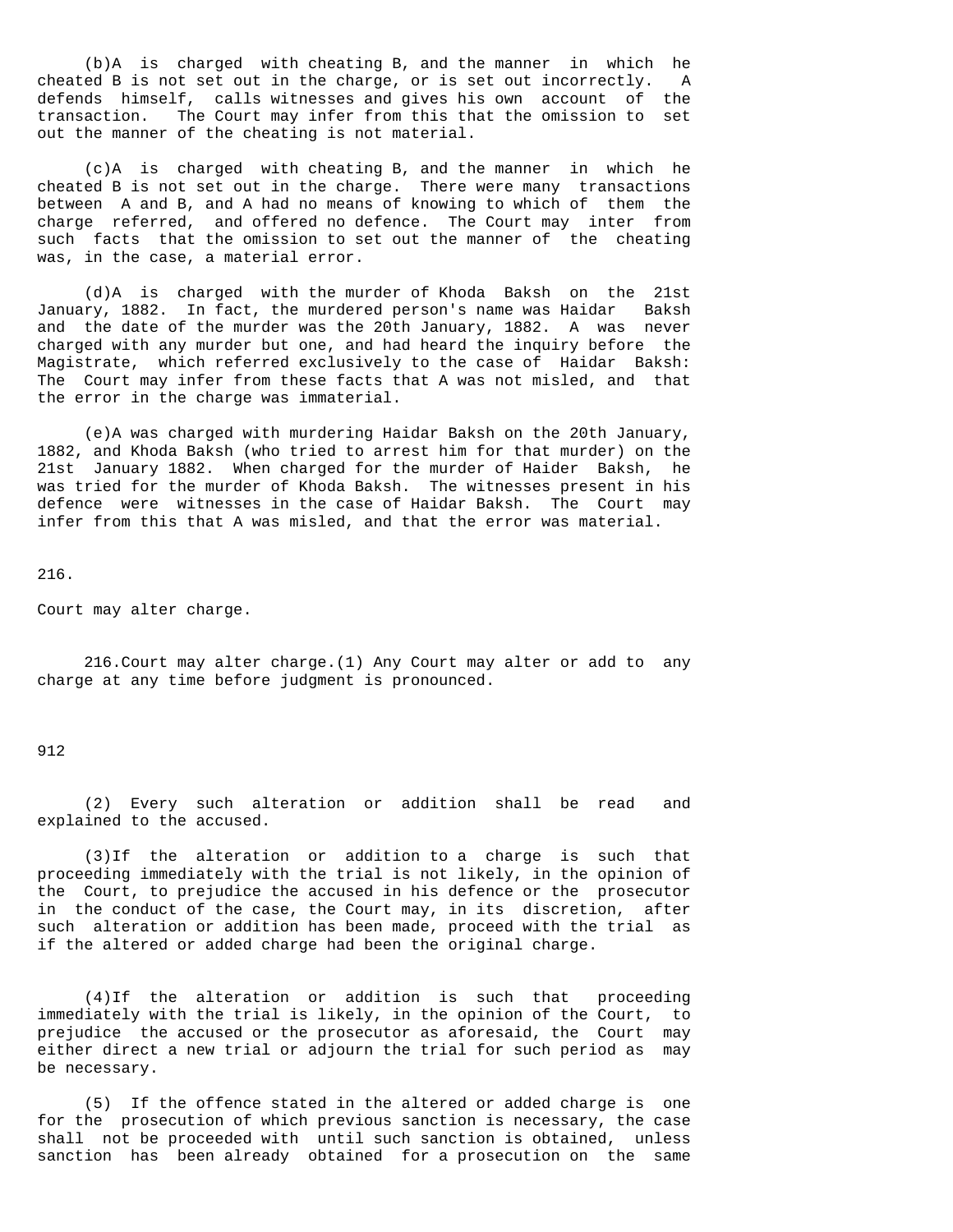facts as those on which the altered or added charge is founded.

217.

Recall of witnesses when charge altered.

 217.Recall of witnesses when charge altered.Whenever a charge is altered or added to by the Court after the commencement of the trial, the prosecutor and the accused shall be allowed-

> (a) to recall or re-summon, and examine with reference to such alteration or addition, any witness who may have been examined, unless the Court, for reasons to be recorded in writing, considers that the prosecutor or the accused, as the case may be, desires to recall or re-examine such witness for the purpose of vexation or delay or for defeating the ends of justice ;

> (b) also to call any further witness whom the Court may think to be material.

> > B.-Joinder of charges

218.

Separate charges for distinct offences.

 218.Separate charges for distinct offences.(1) For every distinct offence of which any person is accused there shall be a separate charge, and every such charge shall be tried separately :

 Provided that where the accused person, by an application in writing, so desires and the Magistrate is of opinion that such person is not likely to be prejudiced thereby, the Magistrate may try together all or any number of the charges framed against such person.

913

 (2) Nothing in sub-section (1) shall affect the operation of the provisions of sections 219, 220, 221 and 223.

#### Illustration

 A is accused of a theft on one occasion, and of causing grievous hurt on another occasion. A must be separately charged and separately tried for the theft and causing grievous hurt.

219.

Three offences of same kind within year may be charged together.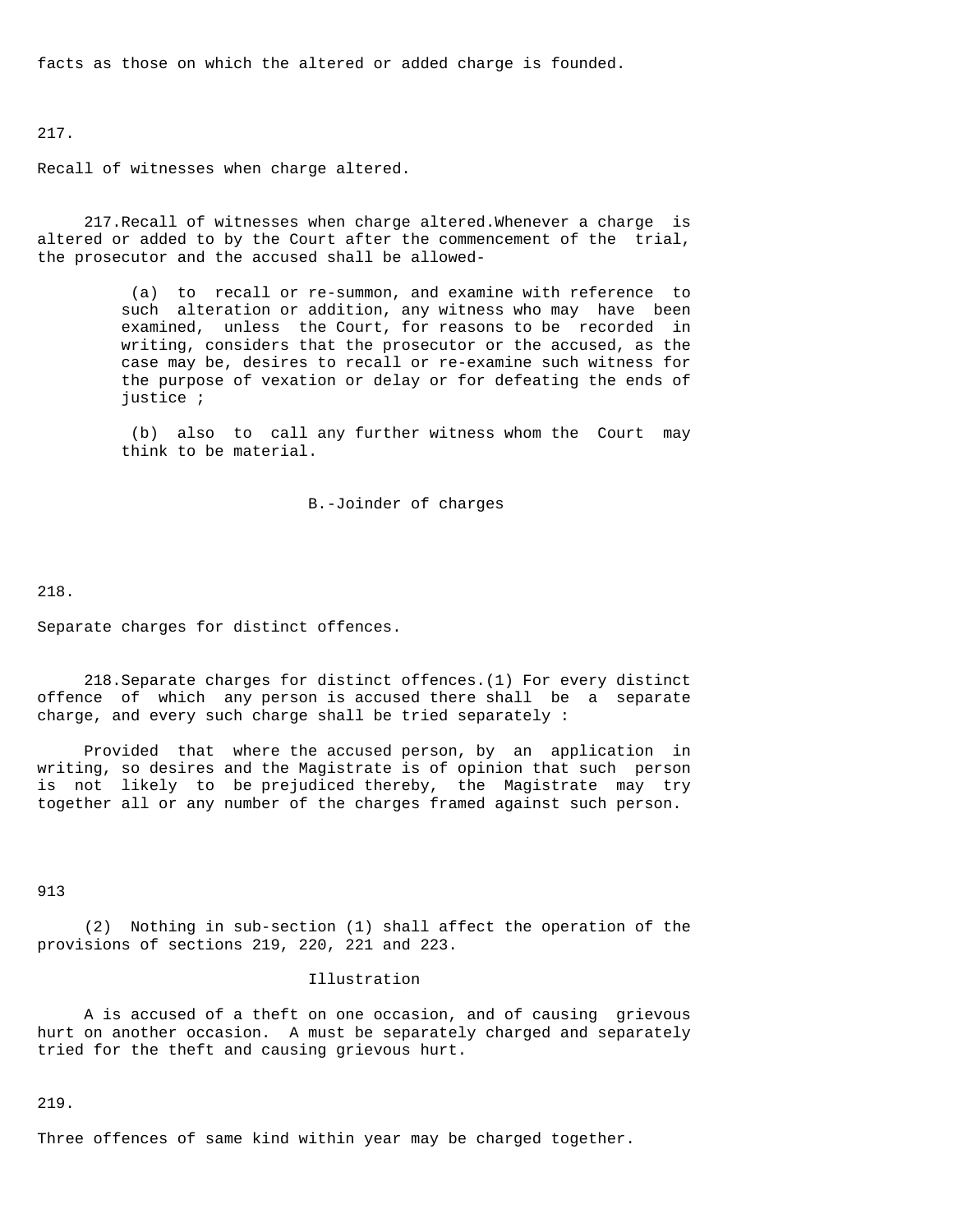219.Three offences of same kind within year may be charged together. (1) When a person is accused of more offences than one of the same kind committed within the space of twelve months from the first to the last of such offences, whether in respect of the same person or not, he may be charged with, and tried at one trial for, any number of them not exceeding three.

 (2) Offences are of the same kind when they are punishable with the same amount of punishment under the same section of the Indian Penal Code (45 of 1860) or of any special or local law :

 Provided that, for the purposes of this section, an offence punishable under section 379 of the Indian Penal Code (45 of 1860)shall be deemed to be an offence of the same kind as an offence punishable under section 380 of the said Code, and that an offence punishable under any section of the said Code, or of any special or local law, shall be deemed to be an offence of the same kind as an attempt to commit such offence, when such an attempt is an offence.

220.

Trial for more than one offence.

 220.Trial for more than one offence. (1) If, in one series of acts so connected together as to form the same transaction, more offences than one are committed by the same person, he may be charged with, and tried at one trial for, every such offence.

 (2) When a person charged with one or more offences of criminal breach of trust or dishonest misappropriation of property as provided in sub-section (2) of section 212 or in sub-section (1) of section 219, is accused of committing, for the purpose of facilitating or concealing the commission of that offence or those offences, one or more offences of falsification of accounts, he may be charged with, and tried at one trial for, every such offence.

 (3) If the acts alleged constitute an offence falling within two or more separate definitions of any law in force for the time being by which offences are defined or punished, the person accused of them may be charged with, and tried at one trial for, each of such offences.

914

 (4) If several acts, of which one or more than one would by itself or themselves constitute an offence, constitute when combined a different offence, the person accused of them may be charged with, and tried at one trial for the offence constituted by such acts when combined, and for any offence constituted by any one, or more, of such acts.

 (5) Nothing contained in this section shall affect section 71 of the Indian Penal Code (45 of 1860).

#### Illustrations to sub-section (1)

 (a) A rescues B, a person in lawful custody, and in so doing causes grievous hurt to C, a constable in whose custody B was. A may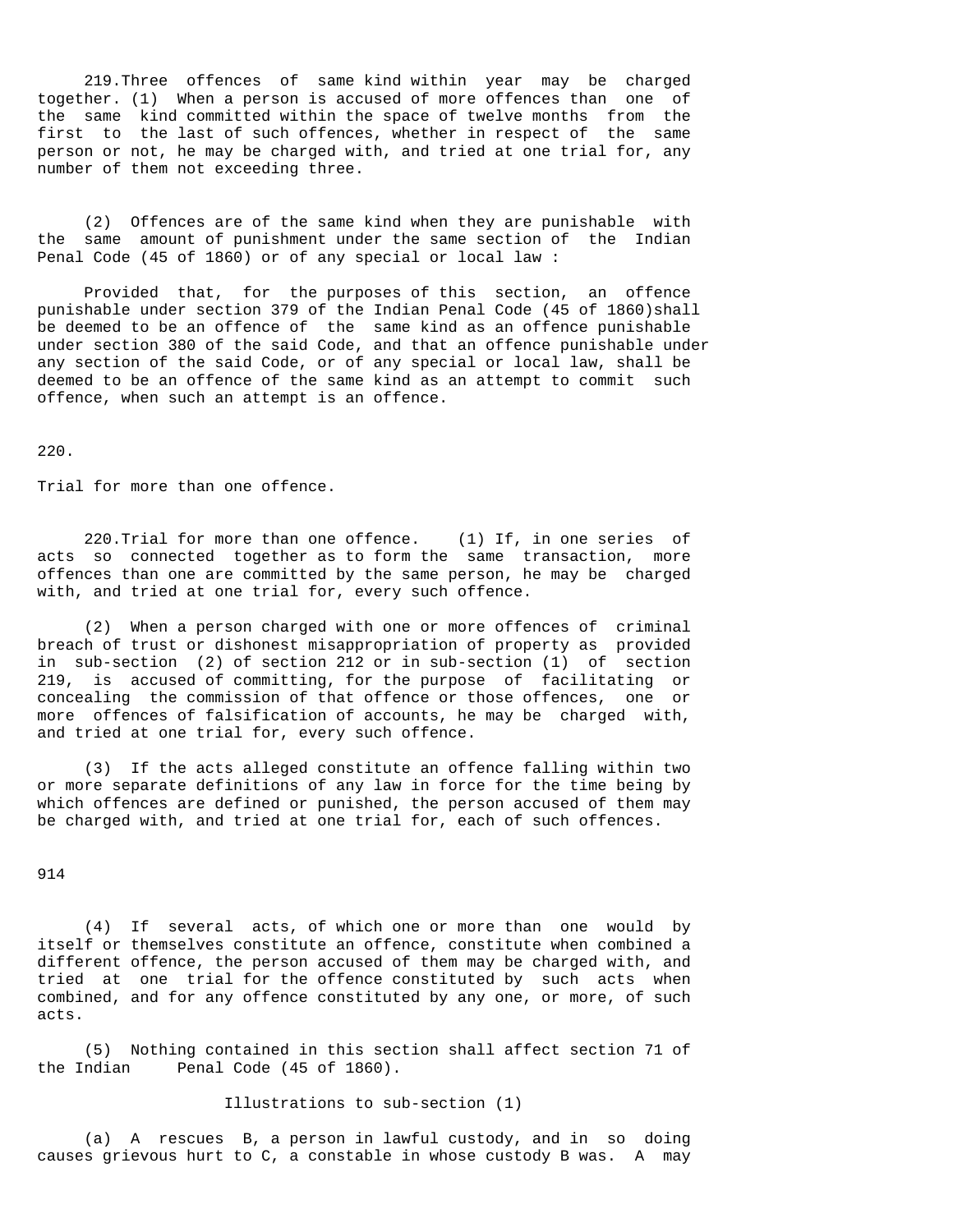be charged with, and convicted of, offences under sections 225 and 333 of the Indian Penal Code (45 of 1860).

 (b) A commits house-breaking by day with intent to commit adultery, and commits, in the house so entered, adultery with B's wife. A may be separately charged with, and convicted of, offences under sections 454 and 497 of the Indian Penal Code (45 of 1860).

 (c) A entices B, the wife of C, away from C, with intent to commit adultery with B, and then commits adultery with her. A may be separately charged with, and convicted of, offences under sections 498 and 497 of the Indian Penal Code (45 of 1860).

 (d) A has in his possession several seals, knowing them to be counterfeit and intending to use them for the purpose of committing several forgeries punishable under section 466 of the Indian Penal Code (45 of 1860). A may be separately charged with, and convicted of, the possession of each seal under section 473 of the Indian Penal Code (45 of 1860).

 (e) With intent to cause injury to B, A institutes a criminal proceeding against him, knowing that there is no just or lawful ground for such proceeding, and also falsely accuses B of having committed an offence, knowing that there is no just or lawful ground for such charge. A may be separately charged with, and convicted of, two offences under section 211 of the Indian Penal Code (45 of 1860).

 (f) A, with intent to cause injury to B, falsely accuses him of having committed an offence, knowing that there is no just or lawful ground for such charge. On the trial, A gives false evidence against B, intending thereby to cause B to be convicted of a capital offence. A may be separately charged with, and convicted of, offences under sections 211 and 194 of the Indian Penal Code (45 of 1860).

 (g) A, with six others, commits the offences of rioting, grievous hurt and assaulting a public servant endeavouring in the discharge of his duty as such to suppress the riot. A may be separately charged with, and convicted of, offences under sections 147, 325 and 152 of the Indian Penal Code (45 of 1860).

 (h) A threatens B, C and D at the same time with injury to their persons with Intent to cause alarm to them. A may be separately charged with, and convicted of, each of the three offences under section 506 of the Indian Penal Code (45 of 1860).

The separate charges referred to in Illustrations (a) to (h), respectively, may be tried at the same time.

Illustrations to sub-section (3)

 (i) A wrongfully strikes B with a cane. A may be separately charged with and convicted of, offences under sections 352 and 323 of the Indian Penal Code (45 of 1860).

 (j) Several stolen sacks of corn are made over to A and B, who knew they are stolen property, for the purpose of concealing them. A and B thereupon voluntarily assist each other to conceal the sacks at the bottom of a grain-pit. A

915

and B may be separately charged with, and convicted of, offences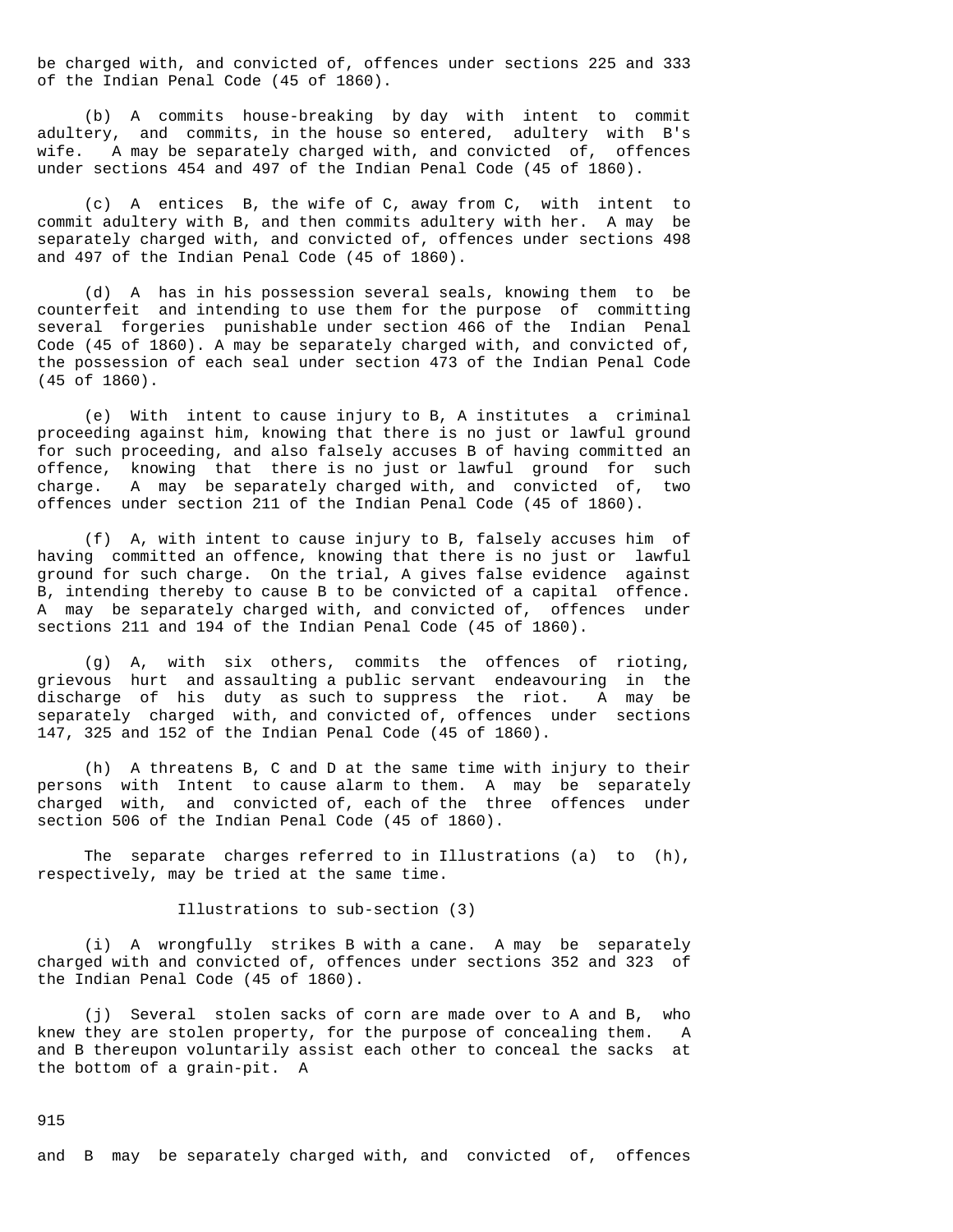under sections 411 and 414 of the Indian Penal Code (45 of 1860).

 (k) A exposes her child with the knowledge that she is thereby likely to cause its death. The child dies in consequence of such exposure. A may be separately charged with, and convicted of, offences under sections 317 and 304 of the Indian Penal Code (45 of 1860).

 (l) A dishonestly uses a forged document as genuine evidence, in order to convict B, a public servant, of an offence under section 167 of the Indian Penal Code. A may be separately charged with, and convicted of, offences under sections 471 (read with section 466) and 196 of that Code (45 of 1860).

Illustration to sub-section (4)

 (m) A commits robbery on B, and in doing so voluntarily causes hurt to him. A may be separately charged with, and convicted of, offences under sections 323, 392 and 394 of the Indian Penal Code. (45 of 1860.)

221.

Where it is doubtful what offence has been committed.

 221.Where it is doubtful what offence has been committed. (1) If a single act or series of acts is of such a nature that it is doubtful which of several offences the facts which can be proved will constitute, the accused may be charged with having committed all or any of such offences, and any number of such charges may be tried at once; or he may be charged in the alternative with having committed some one of the said offences.

 (2) If in such a case the accused is charged with one offence, and it appears in evidence that he committed a different offence for which he might have been charged under the provisions of sub-section (1), he may be convicted of the offence which he is shown to have committed, although he was not charged with it.

### Illustrations

 (a) A is accused of an act which may amount to theft, or receiving stolen property, or criminal breach of trust or cheating. He may be charged with theft, receiving stolen property, criminal breach of trust and cheating, or he may be charged with having committed theft, or receiving stolen property, or criminal breach of trust or cheating.

 (b) In the case mentioned, A is only charged with theft. It appears that he committed the offence of criminal breach of trust, or that of receiving stolen goods. He may be convicted of criminal breach of trust or of receiving stolen goods (as the case may be), though he was not charged with such offence.

 (c) A states on oath before the Magistrate that he saw B hit C with a club. Before the Sessions Court A states on oath that B never hit C. A may be charged in the alternative and convicted of intentionally giving false evidence, although it cannot be proved which of these contradictory statements was false.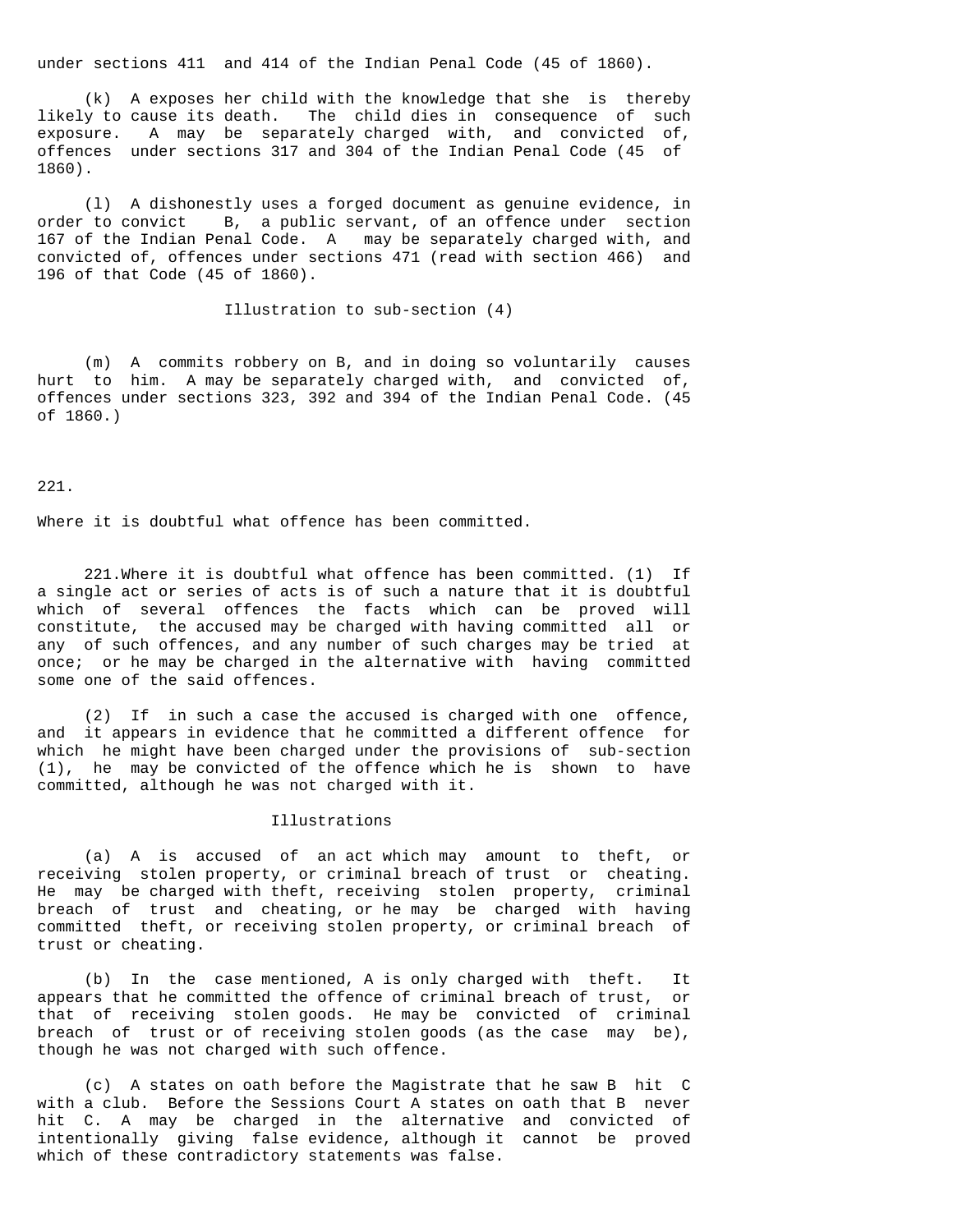When offence proved included in offence charged.

 222.When offence proved included in offence charged. (1) When a person is charged with an offence consisting of several particulars, a combination of some only of which constitutes a complete minor offence, and such combination is proved, but the remaining particulars are not proved, he may be convicted of the minor offence though he was not charged with it.

#### 916

 (2)When a person is charged with an offence and facts are proved which reduce it to a minor offence, he may be convicted of the minor offence, although he is not charged with it.

 (3) When a person is charged with an offence, he may be convicted of an attempt to commit such offence although the attempt is not separately charged.

 (4) Nothing in this section shall be deemed to authorise a conviction of any minor offence where the conditions requisite for the initiation of proceedings in respect of that minor offence have not been satisfied.

### Illustrations

 (a) A is charged, under section 407 of the Indian Penal Code (45 of 1860), with criminal breach of trust in respect of property entrusted to him as a carrier. It appears, that he did commit criminal breach of trust under section 406 of that Code in respect of the property, but that it was not entrusted to him as a carrier. He may be convicted of criminal breach of trust under the said section 406.

 (b) A is charged, under section 325 of the Indian Penal Code (45 of 1860), with causing grievous hurt. He proves that he acted on grave and sudden provocation. He may be convicted under section 335 of that Code.

223.

What persons may be charged jointly.

 223.What persons may be charged jointly.The following persons may be charged and tried together, namely:-

> (a) persons accused of the same offence committed in the course same transaction ;

> (b) person accused of an offence and persons accused of abetment of, or attempt to commit, such offence ;

> (c) person accused of more than one offence of the same kind, within the meaning of section 219 committed by them jointly within the period of twelve months;

222.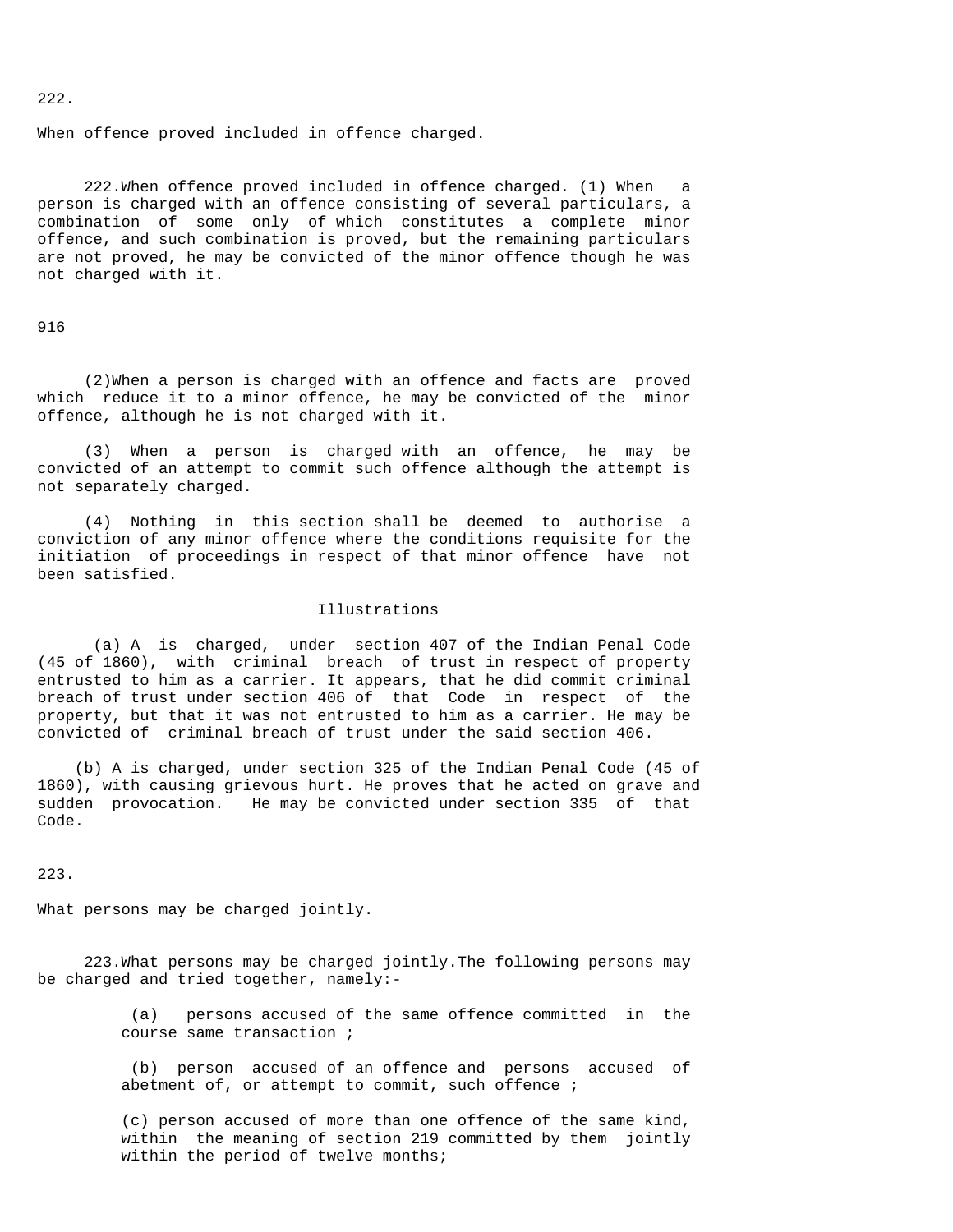(d) persons accused of different offences committed in the course of the same transaction;

 (e) persons accused of an offence which includes theft, extortion, cheating, or criminal misappropriation, and persons accused of receiving or retaining, or assisting in the disposal or concealment of, property possession of which is alleged to have been transferred by any such offence committed by the first named persons, or of abetment of or attempting to commit any such last-named offence;

 (f) persons accused of offences under sections 411 and 414 of the Indian Penal Code (45 of 1860). or either of those sections in respect of

#### 917

 stolen property the possession of which has been transferred by one offence;

 (g) persons accused of any offence under Chapter XII of the Indian Penal Code relating to counterfeit coin and persons accused of any other offence under the said Chapter relating to the same coin, or of abetment of or attempting to commit any such offence; and the provisions contained in the former part of this Chapter shall, so far as may be, apply to all such charges:

 Provided that where a number of persons are charged with separate offences and such persons do not fall within any of the categories specified in this section, the Magistrate may, if such persons by an application in writing, so desire, and if he is satisfied that such persons would not be prejudicially affected thereby, and it is expedient so to do, try all such persons together.

224.

Withdrawal of remaining charges on conviction on one of severalcharges.

 224.Withdrawal of remaining charges on conviction on one of several charges. When a charge containing more heads than one is framed against the same person, and when a conviction has been had on one or more of them, the complainant, or the officer conducting the prosecution, may, with the consent of the Court, withdraw the remaining charge or charges, or the Court of its own accord may stay the inquiry into, or trial of, such charge or charges and such withdrawal shall have the effect of an acquittal on such charge or charges, unless the conviction be set aside, in which case the said Court (subject to the order of the Court setting aside the conviction) may proceed with the inquiry into, or trial of, the charge or charges so withdrawn.

### CHAP

TRIAL BEFORE A COURT OF SESSION.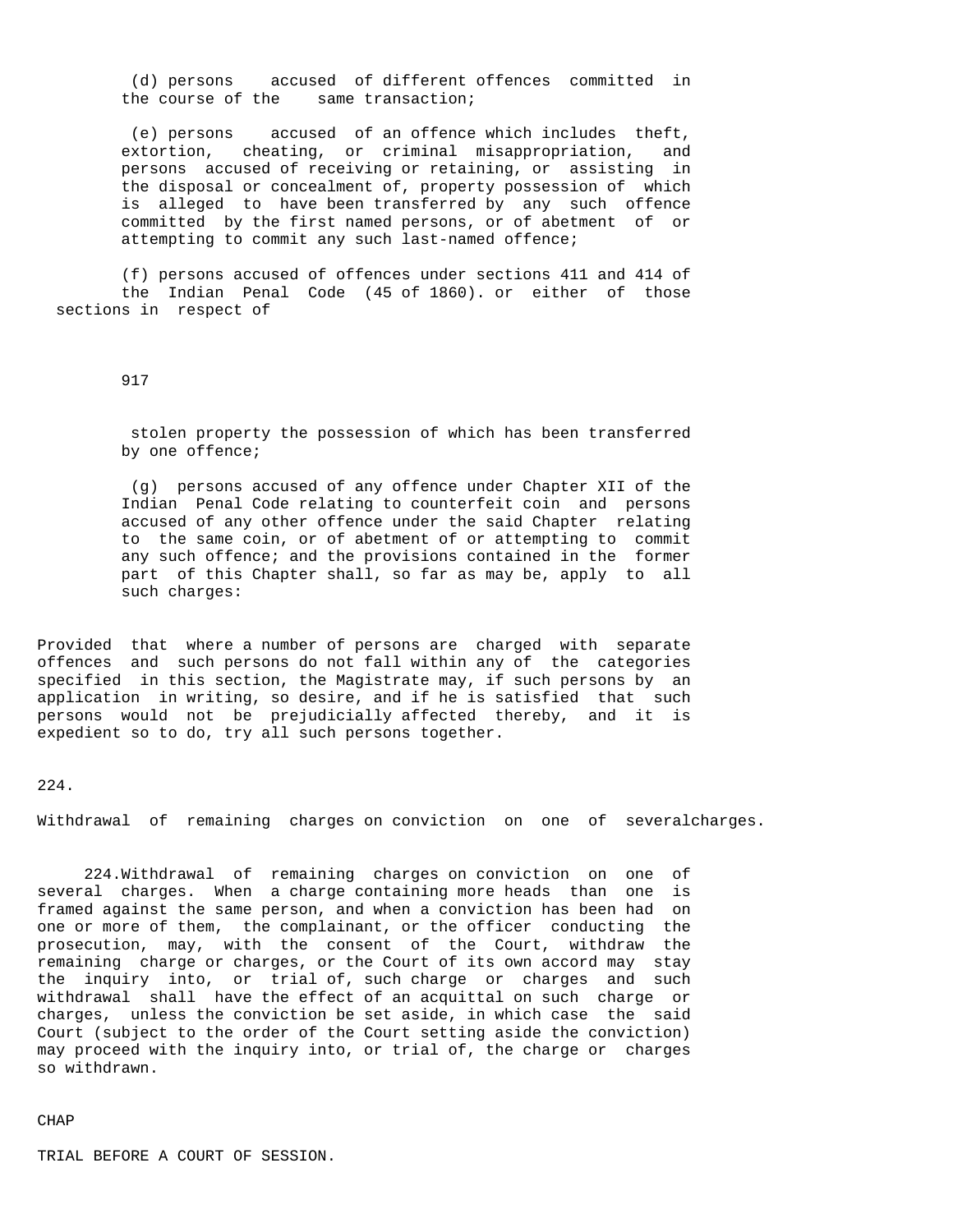#### CHAPTER XVIII

TRIAL BEFORE A COURT OF SESSION

225.

Trial to be conducted by Public Prosecutor.

 225.Trial to be conducted by Public Prosecutor. In every trial before a Court of Session, the prosecution shall be conducted by a Public Prosecutor.

226.

Opening case for prosecution.

 226.Opening case for prosecution. When the accused appears or is brought before the Court in pursuance of a commitment of the case under section 209, the prosecutor shall open his case by describing the charge brought against the accused and stating by what evidence he proposes to prove the guilt of the accused.

918

227.

Discharge.

 227.Discharge. If, upon consideration of the record of the case and the documents submitted therewith, and after hearing the submissions of the accused and the prosecution in this behalf, the Judge considers that there is not sufficient ground for proceeding against the accused, he shall discharge the accused and record his reasons for so doing.

228.

Framing of charge.

 228.Framing of charge. (1) If, after such consideration and hearing as aforesaid, the Judge is of opinion that there is ground for presuming that the accused has committed an offence which-

> (a) is not exclusively triable by the Court of Session, he may, frame a charge against the accused and, by order, transfer the case for trial to the Chief Judicial Magistrate, and thereupon the Chief Judicial Magistrate shall try the offence in accordance with the procedure for the trial of warrant-cases instituted on a police report ;

> (b) is exclusively triable by the Court, he shall frame in writing a charge against the accused.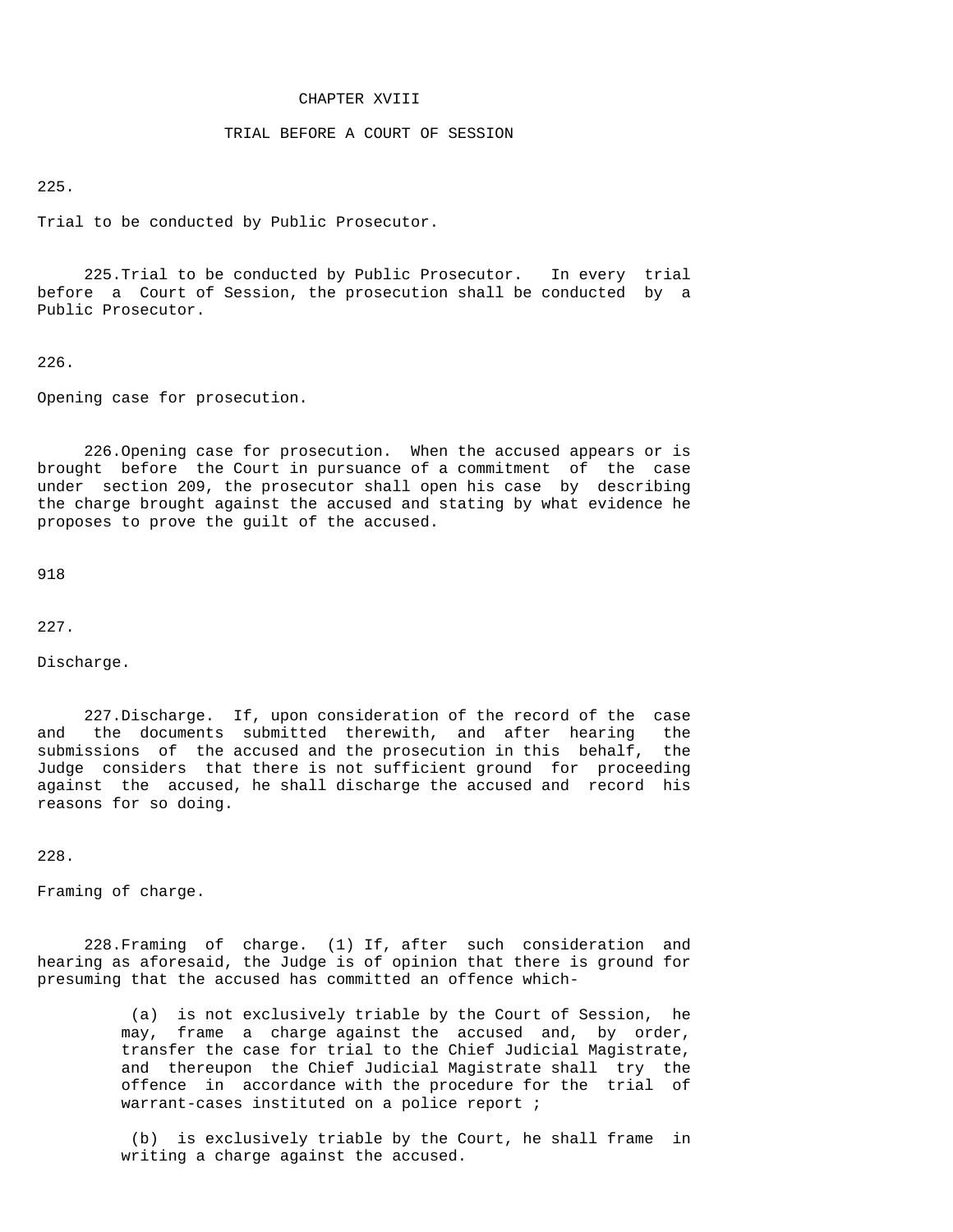(2) Where the Judge frames any charge under clause (b) of sub section (1), the charge shall be read and explained to the accused and the accused shall be asked whether he pleads guilty of the offence charged or claims to be tried.

229.

Conviction on plea of guilty.

 229.Conviction on plea of guilty. If the accused pleads guilty, the Judge shall record the plea and may, in his discretion, convict him thereon.

230.

Date for prosecution evidence.

 230.Date for prosecution evidence. If the accused refuses to plead, or does not plead, or claims to be tried or is not convicted under section 229, the Judge shall fix a date for the examination of witnesses, and may, on the application of the prosecution, issue any process for compelling the attendance of any witness or the production of any document or other thing.

231.

Evidence for prosecution.

 231.Evidence for prosecution. (1) On the date so fixed, the Judge shall proceed to take all such evidence as may be produced in support of the prosecution.

 (2) The Judge may, in his discretion, permit the cross examination of any witness to be deferred until any other witness or witnesses have been examined or recall any witness for further cross examination.

232.

Acquittal.

 232.Acquittal. If, after taking the evidence for the prosecution, examining the accused and hearing the prosecution and the defence on the point, the

919

 Judge considers that there is no evidence that the accused committed the offence, the Judge shall record an order of acquittal.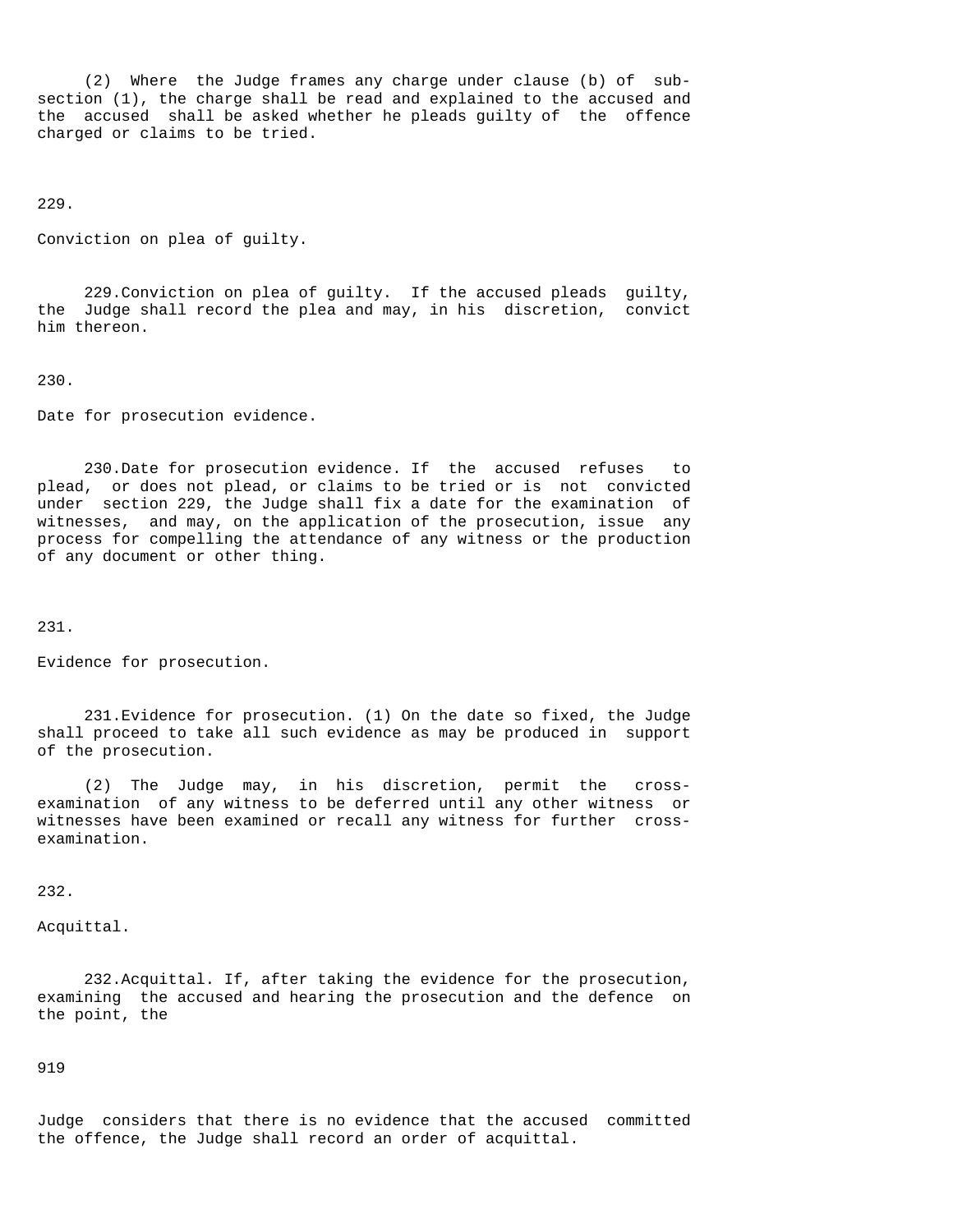Entering upon defence.

 233.Entering upon defence. (1) Where the accused is not acquitted under section 232, he shall be called upon to enter on his defence and adduce any evidence he may have in support thereof.

 (2) If the accused puts in any written statement, the Judge shall file it with the record.

 (3) If the accused applies for the issue of any process for compelling the attendance of any witness or the production of any document or thing, the Judge shall issue such process unless he considers, for reasons to be recorded, that such application should be refused on the ground that it is made for the purpose of vexation or delay or for defeating the ends of justice.

234.

Arguments.

 234.Arguments. When the examination of the witnesses (if any) for the defence is complete, the prosecutor shall sum up his case and the accused or his pleader shall be entitled to reply :

 Provided that where any point of law is raised by the accused or his pleader, the prosecution may, with the permission of the Judge, make his submissions with regard to such point of law.

235.

Judgment of acquittal or conviction.

 235.Judgment of acquittal or conviction. (1) After hearing arguments and points of law (if any), the Judge shall give a judgment in the case.

 (2) If the accused is convicted, the Judge shall, unless he proceeds in accordance with the provisions of section 360, hear the accused on the question of sentence, and then pass sentence on him according to law.

236.

Previous conviction.

 236.Previous conviction. In a case where a previous conviction is charged under the provisions of sub-section (7) of section 211, and the accused does not admit that he has been previously convicted as alleged in the charge, the Judge may, after he has convicted the said accused under section 229 or section 235, take evidence in respect of

233.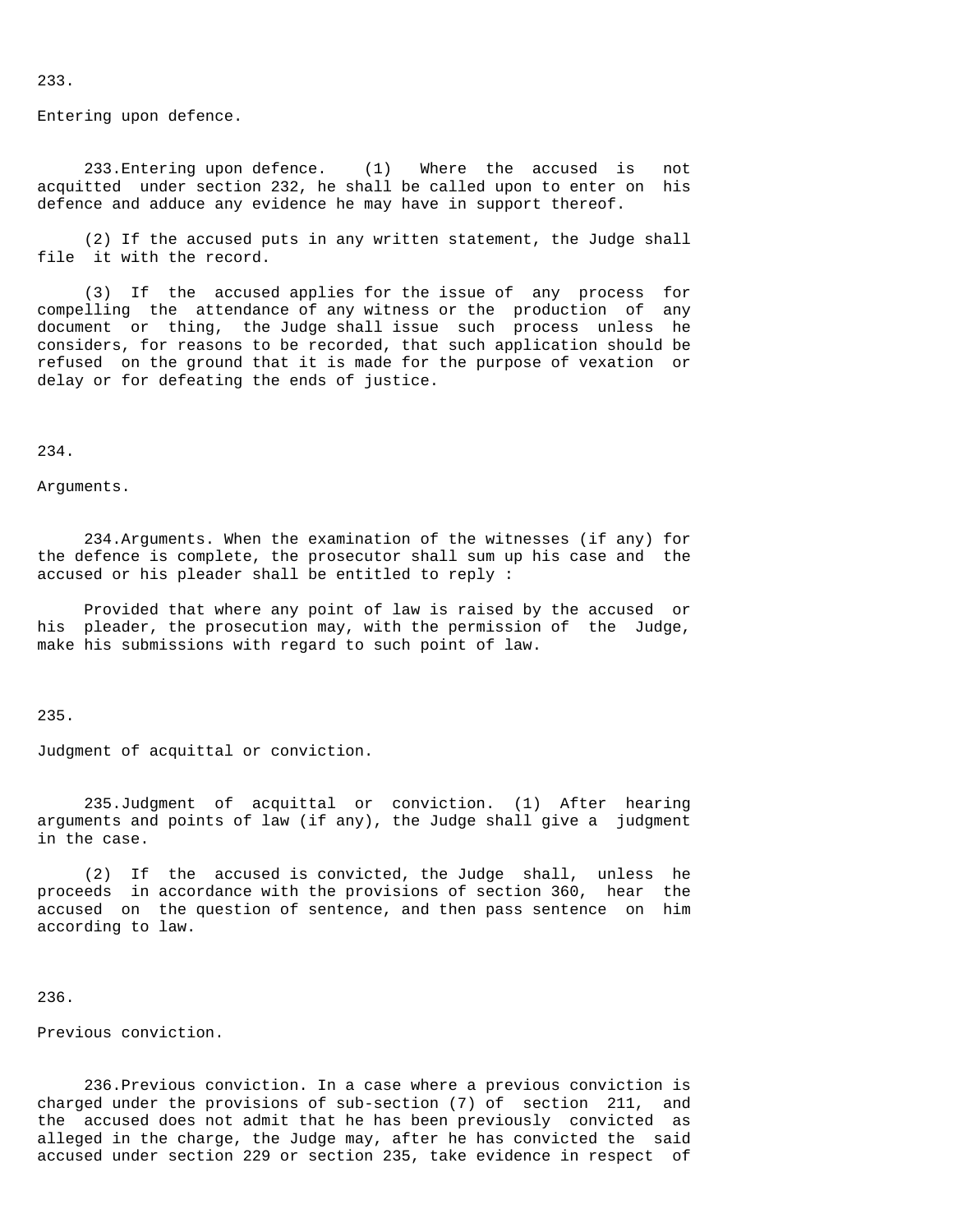the alleged previous conviction, and shall record a finding thereon:

 Provided that no such charge shall be read out by the Judge nor shall the accused be asked to plead thereto nor shall the previous conviction be referred to by the prosecution or in any evidence adduced by it, unless and until the accused has been convicted under section 229 or section 235.

920

237.

Procedure in cases instituted under section 199(2).

 237.Procedure in cases instituted under section 199(2). (1) A Court of Session taking cognizance of an offence under sub-section (2) of section 199 shall try the case in accordance with the procedure for the trial of warrant-cases instituted otherwise than on a police report before a Court of Magistrate :

 Provided that the person against whom the offence is alleged to have been committed shall, unless the Court of Session, for reasons to be recorded, otherwise directs, be examined as a witness for the prosecution.

 (2) Every trial under this section shall be held in camera if either party thereto so desires or if the Court thinks fit so to do.

 (3) If, in any such case, the Court discharges or acquits all or any of the accused and is of opinion that there was no reasonable cause for making the accusation against them or any of them, it may, by its order of discharge or acquittal, direct the person against whom the offence was alleged to have been committed (other than the President, Vice-President or the Governor of a State or the Vice-President or the Governor of a State or the Administrator of a Union territory) to show cause why he should not pay compensation to such accused or to each or any of such accused, when there are more than one.

 (4) The Court shall record and consider any cause which may be shown by the person so directed, and if it is satisfied that there was no reasonable cause for making the accusation, it may, for reasons to be recorded, make an order that compensation to such amount not exceeding one thousand rupees, as it may determine, be paid by such person to the accused or to each or any of them.

 (5) Compensation awarded under sub-section (4) shall be recovered as if it were a fine imposed by a Magistrate.

 (6) No person who has been directed to pay compensation under subsection (4) shall, by reason of such order, be exempted from any civil or criminal liability in respect of the complaint made under this section ;

 Provided that any amount paid to an accused person under this section shall be taken into account in awarding compensation to such person in any subsequent civil suit relating to the same matter.

 (7) The person who has been ordered under sub-section (4) to pay compensation may appeal from the order, in so far as it relates to the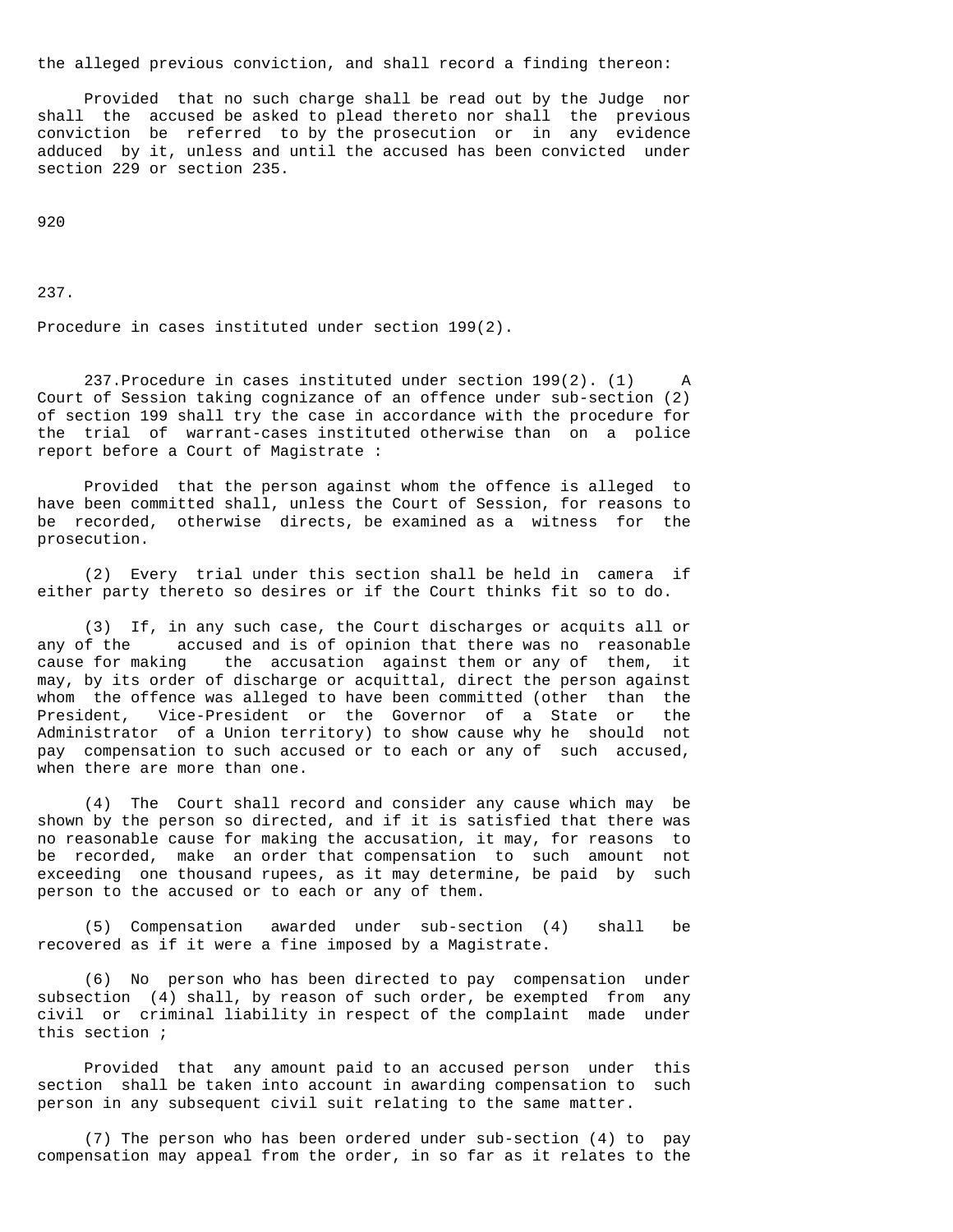payment of compensation, to the High Court.

 (8) When an order for payment of compensation to an accused person is made, the compensation shall not be paid to him before the period allowed for the presentation of the appeal has elapsed, or, if an appeal is presented, before the appeal has been decided.

921

CHAP

TRIAL OF WARRANT-CASES BY MAGISTRATES.

### CHAPTER XIX

#### TRIAL OF WARRANT-CASES BY MAGISTRATES

A.-Cases instituted on a police report

238.

Compliance with section 207.

 238.Compliance with section 207. When, in any warrant-case instituted on a police report, the accused appears or is brought before a Magistrate at the commencement of the trial, the Magistrate shall satisfy himself that he has complied with the provisions of section 207.

239.

When accused shall be discharged.

 239.When accused shall be discharged. If, upon considering the police report and the documents sent with it under section 173 and making such examination, if any, of the accused as the Magistrate thinks necessary and after giving the prosecution and the accused an opportunity of being heard, the Magistrate considers the charge against the accused to be groundless, he shall discharge the accused, and record his reasons for so doing

240.

Framing of charge.

 240.Framing of charge. (1) If, upon such consideration, examination, if any, and hearing, the Magistrate is of opinion that there is ground for presuming that the accused has committed an offence triable under this Chapter, which such Magistrate is competent to try and which, in his opinion, could be adequately punished by him, he shall frame in writing a charge against the accused.

(2) The charge shall then be read and explained to the accused,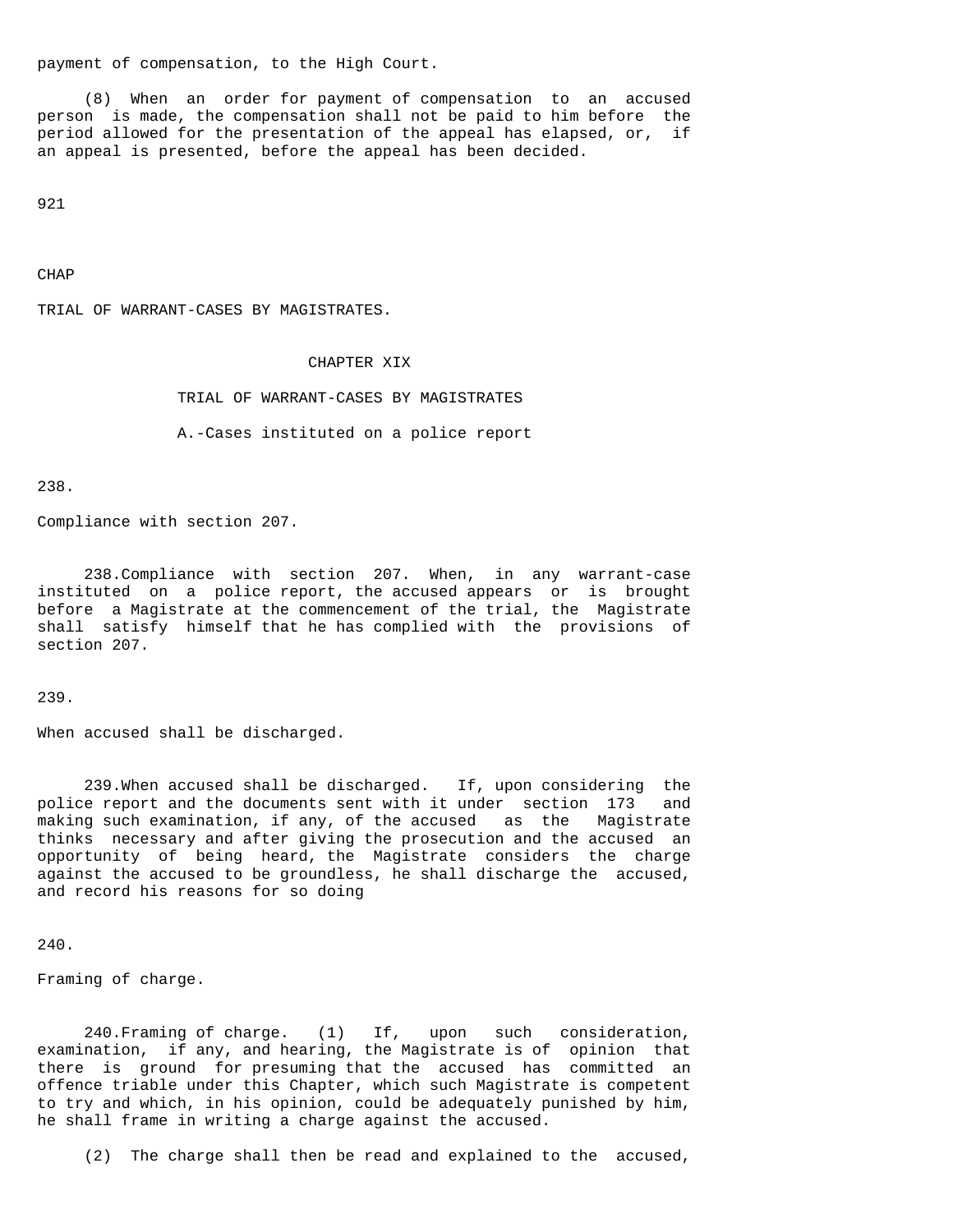and he shall be asked whether he pleads guilty of the offence charged or claims to be tried.

241.

Conviction on plea of guilty.

 241.Conviction on plea of guilty, the accused pleads guilty, the Magistrate shall record the plea and may, in his discretion, convict him thereon.

242.

Evidence for prosecution.

 242.Evidence for prosecution. (1) If the accused refuses to plead or does not plead, or claims to be tried or the Magistrate does not convict the accused under section 241, the Magistrate shall fix a date for the examination of witnesses.

 (2) The Magistrate may, on the application of the prosecution, issue a summons to any of its witnesses directing him to attend or to produce any document or other thing.

 (3) On the date so fixed, the Magistrate shall proceed to take all such evidence as may be produced in support of the prosecution:

 Provided that the Magistrate may permit the cross-examination of any witness to be deferred until any other witness or witnesses have been examined or recall any witness for further cross-examination.

922

243.

Evidence for defence.

 243.Evidence for defence. (1) The accused shall then be called upon to enter upon his defence and produce his evidence; and if the accused puts in any written statement, the Magistrate shall file it with the record.

 (2) If the accused, after he has entered upon his defence, applies to the Magistrate to issue any process for compelling the attendance of any witness for the purpose of examination or cross examination, or the production of any document or other thing, the Magistrate shall issue such .process unless he considers that such application should be refused on the ground that it is made for the purpose of vexation or delay or for defeating the ends of justice and such ground shall be recorded by him in writing:

 Provided that, when the accused has cross-examined or had the opportunity of cross-examining any witness before entering on his defence, the attendance of such witness shall not be compelled under this section, unless the Magistrate is satisfied that it is necessary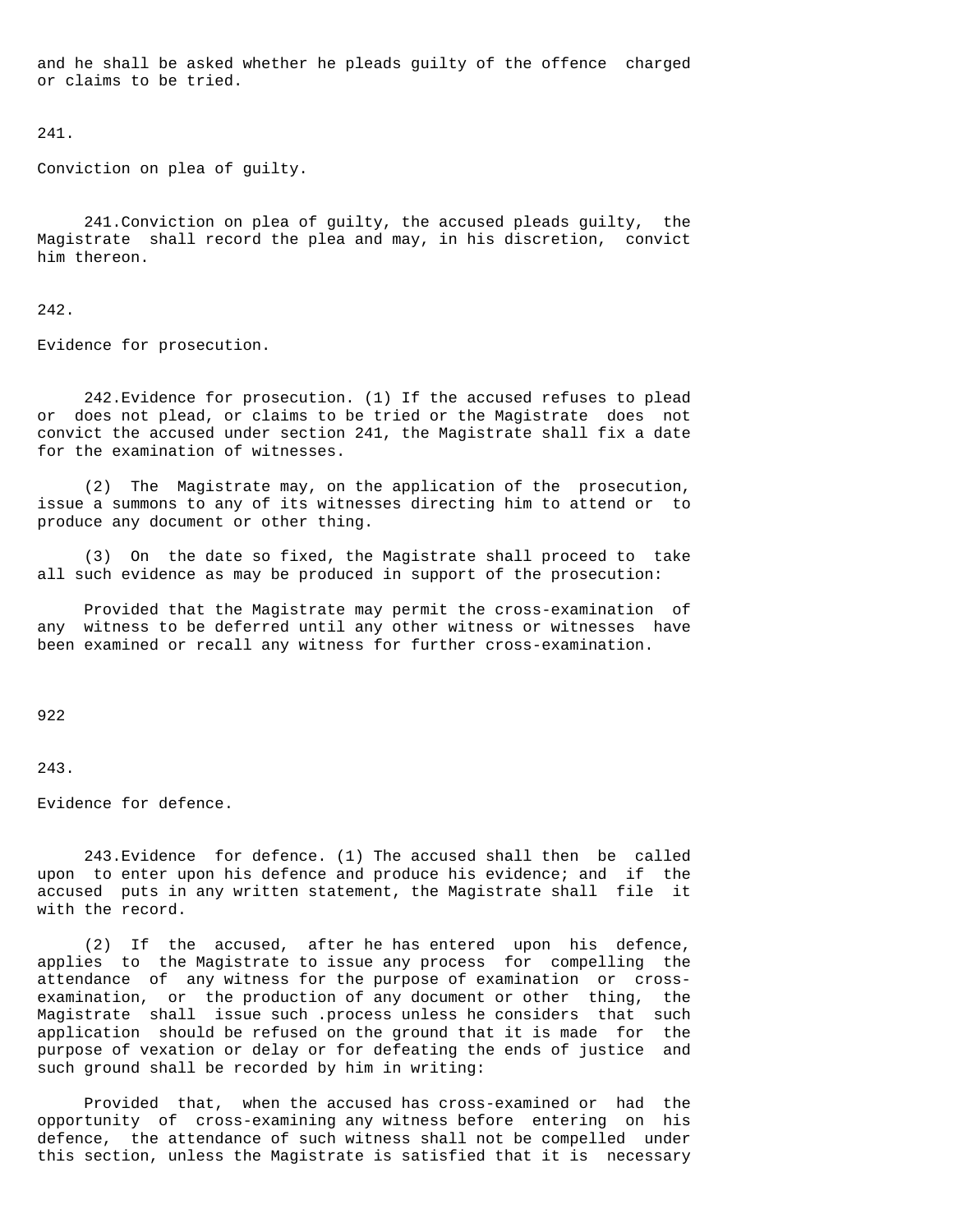for the ends of justice.

 (3) The Magistrate may, before summoning any witness on an application under sub-section (2), require that the reasonable expenses incurred by the witness in attending for the purposes of the trial be deposited in Court.

B.-Cases instituted otherwise than on police report

244.

Evidence for prosecution.

 244.Evidence for prosecution. (1) When, in any warrant-case instituted otherwise than on a police report, the accused appears or is brought before a Magistrate, the Magistrate shall proceed to hear the prosecution and take all such evidence as may be produced in support of the prosecution.

 (2) The Magistrate may, on the application of the prosecution, issue a summons to any of its witnesses directing him to attend or to produce any document or other thing.

245.

When accused shall be discharged.

 245.When accused shall be discharged. (1) If, upon taking all the evidence referred to in section 244, the Magistrate considers, for reasons to be recorded, that no case against the accused has been made out which, if unrebutted, would warrant his conviction, the Magistrate shall discharge him.

 (2) Nothing in this section shall be deemed to prevent a Magistrate from discharging the accused at any previous stage of the case if, for

923

 reasons to be recorded by such Magistrate, he considers the charge to be groundless.

246.

Procedure where accused is not discharged.

 246.Procedure where accused is not discharged. (1) If, when such evidence has been taken, or at any previous stage of the case, the Magistrate is of opinion that there is ground for presuming that the accused has committed an offence triable under this Chapter, which such Magistrate is competent to try and which, in his opinion, could be adequately punished by him, he shall frame in writing a charge against the accused.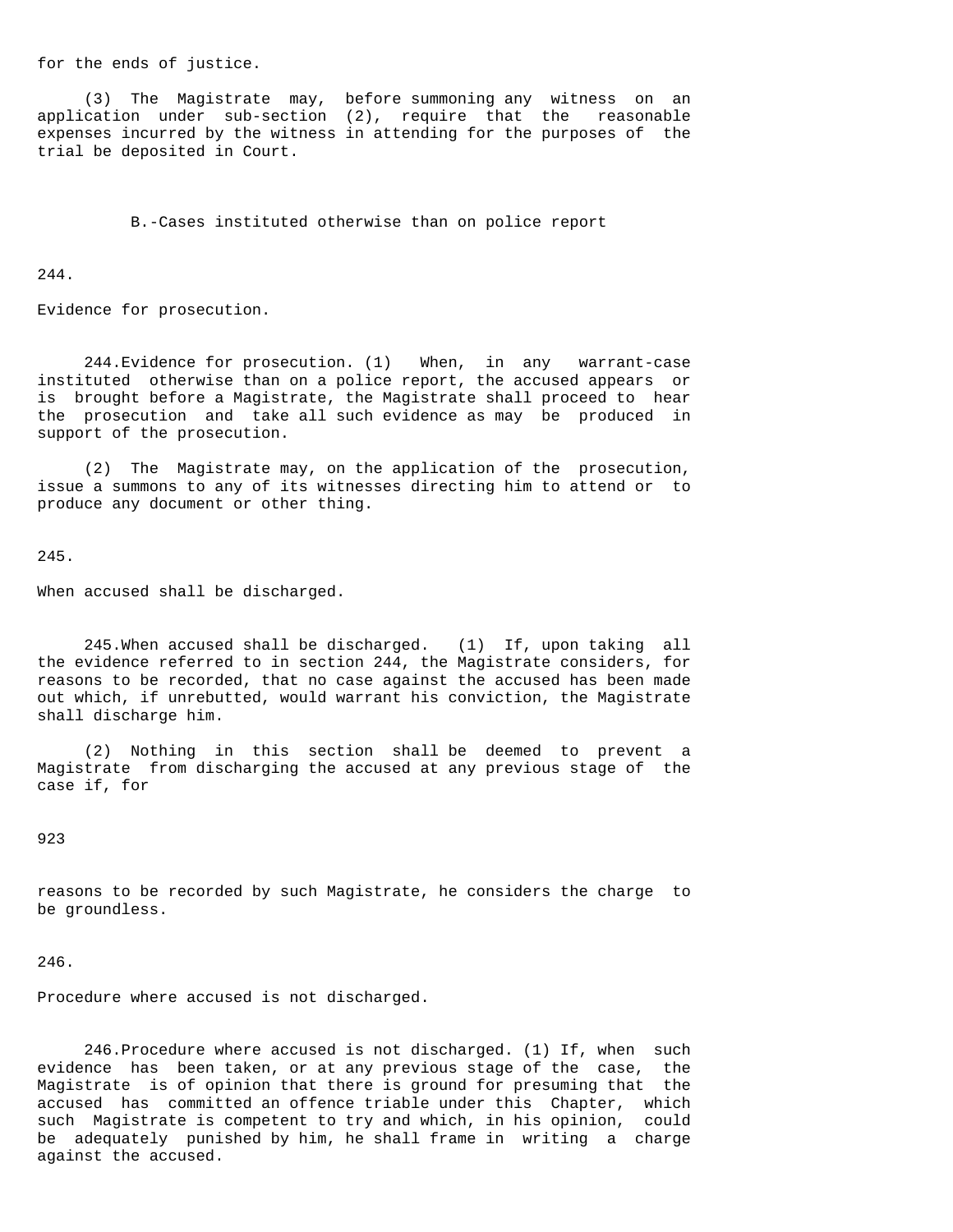(2) The charge shall then be read and explained to the accused, and he shall be asked whether he pleads guilty or has any defence to make.

 (3) If the accused pleads guilty, the Magistrate shall record the plea, and may, in his discretion, convict him thereon.

 (4) If the accused refuses to plead, or does not plead or claims to be tried or if the accused is not convicted under sub-section (3), he shall be required to state, at the commencement of the next hearing of the case, or, if the Magistrate for reasons to be recorded in writing so thinks fit, forthwith, whether he wishes to cross-examine any, and, if so, which, of the witnesses for the prosecution whose evidence has been taken.

 (5) If he says he does so wish, the witnesses named by him shall be recalled and, after cross-examination and re-examination (if any), they shall be discharged.

 (6) The evidence of any remaining witnesses for the prosecution shall next be taken, and after cross-examination and re-examination (if any), they shall also be discharged.

247.

Evidence for defence.

 247.Evidence for defence. The accused shall then be called upon to enter upon his defence and produce his evidence; and the provisions of section 243 shall apply to the case.

C.-Conclusion of trial

248.

Acquittal or conviction.

 248.Acquittal or conviction. (1) If, in any case under this Chapter in which a charge has been framed, the Magistrate finds the accused not guilty, he shall record an order of acquittal.

 (2) Where, in any case under this Chapter, the Magistrate finds the accused guilty, but does not proceed in accordance with the provisions

924

 of section 325 or section 360, he shall, after hearing the accused on the question of sentence, pass sentence upon him according to law.

 (3) Where, in any case under this Chapter, a previous conviction is charged under the provisions of sub-section (7) of section 211 and the accused does not admit that he has been previously convicted as alleged in the charge, the Magistrate may, after he has convicted the said accused, take evidence in respect of the alleged previous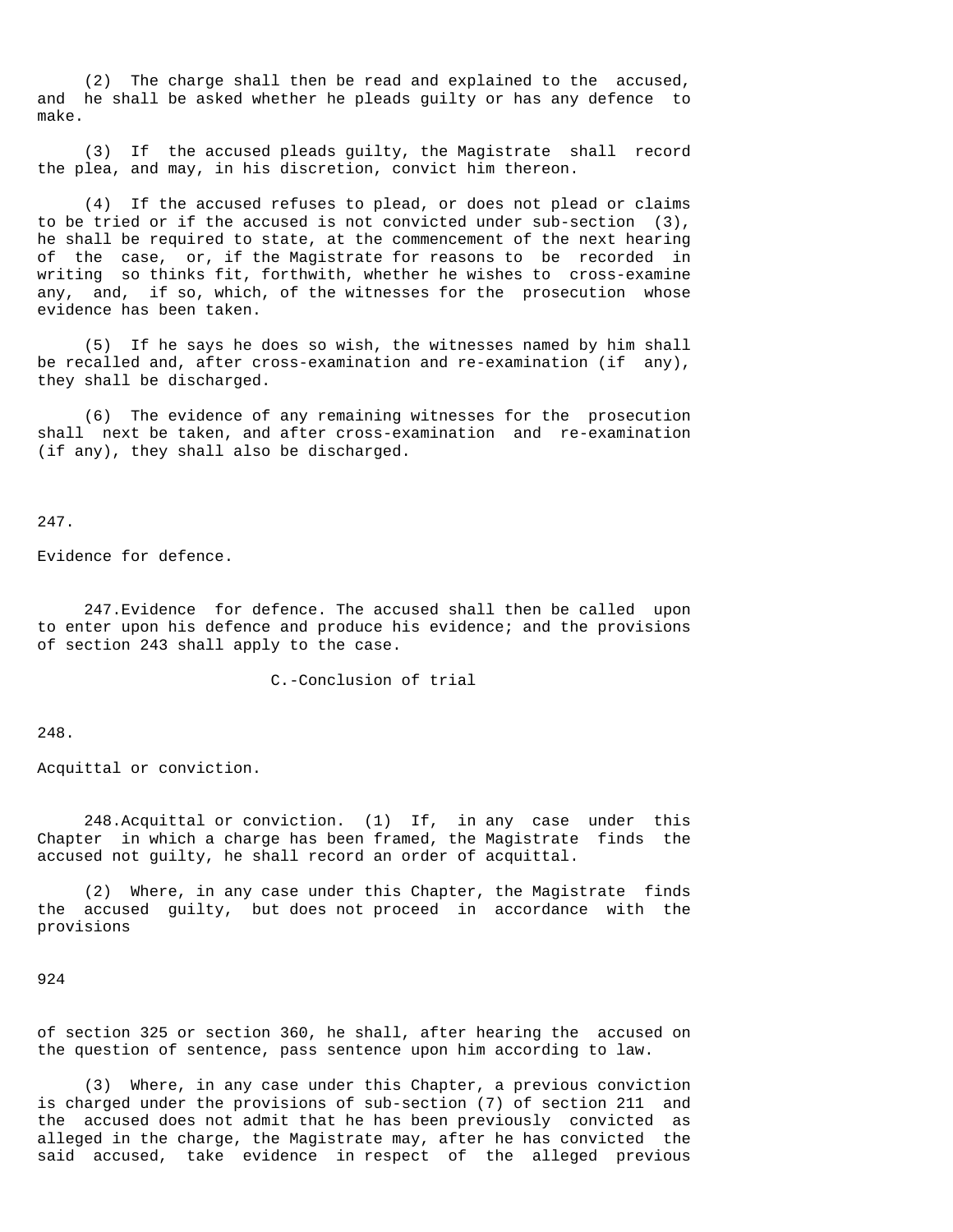#### conviction, and shall record a finding thereon:

 Provided that no such charge shall be read out by the Magistrate nor shall the accused be asked to plead thereto nor shall the previous conviction be referred to by the prosecution or in any evidence adduced by it, unless and until the accused has been convicted under sub-section (2).

249.

Absence of complainant.

 249.Absence of complainant. When the proceedings have been instituted upon complaint, and on any day fixed for the hearing of the case, the complainant is absent, and the offence may be lawfully compounded or is not a cognizable offence, the Magistrate may, in his discretion, notwithstanding anything hereinbefore contained, at any time before the charge has been framed, discharge the accused.

250.

Compensation for accusation without reasonable cause.

 250.Compensation for accusation without reasonable cause. (1) If, in any case instituted upon complaint or upon information given to a police officer or to a Magistrate, one or more persons is or are accused before a Magistrate of any offence triable by a Magistrate, and the Magistrate by whom the case is heard discharges or acquits all or any of the accused, and is of opinion that there was no reasonable ground for making the accusation against them or any of them, the Magistrate may, by his order of discharge or acquittal, if the person upon whose complaint or information the accusation was made is present, call upon him forthwith to show cause why he should not pay compensation to such accused or to each or any of such accused when there are more than one  $i$  or, if such person is not present, direct the issue of a summons to him to appear and show cause as aforesaid.

 (2) The Magistrate shall record and consider any cause which such complainant or informant may show, and if he is satisfied that there was no reasonable ground for making the accusation, may, for reasons to be recorded make an order that compensation to such amount, not exceeding the amount of fine he is empowered to impose, as he may determine, be

925

 paid by such complainant or informant to the accused or to each or any of them.

 (3) The Magistrate may, by the order directing payment of the compensation under sub-section (2), further order that, in default of payment, the person ordered to pay such compensation shall undergo simple imprisonment for a period not exceeding thirty days.

(4) When any person is imprisoned under sub-section (3), the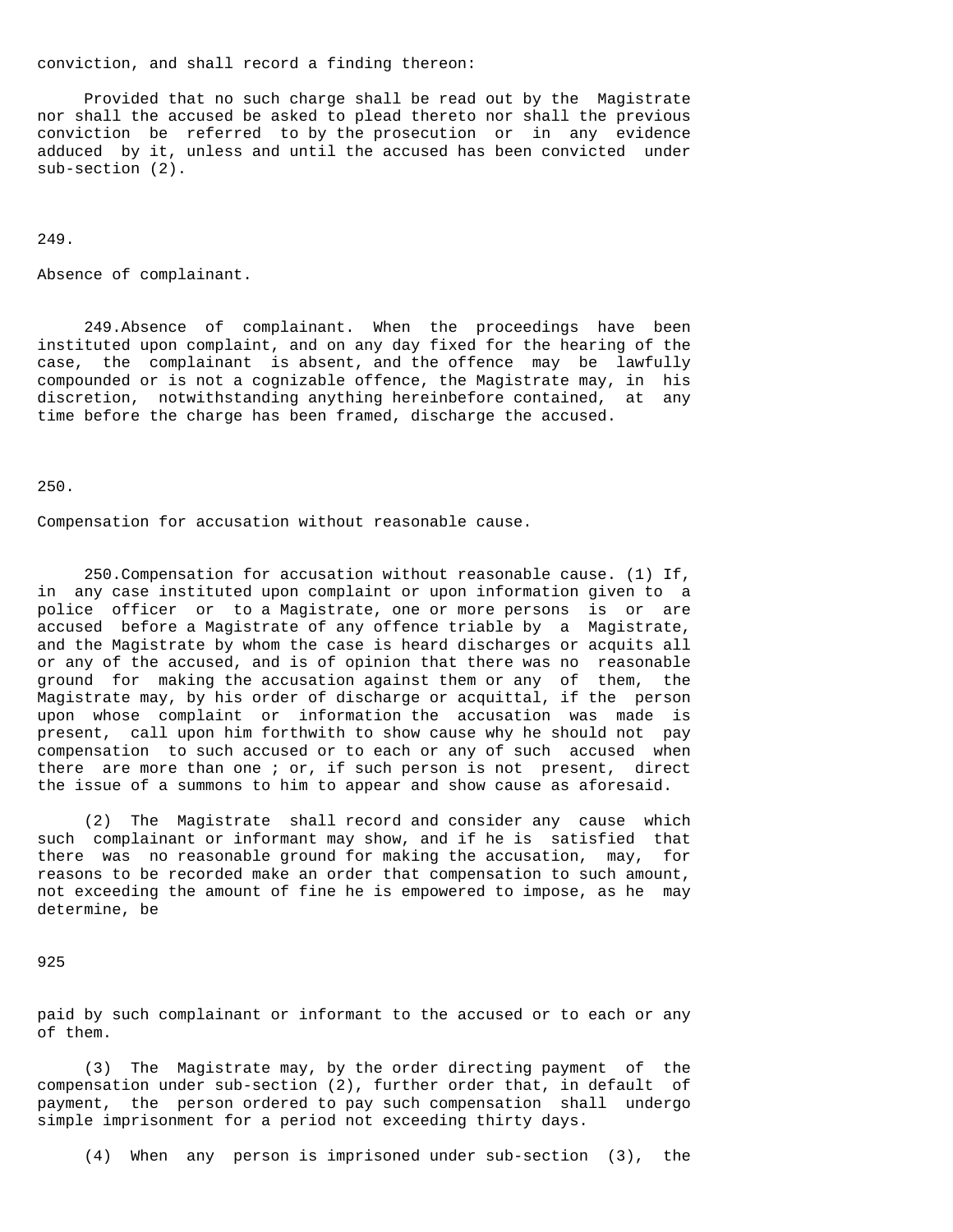provisions of sections 68 and 69 of the Indian Penal Code (45 of 1860). shall, so far as may be, apply.

 (5) No person who has been directed to pay compensation under this section shall, by reason of such order, be exempted from any civil or criminal liability in respect of the complaint made or information given by him:

 Provided that any amount paid to an accused person under this section shall be taken into account in awarding compensation to such person in any subsequent civil suit relating to the same matter.

 (6) A complainant or informant who has been ordered under sub section (2) by a Magistrate of the second class to pay compensation exceeding one hundred rupees, may appeal from the order, as if such complainant or informant had been convicted on a trial held by such Magistrate.

 (7) When an order for payment of compensation to an accused person is made in a case which is subject to appeal under sub-section (6), the compensation shall not be paid to him before the period allowed for the presentation of the appeal has elapsed, or, if an appeal is presented, before the appeal has been decided ; and where such order is made in a case which is not so subject to appeal the compensation shall not be paid before the expiration of one month from the date of the order.

 (8) The provisions of this section apply to summons-cases as well as to warrant-cases.

CHAP

TRIAL OF SUMMONS-CASES BY MAGISTRATES.

#### CHAPTER XX

TRIAL OF SUMMONS-CASES BY MAGISTRATES

251.

Substance of accusation to be stated.

 251.Substance of accusation to be stated. When in a summons-case the accused appears or is brought before the Magistrate, the particulars of the offence of which he is accused shall be stated to him, and he shall be asked whether he pleads guilty or

926

 has any defence to make, but it shall not be necessary to frame a formal charge.

252.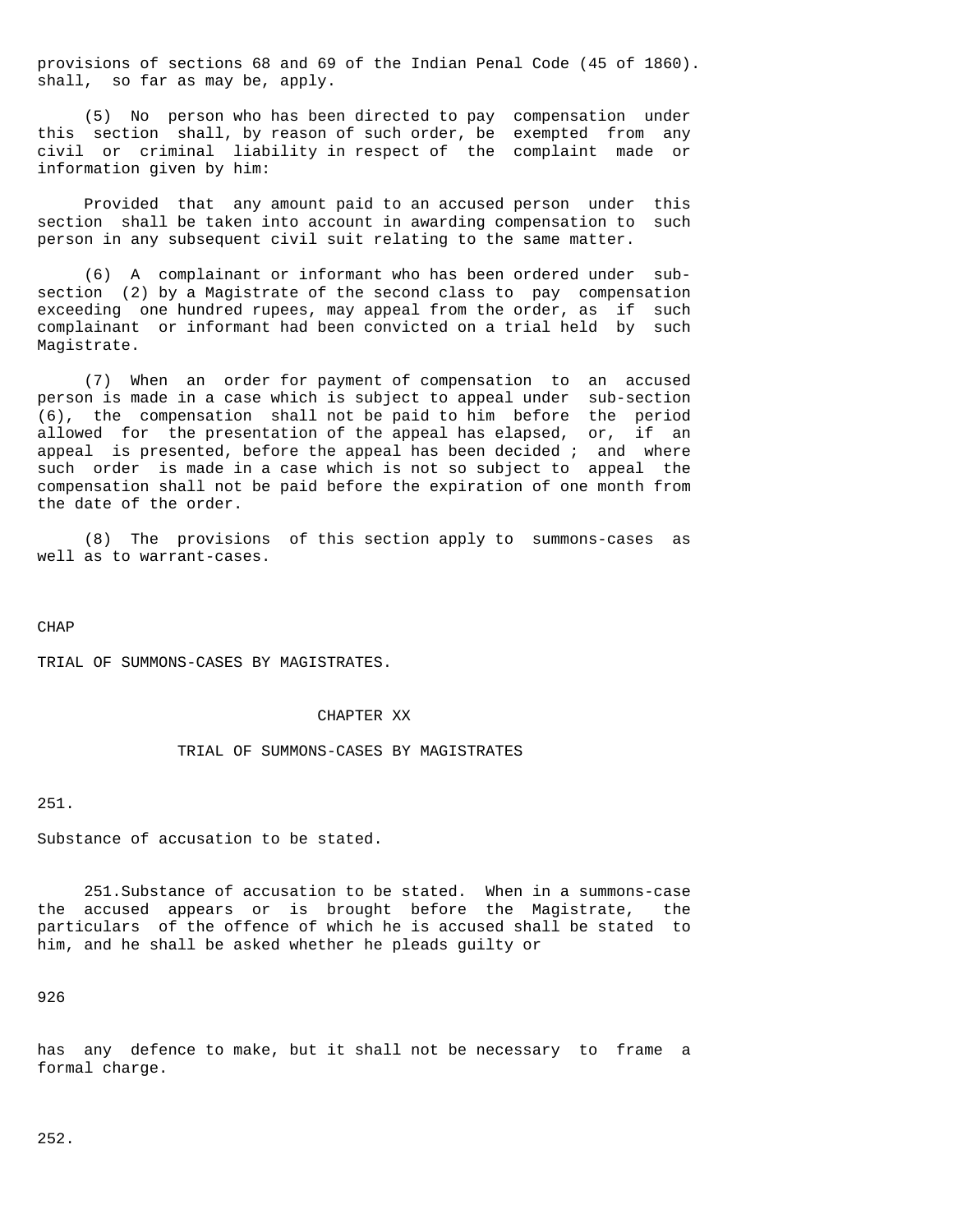Conviction on plea of guilty.

 252.Conviction on plea of guilty. If the accused pleads guilty, the Magistrate shall record the plea as nearly as possible in the words used by the accused and may, in his discretion, convict him thereon.

# 253.

Conviction on plea of guilty in absence of accused in petty cases.

 253.Conviction on plea of guilty in absence of accused in petty cases.(1) Where a summons has been issued under section 206 and the accused desires to plead guilty to the charge without appearing before the Magistrate, he shall transmit to the Magistrate, by post or by messenger, a letter containing his plea and also the amount of fine specified in the summons.

 (2) The Magistrate may, in his discretion, convict the accused in his absence, on his plea of guilty and sentence him to pay the fine specified in the summons, and the amount transmitted by the accused shall be adjusted towards that fine, or where a pleader authorised by the accused in this behalf pleads guilty on behalf of the accused, the Magistrate shall record the plea as nearly as possible in the words used by the pleader and may, in his discretion, convict the accused on such plea and sentence him as aforesaid.

254.

Procedure when not convicted.

 254.Procedure when not convicted.(1) If the Magistrate does not convict the accused under section 252 or section 253, the Magistrate shall proceed to hear the prosecution and take all such evidence as may be produced in support of the prosecution, and also to hear the accused and take all such evidence as he produces in his defence.

 (2) The Magistrate may, if he thinks fit, on the application of the prosecution or the accused, issue a summons to any witness directing him to attend or to produce any document or other thing.

 (3) The Magistrate may, before summoning any witness on such application require that the reasonable expenses of the witness incurred in attending for the purposes of the trial be deposited in Court.

255.

Acquittal or conviction.

 255.Acquittal or conviction. (1) If the Magistrate, upon taking the evidence referred to in section 254 and such further evidence, if any, as he may, of his own motion, cause to be produced, finds the accused not guilty, he shall record an order of acquittal.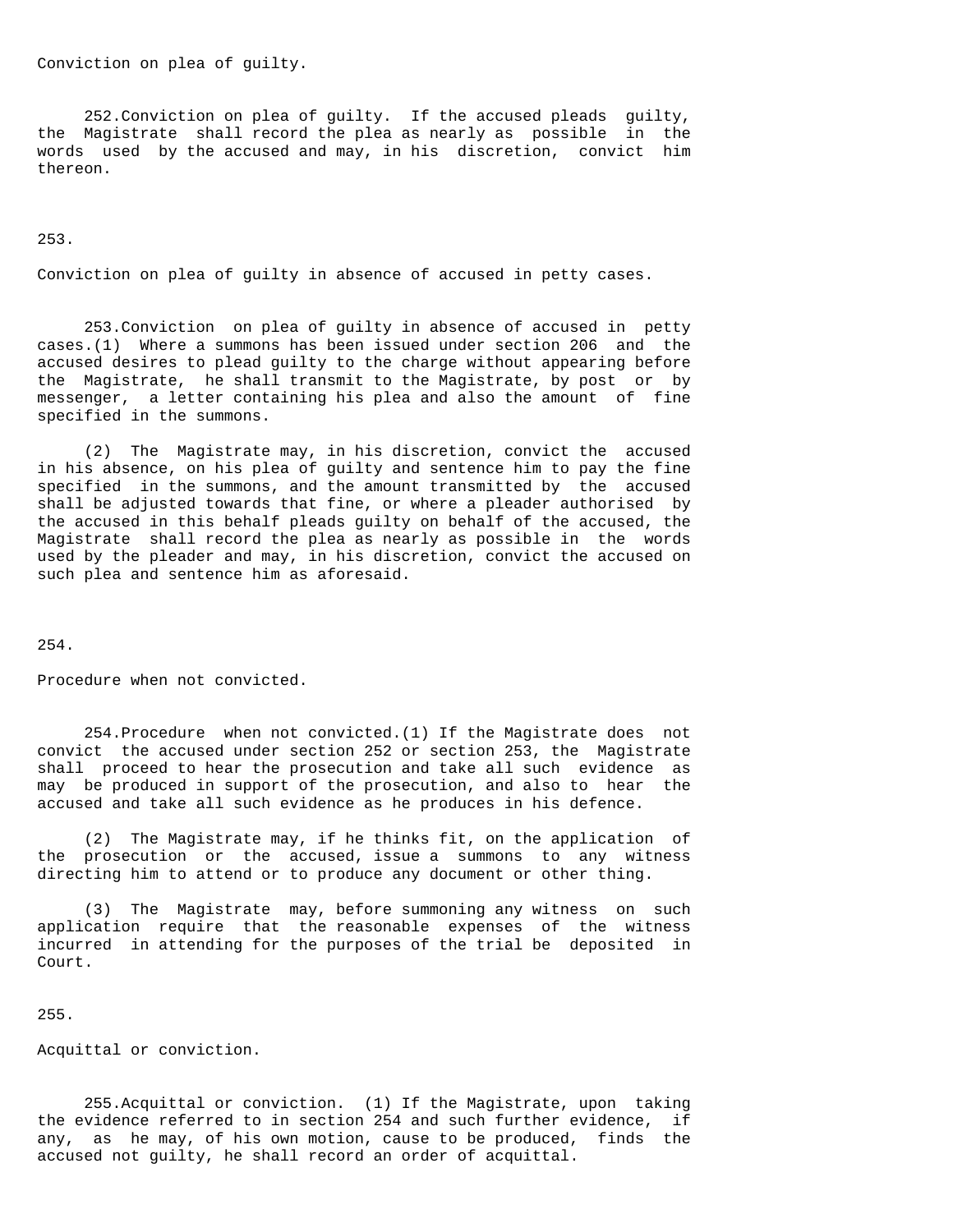(2) Where the Magistrate does not proceed in accordance with the provisions of section 325 or section 360, he shall, if he finds the accused guilty, pass sentence upon him according to law.

927

 (3) A Magistrate may, under section 252 or section 255, convict the accused of any offence triable under this Chapter, which from the facts admitted or proved he appears to have committed, whatever may be the nature of the complaint or summons, if the Magistrate is satisfied that the accused would not be prejudiced thereby.

256.

Non-appearance or death of complainant.

 256.Non-appearance or death of complainant. (1) If the summons has been issued on complaint, and on the day appointed for the appearance of the accused, or any day subsequent thereto to which the hearing may be adjourned, the complainant does not appear, the Magistrate shall, notwithstanding anything hereinbefore contained, acquit the accused, unless for some reason he thinks it proper to adjourn the hearing of the case to some other day:

 Provided that where the complainant is represented by a pleader or by the officer conducting the prosecution or where the Magistrate is of opinion that the personal attendance of the complainant is not necessary, the Magistrate may dispense with his attendance and proceed with the case.

 (2) The provisions of sub-section (1) shall, so far as may be, apply also to cases where the non-appearance of the complainant is due to his death.

257.

Withdrawal of complaint.

 257.Withdrawal of complaint. If a complainant, at any time before a final order is passed in any case under this Chapter, satisfies the Magistrate that there are sufficient grounds for permitting him to withdraw his complaint against the accused, or if there be more than one accused, against all or any of them, the Magistrate may permit him to withdraw the same, and shall thereupon acquit the accused against whom the complaint is so withdrawn.

258.

Power to stop proceedings in certain cases.

 258.Power to stop proceedings in certain cases. In any summons case instituted otherwise than upon complaint, a Magistrate of the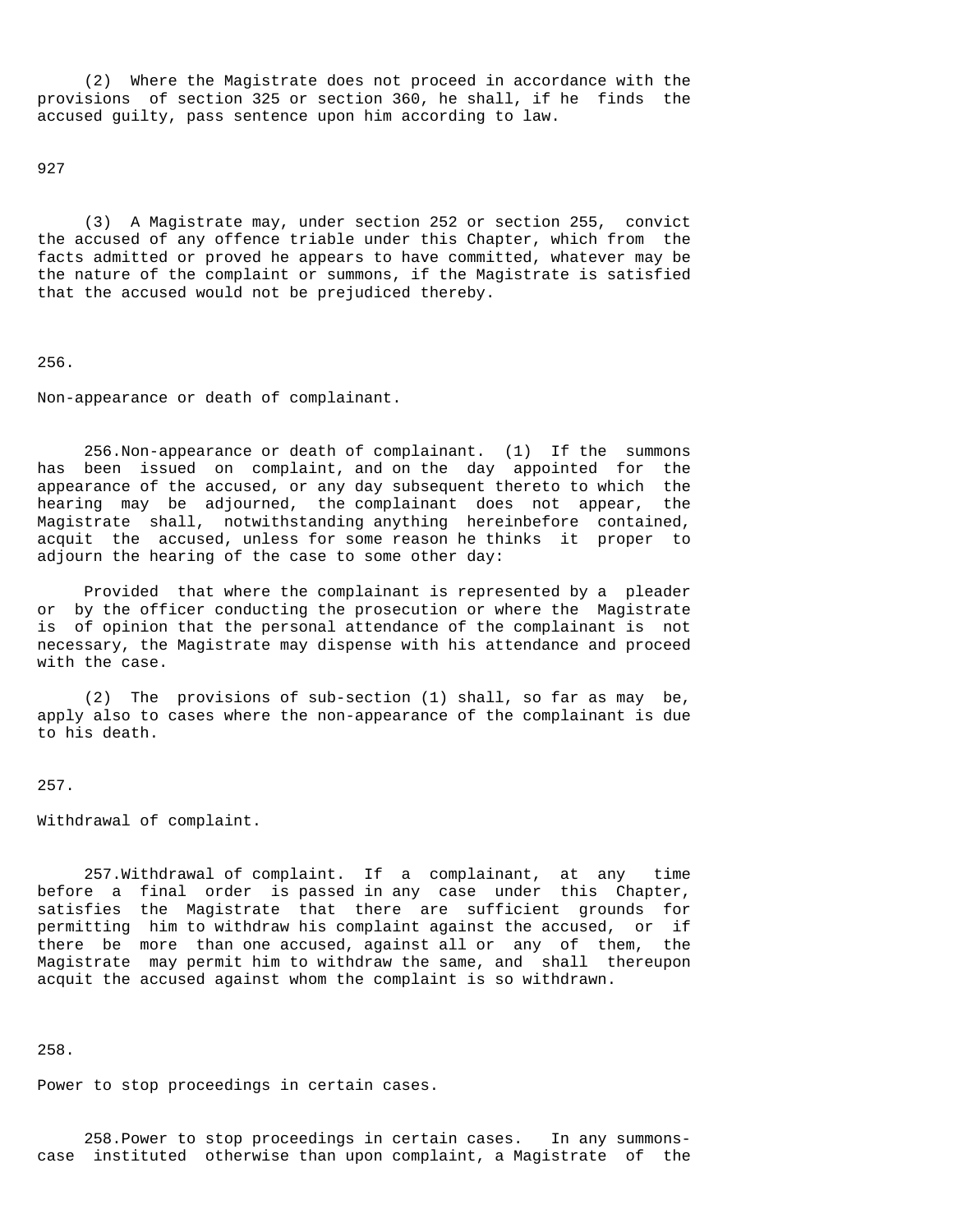first class or, with the previous sanction of the Chief Judicial Magistrate, any other Judicial Magistrate, may, for reasons to be recorded by him, stop the proceedings at any stage without pronouncing any judgment and where such stoppage of proceedings is made after the evidence of the principal witnesses has been recorded, pronounce a judgment of acquittal, and in any other case, release the accused, and such release shall have the effect of discharge.

259.

Power of Court to convert summons-cases into warrant-cases.

 259.Power of Court to convert summons-cases into warrant-cases. When in the course of the trial of a summons-case relating to an offence punishable with imprisonment for a term exceeding six months it appears to the Magistrate that in the interests of justice, the offence

928

 should be tried in accordance with the procedure for the trial of warrant-cases, such Magistrate may proceed to re-hear the case in the manner provided by this Code for the trial of warrant-cases and may recall an witness who may have been examined.

**CHAP** 

SUMMARY TRIALS.

CHAPTER XXI

SUMMARY TRIALS

260.

Power to try summarily.

 260.Power to try summarily. (1) Notwithstanding anything contained in this Code-

- (a) any Chief Judicial Magistrate;
- (b) any Metropolitan Magistrate ;
- (c) any Magistrate of the first class specially empowered in this behalf by the High Court,

 may, if he thinks fit, try in a summary way all or any of the following offences : -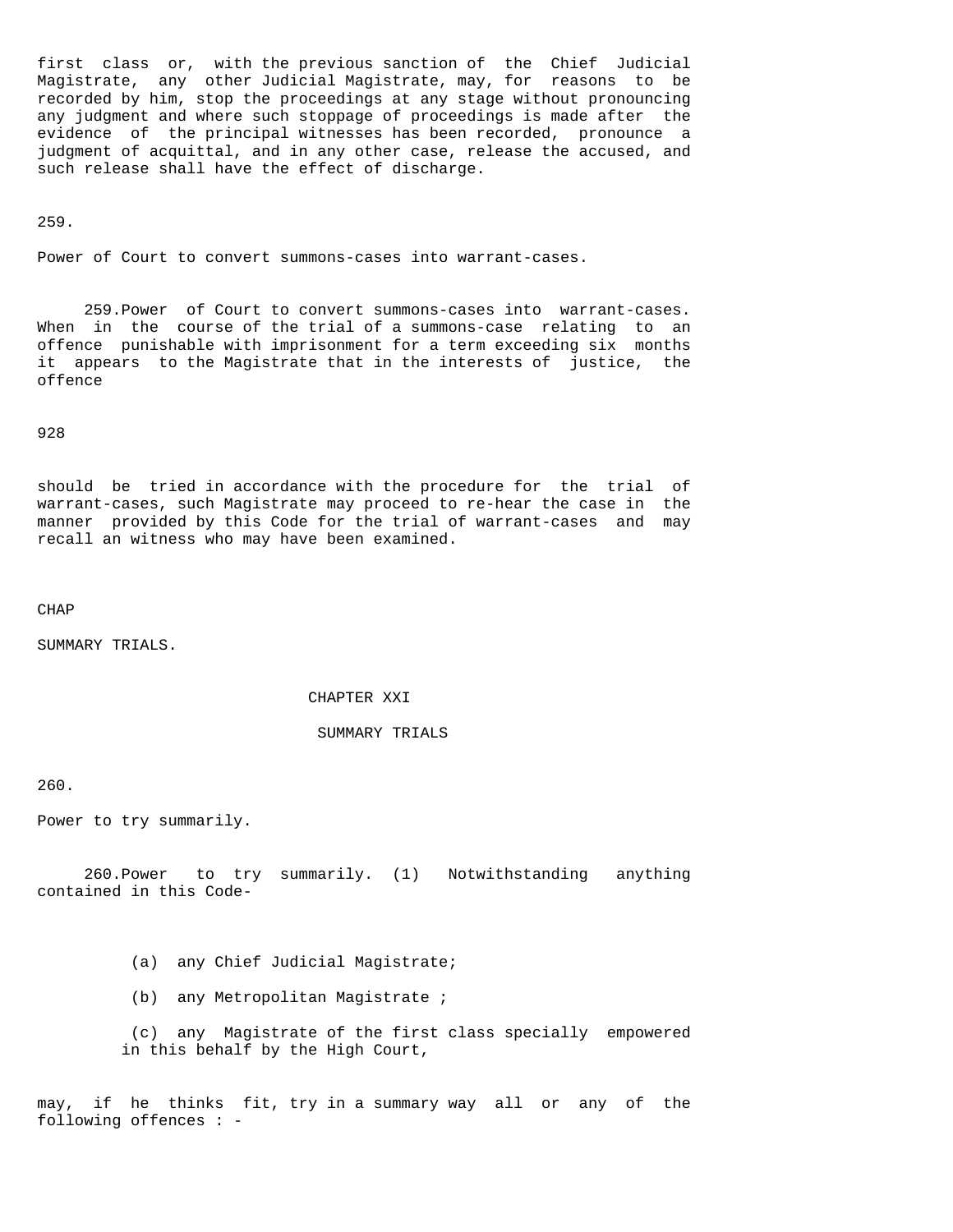(i) offences not punishable with death, imprisonment for life or imprisonment for a term exceeding two years;

 (ii) theft, under section 379, section 380 or section 381 of the India Penal Code (45 of 1860), where the value of the property stolen does no exceed two hundred rupees;

 (iii) receiving or retaining stolen property, under section 411 of the Indian Penal Code (45 of 1860), where the value of the property does not exceed two hundred rupees;

 (iv) assisting in the concealment or disposal of stolen property under section 414 of the Indian Panel Code (45 of 1860), where the value of such property does not exceed two hundred rupees;

> (v) offences under sections 454 and 456 of the Indian Penal Code (45 of 1860);

> (vi) insult with intent to provoke a breach of the peace, under section 504, and criminal intimidation, under section 506 of the Indian Penal Code (45 of 1860);

(vii) abetment of any of the foregoing offences;

 (viii) an attempt to commit any of the foregoing offences, when such attempt is an offence;

929

 (ix) any offence constituted by an act in respect of which a complaint may be made under section 20 of the Cattle-trespass Act, 1871 (1 of 1871).

 (2) When, in the course of a summary trial it appears to the Magistrate that the nature of the case is such that it is undesirable to try it summarily, the Magistrate shall recall any witnesses who may have been examined and proceed to re-hear the case in the manner provided by this Code.

261.

Summary trial by magistrate of the second class.

 261.Summary trial by magistrate of the second class. The High Court may confer on any Magistrate invested with the powers of a Magistrate of the second class power to try summarily any offence which is punishable only with fine or with imprisonment for a term not exceeding six months with or without fine, and any abetment of or attempt to commit any such offence.

262.

Procedure for summary trials.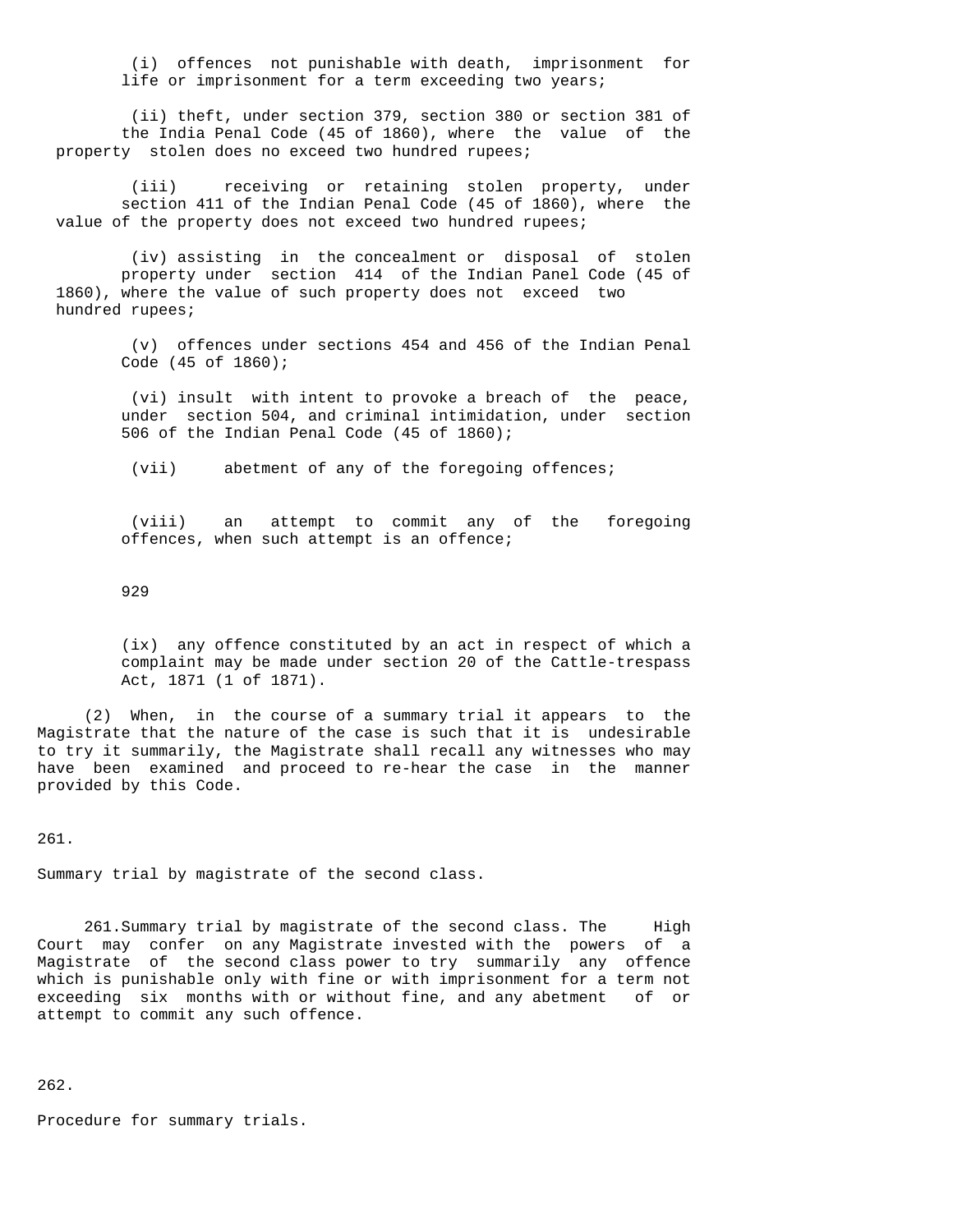262.Procedure for summary trials. (1) In trials under this Chapter, the procedure specified in this Code for the trial of summons-ease shall be followed except as hereinafter mentioned.

 (2) No sentence of imprisonment for a term exceeding three months shall be passed in the case of any conviction under this Chapter.

263.

Record in summary trials.

 263. Record in summary trials.In every case tried summarily, the Magistrate shall enter, in such form as the State Government may direct, the following particulars, namely : -

- (a) the serial number of the case;
- (b) the date of the commission of the offence;
- (c) the date of the report or complaint ;
- $(d)$  the name of the complainant (if any);
- (e) the name, parentage and residence of the accused;

 (f)the offence complained of and the offence (if any) proved, and in cases coming under clause (ii), clause (iii) or clause (iv) of sub-section (1) of section 260, the value of the property in respect of which the offence has been committed;

(g) the plea of the accused and his examination (if any);

(h) the finding;

 (i) the sentence or other final order the date on which proceedings terminated.

930

264.

Judgement in cases tried summarily.

 264. Judgement in cases tried summarily.In every case tried summarily in which the accused does not plead guilty, the Magistrate shall record the substance of the evidence and a judgment containing a brief statement of the reasons for the finding.

265

Language of record and judgement.

265. Language of record and judgement.(1) Every such record and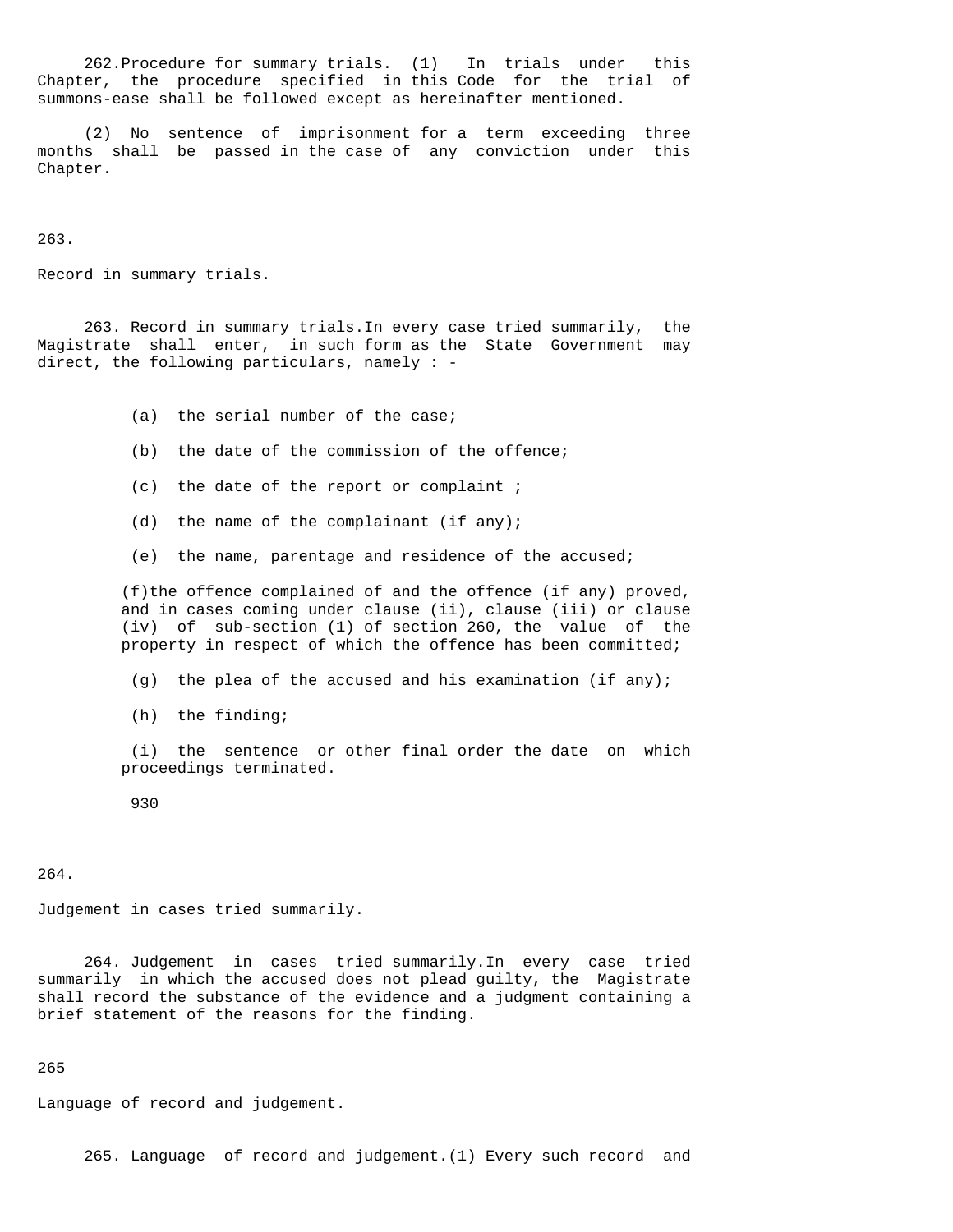judgment shall be written in the language of the Court.

 (2) The High Court may authorise any Magistrate empowered to try offences summarily to prepare the aforesaid record or judgment or both by means of an officer appointed in this behalf by the Chief Judicial Magistrate, and the record or judgment so prepared shall be signed by such Magistrate.

CHAP

ATTENDANCE OF PERSONS CONFINED OR DETAINED IN PRISONS.

# CHAPTER XXII

ATTENDANCE OF PERSONS CONFINED OR DETAINED IN PRISONS

266.

Definitions.

266. Definitions. In this Chapter,-

 (a) "detained" includes detained under any law providing for preventive detention;

(b) "prison" includes,-

 (i) any place which has been declared by the State Government, by general or special order, to be a subsidiary jail ;

 (ii) any reformatory, Borstal institution or other institution of a like nature.

267.

Power to require attendance of prisoners.

 267. Power to require attendance of prisoners.(1) Whenever, in the course of an inquiry, trial or other proceeding under this Code, it appears to a Criminal Court,-

> (a) that a person confined or detained in a prison should be brought before the Court for answering to a charge of an offence, or for the purpose of any proceedings against him, or

> (b) that it is necessary for the ends of justice to examine such person as a witness,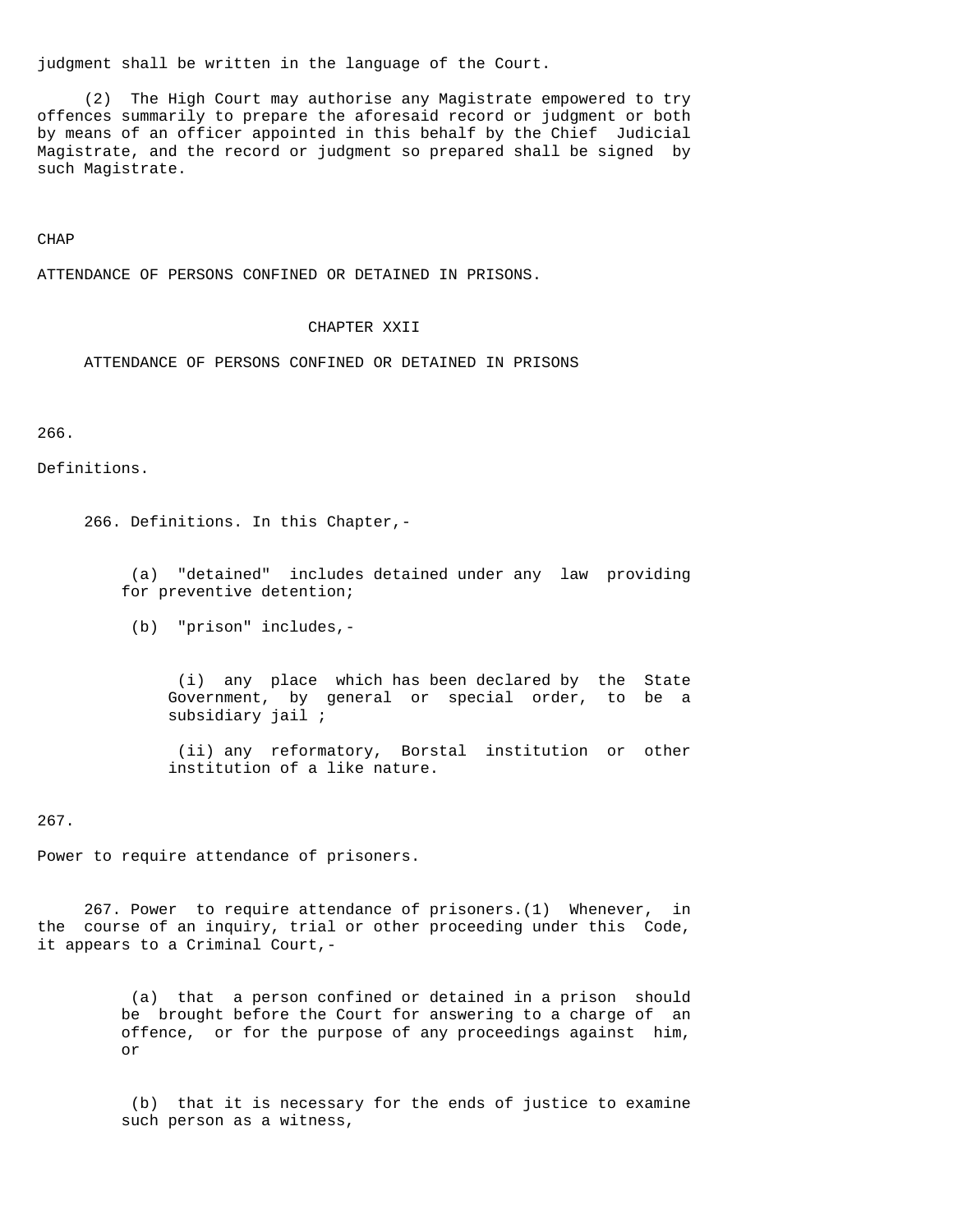the Court may make an order requiring the officer in charge of the prison to produce such person before the Court for answering to the charge or for the purpose of such proceeding or, as the case may be, for giving evidence.

931

 (2) Where an order under sub-section (1) is made by a Magistrate of the second class, it shall not be forwarded to, or acted upon by, the officer in charge of the prison unless it is countersigned by the Chief Judicial Magistrate to whom such Magistrate is subordinate.

 (3) Every order submitted for countersigning under sub-section (2) shall be accompanied by a statement of the facts which, in the opinion of Magistrate, render the order necessary, and the Chief Judicial Magistrate to whom it is submitted may, after considering such statement, decline to countersign the order.

268.

 Power of State Government to exclude certain persons from operation ofsection 267.

 268. Power of State Government to exclude certain persons from operation of section 267.(1) The State Government may, at any time, having regard to the matters specified in sub-section (2), by general or special order, direct that any person or class of persons shall not be removed from the prison in which he or they may be confined or detained, and thereupon, so long as the order remains in force, no order made under section 267, whether before or after the order of the State Government, shall have effect in respect of such person or class of persons.

 (2) Before making an order under sub-section (1), the State Government shall have regard to the following matters, namely:-

> (a) the nature of the offence for which, or the grounds on which, the person or class of persons has been ordered to be confined or detained in prison;

> (b) the likelihood of the disturbance of public order if the person or class of persons is allowed to be removed from the prison;

(c) the public interest, generally.

269.

 Officer in charge of prison to abstain from carrying out certaincontingencies.

 269. Officer in charge of prison to abstain from carrying out certain contingencies. Where the person in respect of whom an order is made under section 267-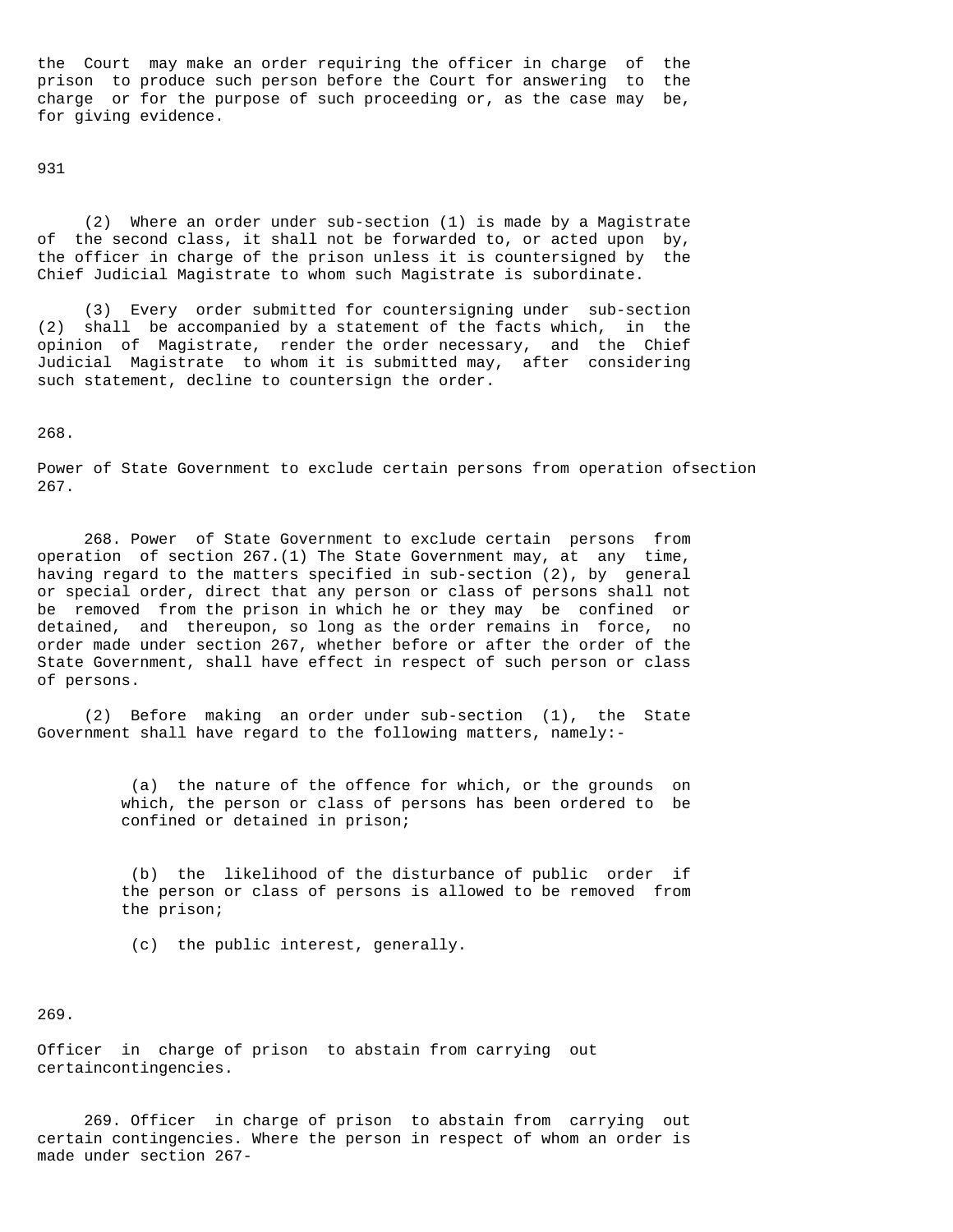(a) is by reason of sickness or infirmity Unfit to be removed from the prison; or

 (b) is under committal for trial or under remand pending trial or pending a preliminary investigation; or

 (c) is in custody for a period which would expire before the expiration of the time required for complying with the order and for taking him back to the prison in which he is confined or detained ; or

 (d) is a person to whom an order made by the State Government under section 268 applies,

932

 the officer in charge of the prison shall abstain from carrying out the Court's order and shall send to the Court a statement of reasons for so abstaining :

 Provided that where the attendance of such person is required for giving evidence at a place not more than twenty-five kilometres distant from the prison, the officer in charge of the prison shall not so abstain for the reason mentioned in clause (b).

270.

Prisoner to be brought to Court in custody.

 270. Prisoner to be brought to Court in custody. Subject to the provisions of section 269, the officer in charge of the prison shall, upon delivery of an order made under sub-section (1) of section 267 and duly countersigned, where necessary, under sub-section (2) thereof, cause the person named in the order to be taken to the Court in which his attendance is required, so as to be present there at the time mentioned in the order, and shall cause him to be kept in custody in or near the Court until he has been examined or until the Court authorises him to be taken back to the prison in which he was confined or detained.

271.

Power to issue commission for examination of witness in prison.

 271. Power to issue commission for examination of witness in prison.The provisions of this Chapter shall be without prejudice to the power of the Court to issue, under section 284, a commission for the examination, as a witness, of any person confined or detained in a prison; and the provisions of Part B of Chapter XXIII shall apply in relation to the examination on commission of any such person in the prison as they apply in relation to the examination on commission of any other person.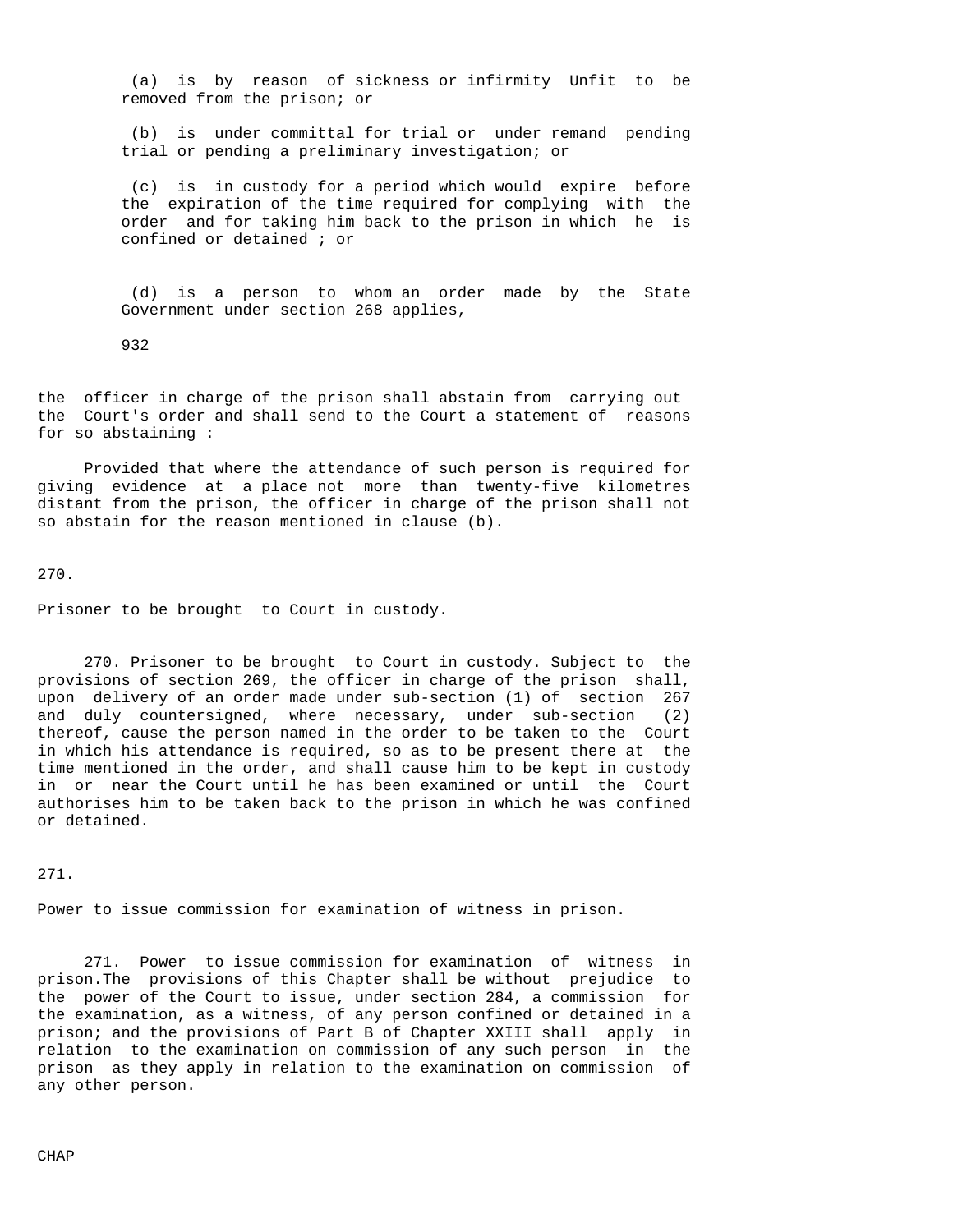## CHAPTER XXIII

## EVIDENCE IN INQUIRIES AND TRIALS

A.-Mode of taking an recording evidence

272.

Language of Courts.

 272. Language of Courts. The State Government may determine what shall be, for purposes of this Code, the language of each Court within the State other than the High Court.

### 273.

Evidence to be taken in presence of accused.

 273. Evidence to be taken in presence of accused. Except as otherwise expressly provided, all evidence taken in the course of the trial or other proceeding shall be taken in the presence of the accused, or, when his personal attendance is dispensed with, in the presence of his pleader.

#### 933

 Explanation.-In this section, "accused" includes a person in relation to whom any proceeding under Chapter VIII has been commenced under this Code.

274.

Record in summons-cases and inquiries.

 274. Record in summons-cases and inquiries. (1) In all summons cases tried before a Magistrate, in all inquiries under sections 145 to 148 (both inclusive), and in all proceedings under section 446 otherwise than in the course of a trial, the Magistrate shall, as the examination of each witness proceeds, make a memorandum of the substance of his evidence in the language of the Court :

 Provided that if the Magistrate is unable to make such memorandum himself, he shall, after recording the reason of his inability, cause such memorandum to be made in writing or from his dictation in open Court.

 (2) Such memorandum shall be signed by the Magistrate and shall form part of the record.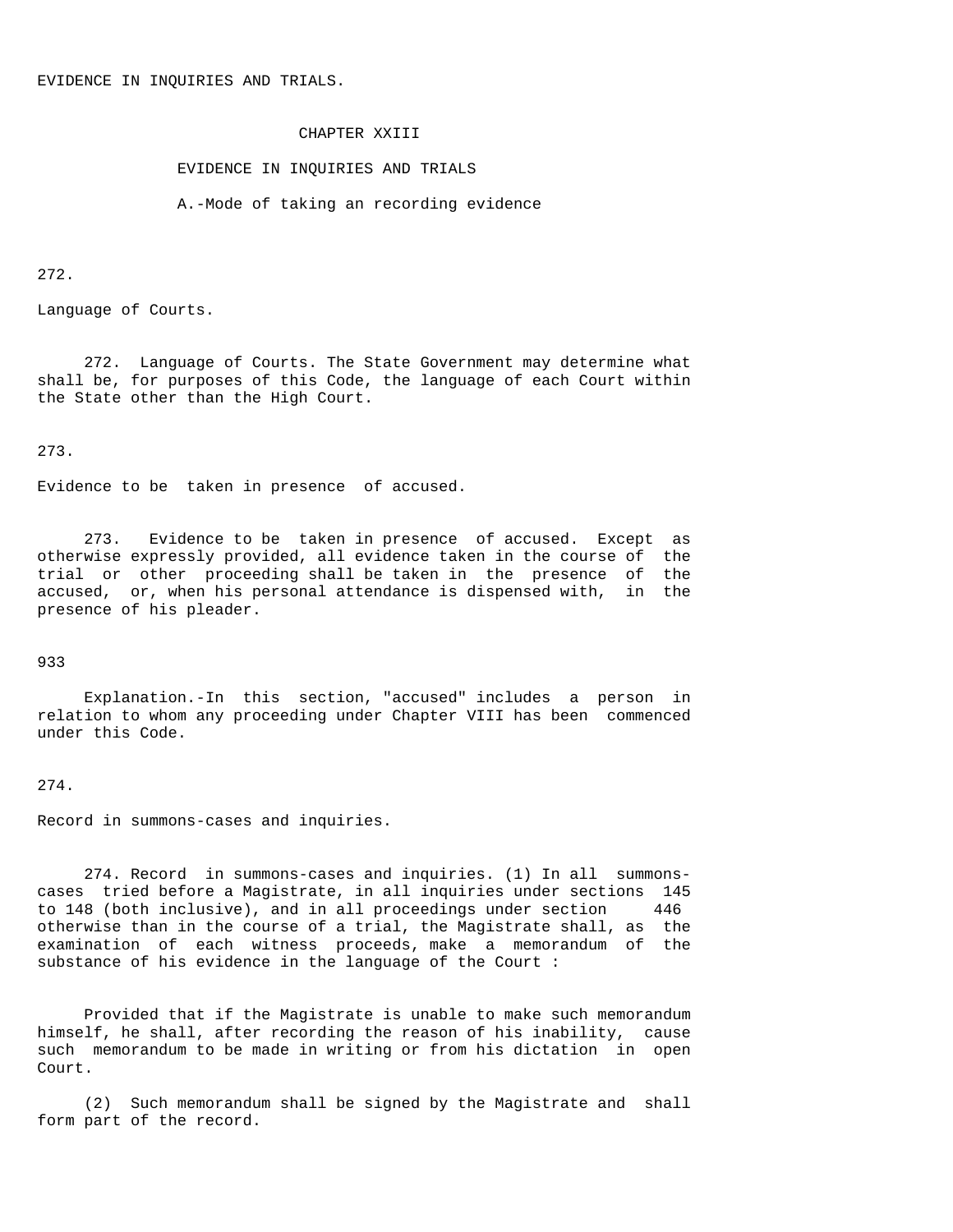Record in warrant-cases.

 275. Record in warrant-cases. (1) In all warrant-cases tried before a Magistrate, the evidence of each witness shall, as his examination proceeds, be taken down in writing either by the Magistrate himself or by his dictation in open Court or, where he is unable to do so owing to a physical or other incapacity, under his direction and superintendence, by an officer of the Court appointed by him in this behalf.

 (2) Where the Magistrate causes the evidence to be taken down, he shall record a certificate that, the evidence could not be taken down by himself for the reasons referred to in sub-section (1).

 (3) Such evidence shall ordinarily be taken down in the form of a narrative; but the Magistrate may, in his discretion take down, or cause to be taken down, any part of such evidence in the form of question and answer.

 (4) The evidence so taken down shall be signed by the Magistrate and shall form part of the record.

276.

Record in trial before Court of Session.

 276. Record in trial before Court of Session. (1) In all trials before a Court of Session, the evidence of each witness shall, as his examination proceeds, be taken down in writing either by the presiding Judge himself or by his dictation in open Court or, under his direction and superintendence, by an officer of the Court appointed by him in this behalf.

## 934

 1\*[(2) Such evidence shall ordinarily be taken down in the form of a narrative, but the presiding Judge may, in his discretion, take down, or cause to be taken down, any part of such evidence in the form of question and answer.]

 (3) The evidence so taken down shall be signed by the presiding Judge and shall form part of the record.

277.

Language of record of evidence.

 277. Language of record of evidence.In every case where evidence is taken down under section 275 or section 276,-

> (a) if the witness gives evidence in the language of the Court, it shall be taken down in that language;

275.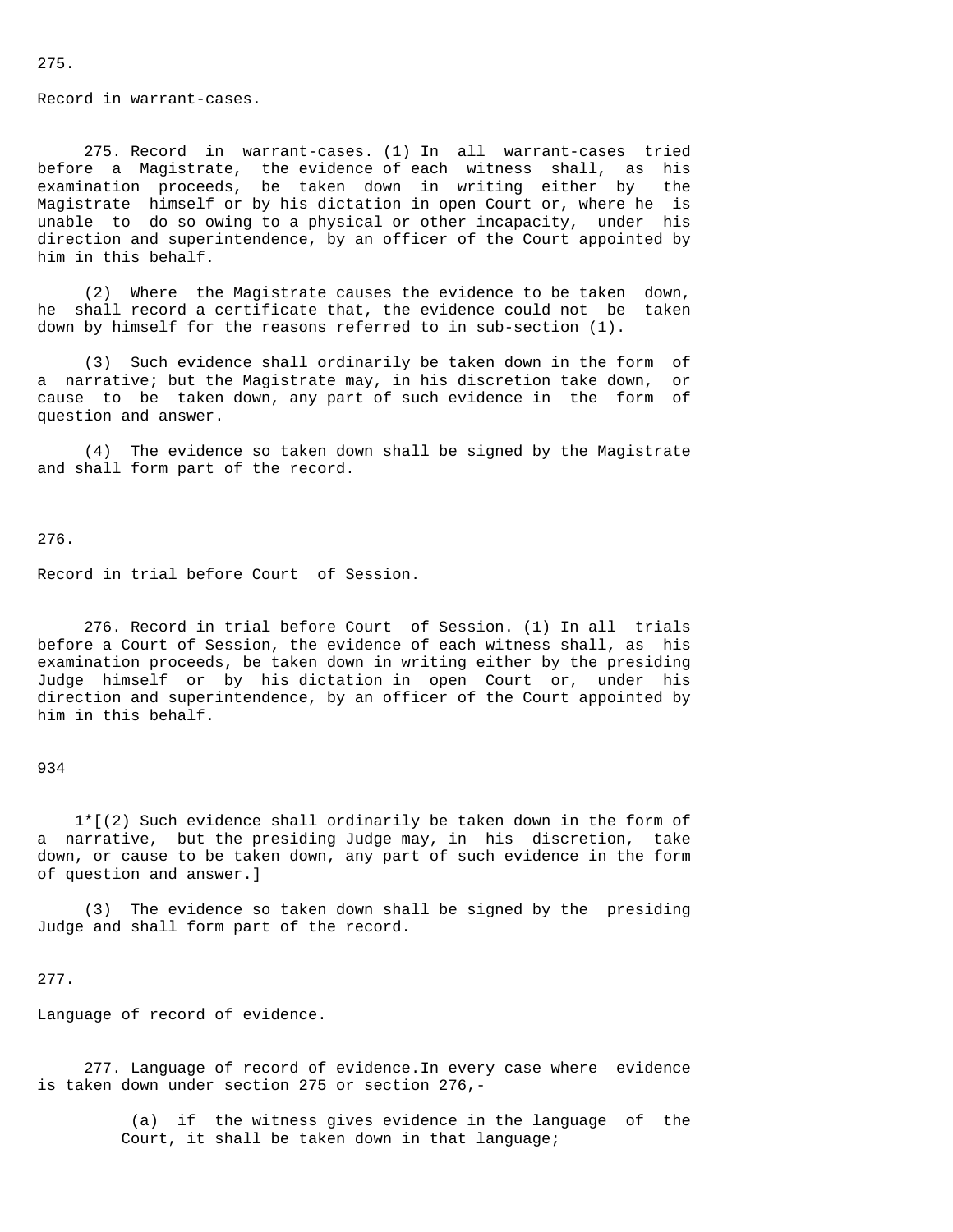(b) if he gives evidence in any other language, it may, if practicable, be taken down in that language, and if it is not practicable to do so, a true translation of the evidence in the language of the Court shall be prepared as the examination of the witness proceeds, signed by the Magistrate or presiding Judge, and shall form part of the record ;

 (c) where under clause (b) evidence is taken down in a language other than the language of the Court, a true translation thereof in the language of the Court shall be prepared as soon as practicable, signed by the Magistrate or presiding Judge, and shall form part of the record :

 Provided that when under clause (b) evidence is taken down in English and a translation thereof in the language of the Court is not required by any of the parties, the Court may dispense with such translation.

278.

Procedure in regard to such evidence when completed.

 278. Procedure in regard to such evidence when completed. (1) As the evidence of each witness taken under section 275 or section 276 is completed, it shall be read over to him in the presence of the accused, if in attendance, or of his pleader, if he appears by pleader, and shall, if necessary, be corrected.

 (2) If the witness denies the correctness of any part of the evidence when the same is read over to him, the Magistrate or presiding Judge may, instead of correcting the evidence, make a memorandum thereon of the objection made to it by the witness and shall add such remarks as he thinks necessary.

 ---------------------------------------------------------------------- 1 Subs. by Act 45 of 1978, s. 20, for sub-section (2) (w.e.f. 18-12- 1978). -----------------------------------------------------------------------

935

 (3) If the record of the evidence is in a language different from that in which it has been given and the witness does not understand that language, the record shall be interpreted to him in the language in which it was given, or in a language which he understands.

279.

Interpretation of evidence to accused or his pleader.

 279. Interpretation of evidence to accused or his pleader.(1) Whenever any evidence is given in a language not understood by the accused, and he is present in Court in person, it shall be interpreted to him in open Court in a language understood by him.

 (2) If he appears by pleader and the evidence is given in a language other than the language of the Court, and not understood by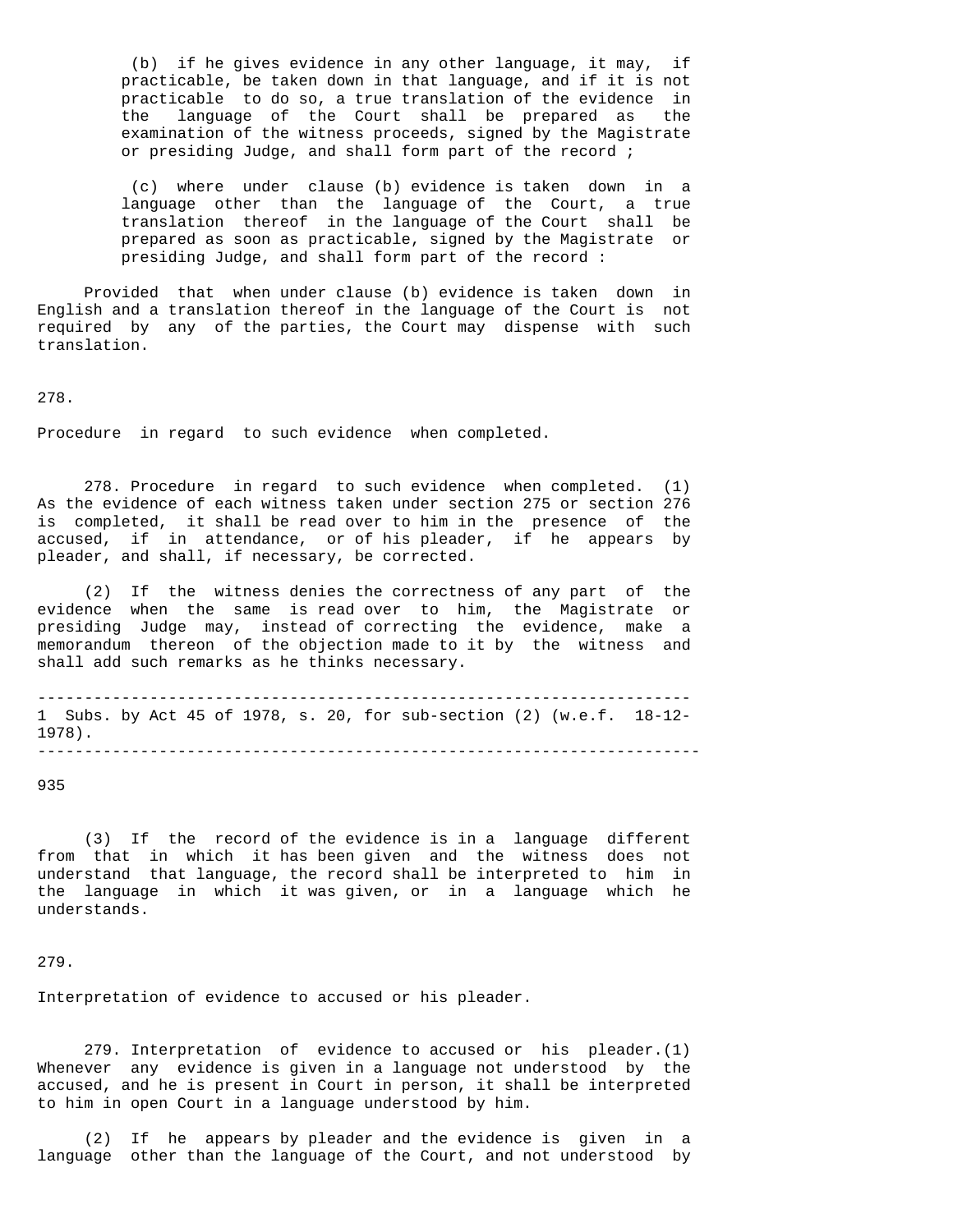the pleader, it shall be interpreted to such pleader in that language.

 (3) When documents are put for the purpose of formal proof, it shall be in the discretion of the Court to interpret as much thereof as appears necessary.

280.

Remarks respecting demeanour of witness.

 280. Remarks respecting demeanour of witness. When a presiding Judge or Magistrate has recorded the evidence of a witness, he shall also record such remarks (if any) as he thinks material respecting the demeanour of such witness whilst under examination.

281.

Record of examination of accused.

 281. Record of examination of accused. (1) Whenever the accused is examined by a Metropolitan Magistrate, the Magistrate shall make a memorandum of the substance of the examination of the accused in the language of the Court and such memorandum shall be signed by the Magistrate and shall form part of the record.

 (2) Whenever the accused is examined by any Magistrate other than a Metropolitan Magistrate, or by a Court of Session, the whole of such examination, including every question put to him and every answer given by him, shall be recorded in full by the presiding Judge or Magistrate himself or where he is unable to do so owing to a physical or other incapacity, under his direction and superintendence by an officer of the Court appointed by him in this behalf.

 (3) The record shall, if practicable, be in the language in which the accused is examined or, if that is not practicable, in the language of the Court.

 (4) The record shall be shown or read to the accused, or, if he does not understand the language in which it is written, shall be interpreted

936

 to him in a language which he understands, and he shall be at liberty to explain or add to his answers.

 (5) It shall thereafter be signed by the accused and by the Magistrate or presiding Judge, who shall certify under his own hand that the examination was taken in his presence and hearing and that the record contains a full and true account of the statement made by the accused.

 (6) Nothing in this section shall be deemed to apply to the examination of an accused person in the course of a summary trial.

282.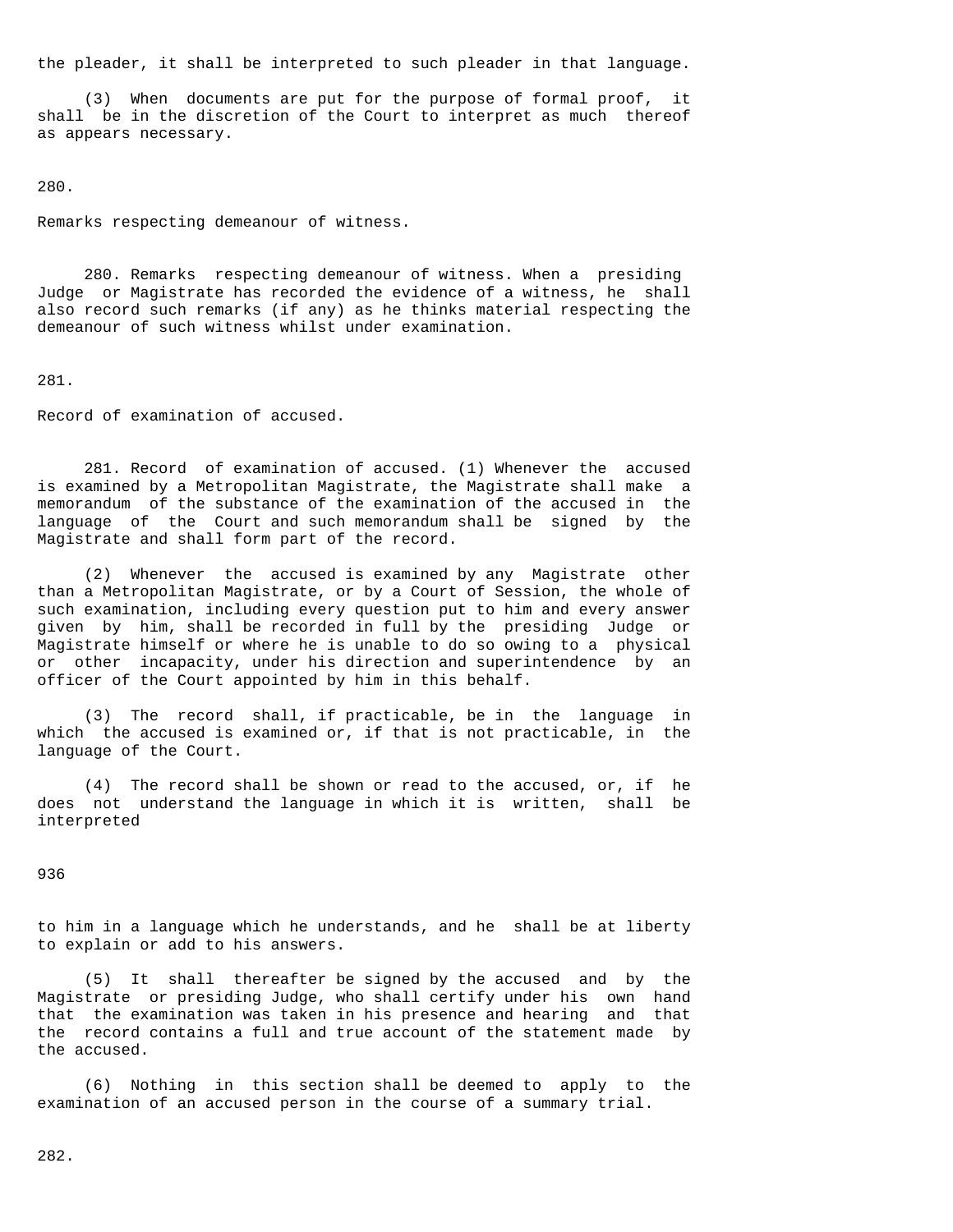Interpreter to be bound to interpret truthfully.

 282. Interpreter to be bound to interpret truthfully. When the services of an interpreter are required by any Criminal Court for the interpretation of any evidence or statement, he shall be bound to state the true interpretation of such evidence or statement.

283.

Record in High Court.

 283. Record in High Court. Every High Court may, by general rule, prescribe the manner in which the evidence of witnesses and the examination of the accused shall be taken down in cases coming before it ; and such evidence and examination shall be taken down in accordance with such rule,

B.-Commissions for the examination of witnesses

284.

When attendance of witness may be dispensed with and commissionissued.

 284. When attendance of witness may be dispensed with and commission issued.(1) Whenever, in the course of any inquiry, trial or other proceeding under this Code, it appears to a Court or Magistrate that the examination of a witness is necessary for the ends of justice, and that the attendance of such witness cannot be procured without an amount of delay, expense or inconvenience which, under the circumstances of the case, would be unreasonable, the Court or Magistrate may dispense with such attendance and may issue a commission for the examination of the witness in accordance with the provisions of this Chapter:

 Provided that where the examination of the President or the Vice-President of India or the Governor of a State or the Administrator of a Union territory as a witness is necessary for the ends of justice, a commission shall be issued for the examination of such a witness.

 (2) The Court may, when issuing a commission for the examination of a witness for the prosecution, direct that such amount as the Court considers reasonable to meet the expenses of the accused, including the pleader's fees, be paid by the prosecution.

937

285.

Commission to whom to be issued.

 285. Commission to whom to be issued. (1) If the witness is within the territories to which this Code extends, the commission shall be directed to the Chief Metropolitan Magistrate or Chief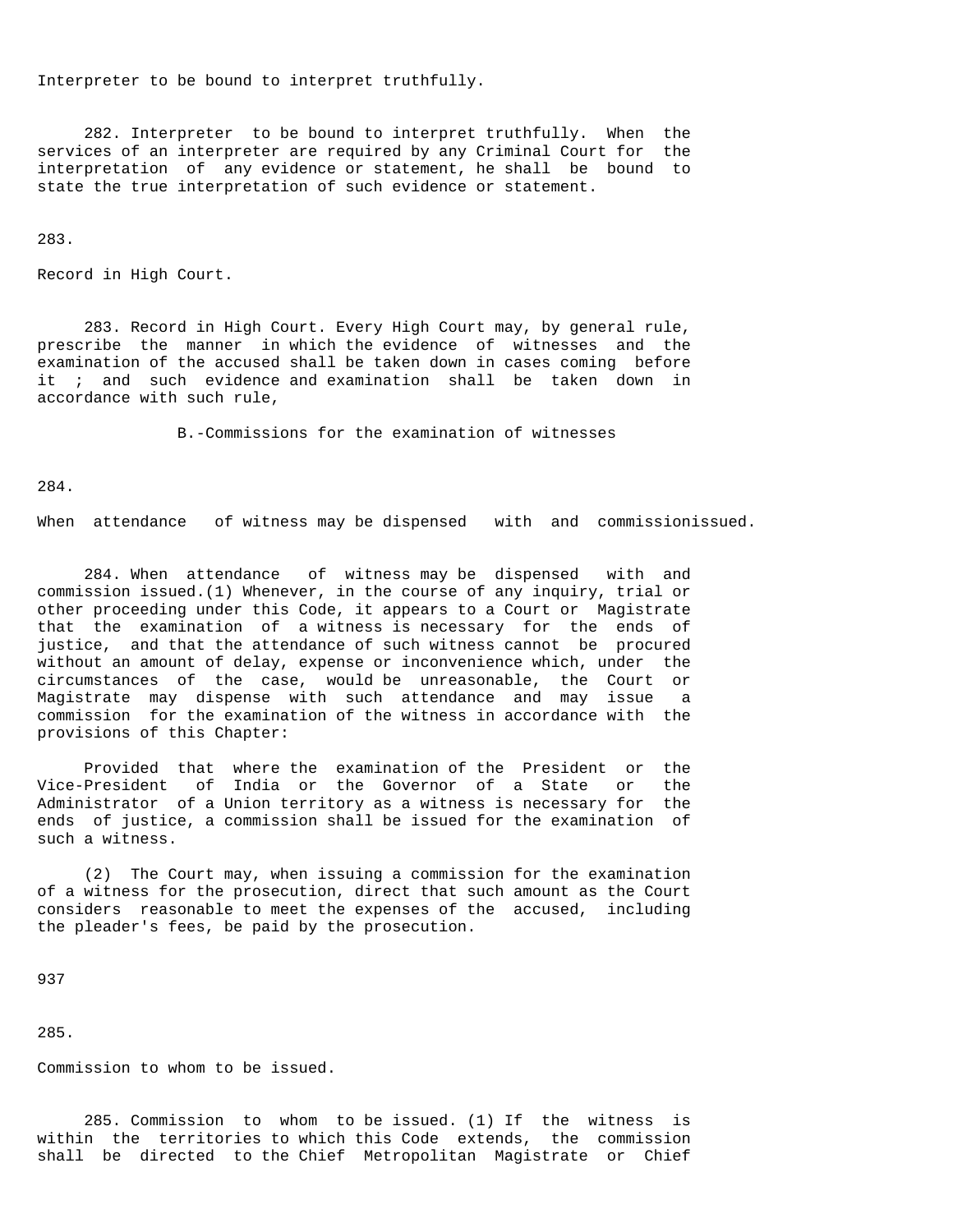Judicial Magistrate, as the case may be, within whose local jurisdiction the witness is to be found.

 (2) If the witness is in India, but in a State or an area to which this Code does not extend, the commission shall be directed to such Court or officer as the Central Government may, by notification, specify in this behalf.

 (3) If the witness is in a country or place outside India and arrangements have been made by the Central Government with the Government of such country or place for taking the evidence of witnesses in relation to criminal matters, the commission shall be issued in such form, directed to such Court or officer, and sent to such authority for transmission, as the Central Government may, by notification, prescribe in this behalf.

```
 286.
```
Execution of commissions.

 286. Execution of commissions. Upon receipt of the commission, the Chief Metropolitan Magistrate or Chief Judicial Magistrate, or such Metropolitan or Judicial Magistrate as he may appoint in this behalf, shall summon the witness before him or proceed to the place where the witness is, and shall take down his evidence in the same manner, and may for this purpose exercise the same powers, as in trials of warrant-cases under this Code.

287.

Parties may examine witnesses.

 287. Parties may examine witnesses. (1) The parties to any proceeding under this Code in which a commission is issued may respectively forward any interrogatories in writing which the Court or Magistrate directing the commission may think relevant to the issue, and it shall be lawful for the Magistrate, Court or officer to whom the commission is directed, or to whom the duty of executing it is delegated, to examine the witness upon such interrogatories.

 (2) Any such party may appear before such Magistrate, Court or officer by pleader, or if not in custody, in person, and may examine, cross-examine and re-examine (as the case may be) the said witness.

288.

Return of commission.

 288. Return of commission. (1) After any commission issued under section 284 has been duly executed, it shall be returned, together with the deposition of the witness examined thereunder, to the Court or Magistrate issuing the commission ; and the commission, the return thereto and the deposition shall be opened at all reasonable times to inspection of the parties, and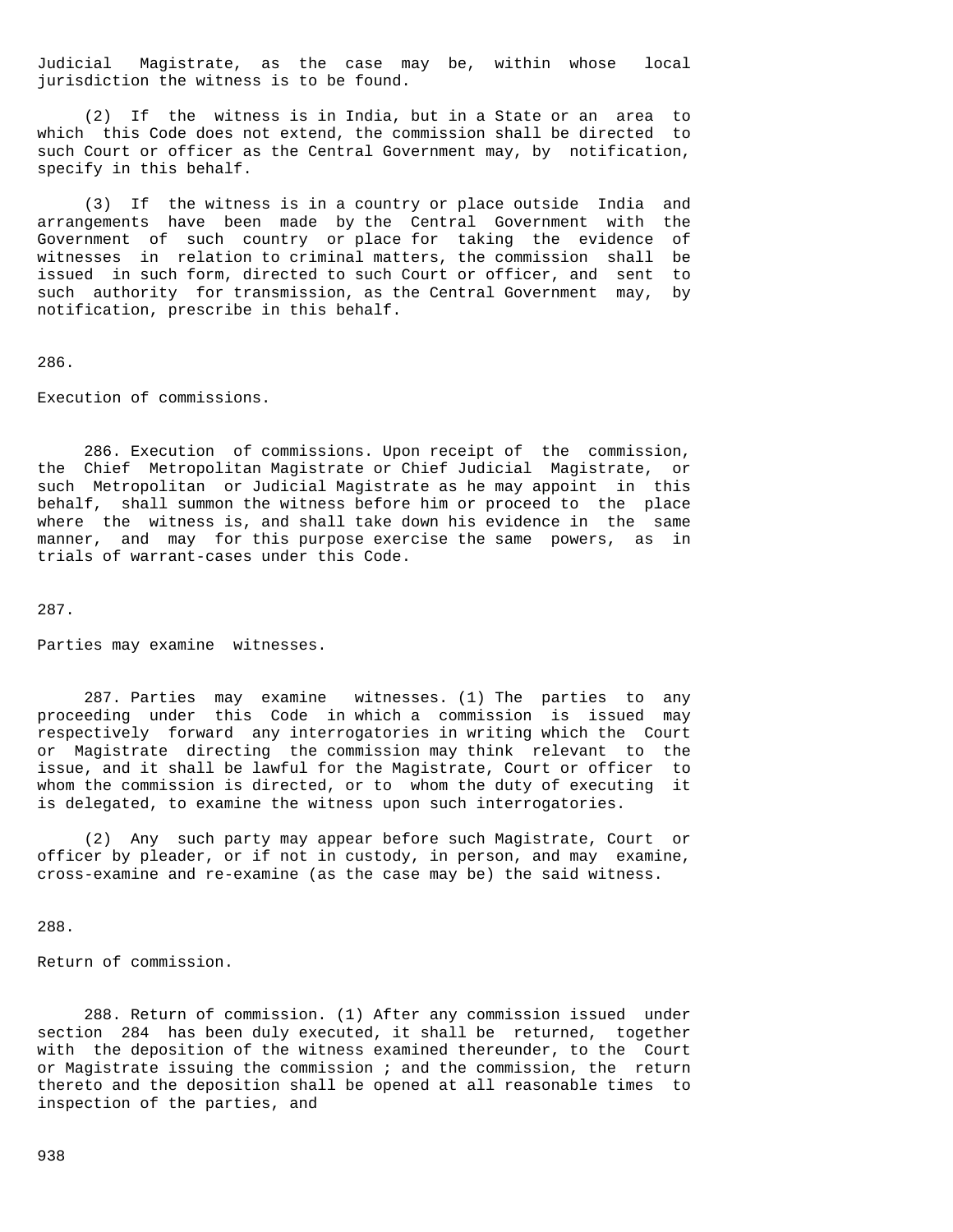may, subject to all just exceptions, be read in evidence in the case by either party, and shall form part of the record.

 (2) Any deposition so taken, if it satisfies the conditions prescribed by section 33 of the Indian Evidence Act, 1872 (1 of 1872), may also be received in evidence at any subsequent stage of the case before another Court.

289.

Adjournment of proceeding.

 289. Adjournment of proceeding. In every case in which a commission is issued under section 284, the inquiry, trial or other proceeding may be adjourned for a specified time reasonably sufficient for the execution and return of the commission.

290.

Execution of foreign commissions.

 290. Execution of foreign commissions. (1) The provisions of section 286 and so much of section 287 and section 288 as relate to the execution of a commission and its return shall apply in respect of commissions issued by any of the Courts, Judges or Magistrates hereinafter mentioned as they apply to commissions issued under section 284.

 (2) The Courts, Judges and Magistrates referred to in sub section (1) are-

> (a) any such Court, Judge or Magistrate exercising jurisdiction within an area in India to which this Code does not extend, as the Central Government may, by notification, specify in this behalf;

> (b) any Court, Judge or Magistrate exercising jurisdiction in any such country or place outside India, as the Central Government may, by notification, specify in this behalf, and having authority, under the law in force in that country or place. to issue commissions for the examination of witnesses in relation to criminal matters.

291.

Deposition of medical witness.

 291. Deposition of medical witness. (1) The deposition of a civil surgeon or other medical witness, taken and attested by a Magistrate in the presence of the accused, or taken on commission under this Chapter, may be given in evidence in any inquiry, trial or other proceeding under this Code, although the deponent is not called as a witness.

(2) The Court may, if it thinks fit, and shall, on the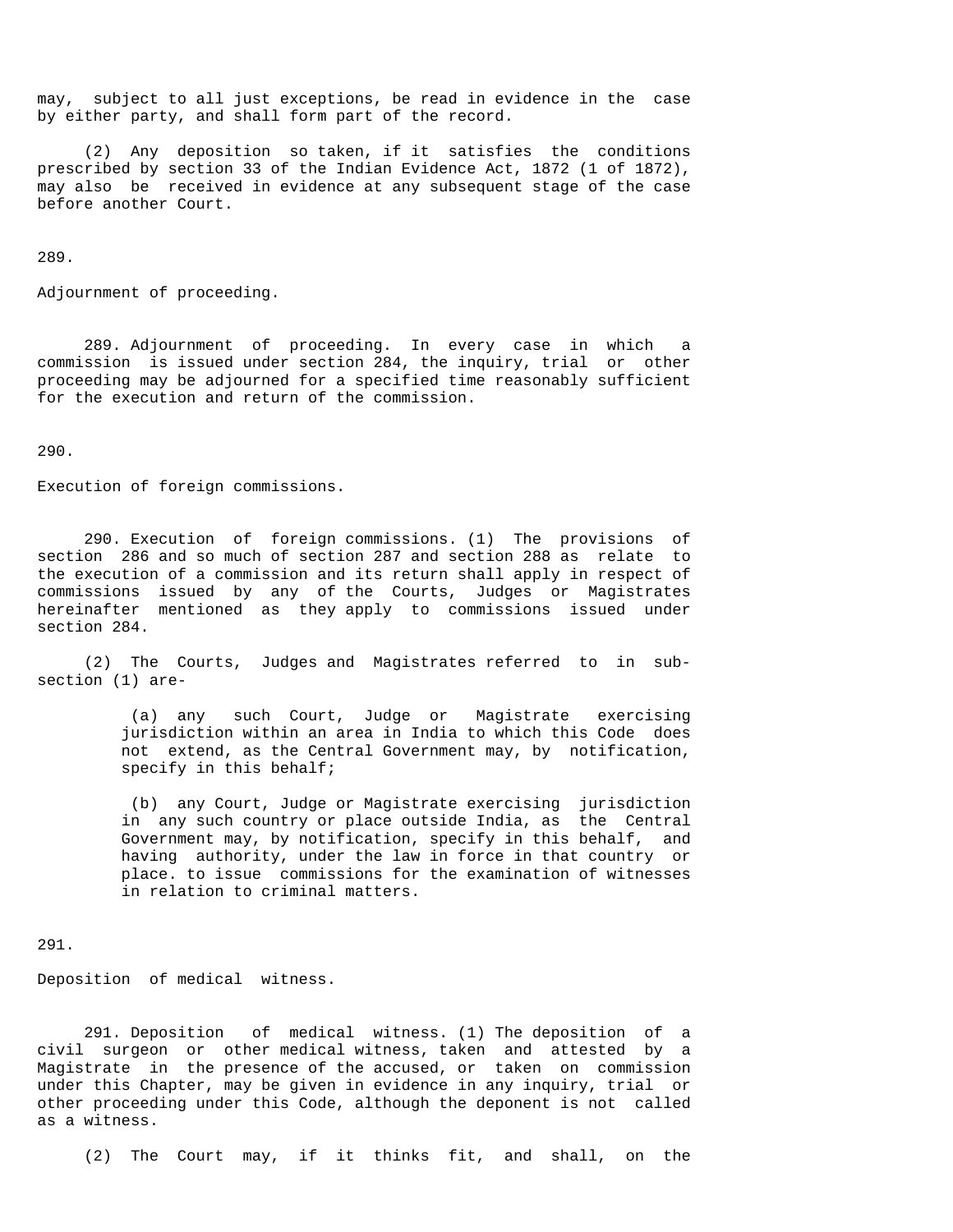application of the prosecution or the accused, summon and examine any such deponent as to the subject-matter of his deposition.

939

292.

Evidence of officers of the Mint.

 292. Evidence of officers of the Mint. (1) Any document purporting to be a report under the hand of any such gazetted officer of the Mint or of the India Security Press (including the office of the Controller of Stamps and Stationery) as the Central Government may, by notification, specify in this behalf, upon any matter or thing duly submitted to him for examination and report in the course of any proceeding under this Code, may be used as evidence in any inquiry, trial or other proceeding under this Code, although such officer is not called as a witness.

 (2) The Court may, if it thinks fit, summon and examine any such officer as to the subject-matter of his report:

 Provided that no such officer shall be summoned to produce any records on which the report is based.

 (3) Without prejudice to the provisions of sections 123 and 124 of the Indian Evidence Act, 1872 (1 of 1872), no such officer shall, except with the permission of the Master of the Mint or the India Security Press or the Controller of Stamps and Stationery, as the case may be, be permitted-

> (a) to give any evidence derived from any unpublished official records on which the report is based ; or

> (b) to disclose the nature or particulars of any test applied by him in the course of the examination of the matter or thing.

293.

Reports of certain Government scientific experts.

 293. Reports of certain Government scientific experts. (1) Any document purporting to be a report under the hand of a Government scientific expert to whom this section applies, upon any matter or thing duly submitted to him for examination or analysis and report in the course of any proceeding under this Code, may be used as evidence in any inquiry, trial or other proceeding under this Code.

 (2) The Court may, if it thinks fit, summon and examine any such expert as to the subject-matter of his report.

 (3) Where any such expert is summoned by a Court and he is unable to attend personally, he may, unless the Court has expressly directed him to appear personally, depute any responsible officer working with him to attend the Court, if such officer is conversant with the facts of the case and can satisfactorily depose in Court on his behalf.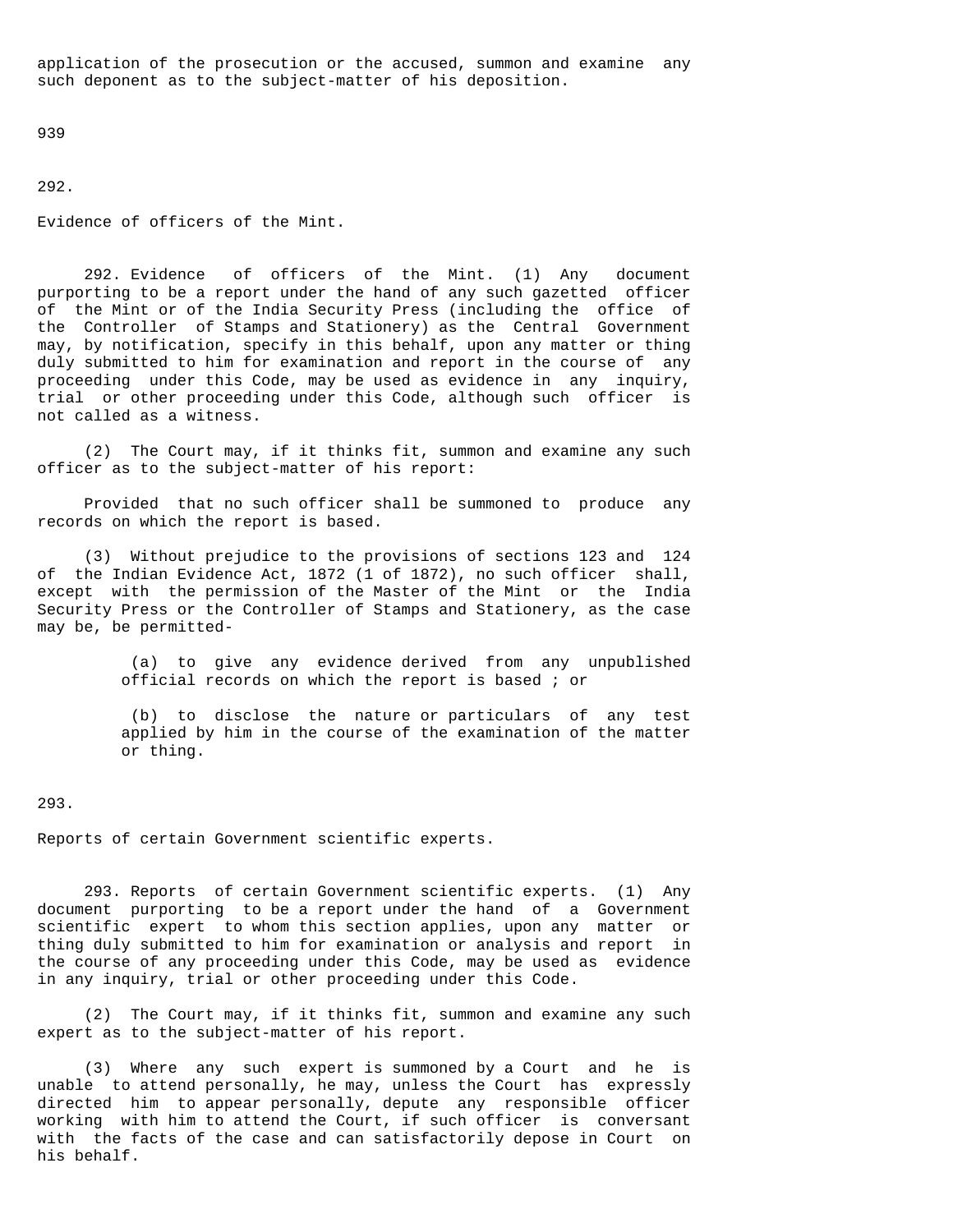(4) This section applies to the following Government scientific experts, namely:-

> (a) any Chemical Examiner or Assistant Chemical Examiner to Government;

940

(b) the Chief Inspector of-Explosives;

(c) the Director of the Finger Print Bureau;

(d) the Director, Haffkeine Institute, Bombay;

 (e) the Director 1\*[,Deputy Director or Assistant Director] of a Central Forensic Science Laboratory or a State Forensic Science Laboratory ;

(f) the Serologist to the Government.

# 294.

No formal proof of certain documents.

 294. No formal proof of certain documents.(1) Where any document is filed before any Court by the prosecution or the accused, the particulars of every such document shall be included in a list and the prosecution or the accused, as the case may be, or the pleader for the prosecution or the accused, if any, shall be called upon to admit or deny the genuineness of each such document.

 (2) The list of documents shall be in such form as may be prescribed by the State Government.

 (3) Where the genuineness of any document is not disputed, such document may be read in evidence in any inquiry, trial or other proceeding under this Code without proof of the signature of the person to whom it purports to be signed:

 Provided that the Court may, in its discretion, require such signature to be proved.

295.

Affidavit in proof of conduct of public servants.

 295. Affidavit in proof of conduct of public servants. When any application is made to any Court in the course of any inquiry, trial or other proceeding under this Code, and allegations are made therein respecting any public servant, the applicant may give evidence of the facts alleged in the application by affidavit, and the Court may, if it thinks fit, order that evidence relating to such facts be so given.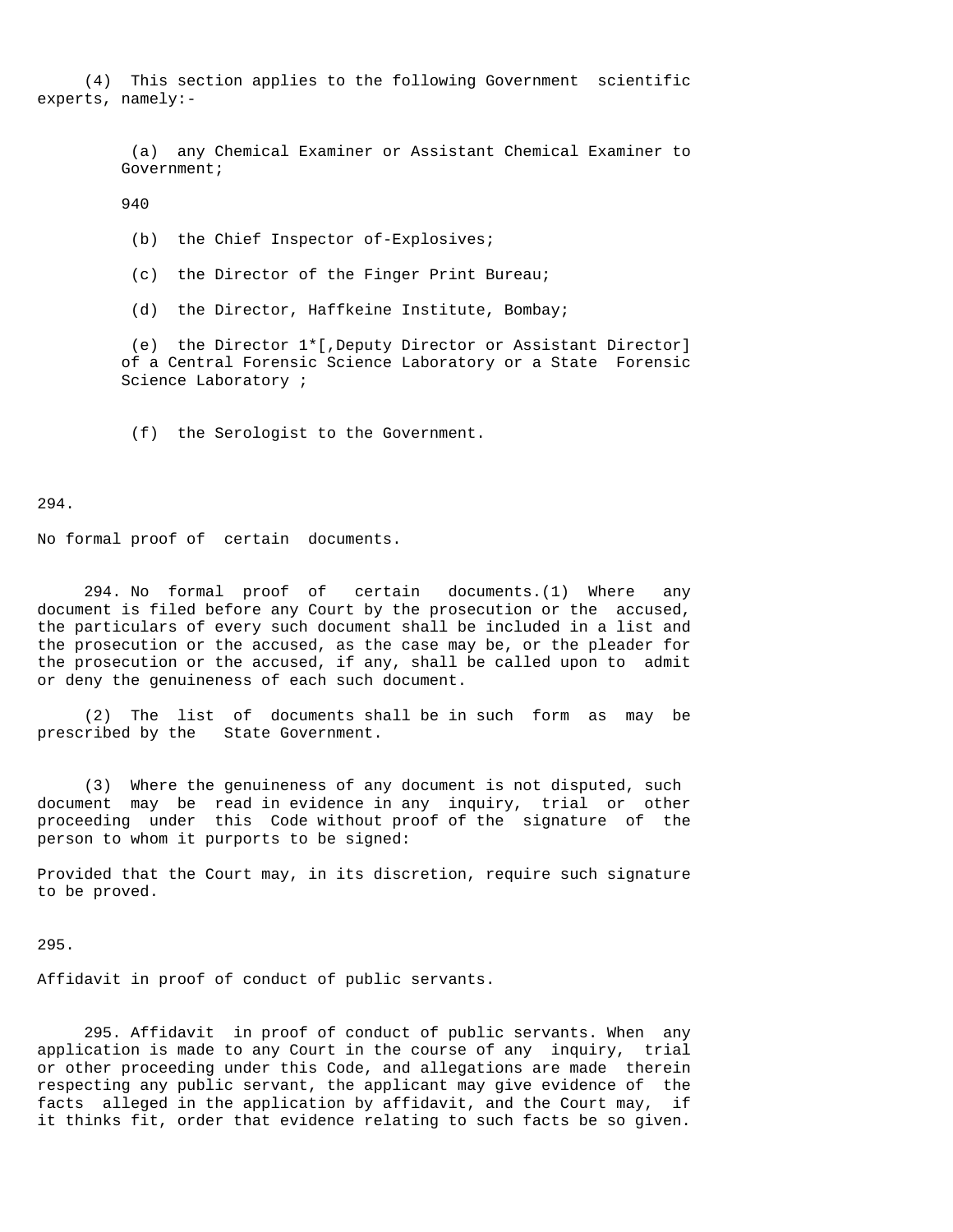Evidence of formal character on affidavit.

 296. Evidence of formal character on affidavit. (1) The evidence of any person whose evidence is of a formal character may be given by affidavit and may, subject to all just exceptions, be read in evidence in any inquiry, trial or other proceeding under this Code.

 (2) The Court may, if it thinks fit, and shall, on the application of the prosecution or the accused, summon and examine any such person as to the facts contained in his affidavit.

 ---------------------------------------------------------------------- 1\* Ins. by Act 45 of 1978, s. 21 (w.e.f. 18-12-1980). ----------------------------------------------------------------------

941

297.

Authorities before whom affidavits may be sworn.

 297. Authorities before whom affidavits may be sworn. (1) Affidavits to be used before any Court under this Code may be sworn or affirmed before-

1[(a) any Judge or any Judicial or Executive Magistrate, or]

 (b) any Commissioner of Oaths appointed by a High Court or Court of Session, or

 (c) any notary appointed under the Notaries Act, 1952 (53 of 1952).

 (2) Affidavits shall be confined to, and shall state separately, such facts as the deponent is able to prove from his own knowledge and such facts as he has reasonable ground to believe to be true, and in the latter case, the deponent shall clearly state the grounds of such belief.

 (3) The Court may order any scandalous and irrelevant matter in the affidavit to be struck out or amended.

298.

Previous conviction or acquittal how proved.

 298. Previous conviction or acquittal how proved. In any inquiry, trial or other proceeding under this Code, a previous conviction or acquittal may be proved, in addition to any other mode provided by any law for the time being in force,-

(a) by an extract certified under the hand of the Officer

296.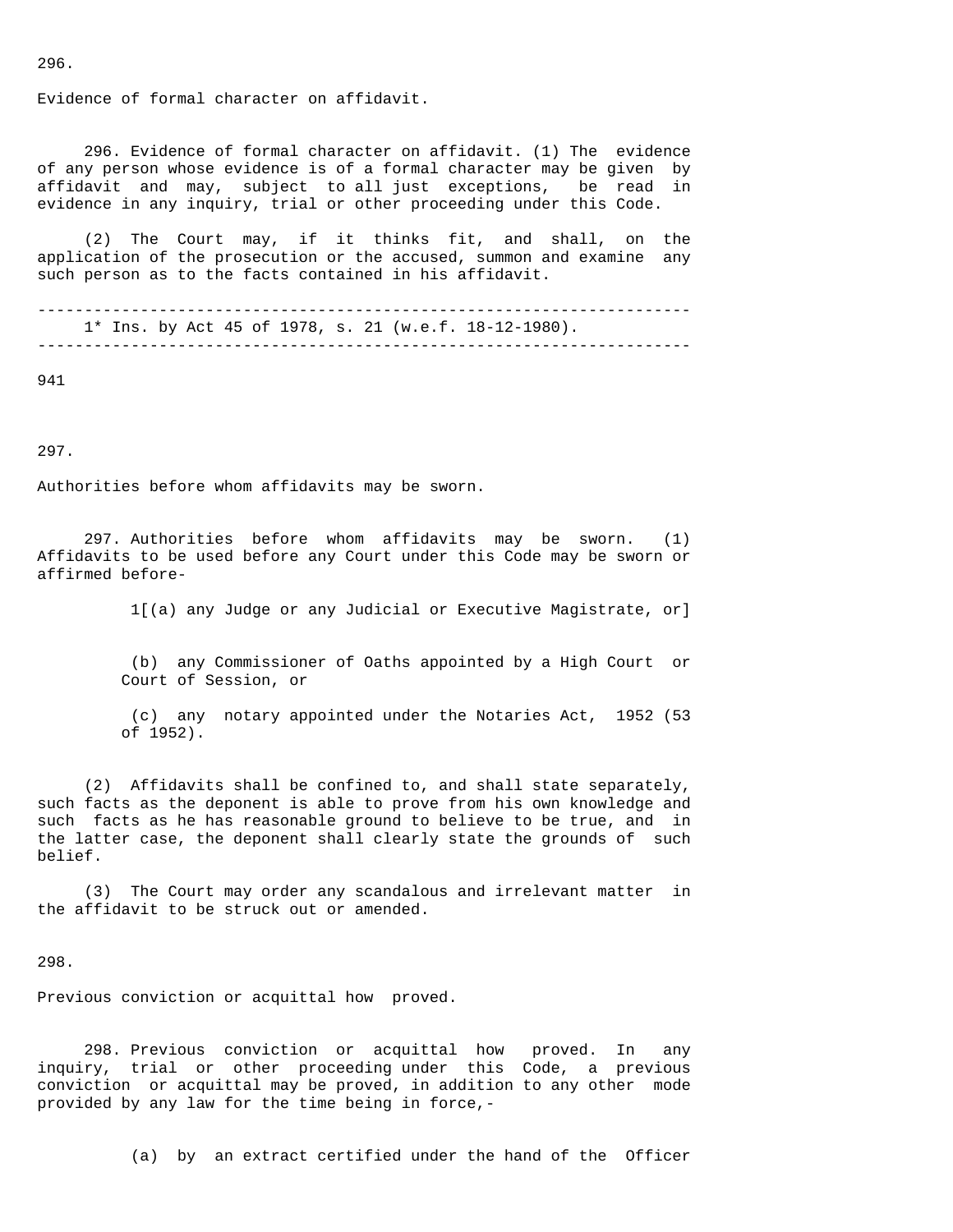having the custody of the records of the Court in which such conviction or acquittal was held, to be a copy of the sentence or order,or

 (b) in case of a conviction, either by a certificate signed by the officer in charge of the jail in which the punishment or any part thereof was undergone, or by production of the warrant of commitment under which the punishment was suffered,

 together with, in each of such cases, evidence as to the identity of the accused person with the person so convicted or acquitted.

299.

Record of evidence in absence of accused.

 299. Record of evidence in absence of accused. (1) If it is proved that an accused person has absconded, and that there is no immediate prospect of arresting him, the Court competent to try 2\*[,or commit for trial] such person for the offence complained of may, in his absence, examine the witnesses (if any) produced on behalf of the prosecution, and record their depositions and any such deposition may, on the arrest of such person, be given in evidence against him on the inquiry into, or trial for, the offence with which he is charged, if the deponent is dead or incapable of giving evidence or cannot be found or

 ---------------------------------------------------------------------- 1\* Subs. by Act 45 of 1978, s. 22, for cl. (a) (w.e.f. 18-12-1978),

----------------------------------------------------------------------

2\* Ins. by s. 23, ibid. (w.e.f. 18-12-1978).

942

 his presence cannot be procured without an amount of -delay, expense or inconvenience which, under the circumstances of the case, would be unreasonable.

 (2) If it appears that an offence punishable with death or imprisonment for life has been committed by some person or persons unknown, the High Court or the Sessions Judge may direct that any Magistrate of the first class shall hold an inquiry and examine any witnesses who can give evidence concerning the offence and any depositions so taken may be given in evidence against any person who is subsequently accused of the offence, if the deponent is dead or incapable of giving evidence or beyond the limits of India.

CHAP

GENERAL PROVISIONS AS TO INQUIRIES AND TRIALS

#### CHAPTER XXIV

GENERAL PROVISIONS AS TO INQUIRIES AND TRIALS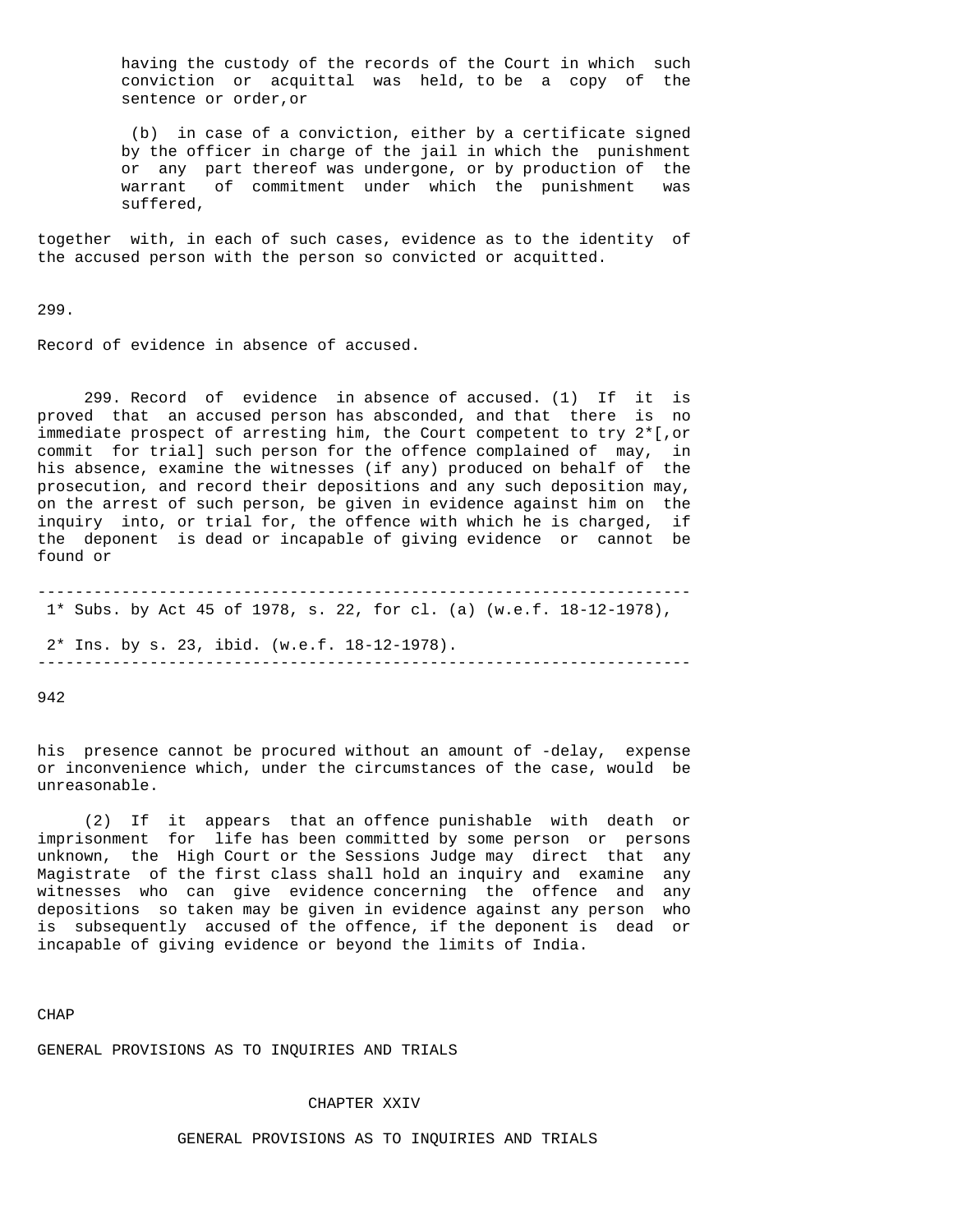Person once convicted or acquitted not to be tried for same offence.

 300. Person once convicted or acquitted not to be tried for same offence.(1) A person who has once been tried by a Court of competent jurisdiction for an offence and convicted or acquitted of such offence shall, while such conviction or acquittal remains in force,not be liable to be tried again for the same offence, nor on the same facts for any other offence for which a different charge from the one made against him might have been made under sub-section (1) of section 221, or for which he might have been convicted under sub-section (2) thereof.

 (2) A person acquitted or convicted of any offence may be afterwards tried, with the consent of the State Government, for any distinct offence for which a separate charge might have been made against him at the former trial under sub-section (1) of section 220.

 (3) A person convicted of any offence constituted by any act causing consequences which, together with such act, constituted a different offence from that of which he was convicted, may be afterwards tried for such last-mentioned offence, if the consequences had not happened, or were not known to the Court to have happened, at the time when he was convicted.

 (4) A person acquitted or convicted of any offence constituted by any acts may, notwithstanding such acquittal or conviction, be subsequently charged with, and tried for, any other offence constituted by the same acts which he may have committed if the Court by which he was first

### 943

 tried was not competent to try the offence with which he is subsequently charged.

 (5) A person discharged under section 258 shall not be tried again for the same offence except with the consent of the Court by which he was discharged or of any other Court to which the first mentioned Court is subordinate.

 (6) Nothing in this section shall affect the provisions of section 26 of the General Clauses Act, 1897,(10 of 1897) or of section 188 of this Code.

 Explanation.-The dismissal of a complaint, or the discharge of the accused, is not an acquittal for the purposes of this section.

## Illustrations

 (a) A is tried upon a charge of theft as a servant and acquitted. He cannot afterwards, while the acquittal remains in force, be charged with theft as a servant, or, upon the same facts, with theft simply, or with criminal breach of trust.

 (b) A is tried for causing grievous hurt and convicted. The person injured afterwards dies. A may be tried again for culpable homicide.

300.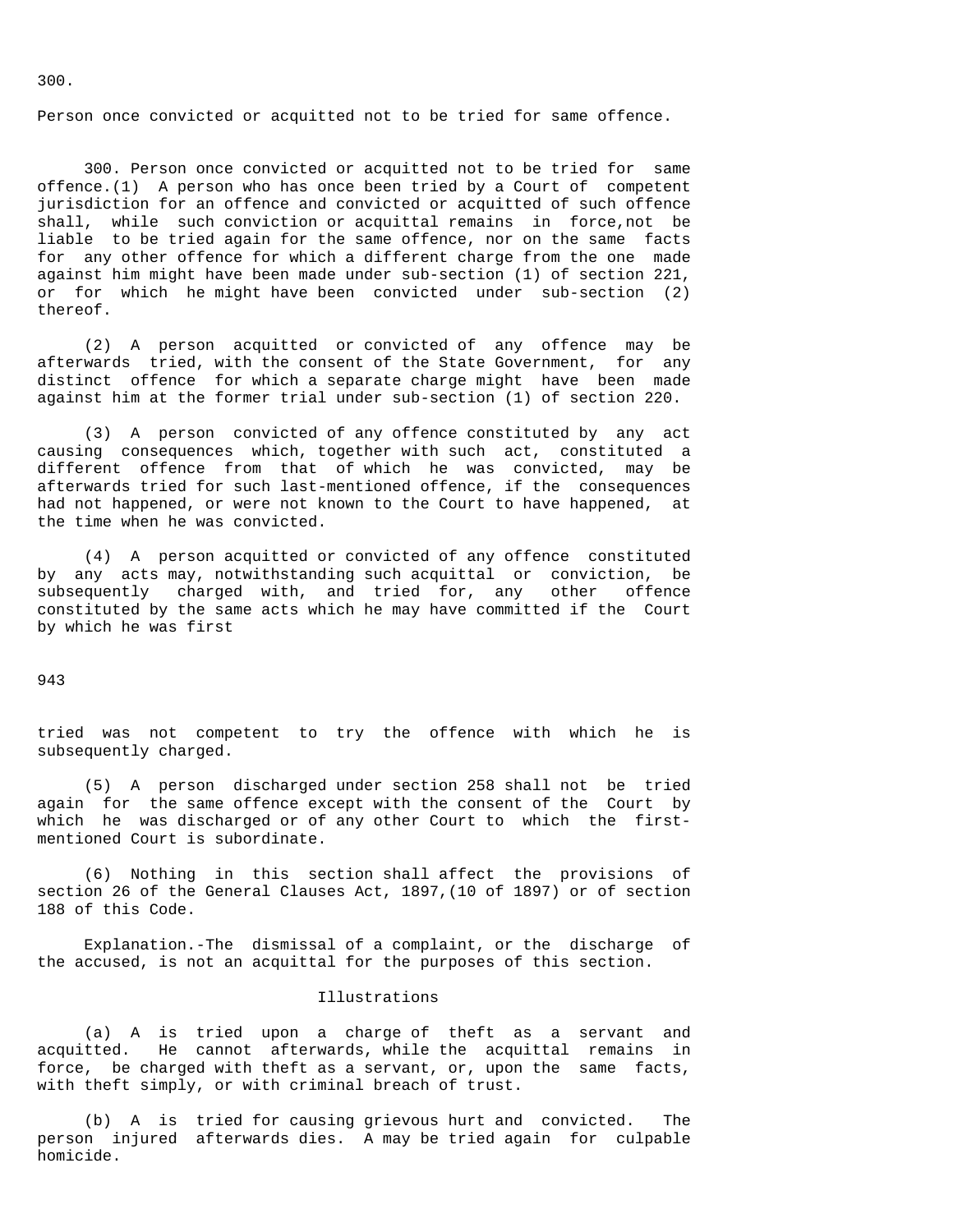(c) A is charged before the Court of Session and convicted of the culpable homicide of B. A may not afterwards be tried on the same facts for the murder of B.

 (d) A is charged by a Magistrate of the first class with, and convicted by him of, voluntarily causing hurt to B. A may not afterwards be tried for voluntarily causing grievous hurt to B on the same facts, unless the cage comes within sub-section (3) of this section.

 (e) A is charged by a Magistrate of the second class with, and convicted by him of, theft of property from the person of B. A may subsequently be charged with, and tried for, robbery on the same facts.

 (f) A, B and C are charged by a Magistrate of the first class with, and convicted by him of, robbing D. A, B and C may afterwards be charged with, and tried for, dacoity on the same facts.

301.

Appearance by Public Prosecutors.

 301. Appearance by Public Prosecutors. (1) The Public Prosecutor or Assistant Public Prosecutor in charge of a case may appear and plead without any written authority before any Court in which that case is under inquiry, trial or appeal.

 (2) If in any such case, any private person instructs a pleader to prosecute any person in any Court, the Public Prosecutor or Assistant Public Prosecutor in charge of the case shall conduct the prosecution, and the pleader so instructed shall act therein under the directions of the Public Prosecutor or Assistant Public Prosecutor, and may, with the permission of the Court, submit written arguments after the evidence is closed in the case.

944

302.

Permission to conduct prosecution.

 302. Permission to conduct prosecution. (1) Any Magistrate inquiring into or trying a case may permit the prosecution to be conducted by any person other than a police officer below the rank of Inspector; but no person, other than the Advocate General or Government Advocate or a Public Prosecutor or Assistant Public Prosecutor, shall be entitled to do so without such permission :

 Provided that no police officer shall be permitted to conduct the prosecution if he has taken part in the investigation into the offence with respect to which the accused is being prosecuted.

 (2)Any person conducting the prosecution may do so personally or by a pleader.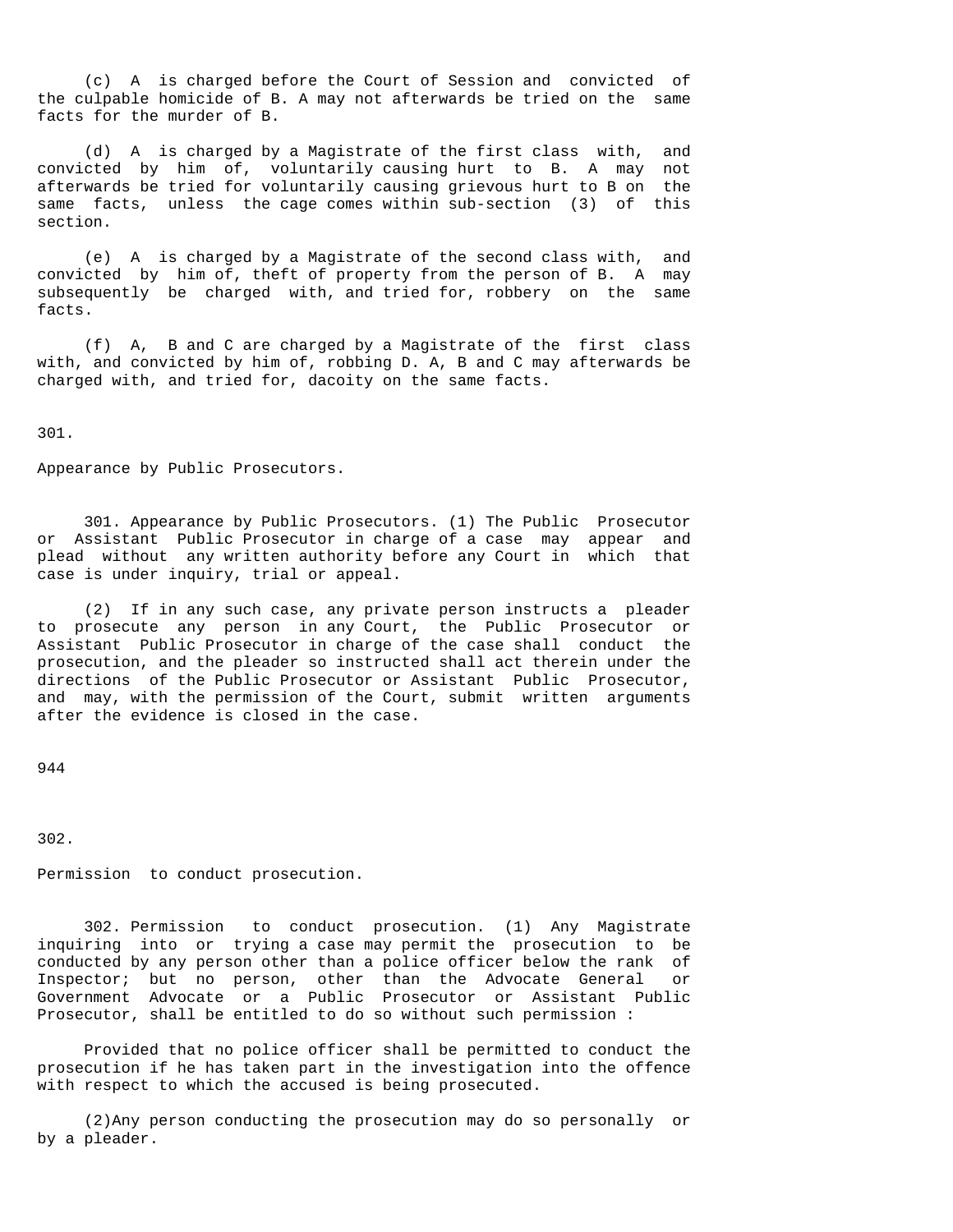Right of person against whom proceedings are instituted to bedefended.

 303. Right of person against whom proceedings are instituted to be defended. Any person accused of an offence before a Criminal Court, or against whom proceedings are instituted under this Code, may of right be defended by a pleader of his choice.

304.

303.

Legal aid to accused at State expense in certain cases.

 304. Legal aid to accused at State expense in certain cases.(1) Where, in a trial before the Court of Session, the accused is not represented by a pleader, and where it appears to the Court that the accused has not sufficient means to engage a pleader, the Court shall assign a pleader for his defence at the expense of the State.

 (2) The High Court may, with the previous approval of the State Government, make rules providing for-

> (a) the mode of selecting pleaders for defence under sub section (1);

> (b) the facilities to be allowed to such pleaders by the Courts;

> (c) the fees payable to such pleaders by the Government, and generally, for carrying out the purposes of sub-section (1).

 (3) The State Government may, by notification, direct that, as from such date as may be specified in the notification, the provisions of sub-sections (1) and (2) shall apply in relation to any class of trials before other Courts in the State as they apply in relation to trials before Courts of Session.

945

305.

Procedure when corporation or registered society is an accused.

 305. Procedure when corporation or registered society is an accused. Right of person against whom proceedings are instituted to be defended.(1) In this section, "corporation" means an incorporated company or other body corporate, and includes a society registered under the Societies Registration Act, 1860 (21 of 1860).

 (2) Where a corporation is the accused person or one of the accused persons in an inquiry or trial, it may appoint a representative for the purpose of the inquiry or trial and such appointment need not be under the seal of the corporation.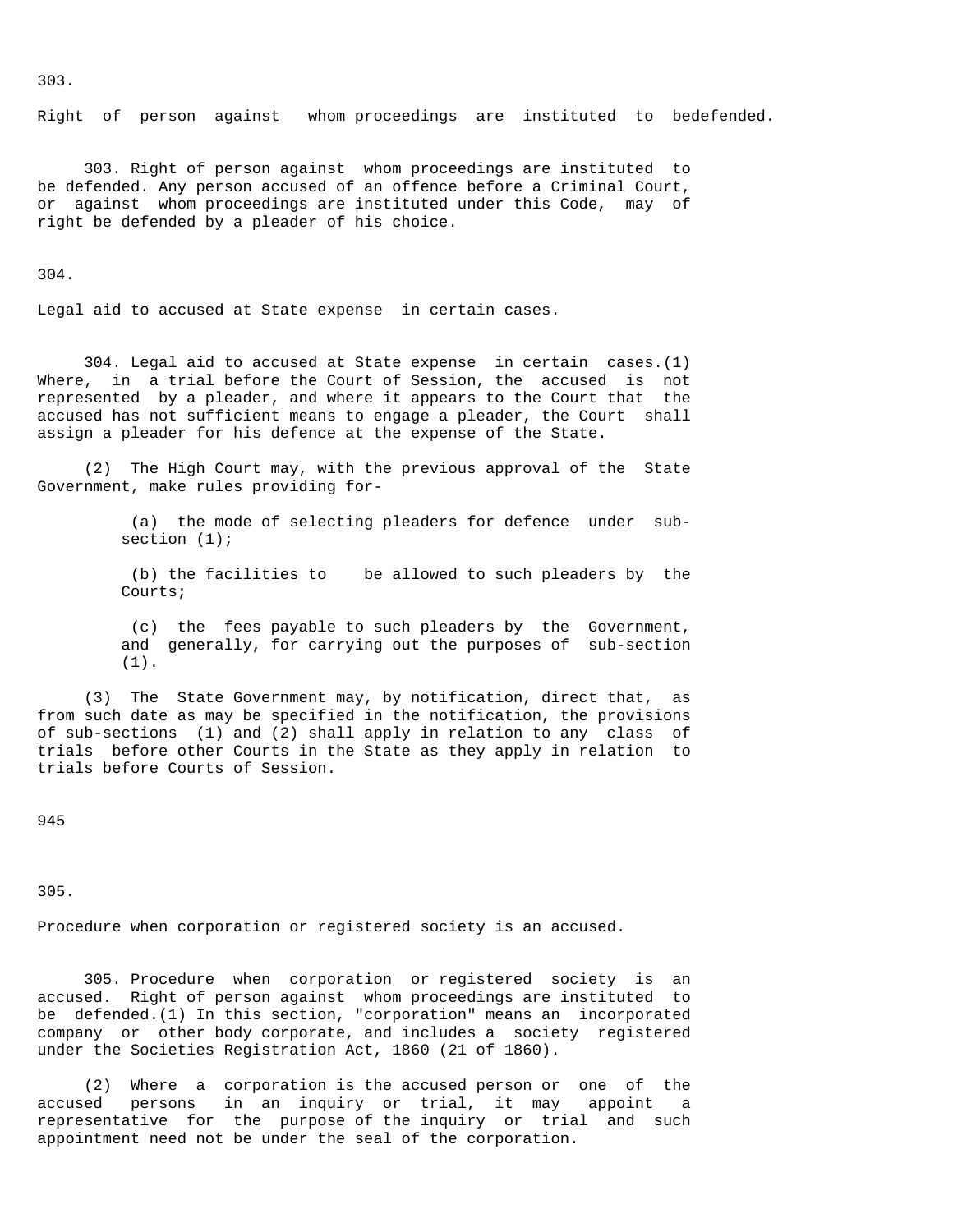(3) Where a representative of a corporation appears, any requirement of this Code that anything shall be done in the presence of the accused or shall be read or stated or explained to the accused, shall be construed as a requirement that that thing shall be done in the presence of the representative or read or stated or explained to the representative, and any requirement that the accused shall be examined shall be construed as a requirement that the representative shall be examined.

 (4) Where a representative of a corporation does not appear, any such requirement as is referred to in sub-section (3) shall not apply.

 (5) Where a statement in writing purporting to be signed by the managing director of the corporation or by any person (by whatever name called) having, or being one of the persons having the management of the affairs of the corporation to the effect that the person named in the statement has been appointed as the representative of the corporation for the purposes of this section, is filed, the Court shall, unless the contrary is proved, presume that such person has been so appointed.

 (6) If a question arises as to whether any person, appearing as the representative of a corporation in an inquiry or trial before a Court is or is not such representative, the question shall be determined by the Court.

306.

Tender of pardon to accomplice.

 306. Tender of pardon to accomplice. (1) With a view to obtaining the evidence of any person supposed to have been directly or indirectly concerned in or privy to an offence to which this section applies, the Chief Judicial Magistrate or a Metropolitan Magistrate at any stage of the investigation or inquiry into, or the trial of, the offence, and the Magistrate of the first class inquiring into or trying the offence, at any stage of the inquiry or trial, may tender a pardon to such person on condition of his making a full and true dis closure of the whole of the circumstances within his knowledge relative to the offence and to every other person concerned, whether as principal or abettor, in the commission thereof.

946

(2) This section applies to-

 (a) any offence triable exclusively by the Court of Session or by the Court of a Special Judge appointed under the Criminal Law Amendment Act, 1952 (46 of 1952);

 (b) any offence punishable with imprisonment which may extend to seven years or with a more severe sentence.

 (3) Every Magistrate who tenders a pardon under sub-section (1) shall record-

(a) his reasons for so doing;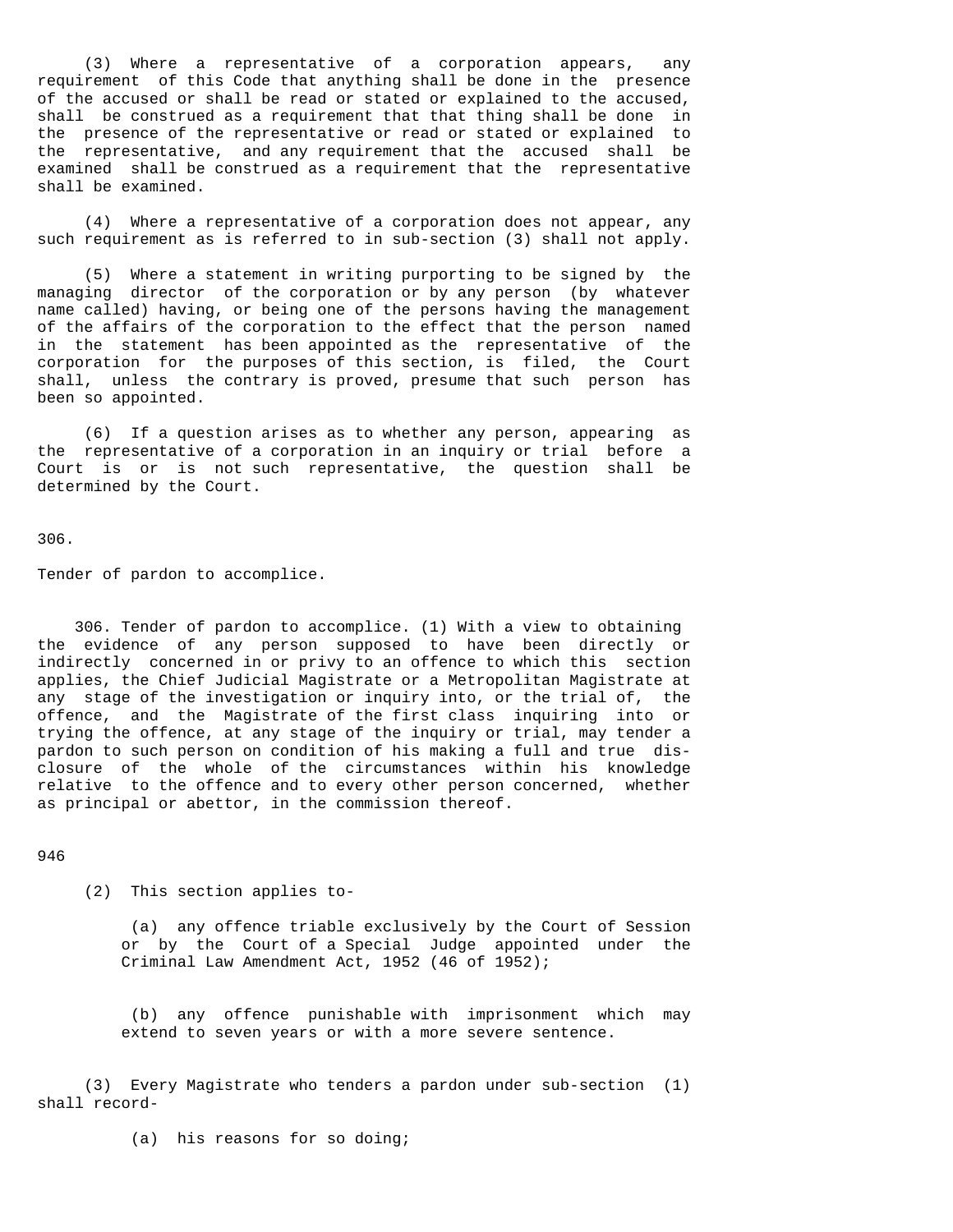(b) whether the tender was or was not accepted by the person to whom it was made,

 and shall, on application made by the accused, furnish him with a copy of such record free of cost.

 (4) Every person accepting a tender of pardon made under sub section  $(1)$  -

> (a) shall be examined as a witness in the Court of the Magistrate taking cognizance of the offence and in the subsequent trial, if any ;

> (b) shall, unless he is already on bail, be detained in custody until the termination of the trial.

 (5) Where a person has, accepted a tender of pardon made under sub-section (1) and has been examined under sub-section (4), the Magistrate taking cognizance of the offence shall, without making any further inquiry in the case,-

(a) commit it for trial-

 (i) to the Court of Session if the, offence is triable exclusively by that Court or if the Magistrate taking cognizance is the Chief Judicial Magistrate;

 (ii) to a Court of Special Judge appointed under the Criminal Law Amendment Act, 1952 (46 of 1952), if the offence is triable exclusively by that Court;

 (b) in any other case, make over the case to the Chief Judicial Magistrate who shall try the case himself.

# 307.

Power to direct tender of pardon.

 307. Power to direct tender of pardon. At any time after commitment of a case but before judgment is passed, the Court to which the commitment is made may, with a view

947

 to obtaining at the trial the evidence of any person supposed to have been directly or indirectly concerned in, or privy to, any such offence, tender a pardon on the same condition to such person.

308.

Trial of person not complying with conditions of pardon.

 308. Trial of person not complying with conditions of pardon. (1) Where, in regard to a person who has accepted a tender of pardon made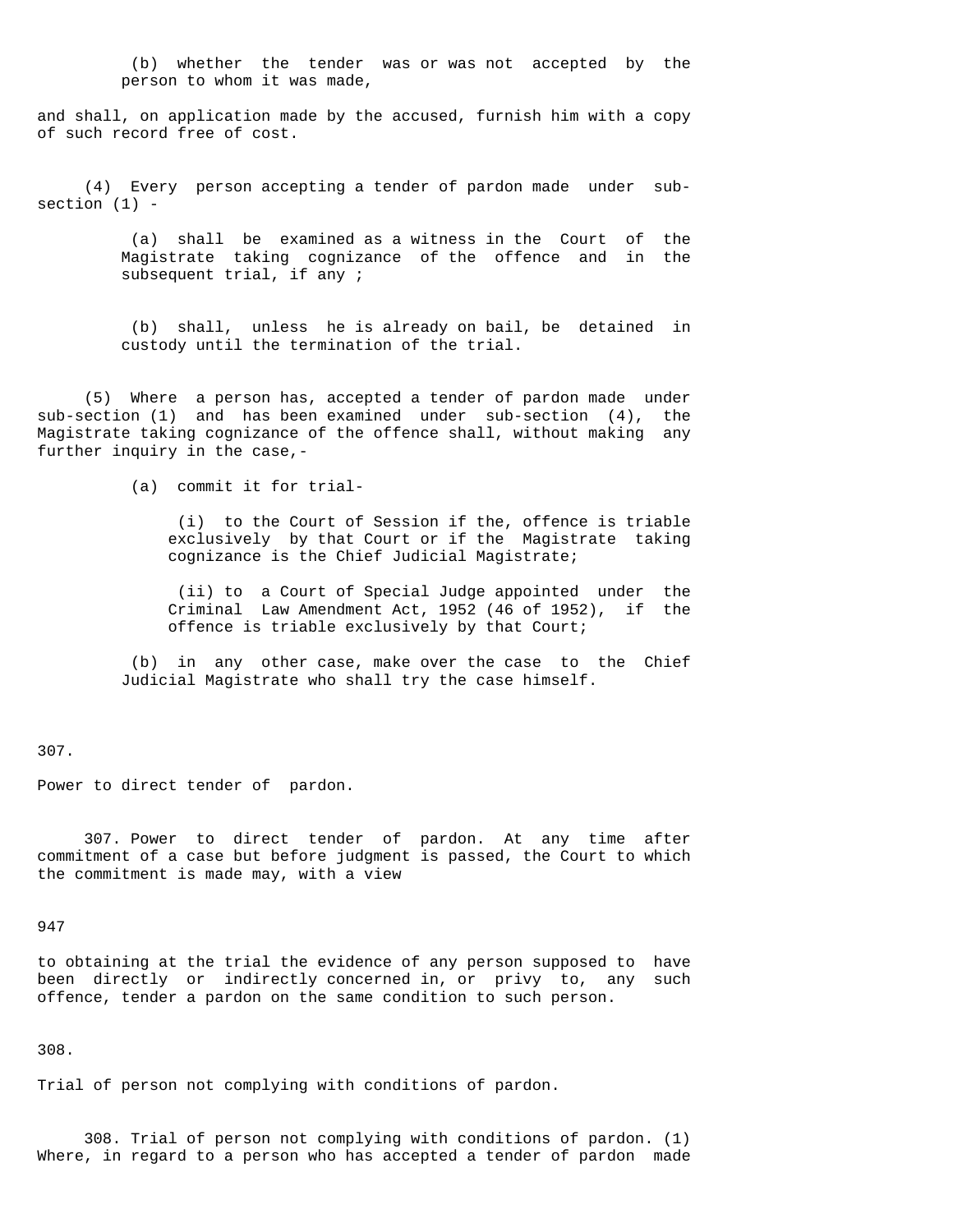under section 306 or section 307, the Public Prosecutor certifies that in his opinion such person has, either by wilfully concealing anything essential or by giving false evidence, not complied with the condition on which the tender was made, such person may be tried for the offence in respect of which the pardon was so tendered or for any other offence of which he appears to have been guilty in connection with the same matter, and also for the offence of giving false evidence:

 Provided that such person shall not be tried jointly with any of the other accused :

 Provided further that such person shall not be tried for the offence of giving false evidence except with the sanction of the High Court, and nothing contained in section 195 or section 340 shall apply to that offence.

 (2) Any statement made by such person accepting the tender of pardon and recorded by a Magistrate under section 164 or by a Court under sub-section (4) of section 306 may be given in evidence against him at such trial.

 (3) At such trial, the accused shall be entitled to plead that he has complied with the condition upon which such tender was made; in which case it shall be for the prosecution to prove that the condition has no been complied with.

(4) At such trial, the Court shall-

 (a) if it is a Court of Session, before the charge is read out an explained to the accused;

 (b) if it is the Court of a Magistrate, before the evidence of the witnesses for the prosecution is taken,

 ask the accused whether he pleads that he has complied with the conditions on which the tender of pardon was made.

 (5) If the accused does so plead, the Court shall record the plea an proceed with the trial and it shall, before passing judgment in the case, find whether or not the accused has complied with the conditions of the pardon, and, if it finds that he has so complied, it shall, notwithstanding anything contained in this Code, pass judgment of acquittal.

948

309.

Power to postpone or adjourn proceedings.

 309. Power to postpone or adjourn proceedings. (1) In every inquiry or trial, the proceedings shall be held as expeditiously as possible, and in particular, when the examination of witnesses has once begun, the same shall be continued from day to day until all the witnesses in attendance have been examined, unless the Court finds the adjournment of the same beyond the following day to be necessary for reasons to be recorded.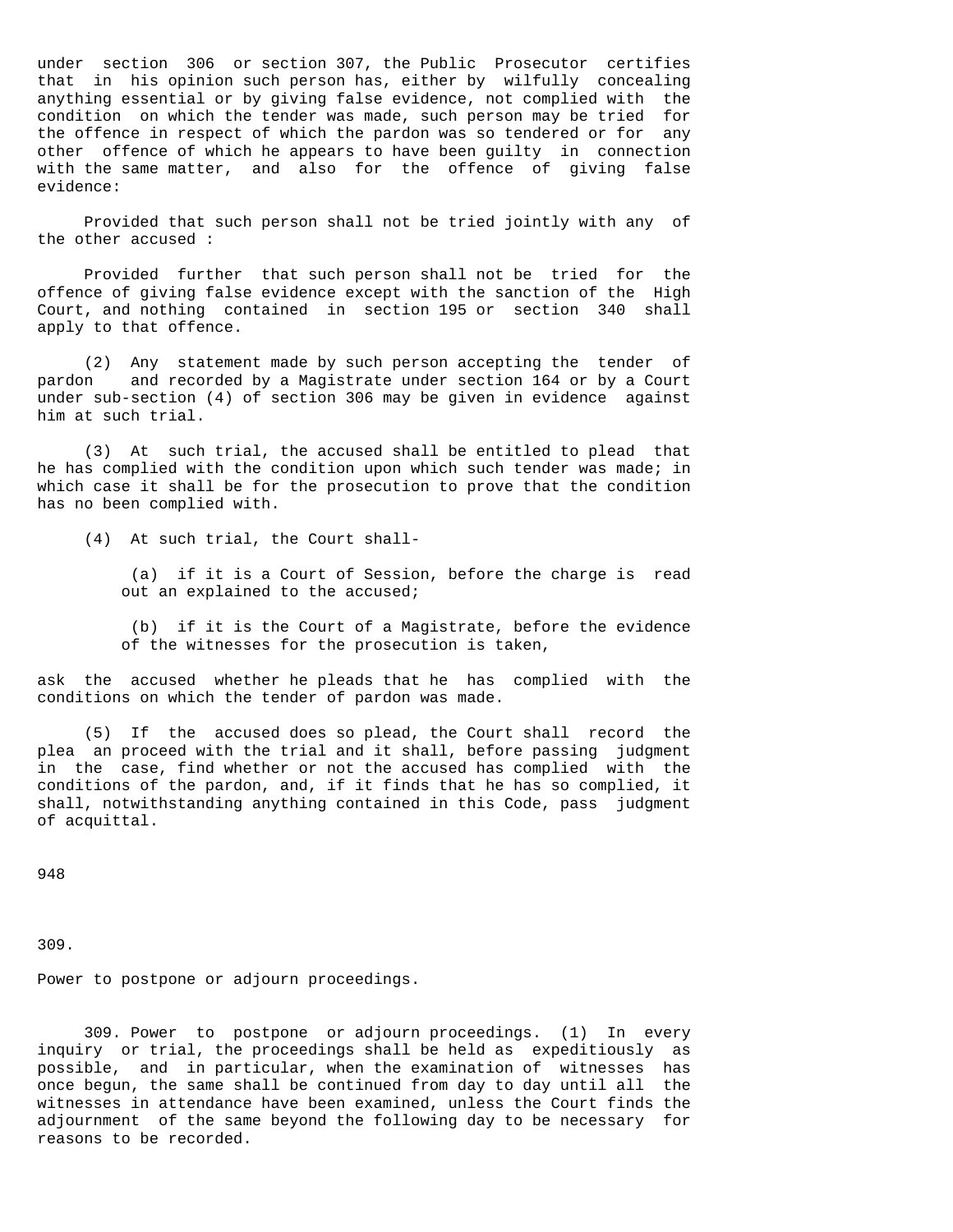(2) If the Court, after taking cognizance of an offence, or commencement of trial, finds it necessary or advisable to postpone the commencement of, or adjourn, any inquiry or trial, it may, from time to time, for reasons to be recorded, postpone or adjourn the same on such terms as it thinks fit, for such time as it considers reasonable, and may by a warrant remand the accused if in custody :

 Provided that no Magistrate shall remand an accused person to custody under this section for a term exceeding fifteen days at a time:

 Provided further that when witnesses are in attendance, no adjournment or postponement shall be granted, without examining them, except for special reasons to be recorded in writing:

 1\*[Provided also that no adjournment shall be granted for the purpose only of enabling the accused person to show cause against the sentence proposed to be imposed on him.]

 Explanation 1.-If sufficient evidence has been obtained to raise a suspicion that the accused may have committed an offence, and it appears likely that further evidence may be obtained by a remand, this is a reasonable cause for a remand.

 Explanation 2.-The terms on which an adjournment or postponement may be granted include, in appropriate cases, the payment of costs by the prosecution or the accused.

310.

Local inspection.

 310. Local inspection. (1) Any Judge or Magistrate may, at any stage of any inquiry, trial or other proceeding, after due notice to the parties, visit and inspect any place in which an offence is alleged to have been committed, or any other place which it is in his opinion necessary to view for the purpose of properly appreciating the evidence given at such inquiry or trial, and shall without unnecessary delay record a memorandum of any relevant facts observed at such inspection.

 (2) Such memorandum shall form part of the record of the case and if the prosecutor, complainant or accused or any other party to the case,

 ---------------------------------------------------------------------- 1 Ins. by Act 45 of 1978, s. 24 (w.e.f. 18-12-1978). ----------------------------------------------------------------------

949

 so desires, a copy of the memorandum shall be furnished to him free of cost.

### 311.

Power to summon material witness, or examine person present.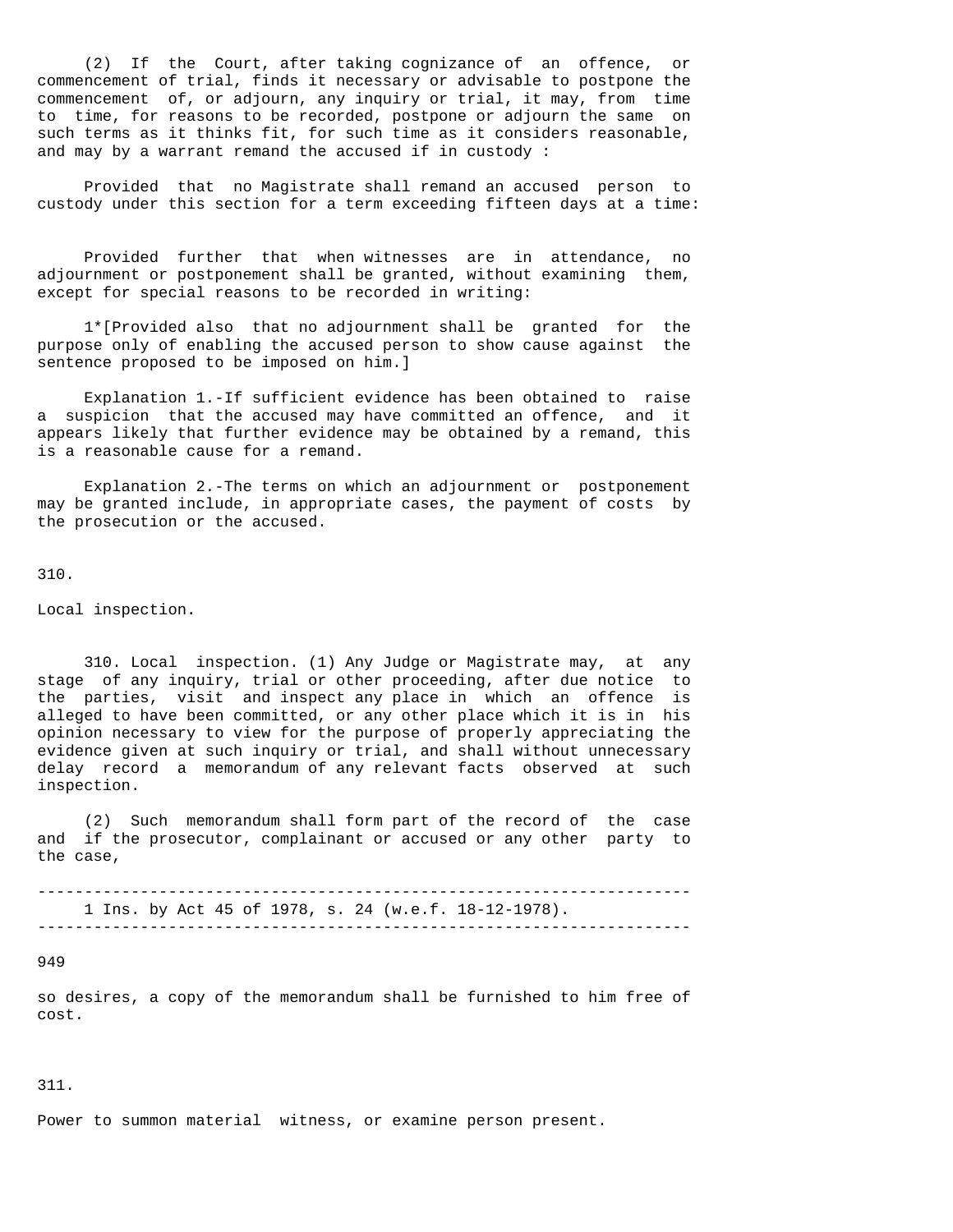311. Power to summon material witness, or examine person present. Any Court may, at any stage of any inquiry, trial or other proceeding under this Code, summon any person as a witness, or examine any person in attendance, though not summoned as a witness, or. recall and re-examine any person already examined; and the Court shall summon and examine or recall and re-examine any such person if his evidence appears to it to be essential to the just decision of the case.

312.

Expenses of complaints and witnesses.

 312. Expenses of complaints and witnesses. Subject to any rules made by the State Government, any Criminal Court may, if it thinks fit, order payment, on the part of Government, of the reasonable expenses of any complainant or witness attending for the purposes of any inquiry, trial or other proceeding before such Court under this Code.

313.

Power to examine the accused.

 313. Power to examine the accused. (1) In every inquiry or trial, for the purpose of enabling the accused personally to explain any circumstances appearing in the evidence against him, the Court-

> (a) may at any stage, without previously warning the accused, put such questions to him as the Court considers necessary ;

> (b) shall, after the witnesses for the prosecution have been examined and before he is called on for his defence, question him generally on the case :

 Provided that in a summons-case, where the Court has dispensed with the personal attendance of the accused, it may also dispense with his examination under clause (b).

 (2) No oath shall be administered to the accused when he is examined under sub-section (1).

 (3) The accused shall not render himself liable to punishment by refusing to answer such questions, or by giving false answers to them.

 (4) The answers given by the accused may be taken into consideration in such inquiry or trial, and put in evidence for or against him in any other inquiry into, or trial for, any other offence which such answers may tend to show he has committed.

950

314.

Oral arguments and memorandum of arguments.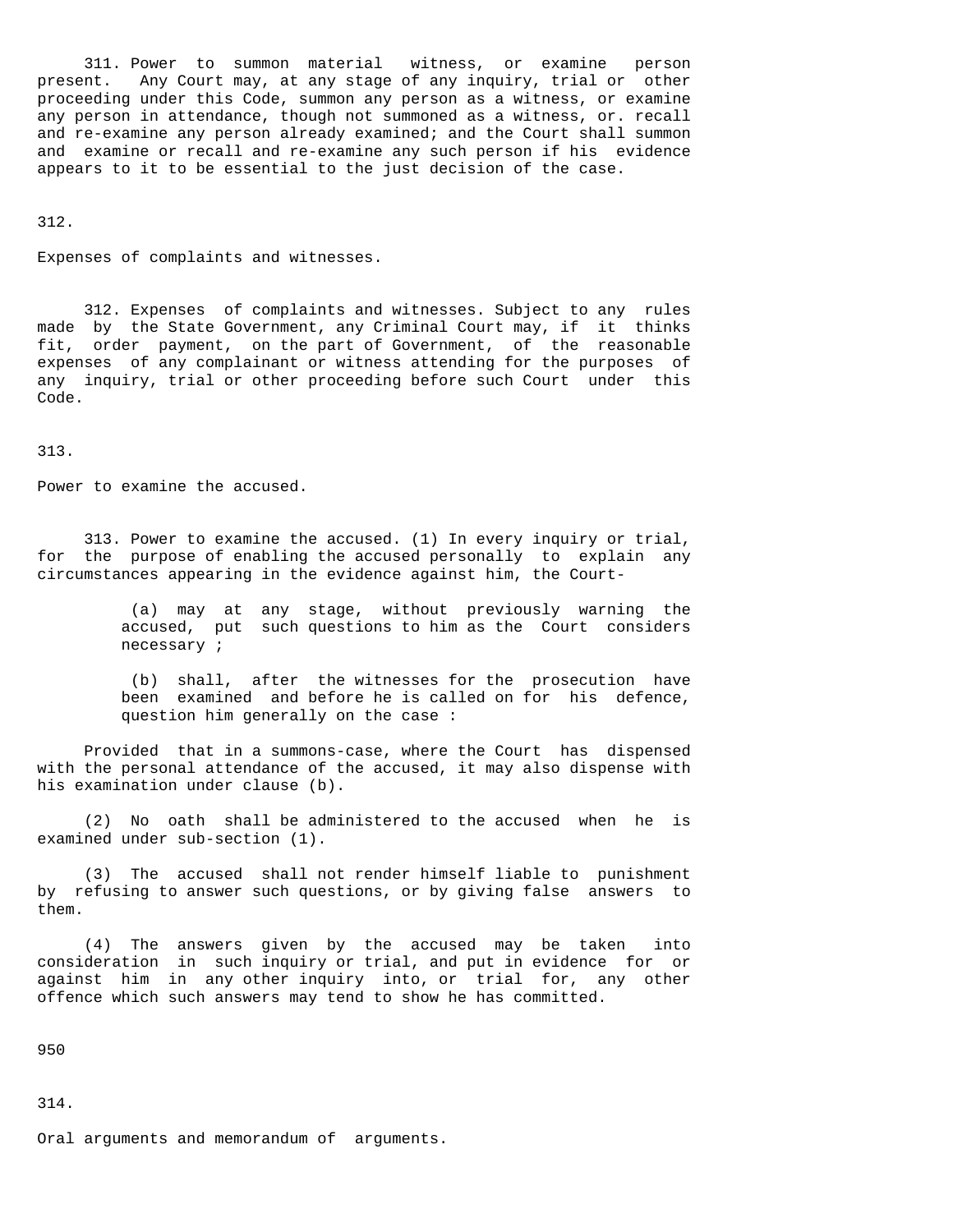314. Oral arguments and memorandum of arguments. (1) Any party to a proceeding may, as soon as may be, after the close of his evidence, address concise oral arguments, and may, before he concludes the oral arguments, if any, submit a memorandum to the Court setting forth concisely and under distinct headings, the arguments in support of his case and every such memorandum shall form part of the record.

 (2) A copy of every such memorandum shall be simultaneously fur nished to the opposite party.

 (3) No adjournment of the proceedings shall be granted for the purpose of filing the written arguments unless the Court, for reasons to be recorded in writing, considers it necessary to grant such adjournment.

 (4) The Court may, if it is of opinion that the oral arguments are not concise or relevant, regulate such arguments.

315.

Accused person to be competent witness.

 315. Accused person to be competent witness. (1) Any person accused of an offence before a Criminal Court shall be a competent witness for the defence and may give evidence on oath in disproof of the charges made against him or any person charged together with him at the same trial:

Provided that-

 (a) he shall not be called as a witness except on his own request in writing;

 (b) his failure to give evidence shall not be made the subject of any comment by any of the parties or the Court or give rise to any presumption against himself or any person charged together with him at the same trial.

 (2) Any person against whom proceedings are instituted in any Criminal Court under section 98, or section 107, or section 108, or section 109, or section 110, or under Chapter IX or under Part B, Part C or Part D of Chapter X, may offer himself as a witness in such proceedings:

 Provided that in proceedings under section 108, section 109 or section 110, the failure of such person to give evidence shall not be made the subject or any comment by any of the parties or the Court or give rise to any presumption against him or any other person proceeded against together with him at the same inquiry.

316.

No influence to be used to induce disclosure.

 316. No influence to be used to induce disclosure. Except as provided in sections 306 and 307, no influence, by means of any promise or threat or otherwise, shall be used to an accused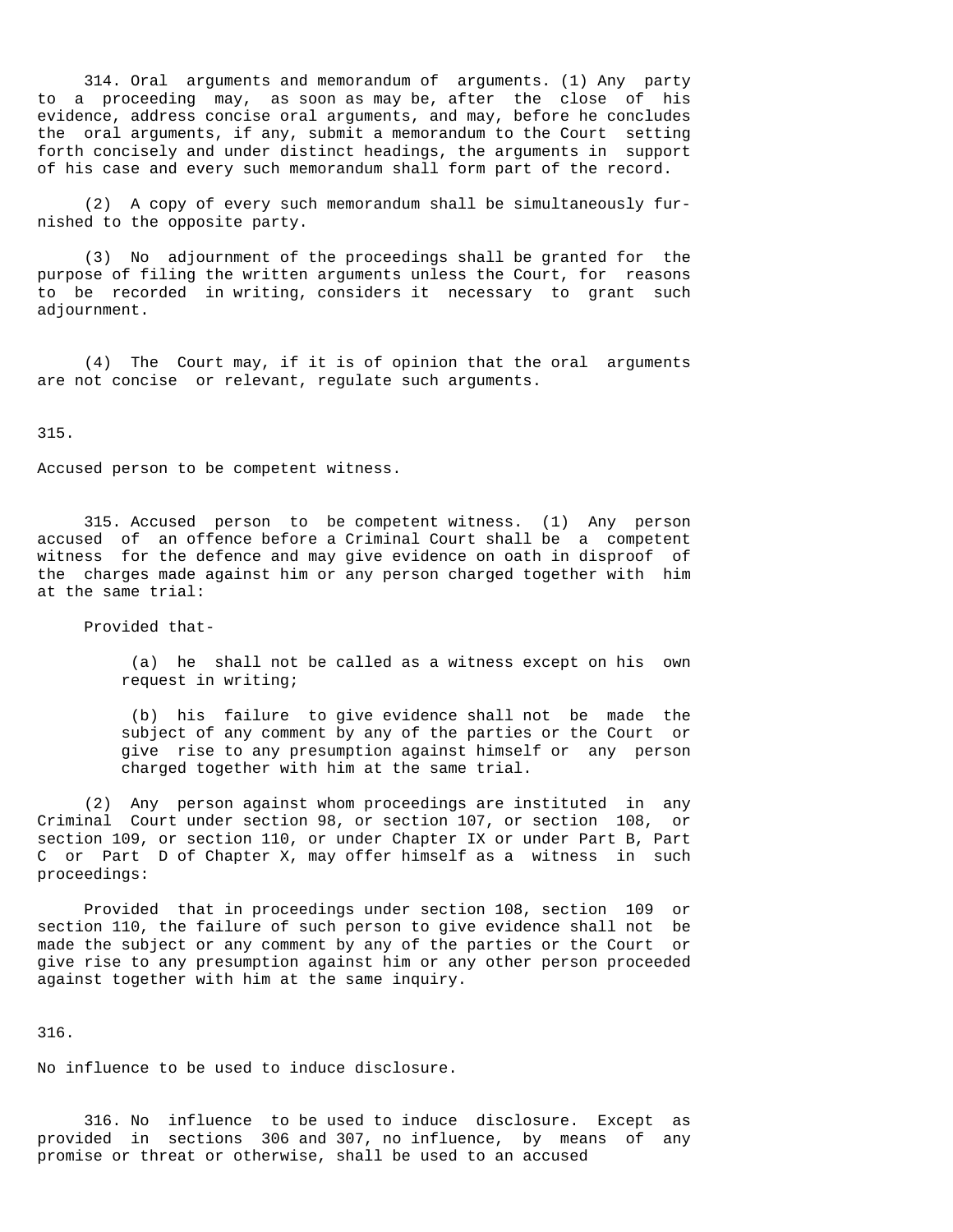person to induce him to disclose or withhold any matter within his knowledge.

317.

 Provision for inquiries and trial being held in the absence ofaccused in certain cases.

 317. Provision for inquiries and trial being held in the absence of accused in certain cases.(1) At any stage of an inquiry or trial under this Code, if the Judge or Magistrate is satisfied, for reasons to be recorded, that the personal attendance of the accused before the Court is not necessary in the interests of justice, or that the accused persistently disturbs the proceedings in Court, the Judge or Magistrate may, if the accused is represented by a pleader, dispense with his attendance and proceed with such inquiry or trial in his absence, and may, at any subsequent stage of the proceedings, direct the personal attendance of such accused.

 (2) If the accused in any such case is not represented by a pleader, or if the Judge or Magistrate considers his personal attendance necessary, he may, if he thinks fit and for reasons to be recorded by him, either adjourn such inquiry or trial, or order that the case of such accused be taken up or tried separately.

318.

Procedure where accused does not understand proceedings.

 318. Procedure where accused does not understand proceedings. If the accused, though not of unsound mind, cannot be made to understand the proceedings, the Court may proceed with the inquiry or trial ; and, in the case of a Court other than a High Court, if such proceed ings result in a conviction, the proceedings shall be forwarded to the High Court with a report of the circumstances of the case, and the High Court shall pass thereon such order as it thinks fit.

319.

Power to proceed against other persons appearing to be guilty ofoffence.

 319. Power to proceed against other persons appearing to be guilty of offence.(1) Where, in the course of any inquiry into, or trial of, an offence, it appears from the evidence that any person not being the accused has committed any offence for which such person could be tried together with the accused, the Court may proceed against such person for the offence which he appears to have committed.

 (2) Where such person is not attending the Court, he may be arrested or summoned, as the circumstances of the case may require,

951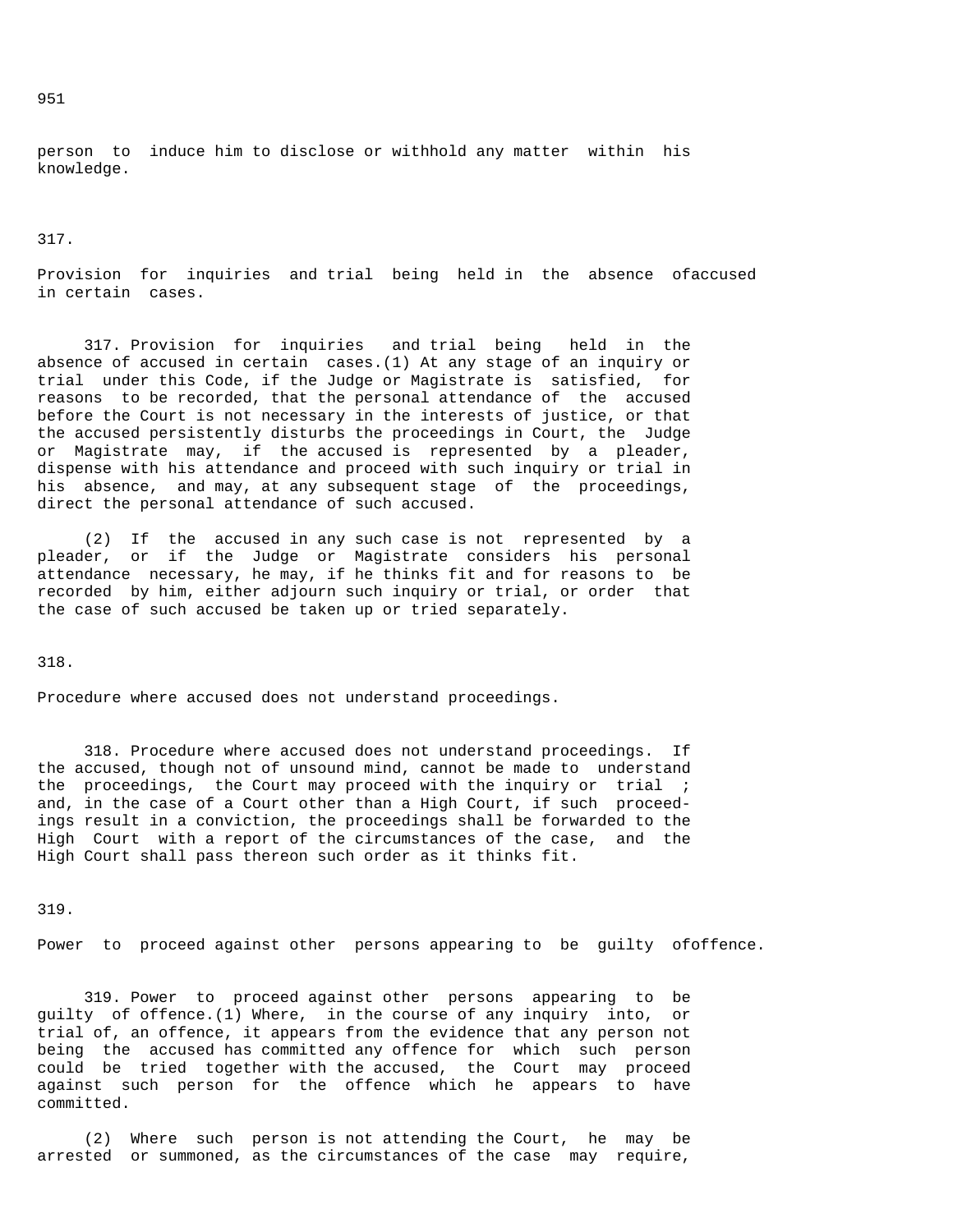for the purpose aforesaid.

 (3) Any person attending the Court, although not under arrest or upon a summons, may be detained by such Court for the purpose of the inquiry into, or trial of, the offence which he appears to have committed.

 (4) Where the Court proceeds against any person under sub section (1), then-

> (a) the proceedings in respect of such person shall be commenced a fresh, and the witnesses re-heard;

952

 (b) subject to the provisions of clause (a), the case may proceed as if such person had been an accused person when the Court took cognizance of the offence upon which the inquiry or trial was commenced.

320.

Compounding of offences.

 320. Compounding of offences. (1) The offences punishable under the sections of the Indian Penal Code specified in the first two columns of the Table next following may be compounded by the persons mentioned in the third column of that Table:-

|                                                                                                      |               | TABLE                                                |     |                                                                                   |
|------------------------------------------------------------------------------------------------------|---------------|------------------------------------------------------|-----|-----------------------------------------------------------------------------------|
| Offence                                                                                              |               | Section of<br>the Indian<br>Penal Code<br>applicable |     | Person by whom offence<br>may be compounded                                       |
| $\mathbf{1}$                                                                                         | $\mathcal{L}$ |                                                      |     | ----------------------<br>$\mathcal{E}$                                           |
| Uttering words, etc., with<br>deliberate intent to wound<br>the religious feelings of<br>any person. |               |                                                      | 298 | The person whose reli-<br>gious feelings are in-<br>tended to be compoun-<br>ded. |
| Causing hurt-------------                                                                            |               |                                                      |     | 323, 334 The person to whom the<br>hurt is caused.                                |
| Wrongfully restraining or<br>confining any person.                                                   |               |                                                      |     | 341, 342 The person restrained or<br>confined.                                    |
| Assault or use of criminal 352, 355, 358<br>force.                                                   |               |                                                      |     | The person assaulted or<br>to whom criminal force is<br>used.                     |
| Mischief, when the only loss                                                                         |               |                                                      |     | 426, 427 The person to whom the                                                   |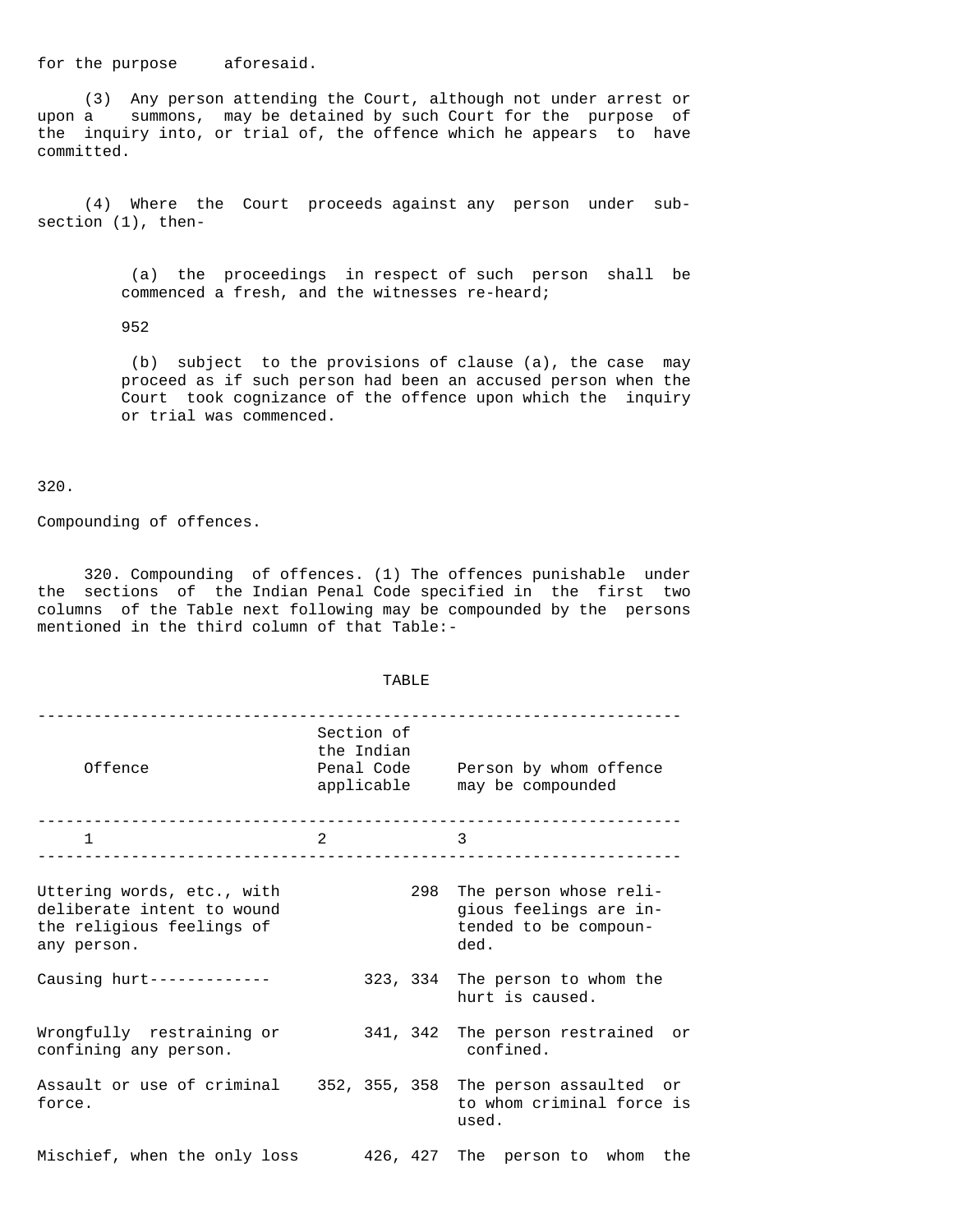| or damage caused is loss or<br>damage to a private person.                                                                                                        |     | loss or damage is caused.                                         |
|-------------------------------------------------------------------------------------------------------------------------------------------------------------------|-----|-------------------------------------------------------------------|
| Criminal trespass-------------                                                                                                                                    | 447 | The person in possession<br>of the property tre-<br>spassed upon. |
| House-trespass-----------                                                                                                                                         | 448 | Ditto.                                                            |
| Criminal breach of contract<br>of service.                                                                                                                        | 491 | The person with whom the<br>offender has contracted.              |
| Adultery----------------                                                                                                                                          | 497 | The husband of the woman.                                         |
| Enticing or taking away or<br>detaining with criminal in-<br>tent a married woman.                                                                                | 498 | Ditto.                                                            |
| 1*[Defamation, except such<br>cases as are specified against<br>section 500 of the Indian<br>Penal Code in column 1 of<br>the Table under sub-section<br>$(2)$ .] | 500 | The person defamed.                                               |
| Printing or engraving matter,<br>knowing it to be defamatory.                                                                                                     |     | 501 Ditto.                                                        |
| Sale of printed or engraved<br>substance containing defa-<br>matory matter, knowing it<br>to contain such matter.                                                 |     | $502$ Ditto.                                                      |
| 1* Subs. by Act 45 of 1978, s. 25, for "defamation" (w. e. f. 18-<br>$12 - 1978$ .                                                                                |     |                                                                   |

953

| Offence                                                                                                   | Section of<br>the Indian<br>Penal Code<br>applicable |     | Person by whom offence<br>may be compounded |  |
|-----------------------------------------------------------------------------------------------------------|------------------------------------------------------|-----|---------------------------------------------|--|
| $\mathbf{1}$                                                                                              | $\mathfrak{D}$                                       |     | 3                                           |  |
| Insult intended to provoke<br>a breach of the peace.                                                      |                                                      | 504 | The person insulted.                        |  |
| Criminal intimidation except<br>when the offence is punish-<br>able with imprisonment for<br>seven years. |                                                      | 506 | The person intimidated.                     |  |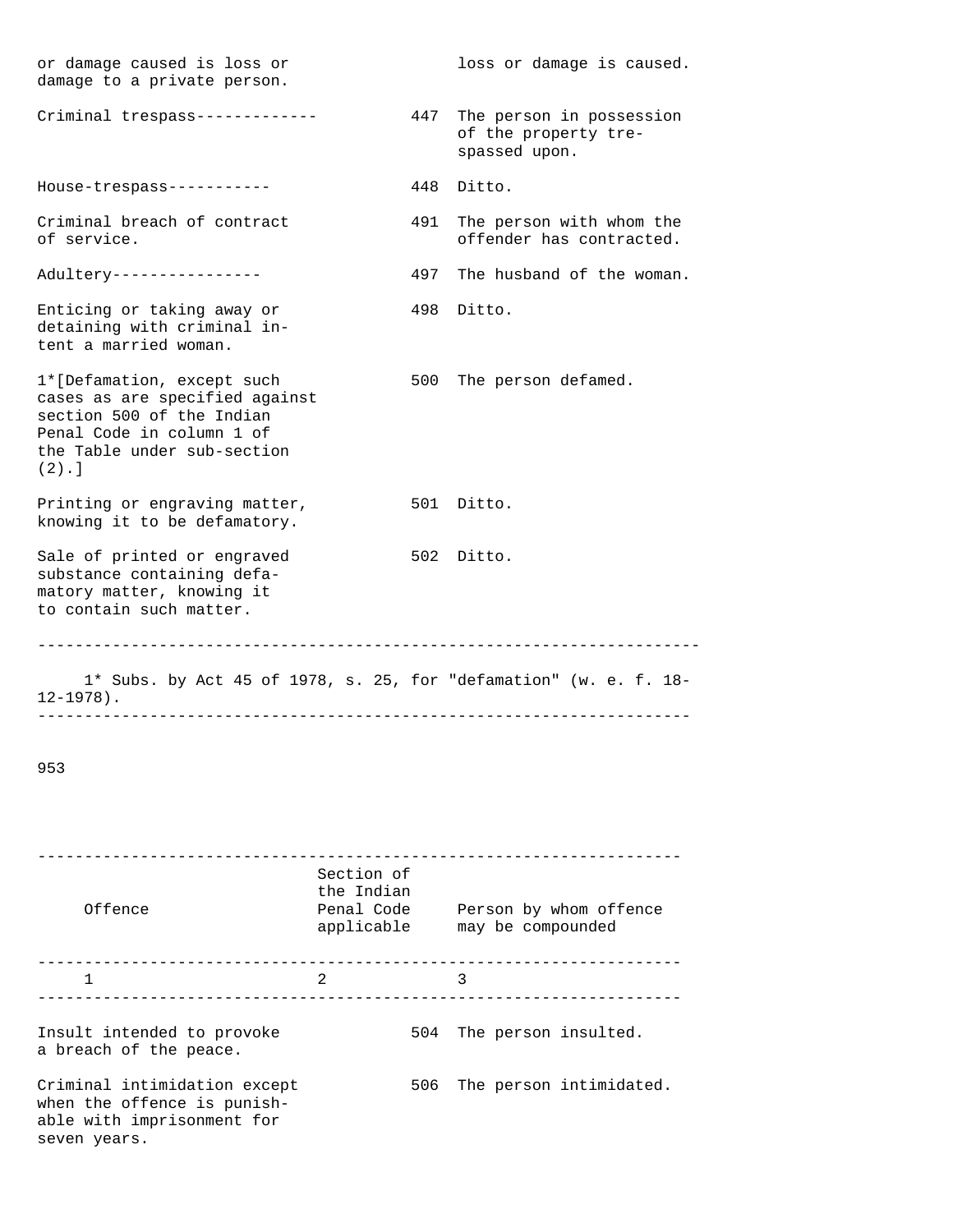| Act caused by making a person | 508 The person against whom |
|-------------------------------|-----------------------------|
| believe that he will be an    | the offence was commi-      |
| object of divine displeasure. | tted.                       |

--------------------------------------------------------------------

 (2)The offences punishable under the sections of the Indian Penal (45 of 1860) Code specified in the first two columns of the Table next following may, with the permission of the Court before which any prosecution for such offence is pending, be compounded by the persons mentioned in the third column of that Table:

|                                                                                                                                         | TABLE                                                |                                             |
|-----------------------------------------------------------------------------------------------------------------------------------------|------------------------------------------------------|---------------------------------------------|
| Offence                                                                                                                                 | Section of<br>the Indian<br>Penal Code<br>applicable | Person by whom offence<br>may be compounded |
| $\mathbf{1}$                                                                                                                            | $2^{\circ}$                                          | 3                                           |
| Voluntarily causing hurt by<br>dangerous weapons or means.                                                                              | 324                                                  | The person to whom hurt<br>is caused.       |
| Voluntarily causing grievous<br>hurt.                                                                                                   | 325                                                  | Ditto.                                      |
| Voluntarily causing grievous<br>hurt on grave and sudden<br>provocation.                                                                | 335                                                  | Ditto.                                      |
| Causing hurt by doing an act<br>so rashly and negligently as<br>to endanger human life or the<br>personal safety of others.             | 337                                                  | Ditto,                                      |
| Causing grievous hurt by<br>doing an act so rashly and<br>negligently as to endanger<br>human life or the personal<br>safety of others. | 338                                                  | Ditto.                                      |
| Wrongfully confining a person 343<br>for three days or more.                                                                            |                                                      | The person confined.                        |
|                                                                                                                                         |                                                      |                                             |

954

---------------------------------------------------------------------

 Section of the Indian<br>Offence The Penal Code Offence The Penal Code Person by whom offence applicable may be compounded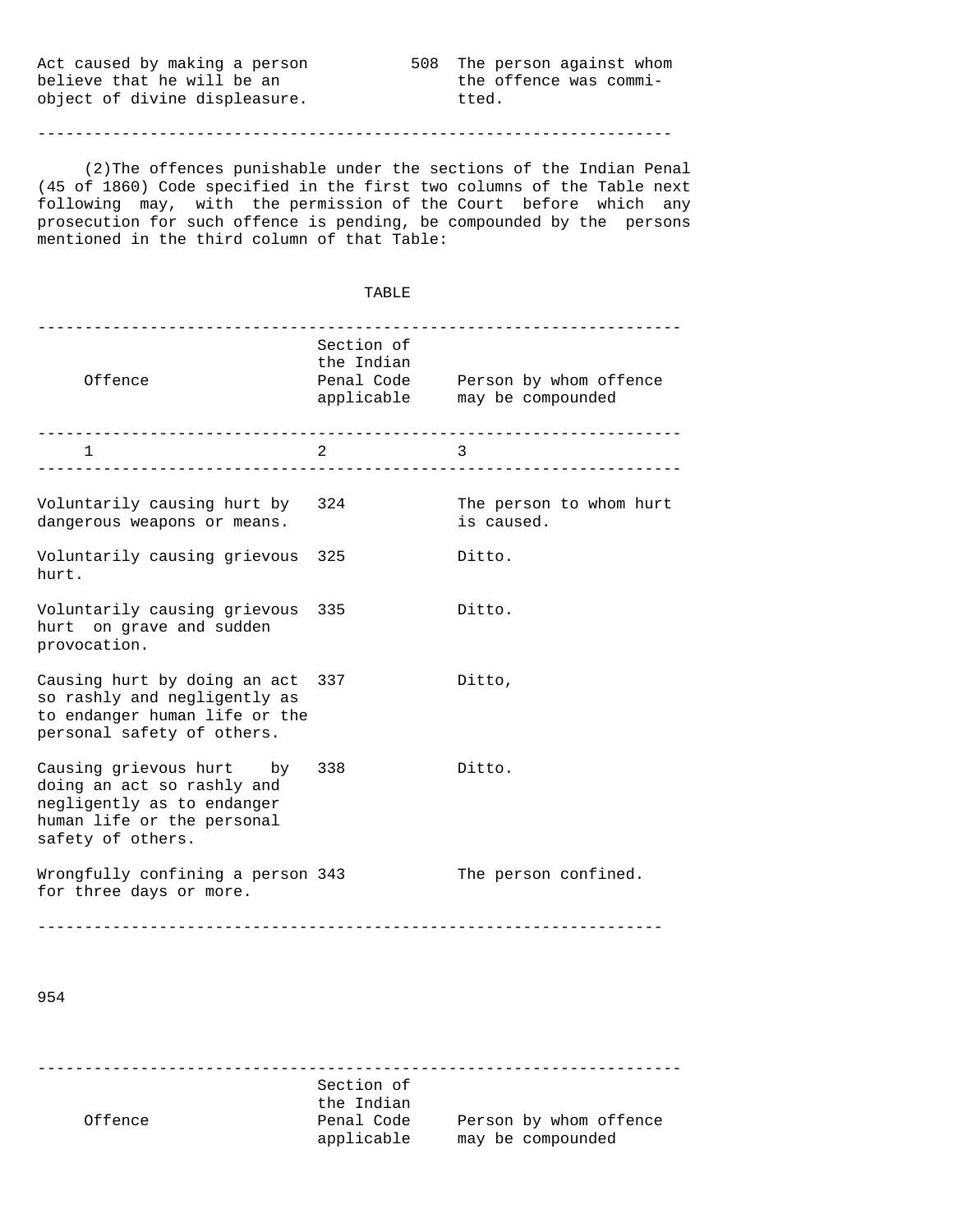| $\mathbf{1}$                                                                                                                                                                                  | 2   | 3                                                                                              |
|-----------------------------------------------------------------------------------------------------------------------------------------------------------------------------------------------|-----|------------------------------------------------------------------------------------------------|
| Wrongfully confining for ten 344<br>or more days.                                                                                                                                             |     | The person confined.                                                                           |
| Wrongfully confining a person 346<br>in secret.                                                                                                                                               |     | Ditto.                                                                                         |
| Assault or criminal force to<br>woman with intent to outrage<br>her modesty.                                                                                                                  | 354 | The woman assulted to<br>whom the criminal force<br>was used.                                  |
| Assault or criminal force in<br>attempting wrongfully to con-<br>fine a person.                                                                                                               | 357 | The person assaulted or<br>to whom the force was<br>used.                                      |
| Theft, where the value of<br>property stolen does not<br>exceed two hundred and<br>fifty rupees.                                                                                              | 379 | The owner of the pro-<br>perty stolen.                                                         |
| Theft, by clerk or servant<br>of property in possession<br>of master, where the value<br>of the property stolen does<br>not exceed two hundred and<br>fifty rupees.                           | 381 | Ditto.                                                                                         |
| Dishonest misappropriation<br>of property                                                                                                                                                     | 403 | The owner of the property<br>misappropriated.                                                  |
| Criminal breach of trust,<br>where the value of the pro-<br>perty does not exceed two<br>hundred and a fifty rupees.                                                                          | 406 | The owner of the property<br>in respect of which the<br>breach of trust has been<br>committed. |
| Criminal breach of trust,<br>by a carrier, wharfinger,<br>etc., where the value of<br>the property does not exc-<br>eed two hundred and afifty<br>rupees.                                     | 407 | Ditto.                                                                                         |
| Criminal breach of trust by<br>a clerk or servant, where<br>value of the property<br>the<br>does not exceed two hundred<br>and fifty rupees.                                                  | 408 | Ditto.                                                                                         |
| Dishonestly, receiving<br>stolen property, knowing<br>it to be stolen, when the<br>value of the stolen pro-<br>perty does not exceed two<br>hundred and fifty rupees.                         | 411 | The owner of the property<br>stolen.                                                           |
| Assuming in the concealment<br>disposal of stolen pro-<br>or<br>perty, knowing it to be stolen,<br>where the value of the stolen<br>property does not exceed two<br>hundred and fifty rupees. | 414 | Ditto.                                                                                         |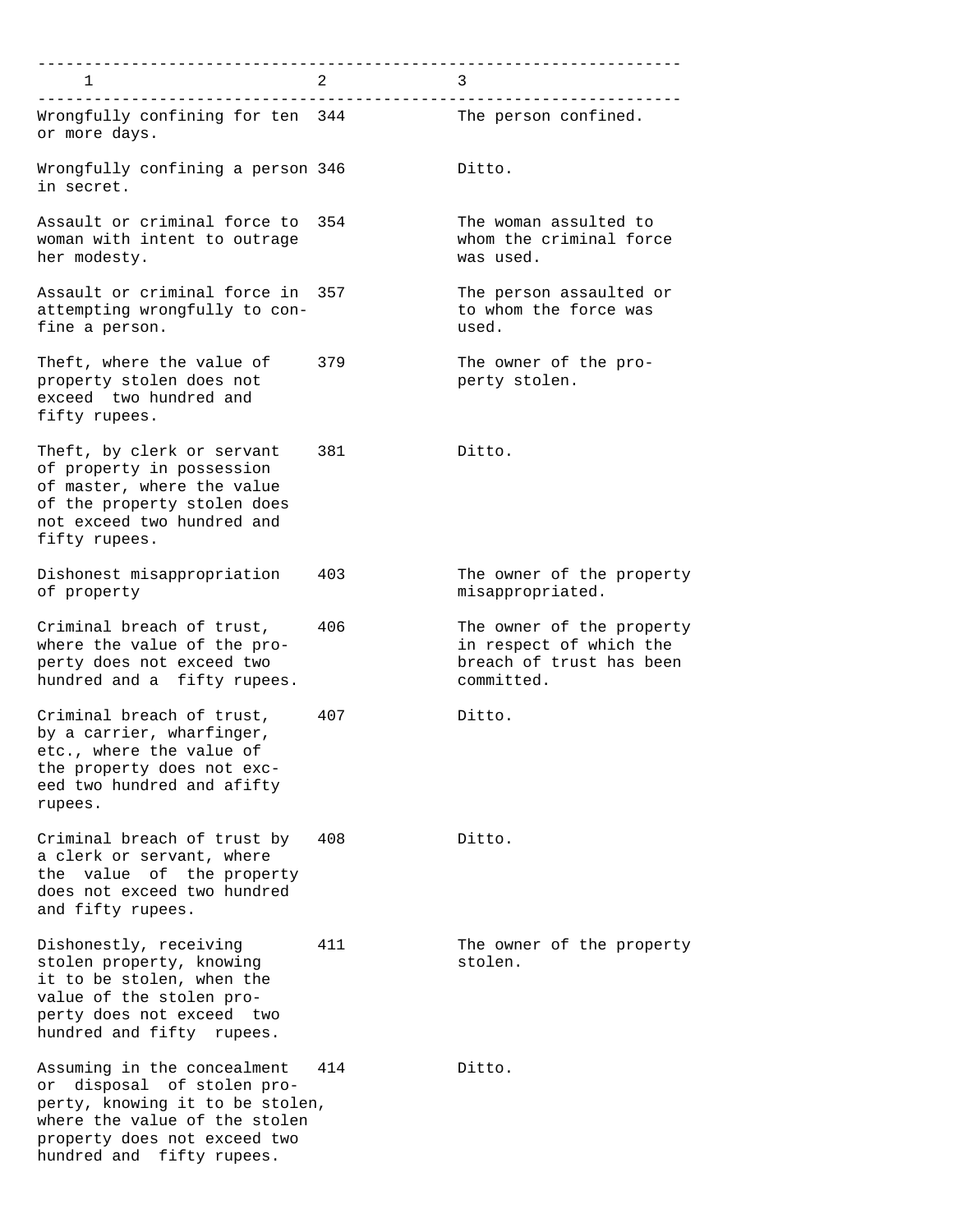| Cheating. $------$                                                                                                                    | 417                                                  | The person cheated.                         |
|---------------------------------------------------------------------------------------------------------------------------------------|------------------------------------------------------|---------------------------------------------|
| Cheating a person whose in-<br>terest the offender was bound,<br>either by law or by legal<br>contract, to protect.                   | 418                                                  | Ditto.                                      |
|                                                                                                                                       |                                                      |                                             |
| 955                                                                                                                                   |                                                      |                                             |
| Offence                                                                                                                               | Section of<br>the Indian<br>Penal Code<br>applicable | Person by whom offence<br>may be compounded |
| $\mathbf{1}$                                                                                                                          | $\mathbf{2}$                                         | 3                                           |
| Cheating by personation                                                                                                               | 419                                                  | The person cheated.                         |
| Cheating and dishonestly in-<br>ducing delivery of property<br>or the making alternation<br>or distruction of a valuable<br>security. | 420                                                  | Ditto.                                      |
| Fraudulent removal over<br>concealment of property,<br>etc., to prevent distribution<br>among creditors.                              | 421                                                  | The creditors who are<br>affected thereby.  |
| Fraudulently preventing from<br>being made available for his<br>creditors a debt or demand<br>due to the offender.                    | 422                                                  | Ditto.                                      |
| Fraudulent execution of deed<br>of transfer containing false<br>statement of consideration.                                           | 423                                                  | The person affacted<br>thereby.             |
| Fraudulent removal or con-<br>cealment of property.                                                                                   | 424                                                  | Ditto.                                      |
| Mischief by killing or mai-<br>ming animal of the value of<br>ten rupees or upwards.                                                  | 428                                                  | The owner of the animal.                    |
| Mischief by killing or mai-<br>ming cattle, etc., of any<br>value or any other animal<br>of the value of fifty rupees<br>or upwards.  | 429                                                  | The owner of the cattle<br>or animal.       |
| Mischief by injury to work of 430                                                                                                     |                                                      | The person to whom the                      |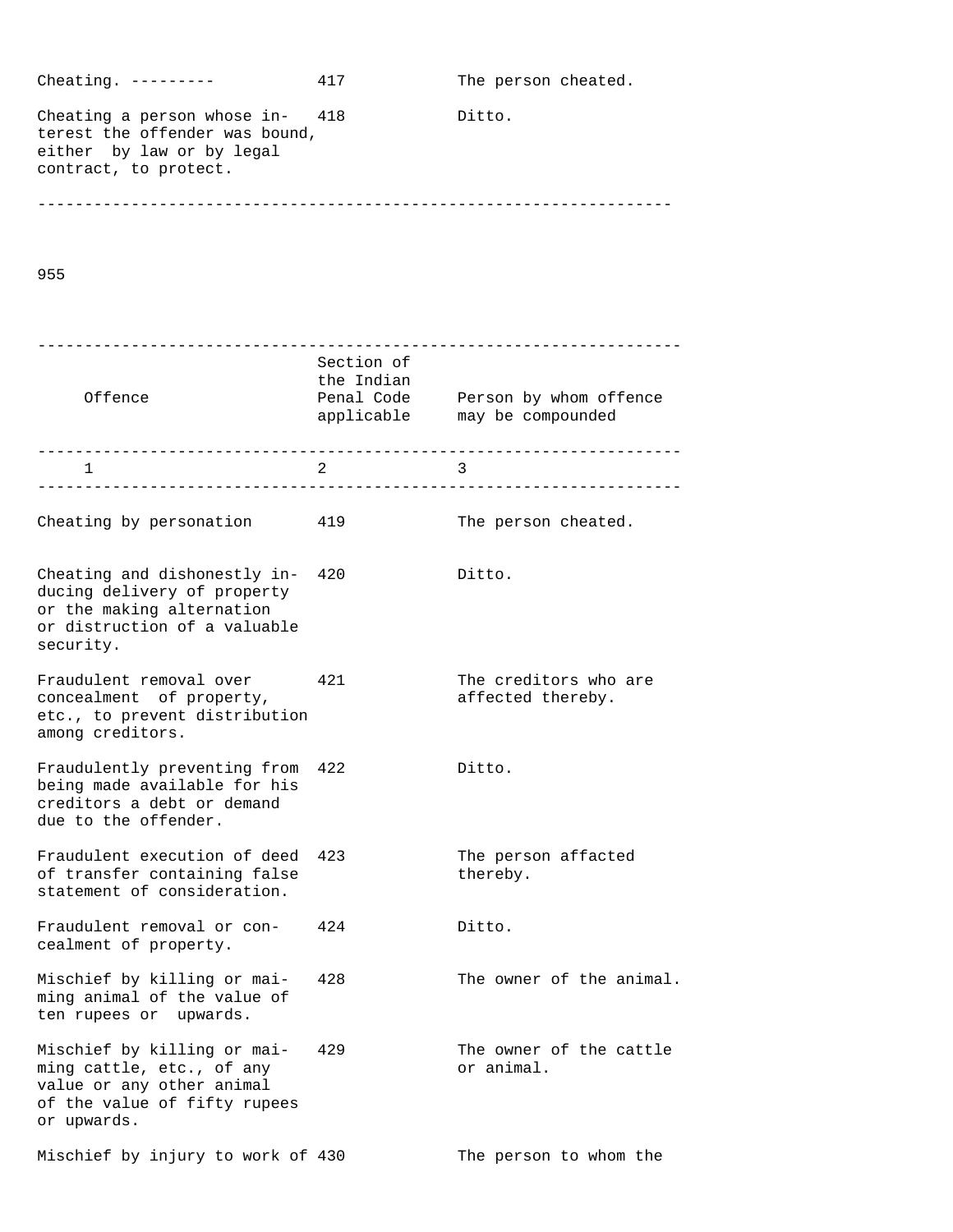irrigation by wrongfuly diver- the loss or damage is ting water when the only loss caused. or damage caused is loss or damage to a private person. House-trespass to commit an 451 The person in possession offence (other than theft) of the house trespassed punishable with imprisonment. The upon. Using a false trade or pro- 482 The person to whom loss perty mark or injury is caused by such use. Counterfeiting a trade or  $\begin{array}{ccc} 483 \\ \text{Property} \end{array}$  The person whose trade or property mark used by anotproperty mark is counterher. **feited.** Knowingly selling, or expo- 486 Ditto. sing or possessing for sale or for manufacturing purpose, goods marked with a counter feit property mark. Marrying again during the 494 The husband or wife of lifetime of a husband or wife. The person so marrying.

--------------------------------------------------------------------

956

| Offence                                                                                                                                                                                                                                                                                                       | Section of<br>the Indian<br>Penal Code<br>applicable | Person by whom offence<br>may be compounded                                             |
|---------------------------------------------------------------------------------------------------------------------------------------------------------------------------------------------------------------------------------------------------------------------------------------------------------------|------------------------------------------------------|-----------------------------------------------------------------------------------------|
| $\mathbf{1}$                                                                                                                                                                                                                                                                                                  | 2                                                    | $\mathcal{E}$                                                                           |
| Defamation against the Presi- 500<br>dent or the Vice-President<br>or the Governor of a State<br>or the Administrator of a<br>Union territory or a<br>Minister in respect of his<br>conduct in the discharge of<br>his public functions when<br>instituted upon a complaint<br>made by the Public Prosecutor. |                                                      | The person defamed.                                                                     |
| Uttering words or sounds or 509<br>making gestures or exhibiting<br>any object intending to insult<br>the modesty of a woman or in-<br>truding upon the privacy of                                                                                                                                            |                                                      | The woman whom it was<br>intended to insult or<br>whose privacy was intru-<br>ded upon. |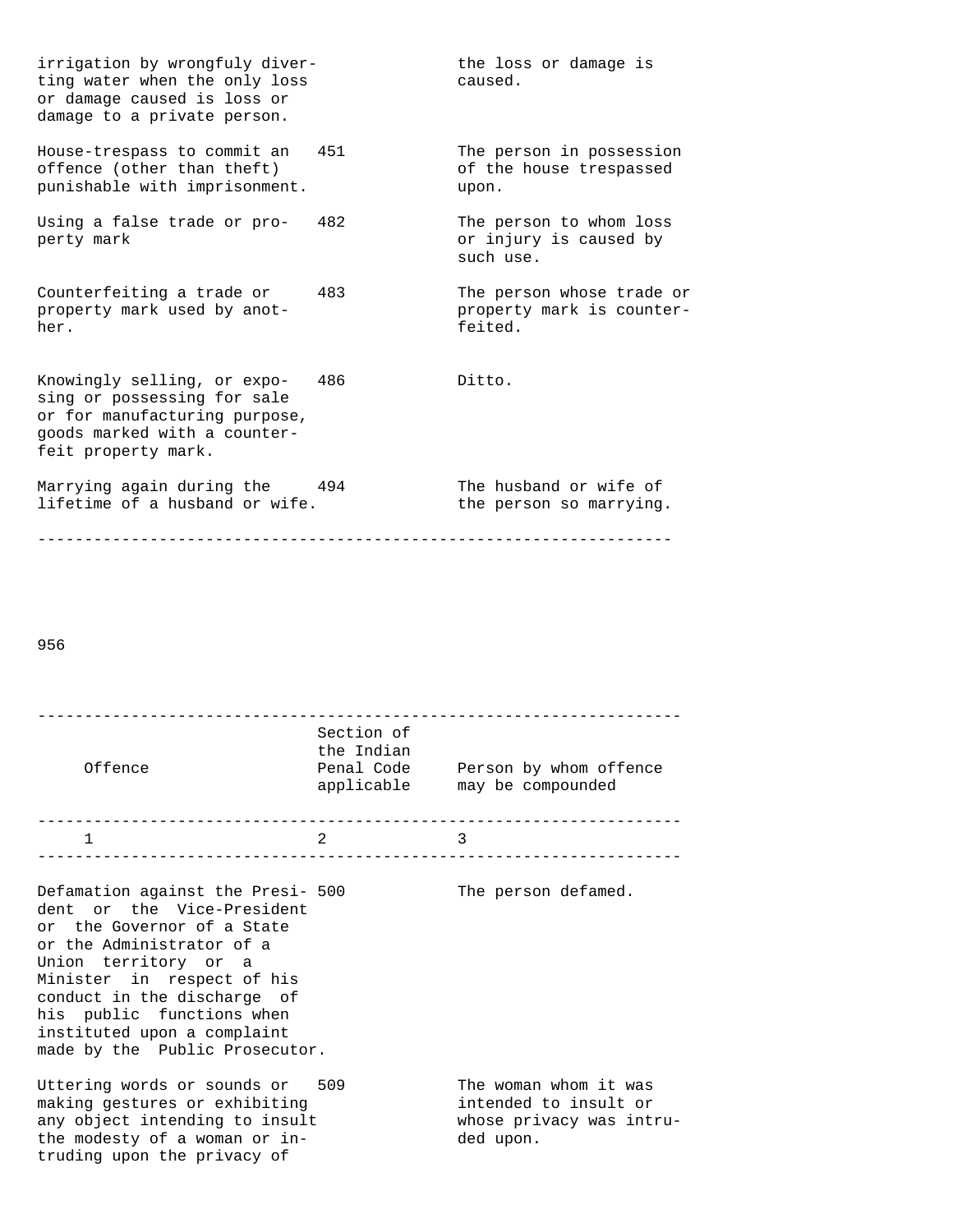---------------------------------------------------------------------

 (3) When any offence is compoundable under this section, the abetment of such offence or an attempt to commit such offence (when such attempt is itself an offence) may be compounded in like manner.

 (4) (a) When the person who would otherwise be competent to com pound an offence under this section is under the age of eighteen years or is an idiot or a lunatic, any person competent to contract on his behalf may, with the permission of the Court, compound such offence.

 (b) When the person who would otherwise be competent to compound an offence under this section is dead, the legal representative, as defined in the Code of Civil Procedure, 1908 (5 of 1908), of such person may, with the consent of the Court, compound such offence.

 (5) When the accused has been committed for trial or when he has been convicted and an appeal is pending, no composition for the offence shall be allowed without the leave of the Court to which he is committed, or, as the case may be, before which the appeal is to be heard.

 (6) A High Court or Court of Session acting in the exercise of its powers of revision under section 401 may allow any person to compound any offence which such person is competent to compound under this section.

 (7) No offence shall be compounded if the accused is, by reason of a previous conviction, liable either to enhanced punishment or to a punishment of a different kind for such offence.

957

 (8) The composition of an offence under this section shall have the effect of an acquittal of the accused with whom the offence has been compounded.

 (9) No offence shall be compounded except as provided by this section.

321.

Withdrawal from prosecution.

 321. Withdrawal from prosecution. The Public Prosecutor or Assistant Public Prosecutor in charge of a case may, with the consent of the Court, at any time before the judgment is pronounced, withdraw from the prosecution of any person either generally or in respect of any one or more of the offences for which he is tried; and, upon such withdrawal,-

> (a) if it is made before a charge has been framed, the accused shall be discharged in respect of such offence or offences ;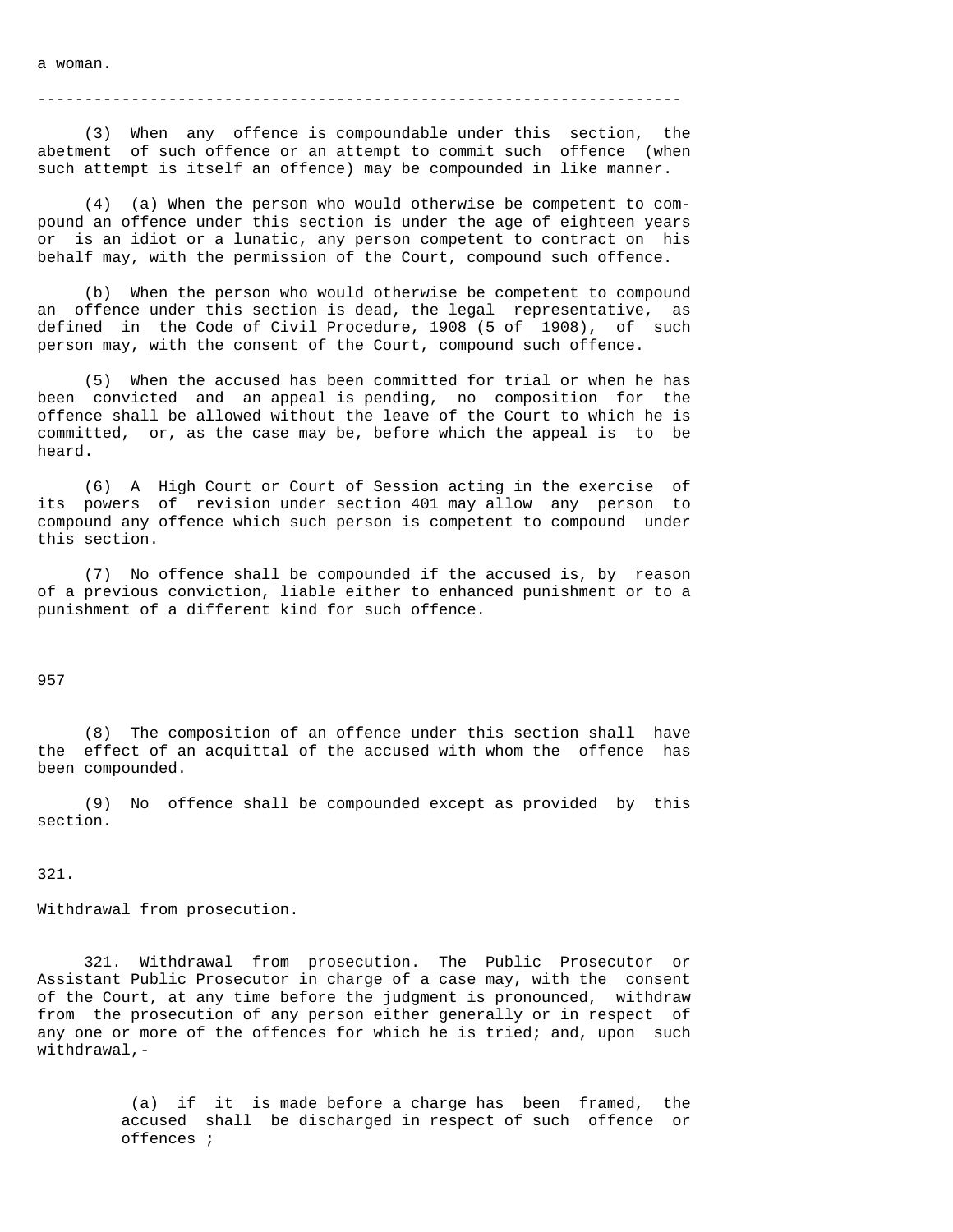(b) if it is made after a charge has been framed, or when under this Code no charge is required, he shall be acquitted in respect of such offence or offences :

Provided that where such offence-

 (i) was against any law relating to a matter to which the executive power of the Union extends, or

 (ii) was investigated by the Delhi Special Police Establishment under the Delhi Special Police Establishment Act, 1946 (25 of 1946), or

 (iii) involved the misappropriation or destruction of, or damage to, any property belonging to the Central Government, or

 (iv) was committed by a person in the service of the Central Government while acting or purporting to act in the discharge of his official duty,

 and the Prosecutor in charge of the case hag hot been appointed by the Central Government, he shall not, unless he hag been permitted by the Central Government to do so, move the Court for its consent to withdraw from the prosecution and the Court shall, before according consent, direct the Prosecutor to produce before it the permission granted by the Central Government to withdraw from the prosecution.

322.

Procedure in cases which Magistrate cannot dispose of.

 322. Procedure in cases which Magistrate cannot dispose of. (1) If, in the course of any inquiry into an offence or a trial before a Magistrate in any district, the evidence appears to him to Warrant a presumption-

> (a) that he has no jurisdiction to try the case or commit it for trial, or

958

 (b) that the case is one which should be tried or committed for trial by some other Magistrate in the district, or

 (c) that the case should be tried by the Chief Judicial Magistrate,

 he shall stay the proceedings and submit the case, with a brief report explaining its nature, to the Chief Judicial Magistrate or to such other Magistrate, having jurisdiction, as the Chief Judicial Magistrate directs.

 (2)The Magistrate to whom the case is submitted may, if so em powered, either try the case himself, or refer it to any Magistrate subordinate to him having jurisdiction, or commit the accused for trial.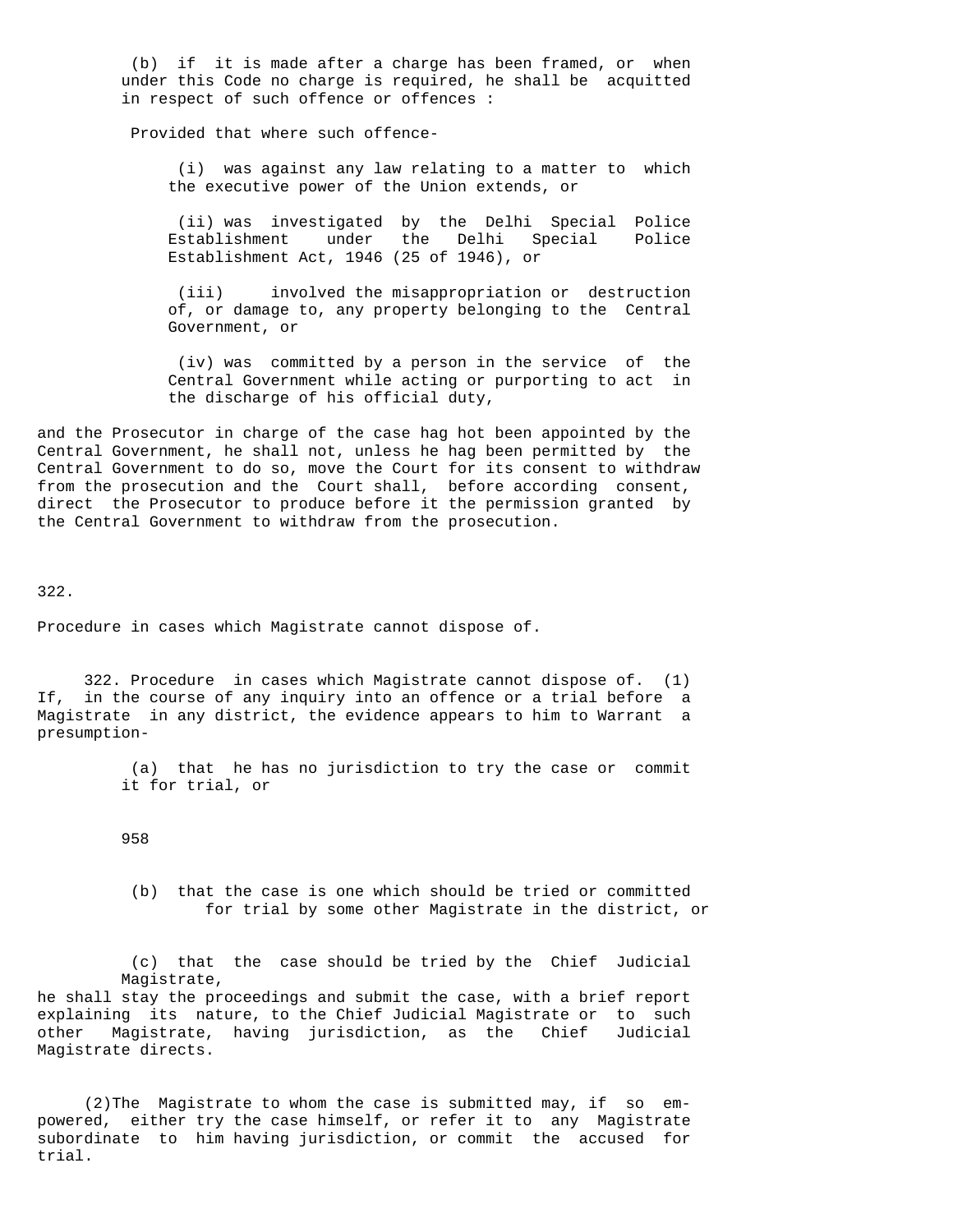Procedure when, after Commencement of inquiry or trial, Magistratefinds case should be committed.

 323. Procedure when, after Commencement of inquiry or trial, Magistrate finds case should be committed.If, in any inquiry into an offence or a trial before a Magistrate, it appears to him at any stage of the proceedings before signing judgment that the case is one which ought to be tried by the Court of Session, he shall commit it to that Court under the provisions hereinbefore contained 1\*[and thereupon the provisions of Chapter XVIII shall apply to the commitment so made].

324

 Trial of persons previously convicted of offences against coinage,stamp-law or property.

 324. Trial of persons previously convicted of offences against coinage, stamp-law or property.(1) Where a person, having been convicted of an offence punishable under Chapter XII or Chapter XVII of the Indian Penal Code (45 of 1860) with imprisonment for a term of three years or upwards, is again accused of any offence punishable under either of those Chapters with imprisonment for a term of three years or upwards, and the Magistrate before whom the case is pending is satisfied that there is ground for presuming that such person has committed the offence, he shall be sent for trial to the Chief Judicial Magistrate or committed to the Court of Session, unless the Magistrate is competent to try the case and is of opinion that he can himself pass an adequate sentence if the accused is convicted.

 (2) When any person is sent for trial to the Chief Judicial Magistrate or committed to the Court of Session under sub-section (1) any other person accused jointly with him in the same inquiry or trial shall be similarly sent or committed, unless the Magistrate discharges such other person under section 239 or section 245, as the case may be.

325.

Procedure when Magistrate cannot pass sentence sufficiently severe.

 325. Procedure when Magistrate cannot pass sentence sufficiently severe.(1) Whenever a Magistrate is of opinion, after hearing the evidence for the prosecution and the accused, that the accused is guilty, and that he ought to receive a punishment different in kind from, or more severe than, that which such Magistrate is empowered to inflict, or, being a Magistrate of the second class, is of opinion that the accused ought to be required to execute a bond under section 106, he may record the opinion

|  |  |  |  |  | 1 Ins. by Act 45 of 1978, s. 26 (w.e.f. 18-12-1978). |
|--|--|--|--|--|------------------------------------------------------|
|  |  |  |  |  |                                                      |

323.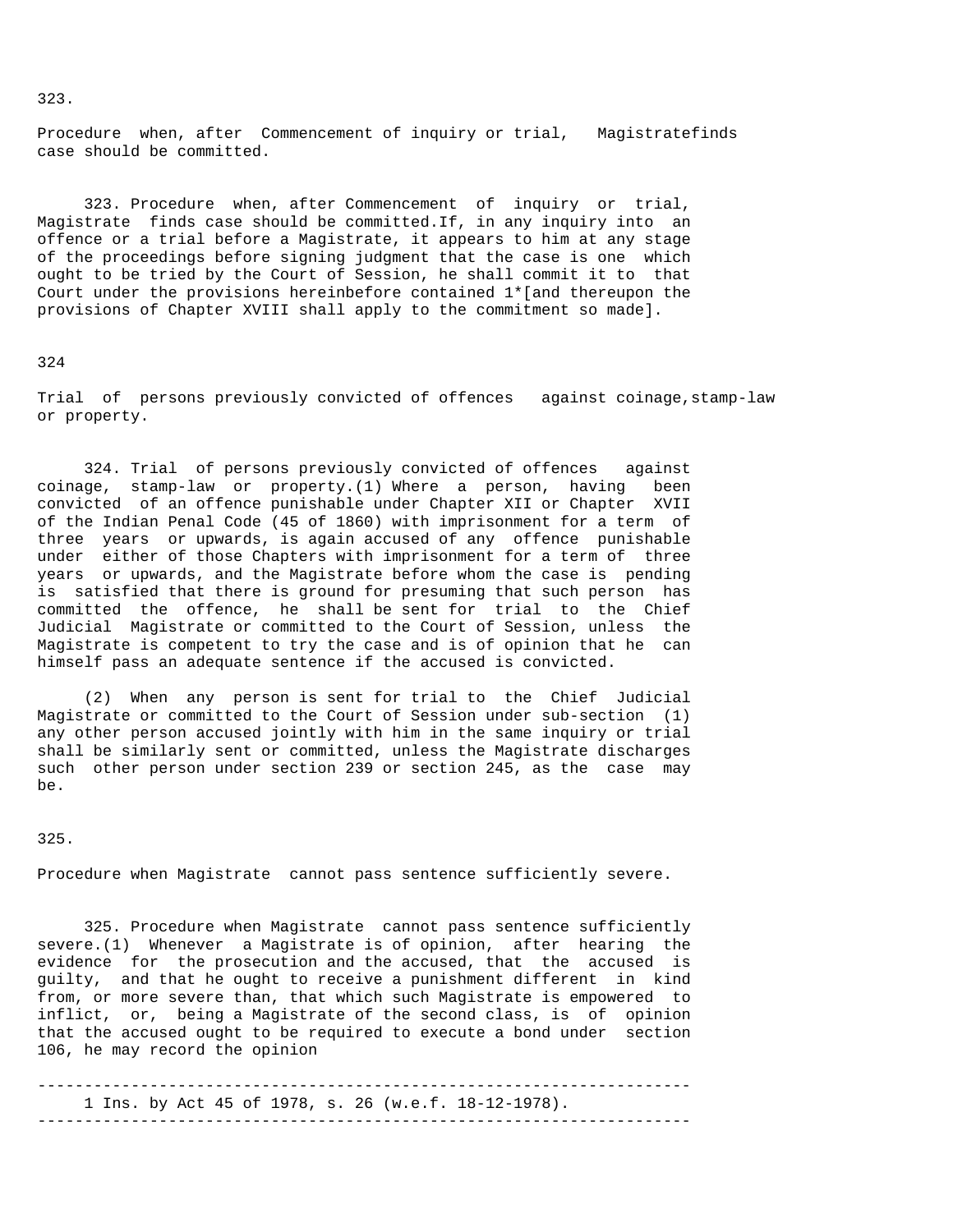and submit his proceedings, and forward the accused, to the Chief Judicial Magistrate to whom he is subordinate.

 (2) When more accused than one are being tried together, and the Magistrate considers it necessary to proceed under sub-section (1), in regard to any of such accused, he shall forward all the accused, who are in his opinion guilty, to the Chief Judicial Magistrate.

 (3) The Chief Judicial Magistrate to whom the proceedings are submitted may, if he thinks fit, examine the parties and recall and examine any witness who has already given evidence in the case and may call for and take any further evidence and shall pass such judgment, sentence or order in the case as he thinks fit, and as is according to law.

326.

 Conviction or commitment on evidence partly recorded by oneMagistrate and partly by another.

 326. Conviction or commitment on evidence partly recorded by one Magistrate and partly by another.(1) Whenever any 1\*[Judge or Magistrate], after having heard and recorded the whole or any part of the evidence in an inquiry or a trial, ceases to exercise jurisdiction therein and is succeeded by another 1\*[Judge or Magistrate] who has and who exercises such jurisdiction, the 1\*[Judge or Magistrate] so succeeding may act on the evidence so recorded by his predecessor, or partly recorded by his predecessor and partly recorded by himself :

 Provided that if the succeeding 1\*[Judge or Magistrate] is of opinion that further examination of any of the witnesses whose evidence has already been recorded is necessary in the interests of justice, he may re-summon any such witness, and after such further examination, cross-examination and re-examination, if any, as he may permit, the witness shall be discharged.

 (2) When a case is transferred under the provisions of this Code 2\* [from one Judge to another Judge or from one Magistrate to another Magistrate], the former shall be deemed to cease to exercise jurisdiction therein, and to be succeeded by the latter, within the meaning of sub-section (1).

 (3) Nothing in this section applies to summary trials or to cases in which proceedings have been stayed under section 322 or in which proceedings have been submitted to a superior Magistrate under section 325.

327.

Court to be open.

 327.Court to be open.3[(1)] The place in which any Criminal Court is held for the purpose of inquiring into or trying any offence shall be deemed to be an open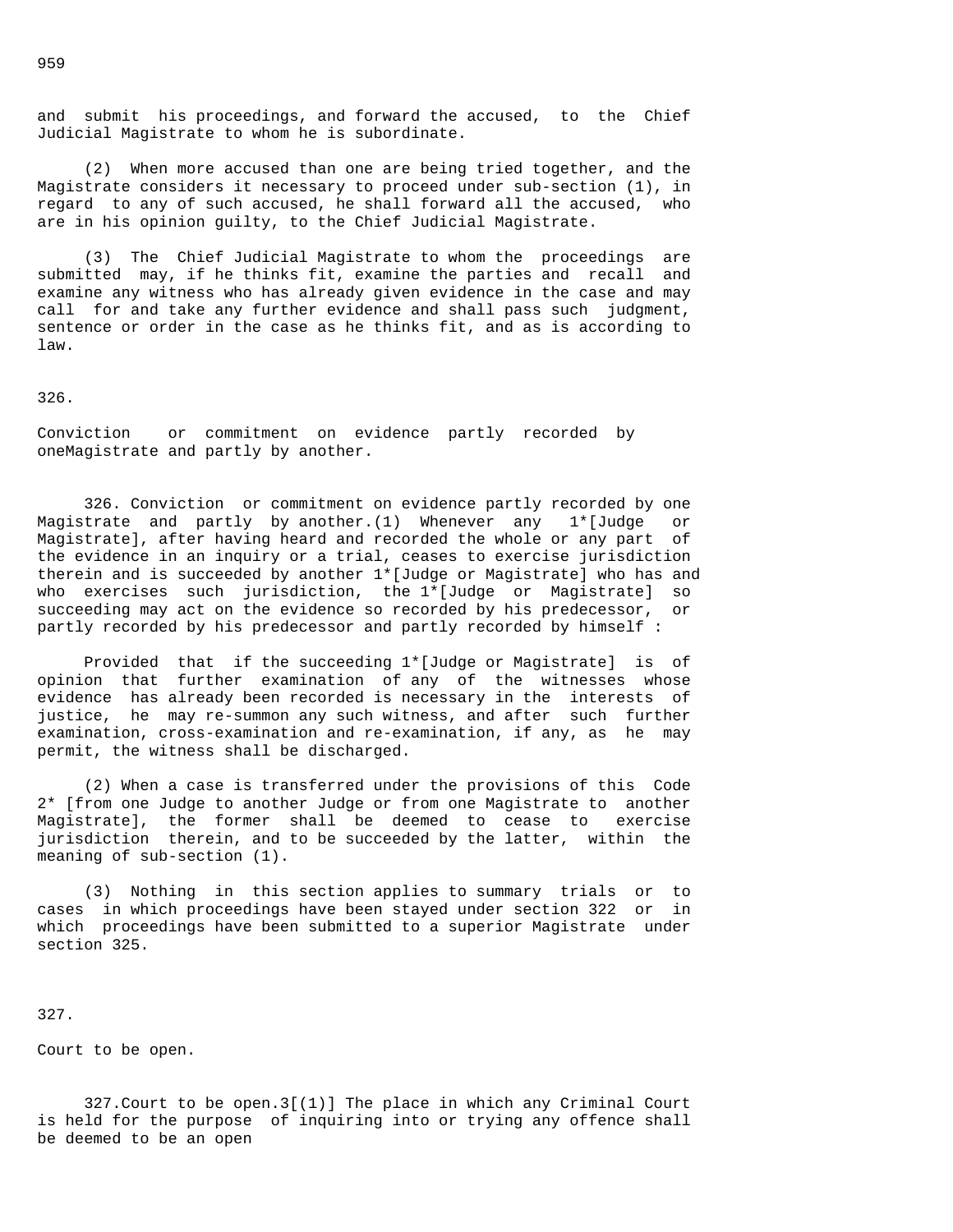1 Subs. by Act 45 of 1978, s.27, for Magistrate (w.e.f. 18-12- 1978).

----------------------------------------------------------------------

2 Subs. by s.27 ibid. fpr Certain words (w.e.f. 18.12.1978).

----------------------------------------------------------------------

3 Renumbered by Act, --- of 1983, s.4.

960

 Court, to which the public generally may have access, so far as the same can conveniently contain them:

 Provided that the presiding Judge or Magistrate may, if he thinks fit, order at any stage of any inquiry into, or trial of, any particular case, that the public generally, or any particular person, shall not have access to, or be or remain in, the room or building used by the Court.

 1\*[(2) Notwithstanding anything contained in sub-section (1), he inquiry into and trial of rape or an offence under section 376, section 376A, section 376B, section 376C or section 376D of the Indian Penal Code shall be conducted in camera:

 Provided that the presiding judge may, if he thinks fit, or on an application made by either of the parties, allow any particular person to have access to, or be or remain in, the room or building used by the court.

 (3)Where any proceedings are held under sub-section (2), it shall not be lawful for any person to print or publish any matter in relation to any such proceedings, except with 'the previous permission of the court.]

CHAP

PROVISIONS AS TO ACCUSED PERSONS OF UNSOUND MIND.

## CHAPTER XXV

PROVISIONS AS TO ACCUSED PERSONS OF UNSOUND MIND.

328.

Procedure in case of accused being lunatic.

 328. Procedure in case of accused being lunatic. (1) When a Magistrate holding an inquiry has reason to believe that the person against whom the inquiry is being held is of unsound mind and consequently incapable of making his defence, the Magistrate shall inquire into the fact of such unsoundness of mind, and shall cause such person to be examined by the civil surgeon of the district or such other medical officer as the State Government may direct, and thereupon shall examine such surgeon or other officer as a witness, and shall reduce the examination to writing.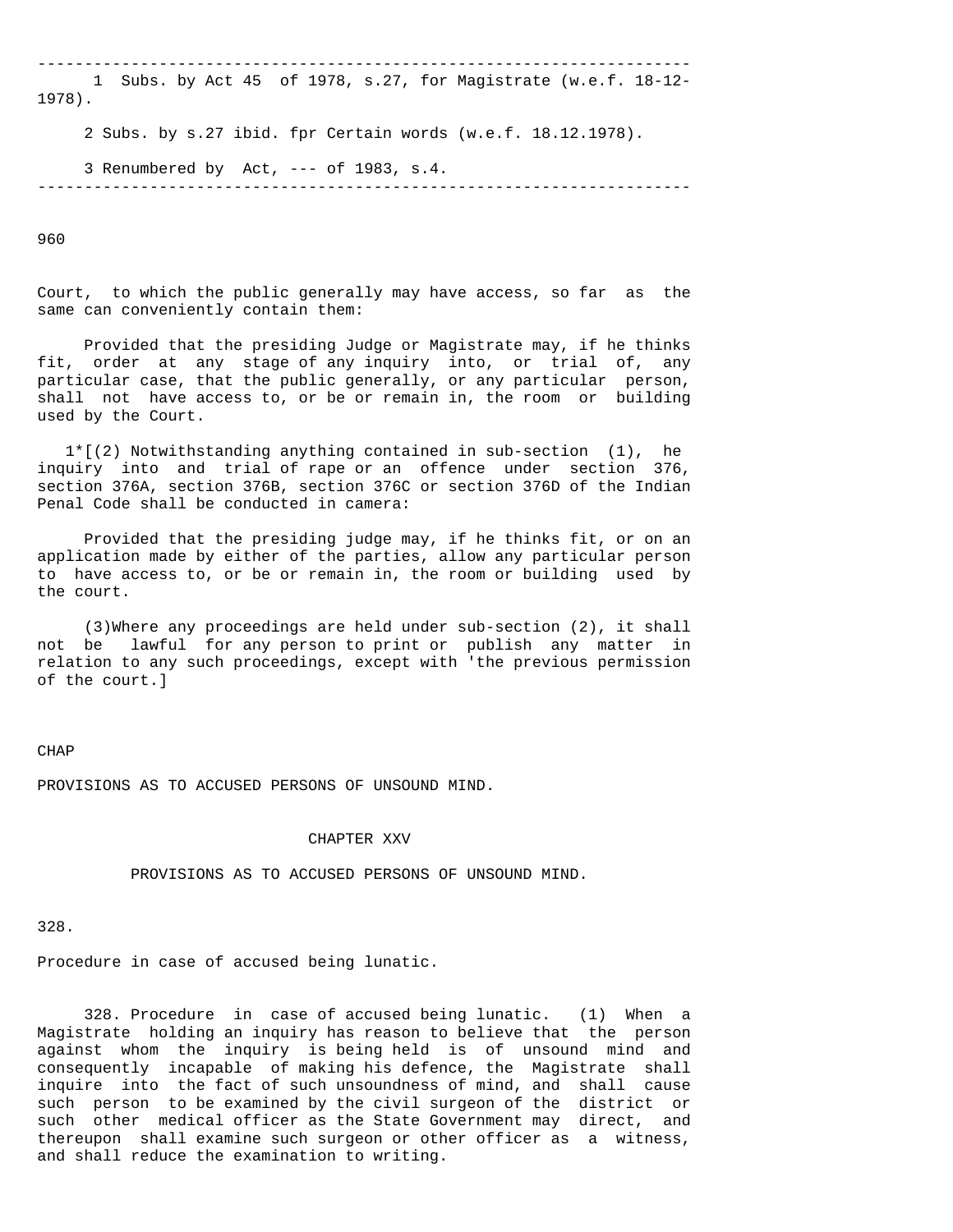(2) Pending such examination and inquiry, the Magistrate may deal with such person in accordance with the provisions of section 330.

 (3) If such Magistrate is of opinion that the person referred to in sub-section (1) is of unsound mind and consequently incapable of making his defence, he shall record a finding to that effect and shall postpone further proceedings in the case.

329.

Procedure in case of person of unsound mind tried before Court.

 329. Procedure in case of person of unsound mind tried before Court.(1) If at the trial of any person before a Magistrate or Court of Session, it appears to the Magistrate or Court that such person is of unsound mind and consequently incapable of making his defence, the Magistrate or Court shall, in the first instance, try the fact of such unsoundness and incapacity, and if the Magistrate or Court, after considering such medical and other evidence as may be produced before him or it, is satisfied of the fact, he or it shall record a finding to that effect and shall postpone further proceedings in the case.

 (2) The trial of the fact of the unsoundness of mind and incapacity of the accused shall be deemed to be part of his trial before the Magistrate or Court.

 ---------------------------------------------------------------------- 1 Ins. by Act 43 of 1983, s.4. ----------------------------------------------------------------------

961

330

Release of lunatic pending investingaion or trial.

 330.Release of lunatic pending investingaion or trial. (1) Whenever a person is found, under section 328 or section 329, to be of unsound mind and incapable of making his defence, the Magistrate or Court, as the case may be, whether the case is one in which bail may be taken or not, may release him on sufficient security being given that he shall be properly taken care of and shall be prevented from doing injury to himself or to any other person, and for his appearance when required before the Magistrate or Court or such officer as the Magistrate or Court appoints in this behalf.

 (2)If the case is one in which, in the opinion of the Magistrate or Court, bail should not be taken, or if sufficient security is not given, the Magistrate or Court, as the case may be, shall order the accused to be detained in safe custody in such place and manner as he or it may think fit, and shall report the action taken to the State Government :

 Provided that no order for the detention of the accused in a lunatic asylum shall be made otherwise than in accordance with such rules as the State Government may have made under the Indian Lunacy Act, 1912 (4 of 1912).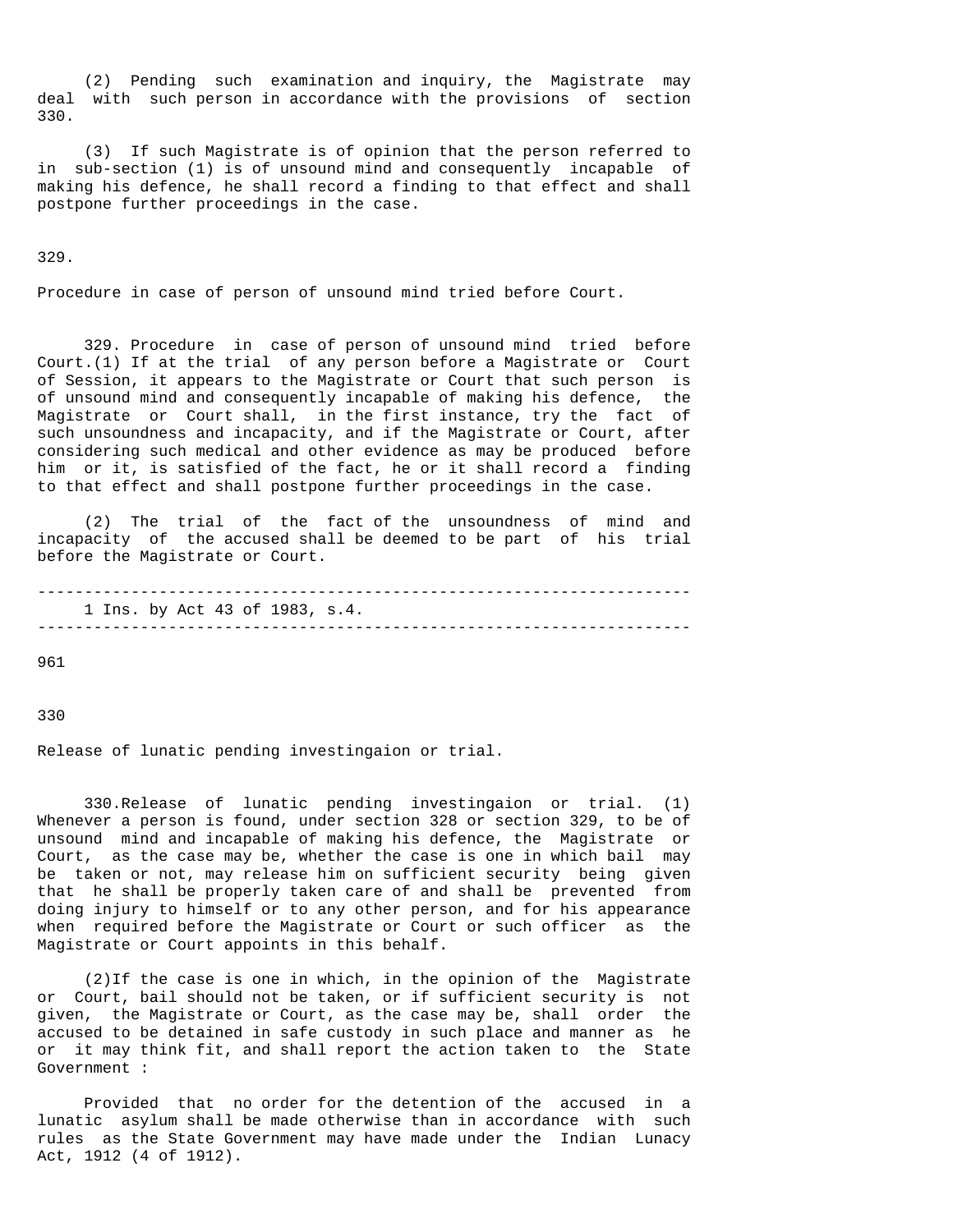Resumption of inquiry or trial.

 331.Resumption of inquiry or trial. (1) Whenever an inquiry or a trial is postponed under section 328 or section 329, the Magistrate or Court, as the case may be, may at any time after the person concerned has ceased to be of unsound mind, resume the inquiry or trial, and require the accused to appear or be brought before such Magistrate or Court.

 (2)When the accused has been released under section 330, and the sureties for his appearance produce him to the officer whom the Magis trate or Court appoints in this behalf, the certificate of such officer that the accused is capable of making his defence shall be receivable in evidence.

332.

331.

Procedure on accused appearing before Magistrate or Court.

 332.Procedure on accused appearing before Magistrate or Court. (1) If, when the accused appears or is again brought before the Magistrate or Court, as the case may be, the Magistrate or Court considers him capable of making his defence, the inquiry or trial shall proceed.

 (2)If the Magistrate or Court considers the accused to be still in capable of making his defence, the Magistrate or Court shall act accordIng to the provisions of section 328 or section 329, as the case may be, and if the accused is, found to be of unsound mind and consequently incapable of, making his defence, shall deal with such accused in accordance with the provisions of section 330.

333.

When accused appears to have been of sound mind.

 333. When accused appears to have been of sound mind. When the accused appears to be of sound mind at the time of inquiry or trial, and the Magistrate is satisfied from the evidence given

962

 before him that there is reason to believe that the accused committed an act, which, if he had been of sound mind, would have been an offence, and that he was, at the time when the act was committed, by reason of unsoundness of mind, incapable of knowing the nature of the act or that it was wrong or contrary to law, the Magistrate shall proceed with the case, and, if the accused ought to be tried by the Court of Session, commit him for trial before the Court of Session.

334.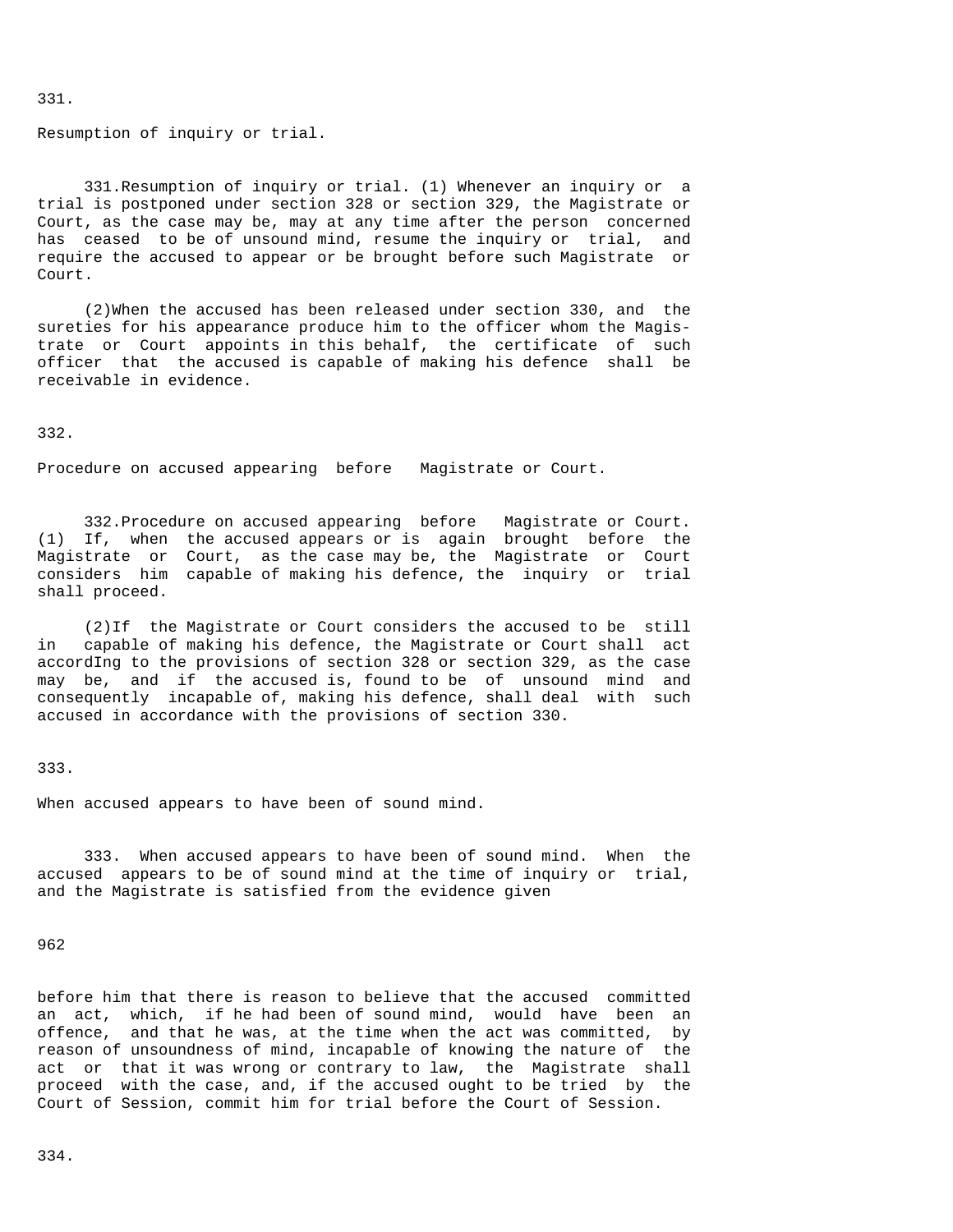Judgement of acquittal on ground of unsoundness of mind.

 334.Judgement of acquittal on ground of unsoundness of mind.Whenever any person is acquitted upon the ground that, at the time at which he is alleged to have committed an offence, he was, by reason of unsoundness of mind, incapable of knowing the nature of the act alleged as constituting the offence, or that it was wrong or contrary to law, the finding shall state specifically whether he committed the act or not.

# 335.

Person acquitted on such ground to be detained in safe custody.

 335.Person acquitted on such ground to be detained in safe custody. (1) Whenever the finding states that the accused person com mitted the act alleged, the Magistrate or Court before whom or which the trial has been held, shall, if such act would, but for the incapacity found, have constituted an offence,-

> (a) order such person to be detained in safe custody in such place and manner as the Magistrate or Court thinks fit; or

> (b) order such person to be delivered to any relative or friend of such person.

 (2) No order for the detention of the accused in a lunatic asylum shall be made under clause (a) of sub-section (1) otherwise than in accordance with such rules as the State Government may have made under the Indian Lunacy Act, 1912 (4 of 1912).

 (3) No order for the delivery of the accused to a relative or friend shall be made under clause (b) of sub-section (1), except upon the application of such relative or friend and on his giving security to the satisfaction of the Magistrate or Court that the person delivered shall-

> (a) be properly taken care of and prevented from doing injury to himself or to any other person;

> (b) be produced for the inspection of such officer, and at such times and places, as the State Government may direct.

 (4) The Magistrate or Court shall report to the State Government the action taken under sub-section (1).

### 336.

Power of State Government to empower officer in charge to discharge.

 336. Power of State Government to empower officer in charge to discharge.The State Government may empower the officer in charge of the jail in which a person is confined under the provisions of section 330.

963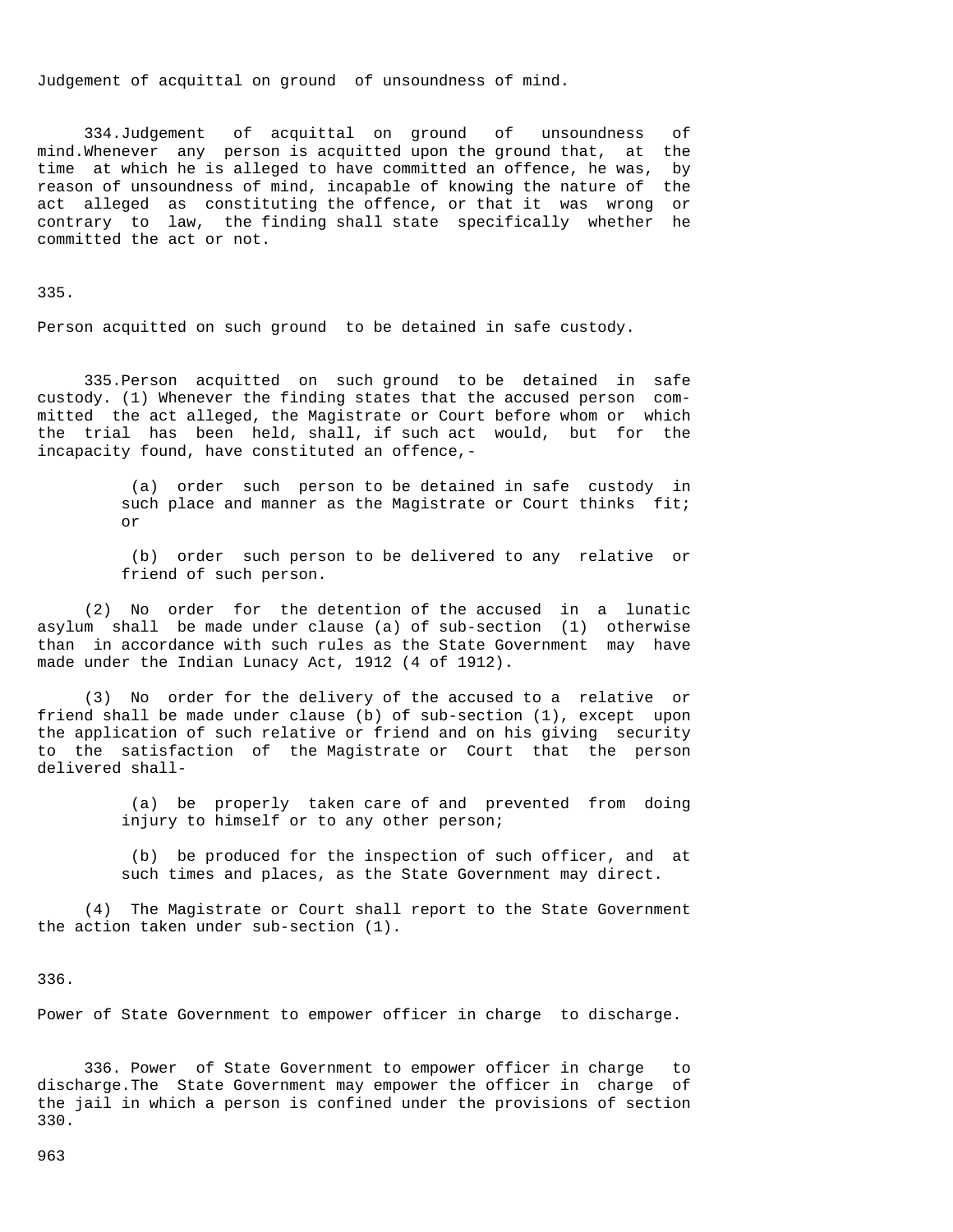or section 335 to discharge all or any of the functions of the Inspector-General of Prisons under section 337 or section 338.

337.

Procedure where lunatic prisoner is reported capable of making hisdefence.

 337. Procedure where lunatic prisoner is reported capable of making his defence.If such person is detained under the provisions of sub-section (2)of section 330 and in the case of a person detained in a jail, the Inspector-General of Prisons, or, in the case of a person detained in a lunatic asylum, the visitors of such asylum or any two of them shall certify that, in his or their opinion, such person is capable of making his defence, he shall be taken before the Magistrate or Court, as the case may be, at such time as the Magistrate or Court appoints, and the Magistrate or Court shall deal with such person under the provisions of section 332 ; and the certificate of such Inspector-General or visitors as aforesaid shall be receivable as evidence.

# 338.

Procedure where lunatic detained is declared fit to be released.

 338. Procedure where lunatic detained is declared fit to be released.(1) If such person is detained under the provisions of sub section (2)of section 330, or section 335, and such Inspector-General or visitors shall certify that, in his or their judgment, he may be released without danger of his doing injury to himself or to any other person, the State Government may thereupon order him to be released, or to be detained in custody, or to be transferred to a public lunatic asylum if he has not been already sent to such an asylum; and, in case it orders him to be transferred to an asylum, may appoint a Commission, consisting of a judicial and two medical officers.

 (2)Such Commission shall make a formal inquiry into the state of mind of such person, take such evidence as is necessary, and shall report to the State Government, which may order his release or detention as it thinks fit.

339.

Delivery of lunatic to care of relative or friend.

 339.Delivery of lunatic to care of relative or friend. (1) Whenever any relative or friend of any person detained under the provisions of section 330 or section 335 desires that he shall be delivered to his care and custody, the State Government may, upon the application of such relative or friend and on his giving security to the satisfaction of such State Government, that the person delivered shall-

(a) be properly taken care of and prevented from doing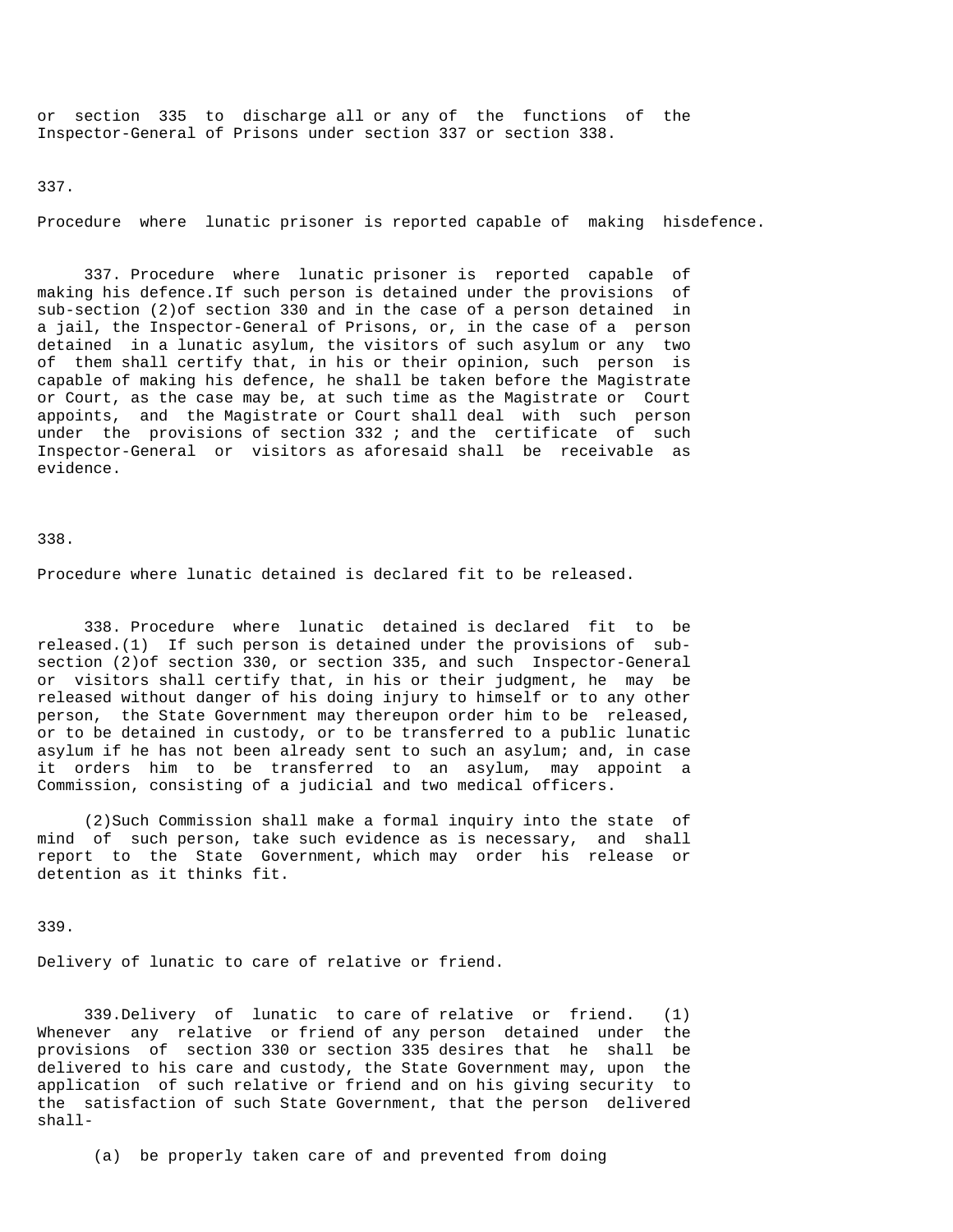injury to himself or to any other person;

 (b) be produced for the inspection of such officer, and at such time and places, as the State Government may direct;

 (c) in the case of a person detained under sub-section (2) of section 330, be produced when required before such Magistrate or Court,

order such person to be delivered to such relative or friend.

# 964

 (2) If the person so delivered is accused of any offence, the trial of which has been postponed by reason of his being of unsound mind and incapable of making his defence, and the inspecting officer referred to in clause (b) of sub-section (1), certifies at any time to the Magistrate or Court that such person is capable of making his defence, such Magistrate or Court shall call upon the relative or friend to whom such accused was delivered to produce him before the Magistrate or Court ; and, upon such production the Magistrate or Court shall proceed in accordance with the provisions of section 332, and the certificate of the inspecting officer shall be receivable as evidence.

#### CHAP

PROVISIONS AS TO OFFENCES AFFECTING THE ADMINISTRATION OF JUSTICE

#### CHAPTER XXVI

PROVISIONS AS TO OFFENCES AFFECTING THE ADMINISTRATION OF JUSTICE

340.

Procedure in cases mentioned in section 195.

 340. Procedure in cases mentioned in section 195. (1) When, upon an application made to it in this behalf or otherwise, any Court is of opinion that it is expedient in the interests of justice that an inquiry should be made into any offence referred to in clause (b) of sub-section (1) of section 195, which appears to have been committed in or in relation to a proceeding in that Court or, as the case may be, in respect of a document produced or given in evidence in a proceeding in that Court, such Court may, after such preliminary inquiry, if any, as it thinks necessary,-

- (a) record a finding to that effect;
- (b) make a complaint thereof in writing;

 (c) send it to a Magistrate of the first class having jurisdiction;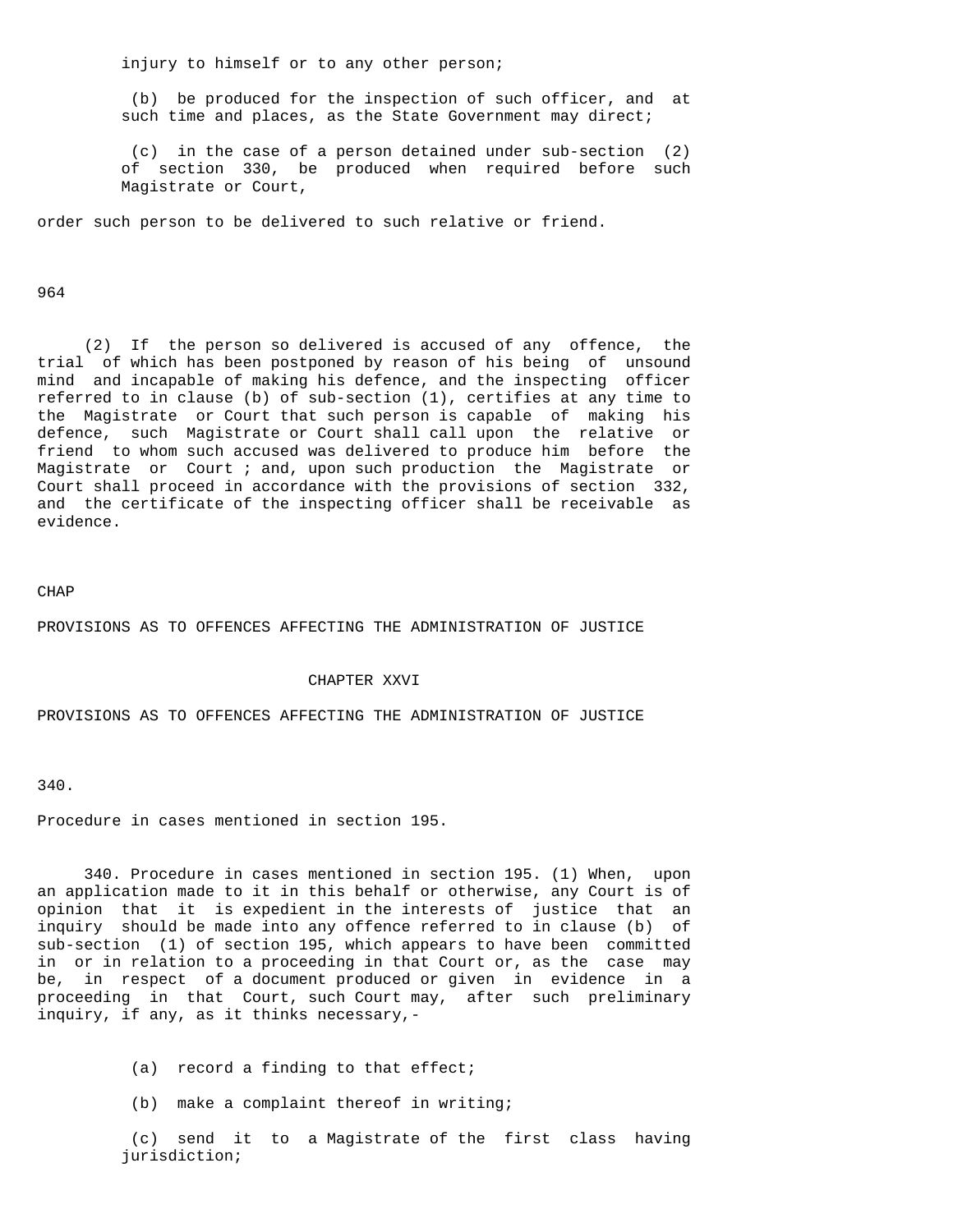(d) take sufficient security for the appearance of the accused before such Magistrate, or if the alleged offence is non-bailable and the Court thinks it necessary so to do, send the accused in custody to such Magistrate; and

 (e) bind over any person to appear and give evidence before such Magistrate.

 (2) The power conferred on a Court by sub-section (1) in respect of an offence may, in any case where that Court has neither made a complaint under sub-section (1) in respect of that offence nor rejected an application for the making of such complaint, be exercised by the Court to which such former Court is subordinate within the meaning of sub-section (4) of section 195.

#### 965

(3) A complaint made under this section shall be signed,-

 (a) where the Court making the complaint is a High Court, by such officer of the Court as the Court may appoint;

 (b) in any other case, by the presiding officer of the Court.

 (4) In this section, "Court" has the same meaning as in section 195.

341.

Appeal.

 341. Appeal. (1) Any person on whose application any Court other than a High Court has refused to make a complaint under sub-section (1)or sub-section (2) of section 340, or against whom such a complaint has been made by such Court, may appeal to the Court to which such former Court is subordinate within the meaning of sub-section (4) of section 195, and the superior Court may thereupon, after notice to the parties concerned, direct the withdrawal of the complaint, or, as the case may be, making of the complaint which such former Court might have made under section 340, and if it makes such complaint, the provisions of that section shall apply accordingly.

 (2) An order under this section, and subject to any such order, an order under section 340, shall be final, and shall not be subject to revision.

342.

Power to order costs.

 342. Power to order costs. Any Court dealing with an application made to it for filing a complaint under section 340 or an appeal under section 341, shall have power to make such order as to costs as may be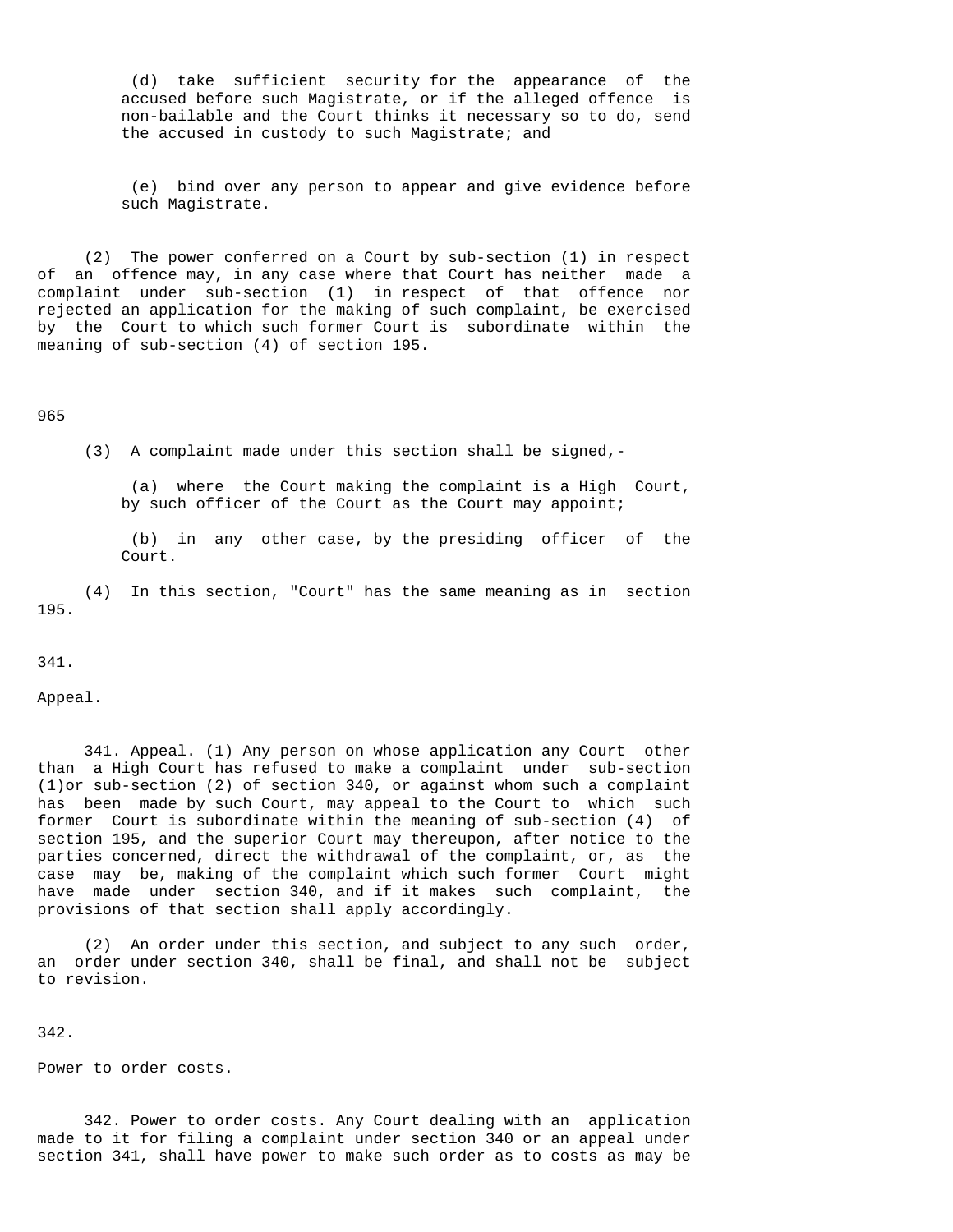just.

# 343.

Procedure of Magistrate taking cognizance.

 343. Procedure of Magistrate taking cognizance. (1) A Magistrate to whom a complaint is made under section 340 or section 341 shall, notwithstanding anything contained in Chapter XV, proceed, as far as may be, to deal with the case as if it were instituted on a police report.

 (2) Where it is brought to the notice of such Magistrate, or of any other Magistrate to whom the case may have been transferred, that an appeal is pending against the decision arrived at in the judicial proceeding out of which the matter has arisen, he may, if he thinks fit, at any stage, adjourn the hearing of the case until such appeal is decided.

### 344.

Summary procedure for trial for giving false evidence.

 344. Summary procedure for trial for giving false evidence. (1) If, at the time of delivery of any judgment or final order disposing of any judicial proceeding, a Court of Session or Magistrate of the first class expresses an opinion to the effect that any witness ap pearing in such proceeding had knowingly or wilfully given false evidence or had fabricated false evidence with the intention that such evidence should be used in such proceeding, it or he may, if satisfied that it is necessary and expedient in the interest of justice that the witness should

#### 966

 be tried summarily for giving or fabricating, as the case may be, false evidence, take cognizance of the offence and may, after giving the offender a reasonable opportunity of showing cause why he should not be punished for such offence, try such offender summarily and sentence him to imprisonment for a term which may extend to three months, or to fine which may extend to five hundred rupees, or with both.

 (2) In every such case the Court shall follow, as nearly as may be practicable, the procedure prescribed for summary trials.

 (3) Nothing in this section shall affect the power of the Court to make a complaint under section 340 for the offence, where it does not choose to proceed under this section.

 (4) Where, after any action is initiated under sub-section (1), it is made to appear to the Court of Session or Magistrate of the first class that an appeal or an application for revision has been preferred or filed against the judgment or order in which the opinion referred to in that sub-section has been expressed, it or he shall stay further proceedings of the trial until the disposal of the appeal or the application for revision, as the case may be, and thereupon the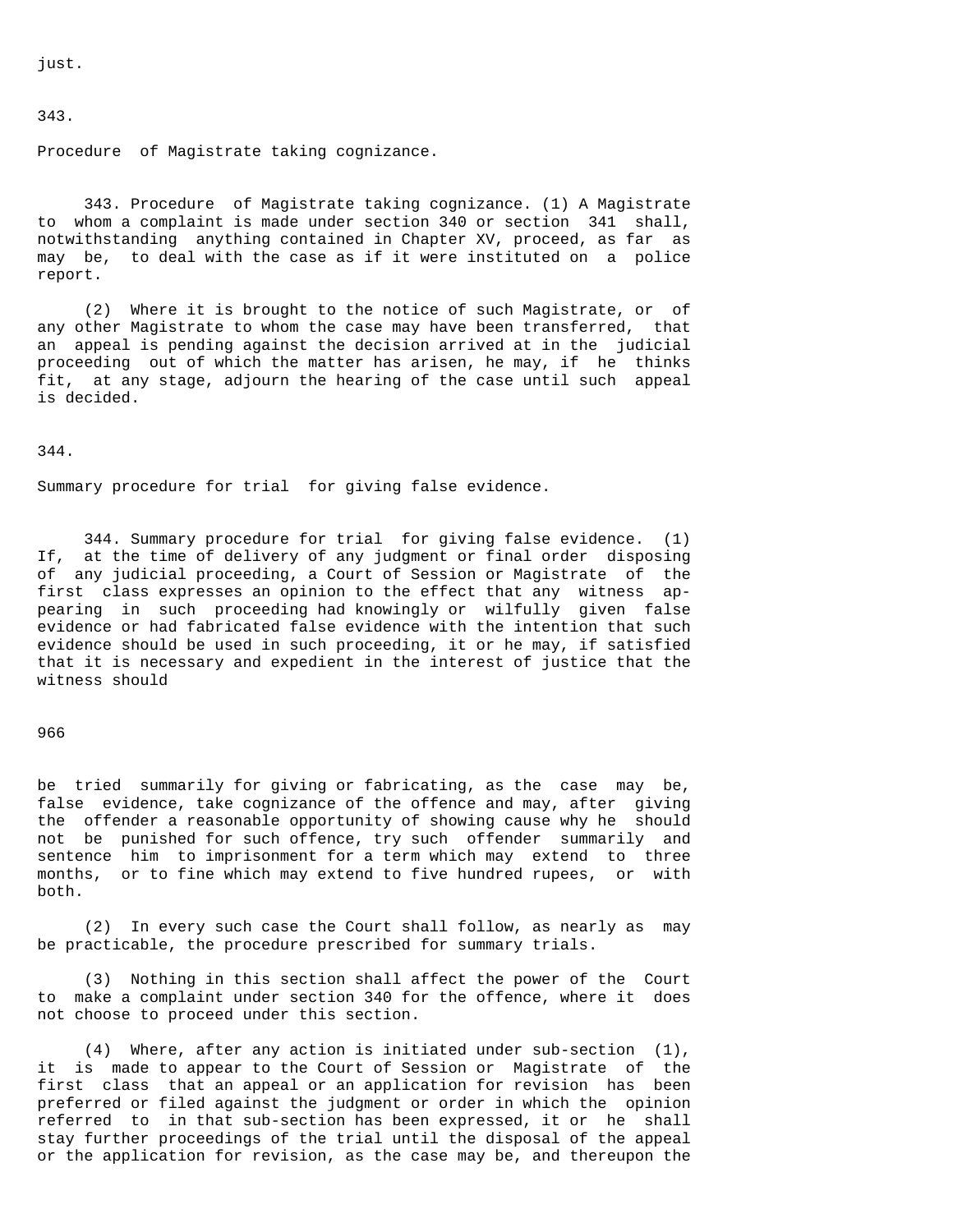further proceedings of the trial shall abide by the results of the appeal or application for revision.

345.

Procedure in certain cases of contempt.

 345. Procedure in certain cases of contempt. (1) When any such offence as is described in section 175, section 178, section 179, section 180 or section 228 of the Indian Penal Code (45 of 1860), is committed in the view or presence of any Civil, Criminal or Revenue Court, the Court may cause the offender to be detained in custody and may, at any time before the rising of the Court on the same day, take cognizance of the offence and, after giving the offender a reasonable opportunity of showing cause why he should not be punished under this section, sentence the offender to fine not exceeding two hundred rupees, and, in default of payment of fine, to simple imprisonment for a term which may extend to one month, unless such fine be sooner paid.

 (2) In every such case the Court shall record the facts constituting the offence, with the statement (if any) made by the offender, as well as the finding and sentence.

 (3) If the offence is under section 228 of the Indian Penal Code (45 of 1860), the record shall show the nature and stage of the judicial proceeding in which the Court interrupted or insulted was sitting, and the nature of the interruption or insult.

346.

 Procedure where Court considers, that case should not be dealt withunder section 345.

 346. Procedure where Court considers,that case should not be dealt with under section 345. (1) If the Court in any case considers that a person accused of any of the offences referred to in section 345 and committed in its view or presence should be imprisoned otherwise than in default of payment

967

 of fine, or that a fine exceeding two hundred rupees should be imposed upon him, or such Court is for any other reason of opinion that the case should not be disposed of under section 345, such Court, after recording the facts constituting the offence and the statement of the accused as hereinbefore provided, may forward the case to a Magistrate having jurisdiction to try the same, and may require security to be given for the appearance of such person before such Magistrate, or if sufficient security is not given shall forward such person in custody to such Magistrate.

 (2) The Magistrate to whom any case is forwarded under this section shall proceed to deal with, as far as may be, as if it were instituted on a police report.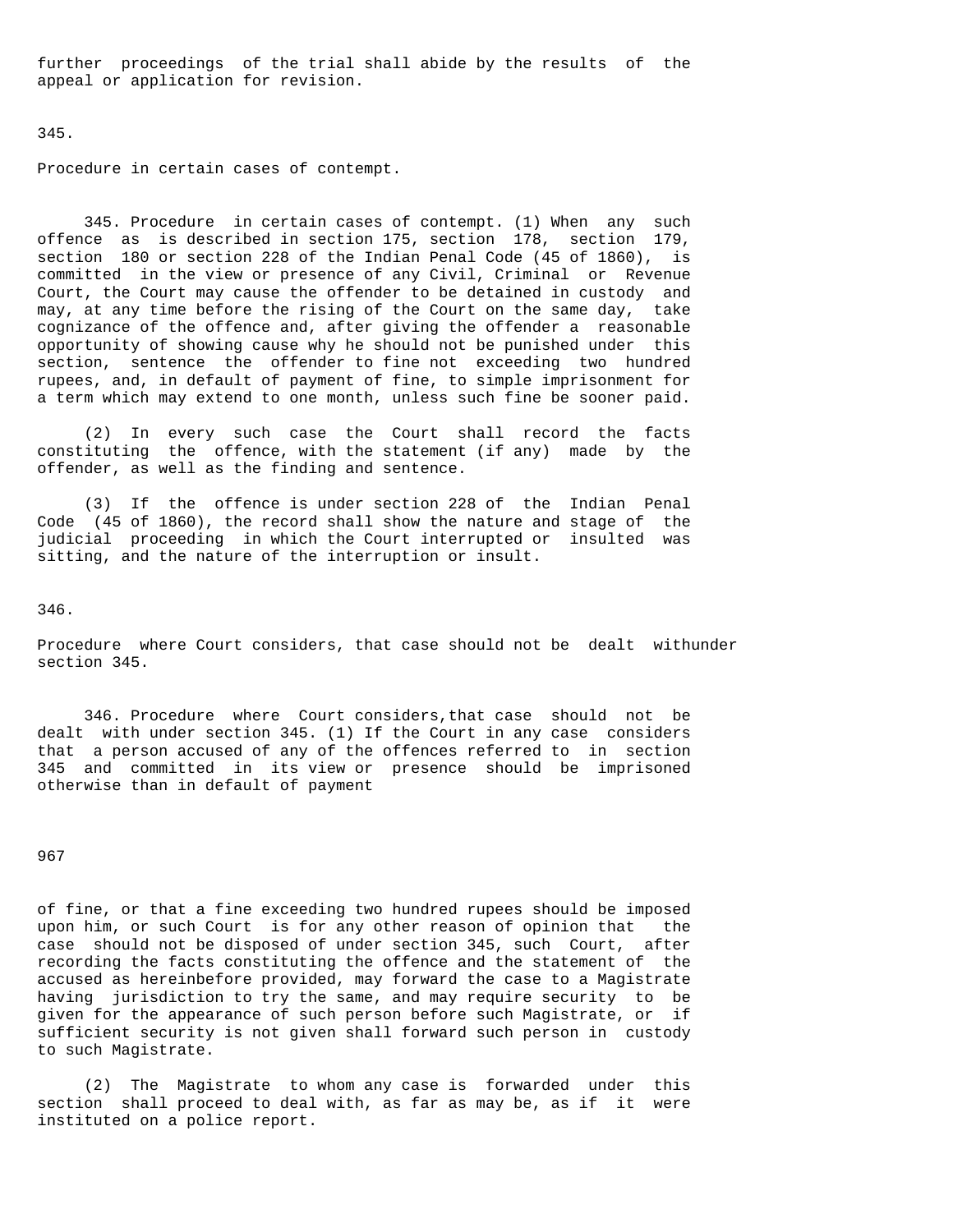When Registrar or Sub-Registrar to be deemed a Civil Court.

 347. When Registrar or Sub-Registrar to be deemed a Civil Court. When the State Government so directs, any Registrar or any Sub- Registrar appointed under the 1\* \* \* Registration Act, 1908 (16 of 1908), shall be deemed to be a Civil Court within the meaning of sections 345 and 346.

# 348.

Discharge of offender on submission of apology.

 348. Discharge of offender on submission of apology. When any Court has under section 345 adjudged an offender to punishment, or has under section 346 forwarded him to a Magistrate for trial, for refusing or omitting to do anything which he was lawfully required to do or for any intentional insult or interruption, the Court may, in its discretion, discharge the offender or remit the punishment on his submission to the order or requisition of such Court, or on apology being made to its satisfaction.

#### 349.

Imprisonment or committal of person refusing to answer or producedocument.

 349. Imprisonment or committal of person refusing to answer or produce document.If any witness or person called to produce a document or thing before a Criminal Court refuses to answer such questions as are put to him or to produce any document or thing in his possession or power which the Court requires him to produce, and does not, after a reasonable opportunity has been, given, to him so to do, offer any reasonable excuse for such refusal, such Court may, for reasons to be recorded in writing, sentence him to simple imprisonment, or by warrant under the hand of the Presiding Magistrate or Judge commit him to the custody of an officer of the Court for any term not exceeding seven days, unless in the meantime, such person consents to be examined and to answer, or to produce the document or thing and in the event of his persisting in his refusal, he may be dealt with according to the provisions of section 345 or section 346.

1. Omitted by Act 56 of 1974 s. 3 and Sch. II (w.e.f. 10-1-1975).

968

350.

 Summary procedure for punishment for non-attendance by a witness inobedience to summons.

 350.Summary procedure for punishment for non-attendance by a witness in obedience to summons.(1) If any witness being summoned to

347.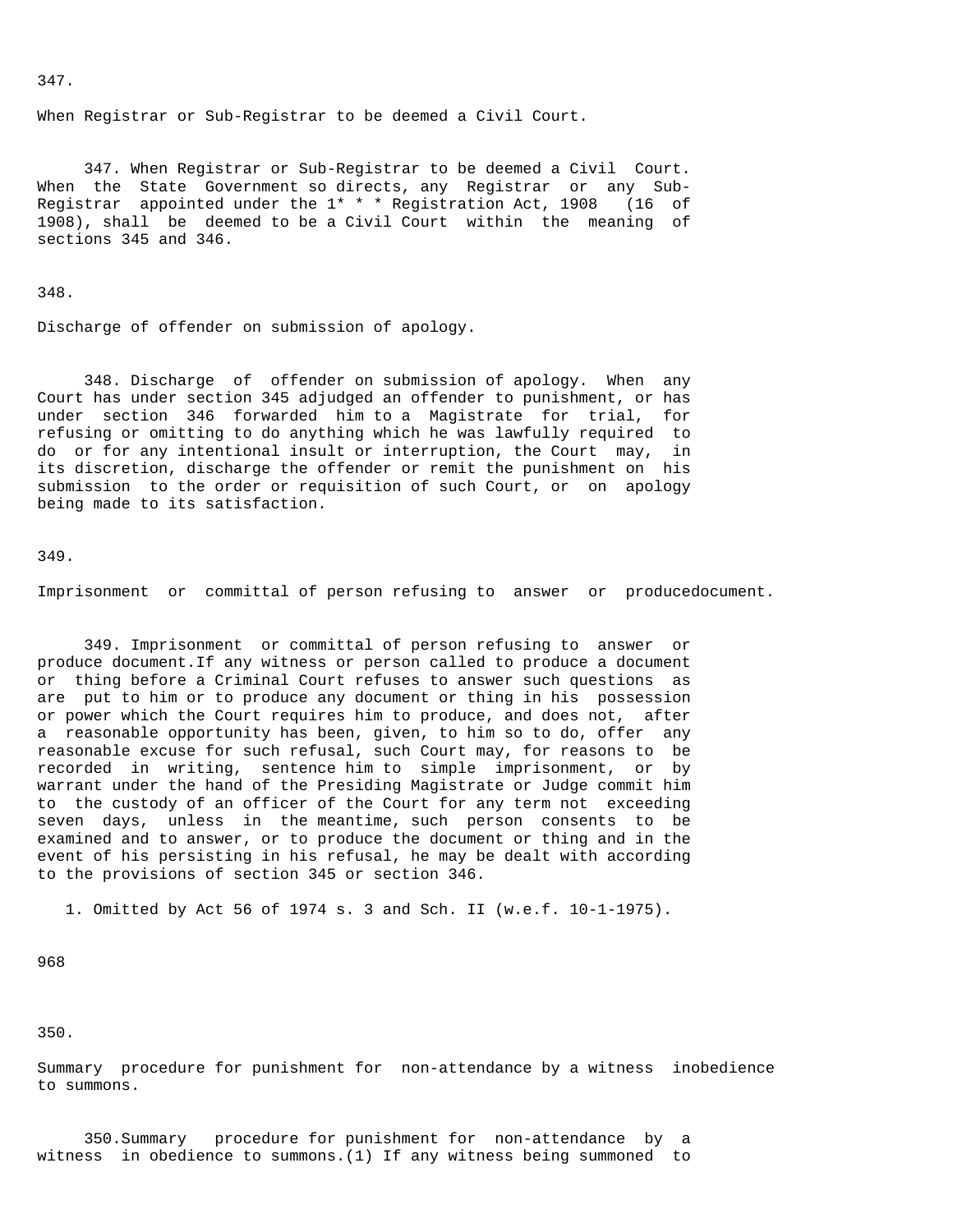appear before a Criminal Court is legally bound to appear at a certain place and time in obedience to the summons and without just excuse neglects or refuses to attend at that place or time or departs from the place where he has to attend before the time at which it is lawful for him to depart, and the Court before which the witness is to appear is satisfied that it is expedient in the interests of justice that such a witness should be tried summarily, the Court may take cognizance of the offence and after giving the offender an opportunity of showing cause why he should not be punished under this section, sentence him to fine not exceeding one hundred rupees.

 (2) In every such case the Court shall follow, as nearly as may be practicable, the procedure prescribed for summary trials.

351.

Appeals from convictions under sections 344, 345, 349, and 350.

 351. Appeals from convictions under sections 344, 345, 349, and 350.(1) Any person sentenced by any Court other than a High Court under section 344, section 345, section 349, or section 350 may, not withstanding anything contained in this Code appeal to the Court to which decrees or orders made in such Court are ordinarily appealable.

 (2) The provisions of Chapter XXIX shall, so far as they are applicable, apply to appeals under this section, and the Appellate Court may alter or reverse the finding, or reduce or reverse the sentence appealed against.

 (3) An appeal from such conviction by a Court of Small Causes shall lie to the Court of Session for the sessions division within which such Court is situate.

 (4) An appeal from such conviction by any Registrar or Sub- Registrar deemed to be a Civil Court by virtue of a direction issued under section 347 shall lie to the Court of Session for the sessions division within which the office of such Registrar or Sub-Registrar is situate.

352.

 Certain Judges and Magistrates not to try certain offences whencommitted before themselves.

 352. Certain Judges and Magistrates not to try certain offences when committed before themselves.Except as provided in sections 344, 345, 349 and 350, no Judge of a Criminal Court (other than a Judge of a High Court) or Magistrate shall try any person for any offence referred to in section 195, when such offence is committed before himself or in contempt of his authority, or is brought under his notice as such Judge or Magistrate in the course of a judicial proceeding.

CHAP

THE JUDGMENT.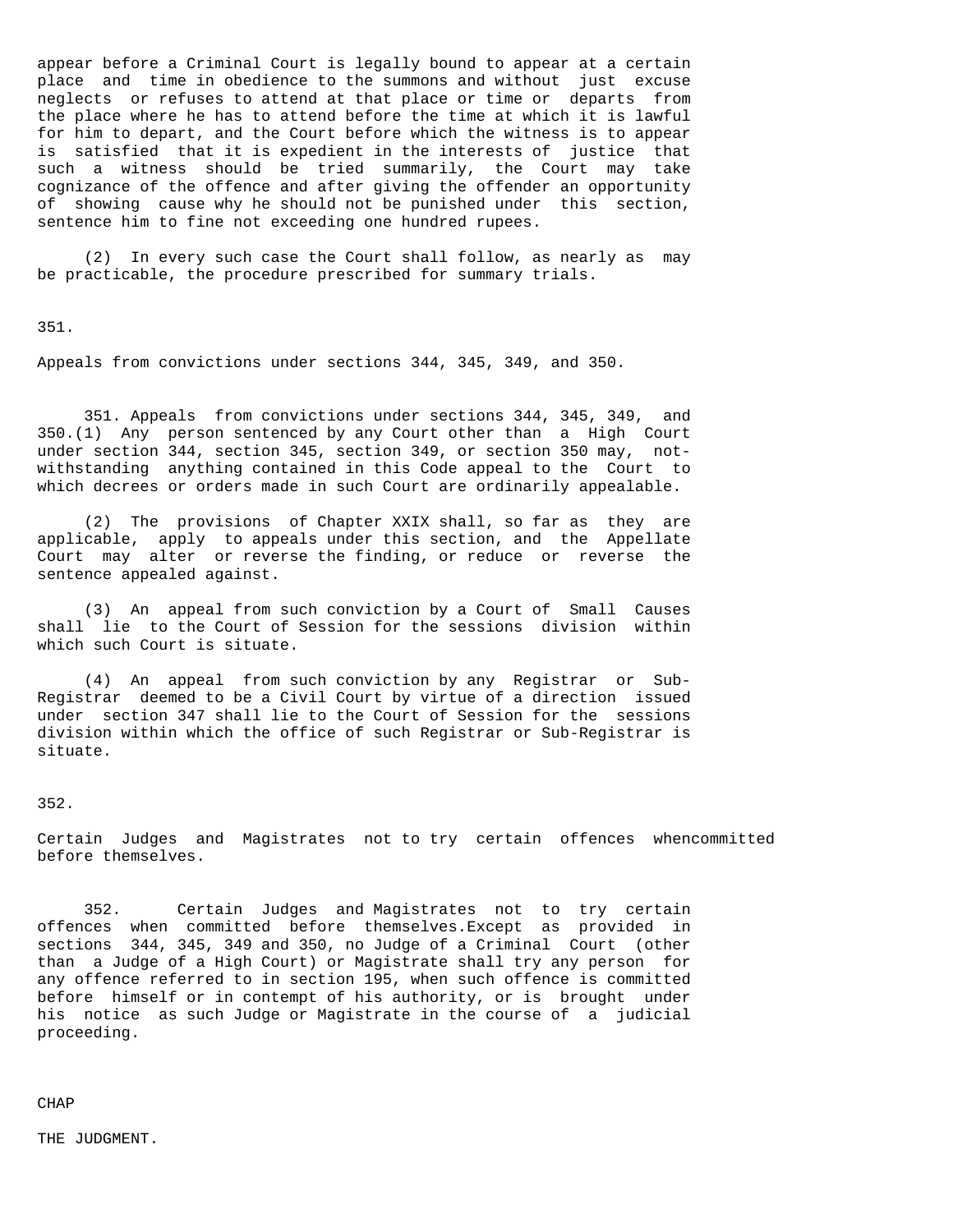#### CHAPTER XXVII

# THE JUDGMENT

353.

Judgment.

 353. Judgment. (1) The judgment in every trial in any Criminal Court of original jurisdiction shall be pronounced in open Court by the Presiding officer

969

 immediately after the termination of the trial or at some subsequent time of which notice shall be given to the parties or their pleaders,-

- (a) by delivering the whole of the judgment; or
- (b) by reading out the whole of the judgment; or

 (c) by reading out the operative part of the judgment and explaining the substance of the judgment in a language which is understood by the accused or his pleader.

(2) Where the judgment<br>is delivered under clause is delivered under clause (a) of sub-section (1), the presiding officer shall cause it to be taken down in short-hand, sign the transcript and every page thereof as soon as it is made ready, and write on it the date of the delivery of the judgment in open Court.

 (3) Where the judgment or the operative part thereof is read out under clause (b) or clause (c) of sub-section (1), as the case may be, it shall be dated and signed by the presiding officer in open Court, and if it is not written with his own hand, every page of the judgment shall be signed by him.

 (4) Where the judgment is pronounced in the manner specified in clause (c) of sub-section (1), the whole judgment or a copy thereof shall be immediately made available for the perusal of the parties or their pleaders free of cost.

 (5) If the accused is in custody, he shall be brought up to hear the judgment pronounced.

 (6) If the accused is not in custody, he shall be required by the Court to attend to hear the judgment pronounced, except where his personal attendance during the trial has been dispensed with and the sentence is one of fine only or he is acquitted :

 Provided that, where there are more accused than one, and one or more of them do not attend the Court on the date on which the judgment is to be pronounced, the presiding officer may, in order to avoid undue delay in the disposal of the case, pronounce the judgment notwithstanding their absence.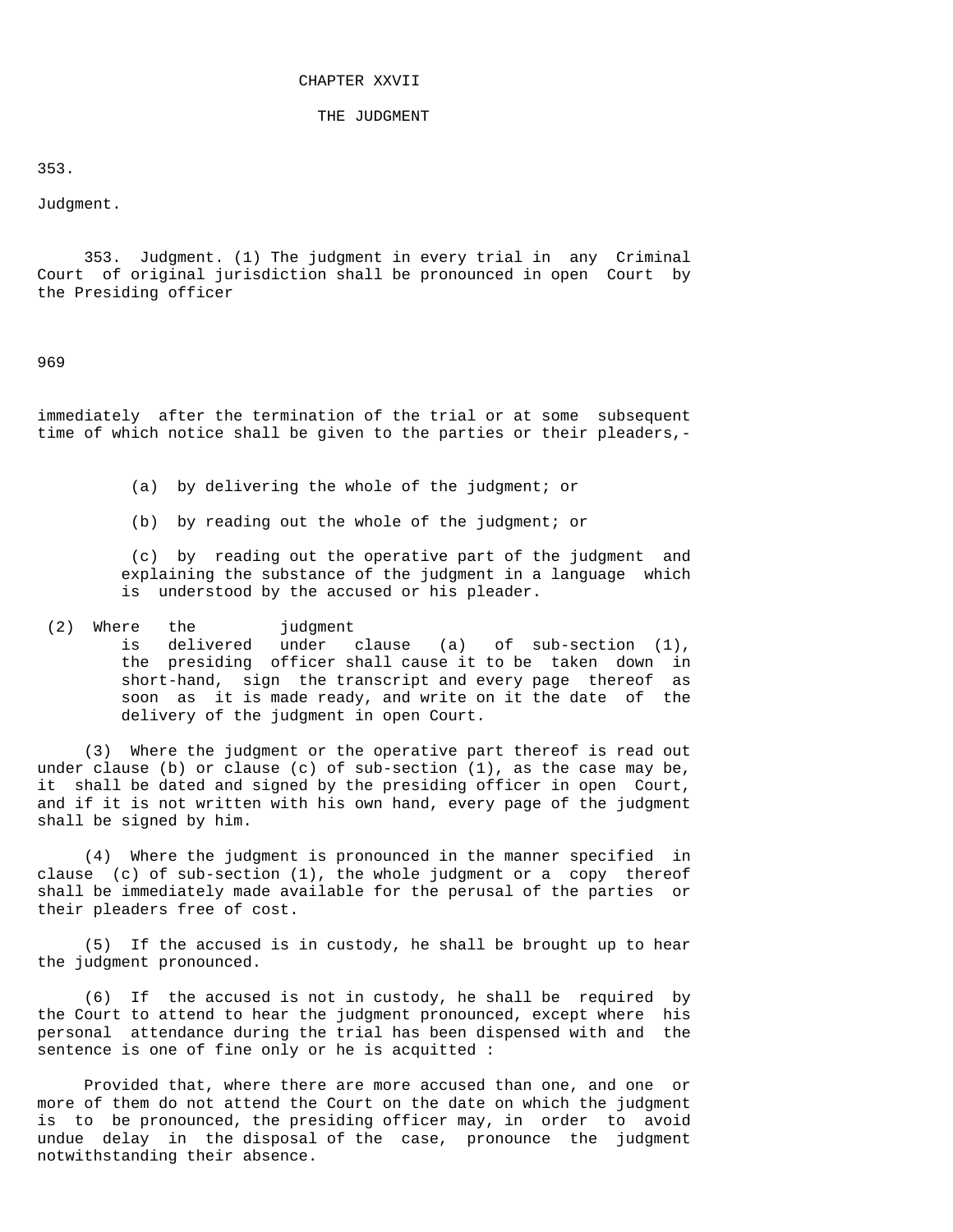(7) No judgment delivered by any Criminal Court shall be deemed to be invalid by reason only of the absence of any party or his pleader on the day or from the place notified for the delivery thereof, or of any omission to serve, or defect in serving, on the parties or their pleaders, or any of them, the notice of such day and place.

 (8) Nothing in this section shall be construed to limit in any way the extent of the provisions of section 465.

970

354.

Language and contents of judgment.

 354. Language and contents of judgment.(1) Except as otherwise expressly provided by this Code, every judgment referred to in section 353,-

(a) shall be written in the language of the Court;

 (b) shall contain the point or points for determination, the decision thereon and the reasons for the decision ;

 (c) shall specify the offence (if any) of which, and the section of the Indian Penal Code (45 of 1860)or other law under which, the accused is convicted and the punishment to which he is sentenced ;

 (d) if it be a judgment of acquittal, shall state the offence of which the accused is acquitted and direct that he be set at liberty.

 (2) When the conviction is under the Indian Penal Code (45 of 1860), and it is doubtful under which of two sections, or under which Of two parts of the same section, of that Code the offence falls, the Court shall distinctly express the same, and pass judgment in the alternative.

 (3) When the conviction is for an offence punishable with death or, in the alternative, with imprisonment for life or imprisonment for a term of years, the judgment shall state the reasons for the sentence awarded, and, in the case of sentence of death, the special reasons for such sentence.

 (4) When the conviction is for an offence punishable with imprisonment for a term of one year or more, but the Court imposes a sentence of imprisonment for a term of less than three months, it shall record its reasons for awarding such sentence, unless the sentence is one of imprisonment till the rising of the Court or unless the case was tried summarily under the provisions of this Code.

 (5) When any person is sentenced to death, the sentence shall direct that he be hanged by the neck till he is dead.

(6) Every order under section 117 or sub-section (2) of section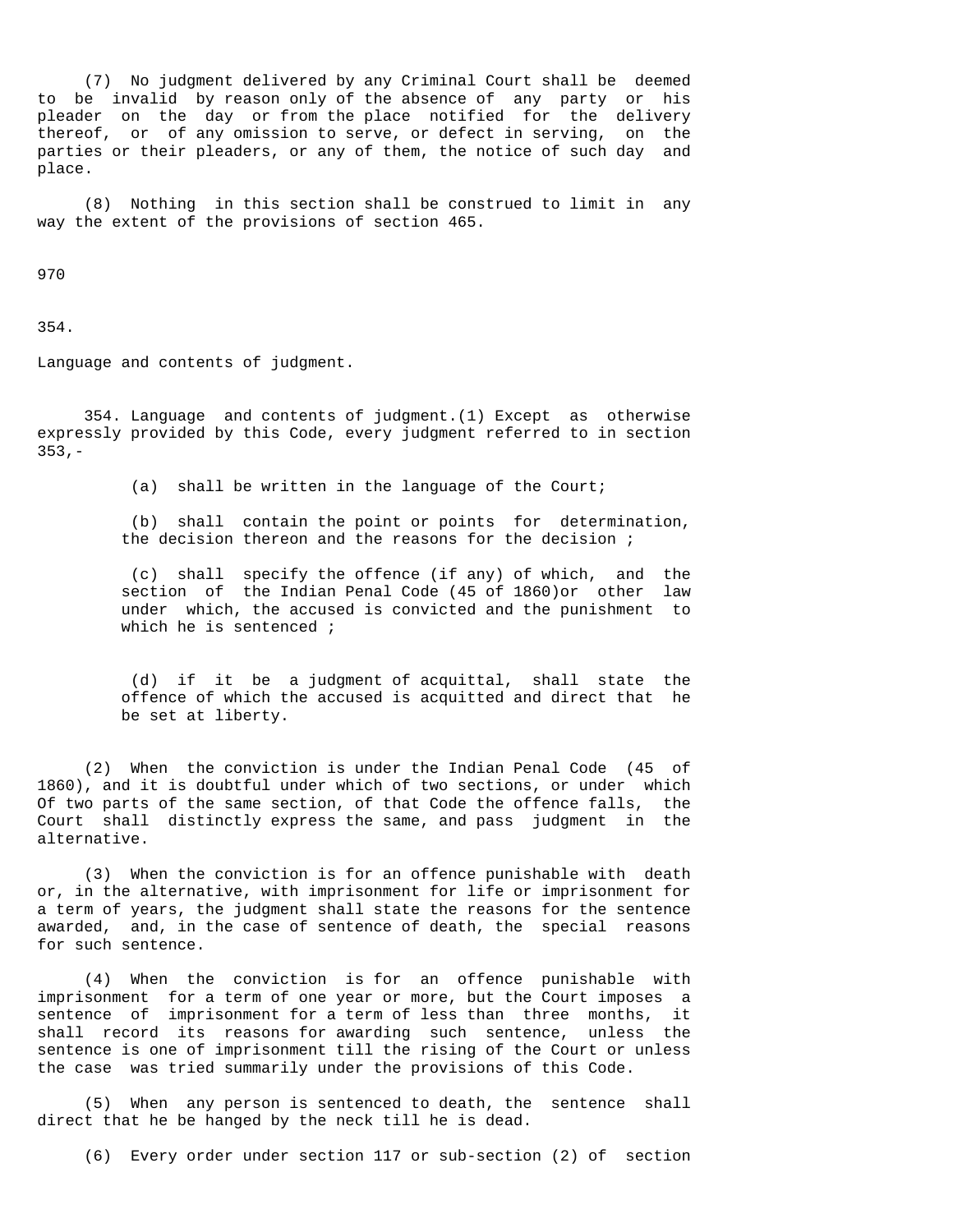138 and every final order made under section 125, section 145 or section 147 shall contain the point or points for determination, the decision thereon and the reasons for the decision.

355.

Metropolitan Magistrate's judgment.

 355. Metropolitan Magistrate's judgment.Instead of recording a judgment in the manner hereinbefore provided, a Metropolitan Magistrate shall record the following particulars, namely: -

- (a) the serial number of the case;
- (b) the date of the commission of the offence;
- (c) the name of the complainant (if any) ;

971

 (d) the name of the accused person, and his parentage and residence ;

- (e) the offence complained of or proved;
- (f) the plea of the accused and his examination (if any);
- (g) the final order;
- (h) the date of such order;

 (i) in all cases in which an appeal lies from the final order either under section 373 or under sub-section (3) of section 374, a brief statement of the reasons for the decision.

# 356.

Order for notifying address of previously convicted offender.

 356. Order for notifying address of previously convicted offender.(1) When any person, having been convicted by a Court in India of an offence punishable under section 215, section 489A, section 489B, section 489C or section 489D of the Indian Penal Code,(45 of 1860) or of any offence punishable under Chapter XII or Chapter XVII of that Code, with imprisonment for a term of three years or upwards, is again convicted of any offence punishable under any of those sections or Chapters with imprisonment for a term of three years or upwards by any Court other than that of a Magistrate of the second class, such Court may, if it thinks fit, at the time of passing a sentence of imprisonment on such person, also order that his residence and any change of, or absence from, such residence after release be notified as hereinafter provided for a term not exceeding five years from the date of the expiration of such sentence.

(2) The provisions of sub-section (1) with reference to the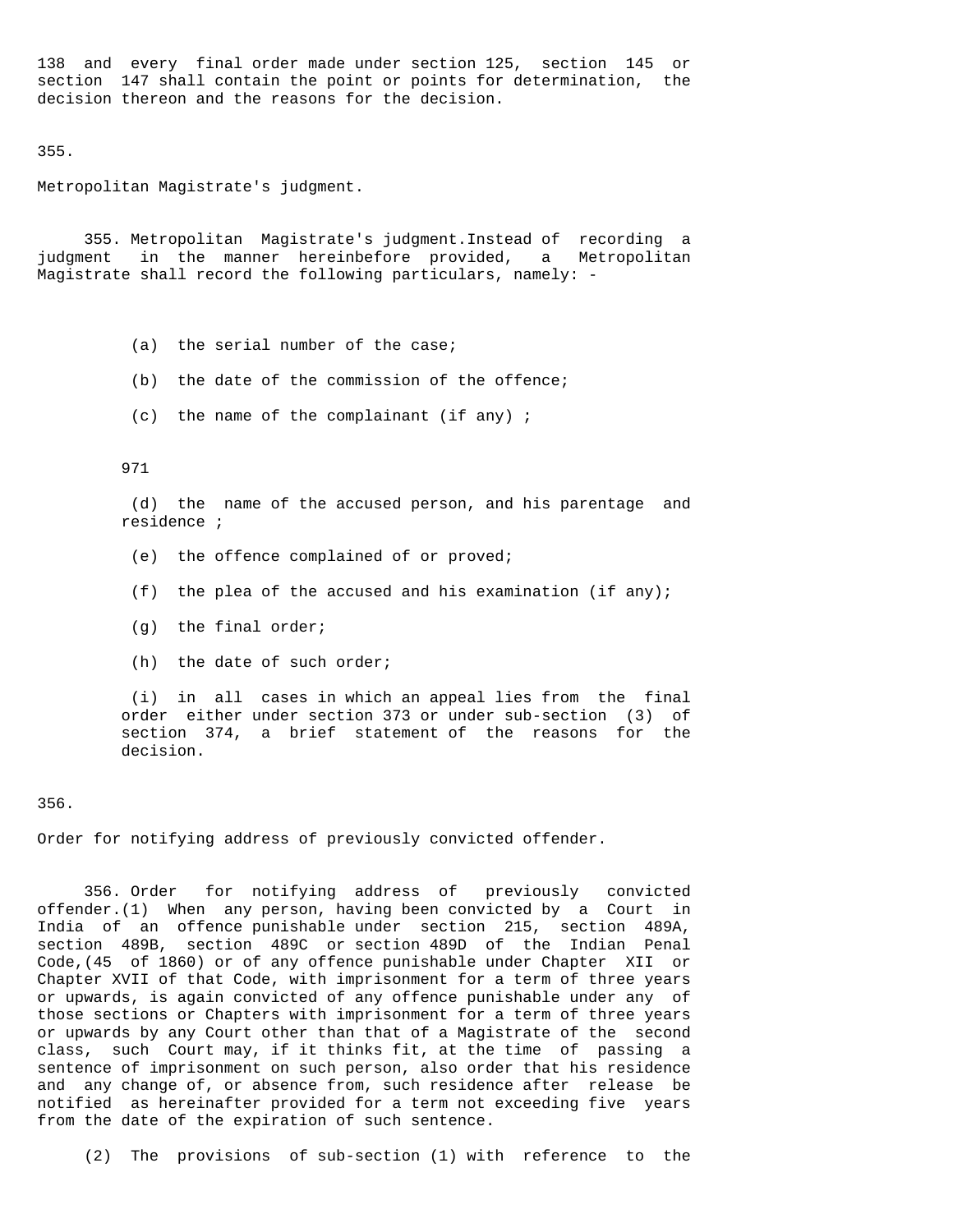offences named therein, apply also to criminal conspiracies to commit such offences and to the abetment of such offences and attempts to commit them.

 (3) If such conviction is set aside on appeal or otherwise, such order shall become void.

 (4) An order under this section may also be made by an Appellate Court or by the High Court or Court of Session when exercising its powers of revision.

 (5) The State Government may, by notification, make rules to carry out the provisions of this section relating to the notification of residence or change of, or absence from, residence by released convicts.

 (6) Such rules may provide for punishment for the breach thereof and any person charged with a breach of any such rule may be tried by a Magistrate of competent jurisdiction in the district in which the place last notified by him as his place of residence is situated.

972

357.

Order to pay compensation.

 357. Order to pay compensation. (1) When a Court imposes a sentence of fine or a sentence (including a sentence of death) of which fine forms a part, the Court may, when passing judgment, order the whole or any part of the fine recovered to be applied-

 (a) in defraying the expenses properly incurred in the prosecution;

> (b) in the payment to any person of compensation for any loss or injury caused by the offence, when compensation is, in the opinion of the Court, recoverable by such person in a Civil Court;

> (c) when any person is convicted of any offence for having caused the death of another person or of having abetted the commission of such an offence, in paying compensation to the persons who are, under the Fatal Accidents Act, 1855 (13 of 1855), entitled to recover damages from the person sentenced for the loss resulting to them from such death ;

> (d) when any person is convicted of any offence which includes theft, criminal misappropriation, criminal breach of trust, or cheating, or of having dishonestly received or retained, or of having voluntarily assisted in disposing of, stolen property knowing or having reason to believe the same to be stolen, in compensating any bona fide purchaser of such property for the loss of the same if such property is restored to the possession of the person entitled thereto.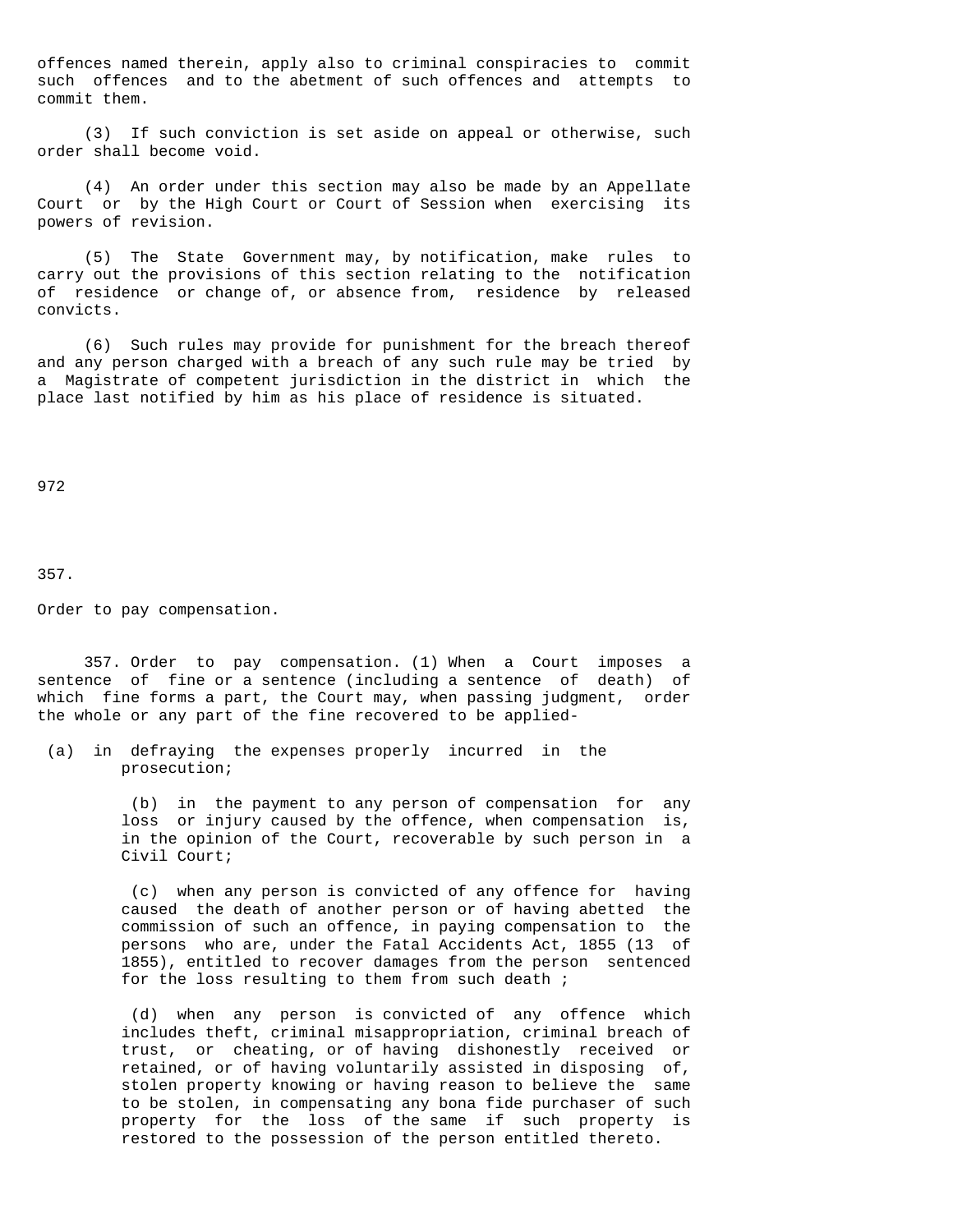(2) If the fine is imposed in a case which is subject to appeal, no such payment shall be made before the period allowed for presenting the appeal has elapsed, or, if an appeal be presented, before the decision of the appeal.

 (3) When a Court imposes a sentence, of which fine does not form a part, the Court may, when passing judgment, order the accused person to pay, by way of compensation, such amount as may be specified in the order to the person who has suffered any loss or injury by reason of the act for which the accused person has been so sentenced.

 (4) An order under this section may also be made by an Appellate Court or by the High Court or Court of Session when exercising its powers of revision.

 (5) At the time of awarding compensation in any subsequent civil suit relating to the same matter, the Court shall take into account any sum paid or recovered as compensation under this section.

973

358.

Compensation to persons groundlessly arrested.

 358. Compensation to persons groundlessly arrested. (1) Whenever any person causes a police officer to arrest another person, if it appears to the Magistrate by whom the case is heard that there was no sufficient ground for causing such arrest, the Magistrate may award such compensation, not exceeding one hundred rupees, to be paid by the person so causing the arrest to the person so arrested, for his loss of time and expenses in the matter, as the Magistrate thinks fit.

 (2) In such cases, if more persons than one are arrested, the Magistrate may, in like manner, award to each of them such compensation, not exceeding one hundred rupees, as such Magistrate thinks fit.

 (3) All compensation awarded under this section may be recovered as if it were a fine, and, if it cannot be so recovered, the person by whom it is payable shall be sentenced to simple imprisonment for such term not exceeding thirty days as the Magistrate directs, unless such sum is sooner paid.

359.

Order to pay costs in non-cognizable cases.

 359. Order to pay costs in non-cognizable cases.(1) Whenever any complaint of a non-cognizable offence is made to a Court, the Court, if it convicts the accused, may, in addition to the penalty imposed upon him, order him to pay to the complainant, in whole or in part, the cost incurred by him in the prosecution, and may further order that in default of payment, the accused shall suffer simple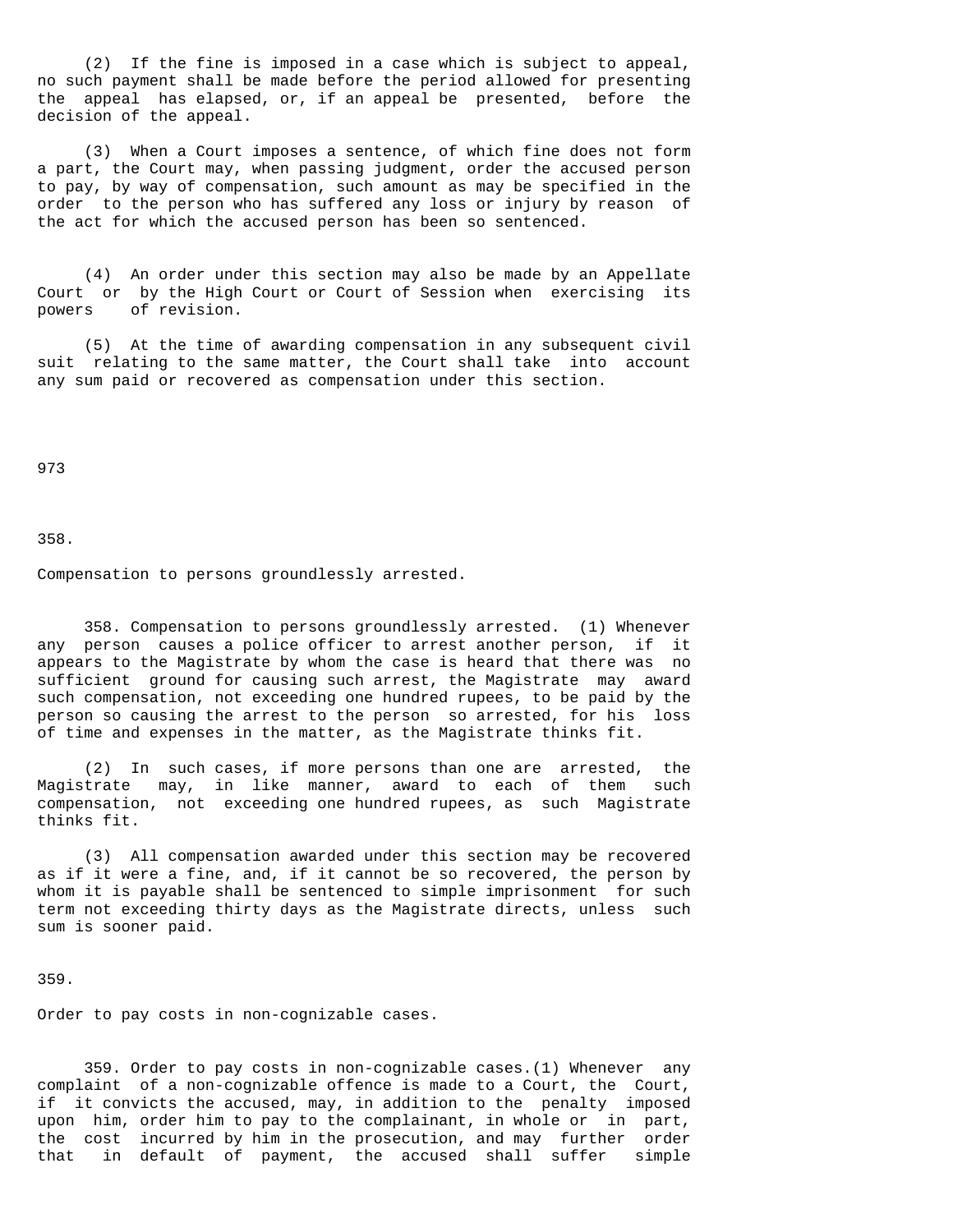imprisonment for a period not exceeding thirty days and such costs may include any expenses incurred in respect of process-fees, witnesses and pleader's fees which the Court may consider reasonable.

 (2) An order under this section may also be made by an Appellate Court or by the High Court or Court of Session when exercising its powers of revision.

360.

Order to release on probation of good conduct or after admonition.

 360. Order to release on probation of good conduct or after admonition.(1) When any person not under twenty-one years of age is convicted of an offence punishable with fine only or with imprisonment for a term of seven years or less, or when any person under twenty-one years of age or any woman is-convicted of an offence not punishable with death or imprisonment for life, and no previous conviction is proved against the offender, if it appears to the Court before which he is convicted, regard being had to the age, character or antecedents of the offender, and to the circumstances in which the offence was committed, that it is expedient that the offender should be released on probation of good conduct, the Court may, instead of sentencing him at once to any punishment, direct that he be released on his entering into a bond with or without sureties, to appear and receive sentence when called

974

 upon during such period (not exceeding three years) as the Court may direct and in the meantime to keep the peace and be of good behaviour:

 Provided that where any first offender is convicted by a Magistrate of the second class not specially empowered by the High Court, and the Magistrate is of opinion that the powers conferred by this section should be exercised, he shall record his opinion to that effect, and submit the proceedings to a Magistrate of the first class, forwarding the accused to, or taking bail for his appearance before, such Magistrate, who shall dispose of the case in the manner provided by sub-section (2).

 (2) Where proceedings are submitted to a Magistrate of the first class as provided by sub-section (1), such Magistrate may thereupon pass such sentence or make such order as he might have passed or made if the case had originally been heard by him, and, if he thinks further inquiry or additional evidence on any point to be necessary, he may make such inquiry or take such evidence himself or direct such inquiry or evidence to be made or taken.

 (3) In any case in which a person is convicted of theft, theft in a building, dishonest misappropriation, cheating or any offence under the Indian Penal Code(45 of 1860), punishable with not more than two years' imprisonment or any offence punishable with fine only and no previous conviction is proved against him, the Court before which he is so convicted may, if it thinks fit, having regard to the age, character, antecedents or physical or mental condition of the offender and to the trivial nature of the offence or any extenuating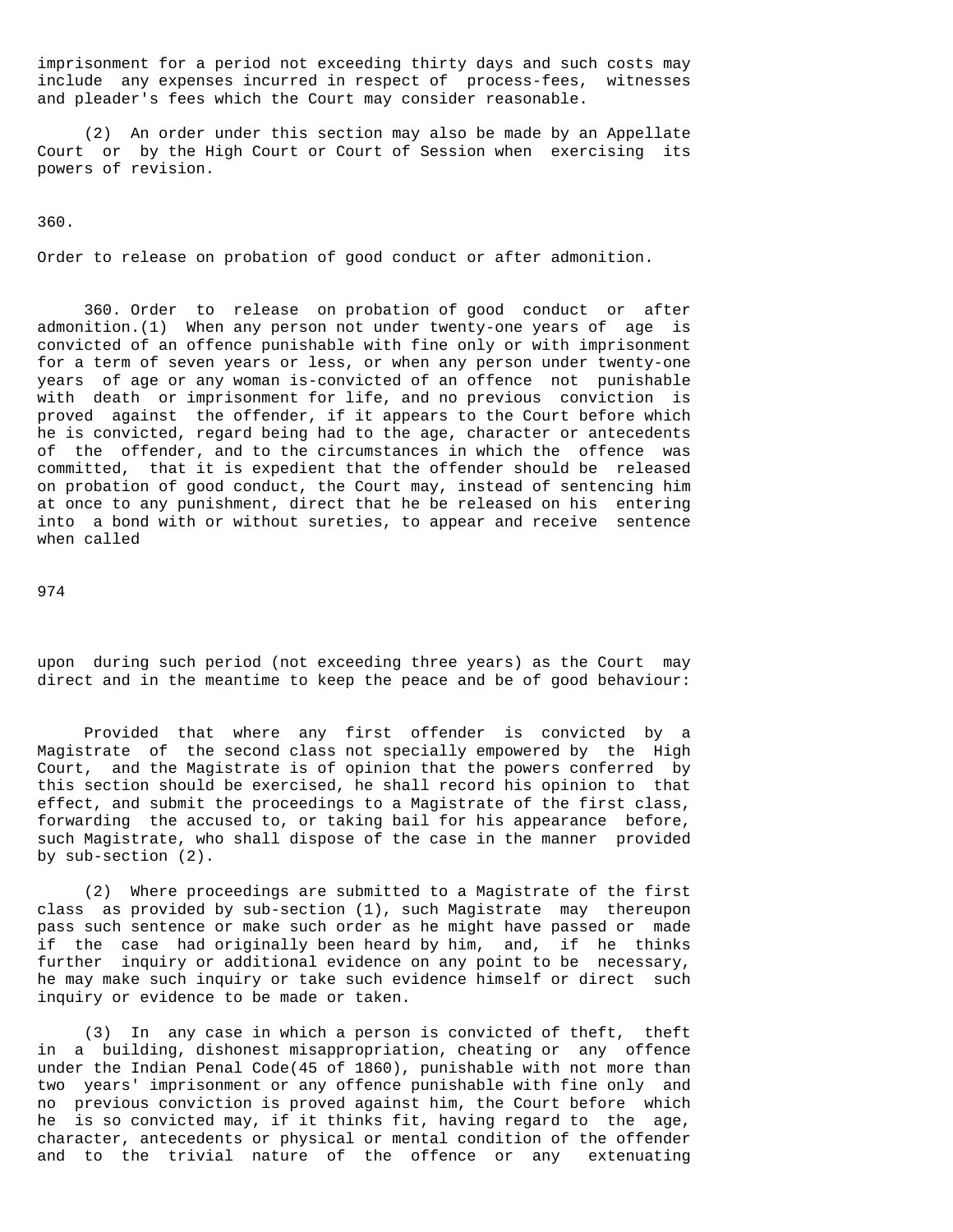circumstances under which the offence was committed, instead of sentencing him to any punishment, release him after due admonition.

 (4) An order under this section may be made by any Appellate Court or by the High Court or Court of Session when exercising its powers of revision.

 (5) When an order has been made under this section in respect of any offender, the High Court or Court of Session may, on appeal when there is a right of appeal to such Court, or when exercising its powers of revision, set aside such order, and in lieu thereof pass sentence on such offender according to law:

 Provided that the High Court or Court of Session shall not under this sub-section inflict a greater punishment than might have been inflicted by the Court by which the offender was convicted.

 (6) The provisions of sections 121, 124 and 373 shall, so far as may be, apply in the case of sureties offered in pursuance of the provisions of this section.

975

 (7) The Court, before directing the release of an offender under sub-section (1), shall be satisfied that an offender or his surety (if any) has a fixed place of abode or regular occupation in the place for which the Court acts or in which the offender is likely to live during the period named for the observance of the conditions.

 (8) If the Court which convicted the offender, or a Court which could have dealt with the offender in respect of his original offence, is satisfied that the offender has failed to observe any of the conditions of his recognizance, it may issue a warrant for his apprehension.

 (9) An offender, when apprehended on any such warrant, shall be brought forthwith before the Court issuing the warrant, and such Court may either remand him in custody until the case is heard or admit him to bail with a sufficient surety conditioned on his appearing for sentence and such Court may, after hearing the case, pass sentence.

 (10) Nothing in this section shall affect the provisions of the Probation of Offenders Act, 1958 (20 of 1958), or the Children Act, 1960 (60 of 1960), or any other law for the time being in force for the treatment, training or rehabilitation of youthful offenders.

361.

Special reasons to be recorded in certain cases.

 361. Special reasons to be recorded in certain cases. Where in any case the Court could have dealt with,-

> (a) an accused person under section 360 or under the provisions of the Probation of Offenders Act, 1958 (20 of 1958), or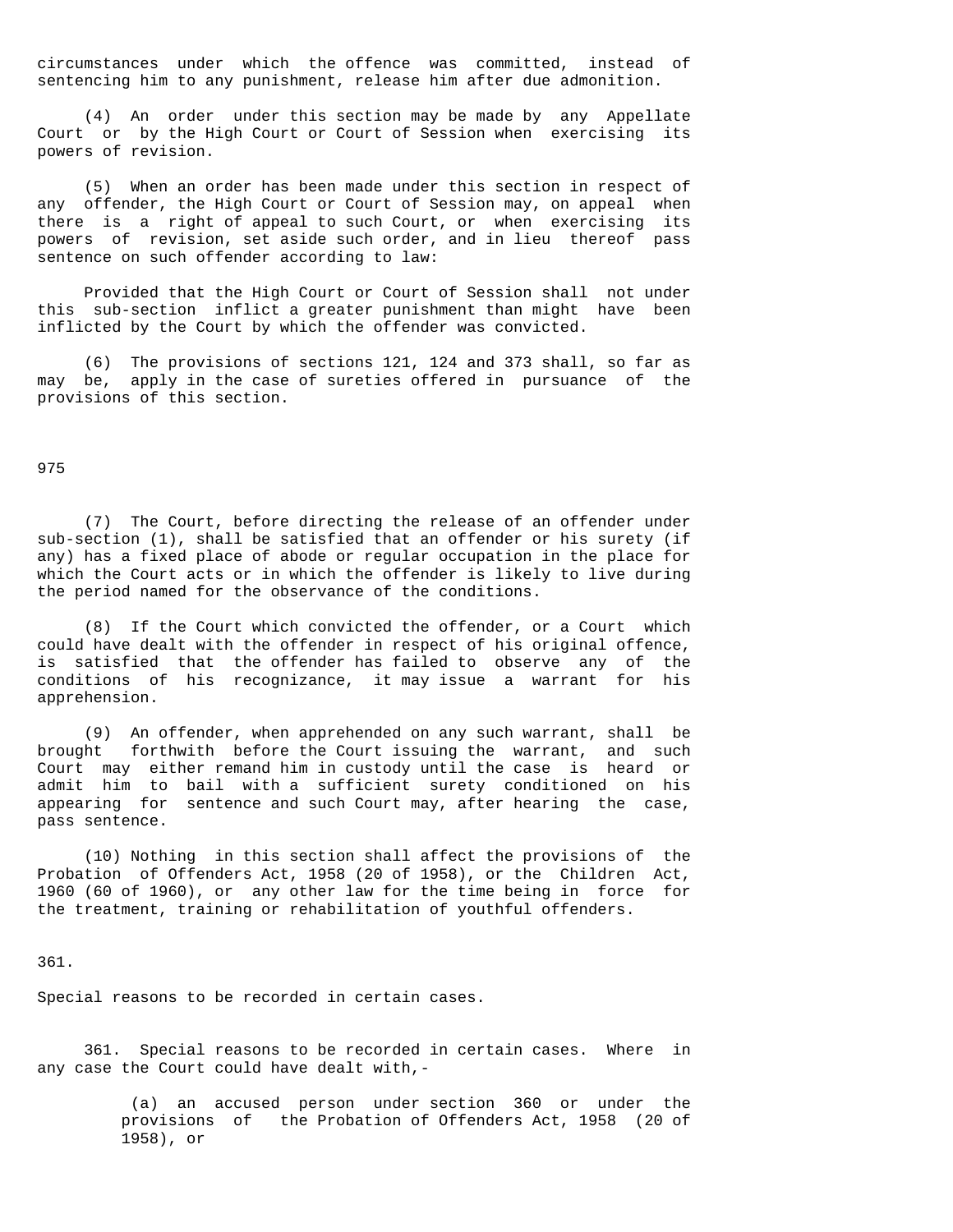(b) a youthful offender under the Children Act, 1960 (60 of 1960), or any other law for the time being in force for the treatment, training or rehabilitation of youthful offenders,

 but has not done so, it shall record in its judgment the special reasons for not having done so.

362.

Court not to after judgement.

 362. Court not to after judgement. Save as otherwise provided by this Code or by any other law for the time being in force, no Court, when it has signed its judgment or final order disposing of a case, shall alter or review the same except to correct a clerical or arithmetical error.

363.

Copy of judgement to be given to the accused and other persons.

 363. Copy of judgement to be given to the accused and other persons.(1) When the accused is sentenced to imprisonment, a copy of the judgment shall, immediately after the pronouncement of the judgment, be given to him free of cost.

 (2) On the application of the accused, a certified copy of the judgment, or when he so desires, a translation in his own language if practicable or in the language of the Court, shall be given to him without delay, and

976

 such copy shall, in every case where the judgment is appealable by the accused, be given free of cost :

 Provided that where a sentence of death is passed or confirmed by the High Court, a certified copy of the judgment shall be immediately given to the accused free of cost whether or not he applies for the same.

 (3) The provisions of sub-section (2) shall apply in relation to an order under section 117 as they apply in relation to a judgment which is appealable by the accused.

 (4) When the accused is sentenced to death by any Court and an appeal lies from such judgment as of right, the Court shall inform him of the period within which, if he wishes to appeal, his appeal should be preferred.

 (5) Save as otherwise provided in sub-section (2), any person affected by a judgment or order passed by a Criminal Court shall, on an application made in this behalf and on payment of the prescribed charges, be given a copy of such judgment or order or of any deposition or other part of the record :

Provided that the Court may, if it thinks fit for some special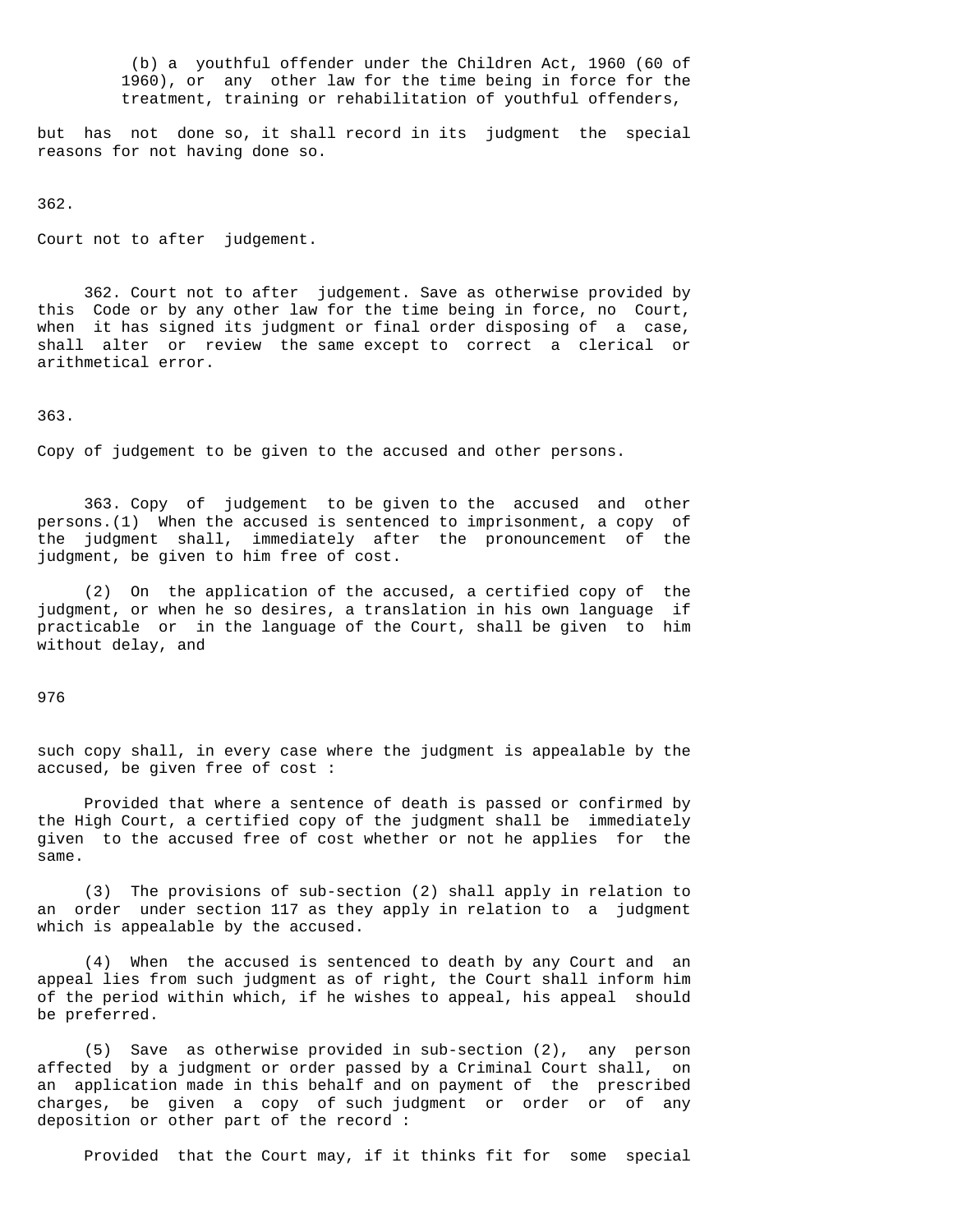reason, give it to him free of cost.

 (6) The High Court may, by rules, provide for the grant of copies of any judgment or order of a Criminal Court to any person who is not affected by a judgment or order, on payment, by such person, of such fees, and subject to such conditions, as the High Court may, by such rules, provide.

364.

Judgement when to be translated.

 364. Judgement when to be translated. The original judgment shall be filed with the record of the proceedings and where the original is recorded in a language different from that of the Court and the accused so requires, a translation thereof into the language of the Court shall be added to such record.

365.

 Court of Session to send copy of finding and sentence to DistrictMagistrate.

 365. Court of Session to send copy of finding and sentence to District Magistrate.In cases tried by the Court of Session or a Chief Judicial Magistrate, the Court or such Magistrate, as the case may be, shall forward a copy of its or his finding and sentence (if any) to the District Magistrate within whose local jurisdiction the trial was held.

CHAP

SUBMISSION OF DEATH SENTENCES FOR CONFIRMATION.

### CHAPTER XXVIII

SUBMISSION OF DEATH SENTENCES FOR CONFIRMATION

366.

 Sentence of death to be submitted by Court of session forconfirmation.

 366. Sentence of death to be submitted by Court of session for confirmation.(1) When the Court of Session passes a sentence of death, the proceedings shall be submitted to the High Court, and the sentence shall not be executed unless it is confirmed by the High Court.

977

(2) The Court passing the sentence shall commit the convicted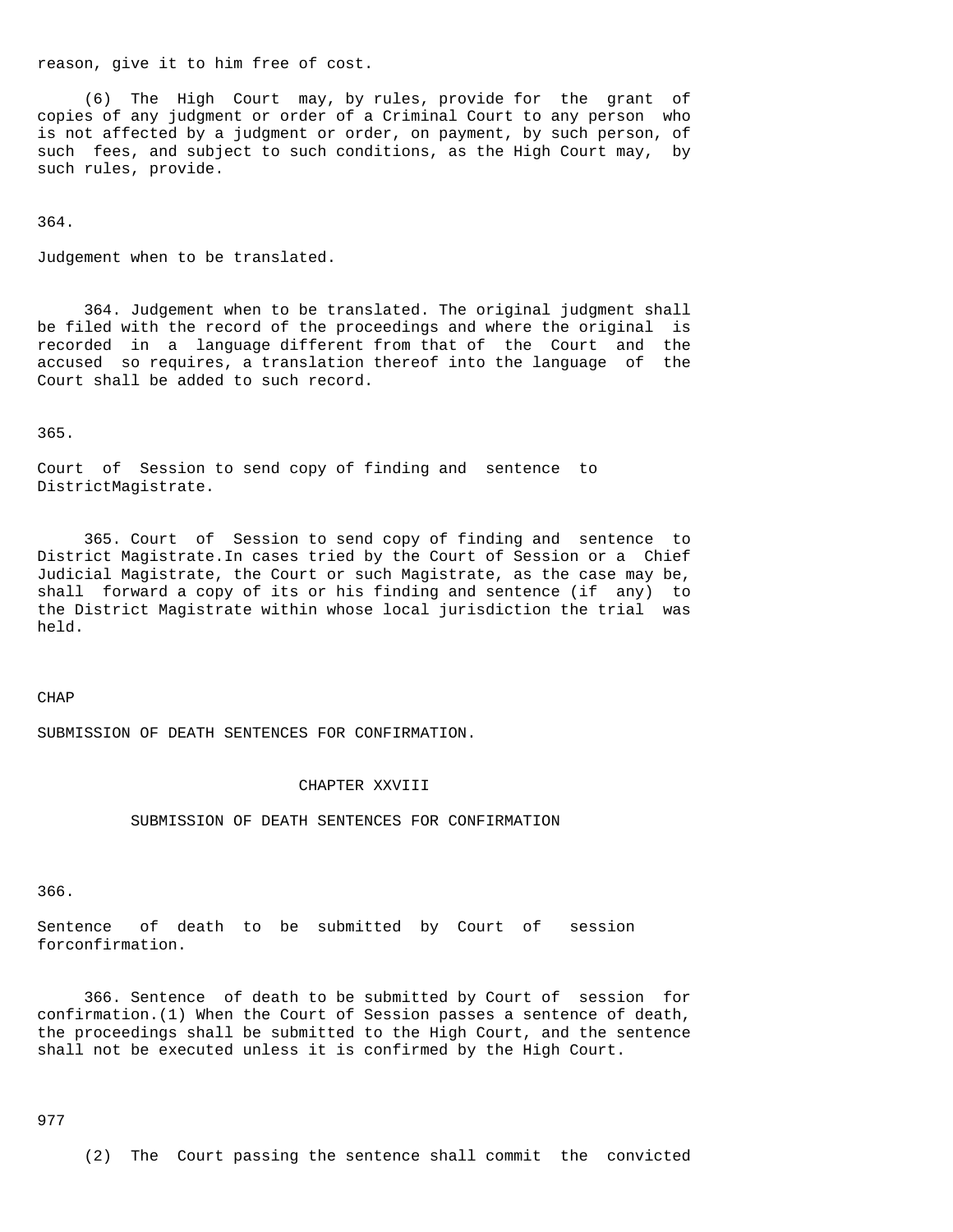person to jail custody under a warrant.

367.

Power to direct further inquiry to be made or additional evidence tobe taken.

 367. Power to direct further inquiry to be made or additional evidence to be taken. (1) If, when such proceedings are submitted, the High Court thinks that a further inquiry should be made into, or additional evidence taken upon, any point bearing upon the guilt or innocence of the convicted person, it may make such inquiry or take such evidence itself, or direct it to be made or taken by the Court of Session.

 (2) Unless the High Court otherwise directs, the presence of the convicted person may be dispensed with when such inquiry is made or such evidence is taken.

 (3) When the inquiry or evidence (if any) is not made or taken by the High Court, the result of such inquiry or evidence shall be certified to such Court.

368.

Power of High Court to confirm sentence or annul conviction.

 368. Power of High Court to confirm sentence or annul conviction. In any case submitted under section 366, the High Court-

> (a) may confirm the sentence, or pass any other sentence warranted by law, or

> (b) may annul the conviction, and convict the accused of any offence of which the Court of Session might have convicted him, or order a new trial on the same or an amended charge, or

(c) may acquit the accused person:

 Provided that no order of confirmation shall be made under this section until the period allowed for preferring an appeal has expired, or, if an appeal is presented within such period, until such appeal is disposed of.

369.

Confirmation or new sentence to be signed by two Judges.

 369. Confirmation or new sentence to be signed by two Judges. In every case so submitted, the confirmation of the sentence, or any new sentence or order passed by the High Court, shall, when such Court consists of two or more Judges, be made, passed and signed by at least two of them.

370.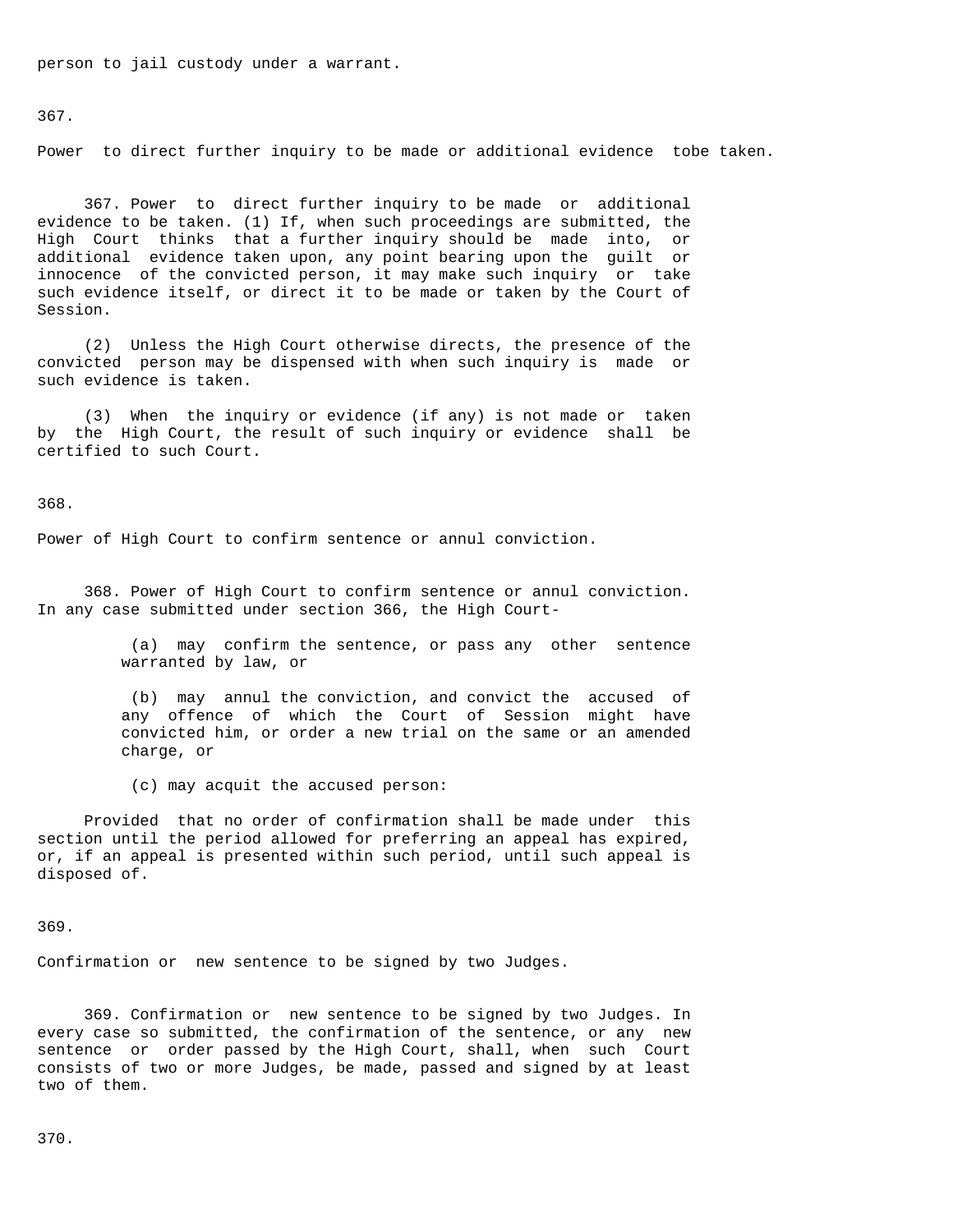Procedure in case of difference of opinion.

 370. Procedure in case of difference of opinion. Where any such case is heard before a Bench of Judges and such judges are equally divided in opinion, the case shall be decided in the manner provided by section 392.

371.

Procedure in cases submitted to High Court for confirmation.

 371. Procedure in cases submitted to High Court for confirmation. In cases submitted by the Court of Session to the High Court for the confirmation of a sentence of death, the proper officer of the High Court shall, without delay, after the order of confirmation or other order has been made by the High Court, send a copy of the order, under the seal of the High Court and attested with his official signature, to the Court of Session.

978

CHAP

APPEALS.

CHAPTER XXIX

APPEALS

372.

No appeal to lie, unless otherwise provided.

 372. No appeal to lie, unless otherwise provided. No appeal shall lie from any judgment or order of a Criminal Court except as provided for by this Code or any other law for the time being in force.

373.

 Appeal from orders requiring security or refusal to accept orrejecting surety for keeping peace or good behaviour.

 373. Appeal from orders requiring security or refusal to accept or rejecting surety for keeping peace or good behaviour. Any person,-

> (i) who has been ordered under section 117 to give security for keeping the peace or for good behaviour, or

> (ii) who is aggrieved by any order refusing to accept or rejecting a surety under section 121,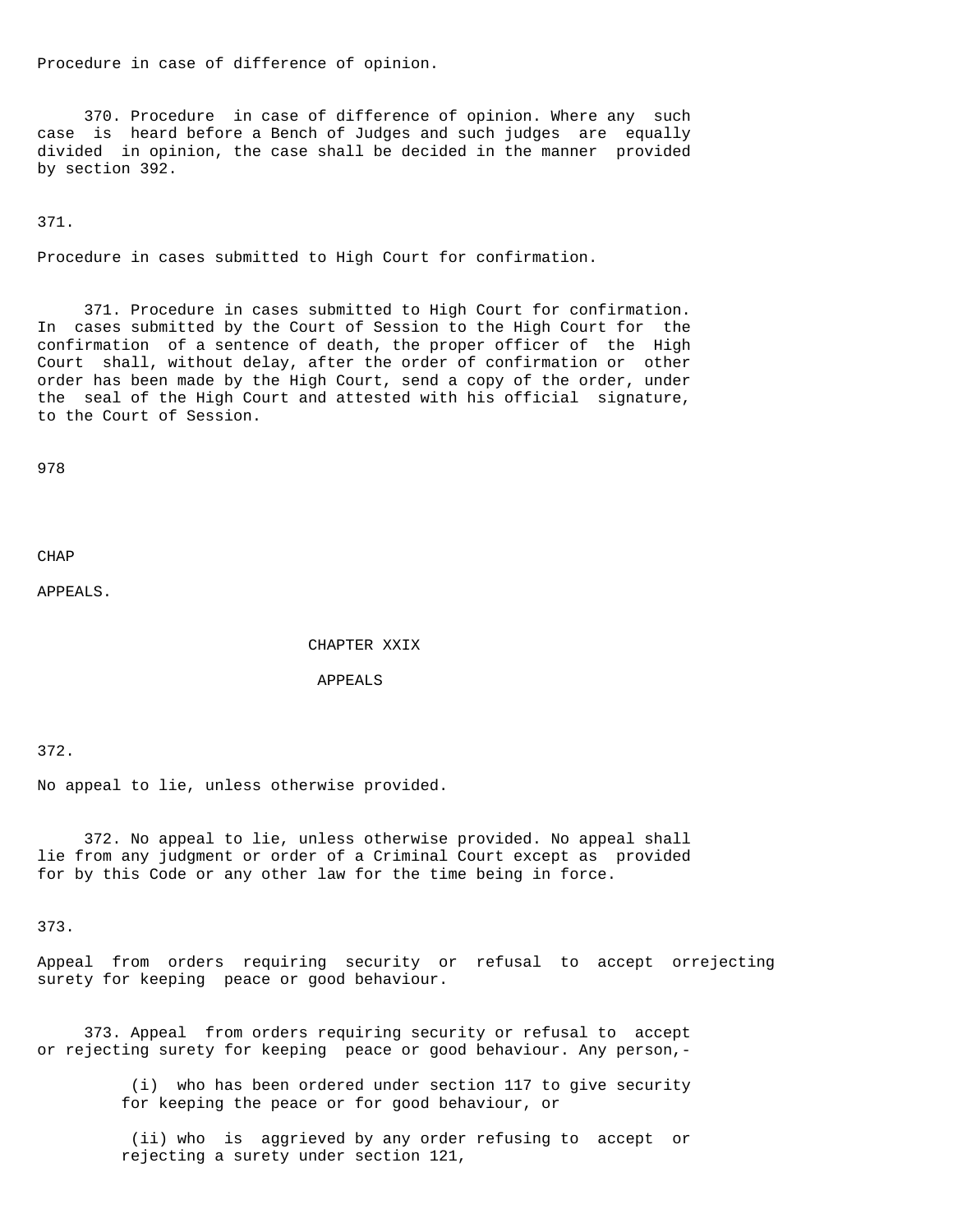may appeal against such order to the Court of Session:

 Provided that nothing in this section shall apply to persons the proceedings against whom are laid before a Sessions Judge in accordance with the provisions of sub-, section  $(2)$  or sub-section  $(4)$ of section 122.

374.

Appeals from convictions.

 374. Appeals from convictions. (1) Any person convicted on a trial held by a High Court in its extraordinary original criminal jurisdiction may appeal to the Supreme Court.

 (2) Any person convicted on a trial held by a Sessions Judge or an Additional Sessions Judge or on a trial held by any other Court in which a sentence of imprisonment for more than seven years 2[has been passed against him or against any other person convicted at the same trial], may appeal to the High Court.

(3) Save as otherwise provided in sub-section (2), any person,-

 (a) convicted on a trial held by a Metropolitan Magistrate or Assistant Sessions Judge or Magistrate of the first class, or of the second class, or

(b) sentenced under section 325, or

 (c) in respect of whom an order has been made or a sentence has been passed under section 360 by any Magistrate,

may appeal to the Court of Session.

### 375.

No Appeal in certain cases when accused pleads guilty.

 375. No Appeal in certain cases when accused pleads guilty. Notwithstanding anything contained in section 374, where an accused person has pleaded guilty and has been convicted on such plea, there shall be no appeal,-

 (a) if the conviction is by a High Court ; or ----------------------------------------------------------------------- 1\* Subs. by Act 45 of 1976, s. 28 for "has been passed" (w.e.f. 18-12-1978). -----------------------------------------------------------------------

979

(b) if the conviction is by a Court of Session,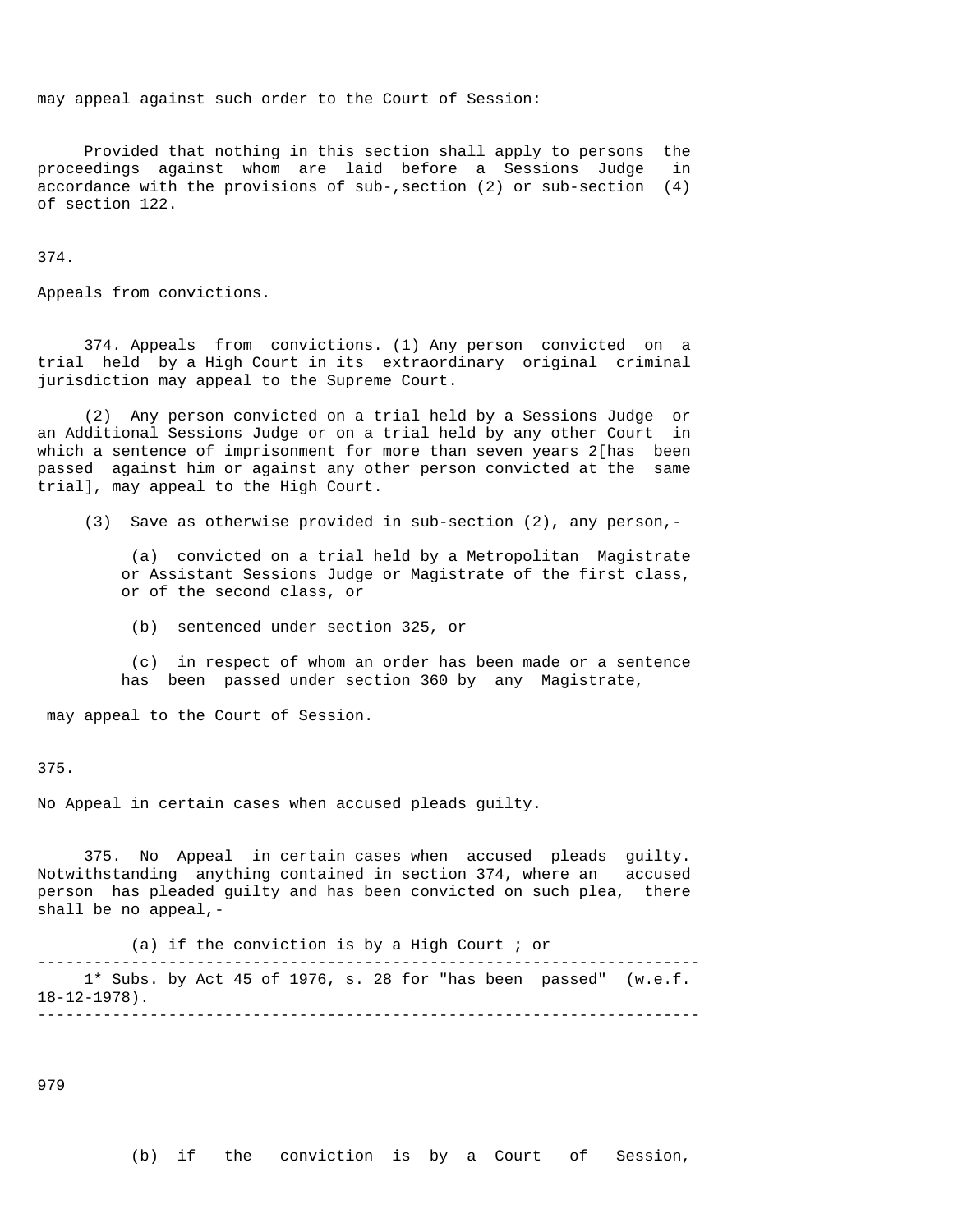Metropolitan Magistrate or Magistrate of the first or second class, except as to the extent or legality of the sentence.

376.

No appeal in petty cases.

 376. No appeal in petty cases. Notwithstanding anything contained in section 374, there shall be no appeal by a convicted person in any of the following cases, namely: -

> (a) where a High Court passes only a sentence of imprisonment for a term not exceeding six months or of fine not exceeding one thousand rupees, or of both such imprisonment and fine ;

> (b) where a Court of Session or a Metropolitan Magistrate passes only a sentence of imprisonment for a term not exceeding three months or of fine not exceeding two hundred rupees, or of both such imprisonment and fine ;

> (c) where a Magistrate of the first class passes only a sentence of fine not exceeding one hundred rupees; or

> (d) where, in a case tried summarily, a Magistrate empowered to act under section 260 passes only a sentence of fine not exceeding two hundred rupees:

 Provided that an appeal may be brought against any such sentence if any other punishment is combined with it, but such sentence shall not be appealable merely on the ground-

> (i) that the person convicted is ordered to furnish security to keep the peace; or

> (ii) that a direction for imprisonment in default of payment of fine is included in the sentence ; or

> (iii) that more than one sentence of fine is passed in the case, if the total amount of fine imposed does not exceed the amount hereinbefore specified in respect of the case.

377.

Appeal by the State Government against sentence.

 377. Appeal by the State Government against sentence. (1) Save as otherwise provided in sub-section (2), the State Government may, in any case of conviction on a trial held by any Court other than a High Court, direct the Public Prosecutor to present an appeal to the High Court against the sentence on the ground of its inadequacy.

 (2) if such conviction is in a case in which the offence has been investigated by the Delhi Special Police Establishment, constituted under the Delhi Special Police Establishment Act, 1946 (25 of 1946) or by any other agency empowered to make investigation into an offence under any Central Act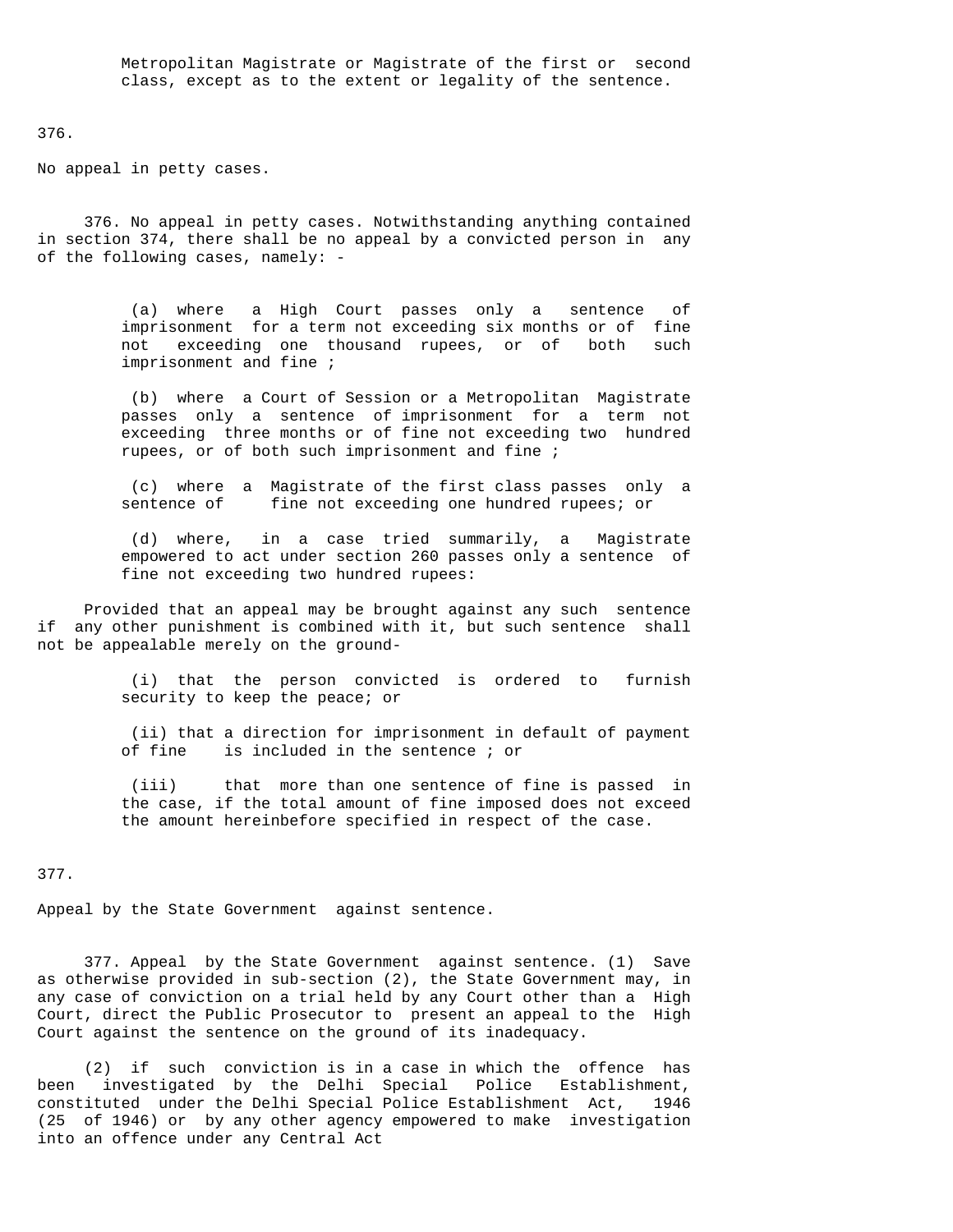other than this Code, 1[the Central Government may also direct] the Public Prosecutor to present an appeal to the High Court against the sentence on the ground of its inadequacy.

 (3)When an appeal has been filed against the sentence on the ground of its inadequacy, the High Court shall not enhance the sentence except after giving to the accused a reasonable opportunity of showing cause against such enhancement and while showing cause, the accused may plead for his acquittal or for the reduction of the sentence.

378.

Appeal in case of acquittal.

 378. Appeal in case of acquittal. (1) Save as otherwise provided in sub-section (2) and subject to the provisions of sub-sections (3) and (5), the State Government may, in any case, direct the Public Prosecutor to present an appeal to the High Court from an original or appellate order of acquittal passed by any Court other than a High Court 2\*[or an order of acquittal passed by the Court of Session in revision.]

 (2)If such an order of acquittal is passed in any case in which the offence has been investigated by the Delhi Special Police Establishment constituted under the Delhi Special Police Establishment Act, 1946 (25 of 1946), or by any other agency empowered to make investigation into an offence under any Central Act other than this Code, the Central Government may also direct the Public Prosecutor to present an appeal, subject to the provisions of sub-section (3), to the High Court from the order of acquittal.

 (3)No appeal under sub-section (1) or sub-section (2) shall be entertained except with the leave of the High Court.

 (4)If such an order of acquittal is passed in any case instituted upon complaint and the High Court, on an application made to it by the complainant in this behalf, grants special leave to appeal from the order of acquittal, the complainant may present such an appeal to the High Court.

 (5)No application under sub-section (4) for the grant of special leave to appeal from an order of acquittal shall be entertained by the High Court after the expiry of six months, where the complainant is a public servant, and sixty days in every other case, computed from the date of that order of acquittal.

 (6)If in any case, the application under sub-section (4) for the grant of special leave to appeal from an order of acquittal is refused, no appeal from that order of acquittal shall lie under sub section (1) or under sub-section (2).

 1 Subs. by Act 45 of 1978, s. 29, for certain words (w.e.f. 18-12-1978).

-----------------------------------------------------------------------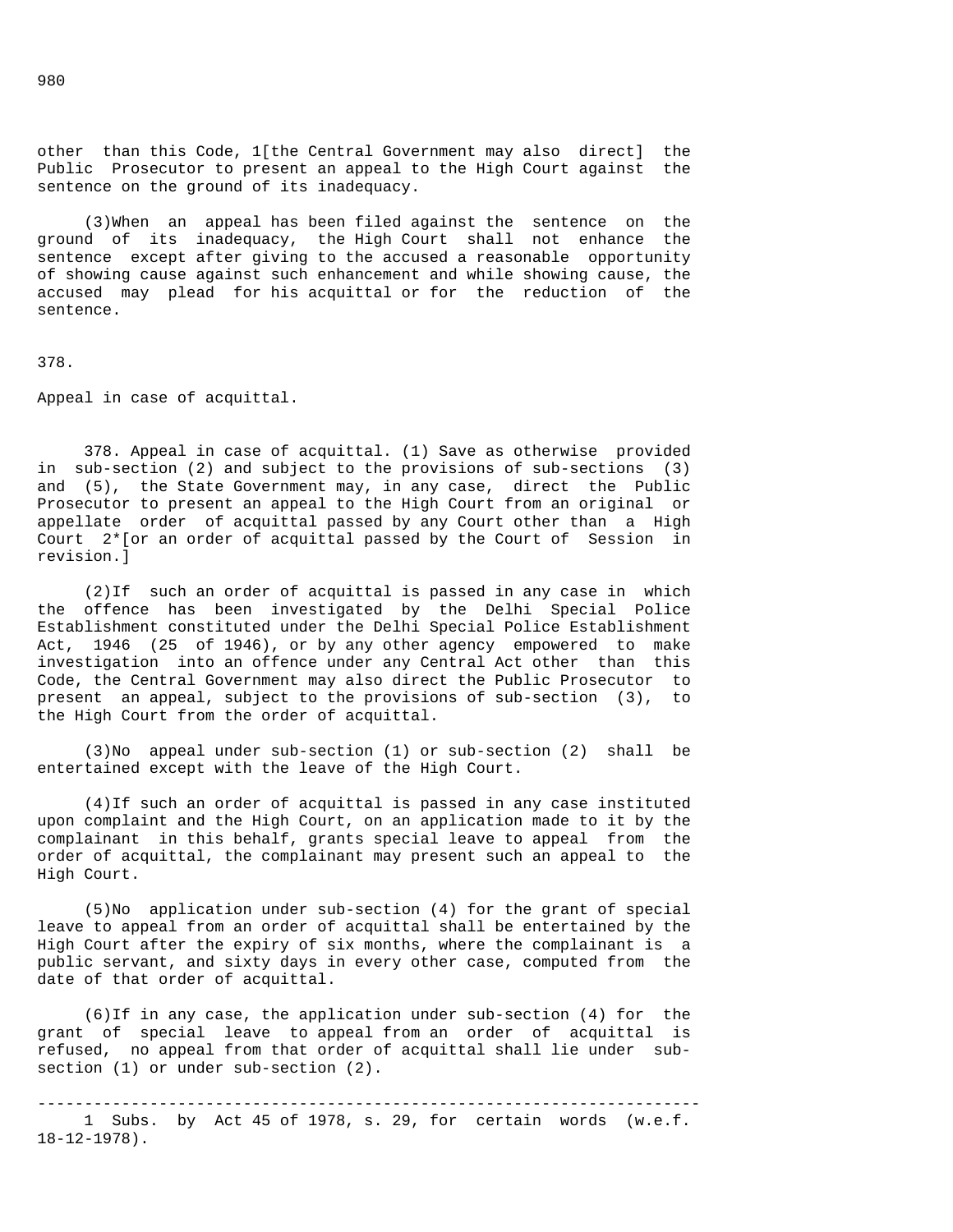981

#### 379.

Appeal against conviction by High Court in certain cases.

 379. Appeal against conviction by High Court in certain cases. Where the High Court has, on appeal, reversed an order of acquittal of an accused person and convicted him and sentenced him to death or to imprisonment for life or to imprisonment for a term of ten years or more, he may appeal to the Supreme Court.

-----------------------------------------------------------------------

380

Special right of appeal in certain cases.

 380. Special right of appeal in certain cases. Notwithstanding anything contained in this Chapter, when more persons than one are convicted in one trial, and an appealable judgment or order has been passed in respect of any of such persons, all or any of the persons convicted at such trial shall have a right of appeal.

381.

Appeal to Court of Session how heard.

 381. Appeal to Court of Session how heard. (1) Subject to the provisions of sub-section (2), an appeal to the Court of Session or Sessions Judge shall be heard by the Sessions Judge or by an Additional Sessions Judge:

 Provided that an appeal against a conviction on a trial held by a Magistrate of the second class may be heard and disposed of by an Assistant Sessions Judge or a Chief Judicial Magistrate.

 (2)An Additional Sessions Judge, Assistant Sessions Judge or a Chief Judicial Magistrate shall hear only such appeals as the Sessions Judge of the division may, by general or special order, make over to him or as the High Court may, by special order, direct him to hear.

382.

Petition of appeal.

 382. Petition of appeal. Every appeal shall be made in the form of a petition in writing presented by the appeallant or his pleader, and every such petition shall (unless the Court to which it is presented otherwise directs) be accompanied by a copy of the judgment or order appealed against.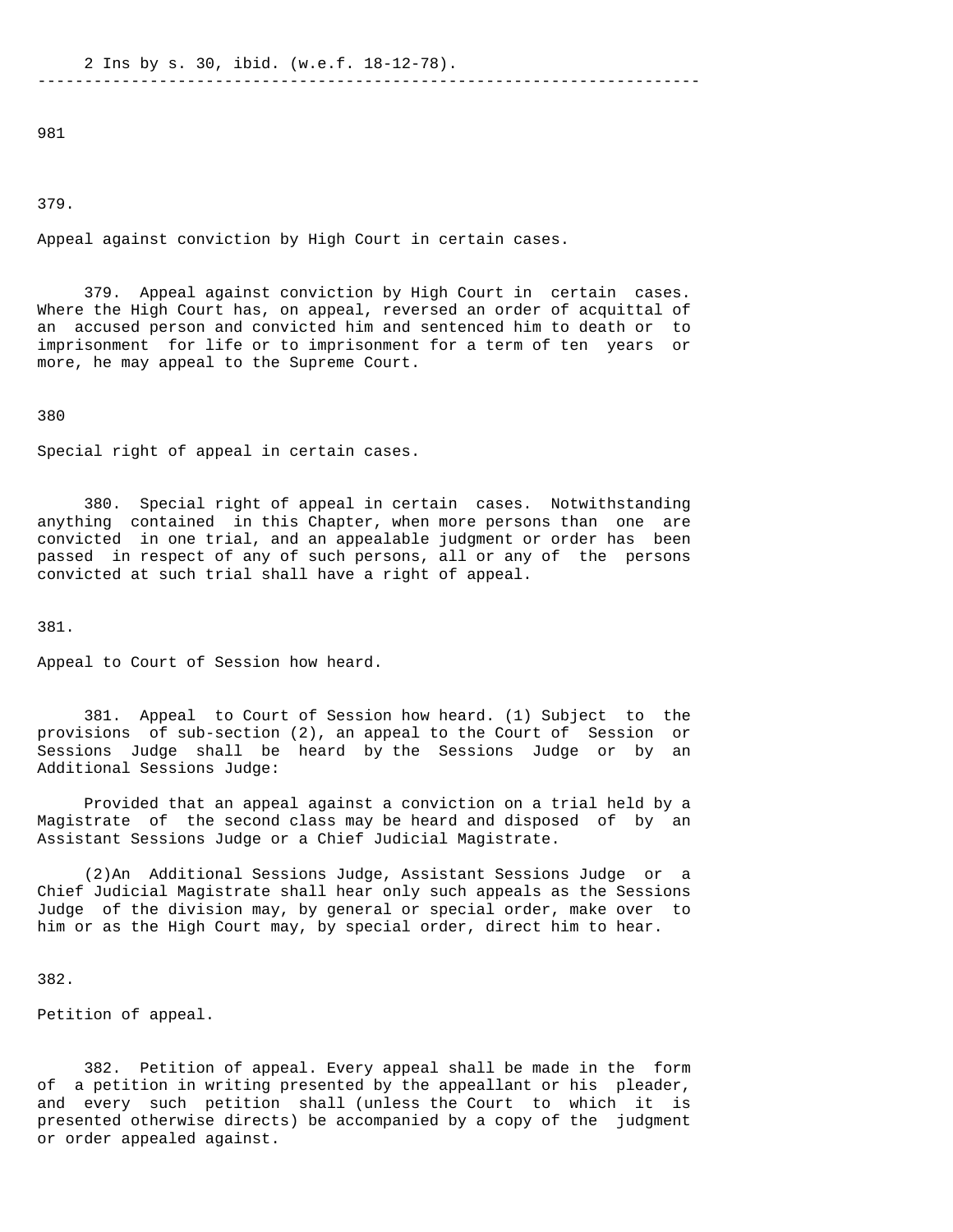383.

Procedure when appellant in jail.

 383. Procedure when appellant in jail. If the appellant is in jail, he may present his petition of appeal and the copies accompanying the same to the officer in charge of the jail, who shall thereupon forward such petition and copies to the proper Appellate Court.

384.

Summary dismissal of appeal.

 384. Summary dismissal of appeal. (1) If upon examining the petition of appeal and copy of the judgment received under section 382 or section 383, the Appellate Court considers that there is no sufficient ground for interfering, it may dismiss the appeal summarily:

# Provided that-

 (a) no appeal presented under section 382 shall be dismissed unless the appellant or his pleader has had a reasonable opportunity of being heard in support of the same  $\mathcal{L}^{\text{max}}$ 

> (b) no appeal presented under section 383 shall be dismissed except after giving the appellant a reasonable opportunity of being

### 982

 heard in support of the same, unless the Appellate Court con siders that the appeal is frivolous or that the production of the accused in custody before the Court would involve such inconvenience as would be disproportionate in the circumstances of the case ;

 (c) no appeal presented under section 383 shall be dismissed summarily until the period allowed for preferring such appeal has expired.

 (2) Before dismissing an appeal under this section, the Court may call for the record of the case.

 (3) Where the Appellate Court dismissing an appeal under this section is a Court of Session or of the Chief Judicial Magistrate, it shall record its reasons for doing so.

 (4) Where an appeal presented under section 383 has been dismissed summarily under this section and the Appellate Court finds that another petition of appeal duly presented under section 382 on behalf of the same appellant has not been considered by it, that Court may, notwithstanding anything contained in section 393, if satisfied that it is necessary in the interests of justice so to do, hear and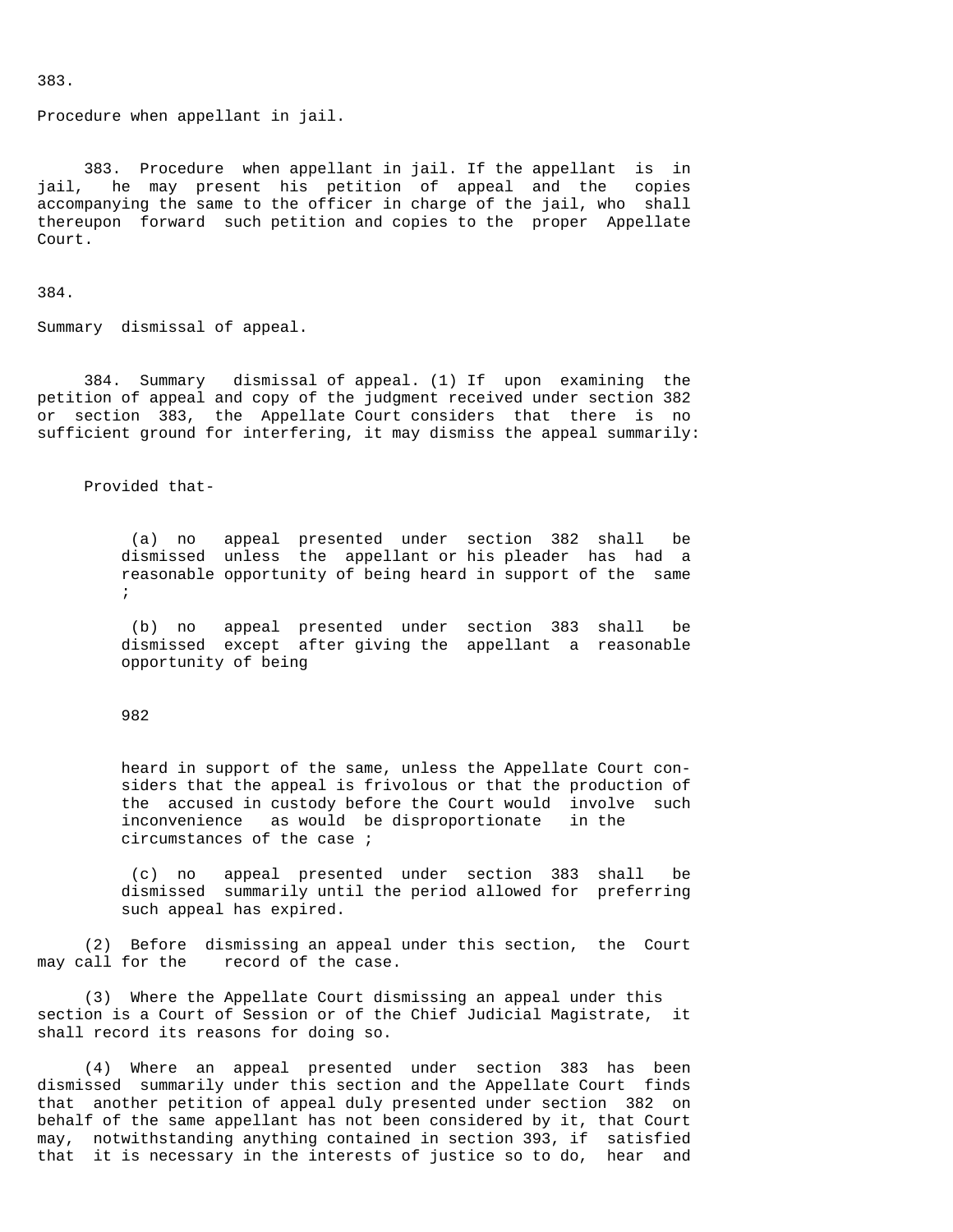dispose of such appeal in accordance with law.

385.

Procedure for hearing appeals not dismissed summarily.

 385. Procedure for hearing appeals not dismissed summarily. (1) If the Appellate Court does not dismiss the appeal summarily, it shall cause notice of the time and place at which such appeal will be heard to be given-

(i) to the appellant or his pleader;

 (ii) to such officer as the State Government may appoint in this behalf ;

 (iii) if the appeal is from a judgment of conviction in a case instituted upon complaint, to the complainant ;

 (iv) if the appeal is under section 377 or section 378, to the accused, and shall also furnish such officer, complainant and accused with a copy of the grounds of appeal.

 (2) The Appellate Court shall then send for the record of the case, if such record is not already available in that Court, and hear the parties :

 Provided that if the appeal is only as to the extent or the legality of the sentence, the Court may dispose of the appeal without sending for the record.

 (3) Where the only ground for appeal from a conviction is the alleged severity of the sentence, the appellant shall not, except with the leave of the Court, urge or be heard in support of any other ground.

983

386.

Power of the Appellate Court.

 386. Power of the Appellate Court. After perusing such record and hearing the appellant or his pleader, if he appears, and the Public Prosecutor if he appears, and in case of an appeal under section 377 or section 378, the accused, if he appears, the Appellate Court may, if it considers that there is no sufficient ground for interfering, dismiss the appeal, or may-

> (a) in an appeal from an order or acquittal, reverse such order and direct that further inquiry be made, or that the accused be re-tried or committed for trial, as the case may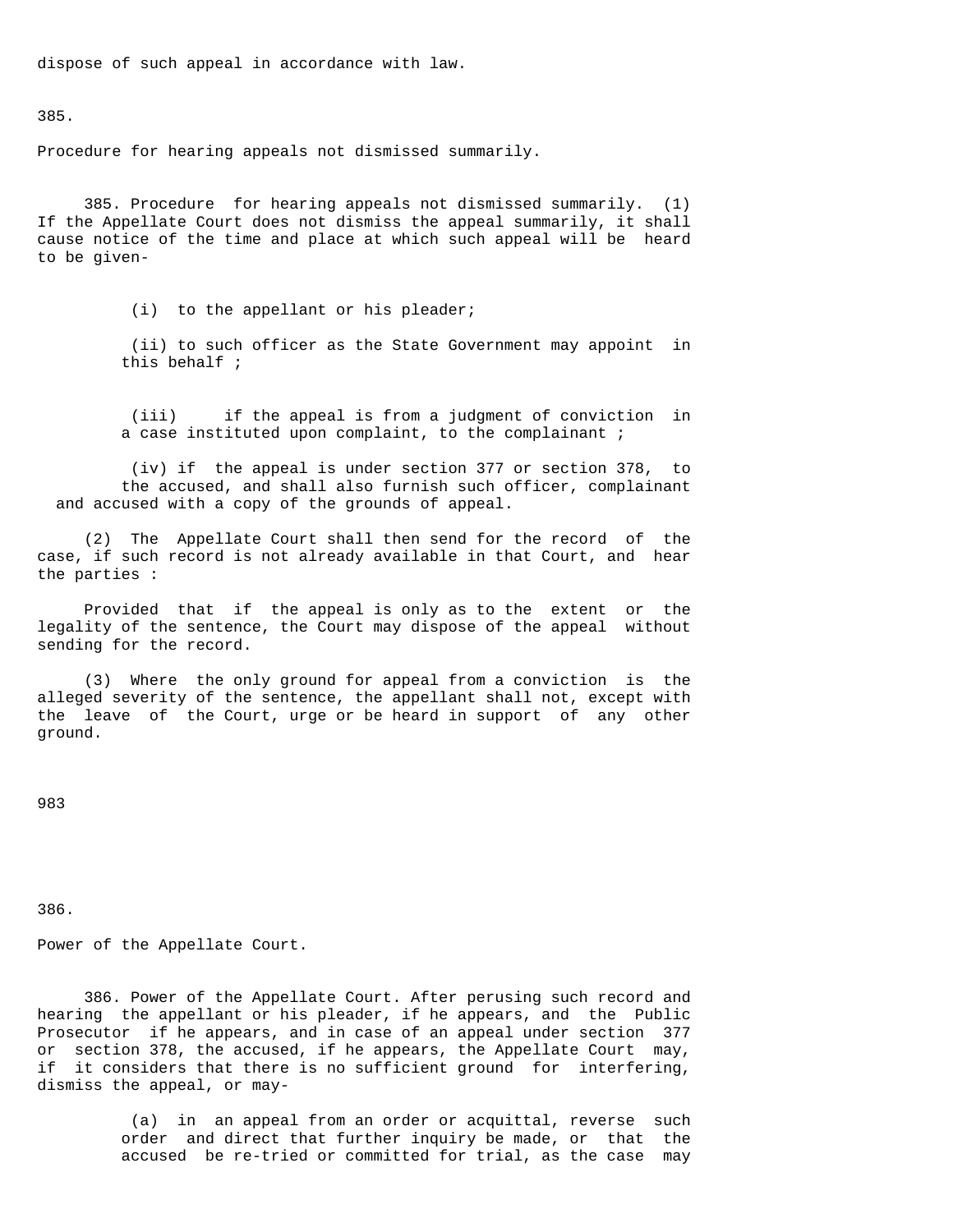be, or find him guilty and pass sentence on him according to law;

(b) in an appeal from a conviction-

 (i) reverse the finding and sentence and acquit or discharge the accused, or order him to be re-tried by a Court of competent jurisdiction subordinate to such Appellate Court or committed for trial, or

(ii) alter the finding, maintaining the sentence, or

 (iii) with or without altering the finding, alter the nature or the extent, or the nature and extent, of the sentence, but not so as to enhance the Same;

(c) in an appeal for enhancement of sentence-

 (i) reverse the finding and sentence and acquit or discharge the accused or order him to be re-tried by a Court competent to try the offence, or

(ii) alter the finding maintaining the sentence, or

 (iii) with or without altering the finding, alter the nature or the extent, or the nature and extent, of the sentence, so as to enhance or reduce the same ;

 (d) in an appeal from any other order, alter or reverse such order;

 (e) make any amendment or any consequential or incidental order that may be just or proper ;

 Provided that the sentence shall not be enhanced unless the accused has had an opportunity of showing cause against such enhancement:

 Provided further that the Appellate Court shall not inflict greater punishment for the offence which in its opinion the accused has committed, than might have been inflicted for that offence by the Court passing the order or sentence under appeal.

387.

Judgments of subordinate Appellate Court.

 387. Judgments of subordinate Appellate Court. The rules contained in Chapter XXVII as to the judgment of criminal Court of original jurisdiction shall apply, so far as may be practice-

984

able, to the judgement in appeal of a Court of Session of Chief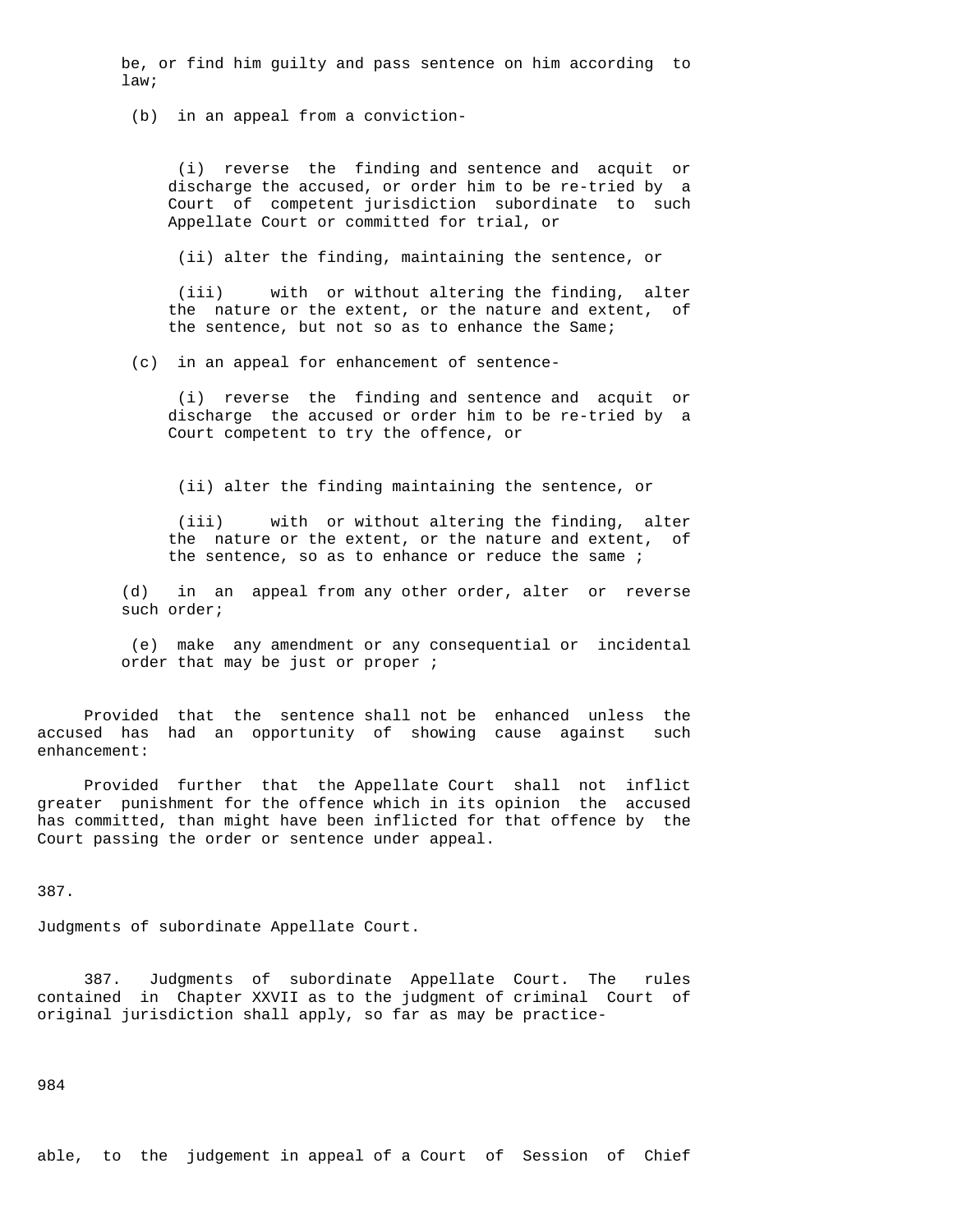Provided that, unless the Appellate Court otherwise directs, the accused shall not be brought up, or required to attend, to hear judgment delivered.

388.

Order of High Court on appeal to be certificated to lower Court.

 388. Order of High Court on appeal to be certificated to lower Court. (1) Whenever a case is decided on appeal by the High Court under this Chapter, it shall certify its judgment or order to the Court by which the finding, sentence or order appealed against was recorded or passed and if such Court is that of a Judicial Magistrate other than the Chief Judicial Magistrate, the High Court's judgment or order shall be sent through the Chief Judicial Magistrate; and if such Court is that of an Executive Magistrate, the High Court's judgment or order shall be sent through the District Magistrate.

 (2)The Court to which the High Court certifies its judgment or order shall thereupon make such orders as are conformable to the judgment or order of the High Court; and, if necessary, the record shall be amended in accordance therewith.

389.

Suspension of sentence pending the appeal; release of appellant onbail.

 389. Suspension of sentence pending the appeal; release of appellant on bail. (1) Pending any appeal by a convicted person, the Appellate Court may, for reasons to be recorded by it in writing, order that the execution of the sentence or order appealed against be suspended and, also, if he is in confinement, that he be released on bail, or on his own bond.

 (2)The power conferred by this section on an Appellate Court may be exercised also by the High Court in the case of an appeal by a convicted person to a Court subordinate thereto.

 (3)Where the convicted person satisfies the Court by which he is convicted that he intends to present an appeal, the Court shall,-

> (i) where such person, being on bail, is sentenced to imprisonment for a term not exceeding three years, or

> (ii) where the offence of which such person has been convicted is a bailable one, and he is on bail,

 order that the convicted person be released on bail, unless there are special reasons for refusing bail, for such period as will afford sufficient time to present the appeal and obtain the orders of the Appellate Court under sub-section (1) ; and the sentence of imprisonment shall, so long as he is so released on bail, be deemed to be suspended.

 (4) When the appellant is ultimately sentenced to imprisonment for a term or to imprisonment for life, the time during which he is so released shall be excluded in computing the term for which he is so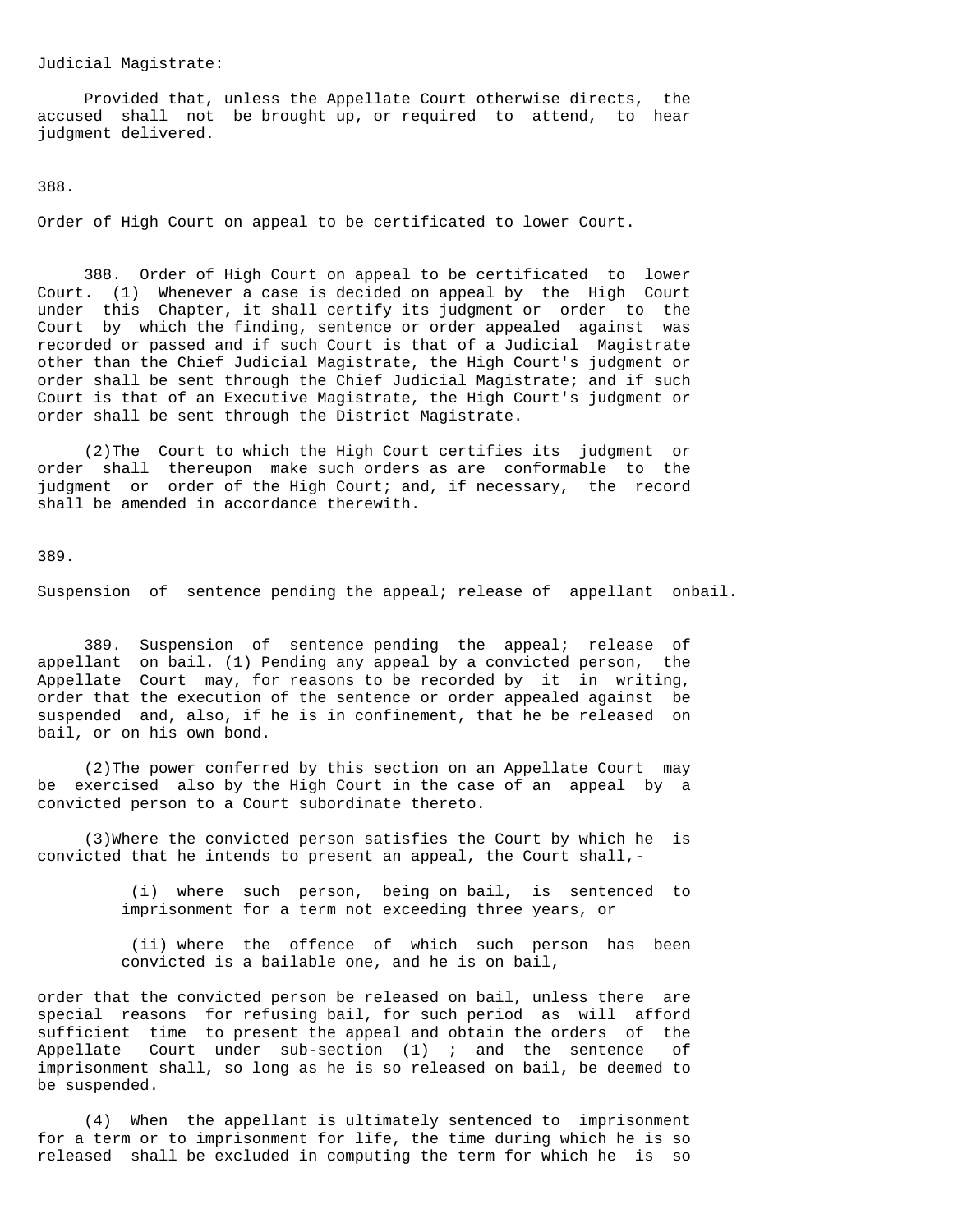sentenced.

985

390.

Arrest of accused in appeal from acquittal.

 390. Arrest of accused in appeal from acquittal. When an appeal is presented under section 378, the High Court may issue a warrant directing that the accused be arrested and brought before it or any subordinate Court, and the Court before which he is brought may commit him to prison pending the disposal of the appeal or admit him to bail.

391.

Appellate Court may take further evidence or direct it to be taken.

 391. Appellate Court may take further evidence or direct it to be taken. (1) In dealing with any appeal under this Chapter, the Appellate Court, if it thinks additional evidence to be necessary, shall record its reasons and may either take such evidence itself, or direct it to be taken by a Magistrate, or when the Appellate Court is a High Court, by a Court of Session or a Magistrate.

 (2) When the additional evidence is taken by the Court of Session or the Magistrate, it or he shall certify such evidence to the Appellate Court, and such Court shall thereupon proceed to dispose of the appeal.

 (3) The accused or his pleader shall have the right to be present when the additional evidence is taken.

 (4) The taking of evidence under this section shall be subject to the provisions of Chapter XXIII, as if it were an inquiry.

392.

Procedure where Judges of Court of Appeal are equally divided.

 392. Procedure where Judges of Court of Appeal are equally divided. When an appeal under this Chapter is heard by a High Court before a Bench of Judges and they are divided in opinion, the appeal, with their opinions, shall be laid before another Judge of that Court, and that Judge, after such hearing as he thinks fit, shall deliver his opinion, and the judgment or order shall follow that opinion:

 Provided that if one of the Judges constituting the Bench, or, where the appeal is laid before another Judge under this section, that Judge, so requires, the appeal shall be re-heard and decided by a larger Bench of Judges.

393.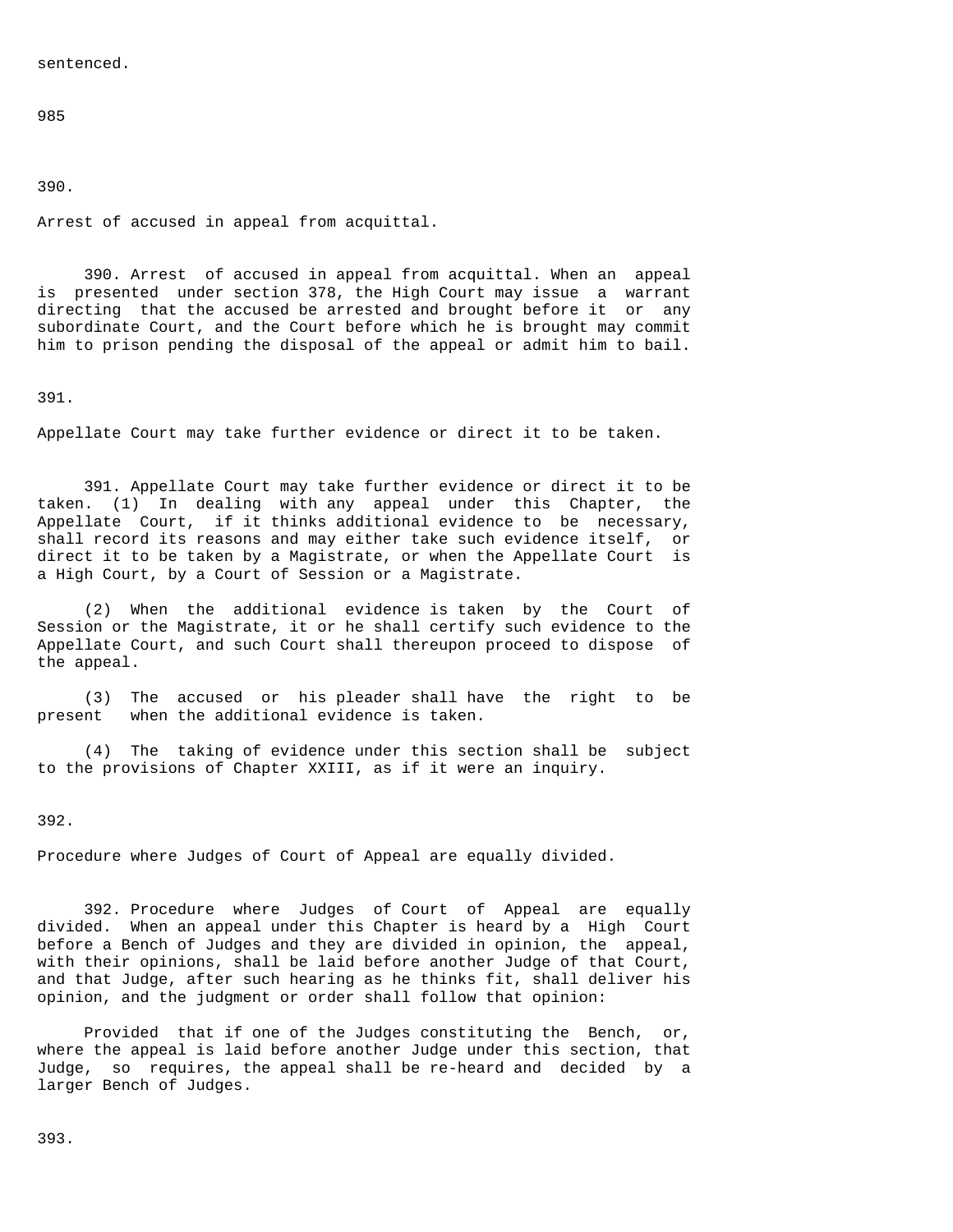Finality of judgments and orders on appeal.

 393. Finality of judgments and orders on appeal. Judgments and orders passed by an Appellate Court upon an appeal shall be final, except in the cases provided for in section 377, section 378, sub section (4) of section 384 or Chapter XXX :

 Provided, that notwithstanding the final disposal of an appeal against conviction in any case, the Appellate Court may hear and dispose of, oil the merits,-

> (a) an appeal against acquittal under section 378, arising out of the same case, or

> (b) an appeal for the enhancement of sentence under section 377, arising out of the same case.

986

394.

Abatement of appeals.

 394. Abatement of appeals. (1) Every appeal under section 377 or section 378 shall finally abate on the death of the accused.

 (2) Every other appeal under this Chapter (except an appeal from a sentence of fine) shall finally abate on the death of the appellant:

 Provided that where the appeal is against a conviction and sentence of death or of imprisonment, and the appellant dies during the pendency of the appeal, any of his near relatives may, within thirty days of the death of the appellant, apply to the Appellate Court for leave to continue the appeal ; and if leave is granted, the appeal shall not abate.

 Explanation.-In this section, "near relative" means a parent, spouse, lineal descendant, brother or sister.

CHAP

REFERENCE AND REVISION.

CHAPTER XXX

### REFERENCE AND REVISION

395.

Reference to High Court.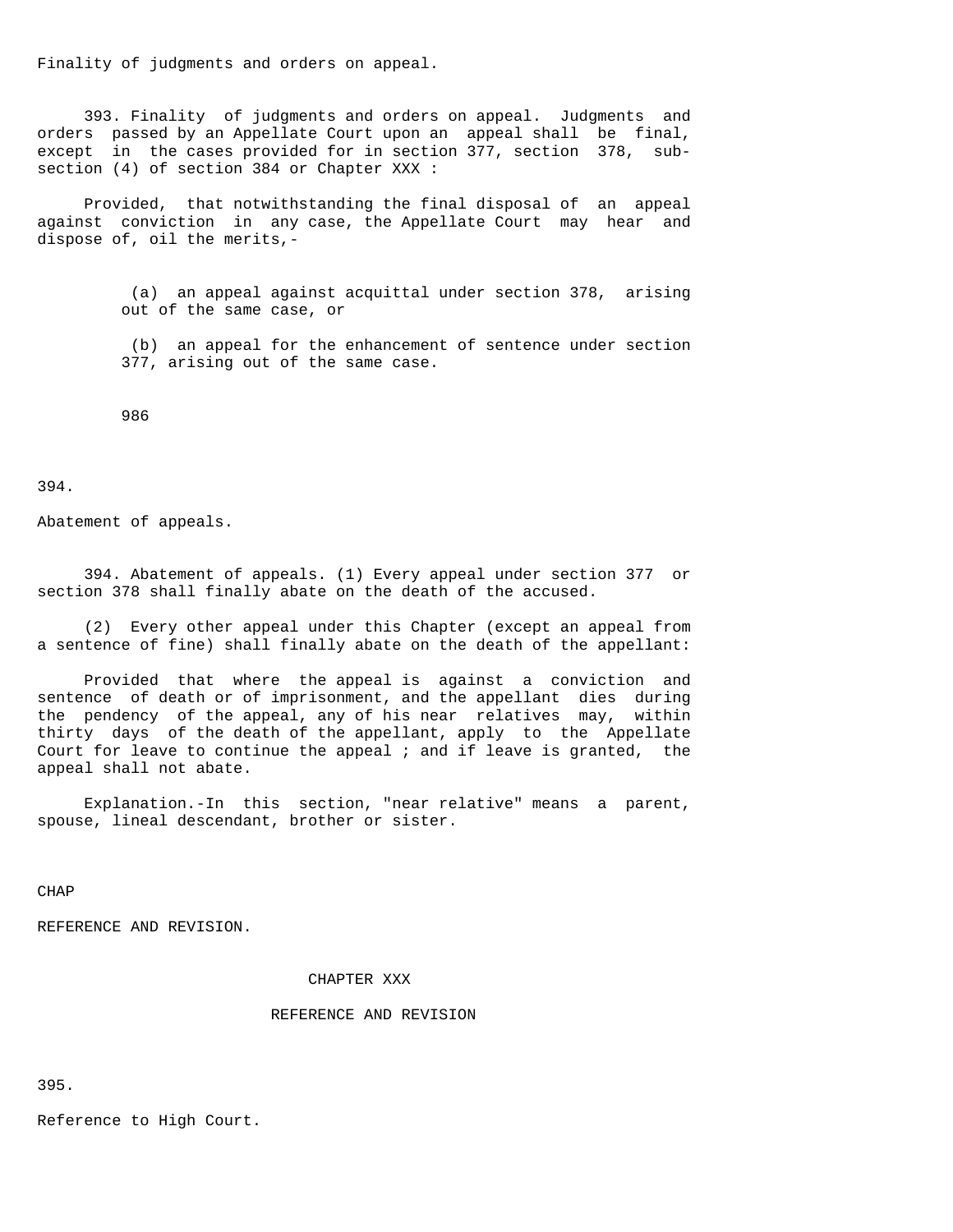395. Reference to High Court. (1) Where any Court is satisfied that a case pending before it involves a question as to the validity of any Act, Ordinance or Regulation or of any provision contained in an Act, Ordinance or Regulation, the determination of which is necessary for the disposal of the case, and is of opinion that such Act, Ordinance, Regulation or provision is invalid or inoperative, but has not been so declared by the High Court to which that Court is subordinate or by the Supreme Court, the Court shall state a case setting out its opinion and the reasons therefor, and refer the same for the decision of the High Court.

 Explanation.-In this section, "Regulation" means any Regulation as defined in the General Clauses Act, 1897 (10 of 1897), or in the General Clauses Act of a State.

 (2) A Court of Session or a Metropolitan Magistrate may, if it or he thinks fit in any case pending before it or him to which the provisions of sub-section (1) do not apply, refer for the decision of the High Court any question of law arising in the hearing of such case.

 (3) Any Court making a reference to the High Court under sub section (1) or sub-section (2) may, pending the decision of the High Court thereon, either commit the accused, to jail or release him on bail to appear when called upon.

987

396.

Disposal of case according to decision of High Court.

 396. Disposal of case according to decision of High Court. (1) When a question has been so referred, the High Court shall pass such order thereon as it thinks fit, and shall cause a copy of such order to be sent to the Court by which the reference was made, which shall dispose of the case conformably to the said order.

 (2) The High Court may direct by whom the costs of such reference shall be paid.

397.

Calling for records to exercise powers of revision.

 397. Calling for records to exercise powers of revision. (1) The High Court or any Sessions Judge may call for and examine the record of any proceeding before any inferior Criminal Court situate within its or his local jurisdiction for the purpose of satisfying itself or himself as to the correctness, legality or propriety of any finding, sentence or order, -recorded or passed, and as to the regularity of any proceedings of such inferior Court, and may, when calling for such record, direct that the execution of any sentence or order be suspended, and if the accused is in confinement, that he be released on bail or on his own bond pending the examination of the record.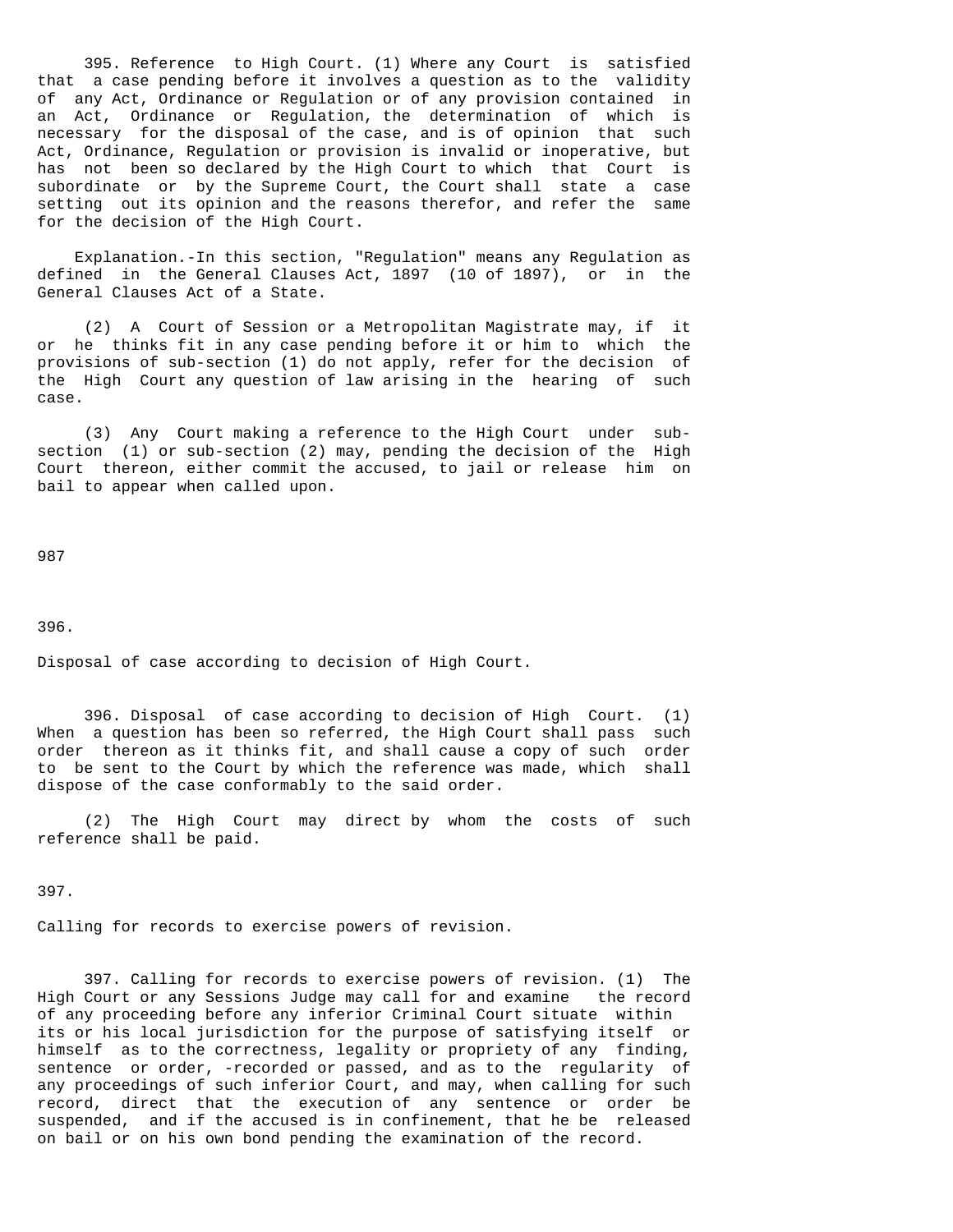Explanation.-All Magistrates whether Executive or Judicial, and whether exercising original or appellate jurisdiction, shall be deemed to be inferior to the Sessions Judge for the purposes of this sub section and of section 398.

 (2) The powers of revision conferred by sub-section (1) shall not be exercised in relation to any interlocutory order passed in any appeal, inquiry, trial or other proceeding.

 (3) If an application under this section has been made by any person either to the High Court or to the Sessions Judge, no further application by the same person shall be entertained by the other of them.

398.

Power to order inquiry.

 398. Power to order inquiry. On examining any record under section 397 or otherwise, the High Court or the Sessions Judge may direct the Chief Judicial Magistrate by himself or by any of the Magistrate subordinate to him to make, and the Chief Judicial Magistrate may himself make or direct any subordinate Magistrate to make, further inquiry into any complaint which has been dismissed under section 203 or sub-section (4) of section 204, or into the case of any person accused of an offence who has been discharged:

 Provided that no Court shall make any direction under this section for inquiry into the case of any person who has been discharged unless such person has had an opportunity of showing cause why such direction should not be made.

988

399.

Sessions Judge's powers of revision.

 399. Sessions Judge's powers of revision. (1) In the case of any proceeding the record of which has been called for by himself, the Sessions judge may exercise all or any of the powers which may be exercised by the High Court under sub-section (1) of section 401.

 (2) Where any proceeding by way of revision is commenced before a Sessions Judge under sub-section (1), the provisions of sub-sections  $(2)$ ,  $(3)$ ,  $(4)$  and  $(5)$  of section 401 shall, so far as may be, apply to such proceeding and references in the said sub-sections to the High Court shall be construed as references to the Sessions Judge.

 (3) Where any application for revision is made by or on behalf of an person before the Sessions Judge, the decision of the Sessions Judge thereon in relation to such person shall be final and no further proceeding by Way of revision at the instance of such person shall be entertained by the High Court or any other Court.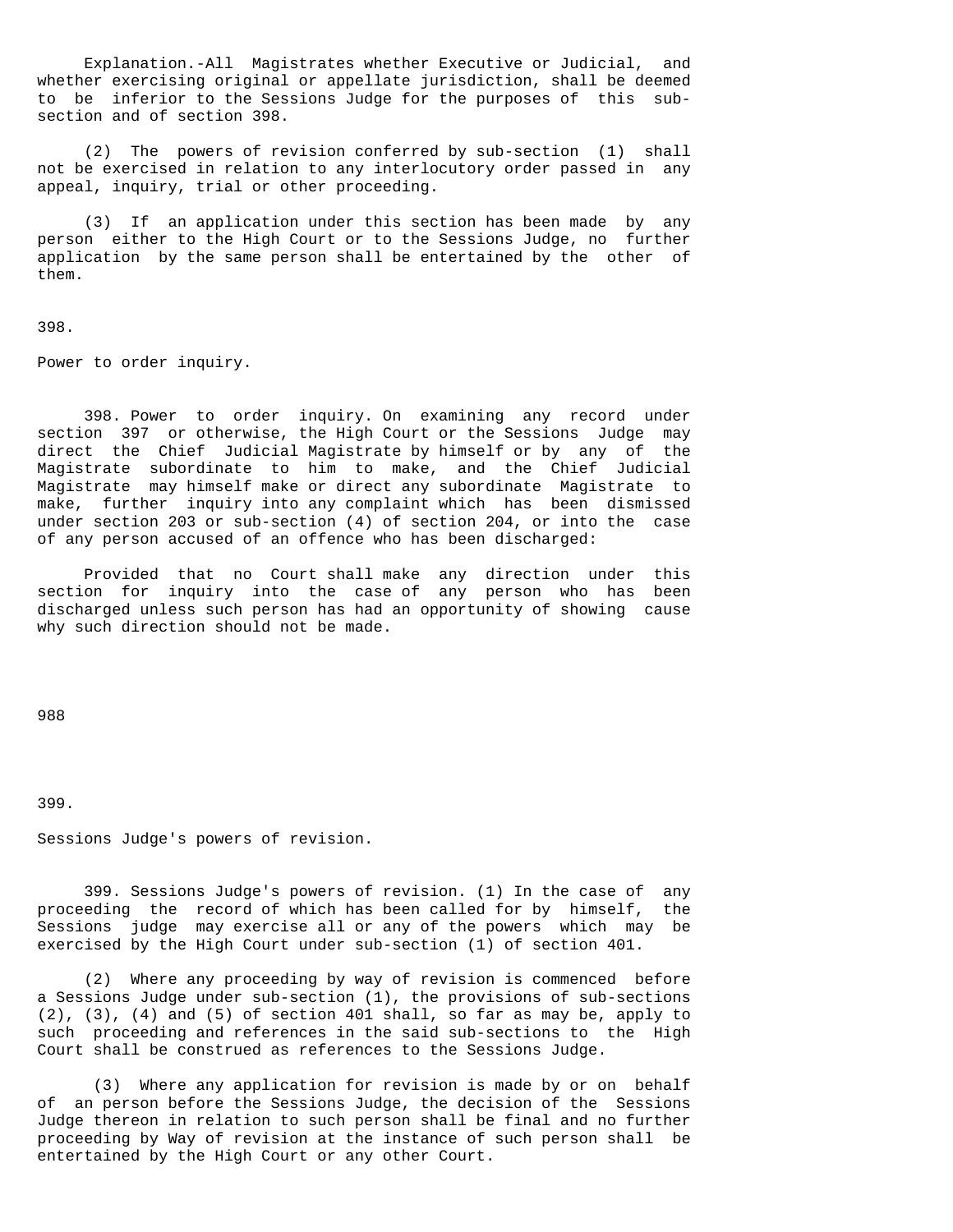400.

Power of Additional Sessons Judge.

 400. Power of Additional Sessons Judge. An Additional Sessions Judge shall have and may exercise all the powers of a Sessions Judge under this Chapter in respect of any case which may be transferred to him by or under any general or special order of the Sessions Judge.

401.

High Court's Powers of revisions.

 401. High Court's Powers of revisions. (1) In the case of any proceeding the record of which has been called for by itself or Which otherwise comes to its knowledge, the High Court may, in its discretion, exercise any of the powers conferred on a Court of Appeal by sections 386, 389, 390 and 391 or on a Court of Session by section 307 and, when the Judges composing the Court of revision are equally divided in opinion, the case shall be disposed of in the manner provided by section 392.

 (2) No order under this section shall be made to the prejudice of the accused or other person unless he has had an opportunity of being heard either personally or by pleader in his own defence.

 (3) Nothing in this section shall be deemed to authorise a High Court to convert a finding of acquittal into one of conviction.

 (4) Where under this Code an appeal lies and no appeal is brought, no proceeding by way of revision shall be entertained at the instance of the party who could have appealed.

 (5) Where under this Code tan appeal lies but an application for revision has been made to the High Court by any person and the High Court Is satisfied that such application was made under the erroneous belief that no appeal lies thereto and that it is necessary in the interests of justice

989

 so to do, the High Court may treat the application for revision as a petition of appeal and deal with the same accordingly.

402.

Powers of High Court to withdraw or tranfer revision cases.

 402. Powers of High Court to withdraw or tranfer revision cases. (1) Whenever one or more persons convicted at the same trial makes or make application to a High Court for revision and any other person convicted at the same trial makes an application to the Sessions Judge for revision, the High Court shall decide, having regard to the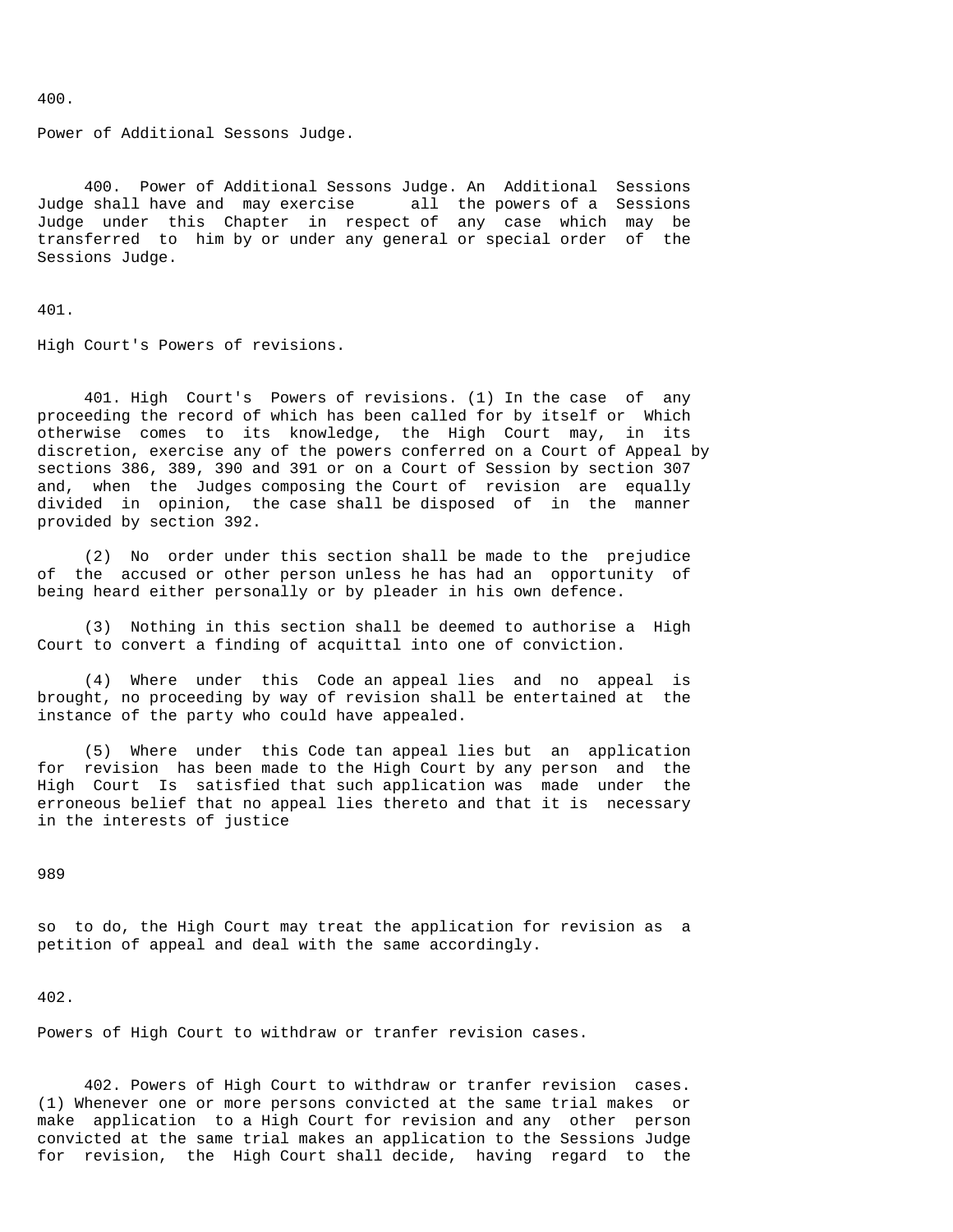general convenience of the parties and the importance of the questions involved, which of the two Courts should finally dispose of the applications for revision and when the High Court decides that all the applications for revision should be disposed of by itself, the High Court shall direct that the applications for revision pending before the Sessions Judge be transferred to itself and where the High Court decides that it is not necessary for it to dispose of the applications for revision, it shall direct that the applications for revision made to it be transferred to the Sessions Judge.

 (2) Whenever any application for revision is transferred to the High Court, that Court shall deal with the same as if it were an application duly made before itself.

 (3) Whenever any application for revision is transferred to the Session Judge, that Judge shall deal with the same as if it were an application duly made before himself.

 (4) Where an application for revision is transferred by the High Court to the Sessions Judge, no further application for revision shall lie to the High Court or to any other Court at the instance of the person or persons whose applications for revision have been disposed of by the Session Judge.

403.

Option of Court to hear parties.

 403. Option of Court to hear parties. Save as otherwise expressly provided by this Code, no party has any right to be heard either personally or by pleader before any Court exercising its powers of revision; but the Court may, if it thinks fit, when exercising such powers, hear any party either personally or by pleader.

404.

 Statement by Metropolitan Magistrate of ground of his decision to beconsidered by High Court.

 404. Statement by Metropolitan Magistrate of ground of his decision to be considered by High Court. When the record of any trial held by a Metropolitan Magistrate is called for by the High Court or Court of Session under section 397, the Magistrate may submit with the record a statement setting forth the grounds of his decision or order and any facts which he thinks material to the issue ; and the Court shall consider such statement before overruling or setting aside the said decision or order.

990

405.

High Courts' order to be certified to lower Court.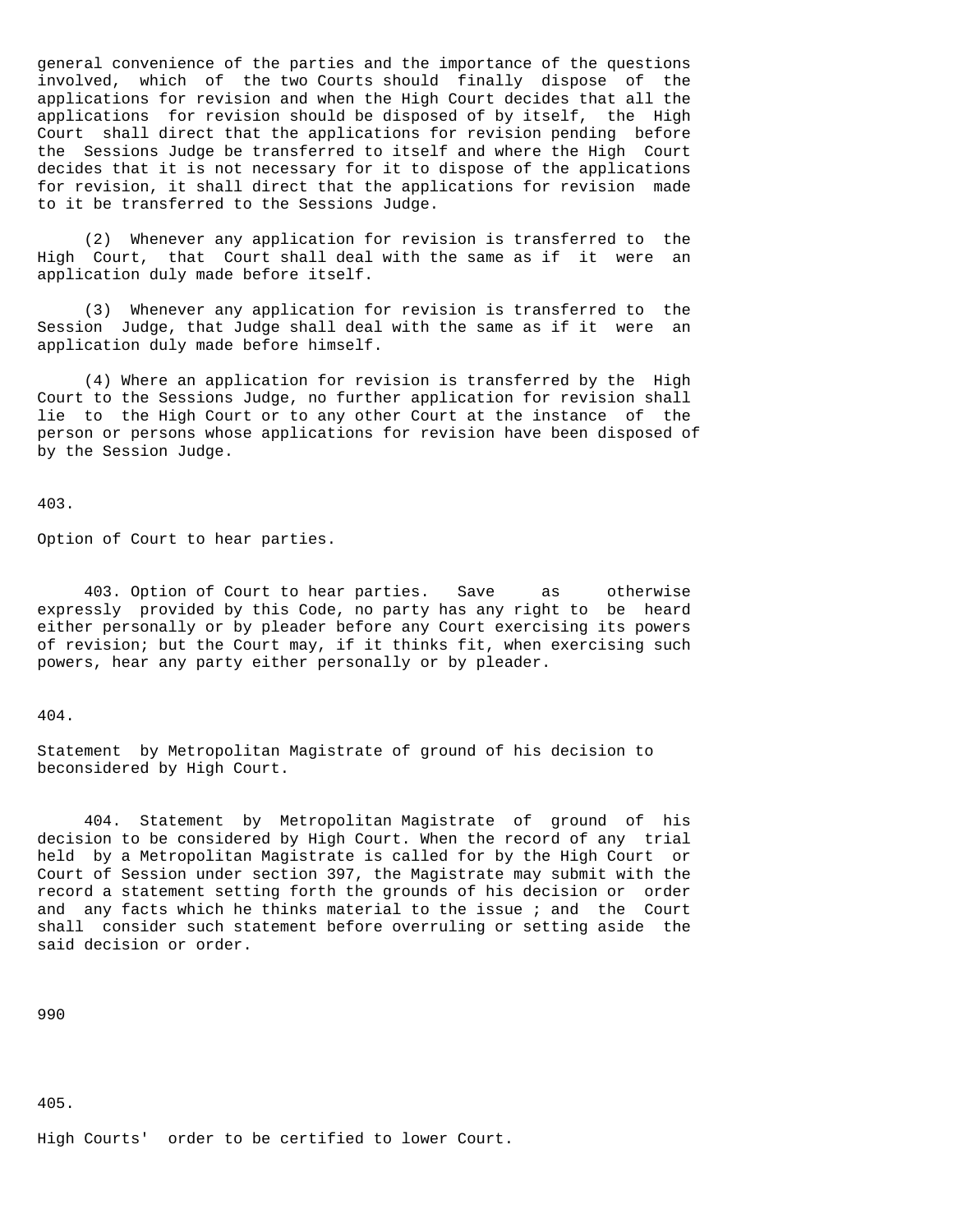405. High Courts' order to be certified to lower Court. When a case is revised under this Chapter by the High Court or a Sessions Judge, it or he shall, in the manner provided by section 388, certify its decision or order to the Court by which the finding, sentence or order revised was recorded or passed, and the Court to which the decision or order is so certified shall thereupon make such orders as are conformable to the decision so certified ; and, if necessary, the record shall be amended in accordance therewith.

CHAP

TRANSFER OF CRIMINAL CASES.

# CHAPTER XXXI

# TRANSFER OF CRIMINAL CASES

406.

Power of Supreme Court to transfer cases and appeals.

 406. Power of Supreme Court to transfer cases and appeals. (1) Whenever it is made to appear to the Supreme Court that an order under this section is expedient for the ends of justice, it may direct that any particular case or appeal be transferred from one High Court to another High Court or from a Criminal Court subordinate to one High Court to another Criminal Court of equal or superior jurisdiction subordinate to another High Court.

 (2)The Supreme Court may act under this section only on the application of the Attorney-General of India or of a party interested, and every such application shall be made by motion, which shall, except when the applicant is the Attorney-General of India or the Advocate-General of the State, be supported by affidavit or affirmation.

 (3)Where any application for the exercise of the powers conferred by this section is dismissed, the Supreme Court may, if it is of opinion that the application was frivolous or vexatious, order the applicant to pay by way of compensation to any person who has opposed the application such sum not exceeding one thousand rupees as it may consider appropriate In the circumstances of the case.

407.

Power of High Court to transfer cases and appeals.

 407. Power of High Court to transfer cases and appeals. (1) Whenever it is made to appear to the High Court-

> (a) that a fair and impartial inquiry or trial cannot be had in any Criminal Court subordinate thereto, or

> (b) that some question of law of unusual difficulty is likely to arise, or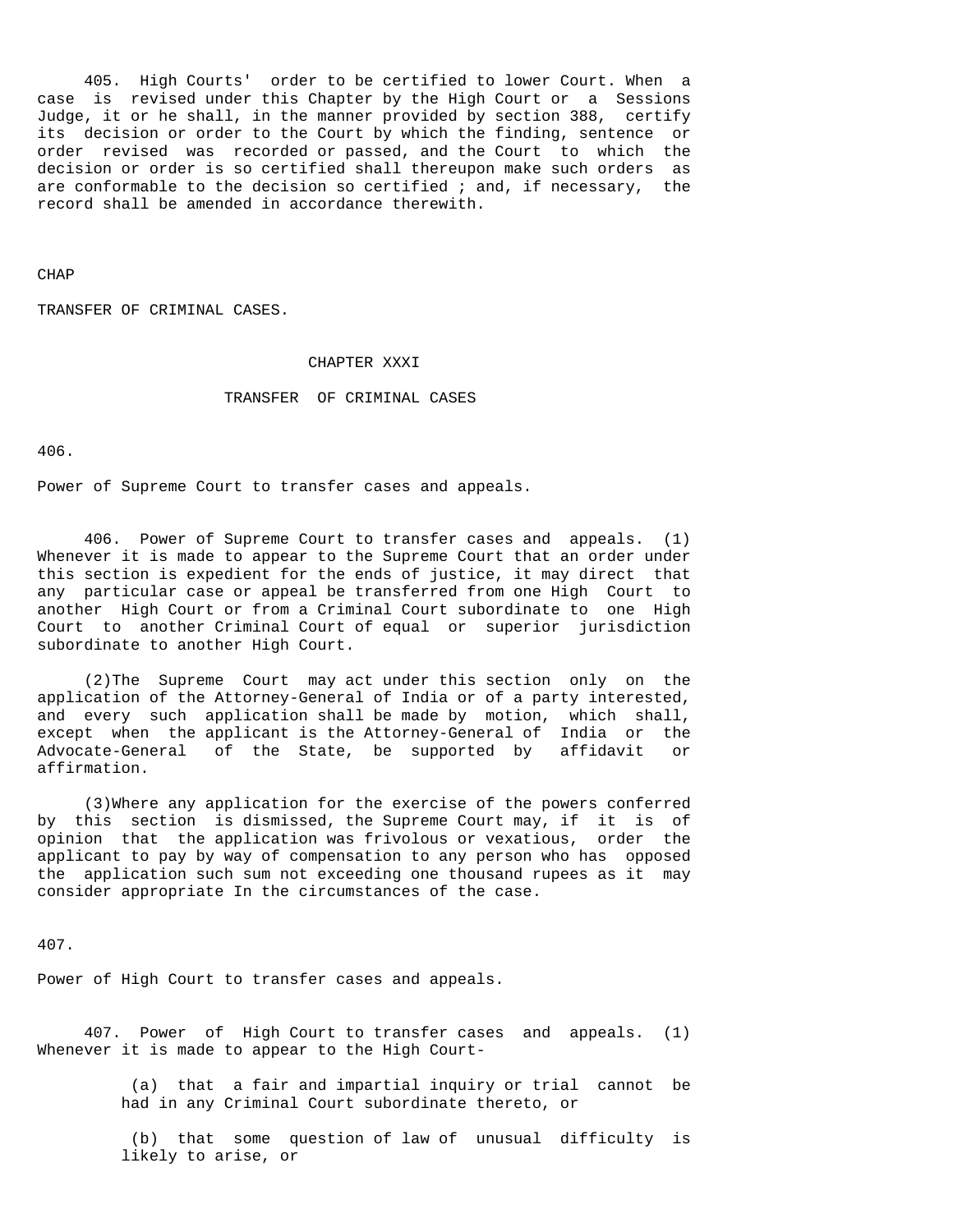(c) that an order under this section is required by any provision of this Code, or will tend to the general convenience of the parties or witnesses, or is expedient for the ends of justice,

991

it may order-

 (i) that any offence be inquired into or tried by any Court not qualified under sections 177 to 185 (both inclusive), but in other respects competent to inquire into or try such offence;

 (ii) that any particular case or appeal, or class of cases or appeals, be transferred from a Criminal Court subordinate to its authority to any other such Criminal Court of equal or superior jurisdiction ;

 (iii) that any particular case be committed for trial to a Court of Session ; or

 (iv) that any particular case or appeal be transferred to and tried before itself.

 (2) The High Court may act either on the report of the lower Court, or on the application of a party interested, or on its own initiative :

 Provided that no application shall lie to the High Court for transferring a case from one Criminal Court to another Criminal Court in the same sessions division, unless an application for such transfer has been made to the Sessions Judge and rejected by him.

 (3) Every application for an order under sub-section (1) shall be made by motion, which shall, except when the applicant is the Advocate-General of the State, be supported by affidavit or affirmation.

 (4) When such application is made by an accused person, the High Court may direct him to execute a bond, with or without sureties, for the payment of any compensation which the High Court may award under sub-section (7).

 (5) Every accused person making such application shall give to the Public Prosecutor notice in writing of the application, together with copy of the grounds on which it is made; and no order shall be made on of the merits of the application unless at least twenty-four hours have elapsed between the giving of such notice and the hearing of the application.

 (6) Where the application is for the transfer of a case or appeal from any subordinate Court, the High Court may, if it is satisfied that it is necessary so to do in the interests of justice, order that, pending the disposal of the application, the proceedings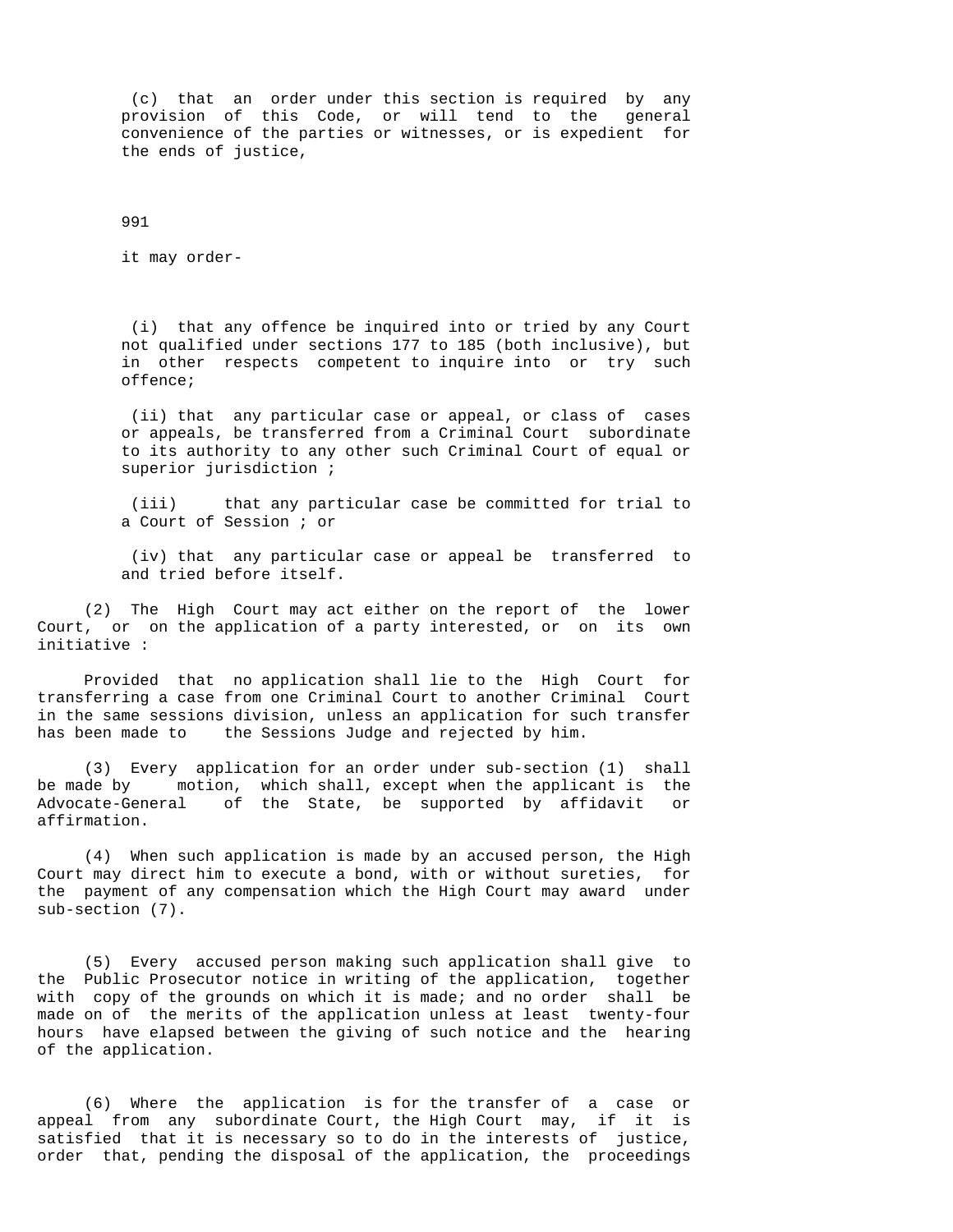in the subordinate Court shall be stayed, on such terms as the High Court may think fit to impose:

 Provided that such stay shall not affect the subordinate Court's power of remand under section 309.

992

 (7) Where an application for an order under sub-section (1) is dismissed, the High Court may, if it is of opinion that the application was frivolous or vexatious, order the applicant to pay by way of compensation to any person who has opposed the application such sum not exceeding one thousand rupees as it may consider proper in the circumstances of the case.

 (8) When the High Court orders under sub-section (1) that a case be transferred from any Court for trial before itself, it shall observe in such trial the same procedure which that Court would have observed if the case had not been so transferred.

 (9) Nothing in this section shall be deemed to affect any order of Government under section 197.

408.

Power of Sessions Judge to transfer cases and appeals.

 408. Power of Sessions Judge to transfer cases and appeals. (1) Whenever it is made to appear to a Sessions Judge that an order under this sub-section is expedient for the ends of justice, he may order that any particular case be transferred from one Criminal Court to another Criminal Court in his sessions division.

 (2) The Sessions Judge may act either on the report of the lower Court, or on the application of a party interested, or on his own initiative.

(3) The provisions of sub-sections  $(3)$ ,  $(4)$ ,  $(5)$ ,  $(6)$ ,  $(7)$  and (9) of section 407 shall apply in relation to an application to the Sessions Judge for an order under sub-section (1) as they apply in relation to an application to the High Court for an order under subsection (1) of section 407, except that sub-section (7) of that section shall so apply as if for the words "one thousand rupees" occurring therein, the words "two hundred and fifty rupees" were substituted.

409.

Withdrawal of cases and appeals by Sessions Judges.

 409. Withdrawal of cases and appeals by Sessions Judges. (1) A Sessions Judge may withdraw any case or appeal from, or recall any case or appeal which he has made over to, any Assistant Sessions Judge or Chief Judicial Magistrate subordinate to him.

(2) At any time before the trial of the case or the hearing of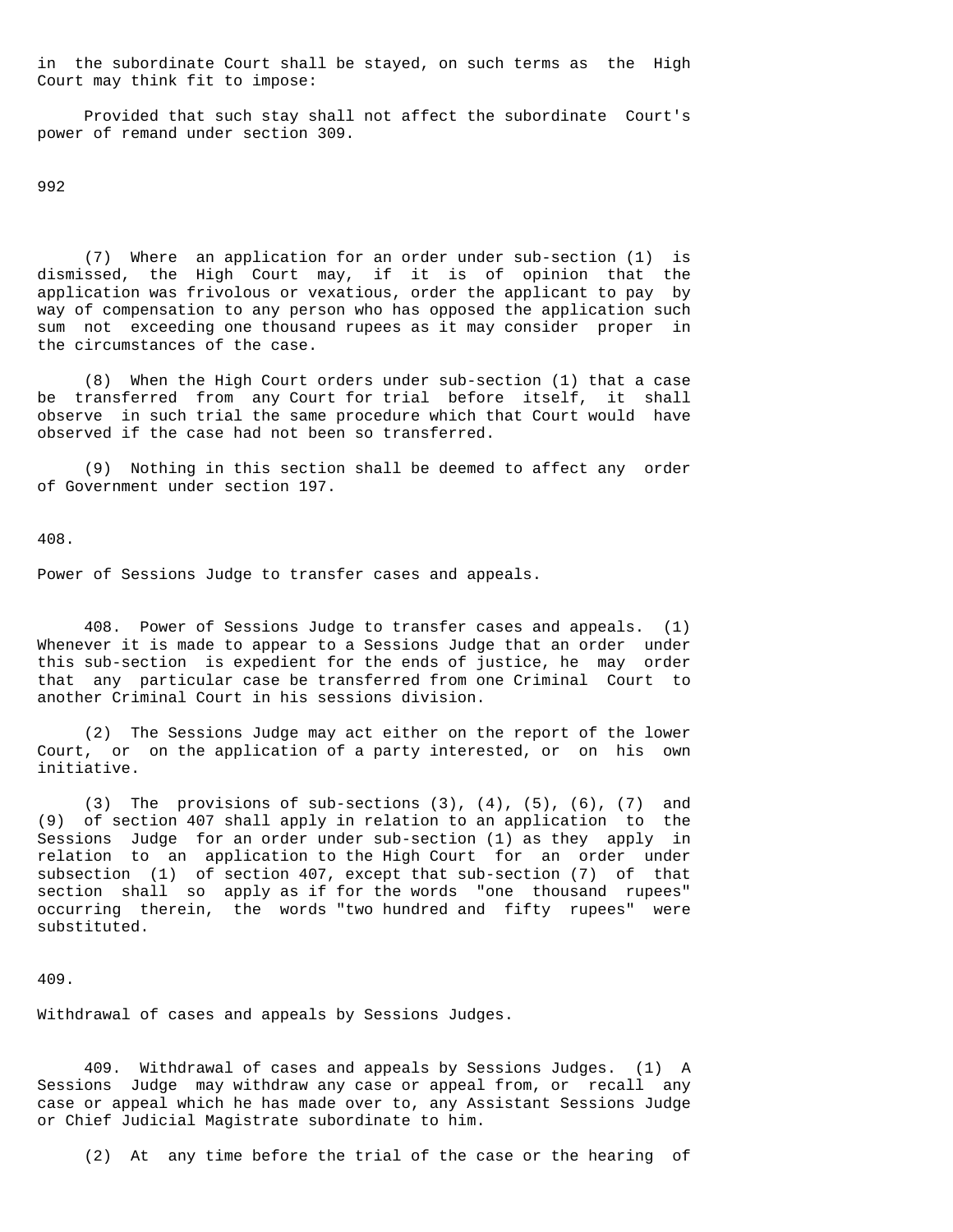the appeal has commenced before the Additional Sessions Judge, a Sessions Judge may recall any case or appeal which he has made over to any Additional Sessions Judge.

 (3) Where a Sessions Judge withdraws or recalls a case or appeal under sub-section (1) or sub-section (2), he may either try the case in his own Court or hear the appeal himself, or make it over in accordance with the provisions of this Code to another Court for trial or hearing, as the case may be.

993

410.

Withdrawal of cases by Judicial Magistrates.

 410. Withdrawal of cases by Judicial Magistrates. (1) Any Chief Judicial Magistrate may withdraw any case from, or recall any case which he has made over to, any Magistrate subordinate to him, and may inquire into or try such case himself, or refer it for inquiry or trial to any other such Magistrate competent to inquire into or try the same.

 (2)Any Judicial Magistrate may recall any case made over by him under sub-section (2) of section 192 to any other Magistrate and may inquire into or try such case himself.

411.

Making over or withdrawal of cases by Excutive Magistrates.

 411. Making over or withdrawal of cases by Excutive Magistrates. Any District Magistrate or Sub-divisional Magistrate may-

> (a) make over, for disposal, any proceeding which has been started before him, to any Magistrate subordinate to him;

> (b) withdraw any case from, or recall any case which he has made over to, any Magistrate subordinate to him, and dispose of such proceeding himself or refer it for disposal to any other Magistrate.

# 412.

Reasons to be recorded.

 412. Reasons to be recorded. A Sessions Judge or Magistrate making an order under section 408, section 409, section 410 or section 411 shall record his reasons for making it.

CHAP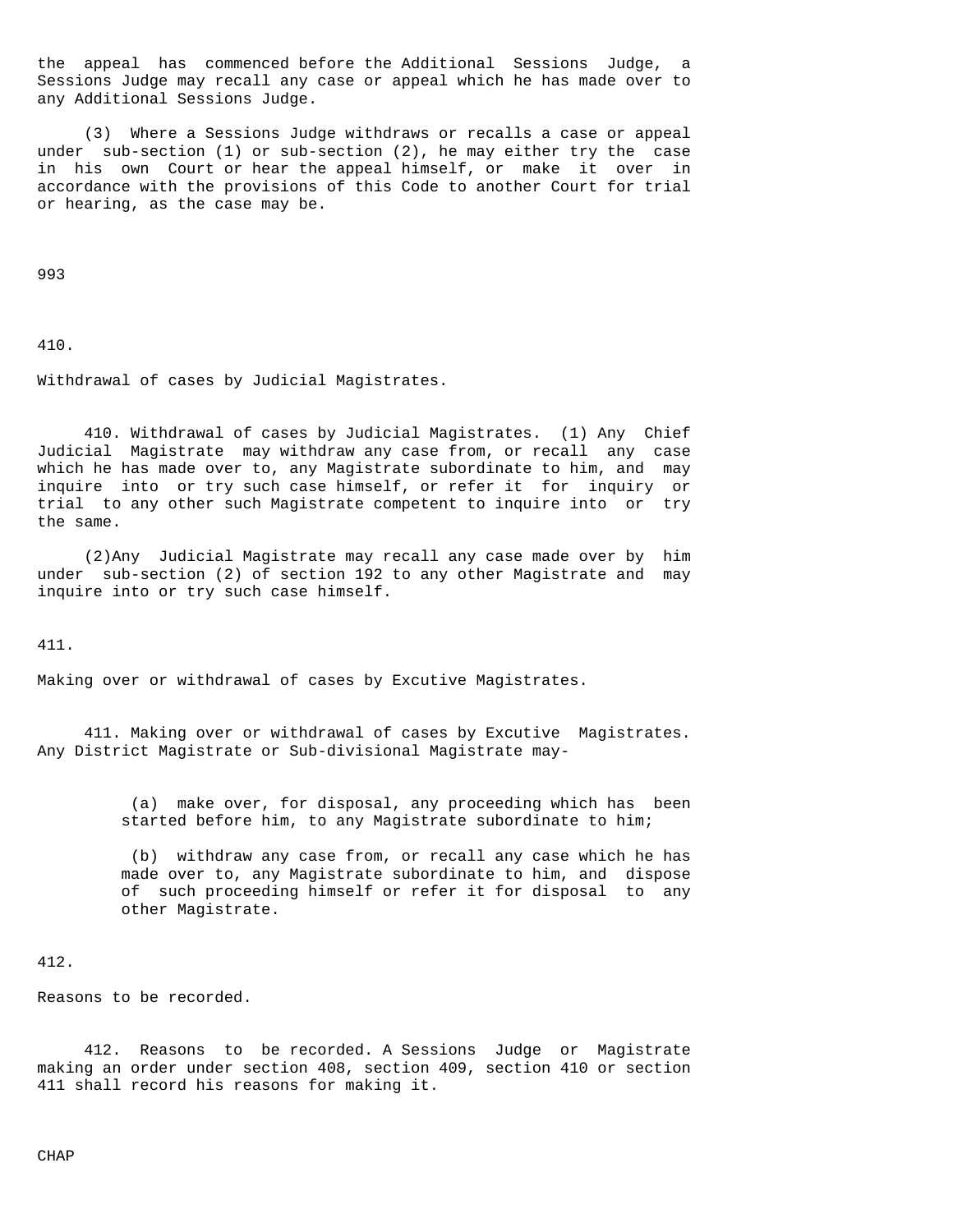EXECUTION, SUSPENSION, REMISSION AND COMMUTATION OF SENTENCES

#### CHAPTER XXXII

EXECUTION, SUSPENSION, REMISSION AND COMMUTATION OF SENTENCES

# A.-Death sentences

413.

Execution of order passed under section 368.

 413. Execution of order passed under section 368. When in a case submitted to the High Court for the confirmation of a sentence of death, the Court of Session receives the order of confirmation or other order of the High Court thereon , it shall cause such order to be carried into effect by issuing a warrant or taking such other steps as may be necessary.

## 414.

Execution of sentence of death passed by High Court.

 414. Execution of sentence of death passed by High Court. When a sentence of death is passed by the High Court in appeal or in revision, the Court of Session shall, on receiving the order of the High Court, cause the sentence to be carried into effect by issuing a warrant.

### 415.

 Postponement of execution sentence of death in case of appeal toSupreme Court.

 415. Postponement of execution sentence of death in case of appeal to Supreme Court. (1) Where a person is sentenced to death by the High Court and an appeal from its judgment lies to the Supreme Court under subclause (a) or sub-clause (b) of clause (1) of article 134 of the Constitution.

#### 994

 the High Court shall order the execution of the sentence to be postponed until the period allowed for preferring such appeal has expired, or, if an appeal is preferred within that period, until such appeal is disposed of.

 (2) Where a sentence of death is passed or confirmed by the High Court, and the person sentenced makes an application to the High Court for the grant of a certificate under article 132 or under sub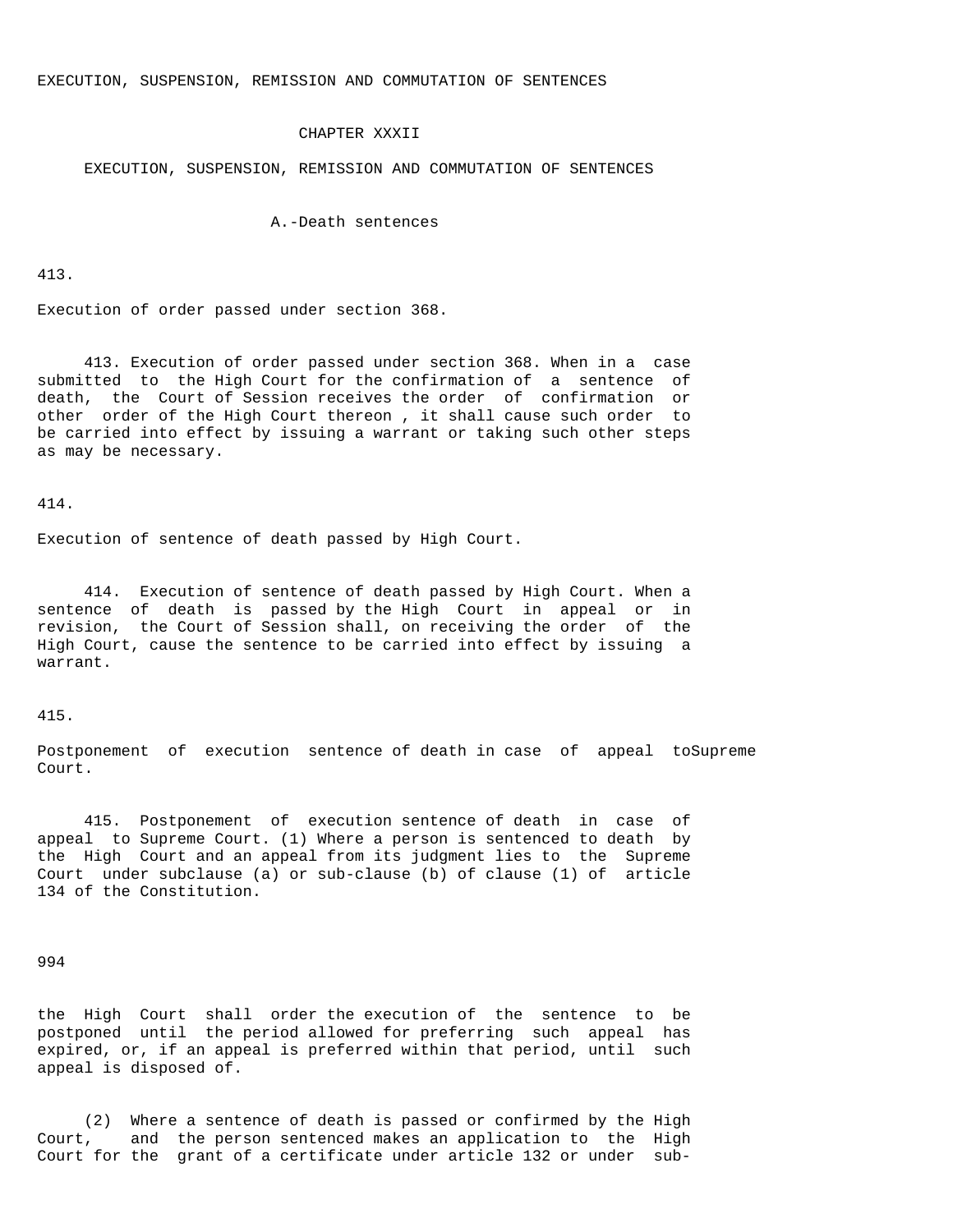clause (c) of clause (1) of article 134 of the Constitution, the High Court shall order the execution of the sentence to be postponed until such application is disposed of by the High Court, or if a certificate is granted on such application, until the period allowed for preferring an appeal to the Supreme Court on such certificate has expired.

 (3) Where a sentence of death is passed or confirmed by the High Court, and the High Court is satisfied that the person sentenced intends to present a petition to the Supreme Court for the grant of special leave to appeal under article 136 of the Constitution, the High Court shall order the execution of the sentence to be postponed for such period as it considers sufficient to enable him to present such petition.

416.

Postponement of capital sentence pregnant woman.

 416. Postponement of capital sentence pregnant woman. If a woman sentenced to death is found to be pregnant, the High Court shall order the execution of the sentence to be postponed, and may, if it thinks fit, commute the sentence to imprisonment for life.

B.-Imprisonment

417.

Power to appoint place of imprisonment.

 417. Power to appoint place of imprisonment. (1) Except when otherwise provided by any law for the time being in force, the State Government may direct In what place any person liable to be imprisoned or committed to custody under this Code shall be confined.

 (2) If any person liable to be imprisoned or committed to custody under this Code is in confinement in a civil jail, the Court or Magistrate ordering the imprisonment or committal may direct that the person be removed to a criminal jail.

 (3) When a person is removed to a criminal jail under sub section (2), he shall, on being released therefrom, be sent back to the civil jail, unless either-

> (a) three years have elapsed since he was removed to the criminal jail, in Which case he shall be deemed to have been released from the civil jail under section 58 of the Code of Civil Pro-

995

 cedure, 1908 (5 of 1908 ), or section 23 of the Provincial Insolvency Act, 1920 (5 of 1920), as the case may be; or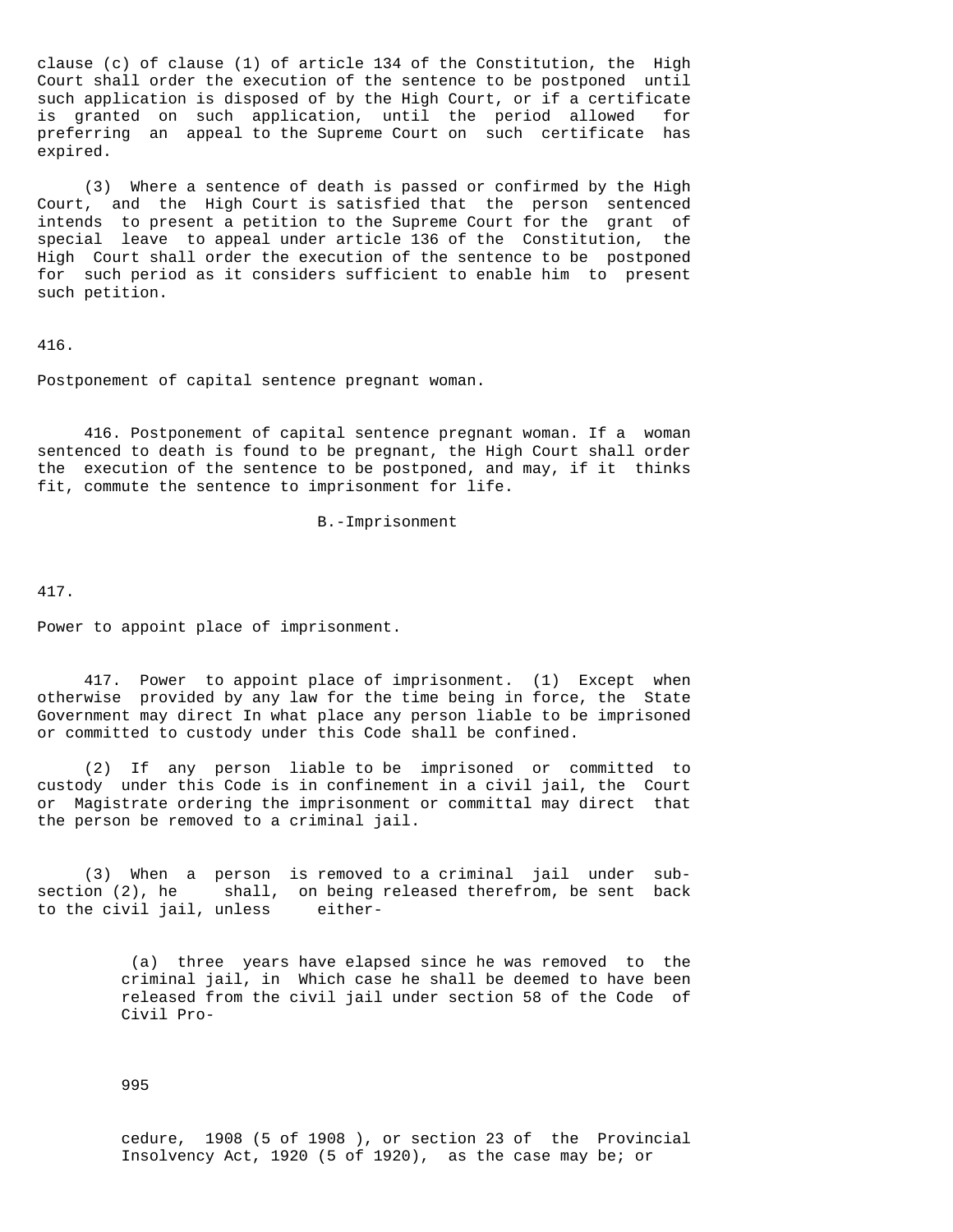(b) the Court which ordered his imprisonment in the civil jail has certified to the officer in charge of the criminal jail that he is entitled to be released under section 58 of the Code of Civil Procedure, 1908 (5 of 1908), or under section 23 of the Provincial Insolvency Act, 1920 (5 of 1920), as the case may be.

418.

Execution of sentence of imprisonment.

 418. Execution of sentence of imprisonment. (1) Where the accused is sentenced to imprisonment for life or to imprisonment for a term in cases other than those provided for by section 413, the Court passing the sentence shall forthwith forward a warrant to the jail or other place in which he is, or is to be, confined, and, unless the accused is already confined in such jail or other place, shall forward him to such jail or other place, with the warrant:

 Provided that where the accused is sentenced to imprisonment till the rising of the Court, it shall not be necessary to prepare or forward a warrant to a jail, and the accused may be confined in such place as the Court may direct.

 (2) Where the accused is not present in Court when he is sentenced to such imprisonment as is mentioned in sub-section (1), the Court shall issue a warrant for his arrest for the purpose of forwarding him to the jail or other place in which he is to be confined; and in such case, the sentence shall commence on the date of his arrest.

419.

Direction of warrant for execution.

 419. Direction of warrant for execution. Every warrant for the execution of a sentence of imprisonment shall be directed to the officer in charge of the jail or other place in which the prisoner is, or is to be, confined.

420.

Warrant with whom to be lodged.

 420. Warrant with whom to be lodged. When the prisoner is to be confined in a jail, the warrant shall be lodged with the jailor.

C.-Levy of fine

421.

Warrant for levy of fine.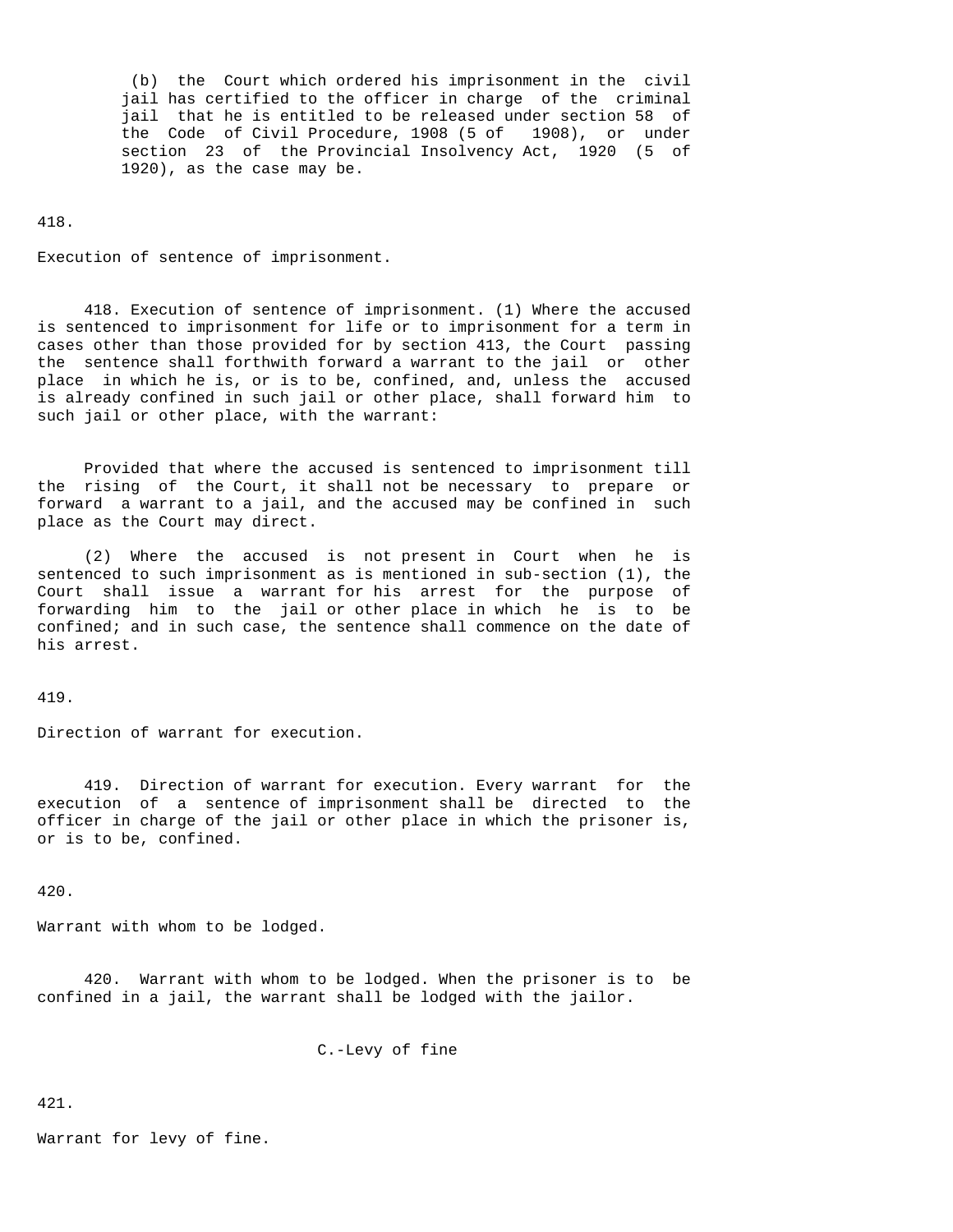421. Warrant for levy of fine. (1) When an offender has been sentenced to pay a fine, the Court passing the sentence may take action for the recovery of the fine in either or both of the following ways, that is to say, it may-

 (a) issue a warrant for the levy of the amount by attachment and sale of any movable property belonging to the offender;

996

 (b) issue a warrant to the Collector of the district, authorising him to realise the amount as arrears of land revenue from the movable or immovable property, or both, of the defaulter:

 Provided that, if the sentence directs that in default of payment of the fine, the offender shall be imprisoned, and if such offender has undergone the whole of such imprisonment in default, no Court shall issue such warrant unless, for special reasons to be recorded in writing, it considers it necessary so to do, or unless it has made an order for the payment of expenses or compensation out of the fine under section 357.

 (2) The State Government may make rules regulating the manner In which warrants under clause (a) of sub-section (1) are to be executed, and for the summary determination of any claims made by any person other than the offender in respect of any property attached in execution of such warrant.

 (3) Where the Court issues a warrant to the Collector under clause (b) of sub-section (1), the Collector shall realise the amount in accordance with the law relating to recovery of arrears of land revenue, as if such warrant were a certificate issued under such law :

 Provided that no such warrant shall be executed by the arrest or detention in prison of the offender.

422.

Effect of such warrant.

 422. Effect of such warrant. A warrant issued under clause (a) of sub-section (1) of section 421 by any Court may be executed within the local jurisdiction of such Court, and it shall authorise the attachment and sale of any such property outside such jurisdiction, when it is endorsed by the District Magistrate within whose local jurisdiction such property is found.

423.

 Warrant for levy of fine issued by a Court in any territory to whichthis Code does not extend.

 423. Warrant for levy of fine issued by a Court in any territory to which this Code does not extend. Notwithstanding anything contained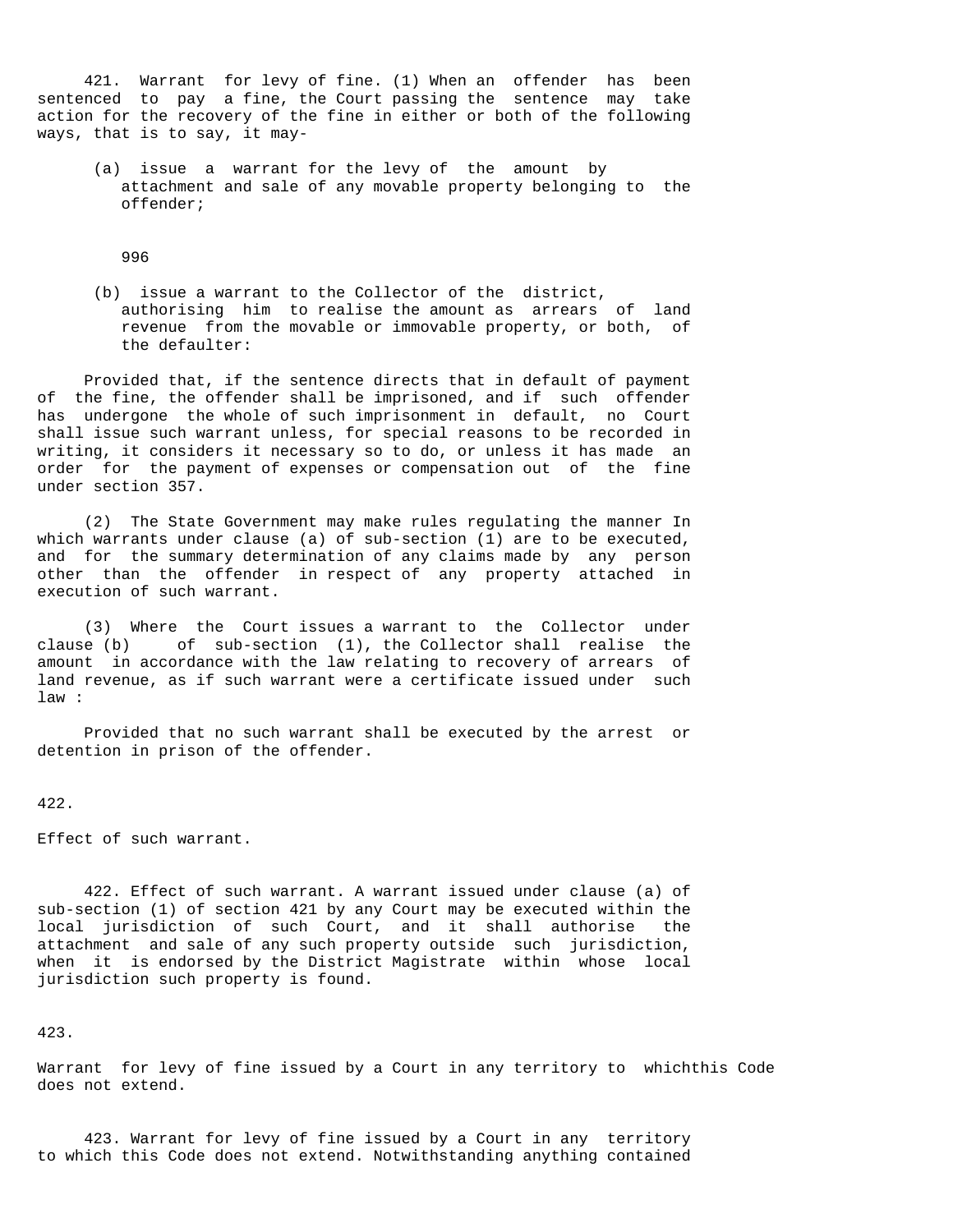in this Code or in any other law for the time being in force, when an offender has been sentenced to pay a fine by a Criminal Court in any territory to which this Code does not extend and the Court passing the sentence issues a warrant to the Collector of a district in the territories to which this Code extends, authorising him to realise the amount as if it were an arrear of land revenue, such warrant shall be deemed to be a warrant issued under clause (b) of sub-section (1) of section 421 by a Court in the territories to which this Code extends, and the provisions of sub-section (3) of the said section, as to the execution of such warrant shall apply accordingly.

997

424.

Suspension of execution of sentence of imprisonment.

 424.Suspension of execution of sentence of imprisonment. (1) When an offender has been sentenced to fine only and to imprisonment in default of payment of the fine, and the fine is not paid forthwith, the Court may-

> (a) order that the fine shall be payable either in full on or before a date not more than thirty days from the date of the order, or in two or three instalments, of which the first shall be payable on or before a date not more than thirty days from the date of the order and the other or others at an interval or at intervals, as the case may be, of not more than thirty days ;

> (b) suspend the execution of the sentence of imprisonment and release the offender, on the execution by the offender of a bond, with or without sureties, as the Court thinks fit, conditioned for his appearance before the Court on the date or dates on or before which payment of the fine or the instalments thereof, as the case may be, is to be made; and if the amount of the fine or of any instalment, as the case may be, is not realised on or before the latest date on which it is payable under the order, the Court may direct the sentence of imprisonment to be carried into execution at once.

 (2) The provisions of sub-section (1) shall be applicable also in any case in which an order for the payment of money has been made on non-recovery of which imprisonment may be awarded and the money is not paid forthwith; and, if the person against whom the order has been made, on being required to enter into a bond such as is referred to in that sub-section, fails to do so, the Court may at once pass sentence of imprisonment.

D.-General provisions regarding execution

425.

Who may issue warrant.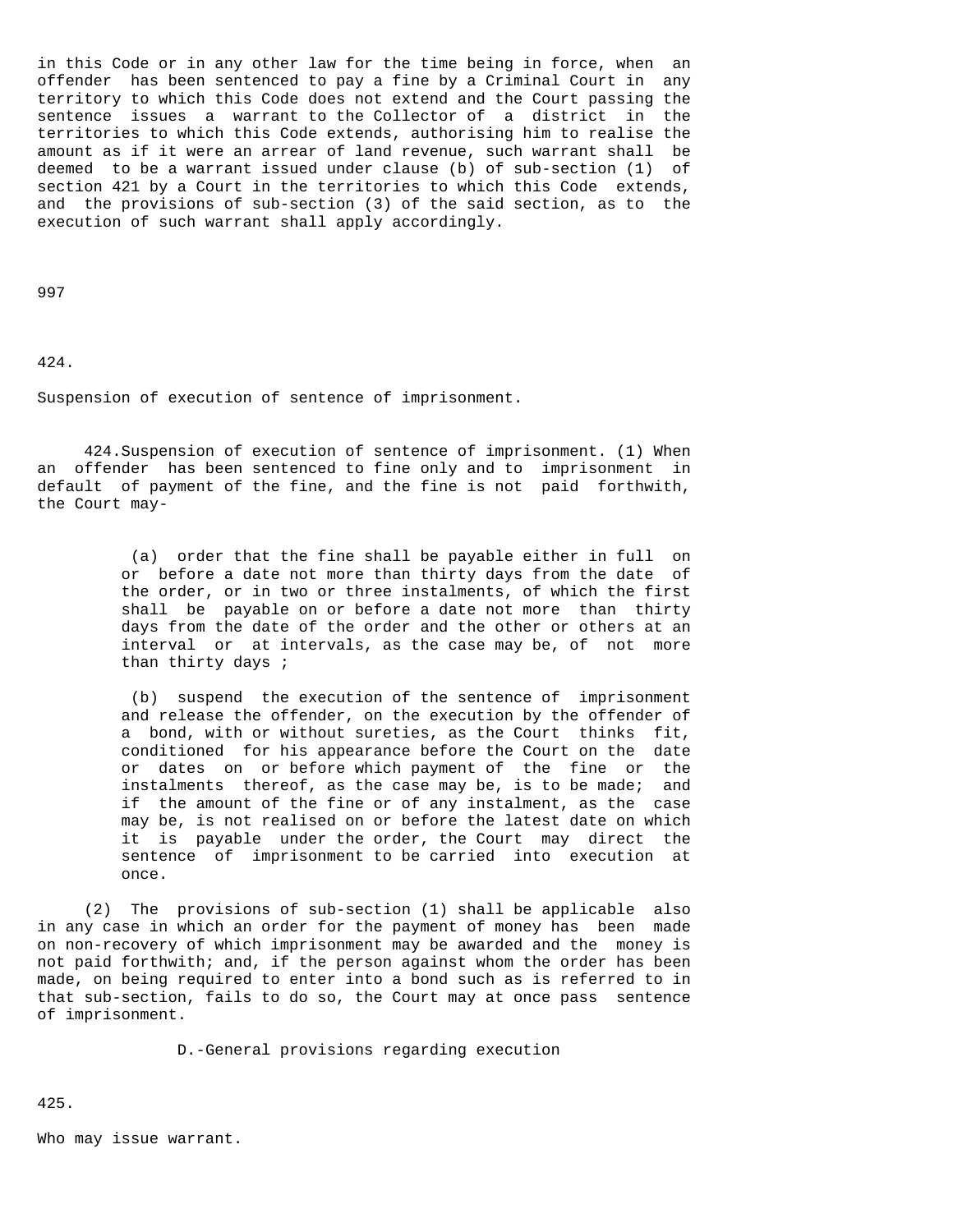425.Who may issue warrant. Every warrant for the execution of a sentence may be issued either by the Judge or Magistrate who passed the sentence, or by his successor-in-office.

426.

Sentence on escaped convict when to take effect.

 426. Sentence on escaped convict when to take effect. (1) When a sentence of death, imprisonment for life or fine is passed under this Code on an escaped convict, such sentence shall, subject to the provisions hereinbefore contained, take effect immediately.

998

 (2) When a sentence of imprisonment for a term is passed under this Code on an escaped convict,-

> (a) if such sentence is severer in kind than the sentence which such convict was undergoing when he escaped, the new sentence shall take effect immediately;

> (b) if such sentence is not severer in kind than the sentence which such convict was undergoing when he escaped, the new sentence shall take effect after he has suffered imprisonment for a further period equal to that which, at the time of his escape, remained unexpired of his former sentence.

 (3) For the purposes of sub-section (2), a sentence of rigorous imprisonment shall be deemed to be severer in kind than a sentence of simple imprisonment.

427

Sentence on offender already sentenced for another offence.

 427.Sentence on offender already sentenced for another offence. (1) When a person already undergoing a sentence of imprisonment is sentenced on a subsequent conviction to imprisonment or imprisonment for life, such imprisonment or imprisonment for life shall commence at the expiration of the imprisonment to which he has been previously sentenced, unless the Court directs that the subsequent sentence shall run concurrently with such previous sentence:

 Provided that where a person who has been sentenced to imprison ment by an order under section 122 in default of furnishing security is, whilst undergoing such sentence, sentenced to imprisonment for an offence committed prior to the making of such order, the latter sentence shall commence immediately.

(2) When a person already undergoing a sentence of imprisonment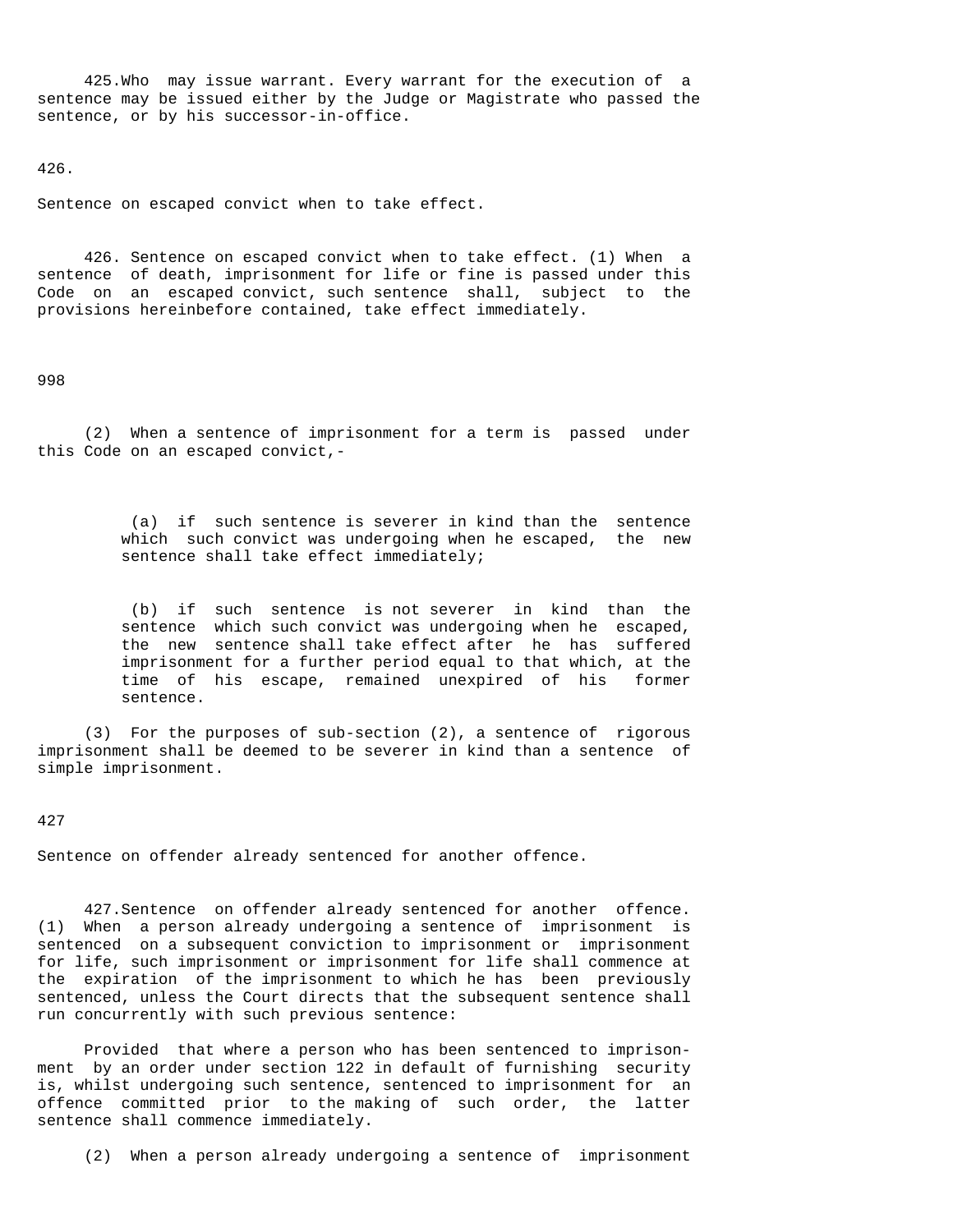for life is sentenced on a subsequent conviction to imprisonment for a term or imprisonment for life, the subsequent sentence shall run con currently with such previous sentence.

428.

 Period of detention undergone by the accused to be set off againstthe sentence or imprisonment.

 428. Period of detention undergone by the accused to be set off against the sentence or imprisonment. Where an accused person has, on conviction, been sentenced to imprisonment for a term 1\*[,not being imprisonment in default of payment of fine], the period of detention, if any, undergone by him during the investigation, inquiry or trial of the same case and before the date of such conviction, shall be set off against the term of imprisonment imposed on him on such conviction, and the liability of such person to undergo

 --------------------------------------------------------------------- 1 Ins. by Act 45 of 1978, s. 31 (w.e.f. 18-12-1978). ---------------------------------------------------------------------

999

 imprisonment on such conviction shall be restricted to the remainder, any, of the term of imprisonment imposed on him.

429.

Saving.

 429. Saving. (1) Nothing in section 426 or section 427 shall be held to excuse person from any part of the punishment to which he is liable upon his former or subsequent conviction.

 (2)When an award of imprisonment in default of payment of a fine is annexed to a substantive sentence of imprisonment and the person undergoing the sentence is after its execution to undergo a further substantive sentence or further substantive sentences of imprisonment, effect shall not be given to the award of imprisonment in default of payment of the fine until the person has undergone the further sentence or sentences.

430.

Return of warrant on execution sentence.

 430. Return of warrant on execution sentence. When a sentence has been fully executed, the officer executing it shall return the warrant to the Court from which it is issued, with an endorsement under his hand certifying the manner in which the sentence has been executed.

431.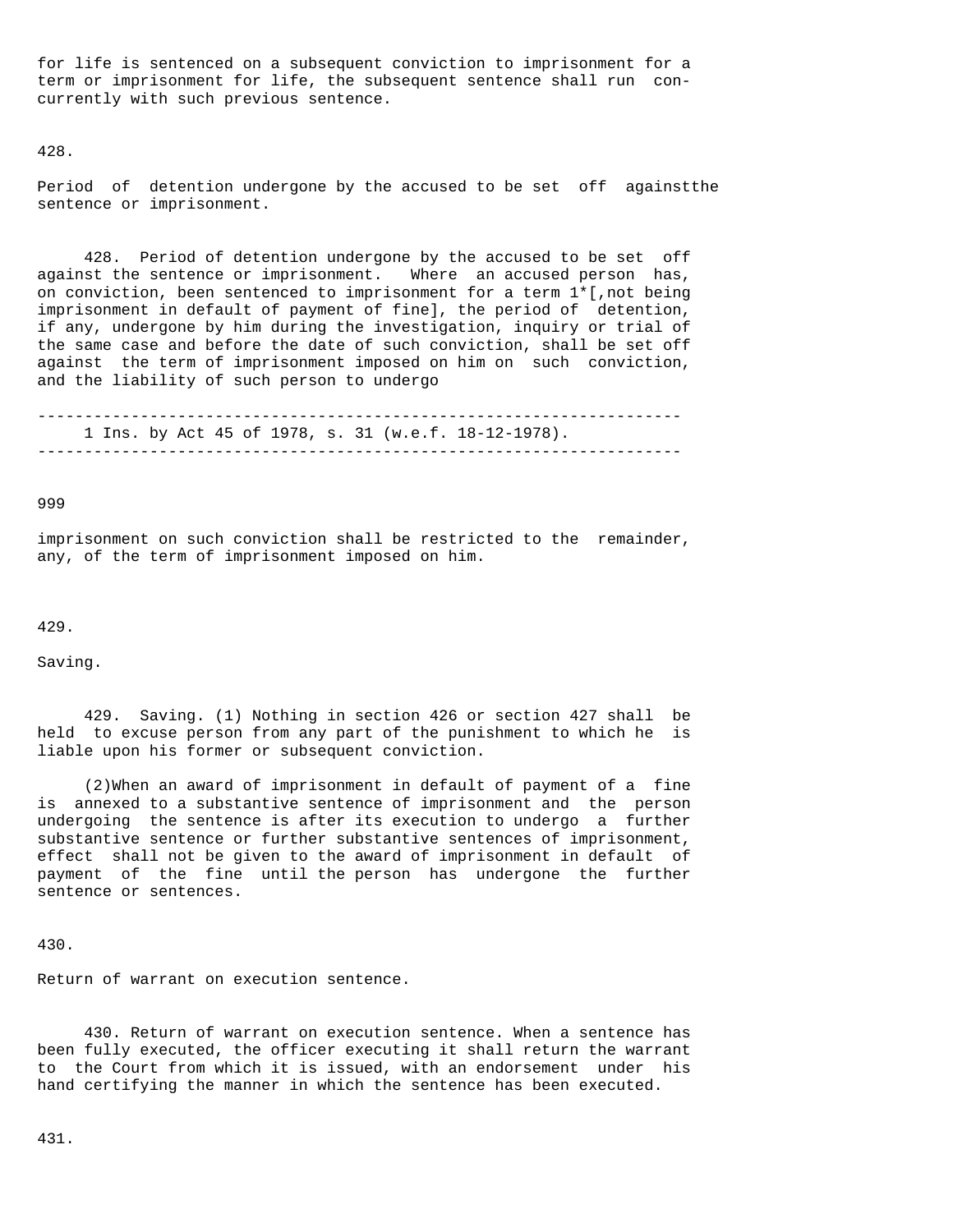Money ordered to be paid recoverable as a fine.

 431. Money ordered to be paid recoverable as fine. Any money (other than a fine) payable by virtue of any order made under this Code, and the method of recovery of which is not otherwise expressly provided for, shall be recoverable as if it were a fine:

 Provided that section 421 shall, in its application to an order under section 359, by virtue of this section, be construed as if in the proviso to sub-section (1) of section 421, after the words and figures "under section 357", the words and figures "or an order for payment of costs under section 359" had been inserted,

E.-Suspension, remission and commutation of sentences

432.

Power to suspend or remit sentences.

 432. Power to suspend or remit sentences. (1) When any person has been sentenced to punishment for an offence, the appropriate Government may, at any time, without Conditions or upon any conditions which the person sentenced accepts, suspend the execution of his sentence or remit the whole or any part of the punishment to which he has been sentenced.

 (2)Whenever an application is made to the appropriate Government for the suspension or remission of a sentence, the appropriate Government may require the. presiding Judge of the Court before or by which the con-

#### 1000

 viction was had or confirmed, to state his opinion as to whether the application should be granted or refused, together with his reasons for such opinion and also to forward with the statement of such opinion a certified copy of the record of the trial or of such record thereof as exists.

 (3)If any condition on which a sentence has been suspended or remitted is, In the opinion of the appropriate Government, not fulfilled, the appropriate Government may cancel the suspension or remission, and thereupon the person in whose favour the sentence has been suspended or remitted may, if at large, be arrested by any police officer, without warrant and remanded to undergo the unexpired portion of the sentence.

 (4)The condition on which a sentence is suspended or remitted under this section may be one to be fulfilled by the person in whose favour the sentence is suspended or remitted, or one independent of his will.

 (5)The appropriate Government may, by general rules or special orders give directions as to the suspension of sentences and the conditions on which petitions should be presented and dealt with:

Provided that in the case of any sentence (other than a sentence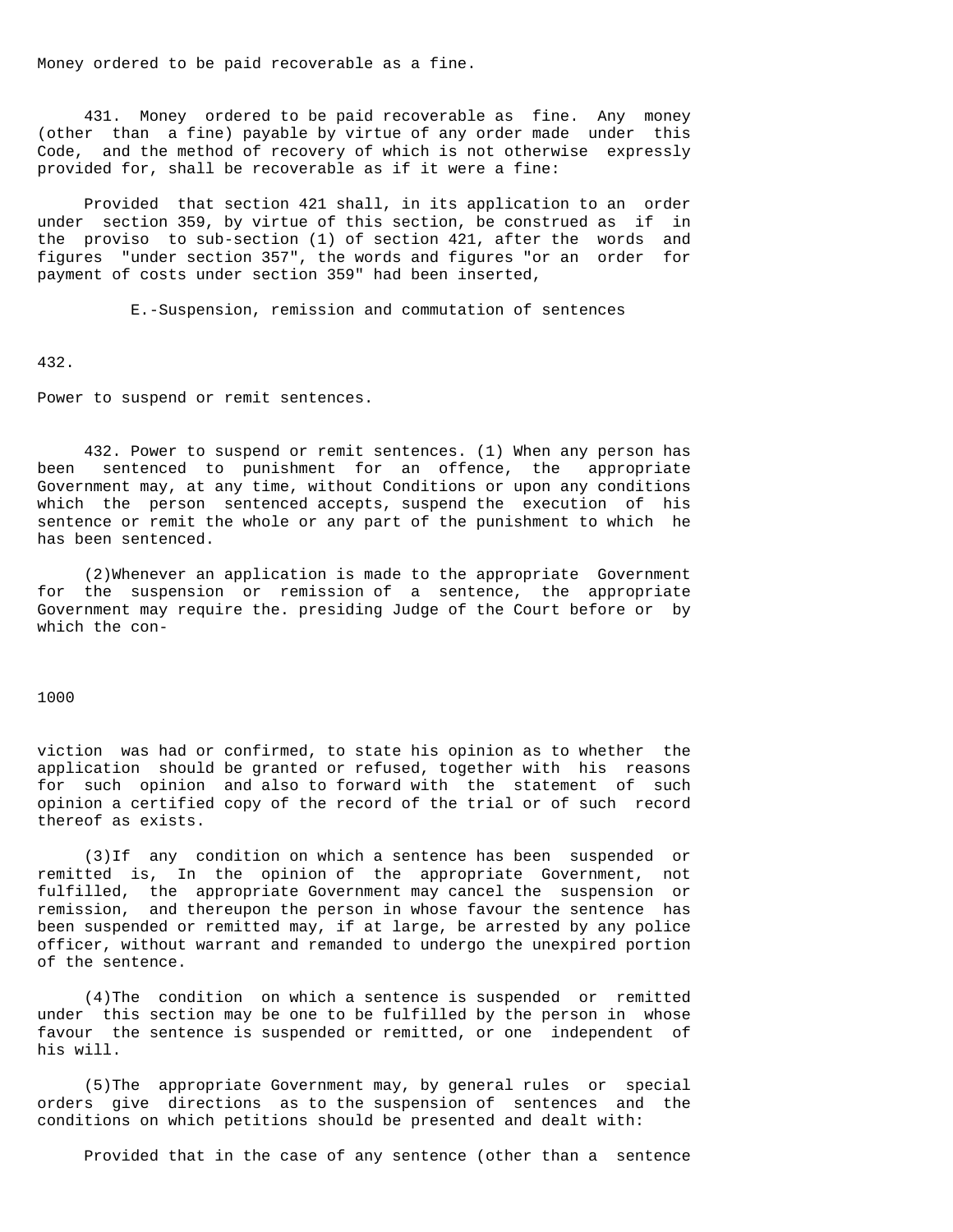of fine) passed on a male person above the age of eighteen years, no such petition by the person sentenced or by any other person on his behalf shall be entertained, unless the person sentenced is in jail, and-

> (a) where such petition is made by the person sentenced, it is presented through the officer in charge of the jail ; or

> (b) where such petition is made by any other person, it contains a declaration that the person sentenced is in jail.

 (6) The provisions of the above sub-sections shall also apply to any order passed by a Criminal Court under any section of this Code or of any other law which restricts the liberty of any person or imposes any liability upon him or his property.

 (7) In this section and in section 433, the expression "appropriate Government" means,-

> (a) in cases where the sentence is for an offence against, or the order referred to in sub-section (6) is passed under, any law relating to a matter to which the executive power of the Union extends, the Central Government ;

 (b) in other cases, the Government of the State within which the offender is sentenced or the said order is passed.

1001

433.

Power to commute sentence.

 433. Power to commute sentence. The appropriate Government may, without the consent of the person sentenced, commute-

> (a) a sentence of death, for any other punishment provided by the Indian Penal Code;

> (b) a sentence of imprisonment for life, for imprisonment for a term not exceeding fourteen years or for fine ;

> (c) a sentence of rigorous imprisonment, for simple imprisonment for any term to which that person might have been sentenced, or for fine ;

(d) a sentence of simple imprisonment, for fine.

# 433A

Restriction on powers of remission or Commutation in certain cases.

 1\*[433A. Restriction on powers of remission or Commutation in certain cases. Notwithstanding anything contained in section 432,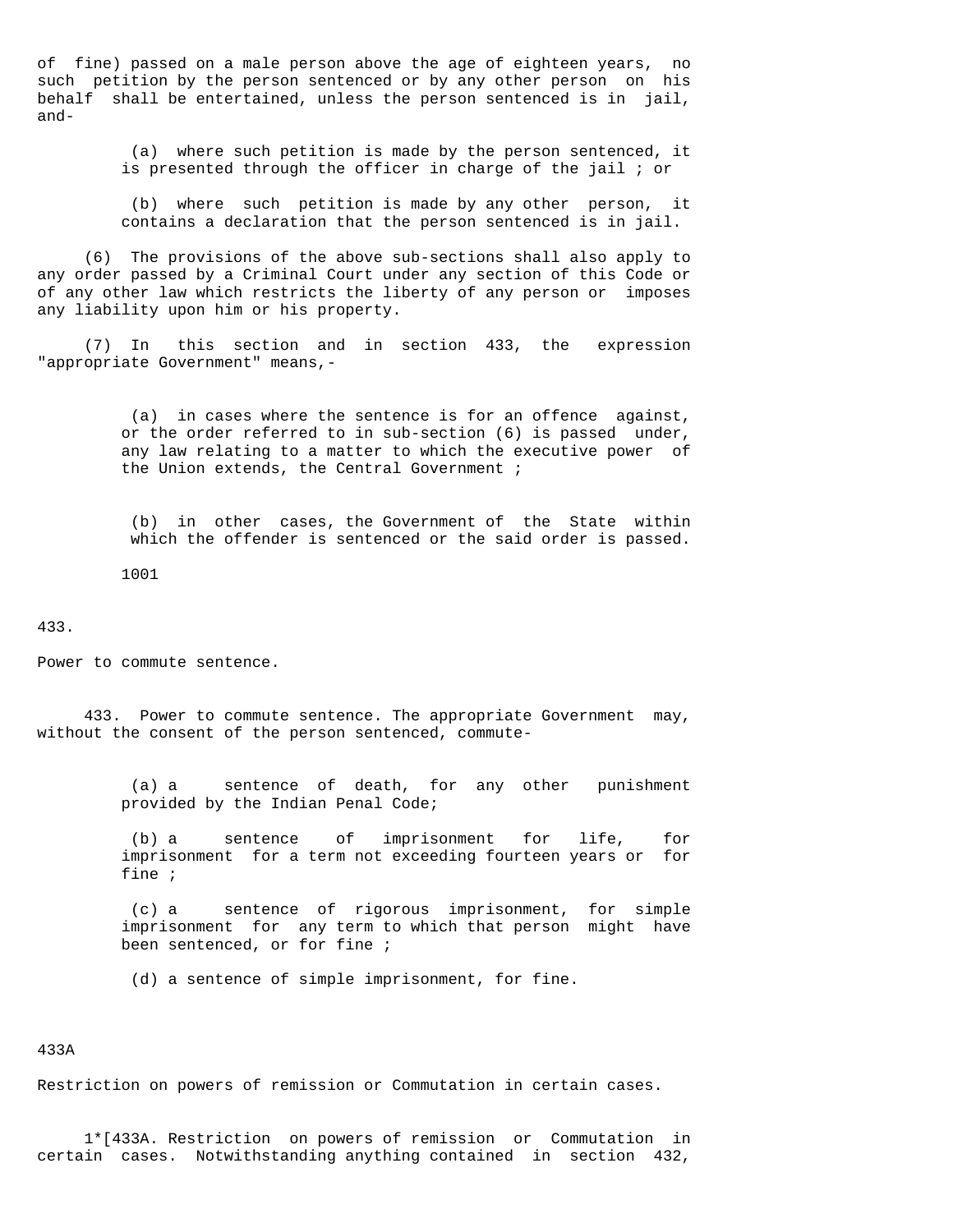where a sentence of imprisonment for life is imposed on conviction of a person for an offence for which death is one of the punishments provided by law, or where a sentence of death imposed on a person has been commuted under section 433 into one of imprisonment for life, such person shall not be released from prison unless he had served at least fourteen years of imprisonment.]

434.

Concurrent power of Central Government in case of death sentences.

 434. Concurrent power of Central Government in case of death sentences. The powers conferred by sections 432 and 433 upon the State Government may, in the case of sentences of death, also be exercised by the Central Government.

435.

 State Government to act after consultation with Central Government incertain cases.

 435. State Government to act after consultation with Central Government in certain cases. (1) The powers conferred by sections 432 and 433 upon the State Government to remit or commute a sentence, in any case where the sentence Is for an offence-

 (a) which was investigated by the Delhi Special Police Establishment constituted under the Delhi Special Police Establishment Act, 1946 (25 of 1946), or by any other agency empowered to make investigation into an offence under any Central Act other than this Code, or

 (b) which involved the misappropriation or destruction of, or damage to, any property belonging to the Central Govern ment, or ---------------------------------------------------------------------- 1 Ins. by Act 45 of 1978, s. 32 (w.e.f. 18-12-1978).

1002

 (c) which was committed by a person in the service of the Central Government while acting or purporting to act in the discharge of his official duty,

----------------------------------------------------------------------

 shall not be exercised by the State Government except after consultation with the Central Government.

 (2) No order of suspension, remission or commutation of sentences passed by the State Government in relation to a person, who has been convicted of offences, some of which relate to matters to which the executive power of the Union extends, and who has been sentenced to separate terms of imprisonment which are to run concurrently, shall have effect unless an order for the suspension, remission or commutation, as the case may be, of such sentences has also been made by the Central Government in relation to the offences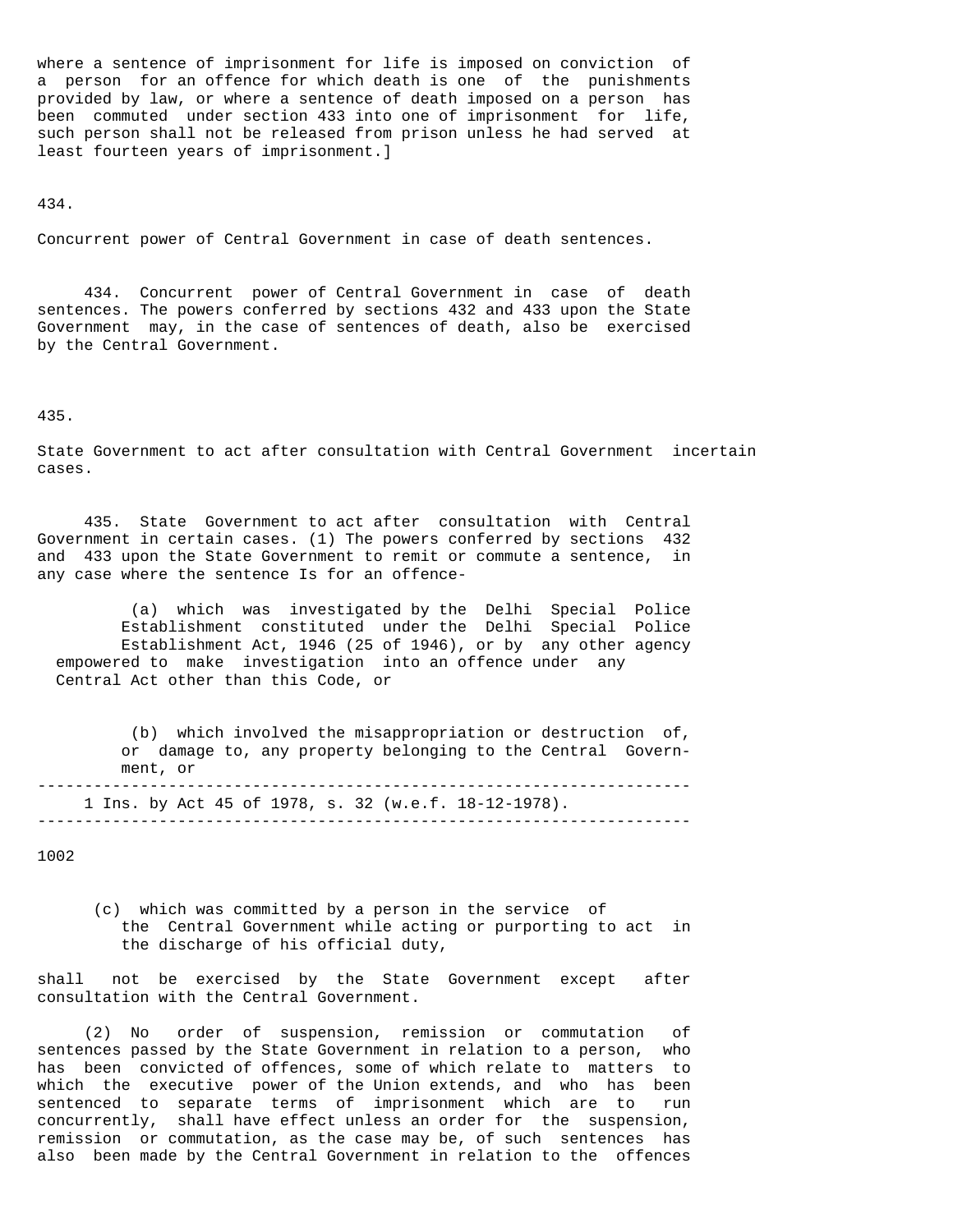committed by such person with regard to matters to which the executive power of the Union extends.

CHAP

PROVISIONS AS TO BAIL AND BONDS.

# CHAPTER XXXIII

## PROVISIONS AS TO BAIL AND BONDS

436.

In what cases bail to be taken.

 436. In what cases bail to be taken. (1) When any person other than a person accused of a non-bailable offence is arrested or detained without warrant by an officer in charge of a police station, or appears or is brought before a Court, and is prepared at any time while in the custody of such officer or at any stage of the proceeding before such Court to give bail, such person shall be released on bail:

 Provided that such officer or Court, if he or it thinks fit, may, instead of taking bail from such person, discharge him on his executing a bond without sureties for his appearance as hereinafter provided:

 Provided further that nothing in this section shall be deemed to affect the provisions of sub-section (3) of section 116 or section 446A1\*.

 (2) Notwithstanding anything contained in sub-section (1), where a person has failed to comply with the conditions of the bail-bond as regards the time and place of attendance, the Court may refuse to release him on bail, when on a subsequent occasion in the same case he appears before the Court or is brought in custody and any such refusal shall be without prejudice to the powers of the Court to call upon any person bound by such bond to pay the penalty thereof under section 446.

 ---------------------------------------------------------------------- 1 Ins. by Act 63 of 1980, s.4 (w.e.f. 23.9.1980) ----------------------------------------------------------------------

1003

347.

When bail may be taken in case of non-bailable offence.

 437. When bail may be taken in case of non-bailable offence.1\*(1) When any person accused of, or suspected of, the commission of any non-bailable offence is arrested or detained without warrant by an officer in charge of a police station or appears or is brought before a Court other than the High Court or Court of Session, he may be released on bail, but-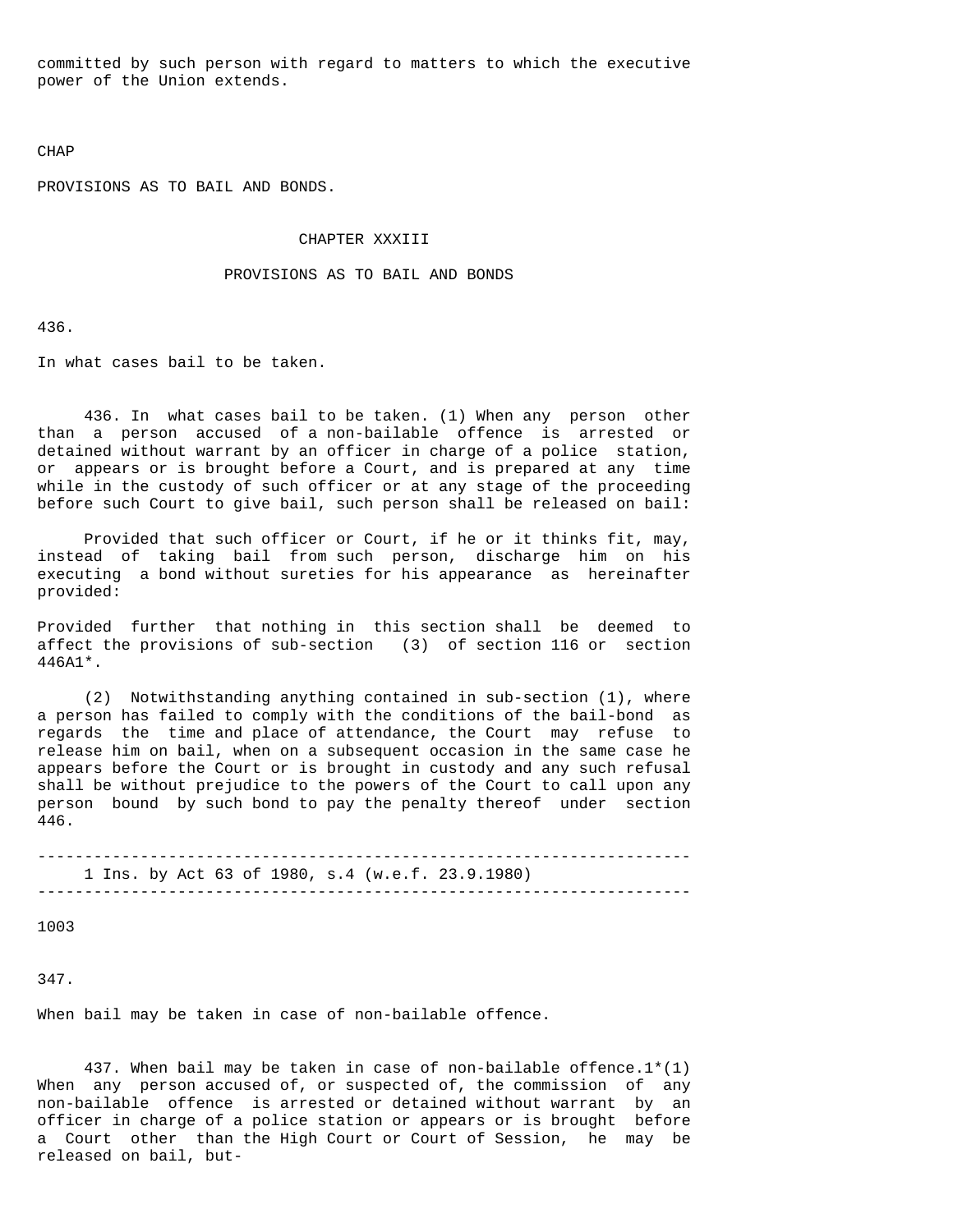(i) such person shall not be so released if there appear reasonable grounds for believing that he has been guilty of an offence punishable with death or imprisonment for life;

 (ii) such person shall not be so released if such offence is a cognizable offence and he had been previously convicted of an offence punishable with death, imprisonment for life or imprisonment for seven years or more, or he had been previously convicted on two or more occasions of a non bailable and cognizable offence:

 Provided that the Court may direct that a person referred to in clause (i) or clause (ii) be released on bail it such person is under the age of sixteen years or is a woman or is sick or infirm:

 Provided further that the Court may also direct that a person referred to in clause (ii) be released on bail if it is satisfied that It is just and proper so to do for any other special reason:

 Provided also that the mere fact that an accused person may be required for being identified by witnesses during investigation shall not be sufficient ground for refusing to grant bail if he is otherwise entitled to be released on bail and gives an undertaking that he shall comply with such directions as may be given by the Court.]

 (2) If it appears to such officer or Court at any stage of the investigation, inquiry or trial, as the case may be, that there are not reasonable grounds for believing that the accused has committed a non-bailable offence, but that there are sufficient grounds for further inquiry into his 1\*[guilt the accused shall, subject to the provisions of section 446A and pending such inquiry, be released on bail] or at the discretion of such officer or Court, on the execution by him of a bond without sureties for his appearance as hereinafter provided.

 (3)When a person accused or suspected of the commission of an offence punishable with imprisonment which may extend to seven years or more or of an offence under Chapter VI, Chapter XVI or Chapter XVII of the Indian Penal Code or abetment of, or conspiracy or attempt to commit, any such offence, is released on bail under sub-section (1), the Court may impose any condition which the Court considers necessary-

> (a) in order to ensure that such person shall attend in accordance with the conditions of the bond executed under this Chapter,or

> (b) in order to ensure that such person shall not commit an offence similar to the offence of which he is accused or of the commission of which he is suspected, or

(c) otherwise in the interests of justice.

 (4) An officer or a Court releasing any person on bail under sub section (1) or sub-section (2), shall record in writing his or its 1\*[reasons or special seasons] for so doing.

----------------------------------------------------------------------

1 Subs. by Act 63 of 1980, s.5 (w.e.f. 23.9.1980).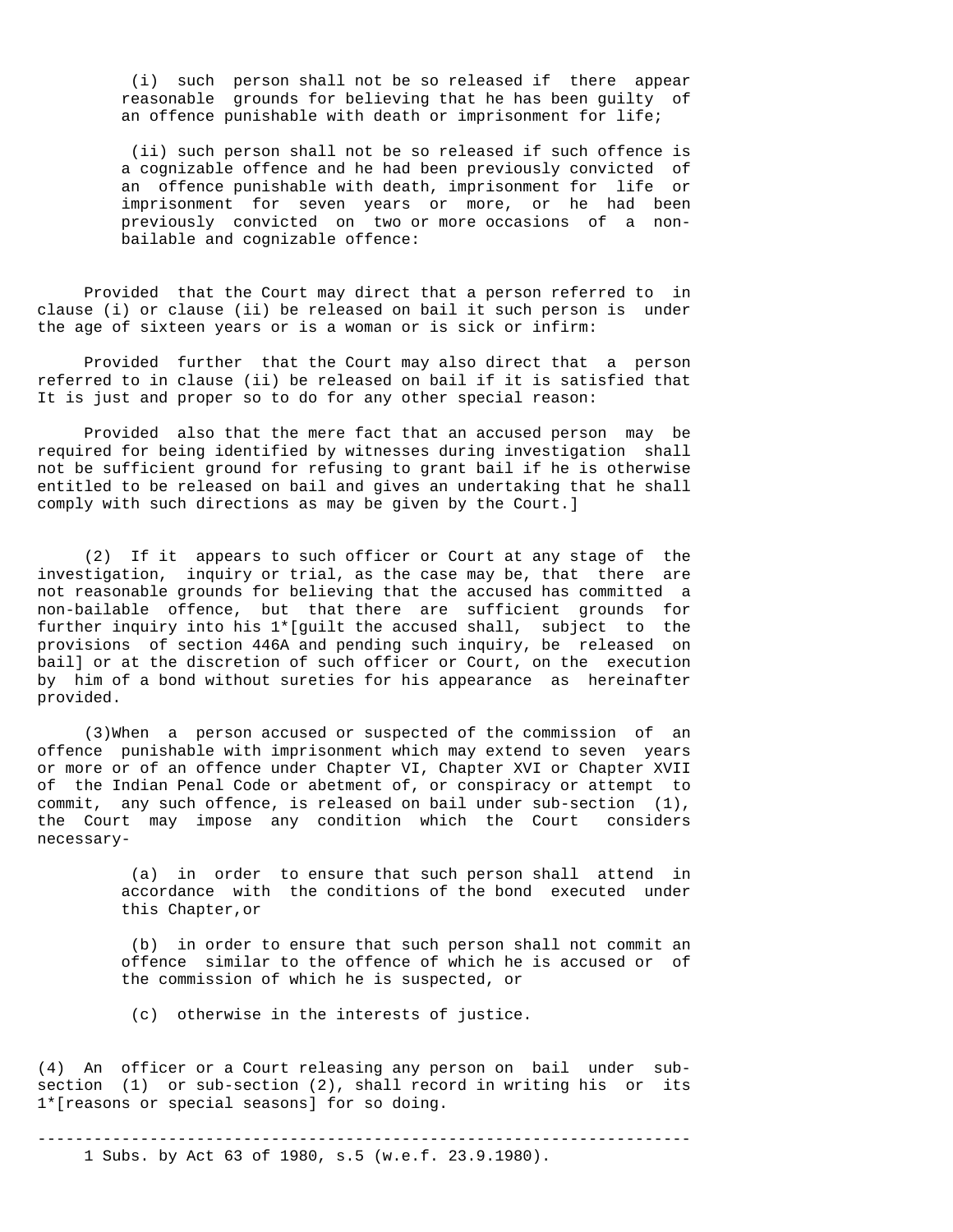----------------------------------------------------------------------

 (5) Any Court which has released a person on bail under sub section (1) or sub-section (2), may, if it considers it necessary so to do, direct that such person be arrested and commit him to custody.

 (6) If, in any case triable by a Magistrate, the trial of a person accused of any non-bailable offence is not concluded within a period of sixty days from the first date fixed for taking evidence in the case, such person shall, if he is in custody during the whole of the said period, be released on bail to the satisfaction of the Magistrate, unless for reasons to be recorded in writing, the Magistrate otherwise directs.

 (7) If, at any time after the conclusion of the trial of a person accused of a non-bailable offence and before judgment is delivered, the Court is of opinion that there are reasonable grounds for believing that the accused is not guilty of any such offence, it shall release the accused, if he is in custody, on the execution by him of a bond without sureties for his appearance to hear judgment delivered.

438.

Direction for grant of bail to person apprehending arrest.

 438. Direction for grant of bail to person apprehending arrest. (1) When any person has reason to believe that he may be arrested on an accusation of having committed a non-bailable offence, he may apply to the High Court or the Court of Session for a direction under this section ; and that Court may, if it thinks fit, direct that in the event of such arrest, he shall be released on bail.

 (2) When the High Court or the Court of Session makes a direction under sub-section (1), it may include such conditions in such directions in the light of the facts of the particular case, as it may think fit, including-

> (i) a condition that the person shall make himself available for interrogation by a police officer as and when required;

> (ii) a condition that the person shall not, directly or indirectly, make any inducement, threat or promise to any person acquainted with the facts of the case so as to dissuade him from disclosing such facts to the Court or to any police officer;

> (iii) a condition that the person shall not leave India without the previous permission of the Court ;

> (iv) such other condition as may be imposed under sub section (3) of section 437, as if the bail were granted under that section.

1004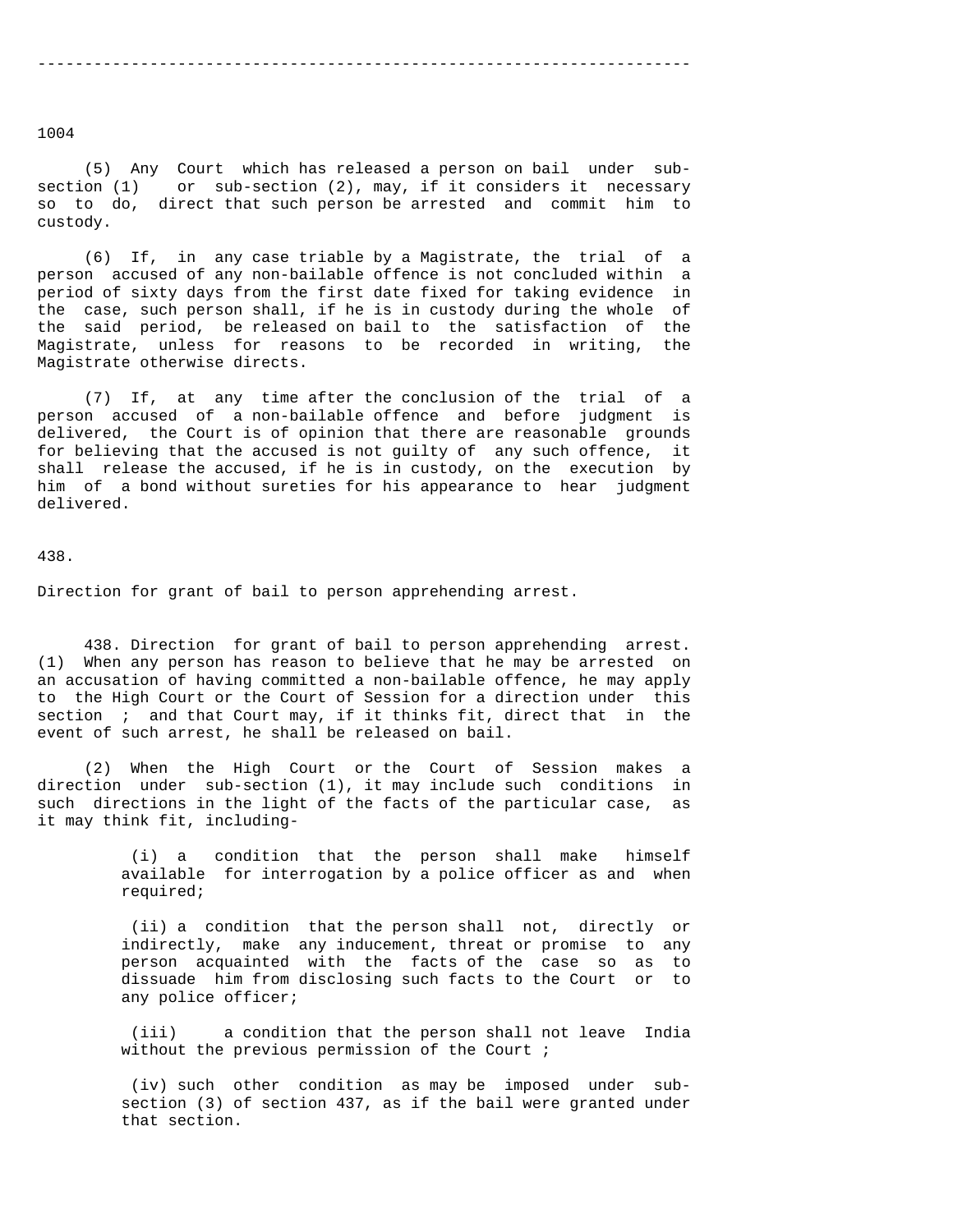(3) If such person is thereafter arrested without warrant by an officer in charge of a police station on such accusation, and is prepared either at the time of arrest or at any time while in the custody of such officer to give bail, be shall be released on bail; and if a Magistrate taking cogniz-

1005

 ance of such offence decides that a warrant should issue in the first instance against that person, he shall issue a bailable warrant in conformity with the direction of the Court under sub-section (1).

439.

Special powers of High Court or Court of Session regarding bail.

 439. Special powers of High Court or Court of Session regarding bail. (1) A High Court or Court of Session may direct-

> (a) that any person accused of an offence and in custody be released on bail, and if the offence is of the nature specified in subsection (3) of section 437, may impose any condition which it considers necessary for the purposes mentioned in that sub-section;

> (b) that any condition imposed by a Magistrate when releasing an person on bail be set aside or modified :

 Provided that the High Court or the Court of Session shall, before granting bail to a person who is accused of an offence which is triable exclusively by the Court of Session or which, though not so triable, is punishable with imprisonment for life, give notice of the application for bail to the Public Prosecutor unless it is, for reasons to be recorded in writing, of opinion that it is not practicable to give such notice.

 (2) A High Court or Court of Session may direct that any person who has been released on bail under this Chapter be arrested and commit him to custody.

440.

Amount of bond and reduction thereof.

 440. Amount of bond and reduction thereof. (1) The amount of every bond executed under this Chapter shall be fixed with due regard to the circumstances of the case and shall not be excessive.

 (2) The High Court or Court of Session may direct that the bail required by a police officer or Magistrate be reduced.

441.

Bond of accused and sureties.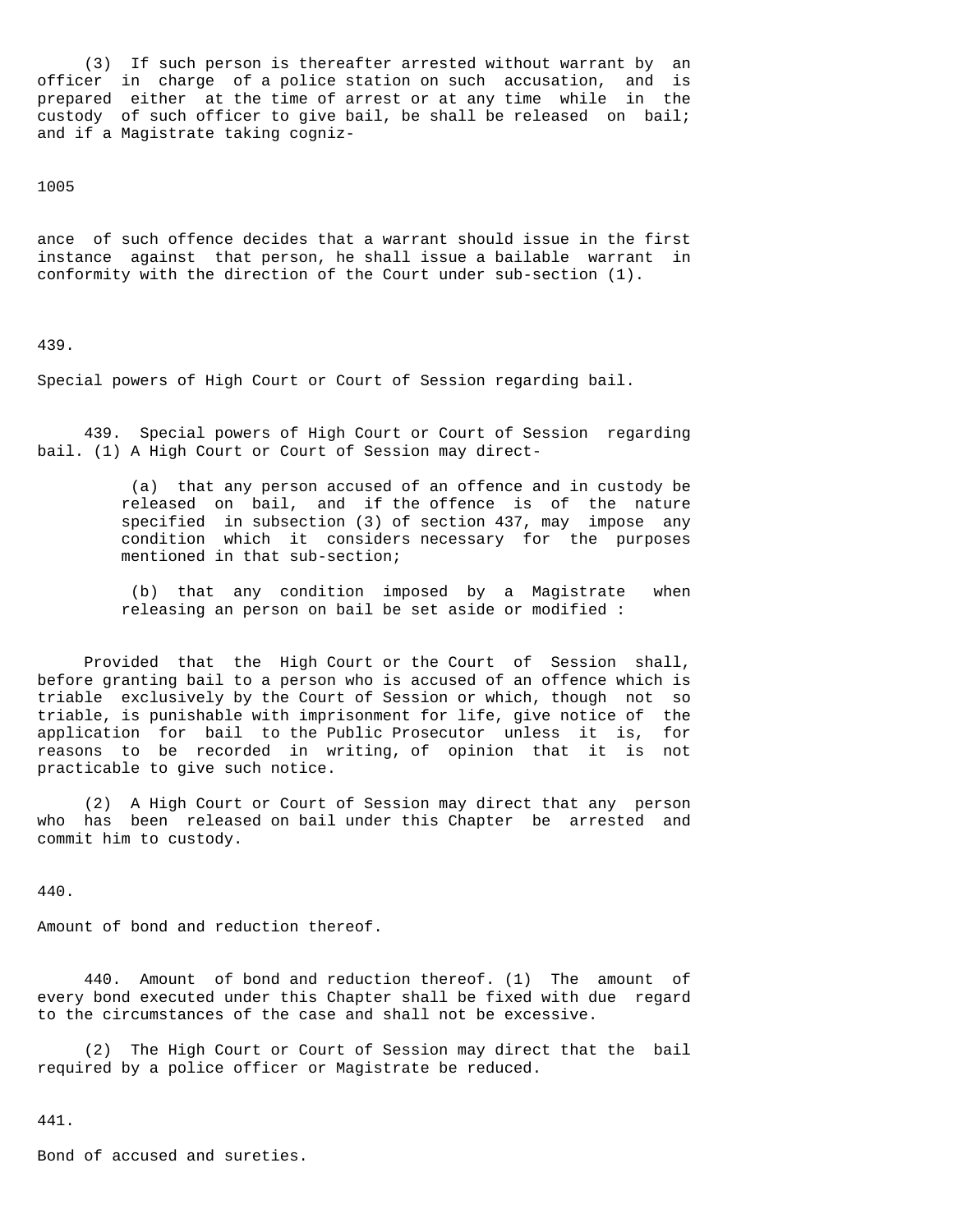441. Bond of accused and sureties. (1) Before any person is released on bail or released on his own bond, a bond for such sum of money as the police officer or Court, as the case may be, thinks sufficient shall be executed by such person, and, when he is released on bail, by one or more sufficient sureties conditioned that such person shall attend at the time and place mentioned in the bond, and shall continue so to attend until otherwise directed by the police officer or Court, as the case may be.

 (2) Where any condition, is imposed for the release of any person on bail, the bond shall also contain that condition.

1006

 (3) If the case so requires, the bond shall also bind the person released on bail to appear when called upon at the High Court, Court of Session or other Court to answer the charge.

 (4) For the purpose of determining whether the sureties are fit or sufficient, the Court may accept affidavits in proof of the facts contained therein relating to the sufficiency or fitness of the sureties, or, if it considers necessary, may either, hold an inquiry itself or cause an inquiry to be made by a Magistrate subordinate to the Court, as to such sufficiency or fitness.

442.

Discharge from custody.

 442. Discharge from custody. (1) As soon as the bond has been executed, the person for whose appearance it has been executed shall be released; and, when he is in jail, the Court admitting him to bail shall issue an order of release to the officer in charge of the jail, and such officer on receipt of the orders shall release him.

 (2) Nothing in this section, section 436 or section 437 shall be deemed to require the release of any person liable to be detained for some matter other than that in respect of which the bond was executed.

443.

Power to order sufficient bail when that first taken is insufficient.

 443. Power to order sufficient bail when that first taken is insufficient. If, through mistake, fraud, or otherwise, insufficient sureties have been accepted, or if they afterwards become insufficient, the Court may issue a warrant of arrest directing that the person released on bail be brought before it and may order him to find sufficient sureties, and, on his failing so to do, may commit him to jail.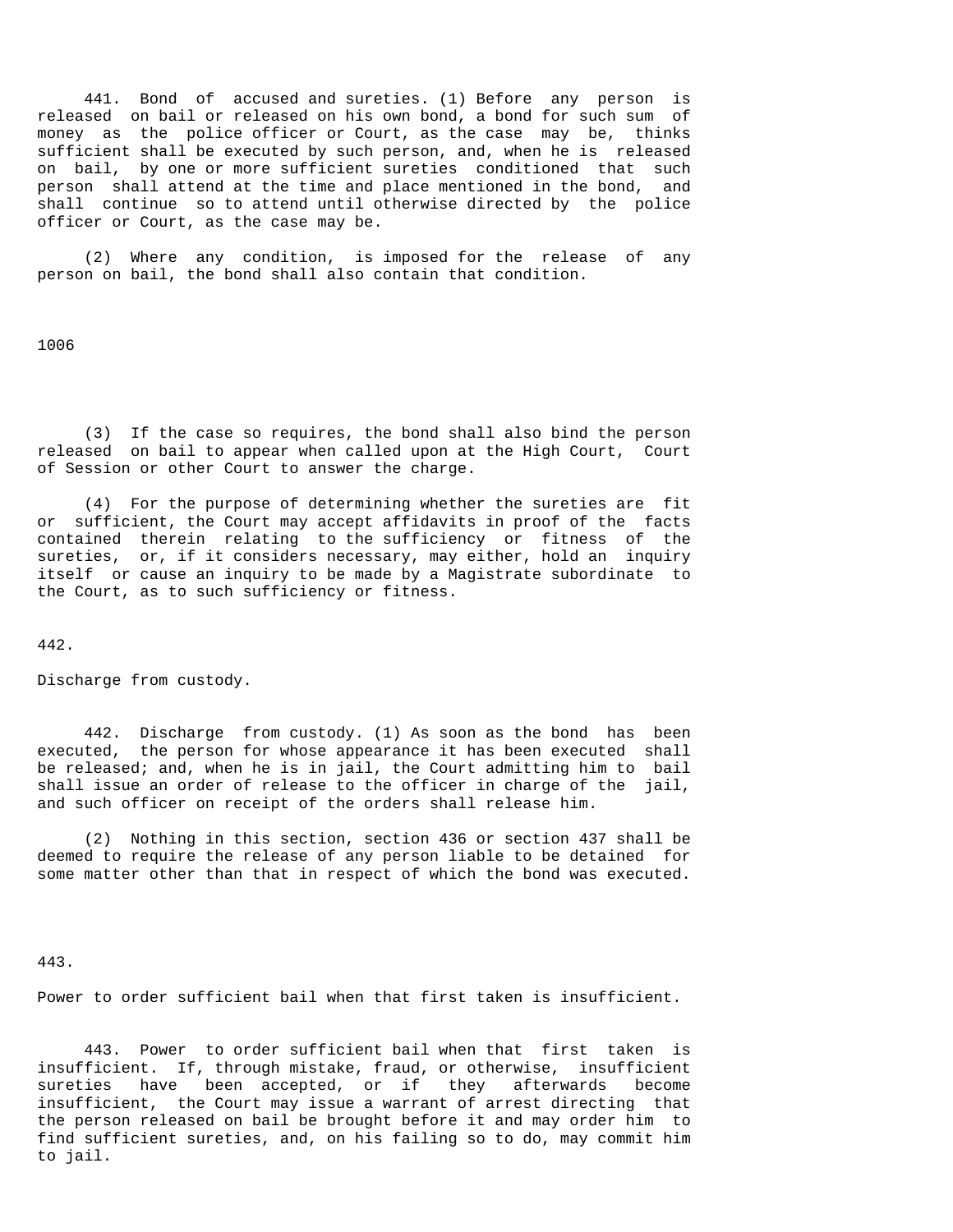Discharge of sureties.

 444. Discharge of sureties. (1) All or any sureties for the attendance and appearance of a person released on bail may at any time apply to a Magistrate to discharge the bond, either wholly or so far as relates to the applicants.

 (2) On such application being made, the Magistrate shall issue his warrant of arrest directing that the person so released be brought before him.

 (3) On the appearance of such person pursuant to the warrant, or on his voluntary surrender, the Magistrate shall direct the bond to be discharged either wholly or so far as relates to the applicants, and shall call upon such person to find other sufficient sureties, and, if he fails to do so, may commit him to jail.

445.

Deposit instead of recognizance.

 445. Deposit instead of recognizance. When any person is required by any Court or officer to execute a bond with or without sureties, such Court or officer may, except in the case of a bond for good behaviour, permit him to deposit a sum of money

#### 1007

 or Government promissory notes to such amount as the Court or officer may fix in lieu of executing such bond.

446.

Procedure when bond has been forfeited.

 446. Procedure when bond has been forfeited. (1) Where a bond under this Code is for appearance, or for production of property, before a Court and it is proved to the satisfaction of that Court, or of any Court to which the case has subsequently been transferred, that the bond has been forfeited,

 or where, in respect of any other bond under this Code, it is proved to the satisfaction of the Court by which the bond was taken, or of any Court to which the case has subsequently been transferred, or of the Court of any Magistrate of the first class, that the bond has been forfeited,

 the Court shall record the grounds of such proof, and may call upon any person bound by such bond to pay the penalty thereof or to show cause why it should not be paid.

444.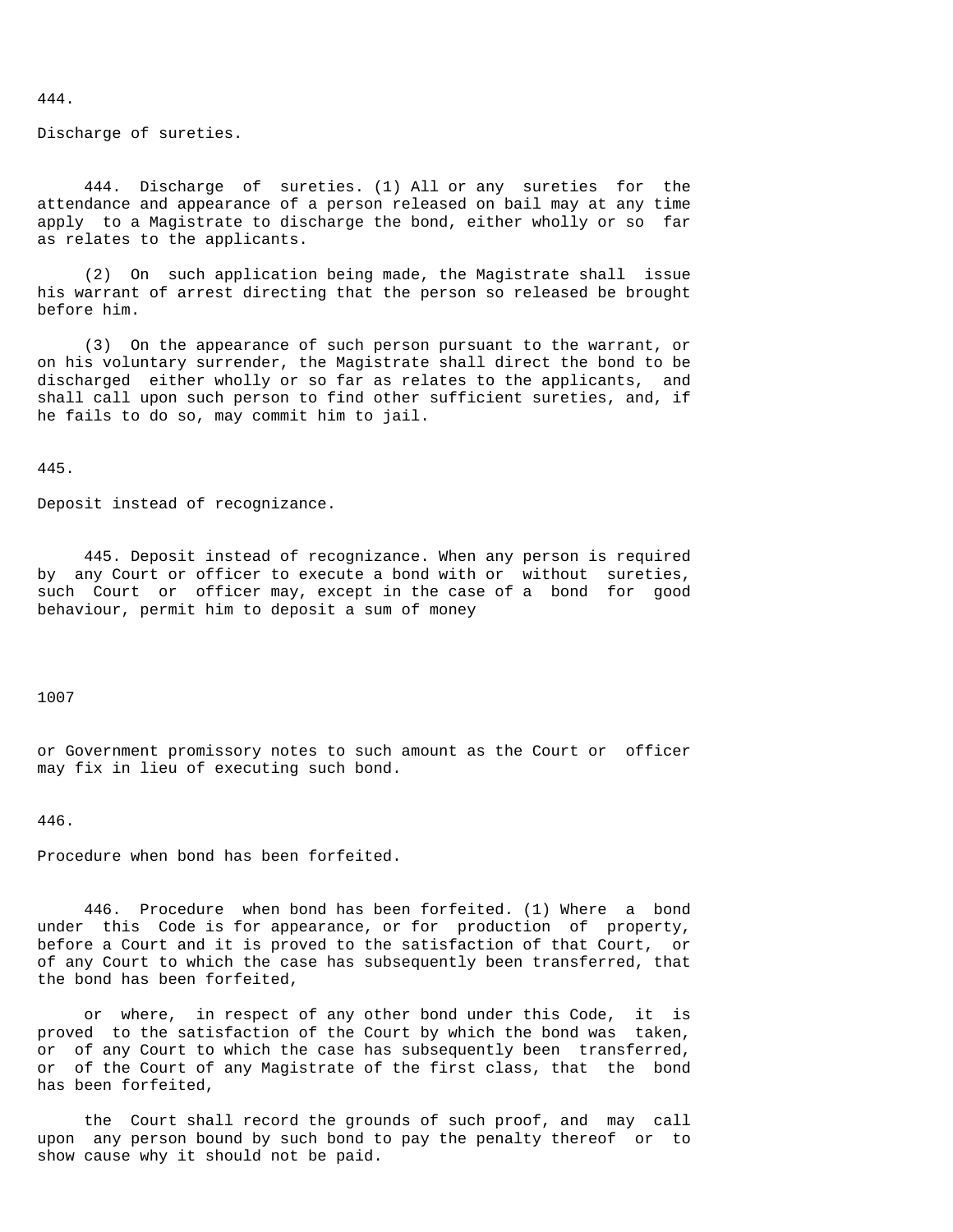Explanation.-A condition in a bond for appearance, or for production of property, before a Court shall be construed as including a condition for appearance, or as the case may be, for production of property, before any Court to which the case may subsequently be transferred.

 (2) If sufficient cause is not shown and the penalty is not paid, the Court may proceed to recover the same as if such penalty were a fine imposed by it under this Code.

 1\*["provided that where such penalty is not paid and cannot be recovered in the manner aforesaid, the person so bound as surety shall be liable, by order of the Court ordering the recovery of the penalty, to imprisonment in civil jail for a term which may extend to six months.]

 (3)The Court may, at its discretion, remit any portion of the penalty mentioned and enforce payment in part only.

 (4) Where a surety to a bond dies before the bond is forfeited, his estate shall be discharged from all liability in respect of the bond.

 (5) Where any person who has furnished security under section 106 or section 117 or section 360 is convicted of an offence the commission of which constitutes a breach of the conditions of his bond, or of a bond executed in lieu of his bond under section 448, a certified copy of the judgment of the Court by which he was convicted of such offence may be used as evidence in proceedings under this section against his surety or sureties, and, ;if such certified copy is so used, the Court shall presume that such offence was committed by him unless the contrary is proved.

 2\*[446A. Cancellation of bond and bail-bond. Without prejudice to the provisions of section 446, where a bond under this Code is for appearance of a person in a case and it is forfeited for breach of a condition-

> (a) the bond executed by such person as well as the bond, if any, executed by one or more of his sureties in that case shall stand cancelled; and

> (b) thereafter no such person shall be released only on his own bond in that case, if the Police Officer or the Court, as the case may be, for appearance before whom the bond was executed, is satisfied that there was no sufficient cause for the failure of the person bound by the bond to comply with its condition:

 Provided that subject to any other provision of this Code he may be released in that case upon the execution of a fresh personal bond for such sum of money and bond by one or more of such sureties as the Police Officer or the Court, as the case may be, thinks sufficient.]

447.

Procedure in case of insolvency or death of surety or when a bond isforfeited.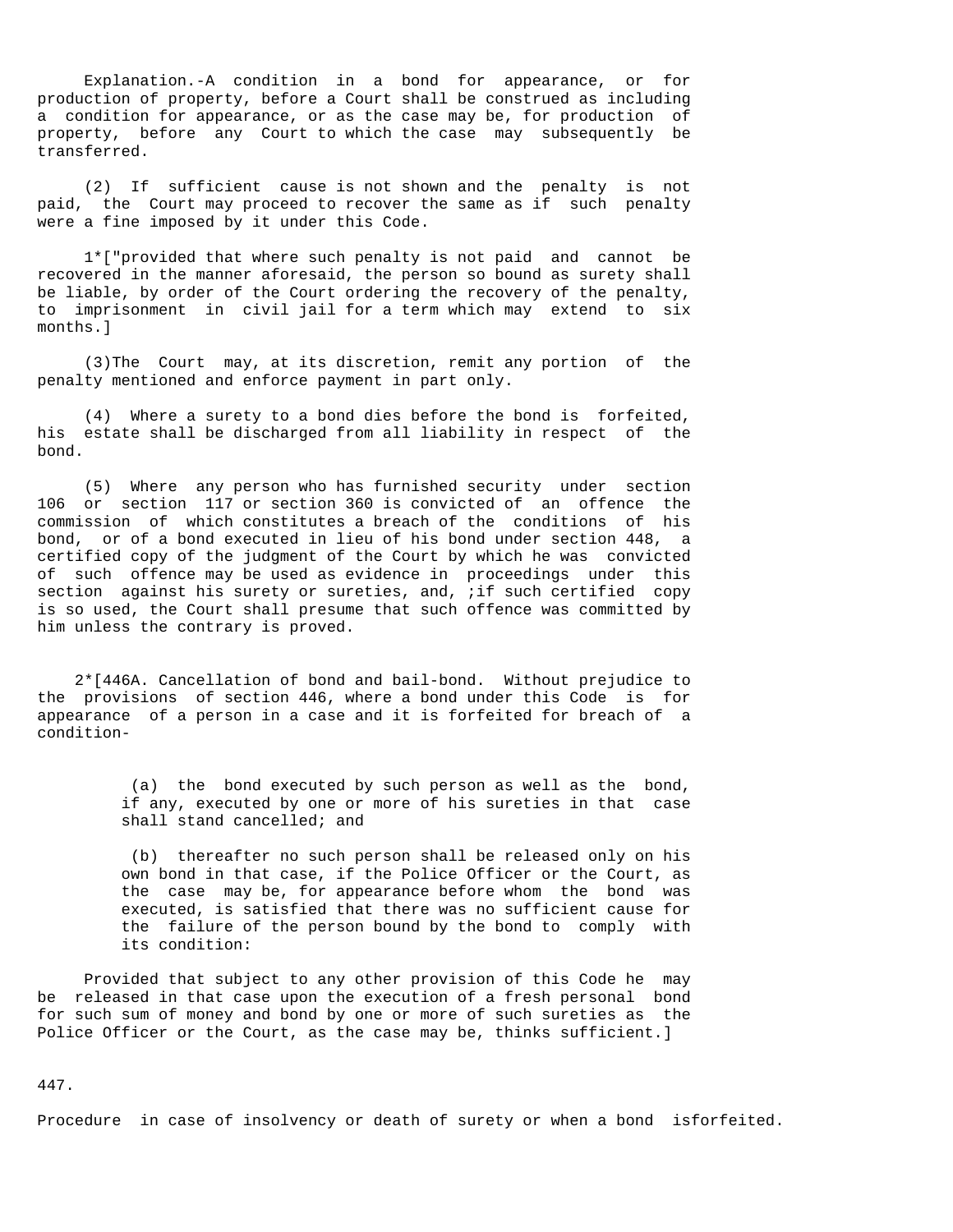447. Procedure in case of insolvency or death of surety or when a bond is forfeited. When any surety to a bond under this Code becomes insolvent or dies, or when any bond is forfeited under the provisions of section 446, the Court by whose order such bond was taken, or a Magistrate of the first class may order the person from whom such security was demanded to furnish fresh security in accordance with the directions of the original

---------------------------------------------------------------------

1. Added by Act 63 of 1980, s.6 (w.e.f. 23-09-1980).

2. Ins. by s.7, ibid. (w.e.f. (23-09-1980).

---------------------------------------------------------------------

1008

 order, and if such security is not furnished, such Court or Magistrate may proceed as if there had been a default in complying with such original order.

448.

Bond required from minor.

 448. Bond required from minor. When the person required by any Court, or officer to execute a bond is a minor, such Court or offer may accept, in lieu thereof, a bond executed by a surety or sureties only.

449.

Appeal from orders under section 446.

 449. Appeal from orders under section 446. All orders passed under section 446 shall be appealable,-

> (i) in the case of an order made by a Magistrate, to the Sessions Judge ;

> (ii) in the case of an order made by a Court of Session, to the Court to which an appeal lies from an order made by such Court.

450.

Power to direct levy of amount due on certain recognizances.

 450. Power to direct levy of amount due on certain recognizances. The High Court or Court of Session may direct any Magistrate to levy the amount due on a bond for appearance or attendance at such High Court or Court of Session.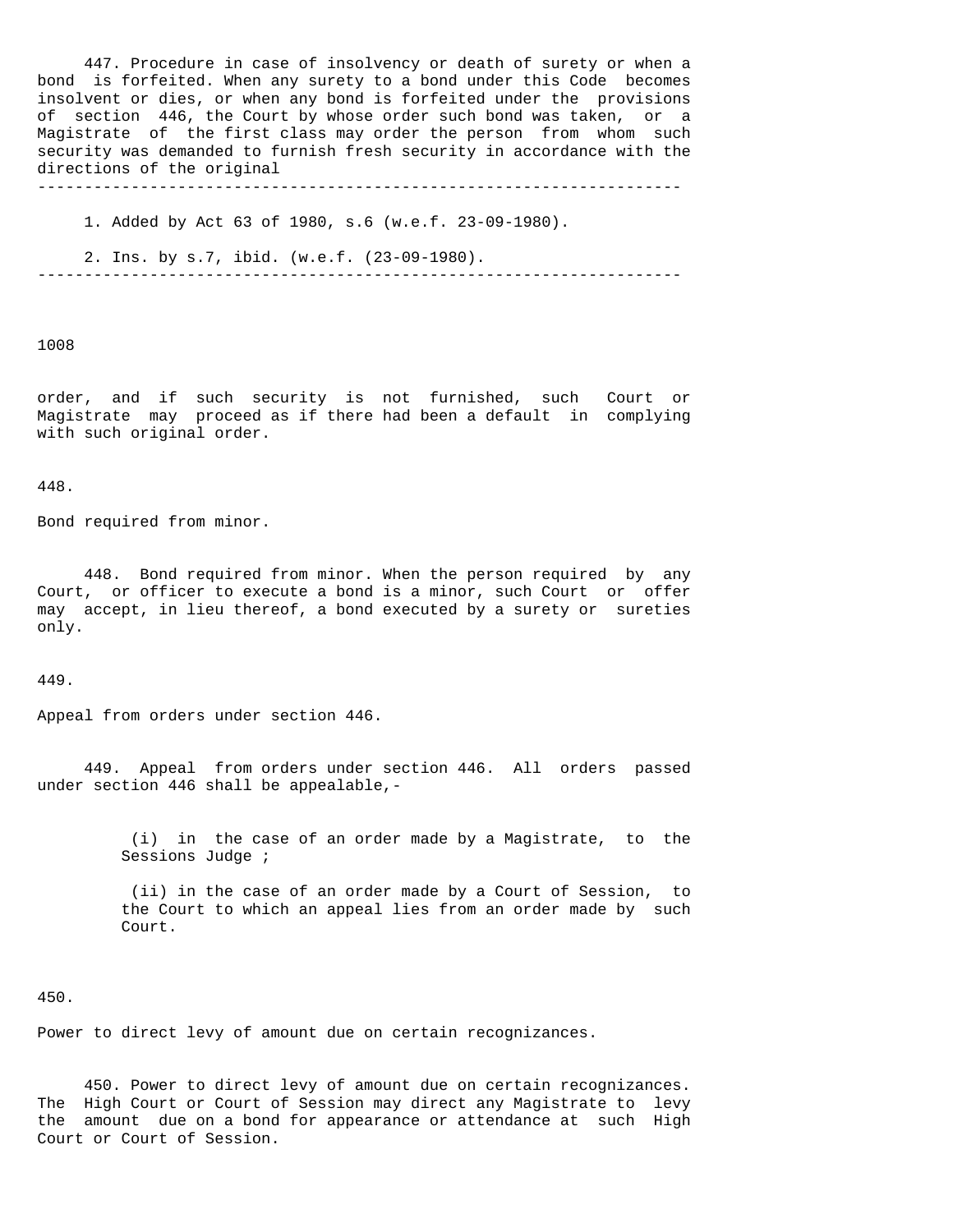CHAP

DISPOSAL OF PROPERTY.

#### CHAPTER XXXIV

#### DISPOSAL OF PROPERTY

451.

Order for custody and disposal of property pending trial in certaincases.

 451. Order for custody and disposal of property pending trial in certain cases. When any property is produced before any Criminal Court during any inquiry or trial, the Court may make such order as it thinks fit for the proper custody of such property pending the conclusion of the inquiry or trial, and, if the property is subject to speedy and natural decay, or if it is otherwise expedient so to do, the Court may, after recording such evidence as it thinks necessary, order it to be sold or otherwise disposed of.

> Explanation.-For the purposes of this section, "property" includes-

> (a) property of any kind or document which is produced before the Court or which is in its custody,

> (b) any property regarding which an offence appears to have been committed or which appears to have been used for the commission of any offence.

1009

452.

Order for disposal of property at conclusion of trial.

 452. Order for disposal of property at conclusion of trial. (1) When an inquiry or trial in any Criminal Court is concluded, the Court may make such order as it thinks fit for the disposal, by destruction, confiscation or delivery to any person claiming to be entitle to possession thereof or otherwise, of any property or document produced before it or in its custody, or regarding which any offence appears to have been committed, or which has been used for the commission of any offence.

 (2) An order may be made under sub-section (1) for the delivery of any property to any person claiming to be entitled to the possession thereof, without any condition or on condition that he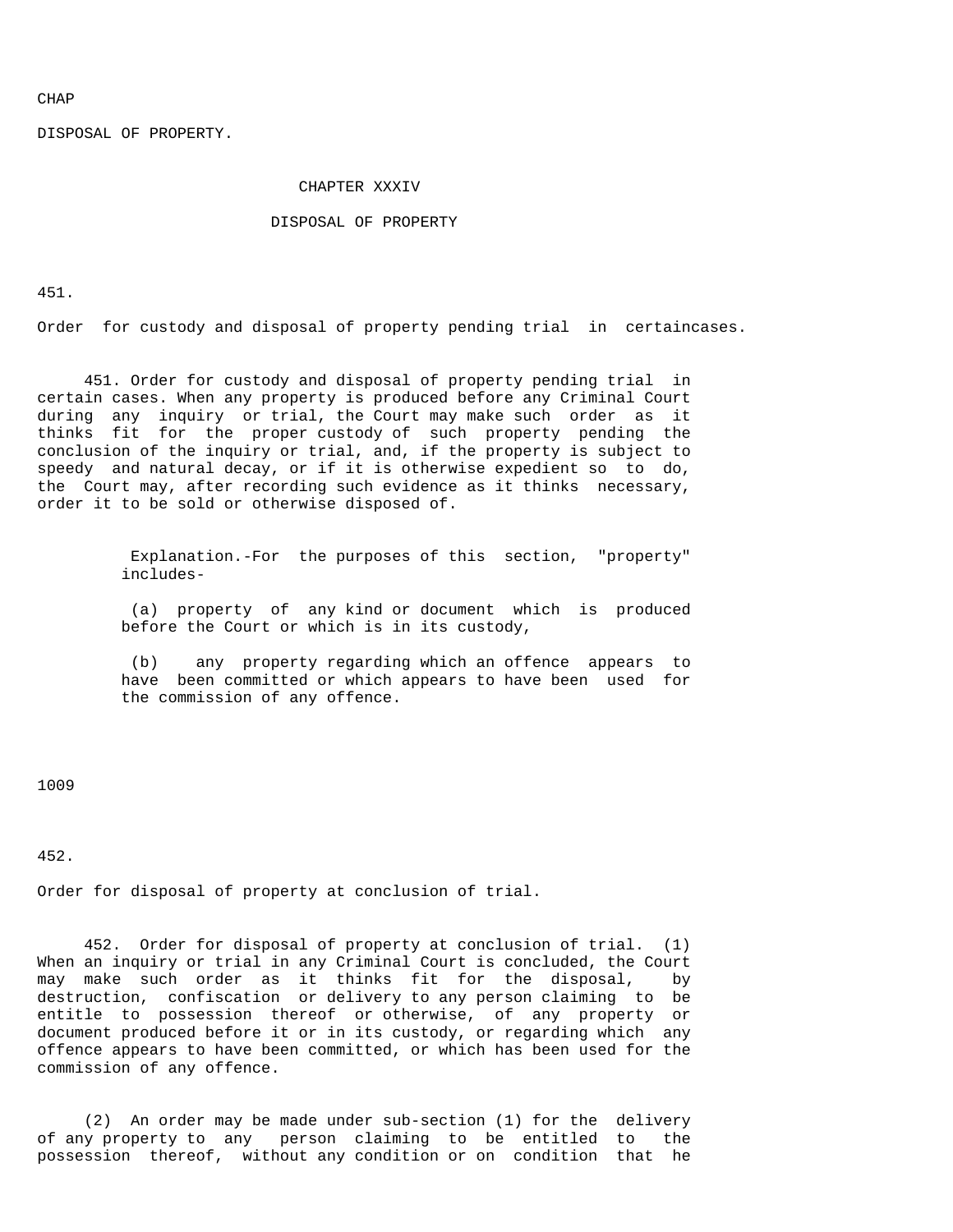executes a bond, with or without sureties, to the satisfaction of the Court, engaging to restore such property to the Court if the order made under sub-section (1) is modified or set aside on appeal or revision.

 (3) A Court of Session may, instead of itself making an order under sub-section (1), direct the property to be delivered to the Chief Judicial Magistrate, who shall thereupon deal with it in the manner provided in sections 457, 458 and 459.

 (4) Except where the property is livestock or is subject to speedy and natural decay, or where a bond has been executed in pursuance of subsection (2), an order made under sub-section (1) shall not be carried out for two months, or when an appeal is presented, until such appeal has been disposed of.

 (5) In this section, the term "property" includes, in the case of property regarding which an offence appears to have been committed, not only such property as has been originally in the possession or under the control of any party, but also any property into or for which the same may have been converted or exchanged, and anything acquired by such conversion or exchange, whether immediately or otherwise.

453.

Payment to innocent purchaser of money found on accused.

 453. Payment to innocent purchaser of money found on accused. When any person is convicted of any offence which includes, or amounts to, theft or receiving stolen property, and it is proved that any other person bought the stolen property from him without knowing or having reason to believe that the same was stolen, and that any money has on his arrest been taken out of the possession of the convicted person, the Court may, on the application of such purchaser and on the restitution of the stolen property to the person entitled to the possession thereof, order that out of such money a sum not exceeding the price paid by such purchaser be delivered to him.

1010

454.

Appeal against orders under section 452 or section 453.

 454. Appeal against orders section 452 or section 453.(1) Any person aggrieved by an order made by a Court under section 452 or section 453, may appeal against it to the Court to which appeals ordinarily lie from convictions by the former Court.

 (2) On such appeal, the Appellate Court may direct the order to be stayed pending disposal of the appeal, or may modify, alter or annul the order and make any further orders that may be just.

 (3) The powers referred to in sub-section (2) may also be exercised by a Court of appeal, confirmation or revision while dealing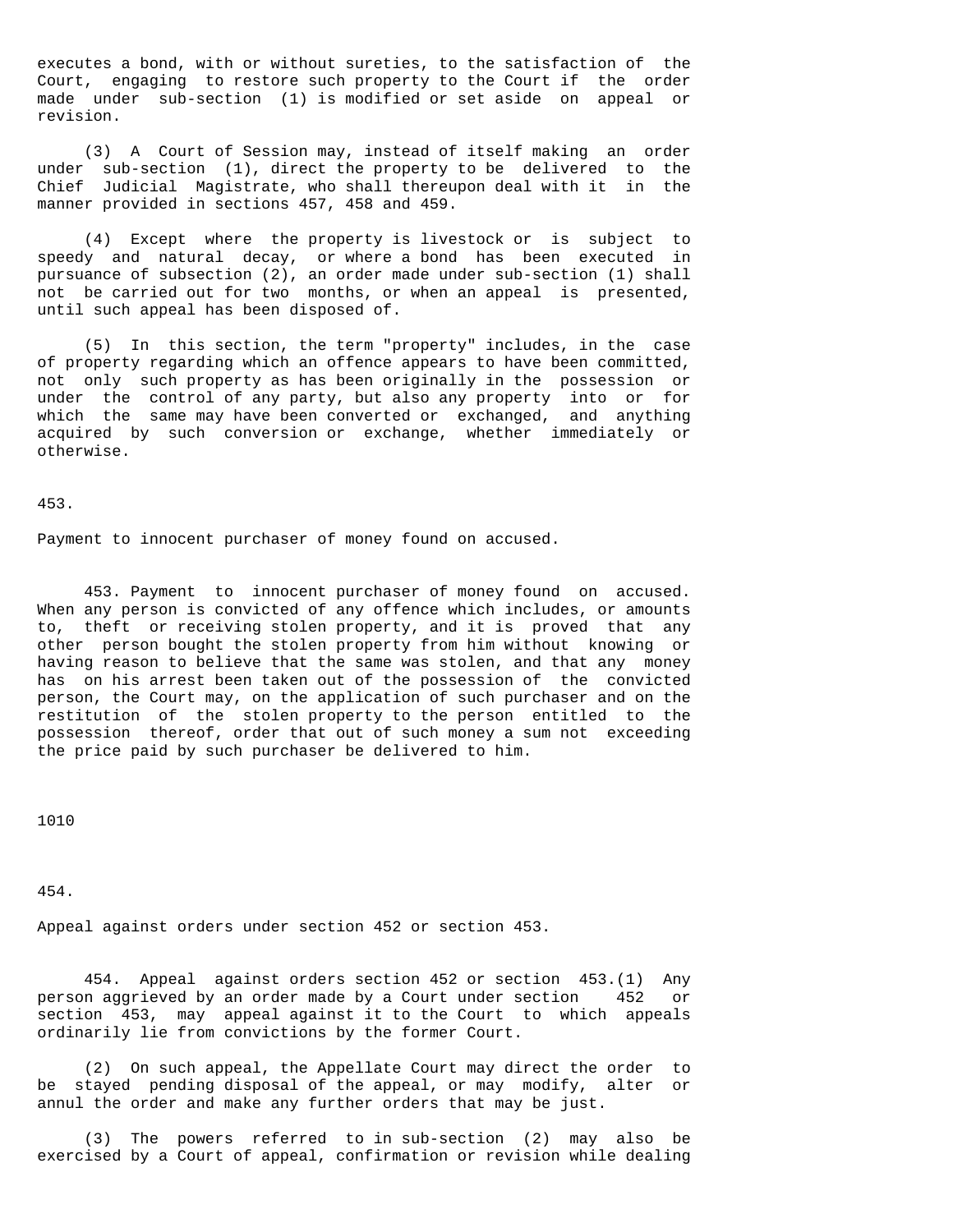with the case in which the order referred to in sub-section (1) was made.

455.

Destruction of libellous and other matter.

 455. Destruction of libellous and other matter. (1) On a conviction under section 292, section 293, section 501 or section 502 of the Indian Penal Code (45 of 1860), the Court may order the destruction of all the copies of the thing in respect of which the conviction was had, and which are in the custody of the Court or remain in the possession or power of the person convicted.

 (2) The Court may, in like manner, on a conviction under section 272, section 273, section 274 or section 275 of the Indian Penal Code (45 of 1860), order the food, drink, drug or medical preparation in respect of which the conviction was had, to be destroyed.

456.

Power to restore possession of immovable property.

 456. Power to restore possession of immovable property. (1) When a person is convicted of an offence attended by criminal force or show of force or by criminal intimidation, and it appears to the Court that, by such force or show of force or intimidation, any person has been dispossessed of any immovable property, the Court may, if it thinks fit, order that possession of the same be restored to that person after evicting by force, if necessary, any other person who may be in possession of the property :

 Provided that no such order shall be made by the Court more than one month after the date of the conviction.

 (2) Where the Court trying the offence has not made an order under sub-section (1), the Court of appeal, confirmation or revision may, if it thinks fit, make such order while disposing of the appeal, reference or revision, as the case may be.

 (3) Where an order has been made under sub-section (1), the pro visions of section 454 shall apply in relation thereto as they apply in relation to an order under section 453.

 (4) No order made under this section shall prejudice any right or interest to or in such immovable property which any person may be able to establish in a civil suit.

1011.

457.

Procedure by police upon seizure of property.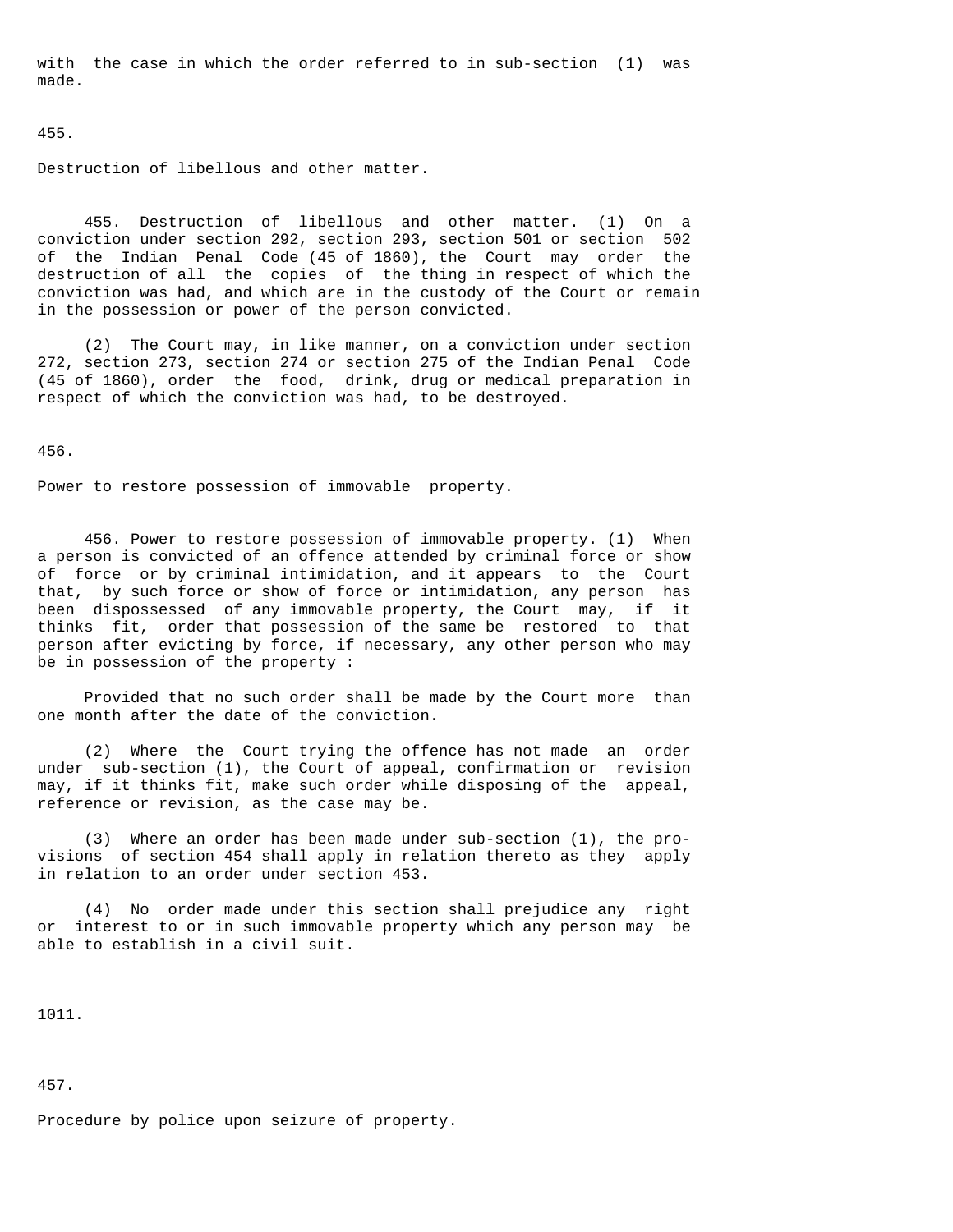457. Procedure by police upon seizure of property. (1) Whenever the seizure of property by any police officer is reported to a Magistrate under the provisions of this Code, and such property is not produced before a Criminal Court during an inquiry or trial, the Magistrate may make such order as he thinks fit respecting the disposal of such property or the delivery of such property to the person entitled to the possession thereof, or if such person cannot be ascertained, respecting the custody and production of such property.

 (2)If the person so entitled is known, the Magistrate may order the property to be delivered to him on such conditions (if any) as the Magistrate thinks fit and if such person is unknown, the Magistrate may detain it and shall, in such case, issue a proclamation specifying the articles of which such property consists, and requiring any person who may have a claim thereto, to appear before him and establish his claim within six months from the date of such proclamation.

458.

Procedure where no claimant appears within six months.

 458. Procedure where no claimant appears within six months. (1) If no person within such period establishes his claim to such property, and if the person in whose possession such property was found is unable to show that it was legally acquired by him, the Magistrate may by order direct that such property shall be at the disposal of the State Government and may be sold by that Government and the proceeds of such sale shall be dealt with in such manner as may be prescribed.

 (2) An appeal shall lie against any such order to the Court to which appeals ordinarily lie from convictions by the Magistrate.

459.

Power to sell perishable property.

 459. Power to sell perishable property. If the person entitled to the possession of such property is un-known or absent and the property is subject to speedy and natural decay, or if the Magistrate to whom its seizure is reported is of opinion that its sale would be for the benefit of the owner, or that the value of such property is less than ten rupees, the Magistrate may at any time direct it to be sold ; and the provisions of sections 457 and 458 shall, as nearly as may be practicable, apply to the net proceeds of such sale.

CHAP

IRREGULAR PROCEEDINGS.

## CHAPTER XXXV

### IRREGULAR PROCEEDINGS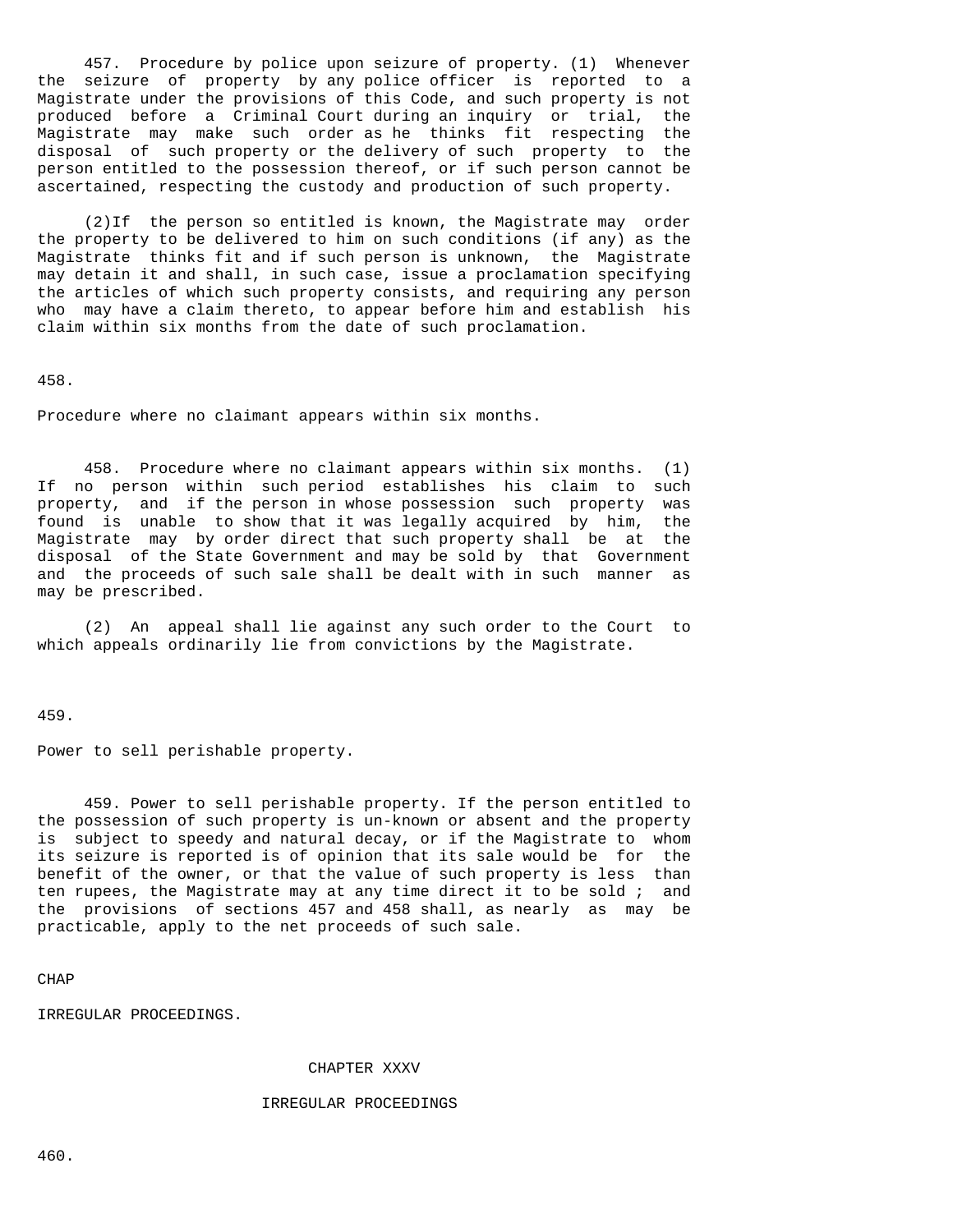Irregularities which do not vitiate proceedings.

 460. Irregularities which do not vitiate proceedings. If any Magistrate not empowered by law to do any of the following things, namely:-

(a) to issue a search-warrant under section 94;

1012

 (b) to order, under section 155, the police to investigate an offence;

(c) to hold an inquest under section 176;

 (d) to issue process under section 187, for the apprehension of a person within his local jurisdiction who has committed an offence outside the limits of such jurisdiction ;

 (e) to take cognizance of an offence under clause (a) or clause (b) of sub-section (1) of section 190 ;

 (f) to make over a case under sub-section (2) of section 192;

(g) to tender a pardon under section 306 ;

 (h) to recall a case and try it himself under section 410 ; or

(i) to sell property under section 458 or section 459,

 erroneously in good faith does that thing, his proceedings shall not be set aside merely on the ground of his not being so empowered.

461.

Irregularities which vitiate proceedings.

 461. Irregularities which vitiate proceedings. If any Magistrate, not being empowered by law in this behalf, does any of the following things, namely:-

(a) attaches and sells property under section 83;

 (b) issues a search-warrant for a document, parcel or other thing in the custody of a postal or telegraph authority;

(c) demands security to keep the peace;

(d) demands security for good behaviour;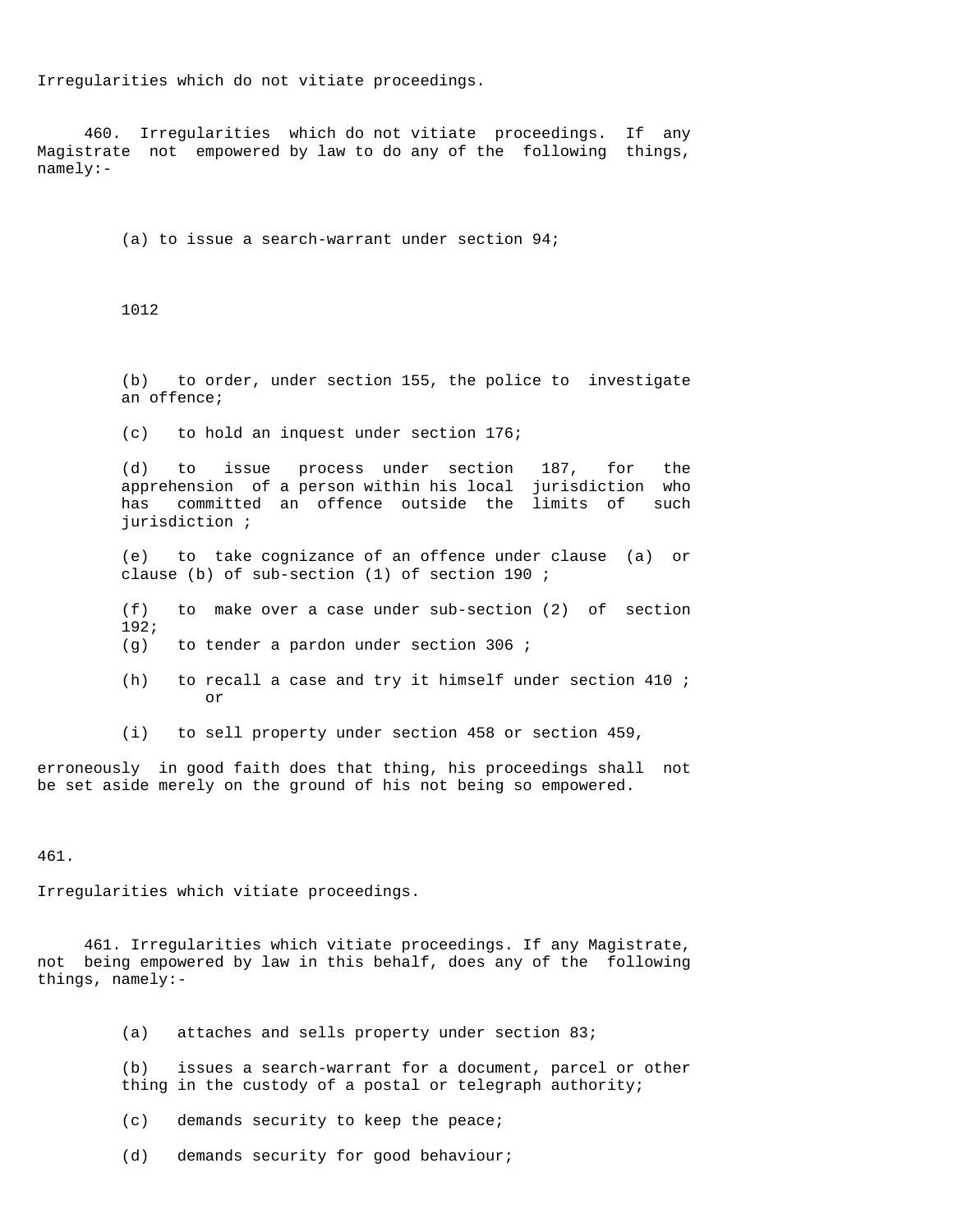(e) discharges a person lawfully bound to be of good behaviour;

(f) cancels a bond to keep the peace ;

(g) makes an order for maintenance ;

(h) makes an order under section 133 as to a local nuisance;

 (i) prohibits, under section 143, the repetition or continuance of a public nuisance ;

(j) makes an order under Part C or Part D of Chapter X;

 (k) takes cognizance of an offence under clause (c) of sub section (1) of section 190

(l) tries an offender;

(m) tries an offender summarily;

 (n) passes a sentence, under section 325, on proceedings recorded by another Magistrate;

## 1013

(o) decides an appeal;

(p) calls, under section 397, for proceedings ; or

 (q) revises an order passed under section 446, his proceedings shall be void.

### 462.

Proceedings in wrong place.

 462. Proceedings in wrong place. No finding, sentence or order of any Criminal Court shall be set aside merely on the ground that the inquiry, trial or other proceedings in the course of which it was arrived at or passed, took place in a wrong sessions division, district, sub-division or other local area, unless it appears that such error has in fact occasioned a failure of justice.

# 463.

Non-compliance with provisions of section 164 or section 281.

 463. Non-compliance with provisions of section 164 or section 281. (1) If any Court before which a confession or other statement of an accused person recorded, or purporting to be recorded under section 164 or section 281, is tendered, or has been received, in evidence finds that any of the provisions of either of such sections have not been complied with by the Magistrate recording the statement, it may, notwithstanding anything contained in section 91 of the Indian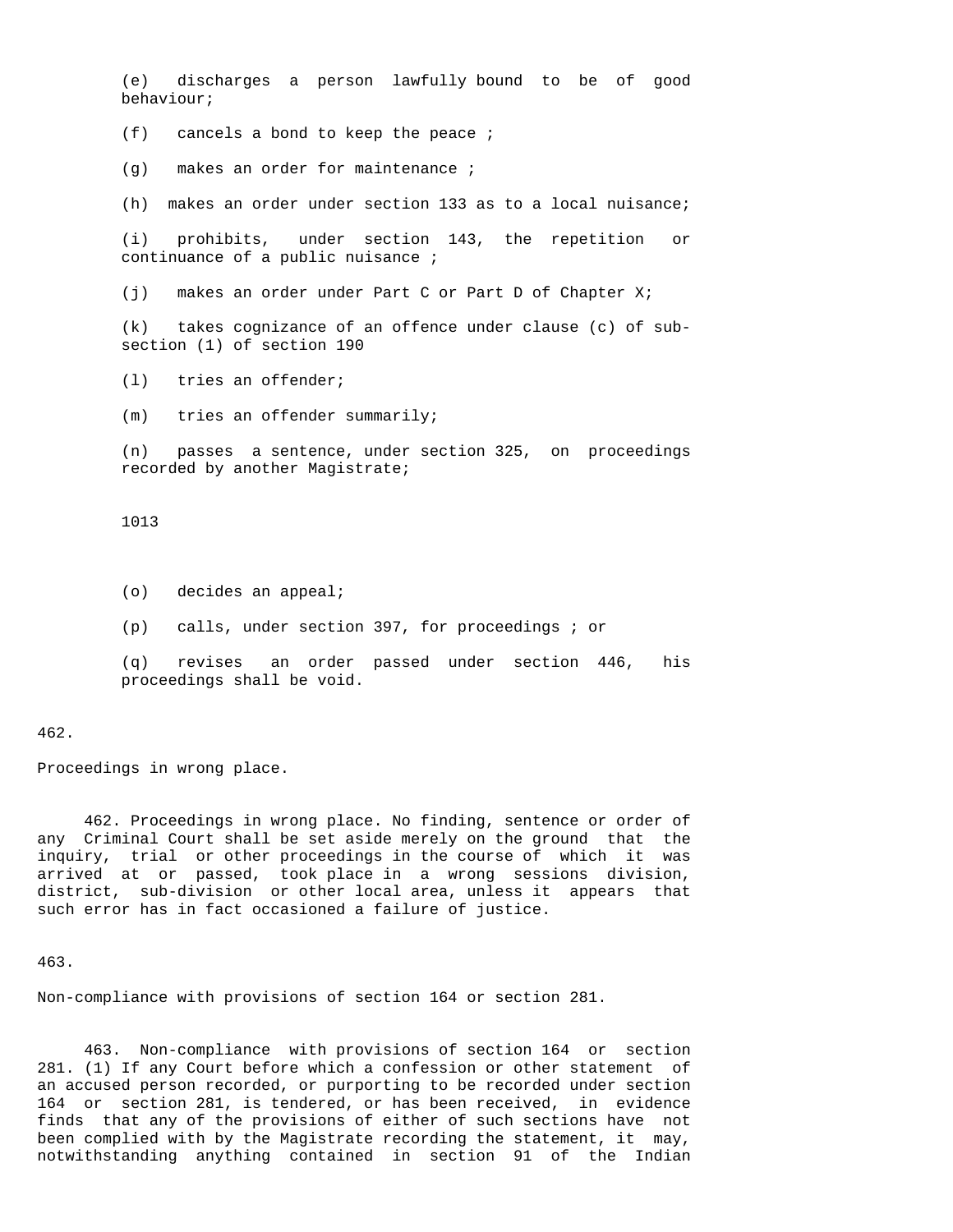Evidence Act, 1872 (1 of 1872), take evidence in regard to such non compliance, and may, if satisfied that such non-compliance has not in jured the accused in his defence on the merits and that he duly made the statement recorded, admit such statement.

 (2) The provisions of this section apply to Courts of appeal, reference and revision.

464.

Effect of omission to frame, or absence of, or error in, charge.

 464. Effect of omission to frame, or absence of, or error in, charge. (1) No finding, sentence or order by a Court of competent jurisdiction shall be deemed invalid merely on the ground that no charge was framed or on the ground of any error, omission or irregularity in the charge including any misjoinder of charges, unless, in the opinion of the Court of appeal, confirmation or revision, a failure of justice has in fact been occasioned thereby.

 (2) If the Court of appeal, confirmation or revision is of opinion that a failure of justice has in fact been occasioned, it may-

> (a) in the case of an omission to frame a charge, order that a charge be framed and that the trial be recommended from the point immediately after the framing of the charge ;

> (b) in the case of an error, omission or irregularity in the charge, direct a new trial to be had upon a charge framed in whatever manner it thinks fit:

# 1014

 Provided that if the Court is of opinion that the facts of the case are such that no valid charge could be preferred against the accused in respect of the facts proved, it shall quash the conviction.

465.

 Finding or sentence when reversible by reason of error, omission orirregularity.

 465. Finding or sentence when reversible by reason of error, omission irregularity. (1) Subject to the provisions hereinbefore contained, no finding, sentence or order passed by a Court of competent jurisdiction shall be reversed or altered by a Court of appeal, confirmation or revision on account of any error, omission or irregularity in the complaint, summons, warrant, proclamation, order, judgment or other proceedings before or during trial or in any inquiry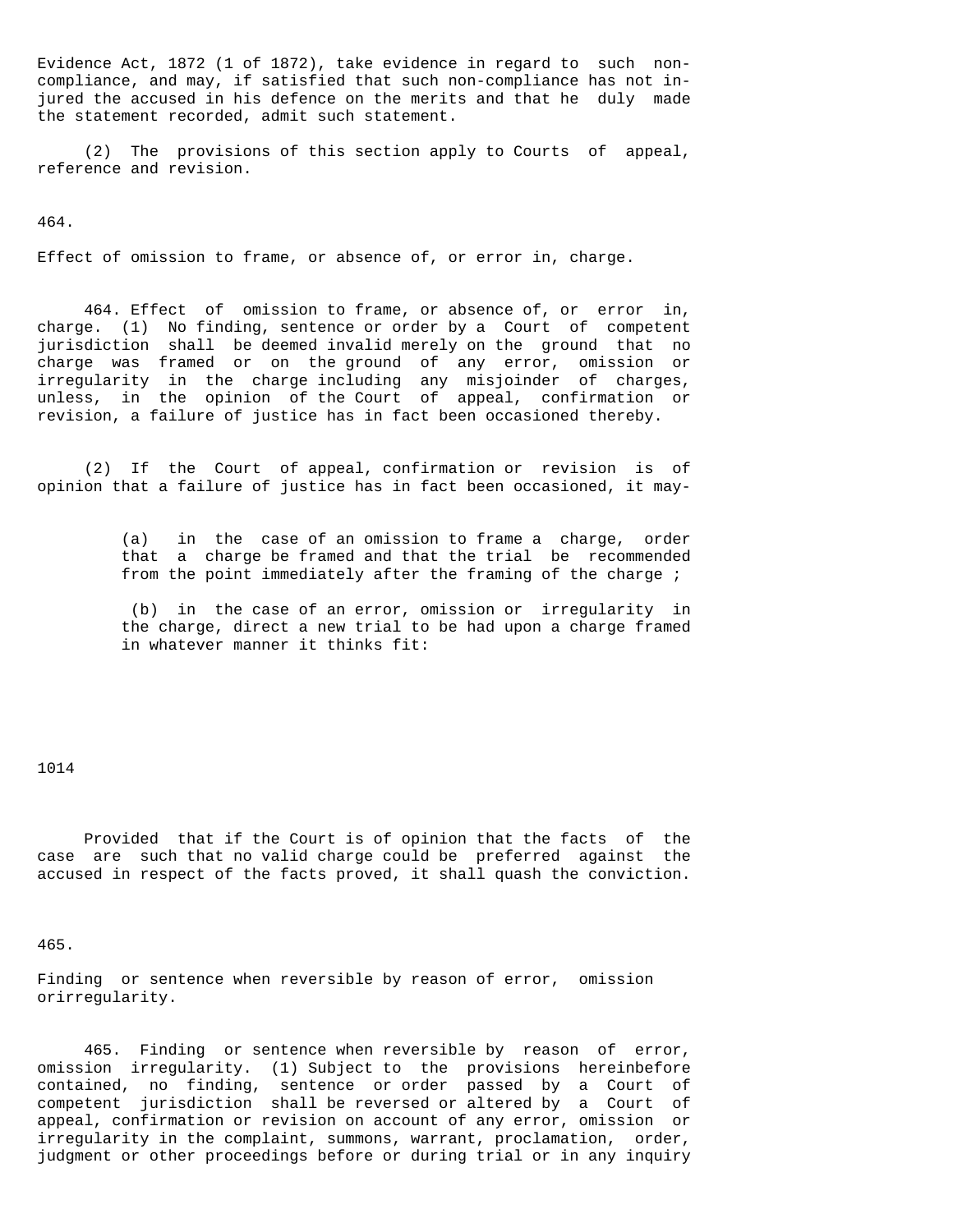or other proceedings under this Code, or any error, or irregularity in any sanction for the prosecution, unless in the opinion of that Court, a failure of justice has in fact been occasioned thereby.

 (2) In determining whether any error, omission or irregularity in any proceeding under this Code, or any error, or irregularity in any sanction for the prosecution has occasioned a failure of justice, the Court shall have regard to the fact whether the objection could and should have been raised at an earlier stage in the proceedings.

466.

Defect or error not to make attachment unlawful.

 466. Defect or error not to make attachment unlawful. No attachment made under this Code shall be deemed unlawful, nor shall any person making the same be deemed a trespasser, on account of any defect or want of form in the summons, conviction, writ or attachment or other proceedings relating thereto.

CHAP

LIMITATION FOR TAKING COGNIZANCE OF CERTAIN OFFENCES.

# CHAPTER XXXVI\*1

LIMITATION FOR TAKING COGNIZANCE OF CERTAIN OFFENCES.

467.

Definitions.

 467. Definitions. For the purposes of this Chapter, unless the context otherwise requires, " period of limitation " means the period specified in section 468 for taking cognizance of an offence.

468.

Bar to taking cognizance after lapse of the period of limitation.

 468. Bar to taking cognizance after lapse of the period of limitation. (1) Except as otherwise provided elsewhere in this Code, no Court shall take cognizance of an offence of the category specified in sub-section (2), after the expiry of the period of limitation.

(2) The period of limitation shall be-

(a) six months, if the offence is punishable with fine only

---------------------------------------------------------------------

 1 Provisions of this Chapter shall not apply to certain economic offences, see the Economic Offences (Inapplicability of Limitation) Act, 1974 (12 of 1974), s. 2 end Sch. ---------------------------------------------------------------------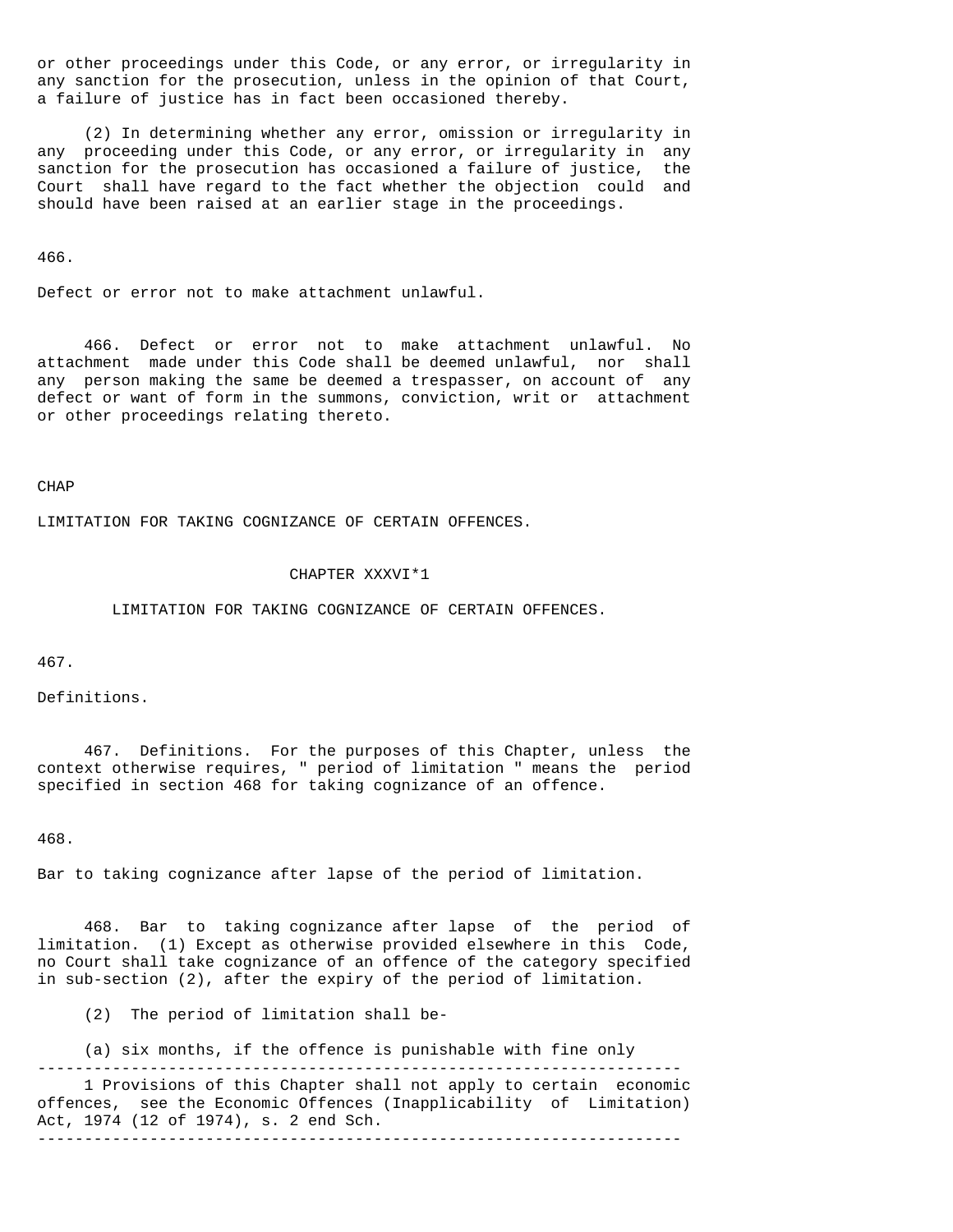(b) one year, if the offence is punishable with imprisonment for a term not exceeding one year;

 (c) three years, if the offence is punishable with imprisonment for term exceeding one year but not exceeding three years.

 1\*[(3) For the purposes of this section, the period of limitation in relation to offences which may be tried together, shall be determined with reference to the offence which is punishable with the more severe punishment or, as the case may be, the most severe punishment.]

469.

Commencement of the period of limitation.

 469. Commencement of the period of limitation. (1) The period of limitation, in relation to an offender, shall commence,-

(a) on the date of the offence ; or

 (b) where the commission of the offence was not known to the person aggrieved by the offence or to any police officer, the first day on which such offence comes to the knowledge of such person or to any police officer, whichever is earlier ; or

 (c) where it is not known by whom the offence was committed, the first day on which the identity of the offender is known to the person aggrieved by the offence or to the police officer making investigation into the offence, whichever is earlier.

 (2) In computing the said period, the day from which such period is to be computed shall be excluded.

470.

Exclusion of time in certain cases.

 470. Exclusion of time in certain cases. (1) In computing the period of limitation, the time during which any person has been prosecuting with due diligence another prosecution, whether in a Court of first instance or in a Court of appeal or revision, against the offender, shall be excluded :

 Provided that no such exclusion shall be made unless the prosecution relates to the same facts 'and is prosecuted in good faith in a Court which from defect of jurisdiction or other cause of a like nature, is unable to entertain it.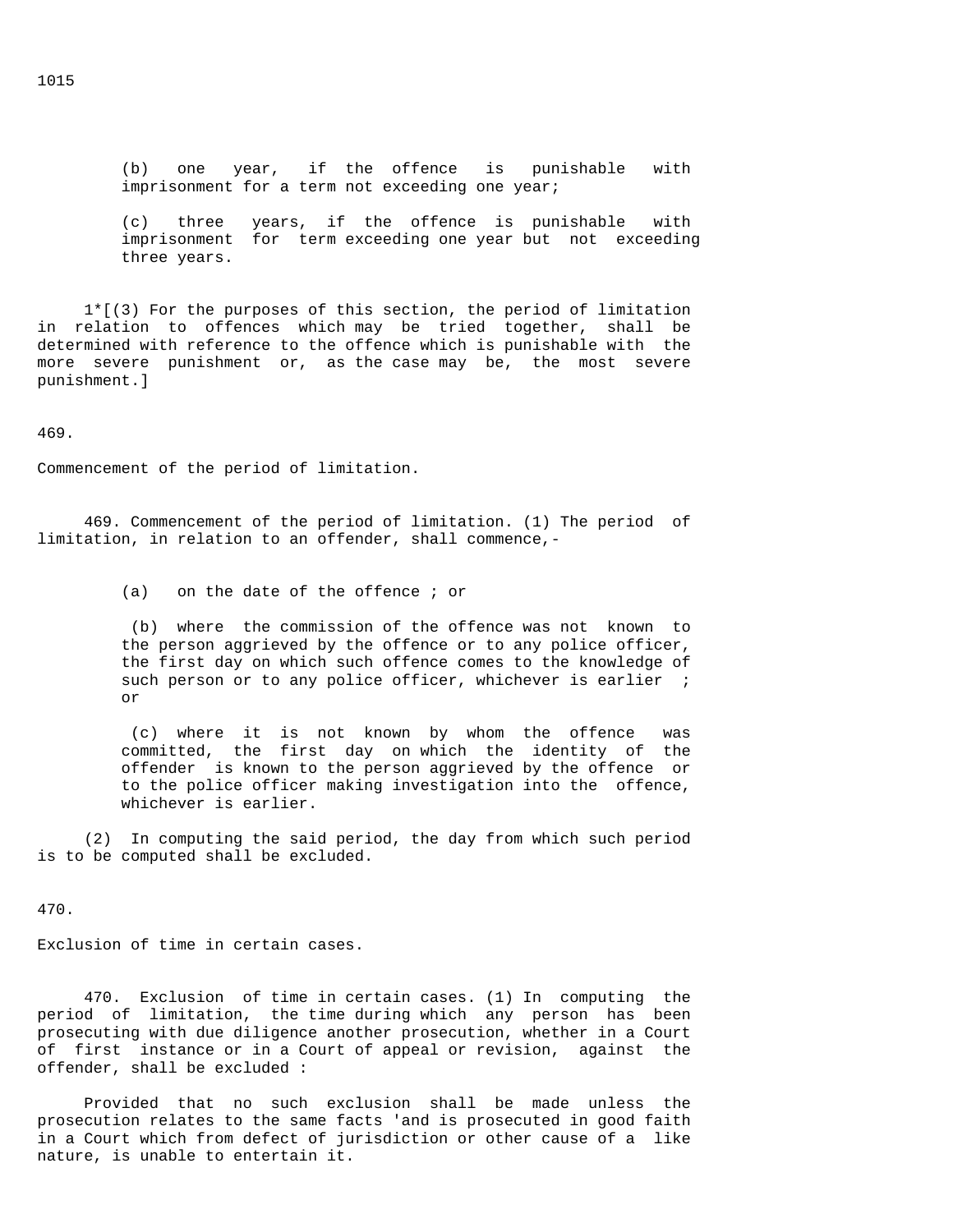(2) Where the institution of the prosecution in respect of an offence has been stayed by an injunction or order, then, in computing the period of limitation, the period of the continuance of the injunction or order, the day on which it was issued or made, and the day on which it was withdrawn, shall be excluded.

---------------------------------------------------------------------

 1 Ins. by Act 45 of 1978, s. 33 (w.e.f. 12-12-1978). ---------------------------------------------------------------------

1016

 (3) Where notice of prosecution for an offence has been given, or where, under any law for the time being in force, the previous consent or sanction of the Government or any other authority is required for the institution of any prosecution for an offence, then, in computing the period of limitation, the period of such notice or, as the case may be, the time required for obtaining such consent or sanction shall be excluded.

 Explanation.-In computing the time required for obtaining the consent or sanction of the Government or any other authority, the date on which the application was made for obtaining the consent or sanction and the date of receipt of the order of the Government or other authority shall both be excluded.

 (4) In computing the period of limitation, the time during which the offender-

> (a) has been absent from India or from any territory outside India which is under the administration of the Central Government, or

> (b) has avoided arrest by absconding or concealing himself, shall be excluded.

471.

Exclusion of date on which Court is closed.

 471. Exclusion of date on which Court is closed. Where the period of limitation expires on a day when the Court is closed, the Court may take cognizance on the day on which the Court reopens.

 Explanation.-A Court shall be deemed to be closed on any day within the meaning of this section, if, during its normal working hours, it remains closed on that day.

472.

Continuing offence.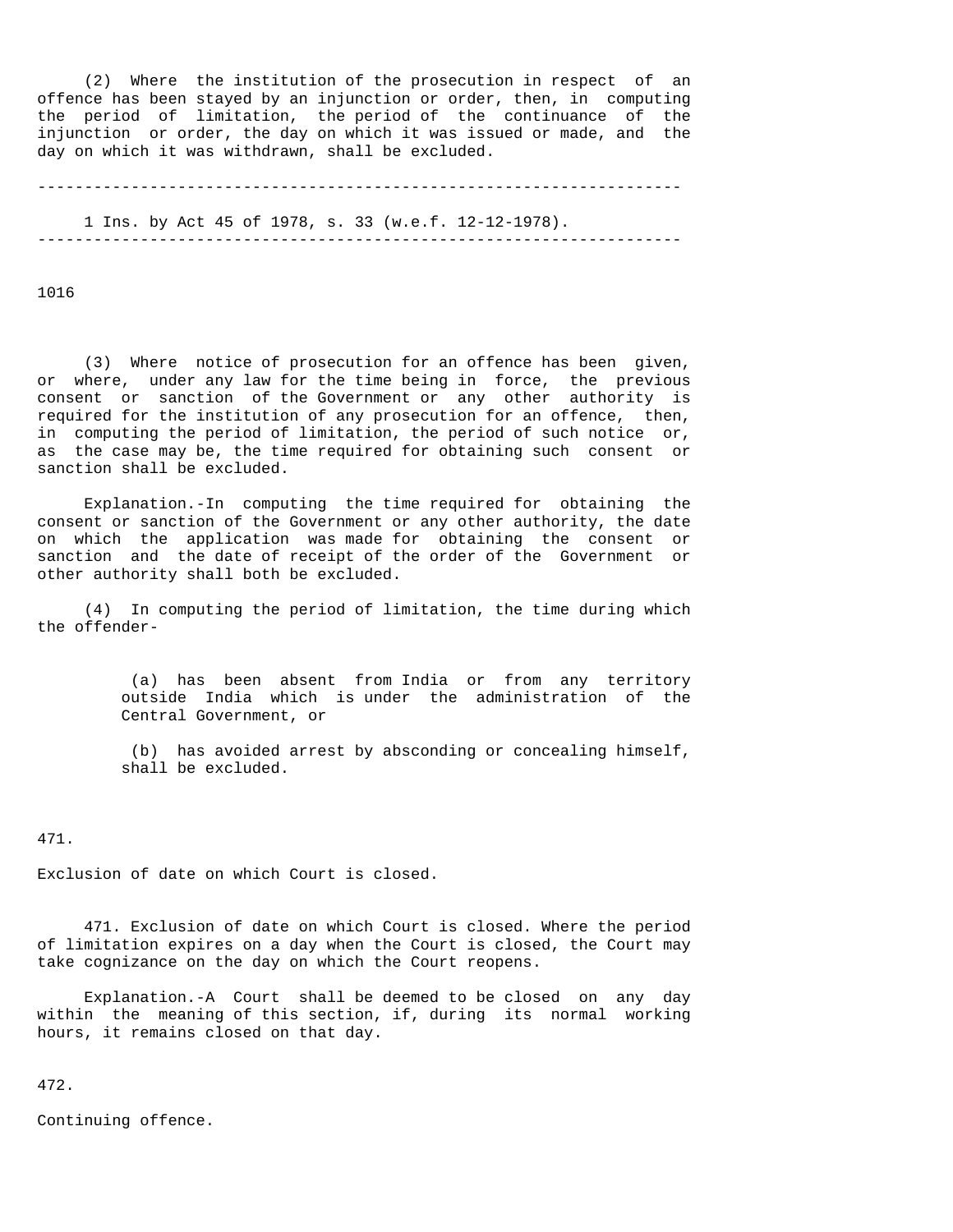472. Continuing offence. In the case of a continuing offence, a fresh period of limitation shall begin to run at every moment of the time during which the offence continues.

473.

Extension of period of limitation in certain cases.

 473. Extension of period of limitation in certain cases. Notwithstanding anything contained in the foregoing provisions of this Chapter, any Court may take cognizance of an offence after the expiry of the period of limitation, if it is satisfied on the facts and in the circumstances of the case that the delay has been properly explained or that it is necessary so to do in the interests of justice.

1017

CHAP

MISCELLANEOUS.

CHAPTER XXXVII

### MISCELLANEOUS

474.

Trials before High Courts.

 474. Trials before High Courts. When an offence is tried by the High Court otherwise than under section 407, it shall, in the trial of the offence, observe the same procedure as a Court of Session would observe if it were trying the case.

475.

 Delivery to commanding officers of persons liable to be tried byCourt-martial.

 475. Delivery to commanding officers of persons liable to be tried by Court-martial. (1) The Central Government may make rules consistent with this Code and the Army Act, 1950 (46 of 1950), the Navy Act, 1957 (62 of 1957), and the Air Force Act, 1950 (45 of 1950), and any other law, relating to the Armed Forces of the Union, for the time being in force, as to cases in which persons subject to military, naval or air force law, or such other law, shall be tried by a Court to which this Code applies or by a Court-martial; and when any person is brought before a Magistrate and charged with an offence for which he is liable to be tried either by a Court to which this Code applies or by a Court-martial, such Magistrate shall have regard to such rules, and shall in proper cases deliver him, together with a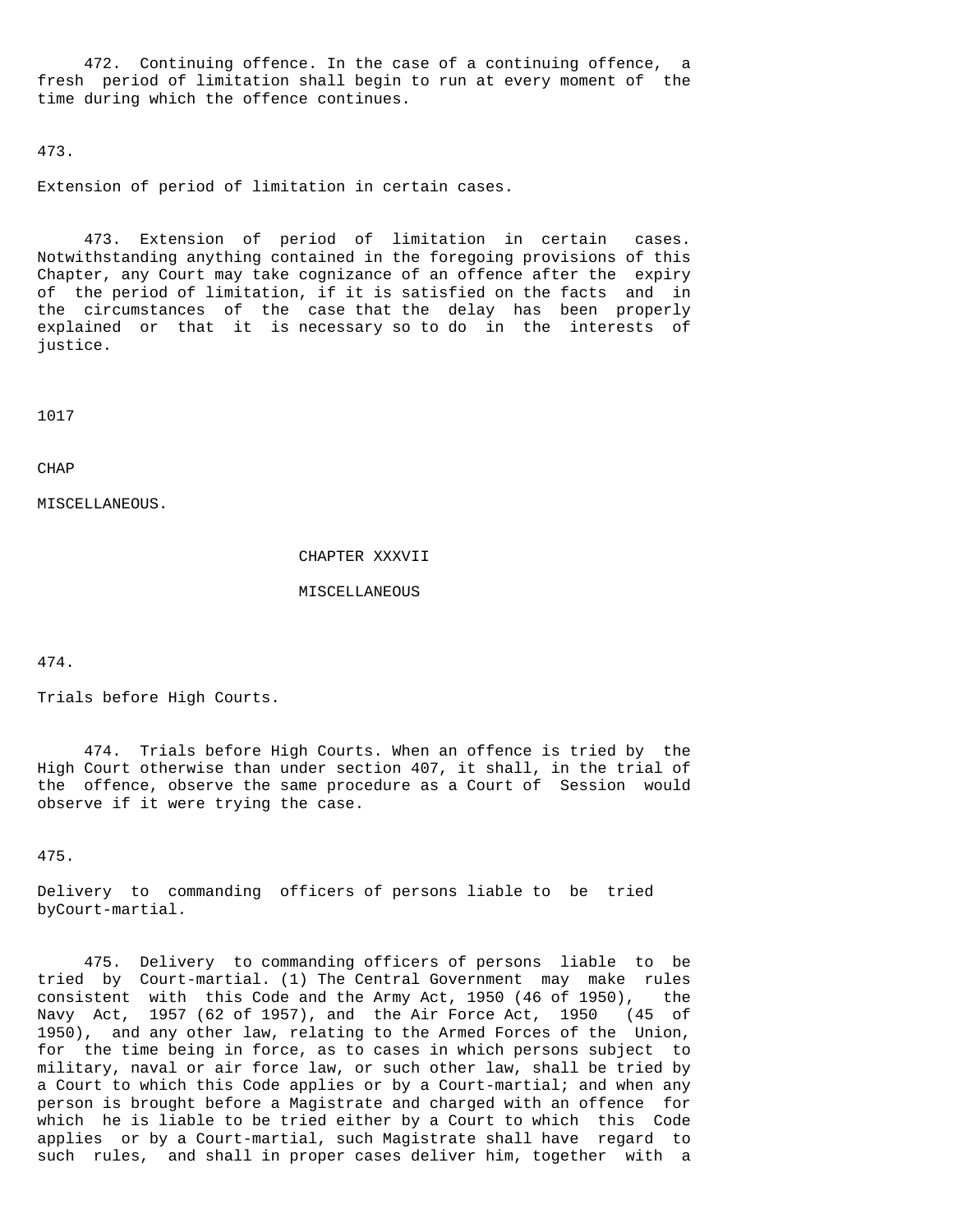statement of the offence of which he is accused, to the commanding officer of the unit to which he belongs, or to the commanding officer of the nearest military, naval or air force station, as the case may be, for the purpose of being tried by a Court-martial.

Explanation.-In this section-

 (a) "unit" includes a regiment, corps, ship, detachment, group, battalion or company,

 (b) "Court-martial" includes any tribunal with the powers similar to those of a Court-martial constituted under the relevant law applicable to the Armed Forces of the Union.

 (2) Every Magistrate shall, on receiving a written application for that purpose by the commanding officer of any unit or body of soldiers, sailors or airmen stationed or employed at any such place, use his utmost endeavours to apprehend and secure any person accused of such offence.

 (3) A High Court may, if it thinks fit, direct that a prisoner detained in any jail situate within the State be brought before a Court-martial for trial or to be examined touching any matter pending before the Court-martial.

476.

Forms.

 476. Forms. Subject to the power conferred by article 227 of the Constitution, the forms set forth in the Second Schedule, with such variations as the

1018

 circumstances of each case require, may be used for the respective purposes therein mentioned, and if used shall be sufficient.

477.

Power of High Court to make rules.

 477. Power of High Court to make rules. (1) Every High Court may, with the previous approval of the State Government, make rules-

> (a) as to the persons who may be permitted to act as petition-writers in the Criminal Courts subordinate to it;

> (b) regulating the issue of licences to such persons, the conduct of business by them, and the scale of fees to be charged by them ;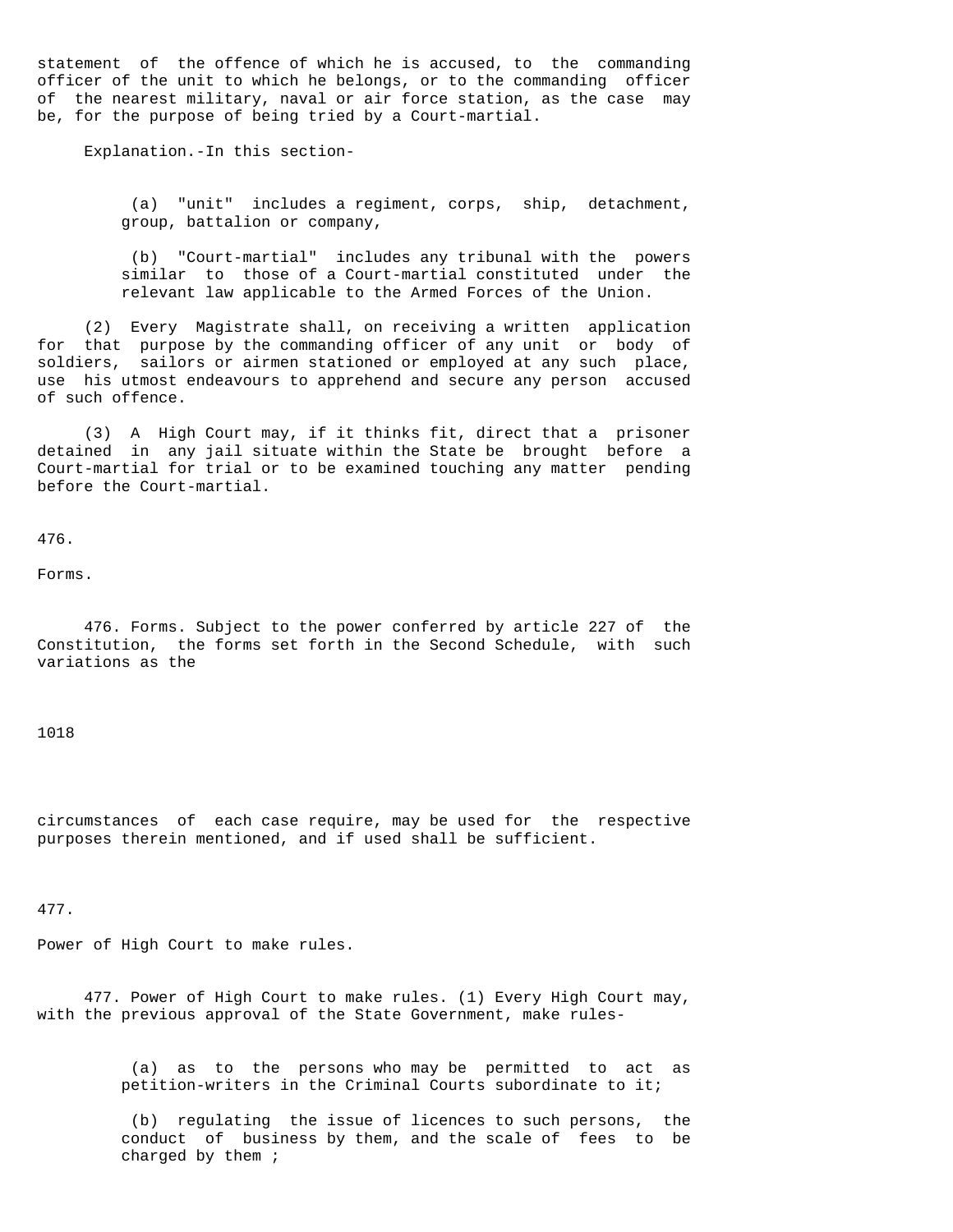(c) providing a penalty for a contravention of any of the rules so made and determining the authority by which such contravention may be investigated and the penalties imposed;

 (d) any other matter which is required to be, or may be, prescribed.

 (2) All rules made under this section shall be published in the Official Gazette.

## 478.

Power to alter functions allocated to Executive Magistrates in certaincases.

 478. Power to alter functions allocated to Executive Magistrates in certain cases. 1\*[If the Legislative Assembly of a State by a resolution so permits, the State Government may, after consultation with the High Court, by notification, direct that references in sections 108, 109,110, 145 and 147 to an Executive Magistrate shall be construed as references to a Judicial Magistrate of the first class.]

479.

Case in which Judge or Magistrate is personally interested.

 479. Case in which Judge or Magistrate is personally interested. No Judge or Magistrate shall, except with the permission of the Court to which an appeal lies from his Court, try or commit for trial any case to or in which he is a party, or personally interested, and no Judge or Magistrate shall hear an appeal from any judgment or order passed or made by himself.

 Explanation.-A Judge or Magistrate shall not be deemed to be a party to, or personally interested in, any case by reason only that he is concerned therein in a public capacity, or by reason only that he has viewed the place in which an offence is alleged to have been committed or any

 --------------------------------------------------------------------- 1 Subs. by Act 45 of 1978, S. 34, for "State Legislature" (w.e.f. 18-12-1978). 2 Subs. by S.34 ibid, for "requires" (w.e.f. 18.12-1978).

3 Subs. by Act 63 of 1980, s.8 (w.e.f. 23-09-1980).

---------------------------------------------------------------------

1019

 other place in which any other transaction material to the case is alleged to have occurred and made an inquiry in connection with the case.

480.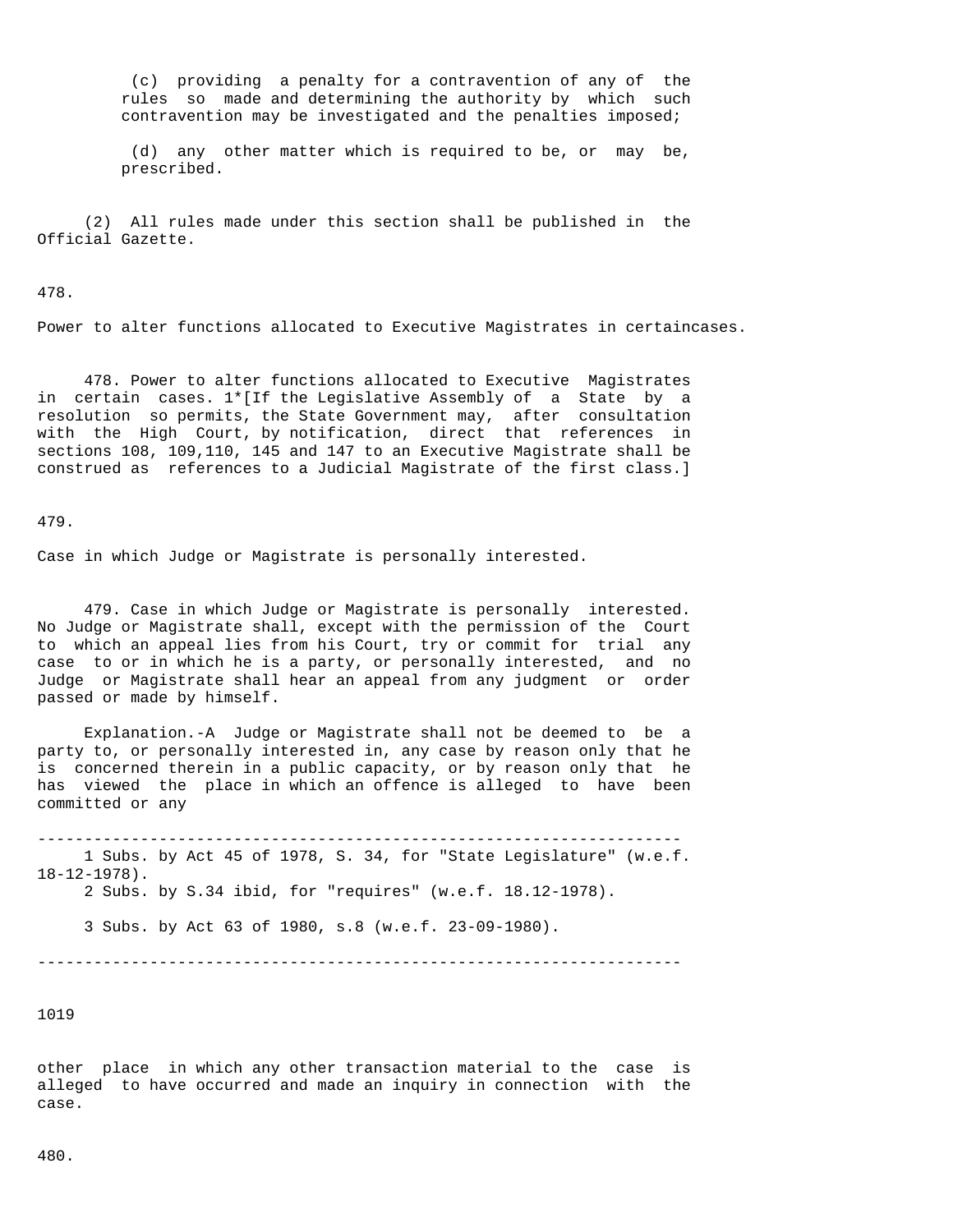Practising pleader not to sit as Magistrate in certain Courts.

 480. Practising pleader not to sit as Magistrate in certain Courts. No pleader who practises in the Court of any Magistrate shall sit as a Magistrate in that Court or in any Court within the local jurisdiction of that Court.

481.

Public servant concerned in sale not to purchase or bid for property.

 481. Public servant concerned in sale not to purchase or bid for property. A public servant having any duty to perform in connection with the sale of any property under this Code shall not purchase or bid for the property.

482.

Saving of inherent powers of High Court.

 482. Saving of inherent powers of High Court. Nothing in this Code shall be deemed to limit or affect the inherent powers of the High Court to make such orders as may be necessary to give effect to any order under this Code, or to prevent abuse of the process of any Court or otherwise to secure the ends of justice.

483.

 Duty of High Court to exercise continuous superintendence over Courtsof Judicial Magistrates.

 483. Duty of High Court to exercise continuous superintendence over Courts of Judicial Magistrates. Every High Court shall so exercise its superintendence over the Courts of Judicial Magistrates subordinate to it as to ensure that there is an expeditious and proper disposal of cases by such Magistrates.

484.

Repeal and savings.

 484. Repeal and savings. (1) The Code of Criminal Procedure, 1898 (5 of 1898), is hereby repealed.

(2) Notwithstanding such repeal,-

 (a) if, immediately before the date on which this Code comes into force, there is any appeal, application, trial, inquiry or inves tigation pending, then, such appeal, application, trial, inquiry or investigation shall be disposed of, continued, held or made, as the case may be, in accordance with the provisions of the Code of Criminal Procedure, 1898 (5 of 1898), as in force immediately before such commencement, (hereinafter referred to as the Old Code), as if this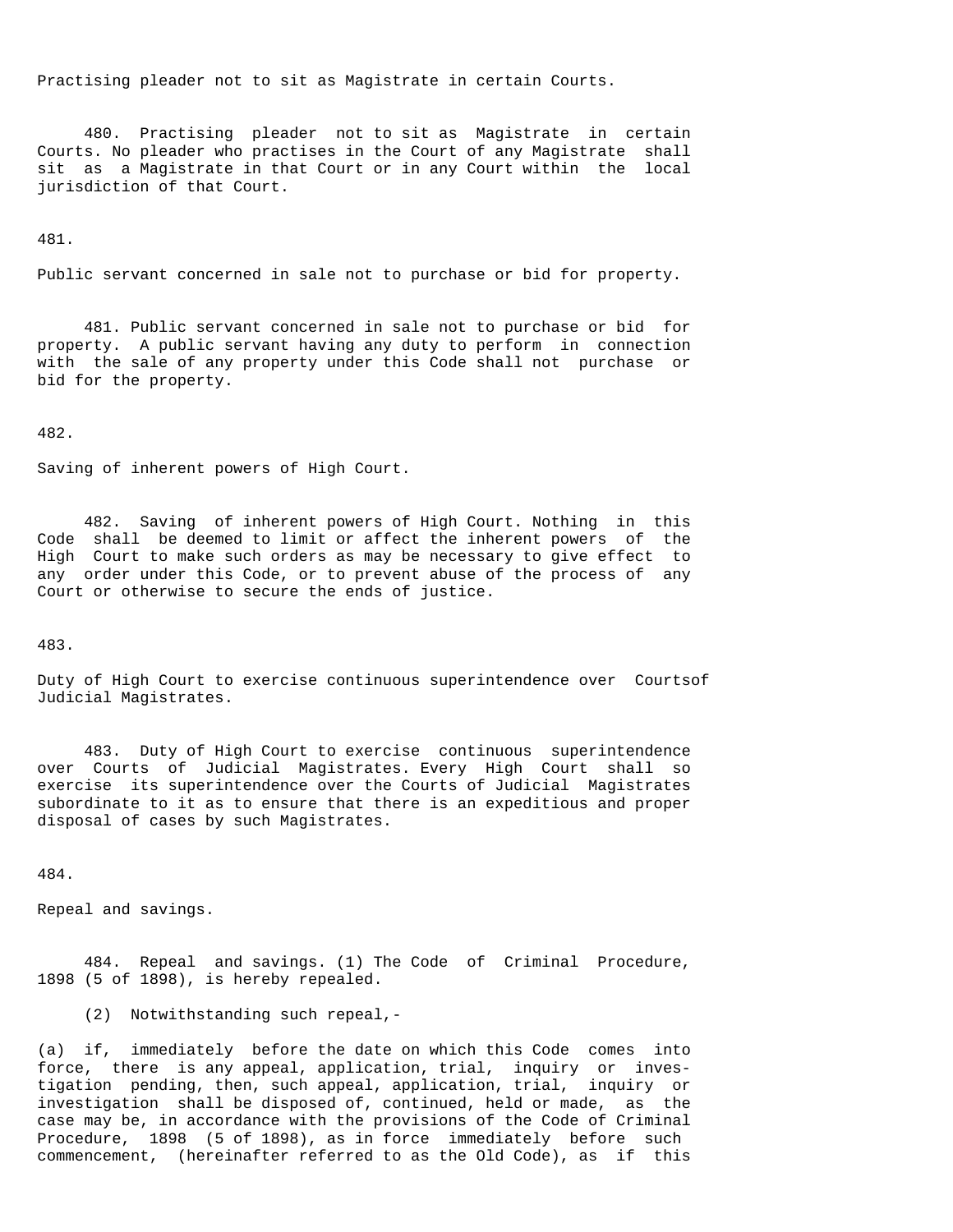Provided that every inquiry under Chapter XVIII of the Old Code, which is pending at the commencement of this Code, shall be dealt with and disposed of in accordance with the provisions of this Code;

1020

 (b) all notifications published, proclamations issued, powers conferred, forms prescribed, local jurisdictions defined, sentences passed and orders, rules and appointments, not being appointments as Special Magistrates, made under the Old Code and which are in force immediately before the commencement of this Code shall be deemed, respectively, to have been published, issued, conferred, prescribed, defined, passed or made under the corresponding provisions of this Code ;

 (c) any sanction accorded or consent given under the Old Code in pursuance of which no proceeding was commenced under that Code, shall be deemed to have been accorded or given under the corresponding provisions of this Code and proceedings may be commenced under this Code in pursuance of such sanction or consent ;

 (d) the provisions of the Old Code shall continue to apply in relation to every prosecution against a Ruler within the meaning to article 363 of the Constitution.

 (3) Where the period prescribed for an application or other proceeding under the Old Code had expired on or before the commencement of this Code, nothing in this Code shall be construed as enabling any such application to be made or proceeding to be commenced under this Code by reason only of the fact that a longer period therefor is prescribed by this Code or provisions are made in this Code for the extension of time.

1021.

SCHE

CLASSIFICATION OF OFFENCES

# THE FIRST SCHEDULE

#### CLASSIFICATION OF OFFENCES

 EXPLANATORY NOTE.(1) In regard to offences under the Indian Penal Code, the entries in the second and third columns against a section the number of which is given in the first column are not intended as the definition of, and the punishment prescribed for, the offence in the Indian penal Code, but merely as indication of the substance of the section.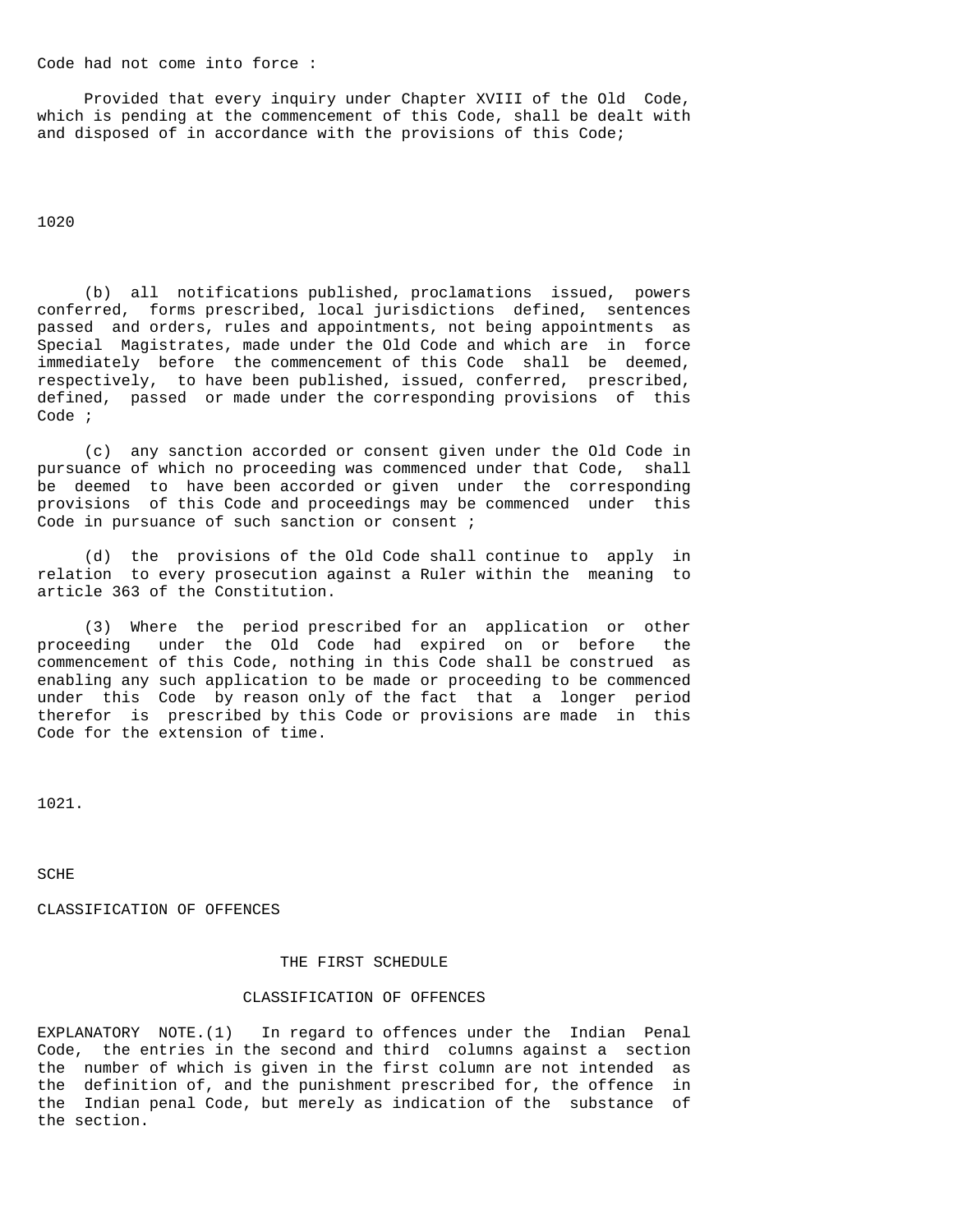(2)In this Schedule, (i) the expression "Magistrate of the first class" and "Any Magistrate" include Metropolitan Magistrates but not Executive Magistrates; (ii) the word "cognizable" stands for a "a police officer may arrest without warrant"; and (iii) the word "non cogninzable" stands for "a police officer shall not arrest without warrant".

### I.--OFFENCES UNDER THE INDIAN PENAL CODE

| Section                                                             |                                                                                                                                                                            | Offence<br>-----------------------------                                                       | Punishment  |  |  |  |
|---------------------------------------------------------------------|----------------------------------------------------------------------------------------------------------------------------------------------------------------------------|------------------------------------------------------------------------------------------------|-------------|--|--|--|
| 1                                                                   |                                                                                                                                                                            | 2                                                                                              | 3           |  |  |  |
| CHAPTER V--ABETMENT                                                 |                                                                                                                                                                            |                                                                                                |             |  |  |  |
| 109                                                                 | Abetment of any offence, if the act Same as for offence abetted<br>abetted is committed in consequence,<br>and where no express provision is made<br>for it is punishment. |                                                                                                |             |  |  |  |
| 110                                                                 | Abetment of any offence, if the person<br>abetted does the act with a different<br>intention from that of the abettor.                                                     |                                                                                                | Ditto       |  |  |  |
| 111                                                                 | Abetment of any offence, when<br>Same as for offence<br>one act is abetted and a different intended to be abetted.<br>act is done; subject to the proviso.                 |                                                                                                |             |  |  |  |
| 113                                                                 | Abetment of any offence, when an<br>Same as for offence<br>effect is caused by the act abetted committed<br>different from that intended by the<br>abettor.                |                                                                                                |             |  |  |  |
| Cognizable or<br>non-cognizable                                     |                                                                                                                                                                            | Bailable or<br>non-bailable Court triable                                                      | By what     |  |  |  |
| 4                                                                   |                                                                                                                                                                            | 5.                                                                                             | б.          |  |  |  |
| According as offence<br>abetted is cognizable<br>or non-cognizable. |                                                                                                                                                                            | According as offence Court by which<br>abetted is bailable offence abetted<br>or non-bailable. | is triable. |  |  |  |
| Ditto                                                               |                                                                                                                                                                            | Ditto                                                                                          | Ditto       |  |  |  |
| Ditto                                                               |                                                                                                                                                                            | Ditto                                                                                          | Ditto       |  |  |  |
| Ditto                                                               |                                                                                                                                                                            | Ditto                                                                                          | Ditto       |  |  |  |

| Section | Offence | Punishment |
|---------|---------|------------|
|         |         |            |
|         |         |            |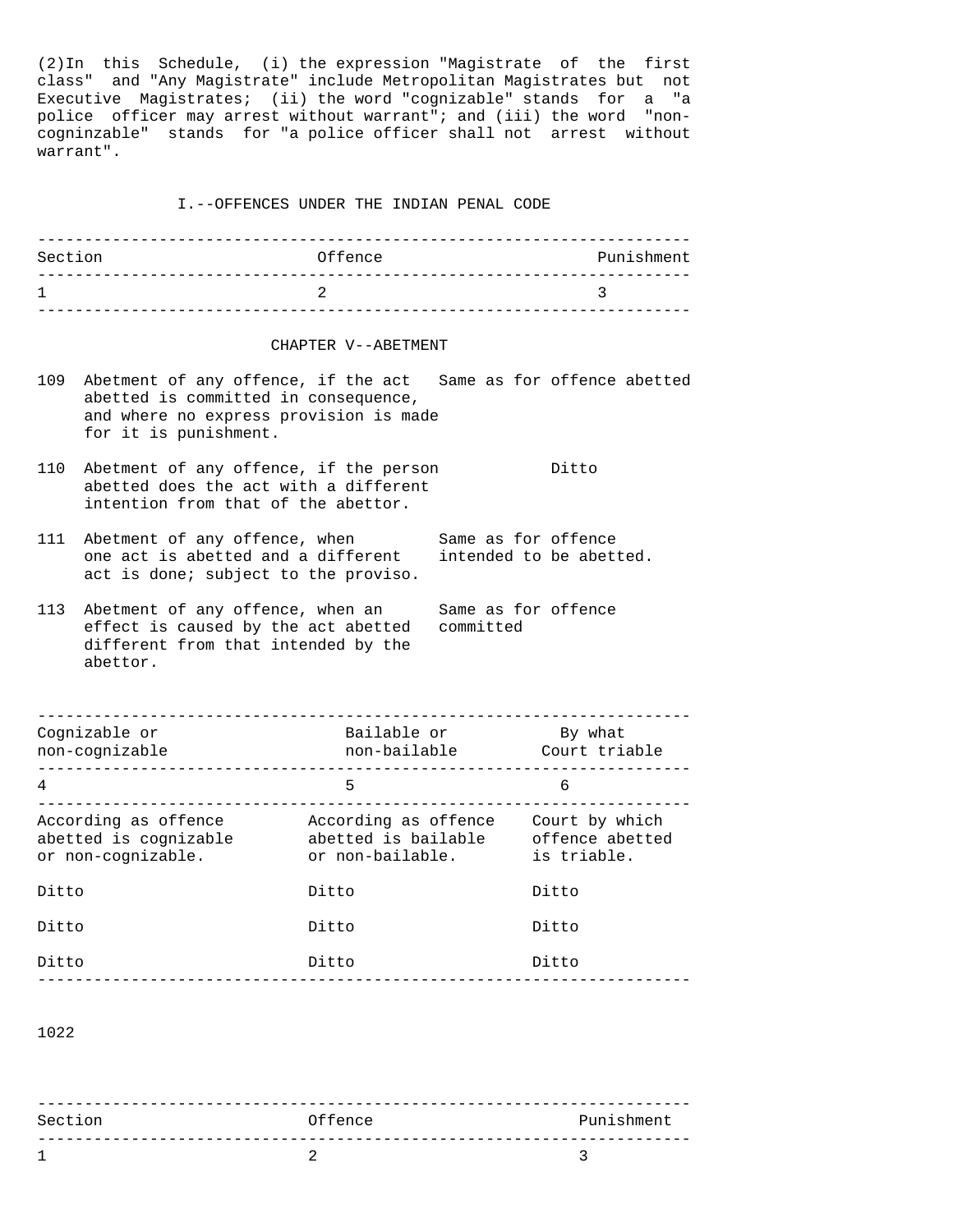---------------------------------------------------------------------- 114 Abetment of any offence, if Same as for offence committed abettor is present when offence is committed. 115 Abetment of an offence, punishable Imprisonment for 7 years and with death or imprisonment for fine. life, if the offence be not committed in consequence of the abetment. If an act which causes harm be Imprisonment for 14 years and done in consequence of the fine. abetment. 116 Abetment of an offence, punishable Imprisonment extending to a with imprisonment, if the offence quarter part of the longest be not committed in consequence term provided for the offence of the abetment. or fire, or both. If the abettor or the person abetted Imprisonment extending to half be a public servant whose duty of the longest term provided it is to prevent the offence. for the offence, or fine, or or both. 117 Abetting the commission of an Imprisonment for 3 years, or offence by the public or by more fine, or both. than ten persons. 118 Concealing a design to commit an Imprisonment for 7 years and offence punishable with death fine. or imprisonment for life, if the offence be committed. If the offence be not committed Imprisonment for 3 years and fine. ---------------------------------------------------------------------- Cognizable or  $B_2$  Bailable or By what non-cognizable non-bailable Court triable ---------------------------------------------------------------------- 4 5 6 ---------------------------------------------------------------------- According as offence abetted According as offence Court by which is cognizable or non-cognizable abetted is bailable offence abetted or non-cognizable. or non-bailable. is triable. ---------------------------------------------------------------------- Ditto NOn-bailable Ditto. Ditto Ditto Ditto. Ditto According as offence Ditto. abetted is bailable or non-bailable. Ditto Ditto Ditto. Ditto Ditto Ditto. Ditto Non-bailable Ditto. Ditto Bailable Ditto.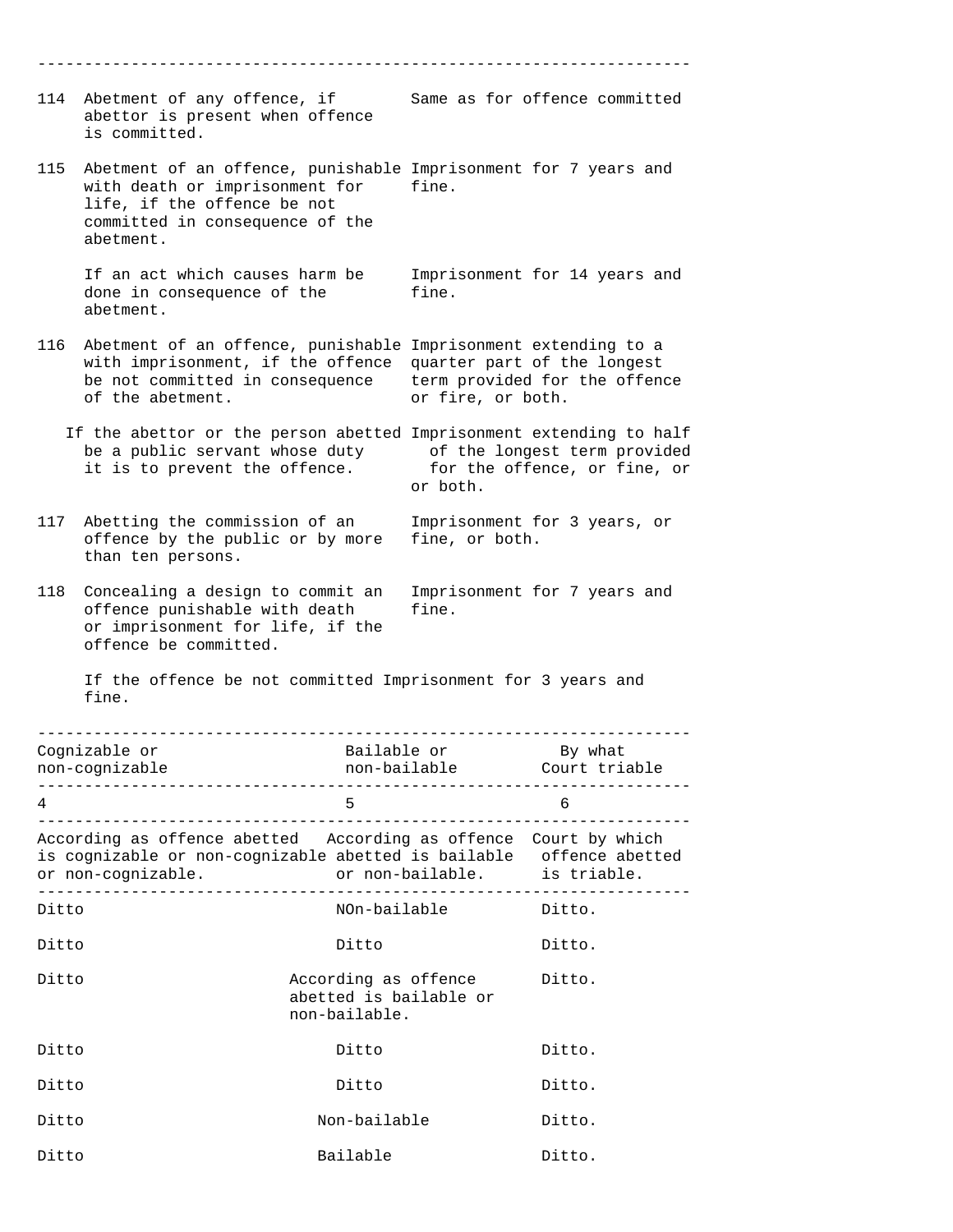mitted.

119 A public servant concealing a Imprisonment extending to half<br>design to commit an offence of the longest term provided of the longest term provided which it is his duty to prevent, for the offence, or fine, or if the offence be committed. both. If the offence be punishable with Imprisonment for 10 years death or imprisonment for life. if the offence be not committed Imprisonment extending to a quarter part of the longest term provided for the offence, or fine, or both. 120 Concealing a design to commit an Ditto offence punishable with impri sonment, if offence be com-

----------------------------------------------------------------------

 If the offence be not committed Imprisonment extending to one eighth part of the longest term provided for the offence fine, or both.

| Ditto | According as offence abetted<br>is bailable or non-bailable  | Ditto. |
|-------|--------------------------------------------------------------|--------|
| Ditto | non-bailable                                                 | Ditto. |
| Ditto | Bailable                                                     | Ditto. |
| Ditto | According as offence abetted<br>is bailable or non-bailable. | Ditto. |

Ditto Bailable Ditto.

# CHAPTER VA-CRIMINAL CONSPIRACY

 120B Criminal conspiracy Same as for abetment According as the to commit an offence offence which is the offence which is punishable with death, object of the consp- the object of imprisonment for life iracy.<br>
or rigorous imprison-<br>
or rigorous imprison-<br>
or rigorous imprisonor rigorous imprisonment for a term of two cognizable. years or upwards. Any other criminal consp- Imprisonment for 6 Non-cognizable iracy. months, or fine, or both.

 According as offence which is object Court by which abetment of conspiracy is bailable or non-bail- of the offence which is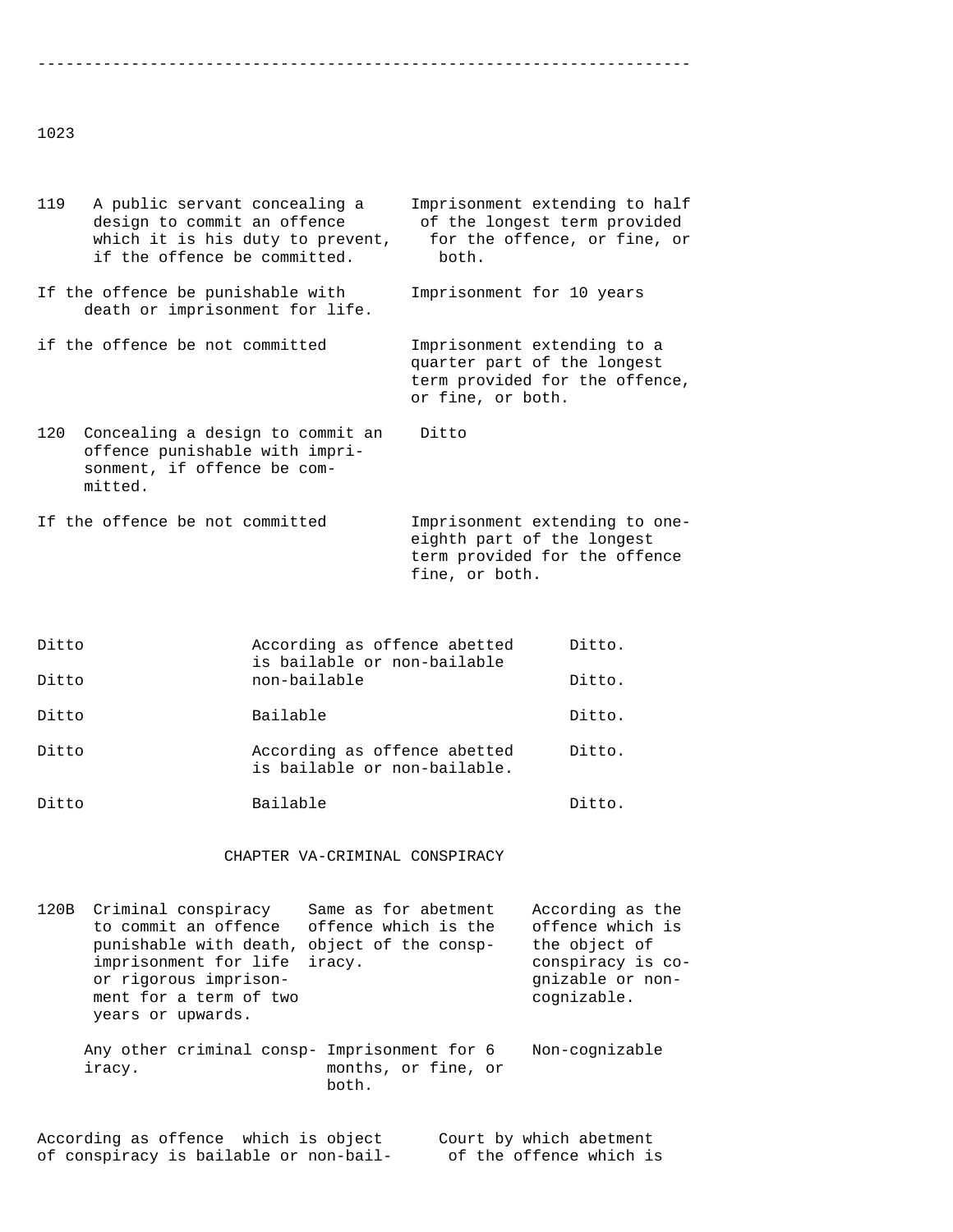| able.           |                                                                                                                                                 |           | the object of conspiracy<br>is triable.                                                                                         |
|-----------------|-------------------------------------------------------------------------------------------------------------------------------------------------|-----------|---------------------------------------------------------------------------------------------------------------------------------|
| Bailable        |                                                                                                                                                 |           | Magistrate of the first<br>Class.                                                                                               |
|                 | CHAPTER VI-OFFENCES AGAINST THE STATE                                                                                                           |           |                                                                                                                                 |
| 121 —<br>India. | Waging or attempting to wage Death, or imprisonment for<br>war or abetting the waging of<br>war, against the Government of                      | and fine. | life                                                                                                                            |
| Cognizable      |                                                                                                                                                 |           | Non-bailable Court of Session.                                                                                                  |
| 1024            |                                                                                                                                                 |           |                                                                                                                                 |
| Section         |                                                                                                                                                 | Offence   | Punishment                                                                                                                      |
| 1               | 2                                                                                                                                               |           | 3                                                                                                                               |
|                 |                                                                                                                                                 |           | 121A Conspiring to commit certain Imprisonment for life, or impr-<br>offences against the State. sonment for 10 years and fine. |
| 122             | Collecting arms, etc., with<br>the intention of waging war<br>against the Government of<br>India.                                               |           | Imprisonment for life, or impr-<br>isonment for 10 years and fine.                                                              |
| 123             | Concealing with intent to<br>facilitate a design to wage<br>war.                                                                                | fine.     | Imprisonment for 10 years<br>and                                                                                                |
| 124             | Assaulting President, Governor, Imprisonment for 7 years and<br>etc., with intent to compel or<br>restrain the exercise of any<br>lawful power. | fine.     |                                                                                                                                 |
| 124A            | Sedition                                                                                                                                        |           | Imprisonment for life and fine,<br>or imprisonment for 3 years and<br>fine, or fine.                                            |
| 125             | power in alliance or at peace<br>with the Government of India,<br>or abetting the waging of such<br>war.                                        |           | Waging war against any Asiatic Imprisonment for life and fine,<br>or imprisonment for 7 years<br>and fine, or fine.             |
| 126             | Committing depredation on the<br>territories of any power in<br>alliance or at peace with the<br>Government of India.                           | property. | Imprisonment for 7 years and<br>fine, and forfeiture of certain                                                                 |
| 127             | Receiving property taken by<br>war or depredation mentioned                                                                                     | Ditto     |                                                                                                                                 |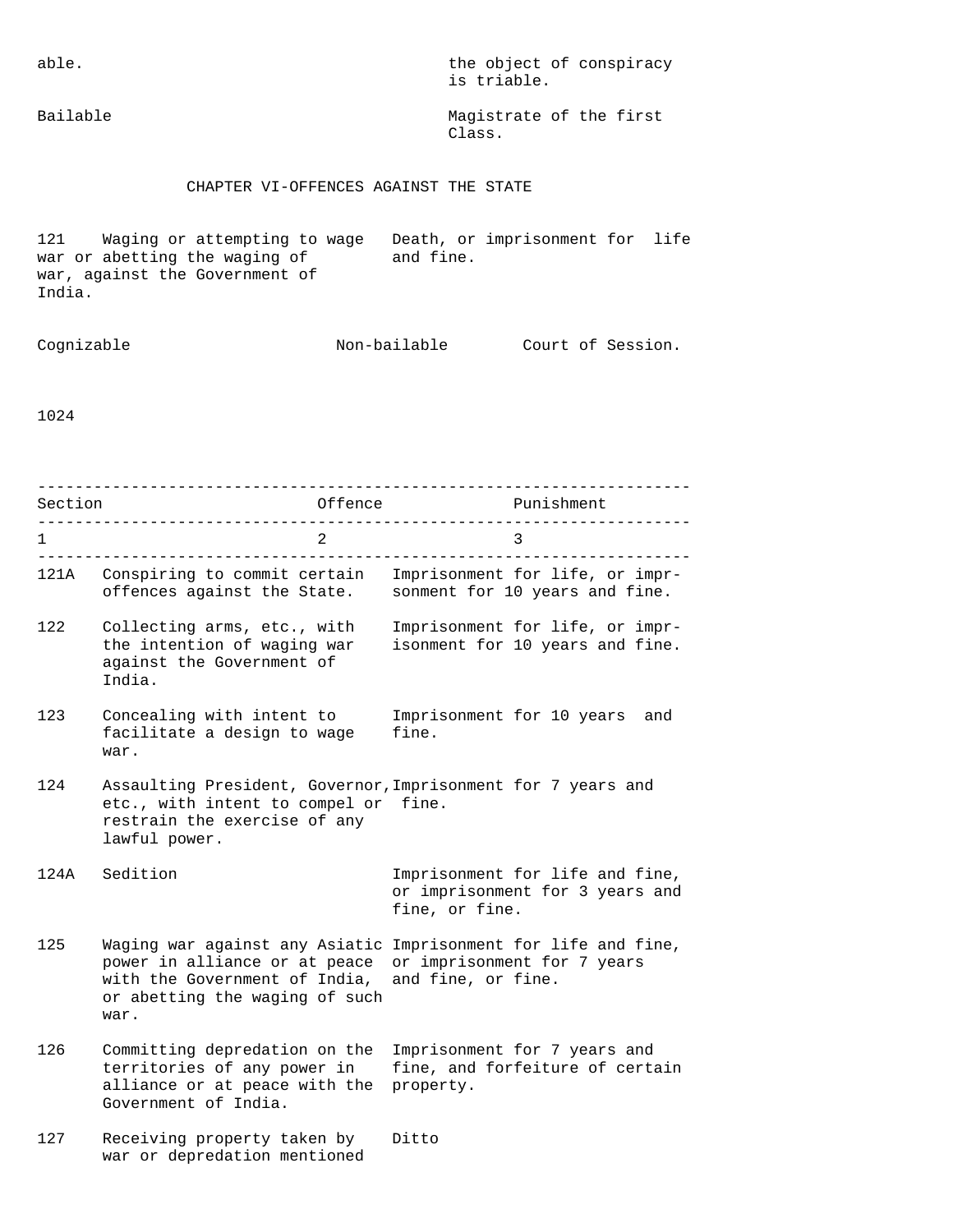in sections 125 and 126.

 128 Public servant voluntarily Imprisonment for life, or impr allowing prisoner of State isonment for 10 years and fine. or war in his custody to escape.

| <u> La de la del de la del de la de la</u> l<br>Cognizable or<br>non-cognizable | _________________________________<br>Bailable or<br>non-bailable Court triable | By what           |
|---------------------------------------------------------------------------------|--------------------------------------------------------------------------------|-------------------|
| $\overline{4}$                                                                  | 5                                                                              | 6                 |
| Cognizable                                                                      | Non-bailable                                                                   | Court of Session. |
| Ditto                                                                           | Ditto                                                                          | Ditto.            |
| Ditto                                                                           | Ditto                                                                          | Ditto.            |
| Ditto                                                                           | Ditto                                                                          | Ditto.            |
| Ditto                                                                           | Ditto                                                                          | Ditto.            |
| Ditto                                                                           | Ditto                                                                          | Ditto.            |
| Ditto                                                                           | Ditto                                                                          | Ditto.            |
| Ditto                                                                           | Ditto                                                                          | Ditto.            |
| Ditto                                                                           | Ditto                                                                          | Ditto.            |

| 129 | Public servant negligently suffering<br>prisoner of State of war in his<br>custody to escape.                                     |       | Simple imprisonment for 3<br>years and fine.                         |
|-----|-----------------------------------------------------------------------------------------------------------------------------------|-------|----------------------------------------------------------------------|
| 130 | Aiding escape of rescuring or har-<br>bouring, such prisoner, or offering<br>any resistance to the recapture of<br>such prisoner. |       | Imprisonment for life, or<br>imprisonment for 10 years<br>fine.      |
|     | CHAPTER VII--OFFENCES RELATING TO THE ARMY, NAVY AND AIR FORCE                                                                    |       |                                                                      |
| 131 | Abetting mutiny, or attempting<br>to seduce an officer, soldier,<br>sailor or airman from his alle-<br>giance or duty.            |       | Imprisonment for life, or impr-<br>isonment for 10 years and fine.   |
| 132 | Abetment of mutiny, if mutiny<br>is committed in consequence<br>thereof.                                                          | fine. | Death, or imprisonment for life,<br>or imprisonment for 10 years and |
| 133 | Abetment of an assault by an<br>officer, soldier, sailor or<br>airman on his superior officer,                                    | fine. | Imprisonment for 3 years and                                         |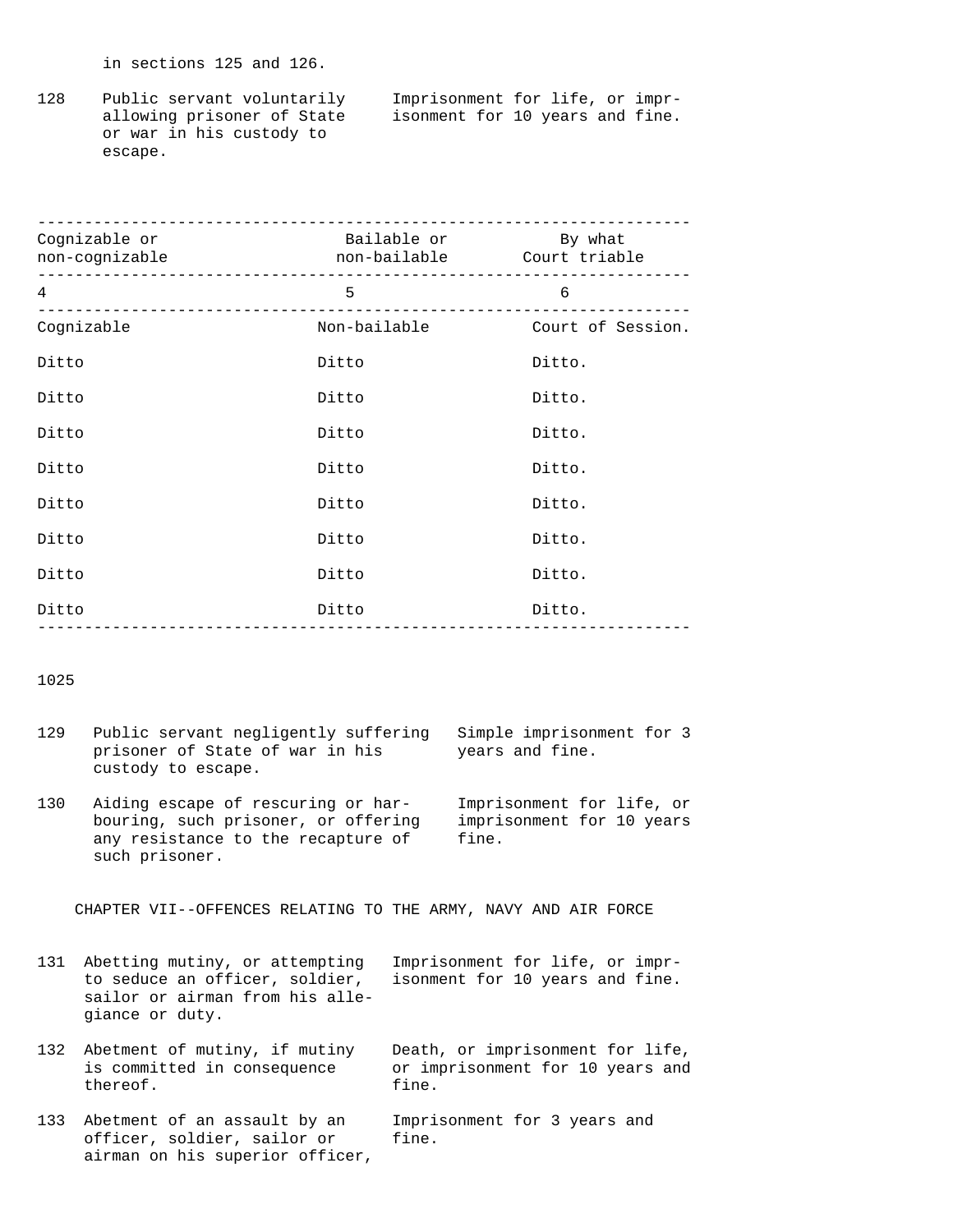when in the execution of his office.

- 134 Abetment of such assault, if the Imprisonment for 7 years and assault is committed. fine. assault is committed.
- 135 Abetment of the desertion of an Imprisonment for 2 years, or officer, soldier, sailor or fine, or both. airman.
- 136 Harbouring such an officer, Ditto soldier, sailor or airman who has deserted.
- 137 Deserter concealed on board Fine of 500 rupees merchant vessel, through negligence of master or person in charge thereof.

| Ditto          | Bailable     | Magistrate of the<br>first class. |
|----------------|--------------|-----------------------------------|
| Ditto          | Non-bailable | Court of Session.                 |
| Cognizable     | Non-bailable | Court of Session.                 |
| Ditto          | Ditto        | Ditto.                            |
| Ditto          | Ditto        | Magistrate of the<br>first class. |
| Ditto          | Ditto        | Ditto.                            |
| Ditto          | Bailable     | Any Magistrate.                   |
| Ditto          | Ditto        | Ditto.                            |
| Non-cognizable | Ditto        | Ditto.                            |

| Section |                                                                                                                                                                                                                                                | Offence       | Cognizable or<br>non-cognizable |  |
|---------|------------------------------------------------------------------------------------------------------------------------------------------------------------------------------------------------------------------------------------------------|---------------|---------------------------------|--|
|         |                                                                                                                                                                                                                                                | $\mathcal{L}$ | 3                               |  |
| 138     | Abetment of act of in sub- Imprisonment for 6 months, Cognizable<br>ordination by an officer, or fine, or both.<br>soldier, sailor or airman,<br>if the offence be committed<br>in consequence.                                                |               |                                 |  |
| 140     | Wearing the dress or car- Imprisonment for 3 months, Ditto<br>rying any token used by a or fine of 500 rupees, or<br>soldier, sailor or airman both.<br>with intent that it may be<br>believed that he is such a<br>soldier, sailor or airman. |               |                                 |  |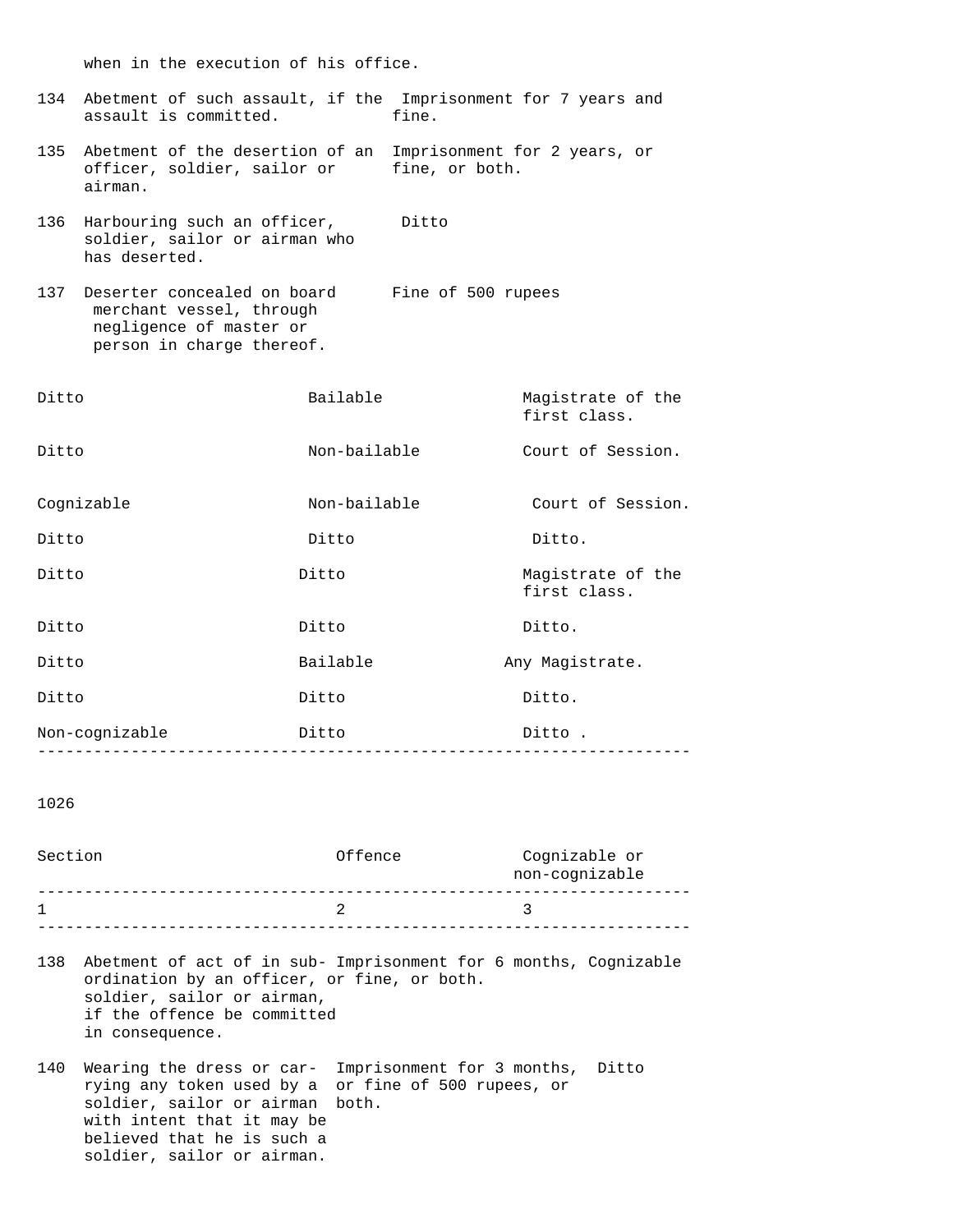| Cognizable or<br>non-cognizable                                                                                         |                                                                                                                                                                               |       |                                                  | Bailable or By what<br>non-bailable Court triable               |  |
|-------------------------------------------------------------------------------------------------------------------------|-------------------------------------------------------------------------------------------------------------------------------------------------------------------------------|-------|--------------------------------------------------|-----------------------------------------------------------------|--|
| 4                                                                                                                       |                                                                                                                                                                               |       | 5                                                | 6<br>-----------------------                                    |  |
|                                                                                                                         | Cognizable                                                                                                                                                                    |       | Bailable                                         | Any Magistrate.                                                 |  |
| Ditto                                                                                                                   |                                                                                                                                                                               |       | Ditto                                            | Ditto.                                                          |  |
| CHAPTER VIII--OFFENCES AGAINST THE PUBLIC TRANOUILITY                                                                   |                                                                                                                                                                               |       |                                                  |                                                                 |  |
| 143                                                                                                                     | Being member of an unlawful Imprisonment for 6 months, or<br>assembly.                                                                                                        |       | fine, or both.                                   |                                                                 |  |
| 144                                                                                                                     | armed with any deadly weapon. or both.                                                                                                                                        |       |                                                  | Joining an unlawful assembly Imprisonment for 2 years, or fine, |  |
| 145                                                                                                                     | Joining or continuing in an Ditto<br>unlawful assembly, knowing<br>that it has been committed<br>to disperse.                                                                 |       |                                                  |                                                                 |  |
|                                                                                                                         | 147 Rioting                                                                                                                                                                   |       | Ditto                                            |                                                                 |  |
| 148                                                                                                                     | Rioting armed with a deadly<br>weapon.                                                                                                                                        |       | or both.                                         | Imprisonment for 3 years, or fine,                              |  |
| 149                                                                                                                     | If an offence be committed by The same as for the offence<br>any member of an unlawful<br>assembly, every other member<br>of such assembly shall be guilty<br>of the offence. |       |                                                  |                                                                 |  |
|                                                                                                                         | Cognizable<br>Magistrate.                                                                                                                                                     |       | Bailable                                         | Any                                                             |  |
| Ditto                                                                                                                   |                                                                                                                                                                               | Ditto |                                                  | Ditto.                                                          |  |
| Ditto                                                                                                                   |                                                                                                                                                                               | Ditto |                                                  | Ditto.                                                          |  |
| Ditto                                                                                                                   |                                                                                                                                                                               | Ditto |                                                  | Ditto.                                                          |  |
| Ditto                                                                                                                   |                                                                                                                                                                               | Ditto |                                                  | Magistrate of the<br>first class.                               |  |
| According as offence<br>According as offence<br>is cognizable or<br>is bailable or non-<br>non-cognizable.<br>bailable. |                                                                                                                                                                               |       | The Court by<br>which the offence<br>is triable. |                                                                 |  |
|                                                                                                                         | 1027                                                                                                                                                                          |       |                                                  |                                                                 |  |

 150 Hiring, engaging or employing The same as for a member of such persons to take part in an un- assembly, and for any offence<br>lawfull assembly. committed by any member of suc committed by any member of such assembly.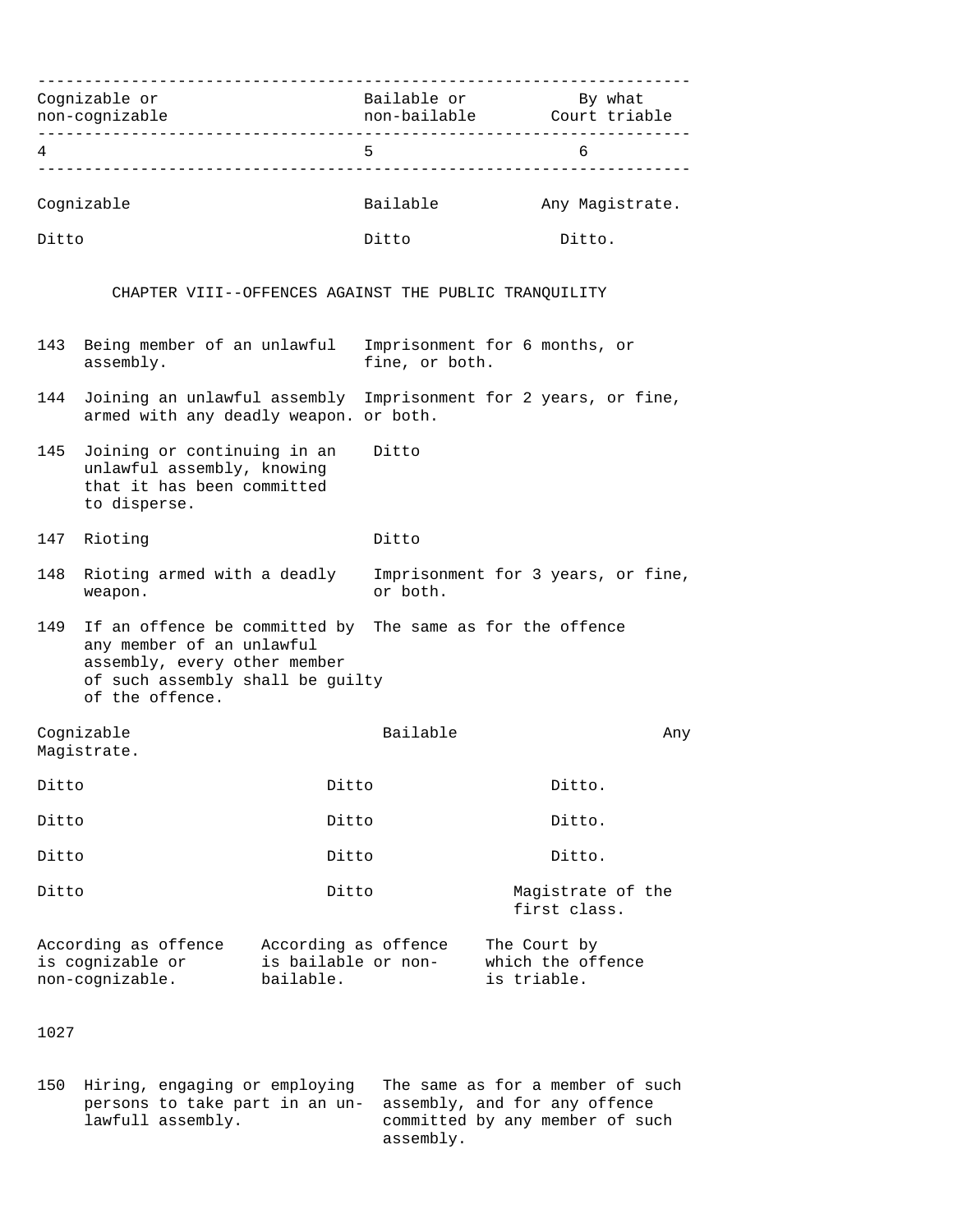- 151 Knowingly joining or continuing Imprisonment for 6 months, or in any assembly of five or more fine, or both. persons after it has been com manded to disperse. 152 Assaulting or obstructing Imprisonment for 3 year, public servant when suppressing or fine, or both. riot, etc. 153 Wantonly giving provocation Imprisonment for 1 year, or fine with intent to cause riot, if or both. rioting be committed. If not committed Imprisonment for 6 months, or fine, or both. 153A Promoting enmity between Imprisonment for 3 years , or classes tine, or both. Promoting enmity between Imprisonment for 5 years and classes in place of worship, fine. etc. 153B Imputations, assertions prej- Imprisonment for 3 years, or udicial to national integration. fine, or both. If committed in a place of Imprisonment for 5 years and public worship, etc. fine. 154 Owner of occupier of land not Fine of 1,000 rupees giving information of riot, etc. 155 Person for whose benefit or on Fine whose behalf a riot takes place not using all lawful means to prevent it. Cognizable Ditto Ditto. Ditto Bailable Any Magistrate. Ditto **Ditto** Ditto Magistrate of the first class. Ditto **Ditto Ditto Any Magistrate.**  Ditto Ditto Magistrate of the first class.
- Ditto Non-bailable Ditto. Ditto Ditto Ditto. Ditto Ditto Ditto. Ditto Ditto Ditto. Non-cognizable Bailable Any Magistrate . Ditto Ditto Ditto.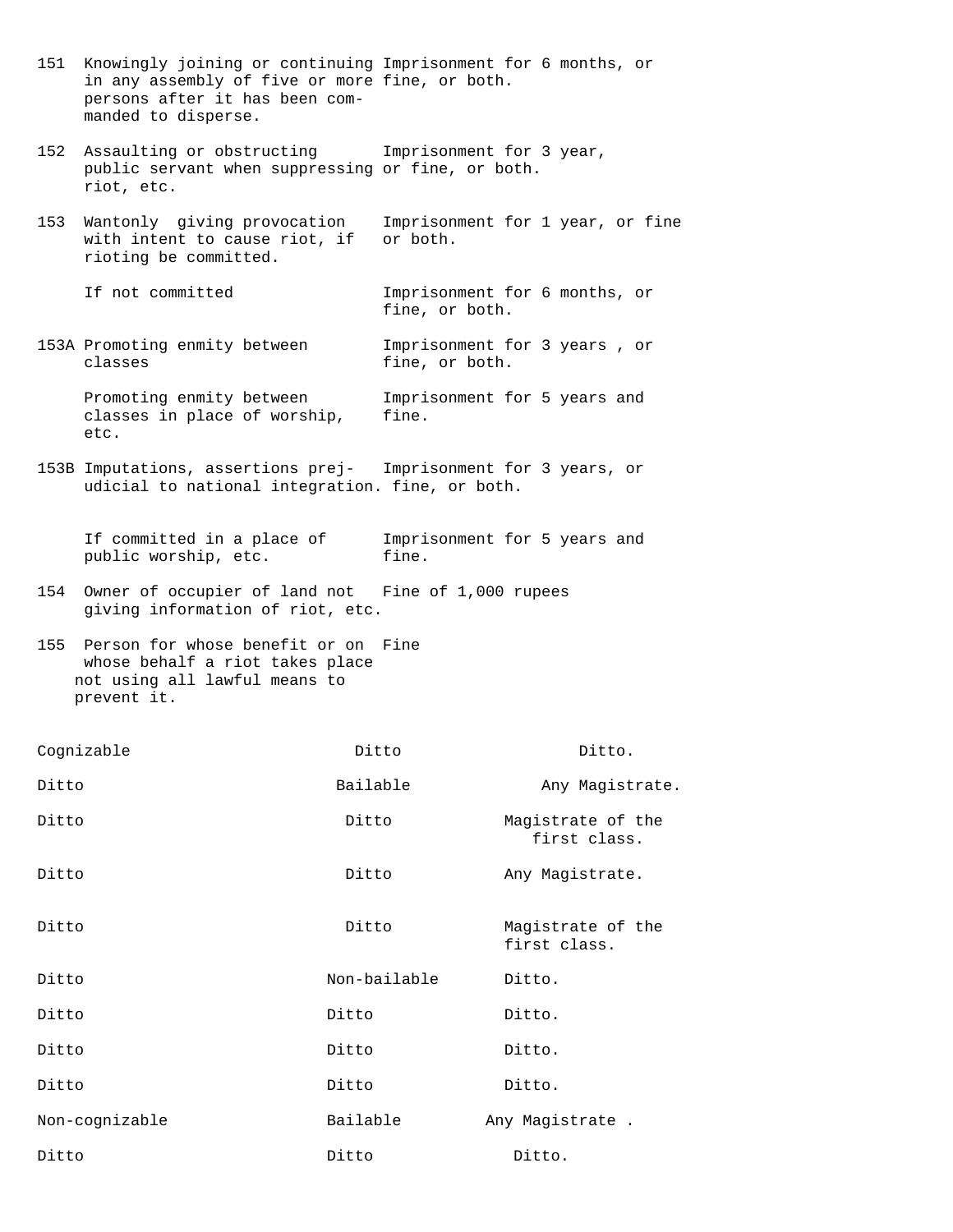|       | Section                                                                                                             | Offence        |                | Punishment                                                         |
|-------|---------------------------------------------------------------------------------------------------------------------|----------------|----------------|--------------------------------------------------------------------|
|       |                                                                                                                     | $\overline{2}$ |                | 3                                                                  |
| 156   | Agent of owner or occupier for<br>whose benefit a riot is<br>committed not using all lawful<br>means to prevent it. |                | Fine           |                                                                    |
| 157   | Harbouring persons hired for an<br>unlawful assembly.                                                               |                | fine, or both. | Imprisonment for 6 months, or                                      |
| 158   | Being hired to take part in an<br>unlawful assembly or riot.                                                        |                | Ditto          |                                                                    |
|       | Or to go armed                                                                                                      |                | fine or both.  | Imprisonment for 2 years, or                                       |
| 160   | Committing affray                                                                                                   |                |                | Imprisonment for one month, or<br>fine of 100 rupees, or both.     |
|       | Cognizable or<br>non-coqnizable<br>_______________________________                                                  |                | Bailable or    | -------------------------<br>By what<br>non-bailable Court triable |
| 4     |                                                                                                                     | 5              |                | 6                                                                  |
|       | Non-cognizable                                                                                                      | Bailable       |                | Any Magistrate.                                                    |
|       | Cognizable                                                                                                          | Ditto          |                | Ditto.                                                             |
| Ditto |                                                                                                                     | Ditto          |                | Ditto.                                                             |
| Ditto |                                                                                                                     | Ditto          |                | Ditto.                                                             |
| Ditto |                                                                                                                     | Ditto          |                | Ditto.                                                             |

----------------------------------------------------------------------

 161 Being or excepting to be Imprisonment for 3 years, or a public servant, and taking a fine, or both. gratification other than legal remuneration in respect of an official act.

- 162 Taking a gratification in order, Ditto by corrupt or illegal means, to influence a public servant.
- 163 Taking a gratification for the Simple imprisonment for 1 year exercise of personal influence or fine, or both. with a public servant.
- 164 Abetment by public servant of Imprisonment for 3 years, or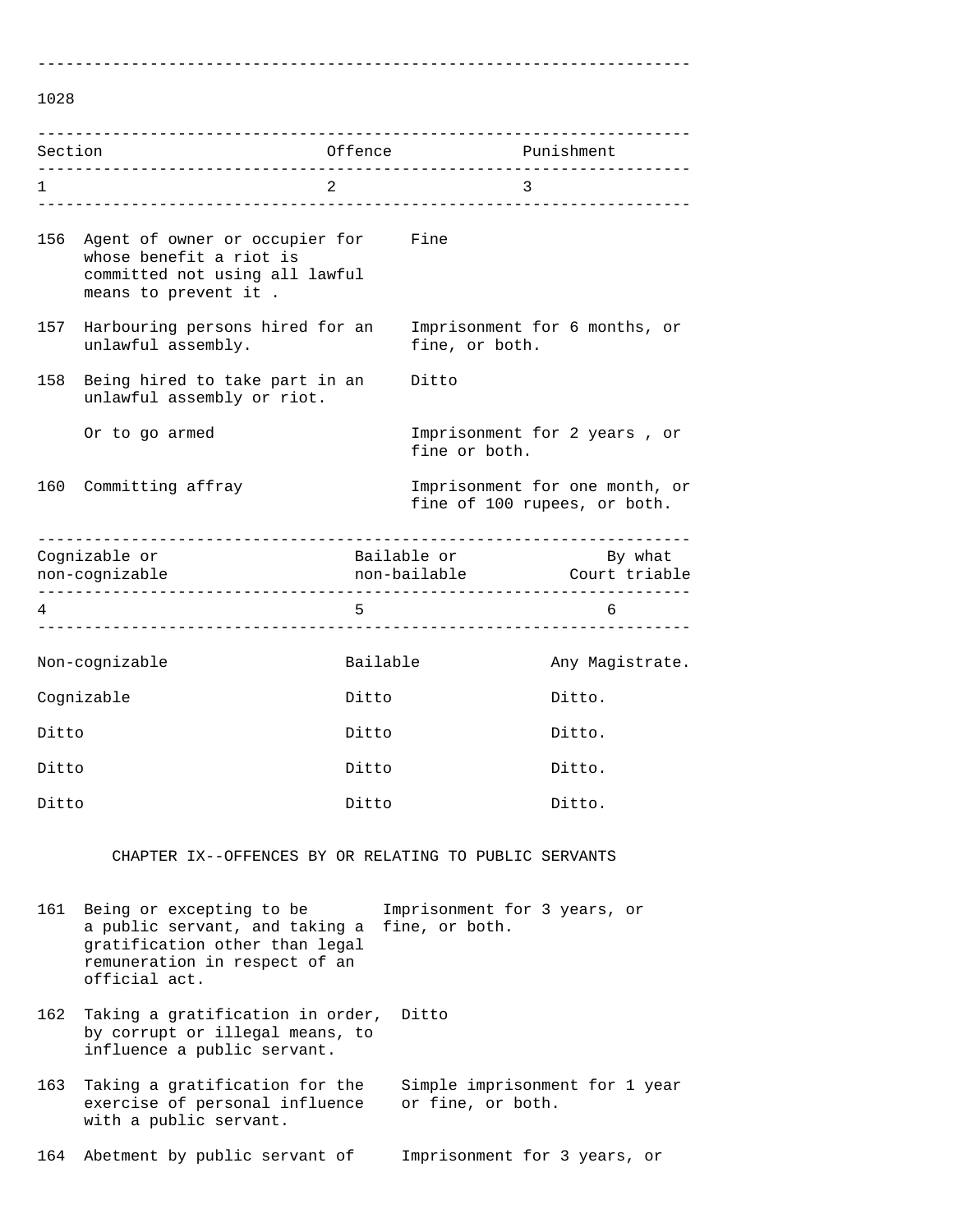the offences defined in the last fine, or both. two preceding clauses with refe rence to himself.

| Cognizable | Non-bailable | Magistrate of the<br>first class. |
|------------|--------------|-----------------------------------|
| Ditto      | Ditto        | Ditto.                            |
| Ditto      | Ditto        | Ditto.                            |
| Ditto      | Ditto        | Ditto.                            |

1029

| 165            | Public servant obtaining<br>any valuable thing, without<br>consideration, from a person<br>concerned in any proceeding<br>or business transacted by<br>such public servant. |          | Ditto                                                                                               |        |
|----------------|-----------------------------------------------------------------------------------------------------------------------------------------------------------------------------|----------|-----------------------------------------------------------------------------------------------------|--------|
|                | 165A Punishment for abetment of<br>offences punishable under<br>section 161 or section 165.                                                                                 |          | Ditto                                                                                               |        |
| 166            | Public servant disobeying a<br>direction of the law with<br>intent to cause injury to<br>any person.                                                                        |          | Simple imprisonment for 1 year, or<br>fine, or both.                                                |        |
| 167            | Public servant framing an<br>incorrect document with<br>intent to cause injury.                                                                                             |          | Imprisonment for 3 years<br>Cognizable fine, or both.                                               | or     |
| 168            | Public servant unlawfully<br>engaging in trade.                                                                                                                             |          | Simple imprisonment for 1 year,<br>or fine, or both.                                                |        |
| 169            | Public servant unlawfully<br>buying or bidding for<br>property.                                                                                                             |          | Simple imprisonment for 2 years,<br>or fine, or both and confiscation<br>of property, if purchased. |        |
| 170            | Personating a public servant                                                                                                                                                |          | Imprisonment for 2 years, or fine,<br>or both.                                                      |        |
| 171            | Wearing grab or carrying to-<br>ken used by public servant<br>fraudulent intent.                                                                                            |          | Imprisonment for 3 months, or<br>fine 200 rupees, or both.                                          |        |
| Ditto          |                                                                                                                                                                             | Ditto    |                                                                                                     | Ditto. |
| Ditto          |                                                                                                                                                                             | Ditto    |                                                                                                     | Ditto. |
| Non-cognizable |                                                                                                                                                                             | Bailable |                                                                                                     | Ditto. |

Cognizable Ditto Ditto Ditto.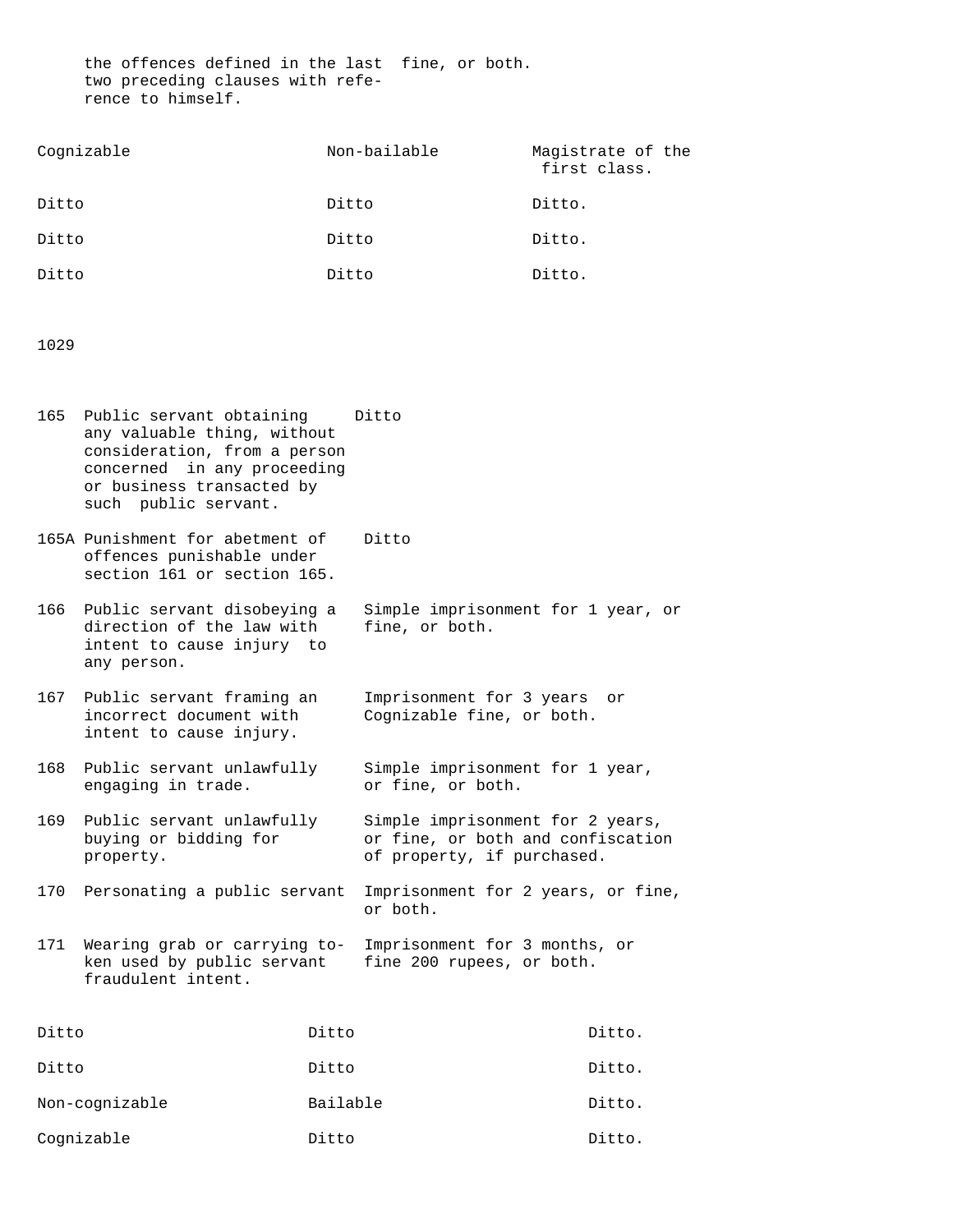|                                 | non-cognizable                                                       | Ditto | Ditto.                                            |                                                        |
|---------------------------------|----------------------------------------------------------------------|-------|---------------------------------------------------|--------------------------------------------------------|
| Ditto                           |                                                                      |       | Ditto                                             | Ditto.                                                 |
| Cognizable                      |                                                                      |       | Non-bailable                                      | Any Magistrate.                                        |
| Ditto                           |                                                                      |       | Bailable                                          | Ditto.                                                 |
|                                 |                                                                      |       | CHAPTER IXA--OFFENCES RELATING TO ELECTIONS       |                                                        |
|                                 | 171E Bribery                                                         |       | Imprisonment for 1 years, or<br>only, fine only.  | fine, or both, or if treating                          |
|                                 | 171F Undue influence at an Imprisonment for one year, or<br>election |       | fine, or both.                                    |                                                        |
|                                 | Personation at an<br>election                                        |       | fine, or both.                                    | Imprisonment for one year, or                          |
|                                 | Non-cognizable                                                       |       | Bailable                                          | Magistrate of the<br>first class.                      |
| Ditto                           |                                                                      |       | Ditto                                             | Ditto.                                                 |
|                                 | Cognizable                                                           |       | Ditto                                             | Ditto.                                                 |
| 1030                            |                                                                      |       |                                                   |                                                        |
| Section                         | ______________________________                                       |       | Offence                                           | Punishment                                             |
| 1                               |                                                                      |       | 2                                                 | 3                                                      |
|                                 | 171G False statement in connection with Fine<br>an elections.        |       |                                                   |                                                        |
|                                 | with elections.                                                      |       |                                                   | 171H Illegal payments in connection Fine of 500 rupees |
|                                 | 171I Failure to keep election accounts. Ditto                        |       |                                                   |                                                        |
| Cognizable or<br>non-cognizable |                                                                      |       | Bailable or By what<br>non-bailable Court triable |                                                        |
| 4                               |                                                                      |       | 5                                                 | 6                                                      |
|                                 | Non-cognizable                                                       |       | Bailable                                          | Magistrate of the                                      |
|                                 |                                                                      |       |                                                   | first class.                                           |
| Ditto                           |                                                                      |       | Ditto                                             | Ditto.                                                 |
| Ditto                           |                                                                      |       | Ditto                                             | Ditto.                                                 |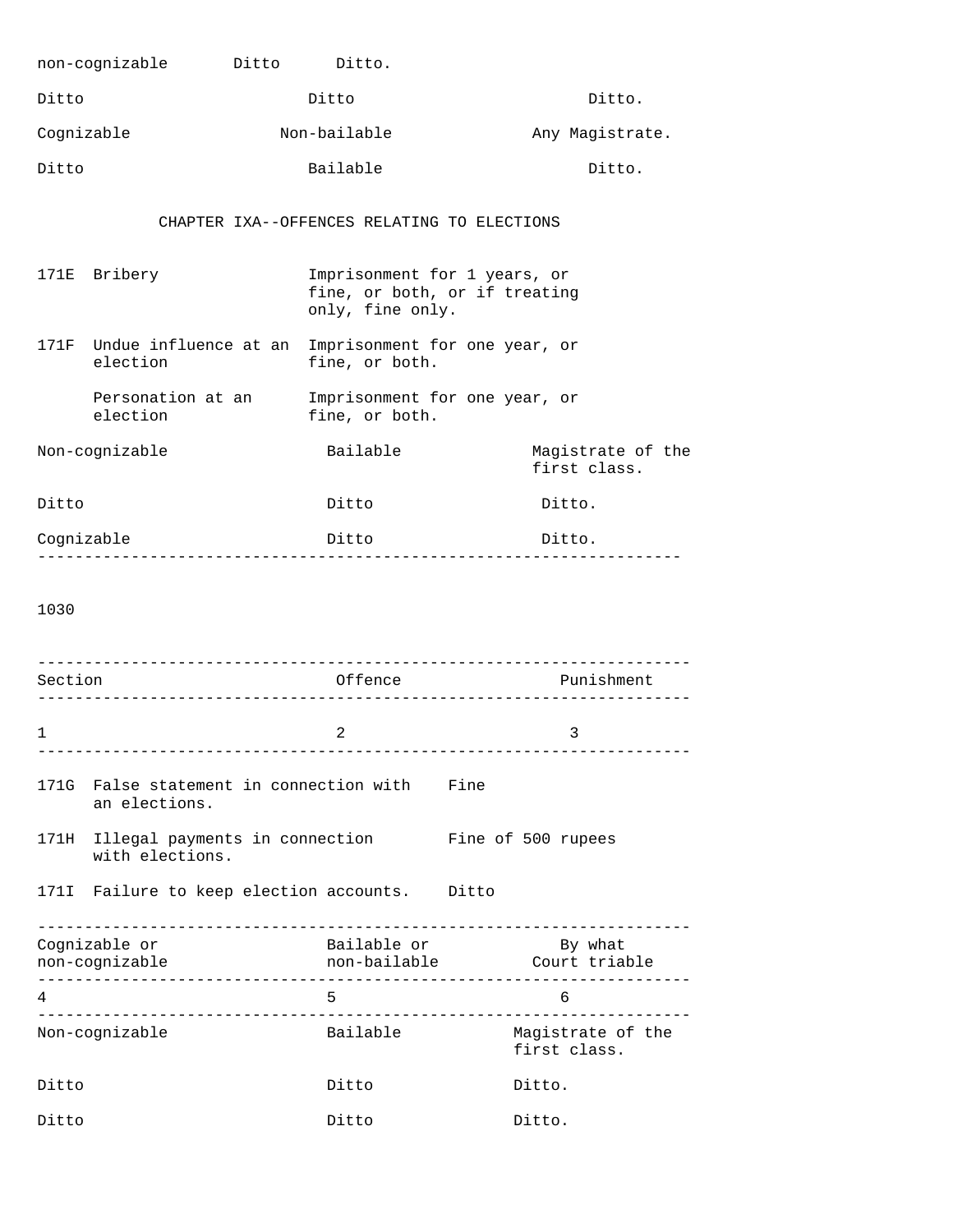172 Absconding to avoid service of Simple imprisonment for 1 month, summons of other proceeding or fine of 500 rupees, or both. from a public servant.

 If summons or notice require Simple imprisonment for 6 attendance in person, etc., months, or fine or 1,000 in a Court of Justice. Tupees, or both.

 173 Preventing the service of the Simple imprisonment for 1 months, affixing of any summons of noti- or fine of 500 rupees, or both. ce, or the removal of it when it has been affixed, or preven ting a proclamation.

 If summons, etc., require atten- Simple imprisonment for 6 months dance in person, etc., in a Court or fine of 1,000 rupees, or of Justice. both.

 174 Not obeying a legal order to Simple imprisonment for 1 month attend at a certain place in or fine of 500 rupees, or both. person or by agent, or departing therefrom without authority.

 If the order requires personal Simple imprisonment for 6 attendance, etc., in a Court of months, or fine or 1,000 Justice. Tustice.

| Non-cognizable | Bailable | Any Magistrate. |
|----------------|----------|-----------------|
| Ditto          | Ditto    | Ditto.          |
| Ditto          | Ditto    | Ditto.          |
| Ditto          | Ditto    | Ditto.          |
| Ditto          | Ditto    | Ditto.          |
| Ditto          | Ditto    | Ditto.          |

1031

 175 internationally omitting to Simple imprisonment for 1 month, produce a document to a public or fine of 500 rupees, or both. servant by a person legally bound to produce or deliver such document.

 If the document is required to Simple imprisonment for 6 months, be produced in or delivered to or fine of 1,000 rupees, or both. a Court of Justice.

 176 Intentionally omitting to give Simple imprisonment for 1 month, notice or information to a or fine, or 500 rupees, or both. public servant by a person legally bound to give such notice or information.

If the notice or information Simple imprisonment for 6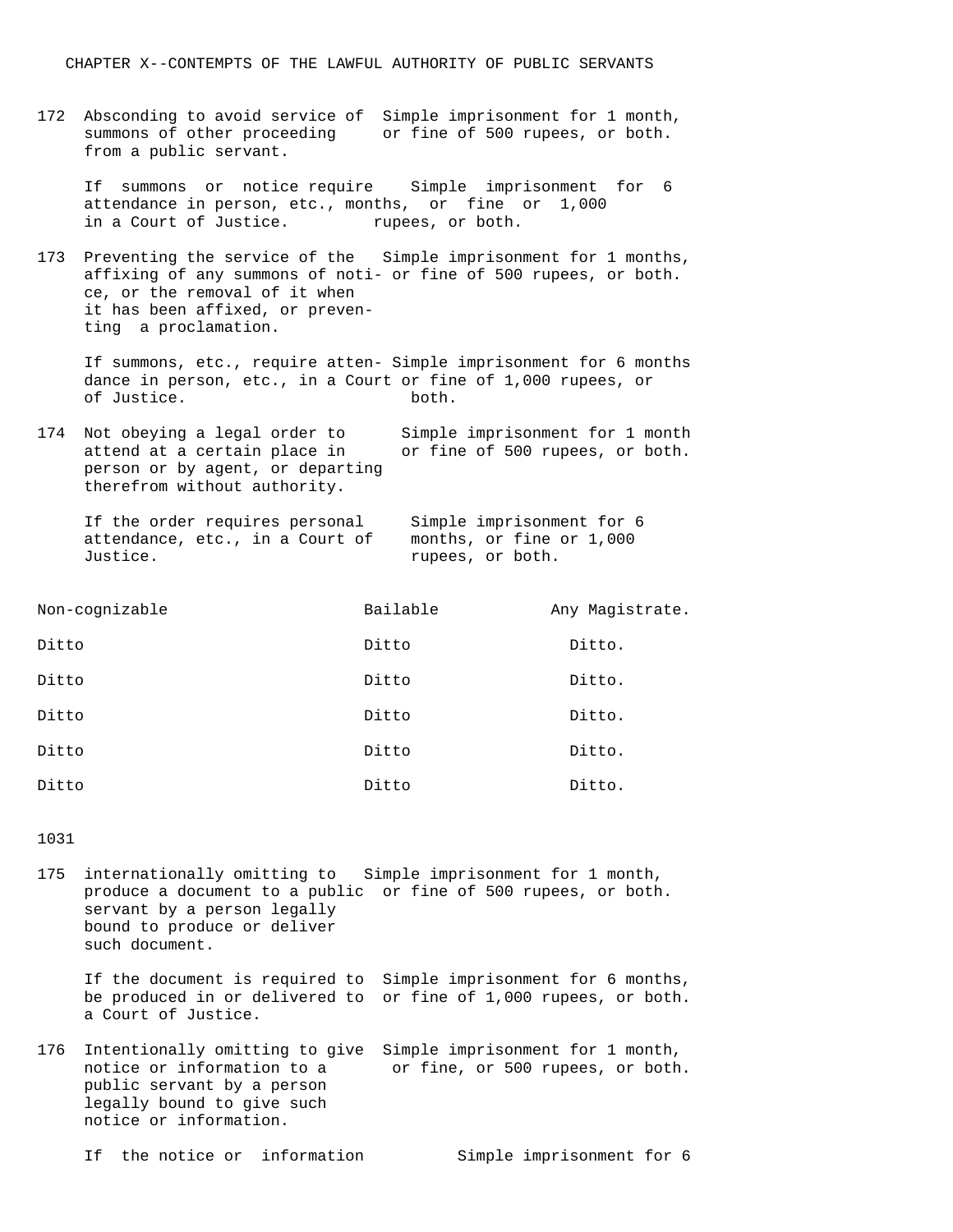|     | required respects the commission<br>of an offence, etc.                                                                 |          | months, or fine if 1,000<br>rupees, or both.                                                                                                              |
|-----|-------------------------------------------------------------------------------------------------------------------------|----------|-----------------------------------------------------------------------------------------------------------------------------------------------------------|
|     | If the notice or information is<br>required by an order passed under<br>sub-section (1) of section 356<br>of this Code. |          | Imprisonment for 6<br>months, or fine of 1,000<br>rupees, or both.                                                                                        |
| 177 | Knowingly furnishing false in-<br>formation to a public servant.                                                        |          | Ditto                                                                                                                                                     |
|     | pects the commission of an years, or fine,<br>offence, etc.                                                             | or both. | If the information required res- Imprisonment for 2                                                                                                       |
| 178 | Refusing oath when duly required<br>to take oath by a public servant.<br>rupees, or both.                               |          | Simple imprisonment for 6<br>months, or fine of 1,000                                                                                                     |
|     | Non-Cognizable                                                                                                          | Bailable | The court in which the<br>offence is committed,<br>subject to the provi-<br>sions of Chapter XXVI;<br>or, if not committed in<br>a Court, any Magistrate. |
|     | Ditto                                                                                                                   | Ditto    | Ditto.                                                                                                                                                    |
|     | Ditto                                                                                                                   | Ditto    | Any Magistrate.                                                                                                                                           |
|     | Ditto                                                                                                                   | Ditto    | Ditto.                                                                                                                                                    |
|     | Ditto                                                                                                                   | Ditto    | Ditto.                                                                                                                                                    |
|     | Ditto                                                                                                                   | Ditto    | Ditto.                                                                                                                                                    |
|     | Ditto                                                                                                                   | Ditto    | Ditto.                                                                                                                                                    |
|     | Ditto                                                                                                                   | Ditto    | The Court in which the<br>offence is committed,<br>subject to the provis-<br>ions of Chapter XXV. or<br>if not committed in a<br>Court, any Magistrate.   |

| Section Offence |                                                        | Punishment |
|-----------------|--------------------------------------------------------|------------|
|                 |                                                        |            |
| 179             | Being legally bound to state Simple imprisonment for 6 |            |

truth and refusing to answer months, or fine of 1,000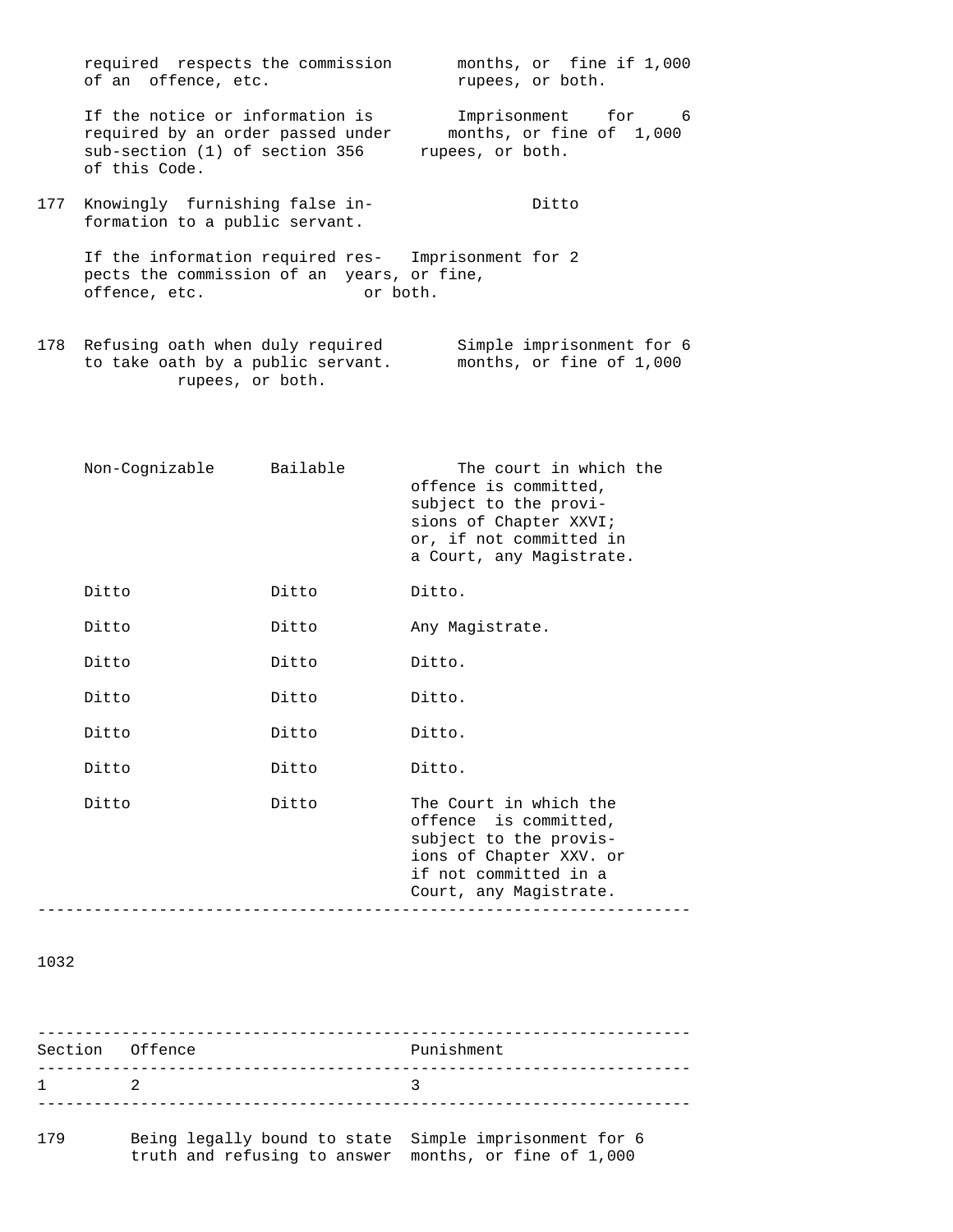- 180. Refusing to sign a statement simple imprisonment for 3 made to a public servant months, or fine of 500 when legally required to do rupees, or both. so.
- 181. Knowingly stating to a public Imprisonment for 3 years servant on oath as true that and fine. which is false.
- 182. Giving false information to Imprisonment for 6 months, a public servant in order to or fine of 1,000 rupees, or cause him to use his lawful both. power to the injury or annoyance of any person.
- 183. Resistance to the taking of Ditto property by the lawful auth ority of a public servant.
- 184. Obstructing of property off- Imprisonment for 1 month, or ered for sale by authority fine of 500 rupees, or both. of a public servant.
- 185. Bidding, by a person under a Imprisonment for 1 month, or legal incapacity to purchase fine of 200 rupees, or both. it, for property at a lawfu lly authorised sale, or bidd ing without intending to perform the obligations incurred there by.
- 186. Obstructing public servant Imprisonment for 3 months, or in discharge of his public fine of 500 rupees, or both. functions.

| Cognizable or<br>Non-cognizable | Bialable or<br>Non-bailable | By what court triable                                                                                                                                  |
|---------------------------------|-----------------------------|--------------------------------------------------------------------------------------------------------------------------------------------------------|
| 4                               | 5                           | 6                                                                                                                                                      |
| Non-cognizable                  | Bialable                    | The Court in which the<br>offence is committed,<br>subject to the provisions<br>of Chapter XXV; or, if<br>not committed in a Court,<br>any Magistrate. |
| Ditto                           | Ditto                       | Ditto.                                                                                                                                                 |
| Ditto                           | Ditto                       | Magistrate of the first<br>class.                                                                                                                      |
| Ditto                           | Ditto                       | Any Magistrate.                                                                                                                                        |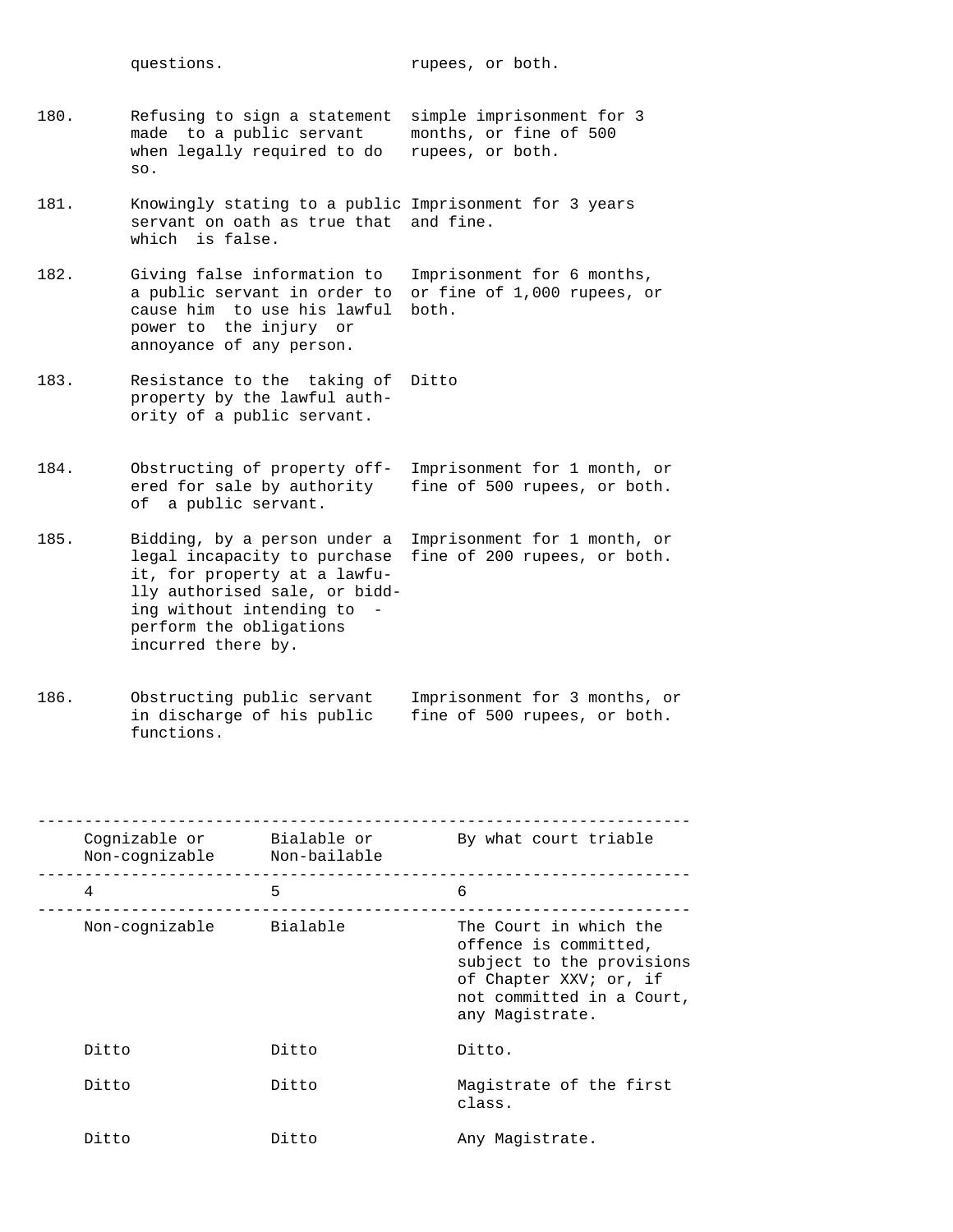| Ditto | Ditto | Ditto. |  |
|-------|-------|--------|--|
| Ditto | Ditto | Ditto. |  |
| Ditto | Ditto | Ditto. |  |
| Ditto | Ditto | Ditto. |  |
|       |       |        |  |

| 187 |                                                                                                                      | Omission to assist public<br>servant when bound by law<br>to give such assistance.                                                                                         |                              | or both.                    | Simple imprisonment for 1<br>month, or fine of 200 rupees,      |
|-----|----------------------------------------------------------------------------------------------------------------------|----------------------------------------------------------------------------------------------------------------------------------------------------------------------------|------------------------------|-----------------------------|-----------------------------------------------------------------|
|     |                                                                                                                      | Wilfully neglecting to aid<br>a public servant who demands<br>aid in the execution of<br>process, the prevention of<br>offences, etc.                                      |                              | or both.                    | Simple imprisonment for 6<br>months, or fine of 500 rupees,     |
| 188 |                                                                                                                      | Disobedience to an order<br>lawfully-promulgated by a<br>public servant, if such<br>disobedience causes obstruc-<br>tion, annoyance or<br>to persons lawfully<br>employed. | injury                       | or both.                    | Simple imprisonment for 1<br>month, or fine of 200 rupees,      |
|     |                                                                                                                      | If such disobedience causes<br>or safety, etc.                                                                                                                             | danger to human life, health |                             | Imprisonment for 6 months, or<br>fine if 1,000 rupees, or both. |
| 189 |                                                                                                                      | Threatening a public servant<br>with injury to him or one in<br>whom he is interested, to<br>induce him to do or forbear<br>to do any official act.                        |                              | fine, or both.              | Imprisonment for 2 years, or                                    |
| 190 | Threatening any person to<br>induce him to refrain from<br>making a legal application<br>for protection from injury. |                                                                                                                                                                            | fine, or both.               | Imprisonment for 1 year, or |                                                                 |
|     |                                                                                                                      | Non-Cognizable                                                                                                                                                             | Bailable                     |                             | Any Magistrate.                                                 |
|     | Ditto                                                                                                                |                                                                                                                                                                            | Ditto                        | Ditto.                      |                                                                 |
|     |                                                                                                                      | Cognizable                                                                                                                                                                 | Ditto                        | Ditto.                      |                                                                 |
|     | Ditto                                                                                                                |                                                                                                                                                                            | Ditto                        | Ditto.                      |                                                                 |
|     |                                                                                                                      | Non-cognizable                                                                                                                                                             | Ditto                        | Ditto.                      |                                                                 |
|     | Ditto                                                                                                                |                                                                                                                                                                            | Ditto                        | Ditto.                      |                                                                 |

CHAPTER XI-FALSE EVIDENCE AND OFFENCES AGAINST PUBLIC JUSTICE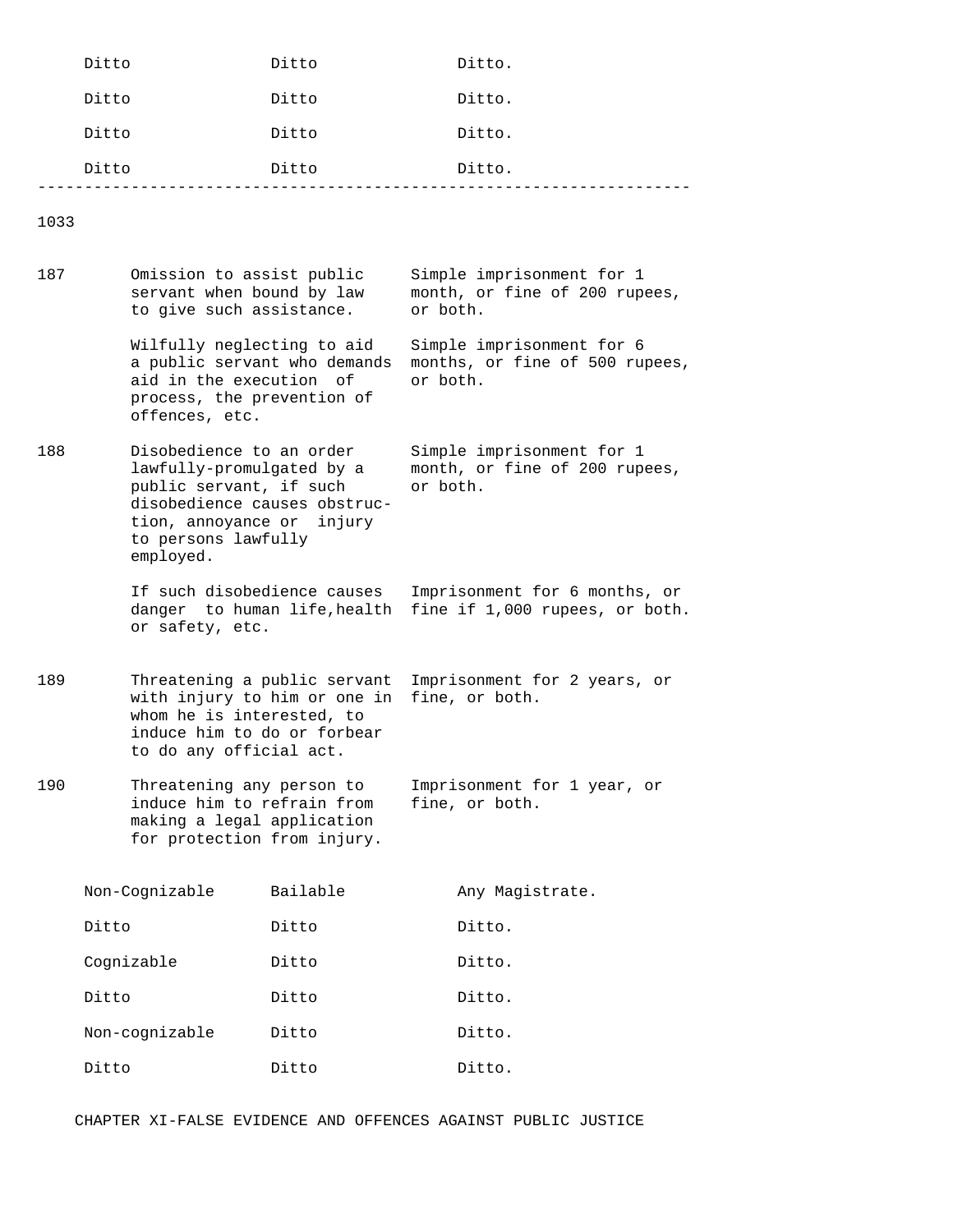| 193 | Giving or fabricating<br>false evidence in a<br>judicial proceeding. |                                                            | fine. | Imprisonment for 7 years and                                                                               |
|-----|----------------------------------------------------------------------|------------------------------------------------------------|-------|------------------------------------------------------------------------------------------------------------|
|     |                                                                      | Giving or fabricating false<br>evidence in any other case. | fine. | Imprisonment for 3 years and                                                                               |
| 194 | of a capital offence.                                                | Giving or fabricating false<br>any person to be convicted  |       | Imprisonment for life, or<br>evidence with intent to cause rigorous imprisonment for 10<br>years and fine. |
|     | by convicted and executed.                                           | If innocent person be there- Death, or as above.           |       |                                                                                                            |
|     | Non-cognizable                                                       | Bailable                                                   |       | Magistrate of the first<br>class.                                                                          |
|     | Ditto                                                                | Ditto                                                      |       | Any Magistrate.                                                                                            |
|     | Ditto                                                                | Non-bailable                                               |       | court of session.                                                                                          |
|     | Ditto                                                                | Ditto                                                      |       | Ditto.                                                                                                     |

| Section Offence | ______________________________________                                                                                                                     | Punishment<br>___________________________                 |
|-----------------|------------------------------------------------------------------------------------------------------------------------------------------------------------|-----------------------------------------------------------|
| 1.              | 2                                                                                                                                                          | $\mathcal{E}$                                             |
| 195             | evidence with intent to<br>procure conviction of an<br>offence punishable with<br>imprisonment for life or<br>with imprisonment for 7<br>years or upwards. | Giving or fabricating false The same as for the offences. |
| 196             | Using in a judicial<br>proceeding evidence known<br>to be false or fabricated.                                                                             | The same as for giving or<br>fabricating false evidence.  |
| 197             | Knowingly issuing or signing Ditto<br>a false certificate relating<br>to any fact of which such<br>certificate is by law admis-<br>sible in evidence.      |                                                           |
| 198             | Using as a true certificate<br>one known to be false in a<br>material point.                                                                               | Ditto                                                     |
| 199             | False statement made in any<br>declaration which is by law<br>receivable as evidence.                                                                      | Ditto                                                     |
| 200             | Using as true any such decl- Ditto.<br>aration known to be false.                                                                                          |                                                           |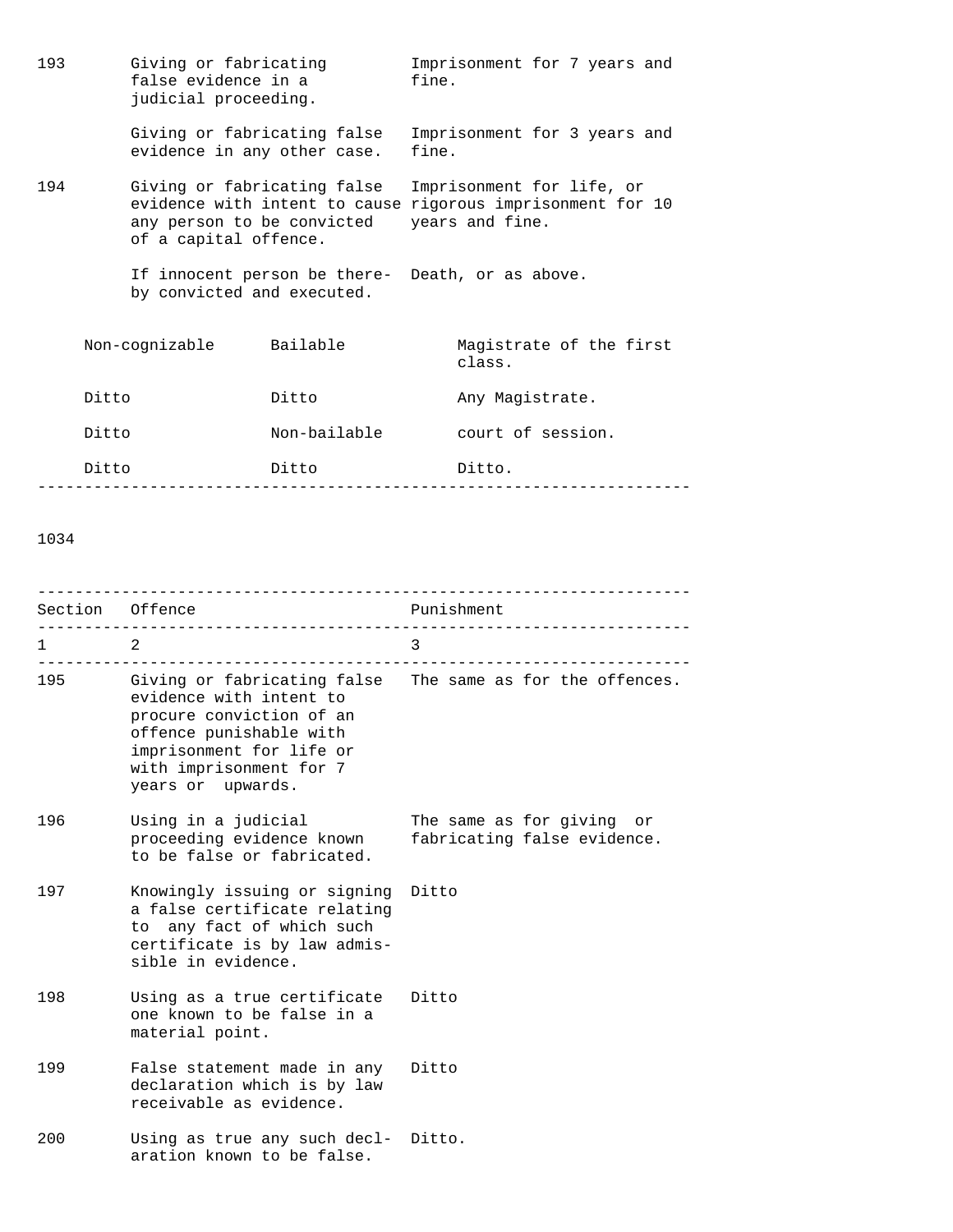201 Causing disappearance of Imprisonment for 7 years and evidence of an offence comm- fine. itted, giving false informa tion touching it to screen the offender, if a capital offence. ---------------------------------------------------------------------- Cognizable or Bialable or By what court triable Non-cognizable Non-bailable ---------------------------------------------------------------------- 4 5 6 ---------------------------------------------------------------------- Non-cognizable Non-bailable Court of Session. Ditto According as offe- Court by which offence of nce of giving such giving or fabricating evidence is bailab- false evidence is triable. le or non-bailable. Ditto Bailable Court by which offence of giving false evidence is triable. Ditto Ditto Ditto. Ditto Ditto Ditto. Ditto Ditto Ditto. According as the Ditto Court of Session. offence in relation to which disappear ance of evidence is caused is cogni zable or non-cogni zable. ---------------------------------------------------------------------- 1035 If punishable with impris- Imprisonment for 3 years and onment for life or impris- fine. onment for 10 years. If punishable with less than Imprisonment for a quarter of 10 years' imprisonment. the longest term provided for the offence, or fine, or both. 202 Intentional omission to give Imprisonment for 6 months, information of an offence by or fine, or both. a person legally bound to inform. 203 Giving false information res- Imprisonment for 2 years, or pecting an offence committed. fine, or both. 204 Secreting or destroying any Ditto.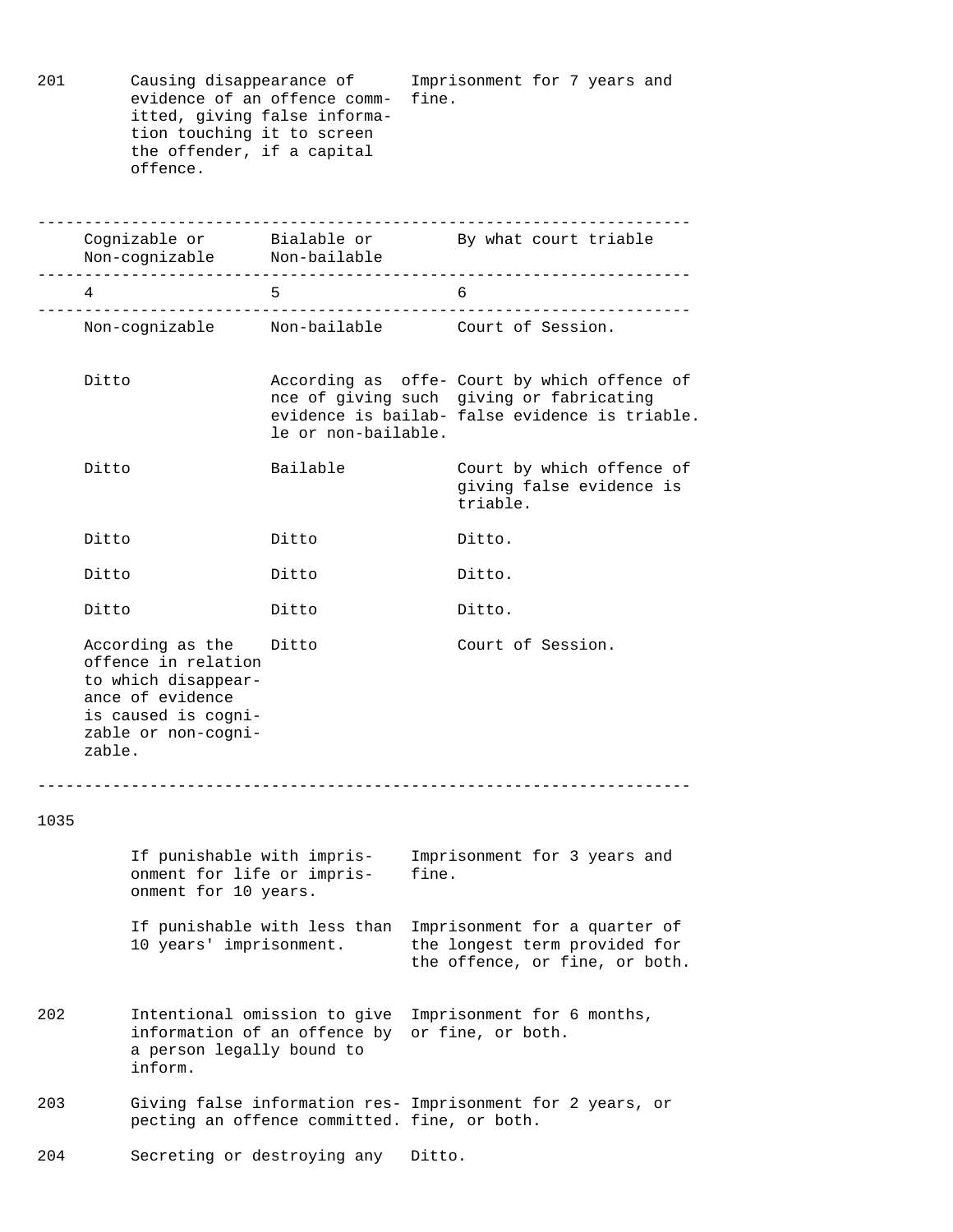document to prevent its prod uction as evidence.

- 205 False personation for the pu- Imprisonment for 3 years, or rpose of any act or proceed- fine, or both. ing in a suit or criminal prosecution, or for becoming bail or security.
- 206 Fraudulent removal or conce- Imprisonment for 2 years, or alment, etc., of property to fine, or both. prevent its seizure as a fo rfeiture, or in satisfaction, of a fine under sentence, or in execution of a decree.
- 207 Claiming property without Imprisonment for 2 years, or right, or practising decep- fine, or both. tion touching any right to it, to prevent its being taken as a forfeiture, or in satisfaction of a fine under sentence, or in exec ution of a decree.

| Non-cognizable | Bailable | Magistrate of the first<br>class.           |
|----------------|----------|---------------------------------------------|
| Ditto          | Ditto    | Court by which the offe-<br>nce is triable. |
| Ditto          | Ditto    | Any Magistrate.                             |
| Ditto          | Ditto    | Ditto.                                      |
| Ditto          | Ditto    | Magistrate of the first<br>class.           |
| Ditto          | Ditto    | Ditto.                                      |
| Ditto          | Ditto    | Any Magistrate.                             |
| Ditto          | Ditto    | Ditto.                                      |
|                |          |                                             |

| Section Offence |                | Punishment |
|-----------------|----------------|------------|
| $\sim$ 1        | $\overline{2}$ | - 2        |
|                 |                |            |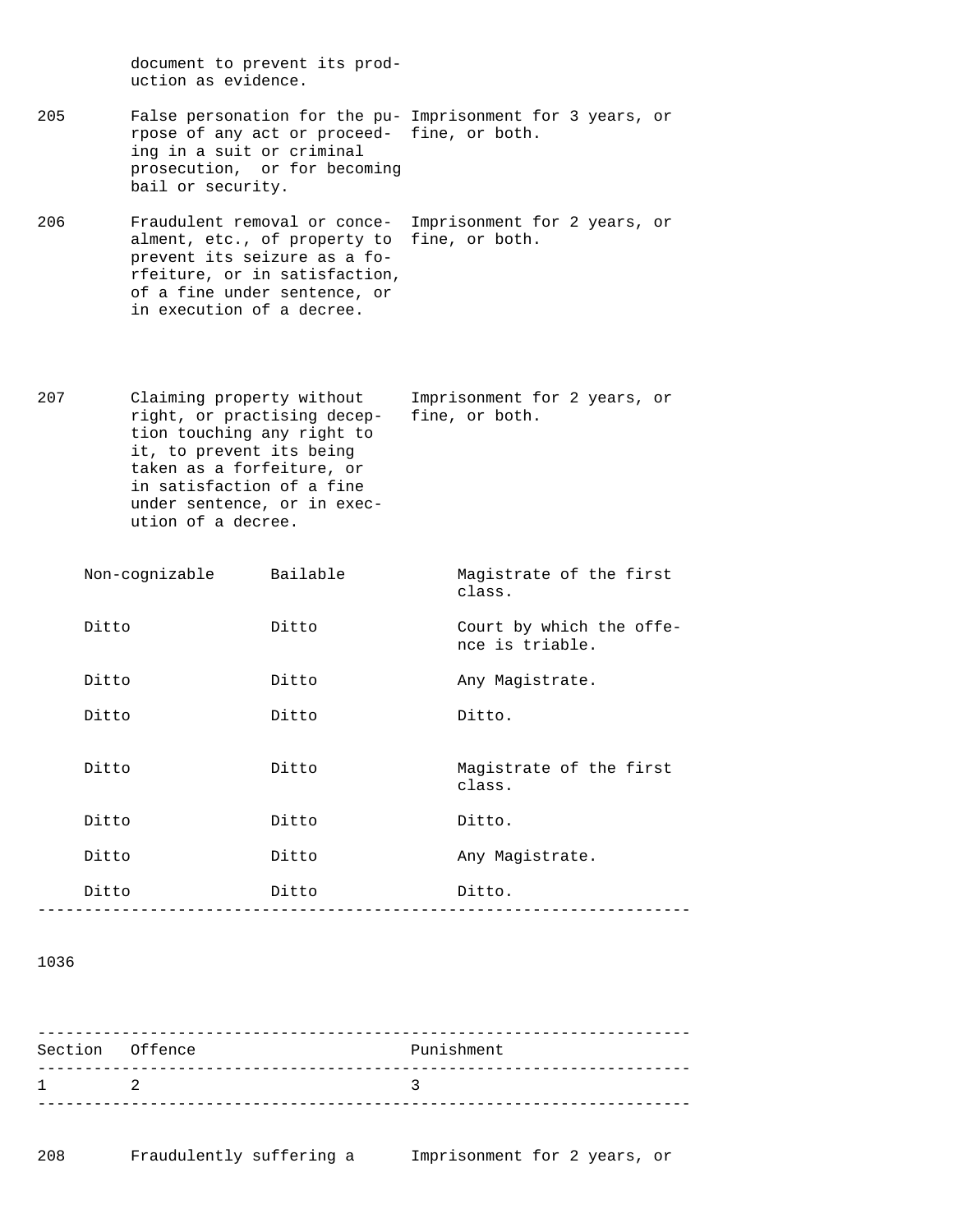|     | to be executed after it has<br>been satisfied.                                  | decree or to pass for a sum fine, or both.<br>not due, or suffering decree |                                                                                                                                                                                          |
|-----|---------------------------------------------------------------------------------|----------------------------------------------------------------------------|------------------------------------------------------------------------------------------------------------------------------------------------------------------------------------------|
| 209 | False claim in a Court of<br>Justice                                            |                                                                            | Imprisonment for 2 years and<br>fine.                                                                                                                                                    |
| 210 | Fraudulently obtaining a<br>uted after it has been<br>satisfied.                | decree for a sum not due, or<br>causing a decree to be exec-               | Imprisonment for 2 years, or<br>fine, or both.                                                                                                                                           |
| 211 | with intent to injure.                                                          | False charge of offence made                                               | Ditto.                                                                                                                                                                                   |
|     | hable with imprisonment for<br>7 years or upwards.                              | If offence charged be punis-                                               | Imprisonment for 7 years and<br>fine.                                                                                                                                                    |
|     | If offence charged be cap-<br>ital or punishable with<br>imprisonment for life. |                                                                            | Ditto                                                                                                                                                                                    |
| 212 | Harbouring an offender, if<br>the offence be capital.                           |                                                                            | Imprisonment for 5 years and<br>fine.                                                                                                                                                    |
|     | nment for 10 years.                                                             | ent for life or with impriso- fine.                                        | If punishable with imprisonm- Imprisonment for 3 years and                                                                                                                               |
|     | years.                                                                          |                                                                            | If punishable with imprisonm- Imprisonment for a quarter of<br>ent for 1 year and not for 10 the longest term, and of the<br>description, provided for the<br>offence, or fine, or both. |
|     | Non-cognizable Non-bailable                                                     |                                                                            | Cognizable or bialable or By what court triable                                                                                                                                          |
|     | 4                                                                               | 5                                                                          | 6                                                                                                                                                                                        |
|     | Non-cognizable Bailable                                                         |                                                                            | Magistrate of the first<br>class.                                                                                                                                                        |
|     | Ditto                                                                           | Ditto                                                                      | Ditto.                                                                                                                                                                                   |
|     | Ditto                                                                           | Ditto                                                                      | Ditto.                                                                                                                                                                                   |
|     | Ditto                                                                           | Ditto                                                                      | Ditto.                                                                                                                                                                                   |
|     | Ditto                                                                           | Ditto                                                                      | Ditto.                                                                                                                                                                                   |
|     | Ditto                                                                           | Ditto                                                                      | Court of Session.                                                                                                                                                                        |
|     | Cognizable                                                                      | Ditto                                                                      | Magistrate of the first<br>class.                                                                                                                                                        |
|     | Ditto                                                                           | Ditto                                                                      | Ditto.                                                                                                                                                                                   |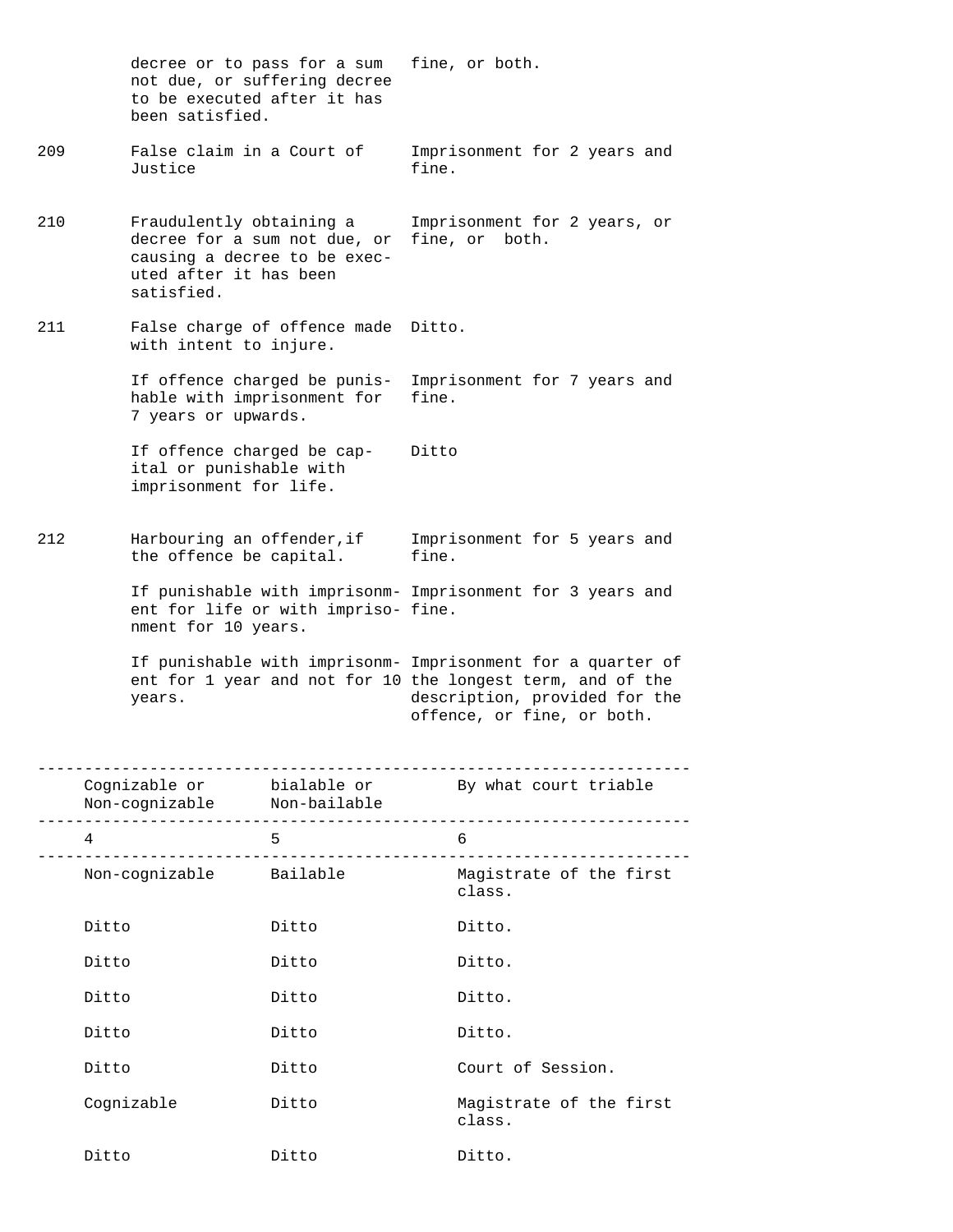|              | Section Offence                                                                                                                                                | Punishment<br>________________                                                                                                 |
|--------------|----------------------------------------------------------------------------------------------------------------------------------------------------------------|--------------------------------------------------------------------------------------------------------------------------------|
| $\mathbf{1}$ | $\overline{2}$                                                                                                                                                 | 3                                                                                                                              |
| 213          | Taking gift, etc., to screen<br>an offender from punishment<br>if the offence be capital.                                                                      | Imprisonment for 7 years and<br>fine.                                                                                          |
|              | If punishable with impriso-<br>nment for life or with imp-<br>risonment for 10 years.                                                                          | Imprisonment for 3 years and<br>fine.                                                                                          |
|              | If punishable with impriso-<br>nment for less than 10 years.                                                                                                   | Imprisonment for a quarter of<br>the longest term provided for<br>the offence, or fine, or both.                               |
| 214          | Offering gift or restoration<br>of property in consideration<br>of screening offender if the<br>offence be capital.                                            | Imprisonment for 7 years and<br>fine.                                                                                          |
|              | If punishable with imprison- Imprisonment for 3 years and<br>ment for life or with impris- fine.<br>onment for 10 years.                                       |                                                                                                                                |
|              | ent for less than 10 years.                                                                                                                                    | If punishable with imprisonm- Imprisonment for a quarter of<br>the longest term provided for<br>the offence, or fine, or both. |
| 215          | Taking gift to help to reco-<br>ver movable property of<br>which a person has been dep-<br>rived by an offence without<br>causing apprehension of<br>offender. | Imprisonment for 2 years, or<br>fine, or both.                                                                                 |
| 216          | Harbouring an offender who<br>has escaped from custody,<br>or whose apprehension has<br>been ordered, if the offence<br>be capital.                            | Imprisonment for 7 years and<br>fine.                                                                                          |
|              | If punishable with impriso-<br>nment for life or with imp-<br>risonment for 10 years.                                                                          | Imprisonment for 3 years, with<br>or without fine.                                                                             |
|              | If punishable with impriso-<br>nment for 1 year and not<br>for 10 years.                                                                                       | Imprisonment for a quarter of<br>the longest term provided for<br>the offence, or fine, or both.                               |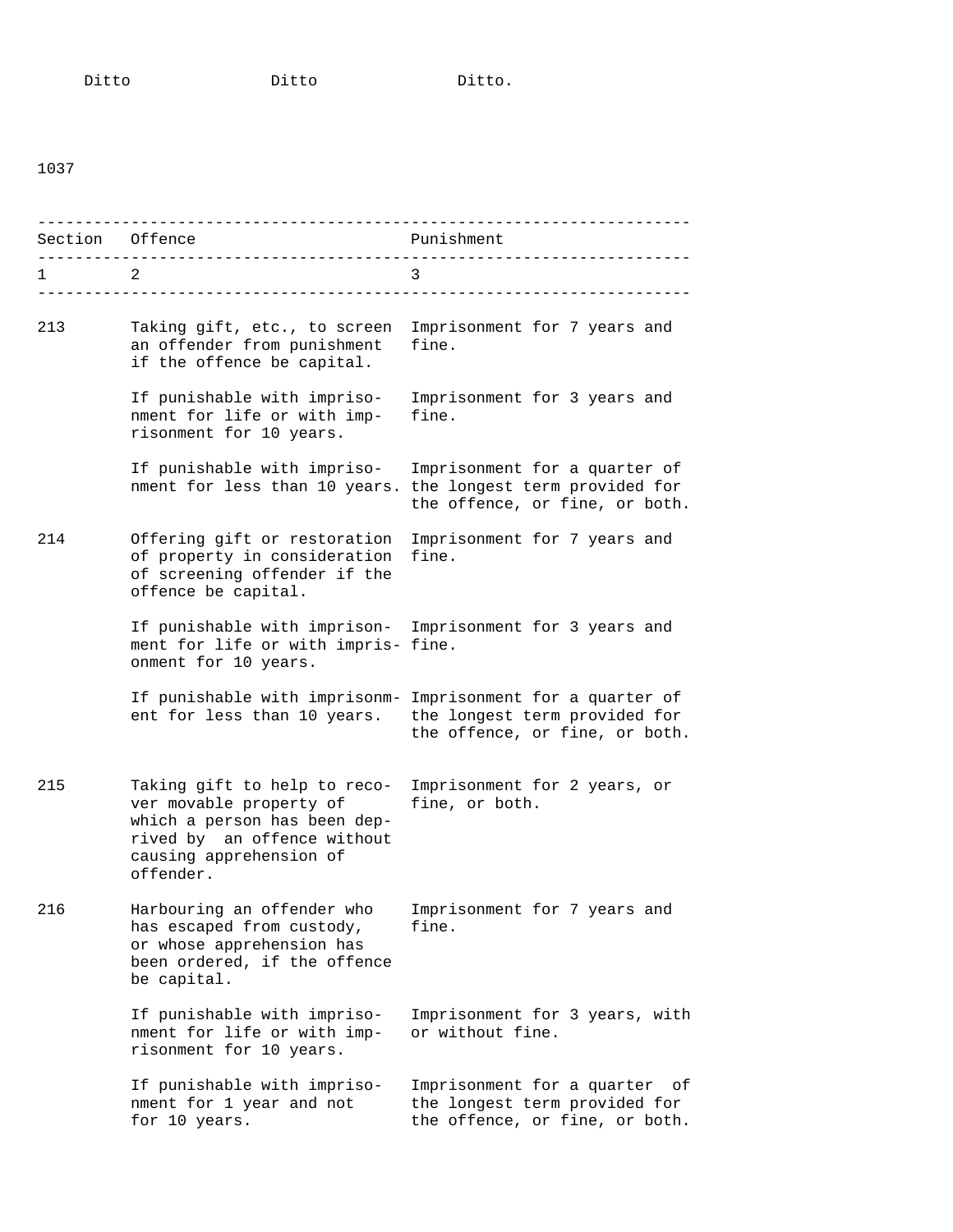| Ditto          | Ditto | Ditto. |
|----------------|-------|--------|
| Ditto          | Ditto | Ditto. |
| Ditto          | Ditto | Ditto. |
|                |       |        |
| Non-cognizable | Ditto | Ditto. |
| Ditto          | Ditto | Ditto. |
| Ditto          | Ditto | Ditto. |
| Cognizable     | Ditto | Ditto. |
| Ditto          | Ditto | Ditto. |
| Ditto          | Ditto | Ditto. |
| Ditto          | Ditto | Ditto. |
|                |       |        |

| Section Offence |                                                                                                                                                                                                   | Punishment                                     |
|-----------------|---------------------------------------------------------------------------------------------------------------------------------------------------------------------------------------------------|------------------------------------------------|
| 1.              | 2                                                                                                                                                                                                 | 3                                              |
| 216A            | Harbouring robbers or dacoits Rigorous imprisonment for 7                                                                                                                                         | years and fine.                                |
| 217             | Public servant disobeying a<br>direction of law with intent<br>to save person from punis-<br>hment, or property from<br>forfeiture.                                                               | Imprisonment for 2 years, or<br>fine, or both. |
| 218             | Public servant framing an<br>incorrect record or writing<br>with intent to save person<br>from punishment, or property<br>from forfeiture.                                                        | Imprisonment for 3 years, or<br>fine, or both. |
| 219             | Public servant in a judicial Imprisonment for 7 years, or<br>proceeding corruptly making<br>and pronouncing an order,<br>report, verdict, or decision<br>which he knows to be<br>contrary to law. | fine, or both.                                 |
| 220             | Commitment for trial or<br>confinement by a person having<br>authority, who knows that he<br>is acting contrary to law.                                                                           | Ditto                                          |
| 221             | Intentional omission to<br>apprehend on the part of or without fine.                                                                                                                              | Imprisonment for 7 years, with                 |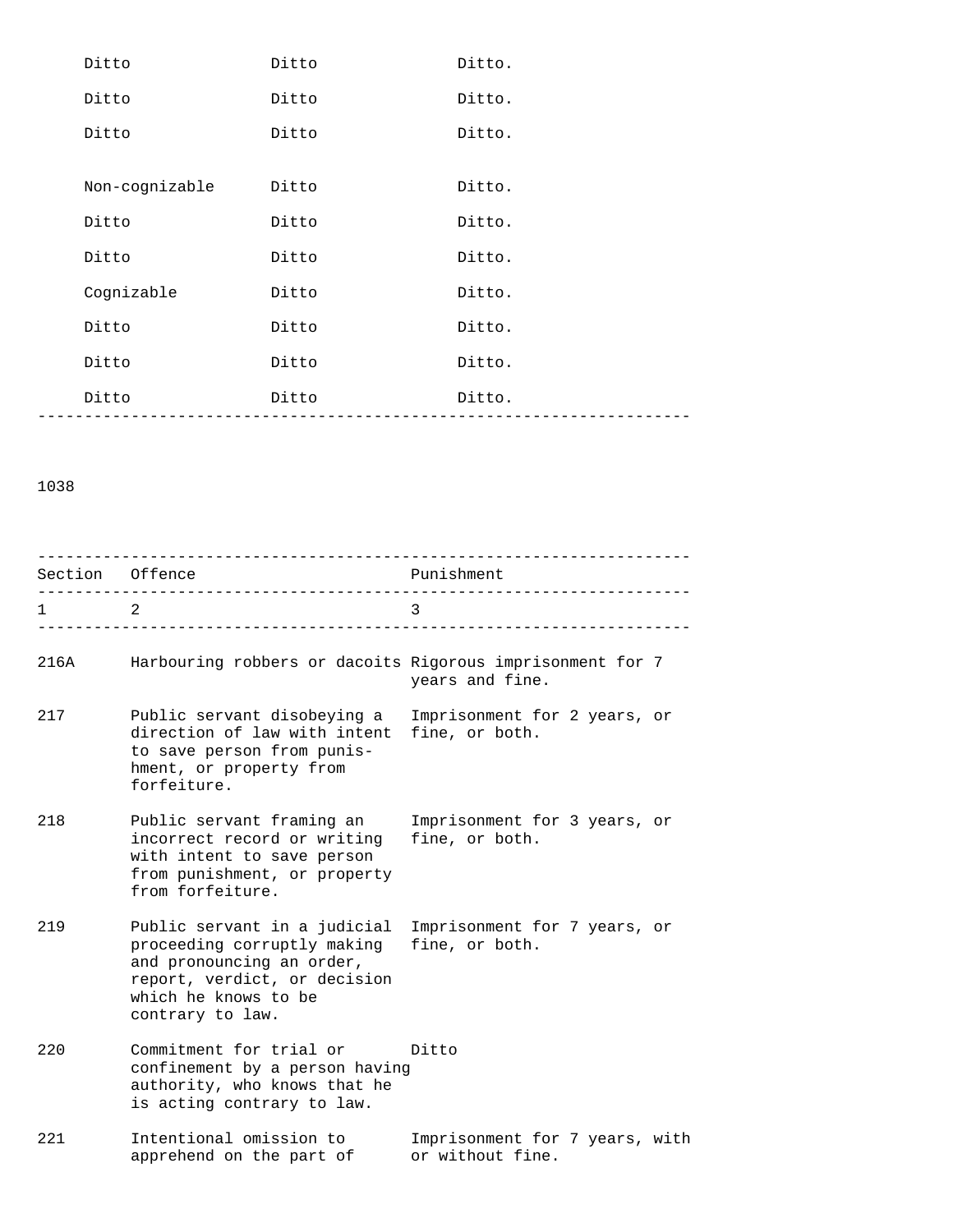a public servant bound by law to apprehend an offender, if the offence be capital. If punishable with imprisonm- Imprisonment for 3 years, ent for life or imprisonment with or without fine. for 10 years. ---------------------------------------------------------------------- Cognizable or bialable or By what court triable Non-cognizable Non-bailable ---------------------------------------------------------------------- 4 5 6 ---------------------------------------------------------------------- Cognizable Bailable Magistrate of the first class. Non-cognizable Ditto Any Magistrate. Cognizable Ditto Magistrate of the first class. Non-cognizable Ditto Ditto. Ditto Ditto Ditto. According as the Ditto Ditto. offence in rela tion to which such omission has been made is cognizable or non-cognizable.

## 1039

|     | ment for less than 10 years. or without fine.                                                                                                                                                             | If punishable with imprisonm- Imprisonment for 2 years, with   |
|-----|-----------------------------------------------------------------------------------------------------------------------------------------------------------------------------------------------------------|----------------------------------------------------------------|
| 222 | Intentional omission to app-<br>rehend on the part of a pub-<br>lic servant bound by law to or without fine.<br>apprehend person under sent-<br>ence of a Court of Justice<br>if under sentence of death. | Imprisonment for life, or im-<br>prisonment for 14 years, with |
|     | If under sentence of impris-<br>onment 10 years, or upwards.                                                                                                                                              | Imprisonment for 7 years,<br>with or without fine.             |
|     | If under sentence of impris-<br>onment for less than 10<br>years or lawfully committed<br>to custody.                                                                                                     | Imprisonment for 3 years, or<br>fine, or both.                 |

cognizable Ditto Ditto.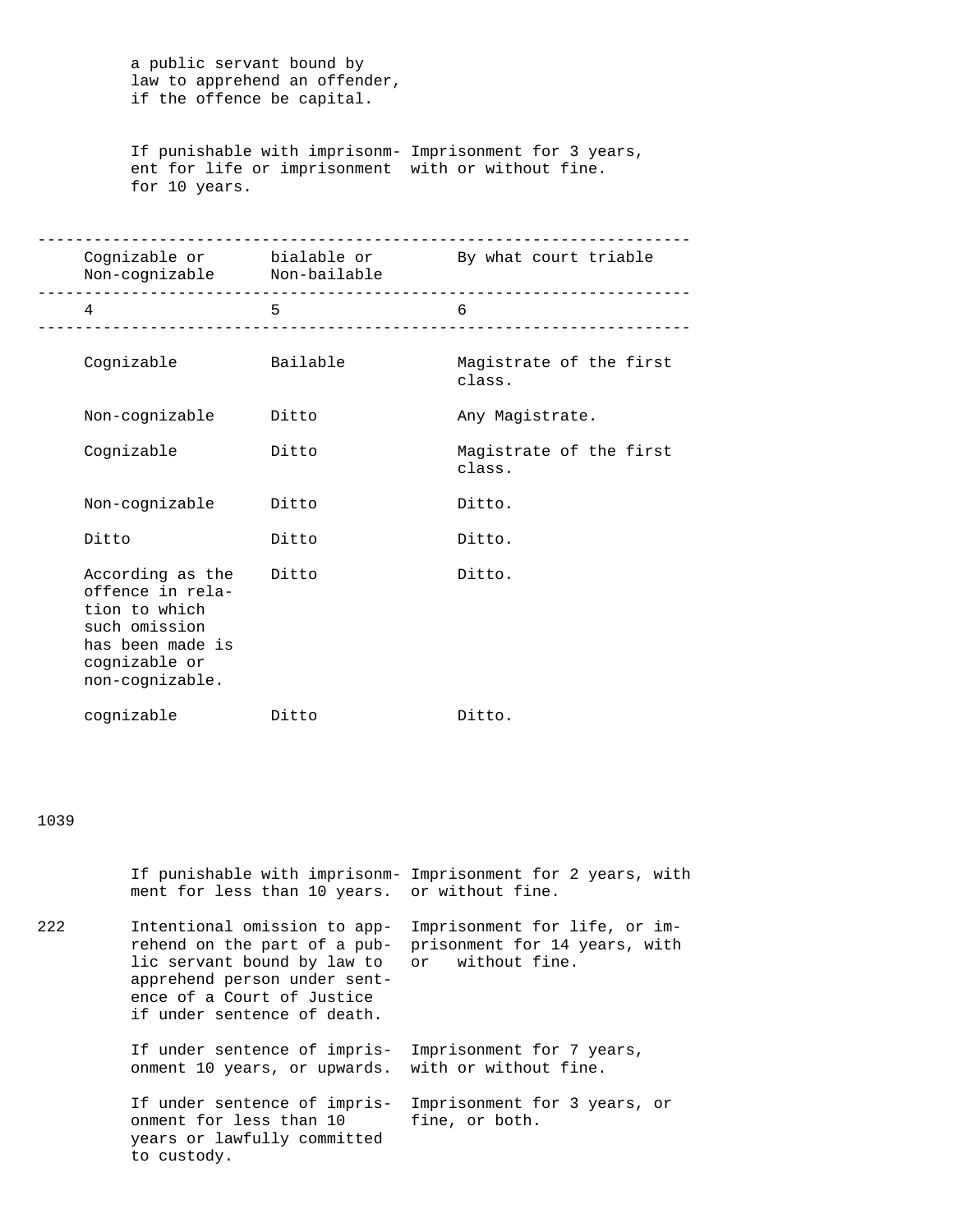- 223 Escape from confinement negl- Simple imprisonment for 2 igently suffered by a public years, or fine, or both. servant.
- 224 Resistance or obstruction by Imprisonment for 2 years, or a person to his lawful appre- fine, or both. hension.
- 225 Resistance or obstruction to Ditto the lawful apprehension of any person, or rescuing him from lawful custody.

 If charged with an offence Imprisonment for 3 years and punishable with imprisonment fine. for life or imprisonment for 10 years.

 If charged with a capital Imprisonment for 7 years and offence fine.

 If the person is sentenced Ditto. to imprisonment for life, or imprisonment for 10 years, or upwards.

| Ditto          | Ditto        | Ditto.                            |
|----------------|--------------|-----------------------------------|
| Ditto          | Non-bailable | Court of Session.                 |
| Ditto          | Ditto        | Magistrate of the first<br>class. |
| Ditto          | Bailable     | Ditto.                            |
| Non-cognizable | Ditto        | Any Magistrate.                   |
| Cognizable     | Ditto        | Ditto.                            |
| Ditto          | Ditto        | Ditto.                            |
| Ditto          | Non-bailable | Magistrate of the first<br>class. |
| Ditto          | Ditto        | Ditto.                            |
| Ditto          | Ditto        | Ditto.                            |

| Section Offence  | Punishment |
|------------------|------------|
|                  |            |
| $\overline{1}$ 2 |            |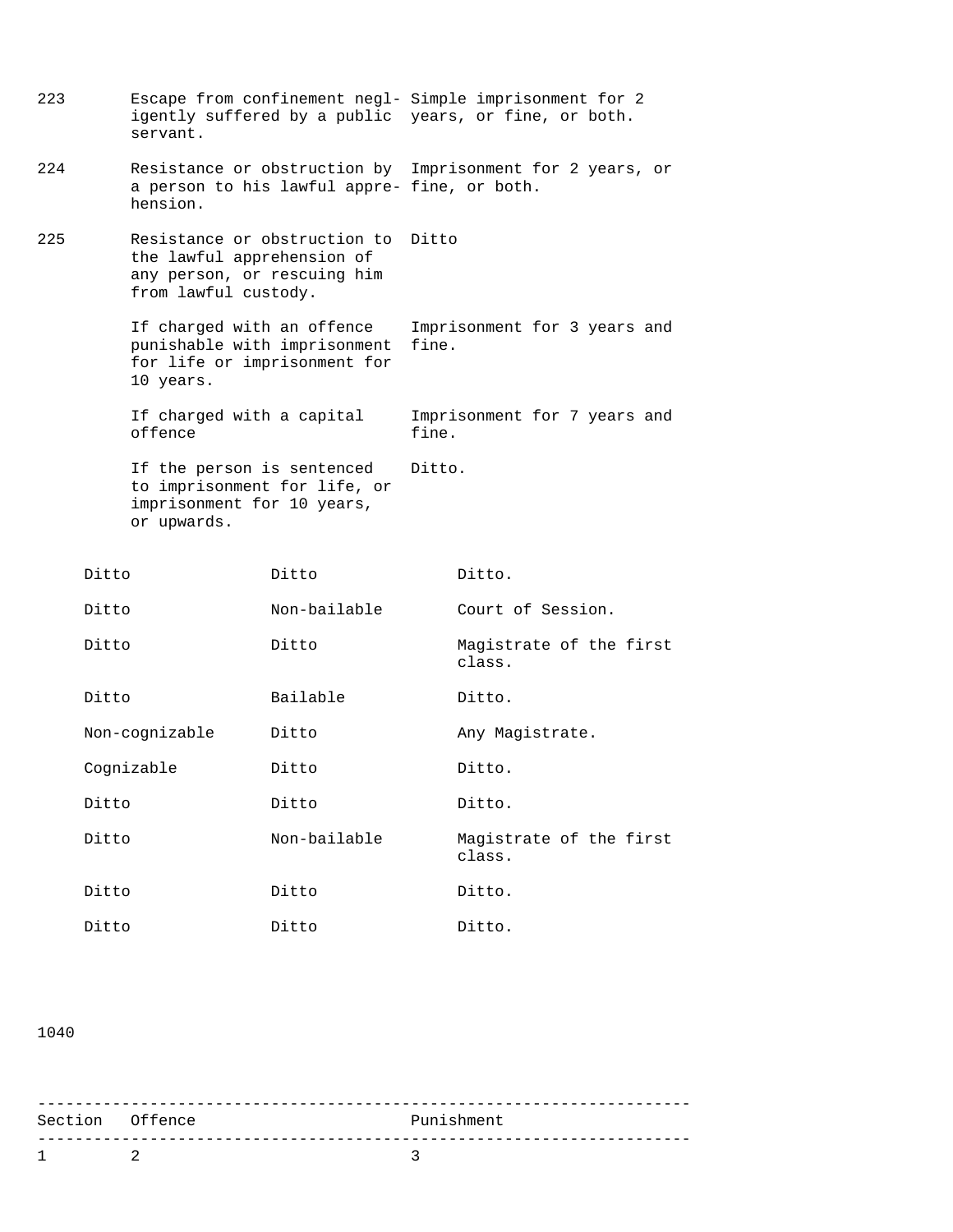|          | If under sentence of death<br>fine.                                                                                       | Imprisonment for life, or im-<br>prisonment for 10 years and                                                                        |  |
|----------|---------------------------------------------------------------------------------------------------------------------------|-------------------------------------------------------------------------------------------------------------------------------------|--|
| 225A     | Omission to apprehend, or<br>sufferance of escape on part<br>of public servant, in cases<br>not otherwise provided for :- |                                                                                                                                     |  |
|          | (a) in case of intentional<br>omission or sufferance.                                                                     | Imprisonment for 3 years, or<br>fine, or both.                                                                                      |  |
|          | (b) in case of negligent<br>omission or sufferance.                                                                       | Simple imprisonment for 2<br>years, or fine, or both.                                                                               |  |
| 225B     | Resistance or obstruction to<br>lawful apprehension, or<br>escape or rescue in case not<br>otherwise provided for.        | Imprisonment for 6 months, or<br>fine, or both.                                                                                     |  |
| 227      | mission of punishment.                                                                                                    | Violation of condition of re- Punishment of original senten-<br>ce, or if part of punishment<br>has been undergone, the<br>residue. |  |
| 228      | Intentional insult or inter-<br>ruption to a public servant<br>sitting in any stage of a<br>judicial proceeding.          | Simple imprisonment for 6<br>months, or fine of 1,000<br>rupees, or both.                                                           |  |
| $1*228A$ | Disclose of identity of the<br>victim of the certain<br>offences, etc.                                                    | Imprisonment for 2 years and<br>fine.                                                                                               |  |
|          | Printing or publication of<br>a proceeding without prior<br>permission of court.                                          | Ditto                                                                                                                               |  |
| 229      | Personation of a juror or<br>assessor.                                                                                    | Imprisonment for 2 years,<br>or fine; or both.                                                                                      |  |

| Cognizable or<br>Non-cognizable | bialable or<br>Non-bailable | By what court triable             |
|---------------------------------|-----------------------------|-----------------------------------|
| 4                               | 5                           | 6                                 |
| Cognizable                      | Non-bailable                | Court of Session.                 |
| Non-cognizable                  | Bailable                    | Magistrate of the first<br>class. |
| Ditto                           | Ditto                       | Any Magistrate.                   |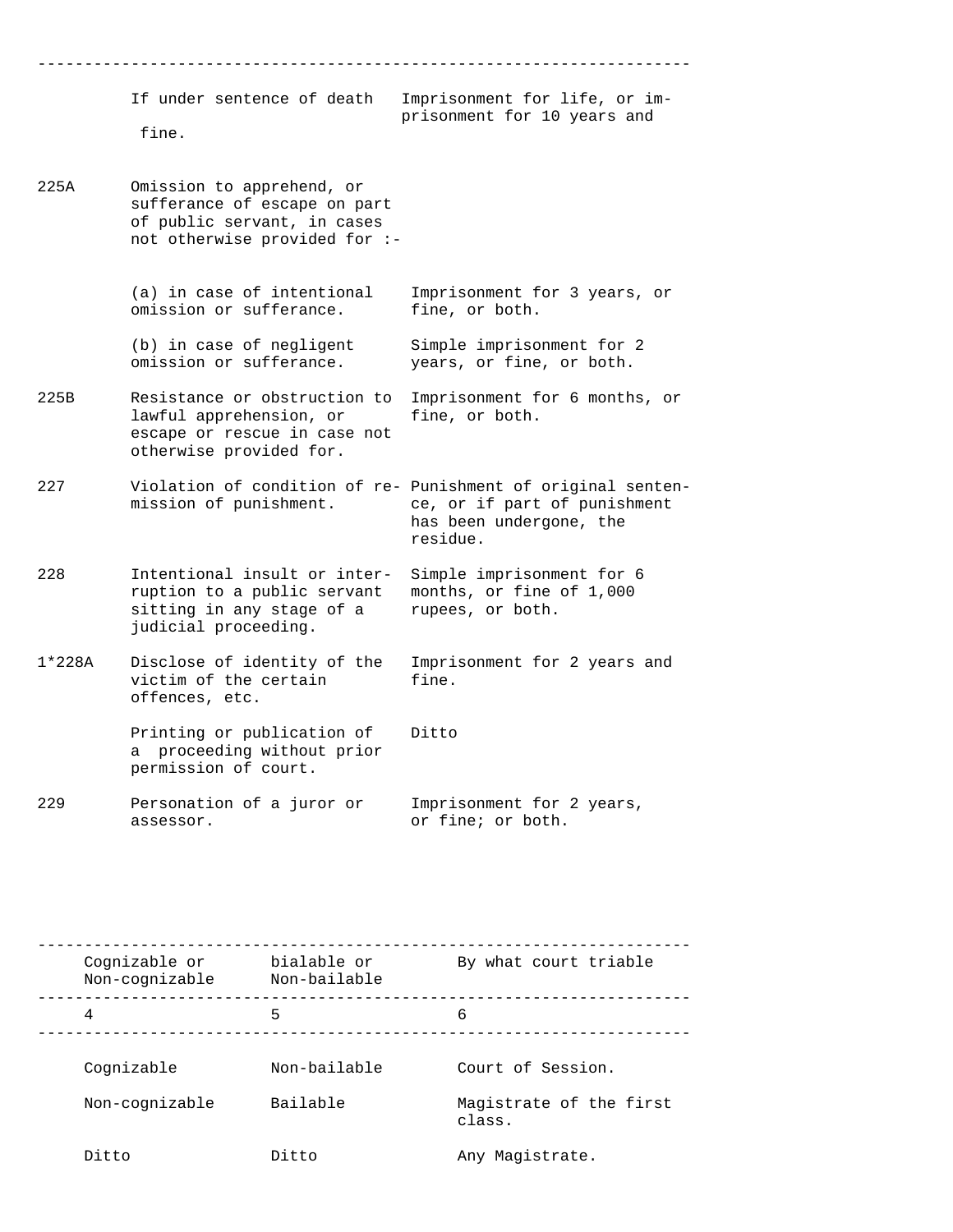| Cognizable                      | Ditto        | Ditto.                                                                                         |
|---------------------------------|--------------|------------------------------------------------------------------------------------------------|
| Ditto                           | Non-bailable | The Court by which the<br>original Offence was<br>triable.                                     |
| Non-cognizable                  | Bailable     | The Court in which the<br>offence is committed<br>subject to the provisions<br>of Chapter XXVI |
| Cognizable                      | Bailable     | Any Magistrate.                                                                                |
| Ditto                           | Ditto        | Ditto.                                                                                         |
| Ditto                           | Ditto        | Magistrate of the<br>first class.                                                              |
| 1* Ins. by Act 43 of 1983, s.5. |              |                                                                                                |

---------------------------------------------------------------------

1041

CHAPTER XII-OFFENCES RELATING TO COIN AND GOVERNMENT STAMPS

| 231 | Counterfeiting, or perfor-<br>ming any part of the<br>process of counterfeiting,<br>coin.                           | Imprisonment for 7 years and<br>fine.                     |
|-----|---------------------------------------------------------------------------------------------------------------------|-----------------------------------------------------------|
| 232 | Counterfeiting, or perfor-<br>ming any part for the process prisonment for 10 years and<br>of counterfeiting, coin. | Imprisonment for life, or im-<br>fine.                    |
| 233 | Making, buying or selling<br>instrument for the purpose<br>of counterfeiting Indian coin.                           | Imprisonment for 3 years and<br>fine.                     |
| 234 | Making, buying or selling<br>instrument of the purpose of<br>counterfeiting Indian coin.                            | Imprisonment for 7 years and<br>fine.                     |
| 335 | Possession of instrument or<br>material for the purpose of<br>using the same for counter-<br>feiting coin,          | Imprisonment for 3 years and<br>fine.                     |
|     | If Indian coin.                                                                                                     | Imprisonment for 10 years and<br>fine.                    |
| 336 | Abetting, in India, the<br>counterfeiting, out of India, abetting the counterfeiting<br>of coin.                    | The punishment provided for<br>of such coin within India. |
| 337 | Import or export of counter-<br>feit coin, knowing the same<br>to be counterfeit.                                   | Imprisonment for 3 years and<br>fine.                     |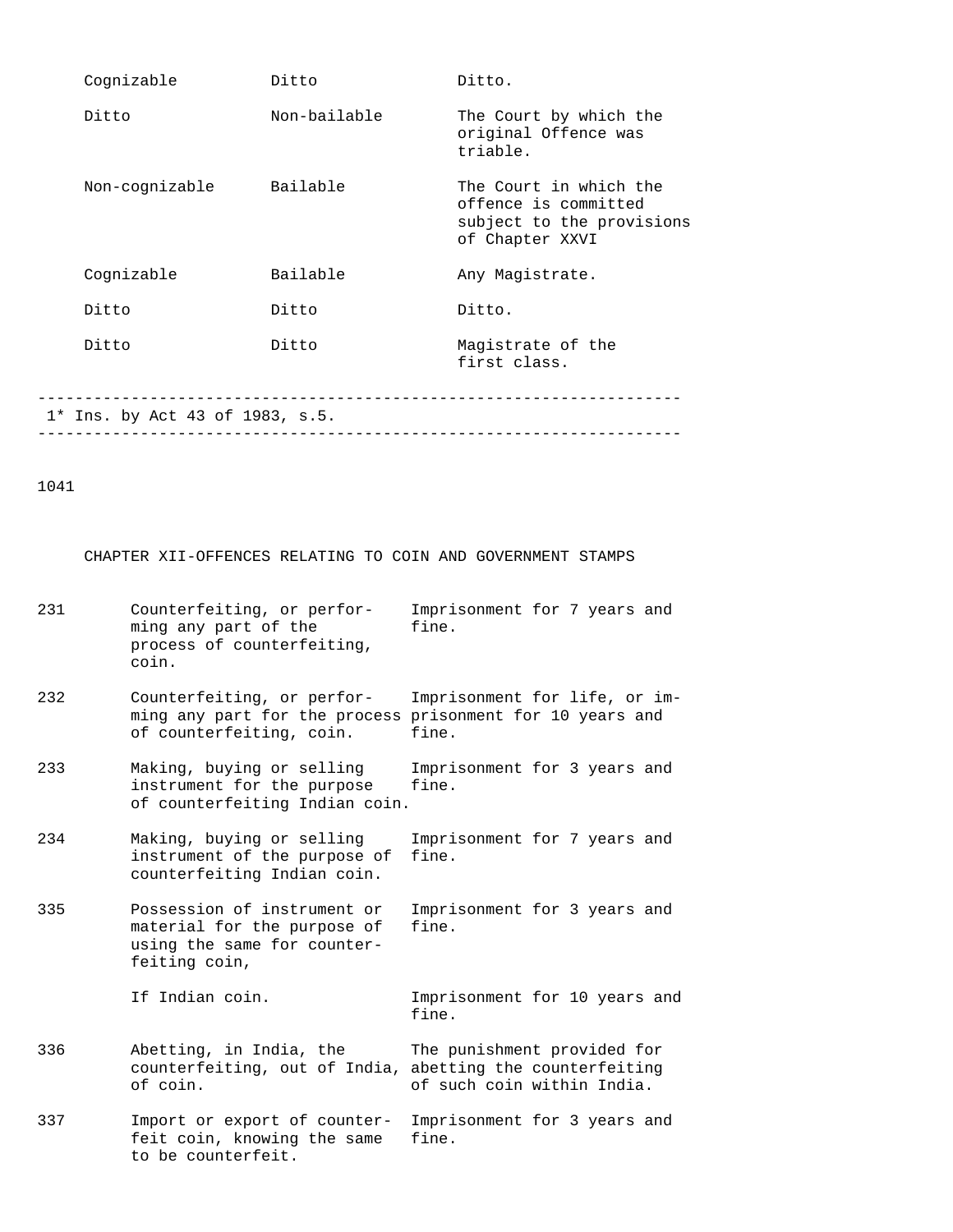| 338 |                                                                                                                                                                           | Import or export of counter-<br>the same to be counterfeit. fine. | Imprisonment for life, or im-<br>feit of Indian coin, knowing prisonment for 10 years and |
|-----|---------------------------------------------------------------------------------------------------------------------------------------------------------------------------|-------------------------------------------------------------------|-------------------------------------------------------------------------------------------|
| 339 | Having any counterfeit coin Imprisonment for 5 years and<br>known to be such when it came fine.<br>into possession, and deliver-<br>ing, etc., the same to any<br>person. |                                                                   |                                                                                           |
|     | Cognizable                                                                                                                                                                | Non-bailable                                                      | Magistrate of the first<br>class.                                                         |

| Ditto | Ditto | Court of Session.                 |
|-------|-------|-----------------------------------|
| Ditto | Ditto | Magistrate of the first<br>class. |
| Ditto | Ditto | Court of Session.                 |
| Ditto | Ditto | Magistrate of the first<br>class. |
| Ditto | Ditto | court of Session.                 |
| Ditto | Ditto | Ditto.                            |
| Ditto | Ditto | Magistrate of the first<br>class. |
| Ditto | Ditto | Court of Session.                 |
| Ditto | Ditto | Magistrate of the first<br>class. |

| Section | Offence                                                                                                                                                 | Punishment                                                                                           |
|---------|---------------------------------------------------------------------------------------------------------------------------------------------------------|------------------------------------------------------------------------------------------------------|
| 1       | $\mathcal{L}$                                                                                                                                           | 3                                                                                                    |
| 240     | Same with respect to Indian coin- Imprisonment for 10 years                                                                                             | and fine.                                                                                            |
| 241     | Knowingly delivering to another<br>any counterfeit coin as genuine,<br>which, when first possessed,<br>the deliverer did not know to<br>be counterfeit. | Imprisonment for 2 years,<br>fine, or 10 times the<br>value of the coin counte-<br>rfeited, or both. |
| 2.42    | Possession of counterfeit coin by<br>a person who knew it to be fine.<br>counterfeit when he became<br>possessed thereof.                               | Imprisonment for 3 years<br>and fine.                                                                |
| 243     | Possession of Indian coin by a<br>person who knew it to be fine.<br>counterfeit when he became<br>possessed thereof.                                    | Imprisonment for 7 years<br>and fine.                                                                |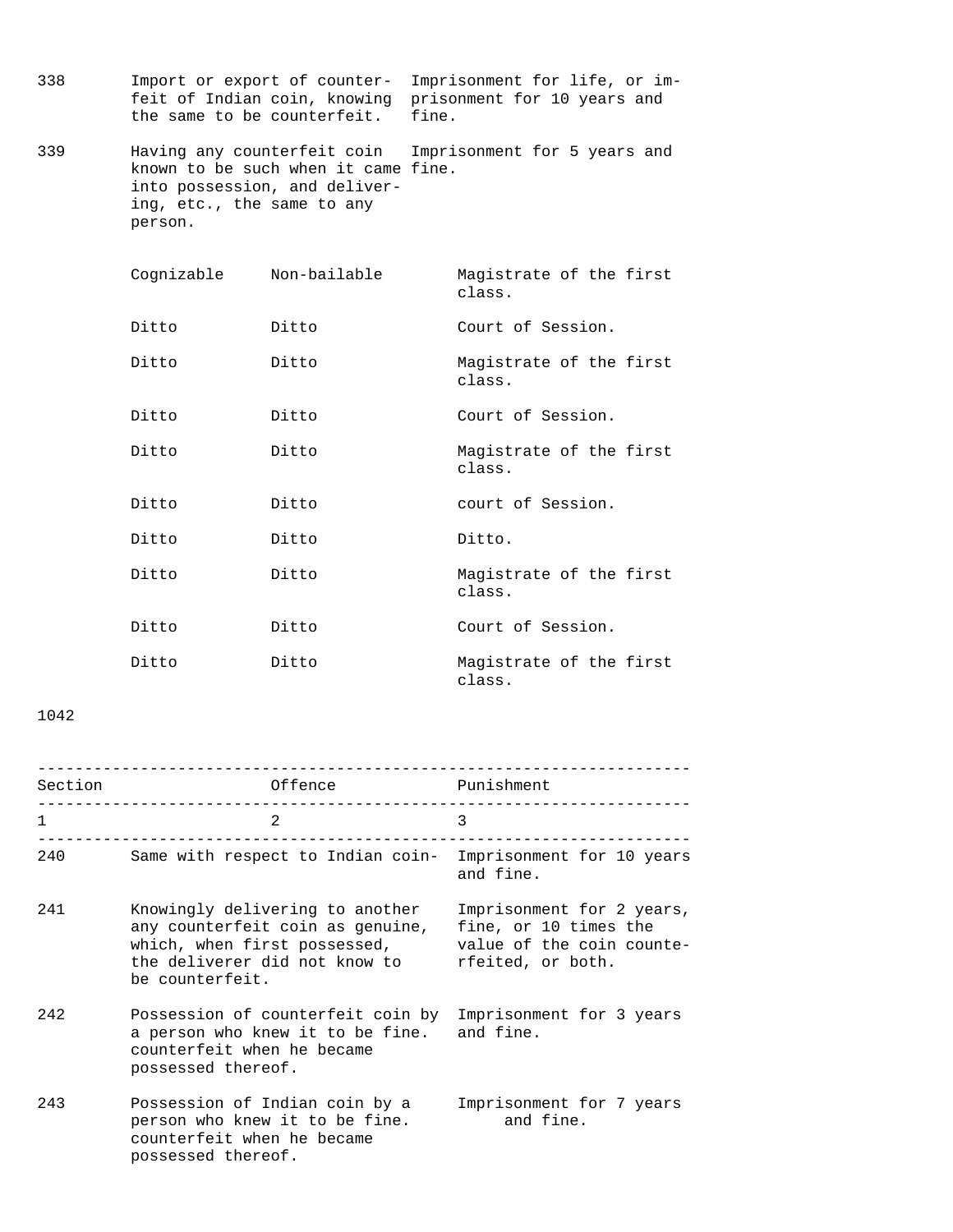| 244        | Person employed in a Mint<br>rent weight or composition<br>from that fixed by law.      | causing coin to be of a diffe-                                                 | Ditto                                 |
|------------|-----------------------------------------------------------------------------------------|--------------------------------------------------------------------------------|---------------------------------------|
| 245        | any coining instrument.                                                                 | Unlawfully taking from a Mint                                                  | Ditto                                 |
| 246        | tion of Indian coin.                                                                    | Fraudulently diminishing the<br>weight or altering the composi-                | Imprisonment for 3 years<br>and fine. |
| 247        | Fraudulently diminishing the<br>weight or altering the composi-<br>tion of Indian coin. |                                                                                | Imprisonment for 7 years<br>and fine. |
|            |                                                                                         | Cognizable or Bailable or By what<br>non-cognizable hon-bailable Court triable |                                       |
| 4          | -------------------------                                                               | 5                                                                              | 6                                     |
| Cognizable |                                                                                         | Non-bailable Court of Session.                                                 |                                       |
| Ditto      |                                                                                         | Ditto                                                                          | Any Magistrate.                       |
| Ditto      |                                                                                         | Ditto                                                                          | Magistrate of the first<br>class.     |
| Ditto      |                                                                                         | Ditto                                                                          | Ditto.                                |
| Ditto      |                                                                                         | Ditto                                                                          | Ditto.                                |
| Ditto      |                                                                                         | Ditto                                                                          | Ditto.                                |
| Ditto      |                                                                                         | Ditto                                                                          | Ditto.                                |
| Ditto      |                                                                                         | Ditto                                                                          | Ditto.                                |
| 1043       |                                                                                         |                                                                                |                                       |
|            |                                                                                         |                                                                                |                                       |

| 248 | Altering appearance of any coin<br>with intent that it shall pass as and fine.<br>a coin of a different description. | Imprisonment for 3 years              |
|-----|----------------------------------------------------------------------------------------------------------------------|---------------------------------------|
| 249 | Altering appearance of Indian<br>coin with intent that it shall<br>pass as a coin of a different descrip-<br>tion.   | Imprisonment for 7 years<br>and fine. |
| 250 | Delivery to another of coin<br>possessed with the knowledge<br>that it is altered.                                   | Imprisonment for 5 years<br>and fine. |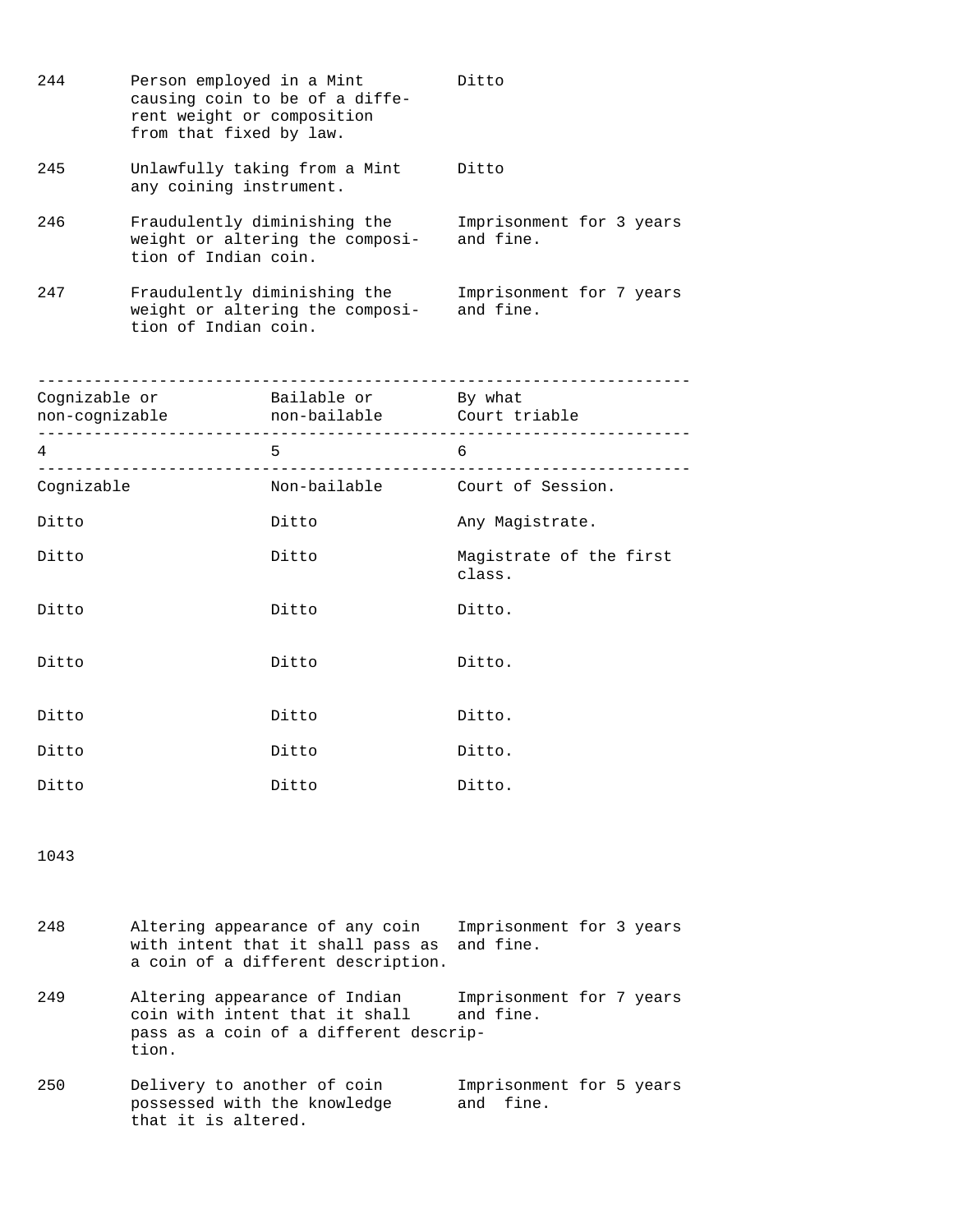- 251 Delivery of Indian coin possessed Imprisonment for 10 years with the knowledge that it is and fine. altered.
- 252 Possession of altered coin by a Imprisonment for 3 years person who knew it to be and fine. altered when he became possessed thereof.
- 253 Possession of Indian coin by a Imprisonment for 5 years person who knew it to be altered and fine. when he became possessed thereof.
- 254 Delivery to another of coin as Imprisonment for 2 years genuine which, when first or fine, or 10 times the possessed, the deliverer did not value of the coin. know to be altered.
- 255 Counterfeiting a Government Imprisonment for life, or stamp.  $\blacksquare$ and fine.
- 256 Having possession of an instru- Imprisonment for 7 years ment or material for the purpose and fine. of counterfeiting a Government stamp.
- 257 Making, buying or selling instru- Ditto ment for the purpose of counter feiting a Government stamp.

| Ditto | Ditto | Ditto.                            |
|-------|-------|-----------------------------------|
| Ditto | Ditto | Ditto.                            |
| Ditto | Ditto | Ditto.                            |
| Ditto | Ditto | Court of Session.                 |
| Ditto | Ditto | Magistrate of the<br>first class. |
| Ditto | Ditto | Ditto.                            |
|       |       |                                   |
| Ditto | Ditto | Any Magistrate.                   |
| Ditto | Ditto | Court of Session.                 |
| Ditto | Ditto | Magistrate of the<br>first class. |

 ---------------------------------------------------------------------- Section **Offence** Punishment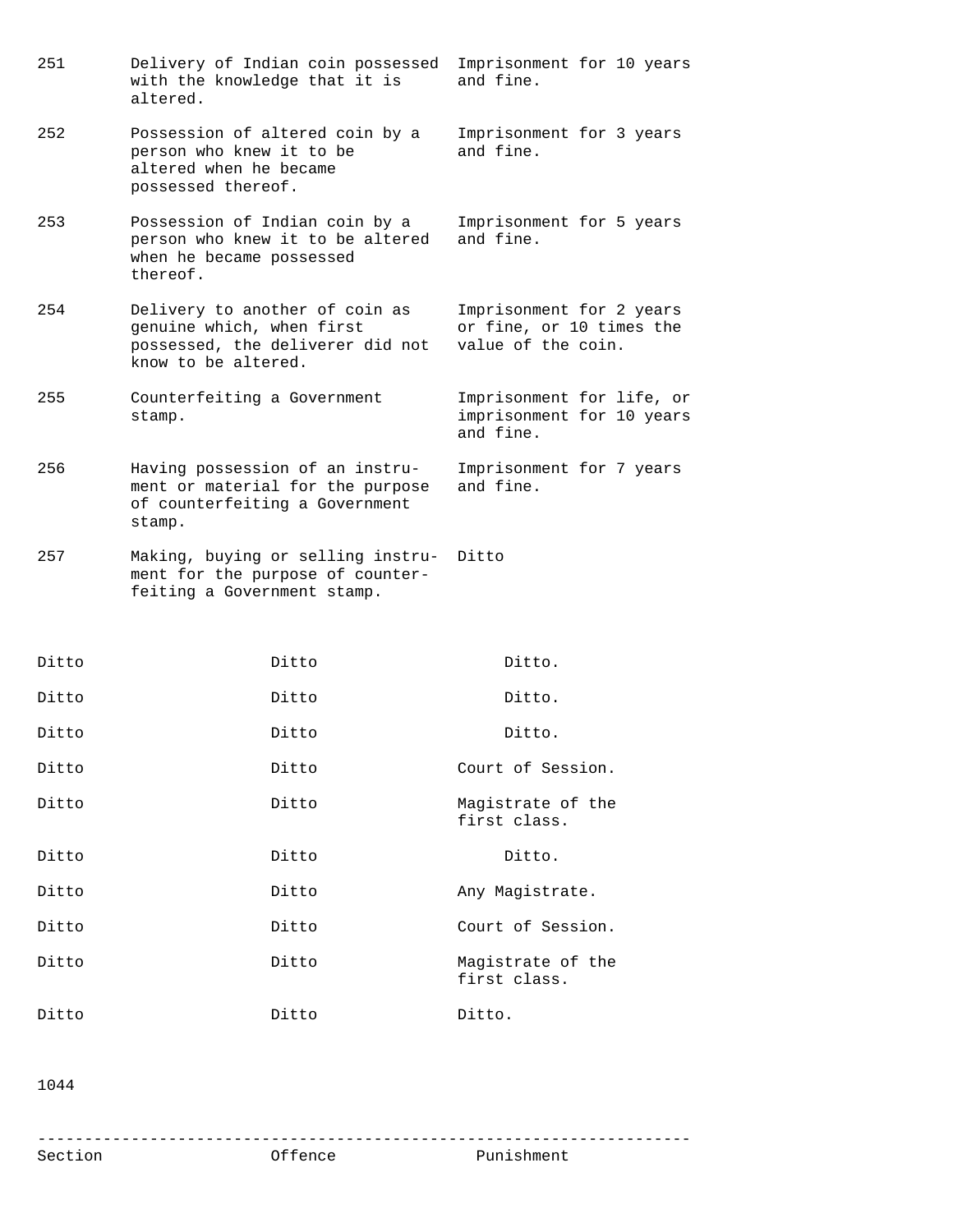| 1.                              |                   | 2                                                                                                                                                                         | 3                                                                                |
|---------------------------------|-------------------|---------------------------------------------------------------------------------------------------------------------------------------------------------------------------|----------------------------------------------------------------------------------|
| 258                             | Stamp.            | Sale of counterfeit Government                                                                                                                                            | Imprisonment for 7 years<br>and fine.                                            |
| 259                             | Government stamp. | Having possession of a counterfeit Ditto                                                                                                                                  |                                                                                  |
| 260                             |                   | Using as genuine a Government<br>stamp known to be counterfeit.                                                                                                           | Imprisonment for 7 years,<br>or fine, or both.                                   |
| 261                             |                   | Effacing any writing from a<br>substance bearing a Government<br>stamp, or removing from a document<br>a stamp used for it, with intent<br>to cause a loss to Government. | Imprisonment for 3 years,<br>or fine or both.                                    |
| 262                             | used.             | Using a Government stamp<br>known to have been before fine,                                                                                                               | Imprisonment for 2 years<br>or fine, or both.                                    |
| 263                             |                   | Erasure of mark denoting that<br>stamps have been used.                                                                                                                   | Imprisonment for 3 years,<br>or fine, or both.                                   |
| 263A                            | Fictitious stamps |                                                                                                                                                                           | Fine of 200 rupees                                                               |
|                                 |                   | CHAPTER XIII-OFFENCES RELATING                                                                                                                                            | TO WEIGHTS AND MEASURES                                                          |
| 264                             | for weighing.     |                                                                                                                                                                           | Fraudulent use of false instrument Imprisonment for 1 year,<br>or fine, or both. |
| 265                             | measure.          | Fraudulent use of false weight or                                                                                                                                         | Ditto                                                                            |
| 266                             | use.              | Being in possession of false<br>weight or measures for fraudulent,                                                                                                        | Ditto                                                                            |
| 267                             |                   | Making or selling false weights<br>or measures for fraudulent use.                                                                                                        | Ditto                                                                            |
| Cognizable or<br>non-cognizable |                   | Bailable or<br>non-bailable                                                                                                                                               | By what<br>Court triable                                                         |
|                                 |                   | 5                                                                                                                                                                         | 6                                                                                |

| Cognizable | Non-bailable | Magistrate of the<br>first class. |
|------------|--------------|-----------------------------------|
| Ditto      | Bailable     | Ditto.                            |
| Ditto      | Ditto        | Ditto.                            |
| Ditto      | Ditto        | Ditto.                            |
| Ditto      | Ditto        | Any Magistrate.                   |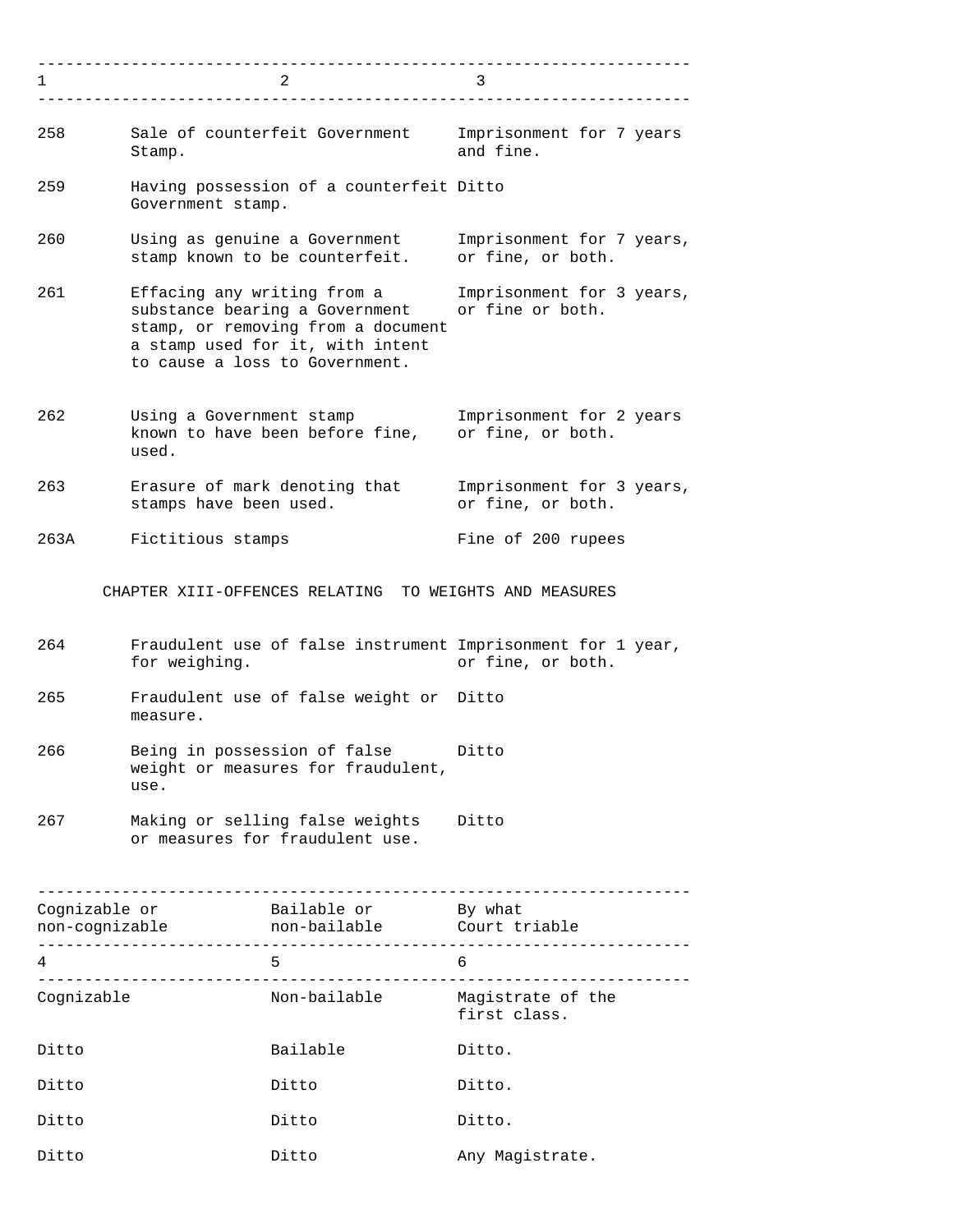| Ditto          | Ditto        | Magistrate of the<br>first class. |
|----------------|--------------|-----------------------------------|
| Ditto          | Ditto        | Any Magistrate.                   |
| Non-cognizable | Bailable     | Any Magistrate.                   |
| Ditto          | Ditto        | Ditto.                            |
| Ditto          | Ditto        | Ditto.                            |
| Cognizable     | Non-bailable | Ditto.                            |

 CHAPTER XIV- OFFENCES AFFECTING THE PUBLIC HEALTH, SAFETY, CONVENIENCE, DECENCY AND MORALS

| 269 | Negligently doing any act known                    | Imprisonment for 6 months |  |
|-----|----------------------------------------------------|---------------------------|--|
|     | to be likely to spread infection or fine, or both. |                           |  |
|     | of any disease dangerous to life.                  |                           |  |

- 270 Malignantly doing any act known Imprisonment for 2 years, to be likely to spread infection or fine, or both. of any disease dangerous to life.
- 271 Knowingly disobeying any qua- Imprisonment for 6 rantine rule. **months**, or fine, or both.

 272 Adulterating food or drink inten- Imprisonment for 6 month, ded for sale, so as to make the or fine of 1,000 rupees, same noxious.  $\qquad \qquad \text{or both.}$ 

- 273 Selling any food or drink as food Ditto and drink, knowing the same to be noxious.
- 274 Adulterating any drug or medical Ditto preparation intended for sale so as to lesson its efficacy, or to change its operation, or to make it noxious.
- 275 Offering for sale or issuing from Ditto a dispensary any drug or medical preparation known to have been adulterated.
- 276 Knowingly selling or issuing from Ditto a dispensary any drug or medi cal preparation as a different drug or medical preparation.
- 277 Defiling the water of a public Imprisonment for 3 spring or reservior. months, of fine of 500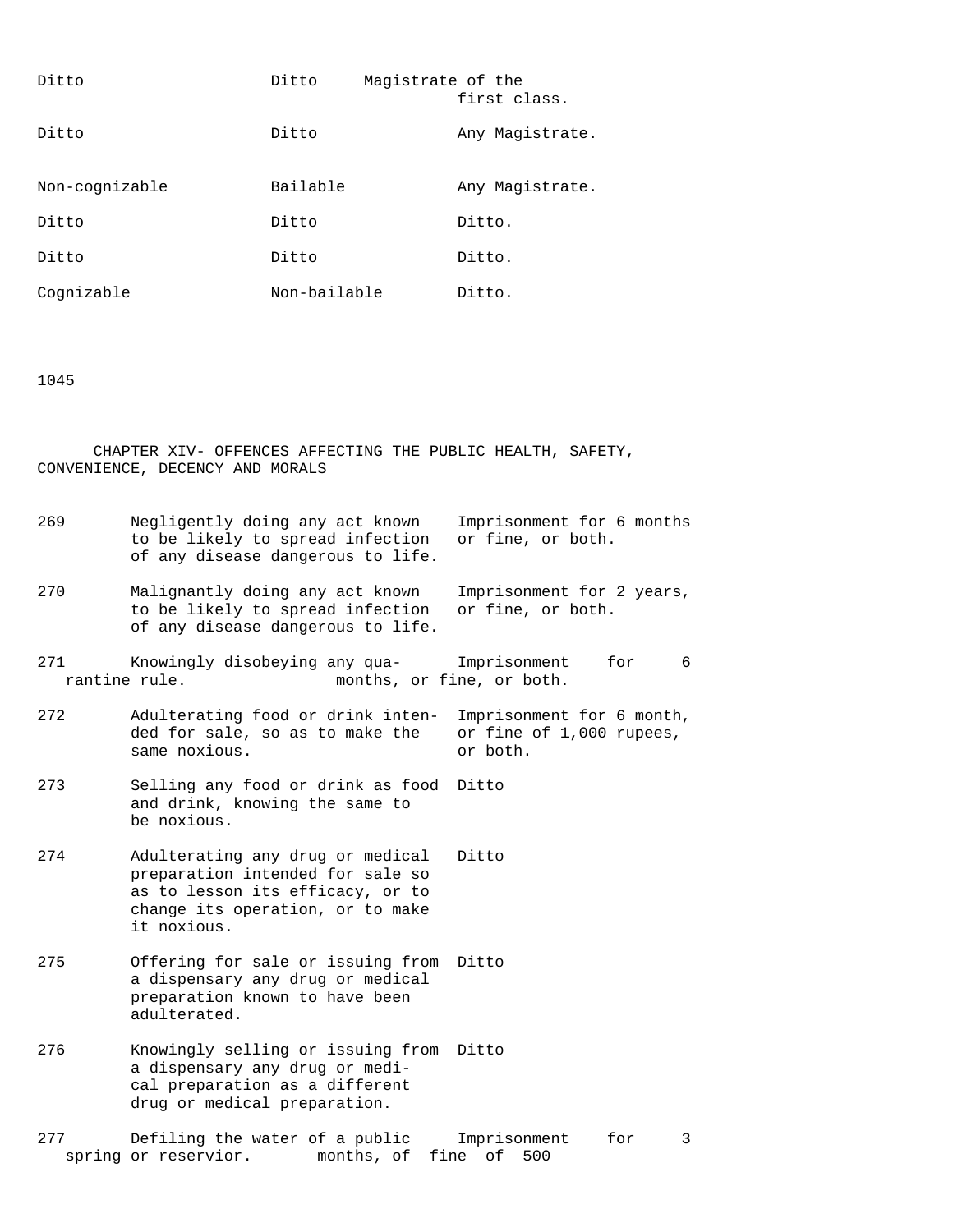| 278 | Making atmosphere noxious to | Fine of 500 rupees |
|-----|------------------------------|--------------------|
|     | health.                      |                    |

| Cognizable     | Bailable | Any Magistrate. |
|----------------|----------|-----------------|
| Ditto          | Ditto    | Ditto.          |
| Non-cognizable | Ditto    | Ditto.          |
| Ditto          | Ditto    | Ditto.          |
| Ditto          | Ditto    | Ditto.          |
| Ditto          | Ditto    | Ditto.          |
| Ditto          | Ditto    | Ditto.          |
| Ditto          | Ditto    | Ditto.          |
| Cognizable     | Ditto    | Ditto.          |
| Non-cognizable | Ditto    | Ditto.          |

| Section     | Offence Punishment                                                                                                                                  |                          |
|-------------|-----------------------------------------------------------------------------------------------------------------------------------------------------|--------------------------|
| $2^{\circ}$ | $2^{\circ}$                                                                                                                                         | $\mathcal{E}$            |
| 279         | Driving or riding on a public Imprisonment for 6 months<br>so rashly or negligently as to may or fine of 1,000 rupees,<br>endanger human life, etc. | or both.                 |
| 280         | Navigating any vessel so rashly Imprisonment for<br>negligently as to endanger human months, or fine of 1,000<br>life, etc. Tupees, or both.        | 6                        |
| 281         | Exhibition of a false light, mark Imprisonment for 7 years,<br>or buoy.                                                                             | or fine, or both.        |
| 282         | Conveying for hire any person by Imprisonment for 6 months,<br>water, in a vessel in such a state or fine of 1,000 rupees,                          |                          |
| SO          | or so loaded, as to endanger his or, both.<br>life.                                                                                                 |                          |
| 283         | Causing danger, obstruction or, Fine of 200 rupees<br>injury in any public way or line<br>of navigation.                                            |                          |
| 284         | Dealing with any poisonous sub- Imprisonment for 6 months<br>stance so as to endanger human                                                         | or fine of 1,000 rupees, |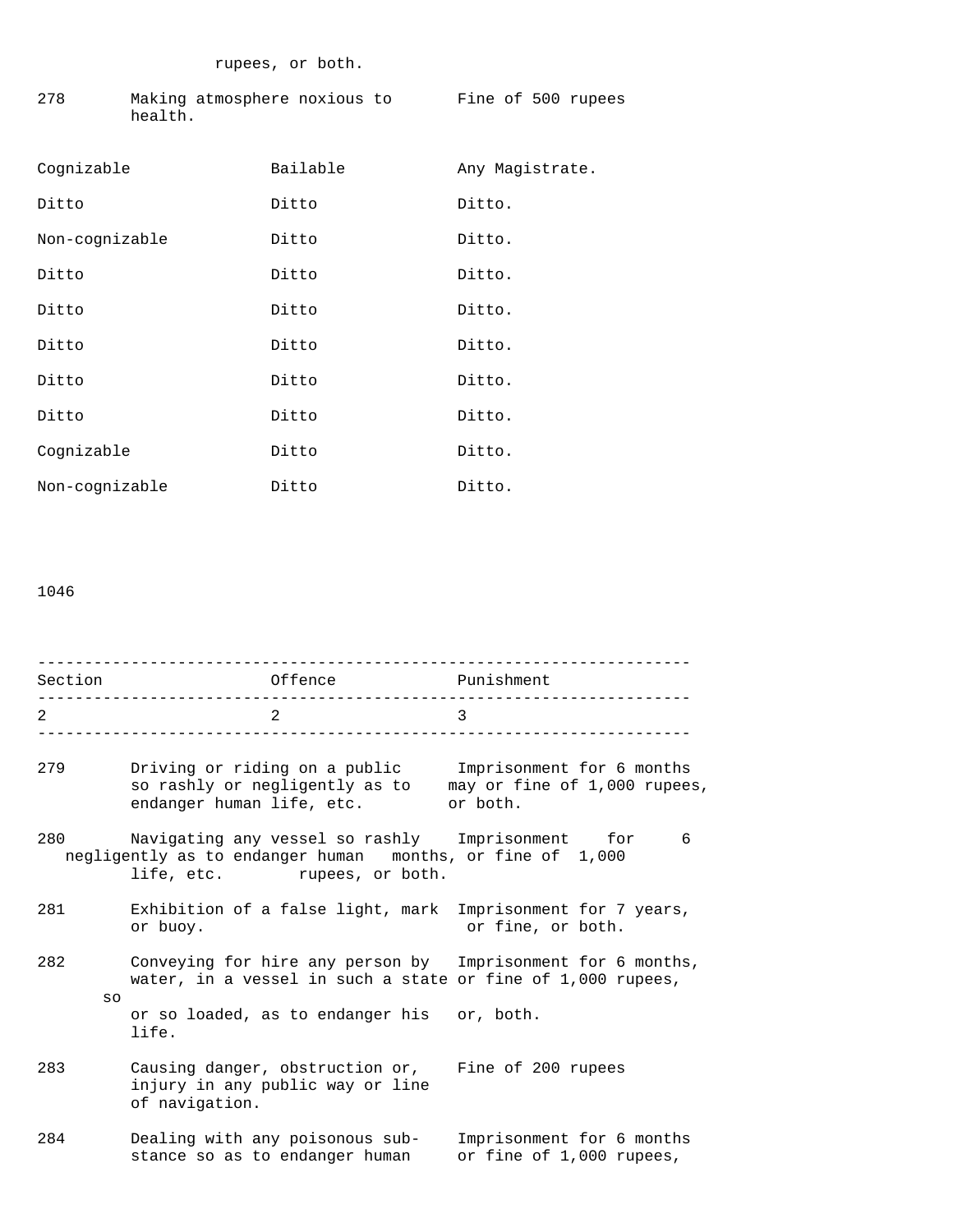|                                 | life, etc.                                                                                                    |                     | or both. |                                   |
|---------------------------------|---------------------------------------------------------------------------------------------------------------|---------------------|----------|-----------------------------------|
| 285                             | Dealing with fire or any combus- Ditto<br>tible matter so as to endanger<br>human life, etc.                  |                     |          |                                   |
| 286                             | So dealing with any explosive bitto<br>substance.                                                             |                     |          |                                   |
| 287                             | So dealing with any machinery Ditto                                                                           |                     |          |                                   |
|                                 |                                                                                                               |                     |          |                                   |
| Cognizable or<br>non-cognizable |                                                                                                               | Bailable or By what |          | non-bailable Court triable        |
| 4                               |                                                                                                               | $5^{\circ}$         |          | 6                                 |
|                                 |                                                                                                               |                     |          |                                   |
| Cognizable                      |                                                                                                               | Bailable            |          | Any Magistrate.                   |
| Ditto                           |                                                                                                               | Ditto               |          | Ditto.                            |
| Ditto                           |                                                                                                               | Ditto               |          | Magistrate of the<br>first class. |
| Ditto                           |                                                                                                               | Ditto               |          | Any Magistrate.                   |
| Ditto                           |                                                                                                               | Ditto               |          | Ditto.                            |
| Ditto                           |                                                                                                               | Ditto               |          | Ditto.                            |
| Ditto                           |                                                                                                               | Ditto               |          | Ditto.                            |
| Ditto                           |                                                                                                               | Ditto               |          | Ditto.                            |
| Non-cognizable                  |                                                                                                               | Ditto               |          | Ditto.                            |
| 1047                            |                                                                                                               |                     |          |                                   |
| 288                             | A person omitting to guard against Ditto<br>probable danger to human life<br>by the fall of any building over |                     |          |                                   |

 which he has a right entitling him to pull it down or repair it. 289 A person omitting to take order Ditto with any animal in his posses sion, so as to guard against danger to human life, or of grie vous hurt, from such animal. 290 Committing a public nuisance Fine of 200 rupees 291 Continuance of nuisance after Simple imprisonment for 6 injunction to discontinue. The months, or fine, or both. months, or fine, or both. 292 Sale, etc., of obscene books, On first conviction, with<br>etc.  $\frac{1}{2}$  imprisonment for 2 imprisonment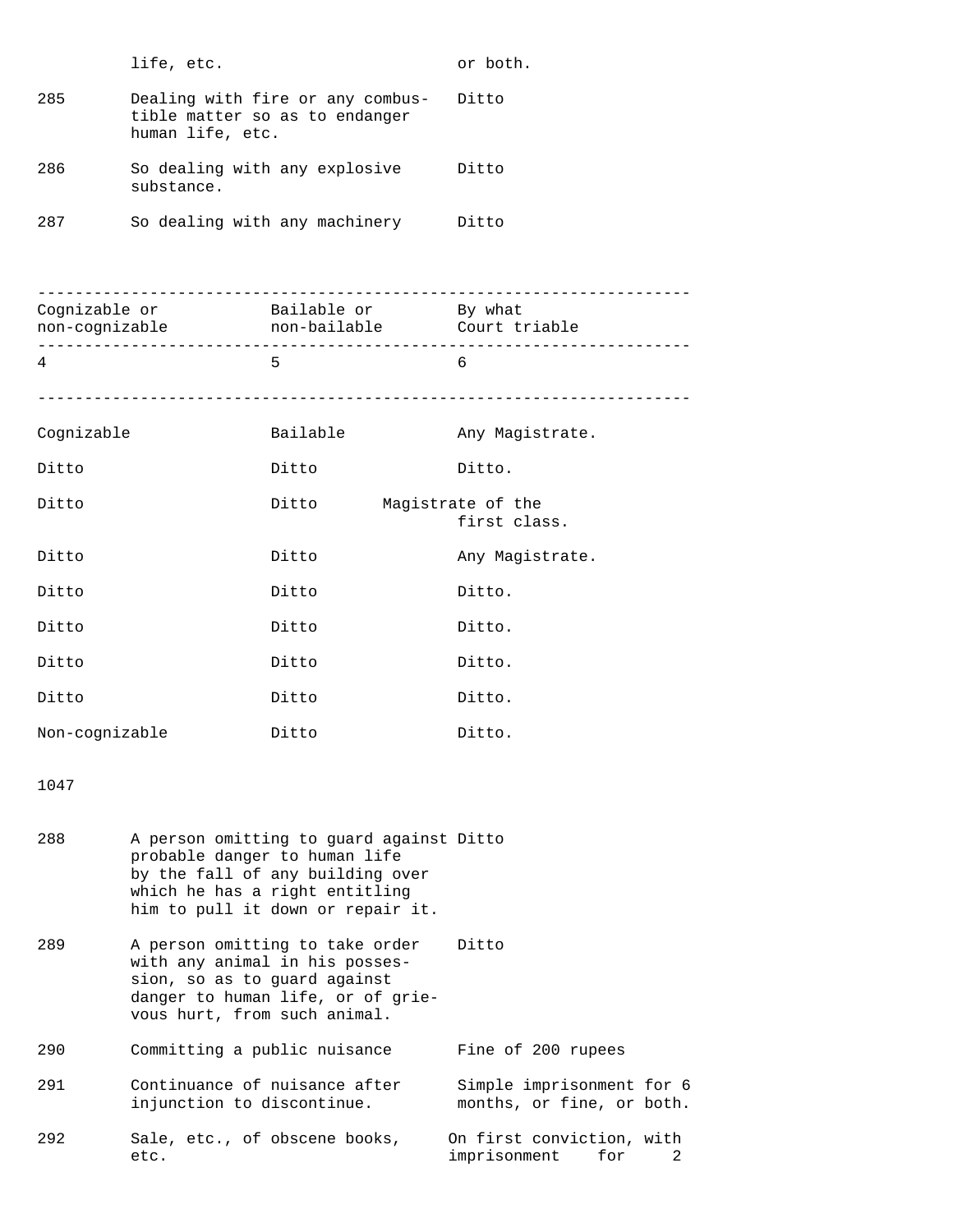|                |       | years, and with fine of<br>2,000 rupees, and, in the<br>event of second or<br>subsequent conviction,<br>with imprisonment for<br>five years and<br>with fine of 5,000<br>rupees.                                                |
|----------------|-------|---------------------------------------------------------------------------------------------------------------------------------------------------------------------------------------------------------------------------------|
|                |       | On first conviction, with<br>imprisonment for 3 years,<br>and with fine of 2,000<br>rupees, and in the event<br>of second or subsequent<br>conviction, with im-<br>prisonment for 7 years,<br>and with fine of 5,000<br>rupees. |
| Obscene songs  |       | Imprisonment for 3 months,<br>or fine, or both.                                                                                                                                                                                 |
|                |       | Imprisonment for 6 months,<br>or fine, or both.                                                                                                                                                                                 |
| lotteries.     |       |                                                                                                                                                                                                                                 |
|                | Ditto | Ditto.                                                                                                                                                                                                                          |
| Cognizable     | Ditto | Ditto.                                                                                                                                                                                                                          |
| Non-cognizable | Ditto | Ditto.                                                                                                                                                                                                                          |
| Cognizable     | Ditto | Ditto.                                                                                                                                                                                                                          |
|                | Ditto | Ditto.                                                                                                                                                                                                                          |
|                | Ditto | Ditto.                                                                                                                                                                                                                          |
|                | Ditto | Ditto.                                                                                                                                                                                                                          |
| Non-cognizable | Ditto | Ditto.                                                                                                                                                                                                                          |
|                | Ditto | Ditto.                                                                                                                                                                                                                          |
|                |       | and<br>Sale, etc., of obscene objects<br>to young persons.<br>Keeping a lottery office<br>Publishing proposals relating to Fine of 1,000 rupees                                                                                 |

| Section | Offence | Punishment |
|---------|---------|------------|
|         |         |            |
|         |         |            |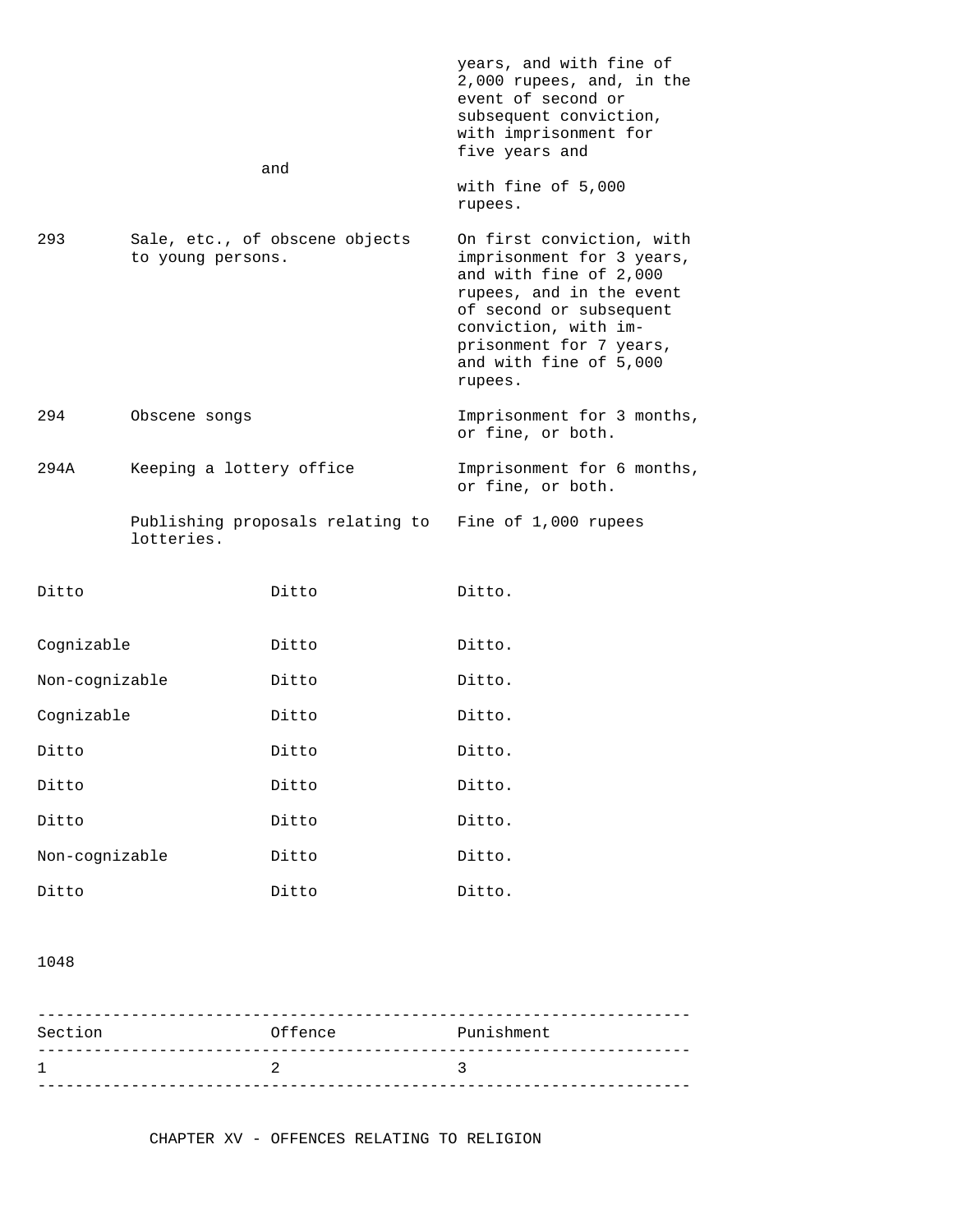- 295 Destroying, damaging or defiling Imprisonment for 2 years, a place of worship or sacred ob- or fine, or both. ject with intent to insult the re ligion of any class of persons.
- 295A Maliciously insulting the religion Imprisonment for 2 years, or the religious beliefs of any or fine, or both. class.
- 296 Causing a disturbance to an assem- Imprisonment for 1 year, bly engaged in religious worship. or fine, or both.
- 297 Trespassing in place of worship or Ditto sepulchre, disturbing funeral with intention to wound the feelings or to insult the religion of any person, or offering indig nity to a human corpse.
- 298 Uttering any word or making any Ditto sound in the hearing or making any gesture, or placing any object in the sight of any person, with intention to wound his religious feeling.

CHAPTER XVI-OFFENCES AFFECTING THE HUMAN BODY

- 302 Murder Death, or imprisonment for life, and fine.
- 303 Murder by a person under Death sentence of imprisonment for life.

| Cognizable or<br>non-cognizable | Bailable or<br>non-bailable         Court triable | By what                           |
|---------------------------------|---------------------------------------------------|-----------------------------------|
| 4                               | 5                                                 | 6                                 |
|                                 |                                                   |                                   |
| Cognizable                      | Non-bailable                                      | Any Magistrate.                   |
| Ditto                           | Ditto                                             | Magistrate of the<br>first class. |
| Ditto                           | Bailable                                          | Any Magistrate.                   |
| Ditto                           | Ditto                                             | Ditto.                            |
| Non-cognizable                  | Ditto                                             | Ditto.                            |
| Cognizable                      | Non-bailable                                      | Court of Session.                 |
|                                 |                                                   |                                   |
| Ditto                           | Ditto                                             | Ditto.                            |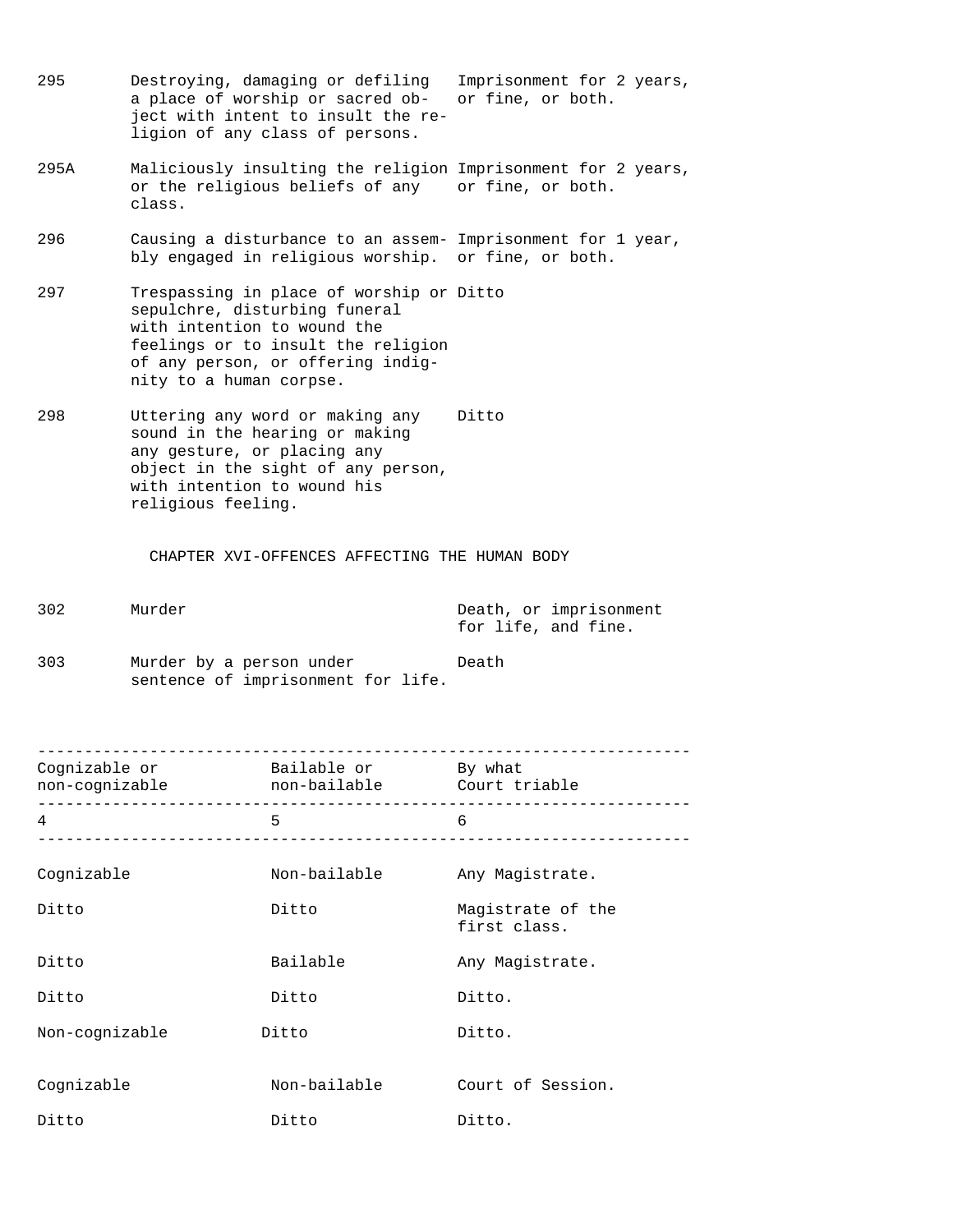304 culpable homicide not amounting Imprisonment for life, to murder, if act by which the or imprisonment for 10 death is caused is done with years and fine. intention of causing death, etc.

than seven years but

year, or fine, or both.

fine, or both.

an fine.

which may extend to impri-

- If act is done with knowledge that it Imprisonment for 10 years, is likely to cause death, but or fine, or both. without any intention to cause death, etc.
- 304A Causing death by rash or negli- Imprisonment for 2 years fine, gence act. or both.
- 1\*304B Dowry death Imprisonment of not less

sonment for life.

- 305 Abetment of suicide committed Death, or imprisonment by child, or insane or for life, or imprison delirious person or an idiot, ment for 10 years and or a person intoxicated. Fine.
- 306 Abetting the commission of suicide Imprisonment for 10 yea and fine.

307 Attempt to murder Ditto

 If such act causes hurt t Imprisonment for life, or to any person. imprisonment for 10 years

Attempt by life-convict to murder, Death or imprisonment for<br>if hurt is caused. 10 years and fine. 10 years and fine.

 308 Attempt to commit culpable homi- Imprisonment for 3 years, cide. or fine, or both.

> If such act causes hurt to Imprisonment for 7 years, any person.  $\qquad \qquad \text{or fine, or both.}$

fine.

309 Attempt to commit suicide Simple imprisonment for 1

311 Being a thug Imprisonment for life and

312 Causing miscarriage Imprisonment for 3 years,

| Ditto | Ditto | Ditto. |
|-------|-------|--------|
| Ditto | Ditto | Ditto. |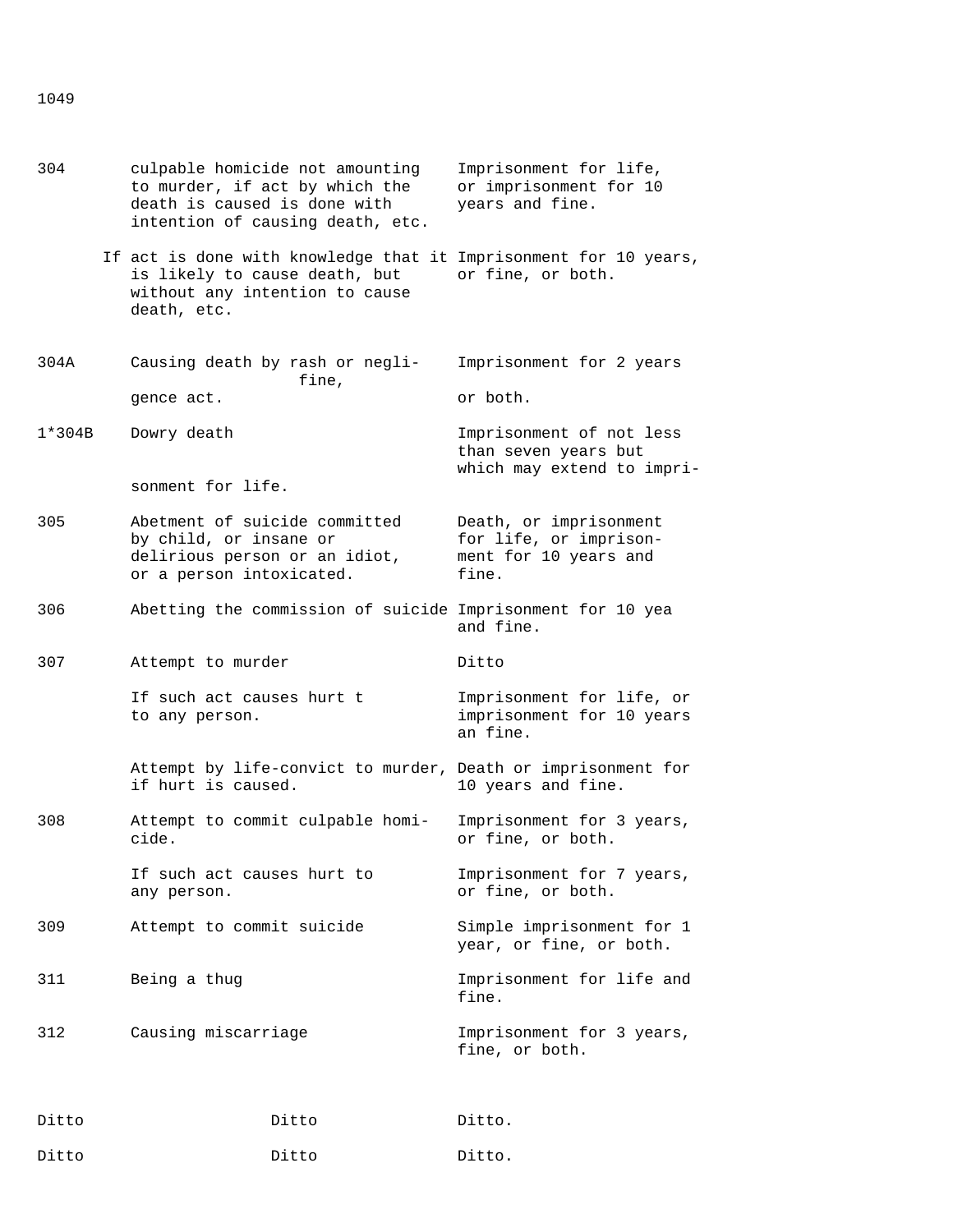| Ditto                                                 | Bailable     | Magistrate of the<br>first class. |
|-------------------------------------------------------|--------------|-----------------------------------|
| Ditto                                                 | Non-bailable | Court of Session.                 |
| Ditto                                                 | Non-bailable | Court of Session.                 |
| Ditto                                                 | Ditto        | Ditto.                            |
| Ditto                                                 | Ditto        | Ditto.                            |
| Ditto                                                 | Ditto        | Ditto.                            |
| Ditto                                                 | Ditto        | Ditto.                            |
| Ditto                                                 | Ditto        | Ditto.                            |
| Ditto                                                 | Ditto        | Ditto.                            |
| Ditto                                                 | Bailable     | Any Magistrate.                   |
| Ditto                                                 | Non-bailable | Court of Session.                 |
| Non-cognizable                                        | Bailable     | Magistrate of the<br>first class. |
| 1* Ins. by Act 43 of 1986, S. 11 (w.e.f. 19-11-1986). |              |                                   |

| Section      | Offence                                                                                                                                          | Punishment                                                      |
|--------------|--------------------------------------------------------------------------------------------------------------------------------------------------|-----------------------------------------------------------------|
| $\mathbf{1}$ | $\mathcal{L}$                                                                                                                                    | $\mathcal{E}$                                                   |
|              | If the woman be quick with child                                                                                                                 | Imprisonment for 7 years<br>and fine.                           |
| 313          | Causing miscarriage without wo-<br>man's consent.                                                                                                | Imprisonment for life, or<br>imprisonment for 10 years<br>fine. |
| 314          | Death caused by an act done with<br>intent to cause miscarriage.                                                                                 | Imprisonment for 10 years<br>and fine.                          |
|              | If act done without woman's con-<br>sent.                                                                                                        | Imprisonment for life, or<br>as above.                          |
| 315          | Act done with intent to prevent<br>a child being born alive, or to<br>cause it to die after its birth.                                           | Imprisonment for 10 years<br>or fine, or both.                  |
| 316          | Causing death of a quick unborn<br>child by an act amounting to<br>culpable homicide.                                                            | Imprisonment for 10 years<br>and fine.                          |
| 317          | Exposure of a child under 12 years Imprisonment for 7 years,<br>of age by parent or person or fine, or both.<br>having care of it with intention |                                                                 |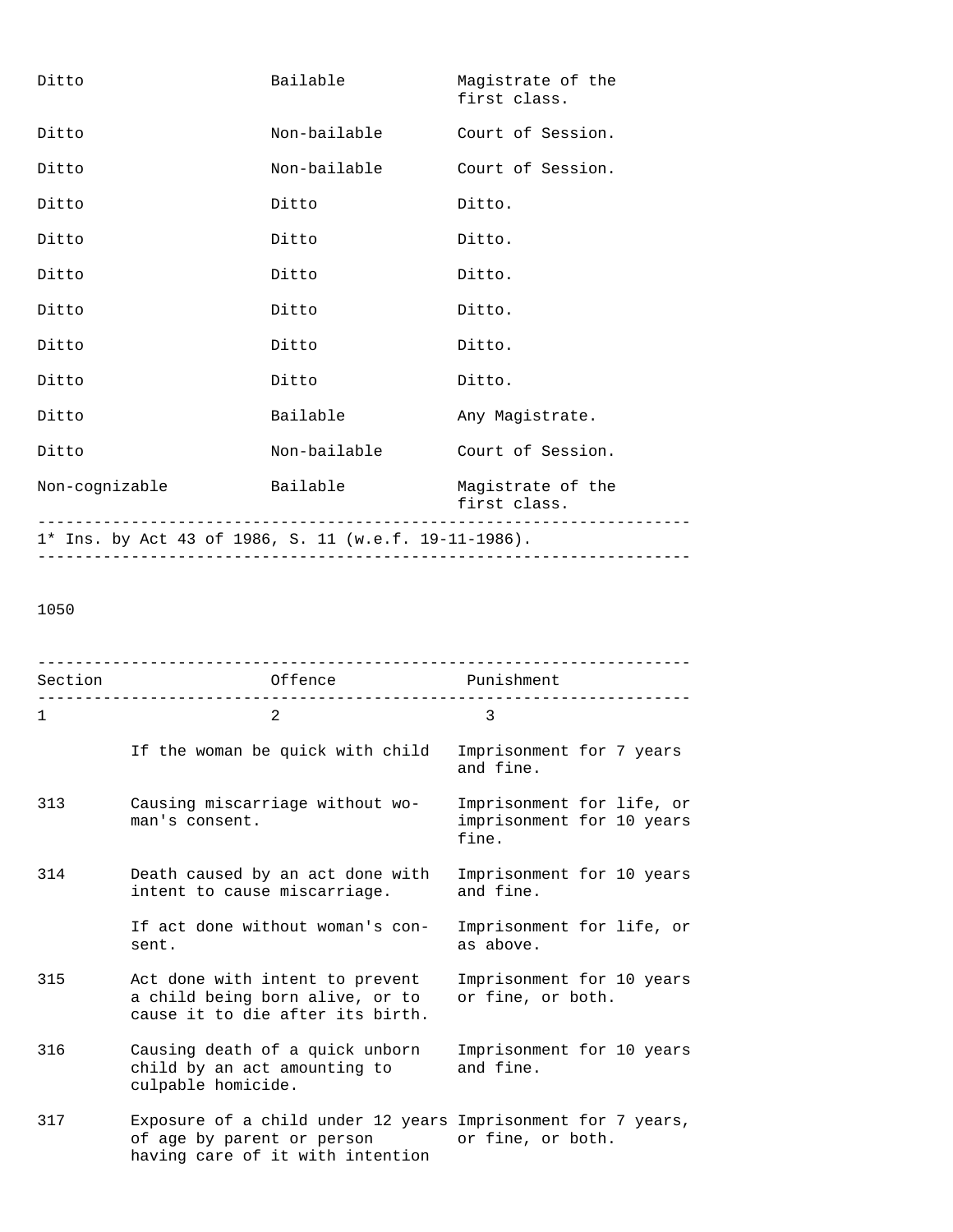of wholly abandoning it.

| 318 | Concealment of birth by secret<br>disposal of dead body.     | Imprisonment for 2 years,<br>fine, or both.                        |
|-----|--------------------------------------------------------------|--------------------------------------------------------------------|
| 323 | Voluntarily causing hurt                                     | Imprisonment for 1 year, or<br>fine of $1,000$ rupees,<br>or both. |
| 324 | Voluntarily causing hurt by dan-<br>gerous weapons or means. | Imprisonment for 3 years,<br>or fine, or both.                     |
| 325 | Voluntarily causing grievous hurt                            | Imprisonment for 7 years<br>and fine.                              |

| Cognizable of or Bailable or By what<br>non-cognizable |                | non-bailable Court triable        |
|--------------------------------------------------------|----------------|-----------------------------------|
| $\overline{4}$                                         | 5 <sup>1</sup> | 6                                 |
| Non-cognizable                                         | Bailable       | Magistrate of the<br>first class. |
| Cognizable                                             | Non-bailable   | court of Session.                 |
| Ditto                                                  | Ditto          | Ditto.                            |
| Ditto                                                  | Ditto          | Ditto.                            |
| Ditto                                                  | Ditto          | Ditto.                            |
| Ditto                                                  | Ditto          | Ditto.                            |
| Ditto                                                  | Bailable       | Magistrate of the<br>first class. |
| Ditto                                                  | Ditto          | Ditto.                            |
| Non-cognizable                                         | Ditto          | Any Magistrate.                   |
| Cognizable                                             | Ditto          | Ditto                             |
| Ditto                                                  | Ditto          | Ditto.                            |
| 1051                                                   |                |                                   |
|                                                        |                |                                   |

| 326 | Voluntarily causing grievous<br>hurt by dangerous weapons or<br>means.                                                                                                                     | Imprisonment for life, or<br>imprisonment for 10 years<br>and fine. |
|-----|--------------------------------------------------------------------------------------------------------------------------------------------------------------------------------------------|---------------------------------------------------------------------|
| 327 | Voluntarily causing hurt to<br>extort property or a valuable<br>security, or to constrain to<br>do anything which is illegal<br>or which may facilitate the com-<br>mission of an offence. | Imprisonment for 10 years<br>and fine.                              |
| 328 | Administering stupefying drug                                                                                                                                                              | Ditto.                                                              |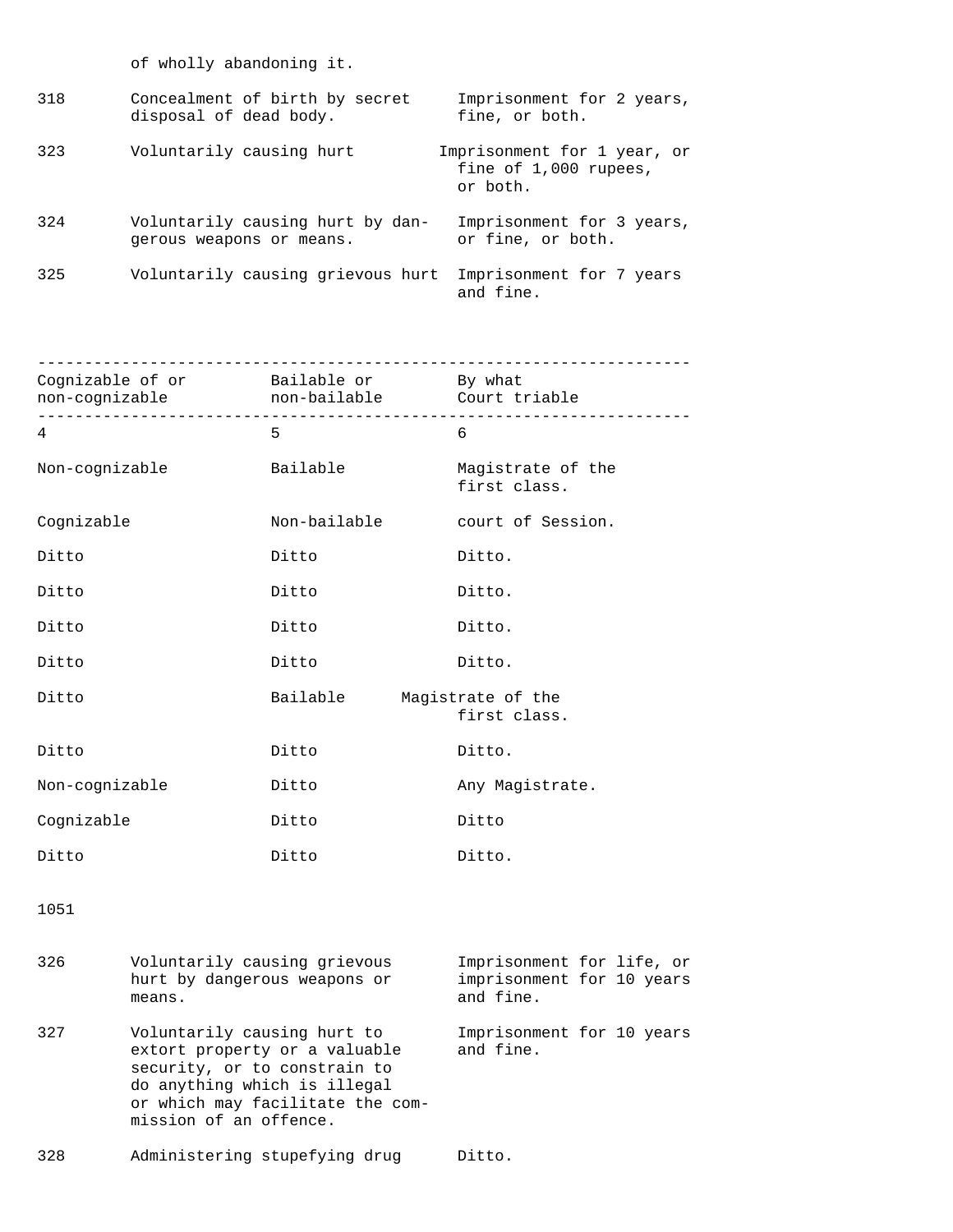with intent to cause hurt, etc.

- 329 Voluntarily causing grievous Imprisonment for life, or<br>hurt to export property or imprisonment for 10 years hurt to export property or a valuable security, or to con- and fine. strain to do anything which is illegal, or which may faci litate the commission of an offence.
- 330 Voluntarily causing hurt Imprisonment for 7 years to extort confession or and fine. information, or to compel res toration of property, etc.
- 331 Voluntarily causing grievous Imprisonment for 10 years hurt to extort confession or and fine. information, or to compel res toration of property, etc.
- 332 Voluntarily causing hurt to deter Imprisonment for 3 years, public servant from his duty. or fine, or both.
- 333 Voluntarily causing grievous Imprisonment for 10 years<br>hurt to deter public servant and fine. hurt to deter public servant from his duty.
- 334 Voluntarily causing hurt on Imprisonment for 1 month,<br>grave and sudden provocation, or fine of 500 rupees, grave and sudden provocation, not intending to hurt any other or both. than the person who gave the provocation.

| Ditto          | Non-bailable | Magistrate of the<br>first class. |
|----------------|--------------|-----------------------------------|
| Ditto          | Ditto        | Ditto.                            |
| Ditto          | Ditto        | Court of Session.                 |
| Ditto          | Ditto        | Ditto.                            |
| Ditto          | Bailable     | Magistrate of the<br>first class. |
| Ditto          | Non-bailable | Court of Session.                 |
| Ditto          | Bailable     | Magistrate of the<br>first class. |
| Ditto          | Non-bailable | Court of Session.                 |
| non-cognizable | Bailable     | Any Magistrate.                   |

1052

 ---------------------------------------------------------------------- Section **Offence** Punishment ----------------------------------------------------------------------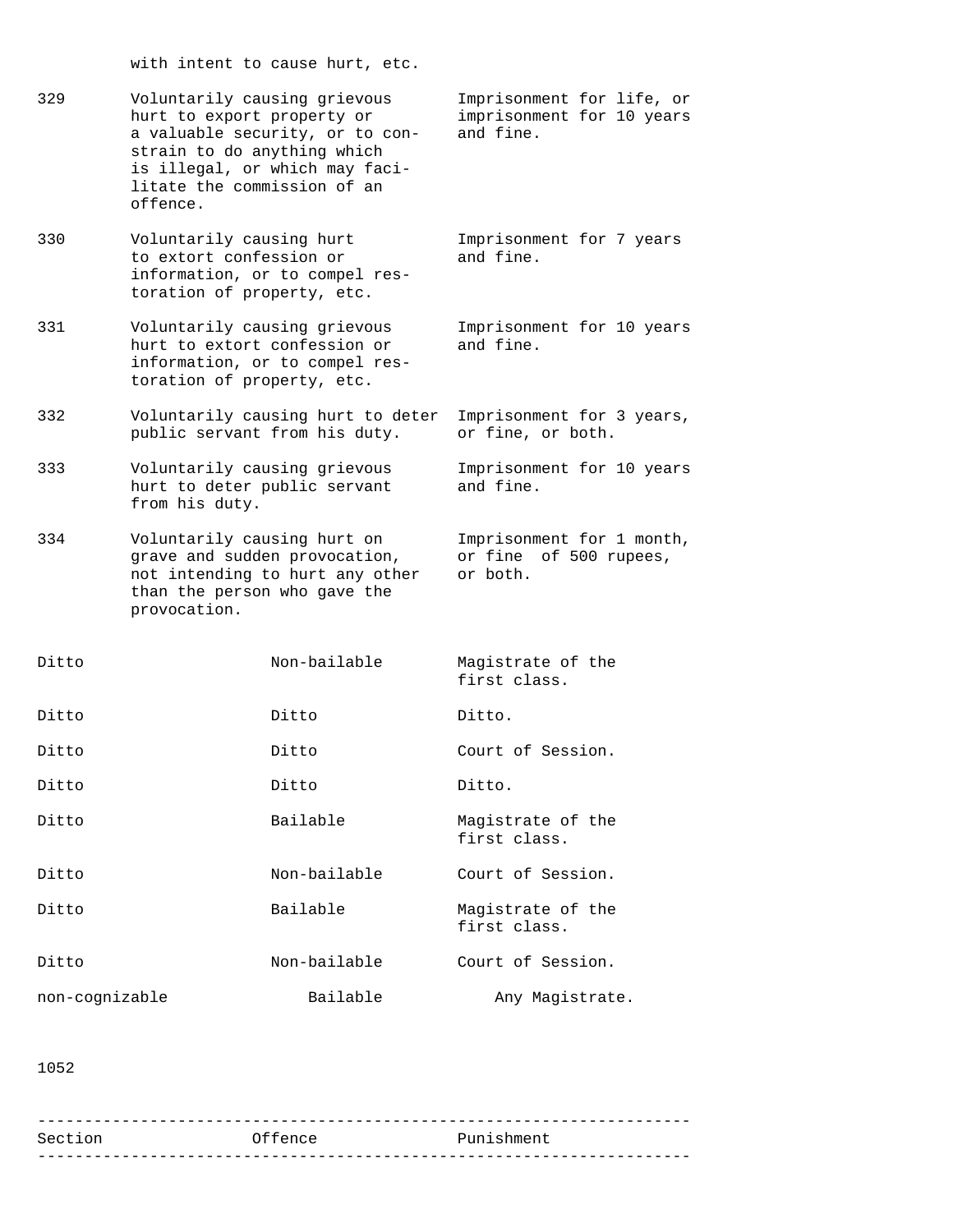| 335 | Causing grievous hurt on grave<br>and sudden provocation, not<br>intending to hurt any other<br>than the person who gave the<br>provocation. | Imprisonment for 4 years,<br>or fine of 2,000 rupees,<br>or both.                           |
|-----|----------------------------------------------------------------------------------------------------------------------------------------------|---------------------------------------------------------------------------------------------|
| 336 | Doing any act which endangers<br>human life or the personal safety<br>of others.                                                             | Imprisonment for 3 months,<br>or fine of 250 rupees,<br>or both.                            |
| 337 | Causing hurt by an act which<br>endangers human life, etc.                                                                                   | Imprisonment for 6 months,<br>or fine of 500 rupees,<br>or both.                            |
| 338 | Causing grievous hurt by an act<br>which endangers human life,<br>etc.                                                                       | Imprisonment for 2 years,<br>or fine of 1,000 rupees,<br>or both.                           |
| 341 | Wrongfully restraining any person                                                                                                            | Simple imprisonment for 1<br>month, or fine of 500<br>rupees, or both.                      |
| 342 | Wrongfully confining any person                                                                                                              | Imprisonment for 1 year,<br>fine of 1,000 rupees, or<br>both.                               |
| 343 | Wrongfully confining for 3 or<br>more days.                                                                                                  | Imprisonment for 2<br>years, or fine, or both.                                              |
| 344 | Wrongfully confining for 10 or<br>and more days.                                                                                             | Imprisonment for 3 years<br>and fine.                                                       |
| 345 | Keeping any person in wrongful<br>confinement, knowing that a writ<br>has been issued for his liberation.                                    | Imprisonment for 2 years,<br>in addition to imprisonm-<br>ent under any other sec-<br>tion. |
| 346 | Wrongful confinement in secret                                                                                                               | Ditto                                                                                       |

 $1$   $2$   $3$ 

| Cognizable or<br>non-cognizable<br>_______________________ | Bailable or<br>non-bailable Court triable | By what                           |
|------------------------------------------------------------|-------------------------------------------|-----------------------------------|
| 4                                                          | 5                                         | 6                                 |
| Cognizable                                                 | Bailable                                  | Magistrate of the first<br>class. |
| Ditto                                                      | Ditto                                     | Any Magistrate.                   |
| Ditto                                                      | Ditto                                     | Ditto.                            |
| Ditto                                                      | Ditto                                     | Ditto.                            |
| Ditto                                                      | Ditto                                     | Ditto.                            |
| Ditto                                                      | Ditto                                     | Ditto.                            |
| Ditto                                                      | Ditto                                     | Ditto.                            |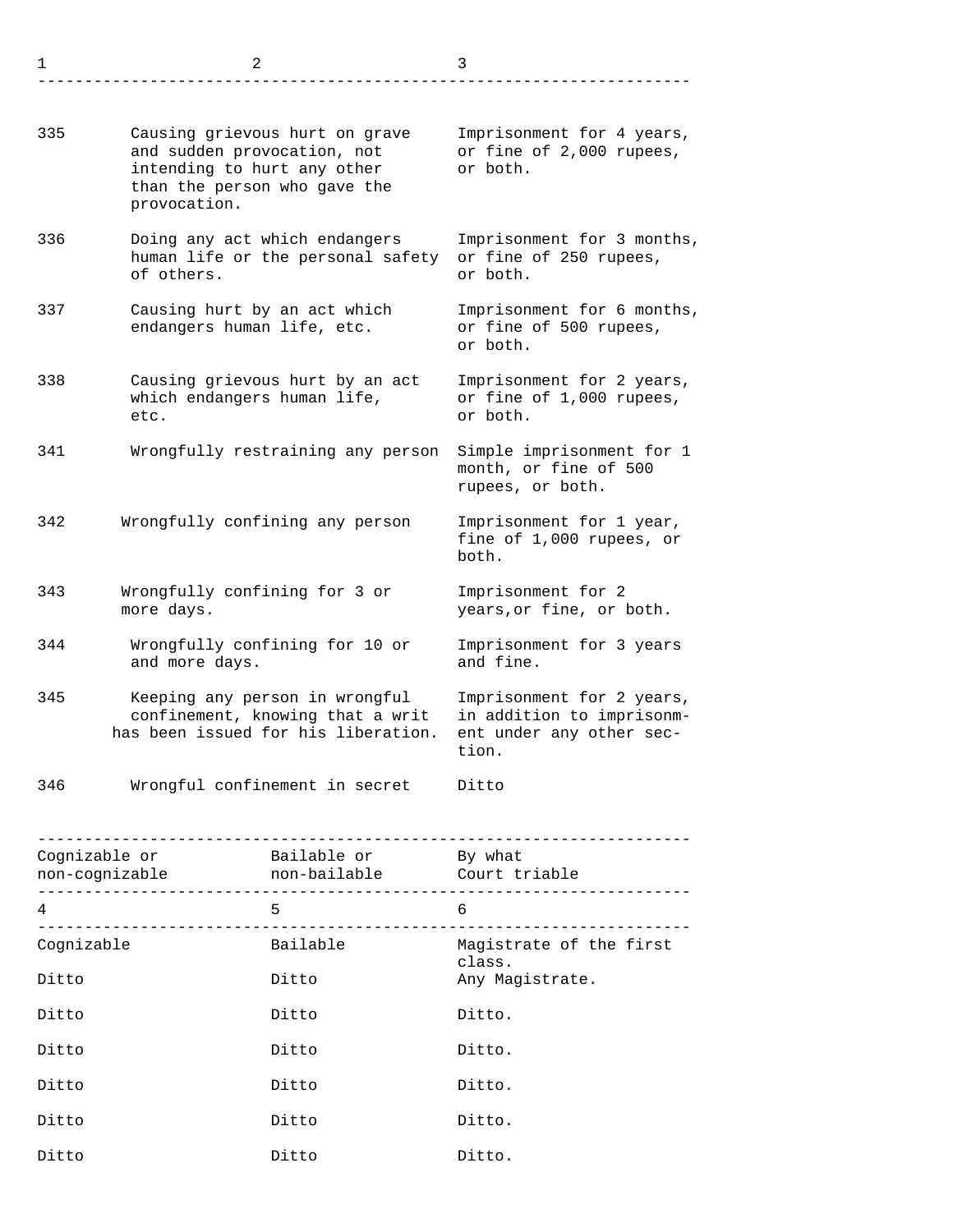| Ditto | Ditto | Ditto.                            |
|-------|-------|-----------------------------------|
| Ditto | Ditto | Magistrate of the<br>first class. |
| Ditto | Ditto | Ditto.                            |

1053

 347 Wrongful confinement for the Imprisonment for 3 years purpose of extorting property, and fine. or constraining to an illegal act, etc. 348 Wrongful confinement for the Ditto purpose of extorting confession or information, or of compelling restoration of property, etc. 352 Assault or use of criminal force Imprisonment for 3 months, otherwise than on grave pro- fine of 500 rupees, or vocation. both. 353 Assault or use of criminal force Imprisonment for 2 years, to to deter a public servant from or fine, or both. discharge of his duty. 354 Assault or use of criminal force Ditto to a woman with intent to outrage her modesty. 355 Assault or criminal force with Ditto intent to dishonour a person, otherwise than on grave and sudden provocation. 356 Assault or criminal force in Ditto attempt to commit theft of property worn or carried by a person. 357 Assault or use of criminal Imprisonment for 1 year,<br>force in attempt wrongfully or fine of 1,000 rupees, force in attempt wrongfully to confine a person. or both. 358 Assault or use of criminal fo- Simple imprisonment for rce on grave and sudden provocation. one month, or fine of 200 rupees, or both. 363 Kidnapping Imprisonment for 7 years and fine. Ditto **Ditto** Ditto **Any Magistrate.** 

Ditto Ditto Ditto.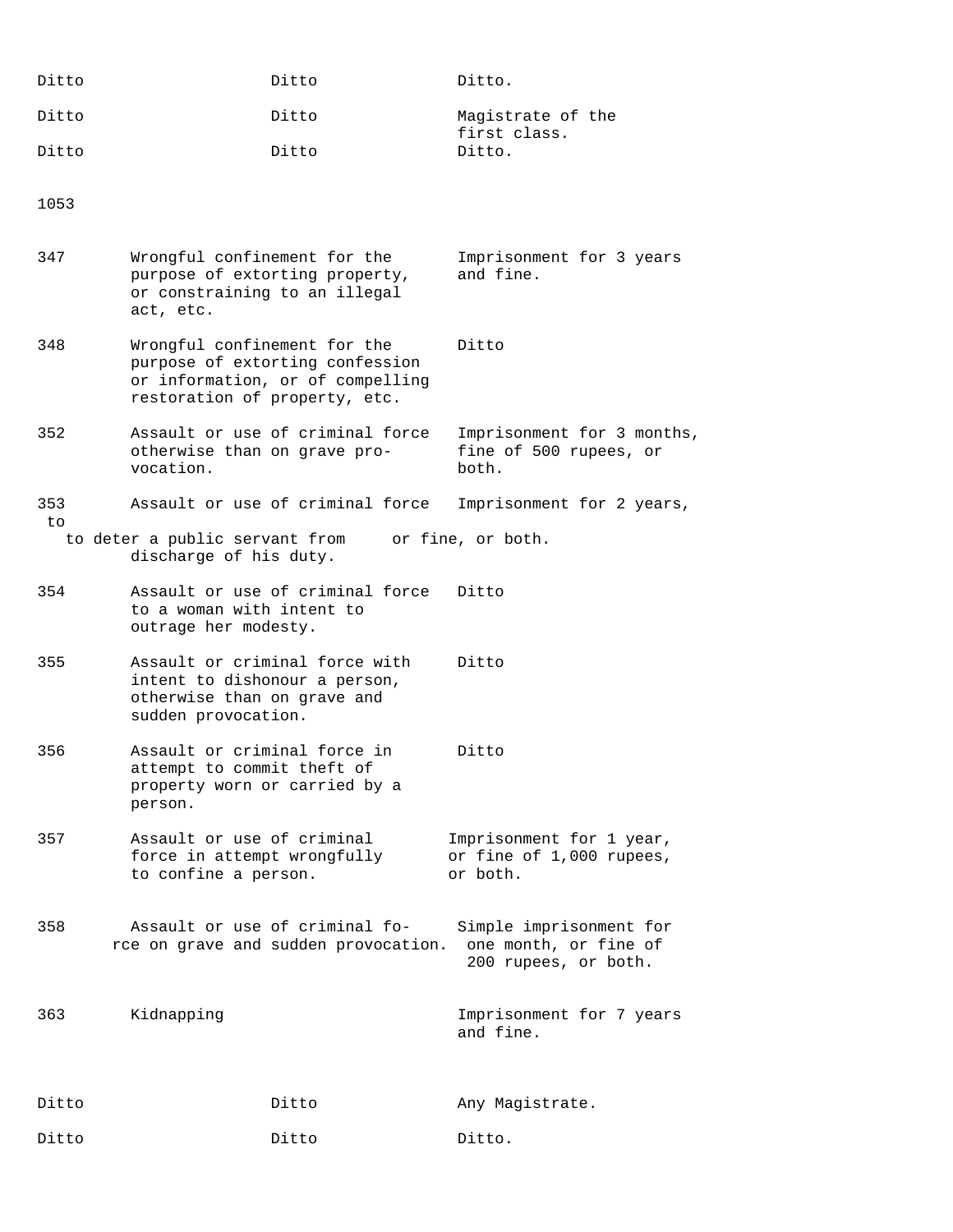| Non-cognizable | Ditto | Ditto.                            |
|----------------|-------|-----------------------------------|
| Cognizable     | Ditto | Ditto.                            |
| Ditto          | Ditto | Ditto.                            |
| Non-cognizable | Ditto | Ditto.                            |
| Cognizable     | Ditto | Ditto.                            |
| Ditto          | Ditto | Ditto.                            |
| Non-cognizable | Ditto | Ditto.                            |
| Cognizable     | Ditto | Magistrate of the<br>first class. |

1054

| Section      | Offence<br>______________________                                                                                                   | Punishment                                                                   |
|--------------|-------------------------------------------------------------------------------------------------------------------------------------|------------------------------------------------------------------------------|
| $\mathbf{1}$ | 2.                                                                                                                                  | 3                                                                            |
| 363A         | Kidnapping or obtaining the cus-<br>tody of a minor in order that<br>such minor may be employed or used<br>for purposes of begging. | Imprisonment for 10 years<br>and fine.                                       |
|              | Maiming a minor in order that<br>such minor may be employed or<br>used for purposes of begging.                                     | Imprisonment for life and<br>fine                                            |
| 364          | Kidnapping or abducting in order<br>to murder.                                                                                      | Imprisonment for life, or<br>rigorous imprisonment for<br>10 years and fine. |
| $1*364A$     | Kidnapping for ransom, etc                                                                                                          | Death, or imprisonment<br>for life, and fine.                                |
| 365          | Kidnapping or abducting with in-<br>tent secretly and wrongfully to<br>confine a person.                                            | Imprisonment for 7 years<br>and fine.                                        |
| 366          | Kidnapping or abducting a woman<br>to compel her marriage or to<br>cause her defilement, etc.                                       | Imprisonment for 10 years<br>fine.                                           |
| 366A         | Procuration of minor girl                                                                                                           | Ditto                                                                        |
| 366B         | Importation of girl from foreign<br>country.                                                                                        | Ditto                                                                        |
| 367          | Kidnapping or abducting in order<br>to subject a person to grievous<br>hurt, slavery, etc.                                          | Ditto                                                                        |
| 368          | Concealing or keeping in confine-<br>ment a kidnapped person.                                                                       | Punishment for kidnapping<br>or abduction.                                   |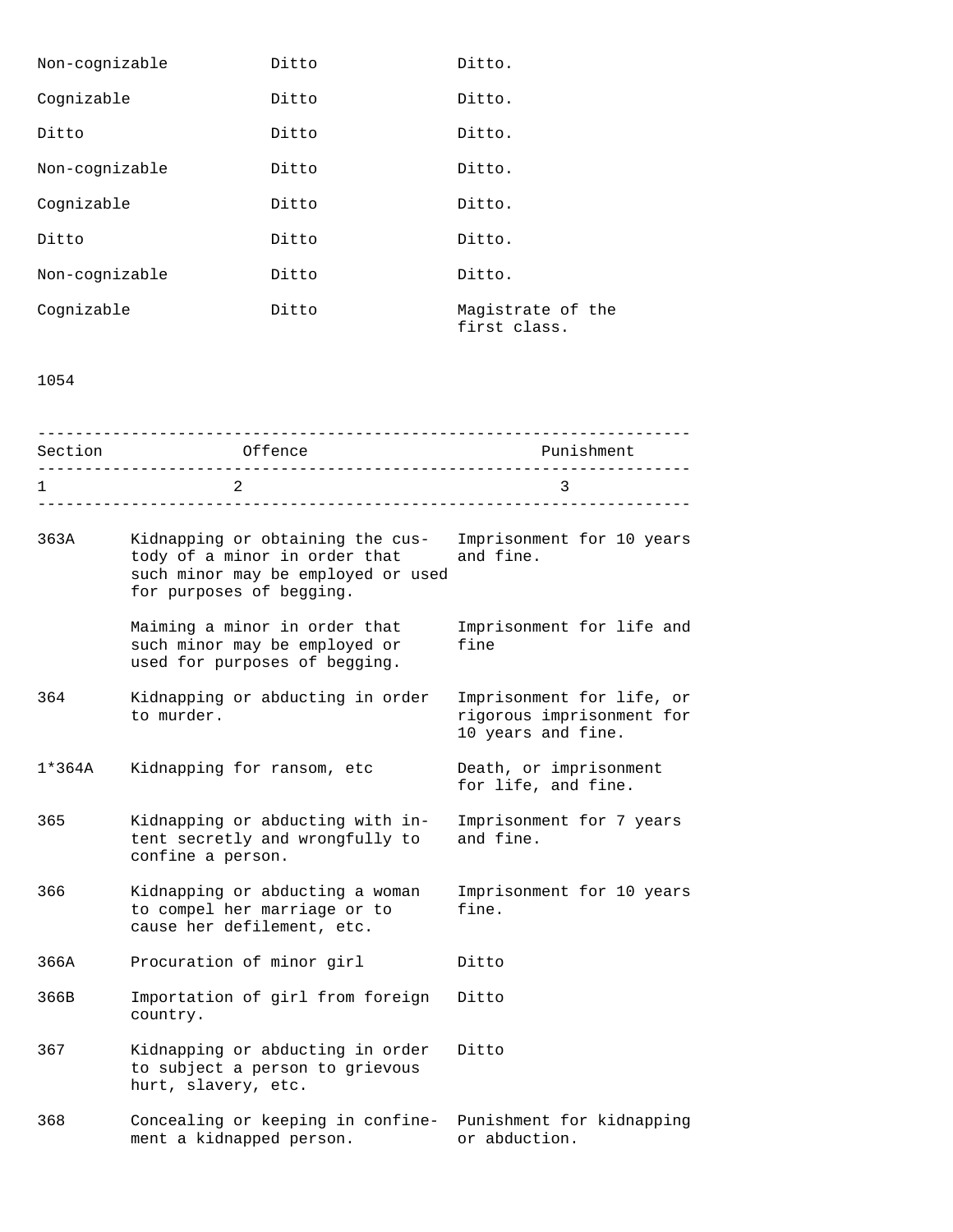|            | _______________________    | Cognizable or Bailable or By what<br>non-cognizable hon-bailable Court triable                    |                                                                           |
|------------|----------------------------|---------------------------------------------------------------------------------------------------|---------------------------------------------------------------------------|
| 4          |                            | $5 -$<br>$\overline{6}$                                                                           |                                                                           |
| Cognizable |                            | Non-bailable                                                                                      | Magistrate of the<br>first class.                                         |
| Ditto      |                            | Ditto                                                                                             | Court of Session.                                                         |
| Ditto      |                            | Ditto                                                                                             | Ditto.                                                                    |
| Ditto      |                            | Ditto                                                                                             | Ditto.                                                                    |
| Ditto      |                            | Ditto                                                                                             | Magistrate of the<br>first class.                                         |
| Ditto      |                            | Ditto                                                                                             | Court of Session.                                                         |
| Ditto      |                            | Ditto                                                                                             | Ditto.                                                                    |
| Ditto      |                            | Ditto                                                                                             | Ditto.                                                                    |
| Ditto      |                            | Ditto                                                                                             | Ditto.                                                                    |
| Ditto      |                            | Ditto                                                                                             | Court by which the<br>kidnapping or<br>abduction is triable.              |
| 1055       |                            |                                                                                                   |                                                                           |
| 369        |                            | Kidnapping or abducting a child<br>with intent to take property<br>from the person of such child. | Imprisonment for 7 years<br>and fine.                                     |
| 370        | as a slave.                | Buying or disposing of any person                                                                 | Ditto                                                                     |
| 371        | Habitual dealing in slaves |                                                                                                   | Imprisonment for life, or<br>imprisonment for 10 years<br>and fine.       |
| 372        | etc.                       | for purposes of prostitution,                                                                     | Selling or letting to hire a minor Imprisonment for 10 years<br>and fine. |
| 373        |                            | Buying or obtaining possession of<br>a minor for the same purposes.                               | Ditto                                                                     |
| 374        | Unlawful compulsory labour |                                                                                                   | Imprisonment for 1 year,<br>or fine, or both.                             |
| 376        | Rape                       |                                                                                                   | Imprisonment for life or<br>imprisonment for ten<br>years and fine.       |

Intercourse by a man with his Imprisonment for two yea-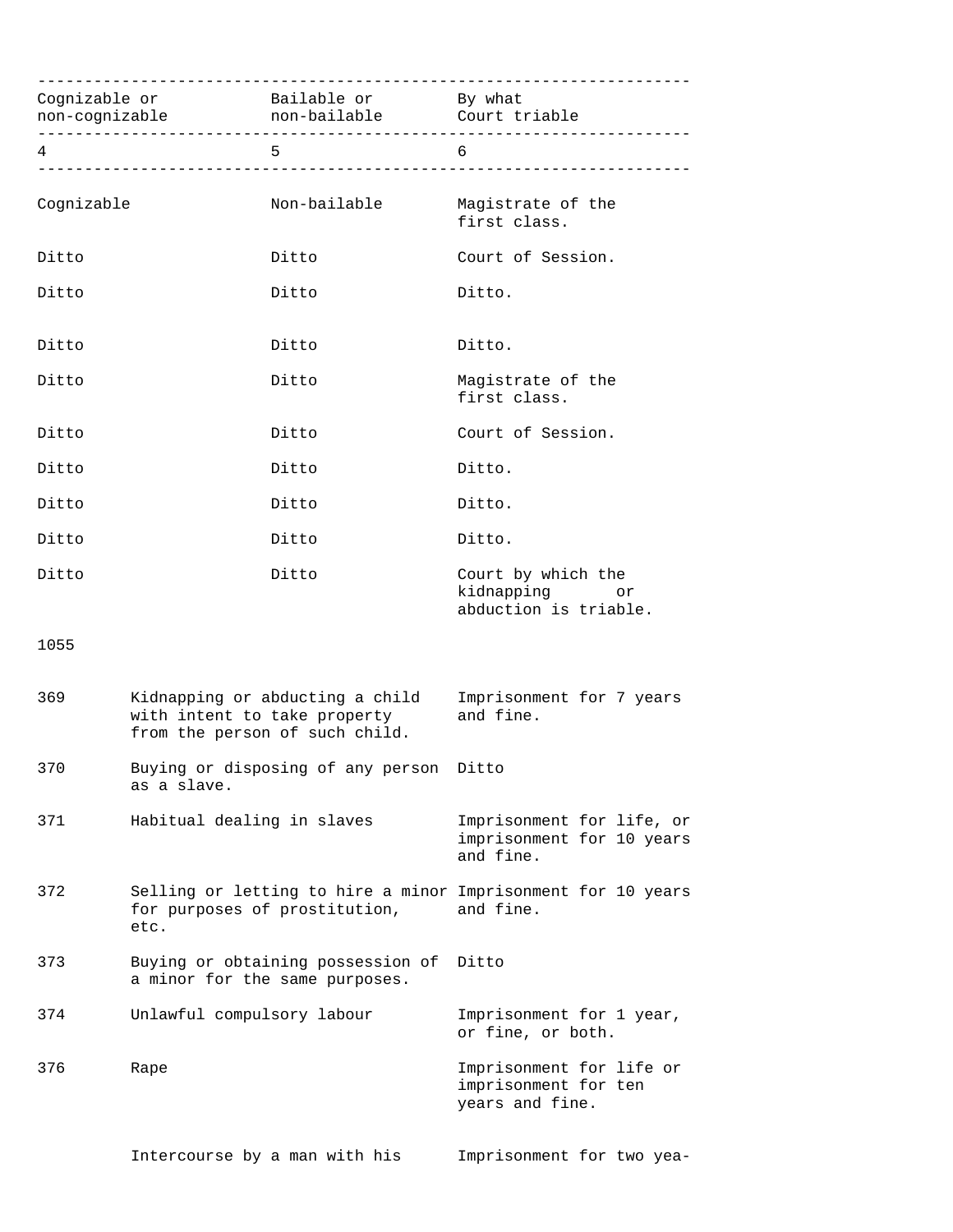|                | of age.                                                                            | wife not being under twelve years rs or fine or both.                                            |                                                                              |
|----------------|------------------------------------------------------------------------------------|--------------------------------------------------------------------------------------------------|------------------------------------------------------------------------------|
| 376A           | during separation.                                                                 |                                                                                                  | Intercourse by a man with his wife Imprisonment for two yea-<br>rs and fine. |
| 376B           | Intercourse by public servant<br>with woman in his custody.                        |                                                                                                  | Imprisonment for five<br>years and fine.                                     |
| 376C           | of jail, remand home, etc.                                                         | Intercourse by superintendent                                                                    | Ditto                                                                        |
| 376D           | Intercourse by manager, etc., of<br>a hospital with any woman in that<br>hospital. |                                                                                                  | Ditto                                                                        |
| 377            | Unnatural offences                                                                 |                                                                                                  | Ditto                                                                        |
|                |                                                                                    | CHAPTER XVII-OFFENCES AGAINST PROPERTY                                                           |                                                                              |
| 379            | Theft                                                                              |                                                                                                  | Imprisonment for 3 years,<br>or fine, or both.                               |
| 380            | vessel                                                                             | Theft in a building, tent or                                                                     | Imprisonment for 7 years<br>and fine.                                        |
| Ditto          |                                                                                    | Ditto                                                                                            | Magistrate of the<br>first class.                                            |
| Non-cognizable |                                                                                    | Bailable                                                                                         | Ditto.                                                                       |
| Cognizable     |                                                                                    | Non-bailable                                                                                     | Court of Session.                                                            |
| Ditto          |                                                                                    | Ditto                                                                                            | Ditto.                                                                       |
| Ditto          |                                                                                    | Ditto                                                                                            | Ditto.                                                                       |
| Ditto          |                                                                                    | Bailable                                                                                         | Any Magistrate.                                                              |
| Cognizable     |                                                                                    | Non-bailable                                                                                     | Court of Session.                                                            |
| Non-cognizable |                                                                                    | Bailable                                                                                         | Ditto.                                                                       |
| Ditto          |                                                                                    | Ditto                                                                                            | Ditto.                                                                       |
| Cognizable     |                                                                                    | (but no arrest<br>shall be made<br>without a warrant<br>or without an order<br>of a Magistrate). | Ditto.                                                                       |
| Ditto          |                                                                                    | Ditto                                                                                            | Ditto.                                                                       |
| Ditto          |                                                                                    | Ditto                                                                                            | Ditto.                                                                       |
| Ditto          | Ditto<br>Ditto.                                                                    |                                                                                                  |                                                                              |
| Cognizable     |                                                                                    | Non-bailable                                                                                     | Any Magistrate.                                                              |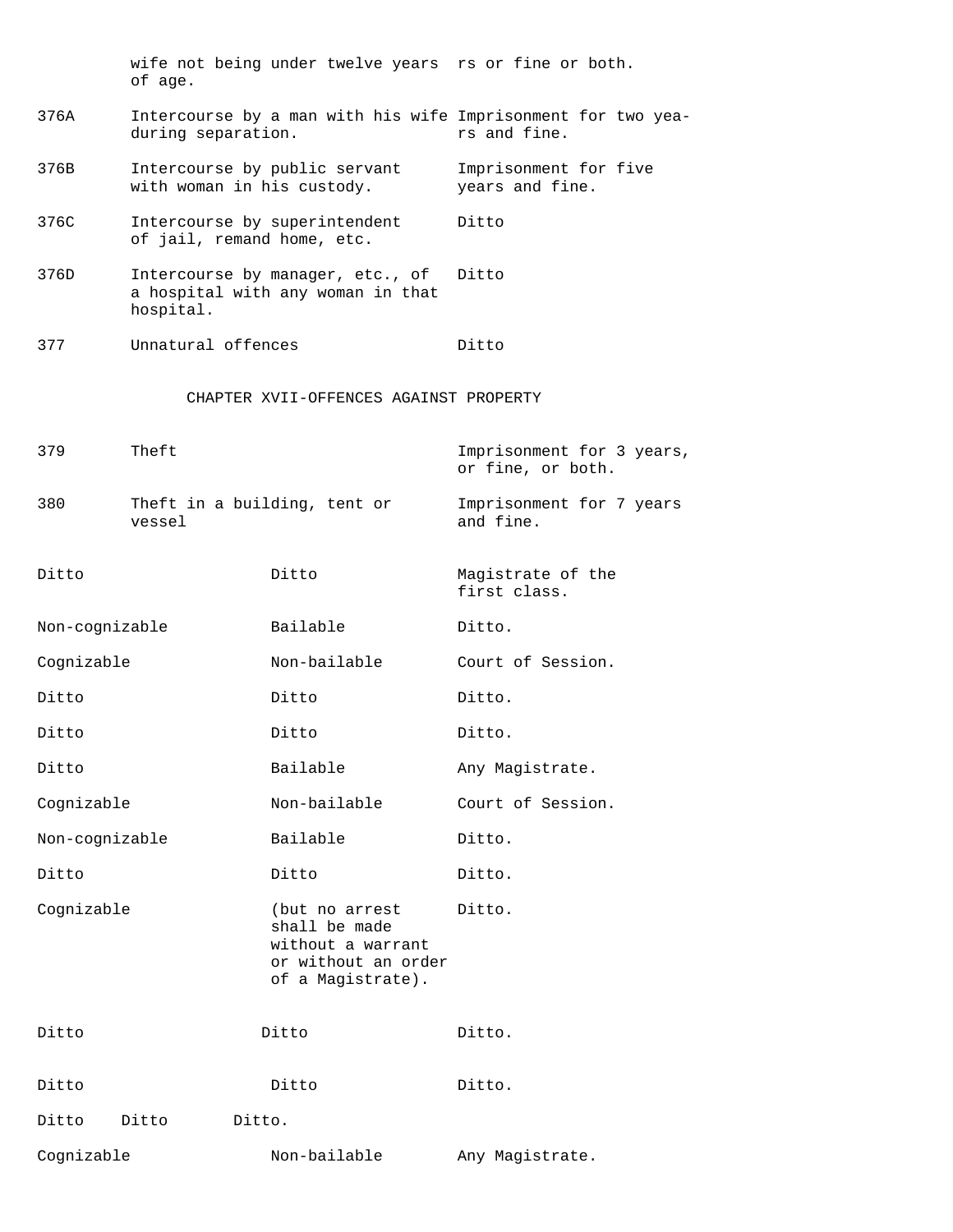Ditto Ditto Ditto.

 --------------------------------------------------------------------- --------------------------------------------------------------------- 1 Subs. by Act 43 of 1983, s.5. ---------------------------------------------------------------------

1056

| Section | Offence                                                                                                                                                                                                                                                                         | Punishment                                      |
|---------|---------------------------------------------------------------------------------------------------------------------------------------------------------------------------------------------------------------------------------------------------------------------------------|-------------------------------------------------|
| 1       | 2                                                                                                                                                                                                                                                                               | 3                                               |
| 381     | Theft by clerk or servant of pro-<br>perty in possession of master or<br>employer.                                                                                                                                                                                              | Imprisonment for 7 years<br>fine.               |
| 382     | Theft, after preparation having<br>been made for causing death, or<br>hurt, or restraint, or fear of<br>death, or of hurt, or of restr-<br>aint, in order to the committing<br>of such theft, or to retiring<br>after committing it, or to reta-<br>ining property taken by it. | Rigorous imprisonment for<br>10 years and fine. |
| 384     | Extortion                                                                                                                                                                                                                                                                       | Imprisonment for 3 years,<br>or fine, or both.  |
| 385     | Putting or attempting to put in<br>fear of injury, in order to com-<br>mit extortion.                                                                                                                                                                                           | Imprisonment for 2 years,<br>or fine, or both.  |
| 386     | Extortion by putting a person in<br>fear of death or grievous hurt.                                                                                                                                                                                                             | Imprisonment for 10 years<br>and fine.          |
| 387     | Putting or attempting to put a<br>person in fear of death or grie-<br>vous hurt in order to commit<br>extortion.                                                                                                                                                                | Imprisonment for 7 years<br>and fine.           |
| 388     | Extortion by threat of accusation<br>of an offence punishable with<br>death, imprisonment for life, or<br>imprisonment for 10 years.                                                                                                                                            | Imprisonment for 10 years<br>and fine.          |
|         | If the offence threatened be an<br>unnatural offence.                                                                                                                                                                                                                           | Imprisonment for life                           |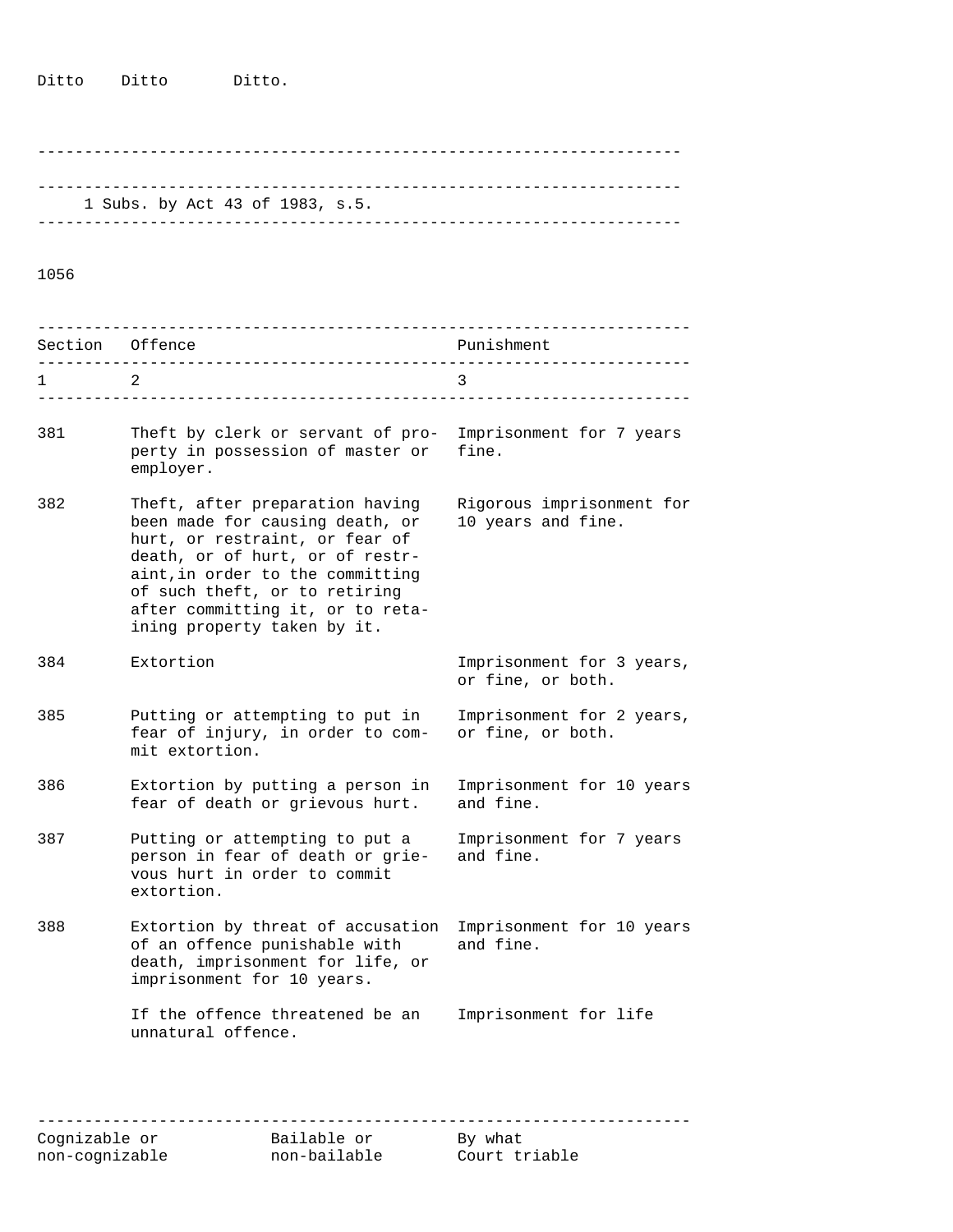----------------------------------------------------------------------  $5$  6 ----------------------------------------------------------------------

| Cognizable | Non-bailable | Any Magistrate                    |
|------------|--------------|-----------------------------------|
| Ditto      | Ditto        | Magistrate of the<br>first class. |
| Ditto      | Ditto        | Any Magistrate.                   |
| Ditto      | Bailable     | Ditto.                            |
| Ditto      | Non-bailable | Magistrate of the<br>first class. |
| Ditto      | Ditto        | Ditto.                            |
| Ditto      | Bailable     | Ditto.                            |
| Ditto      | Ditto        | Ditto.                            |

1057

| 389 | Putting a person in fear of ac-<br>cusation of an offence punisha-<br>ble with death, imprisonment for<br>life, or imprisonment for 10<br>years in order to commit extor-<br>tion. | Imprisonment for 10<br>years and fine.                                                   |
|-----|------------------------------------------------------------------------------------------------------------------------------------------------------------------------------------|------------------------------------------------------------------------------------------|
|     | If the offence be an unnatural<br>offence.                                                                                                                                         | Imprisonment for life.                                                                   |
| 392 | Robbery                                                                                                                                                                            | Rigorous imprisonment for<br>10 years and fine.                                          |
|     | If committed on the highway<br>between sunset and sunrise.                                                                                                                         | Rigorous imprisonment for<br>14 years and fine.                                          |
| 393 | Attempt to commit robbery                                                                                                                                                          | Rigorous imprisonment for<br>7 years and fine.                                           |
| 394 | Person voluntarily causing hurt<br>in committing or attempting to<br>commit robbery, or any other<br>person jointly concerned in such<br>robbery.                                  | Imprisonment for life or<br>Rigorous imprisonment for<br>10 years and fine.              |
| 395 | Dacoity                                                                                                                                                                            | Ditto.                                                                                   |
| 396 | Murder in dacoity                                                                                                                                                                  | Death, imprisonment for<br>life, or rigorous impris-<br>onment for 10 years and<br>fine. |

 397 Robbery or dacoity with attempt Rigorous imprisonment for to cause death or grievous hurt. not less than 7 years.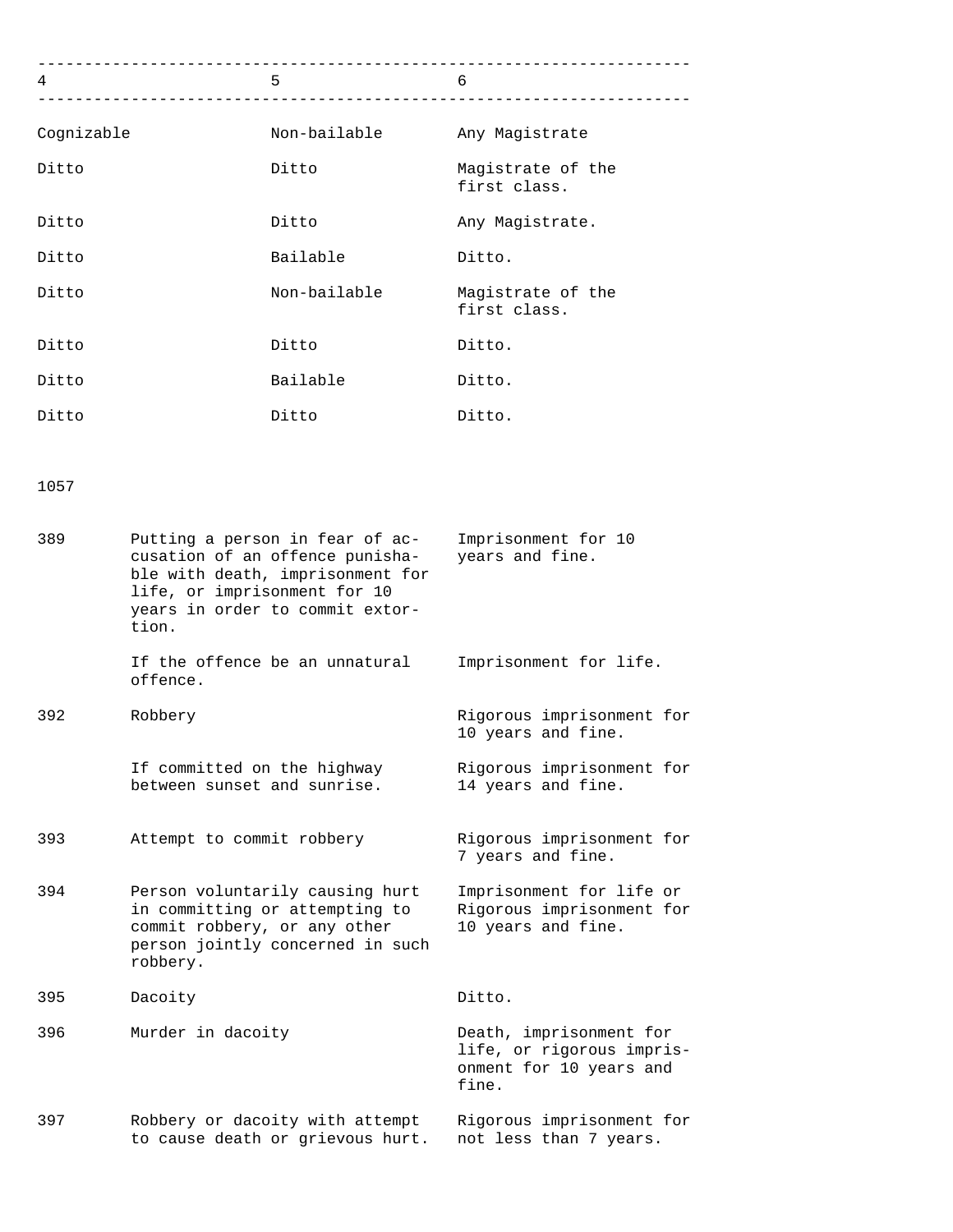| 398                             | Attempt to commit robbery or<br>dacoity when armed with deadly<br>weapon.                         |                                                                   | Ditto.                                                                       |
|---------------------------------|---------------------------------------------------------------------------------------------------|-------------------------------------------------------------------|------------------------------------------------------------------------------|
| 399                             | dacoity.                                                                                          | Making preparation to commit                                      | Rigorous imprisonment for<br>10 years and fine.                              |
| 400                             | Belonging to a gang of persons<br>associated for the purpose of<br>habitually committing dacoity. |                                                                   | Imprisonment for life, or<br>rigorous imprisonment for<br>10 years and fine. |
| Cognizable or<br>non-cognizable |                                                                                                   | Bailable or          By what<br>non-bailable        Court triable |                                                                              |
| $\overline{4}$                  |                                                                                                   | 5                                                                 | 6                                                                            |
| Ditto                           |                                                                                                   | Ditto                                                             | Ditto.                                                                       |
| Ditto                           |                                                                                                   | Ditto                                                             | Ditto.                                                                       |
| Ditto                           |                                                                                                   | Non-bailable                                                      | Ditto.                                                                       |
| Ditto                           |                                                                                                   | Ditto                                                             | Ditto.                                                                       |
| Ditto                           |                                                                                                   | Ditto                                                             | Ditto.                                                                       |
| Ditto                           |                                                                                                   | Ditto                                                             | Ditto.                                                                       |
| Ditto                           |                                                                                                   | Ditto                                                             | Court of Session.                                                            |
| Ditto                           |                                                                                                   | Ditto                                                             | Ditto                                                                        |
| Ditto                           |                                                                                                   | Ditto                                                             | Ditto.                                                                       |
| Ditto                           |                                                                                                   | Ditto                                                             | Ditto.                                                                       |
| Ditto                           |                                                                                                   | Ditto                                                             | Ditto.                                                                       |
| Ditto                           |                                                                                                   | Ditto                                                             | Ditto.                                                                       |

1058

| Section | Offence                                                                                                         | Punishment                                     |
|---------|-----------------------------------------------------------------------------------------------------------------|------------------------------------------------|
|         |                                                                                                                 | 3                                              |
| 401     | Belonging to a wandering gang of<br>persons associated for the pur-<br>pose of habitually committing<br>thefts. | Rigorous imprisonment for<br>7 years and fine. |
| 402     | Being one Of five or more persons Ditto.                                                                        |                                                |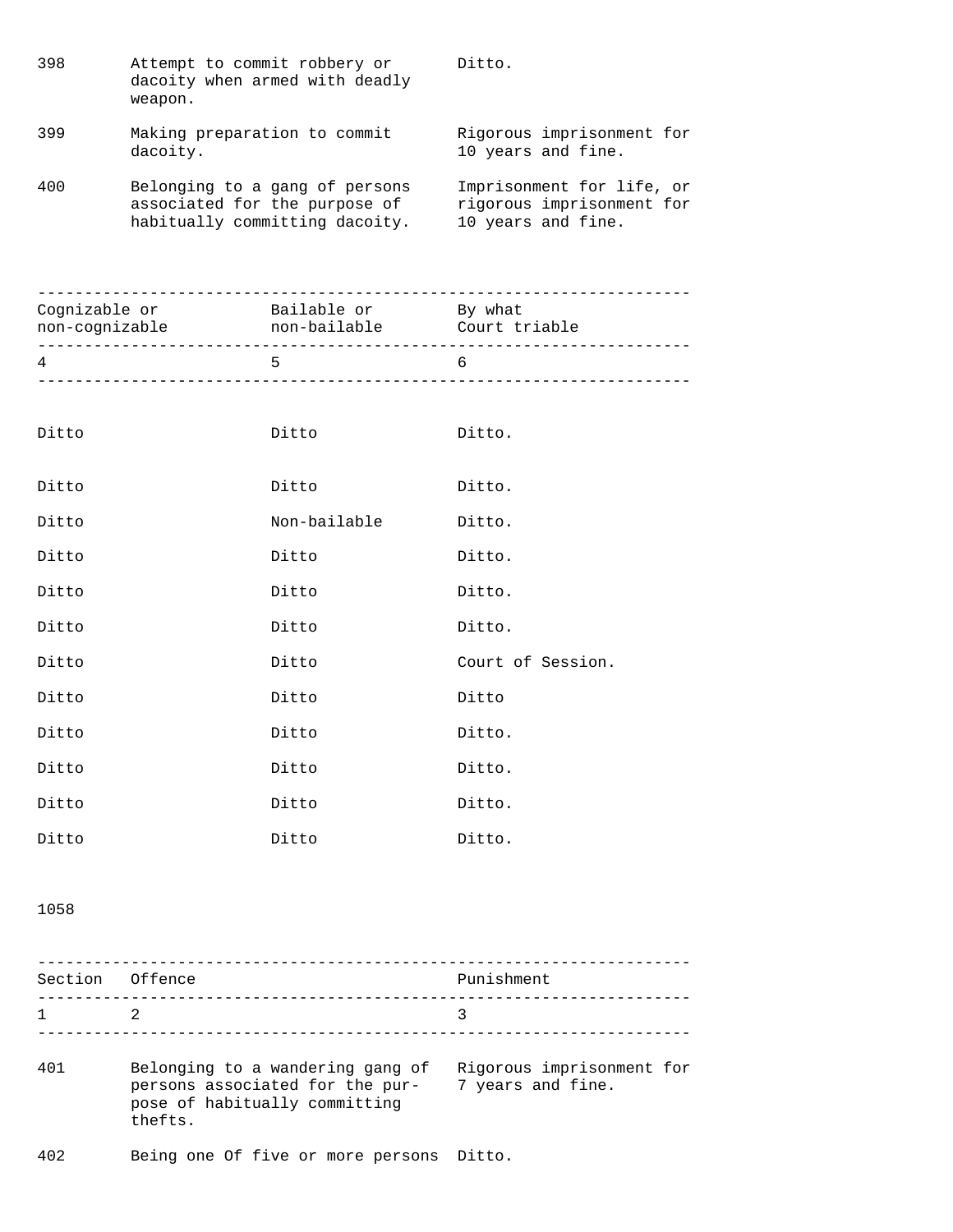assembled for the purpose of committing dacoity.

- 403 Dishonest misappropriation of Imprisonment for 2 years, movable property, or convert- or fine, or both. ing it to one's own use.
- 404 Dishonest misappropriation of Imprisonment for 3 years property, knowing that it was and fine. in possession of a deceased person at his death, and that it has not since been in the possession of any person legally entitled to it.

If by clerk or person employed Imprisonment for 7 years<br>by deceased.  $and$  fine. by deceased.

- 406 Criminal breach of trust Imprisonment for 3 years, or fine, or both.
- 407 Criminal breach of trust by a Imprisonment for 7 years carrier, wharfinger, etc. and fine.

408 Criminal breach of trust by a Ditto. clerk or servant.

 409 Criminal breach of trust by public Imprisonment for life, or servant or by banker, merchant imprisonment for 10 years<br>or agent, etc. and fine. or agent, etc.

| Cognizable or  | Bailable or  | By what       |
|----------------|--------------|---------------|
| non-cognizable | non-bailable | Court triable |
|                |              |               |

 Cognizable Non-bailable Magistrate of the first class.

| Ditto          | Ditto        | Court of Session.                 |
|----------------|--------------|-----------------------------------|
| Non-cognizable | Bailable     | Any Magistrate.                   |
| Ditto          | Ditto        | Magistrate of the<br>first class' |
| Ditto          | Ditto        | Ditto.                            |
| Cognizable     | Non-bailable | Ditto.                            |
| Ditto          | Ditto        | Ditto.                            |
| Ditto          | Ditto        | Ditto.                            |
| Ditto          | Ditto        | Ditto.                            |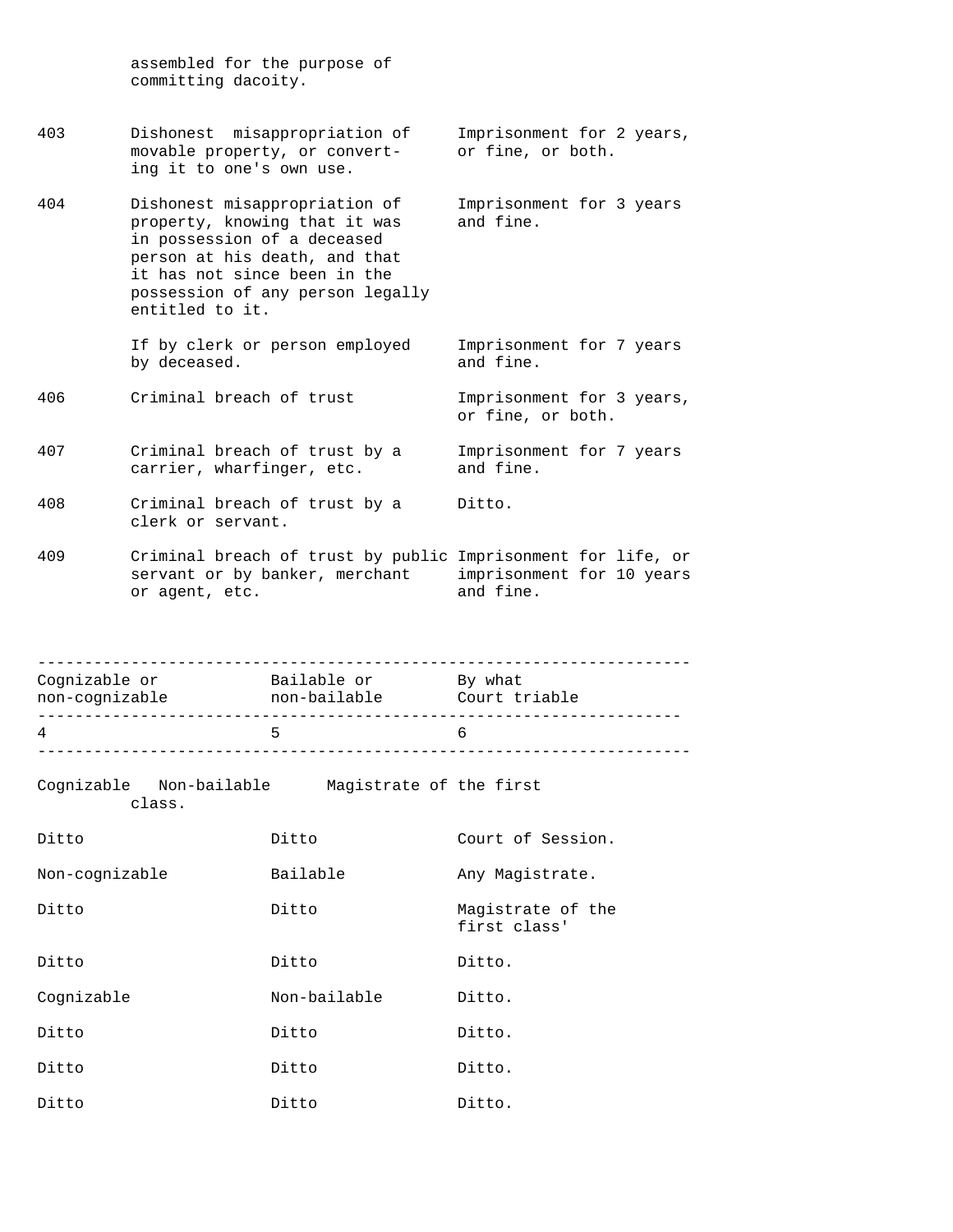- 412 Dishonestly receiving stolen pro- Imprisonment for life, or perty knowing that it was obtained by dacoity. 10 years and fine.
- 413 Habitually dealing in stolen pro- Imprisonment for life, or perty. imprisonment for 10 years and fine.
- 414 Assisting in concealment or dis- Imprisonment for 3 years, posal of stolen property, or fine, or both. knowing it to be stolen.
- 417 Cheating Cheating Imprisonment for 1 year, or fine, or both.
- 418 Cheating a person whose interest Imprisonment for 3 years, the offender was bound, either or fine, or both. by law or by legal contract, to protect.
- 419 Cheating by personation Ditto
- 420 Cheating and thereby dishonestly Imprisonment for 7 years inducing delivery of property, and fine. or the making, alteration or destruction of a valuable secu rity.
- 421 Fraudulent removal or conceal- Imprisonment for 2 years, ment of property, etc., to or fine, or both. prevent distribution among creditors.
- 422 Fraudulently preventing from Ditto. being made available for his creditors a debt or demand due to the offender.
- 423 Fraudulent execution of deed of Ditto. transfer containing a false state ment of consideration.

| Ditto          | Ditto    | Any Magistrate.   |
|----------------|----------|-------------------|
| Ditto          | Ditto    | Court of Session. |
| Ditto          | Ditto    | Ditto.            |
| Ditto          | Ditto    | Any Magistrate.   |
| Non-cognizable | Bailable | Ditto.            |
| Ditto          | Ditto    | Ditto.            |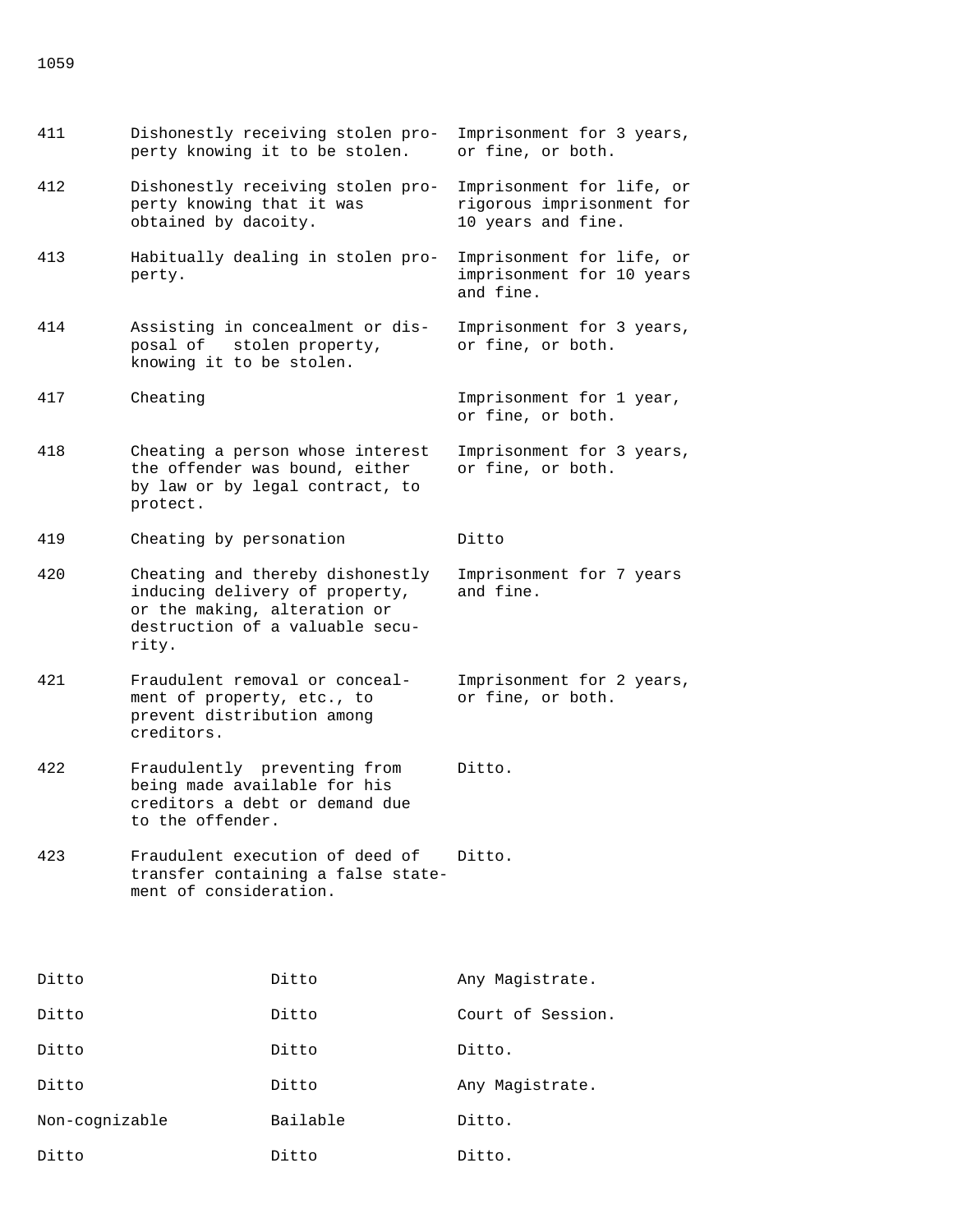| Cognizable     | Ditto        | Ditto.                            |
|----------------|--------------|-----------------------------------|
| Ditto          | Non-bailable | Magistrate of the<br>first class. |
| Non-cognizable | Bailable     | Any Magistrate.                   |
| Ditto          | Ditto        | Ditto.                            |
| Ditto          | Ditto        | Ditto.                            |

1060

|     | Section Offence                                                                                                                                                                                         | Punishment                                      |
|-----|---------------------------------------------------------------------------------------------------------------------------------------------------------------------------------------------------------|-------------------------------------------------|
| 1   | 2                                                                                                                                                                                                       | 3                                               |
| 424 | Fraudulent removal or conceal-<br>ment of property, of himself or<br>any other person or assisting in<br>the doing thereof, or dishonestly<br>releasing any demand or claim<br>to which he is entitled. | Imprisonment for 2 years,<br>or fine, or both.  |
| 426 | Mischief                                                                                                                                                                                                | Imprisonment for 3<br>months, or fine, or both. |
| 427 | Mischief, and thereby causing<br>damage to the amount of 50<br>rupees or upwards.                                                                                                                       | Imprisonment for 2 years,<br>or fine, or both.  |
| 428 | Mischief of by killing, poisoning,<br>maiming or rendering useless<br>any animal of the value of 10<br>rupees or upwards.                                                                               | Ditto                                           |
| 429 | Mischief by killing, poisoning,<br>maiming or rendering useless<br>any elephant, camel, horse, etc.,<br>whatever may be its value, or<br>any other animal of the value<br>of 50 rupees or upwards.      | Imprisonment for 5 years,<br>or fine, or both.  |
| 430 | Mischief by causing diminution<br>of supply of water for agricul-<br>tural purposes, etc.                                                                                                               | Ditto.                                          |
| 431 | Mischief by injury to public<br>road, bridge, navigable river,<br>or navigable channel, and<br>rendering it impassable or less<br>safe for travelling or conveying<br>property.                         | Ditto.                                          |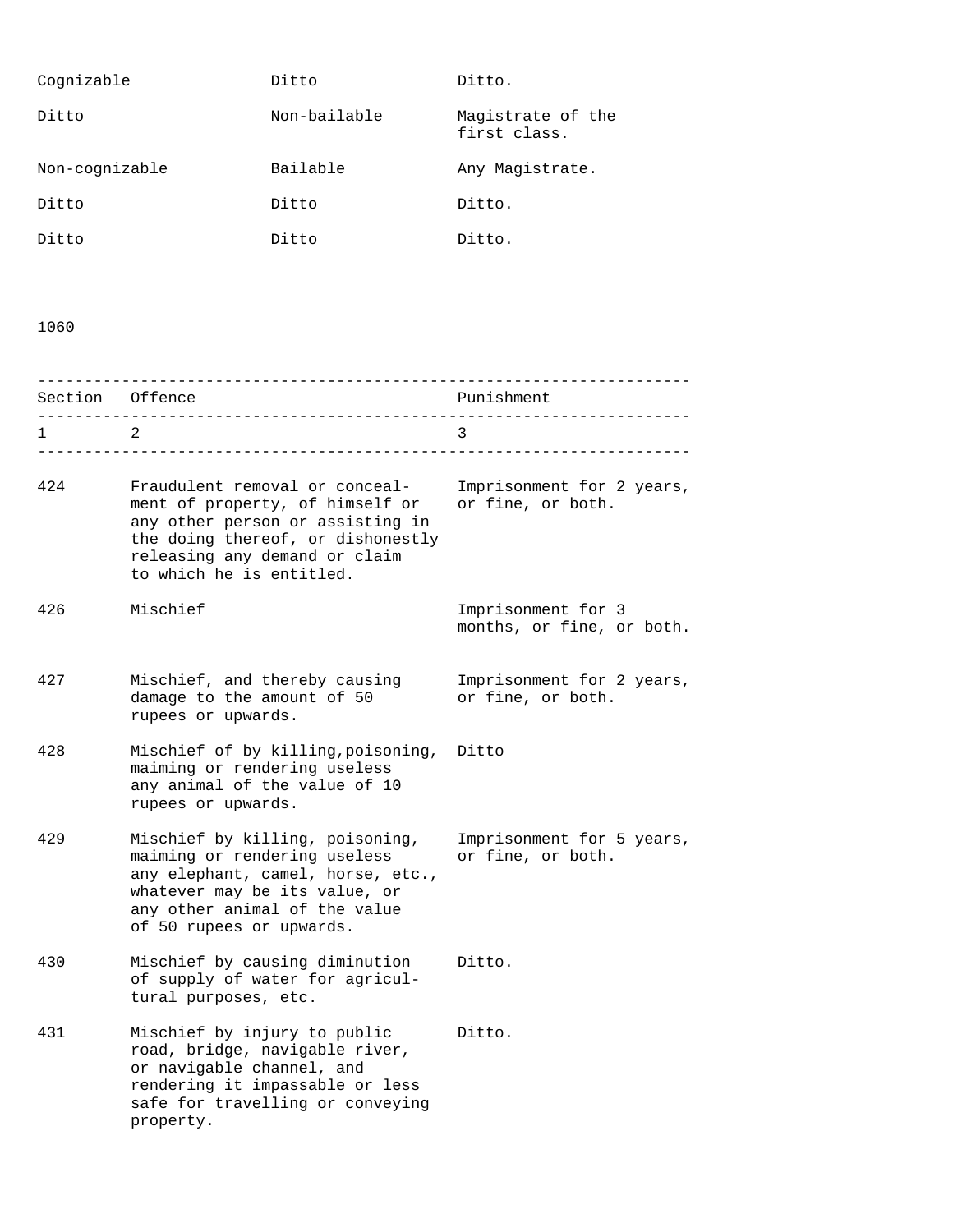|                             |                                                                                                                                                                                        | Cognizable or Bailable or By what<br>non-cognizable hon-bailable Court triable |                                                                                                         |
|-----------------------------|----------------------------------------------------------------------------------------------------------------------------------------------------------------------------------------|--------------------------------------------------------------------------------|---------------------------------------------------------------------------------------------------------|
| 5<br>4                      |                                                                                                                                                                                        | 6                                                                              |                                                                                                         |
| Bialable<br>Non-congnizable |                                                                                                                                                                                        | Any Magistrate.                                                                |                                                                                                         |
| Ditto                       | Ditto                                                                                                                                                                                  |                                                                                | Ditto.                                                                                                  |
| Ditto                       |                                                                                                                                                                                        | Ditto                                                                          | Ditto.                                                                                                  |
| Cognizable                  |                                                                                                                                                                                        | Ditto                                                                          | Ditto.                                                                                                  |
| Ditto                       |                                                                                                                                                                                        | Ditto                                                                          | Magistrate of the<br>first class.                                                                       |
| Ditto                       |                                                                                                                                                                                        | Ditto                                                                          | Ditto.                                                                                                  |
| Ditto                       |                                                                                                                                                                                        | Ditto                                                                          | Ditto.                                                                                                  |
| 1061                        |                                                                                                                                                                                        |                                                                                |                                                                                                         |
| 432                         | Mischief by causing inundation Ditto<br>or obstruction to public drainage<br>attended with damage.                                                                                     |                                                                                |                                                                                                         |
| 433                         | Mischief by destroying or moving<br>or rendering less useful a light-<br>house or sea-mark, or by exhibit-<br>ing false lights.                                                        |                                                                                | Imprisonment for 7 years,<br>or fine, or both.                                                          |
| 434                         | Mischief by destroying or moving,<br>etc., a landmark fixed by public<br>authority.                                                                                                    |                                                                                | Imprisonment for 1 years,<br>or fine, or both.                                                          |
| 435                         | Mischief by fire or explosive<br>substance with intent to cause<br>damage to an amount of 100<br>rupees or upwards, or, in case<br>of agricultural produce, 10 ru-<br>pees or upwards. |                                                                                | Imprisonment for 7 years<br>and fine.                                                                   |
| 436                         | Mischief by fire or explosive<br>substance with intent to destroy<br>a house, etc.                                                                                                     |                                                                                | Imprisonment for life,<br>or imprisonment for 10<br>years and fine.                                     |
| 437                         |                                                                                                                                                                                        | make unsafe a decked vessel or<br>a vessel of 20 tonnes burden.                | Mischief with intent to destroy or Imprisonment for 10 years<br>and fine.                               |
| 438                         | or any explosive substance.                                                                                                                                                            | section when committed by fire                                                 | The mischief described in the last Imprisonment for life,<br>or imprisonment for 10<br>years, and fine. |
| 439                         | to commit theft, etc.                                                                                                                                                                  | Running vessel ashore with intent                                              | Imprisonment for 10 years<br>and fine.                                                                  |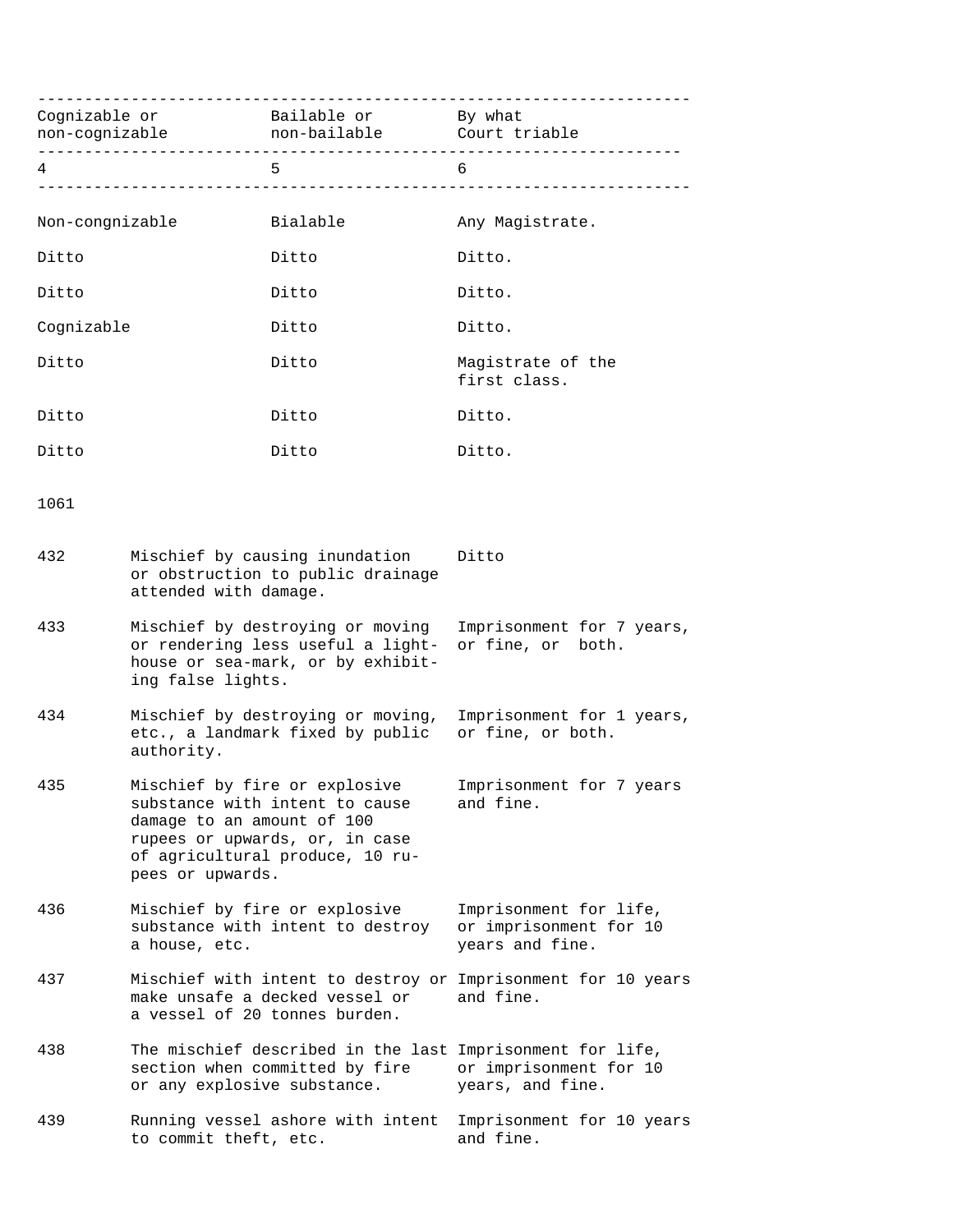| 440            | Mischief committed after prepara- Imprisonment for 5 years<br>tion made for causing death, or<br>hurt, etc. |              | and fine.                                                           |
|----------------|-------------------------------------------------------------------------------------------------------------|--------------|---------------------------------------------------------------------|
| 447            | Criminal trespass                                                                                           |              | Imprisonment for 3<br>months, or fine of<br>500<br>rupees, or both. |
| 448            | House-trespass                                                                                              |              | Imprisonment for one year,<br>or fine of 1,000 rupees,<br>or both.  |
| Ditto          |                                                                                                             | Ditto        | Ditto.                                                              |
| Ditto          |                                                                                                             | Ditto        | Ditto.                                                              |
| Non-cognizable |                                                                                                             | Ditto        | Any Magistrate.                                                     |
| Cognizable]    |                                                                                                             | Ditto        | Magistrate of the<br>first class.                                   |
| Ditto          |                                                                                                             | Non-bailable | Court of Session.                                                   |
| Ditto          |                                                                                                             | Ditto        | Ditto.                                                              |
| Ditto          |                                                                                                             | Ditto        | Ditto.                                                              |
| Ditto          |                                                                                                             | Ditto        | Ditto.                                                              |
| Ditto          |                                                                                                             | Bailable     | Magistrate of the first<br>class.                                   |
| Ditto          |                                                                                                             | Ditto        | Any Magistrate.                                                     |
| Ditto          |                                                                                                             | Ditto        | Ditto.                                                              |

1062.

| Section Offence |                                                                                                           | Punishment                                                                   |
|-----------------|-----------------------------------------------------------------------------------------------------------|------------------------------------------------------------------------------|
|                 | $\mathcal{L}$                                                                                             | 3                                                                            |
|                 |                                                                                                           |                                                                              |
| 449             | House-trespass in order to the<br>commission of an offence puni-<br>shable with death.                    | Imprisonment for life, or<br>rigorous imprisonment for<br>10 years and fine. |
| 450             | House-trespass in order to the<br>commission of an offence puni-<br>shable with imprisonment for<br>life, | Imprisonment for 10 years<br>and fine.                                       |
| 451             | House-trespass in order to the<br>commission of an offence puni-<br>shable with imprisonment.             | Imprisonment for 2 years<br>and fine.                                        |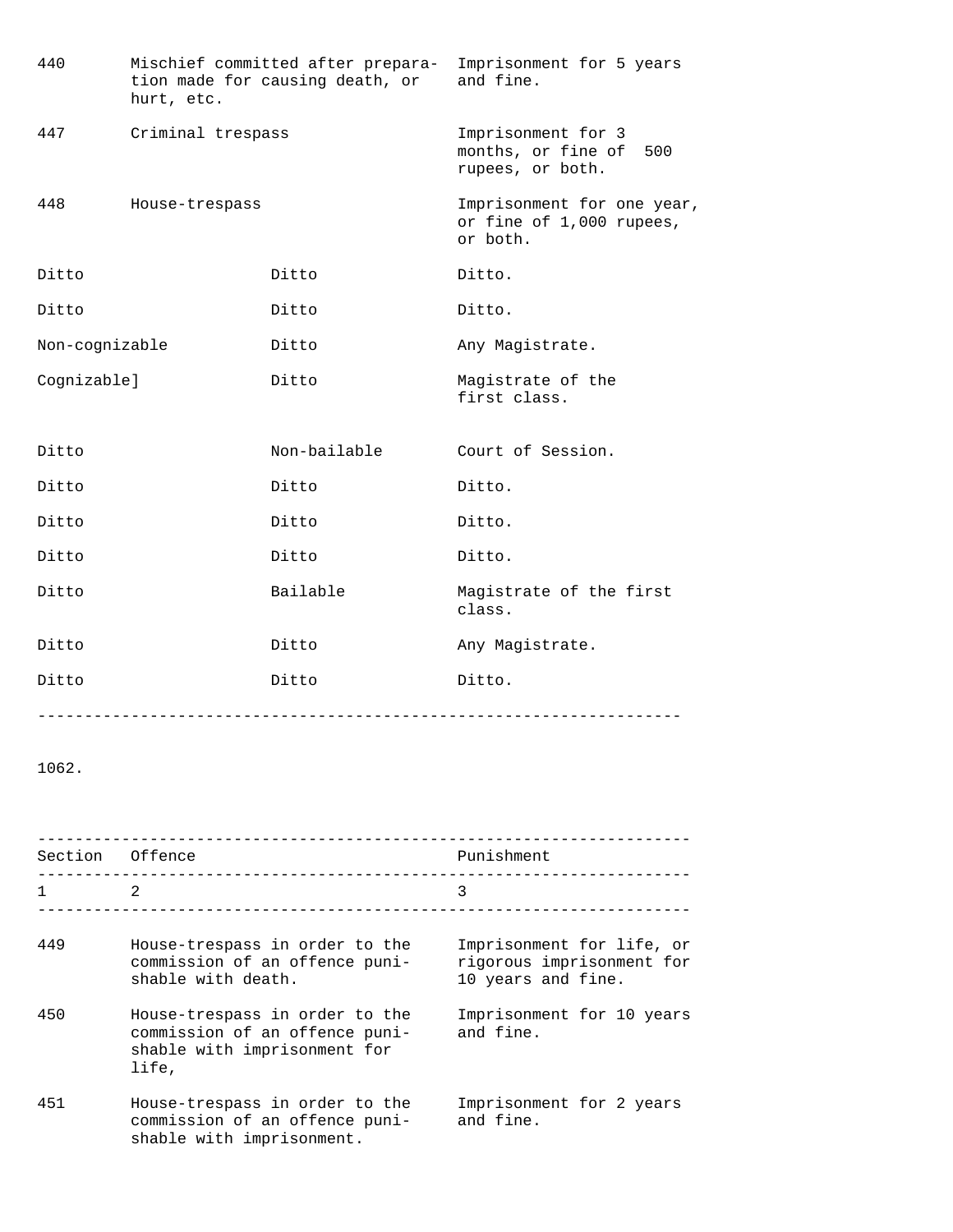|                | If the offence is theft                                                                                                     |                                                                                                        | Imprisonment for 7 years<br>and fine.  |
|----------------|-----------------------------------------------------------------------------------------------------------------------------|--------------------------------------------------------------------------------------------------------|----------------------------------------|
| 452            | paration for causing hurt,<br>assault, etc.                                                                                 | House-trespass, having made pre-                                                                       | Imprisonment for 7 years<br>and fine.  |
| 453            | breaking.                                                                                                                   | Lurking house-trespass or house-                                                                       | Imprisonment for 2 years<br>and fine.  |
| 454            | Lurking house-trespass or house-<br>breaking in order to the com-<br>mission of an offence punishable<br>with imprisonment. |                                                                                                        | Imprisonment for 3 years<br>and fine.  |
|                | If the offence be theft                                                                                                     |                                                                                                        | Imprisonment for 10 years<br>and fine. |
| 455            |                                                                                                                             | Lurking house-trespass or house-<br>breaking after preparation made<br>for causing hurt, assault, etc. | Ditto                                  |
| Cognizable or  |                                                                                                                             | Bailable or By what                                                                                    | -------------------------------------  |
| non-cognizable |                                                                                                                             | non-bailable Court triable                                                                             |                                        |
| 4              |                                                                                                                             | 5                                                                                                      | 6                                      |
| Cognizable     |                                                                                                                             | Non-bailable                                                                                           | Court of Session.                      |
| Ditto          |                                                                                                                             |                                                                                                        |                                        |
|                |                                                                                                                             | Ditto                                                                                                  | Ditto.                                 |
| Ditto          |                                                                                                                             | Bailable                                                                                               | Any Magistrate.                        |
| Ditto          |                                                                                                                             | Non-bailable                                                                                           | Ditto.                                 |
| Ditto          |                                                                                                                             | Ditto                                                                                                  | Ditto.                                 |
| Ditto          |                                                                                                                             | Ditto                                                                                                  | Ditto.                                 |
| Ditto          |                                                                                                                             | Ditto                                                                                                  | Ditto.                                 |
| Ditto          |                                                                                                                             | Ditto                                                                                                  | Magistrate of the<br>first class.      |
| Ditto          |                                                                                                                             | Ditto                                                                                                  | Ditto.                                 |

1063

| 456 | Lurking house-trespass or house-<br>breaking by night.                                                                             | Imprisonment for 3 years<br>and fine. |
|-----|------------------------------------------------------------------------------------------------------------------------------------|---------------------------------------|
| 457 | Lurking house-trespass or house-<br>breaking by night in order to<br>the commission of an offence<br>punishable with imprisonment. | Imprisonment for 5 years<br>and fine. |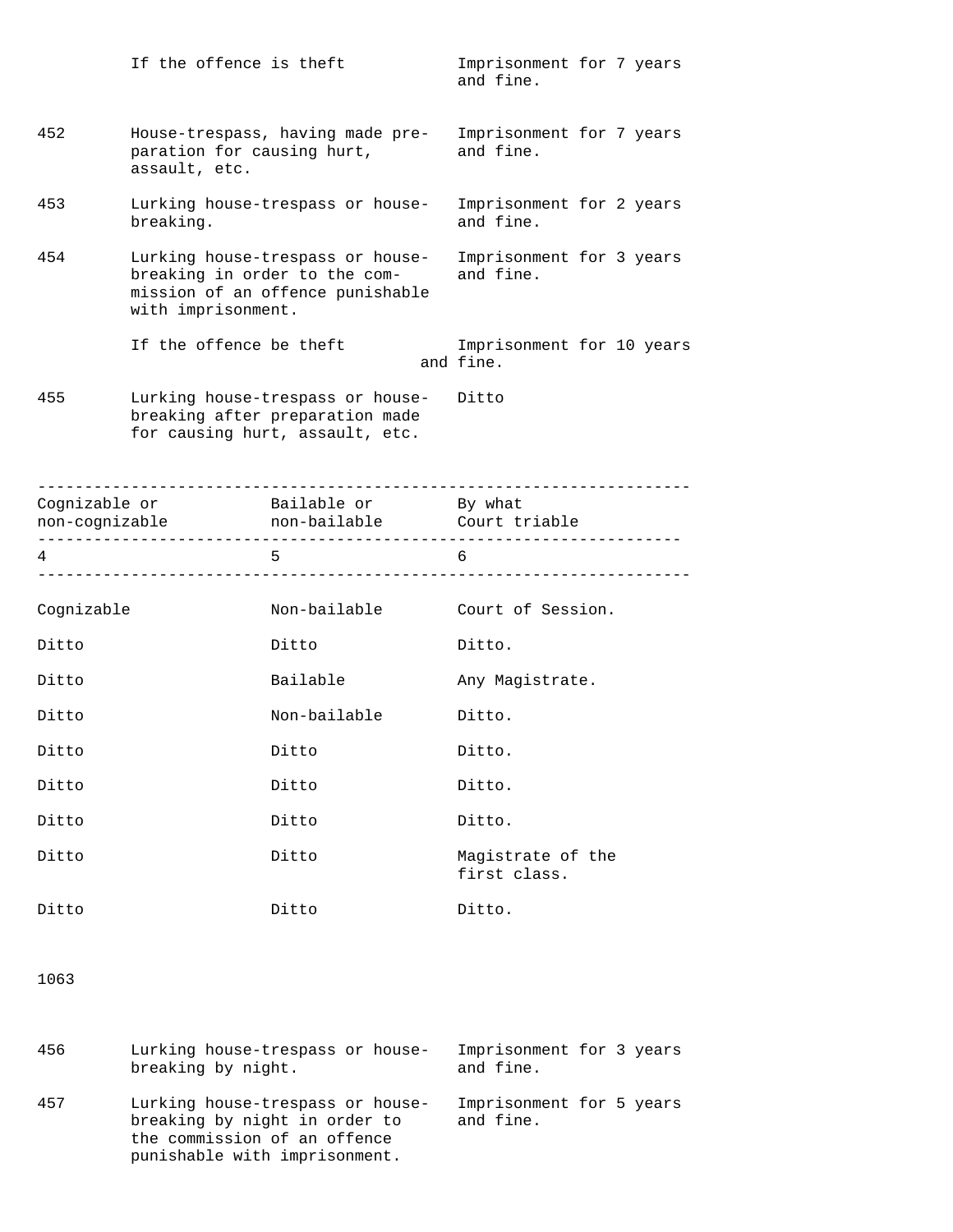|     | If the offence is theft                                                                                                            | Imprisonment for 14 years<br>and fine.                              |
|-----|------------------------------------------------------------------------------------------------------------------------------------|---------------------------------------------------------------------|
| 458 | Lurking house-trespass or house-<br>breaking by night, after pre-<br>paration made for causing hurt,<br>etc.                       | Imprisonment for 14 years<br>and fine.                              |
| 459 | Grievous hurt caused whilst com-<br>mitting lurking house-trespass<br>or house breaking.                                           | Imprisonment for life, or<br>imprisonment for 10 years<br>and fine. |
| 460 | Death or grievous hurt caused by<br>one of several persons jointly<br>concerned in house-breaking by<br>night, etc.                | Ditto.                                                              |
| 461 | Dishonestly breaking open or<br>unfastening any closed recep-<br>tacle containing or supposed to<br>contain property.              | Imprisonment for 2 years,<br>or fine, or both.                      |
| 462 | Being entrusted with any closed<br>receptacle containing or sup-<br>posed to contain any property,<br>and fraudulently opening the | Imprisonment for 3 years,<br>or fine, or both.                      |

CHAPTER XVIII-OFFENCES RELATING TO DOCUMENTS AND TO PROPERTY MARKS

| 465 | Forgery | Imprisonment for 2 years, |
|-----|---------|---------------------------|
|     |         | or fine, or both.         |

| Ditto          | Ditto    | Any Magistrate.                   |
|----------------|----------|-----------------------------------|
| Ditto          | Ditto    | Magistrate of the<br>first class. |
| Ditto          | Ditto    | Ditto.                            |
| Ditto          | Ditto    | Ditto.                            |
|                |          |                                   |
| Ditto          | Ditto    | Court of Session.                 |
| Ditto          | Ditto    | Ditto.                            |
| Ditto          | Ditto    | Any Magistrate.                   |
| Ditto          | Bailable | Ditto.                            |
|                |          |                                   |
| Non-cognizable | Bailable | Magistrate of the<br>first class. |

1064

same.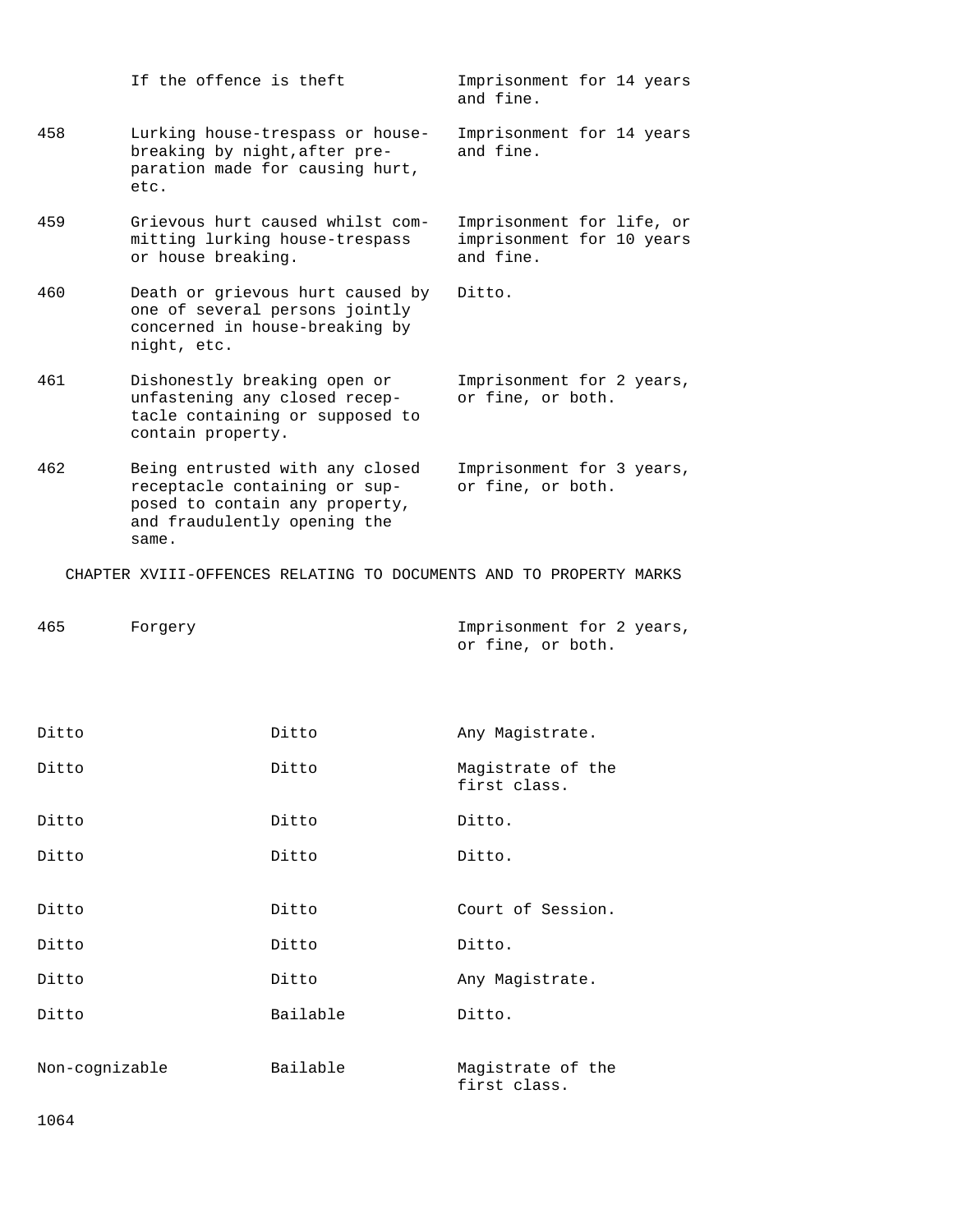| Section Offence |                                                                                | <u>Liste Liste Liste</u>                                                                                                             | Punishment                                                          |
|-----------------|--------------------------------------------------------------------------------|--------------------------------------------------------------------------------------------------------------------------------------|---------------------------------------------------------------------|
| 1               | 2                                                                              |                                                                                                                                      | 3                                                                   |
| 466             | servant.                                                                       | Forgery of a record of a Court of<br>Justice or of a Registrar of<br>Births, etc., kept by a public                                  | Imprisonment for 7 years<br>and fine.                               |
| 467             |                                                                                | Forgery of a valuable security,<br>will, or authority to make or<br>transfer any valuable security,<br>or to receive any money, etc. | Imprisonment for life, or<br>imprisonment for 10 years<br>and fine. |
|                 | Government.                                                                    | When the valuable security is a<br>promissory note of the Central                                                                    | Ditto.                                                              |
| 468             | Forgery for the purpose of<br>cheating.                                        |                                                                                                                                      | Imprisonment for 7 years<br>and fine.                               |
| 469             | used for that purpose.                                                         | Forgery for the purpose of harm-<br>ing the reputation of any person<br>or knowing that it is likely to be                           | Imprisonment for 3 years<br>and fine.                               |
| 471             | Using as genuine a forged docu-<br>ment which is known to be<br>forged.        |                                                                                                                                      | Punishment for forgery of<br>such document.                         |
|                 | When the forged document is a<br>promissory note of the Central<br>Government. |                                                                                                                                      | Ditto.                                                              |
| Cognizable or   |                                                                                | Bailable or                                                                                                                          | By what                                                             |
| non-cognizable  |                                                                                | non-bailable                                                                                                                         | Court triable                                                       |
| 4               |                                                                                | 5                                                                                                                                    | 6                                                                   |
| Non-cognizable  |                                                                                | Non-bailable                                                                                                                         | Magistrate of he first<br>class.                                    |
| Ditto           |                                                                                | Ditto                                                                                                                                | Ditto.                                                              |
| Cognizable      |                                                                                | Ditto                                                                                                                                | Ditto.                                                              |
| Ditto           |                                                                                | Ditto                                                                                                                                | Ditto.                                                              |
| Ditto           |                                                                                | Bailable                                                                                                                             | Ditto.                                                              |
| Ditto           |                                                                                | Ditto                                                                                                                                | Ditto.                                                              |
| Ditto           |                                                                                | Ditto                                                                                                                                | Ditto.                                                              |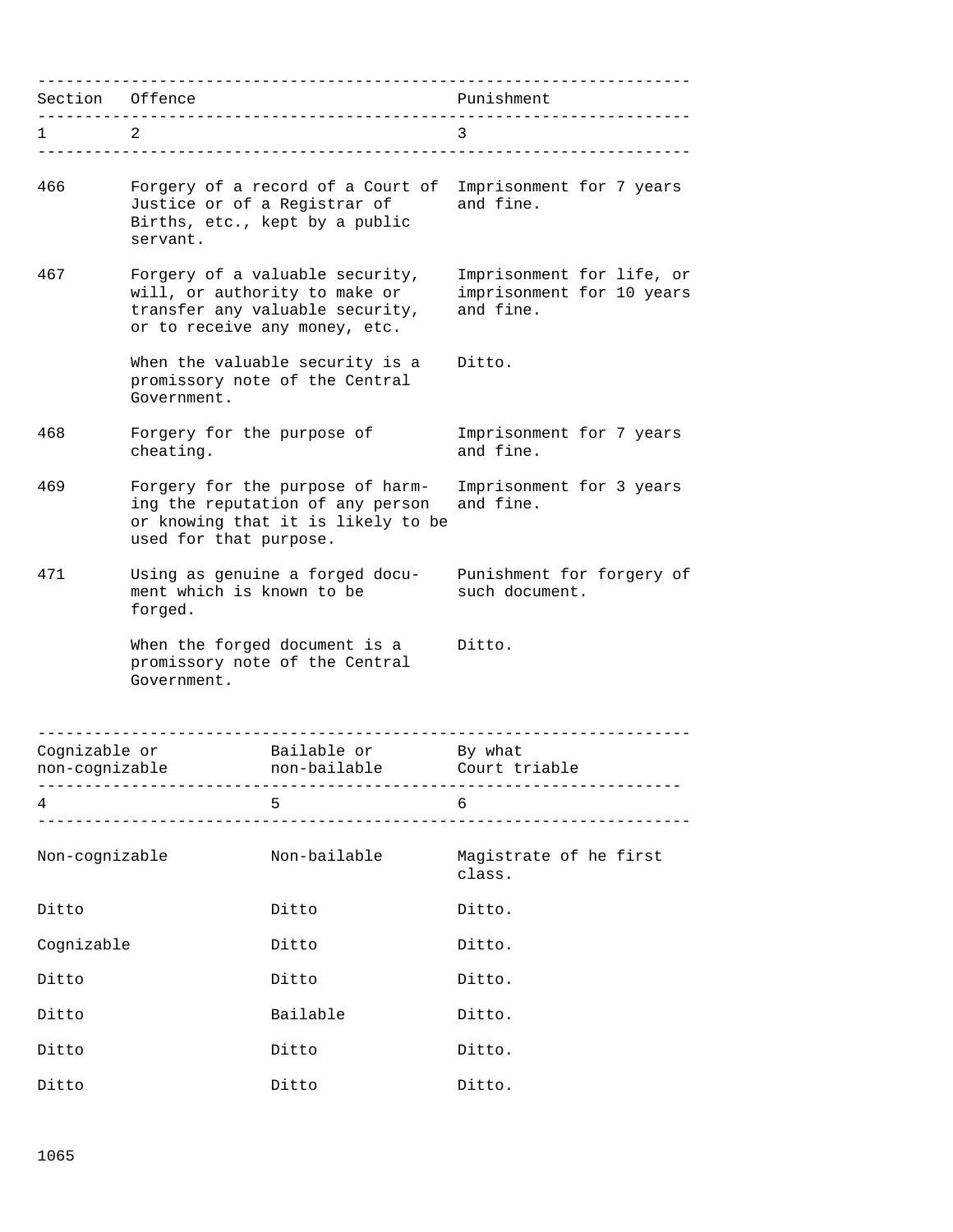- 472 Making or counterfeiting a seal, Imprisonment for life, or plate, etc., with intent to com- imprisonment for 7 years mit a forgery punishable under and fine. section 467 of the Indian Penal Code, or possessing with like intent any such seal, plate, etc., knowing the same to be counterfeit.
- 473 Making or counterfeiting a seal, Imprisonment for 7 years plate, etc., with intent to com- and fine. mit a forgery punishable otherwise than under section 467 of the Indian Penal Code, or possessing with like intent any such seal, plate, etc., knowing the same to be counterfeit.
- 474 Having possession of a document, Ditto. knowing it to be forged, with intent to use it as genuine; if the document is one of the descrip tion mentioned in section 466 of the Indian Penal Code.

 If the document is one of the Imprisonment for life, or description mentioned in section imprisonment for 7 years 467 of the Indian Penal Code. and fine.

 475 Counterfeiting a device or mark Ditto. used for authenticating documents described in section 467 of the Indian Penal Code, or possessing counterfeit marked material.

 476 Counterfeiting a device or mark Imprisonment for 7 years used for authenticating documents and fine. other than those described in section 467 of the Indian penal Code, or possessing counterfeit marked material.

| Ditto          | Ditto        | Ditto. |
|----------------|--------------|--------|
| Ditto          | Ditto        | Ditto. |
| Ditto          | Ditto        | Ditto. |
| Non-cognizable | Ditto        | Ditto. |
| Ditto          | Ditto        | Ditto. |
| Ditto          | Non-bailable | Ditto. |

1066

----------------------------------------------------------------------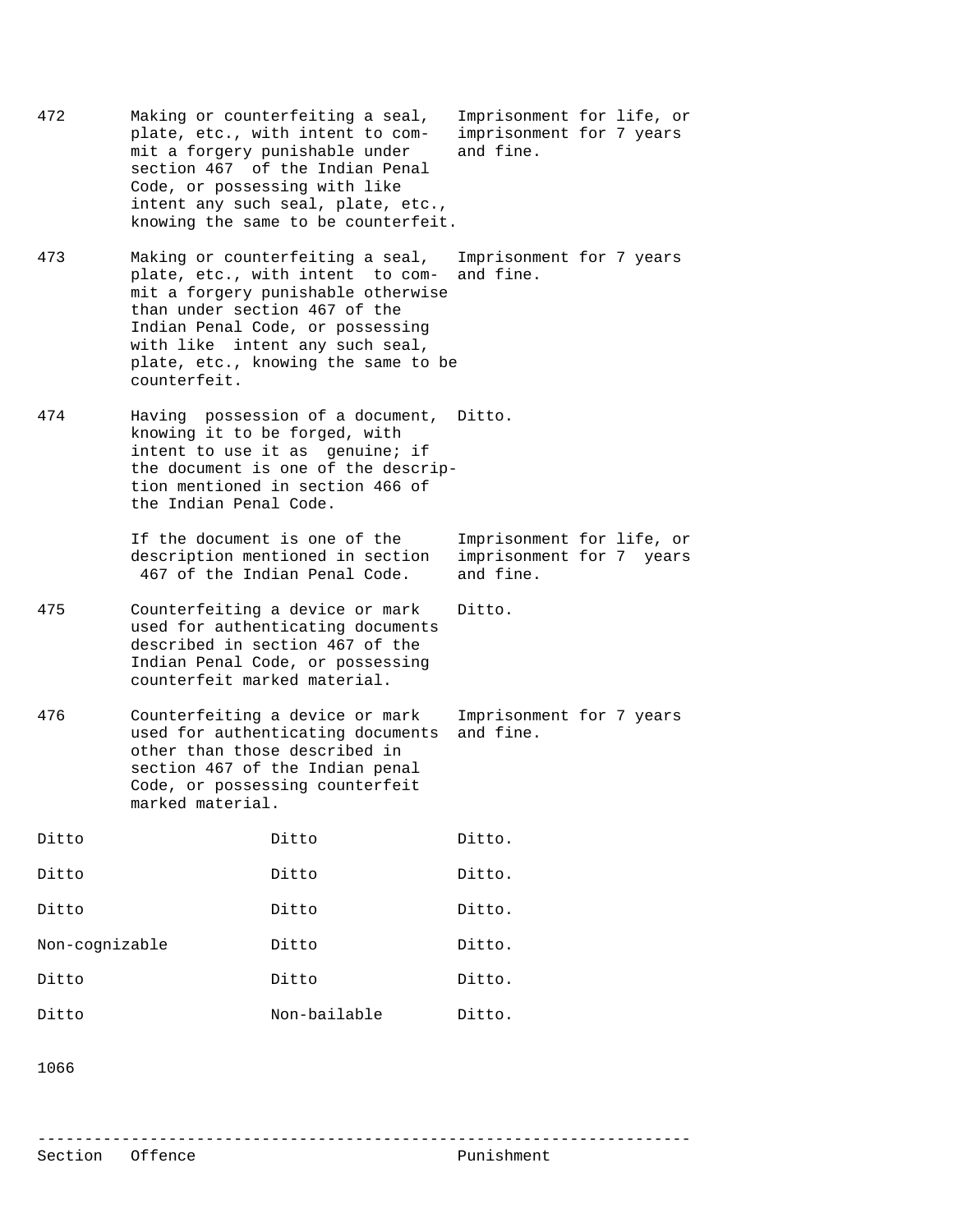----------------------------------------------------------------------  $1$  2 3 ----------------------------------------------------------------------

- 477 Fraudulently destroying or de- Imprisonment for life, or facing, or attempting to destroy imprisonment for 7 years or deface, or secreting a will, and fine. etc.
- 477A Falsification of accounts Imprisonment for 7 years,
- 482 Using a false property with Imprisonment for 1 year, intent or injure any source or fine, or both. person.
- 483 Counterfeiting a property mark Imprisonment for 2 years, used by another, with intent to or fine, or both. cause damage or injury.

 484 Counterfeiting property mark Imprisonment for 3 years used by a public servant, or any and fine. mark used by him to denote the manufacture, quality, etc., of any property.

 485 Fraudulently making or having Imprisonment for 3 years, possession of any die, plate or or fine, or both. other instrument for counter feiting any public or private property mark.

 486 Knowingly selling goods marked Imprisonment for 1 year, with a counterfeit property **on** tine, or both. mark.

or fine, or both.

| Cognizable or<br>non-cognizable | Bailable or By what<br>non-bailable          Court triable |                                   |
|---------------------------------|------------------------------------------------------------|-----------------------------------|
| 4                               | 5                                                          | 6                                 |
| Non-cognizable                  | Non-bailable                                               | Magistrate of the<br>first class. |
| Ditto                           | Bailable                                                   | Ditto                             |
| Ditto                           | Ditto                                                      | Any Magistrate.                   |
| Ditto                           | Ditto                                                      | Ditto.                            |
| Ditto                           | Ditto                                                      | Magistrate of the<br>first class. |
| Ditto                           | Ditto                                                      | Ditto.                            |
| Ditto                           | Ditto                                                      | Any Magistrate.                   |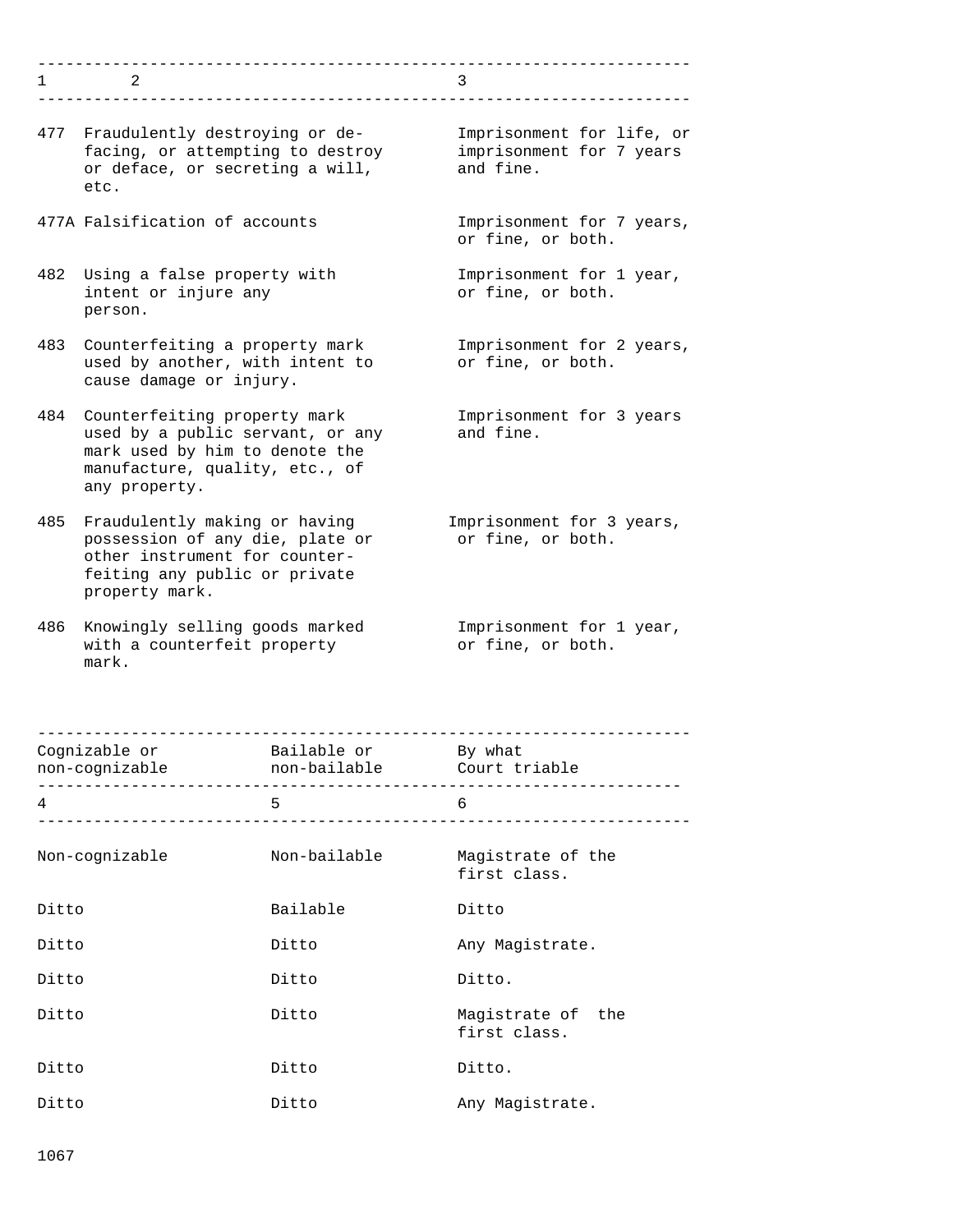- 487 Fraudulently making a false Imprisonment for 3 years, mark upon any package or or fine, or both. receptacle containing goods, with intent to cause it to be believed that it contains goods which it does not contain, etc. 488 Making use of any such false mark Ditto 489 Removing, destroying or defacing Imprisonment for 1 year, property mark with intent to or fine, or both. cause injury. 489A counterfeiting currency-notes or Imprisonment for life, or bank-notes.  $\qquad \qquad \text{imprisoment for 10 years}$  and fine. 489B Using as genuine forged or coun- Ditto terfeit currency-notes or bank notes. 489C Possession of forged or counter- Imprisonment for 7 years,<br>feit or currency-notes or bank- or fine, or both. feit or currency-notes or bank notes. 489D Making or possessing machinery, Imprisonment for life, or instrument or material for forg- imprisonment for 10 years<br>ing or counterfeiting currency- and fine. ing or counterfeiting currency notes or bank-notes. 489E Making or using documents Fine of 100 rupees resembling currency-notes or bank-notes. On refusal to disclose the name Fine of 200 rupees. and address of the printer. CHAPTER XIX-CRIMINAL BREACH OF CONTRACTS OF SERVICE 491 Being bound to attend on or Imprisonment for 3<br>supply the wants of a person months, or fine of 200 supply the wants of a person who is helpless from youth, mupees or both. unsoundness of mind or disease, and voluntarily omitting to do so. Ditto Ditto Ditto. Ditto Ditto Ditto.
- Ditto Ditto Ditto. Cognizable Non-bailable Court of Session. Ditto Ditto Ditto. Ditto Bailable Ditto.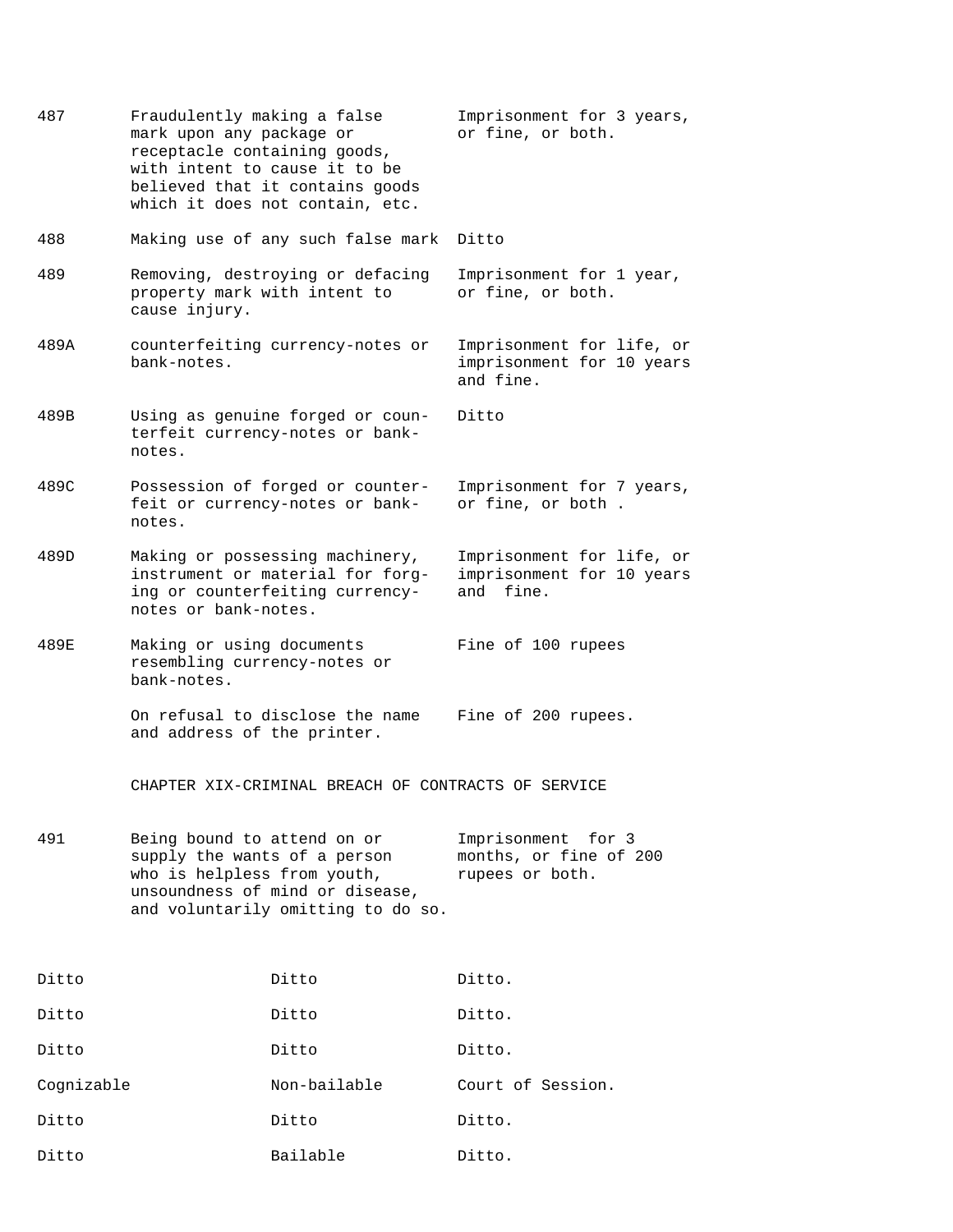| Ditto          | Non-bailable | Ditto.          |
|----------------|--------------|-----------------|
| Non-cognizable | Bailable     | Any Magistrate. |
| Ditto          | Ditto        | Ditto.          |
| Non-cognizable | Bailable     | Any Magistrate. |

1068.

| Section Offence  |                | Punishment |
|------------------|----------------|------------|
| $1 \quad \cdots$ | $\overline{2}$ |            |
|                  |                |            |

# 1\*CHAPTER XX-OFFENCES RELATING TO MARRIAGE.

| 493  | A man by deceit causing a woman<br>not lawfully married to him to<br>believe that she is lawfully<br>married to him and to cohabit<br>with him in that belief. | Imprisonment for 10 years<br>and fine.                                                                                                                              |
|------|----------------------------------------------------------------------------------------------------------------------------------------------------------------|---------------------------------------------------------------------------------------------------------------------------------------------------------------------|
| 494  | Marrying again during the life-<br>time of a husband or wife.                                                                                                  | Imprisonment for 7 years<br>and fine.                                                                                                                               |
| 495  | Same offence with concealment of<br>the former marriage from the<br>Person with whom subsequent<br>marriage is contracted.                                     | Imprisonment for 10 years<br>and fine.                                                                                                                              |
| 496  | A person with fraudulent inten-<br>tion going through the ceremony<br>of being married, knowing that<br>he is not thereby lawfully<br>married.                 | Imprisonment for 7 years<br>and fine.                                                                                                                               |
| 497  | Adultery                                                                                                                                                       | Imprisonment for 5 years,<br>or fine, or both.                                                                                                                      |
| 498  | Enticing or taking away or detain- Imprisonment for 2 years,<br>ing with a criminal intent a<br>married woman.                                                 | fine, or both.<br>or                                                                                                                                                |
| 498A | Punishment for Imprisonment for<br>subjecting a three years and<br>married woman fine.<br>to cruelty.<br>the<br>offence or<br>by                               | Cognizable if information<br>relating to the commiss-<br>ion of the offence is<br>given to an officer in<br>charge of a police stat-<br>ion by the person aggrieved |
|      | by<br>any person related                                                                                                                                       | to her by blood, marriage<br>or adoption or if there<br>is no such relative, by<br>any public servant belon-<br>ging to such class or                               |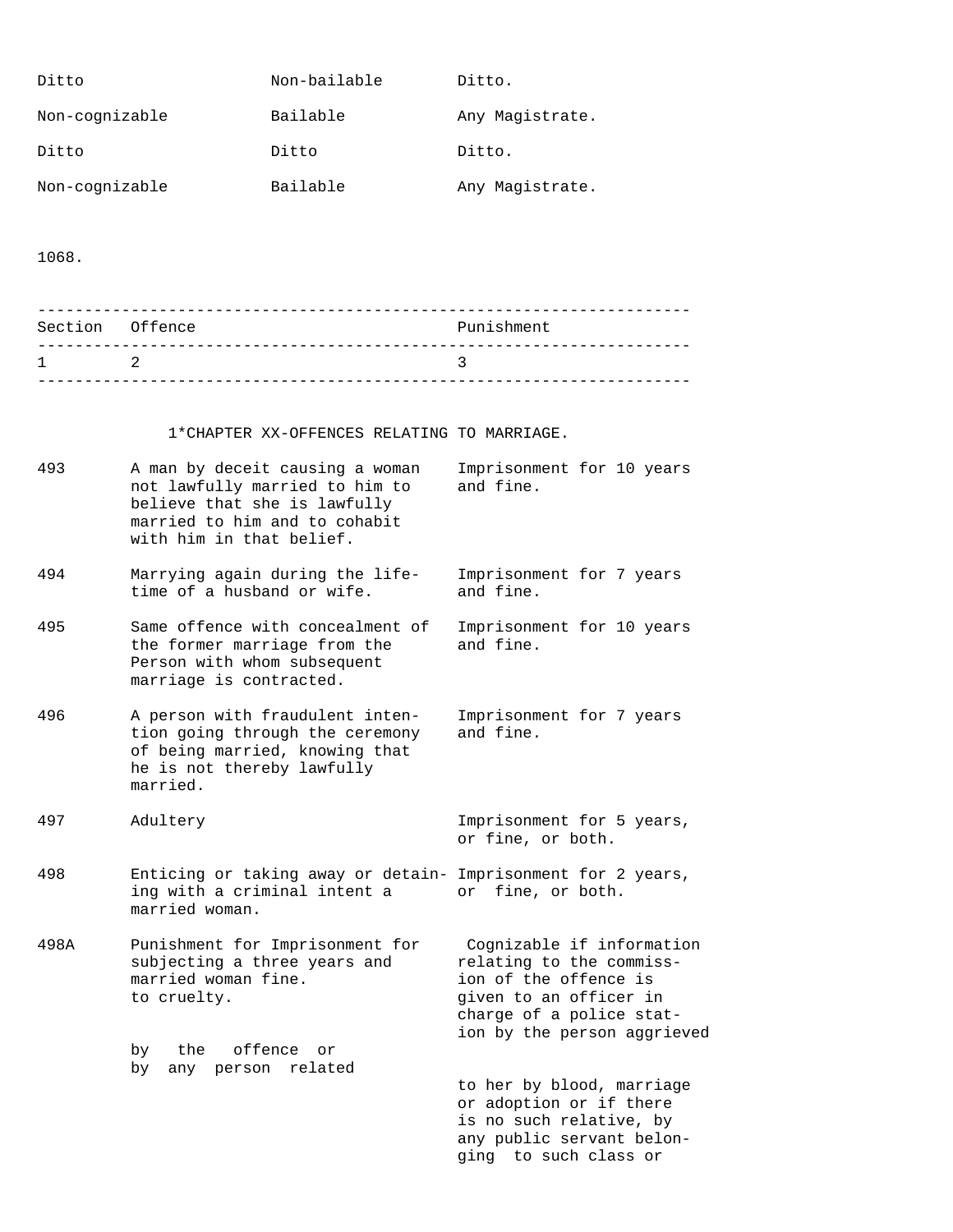category as may be noti fied by the State Government in this behalf

| Cognizable or<br>non-cognizable                      | Bailable or By what<br>non-bailable Court triable |                                   |  |
|------------------------------------------------------|---------------------------------------------------|-----------------------------------|--|
| $\overline{4}$                                       | .5                                                | 6                                 |  |
| Non-cognizable                                       | Non-bailable                                      | Magistrate of the first<br>class. |  |
| Ditto                                                | Bailable                                          | Ditto.                            |  |
| Ditto                                                | Ditto                                             | Ditto                             |  |
| Ditto                                                | Ditto                                             | Ditto.                            |  |
| Ditto                                                | Ditto                                             | Ditto.                            |  |
| Ditto                                                | Ditto                                             | Any Magistrate.                   |  |
| Ditto Non-bailable Magistrate of the first<br>class. |                                                   |                                   |  |
| 1 Ins. by Act 46 of 1983, s.6.                       |                                                   |                                   |  |

1069

## CHAPTER XXI-DEFAMATION

| 500 | Defamation against the President   | Simple Imprisonment for 2 |
|-----|------------------------------------|---------------------------|
|     | or the Vice-President or the       | years, or fine, or both.  |
|     | Governor of a State or Administ-   |                           |
|     | rator of a Union territory or a    |                           |
|     | Minister in respect of his conduct |                           |
|     | in the discharge of his public     |                           |
|     | functions when instituted upon     |                           |
|     | a complaint made by the Public     |                           |
|     | Prosecutor.                        |                           |
|     |                                    |                           |
|     | Defamation in any other case       | Ditto                     |

 501 (a) Printing or engraving matter Ditto knowing it to be defamatory against the President of the Vice- President or the Governor of a State or Administrator of a Union territory or a Minister in respect of his conduct in the discharge of his public functions when instituted upon a com plaint made by the Public Prosecutor.

(b) Printing or engraving matter Ditto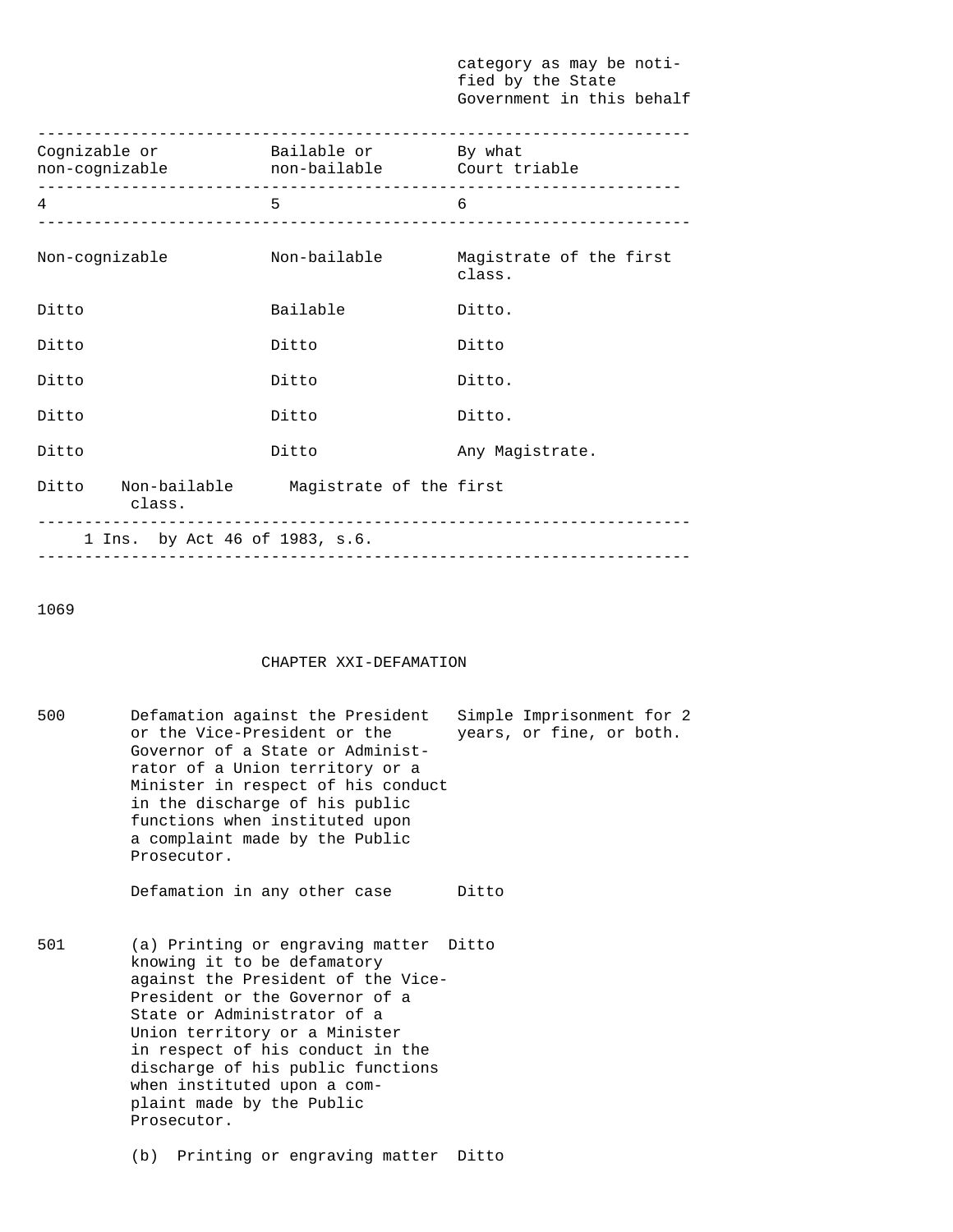knowing it to be defamatory, in any other case.

 502 (a) Sale of printed or engraved Ditto substance containing defama tory matter, knowing it to contain such matter against the President or the Vice-President or the Governor of a State or Administrator of a Union terri tory or a Minister in respect of his conduct in the discharge of his public functions when insti tuted upon a complaint made by the Public Prosecutor.

| Bailable | Court of Session.                 |
|----------|-----------------------------------|
| Ditto    | Magistrate of the<br>first class. |
| Ditto    | Court of Session.                 |
| Ditto    | Magistrate of the<br>first class. |
| Ditto    | Court of Session.                 |
|          |                                   |

----------------------------------------------------------------------

1070

| Section Offence |                                                                                                                                       | Punishment                                            |
|-----------------|---------------------------------------------------------------------------------------------------------------------------------------|-------------------------------------------------------|
| $\mathbf{1}$    | $\mathfrak{D}$                                                                                                                        | 3                                                     |
|                 | (b) Sale of printed or engraved<br>substance containing defamatory<br>matter, knowing it to contain<br>such matter in any other case. | Simple imprisonment for 2<br>years, or fine, or both. |
|                 | CHAPTER XXII-CRIMINAL INTIMIDATION, INSULT AND ANNOYANCE                                                                              |                                                       |
| 504             | Insult intended to provoke breach<br>of the peace.                                                                                    | Imprisonment for 2 years,<br>or fine, or both.        |
| 505             | False statement. rumour, etc.,<br>circulated witH intent to cause<br>mutiny or offence against the<br>public peace.                   | Imprisonment for 3 years,<br>or fine, or both.        |

False statement, rumour, etc., with Ditto intent to create enmity, hatred or ill-will between different classes.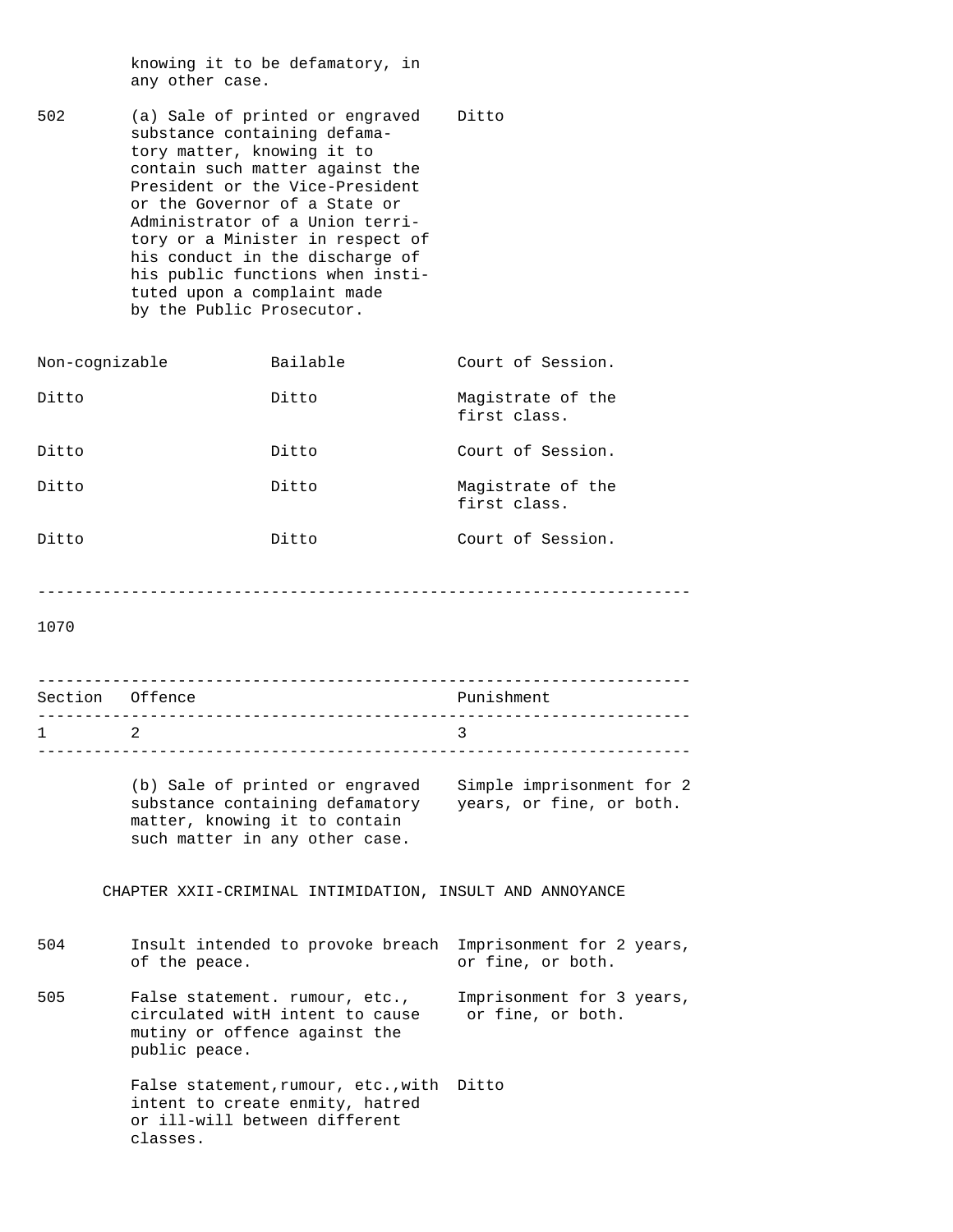False statement, rumour, etc., Imprisonment for 5 years made in place of worship etc., and fine. with intent to create enmity, hatred or ill-will.

| Cognizable or                   | non-cognizable                                             | bailable or<br>non-bailable Court triable                           | By what                                                                                                   |
|---------------------------------|------------------------------------------------------------|---------------------------------------------------------------------|-----------------------------------------------------------------------------------------------------------|
| _____________<br>$\overline{4}$ |                                                            | 5 <sup>5</sup>                                                      | 6                                                                                                         |
|                                 | Non-cognizable Bialable                                    |                                                                     | Magistrate of the<br>first class.                                                                         |
| Non-cognizable                  |                                                            | Bailable                                                            | Any Magistrate.                                                                                           |
| Ditto                           |                                                            | Non-bailable                                                        | Ditto.                                                                                                    |
| Cognizable                      |                                                            | Ditto                                                               | Ditto.                                                                                                    |
| Ditto                           |                                                            | Ditto                                                               | Ditto.                                                                                                    |
| 1071                            |                                                            |                                                                     |                                                                                                           |
| 506                             | Criminal intimidation                                      |                                                                     | Imprisonment for 2 years,<br>or fine, or both.                                                            |
|                                 | grievous hurt, etc.                                        | If threat be to cause death or                                      | Imprisonment for 7 years,<br>or fine, or both.                                                            |
| 507                             | taken precaution to conceal<br>whence the threat comes.    | Criminal intimidation by anony-<br>mous communication or having     | Imprisonment for 2 years,<br>in addition to the punishment<br>under above section.                        |
| 508                             | to believe that he will be<br>displeasure.                 | Act caused by inducing a person<br>rendered an object of Divine     | Imprisonment for 1 year,<br>or fine, or both.                                                             |
| 509                             | modesty of a woman, etc.                                   | Uttering any word or making any<br>gesture intended to insult the   | Simple imprisonment for 1<br>year, or fine, or both.                                                      |
| 510                             | person.                                                    | in a state of intoxication, and<br>causing annoyance to any person. | Appearing in a public place, etc., Simple imprisonment for<br>24 hours, or fine of 10<br>rupees, or both. |
|                                 |                                                            | CHAPTER XXIII-ATTEMPTS TO COMMIT OFFENCES.                          |                                                                                                           |
| 511                             | punishable with imprisonment<br>such attempt doing any act | Attempting to commit offences<br>for life or imprisonment, and in   | Imprisonment for life or<br>imprisonment not exceed-<br>ing half of the longest<br>term provided for the  |

 towards the commission of the offence, or fine, or offence. both.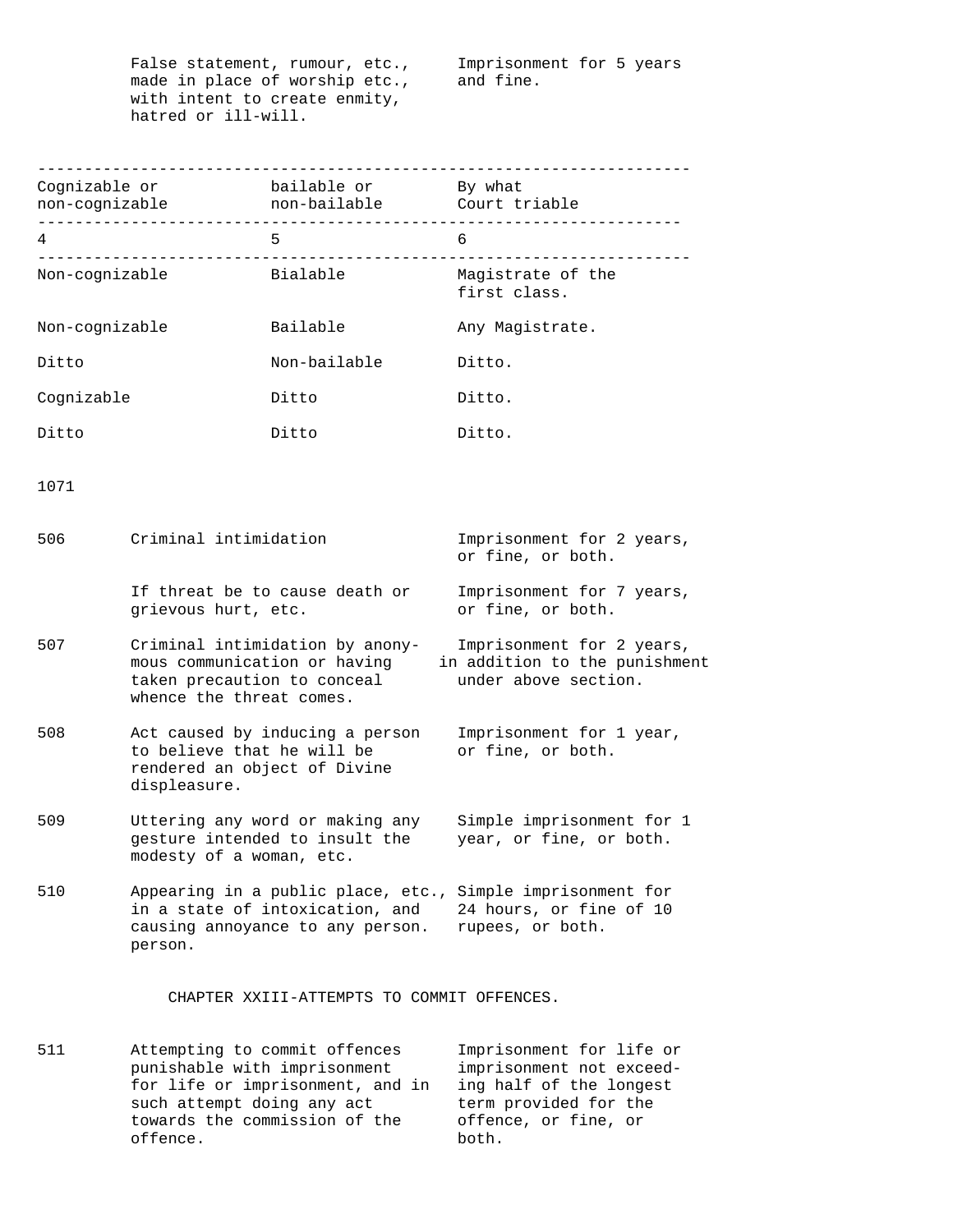| Non-cognizable                                                  | Bailable                                                                        | Ditto.                                                     |
|-----------------------------------------------------------------|---------------------------------------------------------------------------------|------------------------------------------------------------|
| Ditto                                                           | Ditto                                                                           | Magistrate of the<br>first class.                          |
| Ditto                                                           | Ditto                                                                           | Ditto.                                                     |
| Ditto                                                           | Ditto                                                                           | Any Magistrate.                                            |
| Cognizable                                                      | Ditto                                                                           | Ditto.                                                     |
| Non-cognizable                                                  | Ditto                                                                           | Ditto.                                                     |
| According as the<br>offence is cognizable<br>or non-cognizable. | According as the<br>offence attempted<br>by the offender is<br>bailable or not. | The Court by which the<br>offence attempted is<br>triable. |

----------------------------------------------------------------------

1072

II.-CLASSIFICATION OF OFFENCE AGAINST OTHER LAWS

| Offence                                                                                                         | Cognizable or Bailable or<br>non-cognizable non-bailable Court triable |              | By what                              |
|-----------------------------------------------------------------------------------------------------------------|------------------------------------------------------------------------|--------------|--------------------------------------|
| If punishable with Cognizable<br>death, imprisonment<br>for life or impris-<br>onment for more than<br>7 years. |                                                                        | Non-bailable | Court of<br>Session.                 |
| If punishable with<br>imprisonment for 3<br>years and upwards<br>but not more than<br>7 years.                  | Ditto                                                                  | Ditto        | Magistrate of<br>the first<br>class. |
| If punishable with Non-cognizable<br>imprisonment for less<br>than 3 years or with<br>fine only.                |                                                                        | Bailable     | Any<br>Magistrate.                   |

----------------------------------------------------------------------

1073

SCHE

(See section 476)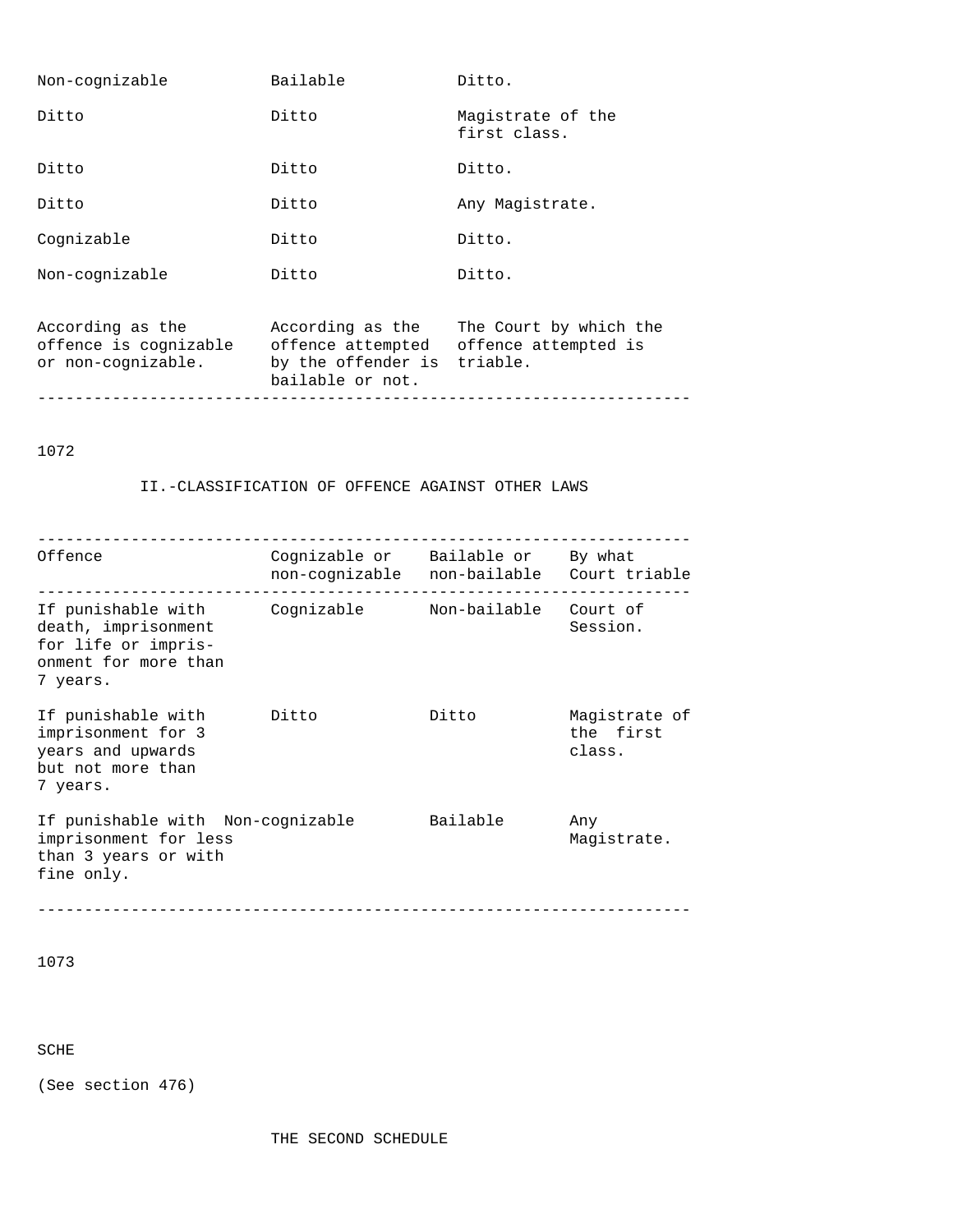(See section 476)

FORM No. 1

SUMMONS TO AN ACCUSED PERSON

(See section 61)

To (name of accused) of (address).

 WHEREAS your attendance is necessary to answer to a charge of (state shortly the offence charged), you are hereby required to appear in person (or by pleader, as the case may be) before the (Magistrate) of, on the day of. Herein fail not.

Dated, this day of, 19.

(Seal of the Court) (Signature)

FORM No. 2

WARRANT OF ARREST

(See section 70)

 To (name and designation of the person or persons who is or are to execute the warrant).

 WHEREAS (name of accused) of (address) stands charged with the offence of (state the offence), you are hereby directed to arrest the said

 , and to produce him before me. Herein fail not. Dated, this day of, 19. (Sea of the Court) (Signature) (See section 71) This warrant may be endorsed as follows:-

 If the said shall give bail himself in the sum of rupees with one surety in the sum of rupees (or two sureties each in the sum of rupees) to attend before me on the day of and to continue so to attend until otherwise directed by me, he may be released.

Dated, this day of, 19. (Seal of the Court) (Signature)

1074

(The Second Schedule.)

FORM No. 3

BOND AND BAIL-BOND AFTER ARREST UNDER A WARRANT

(See section 81)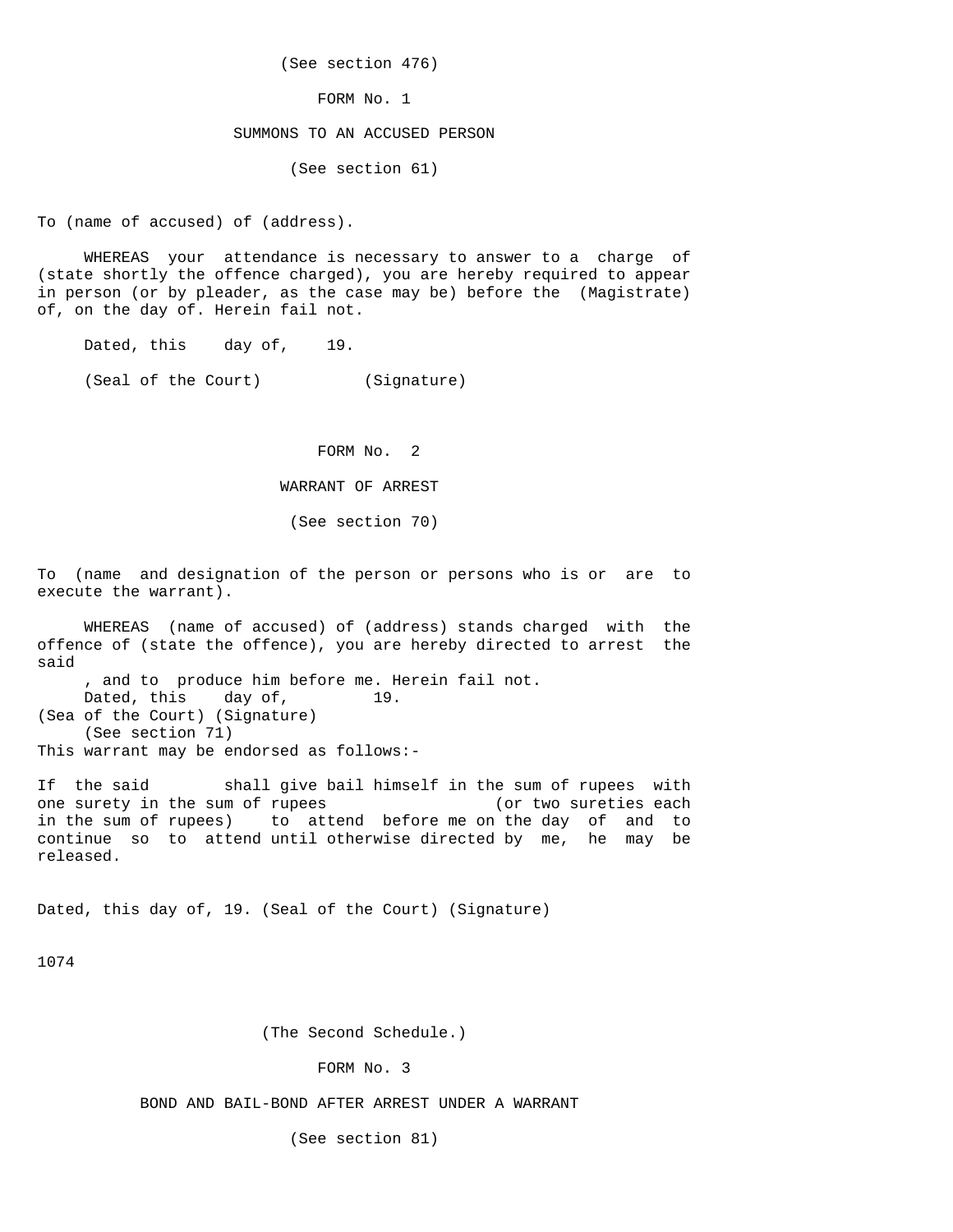I, (name), of being brought before the District Magistrate of (or as the case may be) under a warrant issued to compel my appearance to answer to the charge of , do hereby bind myself to attend in the court of on the day of next, to answer to the said charge, and to continue so to attend until otherwise directed by the Court ; and, in case of my making default herein, I bind myself to forfeit, to Government, the sum of rupees

Dated, this day of , 19.

#### (Signature)

 I do hereby declare myself surety for the above-named of , that he shall attend before in the Court of on the day of next, to answer to the charge on which he has been arrested, and shall continue so to attend until otherwise directed by the Court; and, in case of his making default therein, I bind myself to forfeit, to Government, the sum of rupees .

Dated, this day of, 19.

(Signature)

 FORM No. 4 PROCLAMATION REQUIRING THE APPEARANCE OF A PERSON ACCUSED (See section 82)

 WHEREAS complaint has been made before me that (name, description and address) has committed (or is suspected to have committed) the offence of , punishable under section of the Indian Penal Code, and it has been returned to a warrant of arrest thereupon issued that the said (name) cannot be found, and whereas It has been shown to my satisfaction that the said (name) has absconded (or is concealing himself to avoid the service of the said warrant) ;

 Proclamation is hereby made that the said of is required to appear at (place) before this Court (or before me) to answer the said complaint on the day of

Dated, this day of, 19.

(Seal of the Court) (Signaturey)

1075

(The Second Schedule)

#### FORM No. 5

## PROCLAMATION REQUIRING THE ATTENDANCE OF A WITNESS

## (See sections 82, 87 and 90)

 WHEREAS complaint has been made before me that (name, description and address) has committed (or is suspected to have committed) the offence of (mention the offence concisely) and a warrant has been issued to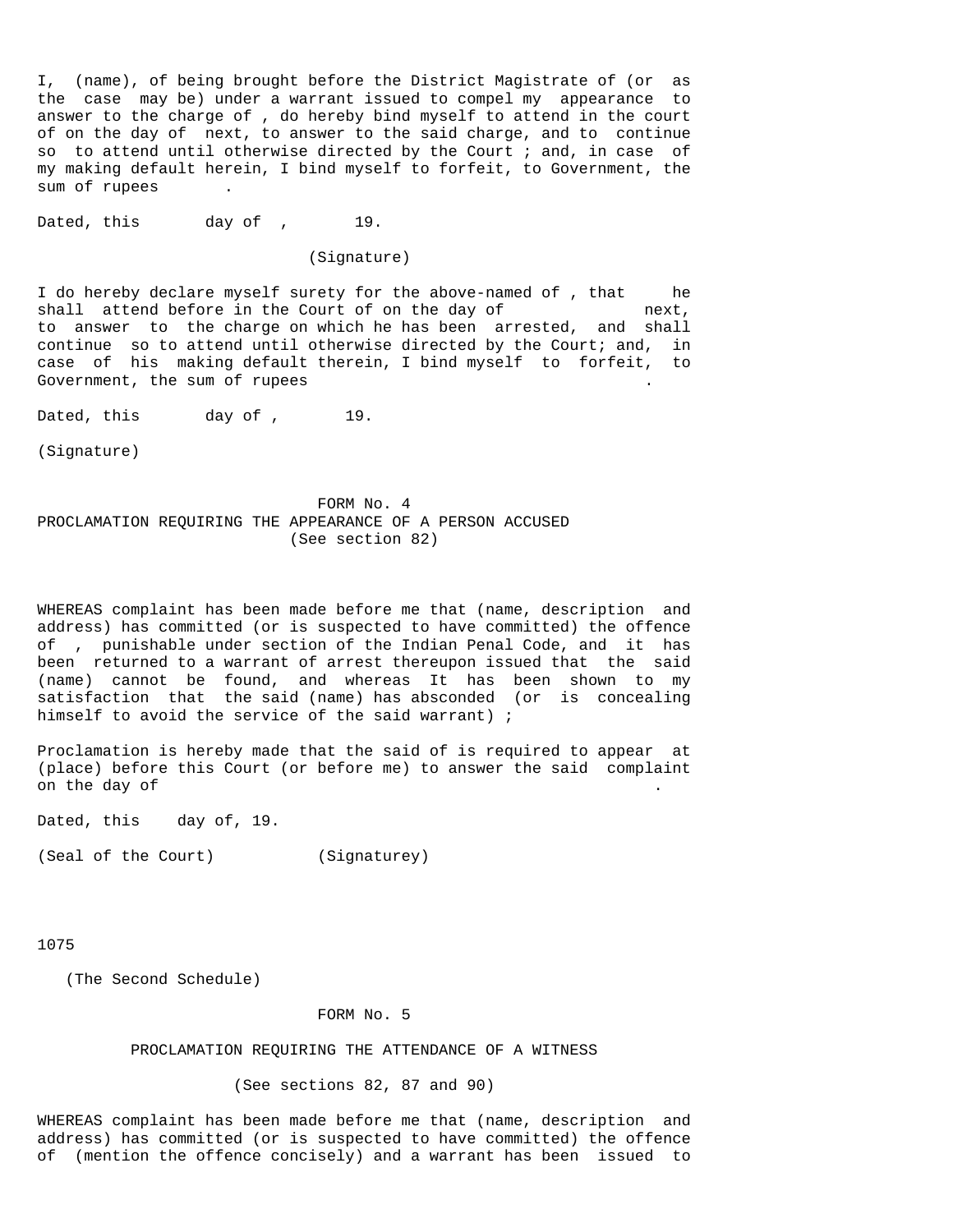compel the attendance of (name, description and address of the witness before this Court to be examined touching the matter of the said complaint; and whereas it has been returned to the said warrant that the said (name of witness) cannot be served, and it has been shown to my satisfaction that he has absconded (or is concealing himself to avoid the service of the said warrant) ;

 Proclamation is hereby made that the said (name) is required to appear at (place) before the Court of on the day of next at o'clock, to be examined touching the offence complained of.

Dated, this day of , 19.

(Seal of the Court)

(Signature)

## FORM No. 6

## ORDER OF ATTACHMENT TO COMPEL THE ATTENDANCE OF A WITNESS (See section 83)

To the Officer in charge of the police station at

 WHEREAS a warrant has been duly issued to compel the attendance of(name, description and address) to testify concerning a complaint pending before this Court, and it has been returned to the said warrant that it cannot be served; and whereas it has been shown to my satisfaction that he has absconded (or is concealing himself to avoid the service of the said warrant) ; and thereupon a Proclamation has been or is being duly issued and published requiring the said to appear and give evidence at the time and place mentioned therein;

 This is to authorise and require you to attach by seizure the movable property belonging to the said to the value of rupees which you may find within the District of and to hold the said property under attachment pending the further order of this Court, and to return this warrant with an endorsement certifying the manner of its execution.

Dated, this day of , 19.

(Seal of the Court) (Signature)

1076

(The Second Schedule.)

FORM No. 7

## ORDER OF ATTACHMENT TO COMPEL THE APPEARANCE OF A PERSON ACCUSED (See section 83)

 To (name and designation of the person or persons who is or are to execute the warrant).

 WHEREAS complaint has been made before me that (name, description and address) has committed (or is suspected to have committed) the offence of punishable under section of the Indian Penal Code, and it has been returned to a warrant of arrest thereupon issued that the said (name) cannot be found; and whereas it has been shown to my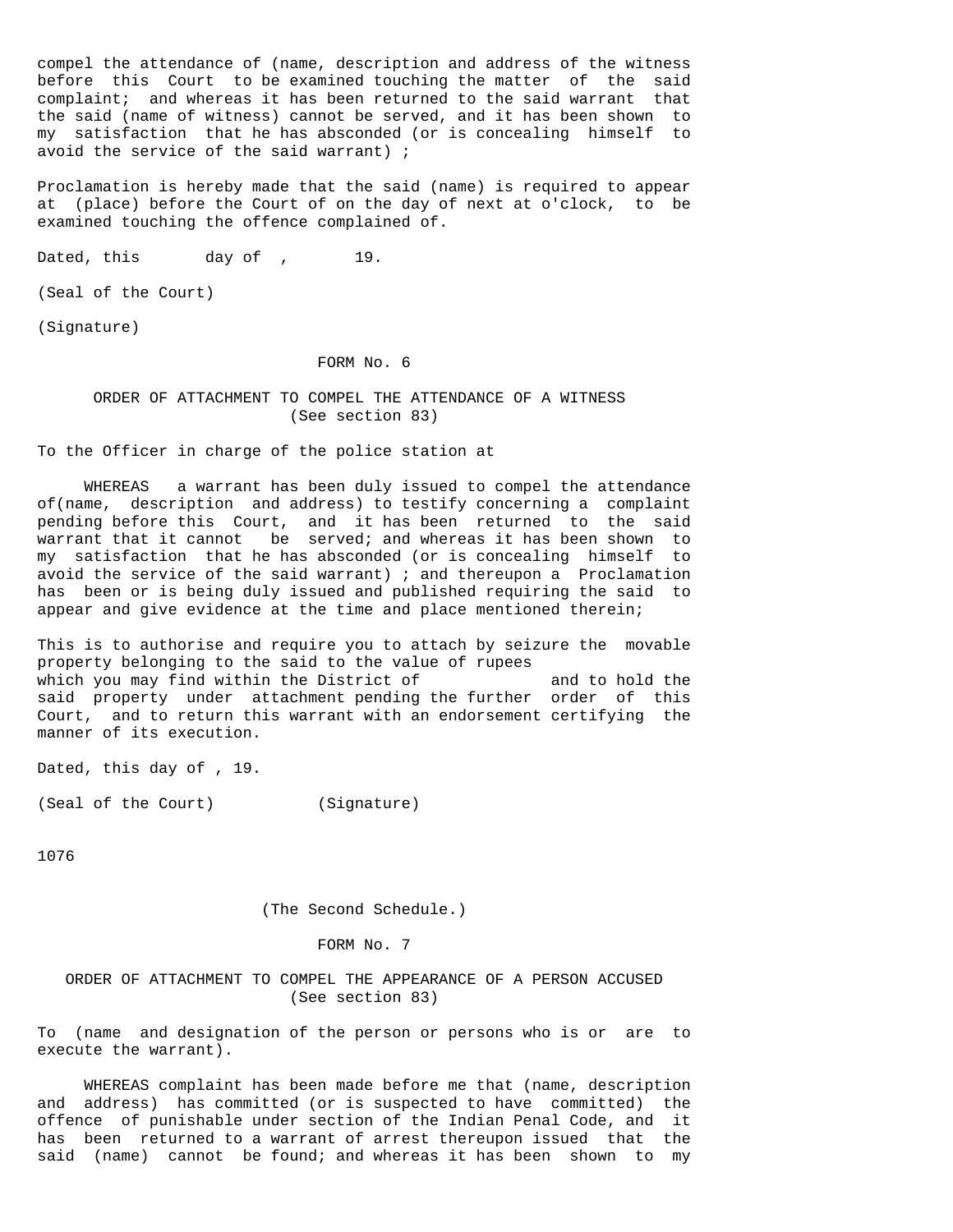satisfaction that the said (name) has absconded (or is concealing himself to avoid the service of the said warrant) and thereupon a Proclamation has been or is being duly issued and published requiring the said to appear to answer the said charge within day; and whereas the said is possessed of the following property, other than land paying revenue to Government, in the Village (or town), of , in the District of , viz., and an order has been made for the attachment thereof;

 You are hereby required to attach the said property in the manner specified in clause (a), or clause (c), or both\*, of sub-section (2) of section 83, and to hold the same under attachment pending further order of this Court, and to return this warrant with an endorsement certifying the manner of its execution.

Dated, this day of , 19.

 (Seal of the Court) (Signature)

 \*Strike out the one which is not applicable, depending on the nature of the property to be attached.

FORM No. 8

 ORDER AUTHORISING AN ATTACHMENT BY THE DISTRICT MAGISTRATE OR COLLECTOR

(See section 83)

To the District Magistrate/Collector of the District of

 WHEREAS complaint has been made before me that (name, description and address) has committed (or is suspected to have committed) the

1077

(The Second Schedule)

 offence of , punishable under section of the Indian Penal Code, and it has been returned to a warrant of arrest thereupon issued that the said (name) cannot be found; and whereas it has been shown to my satisfaction that the said (name) has absconded (or is concealing himself to avoid the service of the said warrant) and thereupon a Proclamation has been or is being duly issued and published requiring the said (name) to appear to answer the said charge within days  $i$  and whereas the said is possessed of certain land paying revenue to Government in the village (or town) of in the District of;

 You are hereby authorised and requested to cause the said land to be attached, in the manner specified in clause (a), or clause (c), or both\*, of sub-section (4) of section 83, and to be held under attachment pending the further order of this Court, and to certify without delay what you may have done in pursuance of this order.

Dated, this day of , 19.

(Seal of the Court)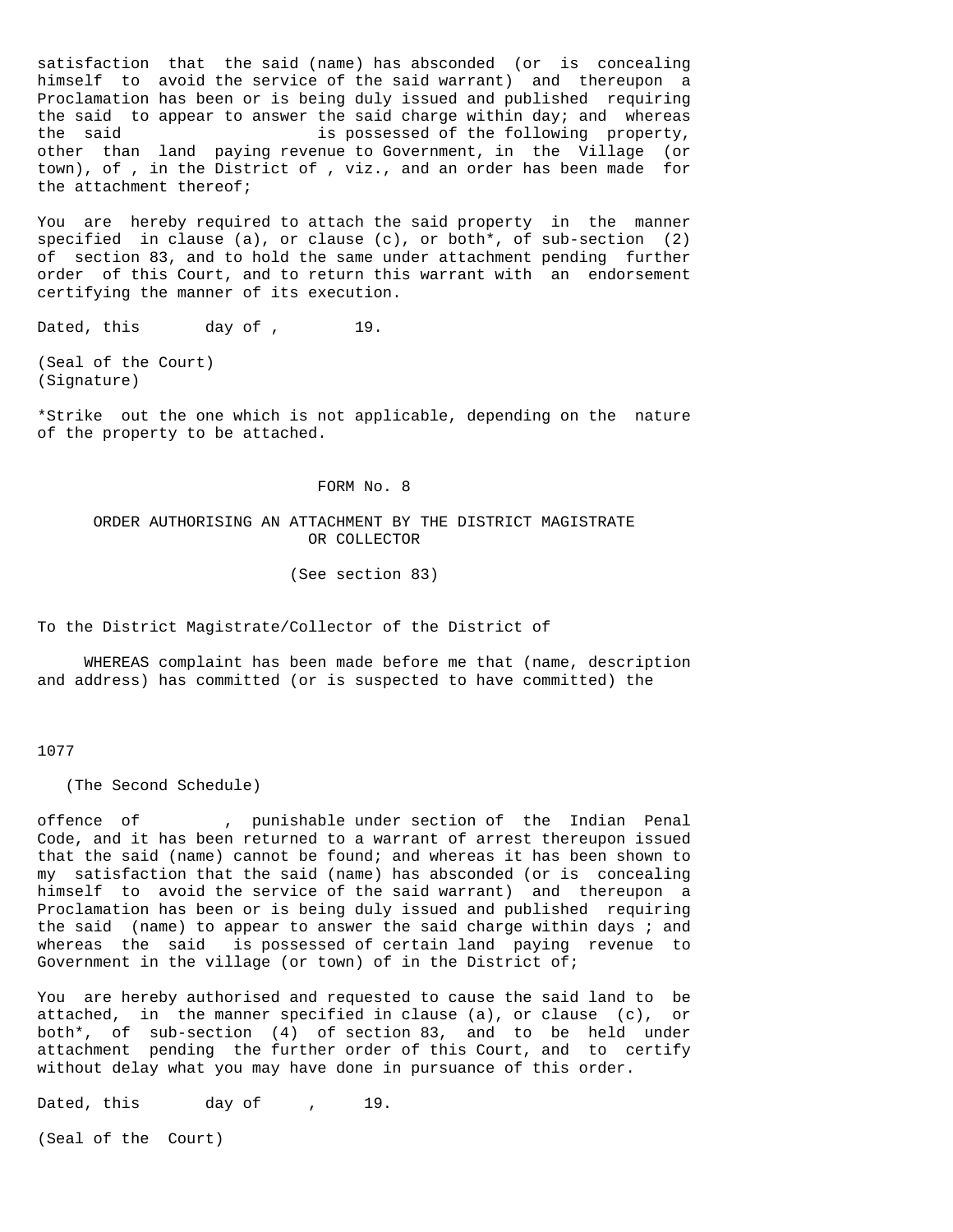(Signature)

\*Strike out the one which is not desired.

#### FORM No. 9

WARRANT IN THE FIRST INSTANCE TO BRING UP A WITNESS

(See section 87)

 To (name and designation of the police officer or other person or persons who is or are to execute the warrant).

 WHEREAS complaint has been made before me that (name and des cription of accused) of (address) has (or is suspected to have) committed the -offence of (mention the offence concisely), and it appears likely that ,(name and description of witness) can give evidence concerning the said complaint, and whereas I have good and sufficient reason to believe that he will not attend as a witness on the hearing of the said complaint unless compelled to do so;

 This is to authorise and require you to arrest the said (name of witness), and on the day of to bring him before this Court, to be examined touching the offence complained of.

Dated, this day of , 19.

(Seal of the Court)

(Signature)

1078

(The Second Schedule)

#### FORM No. 10

WARRANT TO SEARCH AFTER INFORMATION OF A PARTICULAR OFFENCE

(See section 93)

 To (name and designation of the police officer or other person or persons who is or are to execute the warrant).

 WHEREAS information has been laid (or complaint has been made) before me of the commission (or suspected commission) of the offence of (mention the offence concisely), and it has been made to appear to me that the production of (specify the thing clearly) is essential to the inquiry now being made (or about to be made) into the said offence (or suspected offence) ;

 This is to authorise and require you to search for the said (the thing specified) in the (describe the house or place or part thereof to which the search is to be confined), and, if found, to produce the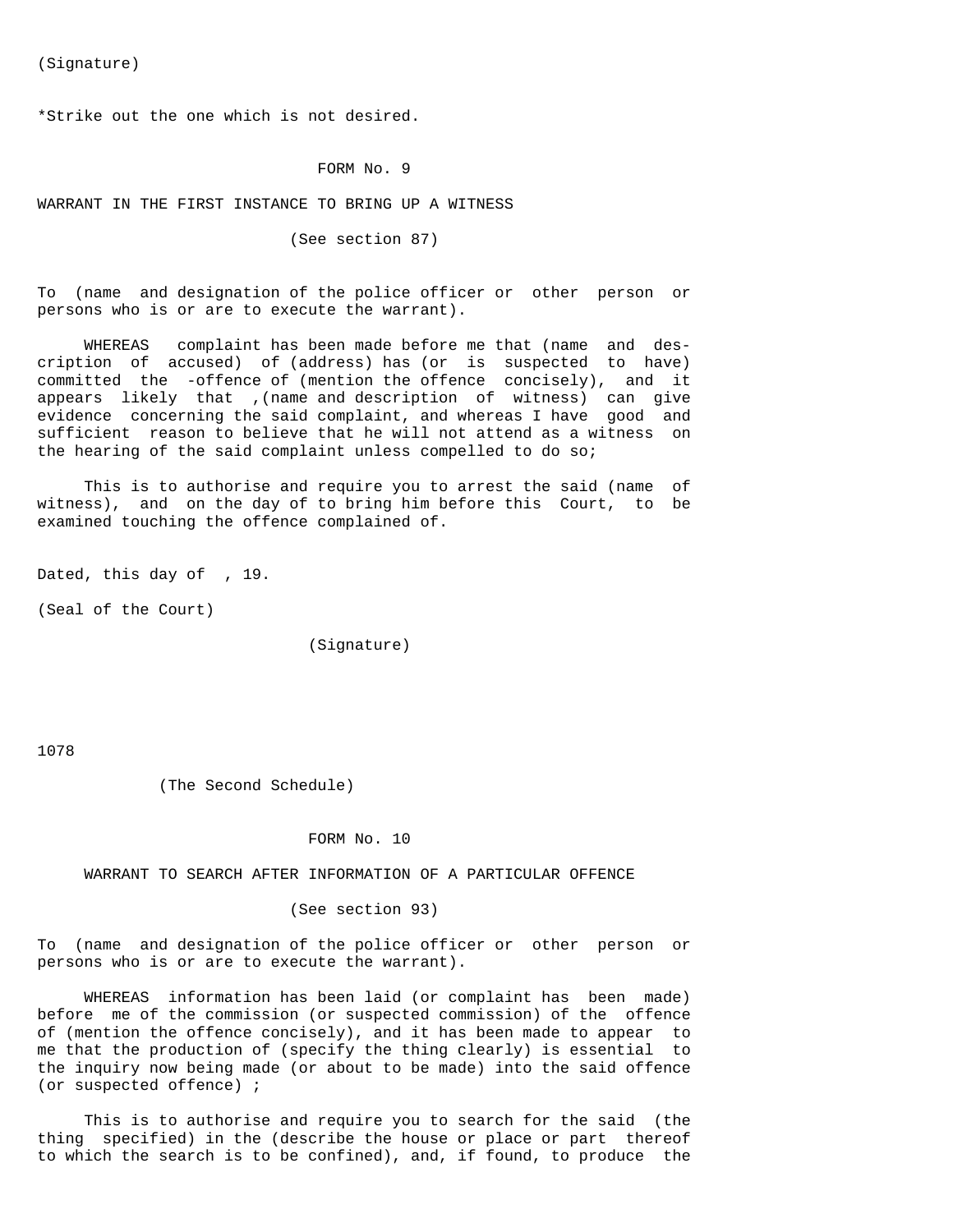same forthwith before this Court, returning this warrant, with an endorsement certifying what you have done under it, immediately upon its execution.

Dated, this day of , 19.

 (Seal of the Court) (Signature)

### FORM No. 11

WARRANT TO SEARCH SUSPECTED PLACE OF DEPOSIT

(See section 94)

 To (name and designation of a police officer above the rank of a constable).

 WHEREAS information has been laid before me, and on due inquiry thereupon had, I have been led to believe that the (describe the house or other place) is used as a place for the deposit (or sale) of stolen property (or it for either of the other purposes expressed in the section, state the purpose in the words of the section);

 This is to authorise and require you to enter the said house (or other place) with such assistance as shall be required, and to use, if necessary, reasonable force for that purpose, and to search every part of the said house (or other place, or if the search is to be confined to a part, specify the part clearly), and to seize and take possession of any property (or documents, or stamps, or seals, or coins, or obscene objects, as the case may be) (add, when the case requires it) and also of any instruments and

### 1079

(The Second Schedule)

 materials which you may reasonably believe to be kept for the manu facture of forged documents, or counterfeit stamps, or false seals or counterfeit coins or counterfeit currency notes (as the case may be), and forthwith to bring before this Court such of the said things as may be taken possession of, returning this warrant, with an endorsement certifying what you have done under it, immediately upon its execution.

Dated, this day of , 19. (Seal of the Court)

(Signature)

FORM No. 12

### BOND TO KEEP THE PLACE

(See sections 106 and 107)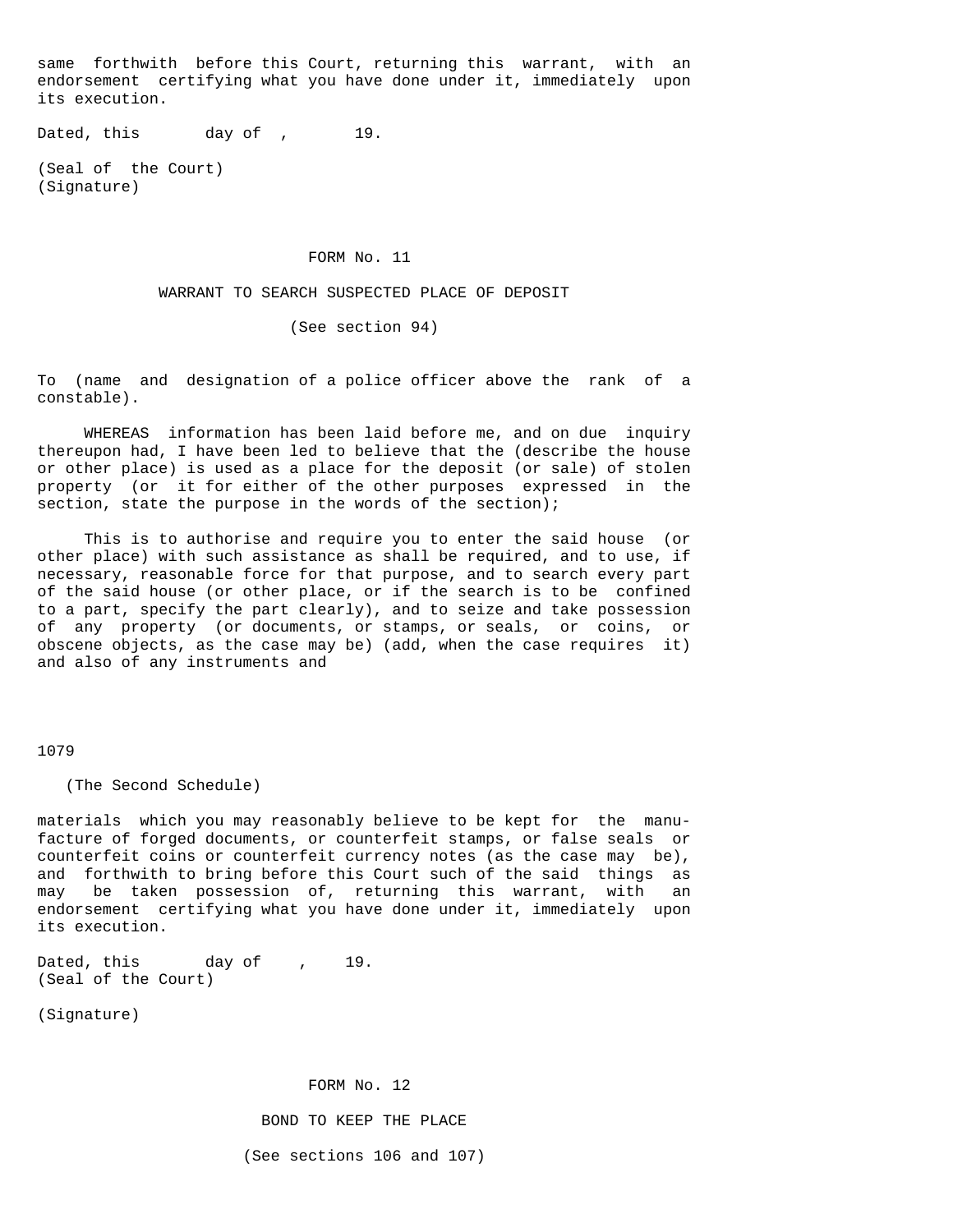WHEREAS I, (name), Inhabitant of (place), have been called upon to enter into a bond to keep the peace for the term of or until the completion of the inquiry in the matter of now pending in the Court of , I hereby bind myself not to commit a breach of the peace, or do any act that may probably occasion a breach of the peace, during the said term or until the completion of the said inquiry and, in case of my making default therein, I hereby bind myself to forfeit to Government the sum of rupees

Dated, this day of , 19.

(Signature)

### FORM No. 13

#### BOND FOR GOOD BEHAVIOUR

### (See sections 108, 109 and 110)

 WHEAREAS I, (name), inhabitant of (place), have been called upon to enter into a bond to be of good behaviour to Government and all the citizens of India for the term of (state the period) or until the completion of the inquiry in the matter of now pending in the Court of I hereby bind myself to be of good behaviour to Government and all the citizens of India during the said term or until the completion of the said inquiry; and,, in case of my making default therein, I hereby bind myself to forfeit to Government the sum of rupees

Dated, this day of , 19.

(Signature)

1080

(The Second Schedule)

(Where a bond with sureties is to be executed, add .

 We do hereby declare ourselves sureties for the above-named that he will be of good behaviour to Government and all the citizens of India during the said term or until the completion of the said inquiry; and, in case of his making default therein, we bind ourselves, jointly and severally, to forfeit to Government the sum of rupees

Dated, this day of , 19.

(Signature)

#### FORM No. 14

SUMMONS ON INFORMATION OF A PROBABLE BREACH OF THE PEACE

(See section 113)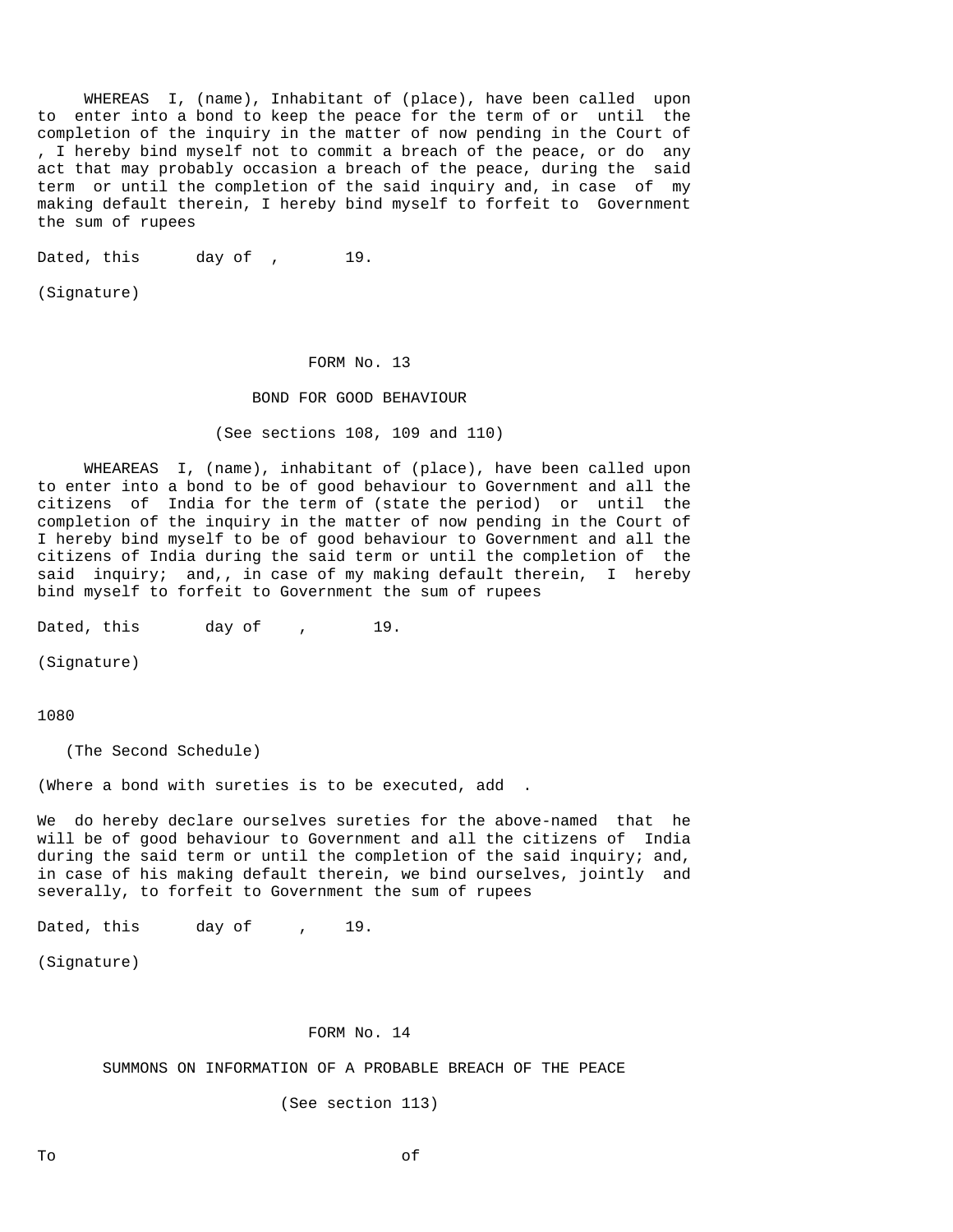WHEREAS it has been made to appear to me by credible information that (state the substance of the information), and that you are likely to commit a breach of the peace (or by which act a breach of the peace will probably be occasioned), you are hereby required to attend in person (or by a duly authorised agent) at the office of the Magistrate of on the day of 19 , at ten o'clock in the forenoon, to show cause why you should not be required to enter into a bond for rupees [when sureties are required, add, and also to give security by the bond of one (or two, as the case may be) surety (or sureties) in the sum of rupees (each if more than one)], that you will keep the peace for the term of

Dated, this day of , 19.

(Seal of the Court)

(Signature)

#### FORM No. 15

WARRANT OF COMMITMENT ON FAILURE TO FIND SECURITY TO KEEP THE PEACE

(See section 122)

To the Officer in charge of the Jail at

 WHEREAS (name and address) appeared before me in person (or by his authorised agent) on the day of in obedience to a summons calling upon him to show cause why he should not enter into a

1081

(The Second Schedule.)

 bond for rupees with one surety (or a bond with two sureties each in rupees ), that he, the said (name), would keep the peace for the period of months; and whereas an order was then made requiring the said (name) to enter into and find such security (state the security ordered when it differs from that mentioned in the summons), and he has failed to comply with the said order;

 This is to authorise and require you to receive the said (name) into your custody, together with this warrant, and him safely to keep in the said Jail for the said period of (term of imprisonment) unless he shall in the meantime be lawfully ordered to be released, and to return this warrant with an endorsement certifying the manner of its execution.

Dated, this day of, 19.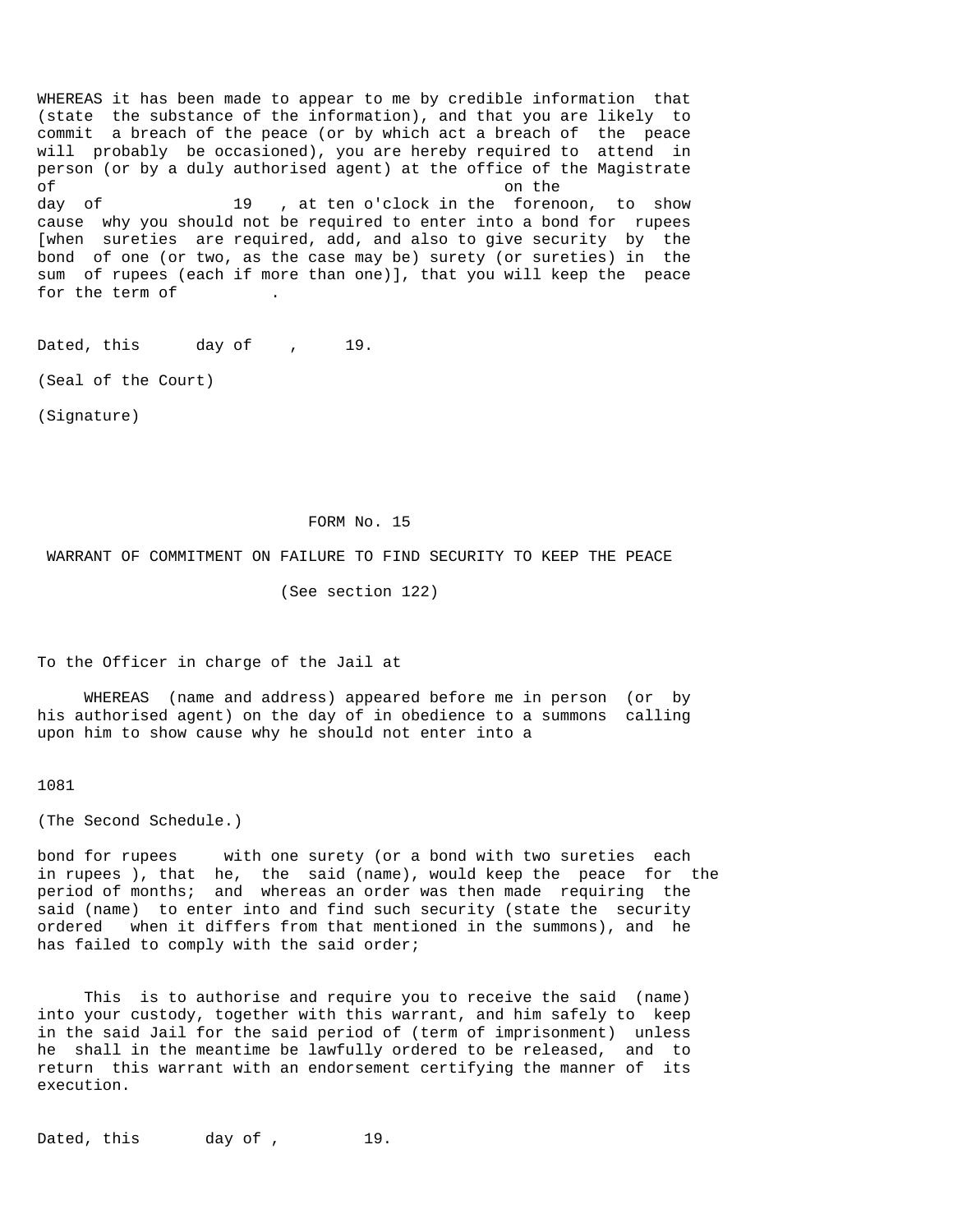(Seal of the Court)

(Signature)

#### FORM No. 16

#### WARRANT OF COMMITMENT ON FAILURE TO FIND SECURITY

## FOR GOOD BEHAVIOUR

(See section 122)

To the Officer in charge of the Jail at

 WHEREAS it has been made to appear to me that (name and description) has been concealing his presence within the district, of and that there is reason to believe that he is doing so with a view to committing a cognizable offence ;

or

 WHEREAS evidence of the general character of (name and description) has been adduced before me and recorded, from which it appears that he is an habitual robber (or house-breaker, etc., as the case may be) ;

 And whereas an order has been recorded stating the same and requiring the said (name) to furnish security for his good behaviour for the term of (state the period) by entering into a bond with one surety (or two or more sureties, as the case may be), himself for rupees and the said surety (or each of the said sureties) for rupees , and the said (name) has failed to comply with the said order and for such default has been adjudged imprisonment for (state the term) unless the said security be sooner furnished ;

 This is to authorise and require you to receive the said (name) into your custody, together with this warrant and him safely to keep in the

1082

(The Second Schedule)

 Jail, or if he is already in prison, be detained therein, for the said period of (term of imprisonment) unless he shall in the meantime be lawfully ordered to be released, and to return this warrant with an endorsement certifying the manner of its execution.

Dated, this day of, 19.

(Seal of the Court) (Signature)

FORM No. 17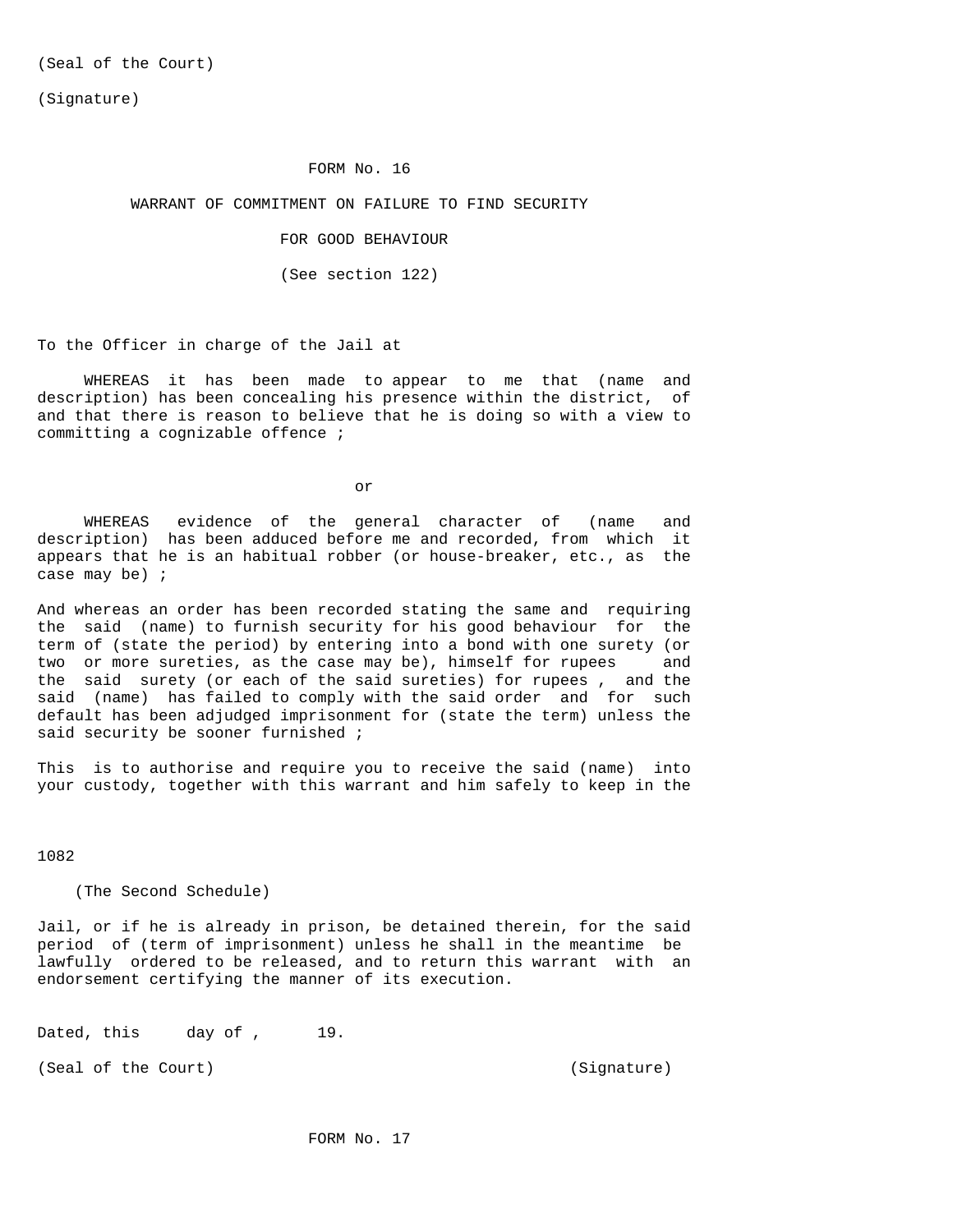(See sections 122 and 123)

(or other officer in whose

 To the Officer in charge of the Jail at custody the person is).

 WHEREAS (name and description of prisoner) was committed to your custody under warrant of the Court, dated the day of 19; and has since duly given under section of the Code of Criminal Procedure, 1973.

or

 WHEREAS (name and description of prisoner) was committed to your custody under warrant of the Court, dated the day of 19 and there have appeared to me sufficient grounds for the opinion that he can be released without hazard to the community ;

 This is to authorise and require you forthwith to discharge the said (name) from your custody unless he is liable to be detained for some other cause.

Dated, this day of , 19.

(Seal of the Court) (Signature)

FORM No. 18

WARRANT OF IMPRISONMENT ON FAILURE TO PAY MAINTENANCE

(See section 125)

To the Officer in charge of the Jail at

 WHEREAS (name, description and address) has been proved before me to be possessed of sufficient means to maintain his wife (name) [or his

1083

 child (name) or his father or mother (name), who is by reason of (state the reason) unable to maintain herself (or himself)] and to have neglected (or refused) to do so, and an order has been duly made requiring the said (name) to allow to his said wife (or child or father or mother) for maintenance the monthly sum of rupees ; and whereas it has been further proved that the said (name) in wilful disregard of the said order has failed to pay rupees, being the amount of the allowance for the month (or months) of ;

 And thereupon an order was made adjudging him to undergo im prisonment in the said Jail for the period of;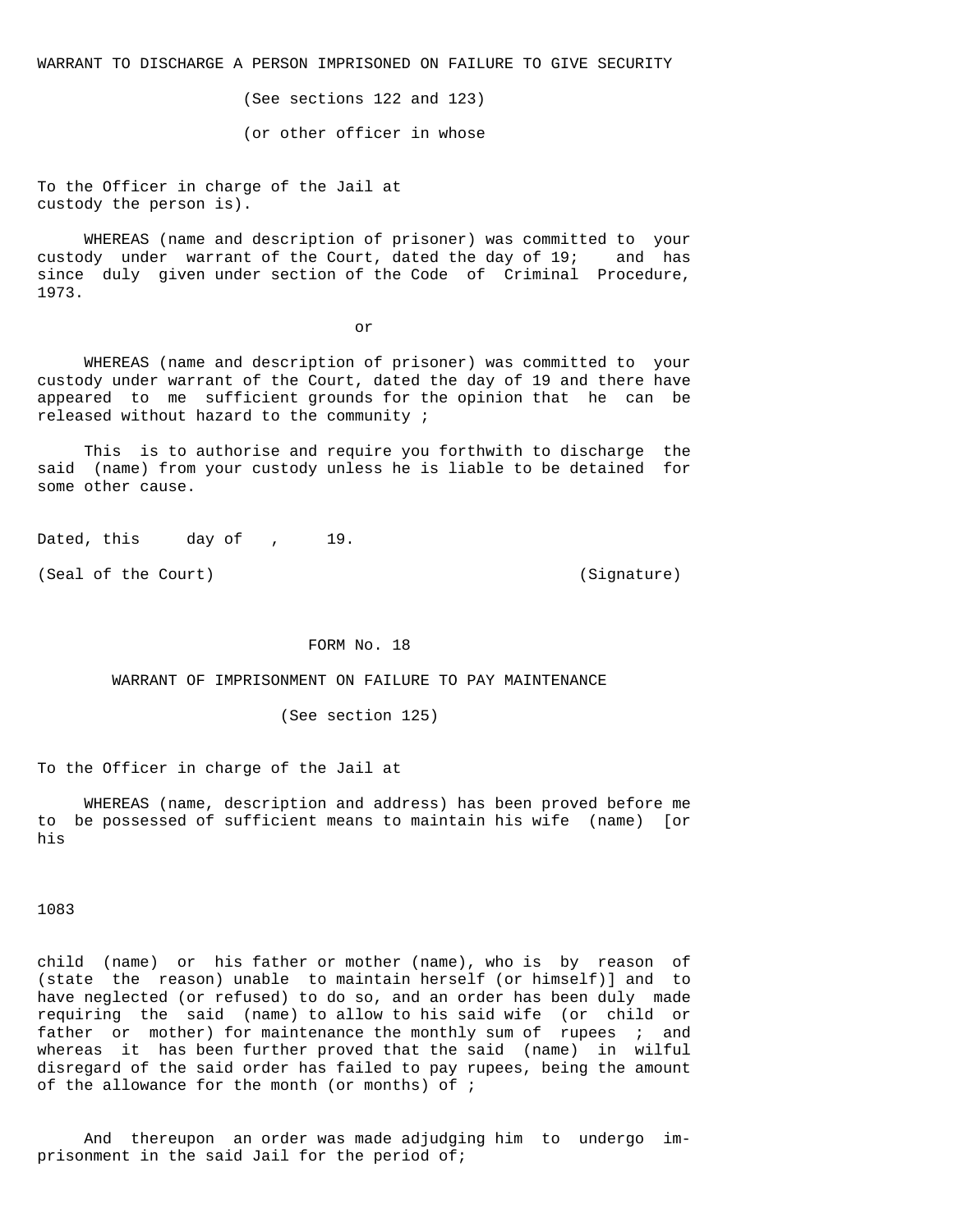This is to authorise and require you to receive the said (name) into your custody in the said Jail, together with this warrant, and there carry the said order into execution according to law, returning this warrant with an endorsement certifying the manner of its execution.

Dated, this day of , 19.

(Seal of the Court)

(Signature)

### FORM No. 19

WARRANT TO ENFORCE THE PAYMENT OF MAINTENANCE BY ATTACHMENT

#### AND SALE

### (See section 125)

 To (name and designation of the police officer or other person to execute the warrant).

 WHEREAS an order has been duly made requiring (name) to allow to his said wife (or child or father or mother) for maintenance the monthly sum of rupees , and whereas the said (name) in wilful disregard of the said order has failed to pay rupees, being the amount of the allowance for the month (or months) of

 This is to authorise and require you to attach any movable property belonging to the said (name) which may be found within the district of , and if within (state the number of days or hours allowed) next after such attachment the said sum shall not be paid (or forthwith), to sell the movable property attached, or so much thereof as shall be sufficient to satisfy the said sum, returning this warrant, with an endorsement certifying what you have done under it, immediately upon its execution.

Dated, this day of, 19. (Seal of the Court) (Signature)

1084

(The Second Schedule)

FORM No. 20

ORDER FOR THE REMOVAL OF NUISANCES

(See section 133)

To (name, description and address).

 WHEREAS it has been made to appear to me that you have caused an obstruction (or nuisance) to persons using the public roadway (or other public place) which, etc., (describe the road or public place), by, etc., (state what it is that causes the obstruction or nuisance),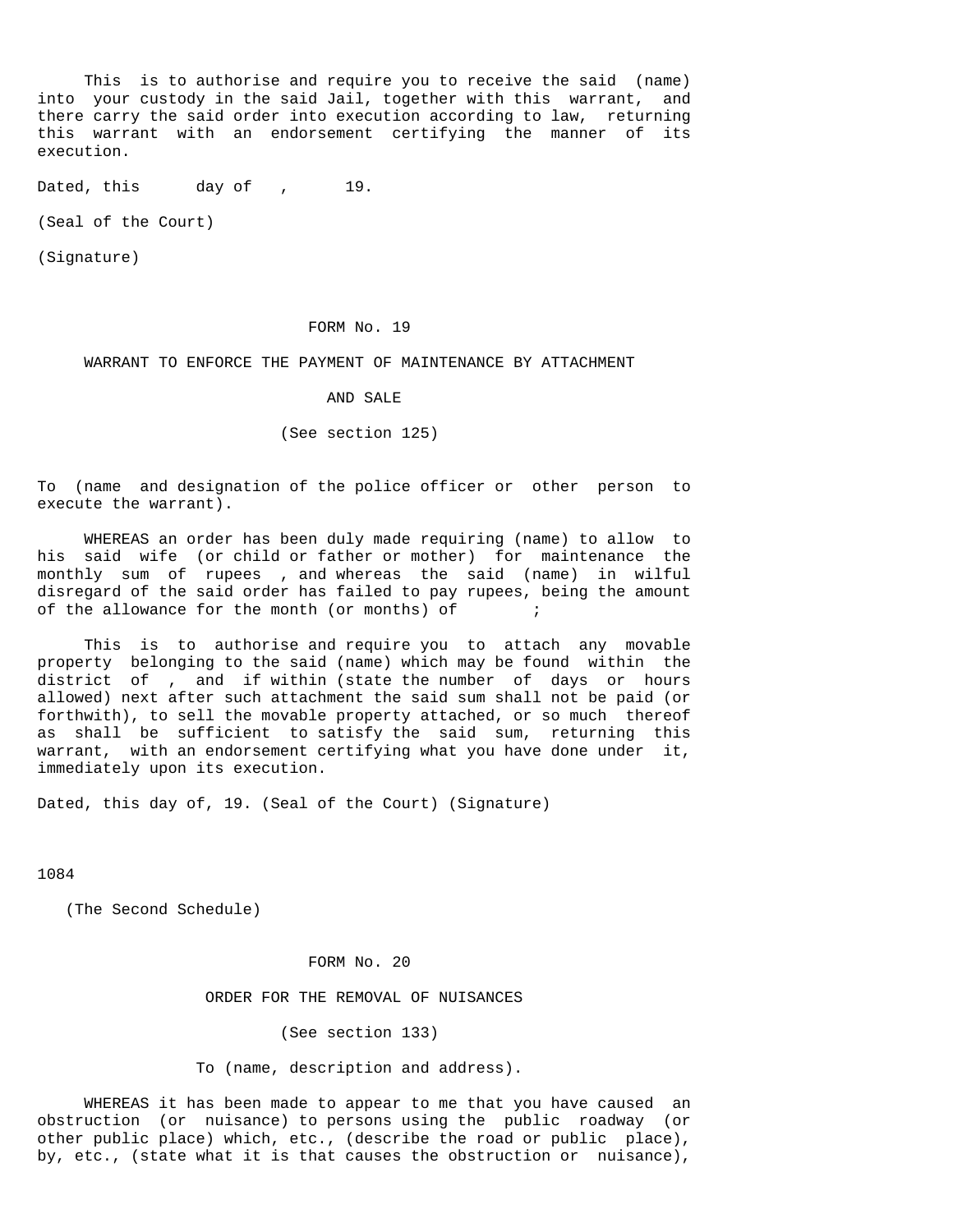or

 WHEREAS it has been made to appear to me that you are carrying on, as owner, or manager, the trade or occupation of (state the particular trade or occupation and the place where it is carried on), and that the same is injurious to the public health (or comfort) by reason (state briefly in what manner the injurious effects are caused), and should be suppressed or removed to a different place;

or

 WHEREAS it has been made to appear to me that you are the owner (or are in possession of or have the control over) a certain tank (or well or excavation) adjacent to the pubic way (describe the thoroughfare), and that the safety of the public is endangered by reason of the said tank (or well or excavation) being without a fence (or insecurely fenced);

or

WHEREAS, etc., etc., (as the case may be);

 I do hereby direct and require you within (state the time allowed) (state what is required to be done to abate the nuisance) or to appear at in the Court of the on the day of next, and to show cause why this order should not be enforced;

or

 I do hereby direct and require you within (state the time allowed) to cease carrying on the said trade or occupation at the said place, and not

1085

(The Second Schedule)

 again to carry on the same, or to remove the said trade from the place where it is now carried on, or to appear, etc.;

or

 I do hereby direct and require you within (state the time allowed) to put up a sufficient fence (state the kind of fence and the part to be fenced) ; or to appear, etc. ;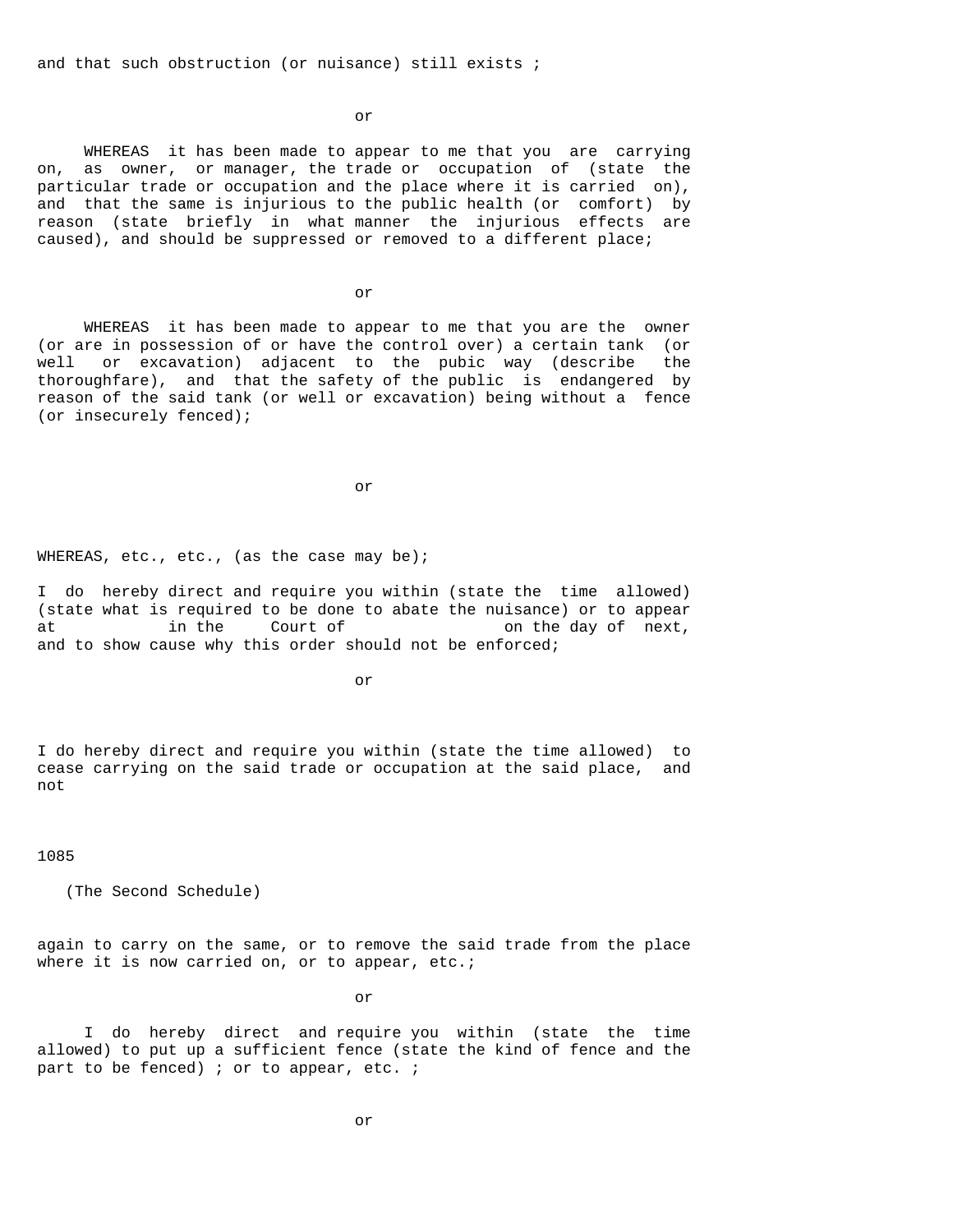I do hereby direct and require you, etc., etc., (as the case may be).

Dated, this day of , 19.

 (Seal of the Court) (Signature)

FORM No. 21

MAGISTRATE'S NOTICE AND PEREMPTORY ORDER

(See section 141)

To (name, description and address).

 I HEREBY give you notice that it has been found that the order issued on the day of requiring you (state substantially the requisition in the order) is reasonable and proper. Such order has been made absolute, and I hereby direct and require you to obey the said order within (state the time allowed), on peril of the penalty provided by the Indian Penal Code for disobedience thereto.

Dated, this day of , 19.

(Seal of the Court)

(Signature)

FORM No. 22

INJUNCTION TO PROVIDE AGAINST IMMINENT DANGER PENDING INQUIRY

(See section 142)

To (name. description and address).

 WHEREAS the inquiry into the conditional order issued by me on the day of , 19 , is pending, and it has been made to appear

1086

(The Second Schedule)

 to me that the nuisance mentioned in the said order is attended with such imminent danger or injury of a serious kind to the public as to render necessary immediate measures to prevent such danger or injury, I do hereby, under the provisions of section 142 of the Code of Criminal Procedure, 1973, direct and enjoin you forthwith to (state plainly what is required to be done as a temporary safeguard), pending the result of the inquiry.

Dated, this day of , 19.

(Seal of the Court)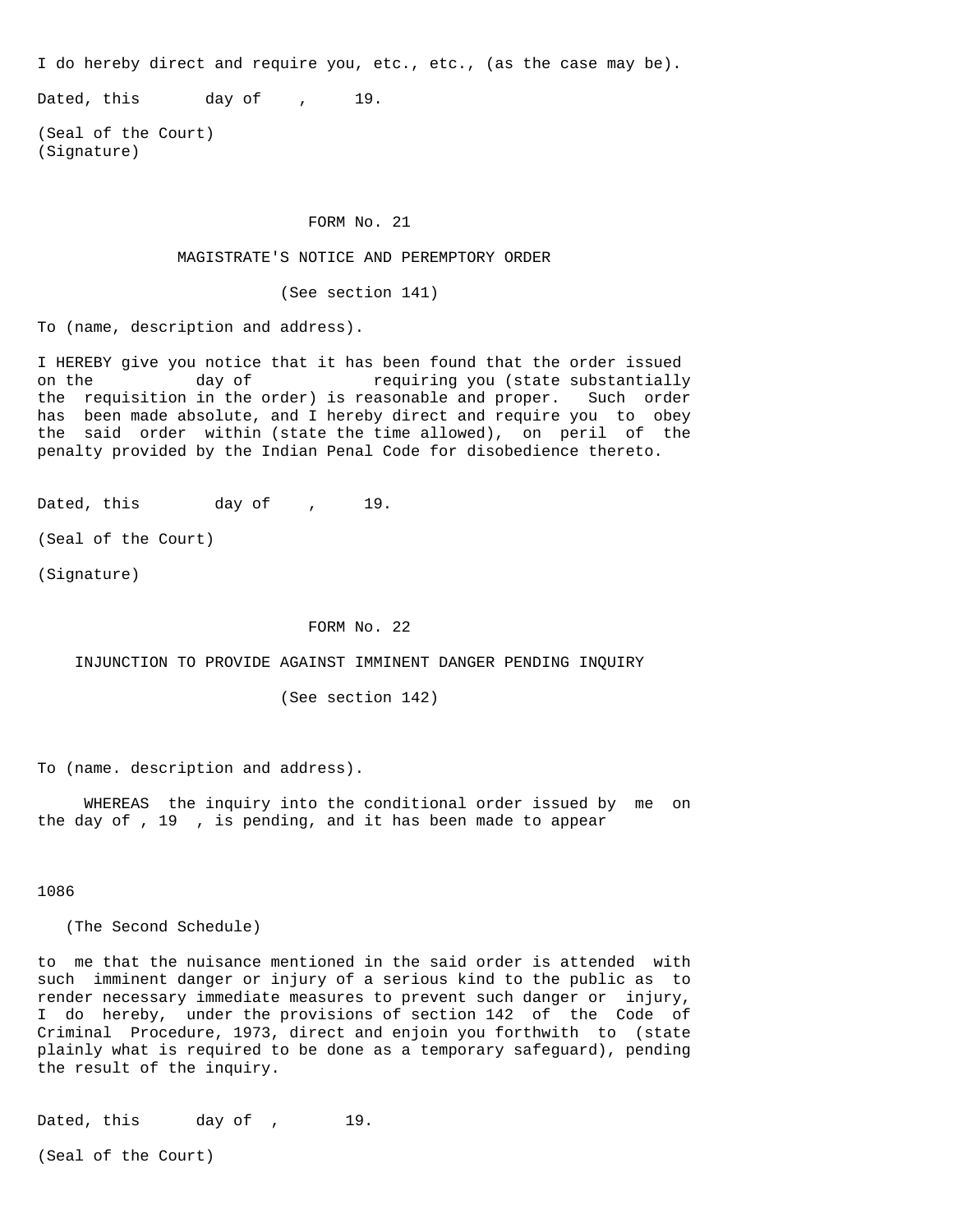(Signature)

## FORM No. 23

MAGISTRATE'S ORDER PROHIBITING THE REPETITION, ETC., OF A NUISANCE

# (See section 143)

To (name, description and address).

 WHEREAS it has been made to appear to me that, etc. (state the proper recital, guided by Form No. 20 or Form No. 24, as the case may be) ;

 I do hereby strictly order and enjoin you not to repeat or continue, the said nuisance.

Dated, this day of , 19.

(Seal of the Court)

(Signature)

# FORM No. 24

MAGISTRATE'S ORDER TO PREVENT OBSTRUCTION, RIOT, ETC.

(See section 144)

To (name, description and address).

 WHEREAS it has been made to appear to me that you are in possession (or have the management) of (describe clearly the property), and that, in digging a drain on the said land, you are about to throw or place a portion of the earth and stones dug-up upon the adjoining public road, so as to occasion risk of obstruction to persons using the road;

or

1087

(The Second Schedule)

 WHEREAS it has been made to appear to me that you and a number of other persons (mention the class of persons) are about to meet and proceed in a procession along the public street, etc., (as the case may be) and that such procession is likely to lead to a riot or an affray;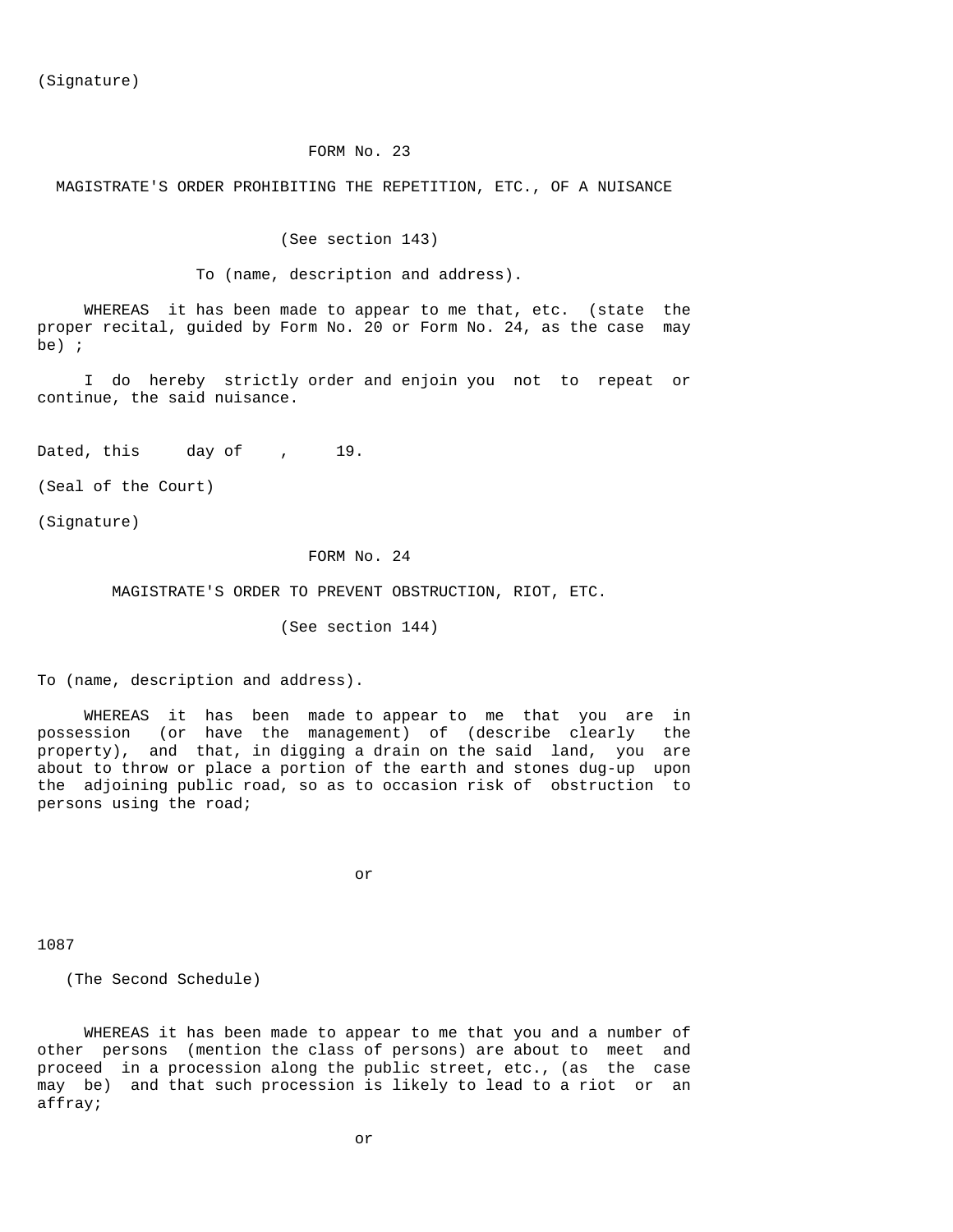WHEREAS, etc., etc., (as the case may be);

 I do hereby order you not to place or permit to be placed any of the earth or stones dug from land on any part of the said road;

or

 I do hereby prohibit the procession passing along the said street, and strictly warn and enjoin you not to take any part in such procession (or as the case recited may require).

Dated, this day of , 19.

(Seal of the Court)

(Signature)

FORM No. 25

MAGISTRATE'S ORDER DECLARING PARTY ENTITLED TO RETAIN POSSESSION OF

LAND, ETC., IN DISPUTE

(See section 145)

 It appears to me, on the grounds duly recorded, that a dispute, likely to induce a breach of the peace, existed between (describe the parties by name and residence, or residence only if the dispute be between bodies of villagers) concerning certain (state concisely the subject of dispute), situate within my local jurisdiction, all the said parties were called upon to give in a written statement of their respective claims as to the fact of actual possession of the said (the subject of dispute), and being satisfied by due inquiry had thereupon, without reference to the merits of the claim of either of the said parties to the legal right of possession, that the claim of actual possession by the said (name or names or description) is true  $i$  I do decide and declare that he is (or they are) in possession of the said (the subject of dispute) and entitled to retain such possession until ousted by due course of law, and do strictly forbid any disturbance of his (or their) possession in the meantime.

Dated, this day of, 19.

(Seal of the Court)

(Signature)

1088

(The Second Schedule.)

FORM No. 26

 WARRANT OF ATTACHMENT IN THE CASE OF A DISPUTE AS TO THE POSSESSION OF LAND, ETC.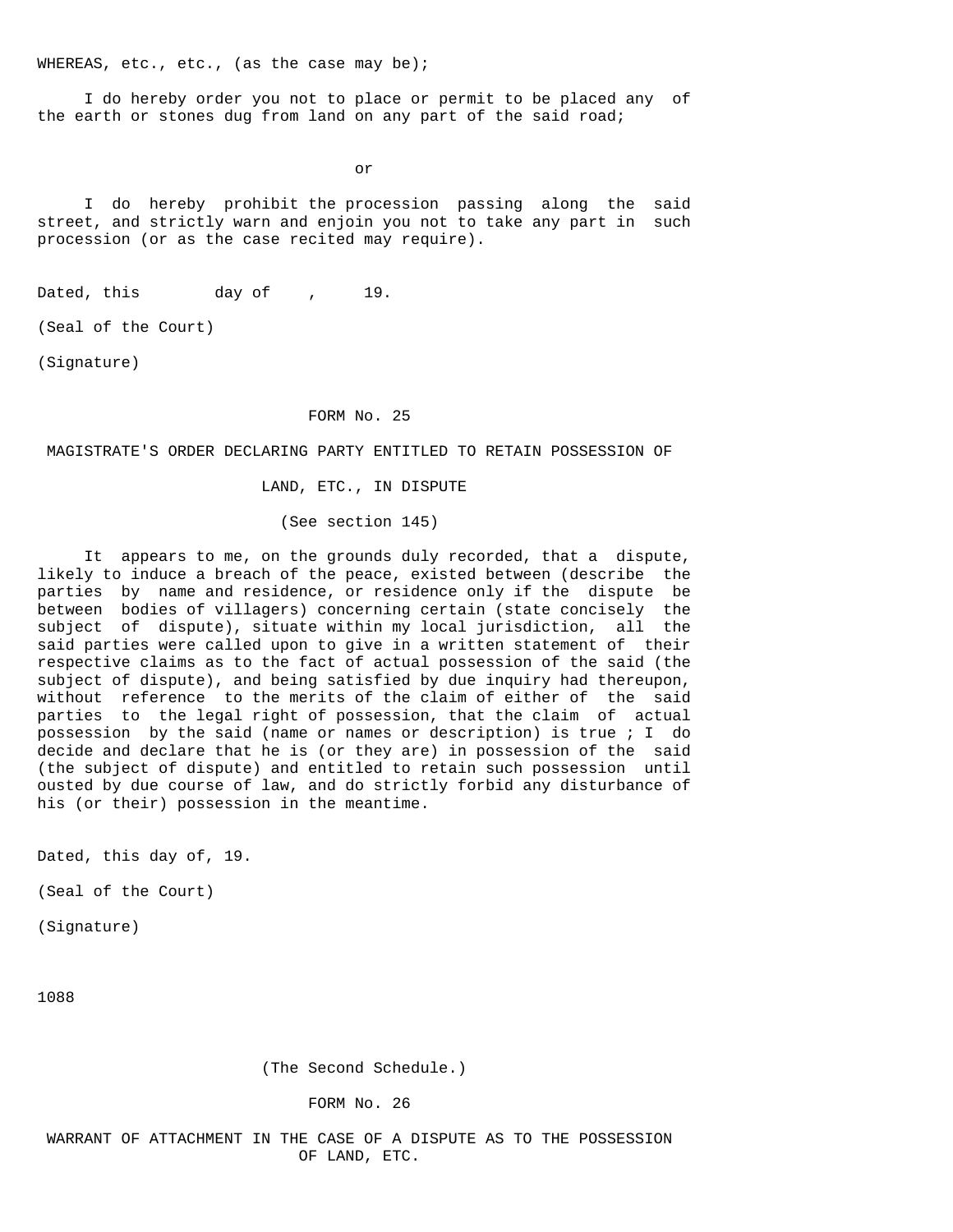To the Officer in charge of the police station at (or, To the Collector of).

 WHEREAS it has been made to appear to me that a dispute likely to induce a breach of the peace existed between (describe the parties concerned by name and residence, or residence only if the dispute be between bodies of villagers) concerning certain (state concisely the subject of dispute) situate within the limits of my jurisdiction, and the said parties were thereupon duly called upon to state in writing their respective claims as to the fact of actual possession of the said (the subject of dispute), and whereas, upon due inquiry into the said claims, I have decided that neither of the said parties was in possession of the said (the subject of dispute) (or I am unable to satisfy myself as to which of the said parties was in possession as aforesaid) ;

 This is to authorise and require you to attach the said (the subject of dispute) by taking and keeping possession thereof, and to hold the same under attachment until the decree or order of a competent Court determining the rights of the parties, or the claim to possession, shall have been obtained, and to return this warrant with an endorsement certifying the manner of its execution.

Dated, this day of, 19.

(Seal of the Court)

(Signature)

#### FORM No. 27

# MAGISTRATE'S ORDER PROHIBITING THE DOING OF ANYTHING ON LAND OR WATER (See section 147)

 A DISPUTE having arisen concerning the right of use of (state concisely the subject by dispute) situate within my local jurisdiction, the possession of which land (or water) is claimed exclusively by (describe the person or persons), and it appears to me, on due inquiry into the same, that the said land (or water) has been open to the enjoyment of such use by the public (or if by an individual or a class of persons, describe him or them) and (if the use can be enjoyed throughout the year) that the said use has been enjoyed within three months of the institution of the said inquiry (or if the use is enjoyable only at a particular season, say, "during the last of the seasons at which the same is capable of being enjoyed");

## 1088A

(The Second Schedule)

 I do order that the said (the claimant or claimants of possession) or any one in their interest, shall not take (or retain) possession of the said land (or water) to the exclusion of the enjoyment of the right of use aforesaid, until he (or they) shall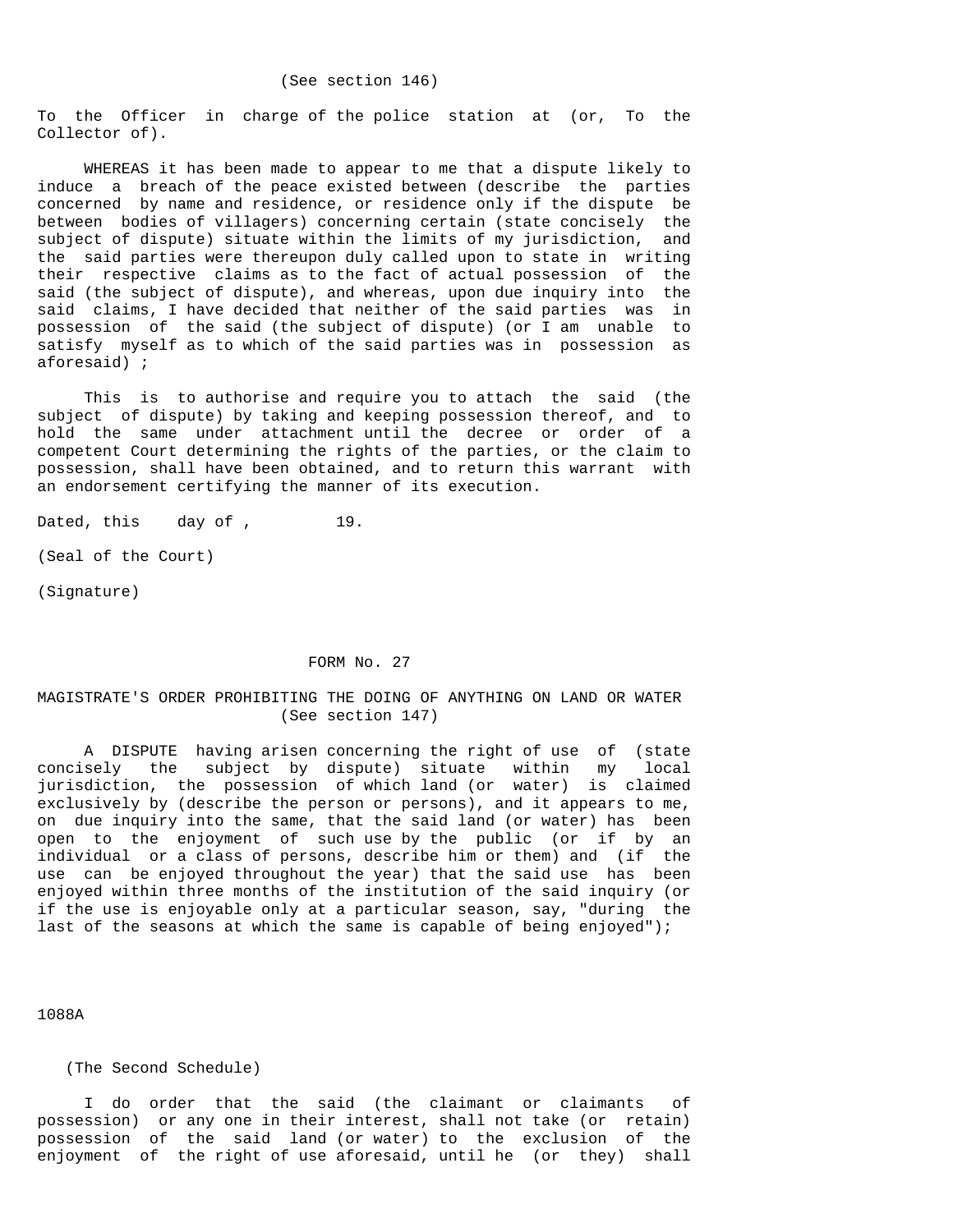obtain the decree or order of a Competent Court adjudging him (or them) to be entitled to exclusive possession.

Dated, this day of , 19 .

(Seat of the court)

(Signature)

FORM No. 28

BOND AND BAIL-BOND ON A PRELIMINARY INQUIRY BEFORE A POLICE OFFICER

(See section 169)

 I, (name), of, being charged with the offence of, and after inquiry required to appear before the Magistrate of

or

 and after inquiry called upon to enter into my own recognizance to appear when required, do hereby bind myself to appear at , in the Court of , on the day of next (or on such day as I may hereafter be required to attend) to answer further to the said charge, and in case of my making default herein, I bind myself to forfeit to Government, the sum of rupees

Dated, this day of , 19.

(Signature)

 I hereby declare myself (or we jointly and severally declare ourselves and each of us) surety (or sureties) for the above said (name) that he shall attend at in the Court of , on the day of next (or on such day as he may hereafter be required to attend), further to answer to the charge pending against him, and, in case of his making default therein, I hereby bind myself (or we hereby bind ourselves) to forfeit to Government the sum of rupees .

Dated, this day of , 19.

(Signature)

1088B

### FORM No. 29

# BOND TO PROSECUTE OR GIVE EVIDENCE

### (See section 170)

I, (name), of (place) , do hereby bind myself to attend at in the Court of at o'clock on the day of next and then and there to prosecute (or to prosecute and give evidence) (or to give evidence) in the matter of a charge of against one A. B., and, in case of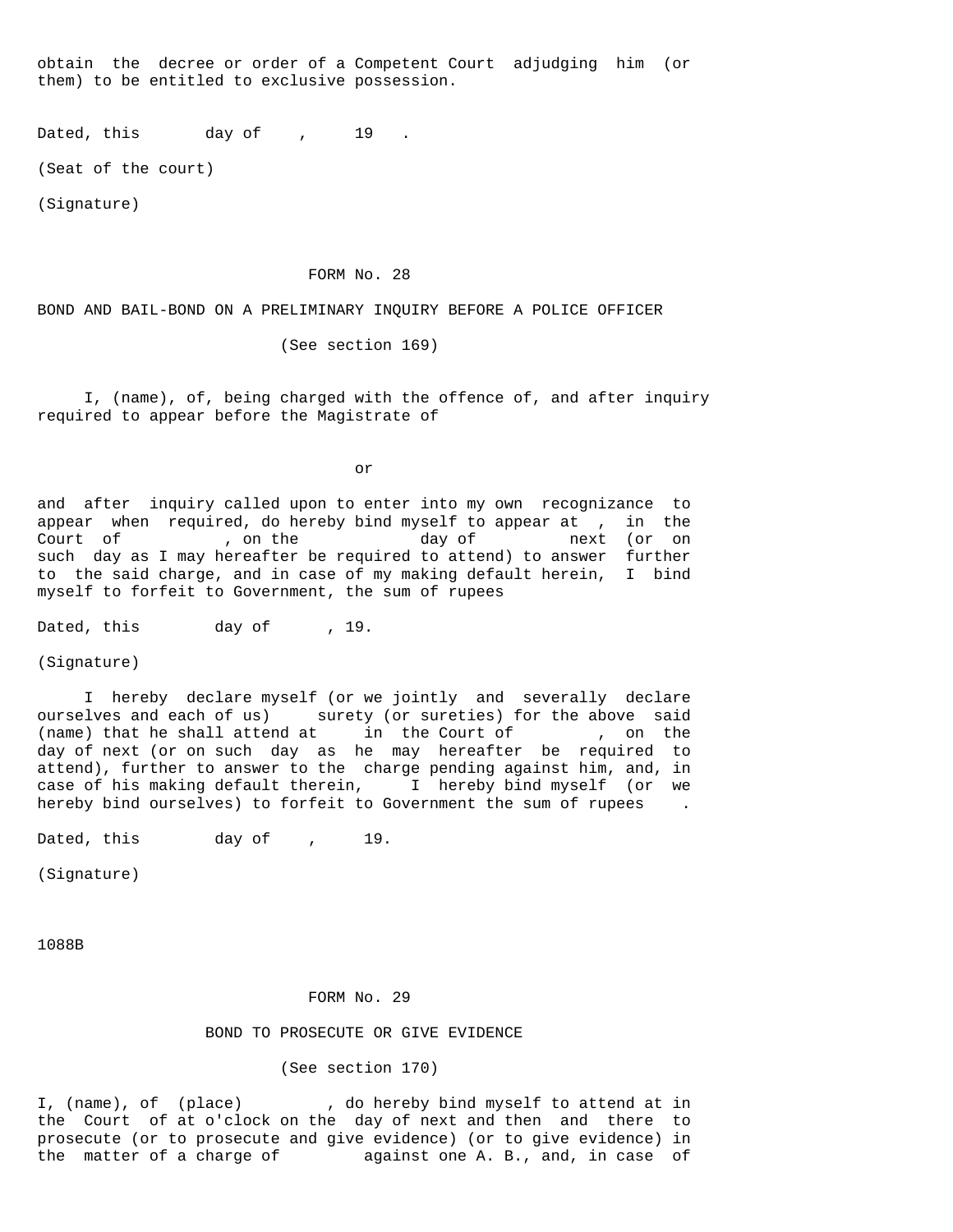making default herein, I bind myself to forfeit to Government the sum of rupees

Dated, this day of , 19.

(Signature)

FORM No. 30

SPECIAL SUMMONS TO A PERSON ACCUSED OF A PETTY OFFENCE

(See section 206)

To

(Name of the accused)

of (address)

 WHEREAS your attendance is necessary to answer a charge of a petty offence (state shortly the offence charged), you are hereby required to appear in person (or by pleader) before (Magistrate) of on the day of 19 , or if you desire to plead guilty to the charge without appearing before the Magistrate, to transmit before the aforesaid date the plea of guilty in writing and the sum of rupees as fine, or if you desire to appear by pleader and to plead guilty through such pleader, to authorise such pleader in writing to make such a plea of guilty on your behalf and to pay the fine through such pleader. Herein fail not.

Dated, this day of, 19. (Seal of the Court) (Signature)

 (Note.-The amount of fine specified in this summons shall not exceed one hundred rupees.)

1088C

(The Second Schedule)

FORM No. 31

NOTICE OF COMMITMENT BY MAGISTRATE TO PUBLIC PROSECUTOR

(See section 209)

 The Magistrate of hereby gives notice that he has committed one for trial at the next Sessions ; and the Magistrate hereby instructs the Public Prosecutor to conduct the prosecution of the said case.

 The charge against the accused is that, etc. (state the offence as in the charge).

Dated, this day of , 19.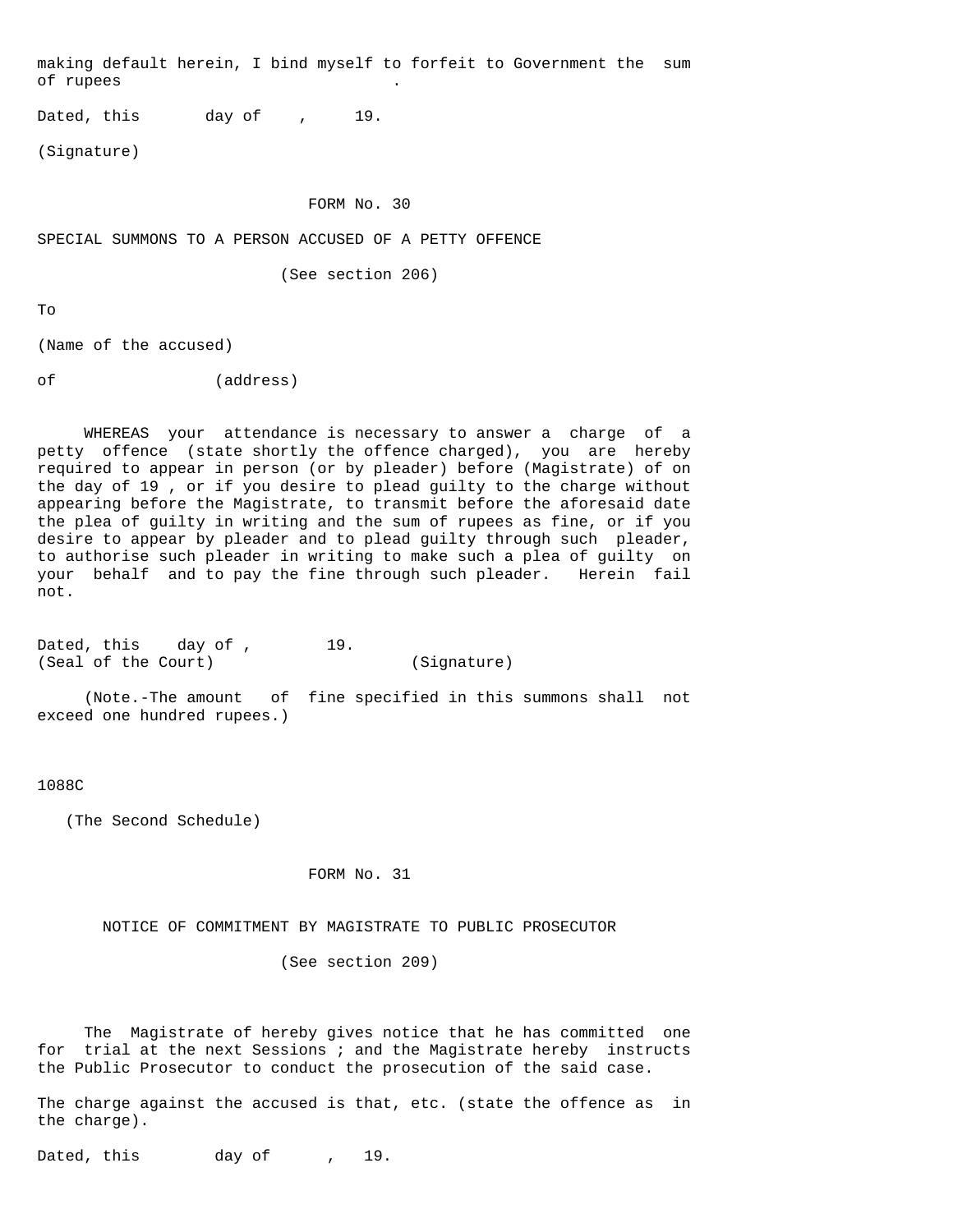(Seal of the Court)

(Signature),

FORM No. 32

### CHARGES

(See sections 211, 212 and 213)

I. CHARGES WITH ONE HEAD

 (1) (a) 1, (name and office of Magistrate, etc.), hereby charge you (name of accused person) as follows :-

 (b) On section 121. that you, on or about the day of, at, waged war against the Government of India and thereby committed an offence punishable under section 121 of the Indian Penal Code, and within the cognizance of this Court.

 (c) And I hereby direct that you be tried by this Court on the said charge. (Signature and Seal of the Magistrate) [To be substituted for (b)] :-

 (2) On section 124. That you, on or about the day of, at , with the intention of inducing the President of India [or, as the case may be, the Governor of (name of State)] to refrain from exercising a lawful power as such President (or, as the case may be, the Governor), assaulted President (or, as the case may be, the Governor), and thereby committed -an offence punishable under section 124 of the Indian Penal Code, and within the cognizance of this Court.

 (3)On section 161. That you, being a public servant in the Department, directly accepted from (state the name) for another party (state the name) gratification other than legal remuneration, as a motive for forbearing to do an official act, and thereby committed an offence punish-

1088D

(The Second Schedule.)

 able under section 161 of the Indian Penal Code, and within the cognizance of this Court.

(4) That you, on or about the day of , at did (or omitted to do, as the case may be) , such conduct being contrary to the provisions of act the section that is and known by you to be prejudicial to , and thereby committed an offence punishable under section 166 (On section 166.) of the Indian Penal Cod, and within the cognizance of this Court.

(5) That you, on or about the day of , at , in course of the trial of before , stated in the course of the trial of before the stated in evidence that " " which statement you either knew or believed to be false, or did not believe to be true, and thereby committed an offence punishable under section 193 (On section 193.) of the Indian Penal Code, and within the cognizance of this Court.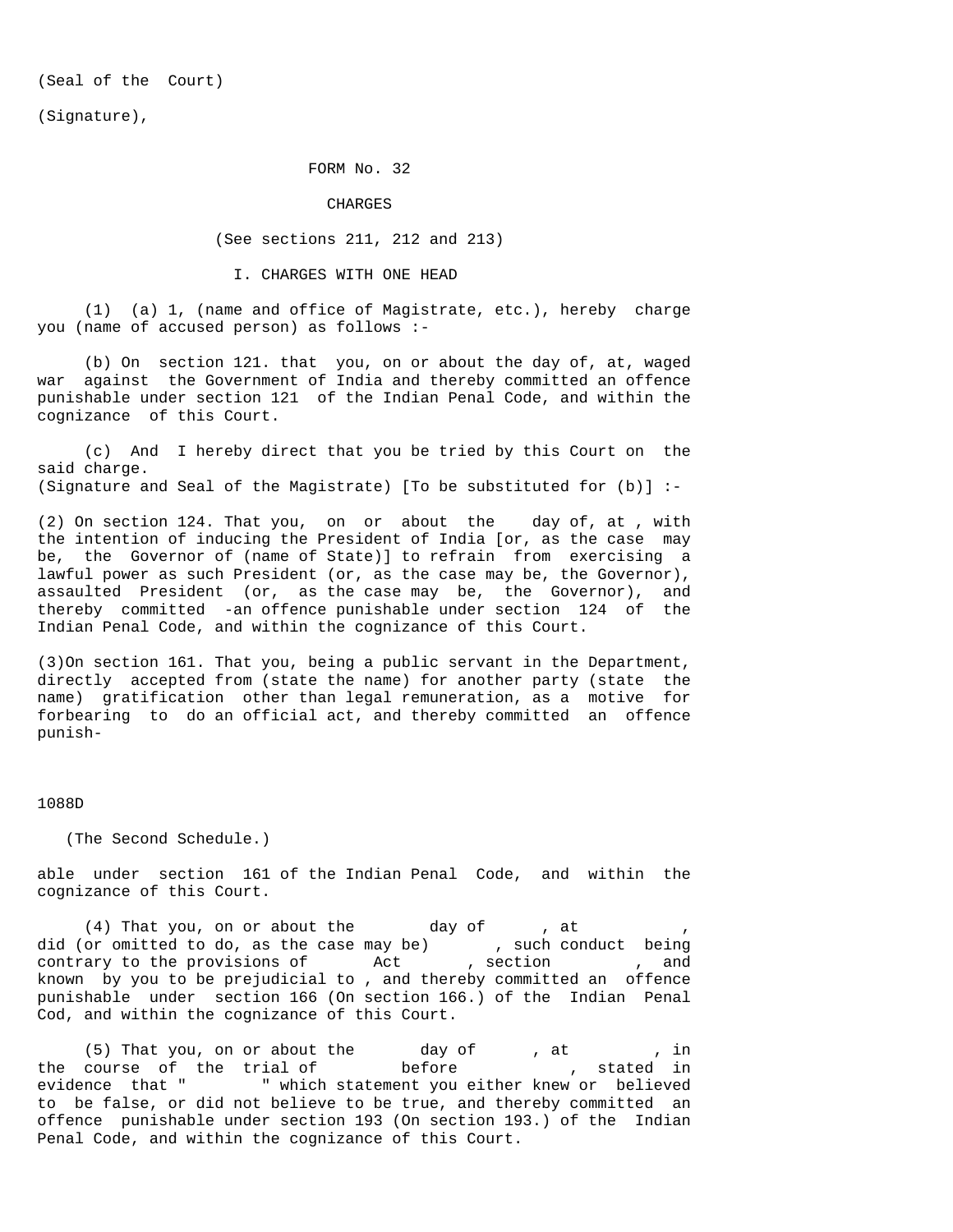(6) That you, on or about the day of , at , committed culpable homicide not amounting to murder, causing the death of , and thereby committed an offence punishable under section 304 (On section 304.) of the Indian Penal Code, and within the cognizance of this Court.

(7) That you, on or about the day of , at abetted the commission of suicide by A.B., a person in a state of intoxication, and thereby committed an offence punishable under section 306 (On section 306.) of the Indian Penal Code, and within the cognizance of this Court.

 (8) That you, on or about the day of , at , voluntarily caused grievous hurt to , and thereby committed an offence punishable under section 325 (On section 325.) of the Indian Penal Code, and within the cognizance of this Court.

(9) That you, on or about the day of , at , robbed (state the name), and thereby committed an offence punishable under section 392 (On section 392.) of the Indian Penal Code, and within the cognizance of this Court.

(10) That you, on or about the day of , at committed dacoity, an offence punishable under section 395 of the Indian Penal Code, and within the cognizance of this Court.

### II. CHARGES WITH TWO OR MORE HEADS

 (1) (a) I, (name and office of Magistrate, etc.), hereby charge you (name of accused person) as follows :---

 (b) On section 241. First---That you, on or about the day of, at, knowing a coin to be counterfeit, delivered the same to another person.

## 1088E

(The Second Schedule.)

 by name, A.B., as genuine, and thereby committed an offence punishable under section 241 of the Indian Penal Code, and within the cognizance of the Court of Session.

Secondly--That you, on or about the of day of;

 at , knowing a coin to be counterfeit attempted to induce another person, by name, A.B., to receive it as genuine, and thereby committed an offence punishable under section 241 of the Indian Penal Code, and within the congnizance of the Court of Session.

 (c)And I hereby direct that you be tried by the said Court on the said charge.

(Signature and seal of the Magistrate)

[To be substituted for  $(b)$ ] :-

 (2) On section and 302 and 304 First-That you, on or about the . day of,

at , committed murder by causing the death ofand 3 thereby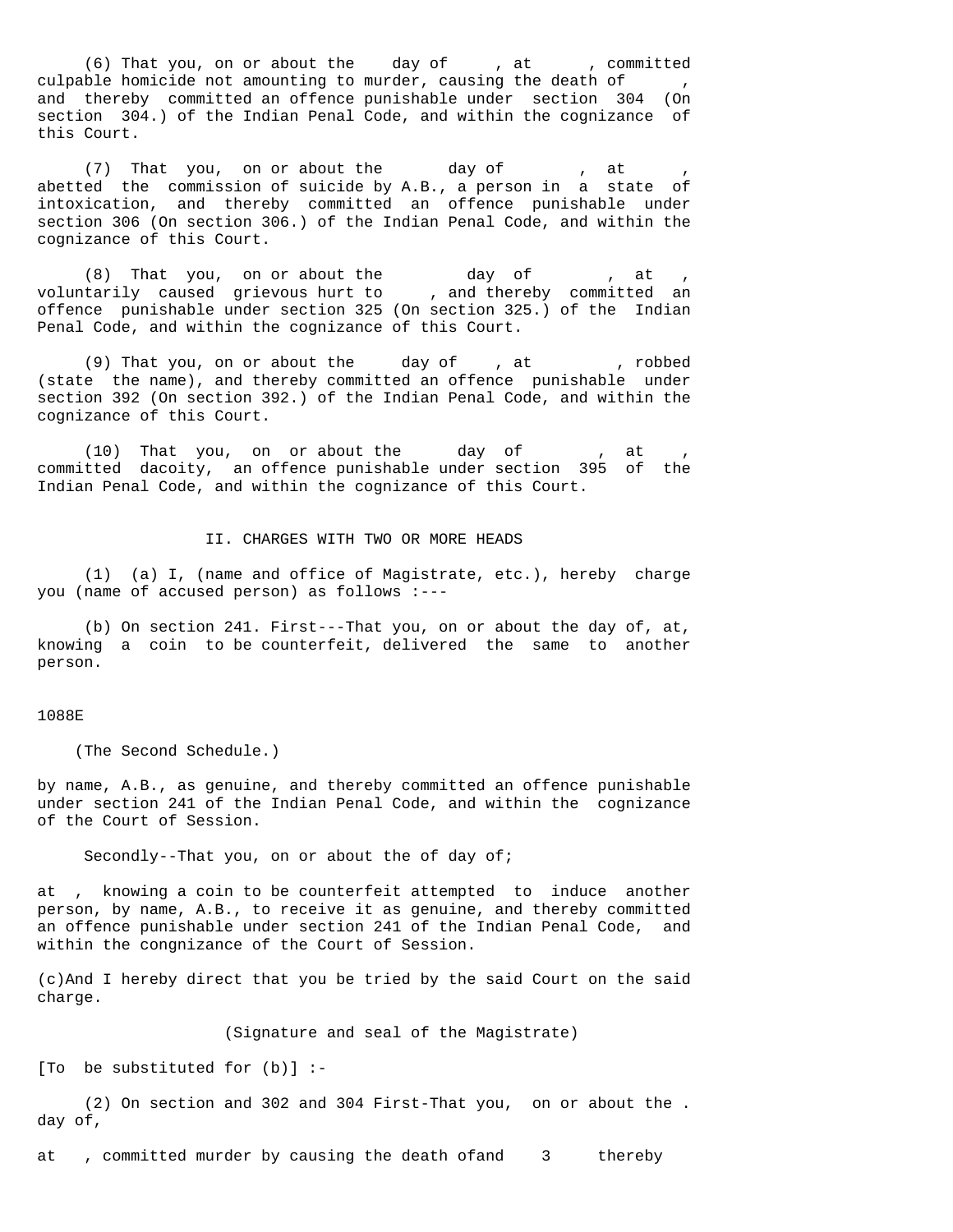committed an offence punishable under section 302 of the Indian 3 Penal Code, and within the cognizance of the Court of Session.

 Secondly-That you, on or about the day of , at, by causing the death of, committed culpable homicide not amounting to murder, and thereby committed an offence punishable under ,section 304 of the Indian Penal Code, and within the cognizance of the Court of Session.

 (3) On sections 379 an 362. First-That you, on or about the day of, at, committed theft, and thereby committed an offence punishable under section 379 of the Indian Penal Code, and within the cognizance of the Court of Session.

 Secondly-That you, on or about the day of, at, committed theft, having made preparation for causing death to a person in order to the committing of such theft, and thereby committed an offence punishable under section 382 of the Indian Penal Code, and within the cognizance of the Court of Session.

 Thirdly-That you, on or about the day of, at, committed theft, having made preparation for causing restraint to a person in order to the effecting of your escape after the committing of such theft, and thereby committed an offence punishable under section 382 of the Indian Penal Code, and within the cognizance of the Court of Session.

 Fourthly-That you, on or about the day of, at, committed theft, having made preparation for causing fear of hurt to a

1088F

(The Second Schedule.)

 person in order to the retaining of property taken by such theft an thereby committed an offence punishable under section 382 of the India Penal Code, and within the cognizance of the Court of Session.

 (4) Alernative charge on sectin 193. That you, on or about the day of, at, in the course of the inquiry into, before, stated in evide nce that" and that you, on or about the day of at in the course of the trial of before stated in the evidence that one of which statements you either knew or believed to be false, or did not believeto be true, and thereby committed an offence punishable under section 193 of the Indian Penal Code, and within the cognizance of the Court of Session.

 (In cases tried by Magistrates substitute "within my cognizance", for " within the cognizance of the Court of Session".)

## III. CHARGES F0R THEFT AFTER PREVIOUS CONVICTION

 I, (name and office of Magistrate, etc.), hereby charge you (name of accused person) as follows :-

 That you, on or about the day of at committed theft, and thereby committed an offence punishable under section 379 of the Indian Penal Code, and within the cognizance of the Court of Session (or Magistrate, as the case may be).

 And you, the said (name of accused), stand further charged that you, before the committing of the said offence, that is to say, on the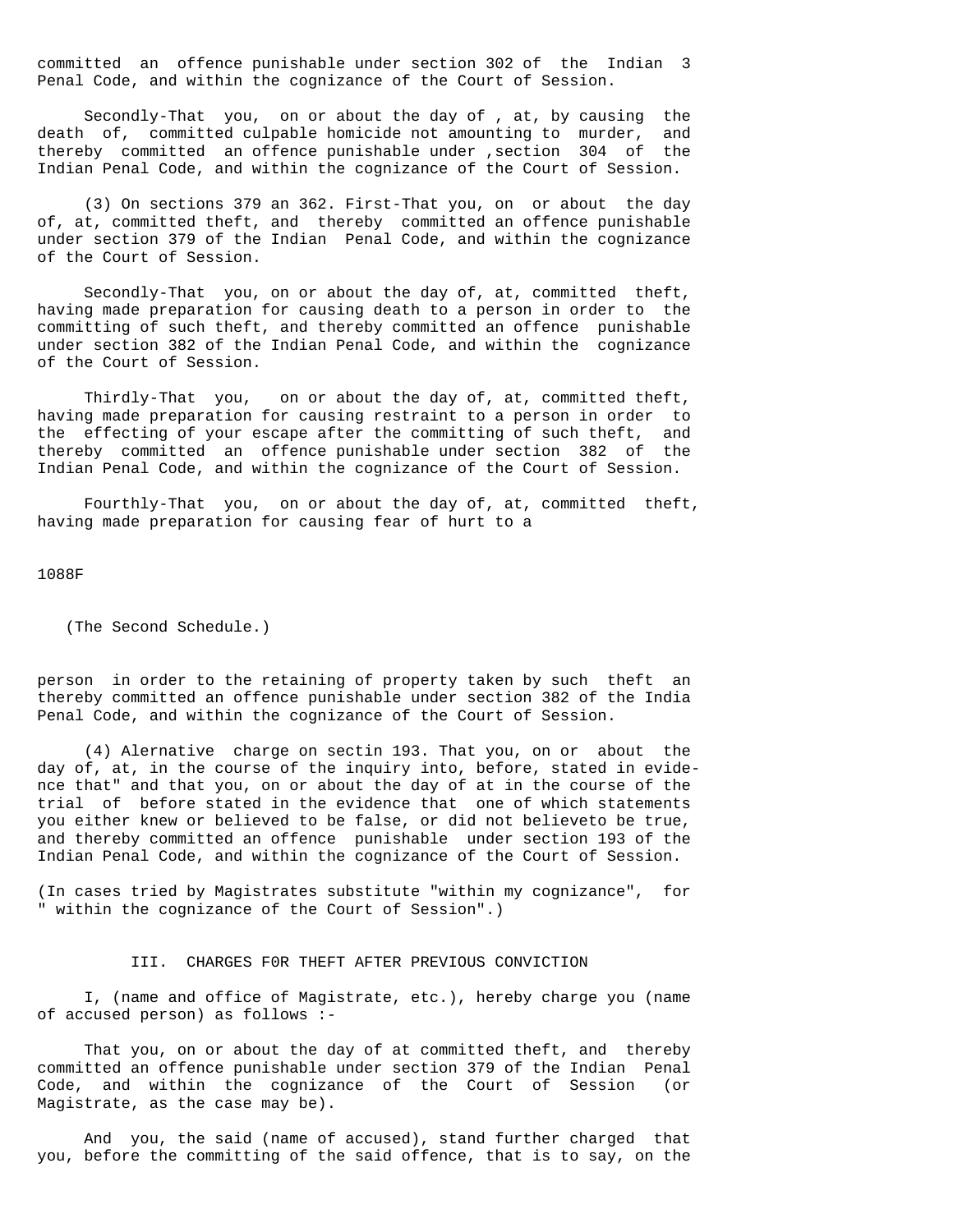day of , had been convicted by the (state Court by which conviction was had) at of an offence punishable under Chapter XVII of the Indian Penal Code with imprisonment for a term of three years, that is to say, the offence of house-breaking by night (describe the offence in the words used in the section under which the accused was convicted), which conviction is still in full force and effect, and that you are thereby liable to enhanced punishment under section 75 of the Indian Penal Code.

And I hereby direct that you be tried, etc.

FORM No. 33

# SUMMONS TO WITNESS

(See sections 61 and 244)

To of .

 WHEREAS complaint has been made before me that (name of the accused) of (address) has or is suspected to have committed the offence

1088G

(The Second Schedule.)

 of (state the offence concisely with time and place), and it appears to me that you are likely to give material evidence or to produce any document or other thing for the prosecution ;

 You are hereby summoned to appear before this Court on the day of next at ten o'clock in the forenoon, to produce such document or thing or to testify what you know concerning the matter of the said complaint, and not to depart thence without leave of the Court; and you are hereby warned that, if you shall without just excuse neglect or refuse to appear on the said date, a warrant will be issued to compel your attendance.

Dated, this day of , 19. (Seat of the Court) (Signature)

## FORM No. 34

WARRANT OF COMMITMENT ON A SENTENCE OF IMPRISONMENT OR FINE

IF PASSED BY A 1 [COURT]

2[(See sections 235, 248 and 255)]

To the Officer in charge of the Jail at

WHEREAS on the day of , (name of prisoner), the (1st, 2nd, 3rd, as the case may be) prisoner in case No. of the Calendar for 19 , was convicted before me (name and official designation) of the offence of (mention the offence or offences concisely) under section (or sections) of the Indian Penal Code (or of Act),and was sentenced to (state the punishment fully and distinctly);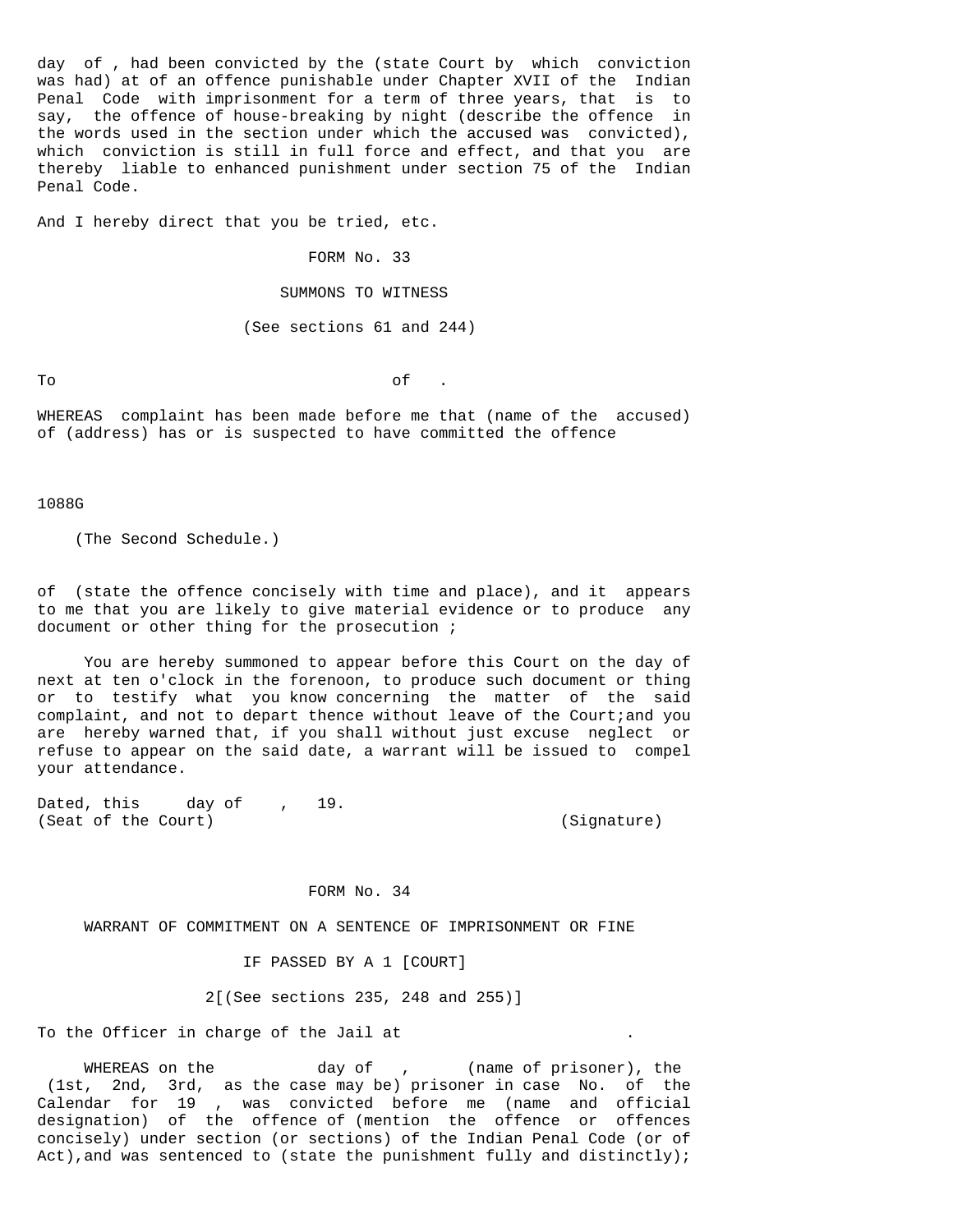This is to authorise and require you to receive the said (prisoner's name) into your custody in the said Jail, together with this warrant, and thereby carry the aforesaid sentence into execution according to law.

Dated, this day of, 19.

(Seal of the Court) (Signature)

### FORM No. 35

WARRANT OF IMPRISONMENT ON FAILURE TO PAY COMPENSATION

(See section 250)

To the Officer in charge of the Jail at

 WHEREAS (name and description) has brought against (name and des cription of the accused person) the complaint that (mention it concisely)

 ---------------------------------------------------------------------- 1 Subs. by Act 45 of 1978, s. 35, for "Magistrate" (w.e.f. 18-12-

1978).

 2 Subs. by s. 35, ibid., for "(see sections 248 and 255)" (w.e.f. 18-12-1978). ----------------------------------------------------------------------

### 1088H

(The Second Schedule.)

 and the same has been dismissed on the ground that there was no reasonable ground for making the accusation against the said (name) and the order of dismissal awards payment by the said (name of complainant) of the sum of rupees as compensation; and whereas the said sum has not been paid and an order has been made for his Simple imprisonment in jail for the period of days, unless the aforesaid sum be sooner paid;

 This is to authorise and require you to receive the said (name) into your custody,together with this warrant, and him safely to keep in the said Jail for the said period of (term of imprisonment), subject to the provisions of section 69 of the Indian Penal Code, unless the said sum be sooner paid, and on the receipt thereof, forthwith to set him at liberty, returning this warrant with an endorsement certifying the manner of its execution.

Dated, this day of , 19.

(Seal of the Court) (Signature)

FORM No. 36

 ORDER REQUIRING PRODUCTION IN COURT OF PERSON IN PRISON FOR ANSWERING TO CHARGE OF OFFENCE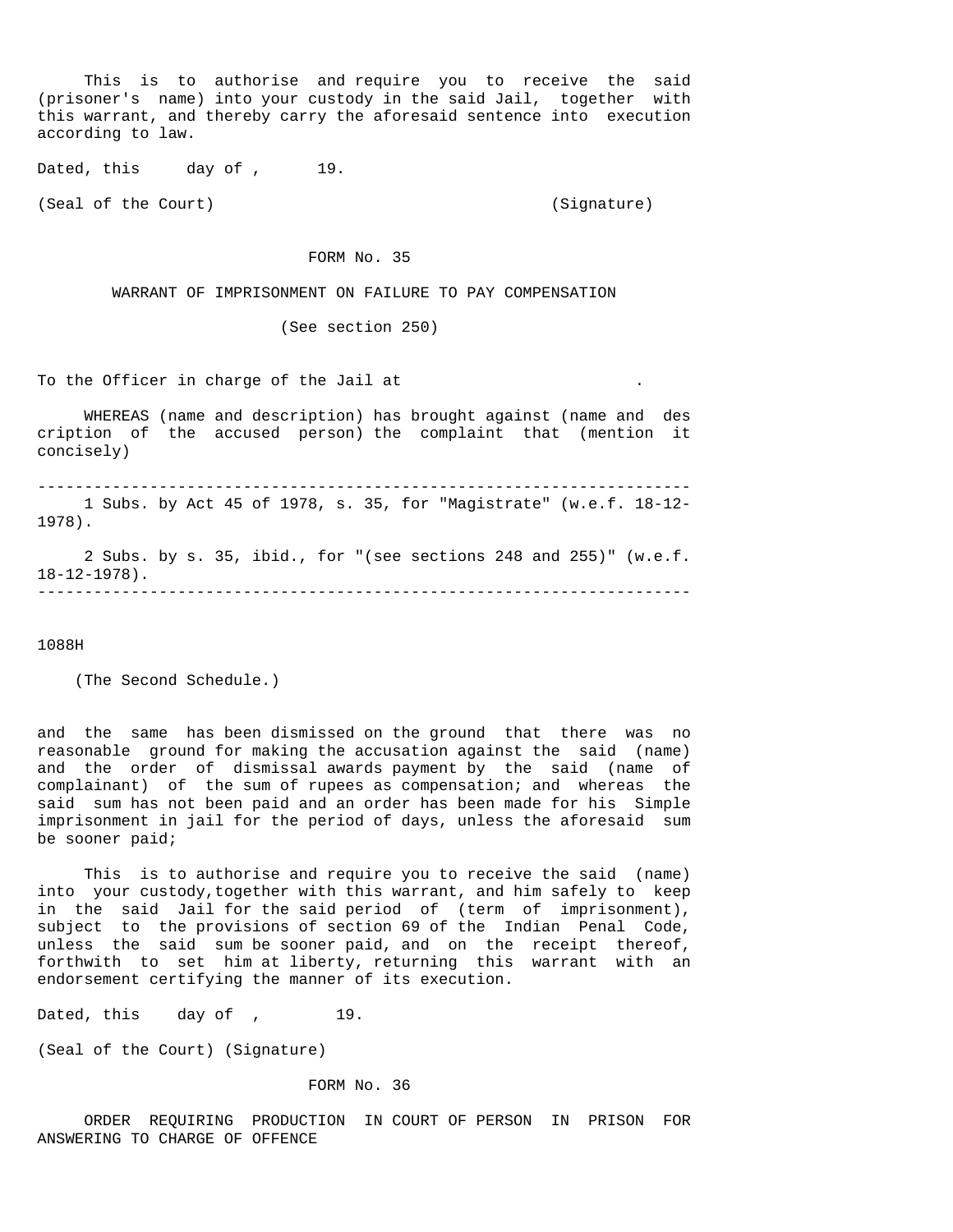To the Officer in charge of the Jail at

 WHEREAS the attendance of (name of prisoner) at present confined detained in the above-mentioned prison, is required in this Court to answer to a charge of (state shortly the offence charged) or for the purpose of a proceeding (state shortly the particulars of the proceeding);

 You are hereby required to produce the said under safe and sure conduct before this Court on the day of 19, by A.M. there to answer to the said charge, or for the purpose of the said proceeding, and after this Court has dispensed with his further attendance, cause him to be conveyed under safe and sure conduct back to the said prison.

 And you are further required to inform the said of the contents of this order and deliver to him the attached copy thereof.

Dated, this day of , 19.

| (Seal of the Court) | (Signature)    |
|---------------------|----------------|
|                     | Countersigned. |
| (Seal)              | (Signature)    |

1088I

(The Second Schedule.)

FORM No. 37

ORDER REQUIRING IN COURT OF PERSON IN PRISON FOR GIVING EVIDENCE

(See section 267)

To the Officer in charge of the Jail at

 WHEREAS complaint has been made before this Court that (name Of the accused) of has committed the offence of (state offence concisely with time and place) and it appears that (name of prisoner) at present confined/detained in the above-mentioned prison, is likely to give material evidence for the prosecution/defence ;

 You are hereby required to produce the said under safe and sure conduct before this Court at  $\qquad \qquad$  on the day of, 19 , by A.M. there to give evidence in the matter now pending before this Court, and after this Court has dispensed with his further attendance, cause him to be conveyed under safe and sure conduct back to the said prison.

 And you are further required to inform the said of the contents of this order and deliver to him the attached copy thereof.

Dated, this day of , 19.

(Seal of the Court) (Signature)

Countersigned.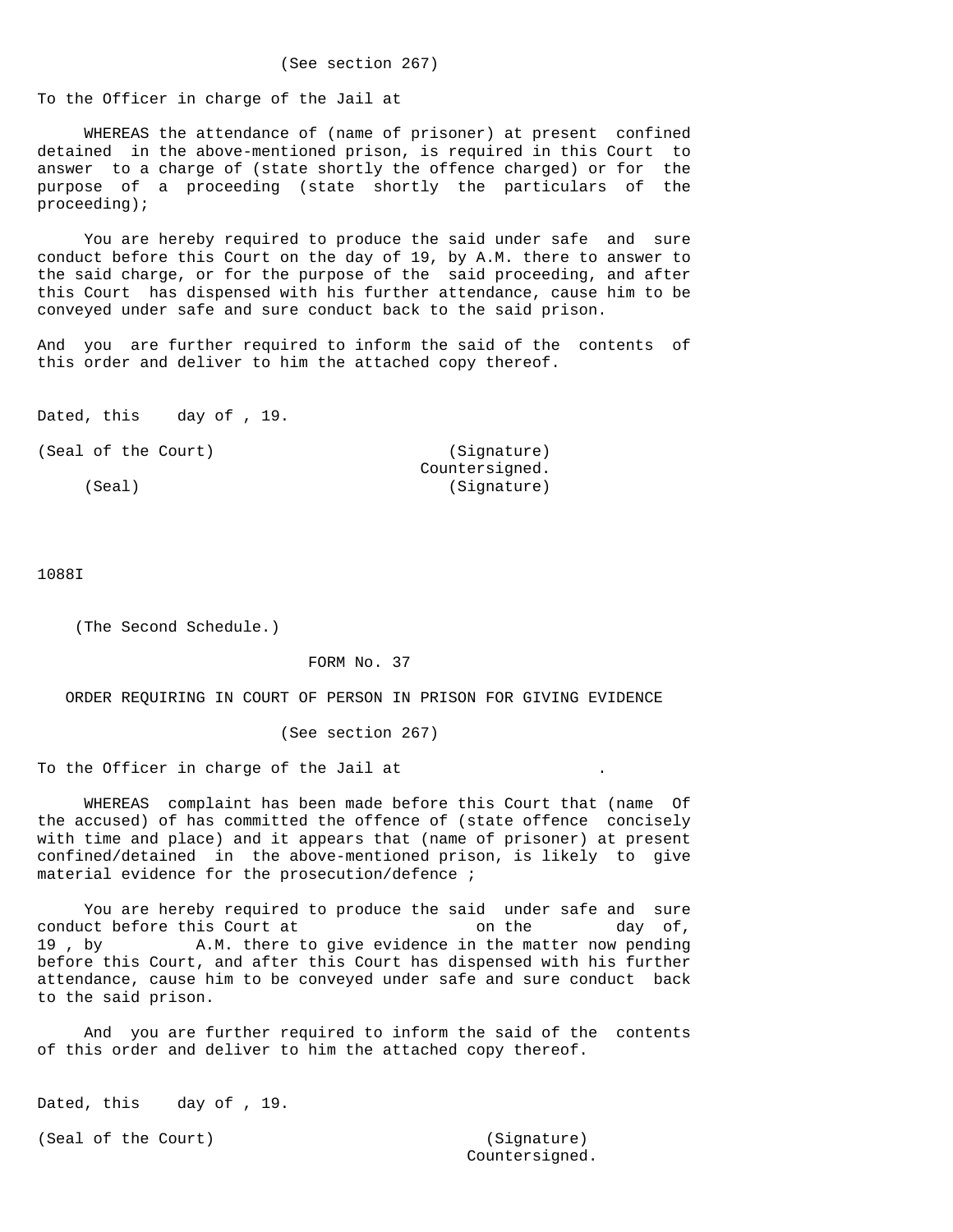(Seal) (Signature)

# FORM No. 38

WARRANT OF COMMITMENT IN CERTAIN CASES OF CONTEMPT

WHEN A FINE IS IMPOSED

(See section 345)

To the Officer in charge of the Jail at

 WHEREAS at a Court held before me on this day (name and description of the offender) in the presence (or view) of the Court committed wilful contempt ;

 And whereas for such contempt the said (name of the offender) has been adjudged by the Court to pay a fine of rupees, or in default

# 1088J

(The Second Schedule.)

 to suffer simple imprisonment for the period of (state the number of months or days) ;

 This is to authorise and require you to receive the said (name of offender) into your custody, together with this warrant, and him safely to keep in the said Jail for the said period of (term of imprisonment),unless the said fine be sooner paid; and, on the receipt thereof, forthwith to set him at liberty, returning this warrant with an endorsement certifying the manner of its execution.

Dated, this day of, 19.

(Seal of the Court)

(Signature)

FORM No. 39

MAGISTRATE'S OR JUDGE'S WARRANT' OF COMMITMENT OF WITNESS

REFUSING TO ANSWER OR TO PRODUCE DOCUMENT

(See section 349)

To (name and designation of officer of Court).

 WHEREAS (name and description), being summoned (or brought before this Court) as a witness and this day required to give evidence on an inquiry into an alleged offence, refused to answer a certain question (or certain questions) put to him touching the said alleged offence, and duly recorded, or having been called upon to produce any document has refused to produce such document, without alleging any just excuse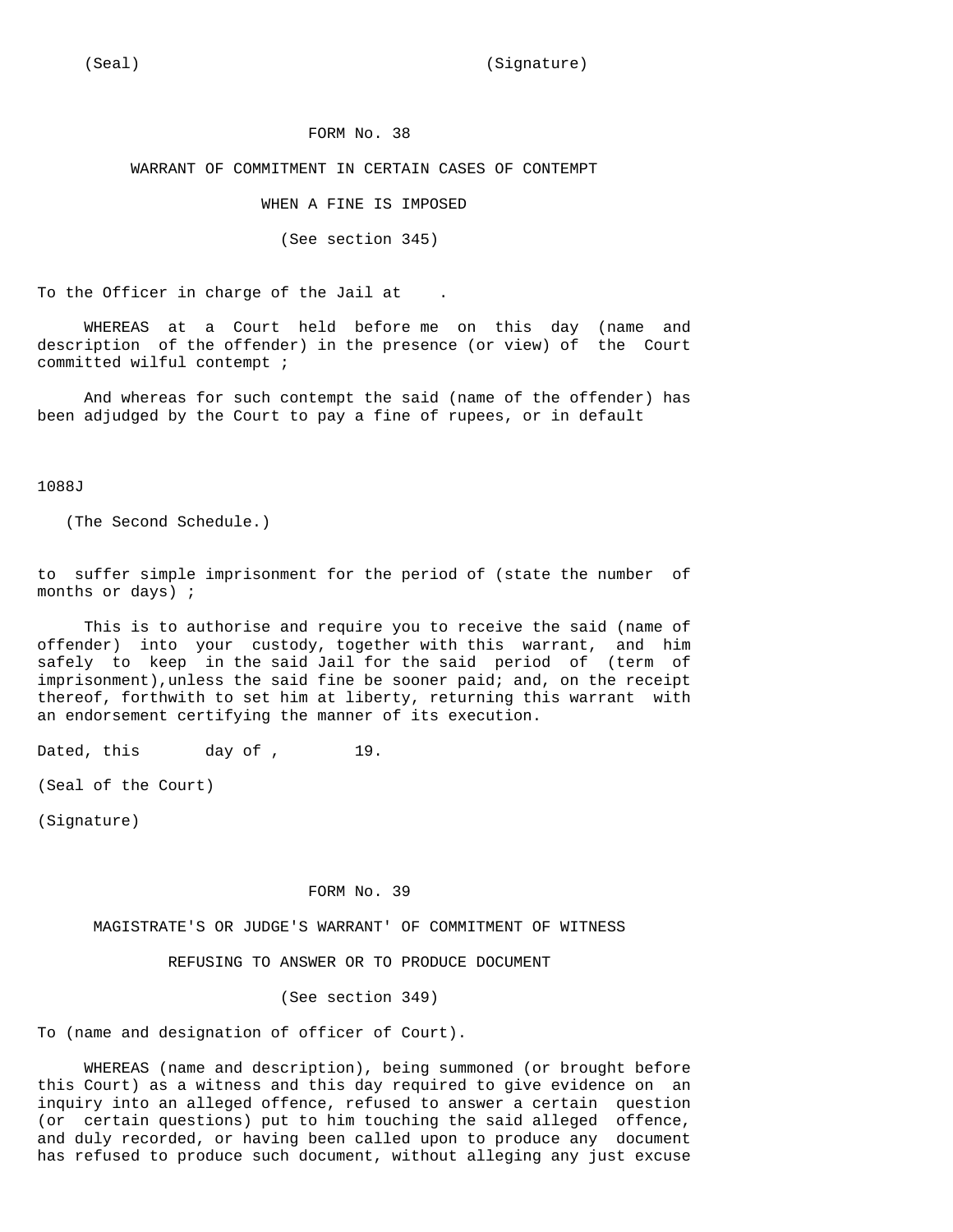for such refusal, and for his refusal has been ordered to be detained in custody for (term of detention adjudged) ;

 This is to authorise and require you to take the said (name) into custody, and him safely to keep in your custody for the period of days, unless in the meantime he shall consent to be examined and to answer the questions asked of him, or to produce the document called for from him, and on the last of the said days, or forthwith on such consent being known, to bring him before this Court to be dealt with according to law, returning this warrant with an endorsement certifying the manner of its execution.

Dated, this day of, 19.

(Seat of the Court) (Signature)

1088K

(The Second Schedule.)

## FORM NO. 40

WARRANT OF COMMITMENT UNDER SENTENCE OF DEATH

(See section 366)

To the Officer in charge of the Jail at .

 WHEREAS at the Session held before me on the day of, 19, (name of prisoner), the (1st, 2nd, 3rd, as the case may be) prisoner in case No. of the Calendar for 19 at the said Session, was duly convicted of the offence of culpable homicide amounting to murder under section of the Indian Penal Code, and sentenced to death, subject to the confirmation of the said sentence by the Court of;

 This is to authorise and require you to receive the said (prisoner's name) into your custody in the said Jail, together with this warrant, and him there safely to keep until you shall receive the further warrant or order of this Court, carrying into effect the order of the said Court.

Dated, this day of , 19.

(Seal of the Court)

(Signature)

### FORM No. 41

### WARRANT AFTER A COMMUTATION OF A SENTENCE

1[(See sections 386, 413 and 416)]

To the Officer in charge of the Jail at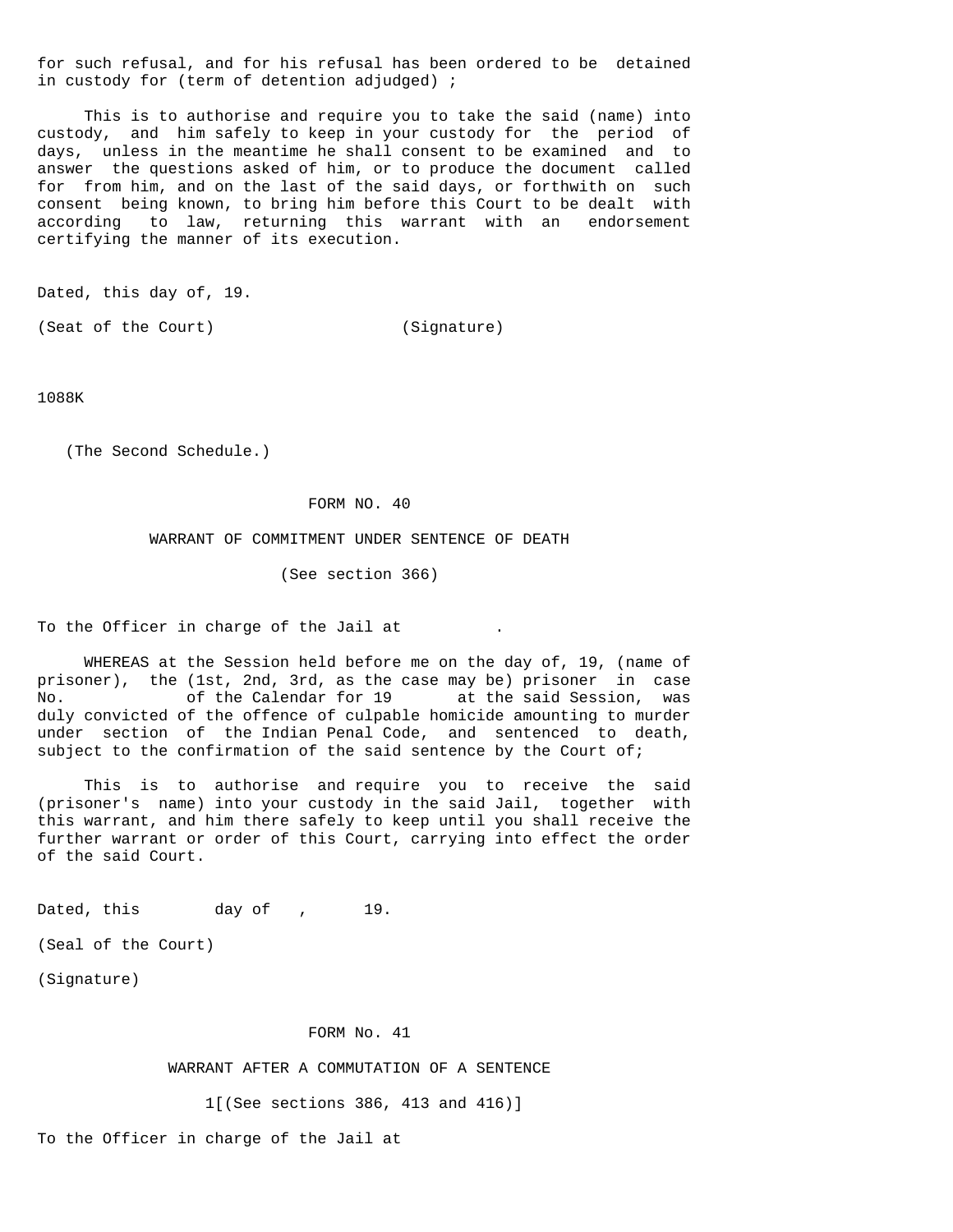WHEREAS at a Session held on the day of, 19, (name of prisoner), the (1st, 2nd, 3rd, as the case may be) prisoner in case No. of the Calendar for 19 at the said Session, was convicted of the offence of , punishable under section of the Indian Penal Code, and sentenced to , and was thereupon committed to your custody; and whereas by the order of the Court of (a duplicate of which is hereunto annexed) the punishment adjudged by the said sentence hag been commuted to the punishment of imprisonment for life;

 This is to authorise and require you safely to keep the said (prisoner's name) in your custody in the said Jail, as by law is required, until he shall be delivered over by you to the proper authority and custody for the

 ---------------------------------------------------------------------- 1 Subs. by Act 45 of 1978, s. 35, for " (See Section 386) (w. e. f. 18-12-1878). ----------------------------------------------------------------------

1088L

(The Second Schedule.)

 purpose of his undergoing the punishment of imprisonment for life under the said order,

or

 If the mitigated sentence is one of imprisonment, say, after the words " custody in the said Jail", "and there to carry into execution the punishment of imprisonment under the said order according to law".

Dated, this day of , 19.

(Seal of the Court)

(Signature)

## FORM No. 42

### WARRANT OF EXECUTION OF A SENTENCE OF DEATH

1[(See sections 413 and 414)]

To the Officer in charge of the Jail at

 WHEREAS (name of prisoner), the (1st, 2nd, 3rd, as the case may be) prisoner in case No. of the Calendar for 19 at the Session held before me on the day of , 19 , has been by a warrant of the Court, dated the day of , committed to your custody under sentence of death; and whereas the order of the High Court at confirming the said sentence has been received by this Court;

 This is to authorise and require you to carry the said sentence into execution by causing the said to be hanged by the neck until he be dead, at (time and place of execution), and to return this warrant to the Court with an endorsement certifying that the sentence has been executed.

Dated, this day of , 19.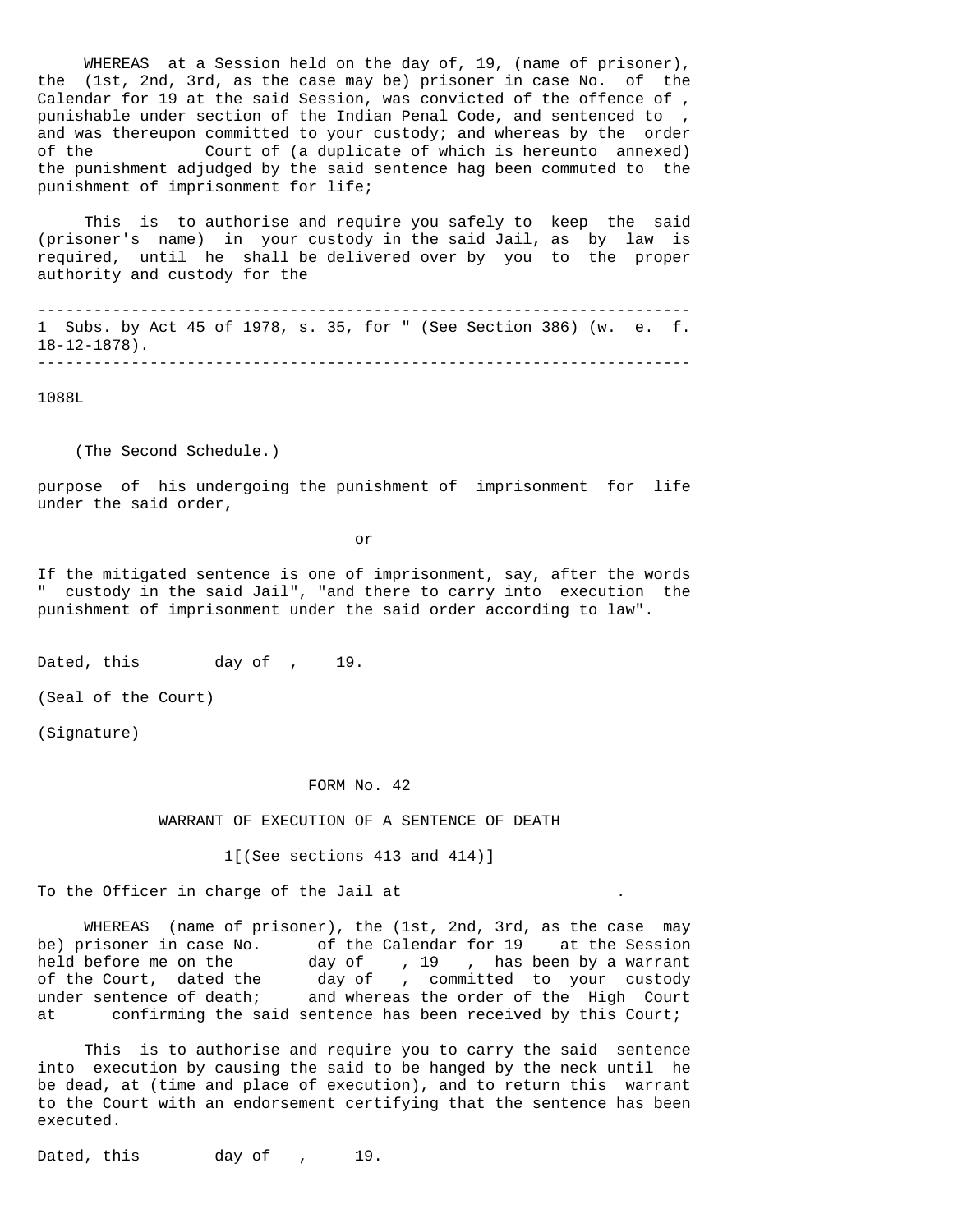(Seal of the Court)

(Signature)

# FORM No. 43

WARRANT TO LEVY A FINE BY ATTACHMENT AND SALE

(See section 421)

 To (name and designation of the police officer or other person or persons who is or are to execute the warrant).

 WHEREAS (name and description of the offender) was on the day of, , 19 , convicted before me of the offence of (mention the

 ---------------------------------------------------------------------- 1 Subs. by Act 45 of 1978, s. 35 for "(see section 414)" w.e.f. 18-12- 1978). ----------------------------------------------------------------------

1088M

(The Second Schedule.)

 offence concisely), and sentenced to pay a fine of rupees and whereas the said (name), although required to pay the said fine, has not paid the same or any part thereof :

 This is to authorise and require you to attach any movable property belonging to the said (name), which may be found within the district of ; and, if within (state the number of days or hours allowed) next after such attachment the said sum shall not be paid (or forthwith), to sell the movable property attached, or so much thereof as shall be sufficient to satisfy the said fine, returning this warrant, with an endorsement certifying what you have done under it, immediately upon its execution.

Dated, this day of , 19.

(Seal of the Court)

(Signature)

 FORM No. 44 WARRANT FOR RECOVERY OF FINE

(See section 421)

To the Collector of the district of

WHEREAS (name, address and description of the offender) was on the day of , 19 , convicted before me of the offence of (mention the offence concisely), and sentenced to pay a fine of rupees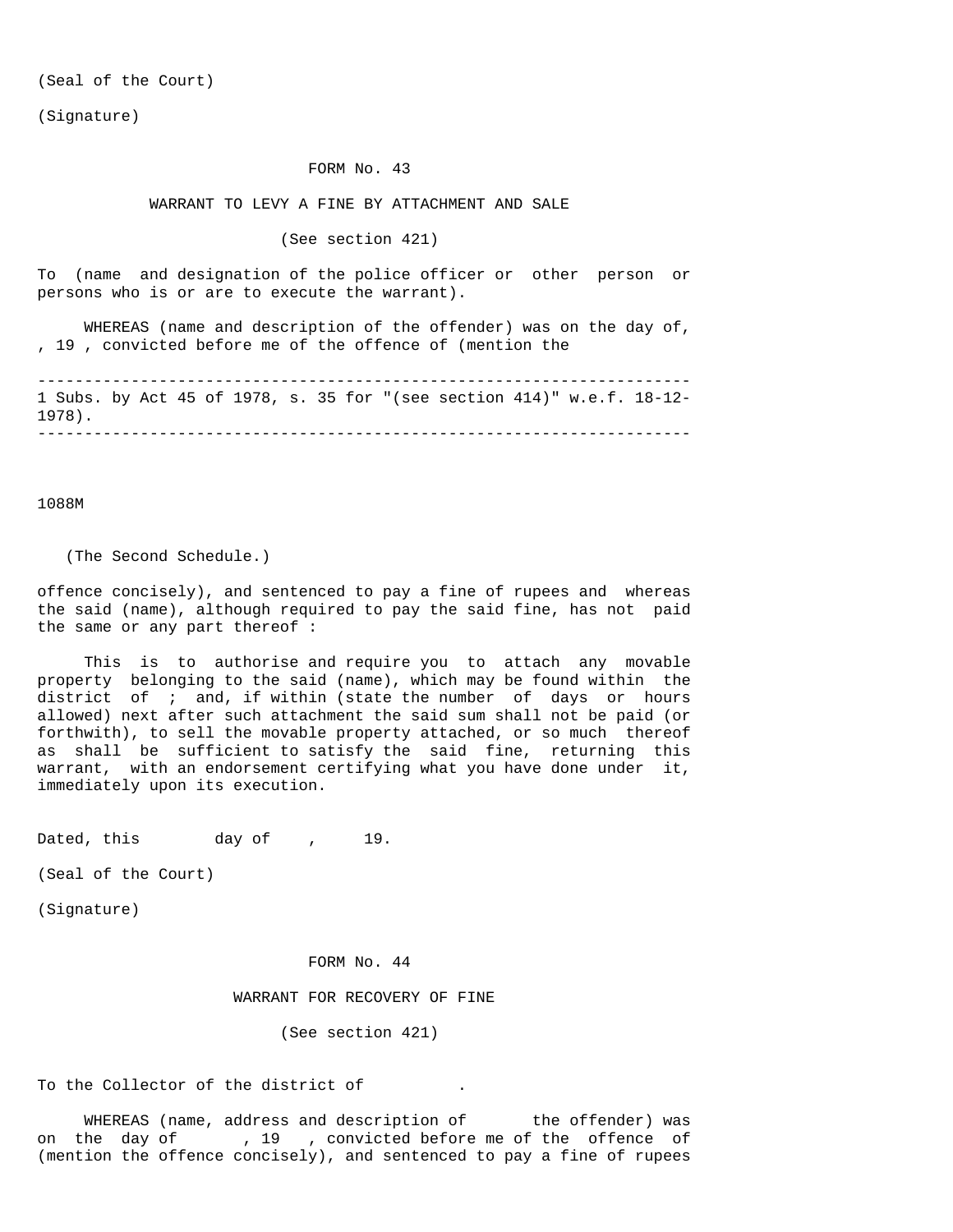WHEREAS the said (name), although required to pay the said fine, has not paid the same or any part thereof ;

 You are hereby authorised and requested to realise the amount of the said fine as arrears of land revenue from the movable or immovable property, or both, of the said (name) and to certify without delay what you may have done in pursuance of this order.

Dated, this day of , 19.

(Seal of the Court)

(Signature)

### 1[FORM NO. 44A

BOND FOR APPEARANCE OF OFFENDER RELEASED PENDING REALISATION OF FINE

(See section 424 (1) (b)]

 WHEREAS I, (name), inhabitant of (place), have been sentenced to pay a fine of rupees and in default of payment thereof to undergo

 ---------------------------------------------------------------------- 1 Ins. by Act 45 of 1978, s. 35 (w.e.f. 18-12-1978). ----------------------------------------------------------------------

1088N

(The Second Schedule.)

 imprisonment for ; and whereas the Court has been pleased to order my release on condition of my executing a bond for by appearance on the following date (or dates), namely :-

 I hereby bind myself to appear before the Court of at o'clock on the following date (or dates), namely:-

 and, in case of making default herein, I bind myself to forfeit to Government the sum of rupees

Dated, this day of , 19.

(Signature)

WHERE A BOND WITH SURETIES IS TO BE EXECUTED, ADD-

 We do hereby declare ourselves sureties for the above-named that he will appear before the Court of on the following date (or dates), namely:-

 and, in case of his making default therein, we bind ourselves jointly and severally to forfeit to Government the sum of rupees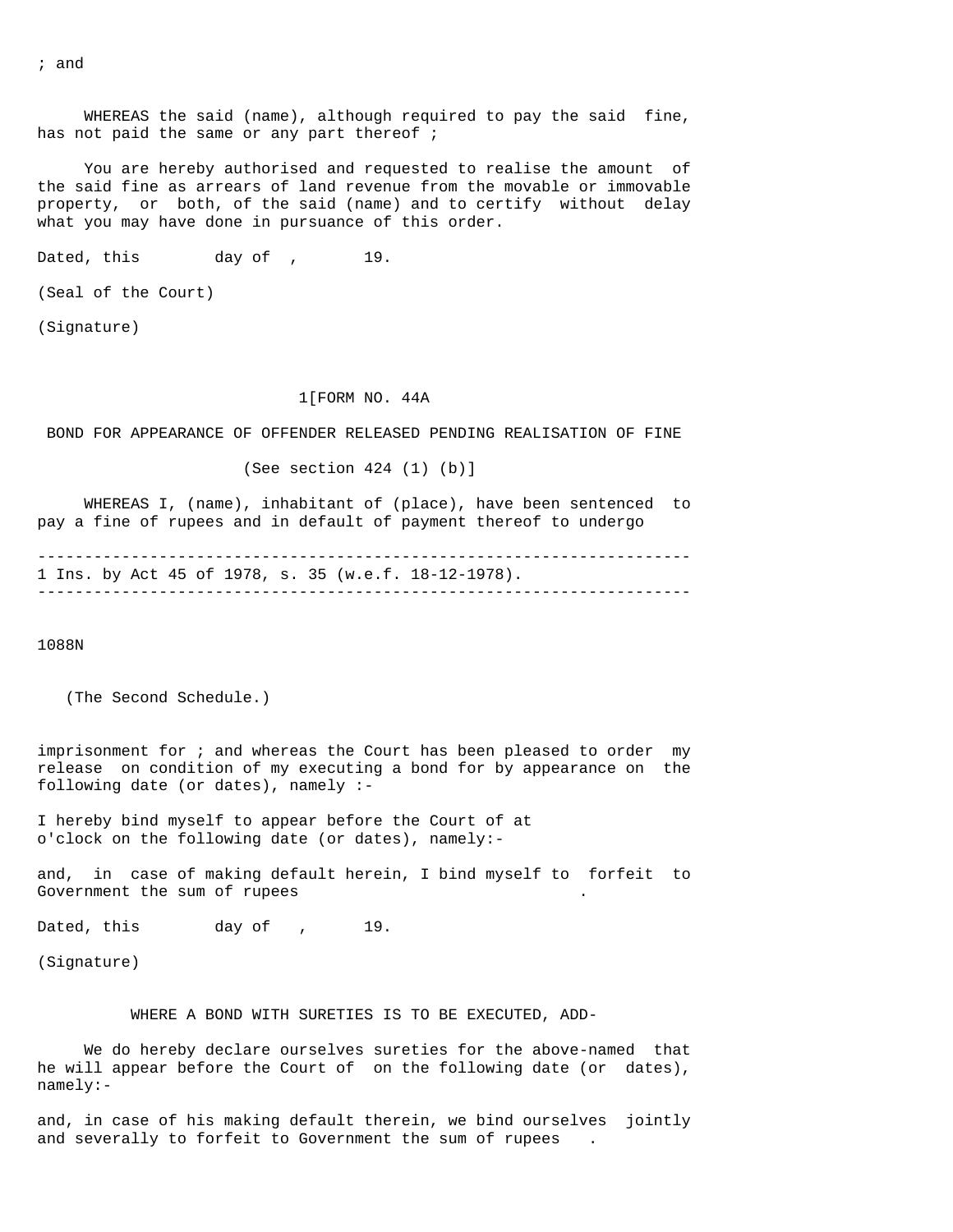(Signature)

## FORM No. 45

BOND AND BAIL-BOND FOR ATTENDANCE BEFORE OFFICER IN CHARGE OF

## POLICE STATION OR COURT

[See sections 436, 437, 438(3) and 441]

 I, (name), of (place), having been arrested or detained without warrant by the Officer in charge of police station (or having been brought before the Court of ), charged with the offence of , and required to give security for my attendance before such Officer or Court on condition that I shall attend such Officer or Court on every day on which any investigation or trial is held with regard to such charge, and in case of my making default herein, I bind myself to forfeit to Government the sum of rupees

Dated, this day of , 19.

(Signature)

 I hereby declare myself (or we jointly and severally declare ourselves and each of us) surety (or sureties) for the above said (name) that he shall attend the Officer in charge of police station or the Court of on every day on which any investigation into the charge is made

1088O

(The Second Schedule.)

 or any trial on such charge is held, that he shall be, and appear, before such Officer or Court for the purpose of such investigation or to answer the charge against him (as the case may be), and, in case of his making default herein, I hereby bind myself (or we, hereby bind ourselves) to forfeit to Government the sum of rupees

Dated, this day of , 19.

(Signature)

FORM No. 46

WARRANT TO DISCHARGE A PERSON IMPRISONED ON FAILURE TO GIVE SECURITY

(See section 442)

To the Officer in charge of the Jail at

(or other officer in whose custody the person is)

 WHEREAS (name and description of prisoner) was committed to your custody under warrant of this Court, dated the 'day of, and has since with his surety (or sureties) duly executed a bond under Section 441 of the Code of Criminal Procedure ;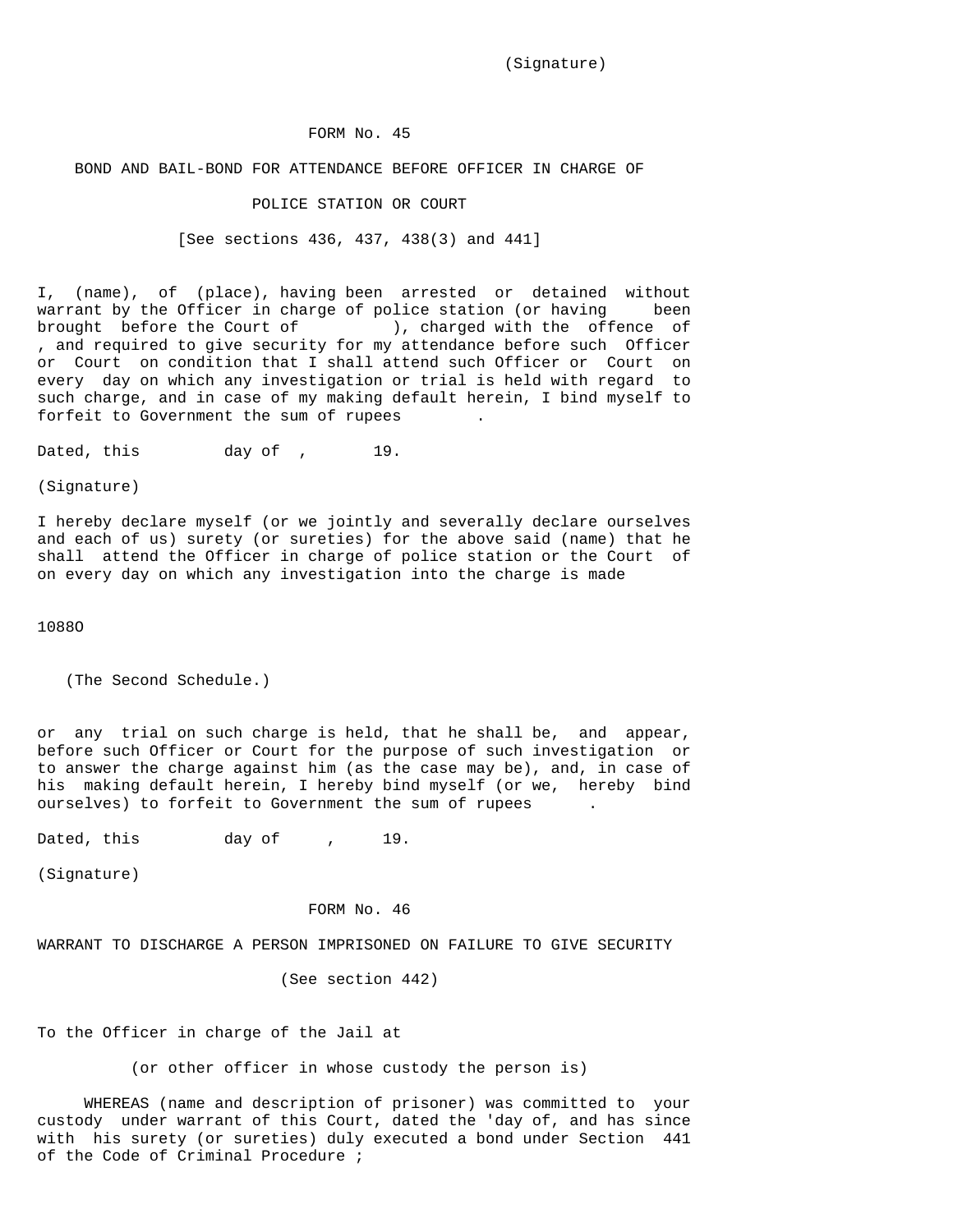This is to authorise and require you forthwith to discharge the said (name) from your custody, unless he is liable to be detained for some other matter.

Dated, this day of , 19.

(Seal of the Court)

(Signature)

[FORM No. 47

WARRANT OF ATTACHMENT TO ENFORCE A BOND

(See section 446)

To the Police Officer-in-charge of the police station at

 WHEREAS (name, description and address of person) has failed to appear on (mention the occasion) pursuant to his recognizance, and has by default forfeited to Government the sum of rupees (the penalty in the bond) ; and whereas the said (name of person) has, on due notice to him, failed to pay the said sum or show any sufficient cause why payment should not be enforced against him;

 ---------------------------------------------------------------------- 1 Ins. by Act 45 of 1978, s. 35 (w.e.f. 18-12-1978). ----------------------------------------------------------------------

1088P

(The Second Schedule.)

 This is to authorise and require you to attach any movable property of the said (name) that you may find within the district of by seizure and detention, and, if the said amount be not paid within days to sell the property so attached or so much of it as may be sufficient to realise the amount aforesaid, and to make return of what you have done under this warrant immediately upon its execution.

Dated, this day of , 19.

(Signature)

FORM No. 48

NOTICE TO SURETY ON BREACH OF A BOND

(See section 446)

To of .

WHEREAS on the day of , 19, you became surety for (name) of(place) that he should appear before this Court on the day of and bound yourself in default thereof to forfeit the sum of rupees to Government; and whereas the said (name) has failed to appear before this Court and by reason of such default you have forfeited the aforesaid sum of rupees ;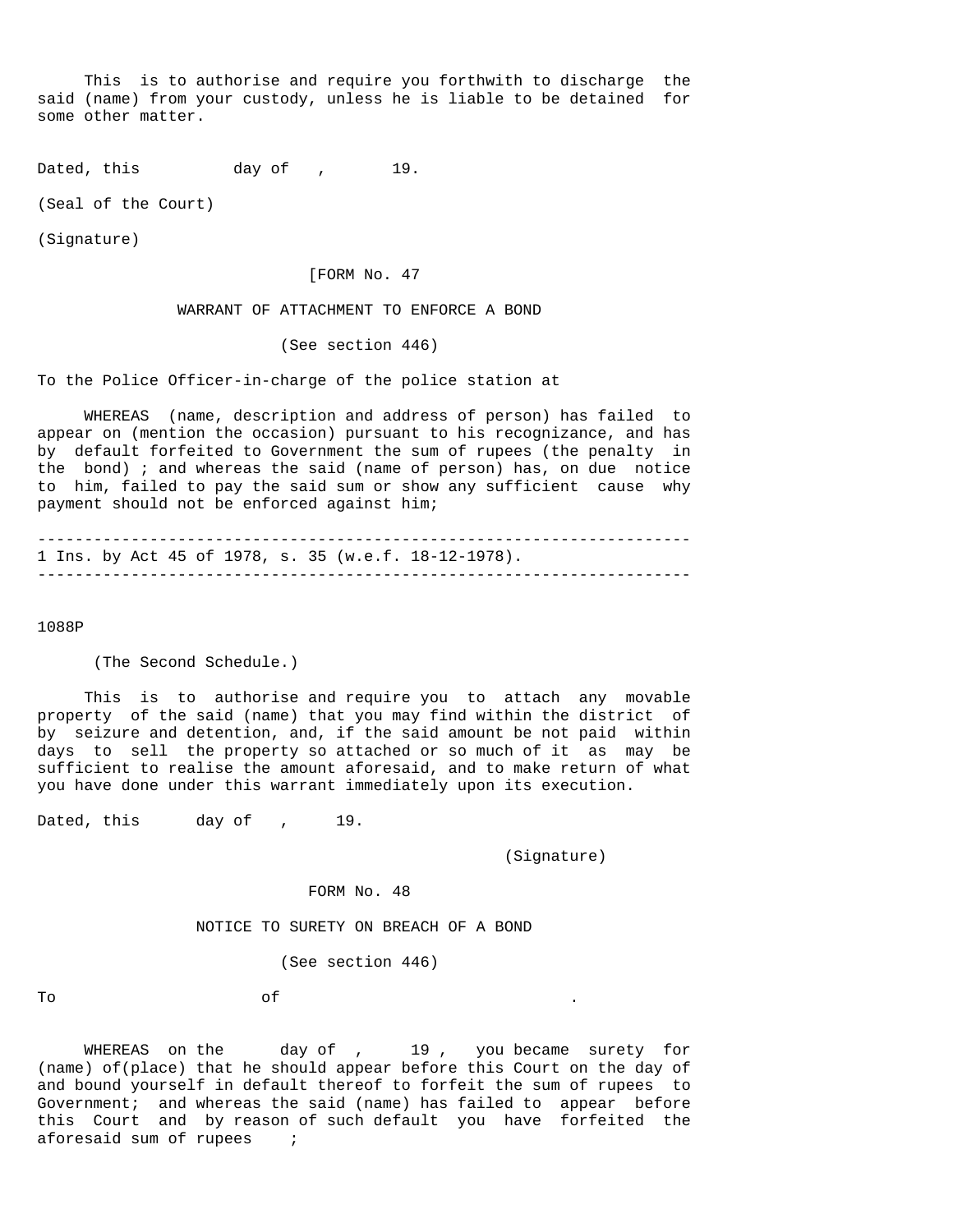You are hereby required to pay the said penalty or show cause, within days from this date, why payment of the said sum should not be enforced against you.

Dated, this day of , 19.

(Seal of the Court) (Signature)

FORM No. 49

NOTICE TO SURETY OF FORFEITURE OF BOND FOR GOOD BEHAVIOUR

 (See section 446) To of .

WHEREAS on the day of , 19, you became surely by a bond for (name) of (place) that he would be of good behaviour for the period of and bound yourself in default thereof to forfeit the sum of rupees to Government; and Whereas the said (name) has been

1088Q

(The Second Schedule.)

 convicted of the offence of (mention the offence concisely) committed since you became such surety, whereby your security bond has become forfeited ;

 You are hereby required to pay the said penalty of rupees or to show cause within days why it should not be paid.

Dated, this day of , 19.

(Seal of the Court) (Signature)

FORM No. 50

WARRANT OF ATTACHMENT AGAINST A SURETY

(See section 446)

To of .

 WHEREAS (name, description and address) has bound himself as surety for the appearance of (mention the condition of the bond) and the said (name) has made default, and thereby forfeited to Government the sum of rupees (the penalty in the bond) ;

 This is to authorise and require you to attach any movable property of the said (name) which you may find within the district of, by seizure and detention; and, if the said amount be not paid within days, to sell the property so attached, or so much of it as may be sufficient to realise the amount aforesaid, and make return of what you have done under this warrant immediately upon its execution.

Dated, this day of , 19.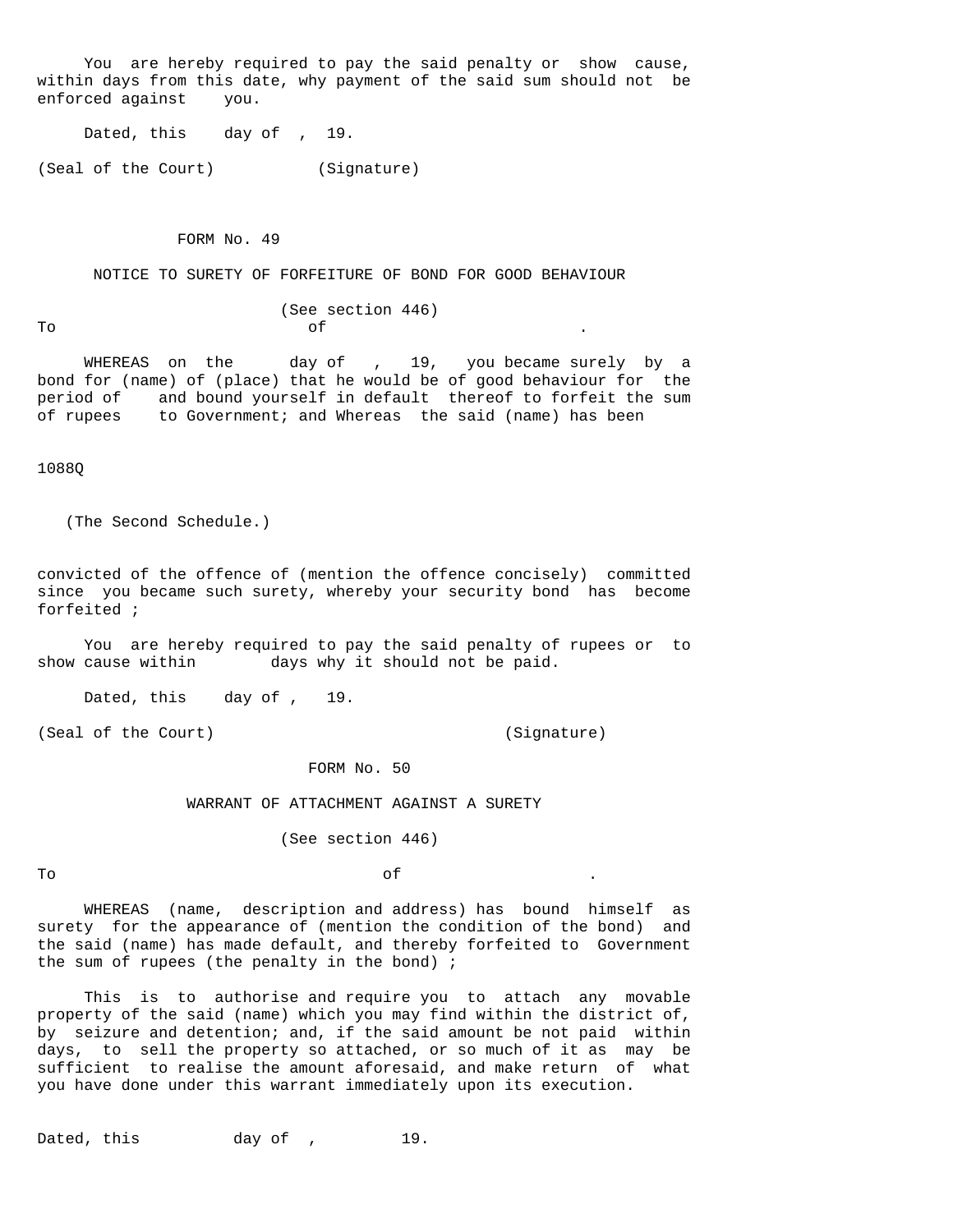(Seal of the Court)

(Signature)

FORM No. 51

 WARRANT OF COMMITMENT OF THE SURETY OF AN ACCUSED PERSON ADMITTED TO BAIL

# (See section 446)

To the Superintendent (or Keeper) of the Civil Jail at

 WHEREAS (name and description of surety) has bound himself as a surety for the appearance of (state the condition of the bond) and the said (name) has therein made default whereby the penalty mentioned

### 1088R

(The Second Schedule.)

 in the said bond has been forfeited to Government; and whereas the said (name of surety) has, on due notice to him, failed to pay the said sum or show any sufficient cause why payment should not be enforced against him, and the same cannot be recovered by attachment and sale of his movable property, and an order has been made for his imprisonment in the Civil Jail for (specify the period) ;

 This is to authorise and require you, the said Superintendent (or Keeper) to receive the said (name) into your custody with the warrant and to keep him safely in the said Jail for the said (term of imprisonment), and to return this warrant with an endorsement certifying the manner of its execution.

Dated, this day of , 19.

(Seal of the Court)

(Signature)

### FORM No. 52

NOTICE TO THE PRINCIPAL OF FORFEITURE OF BOND TO KEEP THE PEACE

(See section 446)

To (name, description and address) .

 WHEREAS on the day of, 19, you entered into a bond not to commit, etc., (as in the bond), and proof of the forfeiture of the same has been given before me and duly recorded;

 You are hereby called upon to pay the said penalty of rupees or to show cause before me within days why payment of the same should not be enforced against you.

Dated, this day of, 19.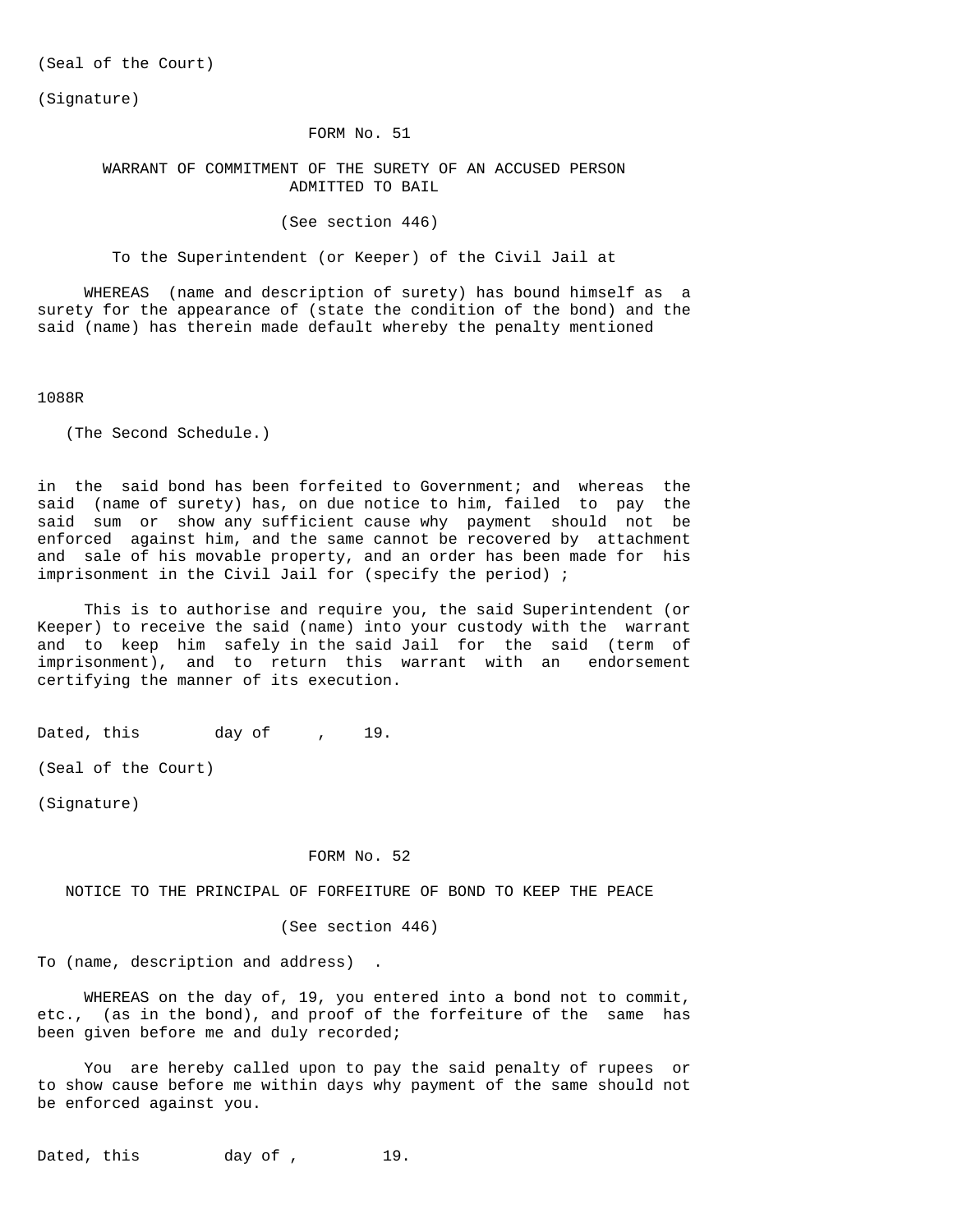(Seal of the Court)

(Signature)

# FORM No. 53

WARRANT TO ATTACH THE PROPERTY OF THE PRINCIPAL ON BREACH OF A BOND To

### KEEP THE PEACE

(See section 446)

 To (name and designation of police officer),at the police station of WHEREAS (name and description) did, on the day of , 19, enter into a bond for the sum of rupees binding himself not

1086S

(The Second Schedule.)

 to commit a breach of the peace, etc., (as in the bond), and proof of the forfeiture of the said bond has been given before me and duly recorded; and whereas notice has been given to the said (name) calling upon him to show cause why the said sum should not be paid, and he has failed to do so or to pay the said sum ;

 This is to authorise and require you to attach by seizure movable ,property belonging to the said (name) to the value of rupees, which you may find within the district of, and, if the said sum be not paid within , to sell the property so attached, or so much of it as may be sufficient to realise the same ; and to make return of what you have done under this warrant immediately upon its execution.

Dated, this day of, 19.

(Seal of the Court)

(Signature)

### FORM No. 54

WARRANT OF IMPRISONMENT ON BREACH OF A BOND TO KEEP THE PEACE

(See section 446)

To the Superintendent (or Keeper) of the Civil Jail at

 WHEREAS proof has been given before me and duly recorded that (name and description) has committed a breach of the bond entered into by him to keep the peace, whereby he has forfeited to Government the sum of rupees ; and whereas the said (name) has failed to pay the said sum or to show cause why the said sum should not be paid, although duly called upon to do so, and payment thereof cannot be enforced by attachment of his movable property, and an order has been made for the imprisonment of the said (name) in the Civil Jail for the period of (term of imprisonment) ;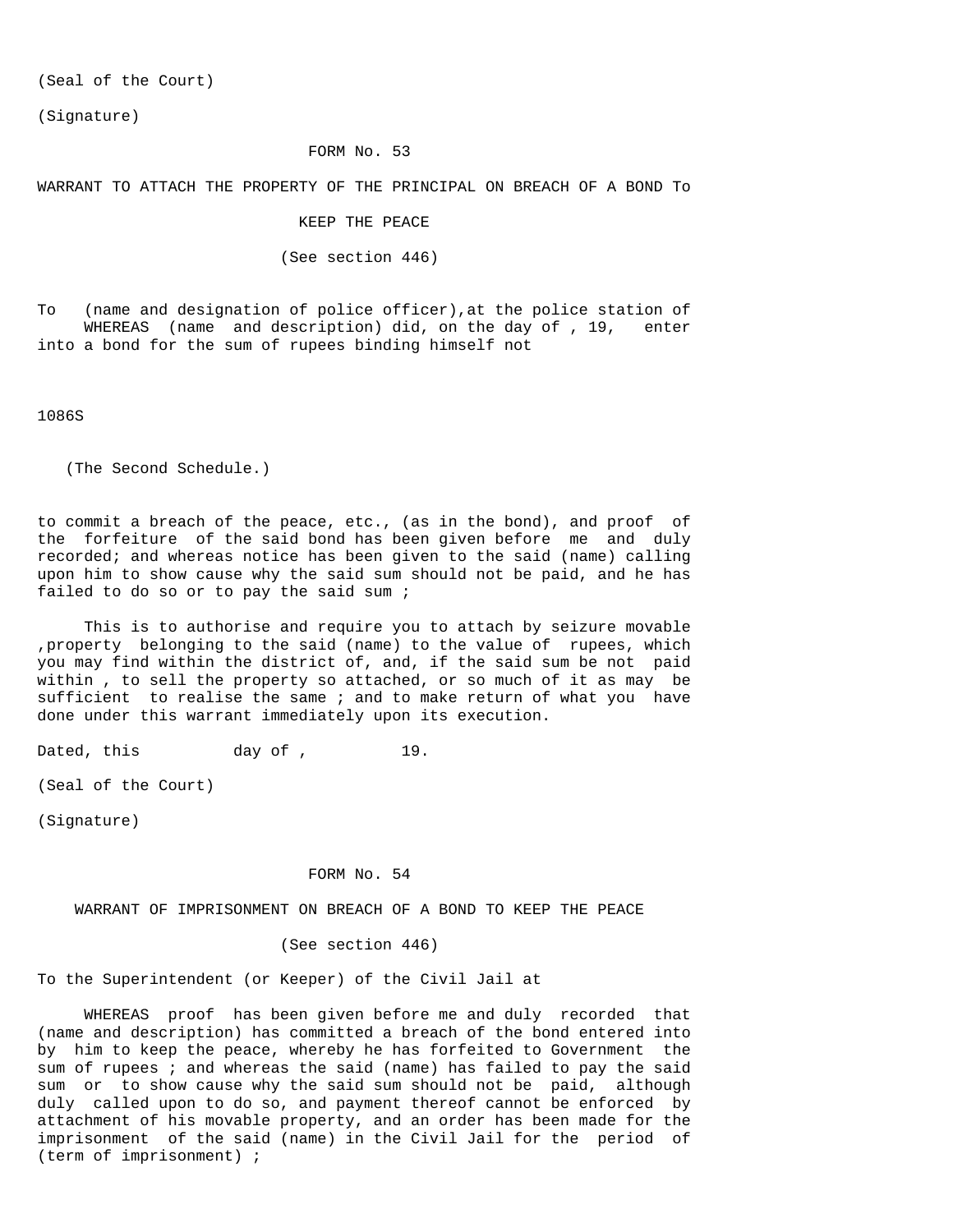This is to authorise and require you, the said Superintendent (or Keeper) of the said Civil Jail to receive the said (name) into your custody, together with this warrant, and to keep him safely in the said Jail for the said period of (term of imprisonment), and to return this warrant with an endorsement certifying the manner of its execution.

Dated, this day of 19.

(Seal of the Court) (Signature)

1088T

(The Second Schedule.)

## FORM No. 55

WARRANT OF ATTACHMENT AND SALE ON FORFEITURE OF BOND FOR GOOD)

### BEHAVIOUR

(See section 446)

To the police officer in charge of the police station at

 WHEREAS (name, description and address) did, on the day of, 19, give security by bond in the sum of rupees for the good behaviour of (name, etc., of the principal), and proof has been given before me and duly recorded of the commission by the said (name) of the offence of whereby the said bond has been forfeited; and whereas notice has been given to the said (name) calling upon him to show cause why the said sum should not be paid, and he has failed to do so or to pay the said sum ;

 This is to authorise and require you to attach by seizure movable property belonging to the said (name) to the value of rupees which you may find within the district of, and, if the said sum be not paid within to sell the property so attached, or so much of it as may be sufficient to realise the same, and to make return of what you have done under this warrant immediately upon its execution.

Dated, this day of, 19.

(Seal of the Court)

(Signature)

## FORM No. 56

WARRANT OF IMPRISONMENT ON FORFEITURE OF BOND FOR GOOD BEHAVIOUR

(See section 446)

To the Superintendent (or Keeper) of the Civil Jail at .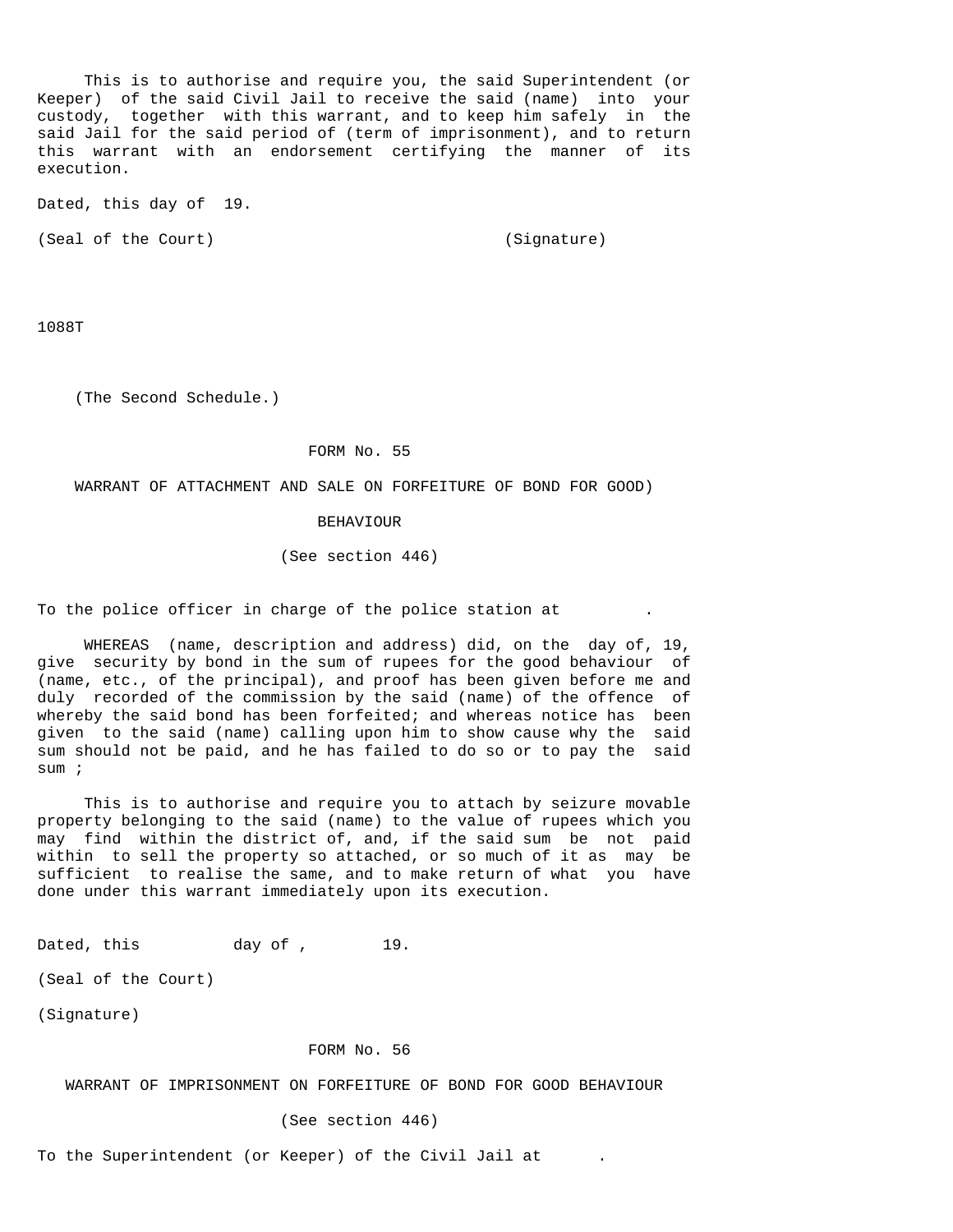WHEREAS (name, description and address) did, on the day of, 19 , give security by bond in the sum of rupees for the good behaviour of (name, etc., of the principal) and proof of the breach of the said bond has been given before me and duly recorded, whereby the said (name) has forfeited to Government the sum of rupees, and

1088U

(The Second Schedule.)

 whereas he has failed to pay the said sum or to show cause why the said sum should not be paid although duly called upon to do so, and payment thereof cannot be enforced by attachment of his movable property, and an order has been made for the imprisonment of the said (name) in the Civil Jail for the period of (term of imprisonment) ;

 This is to authorise and require you, the Superintendent ( or Keeper), to receive the said (name) into your custody, together with this warrant, and to keep him safely in the said Jail for the said period of (term of imprisonment), returning this warrant with an endorsement certifying the manner of its execution.

Dated, this day of, 19.

(Seal of the Court) (Signature).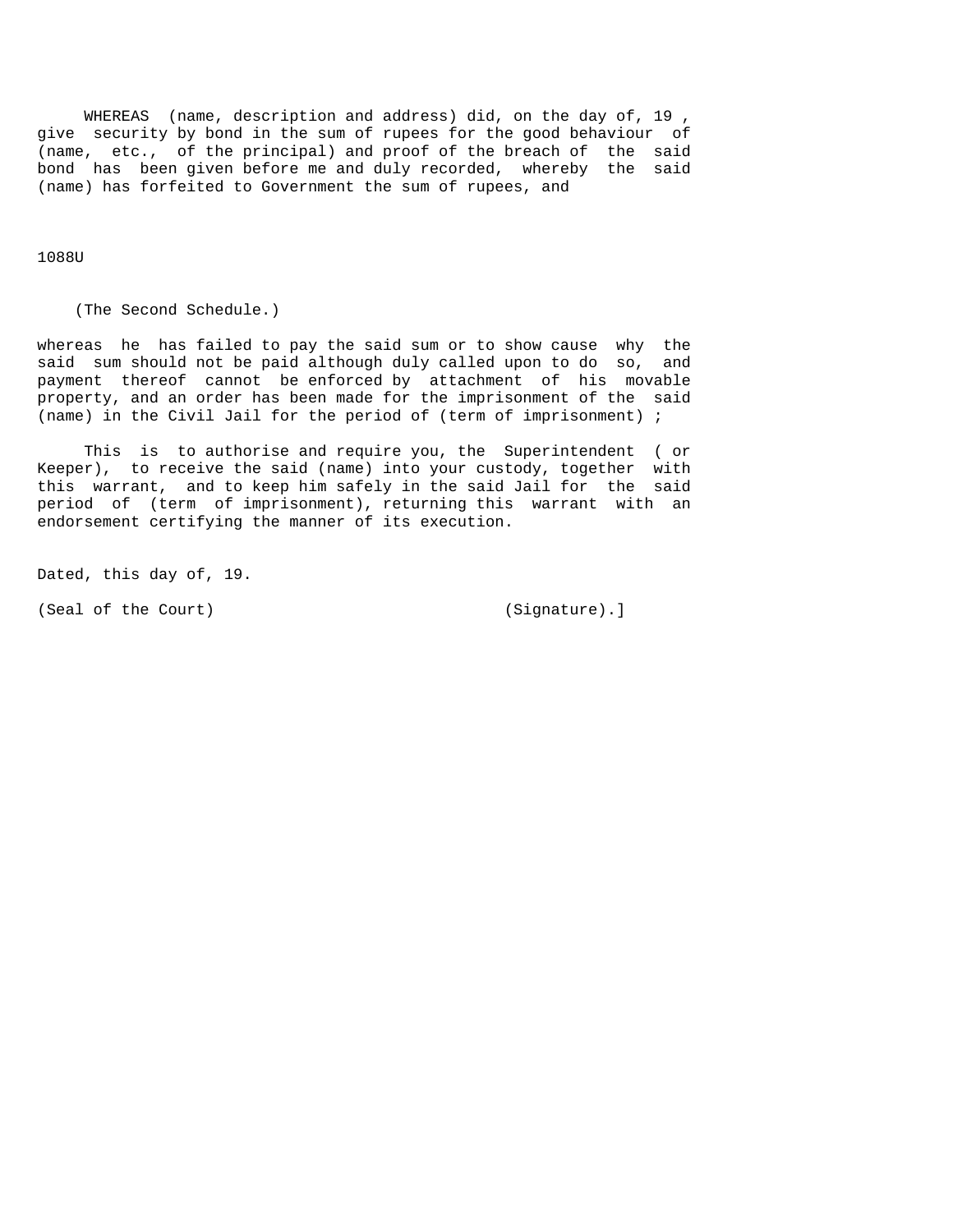THE CODE OF CRIMINAL PROCEDURE (AMENDMENT) ACT, 2001

ACT NO. 50 OF 2001

[24th September, 2001.]

An Act further to amend the Code of Criminal Procedure, 1973.

 BE it enacted by Parliament in the Fifty-second Year of the Republic of India as follows:-

1.

Short title.

 1. Short title.-This Act may be called the Code of Criminal Procedure (Amendment) Act, 2001.

2.

Amendment of section 125.

 2. Amendment of section 125.-In the Code of Criminal Procedure, 1973 (2 of 1974) (hereinafter referred to as the principal Act), in section 125,-

 $(i)$  in sub-section  $(1)$ ,-

 (a) the words "not exceeding five hundred rupees in the whole," shall be omitted;

 (b) after the proviso and before the Explanation, the following provisos shall be inserted, namely:-

 "Provided further that the Magistrate may, during the pendency of the proceeding regarding monthly allowance for the maintenance under this sub-section, order such person to make a monthly allowance for the interim maintenance of his wife or such child, ather or mother, and the expenses of such proceeding which the Magistrate considers reasonable, and to pay the same to such person as the Magistrate may from time to time direct:

 Provided also that an application for the monthly allowance for the interim maintenance and expenses for proceeding under the second proviso shall, as far as possible, be disposed of within sixty days from the date of the service of notice of the applica ion to such person.";

 (ii) for sub-section (2), the following sub-section shall be substituted, namely:-

 "(2) Any such allowance for the maintenance or interim maintenance and expenses for proceeding shall be payable from the date of the order, or, if so ordered, from the date of the application for maintenance or interim maintenance and expenses of proceed ng, as the case may be.";

 (iii) in sub-sections (3) and (4), for the word "allowance", wherever it occurs, the words ''allowance for the maintenance or the interim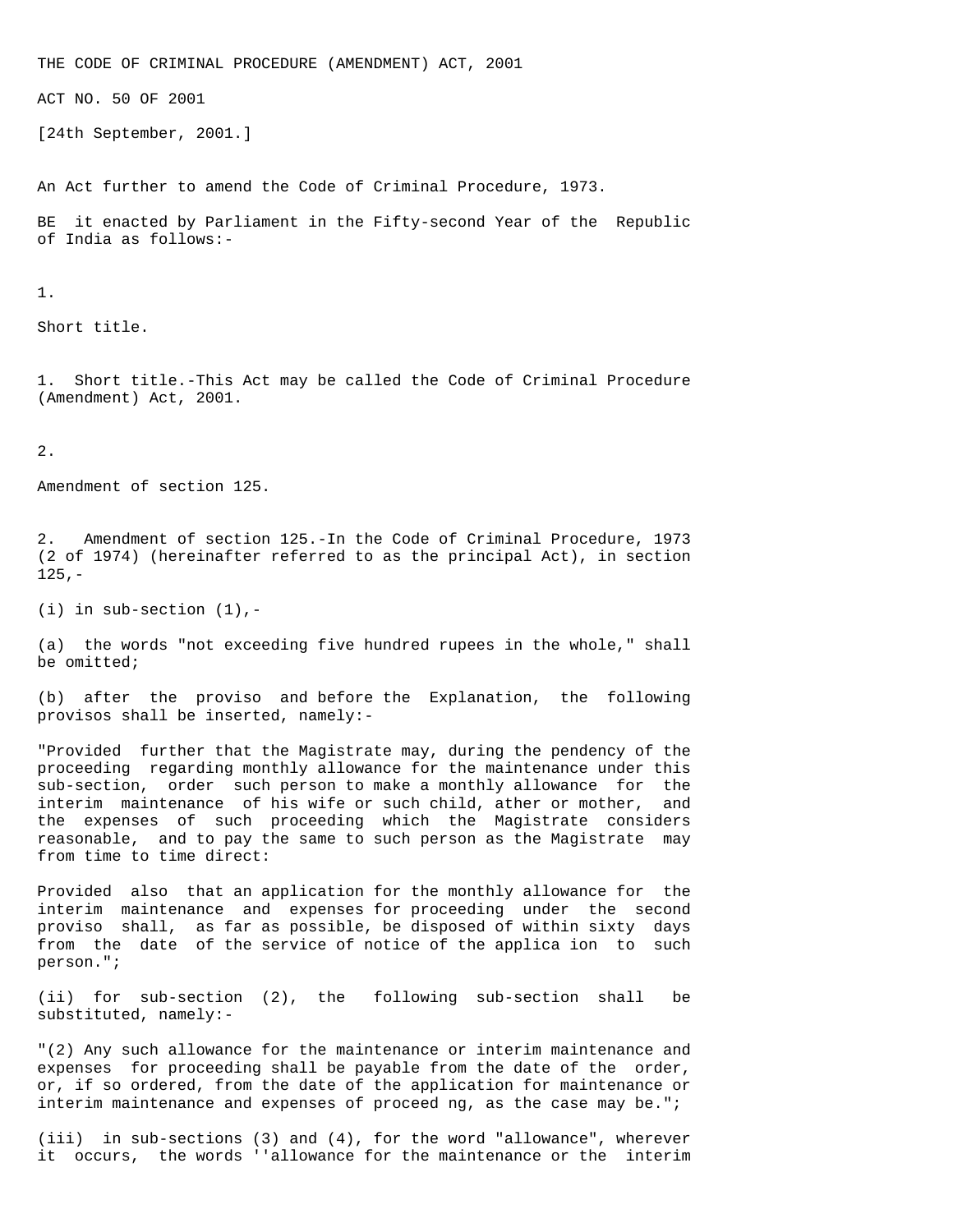maintenance and expenses of proceeding, as the case may be," shall be substituted.

3.

Amendment of section 127.

3. Amendment of section 127.-In section 127 of the principal Act,-

 (i) for sub-section (1), the following sub-section shall be substituted, namely:-

 "(1) On proof of a change in the circumstances of any person, receiving, under section 125 a monthly allowance for the maintenance or interim maintenance, or ordered under the same section to pay a monthly allowance for the maintenance, or interim mainte ance, to his wife, child, father or mother, as the case may be, the Magistrate may make such alteration, as he thinks fit, in the allowance for the maintenance or the interim maintenance, as the case may be.";

 (ii) in sub-section (3), in clause (c), for the word "maintenance", the words ''maintenance or interim maintenance, as the case may be," shall be substituted;

(iii) in sub-section  $(4)$ ,-

 (a) for the words "monthly allowance has been ordered", the words "monthly allowance for the maintenance and interim maintenance or any of them has been ordered'' shall be substituted;

 (b) for the words "as monthly allowance in pursuance of", the words "as monthly allowance for the maintenance and interim maintenance or any of them, as the case may be, in pursuance of'' shall be substituted.

4.

Amendment of section 128.

4. Amendment of section 128.-In section 128 of the principal Act,-

 (i) for the word "maintenance", the words "maintenance or interim maintenance and expenses of proceeding, as the case may be," shall be substituted;

 (ii) for the words "whom the allowance", the words "whom the allowance for the maintenance or the allowance for the interim maintenance and expenses of proceeding, as the case may be," shall be substituted;

 (iii) for the words "allowance due", the words "allowance, or as the case may be, expenses, due" shall be substituted.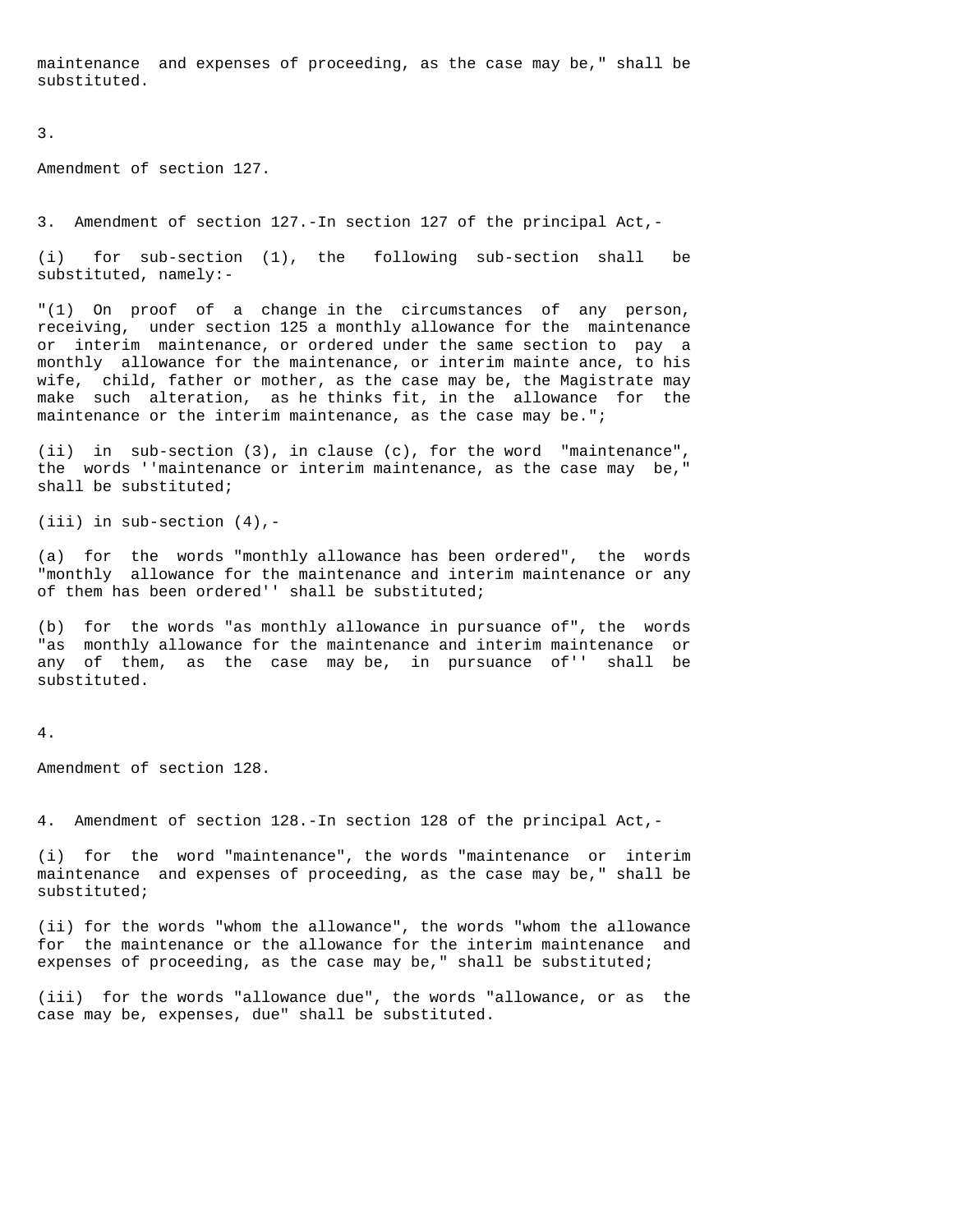```
THE CODE OF CRIMINAL PROCEDURE (AMENDMENT) ACT, 2005 
# 
NO. 25 OF 2005 
$ 
[23rd June, 2005.] 
+ 
An Act further to amend the Code of Criminal Procedure, 1973. 
BE it enacted by Parliament in the Fifty-sixth Year of the Republic of India as follows:- 
@ 
1. 
% 
Short title and commencement. 
! 
1. Short title and commencement.-(1) This Act may be called the Code of Criminal Procedure (Amen
(2) Save as otherwise provided in this Act, it shall come into force on such date as the Central
@ 
2. 
\,Amendment of section 20. 
! 
2. Amendment of section 20.-In section 20 of the Code of Criminal Procedure, 1973 (2 of 1974) (h
"(4A) The State Government may, by general or special order and subject to such control and dire
@ 
3. 
% 
Amendment of section 24. 
! 
3. Amendment of section 24.-In section 24 of the principal Act, in sub-section (6), after the p
'Explanation.-For the purposes of this sub-section,- 
(a) "regular Cadre of Prosecuting Officers" means a Cadre of Prosecuting Officers which includes
(b) "Prosecuting Officer" means a person, by whatever name called, appointed to perform the func
```
 $\sim$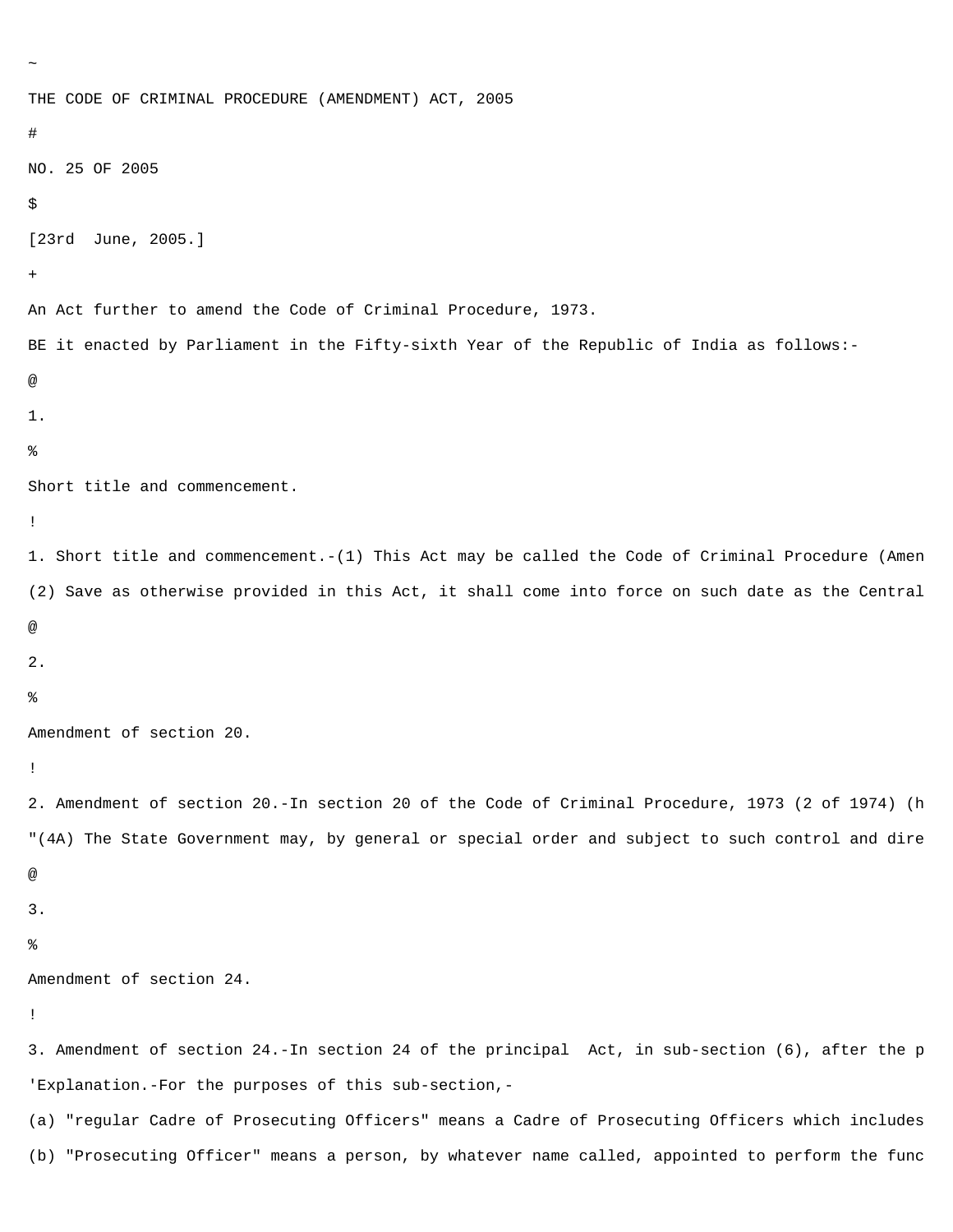```
@
```

```
4.
```
%

```
Insertion of new section 25A.
```
!

4. Insertion of new section 25A.-In Chapter II of the principal Act, after section 25, the follo "25A. Directorate of Prosecution.-(1) The State Government may establish a Directorate of Prosec (2) A person shall be eligible to be appointed as a Director of Prosecution or a Deputy Director (3) The Head of the Directorate of Prosecution shall be the Director of Prosecution, who shall f (4) Every Deputy Director of Prosecution shall be subordinate to the Director of Prosecution. (5) Every Public Prosecutor, Additional Public Prosecutor and Special Public Prosecutor appointe (6) Every Public Prosecutor, Additional Public Prosecutor and Special Public Prosecutor appointe (7) The powers and functions of the Director of Prosecution and the Deputy Directors of Prosecut (8) The provisions of this section shall not apply to the Advocate General for the State while p @

5.

```
%
```

```
Amendment of section 29.
```
!

5. Amendment of section 29.-In section 29 of the principal Act,-

(a) in sub-section (2), for the words "five thousand rupees", the words "ten thousand rupees" sh (b) in sub-section (3), for the words "one thousand rupees", the words "five thousand rupees" sh @

```
6.
```

```
\epsilon
```

```
Amendment of section 46.
```

```
!
```
6. Amendment of section 46.-In section 46 of the principal Act, after sub-section (3), the follo "(4) Save in exceptional circumstances, no woman shall be arrested after sunset and before sunri @

7.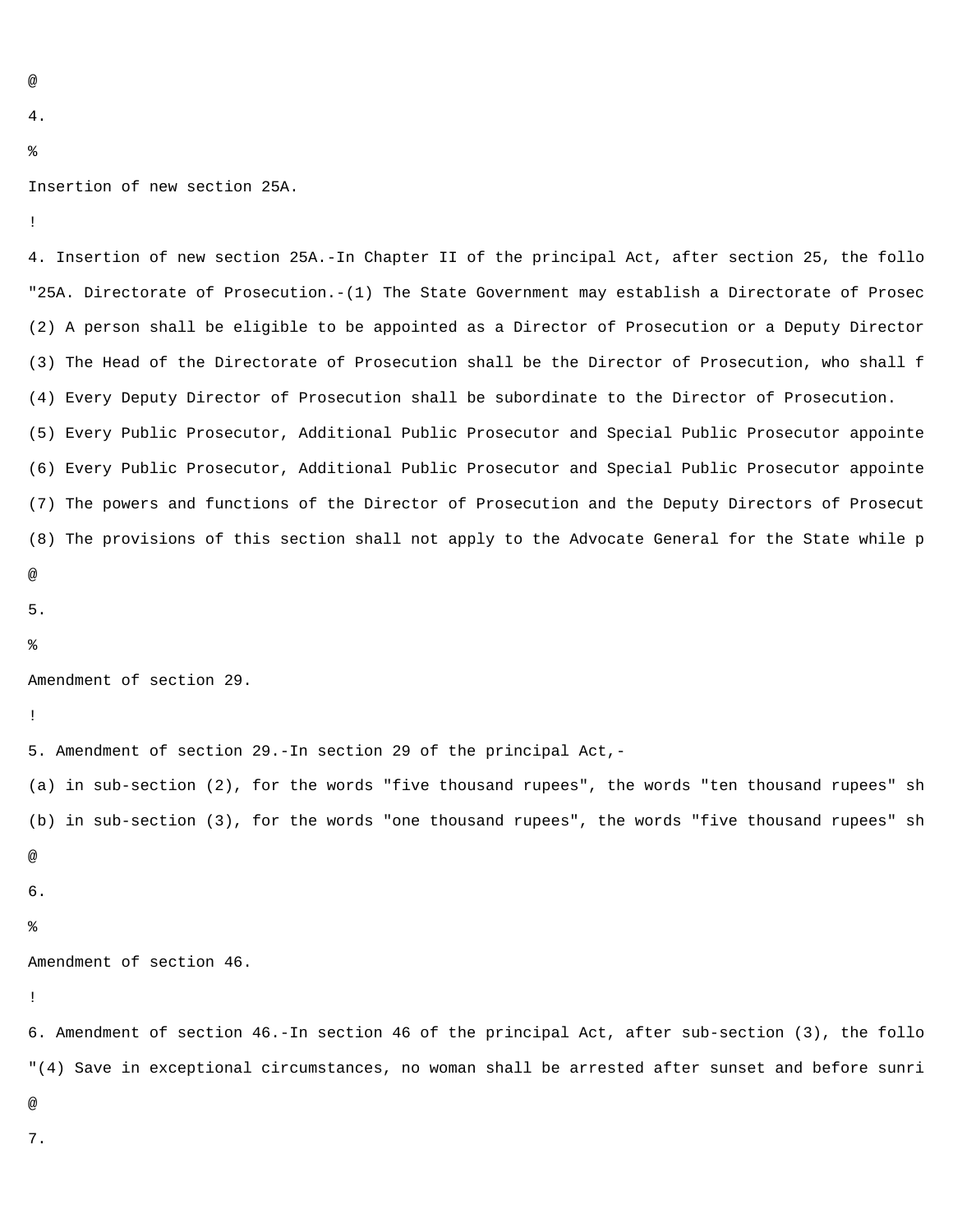%

Insertion of new section 50A.

!

7. Insertion of new section 50A.-After section 50 of the principal Act, the following section sh "50A. Obligation of person making arrest to inform about the arrest, etc., to a nominated person (2) The police officer shall inform the arrested person of his rights under sub-section (1) as s (3) An entry of the fact as to who has been informed of the arrest of such person shall be made (4) It shall be the duty of the Magistrate before whom such arrested person is produced, to sati

- @
- 8.
- %

Amendment of section 53.

!

8. Amendment of section 53.-In section 53 of the principal Act, for the Explanation, the followi 'Explanation.-In this section and in sections 53A and 54,-

(a) "examination" shall include the examination of blood, blood stains, semen, swabs in case of (b) "registered medical practitioner" means a medical practitioner who possesses any medical qua @

- 
- 9.
- $\epsilon$

Insertion of new section 53A.

!

9. Insertion of new section 53A.-After section 53 of the principal Act, the following section sh "53A. Examination of person accused of rape by medical practitioner.-(1) When a person is arrest (2) The registered medical practitioner conducting such examination shall, without delay, examin (i) the name and address of the accused and of the person by whom he was brought,

(ii) the age of the accused,

(iii) marks of injury, if any, on the person of the accused,

(iv) the description of material taken from the person of the accused for DNA profiling, and

(v) other material particulars in reasonable detail.

(3) The report shall state precisely the reasons for each conclusion arrived at.

(4) The exact time of commencement and completion of the examination shall also be noted in the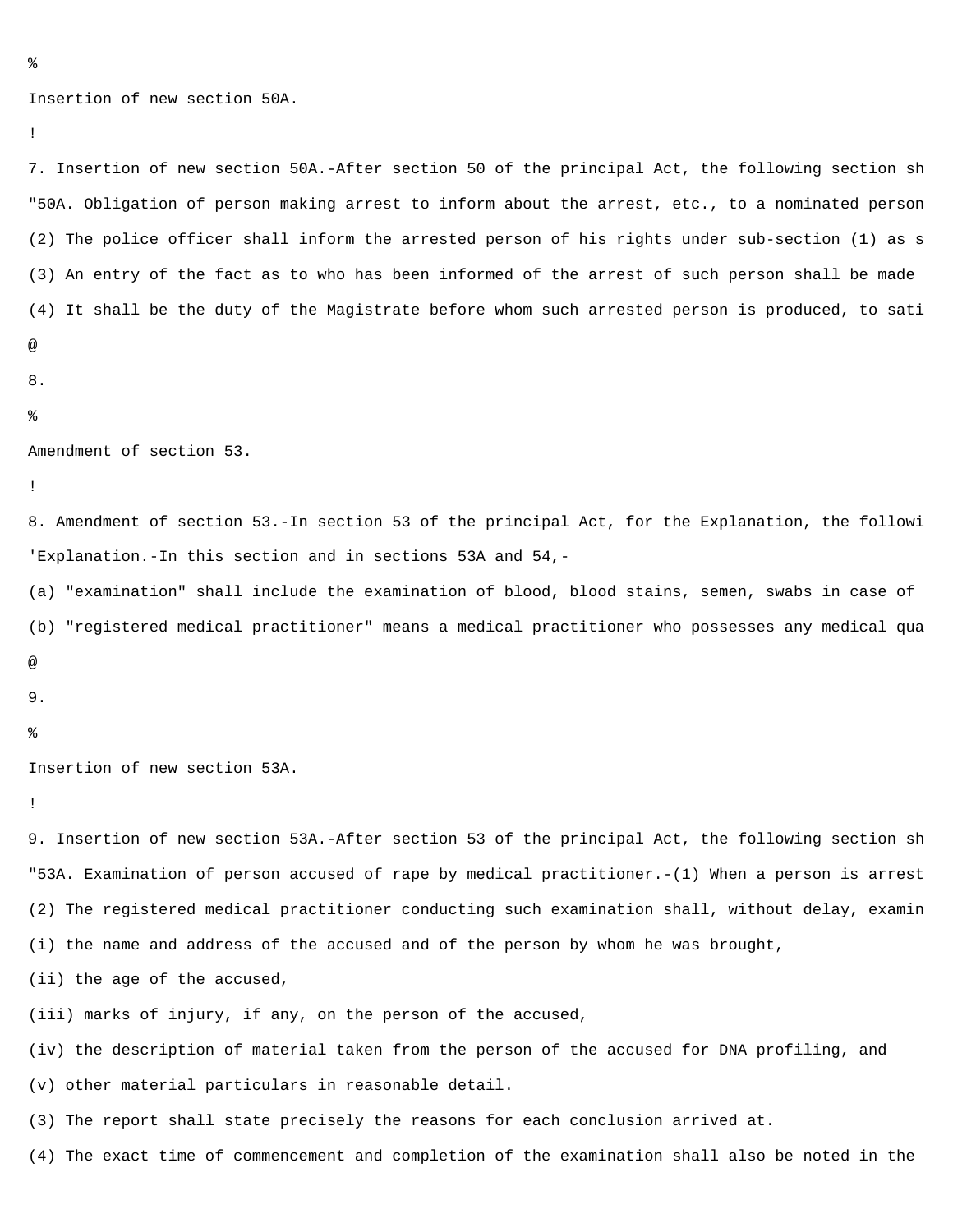```
(5) The registered medical practitioner shall, without delay, forward the report to the investig
@ 
10. 
% 
Amendment of section 54. 
! 
10. Amendment of section 54.-Section 54 of the principal Act shall be renumbered as sub-section 
"(2) Where an examination is made under sub-section (1), a copy of the report of such examinatio
@ 
11. 
% 
Insertion of new section 54A. 
! 
11. Insertion of new section 54A.-After section 54 of the principal Act, the following section s
"54A. Identification of person arrested.-Where a person is arrested on a charge of committing an
@ 
12. 
% 
Amendment of section 82. 
! 
12. Amendment of section 82.-In section 82 of the principal Act, after sub-section (3), the foll
"(4) Where a proclamation published under sub-section (1) is in respect of a person accused of a
(5) The provisions of sub-sections (2) and (3) shall apply to a declaration made by the Court un
@ 
13. 
% 
Amendment of section 102. 
! 
13. Amendment of section 102.-In section 102 of the principal Act,- 
(a) in sub-section (3), after the words "transported to the Court", the words "or where there is
(b) after sub-section (3), the following proviso shall be added at the end, namely:-
```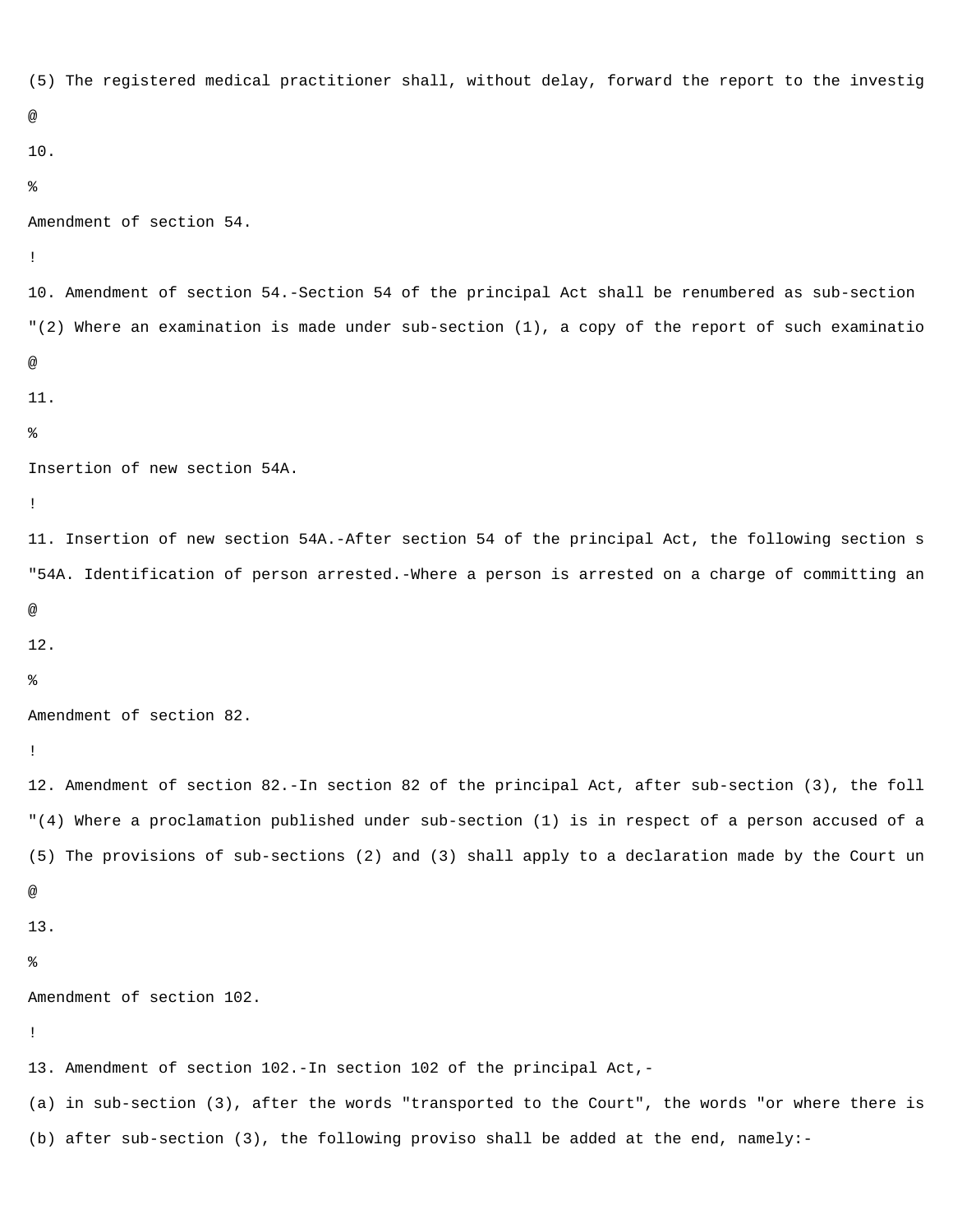```
"Provided that where the property seized under sub-section (1) is subject to speedy and natural 
@ 
14. 
% 
Amendment of section 110. 
! 
14. Amendment of section 110.-In section 110 of the principal Act, in clause (f), in sub-clause 
(i) in item (g), the word "or" shall be omitted; 
(ii) after item (g), the following item shall be inserted, namely:- 
"(h) the Foreigners Act, 1946 (31 of 1946); or". 
@ 
15. 
% 
Amendment of section 122. 
! 
15. Amendment of section 122.-In section 122 of the principal Act, in sub-section (1), in clause
@ 
16. 
\approxInsertion of new section 144A. 
! 
16. Insertion of new section 144A.-In Chapter X of the principal Act, under sub-heading "C.-Urge
'144A. Power to prohibit carrying arms in procession or mass drill or mass training with arms.-(
(2) A public notice issued or an order made under this section may be directed to a particular p
(3) No public notice issued or an order made under this section shall remain in force for more t
(4) The State Government may, if it considers necessary so to do for the preservation of public 
(5) The State Government may, subject to such control and directions as it may deem fit to impos
Explanation.-The word "arms" shall have the meaning assigned to it in section 153AA of the India
@ 
17. 
\,Insertion of new section 164A.
```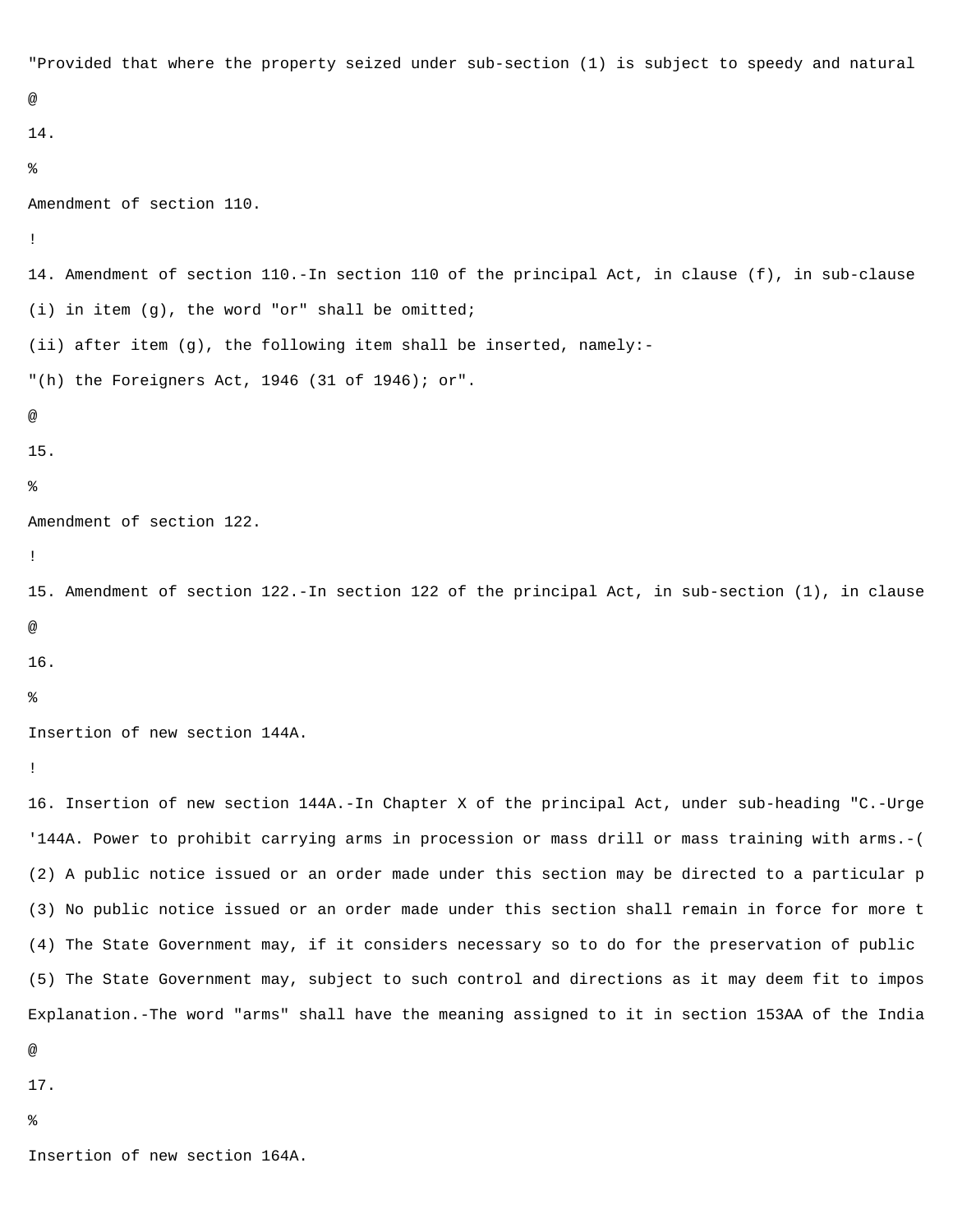```
17. Insertion of new section 164A.-After section 164 of the principal Act, the following section
'164A. Medical examination of the victim of rape.-(1) Where, during the stage when an offence of
(2) The registered medical practitioner, to whom such woman is sent, shall, without delay, exami
(i) the name and address of the woman and of the person by whom she was brought; 
(ii) the age of the woman; 
(iii) the description of material taken from the person of the woman for DNA profiling; 
(iv) marks of injury, if any, on the person of the woman; 
(v) general mental condition of the woman; and 
(vi) other material particulars in reasonable detail. 
(3) The report shall state precisely the reasons for each conclusion arrived at. 
(4) The report shall specifically record that the consent of the woman or of the person competen
(5) The exact time of commencement and completion of the examination shall also be noted in the 
(6) The registered medical practitioner shall, without delay forward the report to the investiga
(7) Nothing in this section shall be construed as rendering lawful any examination without the c
Explanation.-For the purposes of this section, "examination" and "registered medical practitione
@ 
18. 
% 
Amendment of section 176. 
! 
18. Amendment of section 176.-In section 176 of the principal Act,- 
(i) in sub-section (1), the words "where any person dies while in the custody of the police or" 
(ii) after sub-section (1), the following sub-section shall be inserted, namely:- 
" (1A) Where, -
(a) any person dies or disappears, or 
(b) rape is alleged to have been committed on any woman, 
while such person or woman is in the custody of the police or in any other custody authorised by
(iii) after sub-section (4), before the Explanation, the following sub-section shall be inserted
"(5) The Judicial Magistrate or the Metropolitan Magistrate or Executive Magistrate or police of
```
@

!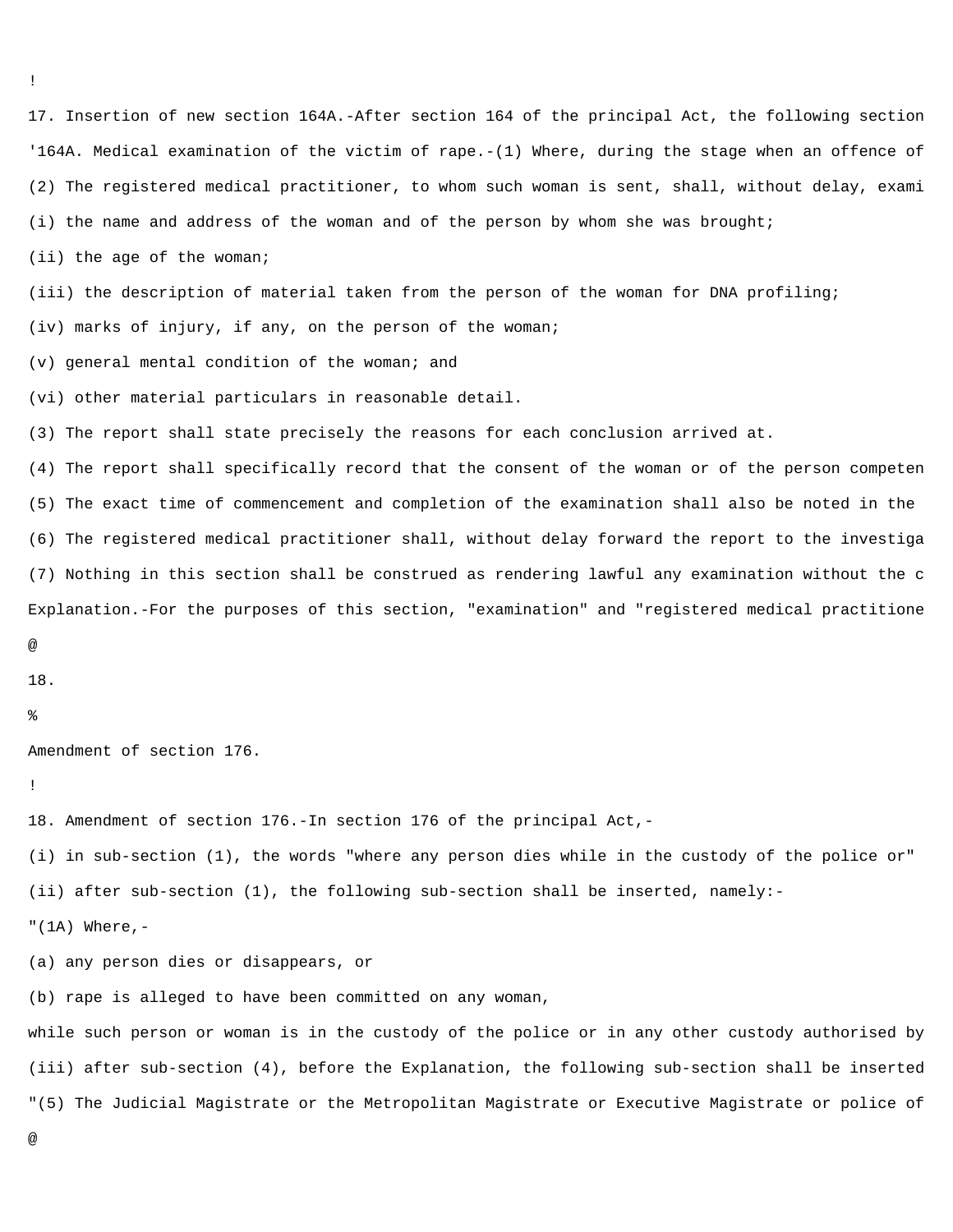```
19. 
\epsilonAmendment of section 202. 
! 
19. Amendment of section 202.-In section 202 of the principal Act, in sub-section (1), after the
"and shall, in a case where the accused is residing at a place beyond the area in which he exerc
@ 
20. 
% 
Amendment of section 206. 
! 
20. Amendment of section 206.-In section 206 of the principal Act, in sub-section (1),- 
(a) in the opening paragraph, after the words and figures "under section 260", the words and fig
(b) in the proviso, for the words "one hundred rupees", the words "one thousand rupees" shall be
@ 
21. 
% 
Amendment of section 223. 
! 
21. Amendment of section 223.-In section 223 of the principal Act, in the proviso,- 
(a) for the word "Magistrate", the words "Magistrate or Court of Session" shall be substituted;
(b) for the words "if he is satisfied", the words "if he or it is satisfied" shall be substitute
@ 
22. 
\epsilonAmendment of section 228. 
! 
22. Amendment of section 228.-In section 228 of the principal Act, in sub-section (1), in clause
@ 
23. 
% 
Amendment of section 260.
```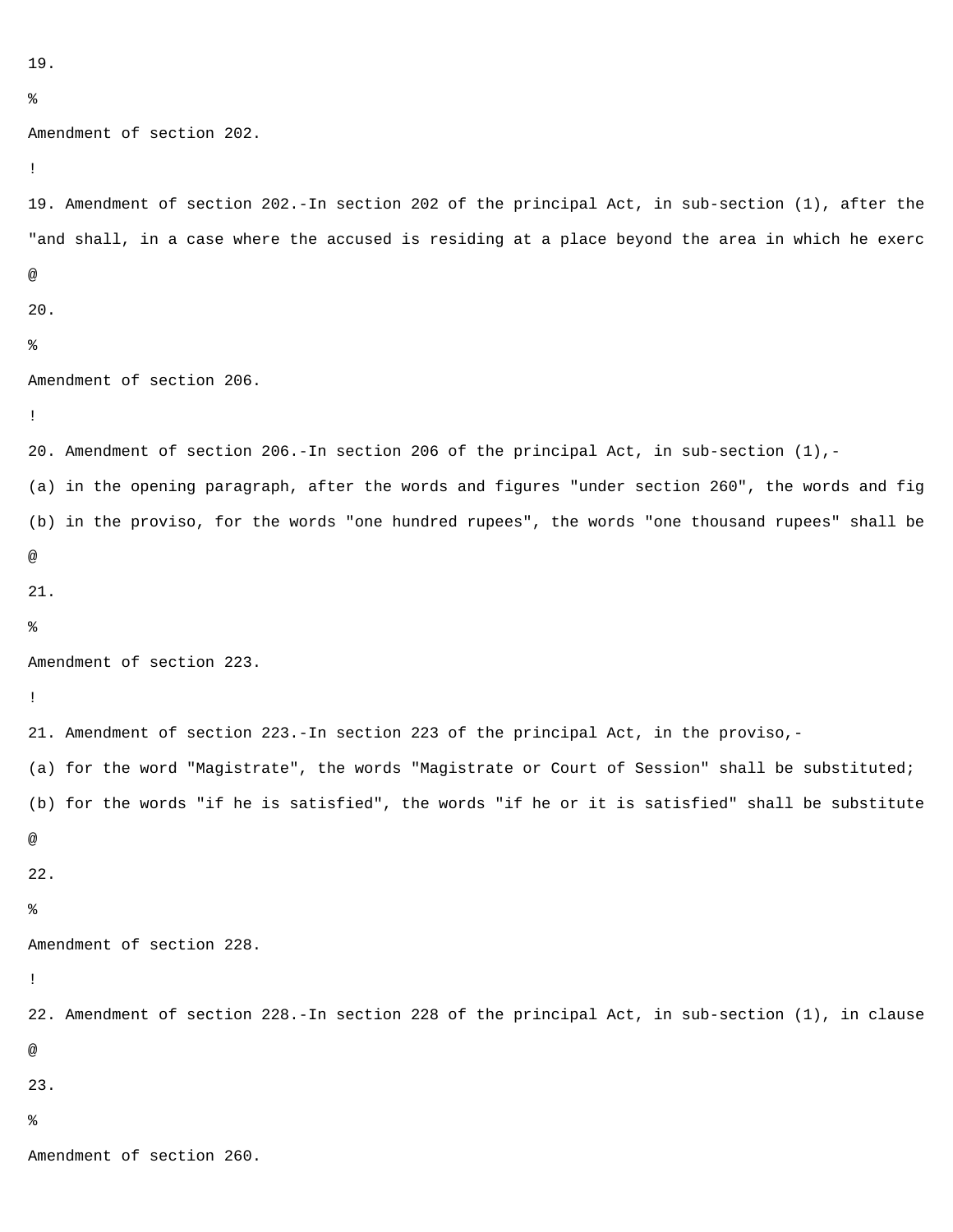```
23. Amendment of section 260.-In section 260 of the principal Act, in sub-section (1),- 
(a) for the words "two hundred rupees", wherever they occur, the words "two thousand rupees" sha
(b) in clause (vi), for the words "criminal intimidation", the words "criminal intimidation puni
@ 
24. 
% 
Insertion of new section 291A. 
! 
24. Insertion of new section 291A.-After section 291 of the principal Act, the following section
"291A. Identification report of Magistrate.-(1) Any document purporting to be a report of identi
Provided that where such report contains a statement of any suspect or witness to which the prov
(2) The Court may, if it thinks fit, and shall, on the application of the prosecution or of the 
@ 
25. 
\,Amendment of section 292. 
! 
25. Amendment of section 292.-In section 292 of the principal Act,- 
(a) in sub-section (1), after the words "the Mint", the words "or of the Currency Note Press or 
(b) in sub-section (3), for the words "the Master of the Mint, or the India Security Press", the
@ 
26. 
\mathbf{S}Amendment of section 293. 
! 
26. Amendment of section 293.-In section 293 of the principal Act, in sub-section (4),- 
(a) for clause (b), the following clause shall be substituted, namely:- 
"(b) the Chief Controller of Explosives;"; 
(b) after clause (f), the following clause shall be added, namely:- 
"(g) any other Government scientific expert specified, by notification, by the Central Governmen
@
```
!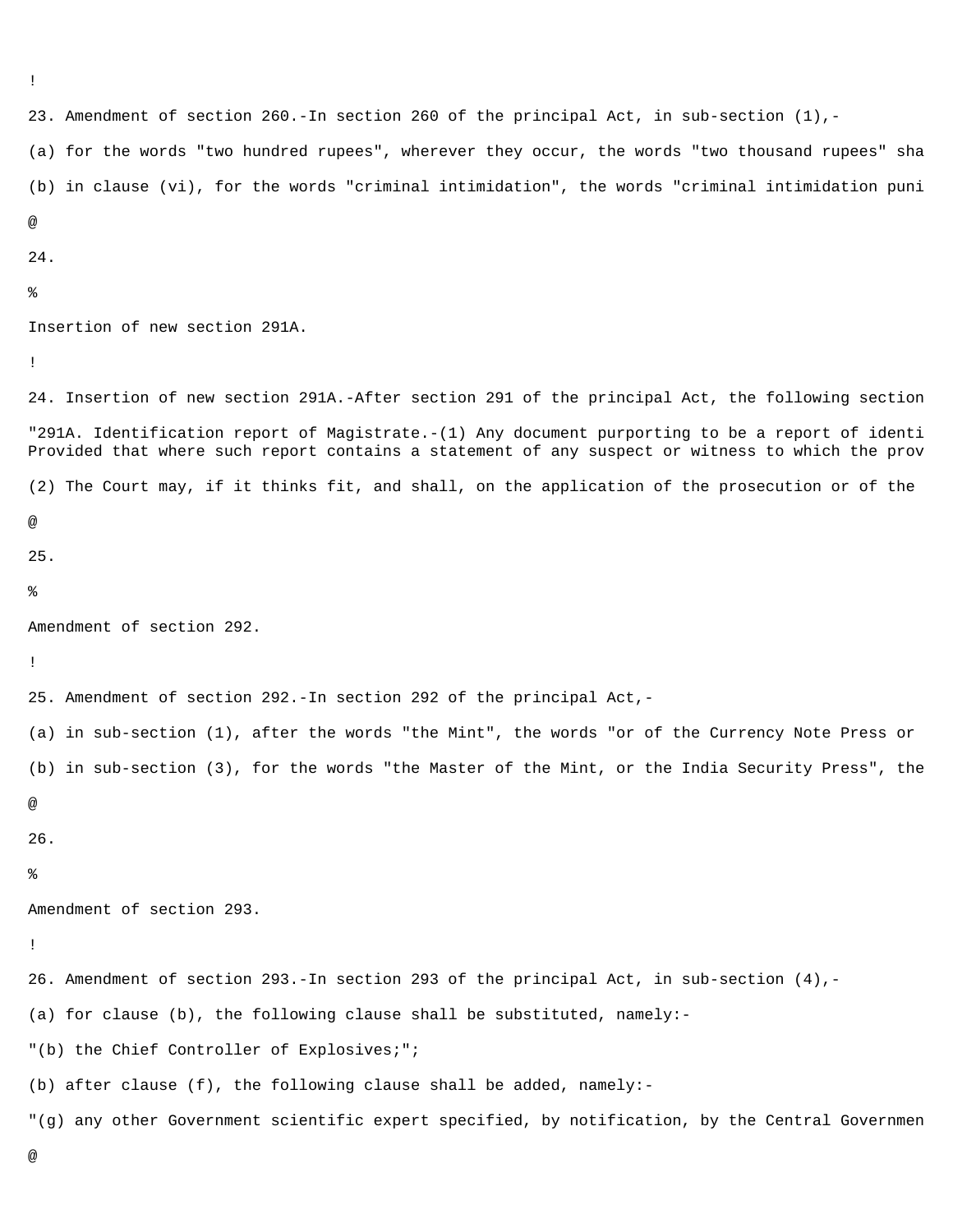27.

## %

Insertion of new section 311A.

!

Provided that no order shall be made under this section unless the person has at some time been @ 28. % Amendment of section 320. ! 28. Amendment of section 320.-In section 320 of the principal Act, in the Table under sub-sectio (a) the words "Voluntarily causing hurt by dangerous weapons or means" in column 1 and the entri (b) in column 3, for the word "Ditto", against the entry relating to section 325, the words "The (c) in column 1, for the words "two hundred and fifty rupees", wherever they occur, the words "t @ 29.  $\approx$ Amendment of section 356. ! 29. Amendment of section 356.-In section 356 of the principal Act, in sub-section (1),- (a) after the words, figures and letter "or section 489D", the words, figures and brackets "or (b) after the word and figures "Chapter XII", the words and figures "or Chapter XVI" shall be in @ 30.  $\epsilon$ Amendment of section 358. ! 30. Amendment of section 358.-In section 358 of the principal Act, in sub-sections (1) and (2),

27. Insertion of new section 311A.-After section 311 of the principal Act, the following section

"311A. Power of Magistrate to order person to give specimen signatures or handwriting.-If a Magi

@

31.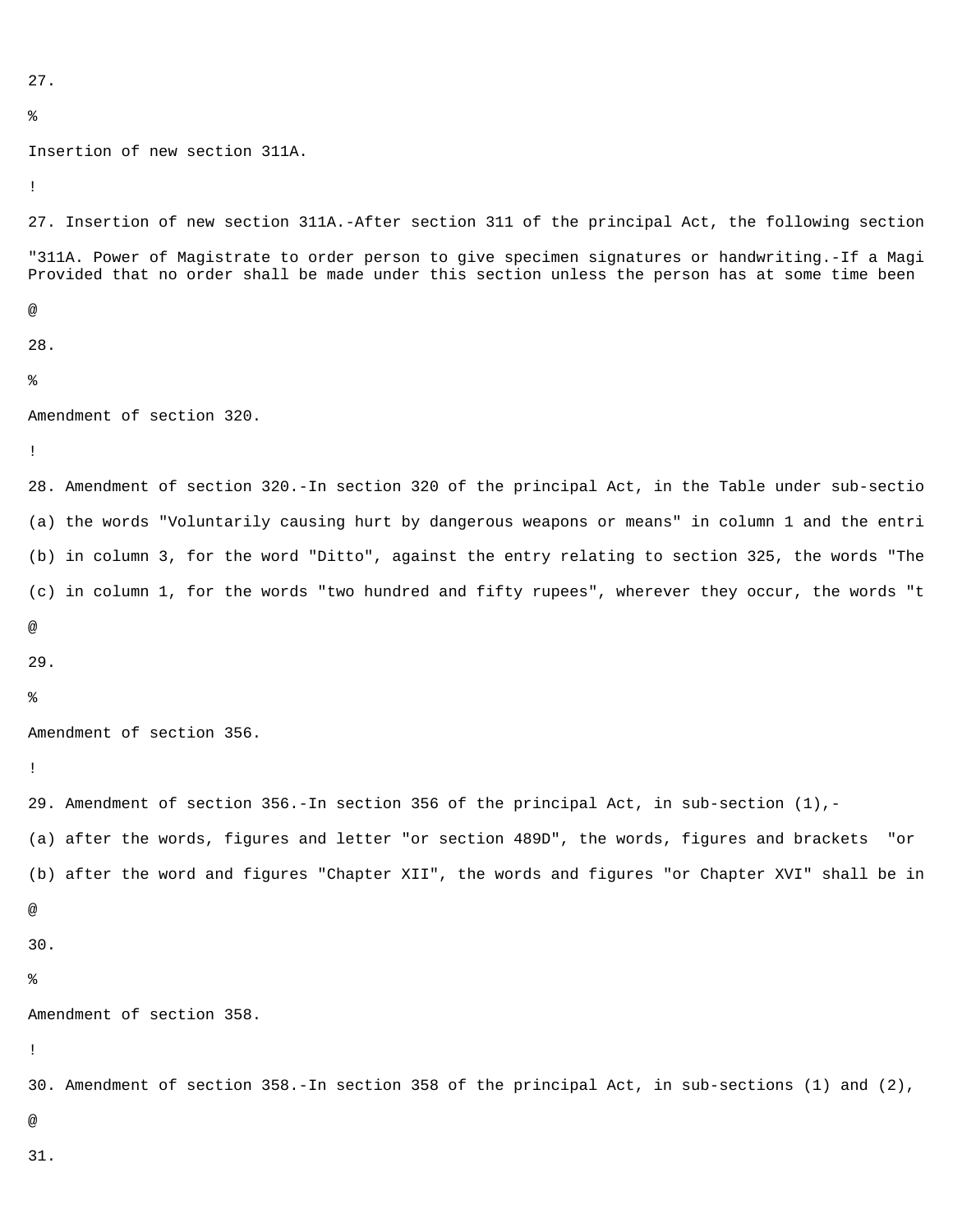```
Amendment of section 377. 
! 
31. Amendment of section 377.-In section 377 of the principal Act,- 
(a) in sub-sections (1) and (2), for the words "an appeal to the High Court against the sentence
"an appeal against the sentence on the ground of its inadequacy- 
(a) to the Court of Session, if the sentence is passed by the Magistrate; and 
(b) to the High Court, if the sentence is passed by any other Court"; 
(b) in sub-section (3), for the words "the High Court", the words "the Court of Session or, as 
@ 
32. 
% 
Amendment of section 378. 
! 
32. Amendment of section 378.-In section 378 of the principal Act,- 
(i) for sub-section (1), the following sub-section shall be substituted, namely:- 
"(1) Save as otherwise provided in sub-section (2), and subject to the provisions of sub-section
(a) the District Magistrate may, in any case, direct the Public Prosecutor to present an appeal 
(b) the State Government may, in any case, direct the Public Prosecutor to present an appeal to 
(ii) in sub-section (2), for the portion beginning with the words "the Central Government may" a
"the Central Government may, subject to the provisions of sub-section (3), also direct the Publi
(a) to the Court of Session, from an order of acquittal passed by a Magistrate in respect of a c
(b) to the High Court from an original or appellate order of an acquittal passed by any Court ot
(iii) in sub-section (3), for the words "No appeal", the words "No appeal to the High Court" sha
@ 
33. 
\epsilonAmendment of section 389. 
! 
33. Amendment of section 389.-In section 389 of the principal Act, to sub-section (1), the follo
"Provided that the Appellate Court shall, before releasing on bail or on his own bond a convicte
```
Provided further that in cases where a convicted person is released on bail it shall be open to

 $\,$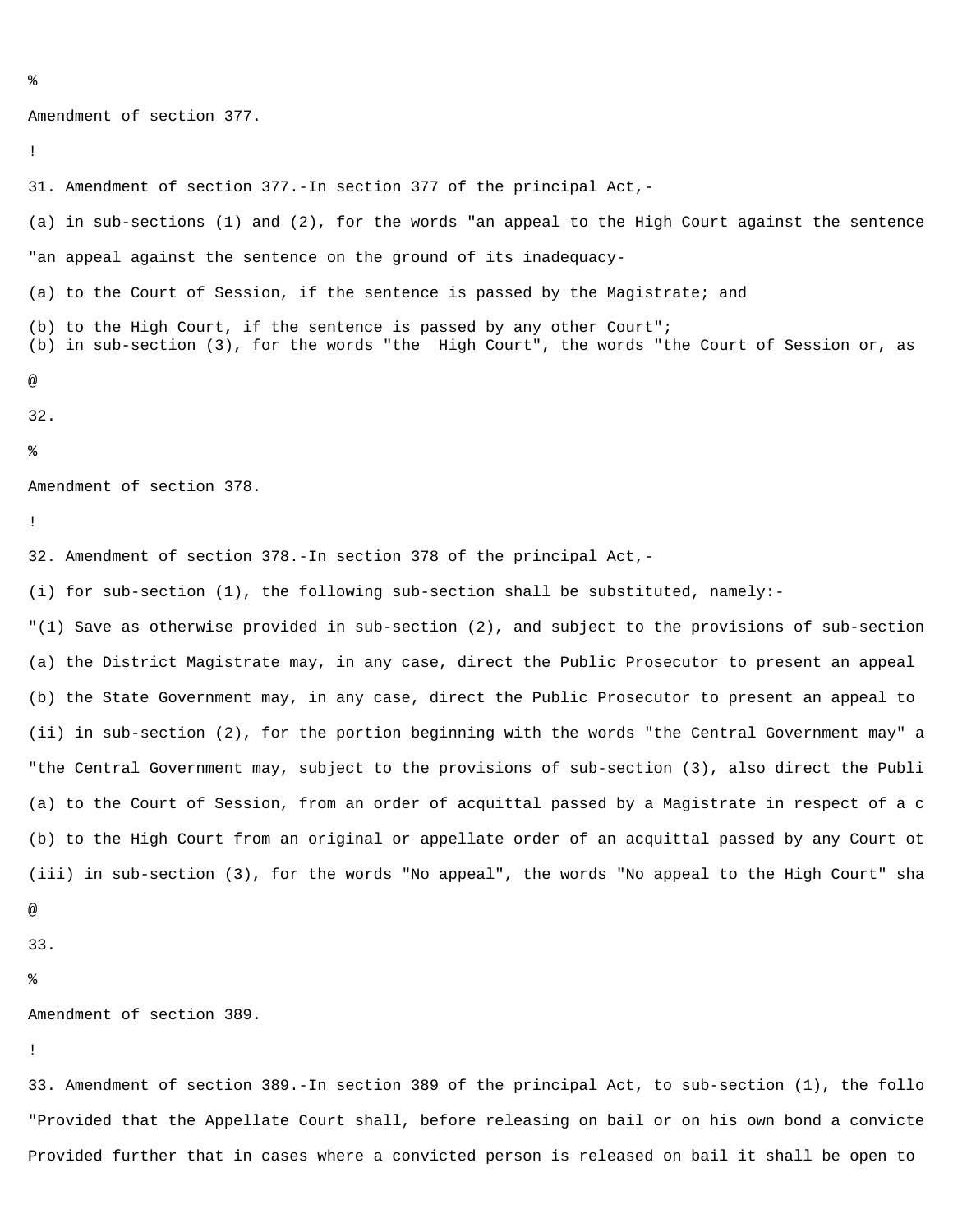```
34. 
% 
Amendment of section 428. 
! 
34. Amendment of section 428.-To section 428 of the principal Act, the following proviso shall b
"Provided that in cases referred to in section 433A, such period of detention shall be set off a
@ 
35. 
% 
Amendment of section 436. 
! 
35. Amendment of section 436.-In section 436 of the principal Act, in sub-section (1),- 
(a) in the first proviso, for the words "may, instead of taking bail", the words "may, and shall
(b) after the first proviso, the following Explanation shall be inserted, namely:- 
"Explanation.-Where a person is unable to give bail within a week of the date of his arrest, it 
@ 
36. 
\approxInsertion of new section 436A. 
! 
36. Insertion of new section 436A.-After section 436 of the principal Act, the following section
"436A. Maximum period for which an undertrial prisoner can be detained.-Where a person has, duri
Provided that the Court may, after hearing the Public Prosecutor and for reasons to be recorded 
Provided further that no such person shall in any case be detained during the period of investig
Explanation.-In computing the period of detention under this section for granting bail, the peri
@ 
37. 
% 
Amendment of section 437. 
!
```
@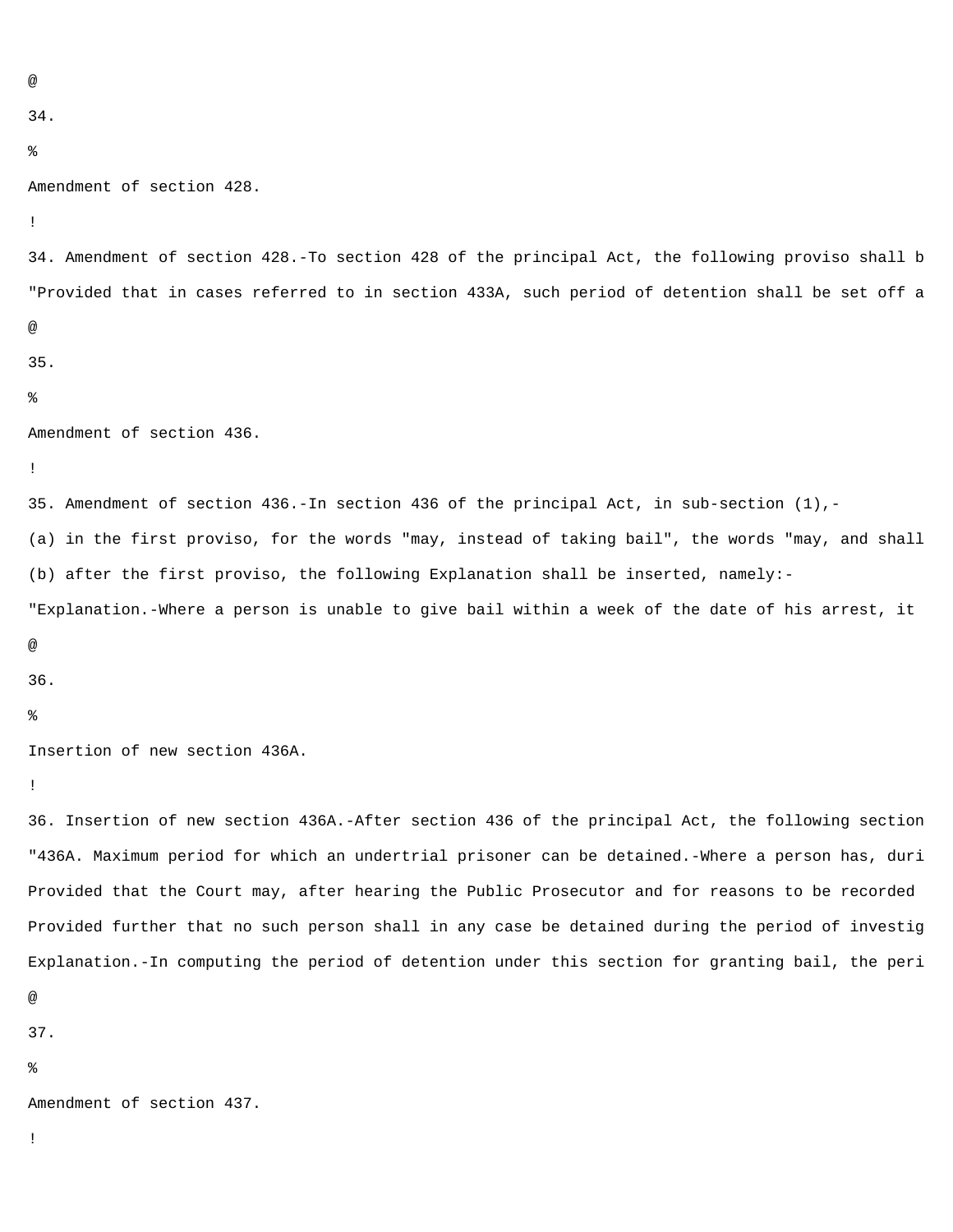37. Amendment of section 437.-In section 437 of the principal Act,-

 $(i)$  in sub-section  $(1)$ ,-

(a) in clause (ii), for the words "a non-bailable and cognizable offence", the words "a cognizab (b) after the third proviso, the following proviso shall be inserted, namely:-

"Provided also that no person shall, if the offence alleged to have been committed by him is pun (ii) in sub-section (3), for the portion beginning with the words "the Court may impose" and end "the Court shall impose the conditions,-

(a) that such person shall attend in accordance with the conditions of the bond executed under t (b) that such person shall not commit an offence similar to the offence of which he is accused, (c) that such person shall not directly or indirectly make any inducement, threat or promise to and may also impose, in the interests of justice, such other conditions as it considers necessar

@

```
38.
```

```
\approx
```
Amendment of section 438.

!

38. Amendment of section 438.-In section 438 of the principal Act, for sub-section (1), the foll "(1) Where any person has reason to believe that he may be arrested on accusation of having comm (i) the nature and gravity of the accusation;

(ii) the antecedents of the applicant including the fact as to whether he has previously undergo (iii) the possibility of the applicant to flee from justice; and

(iv) where the accusation has been made with the object of injuring or humiliating the applicant either reject the application forthwith or issue an interim order for the grant of anticipatory Provided that, where the High Court or, as the case may be, the Court of Session, has not passed (1A) Where the Court grants an interim order under sub-section (1), it shall forthwith cause a n (1B) The presence of the applicant seeking anticipatory bail shall be obligatory at the time of

- @
- 39.

%

Insertion of new section 441A.

!

39. Insertion of new section 441A.-After section 441 of the principal Act, the following section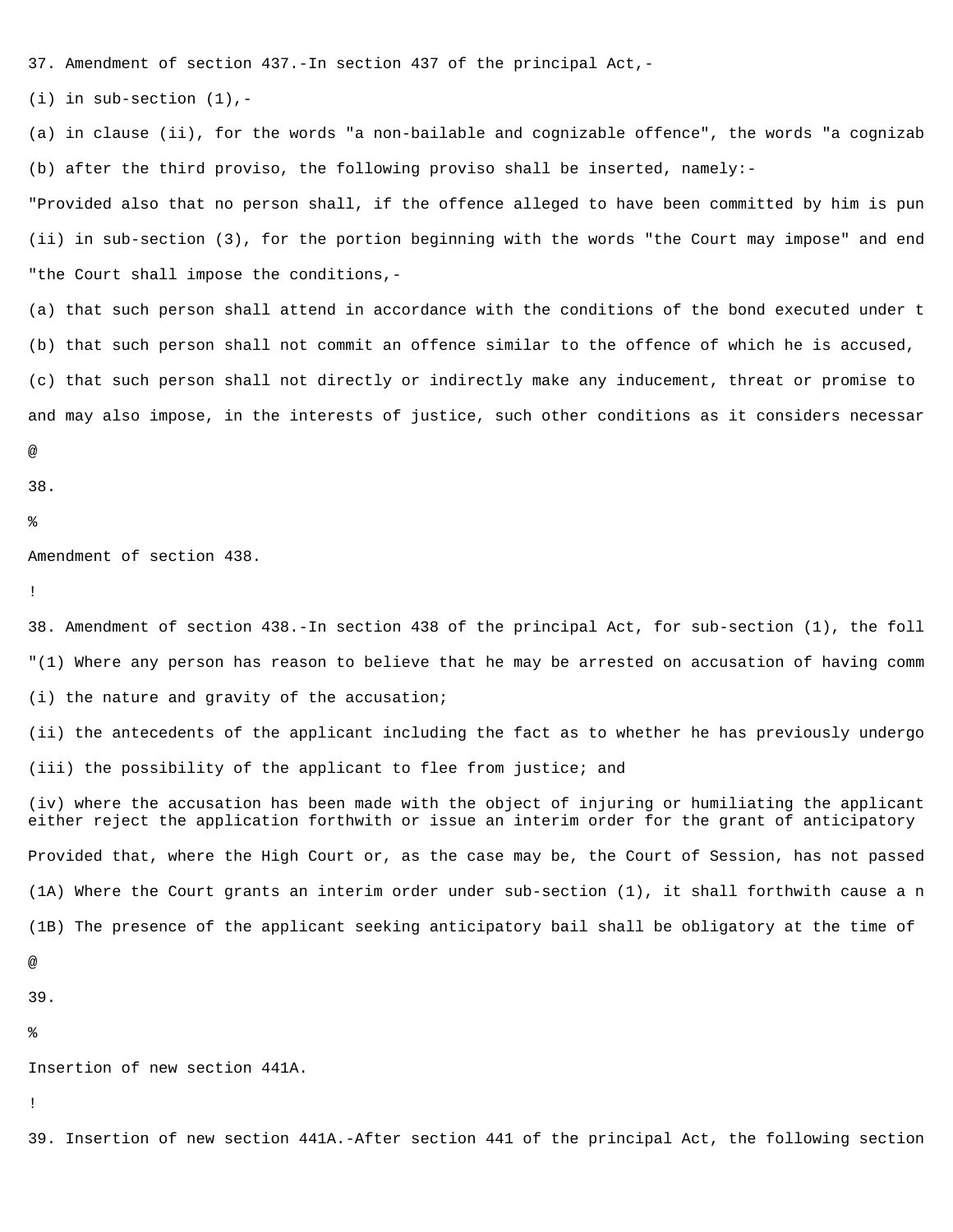```
"441A. Declaration by sureties.-Every person standing surety to an accused person for his releas
@ 
40. 
% 
Amendment of section 446. 
! 
40. Amendment of section 446.-In section 446 of the principal Act, in sub-section (3), for the w
@ 
41. 
% 
Amendment of section 459. 
! 
41. Amendment of section 459.-In section 459 of the principal Act, for the words "less than ten 
@ 
42. 
% 
Amendment of the First Schedule. 
! 
42. Amendment of the First Schedule.-In the First Schedule to the principal Act, under the headi
(a) after the entries relating to section 153A, the following entries shall be inserted, namely:
________________________________________________________________________________ 
1 and 2 3 and 4 5 6
________________________________________________________________________________ 
"153AA Knowingly carrying Imprisonment Ditto Ditto Any Magistrate."; 
        arms in any procession for 6 months
         or organising or holding and fine of 
         taking part in any mass 2,000 rupees 
         drill or mass training 
         with arms 
________________________________________________________________________________ 
(b) in the 6th column, in the entries relating to section 153B, for the word "Ditto", the words 
(c) after the entries relating to section 174, the following entries shall be inserted, namely:-
________________________________________________________________________________ 
1 2 3 4 5 6
________________________________________________________________________________ 
"174A Failure to appear at speci- Imprisonment Cogniz- Non-bail- Magistrate of 
        fied place and specified for 3 years, able able the first time as 
        Clamation published under or with both 
        sub-section (1) of section 
        82 of this Code 
        In a case where declaration Imprisonment Ditto Ditto Ditto.";
```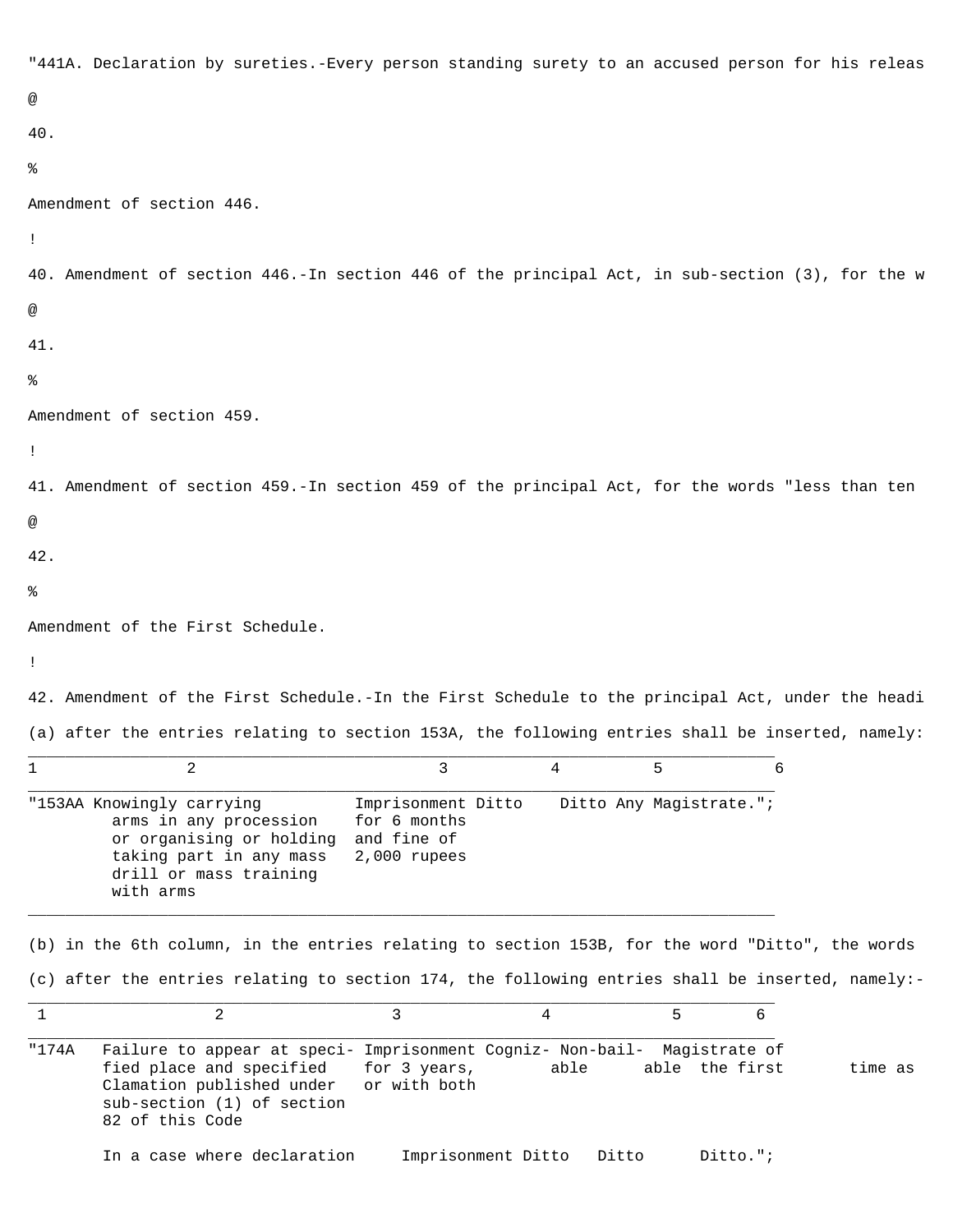| Has been made under sub-      | for 7 years |
|-------------------------------|-------------|
| Section (4) of section 82     | and fine    |
| of this Code pronouncing a    |             |
| person as proclaimed offender |             |

(d) in the entries relating to section 175,-

(i) in the 4th column, for the word "Ditto", the word "Non-cognizable";

\_\_\_\_\_\_\_\_\_\_\_\_\_\_\_\_\_\_\_\_\_\_\_\_\_\_\_\_\_\_\_\_\_\_\_\_\_\_\_\_\_\_\_\_\_\_\_\_\_\_\_\_\_\_\_\_\_\_\_\_\_\_\_\_\_\_\_\_\_\_\_\_\_\_\_\_\_\_\_\_

```
(ii) in the 5th column, for the word "Ditto", the word "Bailable", 
shall be substituted;
```
(e) after the entries relating to section 229, the following entries shall be inserted, namely:-

| "229A | Failure by person rel- Imprisonment for<br>easedon bail or bond to 1 year, or fine,<br>appear in Court | or both | able | Cogniz- Non-bail-<br>able | Any<br>Magistrate."; |
|-------|--------------------------------------------------------------------------------------------------------|---------|------|---------------------------|----------------------|

(f) in the 5th column, in the entries relating to-

(i) section 274, for the word "Ditto", the word "Non-bailable" shall be substituted; (ii) section 275, for the word "Ditto", the word "Bailable" shall be substituted; (iii) section 324, for the word "Ditto", the word "Non-bailable" shall be substituted; (iv) section 325, for the word "Ditto", the word "Bailable" shall be substituted; (v) section 332, for the word "Bailable", the word "Ditto" shall be substituted; (vi) section 333, for the word "Non-bailable", the word "Ditto" shall be substituted; (vii) section 353, for the word "Ditto", the word "Non-bailable" shall be substituted; (viii) section 354, for the word "Ditto", the word "Bailable" shall be substituted.

@

43.

%

Amendment of the Second Schedule.

!

43. Amendment of the Second Schedule.-In the Second Schedule to the principal Act, in Form No. 4 @

44.

 $\,$ 

Amendment of Act 45 of 1860.

!

44. Amendment of Act 45 of 1860.-In the Indian Penal Code,-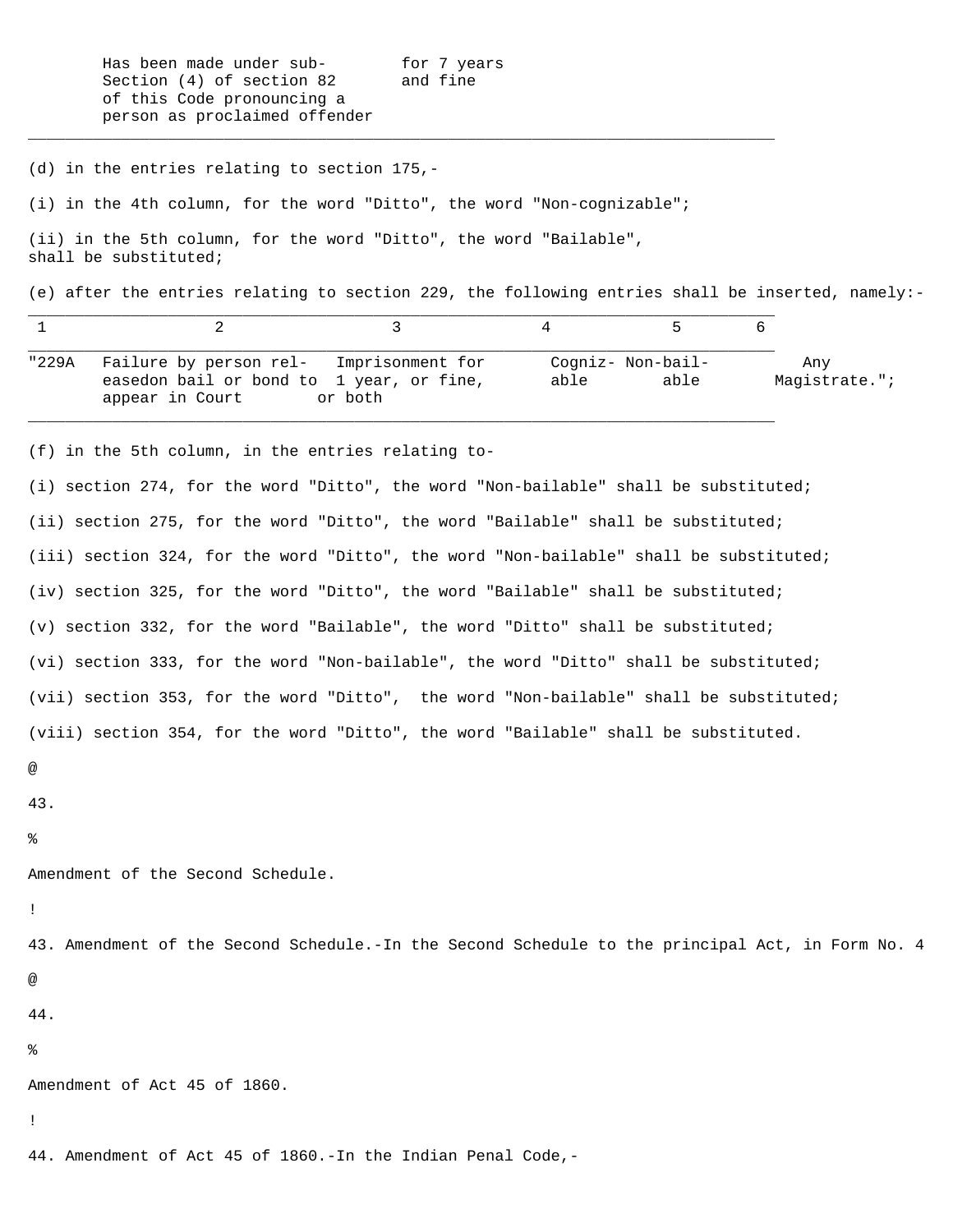(a) after section 153A, the following section shall be inserted, namely:-

'153AA. Punishment for knowingly carrying arms in any procession or organizing, or holding or ta Explanation.-"Arms" means articles of any description designed or adapted as weapons for offence (b) after section 174, the following section shall be inserted, namely:-

"174A. Non-appearance in response to a proclamation under section 82 of Act 2 of 1974.-Whoever f (c) after section 229, the following section shall be inserted, namely:-

"229A. Failure by person released on bail or bond to appear in Court.-Whoever, having been charg Explanation.-The punishment under this section is-

(a) in addition to the punishment to which the offender would be liable on a conviction for the (b) without prejudice to the power of the Court to order forfeiture of the bond.".

T. K. VISWANATHAN,

Secy. to the Govt. of India.

{}